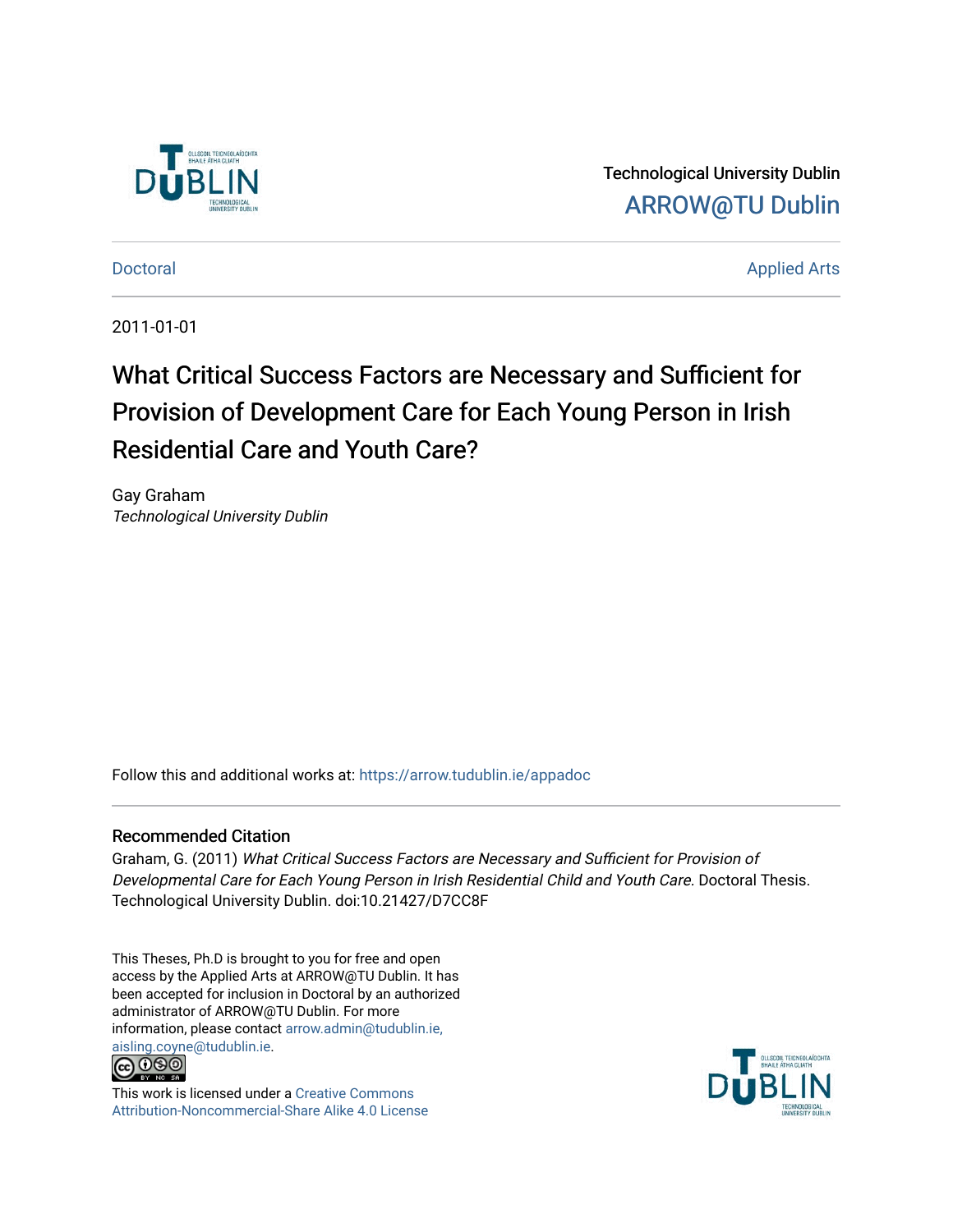# **What Critical Success Factors Are Necessary and Sufficient for Provision of Developmental Care for Each Young Person in Irish Residential Child and Youth Care?**

**Gay Graham, Dip Soc Sc. CQSW, M.Litt** 

## **Submitted in Fulfilment of the Requirements for the Award of PhD**

 **School of Social Sciences and Law, Dublin Institute of Technology** 

**Supervisor: Dr. Kevin Lalor Advisory Supervisor: Professor Leon Fulcher** 

**January 2011**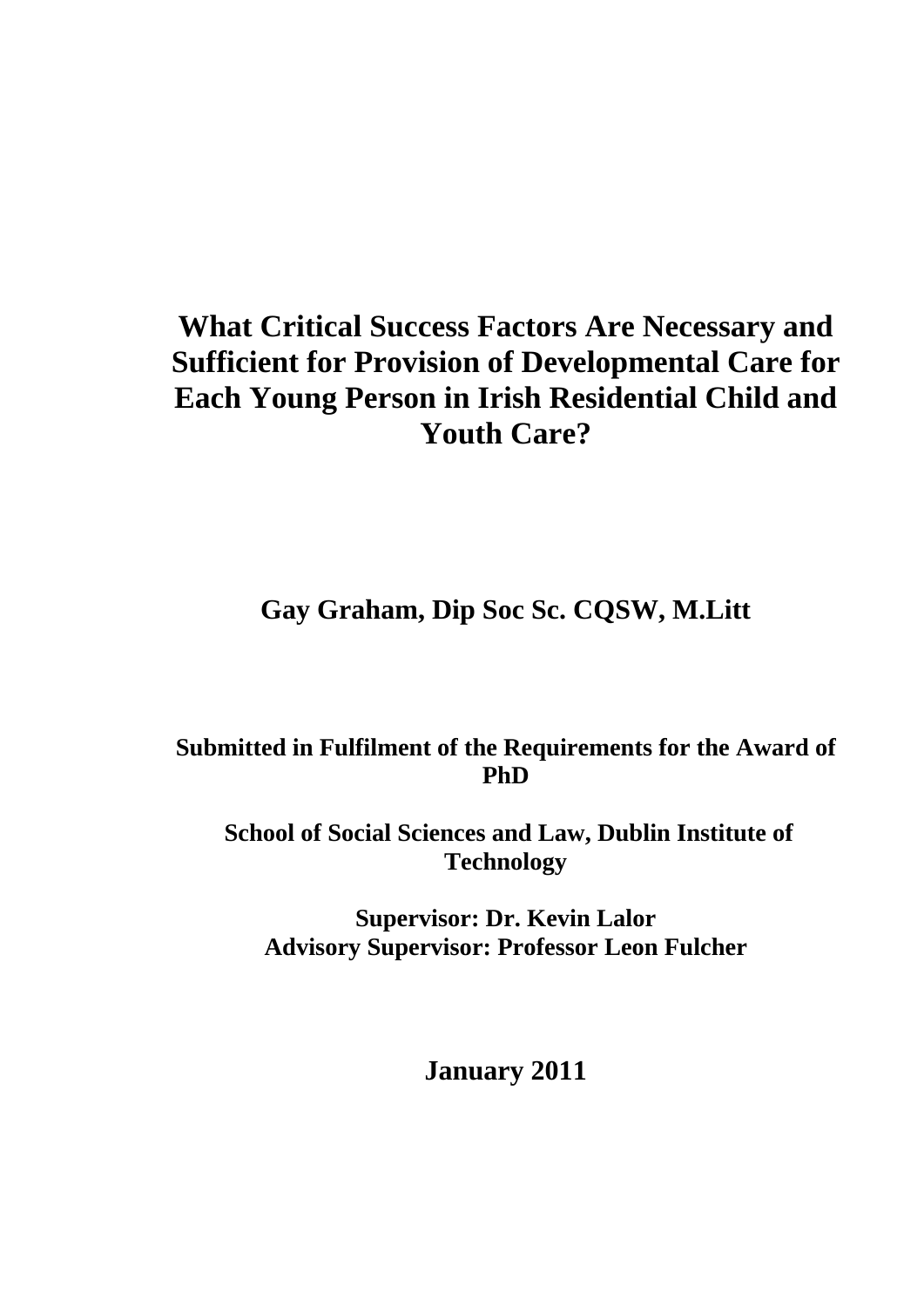## **ABSTRACT**

This study seeks to better understand the organisational factors that impact on provision of frontline residential care in Ireland. An historical overview of Irish residential youth care clarifies factors which shaped it by contriving to establish a system of residential youth care which catered for large numbers of children in institutions run by Catholic religious orders. A social risk model of care prevailed in Ireland, focused on the segregation and control of children by enforcement of a regimented, sectarian regime. Despite the fact that the Irish Child Care Act 1991 which currently regulates residential child and youth care mandates youth care services to provide developmental care for residents (s18.3), this study recognises that remnants of a former model can outlive the model itself. Current understanding of developmental child and youth care acknowledges interconnectedness between systems in the ecological environment of the developing child. This study therefore seeks better understanding of how decisions taken at the exo or broader organisational level of residential youth care services impact the lived experience of the young person in residential care. The study is guided by a constructivist perspective. Its relativist ontology, subjectivist epistemology and hermeneutic methodology guided the selection of research respondents from first-line residential care managers and their line managers (referred to in the study as directors of frontline services). Purposive sampling which used a nomination technique yielded 17 respondents from eight different residential services across the four regions of the Health Service Executive (HSE). The narrative accounts of all respondents, gained from use of semi-structured interviews, yielded rich data on their experience of providing care for young residents. HyperResearch (a computer aided software package for qualitative analysis) aided coding and content analysis of all narratives. *Critical success factors*, a 'new managerialist' construct, was used as a framework for organisation and presentation of the data. Five *critical success factors* of Irish residential child and youth care emerged and are presented as being central to the active achievement of developmental care for all young people in Irish residential care. Six out of the eight participating residential services were found to be providing developmental care for their young residents. The two services deemed not to be providing developmental care were structured as rigid bureaucratic organisations which were micro managed by senior administrative managers who prioritised the goals of the service over the needs of individual young people. The six services providing developmental care were structured as either simple structures (Mintzberg 1983) most commonly found in smaller voluntary services, or self-contained task structures (Galbraith 1977) within the broader HSE structure. Both of these organisational design structures provided the necessary protection for the frontline residential service from bureaucratic decisions taken at the broader organisational level. These services succeeded in providing developmental care through their directors who had both authority and domain expertise, effectively monitoring the commitment of frontline staff to on-going prioritisation of needs-led care for young residents.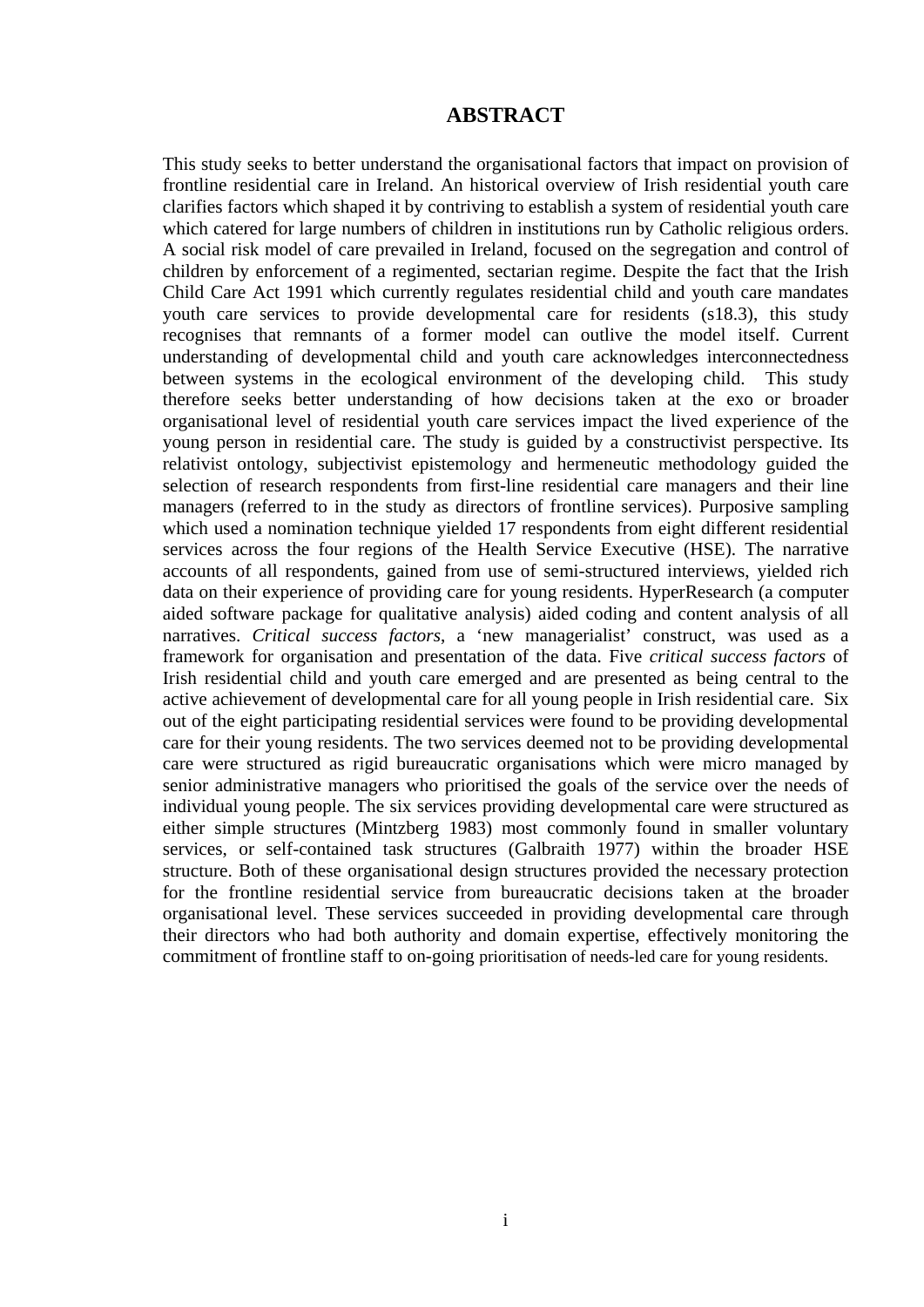## **DECLARATION**

I certify that this thesis which I now submit for examination for the award of Doctor of Philosophy, is entirely my own work and has not been taken from the work of others save and to the extent that such work has been cited and acknowledged within the text of my work.

This thesis was prepared according to the regulations for postgraduate study by research of the Dublin Institute of Technology and has not been submitted in whole or in party for an award in any other Institute or University.

The work reported on in this thesis conforms to the principles and requirements of the Institute's guidelines for ethics in research.

The Institute has permission to keep, to lend or to copy this thesis in whole or in part, on condition that any such use of the material of the thesis be duly acknowledged.

Signature Date

Candidate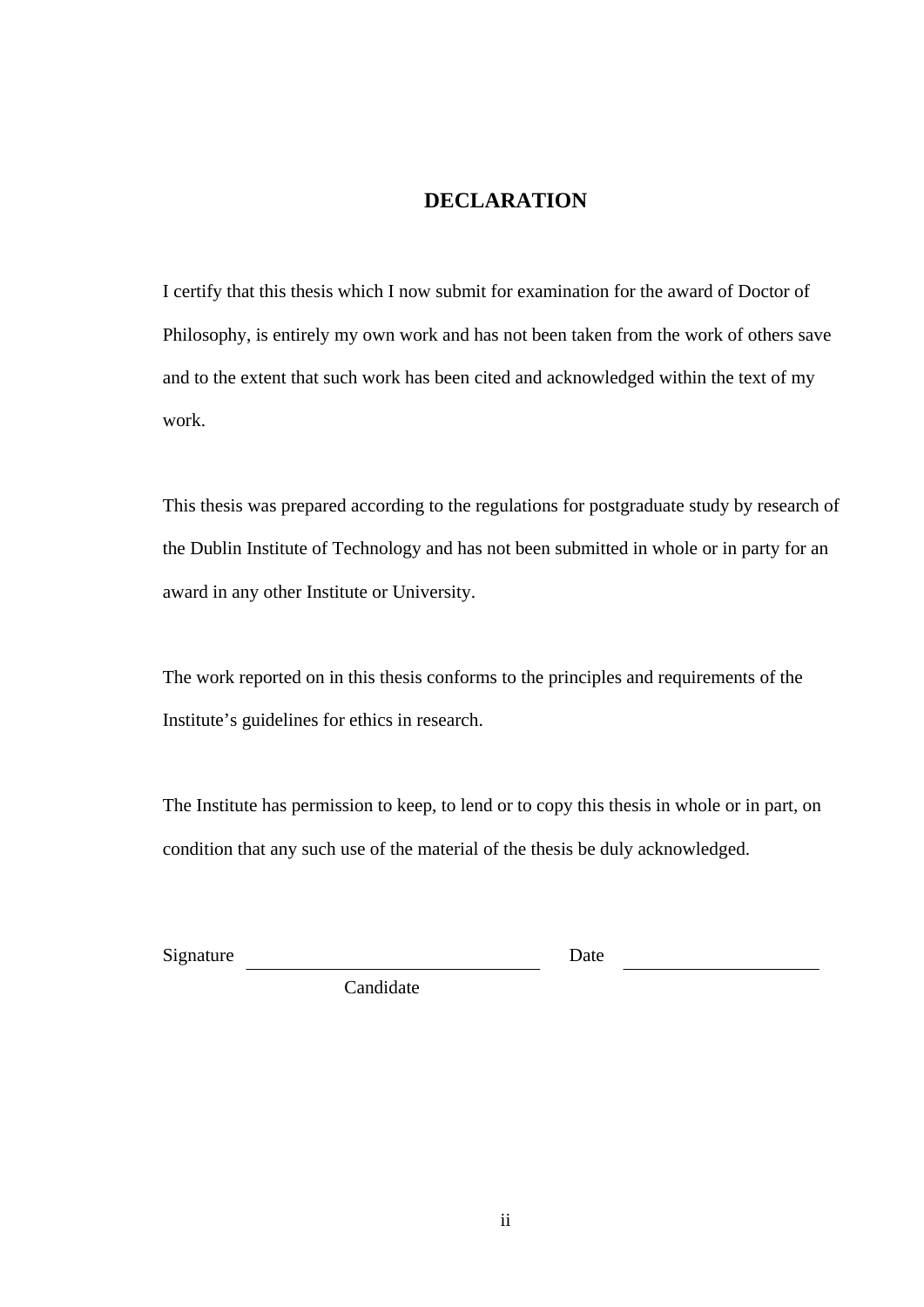## **ACKNOWLEDGEMENTS**

I wish to express my sincere thanks to my supervisor, Dr Kevin Lalor, Acting Head of School of Social Sciences and Law, Dublin Institute of Technology, for his support during this long journey. Despite the fact that my research topic was not within Kevin's area of research interest he generously agreed to be my supervisor which greatly eased the start-up stage, a time when support was very much needed. I also wish to express my sincere thanks to Professor Leon Fulcher, my advisory supervisor, for his on-going support, guidance and belief that I would reach journey's end. I considered it a great privilege to be guided by one whose publications and lifelong contribution to group care practice with children and young people are internationally renowned.

I also want to acknowledge the generosity of the seventeen respondents whose narratives formed the database of the study. Their enthusiasm for and interest in the study were a source of inspiration and I sincerely hope that the emergent findings will contribute in some small way to them getting the recognition they deserve for the most important work they do.

The Dublin Institute of Technology deserves great credit for its inspired decision to support staff with postgraduate study by giving a generous time allowance for such research activity. This was a significant incentive and was much appreciated. The library staff in Mountjoy Square, in particular Ann Wrigley and David Forde could not have been more helpful. I also wish to acknowledge the on-going support and encouragement I received from all my colleagues in DIT.

iii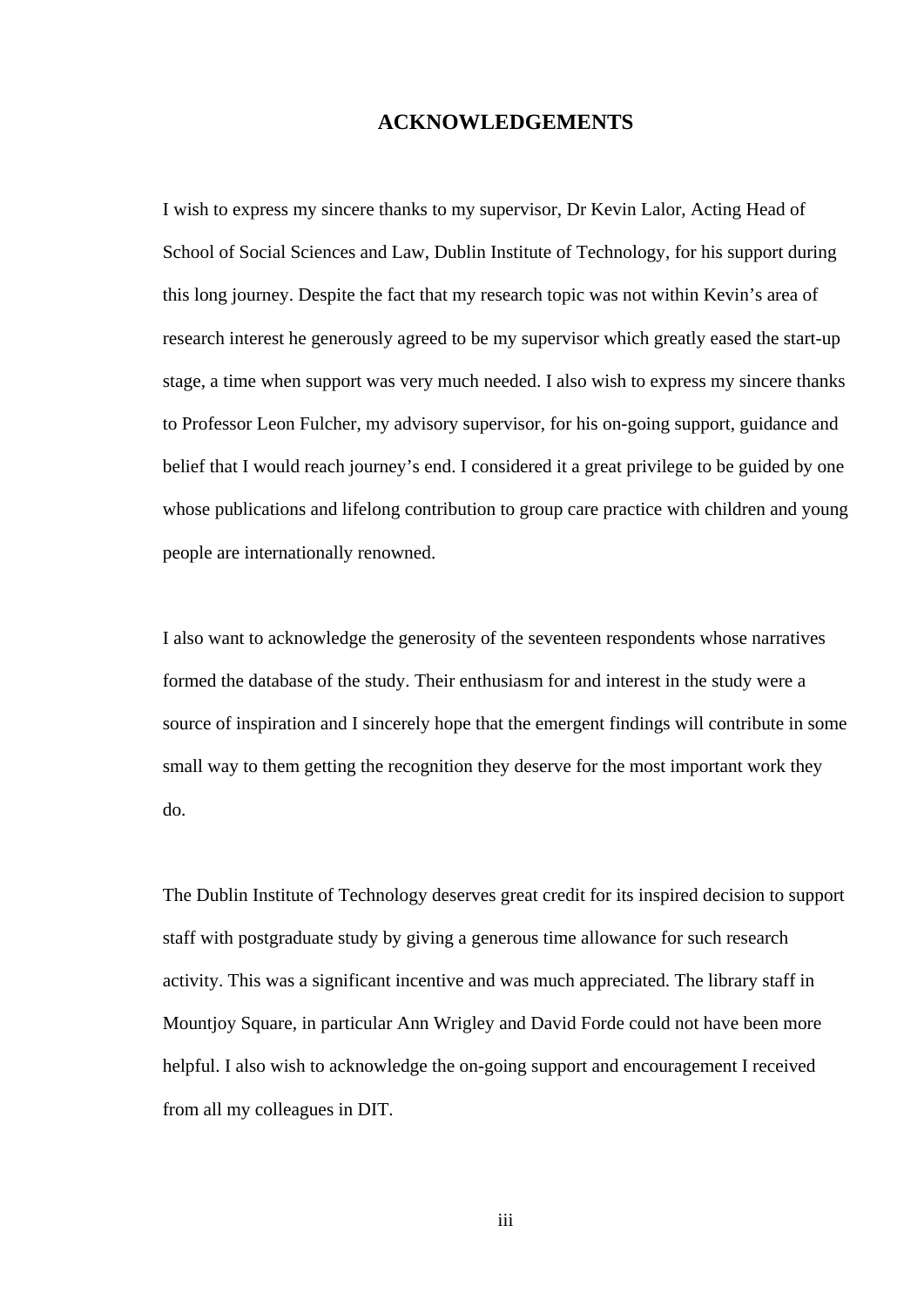I will always be indebted to my family for their ongoing love, support and encouragement. I look forward now to spending much more time with them all, but particularly with Fintan whose support over the last few years in particular sustained me and greatly helped me to complete this thesis. I owe a special thanks to Ross, whose computer skills helped to retrieve a chapter which was a large part of a summer's work and which somehow vanished from a USB. Erika's patience and help with all sorts of computer-related issues, and insistence that every day's work was backed-up, really did help me through some challenging times. It is a constant joy and privilege to share life with you all.

A special thanks must also go to Mary de Paor whose help with copy editing of the thesis was much appreciated. It was most reassuring to have guidance on those final formatting issues and to have such calm support during that end stage.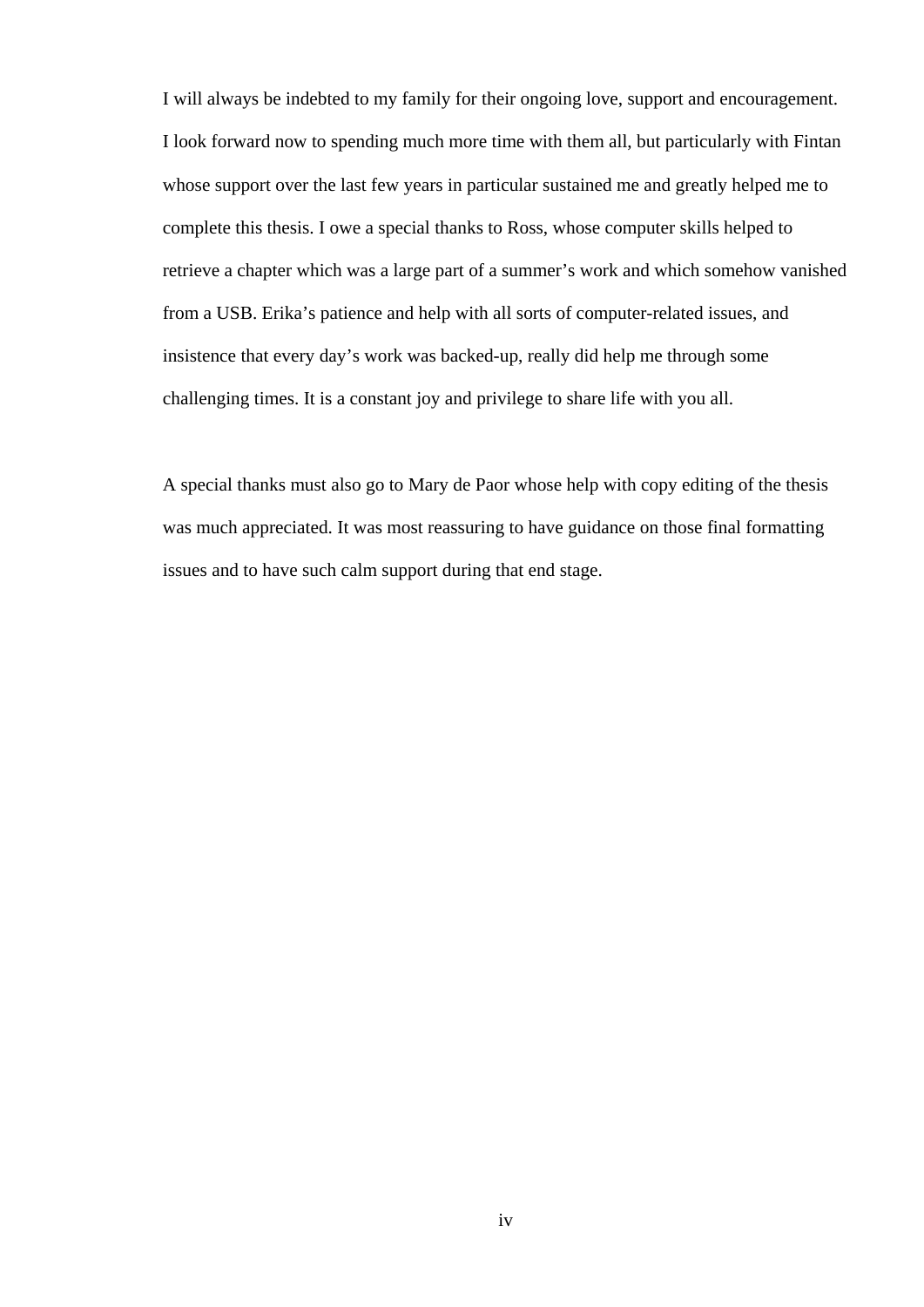## **TABLE OF CONTENTS**

|     | <b>ABSTRACT</b>                                                        | $\mathbf{i}$ |
|-----|------------------------------------------------------------------------|--------------|
|     | <b>DECLARATION</b>                                                     | ii           |
|     | <b>ACKNOWLEDGMENTS</b>                                                 | iii          |
|     | <b>TABLE OF CONTENTS</b>                                               | $\mathbf{v}$ |
|     | <b>CHAPTER ONE: INTRODUCTION</b>                                       | $\mathbf{1}$ |
| 1.1 | <b>Introduction</b>                                                    | $\mathbf 1$  |
| 1.2 | <b>Factors that shaped the research question</b>                       | $\mathbf{3}$ |
| 1.3 | The research question                                                  | 5            |
| 1.4 | <b>Structure of the thesis</b>                                         | 5            |
|     | CHAPTER TWO: HISTORY OF RESIDENTIAL CHILD AND YOUTH CARE IN            |              |
|     | <b>IRELAND</b>                                                         | 10           |
| 2.1 | <b>Introduction</b>                                                    | 10           |
| 2.2 | Role of public charities in the historical care of children in Ireland | 12           |
| 2.3 | <b>Irish Poor Law</b>                                                  | 13           |
|     | <b>Attitude of the people</b><br>2.3.1                                 | 13           |
|     | The development of Irish child care services<br>2.3.2                  | 14           |
| 2.4 | <b>Industrial schools in Ireland</b>                                   | 16           |
| 2.5 | The National Society for the Prevention of Children (NSPCC)            | 22           |
| 2.6 | Model of care in Irish industrial schools                              | 23           |
|     | Social risk model of care<br>2.6.1                                     | 25           |
|     | 2.6.2<br>Characteristics of a social risk model of care                | 27           |
|     | 2.6.3<br>Characteristics of developmental model of care                | 28           |
| 2.7 | Legislation                                                            | 29           |
|     | 2.7.1<br>The Children Act 1908                                         | 29           |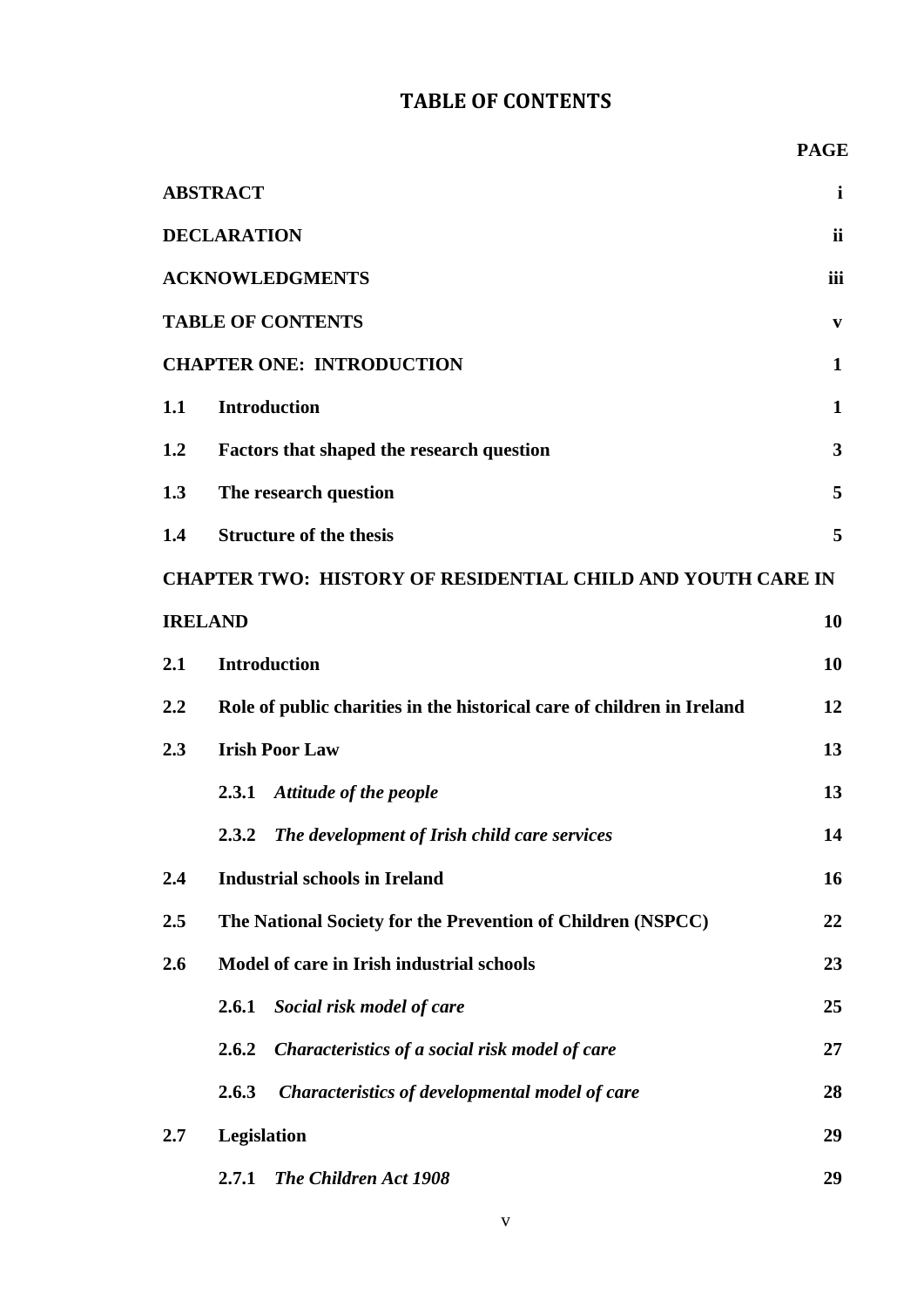|      |                   | 2.7.1.1 Main parts of the Act                                         | 30 |
|------|-------------------|-----------------------------------------------------------------------|----|
|      |                   | 2.7.1.2 Prevailing ideologies                                         | 30 |
|      |                   | 2.7.1.3 Implications for practice in Ireland                          | 34 |
|      |                   | 2.7.1.4 State/Church relationship                                     | 34 |
| 2.8  |                   | The beginning of change                                               | 36 |
|      | 2.8.1             | The Tuairim Report: Some of our children (1966)                       | 37 |
|      | 2.8.2             | <b>The Kennedy Report (1970)</b>                                      | 38 |
|      | 2.8.3             | <b>The Task Force Report on Child Care Services (1980)</b>            | 39 |
| 2.9  |                   | The changing role of the State in child welfare services              | 41 |
|      | 2.9.1             | The Child Care Act 1991                                               | 43 |
|      |                   | 2.9.1.1 Main Parts of the Act                                         | 43 |
|      |                   | 2.9.1.2 Ideologies underlying the 1991 Act                            | 45 |
|      |                   | 2.9.1.3 Implications for practice                                     | 46 |
| 2.10 | <b>Conclusion</b> |                                                                       | 49 |
|      |                   | <b>CHAPTER THREE: ORGANISATIONAL DYNAMICS OF RESIDENTIAL</b>          |    |
|      |                   | <b>CHILD AND YOUTH CARE</b>                                           | 51 |
| 3.1  |                   | <b>Introduction</b>                                                   | 51 |
| 3.2  |                   | <b>Critical success factors</b>                                       | 54 |
|      | 3.2.1             | Critical success factors and the learning organisation                | 55 |
|      | 3.2.2             | Critical success factors and levels of residential care organisations | 58 |
| 3.3  |                   | <b>Bureaucratic structure</b>                                         | 59 |
|      | 3.3.1             | Rigidity in the bureaucratic structure                                | 61 |
|      | <b>3.3.2</b>      | Informal structures in bureaucratic organisations                     | 63 |
| 3.4  |                   | <b>Managerialism</b>                                                  | 65 |
|      | 3.4.1             | <b>Models of Managerialism</b>                                        | 66 |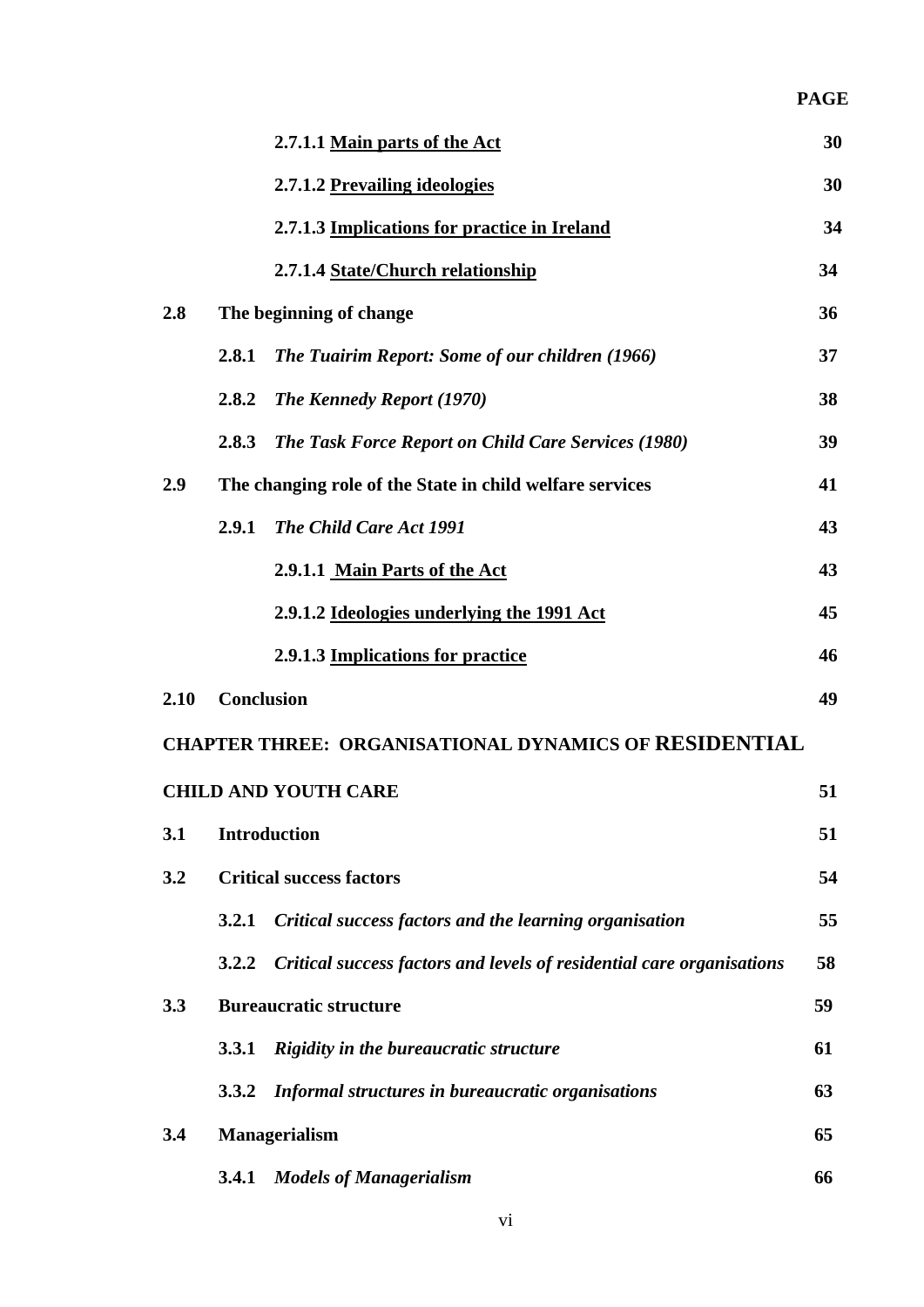|      |                   | 3.4.2 Market forces and the public sector                    | 69         |
|------|-------------------|--------------------------------------------------------------|------------|
| 3.5  |                   | Organisation design and structure                            | 74         |
|      | 3.5.1             | The content of residential child and youth care work         | 75         |
|      | 3.5.2             | <b>Self-contained task structure</b>                         | 79         |
| 3.6  |                   | <b>Learning organisations</b>                                | 79         |
| 3.7  |                   | <b>Systems thinking</b>                                      | 83         |
| 3.8  | Leadership        |                                                              | 86         |
|      |                   | 3.9 Strategic planning and implementation                    | 90         |
|      | 3.9.1             | Three levels of strategy implementation                      | 91         |
| 3.10 | <b>Conclusion</b> |                                                              | 92         |
|      |                   | <b>CHAPTER FOUR: SEARCHING FOR KNOWLEDGE AND MEANING FOR</b> |            |
|      |                   | RESIDENTIAL CHILD AND YOUTH CARE                             | 96         |
| 4.1  |                   | <b>Introduction</b>                                          | 96         |
| 4.2  | Paradigm          |                                                              | 97         |
| 4.3  | <b>Ontology</b>   |                                                              | 99         |
|      |                   | 4.3.1 Positivism/Post-positivism                             | 100        |
|      | 4.3.2             | <b>Critical theory</b>                                       | 101        |
|      | 4.3.3             | Constructivist paradigm                                      | 102        |
| 4.4  |                   | <b>Epistemology</b>                                          | 103        |
|      | 4.4.1             | Positivist paradigm                                          | 104        |
|      | 4.4.2             | <b>Critical theorists</b>                                    | 106        |
|      | 4.4.3             | <b>Constructivism</b>                                        | 108        |
| 4.5  |                   | <b>Methodology</b>                                           | <b>110</b> |
|      | 4.5.1             | Positivism                                                   | 111        |
|      | 4.5.2             | <b>Critical theory</b>                                       | 113        |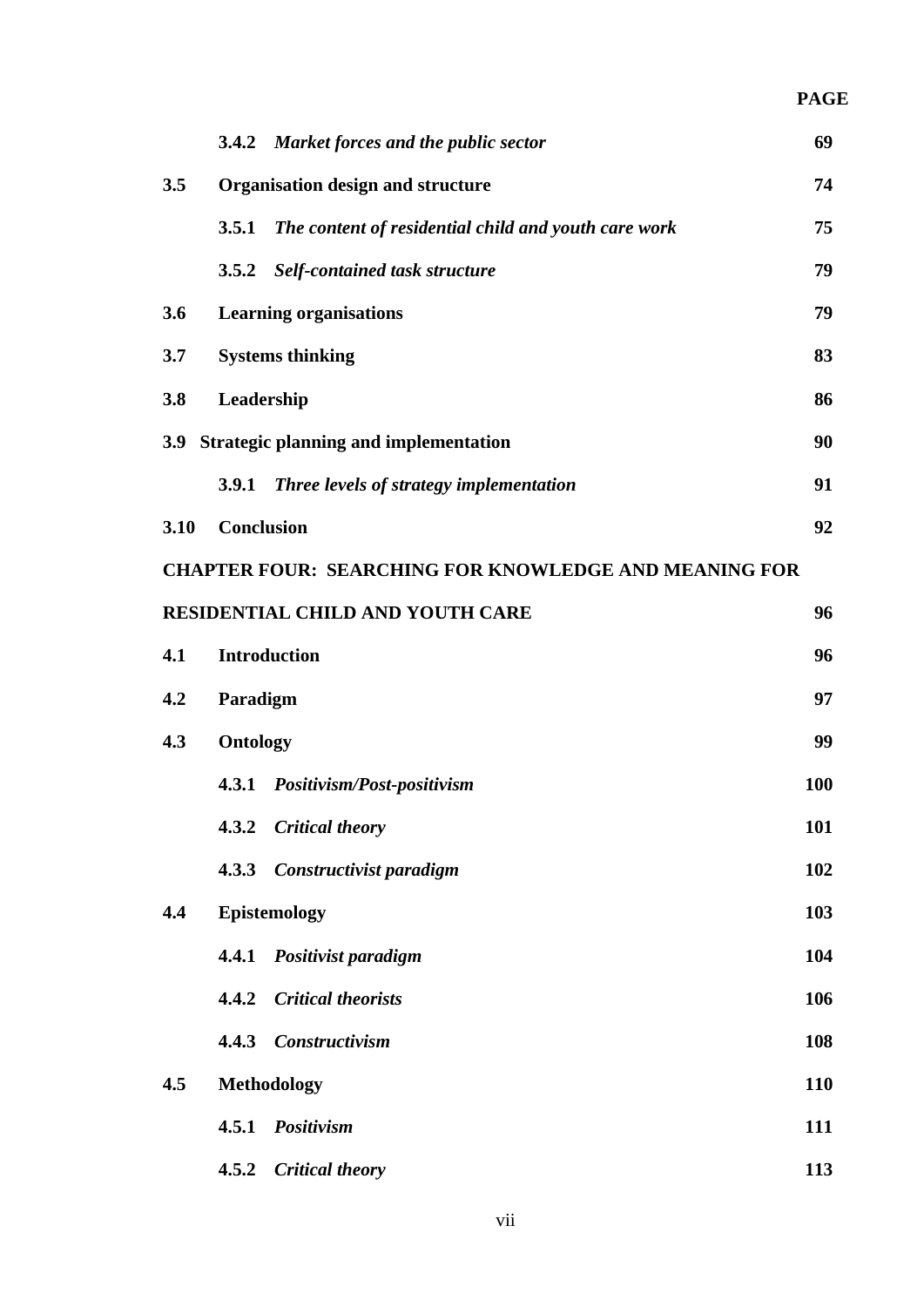|     |                                                                 | <b>PAGE</b> |
|-----|-----------------------------------------------------------------|-------------|
|     | 4.5.3 Constructivism                                            | 116         |
| 4.6 | <b>Conclusion</b>                                               | 118         |
|     | <b>CHAPTER FIVE: A METHODOLOGY FOR THE STUDY OF RESIDENTIAL</b> |             |
|     | YOUTH CARE IN SEARCH OF CRITICAL SUCCESS FACTORS OF IRISH       |             |
|     | <b>RESIDENTIAL YOUTH CARE</b>                                   | 119         |
| 5.1 | <b>Introduction</b>                                             | 119         |
| 5.2 | <b>Constructivist methodology</b>                               | 120         |
|     | Specifications of constructivist methodology<br>5.2.1           | 122         |
|     | 5.2.2<br>The hermeneutic circle                                 | 124         |
|     | 5.2.2.1 Elements of the hermeneutic circle                      | 125         |
|     | 5.2.3 The case report                                           | 128         |
| 5.3 | Criteria for the defence of findings                            | 129         |
| 5.4 | <b>Ethical issues</b>                                           | 130         |
| 5.5 | <b>Reflexivity</b>                                              | 133         |
|     | 5.5.1 Selection of respondents                                  | 134         |
|     | 5.5.2 Respondents                                               | 134         |
|     | 5.5.3<br><b>Gender</b>                                          | 136         |
|     | 5.5.4 <i>Power</i>                                              | 137         |
| 5.6 | <b>HyperResearch</b>                                            | 142         |
| 5.7 | <b>Conclusion</b>                                               | 143         |
|     | <b>CHAPTER SIX: METHOD OF INQUIRY</b>                           | 144         |
| 6.1 | <b>Introduction</b>                                             | 144         |
| 6.2 | Approach to the research task                                   | 145         |
| 6.3 | Data analysis                                                   | 146         |
| 6.4 | Hermeneutic circle                                              | 148         |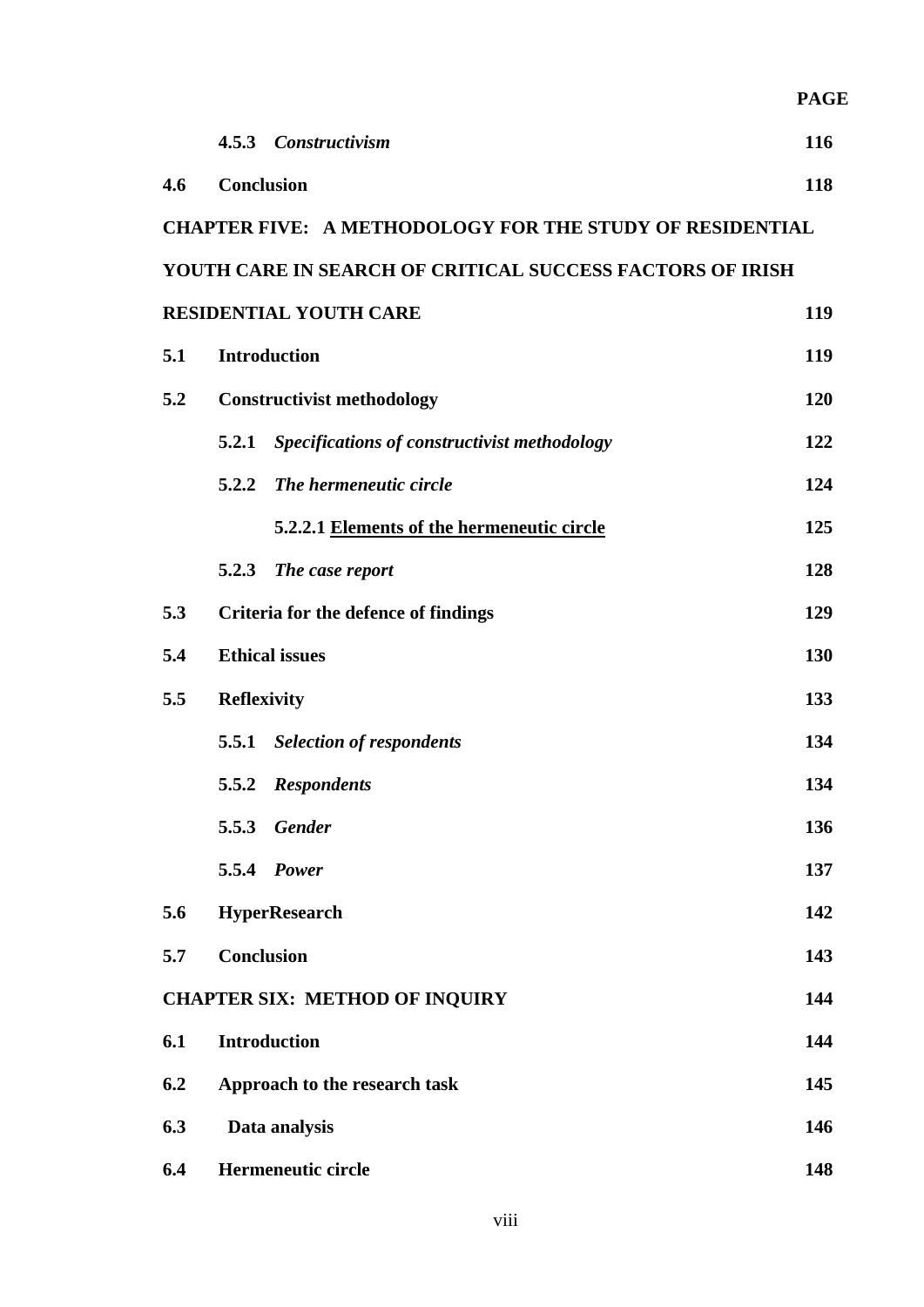|     |                    | 6.4.1 Sampling                                            | 148 |
|-----|--------------------|-----------------------------------------------------------|-----|
|     | 6.4.2              | Interplay of data collection and analysis                 | 151 |
|     | 6.4.3              | <b>Grounding of findings</b>                              | 153 |
|     |                    | <b>6.4.4</b> Emergent design                              | 154 |
| 6.5 |                    | <b>Narrative interviews</b>                               | 155 |
| 6.6 |                    | <b>Key Informants</b>                                     | 156 |
| 6.7 | <b>Conclusion</b>  |                                                           | 157 |
|     |                    | <b>CHAPTER SEVEN: FINDINGS FROM RESEARCH RESPONDENTS'</b> |     |
|     | <b>TRANSCRIPTS</b> |                                                           | 159 |
| 7.1 |                    | <b>Introduction</b>                                       | 159 |
| 7.2 | <b>Service 1</b>   |                                                           | 160 |
|     | 7.2.1              | <i>Respondent 1 (R1)</i>                                  | 160 |
|     |                    | 7.2.1.1 Care-related issues                               | 160 |
|     |                    | 7.2.1.1.1 Lack of practice-led strategic planning         |     |
|     |                    | at service level                                          | 162 |
|     |                    | 7.2.1.2 Staff-related issues                              | 163 |
|     |                    | 7.2.1.2.1 Unqualified staff                               | 163 |
|     |                    | 7.2.1.2.2 Staff from the local community                  | 164 |
|     |                    | 7.2.1.2.3 Unsuitable staff                                | 167 |
|     |                    | 7.2.1.3 Absence of line management support                |     |
|     |                    | for first-line manager                                    | 168 |
|     |                    | 7.2.1.4 Discussion                                        | 169 |
|     | 7.2.2              | <b>Respondent 12 (R12)</b>                                | 170 |
|     |                    | 7.2.2.1 Care-related issues                               | 171 |
|     |                    | 7.2.2.2 Staff-related issues                              | 172 |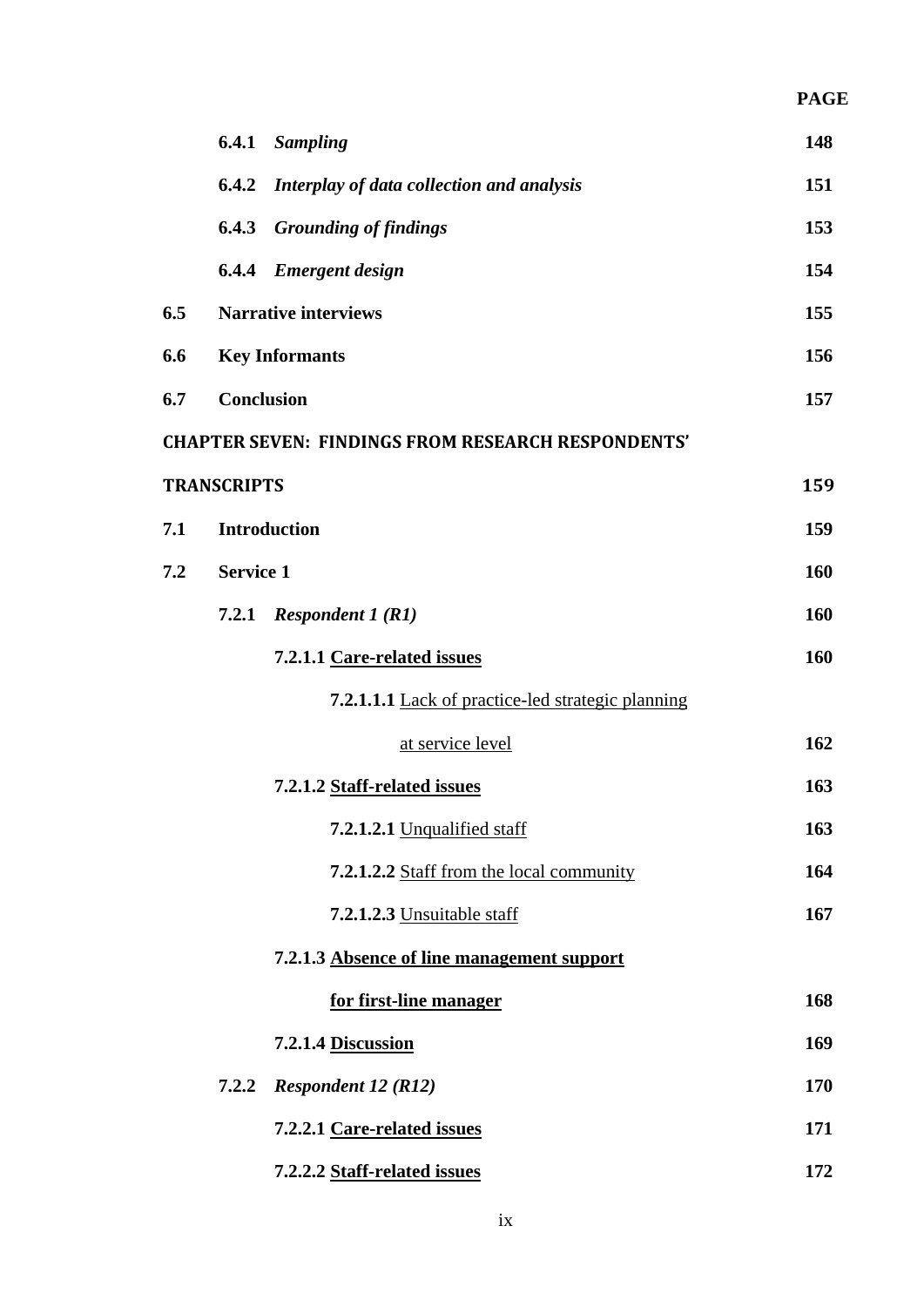|     |                  |                                                        | <b>PAGE</b> |
|-----|------------------|--------------------------------------------------------|-------------|
|     |                  | 7.2.2.3 Disempowerment of director of service          | 173         |
|     |                  | 7.2.2.4 Discussion                                     | 174         |
|     | 7.2.3            | <b>Respondent 16 (R16)</b>                             | 175         |
|     |                  | 7.2.3.1 Care-related issues                            | 175         |
|     |                  | 7.2.3.2 Staff-related issues                           | 177         |
|     |                  | 7.2.3.2.1 Implications of emergent factors             | 178         |
|     |                  | 7.2.3.3 The homeless service                           | 178         |
|     | 7.2.4            | <b>Summary of issues emerging from Service 1</b>       | 180         |
| 7.3 | <b>Service 2</b> |                                                        | 182         |
|     | 7.3.1            | <i>Respondent 2 (R2)</i>                               | 183         |
|     |                  | 7.3.1.1 Care-related issues                            | 183         |
|     |                  | 7.3.1.1.1 Double-cover policy                          | 184         |
|     |                  | 7.3.1.2 Staff-related issues                           | 185         |
|     |                  | 7.3.1.2.1 Staff supervision                            | 185         |
|     |                  | 7.3.1.2.2 Staff recruitment                            | 185         |
|     |                  | 7.3.1.3 Line management support for first-line manager | 186         |
|     | 7.3.2            | <b>Respondent 4 (R4)</b>                               | 187         |
|     |                  | 7.3.2.1 Care-related issues                            | 187         |
|     |                  | 7.3.2.2 Staff-related issues                           | 189         |
|     |                  | 7.3.2.2.1 Ethos of the service                         | <b>190</b>  |
|     |                  | 7.3.2.2.2 Staff recruitment and selection              | <b>190</b>  |
|     | 7.3.3            | <b>Summary of issues emerging from Service 2</b>       | 191         |
|     | 7.3.4            | <b>Factors that differentiated Services 1 and 2</b>    | 191         |
| 7.4 | <b>Service 3</b> |                                                        | 192         |
|     | 7.4.1            | <b>Respondent 3 (R3)</b>                               | 193         |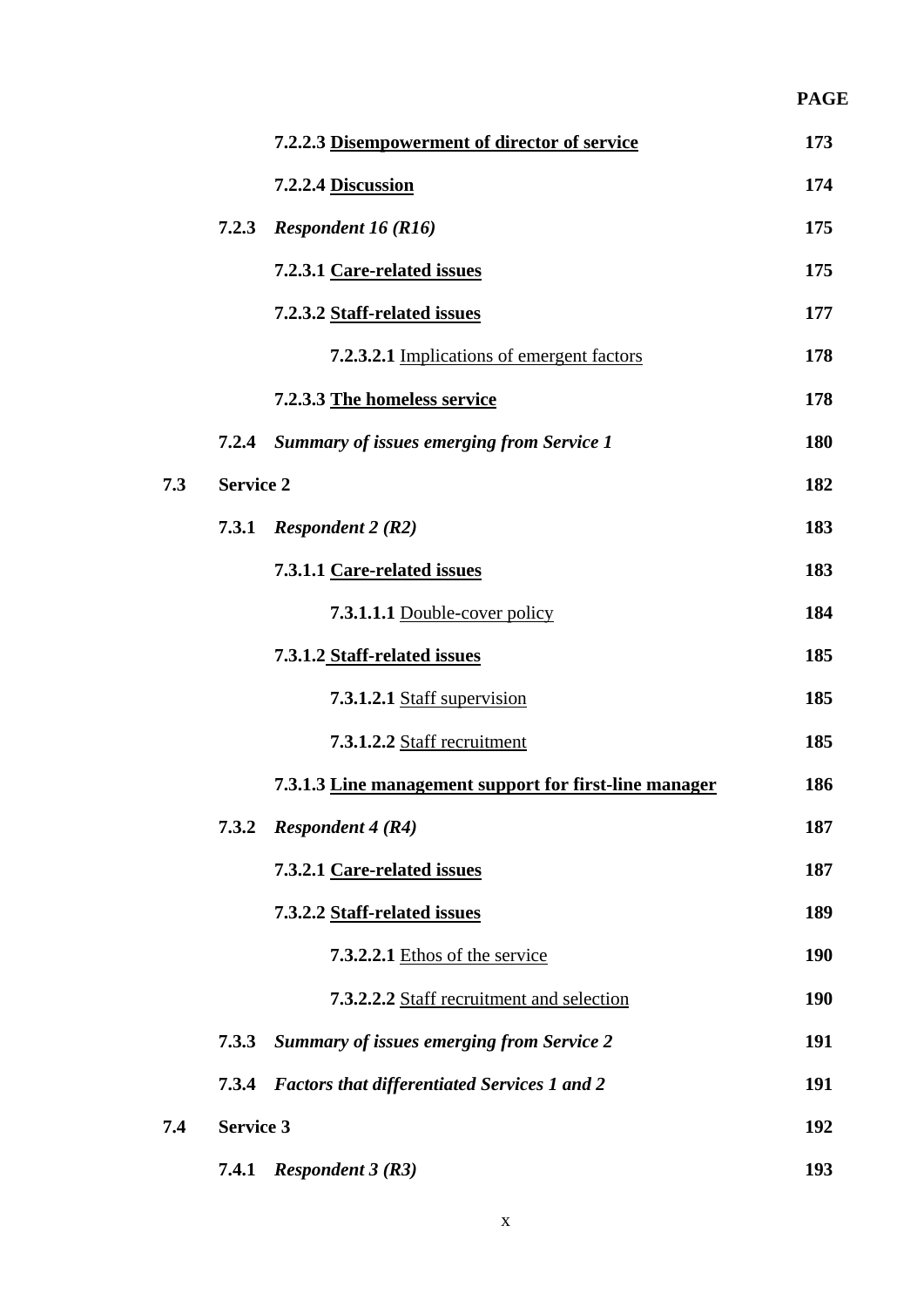|     |                  | 7.4.1.1 Structure of service                            | 193 |
|-----|------------------|---------------------------------------------------------|-----|
|     |                  | 7.4.1.2 Care-related issues                             | 194 |
|     |                  | 7.4.1.2.1 Double cover                                  | 195 |
|     |                  | 7.4.1.3 Staff-related issues                            | 195 |
|     |                  | 7.4.1.3.1 Staff recruitment                             | 195 |
|     |                  | 7.4.1.3.2 Selection                                     | 195 |
|     |                  | 7.4.1.3.3 Induction                                     | 196 |
|     |                  | <b>7.4.1.3.4 Probation period</b>                       | 197 |
|     |                  | 7.4.1.3.5 Staff supervision                             | 197 |
|     |                  | 7.4.1.3.6 Rosters                                       | 197 |
|     |                  | <b>7.4.1.3.7 Staff supports</b>                         | 198 |
|     |                  | 7.4.1.3.8 Structural factors                            | 198 |
|     |                  | 7.4.2 Respondent $5(R5)$                                | 200 |
|     |                  | 7.4.2.1 Care-related issues                             | 200 |
|     |                  | 7.4.2.2 Staff-related issues                            | 201 |
|     |                  | 7.4.2.3 Line management support for first-line manager  | 201 |
|     |                  | 7.4.3 Discussion                                        | 202 |
|     |                  | 7.4.4 Summary of issues emerging from Service 3         | 203 |
| 7.5 | <b>Service 4</b> |                                                         | 204 |
|     | 7.5.1            | Respondents 6 and 7 (R6 and (R7)                        | 204 |
|     |                  | 7.5.1.1 Care-related issues                             | 205 |
|     |                  | 7.5.1.2 Staff-related issues                            | 206 |
|     |                  | 7.5.1.2.1 Staff recruitment                             | 208 |
|     |                  | 7.5.1.3 Line management support for first-line managers | 209 |
|     | 7.5.2            | <b>Respondent 13 (R13)</b>                              | 211 |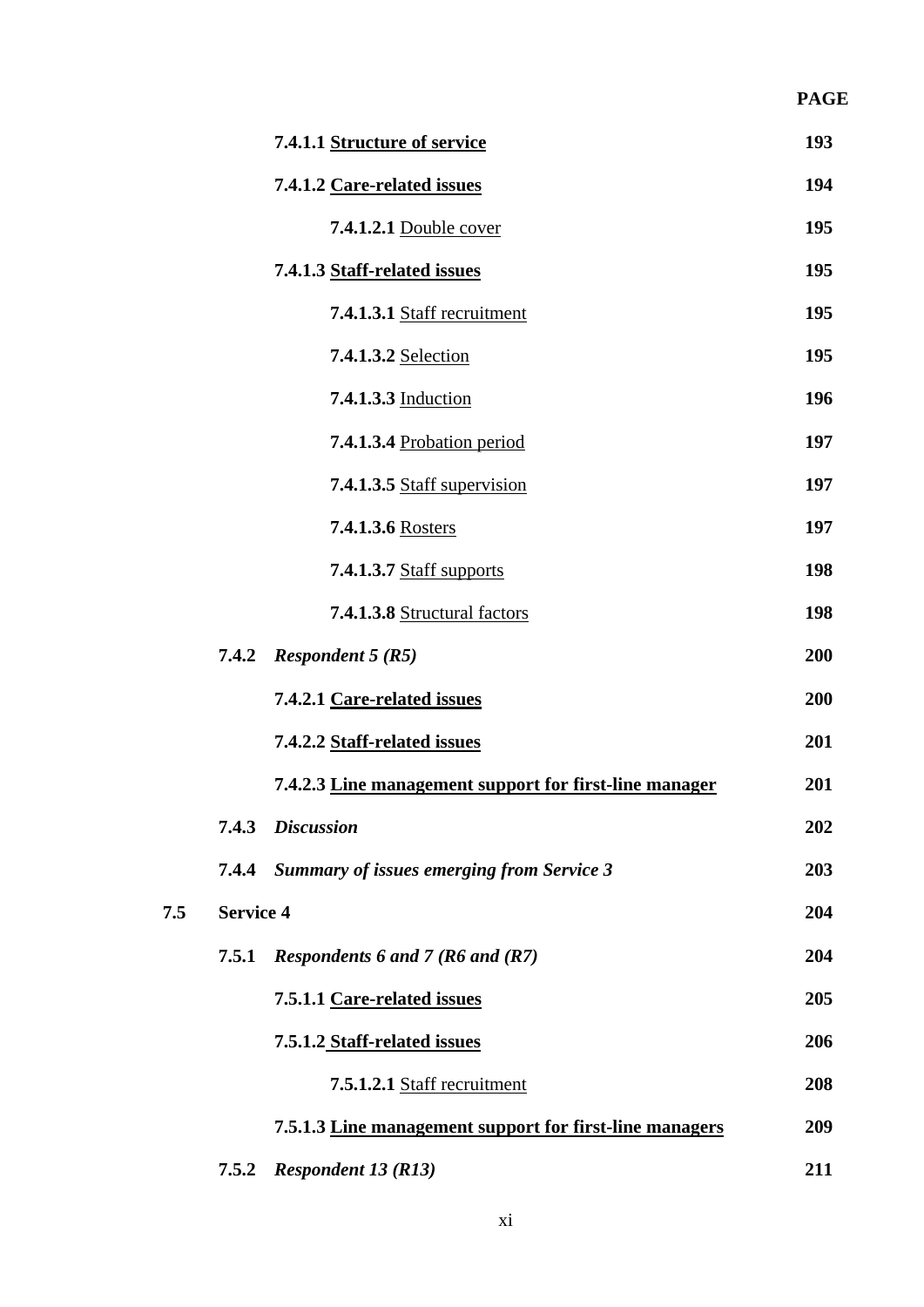|     |                  | 7.5.2.1 Previous responsibilities                                   | 211 |
|-----|------------------|---------------------------------------------------------------------|-----|
|     |                  | 7.5.2.2 Present role in the statutory service                       | 212 |
|     |                  | 7.5.2.3 Alternative care review                                     | 212 |
|     |                  | 7.5.2.4 Staff-related issues                                        | 212 |
|     |                  | 7.5.2.4.1 Recruitment process                                       | 212 |
|     |                  | 7.5.2.5 Structural issues of the HSE                                | 213 |
|     |                  | 7.5.2.6 Discussion                                                  | 214 |
|     | 7.5.3            | <b>Summary of issues emerging from Service 4</b>                    | 215 |
| 7.6 | <b>Service 5</b> |                                                                     | 216 |
|     |                  | 7.6.1 Respondent $8(R8)$                                            | 216 |
|     |                  | 7.6.1.1 Care-related issues                                         | 217 |
|     |                  | 7.6.1.2 Staff-related issues                                        | 218 |
|     |                  | 7.6.1.2.1 Recruitment of staff                                      | 218 |
|     |                  | 7.6.1.2.2 Staff selection, induction, probation and development 218 |     |
|     |                  | 7.6.1.3 Line management support for first-line manager              | 220 |
|     |                  | 7.6.2 Main themes emerging from Service 5                           | 220 |
|     |                  | 7.6.3 Summary                                                       | 221 |
| 7.7 | <b>Service 6</b> |                                                                     | 221 |
|     | 7.7.1            | <i>Respondent</i> $9(R9)$                                           | 222 |
|     |                  | 7.7.1.1 Care-related issues                                         | 222 |
|     |                  | 7.7.1.1.1 Individualised programmes                                 | 222 |
|     |                  | 7.7.1.1.2 Client-focused policies guide collaborative practice      | 223 |
|     |                  | 7.7.1.2 Staff-related issues                                        | 223 |
|     |                  | 7.7.1.2.1 Staff supervision                                         | 223 |
|     |                  | <b>7.7.1.2.2 Support for staff</b>                                  | 223 |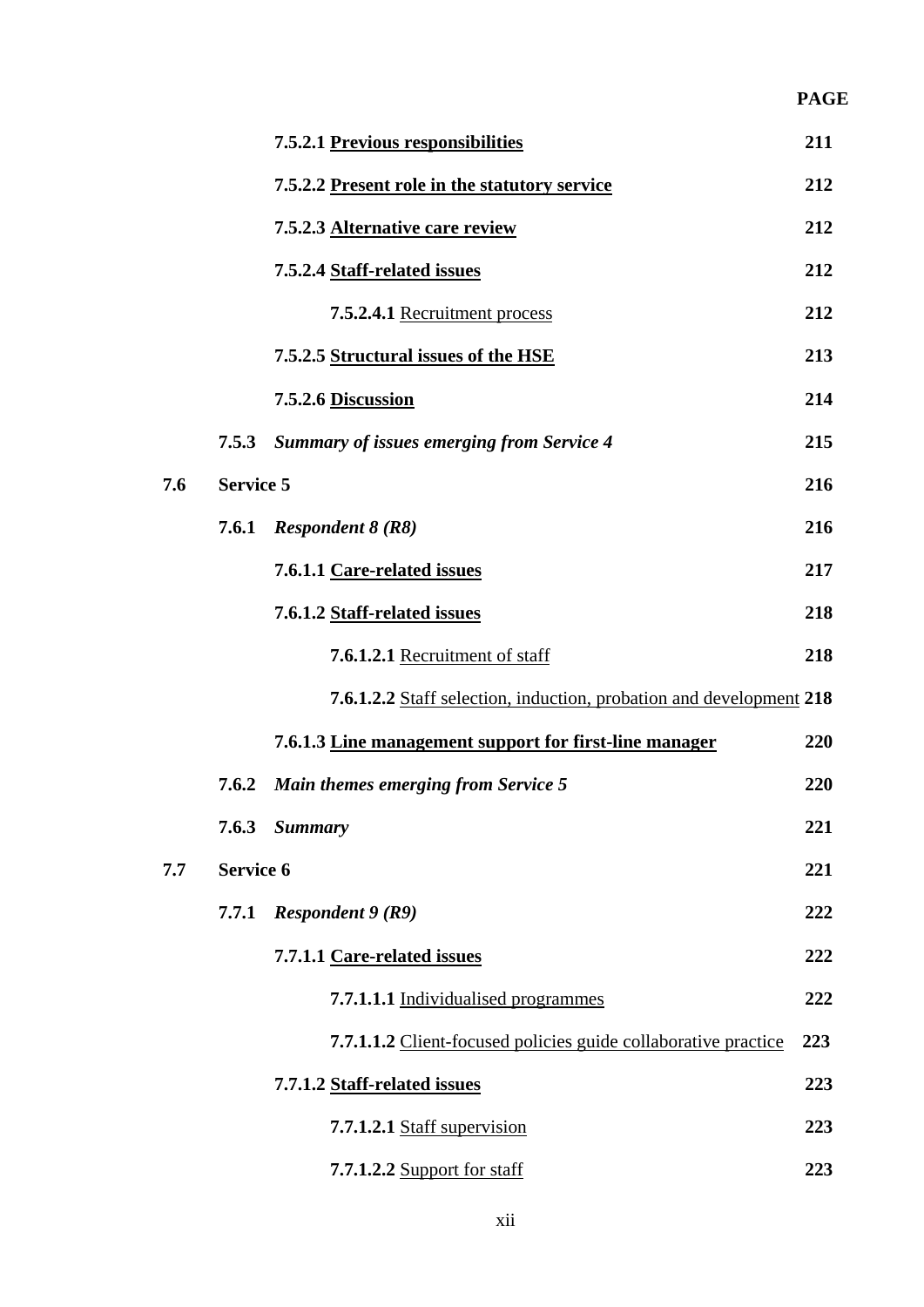|     |                  | 7.7.1.2.3 Recruitment, selection and staff probation                    | 224 |
|-----|------------------|-------------------------------------------------------------------------|-----|
|     | 7.7.2            | Line management support for first-line manager                          | 224 |
|     | 7.7.3            | Main themes emerging from Service 6                                     | 225 |
|     | 7.7.4            | <b>Summary</b>                                                          | 226 |
| 7.8 | <b>Service 7</b> |                                                                         | 226 |
|     | 7.8.1            | Respondents 10 and 11 (R10 and R11)                                     | 227 |
|     |                  | 7.8.1.1 Care-related issues                                             | 227 |
|     |                  | 7.8.1.2 Staff-related issues                                            | 228 |
|     |                  | <b>7.8.1.2.1</b> Staff recruitment, selection, induction and probation  | 231 |
|     |                  | 7.8.1.2.2 Staff being imposed on units                                  | 232 |
|     |                  | <b>7.8.2</b> Absence of line management support for first-line managers | 233 |
|     | 7.8.3            | <b>Re-structuring issues</b>                                            | 234 |
|     | 7.8.4            | <b>Themes emerging from Service 7</b>                                   | 235 |
|     | 7.8.5            | <b>Summary</b>                                                          | 236 |
| 7.9 | <b>Service 8</b> |                                                                         | 236 |
|     | 7.9.1            | <b>Respondent 14 (R14)</b>                                              | 236 |
|     |                  | 7.9.1.2 Care-related issues                                             | 237 |
|     |                  | 7.9.1.3 Staff-related issues                                            | 239 |
|     |                  | 7.9.1.3.1 Recruitment of relief staff                                   | 241 |
|     |                  | 7.9.1.3.2 Recruitment of mainstream staff                               | 241 |
|     |                  | 7.9.1.3.3 Staff qualifications                                          | 241 |
|     | 7.9.2            | Line management support for first-line managers                         | 241 |
|     |                  | 7.9.2.1 Team mentality and empowerment of first-line managers           | 242 |
|     | 7.9.3            | <b>Organisation design issues</b>                                       | 243 |
|     | 7.9.4            | <b>Respondent 15 (R15)</b>                                              | 246 |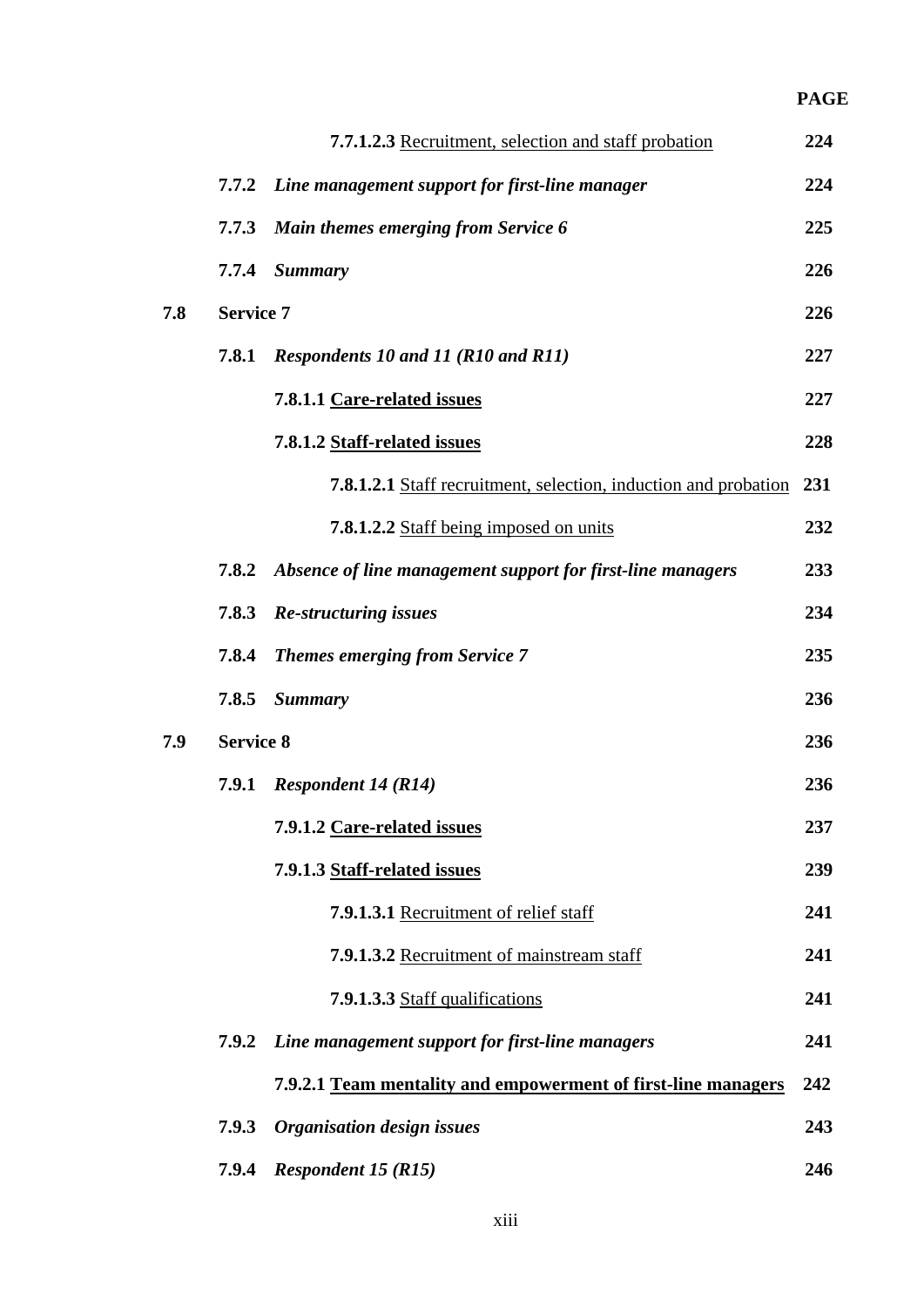|      |                   |                                                                | <b>PAGE</b> |
|------|-------------------|----------------------------------------------------------------|-------------|
|      |                   | 7.9.4.1 Care-related issues                                    | 246         |
|      |                   | 7.9.4.2 Staff-related issues                                   | 246         |
|      |                   | 7.9.4.2.1 Probation                                            | 247         |
|      |                   | 7.9.4.2.2 Staff supervision                                    | 247         |
|      | 7.9.5             | Line management support for first-line managers                | 248         |
|      | 7.9.6             | <b>Respondent 17 (R17)</b>                                     | 248         |
|      |                   | 7.9.6.1 Care-related issues                                    | 249         |
|      |                   | 7.9.6.2 Staff-related issues                                   | 251         |
|      |                   | 7.9.6.2.1 Supervision                                          | 251         |
|      |                   | 7.9.6.2.2 Recruitment                                          | 251         |
|      |                   | 7.9.6.2.3 Training                                             | 252         |
|      |                   | 7.9.6.3 Line management support for first-line managers        | 252         |
|      | 7.9.7             | <b>Themes emerging from Service 8</b>                          | 253         |
|      | 7.9.8             | <b>Summary</b>                                                 | 254         |
| 7.10 | <b>Conclusion</b> |                                                                | 255         |
|      |                   | <b>CHAPTER EIGHT: EMERGENCE OF CRITICAL SUCCESS FACTORS OF</b> |             |
|      |                   | IRISH RESIDENTIAL CHILD AND YOUTH CARE                         | 256         |
| 8.1  |                   | <b>Introduction</b>                                            | 256         |
| 8.2  |                   | Themes found to differentiate residential youth care services  | 257         |
| 8.3  |                   | Themes of services operating from a developmental care model   | 259         |
| 8.4  |                   | Themes of services operating from a social risk model          | 261         |
| 8.5  |                   | <b>Themes and critical success factors</b>                     | 261         |
| 8.6  |                   | Critical success factors relating to three levels of service   | 262         |
|      |                   | 8.6.1 Level 1                                                  | 262         |
|      | 8.6.2             | Level 2                                                        | 262         |

xiv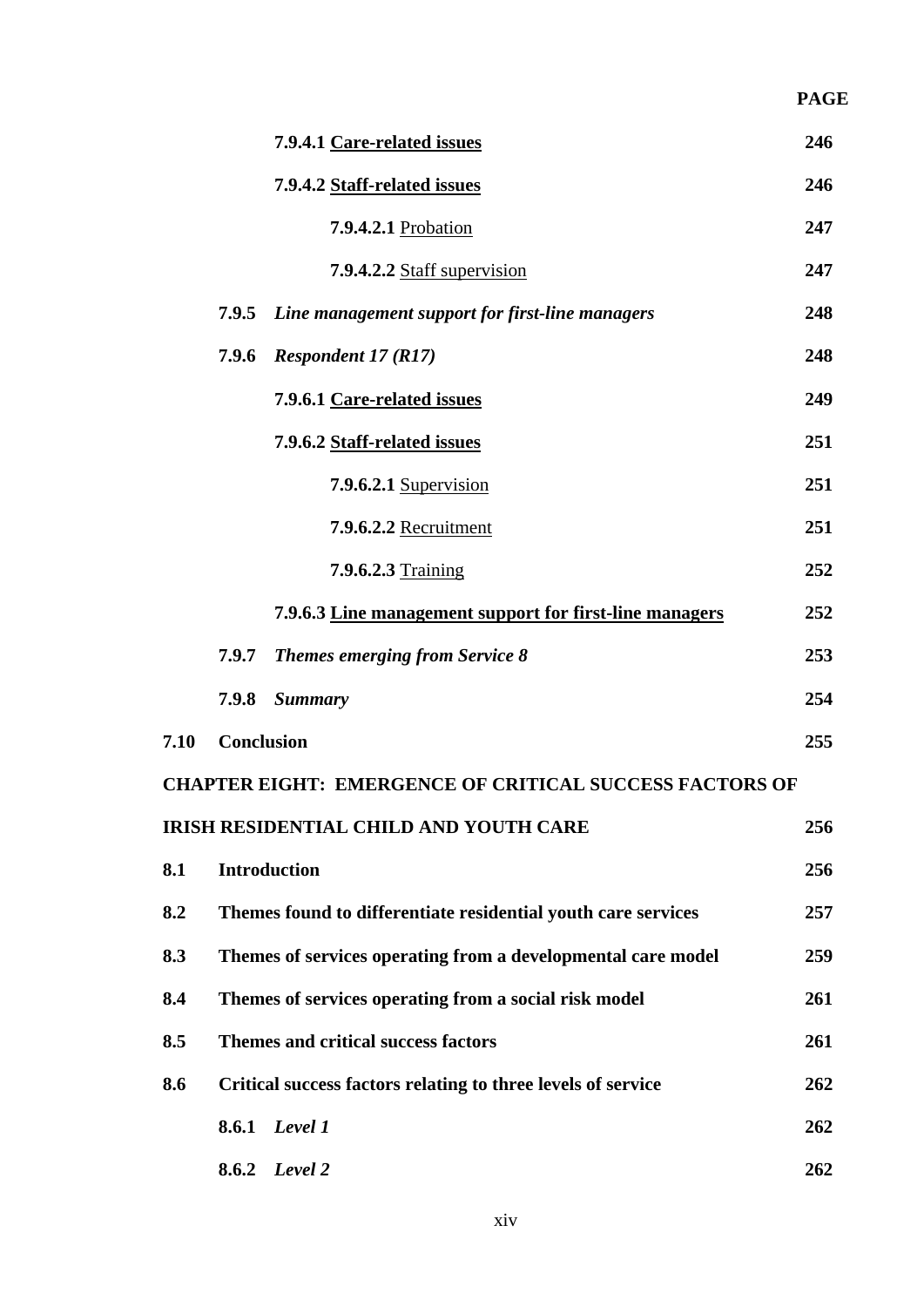|      |                   | 8.6.3 Level 3                                                  | 263 |
|------|-------------------|----------------------------------------------------------------|-----|
| 8.7  |                   | <b>Emergence of five critical success factors</b>              | 264 |
|      | 8.6.1             | <b>Critical Success Factor 1</b>                               | 264 |
|      | 8.6.2             | <b>Critical Success Factor 2</b>                               | 266 |
|      |                   | <b>8.6.3</b> Critical Success Factor 3                         | 267 |
|      | 8.6.4             | <b>Critical Success Factor 4</b>                               | 268 |
|      |                   | <b>8.6.5</b> Critical Success Factor 5                         | 268 |
| 8.7  | <b>Conclusion</b> |                                                                | 269 |
|      |                   | <b>CHAPTER NINE: DISCUSSION OF CRITICAL SUCCESS FACTORS</b>    |     |
|      |                   | NECESSARY FOR PROVISION OF DEVELOPMENTAL CARE IN IRISH         |     |
|      |                   | <b>RESIDENTIAL CHILD AND YOUTH CARE</b>                        | 272 |
| 9.1  |                   | <b>Introduction</b>                                            | 272 |
| 9.2  |                   | <b>Critical Success Factor 1 (CSF 1)</b>                       | 273 |
| 9.3  |                   | <b>Critical Success Factor 2 (CSF 2)</b>                       | 278 |
| 9.4  |                   | <b>Critical Success Factor 3 (CSF 3)</b>                       | 284 |
|      | 9.4.1             | <b>Shared vision</b>                                           | 288 |
|      | 9.4.2             | <b>Clarity of purpose</b>                                      | 289 |
| 9.5  |                   | <b>Critical Success Factor 4 (CSF 4)</b>                       | 290 |
| 9.6  |                   | <b>Critical Success Factor 5 (CSF 5)</b>                       | 293 |
| 9.7  |                   | Duty-of-care mandate                                           | 294 |
|      | 9.7.1             | Duty-of-care mandate and Key Informants                        | 295 |
|      | 9.7.2             | Duty-of-care mandate and the Social Service Inspectorate (SSI) | 296 |
| 9.8  |                   | Bureaucratic factors in residential youth care services        | 297 |
| 9.9  |                   | <b>Organisational factors</b>                                  | 298 |
| 9.10 | <b>Conclusion</b> |                                                                | 302 |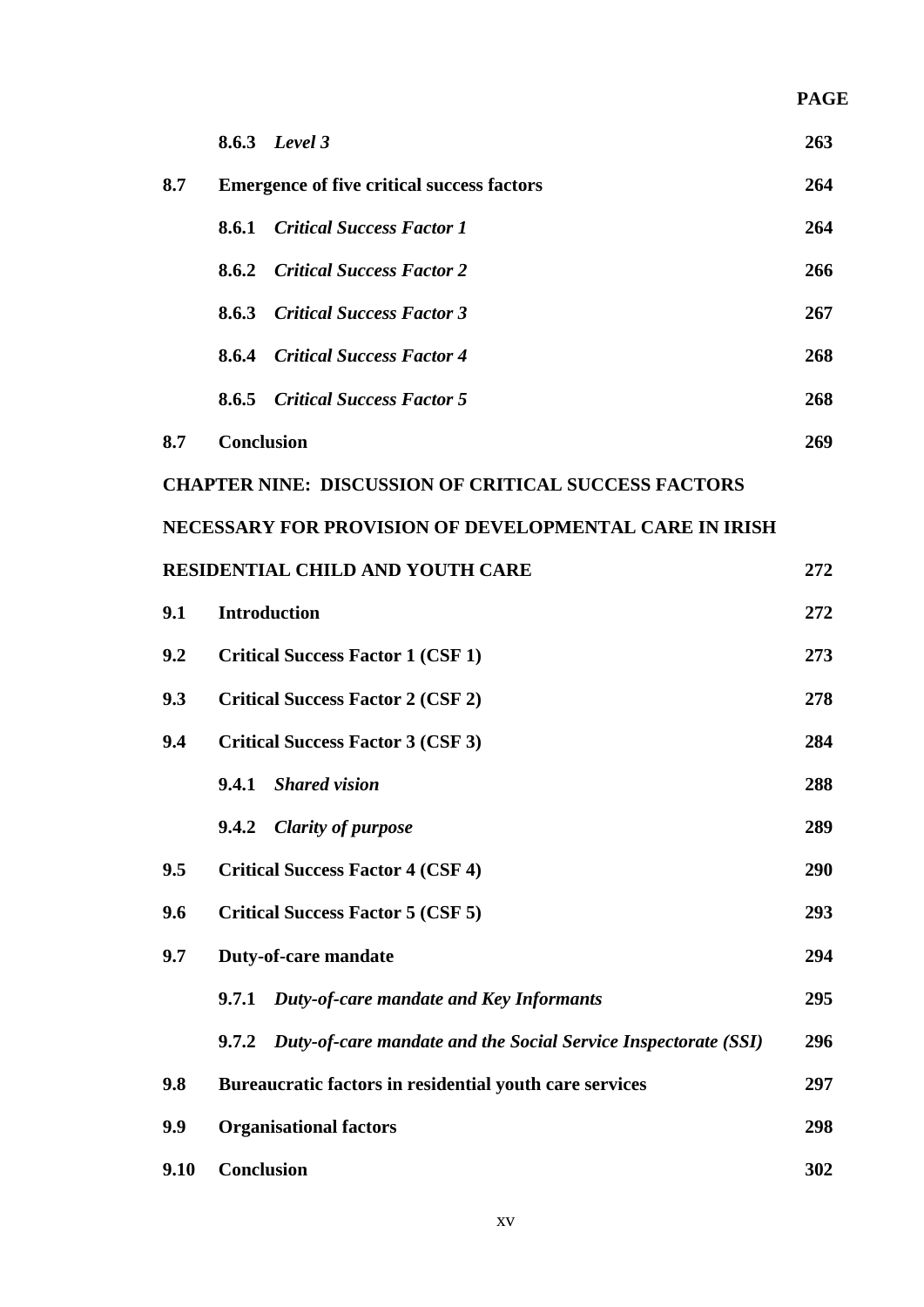| <b>CHAPTER 10: CONCLUSION AND RECOMMENDATIONS</b> | 302 |
|---------------------------------------------------|-----|
| 10.1 Introduction                                 | 302 |
| <b>10.2 Critical Success Factor 1</b>             | 303 |
| 10.2.1 Recommendation 1                           | 307 |
| 10.2.2 Recommendation 2                           | 308 |
| 10.2.2 Recommendation 3                           | 308 |
| <b>10.3 Critical Success Factor 2</b>             | 308 |
| 10.3.1 Recommendation 4                           | 311 |
| 10.3.2 Recommendation 5                           | 312 |
| 10.3.3 Recommendation 6                           | 312 |
| <b>10.4 Critical Success Factor 3</b>             | 312 |
| 10.4.1 Recommendation 7                           | 314 |
| 10.4.2 Recommendations 8                          | 314 |
| <b>10.5 Critical Success Factor 4</b>             | 315 |
| 10.5.1 Recommendation 9                           | 318 |
| 10.5.2 Recommendation 10                          | 318 |
| 10.5.3 Recommendation 11                          | 318 |
| 10.6<br><b>Critical Success Factor 5</b>          | 318 |
| 10.6.1 Recommendation 12                          | 322 |
| 10.7<br><b>Summary</b>                            | 323 |
|                                                   |     |

| <b>BIBLIOGRAPHY</b>                         | 325 |
|---------------------------------------------|-----|
| LIST OF RELEVANT PUBLICATIONS BY THE AUTHOR | 334 |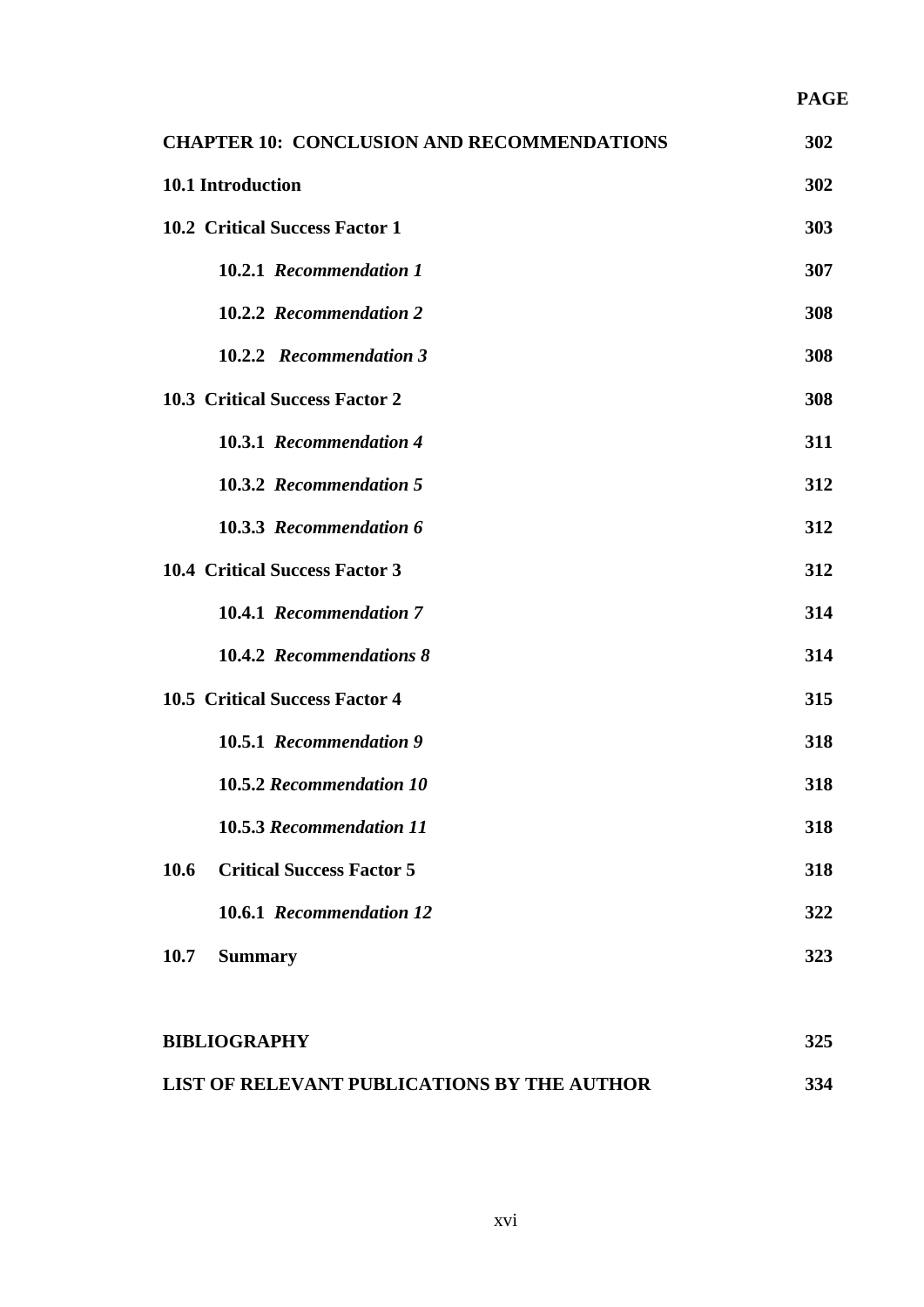## **APPENDICES**

| <b>APPENDIX 1: INTRODUCTORY QUESTIONS</b>                 | 335 |
|-----------------------------------------------------------|-----|
| <b>APPENDIX 2: INFORMED CONSENT FORM</b>                  | 337 |
| <b>APPENDIX 3: INFORMATION LEAFLET</b>                    | 339 |
| APPENDIX 4: KEY INFORMANTS ANALYSIS                       | 341 |
| <b>APPENDIX 5: LIST OF SEVEN CRITICAL SUCCESS FACTORS</b> |     |
| (presented to Key Informants)                             | 366 |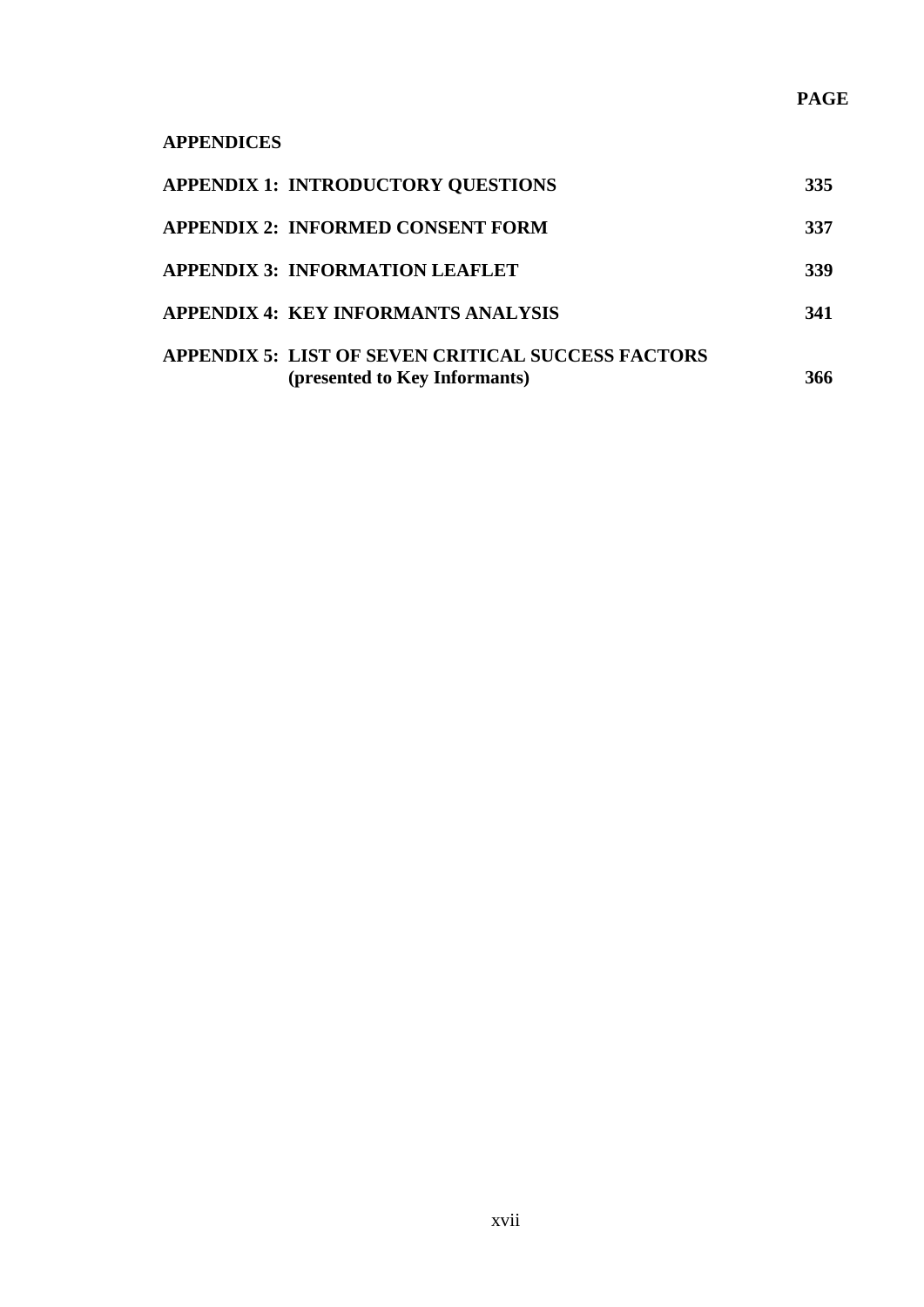## **CHAPTER ONE:**

#### **INTRODUCTION**

#### **1.1 Introduction**

Residential youth care is provided in organisational settings and organisational factors 'ultimately shape and determine the nature of group [residential] care practice' (Maier 2006: 106). This study examines residential child and youth care in Ireland. It seeks understanding of residential youth care and the organisational factors which shape it, from the narratives of first-line resident managers and their line managers, who were asked to discuss their lived experience of providing care in organisations for young people in Irish residential care. To understand the themes of respondents' narratives in the context of prevailing organisational factors, the study uses *critical success factors* (Rockart 1979) as a conceptual framework for organisation and presentation of the data. *Critical success factors* is a 'new managerialist' concept (Pollitt 1990) drawn from management literature and is discussed more fully in Chapter Three.

The thesis builds on my own knowledge and experience of 25 years of lecturing, researching and writing about Irish residential child and youth care (Graham 1994, 1995, 1996, 1998, 2003, 2005, 2006). Another factor that influenced the focus of this study is my five years' experience as a foster parent of a teenager who joined our family when our own two children were aged five and three years. This fourteen-year-old had spent his entire earlier life in residential care, which gave me a vicarious experience of residential care. Both my career and fostering experiences led to a strengthening of my belief that every young person needs to experience an individualised, growth-promoting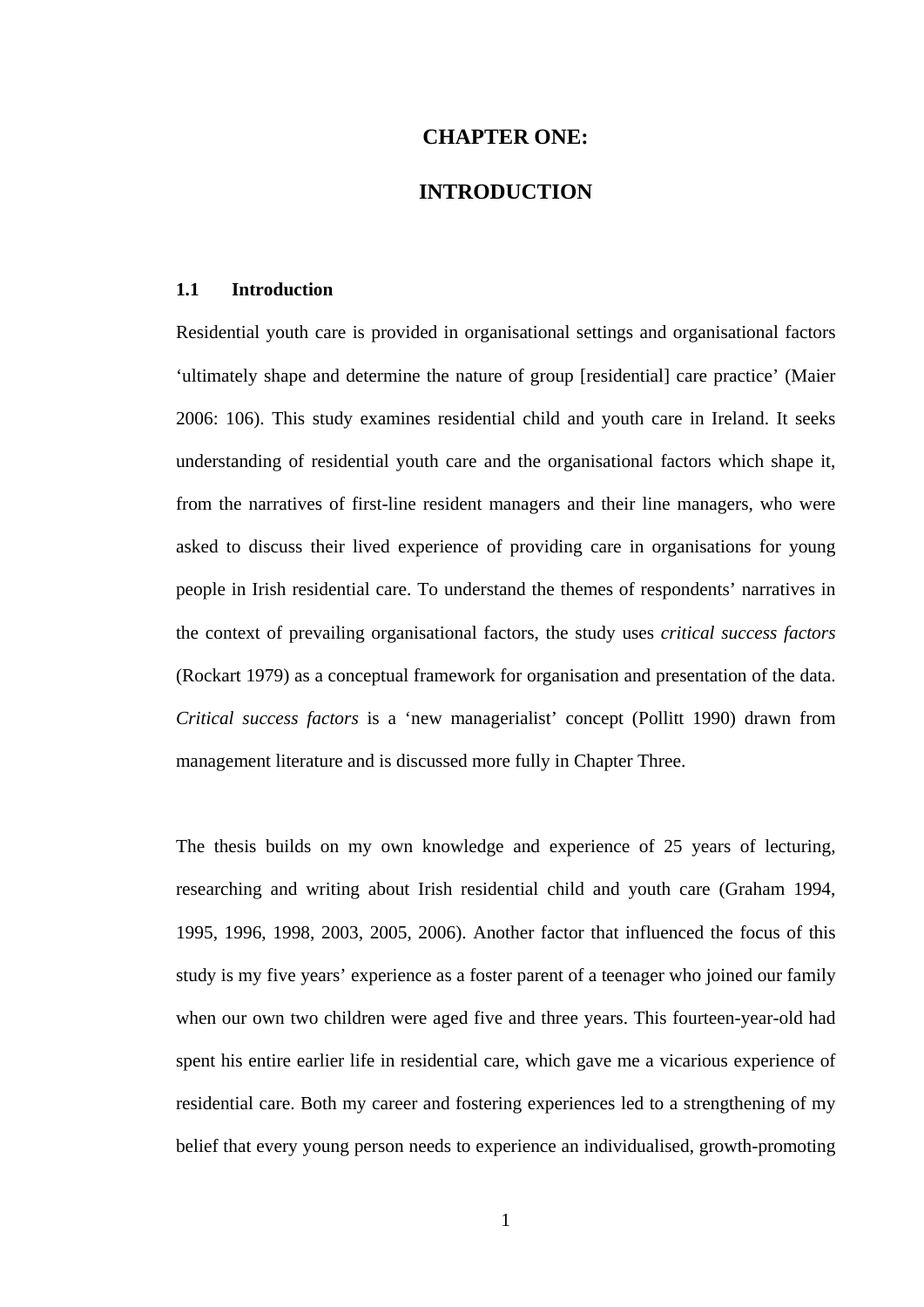environment in order to achieve a level of happiness in his/her life. This can be particularly challenging to provide for the child in residential care where the tendency is for 'organisational requirements to modify special individual care requirements' (Maier 2006: 95). The beliefs and values of the researcher form essential parts of the context of questioning and analysis in hermeneutic inquiry and are further discussed in Chapter Five.

The study also draws on anecdotal evidence gained from students undertaking professional training in social care work, which indicated that factors remained in frontline practice in the Irish residential youth care sector which tended to marginalise residential youth care work as purely 'childminding' and subjected it to tight controls dictated more by bureaucratic aims than the developmental needs of the young residents. Further anecdotal evidence indicated a level of fear amongst frontline practitioners where the ever-present prospect of allegations being laid by residents or colleagues around inappropriate or unacceptable practice left staff preoccupied with personal protection—a factor likely to block needs-led care of residents.

#### **1.2 Factors that shaped the research question**

Current Irish child welfare legislation (Government of Ireland 1991) mandates registered residential child and youth care services to *' do what is reasonable … for the purpose of safeguarding or promoting the child's health, development or welfare*'(s. 18.3). This is recognised as a mandate to provide developmental care for each young person placed in residential care. The organisation mandated to provide residential youth care in Ireland is the Health Service Executive (HSE), established in 2005 (during the data collection phase of this study). The HSE subsumed the former regional health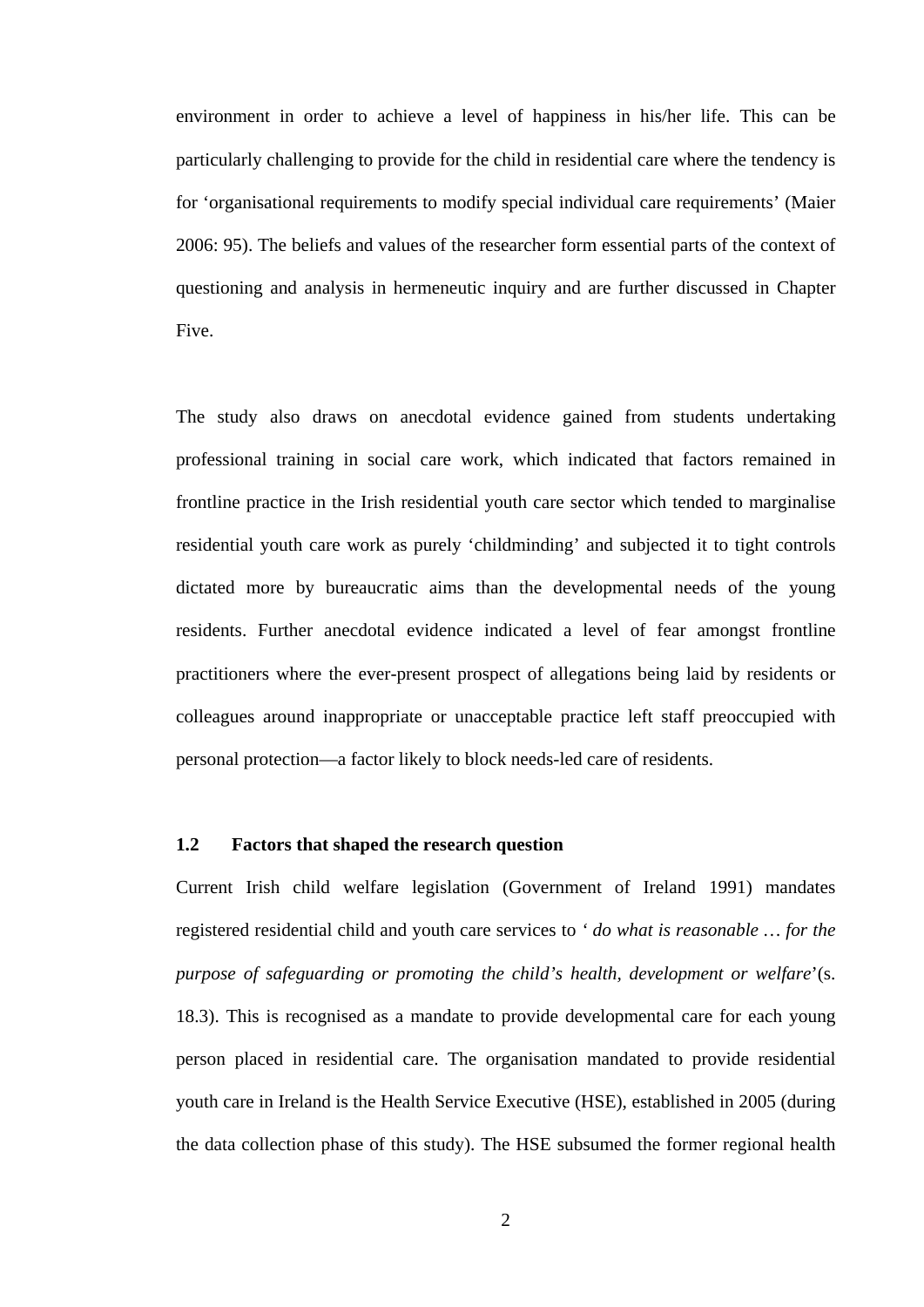boards and remains part of the Irish public service. Public services tend to be structured as bureaucracies and the HSE, like the former health boards, is no exception.

Regulation and control sit comfortably with bureaucratic structures (Mintzberg 1988). Publication of a number of abuse scandals (McGuinness 1993; Moore 1995; Buckley 1996) resulted in an increasing tendency to regulate out-of-home care of children in Ireland. The growth of regulation is particularly evident in Irish residential child and youth care practice (Graham 1996). Attention to regulation may come from a desire to manage the risks inherent in residential care, to raise the quality of services and to make the child welfare system more accountable. However, a strong focus on regulation results in rigid enforcement of policies to secure control and legitimacy for bureaucratic organisational action. This preoccupation with control is more about producing comfort and protection from criticism for government mandated child welfare services and about managing risk, but it can, instead, hide real risk (Tilbury 2007). Bureaucratically structured frontline residential youth care services with an emphasis on control prioritise practice that rigidly adheres to established standards, not needs-led practice deemed essential for the provision of developmental care. Such factors made it increasingly clear that the impact of organisational and/or systemic factors on frontline practice needed better understanding in order to ensure provision of developmental care for young people in residential care.

The investigation of organisational issues that impact on frontline residential child and youth care practice is guided by the theory of organisation design (Barrett 2006; Child 1984; Galbraith 1977; Mintzberg 1983; Pfeffer 1982), but most particularly by the work of Bronfenbrenner (1979) and Senge (1990), both of whom come from an ecological or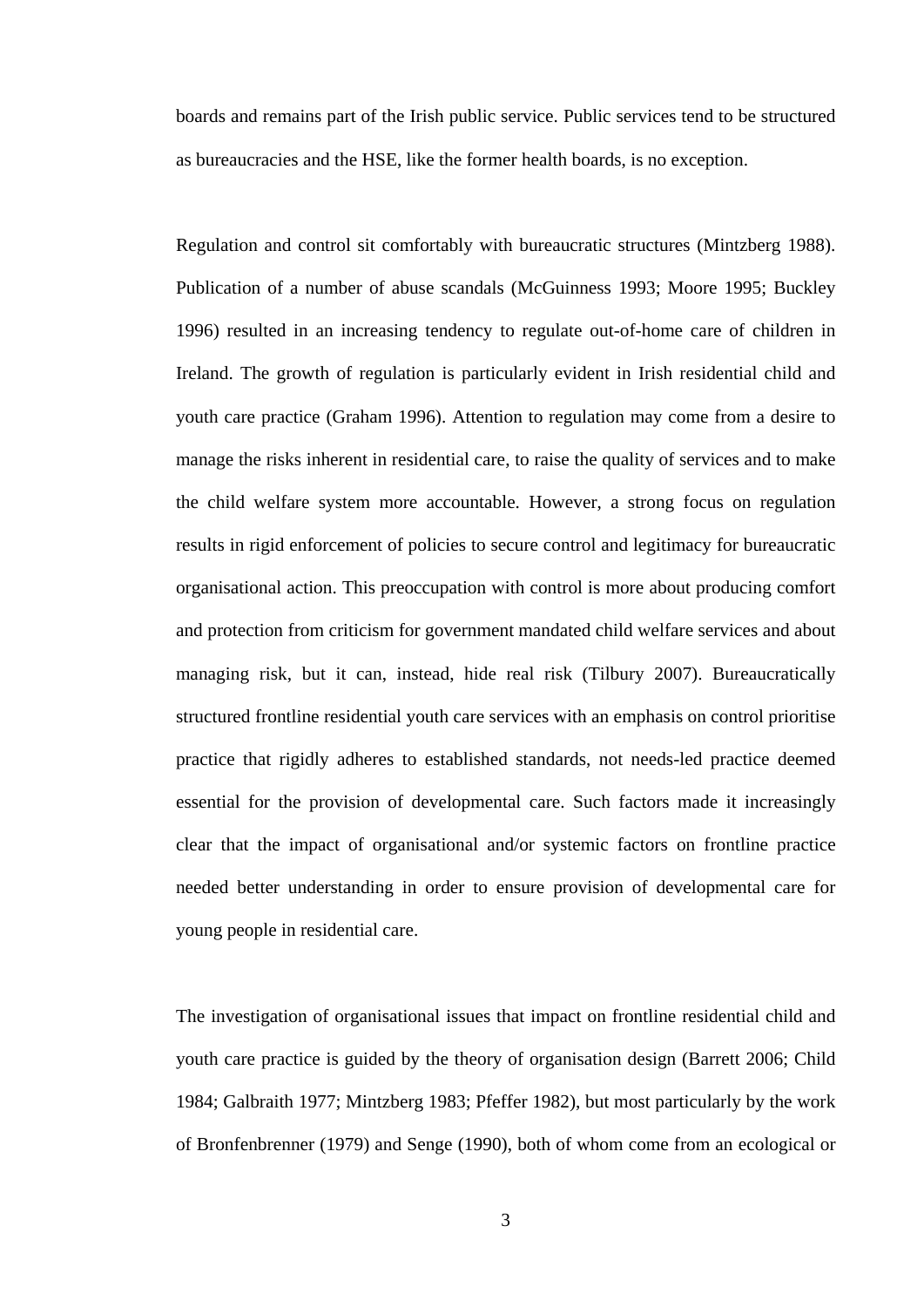systems perspective. This perspective, discussed in Chapter Three, recognises that decisions taken at the broader organisational level of residential youth services impact on the lived experience of young residents at the micro-level, even more than the training or suitability of the frontline social care workers. A major focus of this study is to consider how first-line managers' experiences of residential child and youth care practice are influenced by the organisational context or exosystem in which the experiencing occurs. This balancing of context and experiencing is an important focus of the study.

A major influence on the context of current Irish child welfare practice has been the development of managerialism in public service organisations. Managerialism is reflected in the application of prescriptive management to achieve efficient use of public resources. Its agenda seeks effective control of professionals by managers. Pollitt (when speaking of the British public service) says managerialism claims 'that better management was the key to maximising the effectiveness and efficiency of government delivered services' (1986: 157). Two types of managerialism are presented in Chapter Three: Neo-Taylorism which prioritises efficiency and best value for money, and New Managerialism which stresses the value of motivating people to strive for excellence and recognises the importance of the leader's role in transformation of cultures seen as necessary for lasting change (Pollitt 1990). Adams (1998), referring to the British experience of the Social Services Inspectorate, is referring to New Managerialism when he reports that some versions of managerialism have been found to respond positively to frontline practice issues. In recognition of managerialist pressures in Irish public service bureaucracies, it was considered that use of a *new managerialist* construct in the research question would facilitate both exploration of organisational factors and a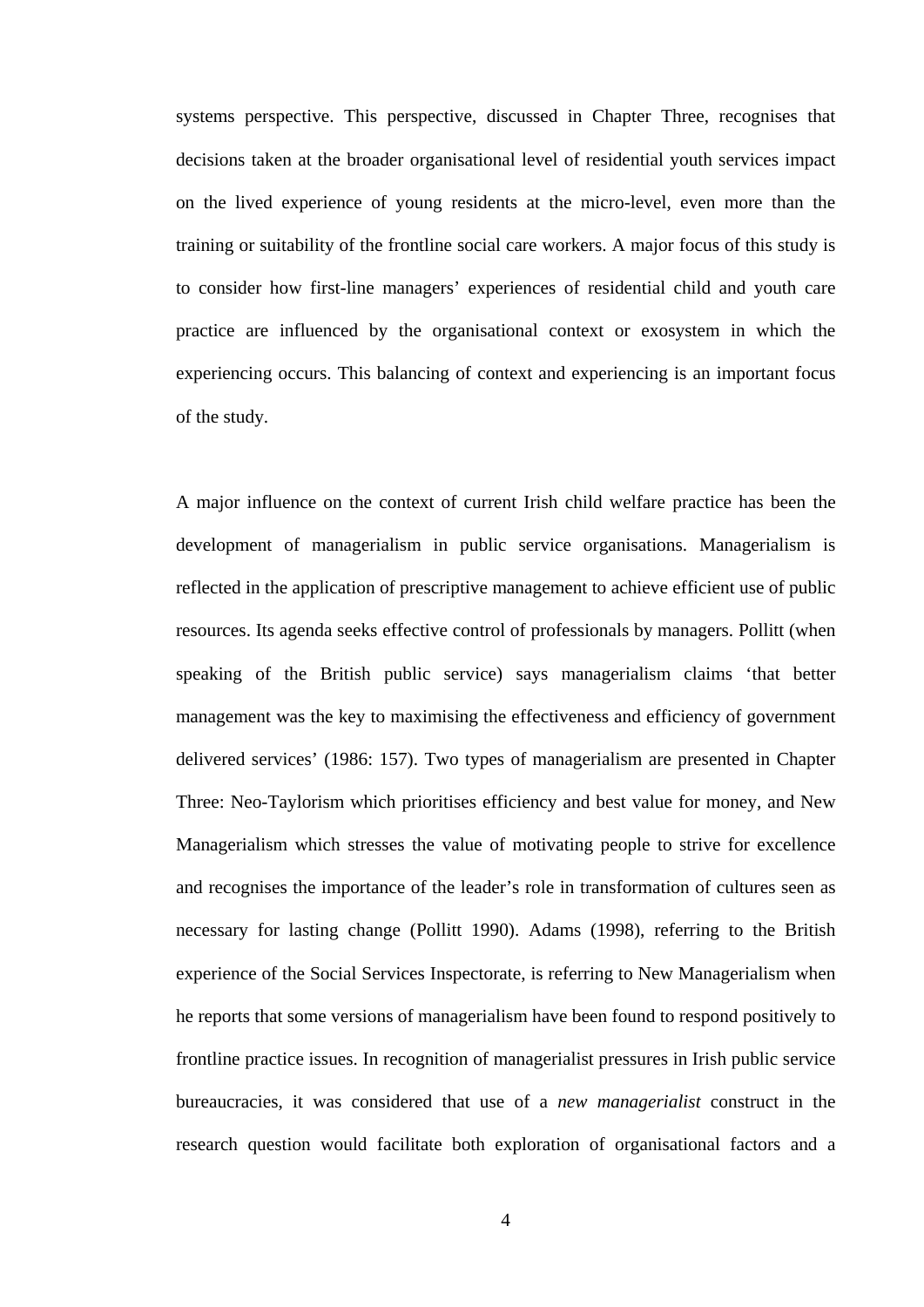narrowing of the distance between individualised (developmental) care of residents and the bureaucratic performance that group care practice necessarily involves. This led to the selection of the managerialist construct, *critical success factors* (Rockart 1979), as a framework to organise and present the research themes that emerged from the narratives of research respondents. The model developed by Leidecker and Bruno (1984) was chosen as it selects *critical success factors* across three levels of a service organisation and so fits comfortably with Bronfenbrenner's ecological systems model. Use of this model in the presentation of study data resulted in five emergent *critical success factors* from the study. Each *critical success factor* is important and taken together they create a context within which developmental care can be reliably provided for young people in residential care. These factors shaped the research question.

#### **1.3 The research question**

*What Critical Success Factors are necessary and sufficient for provision of developmental care for each young person in Irish residential child and youth care?* 

#### **1.4 Structure of the thesis**

It is proposed that the research question requires an understanding of Irish residential child and youth care that is informed by the forces which shaped it. An historical overview of Irish residential child and youth care, which explores legislation, prevailing policies and the influence of the Catholic Church on child welfare services, is the focus of Chapter Two. It shows how legislation and the influence of the Catholic Church contrived to support a preference for residential care in Irish child welfare services up until the second half of the twentieth century. Children were cared for in large institutions where strict, controlling regimes prevailed through use of a Social Risk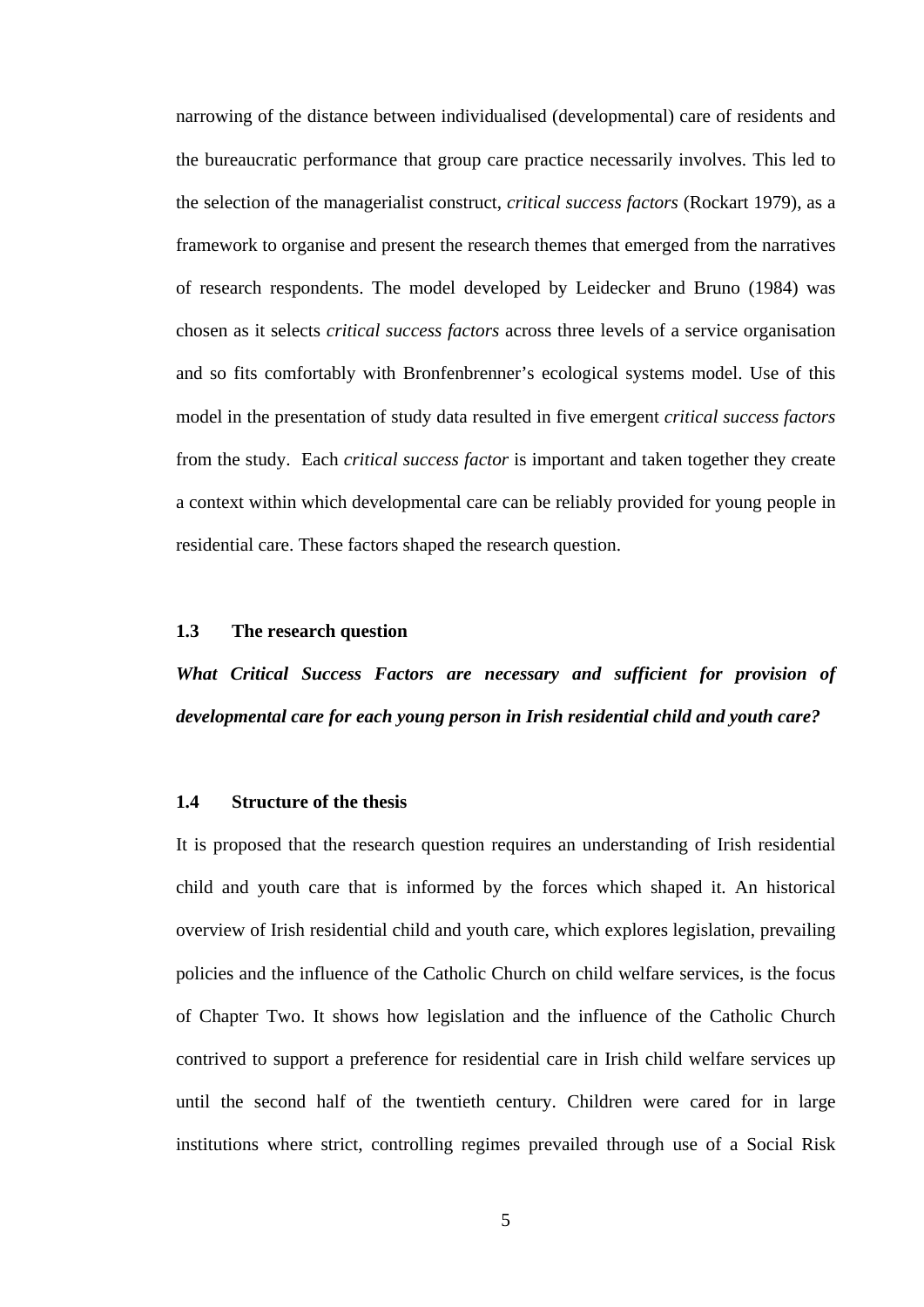model of care (O'Sullivan 1979). This model of care was finally replaced through implementation of the Child Care Act (Government of Ireland 1991) which embraced a Developmental Model. Both models of care are also discussed in Chapter Two.

Understanding of forces impacting on the delivery of developmental care in organisational settings draws on the ecological theory of Bronfenbrenner (1979); systems theory of Senge (1990); an exploration of the literature of organisation design (Thompson 1967; Galbraith 1977; Mintzberg 1983; Child 1984); particularly bureaucratic structures (Weber 1947; Blau 1963; Selznick 1943; Argyris and Schon 1978); and the ideology of managerialism (Pollitt 1986; Pollitt 1990; Pollitt and Harrison 1992; Milner and Joyce 2005). These topics, *inter alia*, form the focus of Chapter Three.

A journey through the philosophy of science literature in search of a perspective that would yield a deeper understanding of residential child and youth care is the focus of Chapter Four. Engagement with the Relativism versus Objectivism debate led to a rejection of the view that there exists an *a priori*, universal and necessary structure of human knowledge, in favour of a view that knowledge, truth and reality are relative to a particular conceptual and contextual schema, that knowledge is situation- and timedetermined, idiographic, inductive, derived through dialogical, dialectical interpretation and is not value free. Constructivism with its relativist ontology, its subjectivist epistemology and its hermeneutic methodology, focuses on understanding derived from the perspectives of those involved in an activity, practice, text, and thus it emerged as the chosen perspective to guide this study.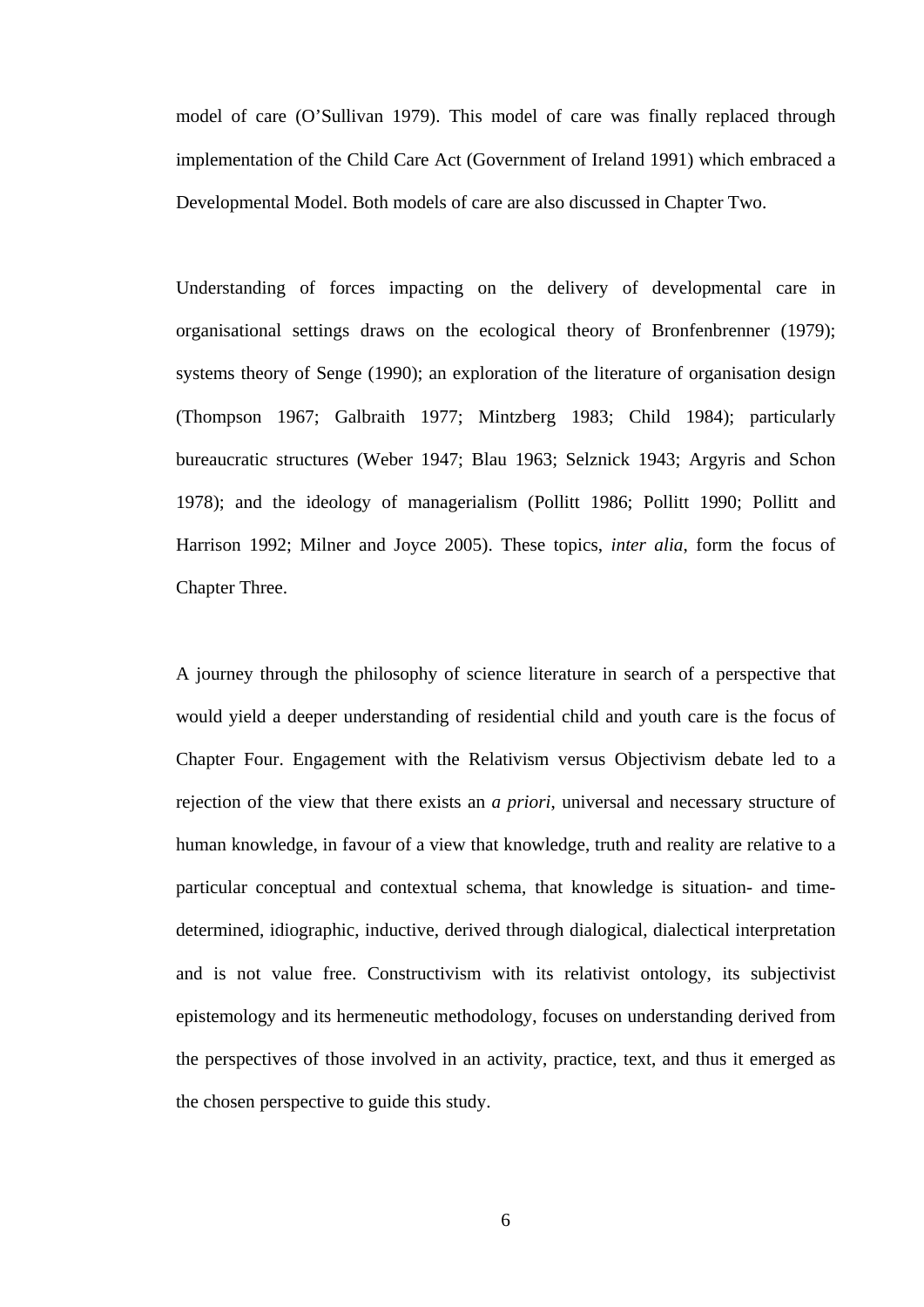The hermeneutic methodology of constructivism, which uses both hermeneutics and dialectics and a reflexive component, is discussed in Chapter Five. Bernstein (1983) acknowledges that all scientific inquiry has a hermeneutical element. Hermeneutics is used to elicit individual constructions and to refine them through interpretation. Dialectics is used to compare and contrast constructions with a view to generating new constructions on which there is substantial consensus. Sampling in this methodology is neither random nor representative, but purposive (Patton 1990). Maximum variation sampling used a nomination method together with both serial and contingent selection of respondents.

The application of Hermeneutics to the research question is the focus of Chapter Six, which presents the decision trail of the research process. Purposive sampling was used to select information-rich respondents for in-depth study. Research respondents were selected from among first-line managers of residential youth services and their line managers. Seventeen respondents participated in the study, drawn from services across the geographic regions of the Health Service Executive (HSE). Serial selection meant that data collection and analysis progressed in tandem during the data collection stage. This facilitated an ongoing opportunity to distil constructions on which there was considerable consensus among respondents. Coding and analysis of data were aided by the use of HyperResearch, a computer-assisted package for analysis of qualitative research. HyperResearch facilitated the management of a large number of codes and the collapsing of them into categories that eventually emerged as themes of the data set.

The Case Report, used to present the findings of constructivist studies, commences with Chapter Seven. The seventeen research respondents represented eight residential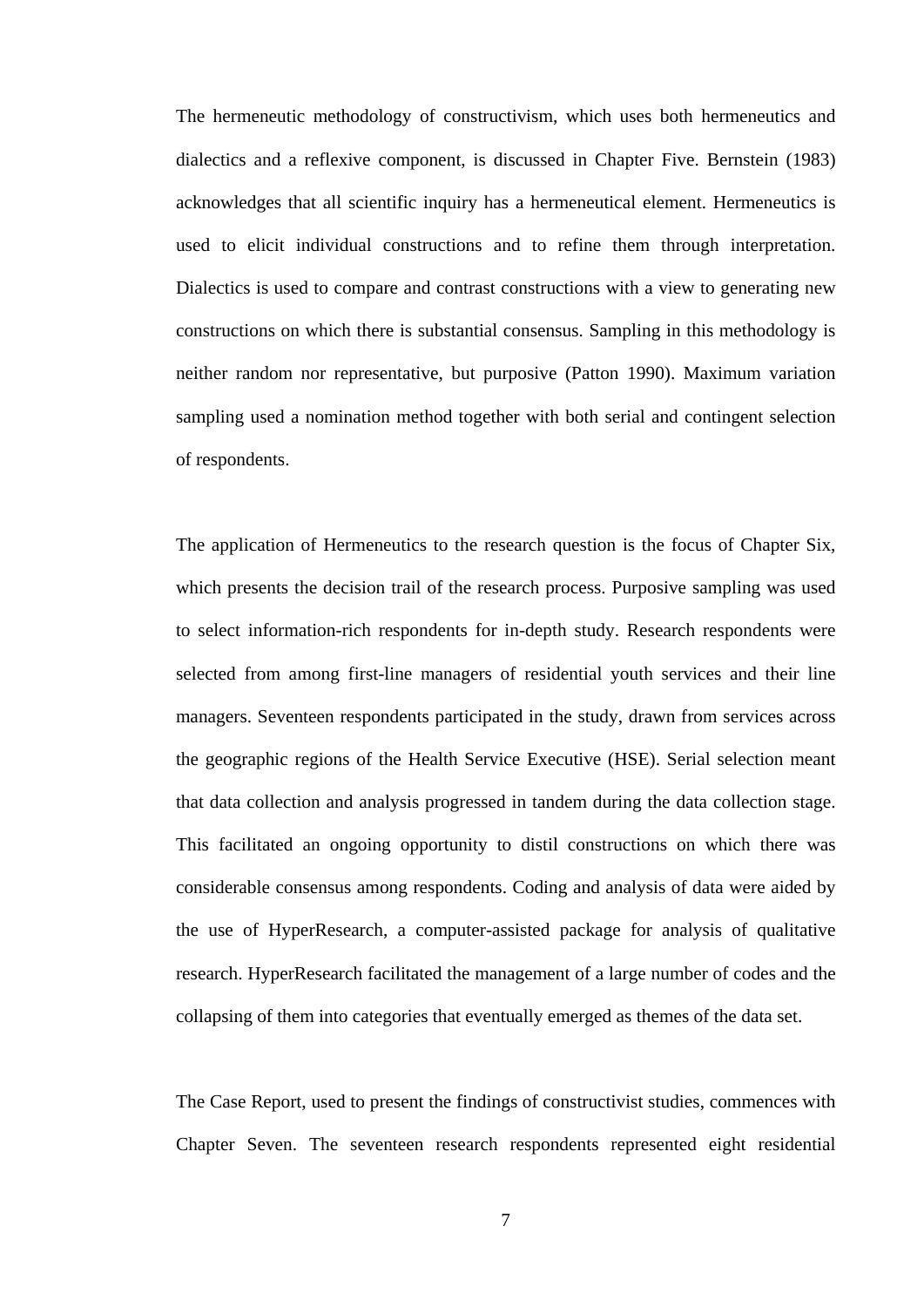services across the four regions of the Irish Health Service Executive (HSE). The transcribed narrative of each respondent is discussed in the context of the residential youth service to which s/he belongs. Serial selection of respondents facilitated ongoing analysis of narratives which yielded the categories used for discussion of all respondents' transcripts. There is widespread use of quotations from respondents' transcripts that support themes which emerged from each residential service. Service research themes determine the classification of each residential service as representing a *social risk model* or *developmental model* of care.

Chapter Eight focuses on the use of the Leidecker and Bruno *critical success factor* model (1984) for organisation and presentation of the research themes. Initial use of this model yielded seven critical success factors across three levels of the services represented in the study. To ensure the relevance of these *critical success factors* to Irish residential youth care they were presented to a group of key informants who were carefully selected from the Irish child welfare sector. Content analysis of the key informants' transcript (Appendix 3) resulted in the final refinement of five *critical success factors* of Irish residential child and youth care. Discussion of these five *critical success factors* is the focus of Chapter Nine. It is argued that each *critical success factor* is important and, taken together, they are sufficient for provision of developmental care in residential child and youth care.

Chapter Ten concludes the study and provides a summary of the research journey. It describes how the study sought to discover *critical success factors* in order to clarify the practice agenda for Irish residential youth care that strives to ensure provision of developmental care for residents as mandated by the Child Care Act 1991. This study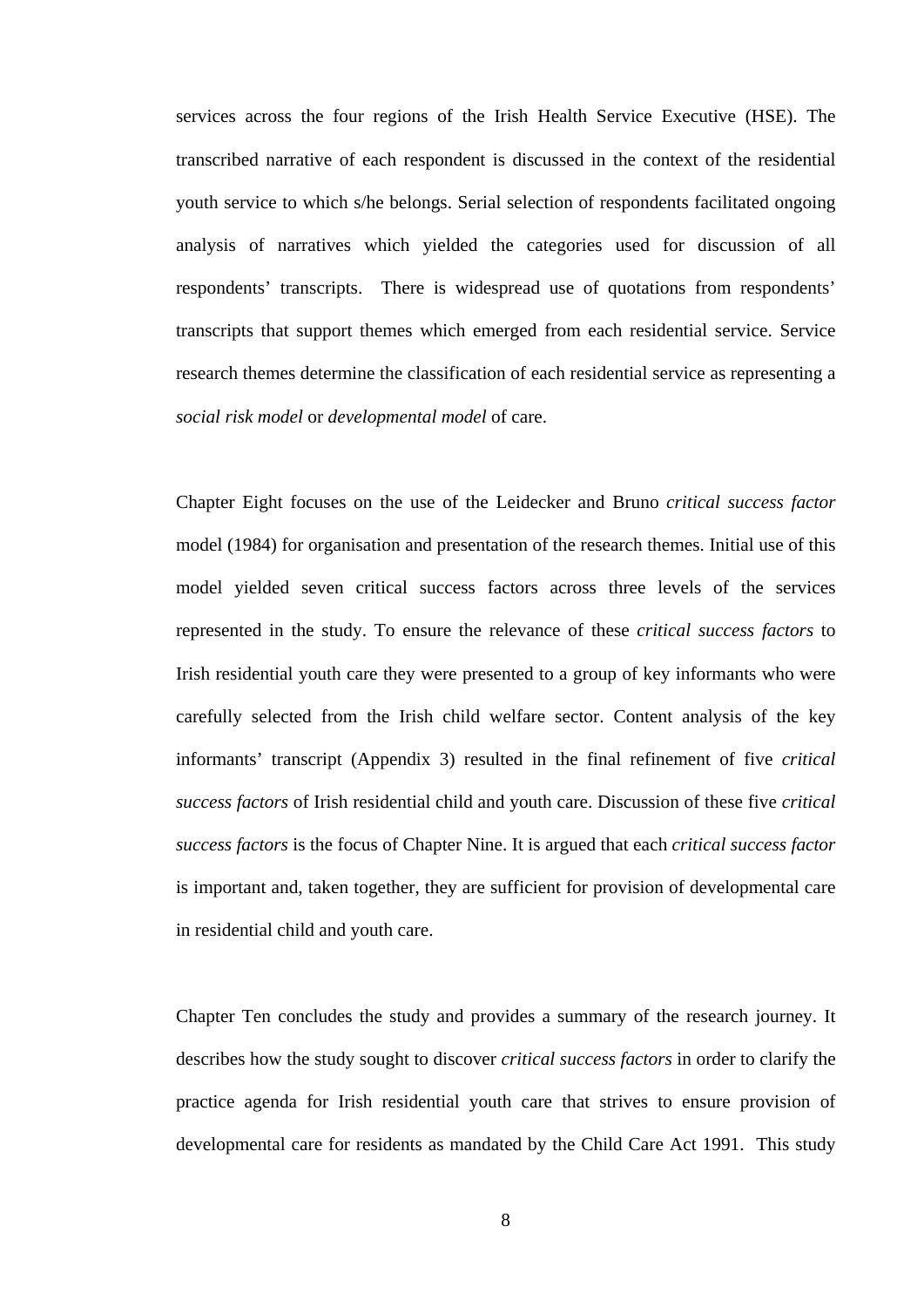seeks to narrow the distance between individualised (developmental) care of residents and the bureaucratic performance that care in organisational settings necessarily involves. Suggestions for future research in residential youth care are presented along with recommendations aimed at enhancing the delivery of developmental care.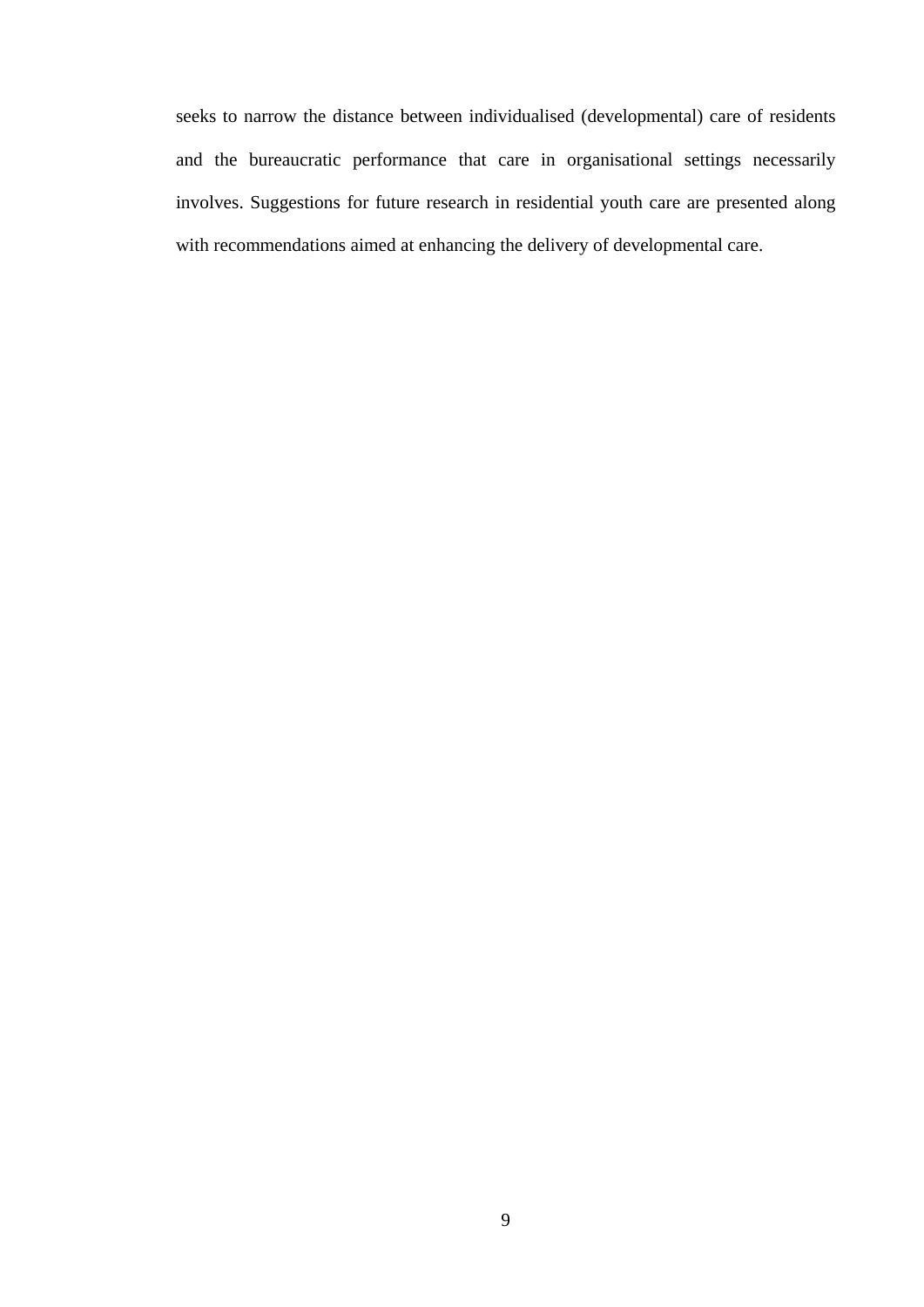# **CHAPTER TWO: HISTORY OF RESIDENTIAL CHILD AND YOUTH CARE IN IRELAND**

#### **2.1 Introduction**

**'***No informed conclusion about the future of residential care can be reached without some understanding and appreciation of those forces which have shaped its history.'* (Parker 1988: 3)

This chapter will discuss the history of child welfare in Ireland, the legislation that regulated practice and the ideologies and policies that influenced it. Public charities played an important part, historically, in the care of destitute children in Ireland. It will be seen that control of these charities was a major factor in determining early policy of child care in this country.

The link between religion and  $19<sup>th</sup>$  century philanthropy is presented as being central to an understanding of the context within which child care practice evolved in Ireland. In the  $17<sup>th</sup>$  century—following British rule, the Reformation and the suppression of Catholicism—the public charities which found favour with the British were intent on the proselytising of the Irish masses. Catholic Emancipation (1829) saw the reemergence of the Catholic Church which was now determined to ensure an end to proselytising and the control of lay charitable endeavours.

The special relationship between the State and the Catholic Church in Ireland following independence from Britain (1922) impacted on charitable societies and ensured that child welfare provision reflected a moralistic and patriarchal perspective which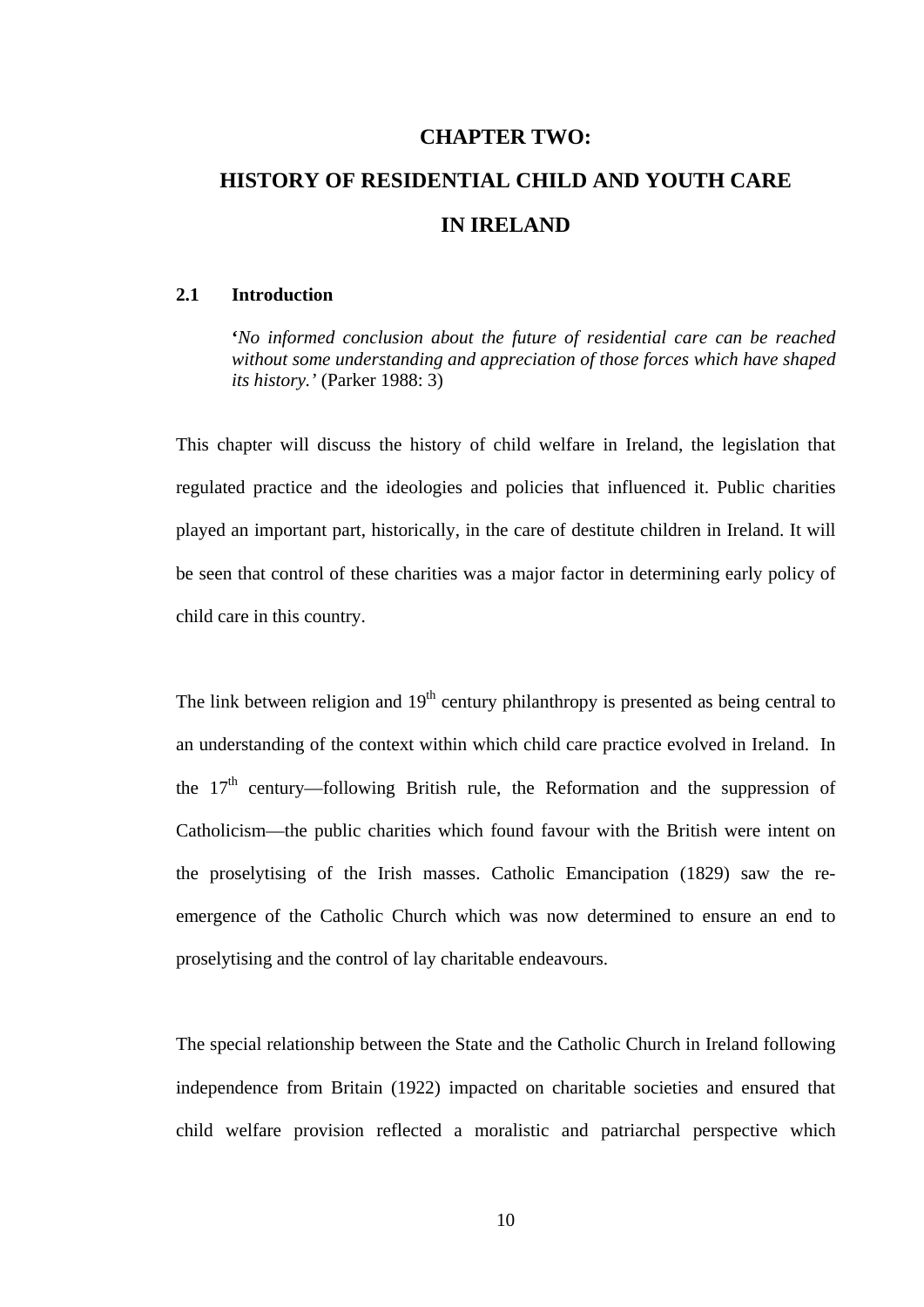supported parental responsibility, strict policies on unmarried mothers and their children and on delinquent children.

Legislation which regulated welfare practice in Ireland from the mid  $19<sup>th</sup>$  century served to consolidate the role of the Catholic Church in the development of child welfare services. Three important pieces of legislation—The Irish Poor Relief Act 1838 (which, in Ireland, provided total institutional care with no provision for outdoor relief), The Industrial Schools Act Ireland 1868, and The Children Act 1908 (which regulated practice in Ireland for welfare children until 1991)—all promoted institutional care for children. These determined the shape of Irish child welfare services into the second half of the twentieth century. Three reports from 1960 onwards (the Tuairim Report 1966, the Kennedy Report 1970, and the Task Force on Child Care Services 1980) are discussed as heralding the need for change in child welfare services. Many of these changes are reflected in the Child Care Act 1991 which will be discussed in some detail. This Act, which prioritises the needs of the child, marks a fundamental change in child welfare services in Ireland.

The politicisation of child welfare services following the publication of reports of child sexual abuse in the 1990s (McGuinness 1993; Moore 1995; Buckley 1996), resulted in the prioritisation of child protection in child welfare services in Ireland. This has led to the more widespread acceptance of a paternalistic perspective (Fox Harding 1991), with its emphasis on parental responsibility. Ideologies underpinning the principal legislation will be discussed with reference to their impact on practice.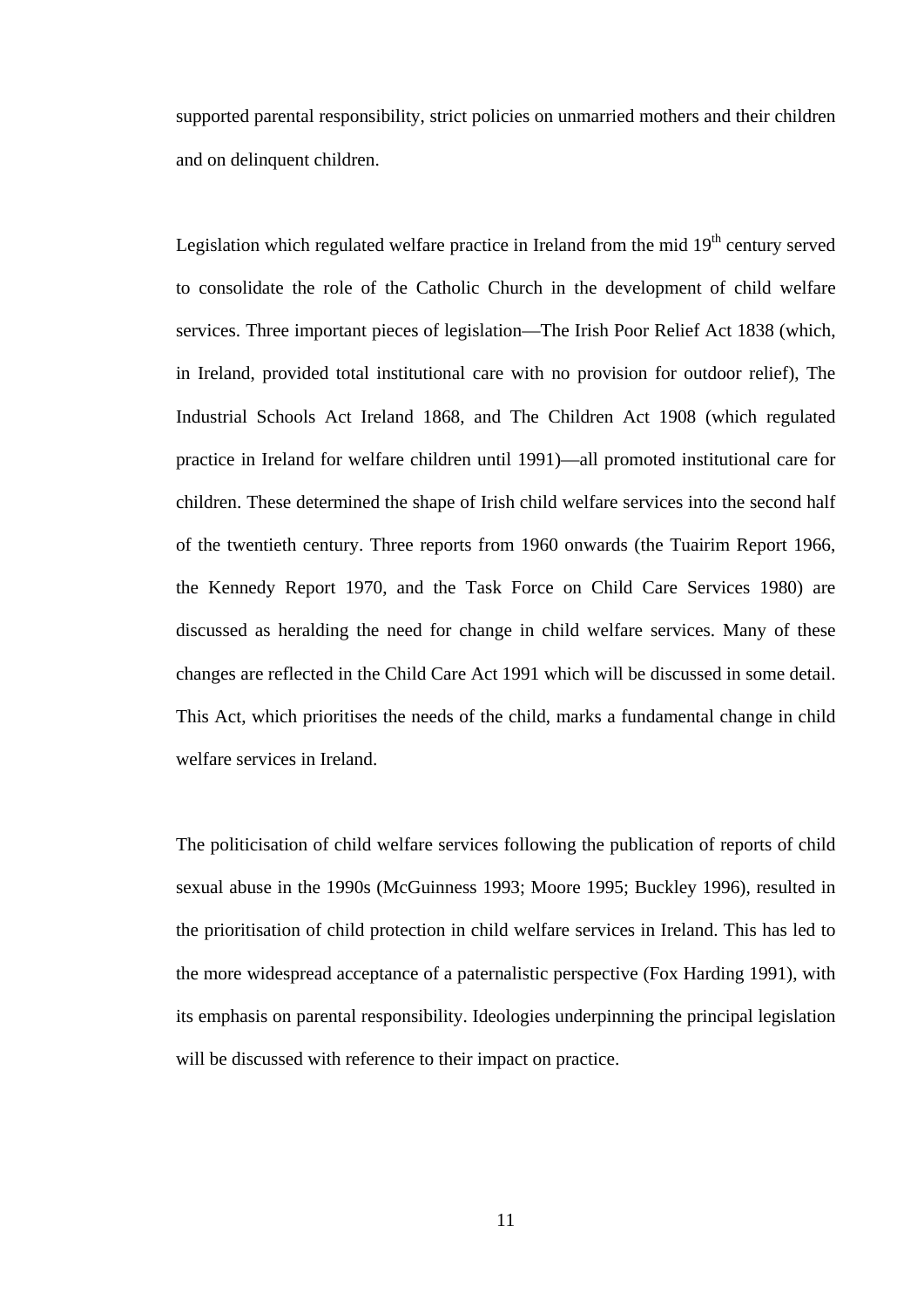#### **2.2 Role of public charities in the historical care of children in Ireland**

Throughout the ages, abandoned, unwanted, orphaned children and children born out of wedlock have required the care and protection of public charities. In Christian lands members of the Church accepted the task of the relief of destitution and misfortune. As the Church developed, the monasteries became the main agency through which charity—including the care of homeless children—was made available. This was the case in Ireland until the monasteries were suppressed by the Reformation. The public charity groups that formed to care for pauper children in Ireland following the Reformation had an inflexible principle which was education in the Protestant faith and apprenticeship to Protestant masters exclusively. Education was used as a means of proselytising Catholic children (Robins 1980). The Charter Schools and Bible Societies are examples of such public charities whose proselytising activities resulted in the strengthening of Catholic opposition to them.

Catholic churchmen became focused on protecting poor Catholics from what they described as pecuniary proselytising (Robins 1980). Dr Cullen, the Catholic archbishop of Dublin (1852-1866), addressed a public meeting in Dublin and appealed for funds worldwide to fight proselytising. There were many reported attacks by Catholics on evangelists. Many established Irish Protestants did not support the work of the evangelists. By the end of the 1850s large numbers of Catholic children sought to attend the developing national schools. This, together with an increase in the number of Catholic orphanages and other charities that followed Catholic Emancipation (1829), resulted in the work of the Bible Societies slowing down significantly. The perceived proselytising of public charities galvanised Catholic determination to ensure that the Catholic Church would seek to look after all destitute Catholic children, thereby setting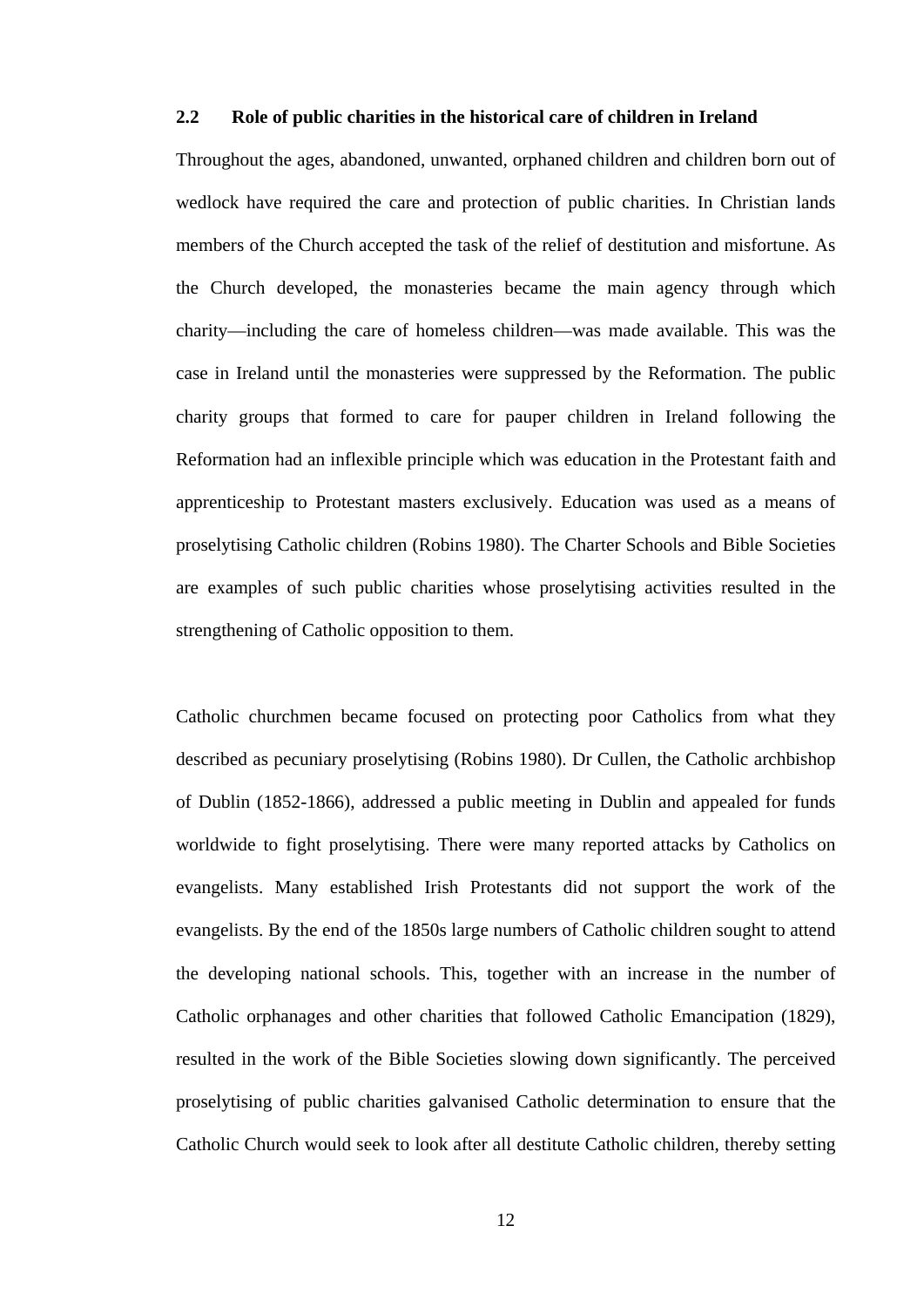the stage for the sectarian domination of public charities and child welfare provision in Ireland from the mid nineteenth century up until the late twentieth century (Robins 1980).

#### **2.3 Irish Poor Law**

The British government's decision not to fund services for Irish children following the demise of the Charter Schools served to emphasise the urgent need for the introduction of a Poor Law system to Ireland (Burke 1987). The Liberal Party government in Britain at that time subscribed to a laissez-faire and utilitarian ideology (Fox Harding 1991) and found State intervention in the economic and social fields unacceptable. The aim was to deter pauperism, not to reduce poverty. The British government dispatched George Nicholls, a Poor Law Commissioner, to Ireland to investigate which aspects of English Poor Law could be extended there. Nicholls suggested the application of a modified Poor Law system to Ireland, where relief would be available only within the workhouse, with no outdoor relief whatsoever. He recommended that illegitimate children be looked after by their mothers in workhouses (Burke 1987). The government accepted Nicholls' recommendations and introduced legislation which was quickly passed through both Houses of Parliament and became law as the Irish Poor Relief Act 1838.

#### **2.3.1** *Attitude of the people*

The poor were most reluctant to enter the workhouse (Robins 1980). It was not until the great famine of 1845 that increasing numbers sought the shelter of the workhouse. Deserted children and the helpless of all kinds were the first to enter the workhouses in significant numbers (Robins 1980). Destitute children tended to stay longest in the workhouses as boarding out, a form of outdoor relief, was no longer permitted under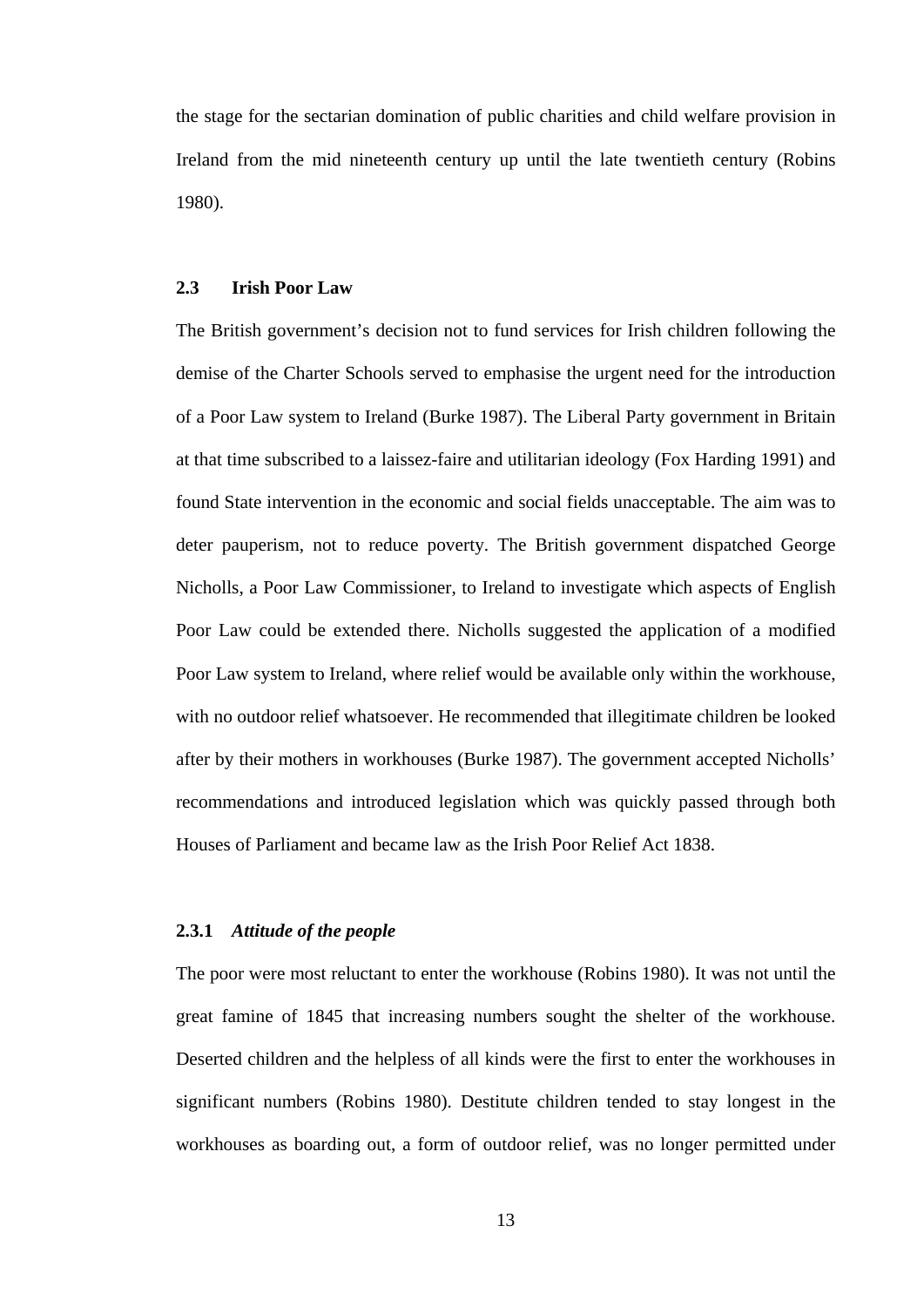Irish Poor Law (Burke 1987). One of the greatest evils associated with the Irish Poor Law system was the accumulation of children in the workhouses. Between 1840 and 1862 the workhouses became the homes of most of the destitute and unwanted children of Ireland. In 1850 there remained over 104,000 children under 15 years in workhouses nationwide (Robins 1980).

#### **2.3.2** *The development of Irish child care services*

Irish Poor Law under Nicholls was guided by principles of non-sectarianism. However, certain events exacerbated sectarian tensions in the workhouses. A decision taken by the Attorney General, Blackburne, in 1842, to have all foundling children brought up in the Protestant faith (the official religion of the State) caused much conflict and confusion (Robins 1980). This decision was overruled by the Poor Law Amendment Act 1862. There were accusations of proselytising from both sides of the religious divide. The fear of proselytising led to the segregation of people on religious grounds. This segregation was approved of by people outside the Poor Law system, most notably Dr Paul Cullen, Catholic Archbishop of Armagh (1849), Archbishop of Dublin (1852) and Ireland's first Cardinal (1866-1878), who sought to establish Catholic institutions for the Catholic poor and became a major player in the development of a sectarian child care system in Ireland (Corish 1984).

Another major influence the Poor Law system had on the development of Irish social services in general, but on child care services, in particular, was that these services were institutionally-based in Ireland because of the workhouse system that prevailed here, while services in Britain were largely community-based because of the outdoor relief system that evolved there (Burke 1987). The Catholic Church, which was set to become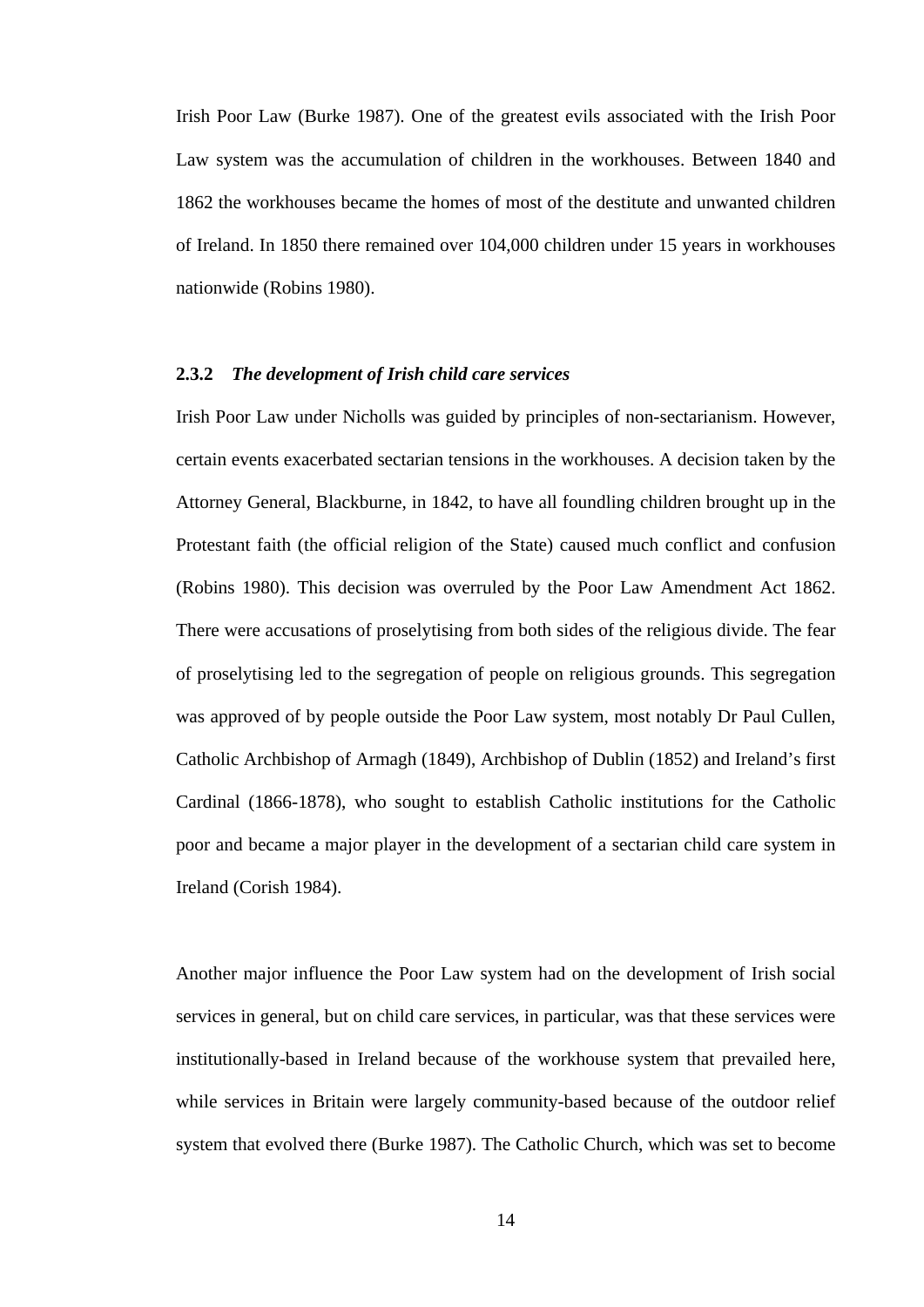a major player in the child care sector, also preferred the institutional response. These different models were discernable in Ireland and Britain well into the twentieth century (Burke 1987).

Despite the fact that the Poor Law Amendment Act 1862 authorised the boarding out of orphans and deserted children under age eight years; it was not until the 1880s that resistance to boarding out waned and boarding-out was only extended to children under 15 years in 1898. This, together with the advent of the industrial schools, led to a significant decrease in the numbers of children in the workhouses (Burke 1987).

Poor Law relief was a form of charity acceptable only to the shameless, idle and shiftless, so it tended to impose these characteristics on the young reared within its walls (Robins 1980). This legacy impacted on children in residential care in Ireland well into the twentieth century—as residential care, the institutional response initiated by the Poor Law system, was to be consolidated by the involvement of Catholic religious orders in the industrial schools system in Ireland in the twentieth century (Barnes 1989). Boarding-out, which eventually found favour with the Poor Law Commissioners, did not become the preferred option for children in need of alternative care in Ireland until the second half of the twentieth century. This was because, as already stated, fear of proselytising resulted in the segregation of children in need on the basis of religion. While the Protestant Church favoured boarding-out for children in need, the Catholic Church favoured large institutions for such children, run by religious orders (Burke 1987). The Catholic Church, renowned for its hierarchical structure and emphasis on organisation, was expert at exploiting the opportunity to become the dominant provider of services for children in need in the country (Skehill 1999). The Relieving Officers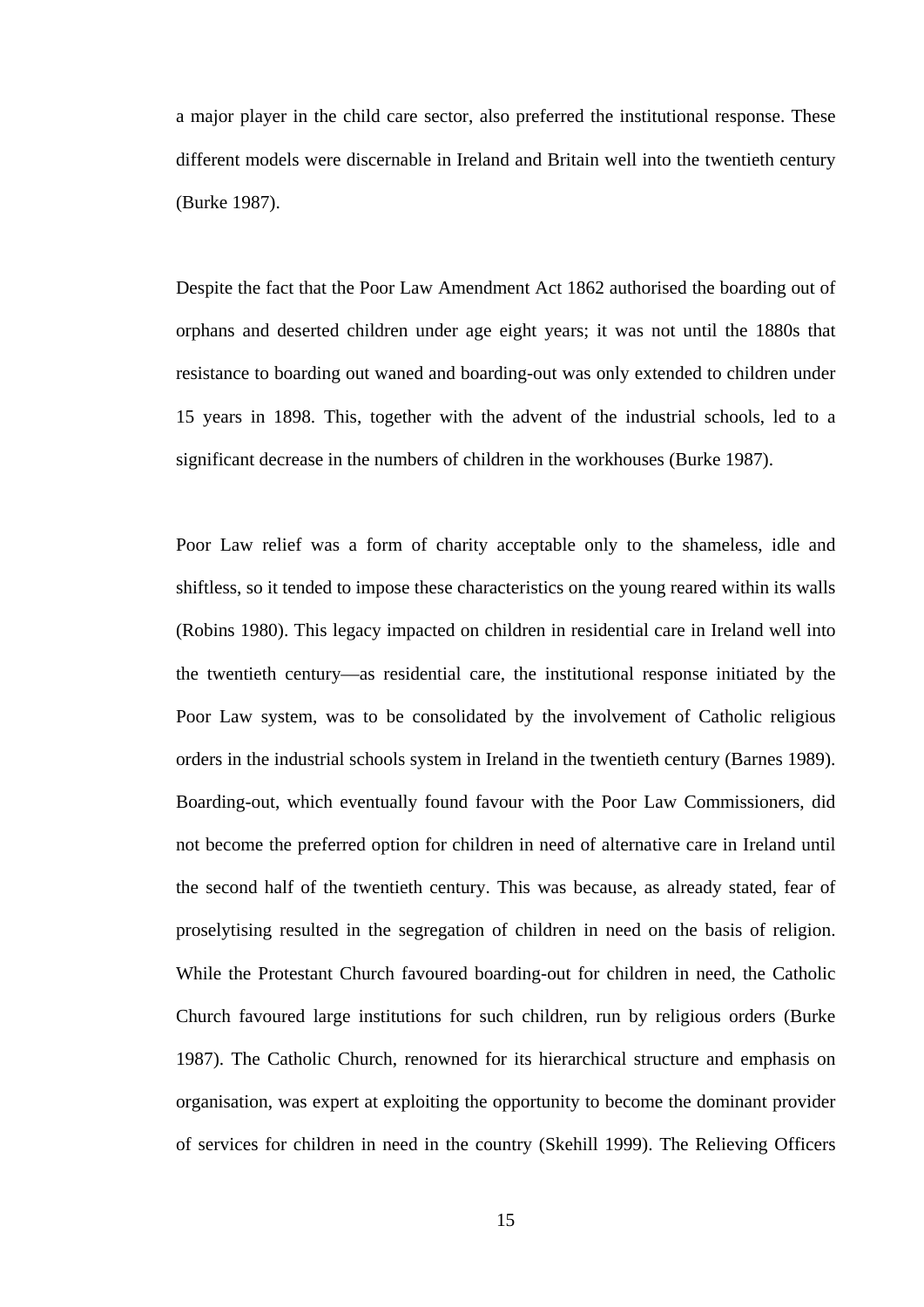established by the Poor Law Amendment Act 1862 were eventually given expanded powers under the 1908 Children Act and played a major role in getting young children (whom they perceived to be at risk often on moral grounds) admitted to residential care in the many institutions nationwide run by religious orders (Robins 1980)). The rapid development of children's homes in Ireland by the Catholic Church was greatly helped by the passing of the Industrial Schools Act 1868.

#### **2.4 Industrial schools in Ireland**

The Industrial Schools Act Ireland (1868) extended the Industrial Schools Act of England to Ireland. The Act provided that:

*Certain classes of children under fourteen years of age could be committed to an industrial school, children found begging in public; found wandering without a home or visible means of support; being orphans or whose surviving parent was undergoing imprisonment or being a child that frequents the company of prostitutes. The Act also provided that where a child under twelve years was convicted of an offence that was not a felony, the justices could order it to an industrial school.* (Robins 1980: 302).

The Act broadened the provision of the Reformatory Schools Act Ireland 1858, by providing for the care of children other than those guilty of committing an offence. The 1868 Act reflected the Victorian ideal of institutional care. This was remarkably similar to the outlook of the Irish Catholic Church, which strongly supported the new system of incarceration for destitute children (Barnes 1989). Dr Cullen, the Archbishop of Dublin, renowned for his role in the moulding of the Irish Catholic Church into a highly disciplined organisation in the latter half of the nineteenth century, saw an opportunity to consolidate the role of the Catholic Church by encouraging religious orders of nuns and Christian Brothers to establish orphanages for the care of destitute Catholic children (Barnes 1989). By the year 1864 there were 3,500 children in the care of 24 Catholic lay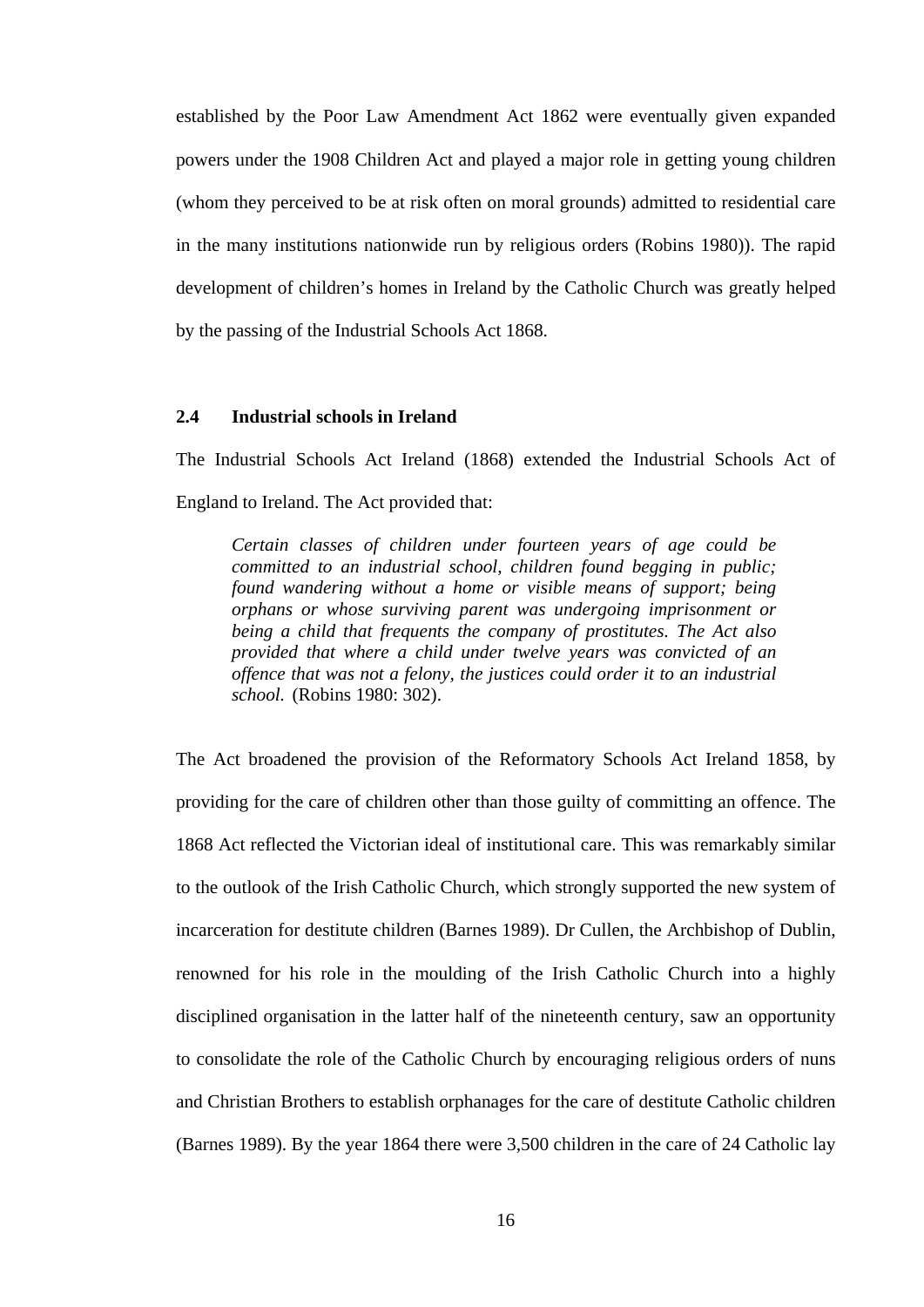bodies or religious orders in Dublin alone (Barnes 1989). With the passing of the Industrial School Act, Dr Cullen actively encouraged existing religious orders to develop orphanages nationwide. The Act enabled voluntary institutions to be certified for state aid, a factor which greatly facilitated the expansion of Dr Cullen's policy. A key concern for advocates of the industrial schools system in Ireland was that religious segregation be maintained. The Catholic Church was keen to exert centralised control over a range of philanthropic activities in order to combat the proselytising efforts of many of the Protestant churches. Sectarianism became a major influence on the thinking of the Catholic Church in Ireland and influenced its practices in the fields of education, health and child welfare well into the twentieth century (Corish 1984).

The schools established under the 1868 Act were to be independently managed, approved by the State and subject to annual inspection. The industrial schools had two functions: the prevention of crime and the provision of State guardianship for children who had no other means of support. Finance for the schools came from three possible sources: the treasury for maintenance and custody, local authorities whose proportion of costs was made optional, and parents if of sufficient ability (Barnes 1989). The management of the schools was delegated to the voluntary/religious body certified to run the school under the Act. Managers were empowered to refuse admission to any child and to have a refractory child removed to a reformatory school. Managers were allowed a free rein in staff selection and firing, in the type and extent of education offered, in the ethos of the school, the discipline code and in the quality of care given. The only control exerted over the managers would be the final one of cutting off finance completely. The punitive nature of the schools was reflected in the facts that children were committed through the courts to the schools, they were brought to the schools by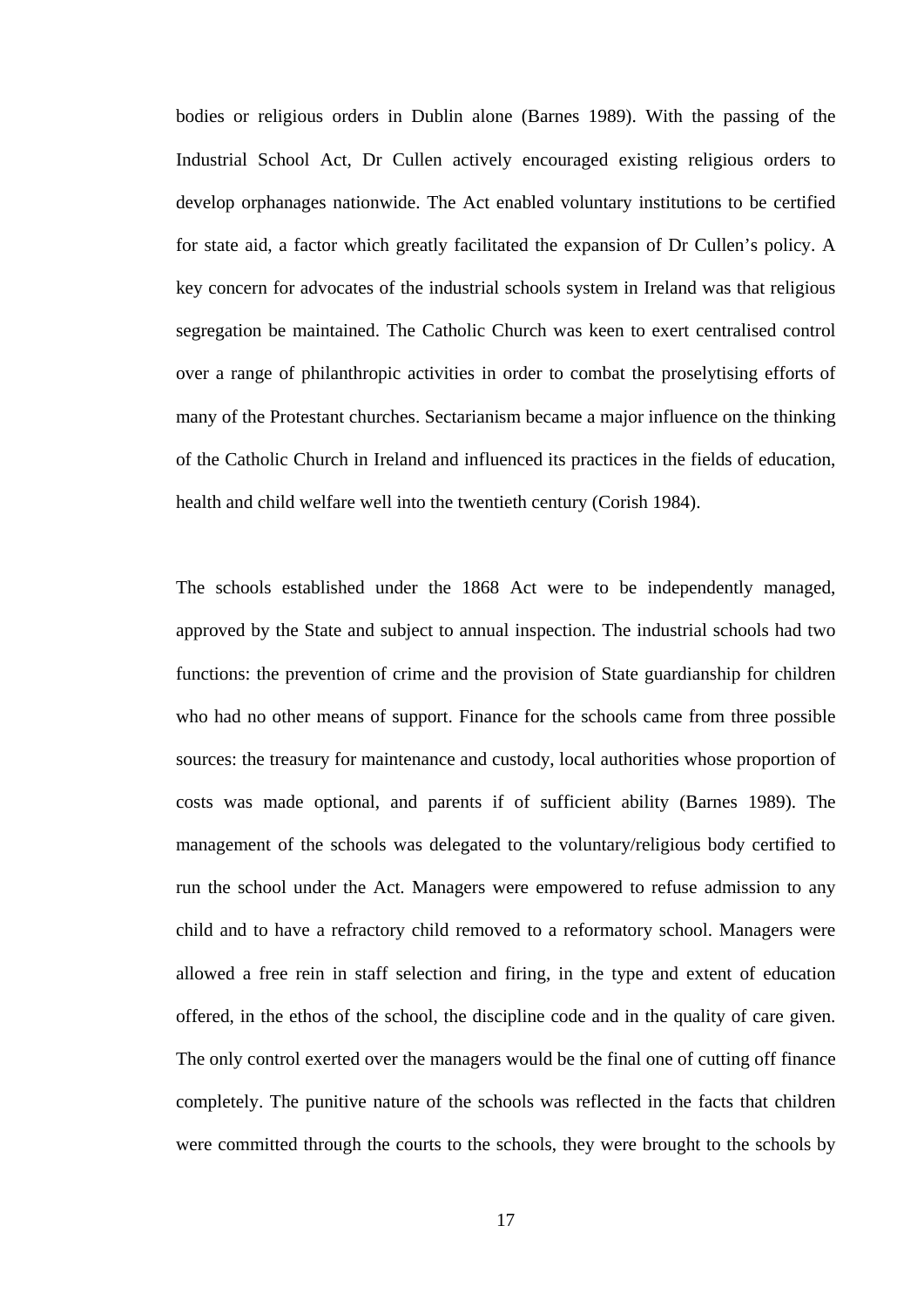the police and any attempt to escape was considered an offence punishable by admission to a reformatory school. Religious orders became actively involved in the provision of industrial schools. They had a principle of strict denominational education whereby religious teaching permeated school life (Barnes 1989).

The early years of the schools represented a crucial period in the formation of the system. Precedents were set, patterns of administration were established and most of the physical buildings were placed in position. These were to influence residential child care provision in Ireland until the latter half of the twentieth century. While the Act provided for the establishment of management committees, Protestant schools maintained these, but Catholic schools ceased in their use and this was not considered a reporting matter by the inspectorate (Barnes 1989). The involvement of religious orders in the running of the schools was considered positively by a supportive public and an enthusiastic Administration. The Aberdare Commission (Reformatories and Industrial Schools Commission—Great Britain 1970) reported on the industrial schools in 1884, and was approving of the industrial schools as operated in Ireland. The only reservation of the commissioners arose from the operation of the law and its effects on admissions, rather than from any deficiency in the schools or their management.

After the turn of the century the management of the industrial schools lapsed into a pattern of complacency and resistance to improvements. The policy of separating children from parents was pursued relentlessly throughout the Irish system. Moral regeneration was the goal. A school regime which ensured total obedience and conformity was the method. Religious education formed the bedrock of the schools. (Barnes 1989).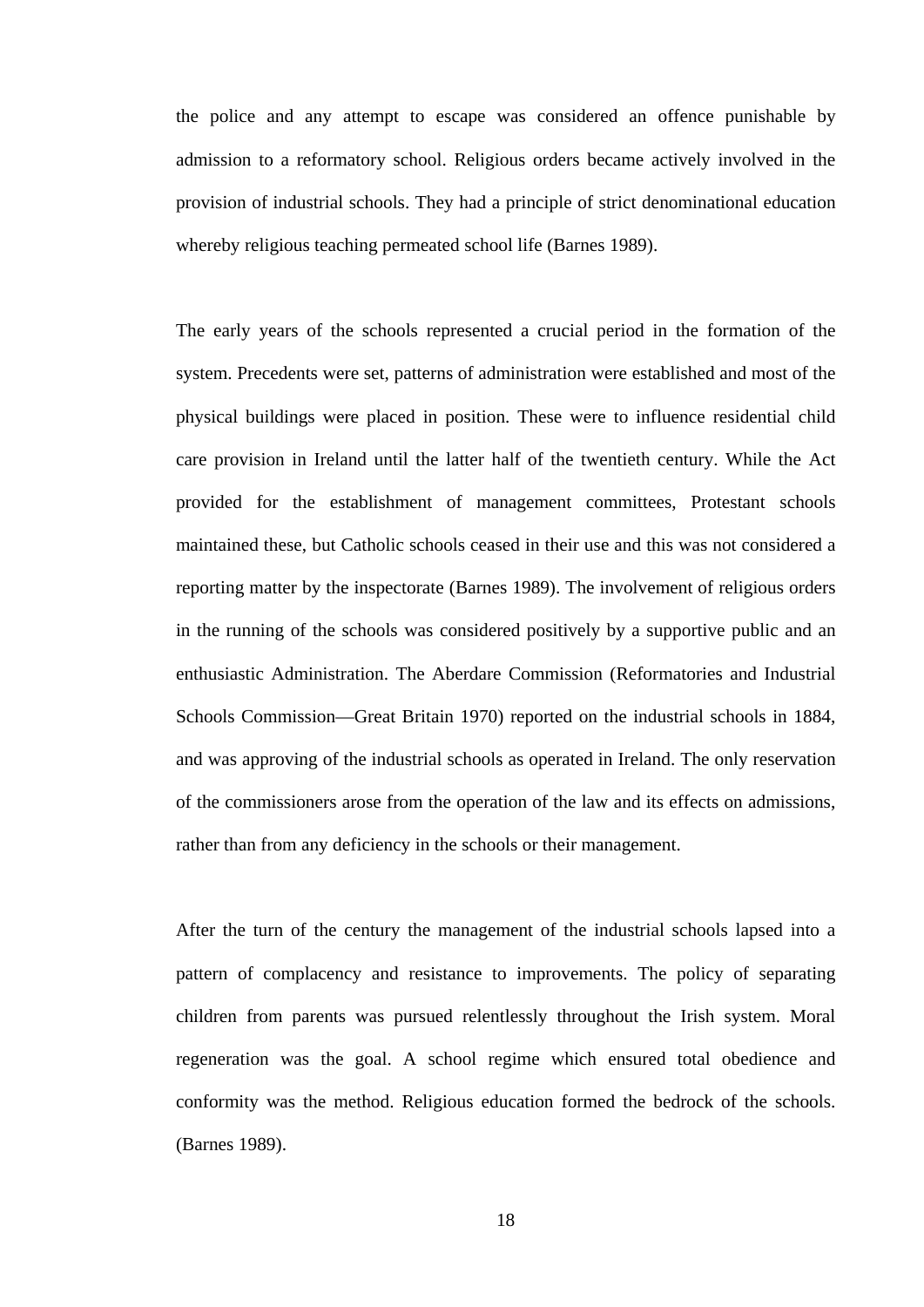When Ireland gained its independence from Britain in 1922, the Catholic Church consolidated its position in the country, maintaining an active involvement in the care of looked-after children, in education and in health care. The institutional model of child welfare, well established, remained totally intact (Raftery and O'Sullivan 1999). This is in contrast to what was happening in Britain at the time, where there was a sharp decline in the numbers of children being committed to industrial schools. The industrial school system was finally abolished in Britain in 1933 and replaced by Approved Schools which were modelled on more child-centred principles (Raftery and O'Sullivan 1999). As part of this development in Britain, the autonomy of the voluntary bodies (which were largely responsible for the management of the industrial schools) was scrutinised. The Home Office, which was responsible for the funding of the schools, had little control over their management or admission policies. To rectify this situation a Children's Branch was established in the Home Office in 1913. This office exerted considerable central control over industrial schools in Britain, but it had little effect on practice in Ireland (Raftery and O'Sullivan 1999). A key factor in the Home Office Children's Branch gaining control over the industrial schools in that country was the abolition of the per capita system of funding that prevailed at the time. This was replaced by an annual budget in 1919. The per capita funding system remained in force in Ireland until 1984. Its retention in Ireland was a major factor in the large numbers of children who were incarcerated in industrial schools (Raftery and O'Sullivan 1999). The factors that led to the abolition of industrial schools in England (the abolition of the per capita funding system, the development of a comprehensive probation service, voluntary services campaigning for change and the central government control of management and policies) were all notably absent in Ireland (Raftery and O'Sullivan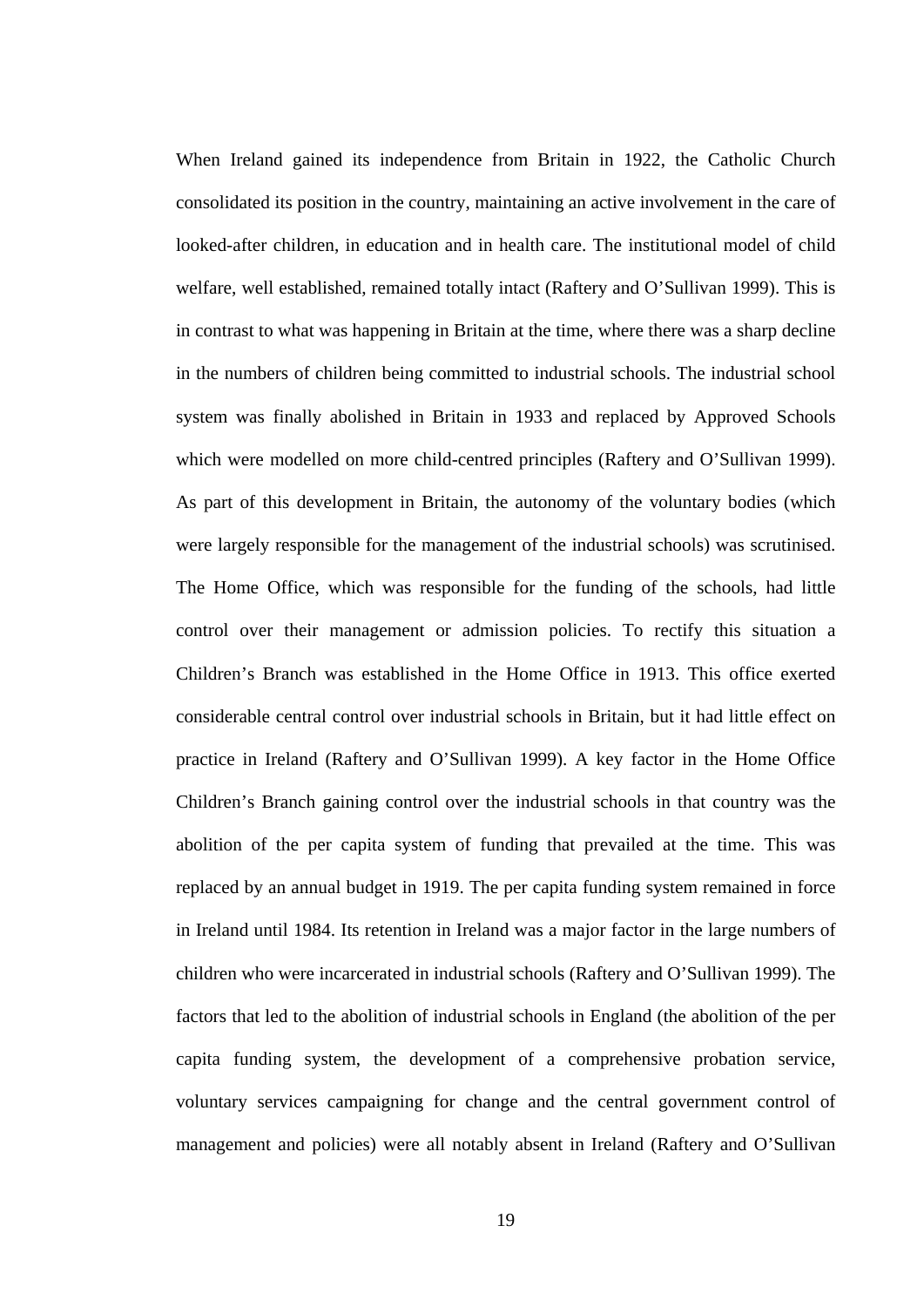1999). In Ireland, on the other hand, the management of the industrial schools remained in the hands of the Catholic Church and was operated by a strict Catholic orthodoxy. The State took an active role in the demise of the industrial schools in England, while in Ireland the limited intervention by the government into the welfare of the poor was enabled by the Catholic Church who played a significant role in the provision of welfare services. The public charities were run under the aegis of the Church and they emphatically opposed State intervention on the grounds that

*'charity could only be administered properly by voluntary charities which had the expertise to decide who was deserving or undeserving of assistance'* (Skehill 1999: 66).

The domination of the Catholic congregations in the industrial schools allowed no alternative system to develop. The religious congregations were suspicious of all noninstitutional means of providing services. This reflected their inability to assert total control over anything outside of their own institutions. They succeeded in getting agreement from the State that children would no longer be placed in foster homes from industrial schools. A total of 105,000 children were committed to industrial schools by the courts between 1868 and 1969. For most of the first half of the twentieth century there were fifty-two schools. Up until the 1950s they contained 6,000 children at any one time (Raftery and O'Sullivan 1999). From the mid-fifties the numbers declined, largely because the courts became reluctant to commit children to the schools. The legislation regulating practice in the industrial schools was the Children Act 1908. It required that children enter the schools through the court system. The courts committed the children and informed the Department of Education and the relevant local authority, who between them funded each child by paying a capitation grant to the religious order running the particular school in which the child was placed. Statutory bodies (Gardaí), voluntary societies (NSPCC which became the ISPCC in 1956), and the Catholic clergy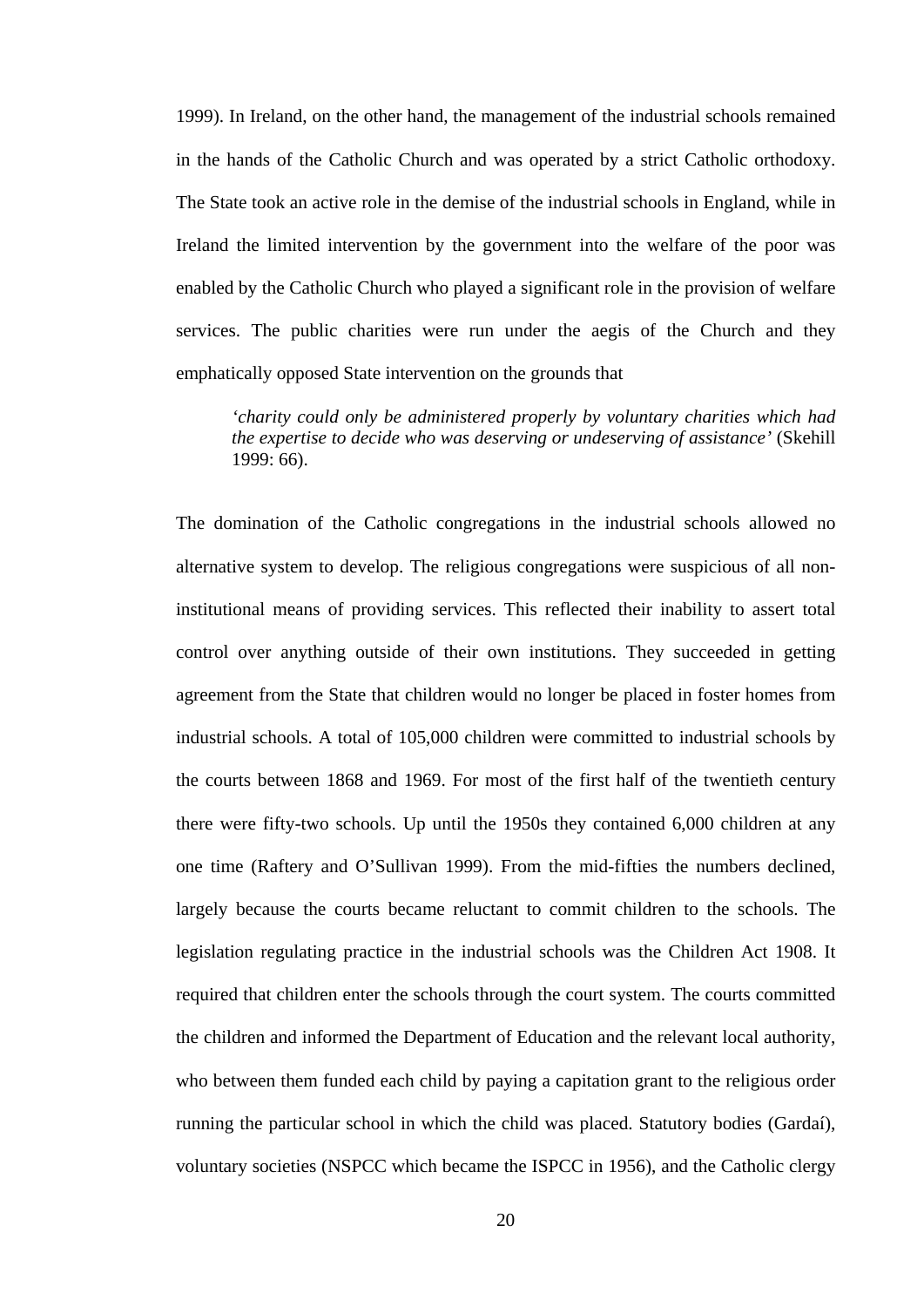were involved in referring children to the courts for admission (Raftery and O'Sullivan 1999).

Up until the 1950s the Department of Education published in its annual reports a detailed breakdown of the reasons for admission to industrial schools. These reasons reflected the categories stated in the 1908 Act. After the 1950s, all categories were collapsed into three—'*lack of guardianship', 'non-attendance at school',* and '*indictable offences'.* Approximately eighty per cent of all children were admitted for reasons of '*lack of proper guardianship'.* This category seemed to be a catch-all group and included illegitimate children, orphans, poor children, homeless children, children of separated parents. The State had responsibility for these children, but chose to fund religious orders to incarcerate them in institutions for their entire childhood years. When the courts became less willing to commit children to the industrial schools, the Catholic Church moved to admit the Poor Law children, then in the care of local authorities. There was a statutory obligation on the local authorities to seek foster homes for these children, but they chose instead the institutional option. Approximately 25,000 of these children were sent to industrial schools. By 1969 there were 31 schools caring for 2,000 children (Raftery and O'Sullivan 1999). The last Protestant industrial school closed in 1917. After this date all industrial schools in Ireland were managed by the Catholic Church. The role of a voluntary society, the National Society for the Prevention of Cruelty to Children (NSPCC), was also significant in the consolidation of the role of the Church.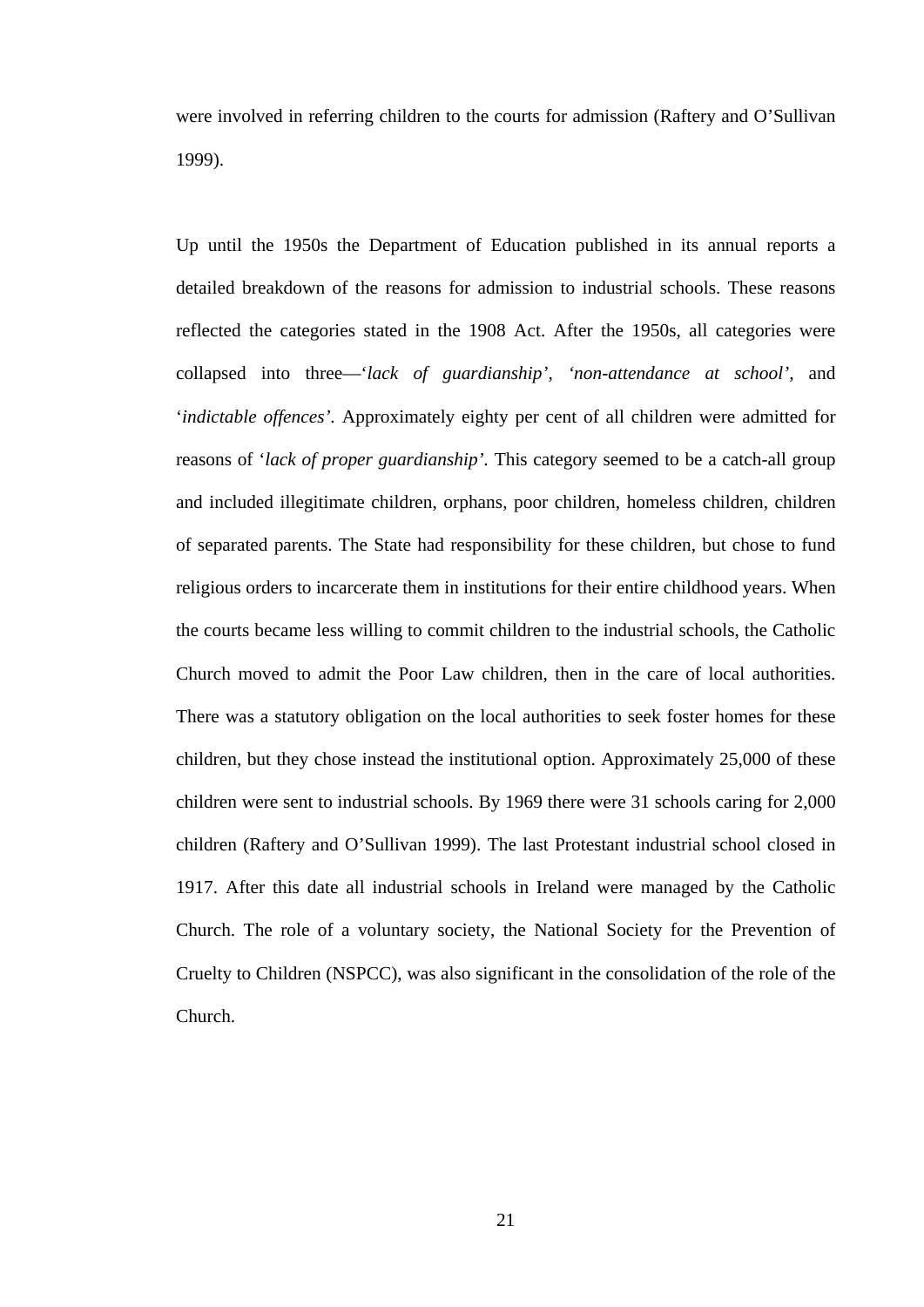# **2.5 The National Society for the Prevention of Children (NSPCC)**

This charitable society was founded in Liverpool, England, in 1883. The first honorary secretary of the NSPCC was Benjamin Waugh, a Congregational minister. The main aim of the Society was the prevention of juvenile crime by the protection of children. The NSPCC established its first branch in Dublin in 1889. In the same year Queen Victoria of England became a patron of the NSPCC and the British Parliament passed the first Act preventing cruelty to children, which the NSPCC considered largely its own achievement (Allen and Morton 1961). The Society was given a Royal Charter in 1895, which gave it the authority to prevent the public or private wrongs of children and to enforce the law for their protection. The Society appointed inspectors to ensure that the law in relation to children was implemented for their protection. The NSPCC took an active role in the passing of legislation for the protection of children in Britain, including a major role in the drafting of the Children Act 1908 which regulated child care practice in Ireland until the late twentieth century. Involvement of the NSPCC in drafting British legislation empowered the role of the Society in both countries. This power transferred to the Irish Society for the Prevention of Cruelty to Children (ISPCC) when it, as an independent charitable society, took over the assets and responsibilities of the NSPCC in Ireland in 1956. The establishment of the ISPCC consolidated the position of the Catholic Church which sought to influence all charitable societies in the country (Skehill 1999). The Catholic Church moved to consolidate the patriarchal perspective of this newly independent charitable society and to foster its role in the referral of large numbers of children for admission to industrial schools. This is another indication of the importance of the role of charitable societies in the Irish context (Skehill 1999).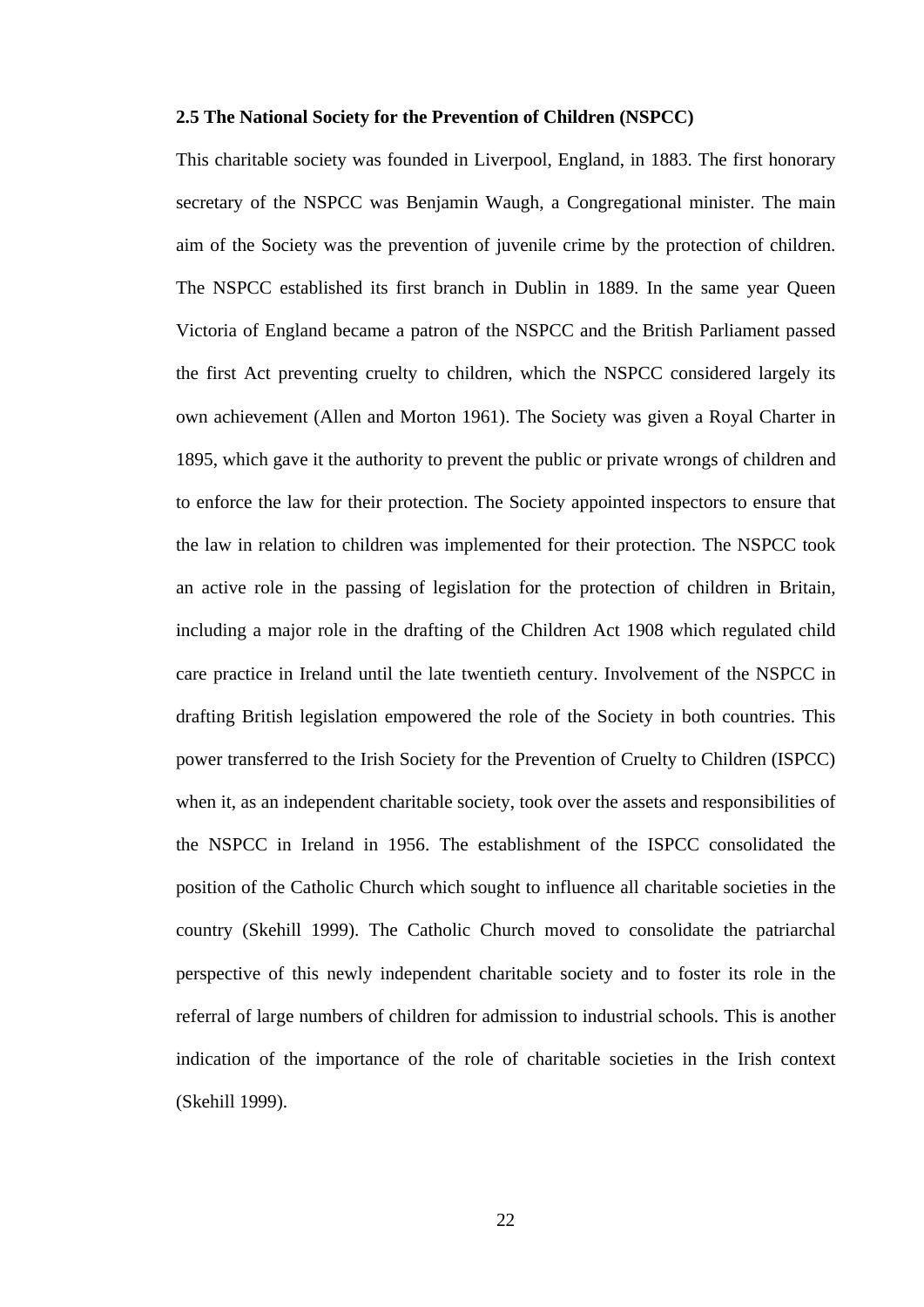# **2.6 Model of care in Irish industrial schools**

There are many documented accounts of the harsh regimes in the industrial schools of this era (Arnold and Laskey 1985; Barnes 1989; Doyle 1988; O'Connor 1963; O'Sullivan 1979; Raftery and O'Sullivan 1999). It is important to note the factors that enabled such a punitive model of care to exist in Ireland for an entire century. Our historical domination by Britain, which resulted in proselytising being supported in an effort to gain the loyalty of the Irish rural masses, set the stage for the people's dedicated support of the Catholic Church. The Catholic Church was determined to consolidate its power base to ensure its influence in the affairs of Ireland, particularly after independence in 1922. The newly independent state was totally willing to delegate full responsibility for the care of the country's disadvantaged children to the Catholic Church. There is evidence of an antagonistic response of the Free State Department of Education in the 1920s to some of the child care ideas (abolition of per capita funding) proclaimed during British rule (O'Sullivan 1979). This could reflect the response of a post-colonial society to the ideas of its former masters. It also enabled the wellorganised Catholic Church to consolidate its hold on the child care sector by ensuring that no-one challenged its management of or its admission policies to industrial schools. Each school became a law unto itself; the one thing that they all had in common was the harshness of the care regime for the large numbers of children committed to their care.

However, it is important to note that the 1908 Children Act of Britain regulated child care practice in Ireland until it was replaced, in part, by the Child Care Act 1991, which was the first comprehensive legislation in relation to child welfare enacted by a native administration since the foundation of the Irish Free State. The remaining sections of the 1908 Act were replaced by the Children Act 2001. The 1908 Act, based on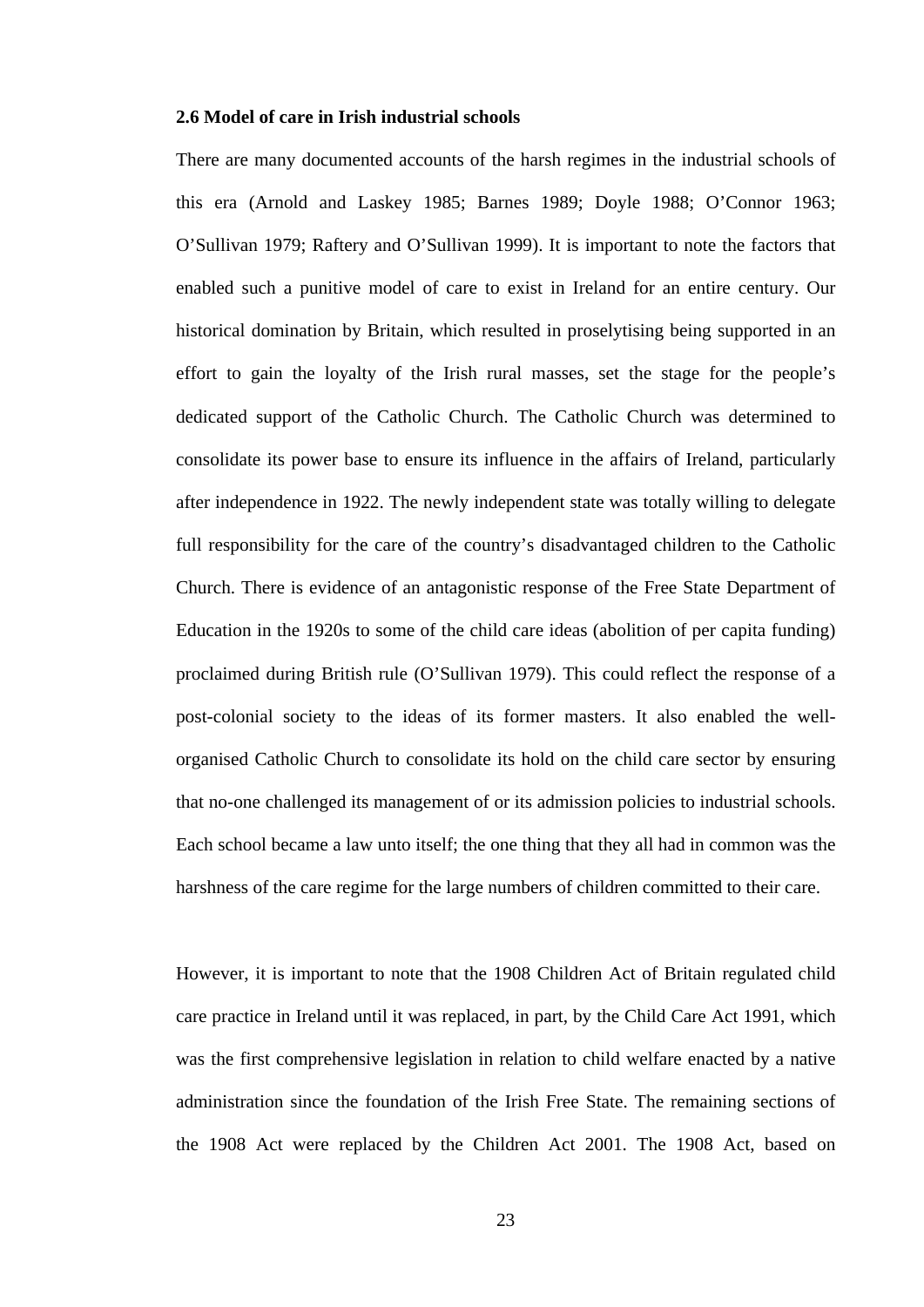Victorian ideals, promoted an institutional response to child care. While the Catholic Church opposed many things British, this legislation concurred with its thinking and enabled it to gain control of the child care sector, due to its superior understanding of institutions and ability to set them up in a way that enabled it to maintain total control. The Catholic Church was quick to see the opportunity presented in the Industrial Schools Act 1868. Industrial schools were first established when little was known about the psychological/emotional needs of children, but the organisation design and management of the schools resulted in them being strongly resistant to change. The principal aims of Irish industrial schools were the instruction of Irish children in the Catholic Faith and the protection of the power base of the Catholic Church (Barnes 1989). The fact that the influence of the Catholic Church in Ireland became linked to the survival of the industrial schools in this country resulted in the resilience of the system to change. Catholic religious orders were founded for the reason of caring for poor children and these religious orders provided the buildings for the industrial schools. The larger the number of religious orders, the more powerful the position of the Catholic Church in the country (Barnes 1989). This contributed to a mindset that caused religious orders to keep the numbers of children in industrial schools as high as possible in order to perpetuate the system. Evidence of this is seen in how the religious orders took in the local authority children to industrial schools when the courts became less willing to send large numbers of children to these schools. The Catholic Church also opposed the placing of children in foster care, even though the legislation promoted this. The close State/Church relationship which flourished in post-independence Ireland resulted in the State failing to monitor the Church's practice in the residential child care sector. In so doing, the Irish government failed to implement the existing child care legislation (Keogh 1996).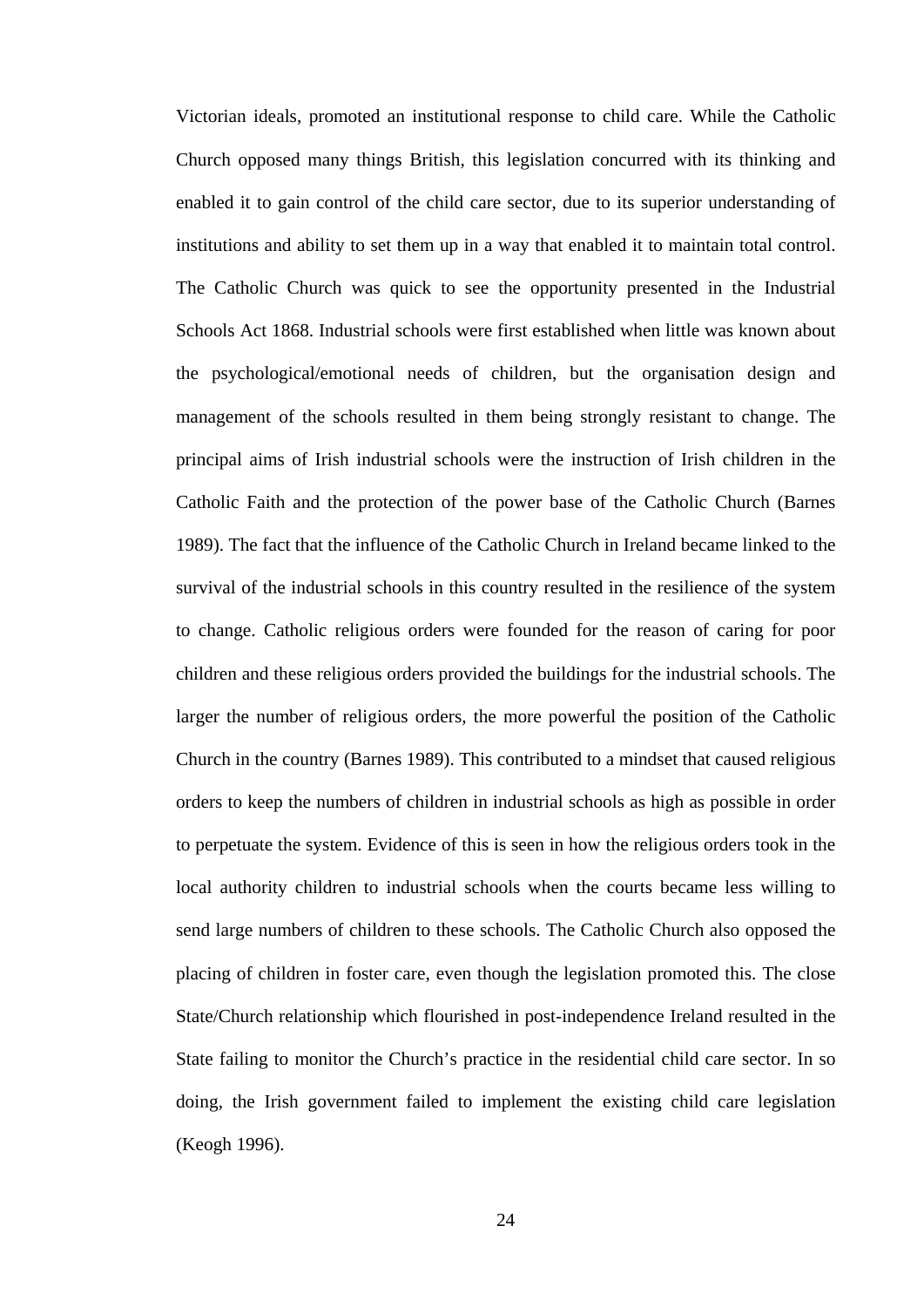It is reasonable to assume that many of the religious who dedicated their lives to what they believed to be charitable work did not wish to harm the children their religious orders were established to care for (O'Sullivan 1979). It is known that innovations in child care and correction are linked to ideas and fashions of the time concerning the family, to the prevailing social philosophy of the era, or to the interests of social reformers. There is little to indicate an awareness of the social derivation of ideas and practices in child care in Ireland (O'Sullivan 1979). Little attention was paid by society to the plight of its destitute children. This enabled certain factors to flourish.

## **2.6.1** *Social risk model of care*

The social risk model of child care (O'Sullivan 1979) prevailed in Ireland; it perceived children as a social risk, as a threat to society. It prioritised the perspective of the system over the perspective of the child. This model is reflected in the Industrial Schools Act 1868 and in the Children Act 1908. It also found favour with the patriarchal perspective of the Catholic Church in post-independence Ireland. The determination of the Catholic Church in Ireland to establish an effective power base and the antagonistic response of the Free State Department of Education (who took over responsibility for Industrial Schools from the Department of Justice in 1928) to some of the child care ideas proclaimed during British rule (replacement of per capita funding with an annual budget in 1919) facilitated the unquestioning survival of large institutions in Ireland for the care of children (O'Sullivan 1979). The status of religious orders in post-independence Ireland resulted in an over-riding faith on the part of the State in the efficacy of the industrial school. The characterisation of the child in care as being deprived or injured (a legacy from Irish Poor Law) seemed to attest to the magnanimity of those involved in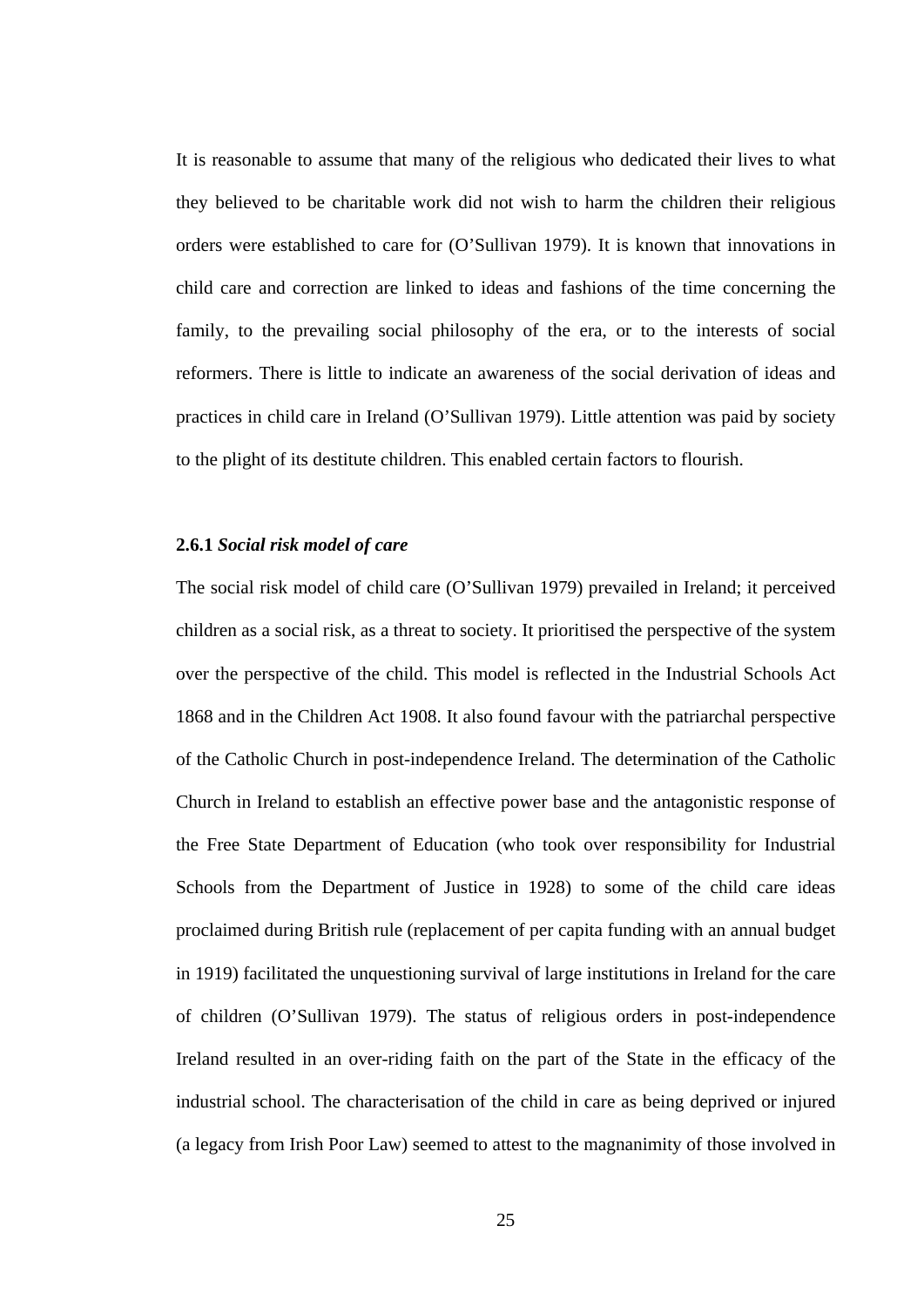child care: the religious orders (O'Sullivan 1979). All of these factors led to the continuance of a model of child care that was never to acknowledge the needs of children and where abuse of children went unnoticed.

The social risk model favoured the use of large institutions to segregate poor, begging, morally-at-risk children, from society. In these large institutions the aim was to provide basic care in a rigidly controlled structure. Goffman shows how the aim of large institutions was to ensure maximum control of inmates by the use of the minimum number of staff (Goffman 1961). Staff were encouraged not to relate on a personal level with inmates; segregation and control were the aims. Instruction in the Catholic religion was also prioritised in the Irish industrial schools (Barnes 1989).

All children were admitted to Irish industrial schools through the courts, regardless of whether they were admitted for reasons of criminal behaviour or poverty (O'Sullivan 1979). The limited information given to the staff who cared for the children permitted greater subjectivity in the categorisation of children and flexibility in goal setting, definition of agency function, and the handling of prescriptive practice from external sources (O'Sullivan 1979). The subjectivity in the categorisation of the children led to staff seeing the children variously as normal but victims of circumstances, or pathological and possessing distinctly deviant traits that must be guarded against and modified. The staff did not differentiate within the client group in these terms. Whatever perspective emerged through interaction with the children was applied to all members of the group, though individual children may have been used to justify particular responses to all the children (O'Sullivan 1979). This describes generalised care of children with no consideration of their individual or developmental needs.

26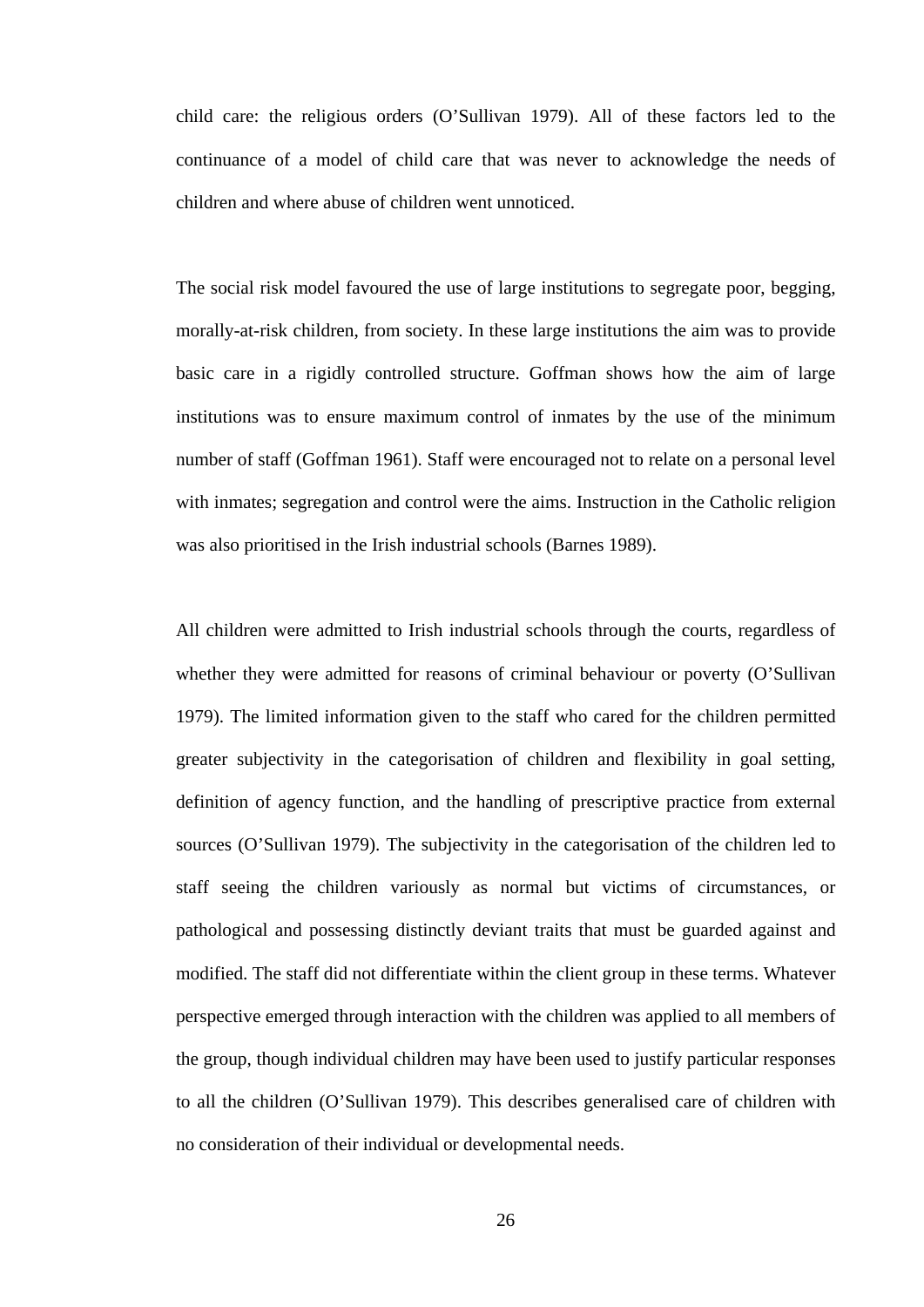In the Irish context, where all industrial schools remaining after 1917 were run by the Catholic Church and staffed by Catholic religious orders, other factors contributed to a continuation of generalised care of young people in residential institutions operating from a social risk model of care. The religious orders in Irish institutions had a focus on boundary maintenance which enabled the staff to separate the relationship between their religious vocation and the nature of child care in which they were involved (O'Sullivan 1979). Congregational survival became important to the Catholic Church and was linked to the control of the industrial schools. This resulted in the congregations resisting the professionalisation of child care which would necessitate the involvement of specialist staff from outside the congregation in the care of the children. The boundary maintenance problems were part of a wider concern for the identity of the religious congregations at a time of considerable educational change in Ireland in the mid-twentieth century.

While Irish residential child and youth care now subscribes to a developmental model of care which prioritises the needs of the child, we need to constantly ensure that practice reflects individualised, needs-led care. Aspects of former models can outlive the model itself (O'Sullivan 1979). There remains some evidence in today's Irish residential youth care system of generalised, regulation-led care with some residential youth care services operating from a social risk model of care.

#### **2.6.2** *Characteristics of a social risk model of care*

- Primary focus is on system, not the individual resident.
- Organisational factors take precedence over the needs of residents.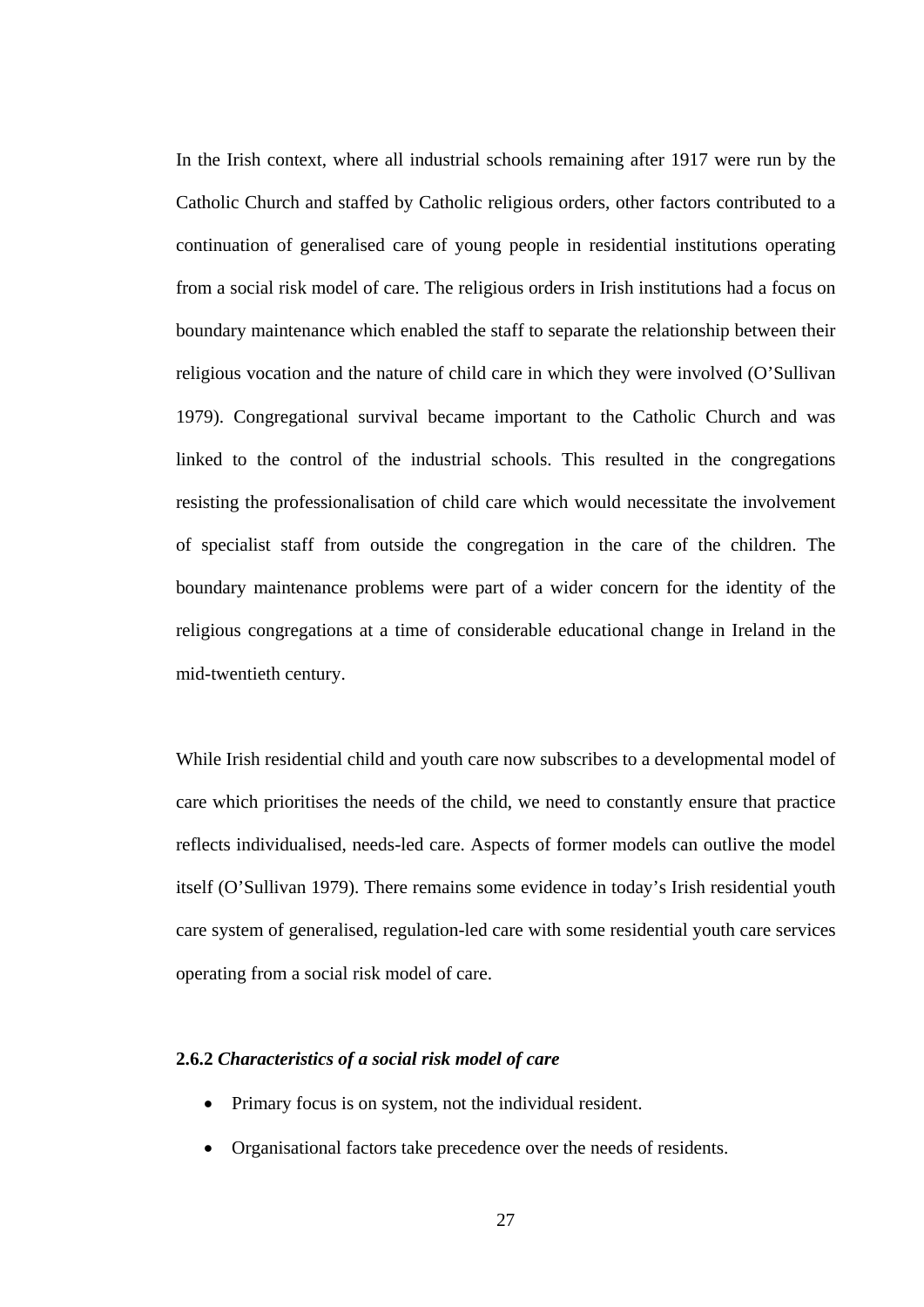- Organisational system influences the norms, pace, limits, and flow of communication of all sub systems, including the micro or frontline system.
- Senior managers with administrative expertise and a major focus on budgets, micro manage frontline practice.
- Frontline practice is tightly controlled and regulation-led.

Regulation-led care inhibits individualised, needs-led care. Evidence that lack of needsled care historically facilitated abusive practice in Irish residential youth care (O'Connor 1963; Arnold and Laskey 1985; Barnes 1989; Raftery and O'Sullivan 1999); must be used to ensure more child-focused or developmental care in the present residential youth care system. Current Irish legislation (Government of Ireland 1991) mandates provision of developmental care for young residents in State care. Developmental care is very different to care determined by a social risk model of care. It is focused on individualised, needs-led care of each resident. Developmental care in the residential context contributes positively 'to the welfare of personal development of children and young people who cannot live with their own families and who may have been damaged by past experiences' (Whitaker, Archer and Hicks 1998: 154).

## **2.6.3** *Characteristics of a developmental model of care*

- Focus on prioritisation of individualised, needs-led care
- Protection of each young person from harm
- Exploitation of all opportunities to assist each resident to develop emotionally, interpersonally, educationally and physically
- Use of all life-space opportunities with each young resident to repair the consequences of past trauma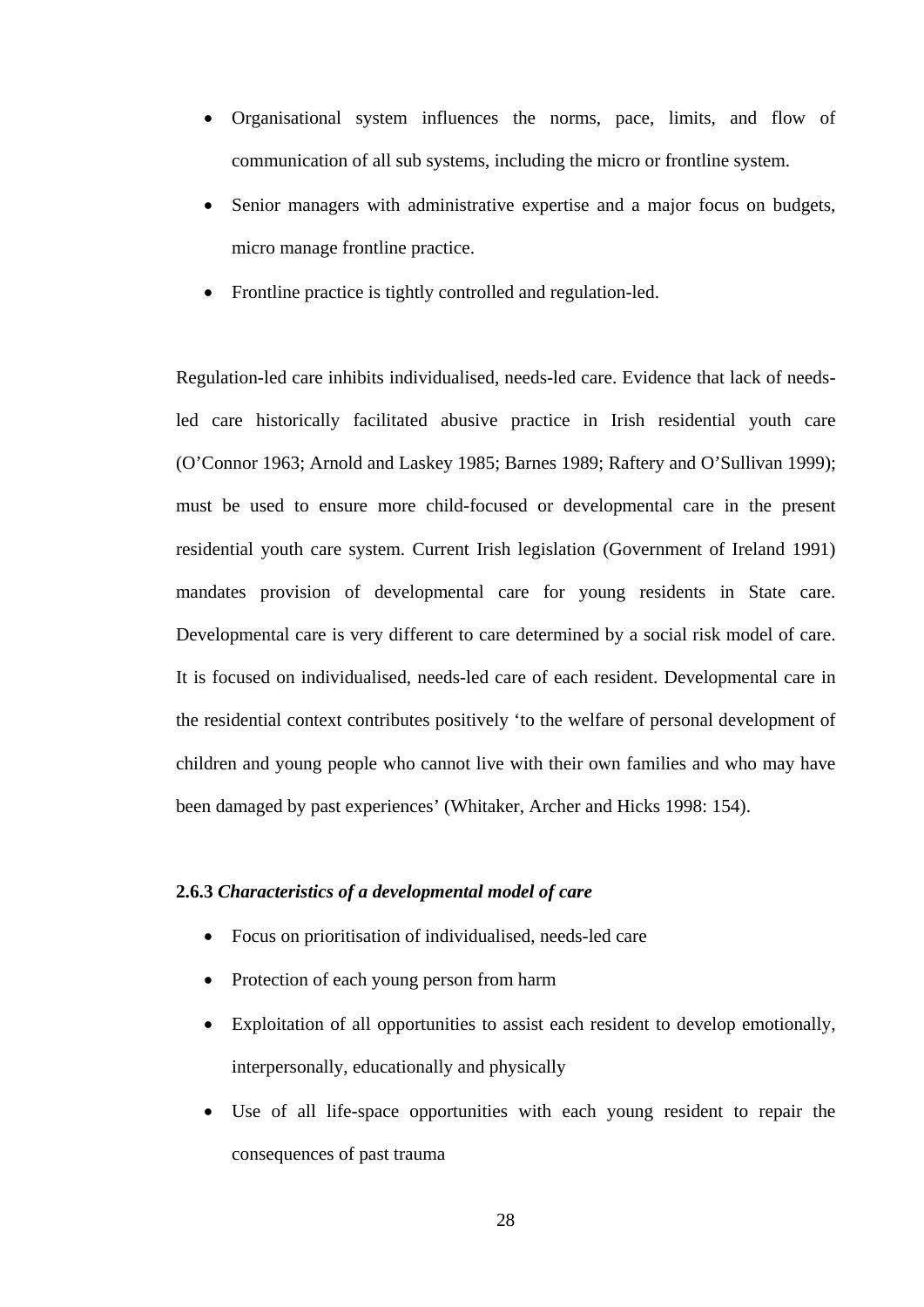Commitment to help each young person achieve a level of personal happiness by functioning in line with societal norms.

This study will refer to both models of care when differentiating services in the Irish residential youth care sector, but the focus will now turn to the legislation that regulated residential child care in Ireland since the beginning of the twentieth century.

# **2.7 Legislation**

Welfare legislation is rooted in politics and ideology (Fox Harding 1991). Since we expect to find policy and practice in social welfare broadly determined by the ideological influences of key decision makers an understanding of ideological positions facilitates a more adequate understanding of social welfare policy and legislation (George and Wilding 1994). The major pieces of legislation to be discussed are The Children Act 1908 and The Child Care Act 1991—both of which are explored under: main parts of the Act, prevailing ideologies, and implications for practice. Three reports from the 1960s onwards heralded the need for fundamental changes in Irish child welfare provision and these will also be discussed. These reports are the Tuairim Report 1966, the Kennedy Report 1970 and the Task Force Report on Child Care Services 1980.

#### **2.7.1** *The Children Act 1908*

This Act, referred to as a 'Children's Charter', introduced new provisions and 'repealed or amended 39 existing statutes, ranging from the 1854 Middlesex Industrial Schools Act to the 1907 Probation of Offenders Act' (Stewart 1995: 91).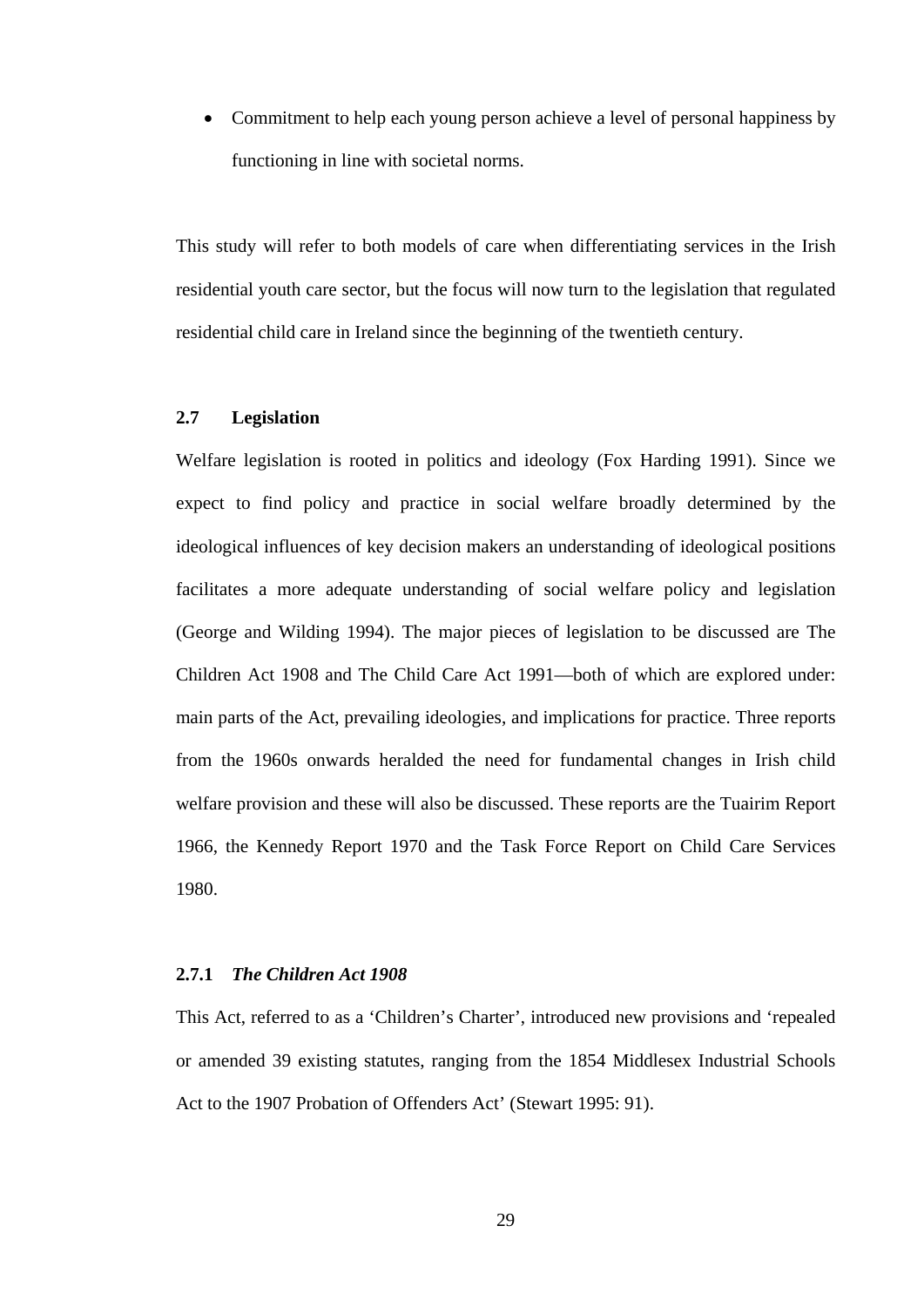# **2.7.1.1 Main parts of the Act**

The Act consisted of six parts which ranged from a tightening of fostering and adoption controls to the appointment of infant life inspectors by local authorities. Second, the concept of cruelty was enlarged to include not only physical abuse, but also neglect. It was assumed that parental neglect caused by excessive consumption of alcohol had to be severely dealt with. Third, addressing contemporary concerns about juvenile smoking, the sale of cigarettes to those under sixteen years was prohibited. Fourth, legislation on industrial and reformatory schools was consolidated and amended. The Act was to blur the distinction between the two types of school. Industrial schools were originally intended to deal with the neglected, with the reformatory schools providing for offenders. Under the 1908 Act certain types of offender could be sent to industrial schools; transfers between the two types of school became possible; and it became possible to commit young people to industrial schools should their moral environment be deemed unsuitable. Fifth, a system of juvenile justice was instituted. Penal servitude and imprisonment for children and young people were abolished, save for exceptional cases. This quickly decreased the numbers of children being sent to adult prisons. Juvenile courts were created, whose aim was treatment and rehabilitation rather than punishment. Finally, a miscellaneous and general section dealt with a series of matters not easily included elsewhere, most notably the giving of alcoholic drink to young people and the access of young people to public houses, both of which were banned (Stewart 1995).

#### **2.7.1.2 Prevailing ideologies**

The 1908 Act reflects the Liberal Party ideology of laissez-faire. There was a tension between the State in its role as guardian of the nation's capital and the traditional view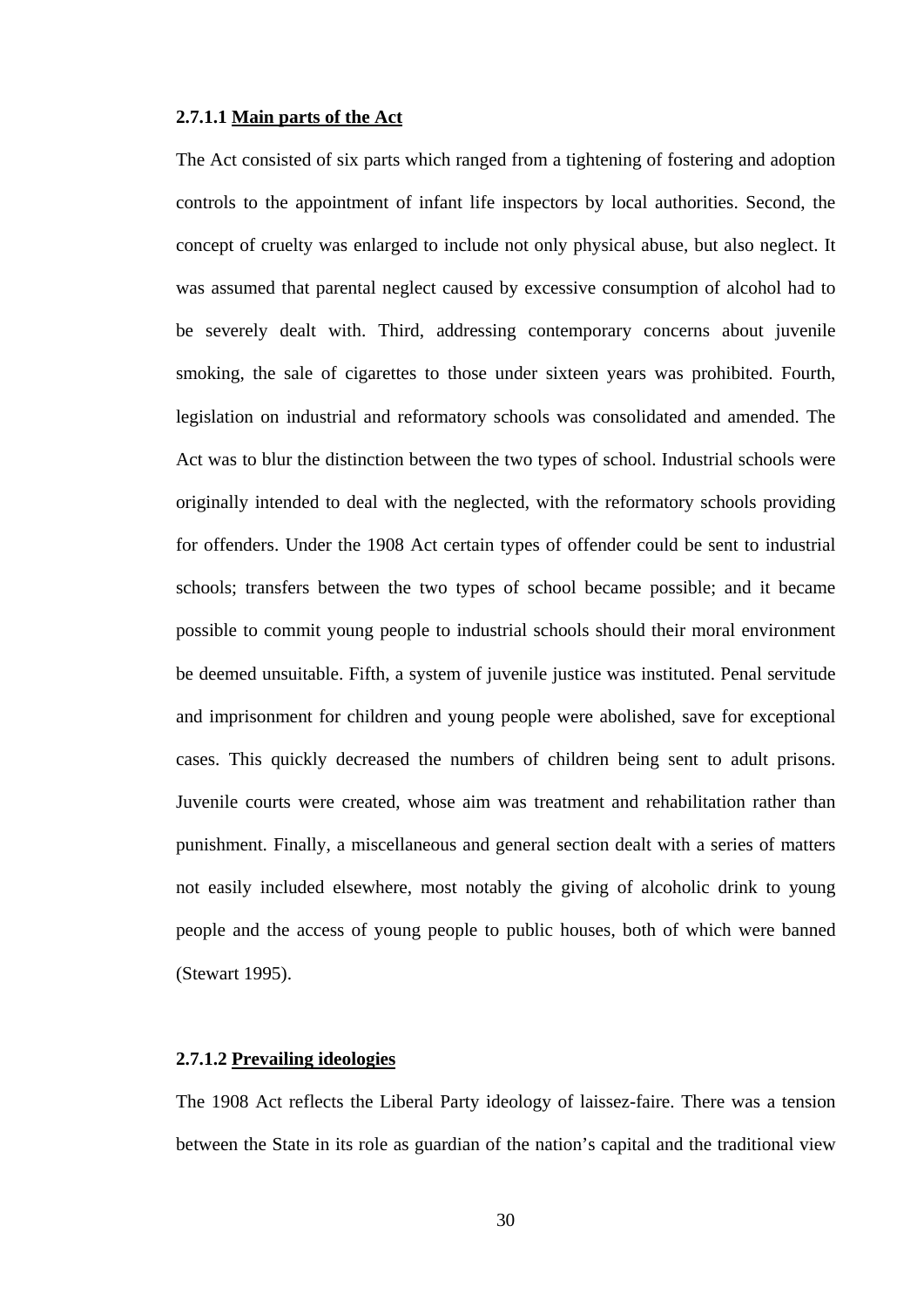of the family as beyond the legitimate range of State interference. While the Liberal Party notions of individualism and personal responsibility influenced the 1908 Act, there is also evidence of 'New Liberalism' which reflected an increased willingness of the State to interfere directly in 'normal family life,' and the interventionists seem to have won the debate (Stewart 1988). The Act was an expression of the Edwardian concern over young people. It is a reminder of the continuing importance of traditional issues such as alcohol consumption in Liberal politics. This in turn was part of a wider fear over the moral environment in which children were raised which explains the provisions on drunken parents and prostitute mothers. The concepts involved were class-specific and intruded on the cultural and social behaviour of the working class. It stressed the responsibility of the individual, particularly the child and the parent. While parental responsibility was to be increased this was done in the context of a more comprehensive supervisory role of the State. The Act gave statutory bodies at local level greater powers to oversee child rearing and maintenance. The Act sought to intervene directly in family life in its attempt to control the child's environment, including more contentious definitions of cruelty and neglect, and in the regulatory and supervisory powers given to statutory bodies. The Act sought to punish offenders against children but also, through monitoring and supervision, to prevent such offences taking place. However, this monitoring was predominantly focused on families. Voluntary bodies such as the NSPCC had a significant role to play in formulating the Act, reflecting the Liberal Party's preference for voluntary action. Powers of visitation of voluntary homes were granted to NSPCC officers and the officials of such organisations would now find it easier to proceed against prostitute mothers or any mothers deemed to place their children at moral risk. The Act inaugurated a system of juvenile courts which dispensed treatment rather than justice and blurred the distinction between young offenders and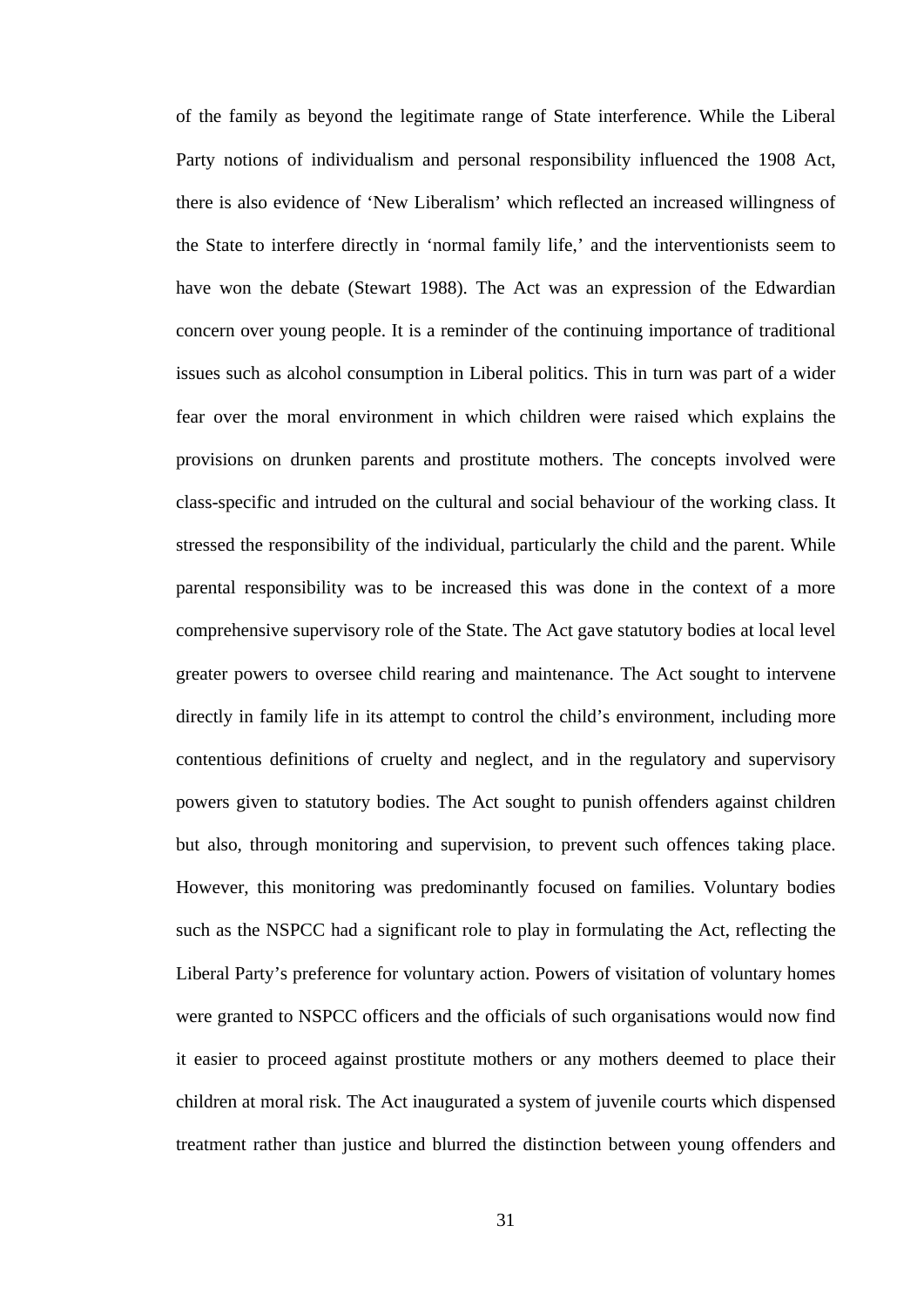the neglected young person. This established important precedents for subsequent social welfare attitudes to those under 16. The young person's moral environment was to be the subject of scrutiny and if this was found to be unsatisfactory the solution lay in the same methods as those used to deal with offenders: admission to an industrial school. The blame was placed on the child or the parent. The Act also contributed to the separating out of children and young persons from the wider population. Different standards of care and behaviour were required of them, restrictions were placed on where they might go and they were given separate status within the legal system. With the passing of the 1908 Act the autonomy of both young people and the family were further eroded, diminishing the number of areas free from some form of regulation by statutory bodies (Stewart 1988).

In Britain in the 1900s two themes emerged that influenced social policy in relation to children. These were, firstly, the mounting fears over the place of Britain in the world and the quality of the town dwelling population, and secondly, that the labour and trades union movement showed a consistent interest in child welfare issues.

The first theme resulted in child health being seen as an indicator of the health of society as a whole; children were the future workers and soldiers of the Empire. Children were morally more impressionable. Children's rights and liberties were more easily interfered with. Children were easy to reach because of their institutionalisation in elementary schools. The second theme acknowledged the importance of the demands of labour. The long-standing association between trade unionism and the Liberal Party resulted in a merging of ideological boundaries. This resulted in 'New Liberalism' seeing measures of welfare reform as steps towards a more just and equal society and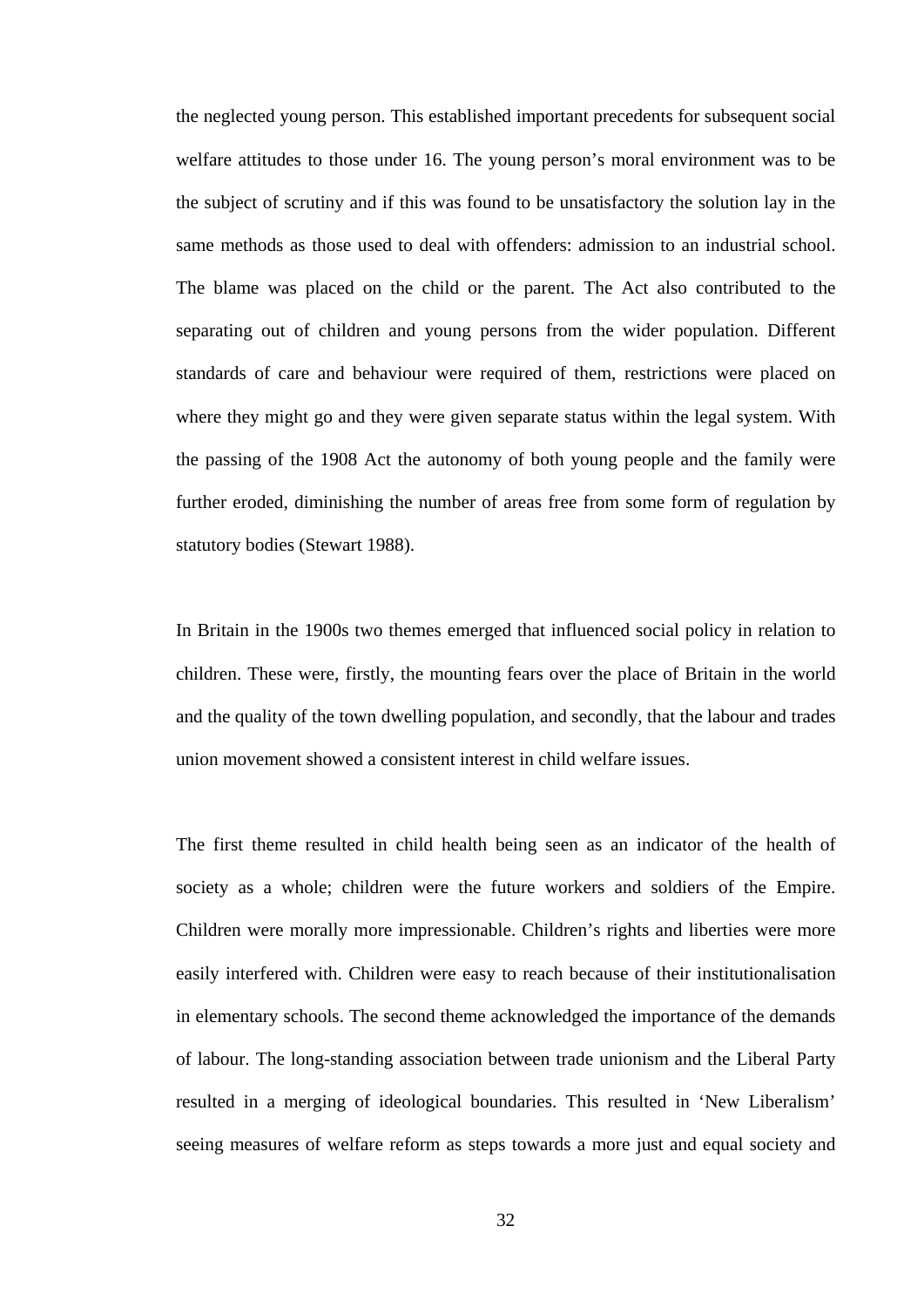the Labour Party acknowledging the importance of the family and the moral responsibilities of the adult members of it. Both groups acknowledged the importance of children in society. Should children's health be improved, not only would society as a whole be enhanced, but the temptations of socialist agitators would become less inviting. 'Saving' children was not simply a public health matter, it also had significant political overtones (Stewart 1988).

It is also important to note that the perceived need for child welfare policies gathered pace in Britain in the late 1800s. It was an economically unstable period which contributed to imperial expansionism. Countries became concerned about child health and population size. In Britain reform-minded groups became concerned about conditions in working class areas. Voluntary societies became actively involved in local communities. They sometimes co-operated with local statutory bodies such as school boards. Statutory bodies were coming under pressure from labour organisations to increase facilities provided. An increased role for the State in child welfare began to emerge. So too voluntary societies such as the National Society for the Prevention of Cruelty to Children (NSPCC) became well established and had a major influence on the Children Act 1908. Liberal ideology relied heavily on the principles of voluntary action which involved less State expenditure and enabled the government to accept interventions mediated by the NSPCC. Welfare networks set up at this time at a local level were later to be models for the basis of national legislation (Stewart 1988). Child welfare measures of the 1900s in Britain constituted a building on and consolidation of the past rather than any radical departure. However these need to be seen as part of wider ideological struggles and conflicts over the direction of society, and the role of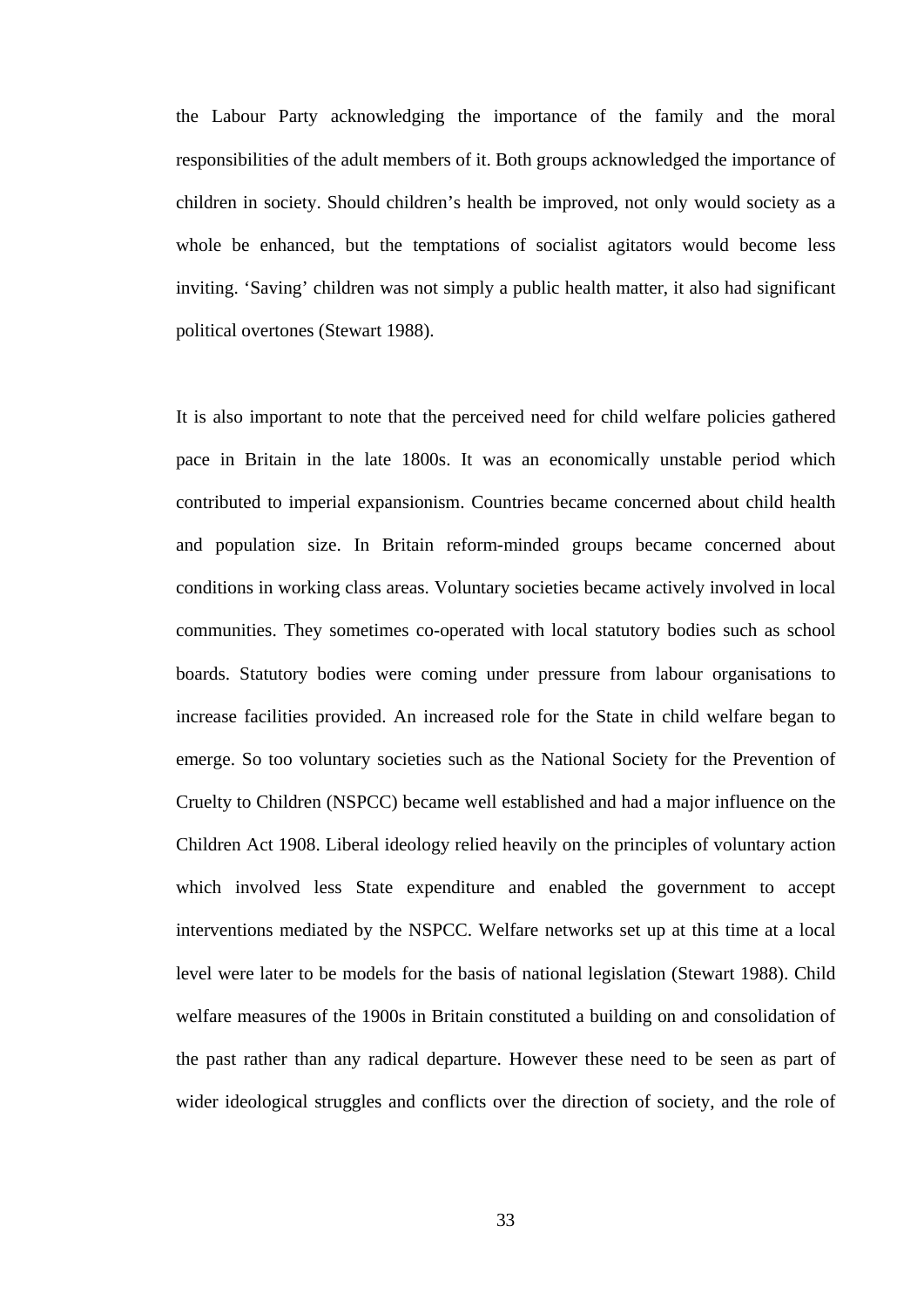the State, the family and the individual within it. This is in contrast to the situation in Ireland at that time.

## **2.7.1.3 Implications for practice in Ireland**

The 1908 Act undermined the autonomy of working class families. It was seen as an attempt at a 'national solution' to a 'national problem'—that of the poor condition of working class children, the future soldiers and workers of the Empire. It viewed children as an asset of the State to be invested in. It also expressed concern for the moral environment of children and stated that an unsuitable moral environment warranted admission to an industrial school. While different political circumstances prevailed in Ireland there were remarkable similarities between the Liberal ideology of laissez-faire and the patriarchal ideology of the Catholic Church.

# **2.7.1.4 State/Church relationship**

Catholic Emancipation in 1829 marked a significant change in Irish affairs. By that time there was an increasingly confident Catholic merchant and middle class within most Irish cities (Corish 1984). Following emancipation the Catholic Church became more organised, establishing control over key social services in Ireland, particularly the education system. There was evidence among the Catholic middle class of a conscious commitment to religion which was intrinsically linked to issues of nationalism and resistance to English rule, a feature of Irish politics which persisted into and throughout much of the  $20<sup>th</sup>$  century. Despite its shared government at the time. British policy manifested itself differently in Ireland, given its differing social, political and cultural context. Industrialisation was not as significant a factor in Ireland as it was in Britain. There were significant numbers of destitute poor in Ireland and, as already discussed,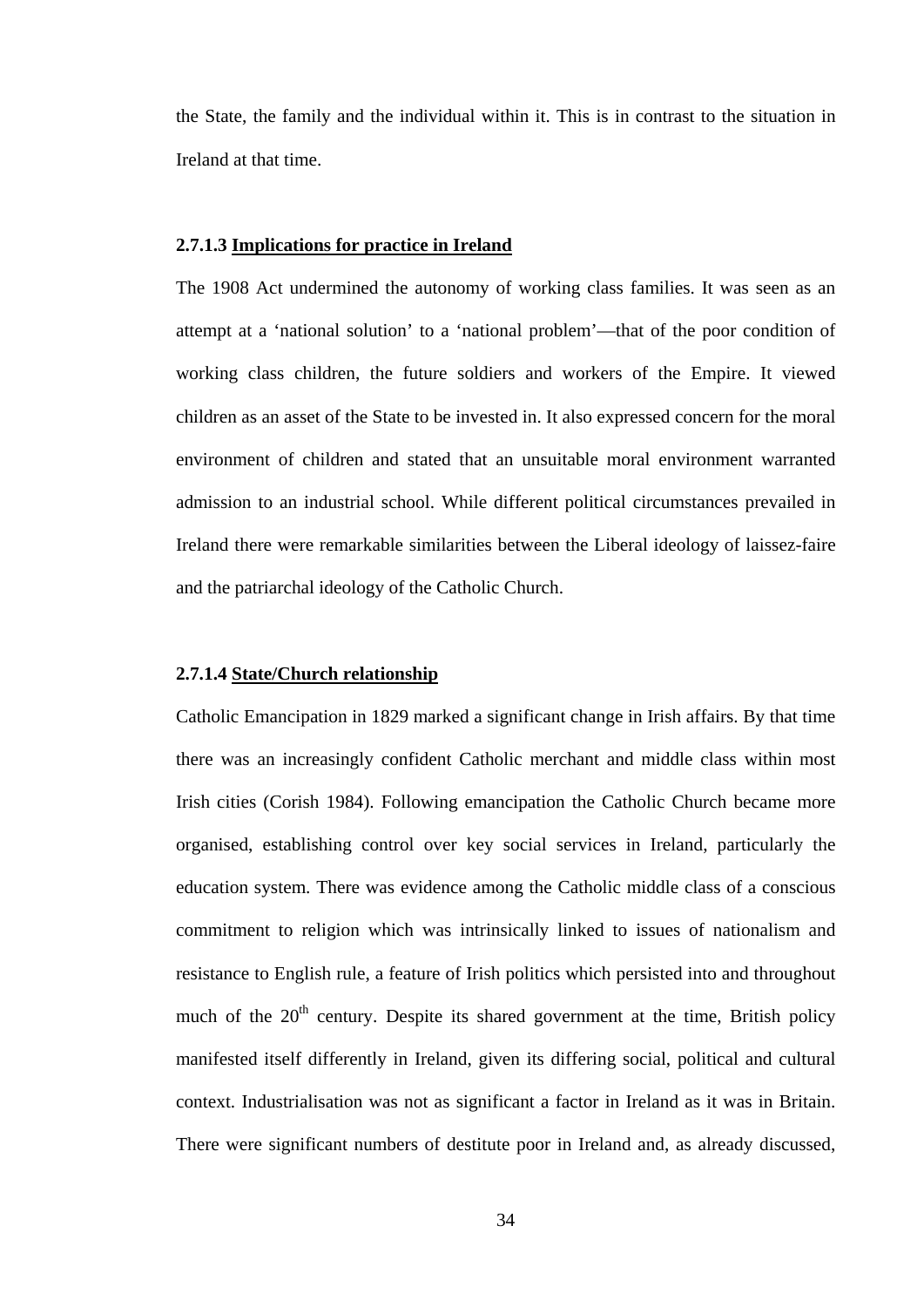these were cared for in institutions run under the Poor Law. There was always strong opposition to the form of Poor Law implemented in Ireland. This resulted in the establishment of a number of charities in Ireland for the relief of the destitute and poor. These charities were closely affiliated to the Catholic Church and flourished in  $19<sup>th</sup>$ century Ireland. Charities distinguished between the deserving and the undeserving poor. While similar practices prevailed in charities in Britain at this time, the context was different in Ireland. Due to the religious basis of most of the charities in Ireland, the decision as to who was deserving or undeserving was made on spiritual rather than liberal values and norms—as was more typical of the situation in Britain. The link between religion and  $19<sup>th</sup>$  century philanthropy is central to an understanding of the context within which child care practice evolved in Ireland. This remained a feature of social service provision in Ireland up to the 1960s (Skehill 1999). Lay Catholic women who wanted to become involved in charity work in Ireland had to join a religious order or work as a lay person within a religious charitable organisation. This was strongly encouraged by the male clergy of the time. Catholic clerics appeared to exercise considerable control over lay charitable endeavours and were intent on ensuring they came under religious control (Skehill 1999). Both the male clergy and the female religious agreed on their opposition to State intervention into charitable work and relief of the poor. Such intervention was vehemently opposed in relation to both the educational and residential services for children. Such opposition appears to have been based on strong religious commitment to the spiritual well-being of the poor and a strong distrust of State involvement. It was believed that charity was most appropriately provided by voluntary services specialising in distinguishing between the deserving and undeserving poor, largely based on spiritual values. There was a remarkable convergence between the norms of a liberalist view of society and the Catholic Church

35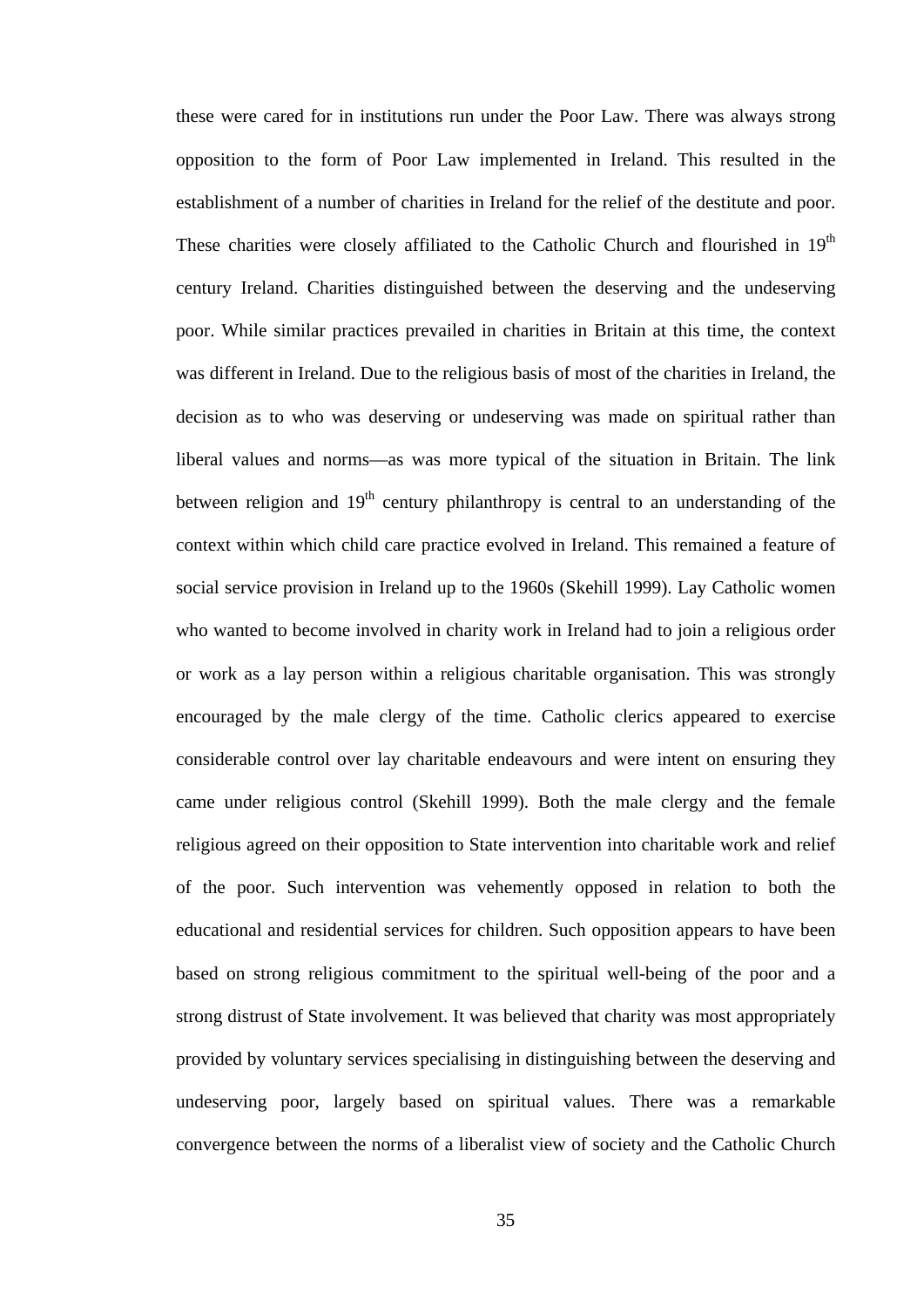which endorsed a familist, patriarchal, individualist ideology. Catholicism became associated in Ireland with nationalism, which was as much tied to the desire to maintain the country's own independent religion as it was with the desire to have independent rule (Keogh 1996 in Skehill 1999). The suspicion and dislike of the English—which remained a strong feature of Irish social, cultural and political life after independence served to consolidate the relationship between the Catholic Church and the State in Ireland. There is clear evidence of the Irish government in the 1920s and 1930s endorsing the moralistic and patriarchal discourse also supported by the Church. One can also identify a return to an even more archaic position on social policy in relation to children and families following Irish independence (Skehill 1999). The noninterventionist rationalist government structure established following independence resulted in a style of government which regarded poverty with austere detachment and treated social expenditure as a necessary evil that must be cut to the bone (Powell 1992 in Skehill 1999). Church-State relations remained central to the development of child care policy in Ireland up until the 1960s. The closeness of this relationship facilitated the dominance of the Church in child welfare services, in particular in the provision of residential care for children in the industrial schools.

## **2.8 The beginning of change**

Public charities provided all child care services in Ireland up to the 1970s. However, there were signs of change emerging from the mid-1960s. In addition to the cultural and social changes that were sweeping through Irish society at this time, the Catholic Church was undergoing fundamental change, heralded by the Vatican Council Two which saw the need for the Catholic Church to become closer to the people and less reliant on rigidly structured institutions. This resulted in religious orders breaking up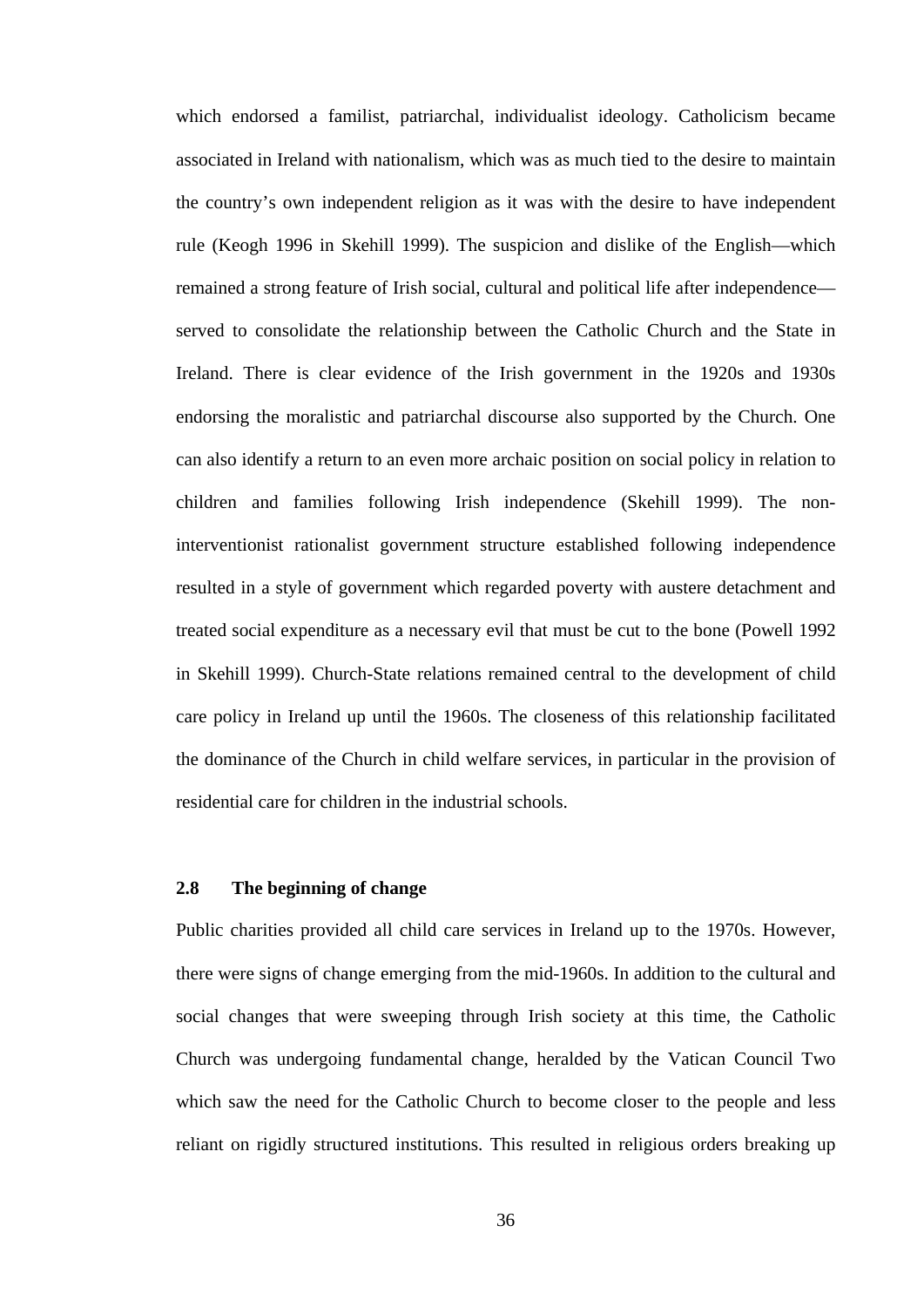their large schools and providing smaller units for the care of destitute children. Another factor of importance was the publication of three major reports from this period up to the 1980s, all of which strongly criticised the system of residential child care that prevailed in Ireland. These were the Tuairim Report, *Some of our children* (1966), the Kennedy Report, *Reformatory and industrial schools systems report* (1970), and the *Task Force on Child Care Services, Final report* (1980).

# **2.8.1** *The Tuairim Report: Some of our children (1966)*

Tuairim was a voluntary society which sought to encourage the participation of Irish citizens in public affairs. Their investigation of the Irish child care system resulted in the publication of a report that was strongly critical of the prevailing system that relied on large institutions to house thousands of children. The report recommended that children in need of alternative care be cared for in '*small mixed units of all age groups…and the supervision exercised on the children…. Should be that of a reasonable parent, not a warder'* (Tuairim 1966: 147). The Report suggested that the State grant aid all residential units with sufficient finance to cover all overhead expenses including the wages of subsidiary staff, that local authorities pay maintenance grants for every child in respect of every week or part thereof the child is in residence and that the State pay all salaries of the professional care staff. It went on to recommend that

*the local health authority, not the manager of certified schools or homes, should act as the legal guardian of the children in its care who are placed in these schools or homes* (p. 46).

and also that local authority Children's Sections

*should have statutory power to give help and assistance to families or guardians to prevent children coming into care, and should be obliged to work for the rehabilitation of the child's natural home and his subsequent discharge if he is accepted into care* (p. 48).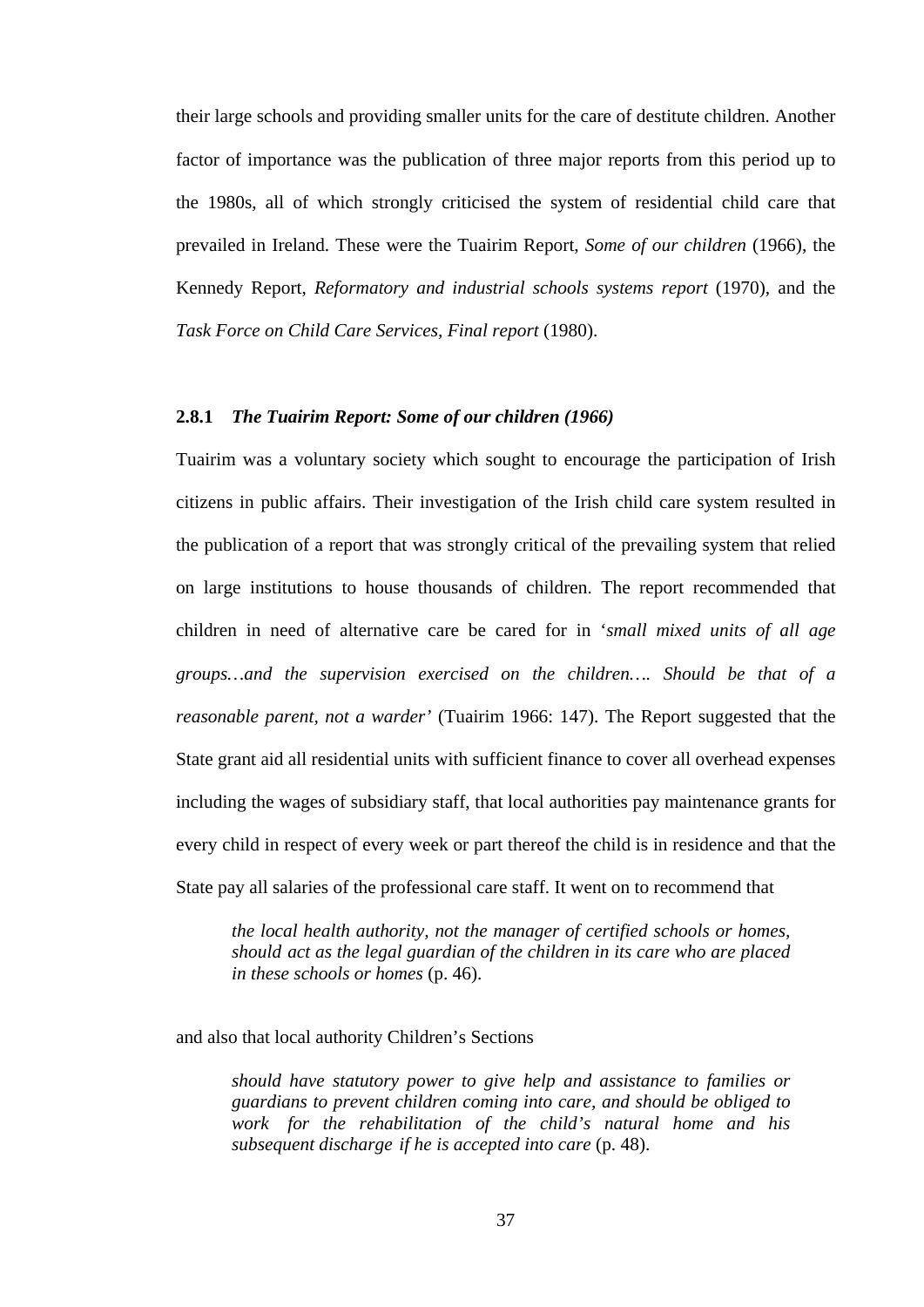The Tuairim Report also recommended that training courses be established in Ireland for probation officers, residential child care workers, welfare workers and child care officers (p. 49). It demonstrated an understanding of the necessity to provide a broad conception of care encompassing physical, psychological and emotional needs of children. In response to this report, a committee was established by the Minister for Education in 1967, chaired by District Justice Eileen Kennedy, to make a detailed examination of the industrial and reformatory school system in Ireland.

#### **2.8.2** *The Kennedy Report (1970)*

The Kennedy Report was to exert an enormous influence on the structure of residential child care in Ireland. It suggested the necessity to '*place emphasis on the child's needs to enable him to develop into maturity and to adjust himself satisfactorily to…society'* (p.12). This emphasis on the needs of children resulted in the recommendation that the training of child care staff be an immediate priority: '*The provision of trained staff should take precedence over any other recommendation'* (p.14).

Among the many recommendations of the Kennedy Report was the adoption of the Tuairim recommendation that '*Residential homes should be broken up into selfcontained units with groups of 7-9 children in each unit'* (p.16) and that capital funding should be made available by the State to achieve this change. With further regard to funding, the Kennedy Report recommended abandoning payment to the schools on a capitation basis. Instead, a budget should be submitted and approved by the central authority, the Department of Health, Education or Justice. (As already stated, the abandoning of the capitation grants was instrumental in the demise of the Certified Schools in England.) The Kennedy Report also highlighted fundamental issues affecting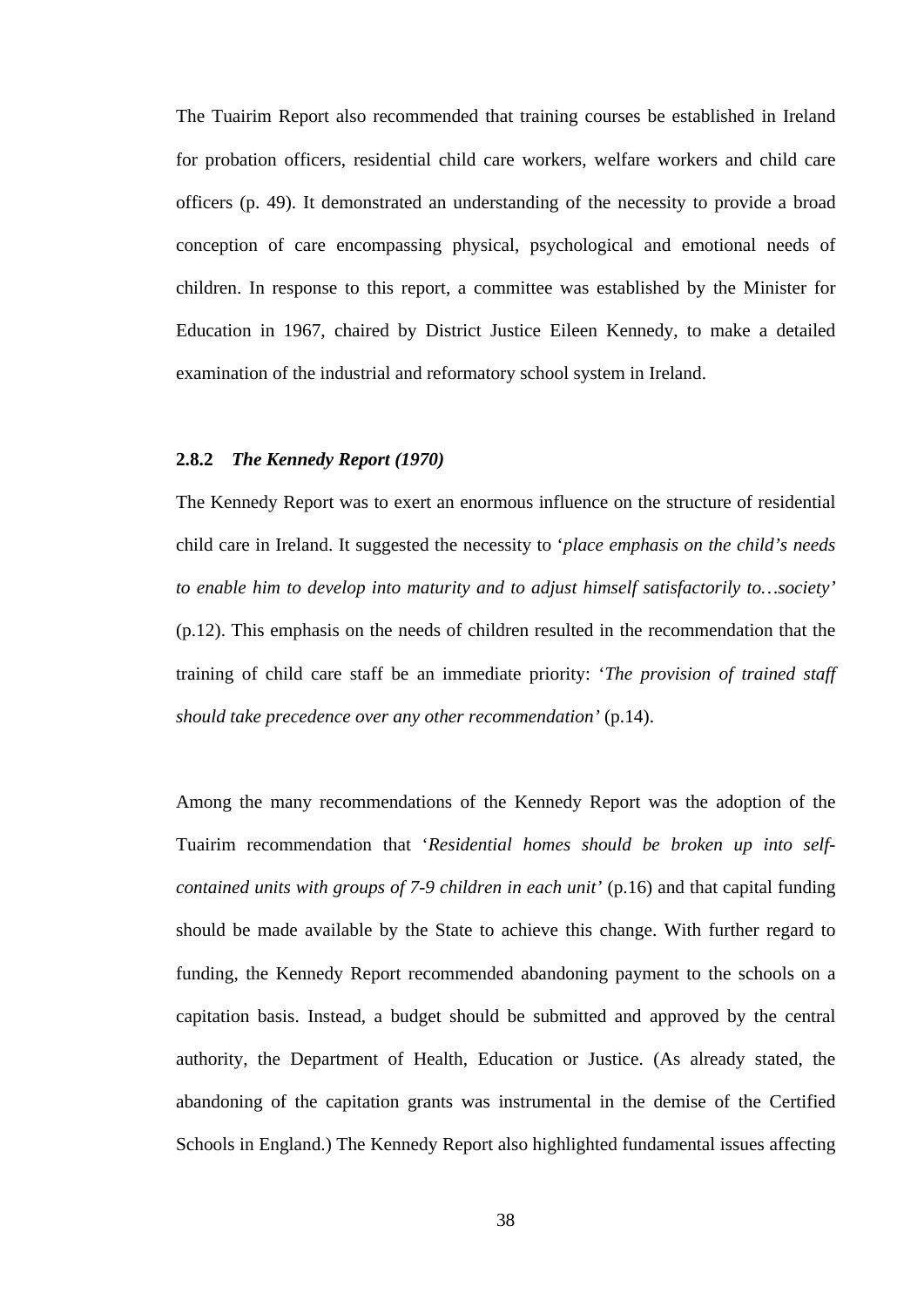the lives of young people in residential homes in Ireland. It recommended that children in residential care must be overcompensated where '*overcompensation means a planned enrichment of the environment'* (p.18). Many of its recommendations were eventually acted upon.

## **2.8.3** *The Task Force Report on Child Care Services (1980)*

An official committee was established in 1973 to review the implementation of the Kennedy Report recommendations. This committee felt that the question of centralising the responsibility for policy, planning and administration of child care services should be considered, a question that resulted in the establishment of the Task Force on Child Care Services in 1974.

*The Task Force was asked to make recommendations on the extension of services for deprived children and children at risk, to prepare a Bill updating the law in relation to children and to make recommendations on whatever administrative reforms it considered necessary in the child care services* (Task Force Report on Child Care Services 1980: 1).

The committee was expected to report on recommendations for change within six months, but its final report was eventually published in 1980. It did not include a draft Bill but stated that this Bill would now be prepared by the Department of Health. The Report commented that:

*The most striking feature of the child care scene in Ireland was the alarming complacency and indifference of both the general public and various government departments and statutory bodies responsible for the welfare of children. This state of affairs illustrated clearly the use by a society of residential establishments to divest itself of responsibility for deprived children and delinquent children* (p.182).

The report acknowledged serious gaps in the residential care services which had not been filled in the wake of the Kennedy Report (p.183). It saw the role of the residential service, in co-operation with other elements of the children's services as being: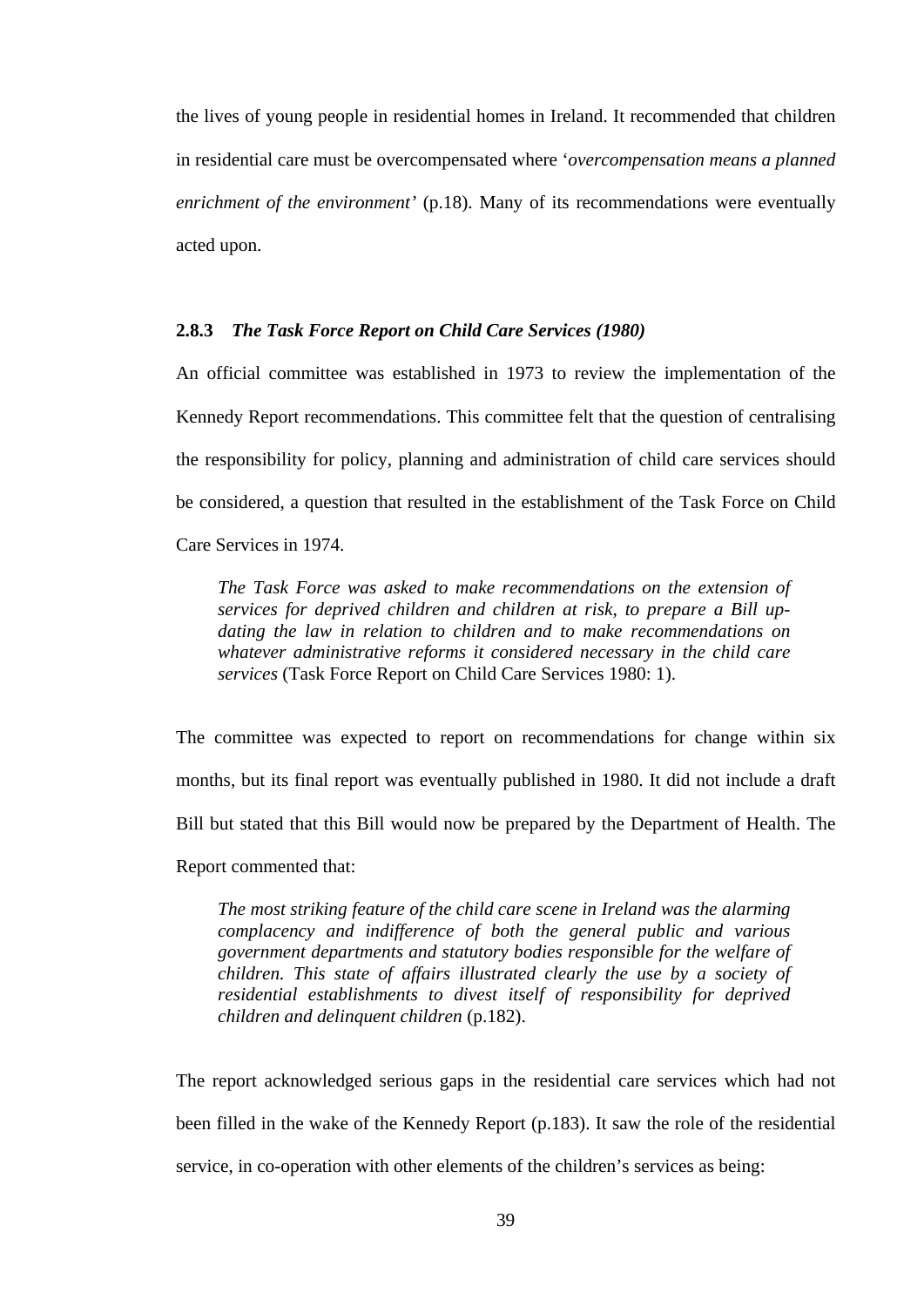*to meet defined deficiencies in the lives of certain children for whom placement in a residential centre, for a given period of time, has been identified as the best means of achieving the planned and agreed objectives for each child'* (p.188).

The report endorsed the decision of government to assign the main responsibility for child care services to the Minister for Health. It recommended the establishment of Child Care Authorities in each health board to be responsible for the child care system at regional level under the Department of Health. The Supplementary Report of the Task Force Report stated that the health boards would need to be substantially reorganised in order to meet their greatly expanded responsibilities, much of which had not been previously carried out in the public service. They argued that the present structure

'*does not give professional opinion in relation to social work services an effective voice at the higher level of decision making about policies, objectives, the organisation of the services and the allocation of resources'* (p. 393).

The Supplementary Report dedicated a section to the function of the Child Care Authorities. It also referred to the training needs of residential child care workers. It stated that

'*staff who work with children in residential centres require an expertise and a range of skills equivalent to those of other social workers; they require the same theoretical knowledge of social processes, of personal growth and development, and of family dynamics and of the interaction of all of these'* (p. 402).

They also stated that residential centres should have access to a consultant from outside the establishment who is specially equipped for this role.

'*Some Child Care experts consider that staff support is the most crucial element in the provision of good residential care, especially for particularly difficult children'* (p. 403).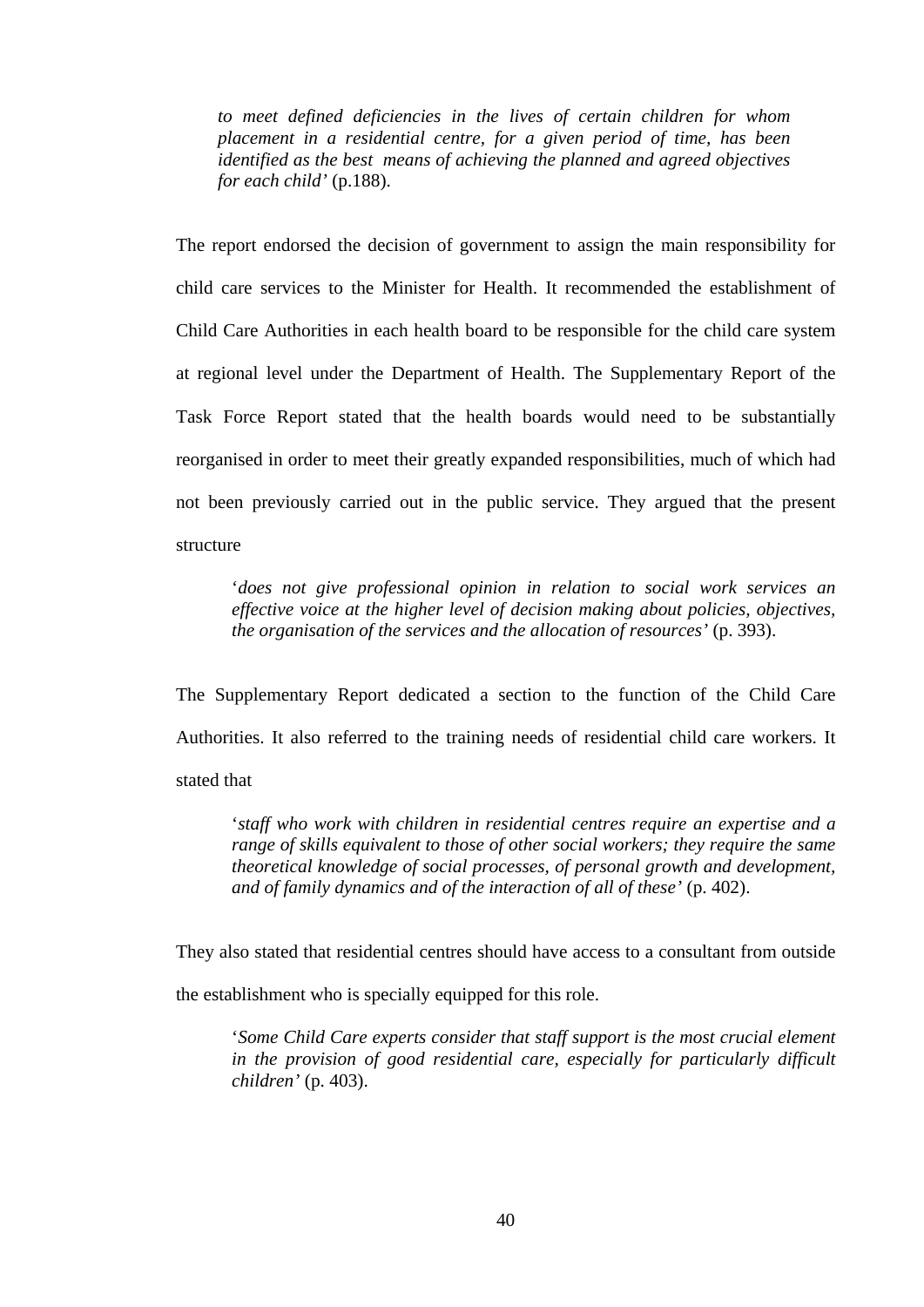The main report recommended that child care services (by which they meant residential services) should be provided, as far as is possible, within the broader context of family support services and should be located within the child's own community unless there were good reasons for doing otherwise (p. 268). It made recommendations on the types of residential centres which should be provided and the functions that they should perform. It also stated that the residential placement should

'*ensure that the care being provided for the child meet his needs and that all necessary measures are being taken to promote his welfare'* (p. 203).

There was an emphasis on preventive services in the Task Force Report and it was the clearest official pronunciation on the dramatic shift that had occurred over the previous 15 years. It reflected the ideals of the reformers of the late sixties and early seventies and gave full expression to the developmental model of child welfare.

# **2.9 The changing role of the State in child welfare services**

In tandem with the shifts in the nature of child welfare provision in Ireland had been a critique of the role of the State in the provision of child welfare services. The State's role in the provision of child welfare services became more central with the passing of the Health Act 1970, which established the health boards. This Act established eight regional health boards. Health boards had responsibility for three main programmes: Community Care Services, General Hospital Services and Special Hospital Services. Community Care Services are further subdivided into three sub-programmes: Community Protection sub-programme, Community Health services sub-programme and Community Welfare sub-programme. Services for children are provided through the Community Welfare sub-programme of Community Care services (NESC 1987 in Buckley, Skehill and O'Sullivan 1997). Prior to the 1970s, virtually all residential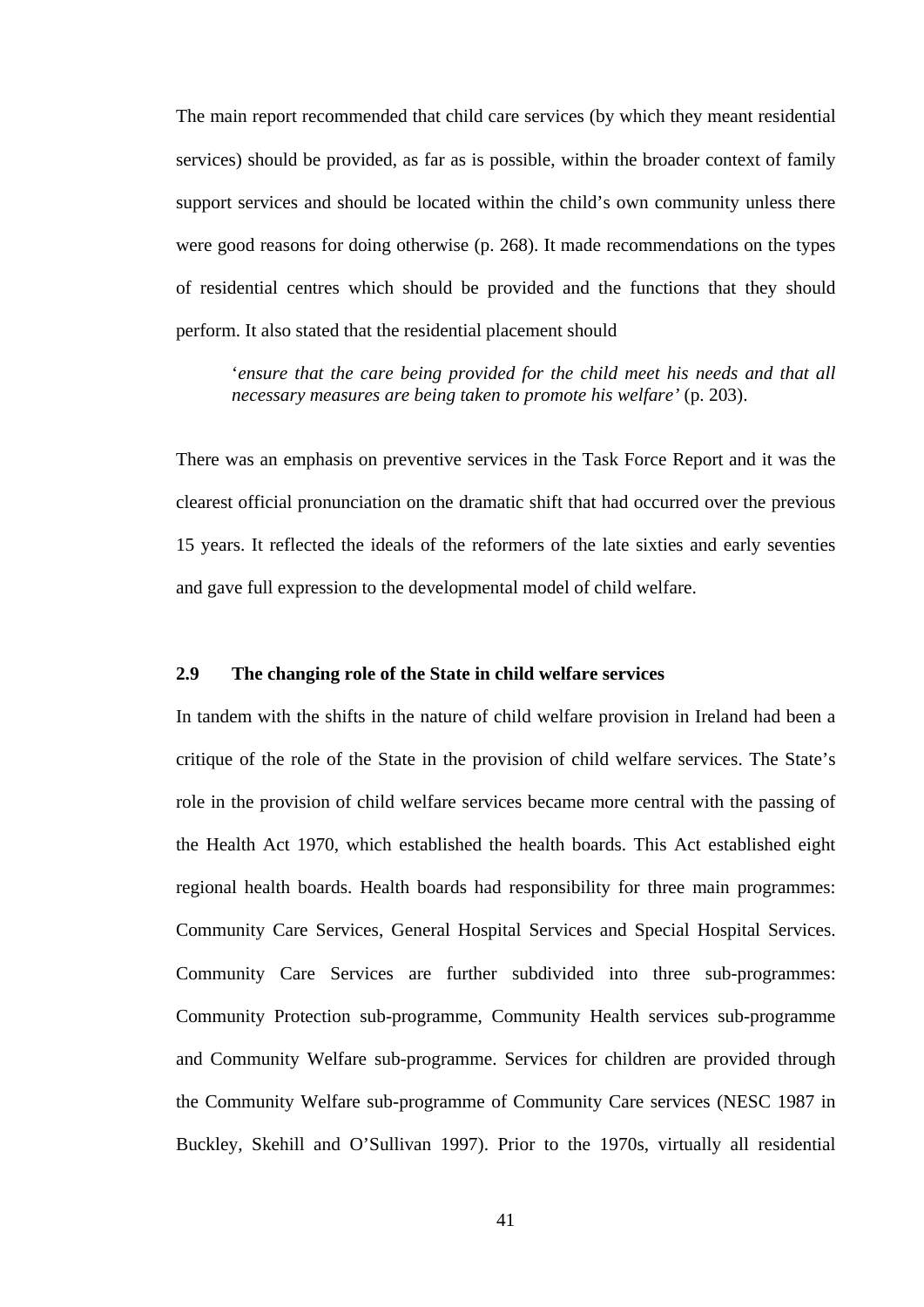services were managed by voluntary agencies, and the local authorities and the Irish Society for the Prevention of Cruelty to Children (ISPCC) had responsibility for services for children who were not placed in care. The establishment of the health boards with their responsibility for child care services changed this significantly. The ISPCC saw the need to consolidate its position in this new scenario. They selected the issue of child protection and took the opportunity that arose from the emergence of child abuse to try to develop a specialised role in child protection again. The agency used global knowledge and took up the issues of the battered child syndrome and the Maria Colwell case (Colwell Commission of Enquiry 1974). They invited Henry Kempe, an American paediatrician who publicised the battered child syndrome, to address a conference in Dublin in 1976 (Ferguson and McNamara 1996). The ISPCC's efforts to establish a National Advisory Centre on the battered child failed in 1977, when the State, through the Department of Health, decided to take responsibility for child abuse policies and practice. This marked a major turning point in child welfare services provision in Ireland with the State taking ownership of the child abuse problem. This decision resulted in the management of child abuse and the culture of Irish child protection becoming inseparable from the culture of the health boards, the Irish State and the system principles on which policy traditionally developed (Ferguson and McNamara 1996). The role of the State became ever more central in child welfare services with the politicisation of child protection issues in the 1990s. This followed the publication of child abuse inquiries which surrounded every aspect of the child care and protection system, from failures to identify child abuse within the family (McGuinness 1993), to abuse by Catholic priests (Moore 1995) and the abuse of children in care (Buckley 1996). These revelations had a direct impact in the implementation of the Child Care Act 1991, which was finally fully implemented in 1996.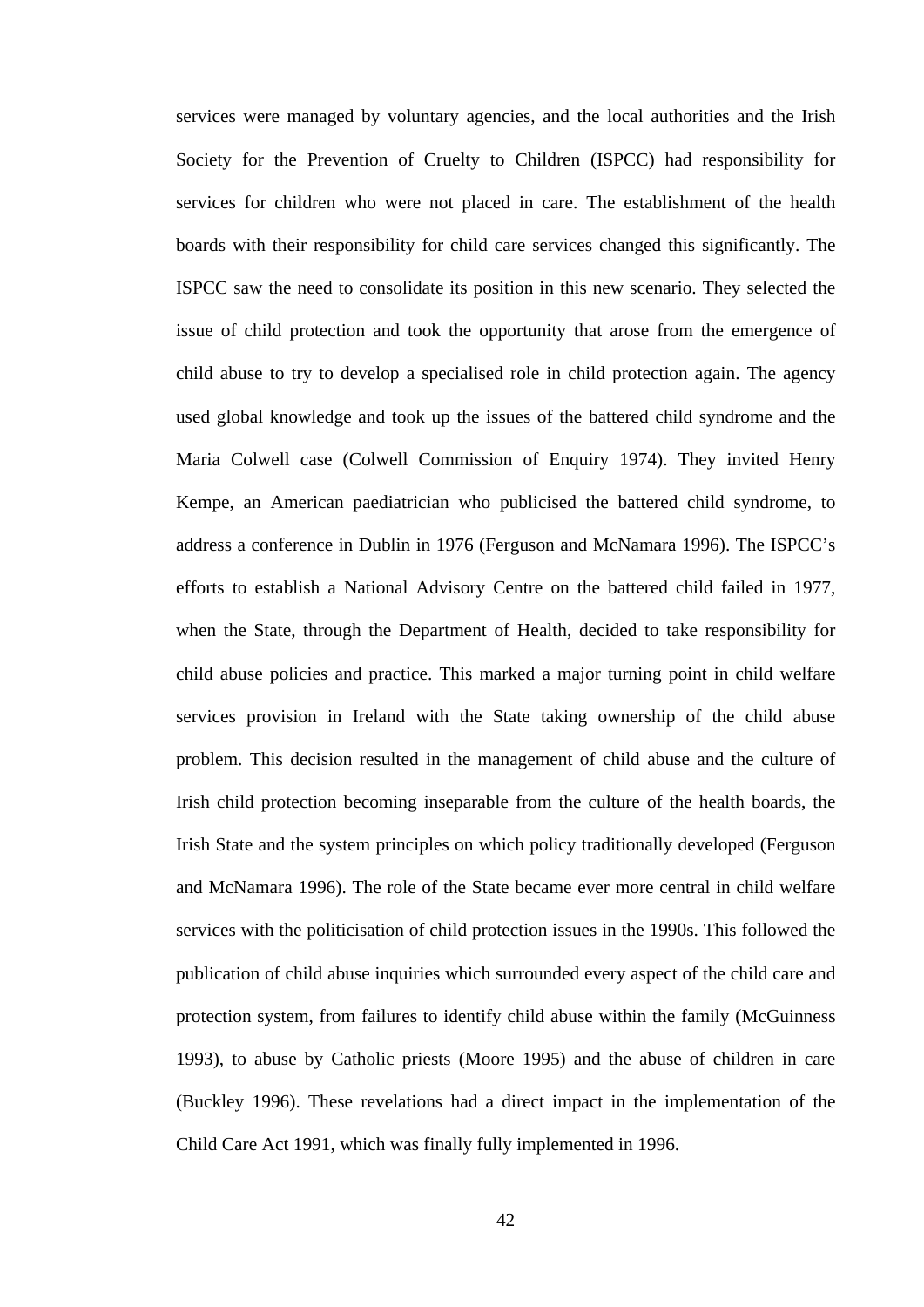#### **2.9.1** *The Child Care Act 1991*

The Child Care Act 1991 represents the first comprehensive legislation in relation to child welfare enacted by a native administration since the foundation of the State (Gilligan 1992). The full implementation of this legislation signalled an end to the social, political and legislative impasse surrounding child welfare services.

## **2.9.1.1 Main parts of the Act**

In specific terms the Act:

- Extends the legal definition of a 'child' to those under eighteen years;
- Places a positive duty on health boards to promote the welfare of children in their areas, including the identification of children who are not receiving adequate care and protection;
- Places a statutory duty on health boards to provide Family Support Services;
- Extends and refines the powers of health boards and Gardaí in the protection of children in emergencies;
- Clarifies the role of the courts and procedural issues arising from care proceedings and introduces a range of new orders such as the *emergency care order* which replace the safety order of the 1908 Act and authorises the removal of a child or the retention of a child in the custody of the health board for a maximum period of eight days. The *interim care order*, a new short-term provision which may be made where an application for a care order is likely or pending, lasts eight days or a longer period subject to the agreement of the health board and the custodial parent. The *care order* replacing the fit person order of the 1908 Act, commits a child to the care of a health board until his eighteenth birthday or for a shorter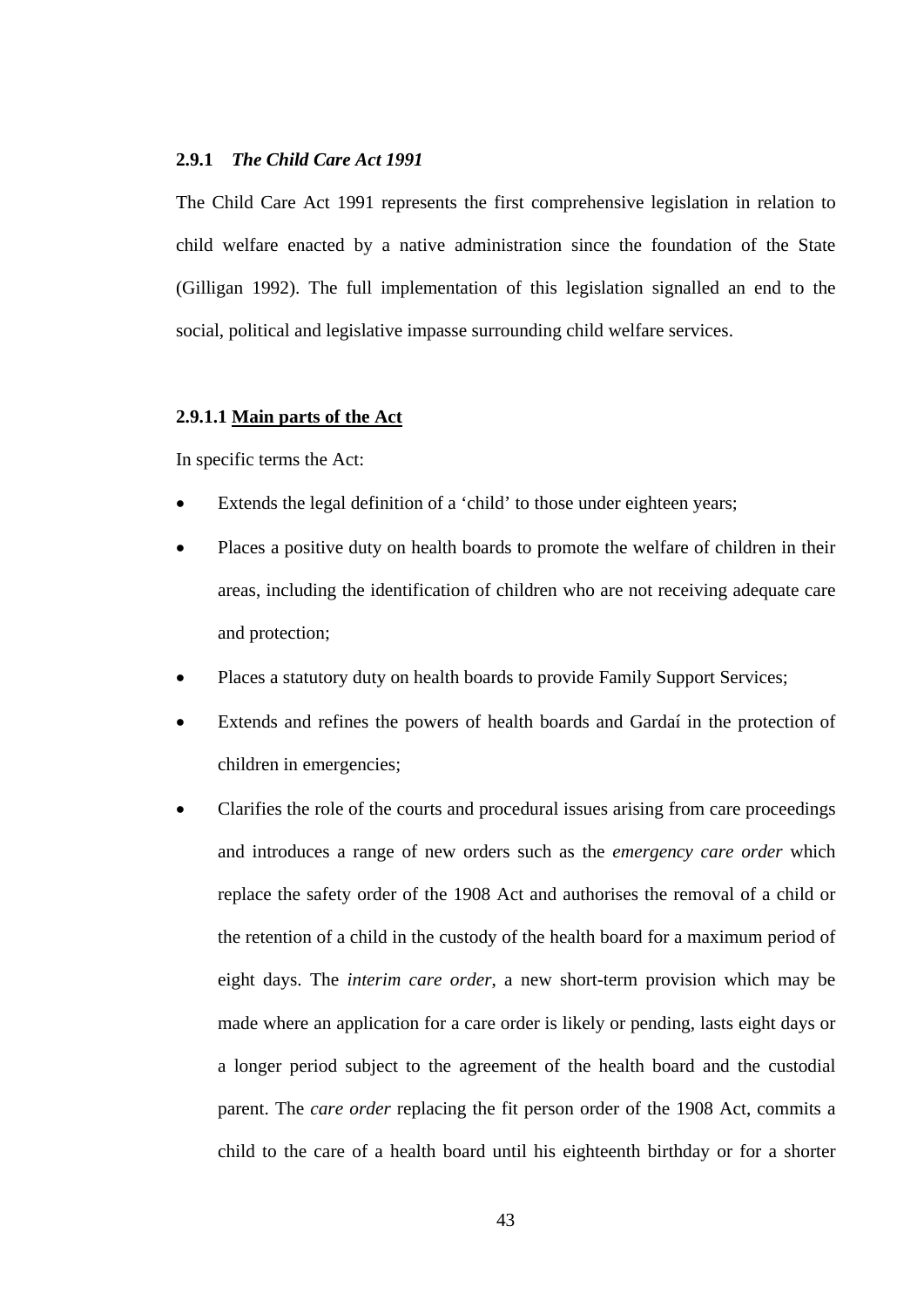period determined by the court. This order requires evidence of a child having been abused or of being at risk. It gives the health board '*like control over the child as if it were his parent' and the 'obligation to do what is reasonable … for the purpose of safeguarding or promoting the child's health, development or welfare*' (s. 18.3). The *supervision order,* a new measure for the protection of children in their own home, may be made where the court is satisfied that there are reasonable grounds for believing that any of the grounds for a care order are fulfilled. It allows the health board to have the child visited and inspected at home and to give necessary advice to the parents. The order may also require the parents to ensure the child's attendance for medical or psychiatric examination, treatment or assessment at a hospital, clinic or other place stipulated by the court. Parents have the right to appeal where they are dissatisfied with the nature of the board's supervision.

- Sets out clearly the powers and duties of health boards over children who are in their care;
- Enables a health board to provide after-care support for children who were in their care up to the age of 21 or beyond that age until the completion of full-time education;
- Places a duty on health boards to provide voluntary care for appropriate children;
- Creates scope for formal development of pre-school services;
- Requires health boards to 'take such steps as are reasonable to make available suitable accommodation' for a child where the board is satisfied that there is no accommodation available that he can reasonably occupy (s.5);
- Gives to District Justices the power to make access orders;
- Places a duty on health boards to provide an adoption service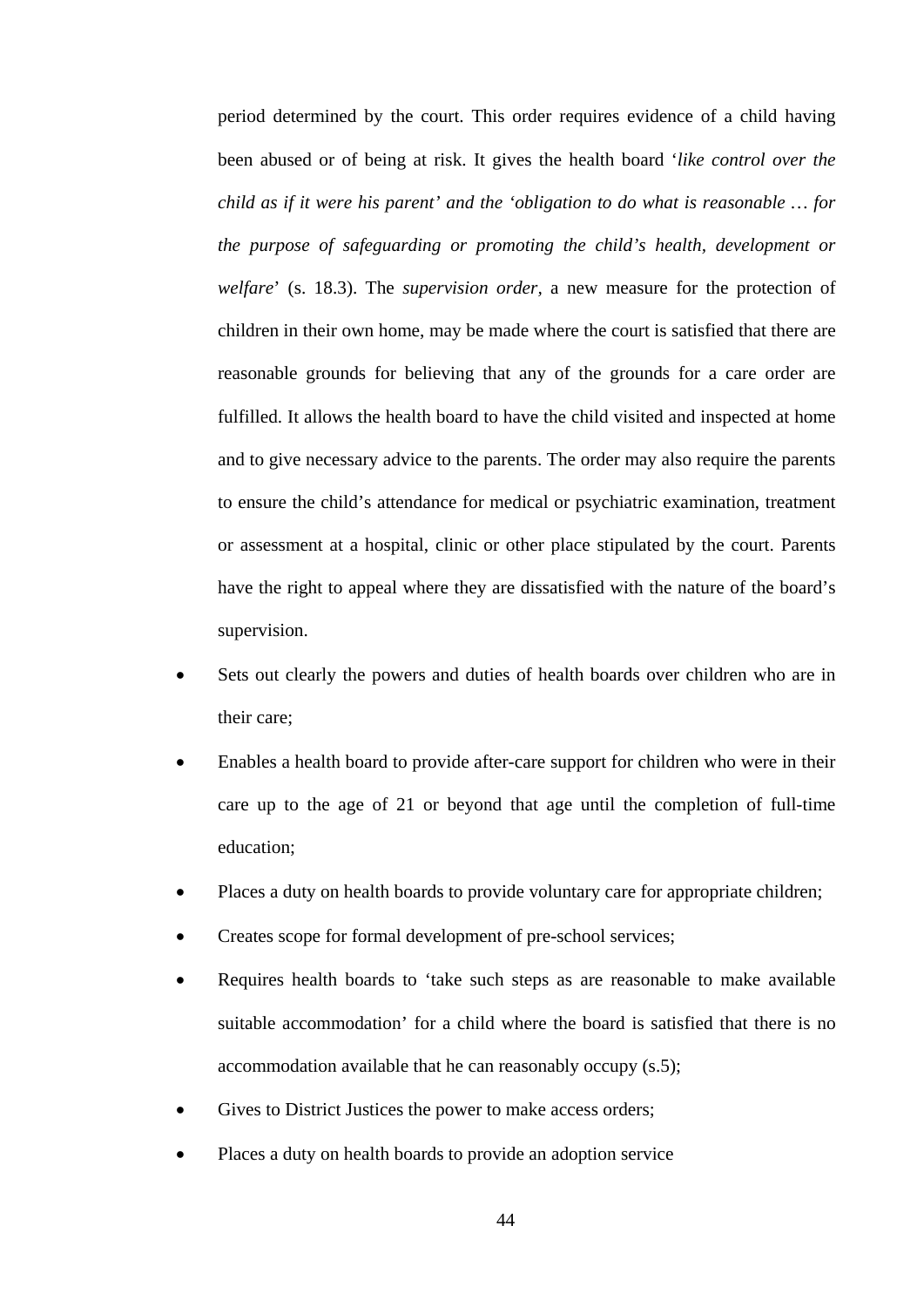Creates conditions for systematic review of the adequacy of services, and structures of accountability through Child Care Advisory committees (Ferguson and Kenny 1995: 22/23).

## **2.9.1.2 Ideologies underlying the 1991 Act**

Two ideologies apparent in this Act are those of *laissez-faire*, reflected in the support for the family as the primary unit in society and the place where most children are best protected, and *state paternalism* reflected in the prioritisation of the child's welfare and need for protection. Paternalism states that we do not ask children whether they wish to be protected; we make sure they are. The focus is on the child's welfare, not that of the parents. The rights of parents are contingent on the appropriate exercise of duties/responsibilities (Fox Harding 1991). This does not sit comfortably with the provision in the Irish Constitution (1937), which recognises the inalienable and imprescriptible rights of parents. The Constitution recognises the family as the fundamental unit group in society (Article 42). The Catholic Church in Ireland exerted control over State involvement into what it considered the private domain of family life in all issues except the issue of school attendance, where the enforcement of school attendance legislation resulted in a regulation of families that was unprecedented both in its scale of application and in the intrusive, coercive manner in which it affected families (Fahey 1992). While Fox Harding (1991) suggests that particular ideologies point to specific policy consequences, Smith states that the relationship between ideology and practice is bi-directional in that practice influences values as well as the reverse (Smith 1995). The relationship between values and practice in child care must be seen as variable. Dominant perspectives are mediated by a range of factors, including competing values, tradition, cultural variations, organisational ideologies and material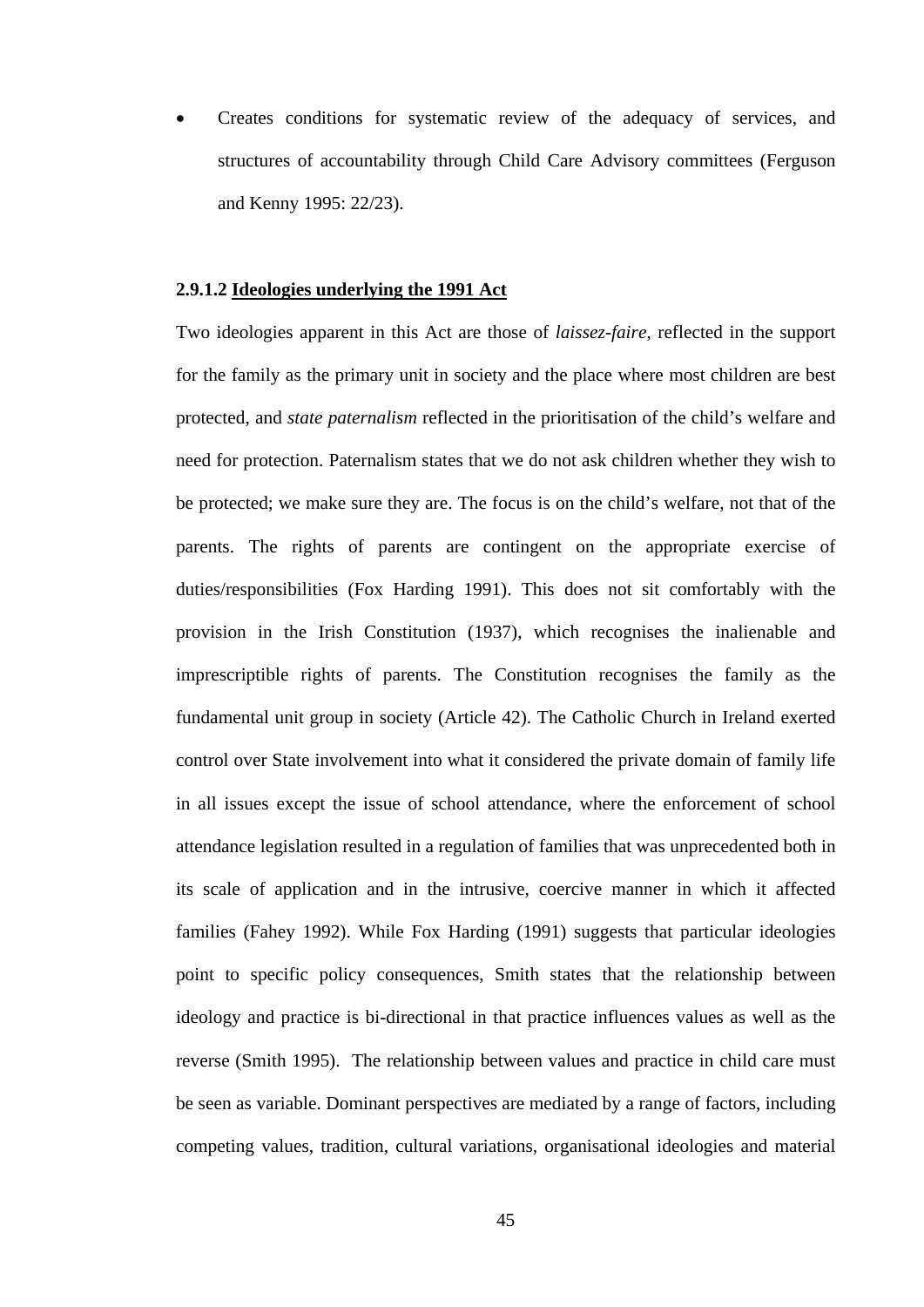restraints. These issues are important when we reconsider that when the Irish State took ownership of child protection in the late seventies, it resulted in the culture of Irish child protection becoming inseparable from the culture of the health boards, the Irish State and the system principles on which policy traditionally developed (Ferguson 1996). The politicisation of child protection in Ireland resulted in 'child *care* [being] reframed as primarily child *protection'* (Ferguson and Kenny 1995: 27).

#### **2.9.1.3 Implications for practice**

The Child Care Act 1991, which was fully implemented by 1996, introduces a number of important clarifications as well as extending the traditional philosophical underpinnings of state-family relations. The Act places positive duties on health boards (now the Health Service Executive or HSE) to act on behalf of the child both in anticipation of and in response to adversity. There are three philosophical principles underlying the Act: (1) the welfare of the child is paramount, (2) due consideration must be given to the wishes of the child, and (3) it is generally in the best interest of the child to be brought up in his own family. The primary emphasis is on the provision of support and assistance by the State so that children can remain at home. The single most important clarification of the Act is that it places a duty on health boards (now the HSE) 'to promote the welfare of children in its area' (Section 3). The Act provides an overall opportunity to develop an integrated child care system that provides a balance of services for all categories of vulnerable children referred to it. Central to this is the full development of the role of the child care advisory committees.

Section Seven (Part Two) of the Act requires the health boards to establish child care advisory committees and the membership of these committees should include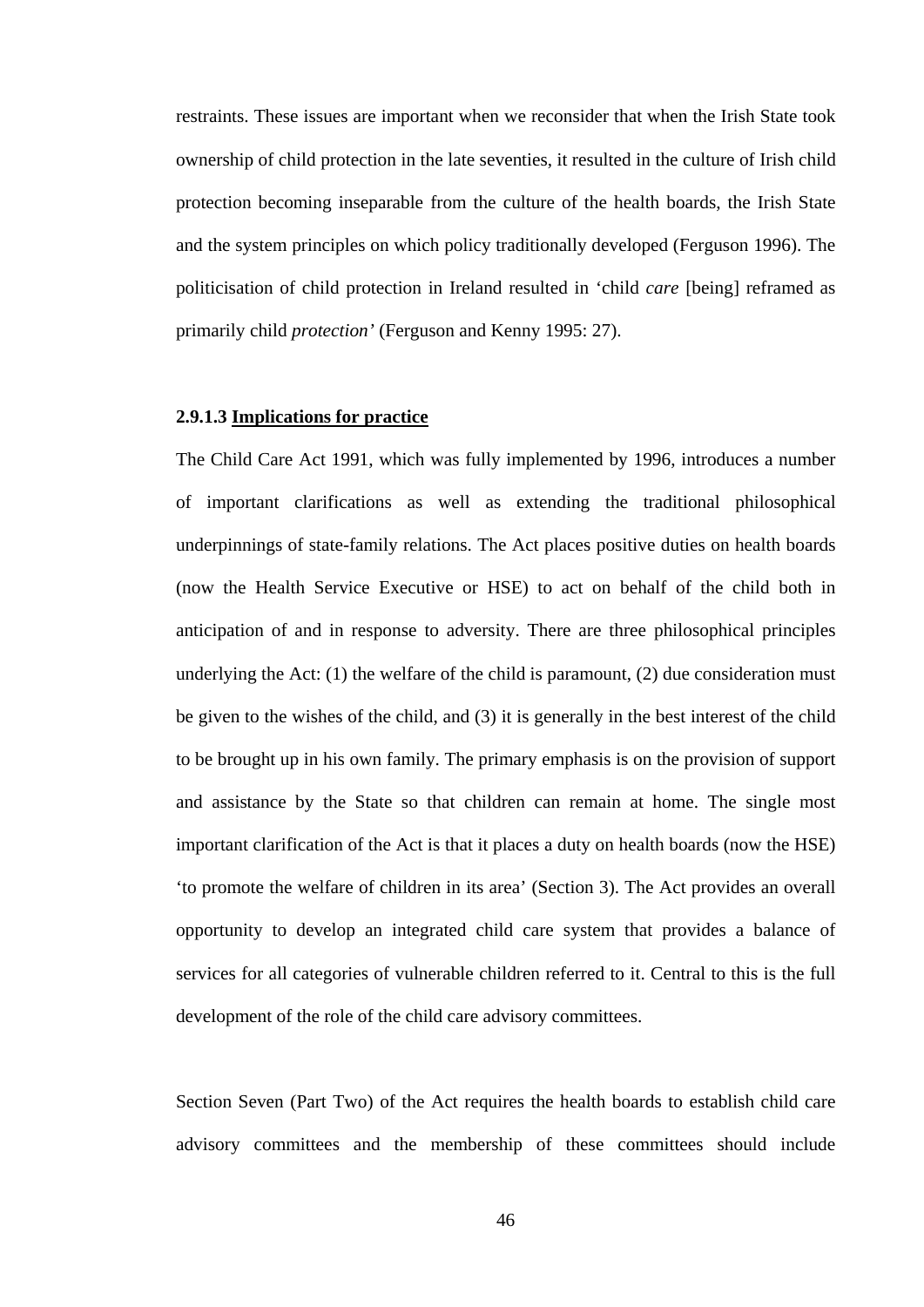representatives of voluntary bodies providing child care and family support services and

external expertise to ensure a multi-disciplinary input into the evaluation of children's

services. The functions of these committees as set out in the Act are:

To advise the health board (now the HSE) of its functions under the Act and the Health Board shall have regard to any advice so tendered to it. Each child care advisory committee shall:

- (a) Have access to non-personal information in relation to child care and family support services in their area.
- (b) Consult with voluntary bodies providing child care and family support services in its area.
- (c) Report on child care and family support services in its area when so requested by the health board.
- (d) Review the needs of children in its area who are not receiving adequate care and protection. The committees' membership must consist of persons with a special interest or expertise in matters affecting the welfare of children (Government of Ireland 1991).

A review of the functioning of the child care advisory committees (O'Doherty 1996) stated that at that early stage these committees were operating as vehicles for the promotion of statutory policies emanating at either health board or Department of Health level. Since, as already stated, the culture of the health boards (now the HSE) and of Irish child protection are closely entwined, it is essential that these committees are seen to operate at the level of policy formation or the HSE is in danger of being seen only as a child protection agency. A review of the operation of the Child Care Act (Ferguson and O'Reilly 2001) mentions the priority given to community care referrals with child protection concerns to the possible detriment of referrals with child welfare concerns. While Ferguson is positive about the workings of the Act, he recognises the fact that there is no child welfare or family support equivalent of the Child Protection Notification system. This has implications for the development of non-protection child welfare services. While the Department of Health records child abuse statistics and the HSE records similar data in reports required under Section 8 of the Child Care Act, there are few other ways of categorising information on child care practice. This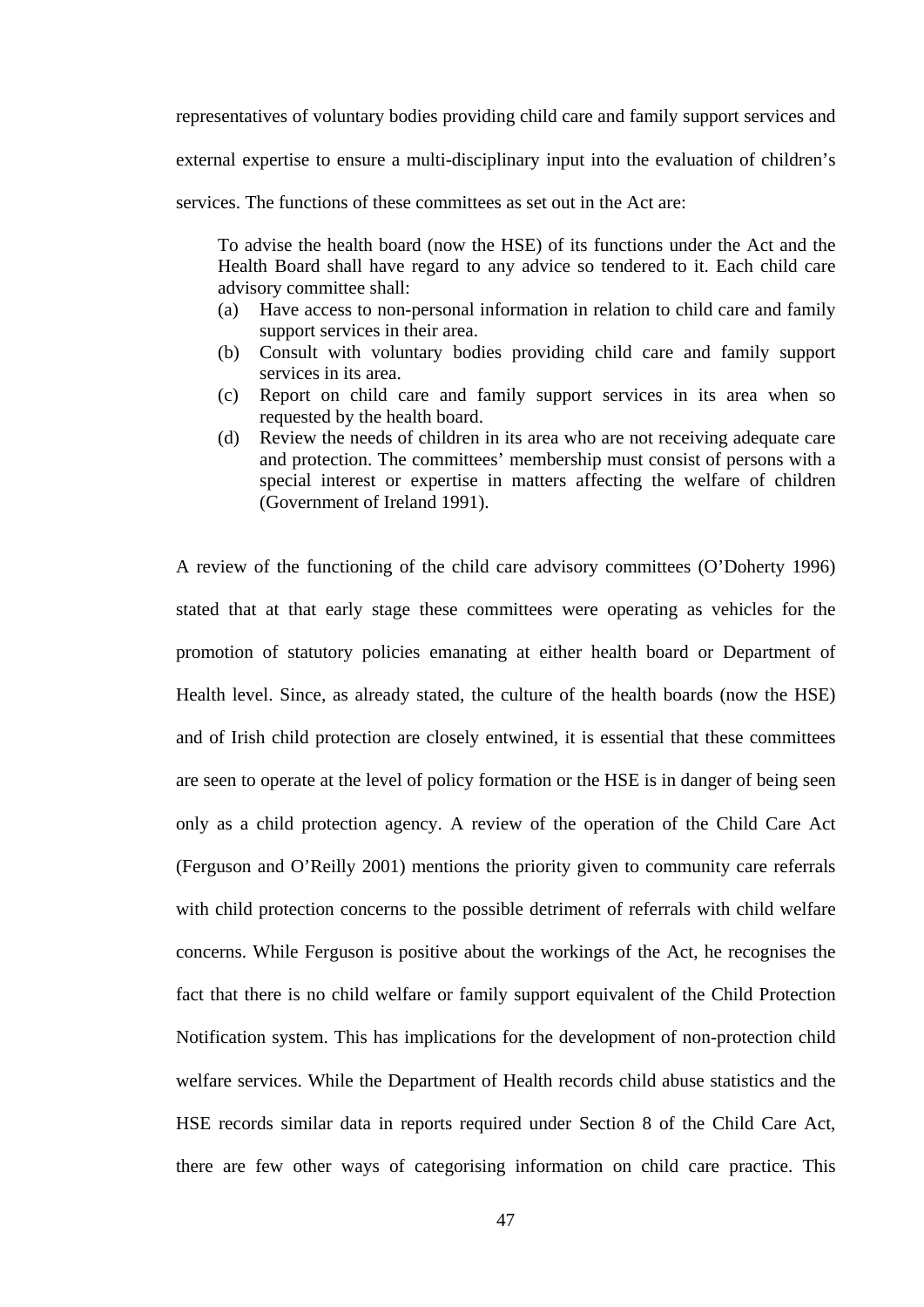increases the organisational pressure to classify as much intervention as possible as 'abuse', thus distorting the nature of the real work on the ground in the child welfare system.

*As long as the system only formally recognises abuse there will be little organisational momentum to develop non-protection services*. (Ferguson and O'Reilly 2001: 268).

It is essential that child welfare is recognised as involving family support services as well as child protection. The Department of Health and the HSE need to design information management systems capable of accounting for the range of work being undertaken by community care teams under the Act and measuring outcomes of this work. It is accepted in the commercial sector that what gets measured determines what actually gets done. The Child Care Act 1991 emphasises the importance of preventative work and work with families, as well as child protection. It is known that parenting difficulties, control and behaviour problems in children, neglect and addiction problems, dominate in the referrals to community care social work teams and that these categories, taken together, account for 67% of the referrals which end in children entering care (Ferguson and O'Reilly 2001: 269). A review of the most recently available Section 8 Report (HSE 2009) confirms the findings of Ferguson and O'Reilly (2001), where it states that the total number of reported child abuse cases to social work departments across the four regions of the HSE was 9,461, as opposed to 11,579 cases reported for child welfare purposes (HSE 2009: 8), thus confirming an established trend. This is the first Section 8 Report published by the HSE and it signals a change in the configuration and focus of delivery of child welfare services. This report emphasises the commitment of HSE child welfare staff to the development of preventative, community-based family support services. It mentions a need to shift the focus in child welfare services from child protection to the development of preventative family support services—a need to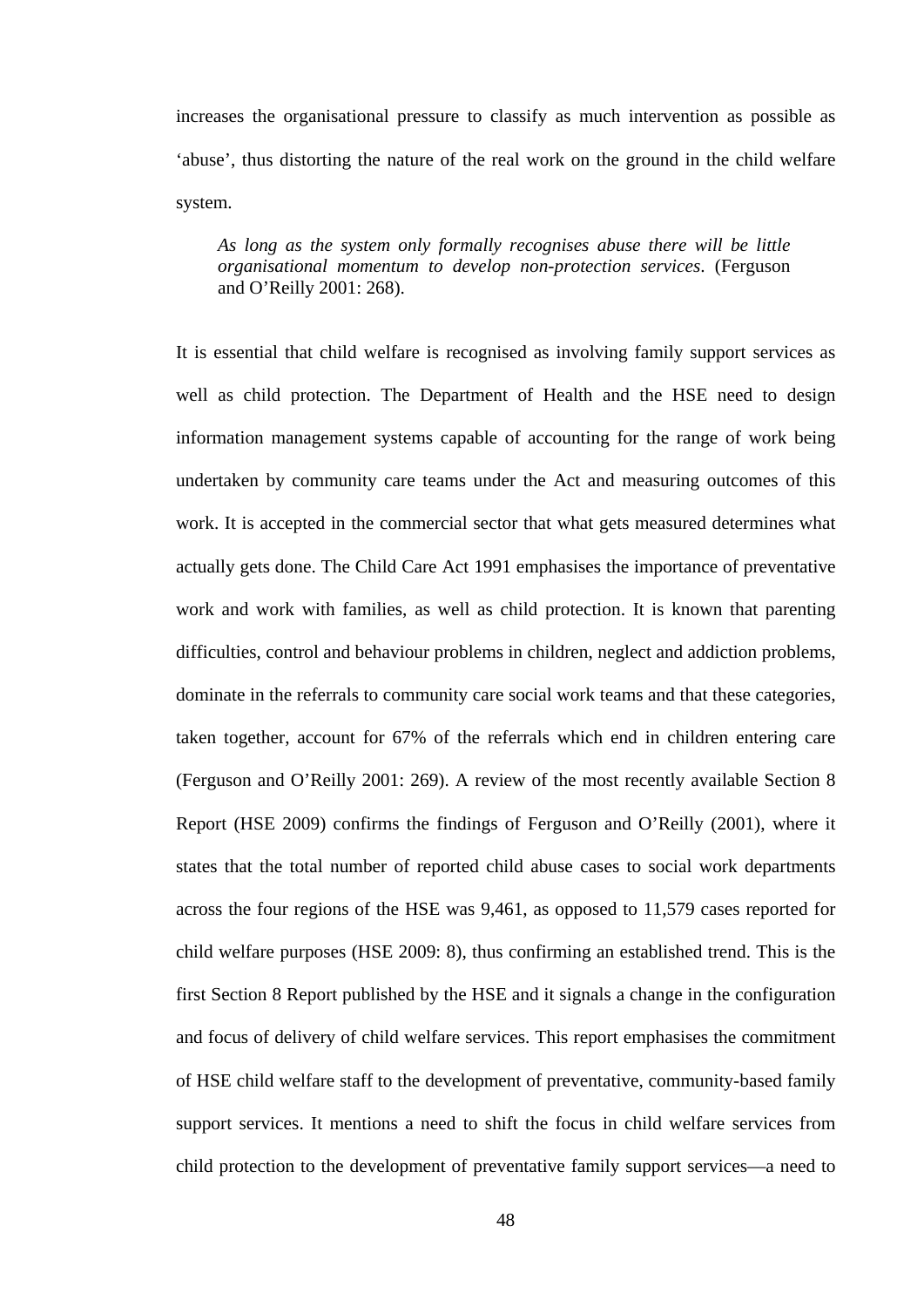shift from a focus on 'risk' to a focus on 'need'. This is a most welcome development and supports this study's emphasis on the central importance of needs-led practice with young people in residential care if the duty-of-care mandate of the Child Care Act 1991 is to be met.

# **2.10 Conclusion**

This historical overview of child welfare services in Ireland has sought to demonstrate the importance of religion in the development of such services from the  $18<sup>th</sup>$  century up to the late 20<sup>th</sup> century in Ireland, when the long awaited Child Care Act 1991 placed responsibility for child welfare services firmly with the State in the name of the HSE. The proselytising campaigns of the British in Ireland following their occupation of this country eventually resulted in the Catholic Church, following Catholic Emancipation (1829), organising to ensure Catholic care for Catholic children by establishing a sectarian child welfare sector. Domination of Irish public charities by the Catholic Church consolidated the central role of that Church in the development of child welfare services in Ireland. This was particularly apparent when the National Society for the Prevention of Cruelty to Children (NSPCC) became independently established as the Irish Society for the Prevention of Cruelty to Children (ISPCC) in 1956 and played a major role in sending large numbers of Catholic children to industrial schools run by Catholic religious orders.

The legislation introduced under British rule in the nineteenth and early twentieth centuries all promoted institutional care for destitute children (Irish Poor Relief Act 1838, The Industrial Schools Act Ireland 1868, and the Children Act 1908). Institutional care for children in need was also supported by the Catholic Church. The natural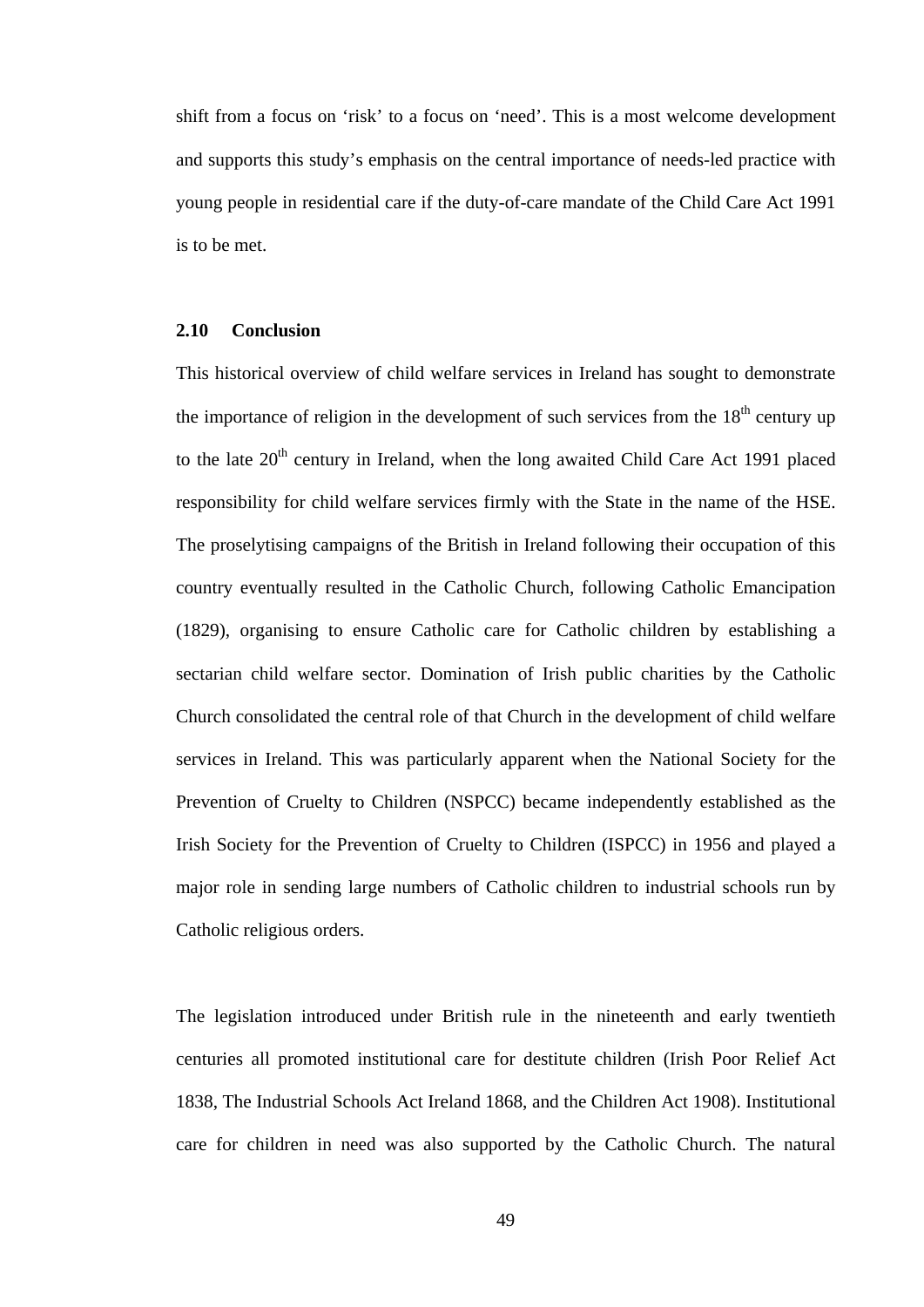alliance between Church and State that developed following Irish independence in 1921 (Breen *et al.* 1990), resulted in the Irish government giving total responsibility for the care of destitute children to the Catholic Church which ran all of the country's industrial schools from 1917 until their demise following the Kennedy Report (1970). Very large numbers of Irish children were incarcerated in these industrial schools for long periods of time, a legacy which impacted significantly on child welfare provision in this country.

Present legislation regulating child welfare practice (Government of Ireland 1991) mandates the provision of developmental care for all children. However, if we are to learn the lessons of history, it is essential that the policies that are necessary for the guidance of best practice in a child welfare system that has a *whole child/whole system* perspective are developed and resourced. A search for achievement of better outcomes for children in Irish residential care prompted this study. The study acknowledges Maier's finding that primary (developmental) care is difficult to provide in secondary (bureaucratic) organisations (Maier 2006). It seeks to establish critical success factors that that are necessary to ensure provision of developmental care in Irish residential youth care services. Chapter Three will focus on the organisational factors that impact provision of developmental care in residential settings.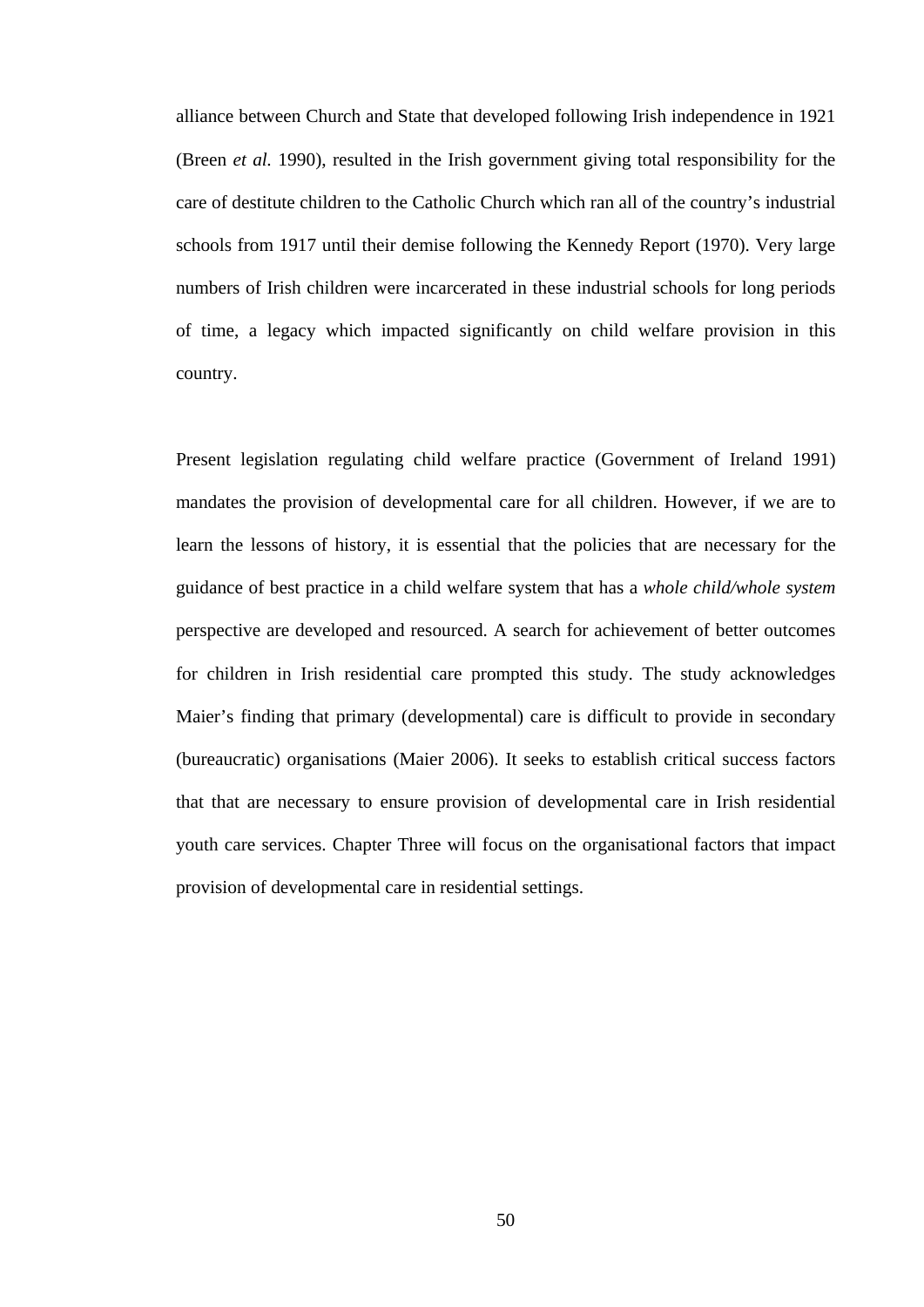# **CHAPTER THREE: ORGANISATIONAL DYNAMICS OF RESIDENTIAL CHILD AND YOUTH CARE**

## **3.1 Introduction**

The purpose of this study is to better understand organisational factors that impact frontline provision of care for young people in Irish residential child and youth care. The study's aim is that understanding of organisational factors will enhance the capacity of residential units caring for children and youth to function more effectively as contexts for development for each young resident. Bronfenbrenner's ecological systems perspective emphasises 'the remarkable potential of human beings to respond constructively to an ecologically compatible milieu once it is made available' (Bronfenbrenner 1979: 7). It is essential that such a milieu is provided in all residential child and youth care settings if the aim is to provide developmental care. Bronfenbrenner views the ecological environment as a set of nested structures which are interconnected. He argues that these interconnections can be as decisive for a person's development as events occurring within the primary frontline microsystem. The developing person is influenced by relations within the immediate frontline setting, but also by linkages between settings, both those s/he actually participates in (such as school or mesosystems in the ecological model), and those s/he may never enter but in which events occur that affect what happens in her/his immediate environment (such as employment opportunities of parents, identified as exosystems in Bronfenbrenner's model (Bronfenbrenner 1979)). An important exosystem for the developing person in residential care is the organisational structure of the service providing agency. Just as Bronfenbrenner stated that the degree of work satisfaction, working hours and pay

51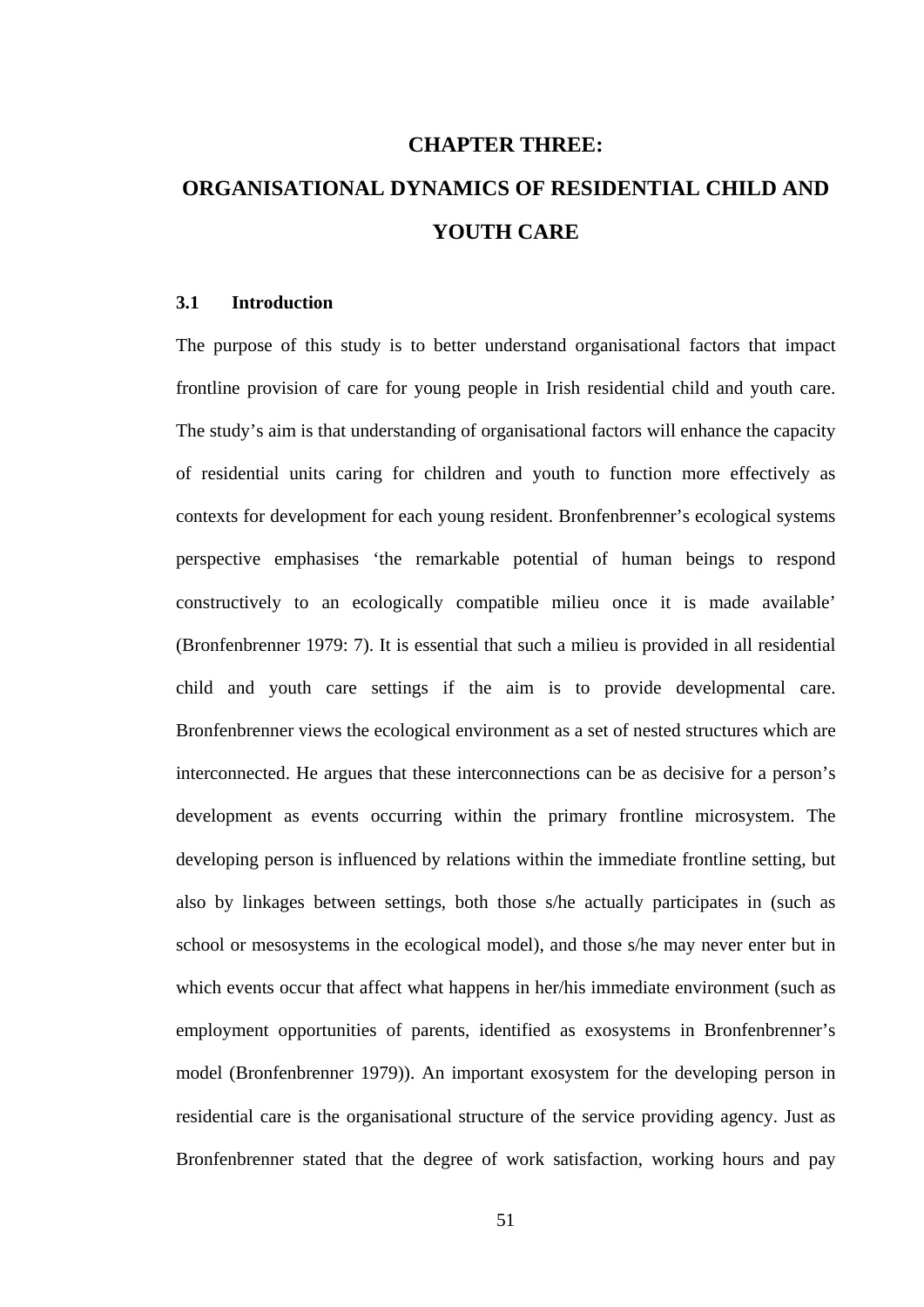conditions more strongly influence a parent's availability and the quality of parent-child interactions than his or his personal qualifications for parenthood, this chapter argues that norms of the service organisation structure, or exosystem of the developing young person in residential care, more strongly influence the carer-child relationship than formal professional training for residential care practice. 'In reality it is the wider context—the organisational factors—that ultimately shapes and determines the nature of group care practice' (Maier 2006: 106). This study, with a focus on organisational factors, seeks to discover *critical success factors* necessary at the exo level of residential child and youth care organisations to ensure the provision of developmental care for residents at the micro or frontline level, as mandated in Irish legislation (Government of Ireland 1991).

This chapter will first define and explore the concept of critical success factors. Critical success factors is a 'new managerialist' construct which can guide residential service aims and agency policies, focus purposeful teamwork practice at service and unit levels, and provide a reliable measure for evaluation of residential child and youth care services. Factors necessary for the selection of critical success factors (creative leadership, shared vision, clarity of purpose) are similar to the factors that Senge (1990) says are essential for learning organisations—the organisational type this study selects as necessary for the provision of effective residential child and youth care. Critical success factors of the total care task will relate to all four systems of Bronfenbrenner's ecological systems model. Environments shape behaviour (Bronfenbrenner 1979) and the) environment of residential child and youth care is shaped by the organisational design (or, as Bronfenbrenner defined it, the exosystem) of the service provider which, in the Irish context, is the HSE which is part of the public sector, and by current child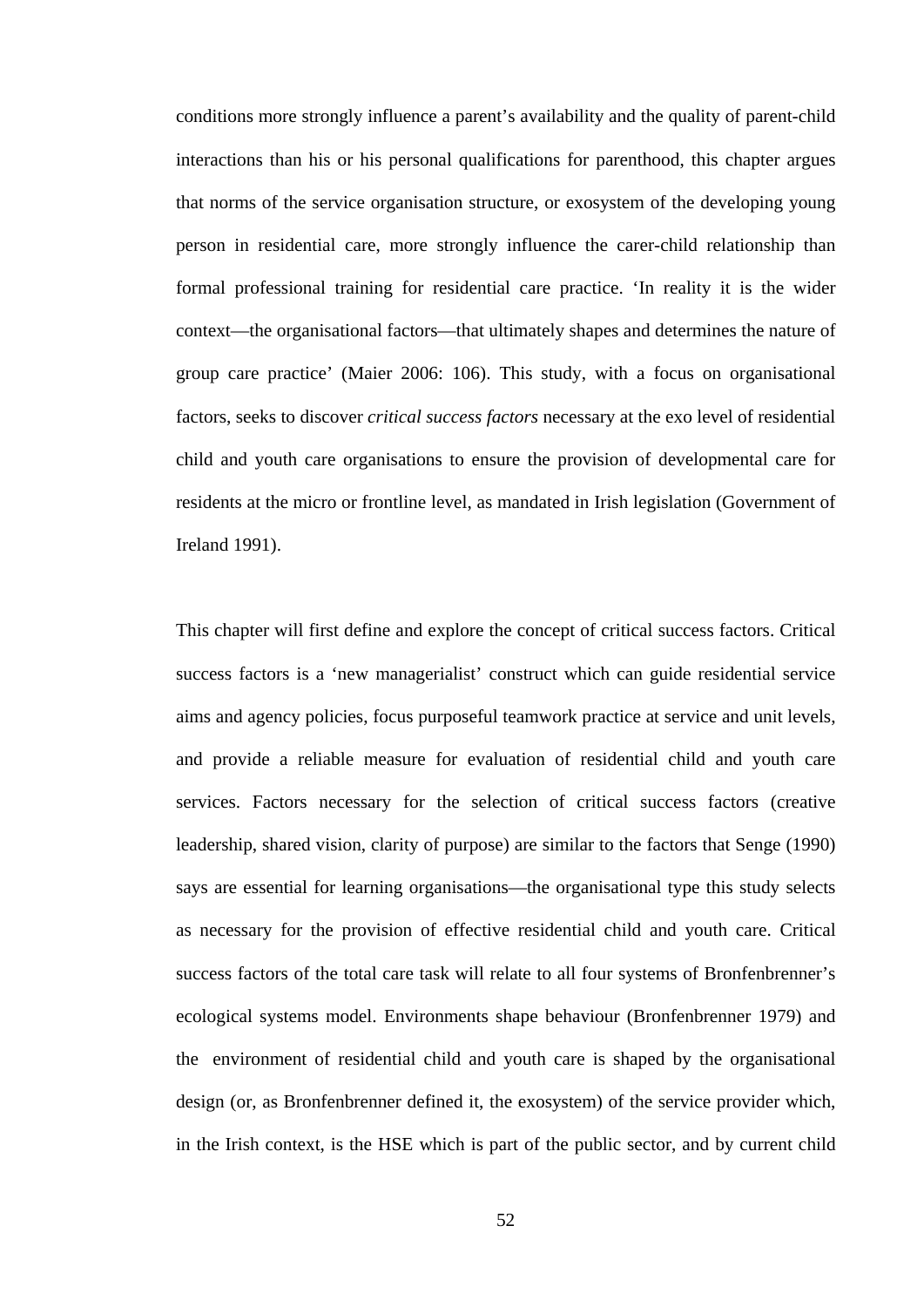care legislation, the macrosystem in Bronfenbrenner's model. We have already addressed current legislation in Chapter Two. In this chapter organisation design issues related to residential child and youth care will be discussed, describing the bureaucratic mode that prevails in traditional organisations and, in particular, service organisations run by the public sector. The chapter highlights the limitations of bureaucratic structures, particularly in work environments with high levels of complexity and unpredictability, both distinguishing characteristics of residential child and youth care work (Graham 1994).

*Managerialism,* an ideology that holds that prescriptions of management can cure all economic and social ills (Pollitt 1990) has been widely used by western governments to reform public sectors. Both models of managerialism are discussed with particular emphasis on their impact on residential child and youth care practice. The literature also offers suggestions for changing traditional organisation structures that are failing to achieve the desired outcomes. It is proposed that a combination of organisational redesign of residential child and youth care services, taking account of the totality of the care task and models for organisational learning developed by Argyris and Schon (1978) and Senge (1990), could ensure the cultural change necessary to address the complexities of residential child and youth care work and provide environments for each resident where effective personalised development (Bronfenbrenner 1979) might occur. The chapter concludes with a discussion of the importance of effective leadership in the achievement of sustainable change in learning organisations engaged in complex practices such as residential child and youth care.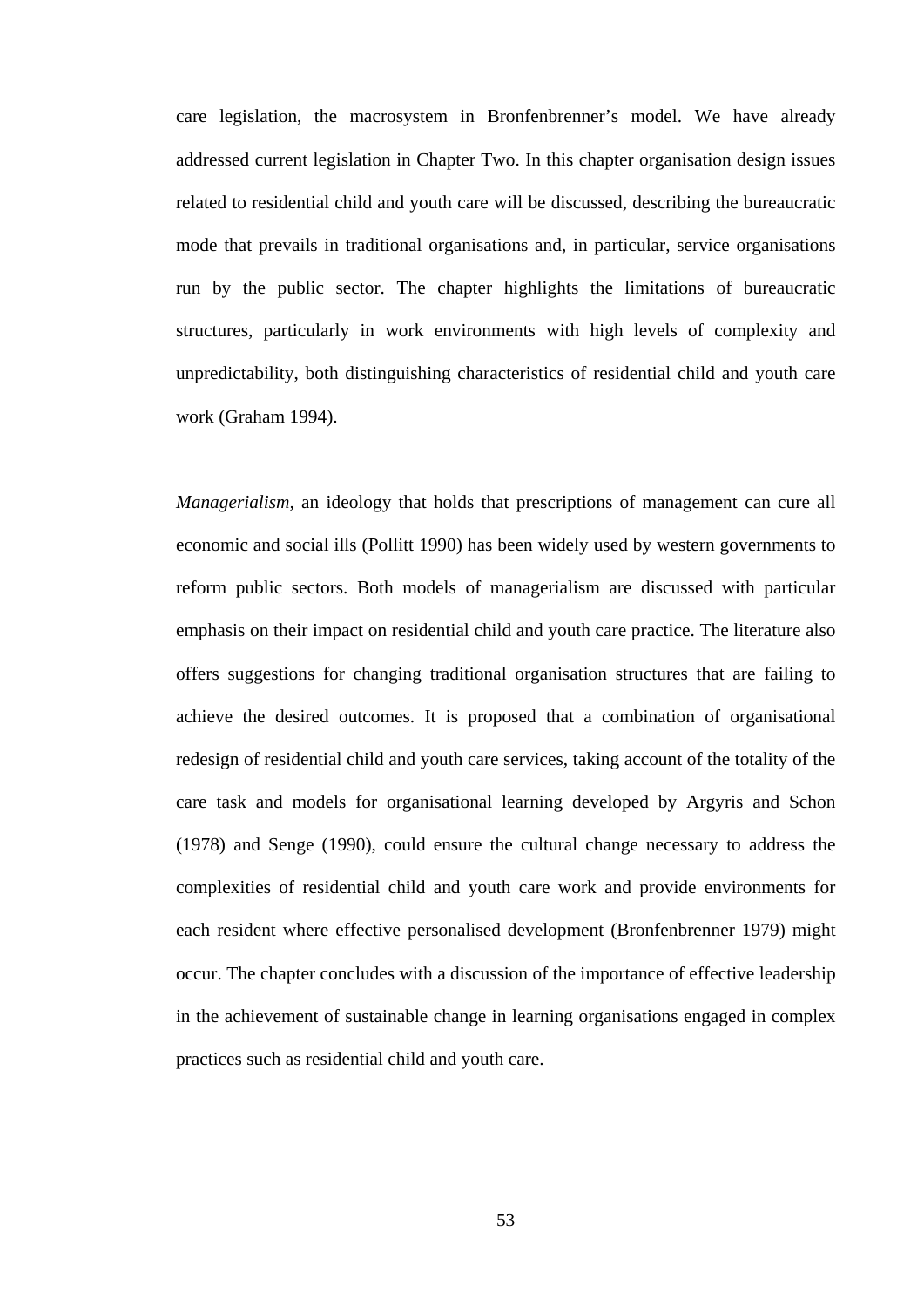# **3.2 Critical success factors**

This is a 'new managerialist' construct first used by Daniel (1961) but popularised by Rockart (1979) whose definition states: '[Critical success factors] are the few areas where "things must go right" for the business [or service] to flourish. If results in these areas are not adequate, the organisation's efforts for the period will be less than defined' (1979: 85). Critical success factors reflect the goals and activities that must be attained in a particular industry/sector in order to claim successful outcomes. They also provide a framework for the measurement of success of a given business/service. Since the Irish public sector, which is underpinned by a managerialist ideology and where measurement of outcomes is widespread, is the major provider of residential youth care, this study seeks to establish critical success factors for the residential child and youth care sector that reflect the essence of the sector's mission (provision of developmental care), to counteract its measurement by solely commercial or bureaucratic success factors.

Critical success factors of a given industry or service require a clearly defined mission statement and a leader whose responsibility it is to get the mission accomplished. (The role of leadership is further developed later in this chapter and is only referred to here as it relates to the refinement of the mission statement and the identification of critical success factors.) Critical success factors relate directly to the mission statement. They are about turning a mission into an agenda. The organisation or service leader involves her/his management team and no-one else in the clarification of the mission statement. A maximum number of twelve members is suggested for this management team, as too large a group can result in loss of focus (Hardakar and Ward 1987). The essential requirement is that this team clarifies the mission statement and commits to the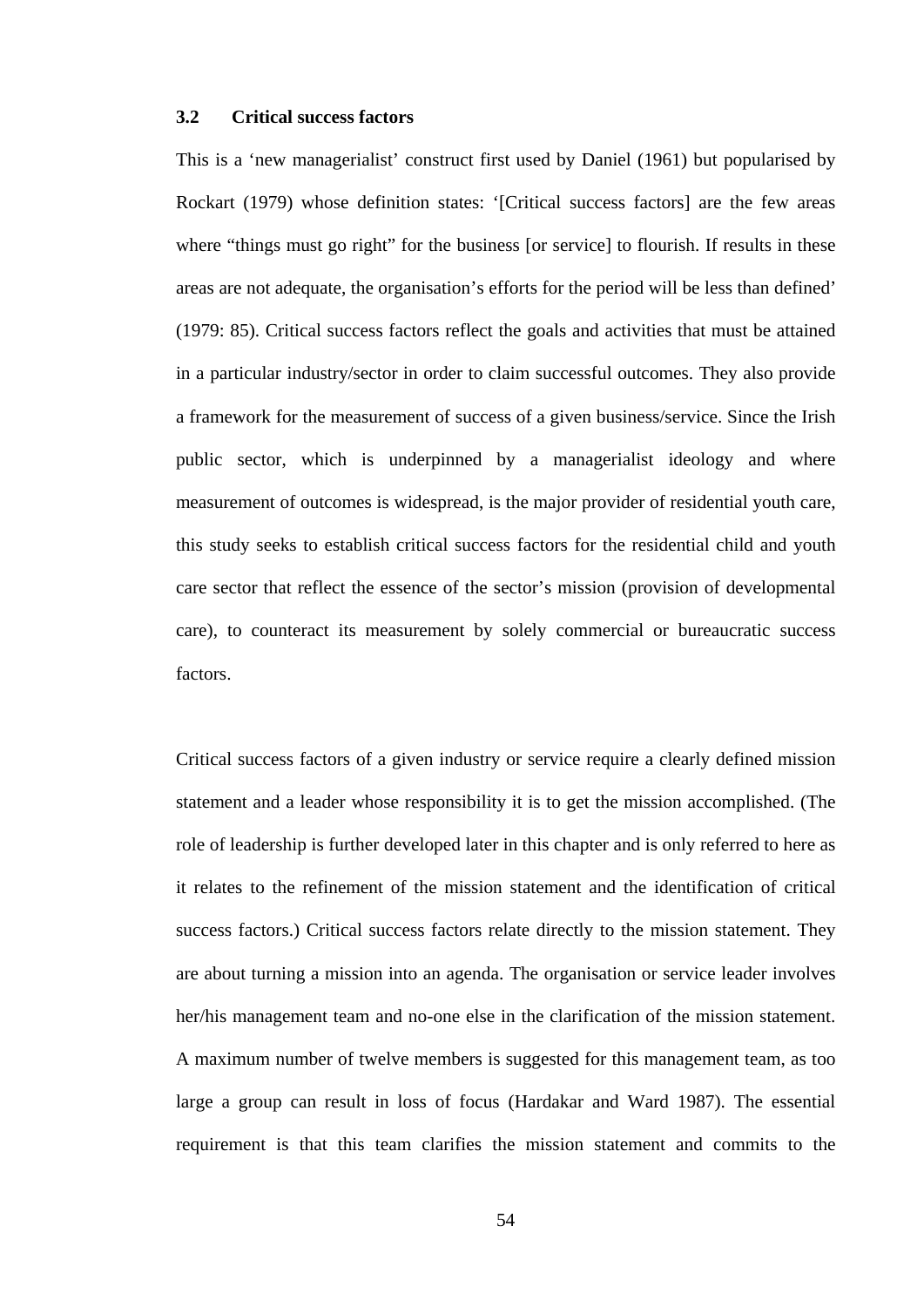establishment of critical success factors for the service or organisation. The mission statement should be no more than 3-4 short sentences, addressing three main issues: the boundaries of the service; client/customer population; and description of what must be done and how it will be measured (Hardakar and Ward 1987). Critical success factors must then be identified as what has to be done in order to achieve the mission. There should be no more than 12 factors, with 5-12 being the ideal number suggested by Hardaker and Ward (1987).

### **3.2.1** *Critical success factors and the learning organisation*

The process involved in clarifying a service mission statement and the selection of critical success factors requires the use of factors which are also listed by Senge as being essential for learning organisations (1990). This study suggests that effective residential child and youth care requires the structure of a learning organisation. Dialogue and discussion (the necessary counterpart of dialogue) constitute one such factor of the learning organisation. Senge notes that dialogue can only occur among colleagues who see themselves in a mutual quest for deeper insight and clarity (1990). Colleagues must function as purposive teams in their selection of critical success factors. Fear and judgement must give way to dialogue. Dialogue is playful, it requires a willingness to play with new ideas, to examine and test them. It requires that individuals suspend assumptions as what is aimed for is that different views are presented as a means of discovering a new view. Dialogues do not seek agreement but a richer grasp of complex issues, with new actions emerging as a result of dialogue. Discussion, as already stated, is the necessary counterpart of dialogue. Here different views are presented and defended as the aim is to reach a decision. The learning team in the learning organisation becomes proficient at movement back and forth between dialogue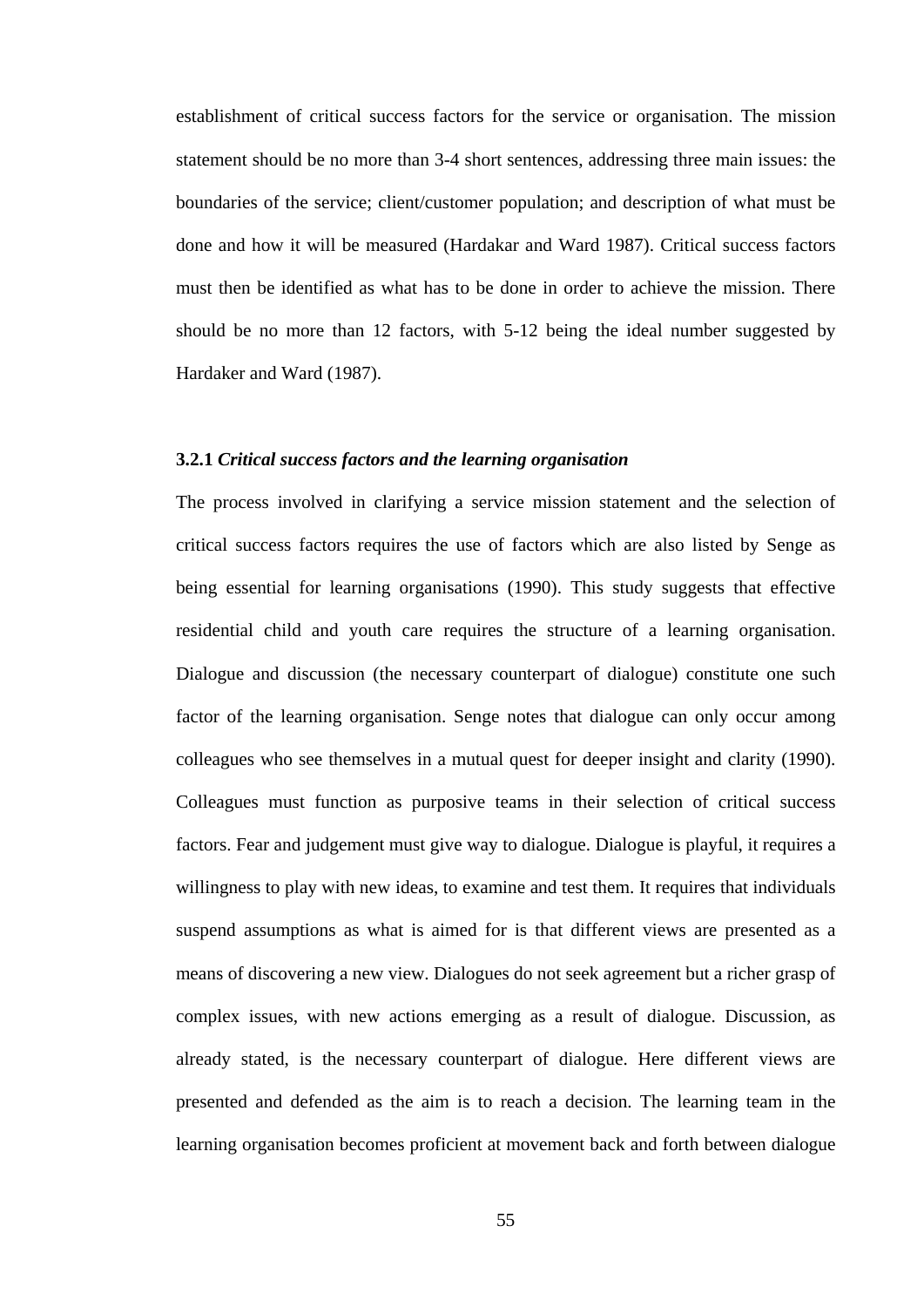and discussion. Productive discussions converge on a course of action (Senge 1990). The learning team, guided by an informed leader, will use dialogue to explore all options related to the possible critical success factors and, through consequent discussion, select those they see as being most critical to the successful achievement of the mission statement.

Fundamental to the selection of relevant critical success factors is a shared vision, another factor highlighted by Senge (1990) who emphasises its importance for all workers and managers in learning organisations. He notes that a shared vision provides the focus and energy for learning. He maintains that generative learning is only possible when people are striving to accomplish something that matters deeply to them. There is an emphasis on the vision being shared by all workers, as otherwise it can be viewed as being imposed by the organisation and is likely to result in compliance, but not commitment, from the workers. Commitment by all to selected critical success factors is essential and this is only likely to occur where all have a shared vision. Senge views the development of the shared vision as one of the key functions of the leader of the learning organisation/service (1990), it is also fundamentally important to the selection of critical success factors.

The leader and management team, through the use of dialogue, discussion and shared vision, clarify the service mission statement and select critical success factors deemed essential to the accomplishment of the mission. Critical success factors are not the 'how to' of a service or business and so are not directly manageable (Hardakar and Ward 1987). They are guided by the 'necessary and sufficient' rule where each one is necessary to the mission and together they are sufficient to achieve it. Each critical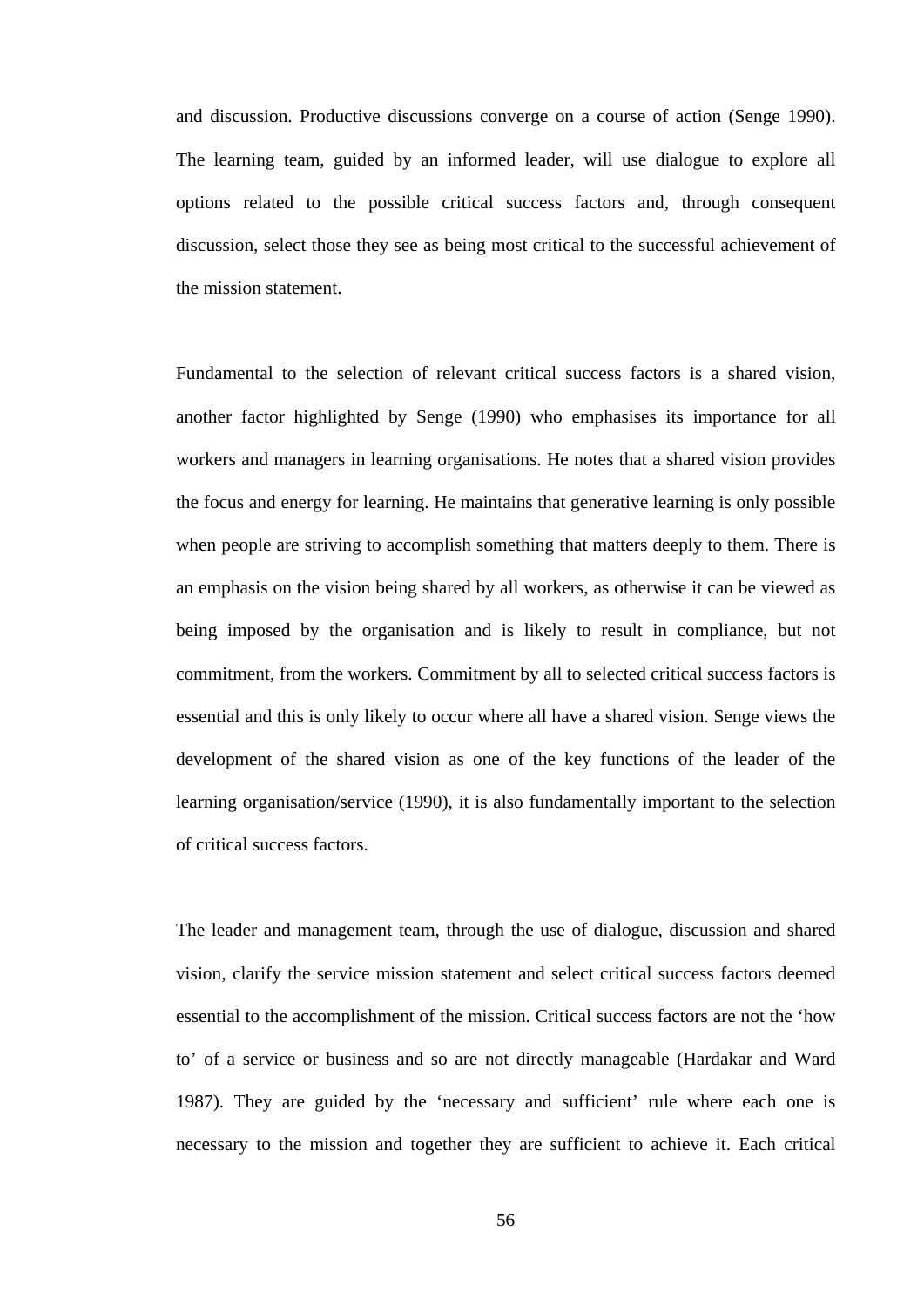success factor (CSF) should be devoted to a single issue and should be a mix of tactical and strategic factors related to that issue. Crucially, each CSF must be based on consensus, as every member of the management team must be committed to the accomplishment of each one (Hardakar and Ward 1987). Each CSF may require several processes which must be indicated and together all indicated processes must be sufficient to accomplish a given CSF.

The aim is commitment by all. Critical success factors facilitate proactive relationships as the focus becomes more strategic or long-term. This is particularly important for residential child and youth care where early interventions may not achieve desired outcomes and may need to be revised in the light of new information. Senior management from administrative backgrounds readily see the relevance of critical success factors and view them as a useful way to focus on vital organisational issues (Shank and Boynton 1985). The construct sits comfortably in the learning organisation (Senge 1990), as it is a participative process which helps to bridge the gap between senior management and frontline staff (this gap is a characteristic of the bureaucratic mode as will be discussed later in the chapter). The critical success factors construct suits dynamic environments such as prevail in residential child and youth care services, as critical success factors are time-determined and may vary, even between similar services (Shank and Boynton 1985). The construct helps with the management of uncertainty, which is also a major focus of the learning organisation and a characteristic of residential child and youth care work. It facilitates the alignment of goals across different levels of an organisation and, therefore, can better ensure the provision of a developmental environment for children and youth in residential settings.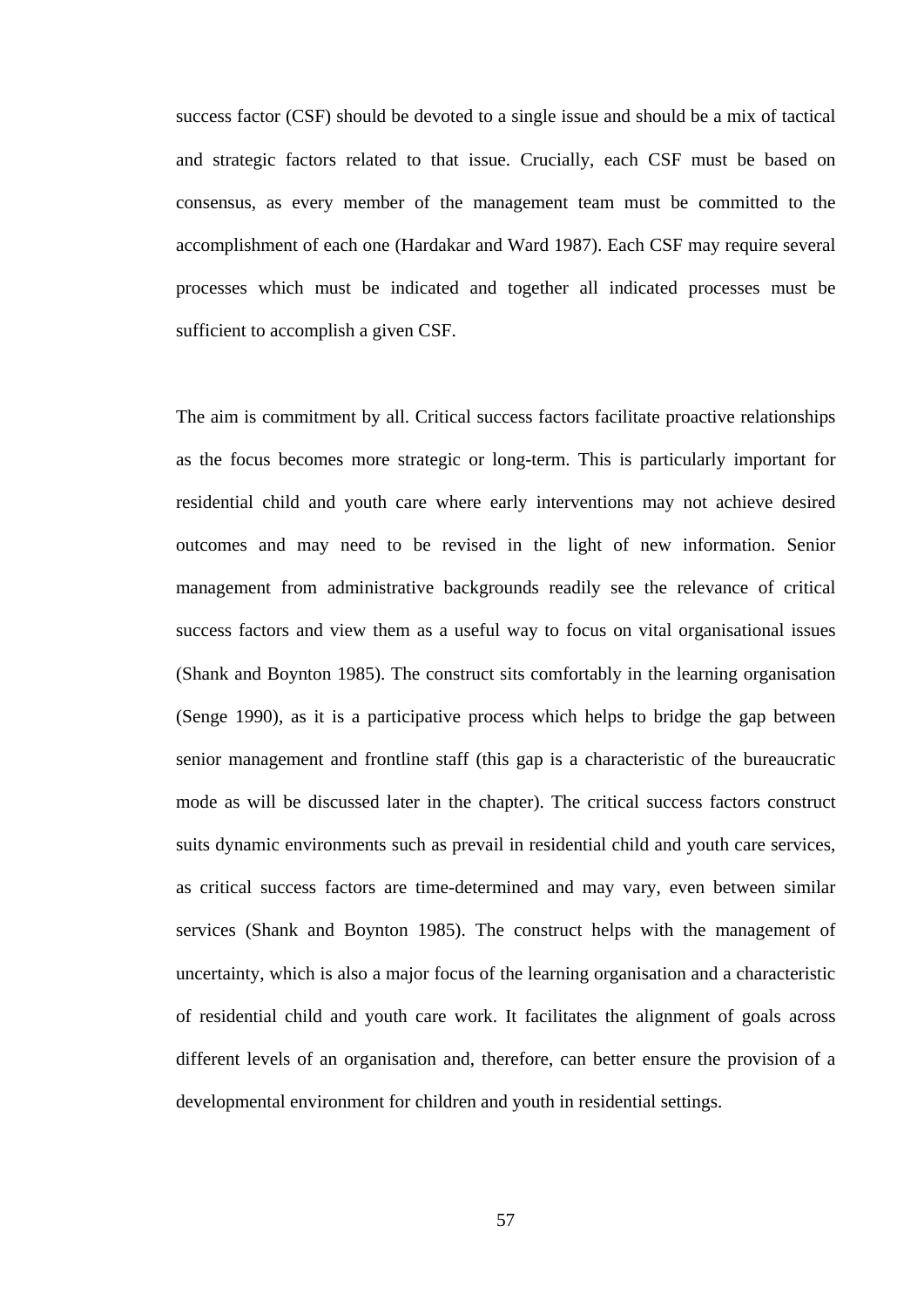# **3.2.2** *Critical success factors and levels of residential care organisations*

Critical success factors can be applied at three distinct levels of analysis (Leidecker and Bruno 1984):

- 1. They can be specific to a residential unit where the analysis utilises an internal focus to provide the link to critical factors.
- 2. At the sector level of analysis use of the construct focuses on certain factors in the organisational structure of the sector that significantly impact any service's performance operating in that sector.
- 3. At the economic, socio-political, policy level of analysis it focuses on factors that are determinants of sector's and/or service's success (Leidecker and Bruno 1984).

All three levels of analysis have merit as sources for critical success factors. In the residential youth care sector the unit or micro level is the one that attracts most attention and regulation. This is where developmental care is provided for residents and so it is critically important. The study seeks to gain better understanding of what is happening at this level from key players involved in delivery of frontline care. However, Bronfenbrenner has shown how factors at sector (exo) level and socio-political (macro) level fundamentally affect what happens at the unit or micro level. The study will primarily focus on critical success factors of residential child and youth care at sector level. It will also draw on the historical, policy and socio-political factors discussed in Chapter Two as having shaped the sector, with a direct responsibility for legislation that regulates the sector. In this chapter the focus is on sector level analysis that isolates factors that significantly affect the performance of all residential child and youth care services in the sector. We have seen that the public sector, in the name of the health service executive (HSE), is the main provider of residential child and youth care in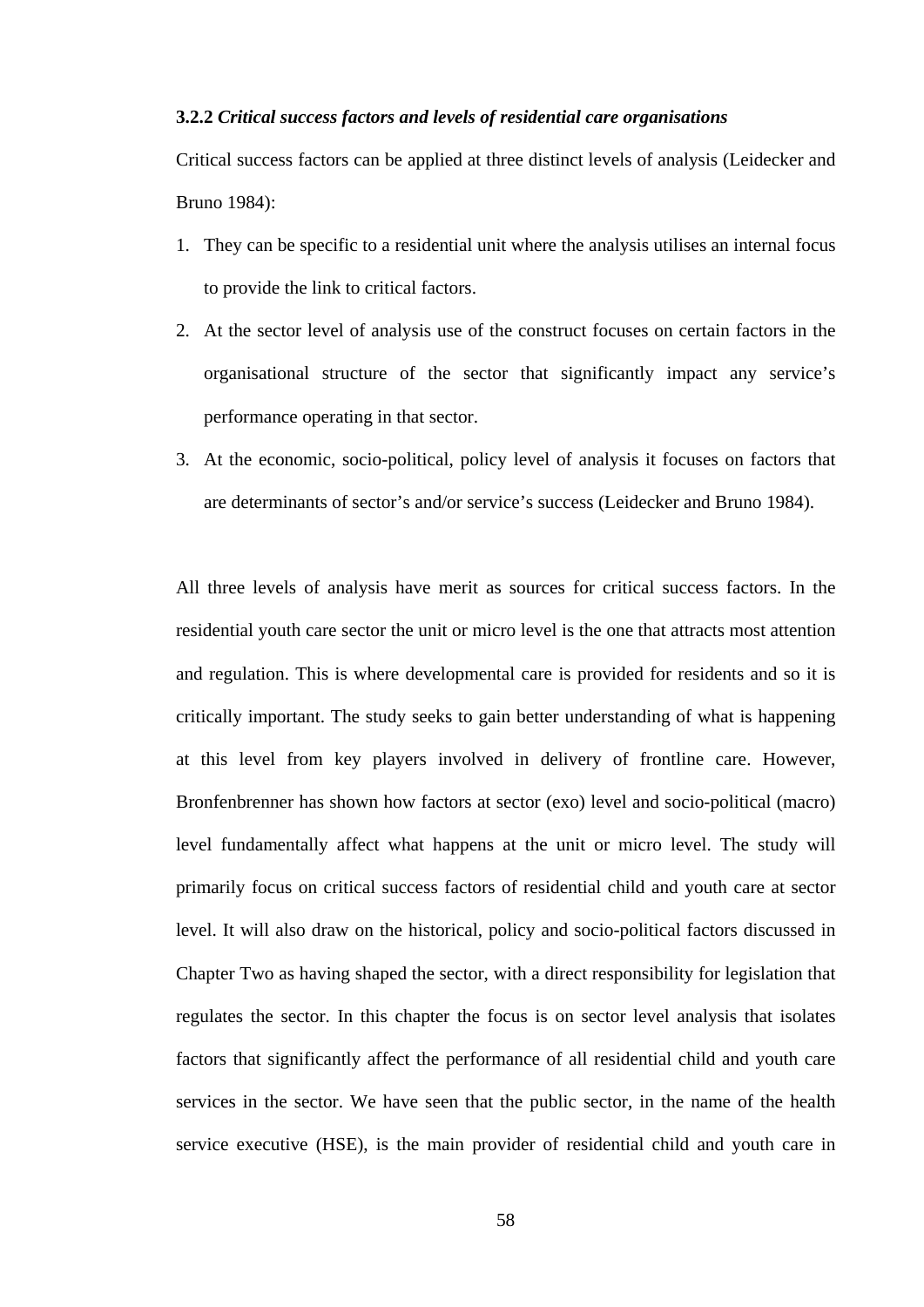Ireland, so the particular focus is on organisational issues prevailing in the Irish public sector. The bureaucratic structure remains much in evidence in the Irish public sector.

# **3.3 Bureaucratic structure**

The bureaucratic form of organisation is designed to induce an impersonal and rational orientation towards tasks which is conducive to efficient administration (Weber 1947). The basic structure of bureaucracies is highly specialised, develops standardised work processes, has 'routine operating tasks, very formalised procedures in the operating core, a proliferation of rules, regulations and formalised communication throughout the organisation' (Mintzberg 1988: 547). While the need to fundamentally change bureaucratic structures became apparent in the private sector during an economic recession in Western economies in the 1970s, many aspects of bureaucracy survive in public sector service organisations (now the major provider of residential services) and are in evidence in the Irish residential child and youth care sector.

The bureaucracy has an obsession with control which pervades the organisation from top to bottom. The overall administrative hierarchy, which tends to have numerous layers, is sharply differentiated from the operating core or frontline practitioners. The role of the manager is seen largely as one of control which is achieved through direct supervision of employees. This reflects two basic factors about bureaucracies: attempts are made to eliminate all kinds of uncertainty, there is widespread use of rules; and there tends to be a lot of conflict which requires control systems to contain it (Mintzberg 1988). Historically, all organisations had bureaucratic structures. The bureaucratic structure was the child of the industrial revolution. Manufacturing bureaucracies owe much of their popularity to Frederick Taylor's scientific management in the early  $20<sup>th</sup>$ century, where the aim was to remove all discretion from shop floor operators (Taylor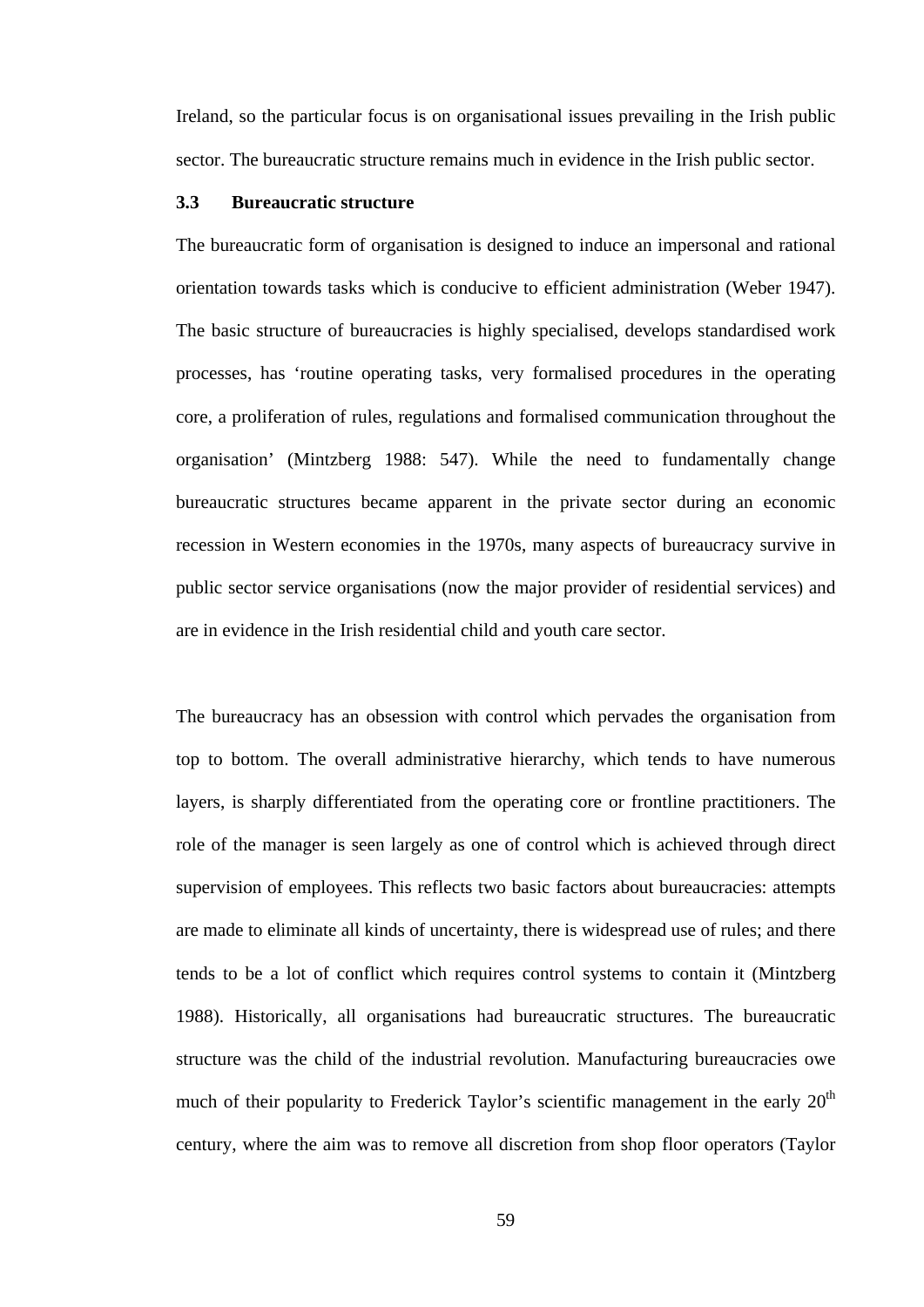1911). The model treated people as means rather than as individuals. This type of structure suits environments that are simple and stable and predictable, while the environment of residential child and youth care is complex, unanalysable and unpredictable (Graham 1994).

Many service organisations have bureaucratic structures, as do government departments, not only because their operating work is often routine, but because they are accountable to the public for their actions. Everything they do must be seen to be fair—notably their treatment of clients—so they proliferate regulations. Regulatory agencies are drawn to this type of configuration, it is important to remember how regulated Irish child care services are, a factor that is particularly true of residential child and youth care services and has resulted in the widespread use of rules and a tendency to standardise practice in these services. Bureaucracy is a rigid configuration. Like a machine, it is designed for one purpose only. It is efficient in its own limited domain and cannot easily adapt to any other. It cannot operate effectively in an environment that is dynamic or complex (Mintzberg 1988). The work of dynamic environments, which typify residential child and youth care services, cannot be predicted, made repetitive or standardised, and so they need a different configuration if they are to provide a developmental environment for each resident.

Senior administrative managers in bureaucracies, who retain decision-making responsibility, are perpetually searching for more efficient ways to produce outputs or achieve outcomes. They have considerable power at their level and little or no direct contact with the front line. Middle managers, in the bureaucratic mode, are relatively weak and frontline operators have hardly any power at all. This can result in the first-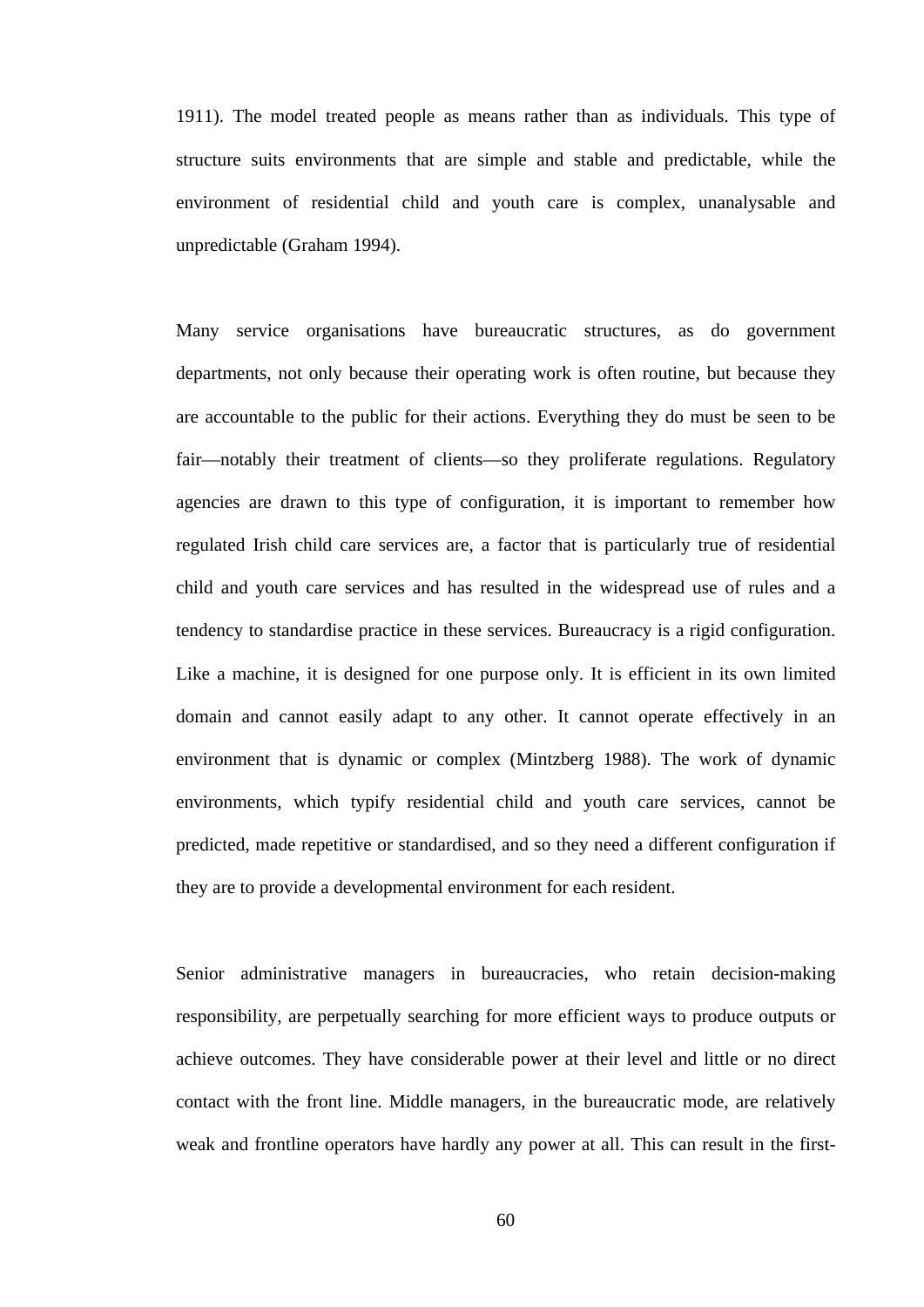line manager's job being so circumscribed that s/he can hardly be said to operate as a manager at all; this can impact negatively on managers of residential units.<sup>1</sup> Senior managers of administrative areas of the HSE (Local Health Officers) with responsibility for residential services, who have no contact with frontline practitioners, make decisions regarding resources, aimed primarily at achieving budgetary efficiency, but which can have major negative effects on frontline practice or the care and development of vulnerable children and youth. An example of such a decision is the ban on staff recruitment which, some years later, has left residential units totally dependent on agency staff, with all of the inconsistencies that this inevitably brings. Such inconsistencies can be related to heightened insecurity among young troubled residents in residential care, a factor known to exacerbate challenging behaviour and to militate against the provision of a developmental environment.

### **3.3.1** *Rigidity in the bureaucratic structure*

 $\overline{a}$ 

Rigidity is the bureaucracy's striking characteristic (Mintzberg 1983). This has major implications for residential child and youth care which requires that each young resident is individualised in order to facilitate her/his development. 'Organisational rigidity negates individuality' (Maier 2006: 94) and so must be mediated in residential child and youth care units. However, in the bureaucratic structure, reliance on tight regulations has been found to cause different forms of goal displacement, which lead to further rigidity. Blau (1963) discusses formalism and legalism as two types of such goal displacement. Formalism refers to when adherence to rules, originally conceived as a means, becomes transformed into an end in itself. This can contribute to an inability to readily adjust to any changing circumstances. Formalism presents as an unchallenged

<sup>&</sup>lt;sup>1</sup> The research data show that discretion at first-line manager level is essential for provision of developmental care for residents, again suggesting the need for a new configuration or organisational design structure for residential youth care services.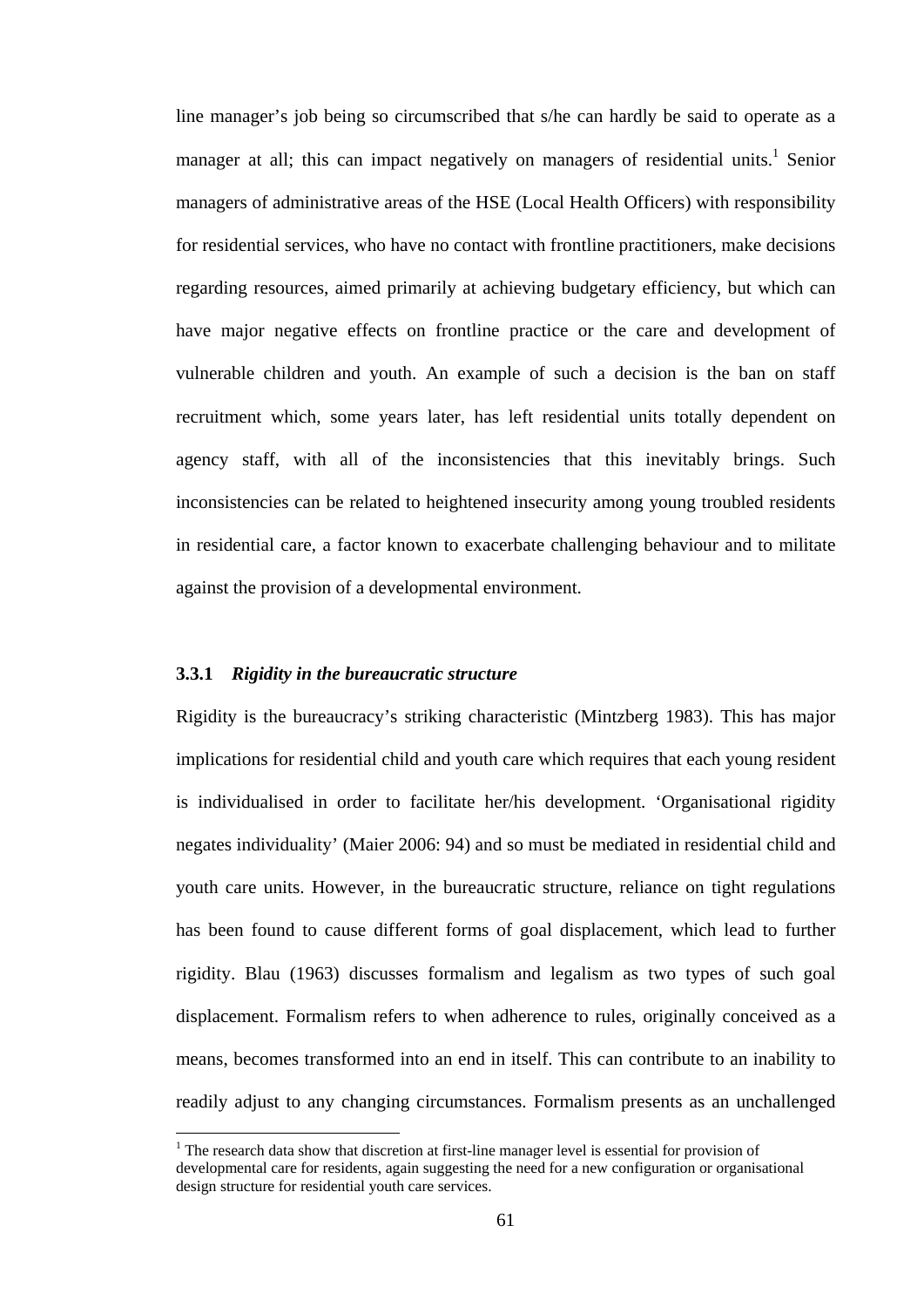insistence upon punctilious adherence to formalised procedures and can also be seen as a means of eliminating uncertainty, a major goal of the bureaucratic structure. It has resulted in the very elements designed to facilitate efficiency in general, producing inefficiency in specific instances. This factor could seriously undermine profits in a commercial organisation and so is likely to be urgently addressed and eliminated. However, even though it has an equally serious impact on the lived experience of children and young people in residential care causing them to feel misunderstood or rejected, the impact is not as easily quantified and so is allowed to persist. It presents in residential child and youth care as rigid adherence to policies or procedures by staff, even when the presenting needs of a particular child suggest otherwise in specific instances.

Legalism, the second form of displacement highlighted by Blau (1963) also engenders strict conformity with regulations and reduces efficiency in situations not fully covered by regulations. Legalism is a form of displacement of the objectives of a law by the techniques designed to achieve the law. In a tightly regulated child and youth care sector such as prevails in Ireland, legalism can be detected, particularly in the realm of child protection, even when such practice militates against a particular child's best interests. Displacement of goals can result in workers losing sight of the bigger picture and becoming focused on particular issues. Regulations and procedures can take precedence over the individualised care of troubled children, a factor that is detected in residential child and youth care, but which must be changed if the aim is to provide a developmental environment for such children. As an indication of how persistent and prevalent displacement of professed goals can be in the bureaucratic mode it is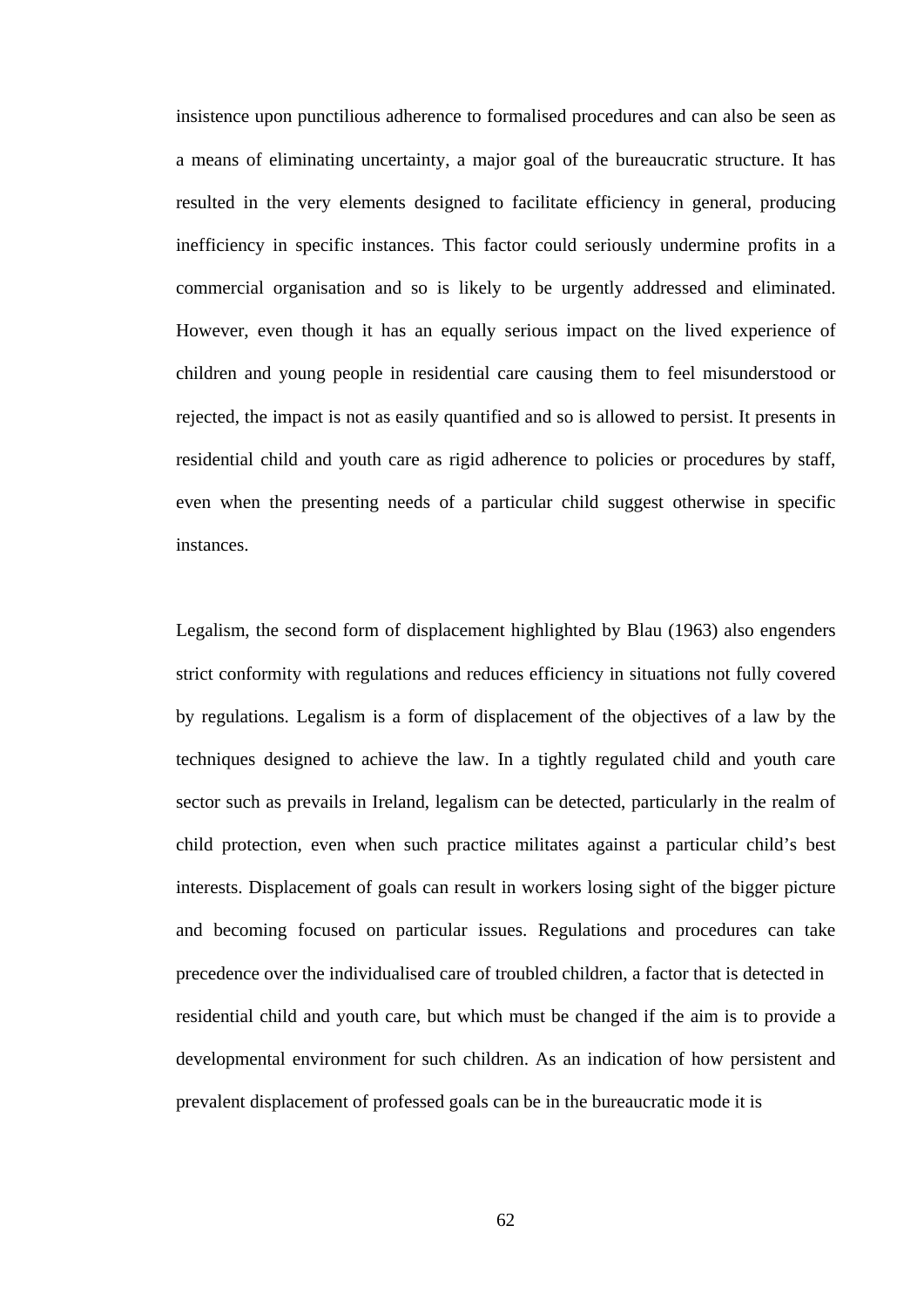interesting to note that it was signalled decades before Blau, by Selznick (1943), who highlighted the importance of informal structures in formal, bureaucratic organisations.

### **3.3.2** *Informal structures in bureaucratic organisations*

Informal structures were seen to evolve out of the day-to-day practices of workers as they sought ways to meet their own felt needs (not their clients' or residents' needs). The consequence of the informal structure had a deleterious effect on the professed goals of the organisation. Characteristics of informal structures were observed to be the following: they arise spontaneously (among staff), they are based on personal issues such as prestige or friendship ties, and they are power relationships oriented towards control. In a review of numerous studies of formal organisations Selznick concluded that all formal organisations have informal structures whose goals may not bear a constructive relationship with the professed goals of the organisation. These informal structures are centred on specific problems and proximate goals which have primarily internal relevance (to frontline operators or staff in the residential setting). Where professed goals conflict with informal goals there is a tendency to ignore professed goals. An example of a boys' reformatory is used by Selznick to show that the institution subscribed to progressive social work ideals of the day, but the procedural rules were designed to meet day-to-day problems and were substituted for the professed ideals or goals. The workers subscribed to the use of discipline techniques, regimentation and spying on residents as they met daily crises in the institution. They admitted to paying lip service to professed goals and to the use of practices that enabled them to be practical in their challenging environment. Selznick states that there are 'processes inherent in and internal to the organisation as such which tend to frustrate action toward professed goals' (Selznick 1943: 49). To get a true understanding of the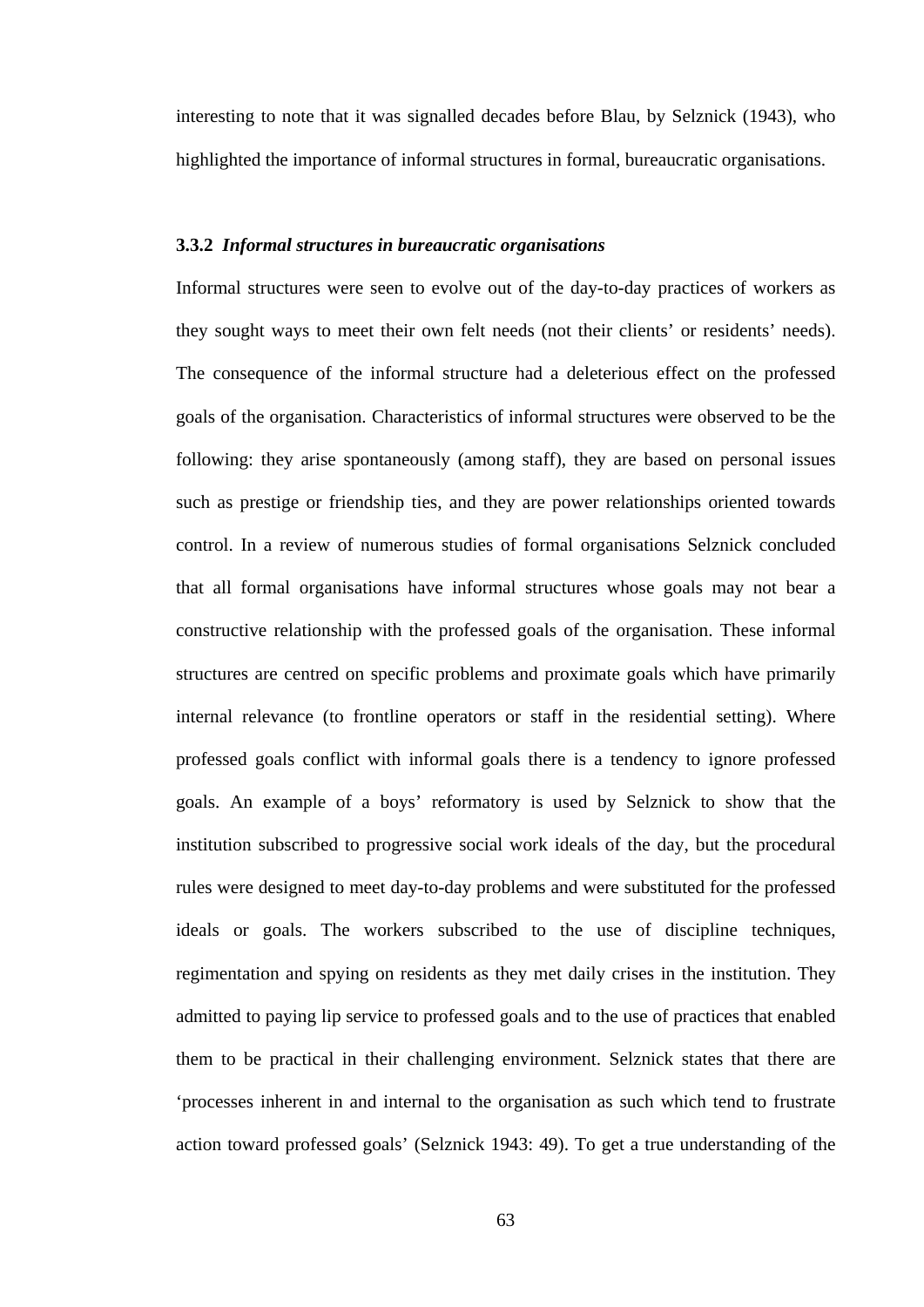conduct of an organisation the operational or informal goals must be understood. Argyris and Schon (1978) refer to informal goals as theory-in-use and agree with Selznick that it is embedded in the culture of formal organisations and reflects what actually happens. They maintain that the achievement of the cultural change necessary to remedy goal displacement requires purposeful use of the learning circle in the context of a learning organisation and is most difficult to achieve in bureaucratic organisations.

The persistent presence in residential child and youth care of informal structures (for example rosters based on staff needs rather than those of residents), formalism (where rules in relation to double cover at all times, for the protection of children, can be interpreted so rigidly that a child arriving home from school due to being ill is not allowed into the unit until a second staff member arrives for duty), and legalism (where staff are so preoccupied with rules that they cannot function in situations not fully regulated)) suggests that rigid bureaucratic structures are unlikely to provide the environment necessary for the individualised care of troubled children and youth that focuses on their development. It was recognition of the widespread presence of such characteristics in traditional organisations that caused Argyris and Schon (1978) to focus on error detection and correction in bureaucratic organisations and on the learning systems which facilitate or impede the work of dispelling conditions for error in organisations. Their work could guide a search for a more contingent (focused on core work processes) organisation design for residential child and youth care but the research data of this study show that use of a *self-contained task structure* of organisation design (Galbraith 1977) can facilitate provision of developmental care for residents and so is the organising mode proposed by the study, and will be discussed in the context of organisation design and structure, later in this chapter. The focus will first move to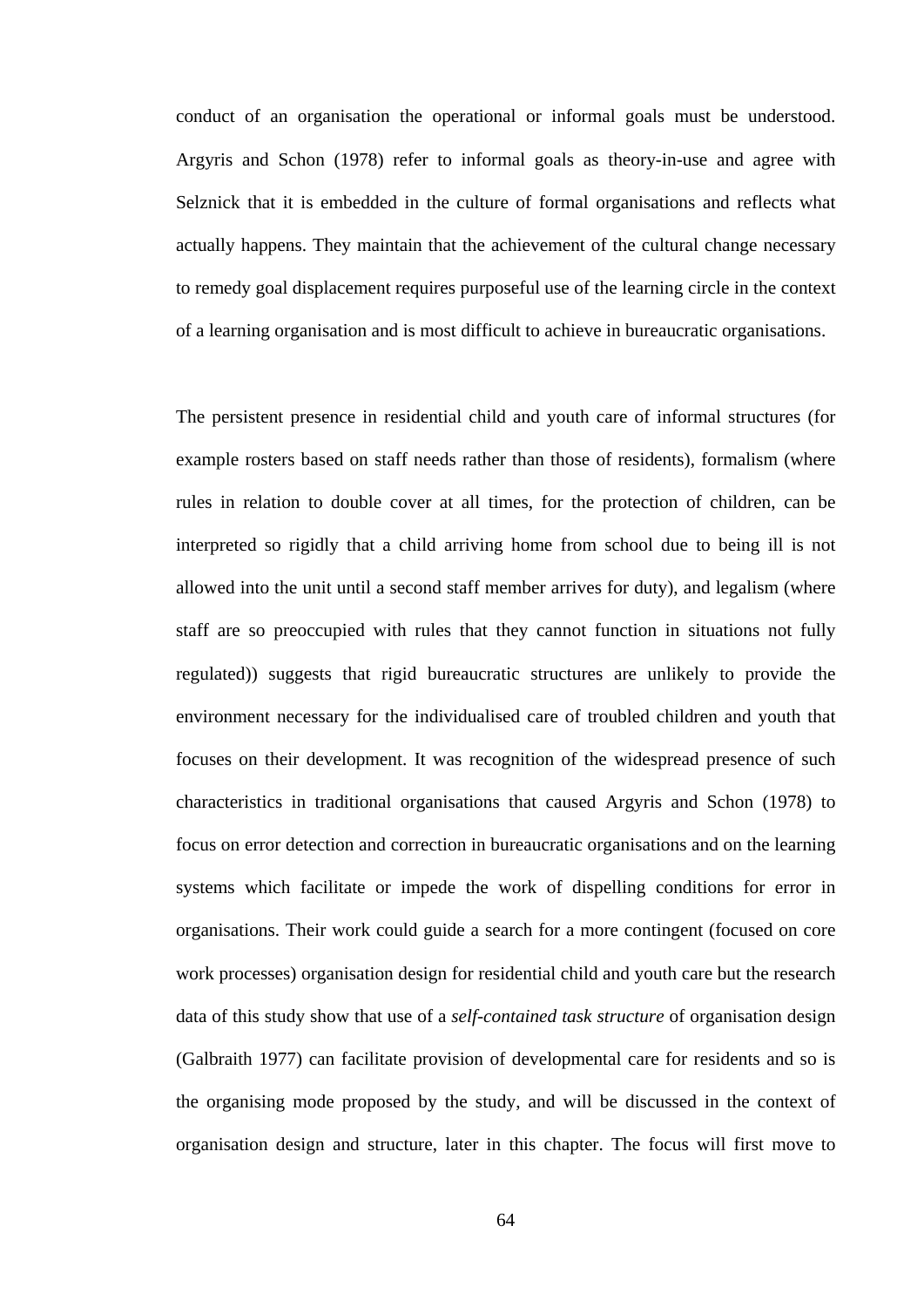consider the impact on residential youth care of factors affecting public service sectors in changing global economies.

### **3.4 Managerialism**

Management with its ideology of managerialism came to prominence in the private sectors of America and Britain in the 1970s. Western economies were faced with declining profitability and increased global competition in the mid 1970s. These factors forced corporations to recognise that traditional bureaucratic structures were no longer economically competitive and were also resistant to the changes necessary for survival in the emerging global market. Rapid changes in the organisation design of corporations followed, where organisational structure was contingent on the core work processes of particular companies. Bureaucratic structures were viewed as being unnecessarily cumbersome and unresponsive to emerging economic trends. These economic factors also exposed the escalating costs of the ever-expanding public service sectors, particularly in the British economy with its well established welfare state.

In Britain the [Conservative] Thatcher government's mandate was won in 1979 on a promise to reduce income taxes and to get value for money spent on public services. Guided by a managerialist ideology this government sought to transform the British public sector from its staid bureaucratic paternalism which Conservatives saw as a legacy of post-war social democracy. Paternalism had facilitated the social democratic consensus which built the British welfare state based on a combination of the three power modes of bureaucratic, professional and political power (Newman and Clarke 1994). This combination of power modes was seen by the new right government as a major stumbling block to a radical reconstruction of the state and its role in British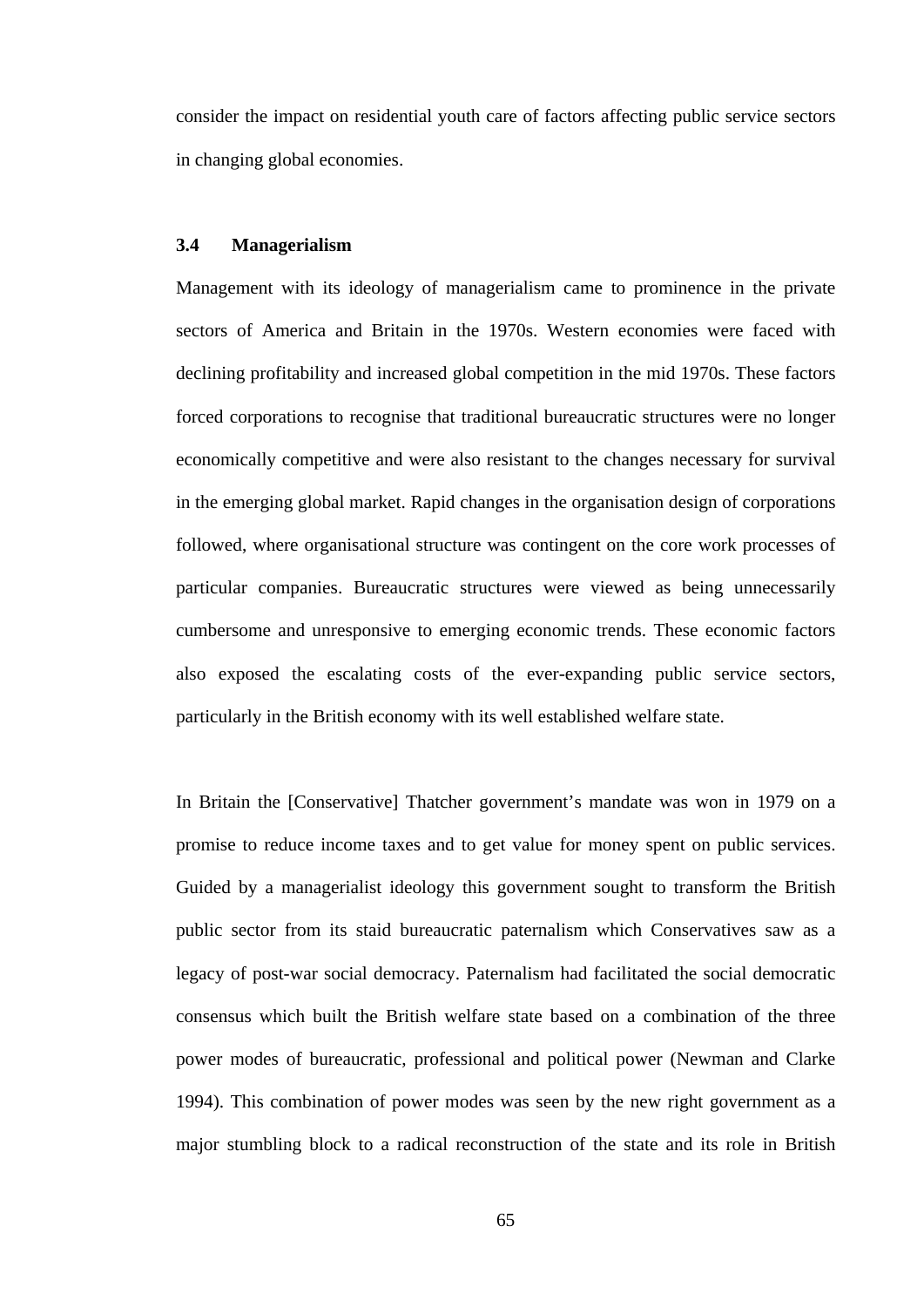society. They set about dismantling the power of the state by attacking all three power modes and replacing them with the power of the market and management (Newman and Clarke 1994). The ideology of managerialism replaced that of paternalism and sought to replace professional power with managerial power. Managerialism, underpinned by the defining principle that progress is the central role of management, views the prescriptions of management as a cure for economic and social ills. The accepted assumption was that 'better management was the key to maximising the effectiveness and efficiency of government-delivered services' (Pollitt 1986: 157). This put management at the centre of the restructuring of the British welfare state during the 1980s, where all new initiatives began to refer to the need for good management to achieve stated objectives. Public sector organisations began to develop a strategy, a vision, a mission statement, devolved budgets, business plans, and responsiveness to customers, who replaced the clients of the public sector. Similar constructs began to emerge in other countries—in particular, in Ireland which also used the ideology of managerialism in an effort to reform the Irish public sector.

#### **3.4.1** *Models of managerialism*

Pollitt (1990: 2-3) says there were two types of managerialism:

1. Neo-Taylorism which had efficiency and increased productivity as its over-riding objectives and so is remarkably similar to the bureaucratic mode. This type of managerialism helped managerial discourse to address the political concerns with the financial burden of public sector spending through its drive to impose the '3Es': economy, efficiency and effectiveness. It prioritised 'value for money' services and achieved 'more for less' by driving down labour costs. In this model the manager is driven by the search for efficiency rather than abstract professional standards.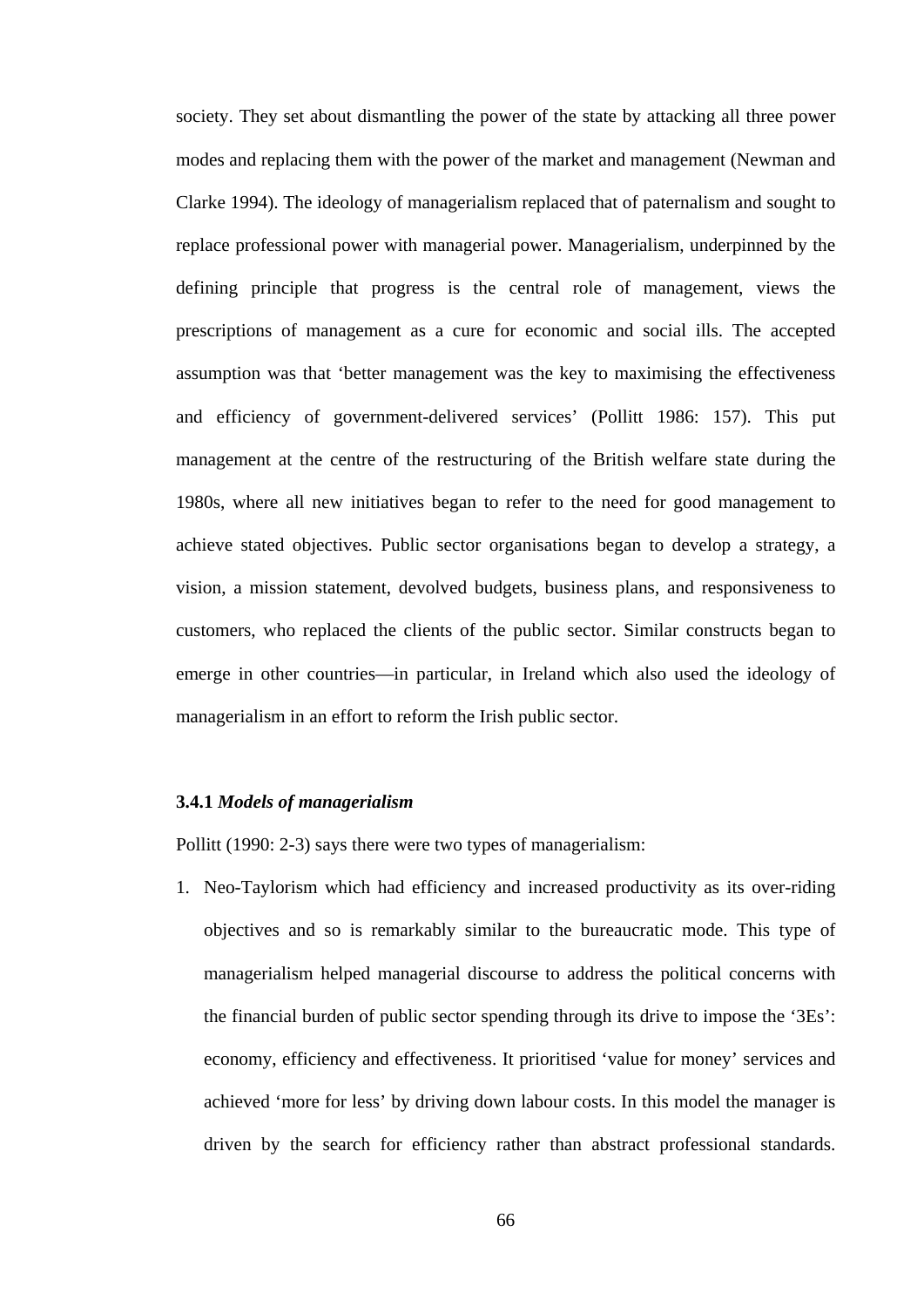Efficiency is determined by what is considered best 'value for money'. Managers exercise their 'right to manage' by extending controls, exercising power over hiring and firing of staff, changing working conditions, creating new contractual arrangements and finding new ways to exploit the flexibility of labour. While these measures might enhance efficiency in the private sector they are not going to enhance the provision of a development-promoting environment for troubled youth in residential settings. Residential child and youth care requires a professional staff skilled in the formation of reciprocal relationships with residents within which they (residents) gain a sense of self-worth and are helped to address the issues that led to their placement in residential care. The quality of the caring relationship is of primary importance and central to this is the selection of suitably trained staff who commit to residents, which requires terms of employment with a degree of permanency. 'Value for money' can be achieved in residential child and youth care, but only when the developmental needs of the children who require such care are met and the children are prepared for life as productive members of society. Services shaped by short-term cost savings are likely to result in further damage to troubled children with implications for higher levels of dependency or delinquency, both of which will put further financial burdens on public sector services in the longer run.

2. New Managerialism offers a model of the organisation which is people-centred and views bureaucratic control systems as unwieldy, counterproductive and repressive of the enterprising spirit of employees. It stresses the value of motivating people to produce quality and strive for excellence. It recognises the importance of the leader's role in the transformation of culture which is seen as necessary for lasting change. While this model also subscribes to achieving 'value for money' and to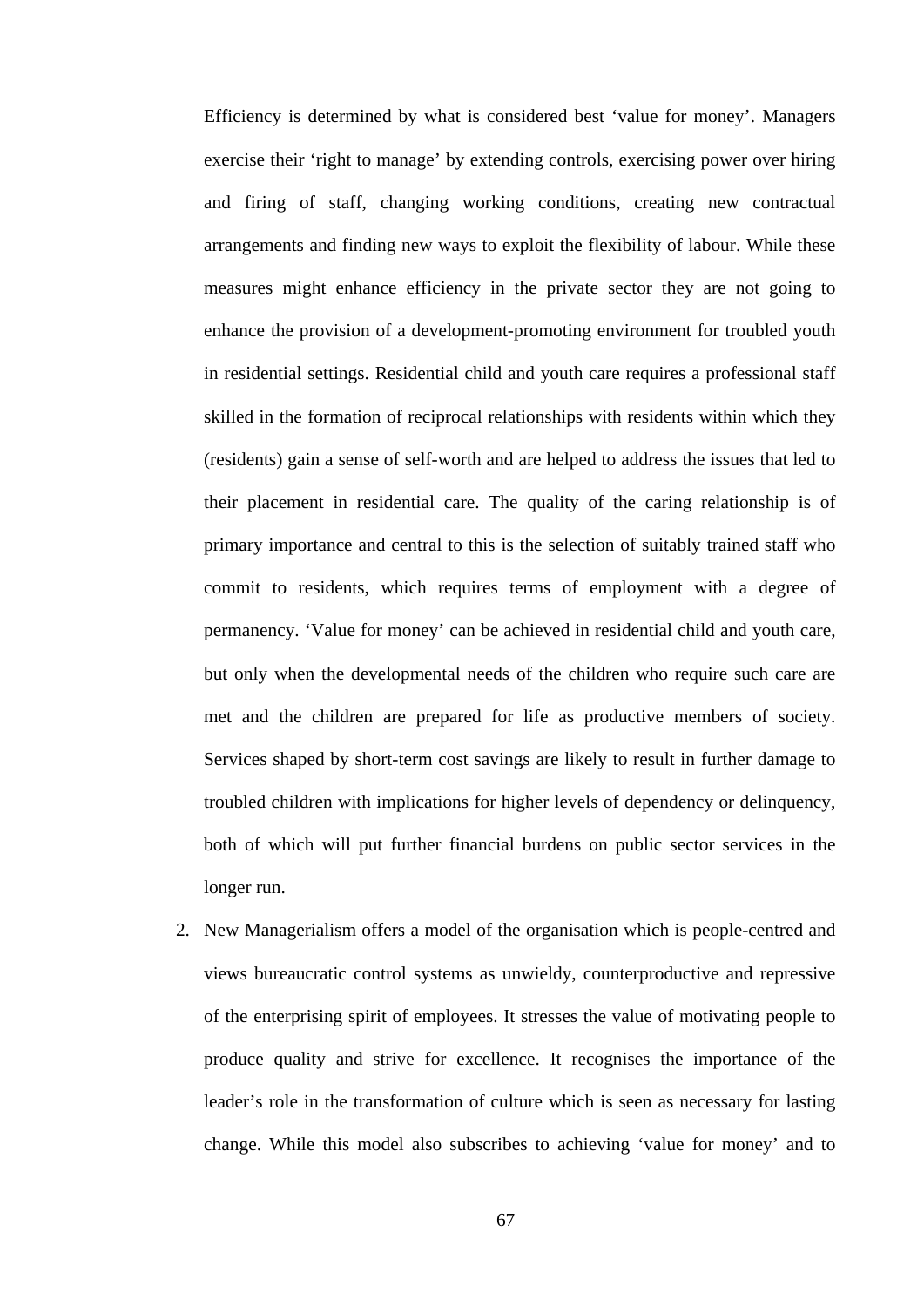'getting more for less', it has some principles in common with Senge's model of the learning organisation (1990), and is reflected in the critical success factors framework. Thus, New Managerialism is recognised in this study as being better poised to redesign existing residential child and youth care services contingent on the developmental needs of young people.

While Pollitt says the rhetoric of new managerialism is to be heard in the changes to public services in the 1980s, it is the neo-Taylorism version that shaped the practice of public sector management (which explains the remaining presence of bureaucratic practices in the Irish public sector). Both models of management fall within the wider ideology of managerialism which subscribes to a view of management as the solution to social and economic problems, particularly those of the public sector; to a belief that management is the overarching system of authority and a view of management as founded on the inalienable 'right to manage'.

In both America and Britain the expanded role of the state was seen as an impediment to the free market because it inhibited the exercise of managerial discretion through excessive regulatory activity. This led to state disestablishment in both countries through privatisation and deregulation. Managerialism created an affinity between the free market and the free manager which freed managers from unreasonable restrictions and impediments and strengthened their 'right to manage' (Newman and Clarke 1994). The political situation in Britain in the 1980s facilitated these changes in that country. It is interesting to compare this deregulation which occurred in management in the private sector with a noticeable increase in regulation of some services run by the public sector. This was particularly true for residential child and youth care services in Ireland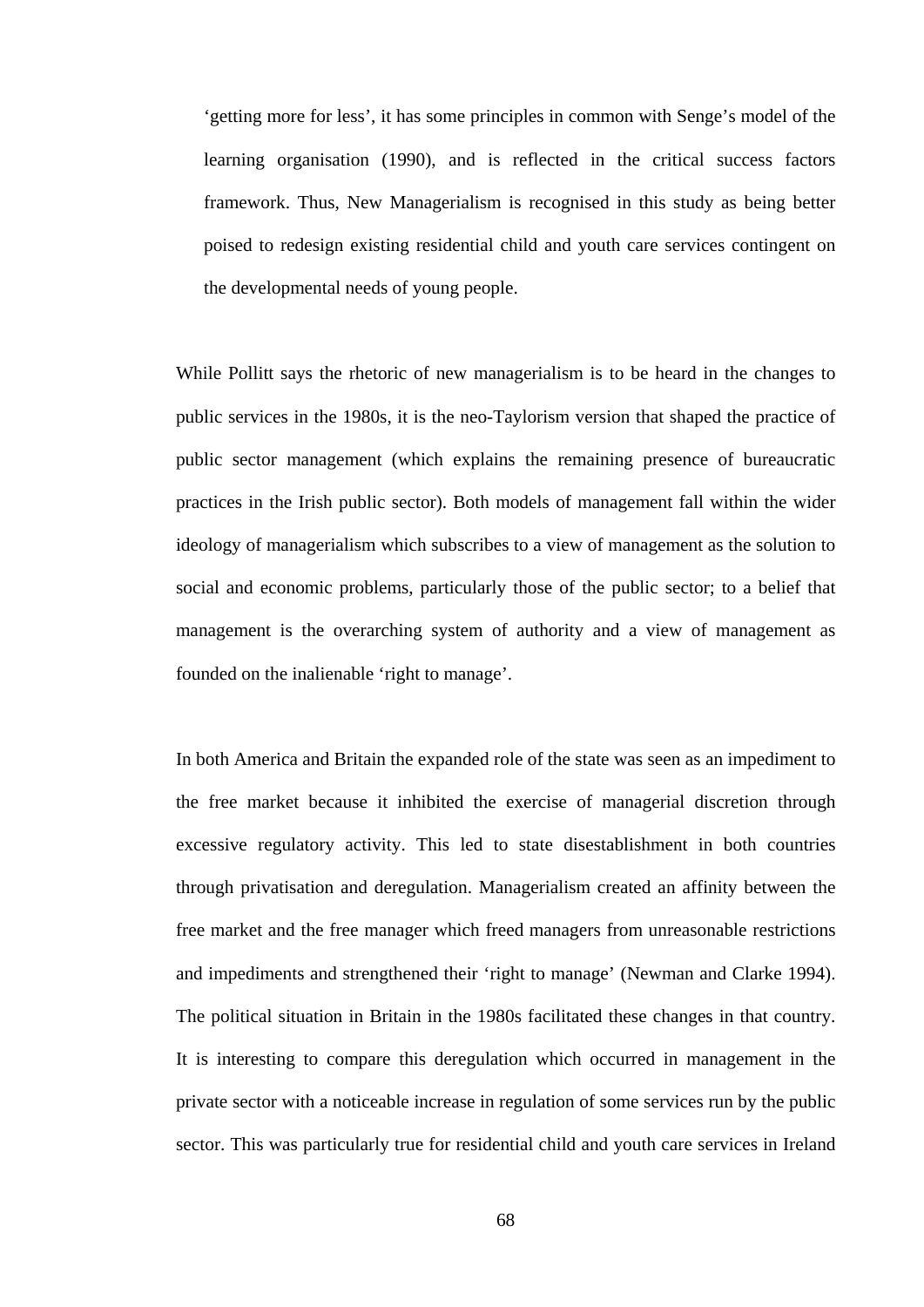which are tightly regulated by child protection laws. While new managerialism facilitated de-regulation in the private sector the neo-Taylor model prevailed in the public sector with a preoccupation with control, achieved through rigid regulations. This rigidity does not facilitate needs-led or developmental care which Irish residential child and youth care services have been mandated to provide for young residents.

Perceived failures in public service programmes had altered public confidence in professional competence. The 1970s saw a loss of confidence in professional groups such as doctors, teachers, and the police (Newman and Clarke 1994). This left professional groups vulnerable to externally imposed tests of economy, competence and achievement (Pollitt 1986). The aim was to manage professionals in the public services. However, practice proved much more complex than the rhetoric of new managerialism. Changes easily imposed in the private sector proved more difficult in the public sector as it became evident that the influence of market forces was different in the public sector to that experienced in the private, commercial sector.

## **3.4.2** *Market forces and the public sector*

Pollitt and Harrison (1992) capture the differentiating factors of public services:

1 **Accountability to political representatives:** Public sector managers are accountable to politicians who differ from boards of directors in that they are answerable to the citizenry. Politicians are obliged to demonstrate that their actions are reasonable, fair and honest. Accountability, for them, usually involves a justification that is couched in the currently espoused ideology (which, as we have seen, is paternalism in Ireland) and often leaves scope for argument as to the justifiability of a particular course of action. 'Reporting lines and accountability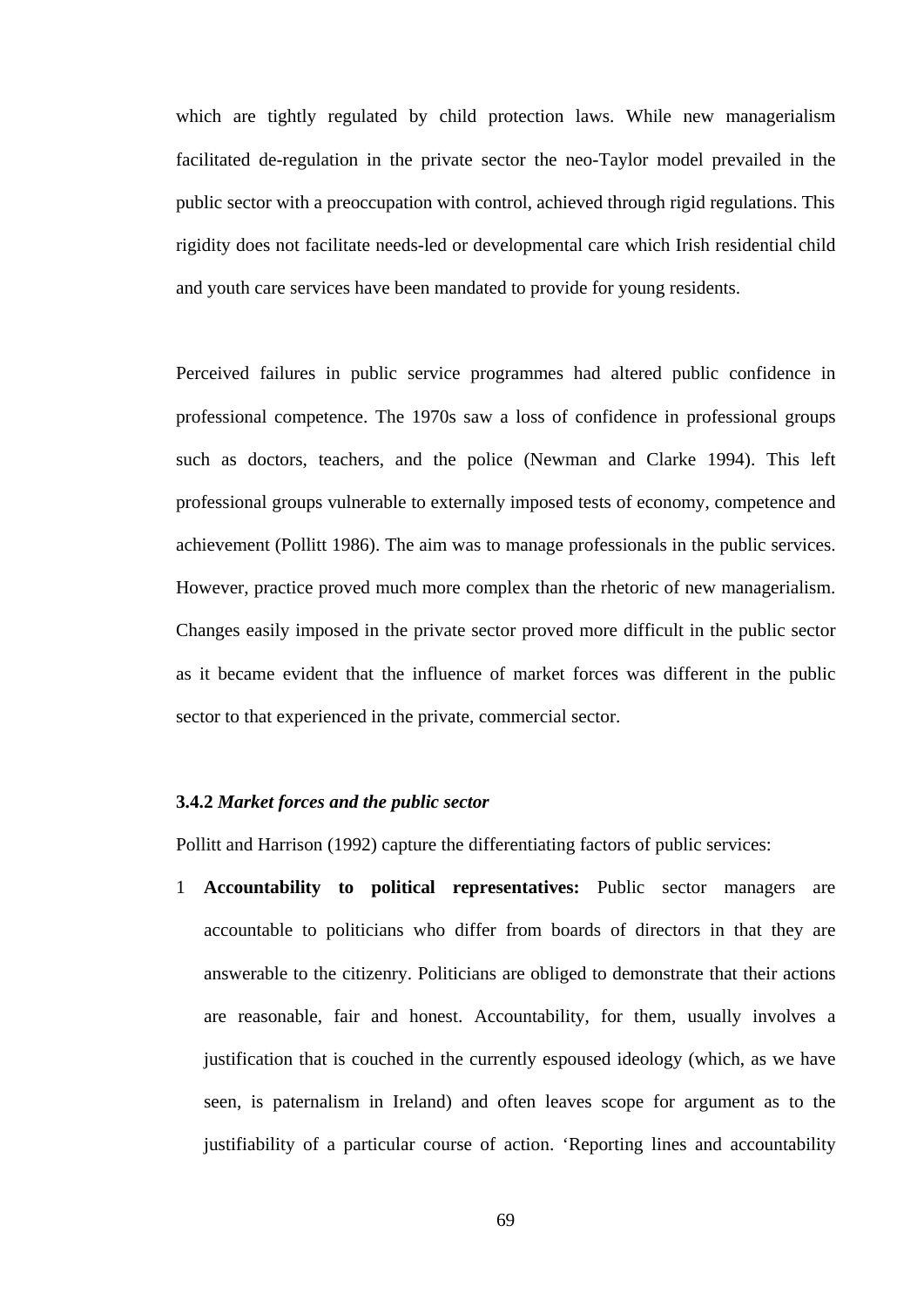structures have been blurred or even obliterated' (Milner and Joyce 2005: 85) in the public sector. This is fundamentally different from accountability in the private sector which is committed to the collective entrepreneurialism of the corporate culture as dictated by the free market.

- 2 **Overall goals and priorities:** Politicians avoid priorities in the interest of not alienating constituents. The absence of clearly defined objectives in the public sector creates problems for managers in that sector. This again differs from the private sector where the idealised model of management views management as the means of achieving the efficient pursuit of limited goals aimed at maximising profitability.
- 3 **Complexity of organisational networks:** The involvement of public representatives in the public sector adds to the level of complexity and implies that the managerial skills of managing multiple relationships are important in the public sector. While managers in the private sector have specified responsibilities and clear, stable, reporting arrangements, those in the public sector have to be continuously aware of the particular priorities of existing politicians who may be more focused on short-term goals with a view to re-election than on sound business targets or the long term goals for children and youth in residential care.
- 4 **Absence of competition:** Competition is the fuel of successful business organisations but it does not apply in a normal way to the public service sector. This has led to the widespread use of a performance agenda in the public sector where published league tables of performance can be used competitively to determine which services will get continued or increased funding. Such league tables are often likely to focus on short-term budgets to the detriment of long-term goals, a factor that is not going to facilitate 'best practice' in residential child and youth care services.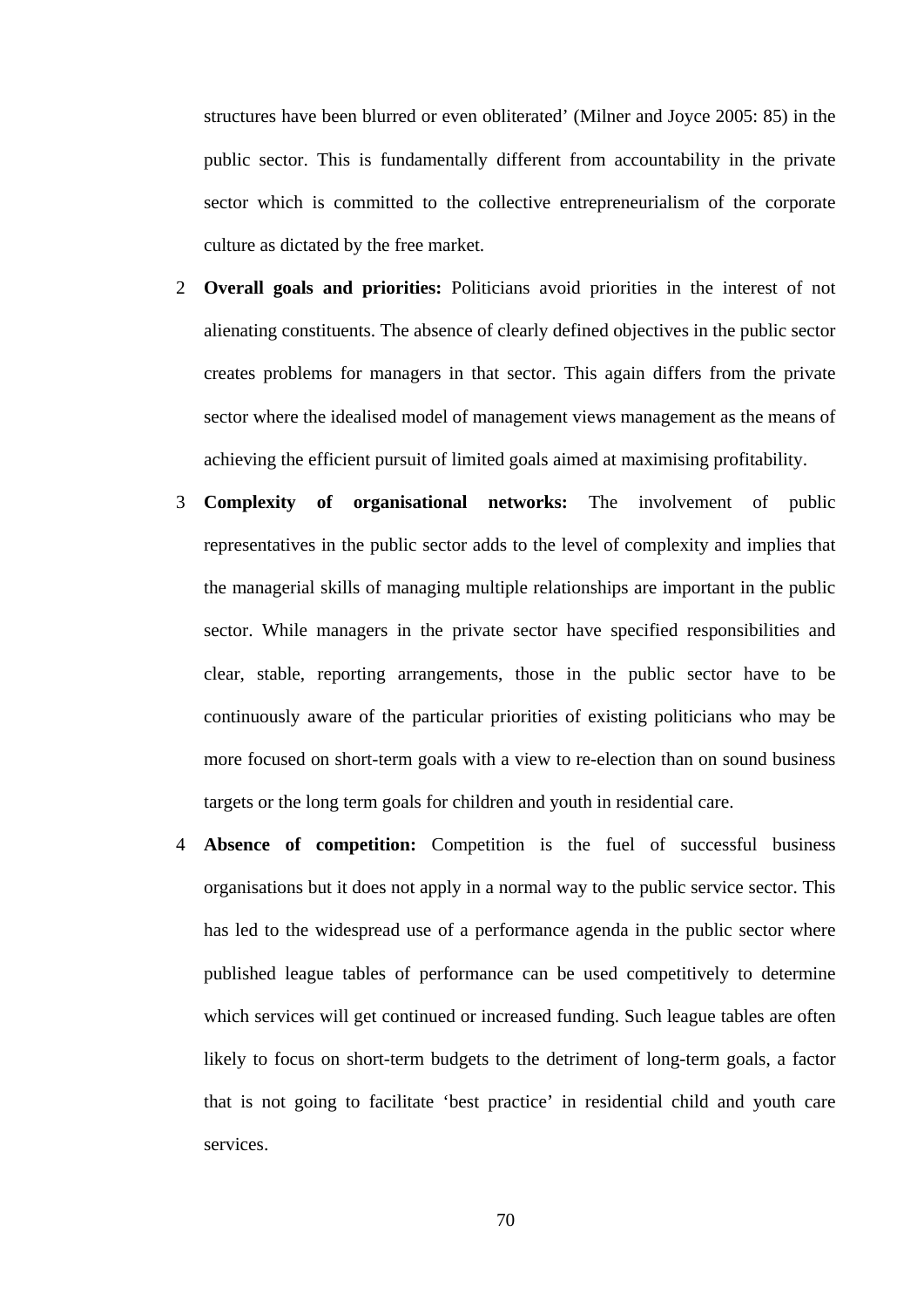- 5 **Relationship between provision, need, demand and revenue:** This relationship differs in both sectors. Increased demand in the private sector usually results in higher profits. Increased demand in the public sector can present embarrassment or extra demand on public service managers. Excess demand can be endemic in the public sector which may necessitate a form of rationing to substitute for the market's rationing by price. Forms of rationing include social stigma that may attach to some public services or the use of queues. Forms of rationing can involve considerable managerial involvement in the public sector and are likely to fuel informal structures as discussed by Argyris and Schon (1978) and/or formalism and legalism as discussed by Blau (1963).`
- 6 **Processing people:** Public sector services involve the processing of people. Residential child and youth care involves the remedial care of troubled young people. Such work limits the use of standardisation processes, which is the sole means of coordination in the neo Taylor managerialist or bureaucratic structure. Such work is also highly labour intensive with consequences for costs, which leaves it vulnerable to external forces such as demographic shifts and government pay policies. The outcomes of people-processing organisations are hard to measure. The utility and efficiency of public services are frequently under scrutiny. This study claims that such services can only be appropriately evaluated using critical success factors that emerge from the agreed objectives of managers who are committed to a shared vision of a clearly stated mission of specific services provided by the public sector. Such an evaluation framework would bring public services more in line with private sector activities where critical success factors have been in use since the late 1980s (Hardaker and Ward 1987), and explains the decision to use a critical success factors framework for presentation of research data in this study.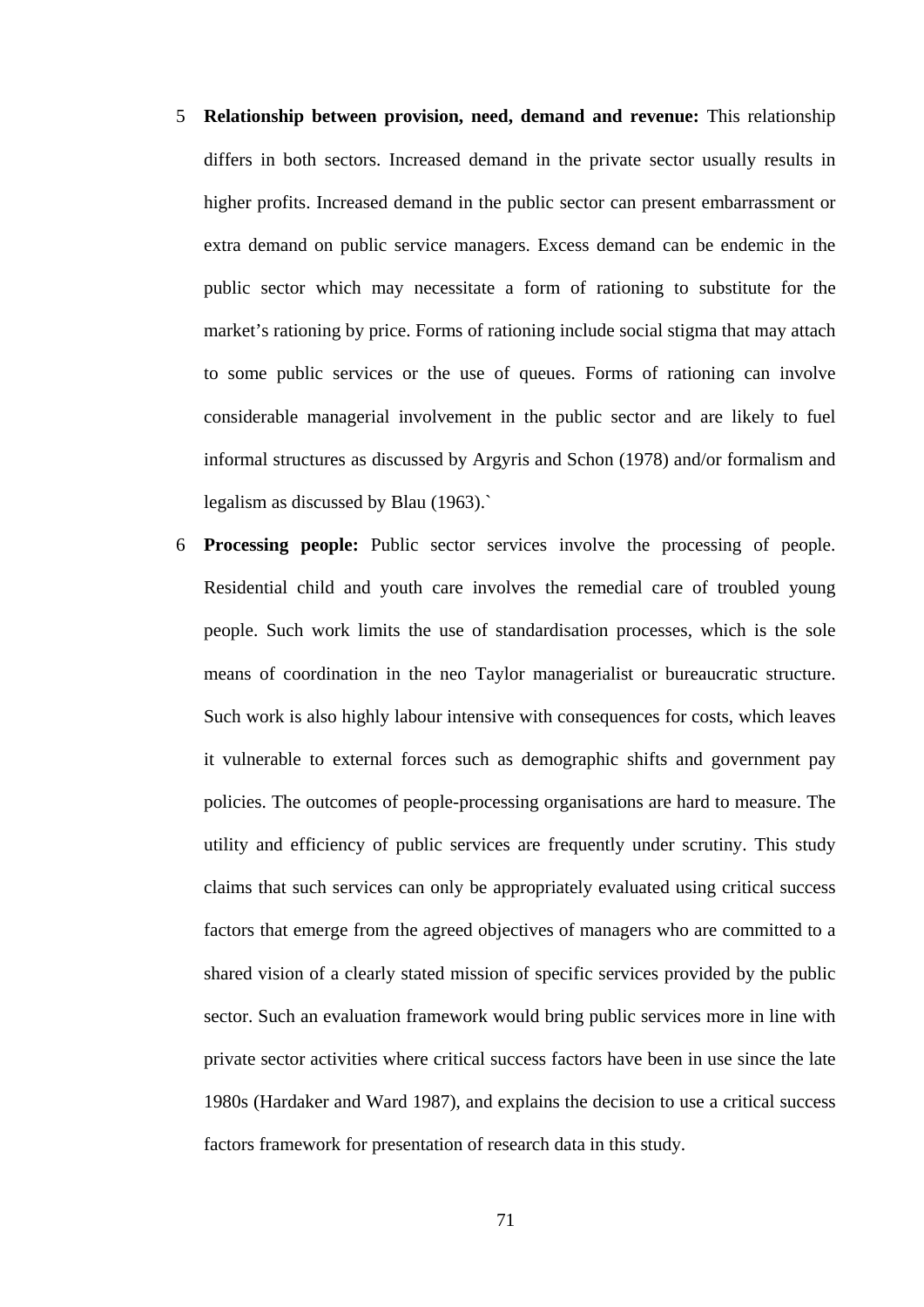- 7 **Professionalism and line management:** Professionals delivering services have prominence in the public services. Professionals have allegiance to their professional bodies rather than to their employing agencies and can often complain about system inefficiencies in the public sector. This factor does not occur in the private sector, where managers have a loyalty to the organisation and their general manager. The role of the manager is more predictable in the private sector where s/he sets targets, allocates resources, motivates staff; in the public sector s/he is more focused on diplomatic and administrative functions such as pleading with professionals, attempting to involve them in service planning and the implementation of plans. Managerialism in the public sector has not resolved the issues of the traditional bureaucratic regimes; it has merely re-shaped them. Bureaucratic, professional and political power sources have not been abolished. Managerial power now sits in the middle of a dislocated old regime with the determination to exercise 'the right to manage' in the face of the old power bases. Critics of managerialism claim that managers do not comprehend the rich complexity of how services are provided and fail to appreciate the complex skills, knowledge and judgements which professionals bring to their work (Newman and Clarke 1994). Tension between power bases is likely to result in power games which tend to lead to displacement, as already discussed with reference to the bureaucratic mode. Such political game playing will take the focus off longer-term goals and so could militate against residential child and youth care services mandated to provide developmental care for each resident.
- 8 **The legal context:** Most public services are regulated by statutory obligations. This is not a factor for managers in the private sector, where management has been given the 'freedom to manage' to facilitate efficiency and profit making. Public services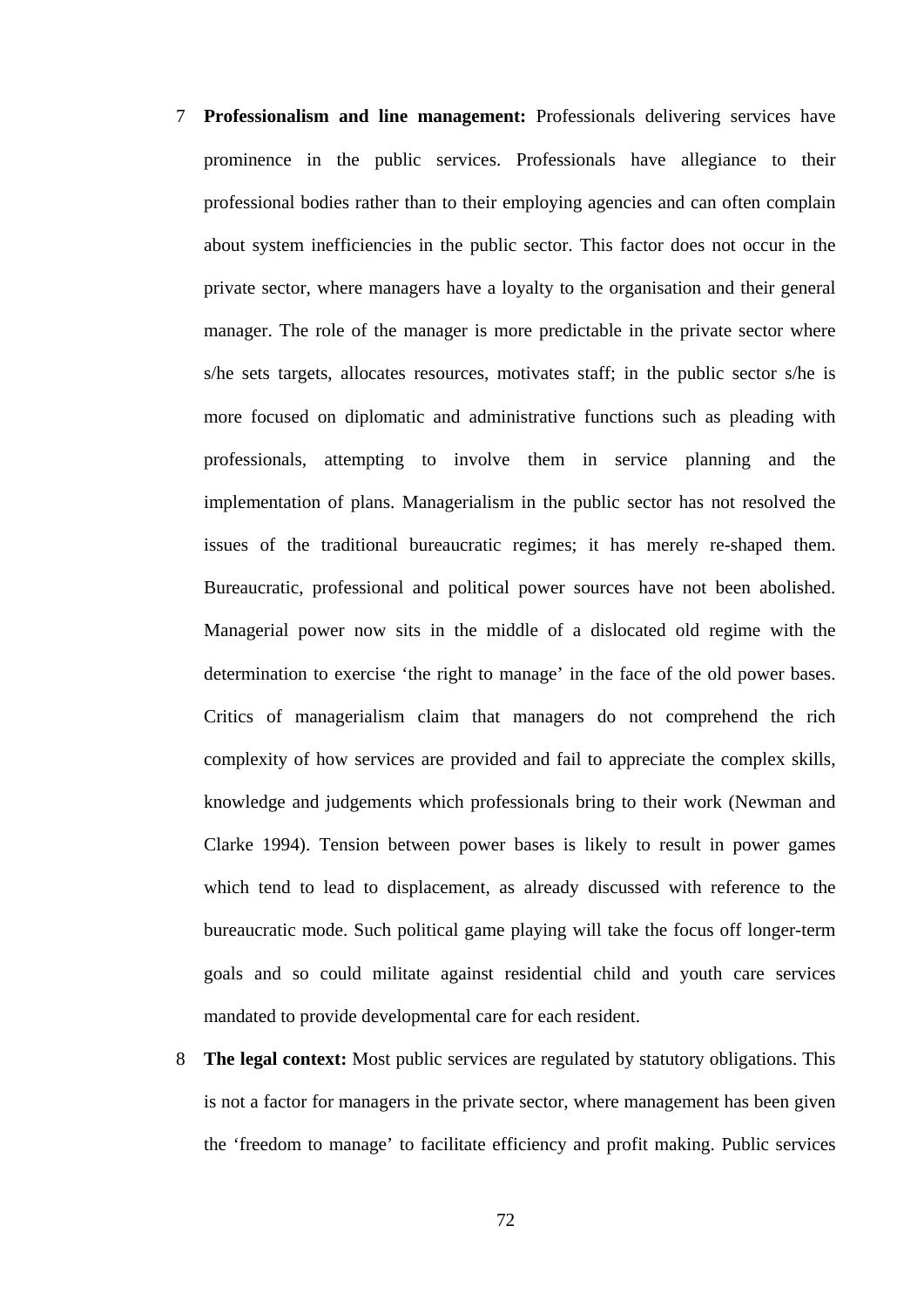may be mandatory and may not be economic by accounting criteria—another reason that they need to be evaluated against indigenous critical success factors. The legal context may have consequences for customer relations in the public sector. In the public sector failures to proceed correctly have resulted in policy decisions being overturned by the courts. Such events are most rare in the private sector (Pollit and Harrison 1992).

These discernable differences indicate that excellence in the public sector may not be achieved through the systematic application of the remedies of general management alone, despite its apparent success in the private sector. This has major implications for the ideology of managerialism which has had a significant influence on many public services in both Britain and Ireland and it explains the emergence of 'new managerialism' as an attempt to rationalise public sectors. Clearly there is a need to ensure value for money in the public sector, but this will necessitate the development of performance indicators that relate to agreed and accepted critical success factors of the particular service being measured. This research aims to discover critical success factors for the Irish residential child and youth care sector and suggests that fundamental changes to existing bureaucratic structures of public services will be necessary to deliver on or achieve such critical success factors. The complexity of residential child and youth care work will require a contingent organisation design structure, necessitating high levels of responsiveness to the unpredictable needs of challenging children, and an organisation design capable of organisational learning—issues that will now be explored.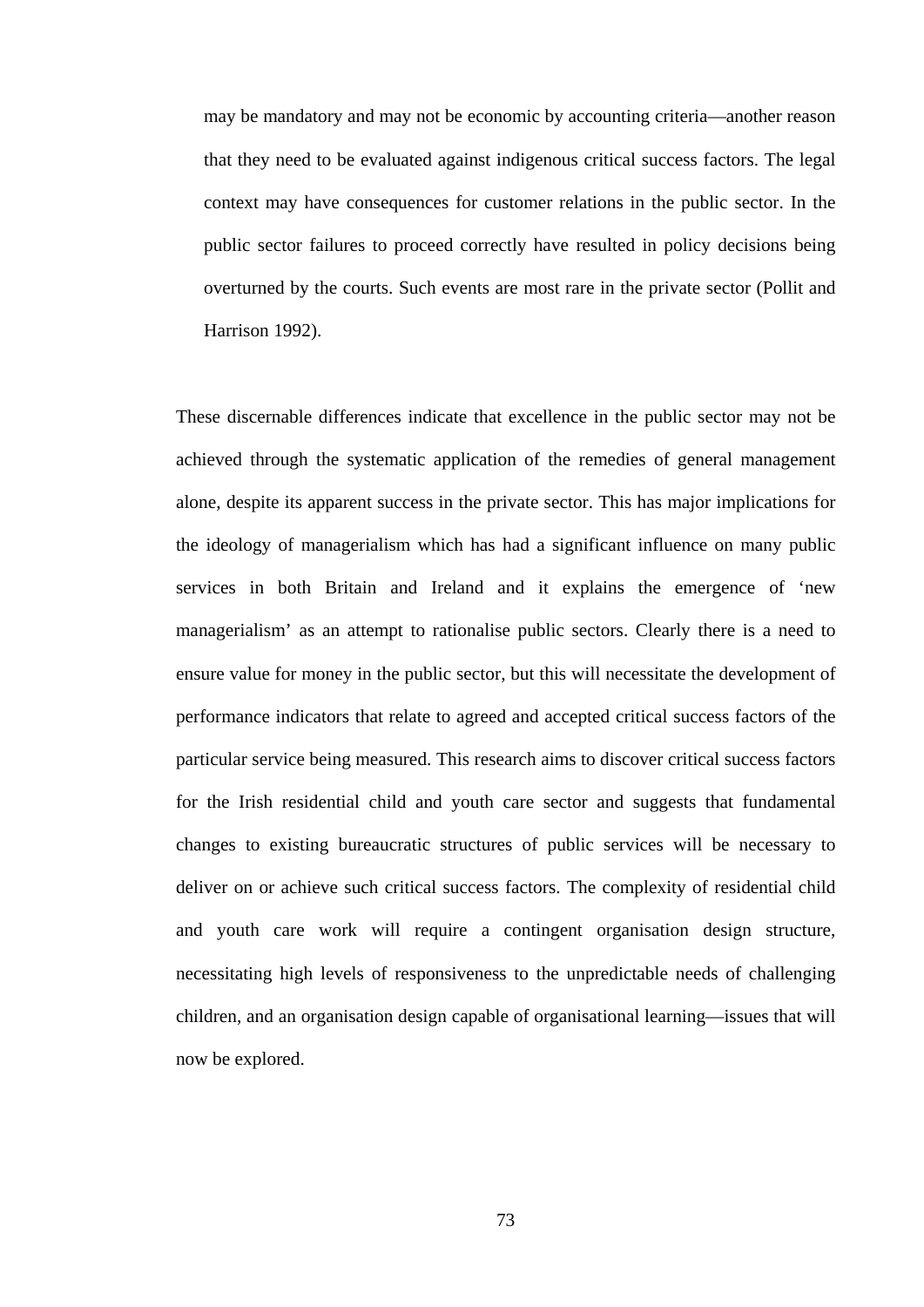# **3.5 Organisation design and structure**

Organisation design 'is the continuous monitoring and assessing of the fit between goals, structures and rewards; the creation and choice of alternative actions when there is no fit and the implementation of the chosen design' (Galbraith 1977: 7). The structure of an organisation/institution is a means for attaining the objectives and goals of that organisation/institution (Child 1984). Three aspects of organisation structure assist with the attainment of its objectives:

- 1. The structure contributes to the successful implementation of plans by formally allocating people and resources to tasks and by providing mechanisms for their coordination.
- 2. The operating mechanisms clarify to members what is expected of them (tasks and how to accomplish them).
- 3. The structure assists with decision making and information processing requirements. Decision making can be facilitated by programming and specification of stages in the process (Child 1984).

The organisation structure needs to comprise all the tangible and regularly occurring features which help to shape its members' behaviour. It is always challenging for organisations to strike a balance between the need to preserve control and to encourage flexibility. The structure embodies a particular distribution of control, power and rights within the organisation. Selected policies will have direct implications for organisation design. The technology/work practices of an organisation will reflect the kind of environment in which management chooses to operate (Mintzberg 1983). The organisation design provides a framework based on established criteria within which decisions can be taken in an orderly way.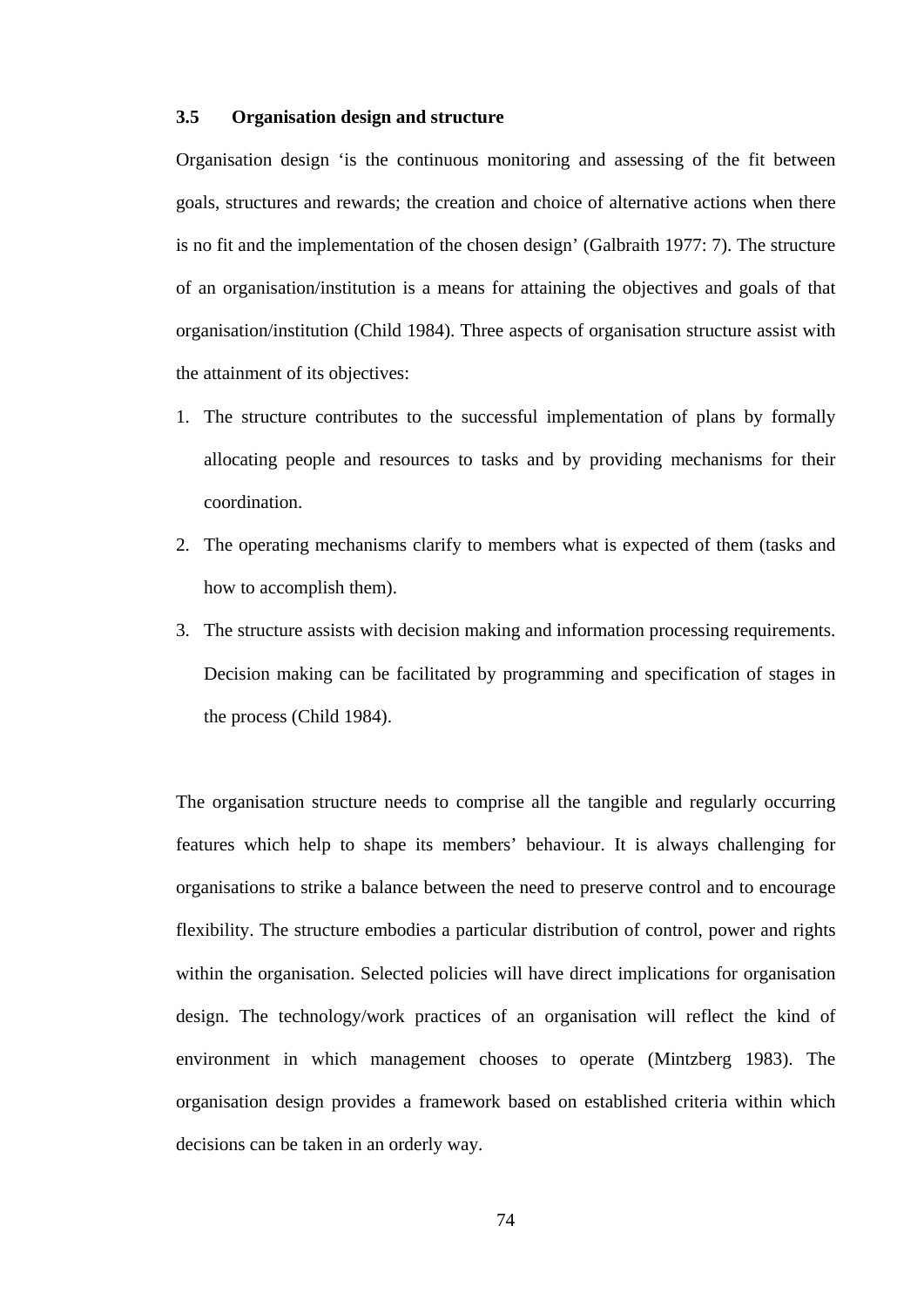The structure should take into account the characteristics of the staff who undertake the tasks of the organisation/service and the nature of the work that must be performed. Professional staff are more likely to perform better if they feel a sense of ownership over what they are doing, if their work presents a challenge, and they are given recognition for achievement. Professional staff should be involved in discussions which set priorities among the tasks to be done and which set the standards associated with these tasks (Child 1984).

# **3.5.1** *The content of residential child and youth care work*

The content of residential child and youth care work has been described in a role model that is hierarchical, comprising three categories of role, with three roles in each category (Graham 1994). This model suggests that the residential child and youth care worker, who works in a shared life-space with residents, works in an incremental way with each resident. At the initial stages of the caring relationship the worker focuses on managing the care environment or life-space of the new resident in a way that maximises developmental opportunities for her/him. When there is some evidence of the new resident being more familiar or comfortable with her/his new life-space, the social care worker progresses to the second role category which involves a particular focus on nurturing roles. Here the aim is to exploit all opportunities that present in the shared life-space to form a meaningful, reciprocal relationship with the client. This relationship, which is therapeutic in itself, provides the context for the final category of roles, the therapeutic roles, where the aim now is to address the issues that caused the child or youth to be admitted to residential care. This work is personalised and the pace is determined by the resident. It calls for professional skill, involving sensitive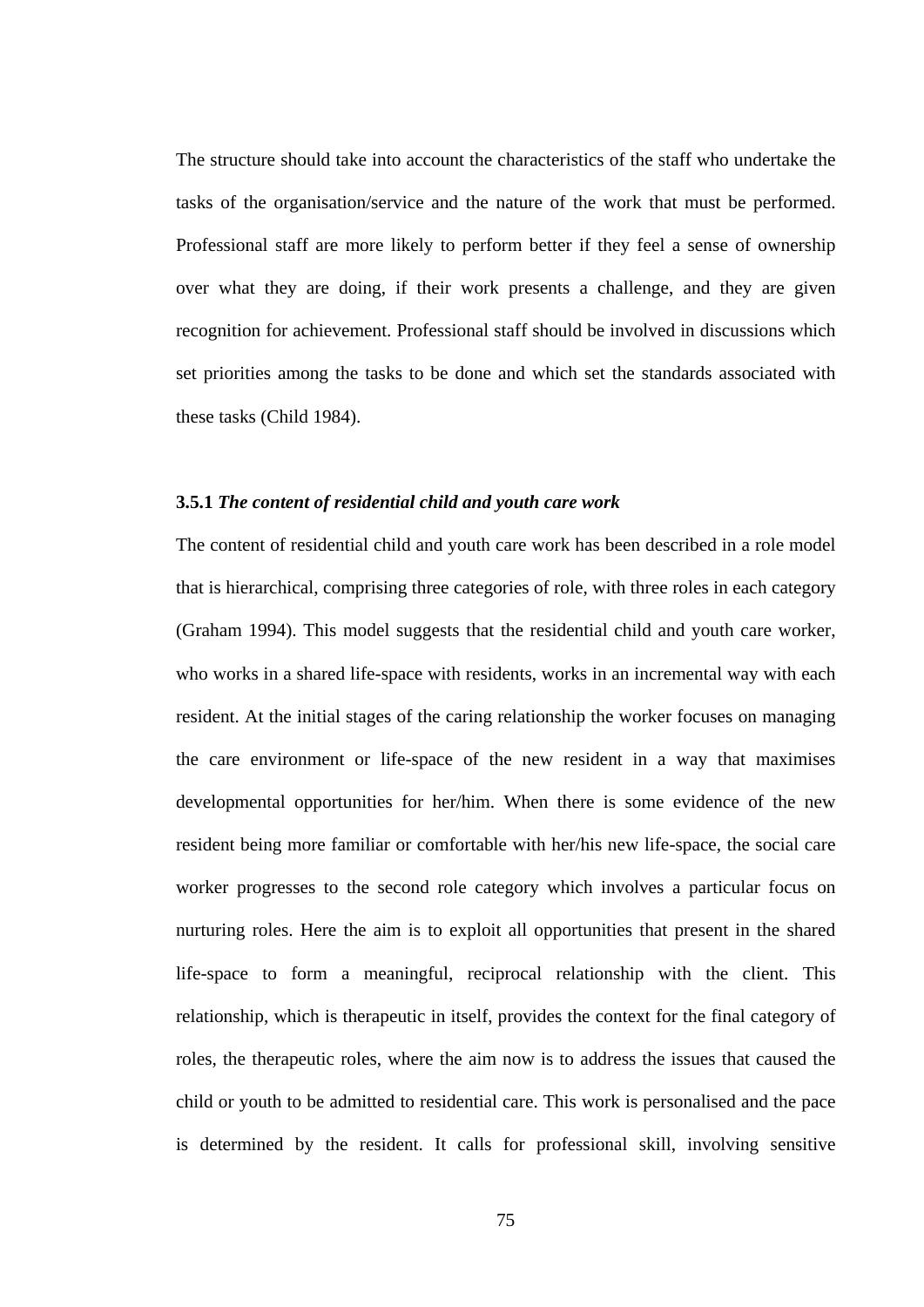responsiveness and sound theoretical understanding on the part of the social care worker. The performance of these tasks in this client-focused manner requires flexibility and discretion from the workers in the operating core. This cannot occur in the bureaucratic structure which aims to remove all elements of uncertainty by aiming to standardise all activities and relies on strict adherence to rules to ensure maximum predictability and control. Rigidity, a distinguishing characteristic of the bureaucratic mode, is most likely to result in formalisation, legalism and informal structures in the care setting. All of these factors have already been discussed in the context of the bureaucratic mode and have been seen to militate against personalised, needs-focused care of troubled children and youth.

The distinguishing characteristics of residential child and youth care work show it to be highly complex. The characteristics have been grouped into five sub-sets:

- 1 **The quantity, variety, brevity and discontinuity of the activities:** These tend to flow into one another.
- 2 **The contemporaneous nature of the work:** Many different activities occur at the same time.
- 3 **The unpredictability of the work:** This causes difficulty in terms of being able to plan for events/consequences in advance and in the prioritisation of responses to unexpected events.
- 4 **Interdependence as a characteristic:** All three types of interdependence (Thompson 1967), were observed in the work, which illustrates the need for particular coordinating mechanisms and has implications for the organising mode of frontline residential youth care services.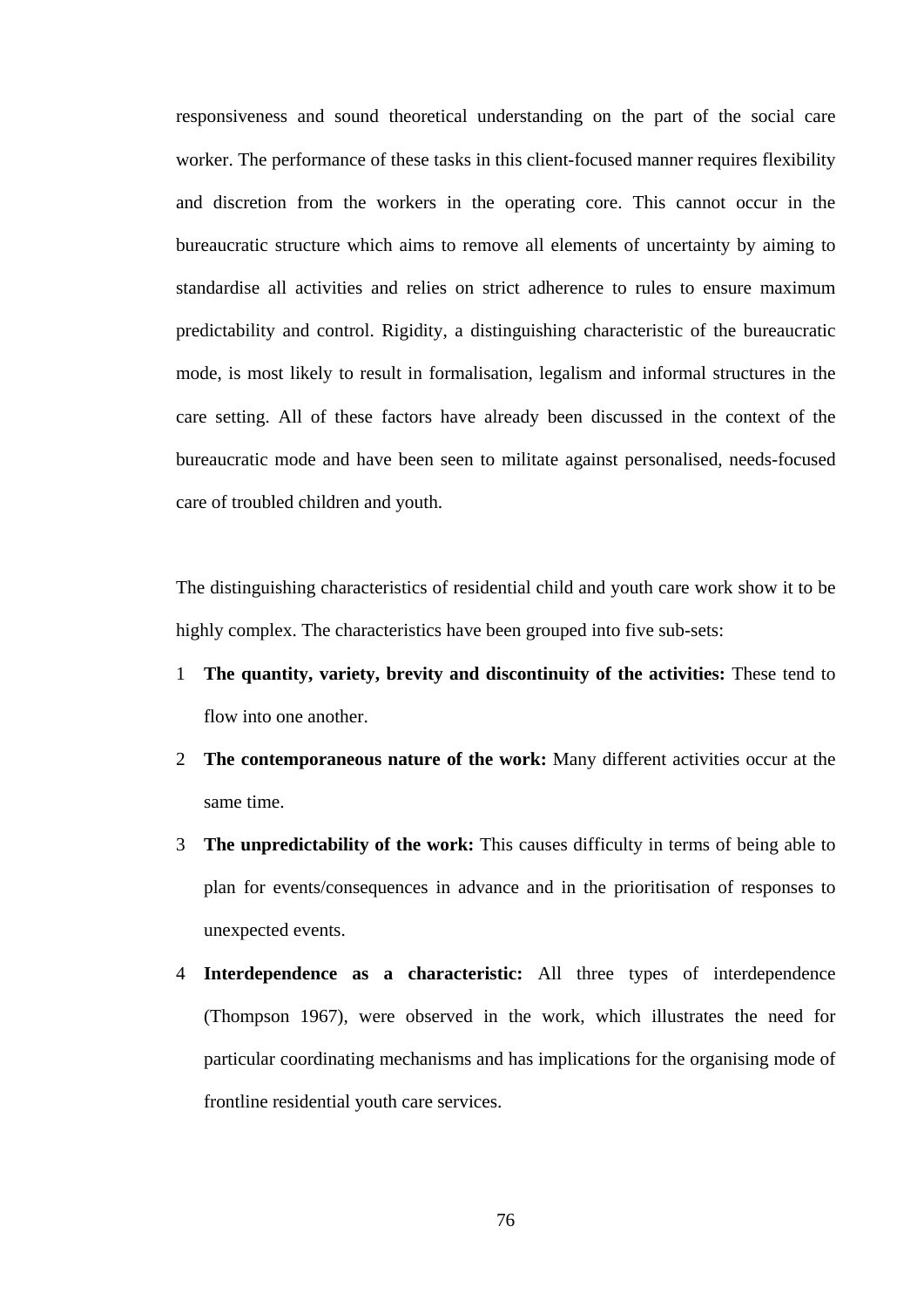5 **The explicit nature of the work:** Most events occur in the company of numerous others, both residents and colleagues (Graham 1994).

These characteristics of residential child and youth care work indicate the presence of both types of complexity: detail and dynamic complexity (Senge 1990). The work is further complicated by the fact that it is a group activity, involving teams of practitioners working with groups of young people. This creates various levels of interdependence, a factor widely recognised as contributing to organisational complexity and requiring expert coordination. Thompson isolated three distinct types of interdependence and proposed that each one requires a particular method of coordination, with implications for organisation design (Thompson 1967). Residential child and youth care work has all three types of interdependence (Graham 1994). There is evidence of *pooled interdependence*. This occurs where the output of tasks contributes to a common pool without any direct interdependence (preparing and maintaining the life-space in residential care). Standardisation is the coordinating mechanism for this type of work. Residential care also has *sequential interdependence*, where each subsequent activity is dependent on its inputs from the preceding activity (the preparation of residents' meals on time to ensure that other planned activities can happen). This type of work is coordinated by planning. Finally, residential child and youth care work has *reciprocal interdependence* where there is two-way dependence between two tasks. (At the beginning of a given shift, essential tasks are distributed among the staff members. An unexpected development with a child may demand an immediate response from a particular staff member which may require their undivided attention and commitment and which will disrupt the planned tasks as originally allocated. A sensitively attuned colleague recognises the relevance of the unexpected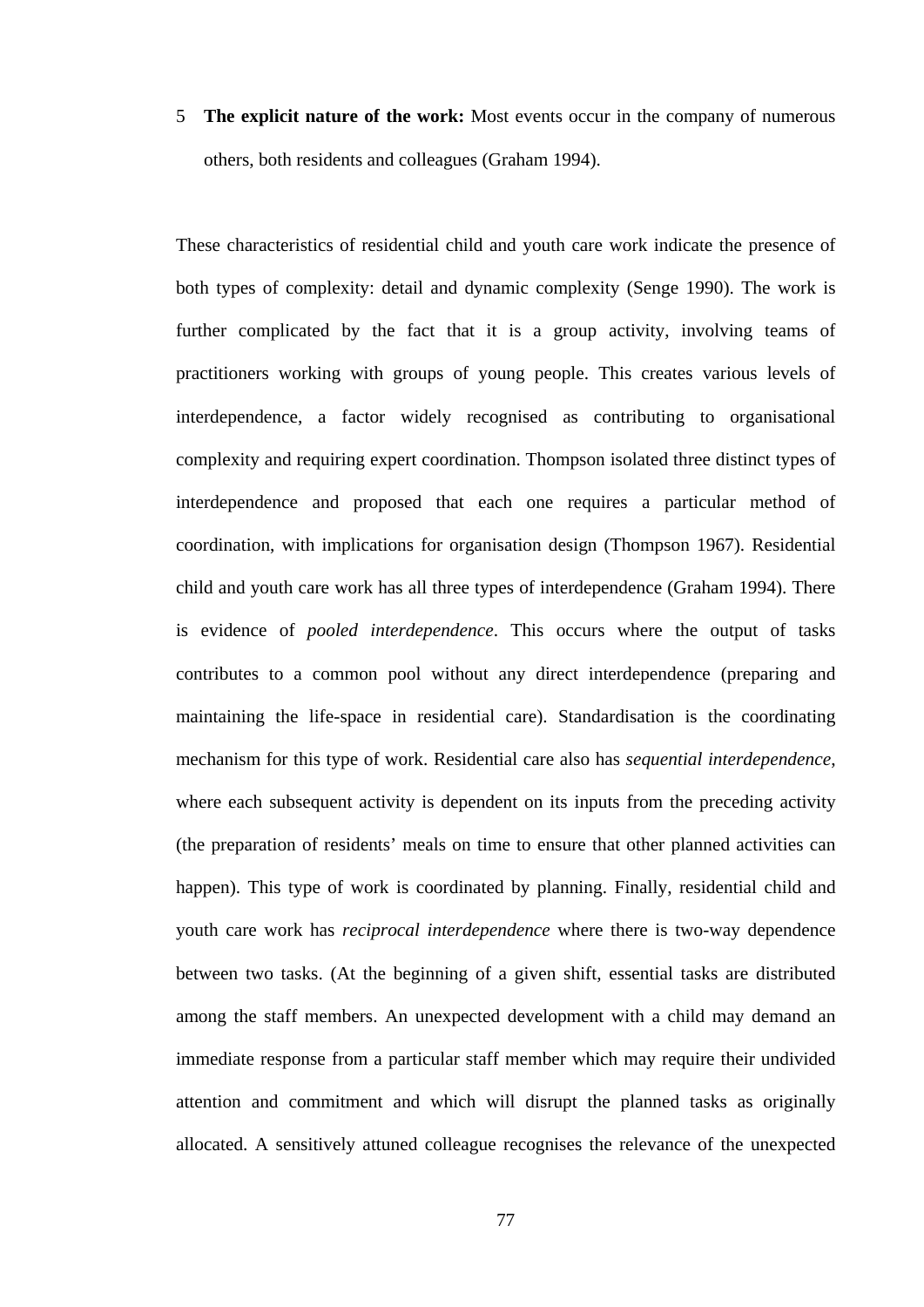event and ensures that the particular staff member in question is given the opportunity to offer undivided attention to the client, to the exclusion of other planned tasks, which are undertaken by the attuned colleague.) Reciprocal interdependence is coordinated by mutual adjustment (Thompson 1967) and requires high levels of professional skill and flexibility in the operating core.

The neo-Taylor bureaucratic structure coordinates by standardisation only and so can only coordinate activities with pooled interdependence. Since such activities only form a minor part of the overall care task, it is clear that the neo-Taylorist, bureaucratic mode cannot facilitate the total residential child and youth care task. To redesign an organisational structure in a way that facilitates the complexity of residential child and youth care work requires more than mere structural interventions, but an important discovery of this research is that a self-contained task structure can facilitate the total residential youth care task.

# **3.5.2** *Self-contained task structure*

When a particular task or service within a functional (or bureaucratic) organisation differs significantly from the core tasks of the parent organisation, a reduction of complexity can be achieved by the formation of a self-contained task structure (Galbraith 1977). This structure provides an environment better suited to attainment of the goals of residential youth care. It requires the creation of self-sufficient resource groups focused on a particular task with full authority and responsibility for that task. The self-contained structure is protected from decisions taken in the wider bureaucratic structure, but is accountable to the larger structure for effective delivery of its task. In the residential youth care sector a self-contained task structure requires expert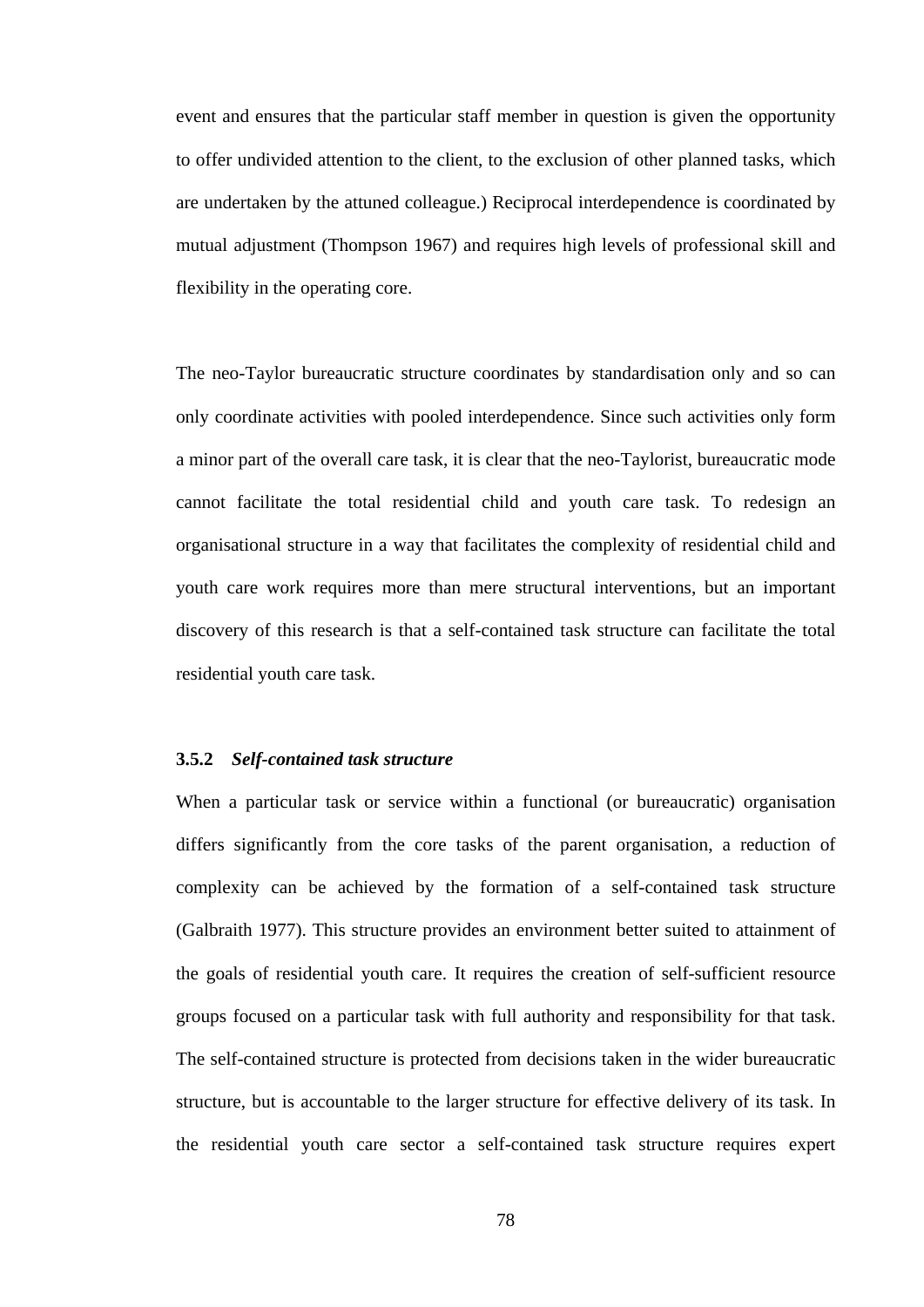leadership capable of achieving a balance between the need to preserve control and encourage flexibility at the front line. The leader, who should have full budgetary control, involves key staff in the development of policies that guide processes essential for provision of developmental care. The mode permits greater amounts of local discretion which allows for the design of roles in which 'the occupants can exercise more discretion, participate in decisions affecting their work, and influence the pace of their work' (Galbraith 1977: 87). Such a structure has processes designed to adapt and respond to unpredictable events—a characteristic of residential youth care work (Graham 1994). The self-contained task structure permits a better matching of people, structure, systems and task and is ideally positioned to perform as a learning organisation (Argyris and Schon 1978, Senge 1990). In their theory-of-action perspective, Argyris and Schon developed a body of theory, and a method for inquiry and reflection, on the reasoning that underlies our actions. The tools of their action science are designed to be effective in organisations and especially in dealing with organisational problems caused by high levels of complexity. While an important finding of this study is that the complexity of the residential child and youth care task can be accommodated in a self-contained task structure, provision of developmental care for all residents will also need the perspective of the learning organisation within the self-contained task structure.

## **3.6 Learning organisations**

Argyris and Schon (1978) see organisations as being capable of action for which they are held accountable. They maintain that organisations learn, and that learning occurs through error detection and error correction. They refer to two types of learning: *singleloop learning* which occurs when the error detected and corrected permits the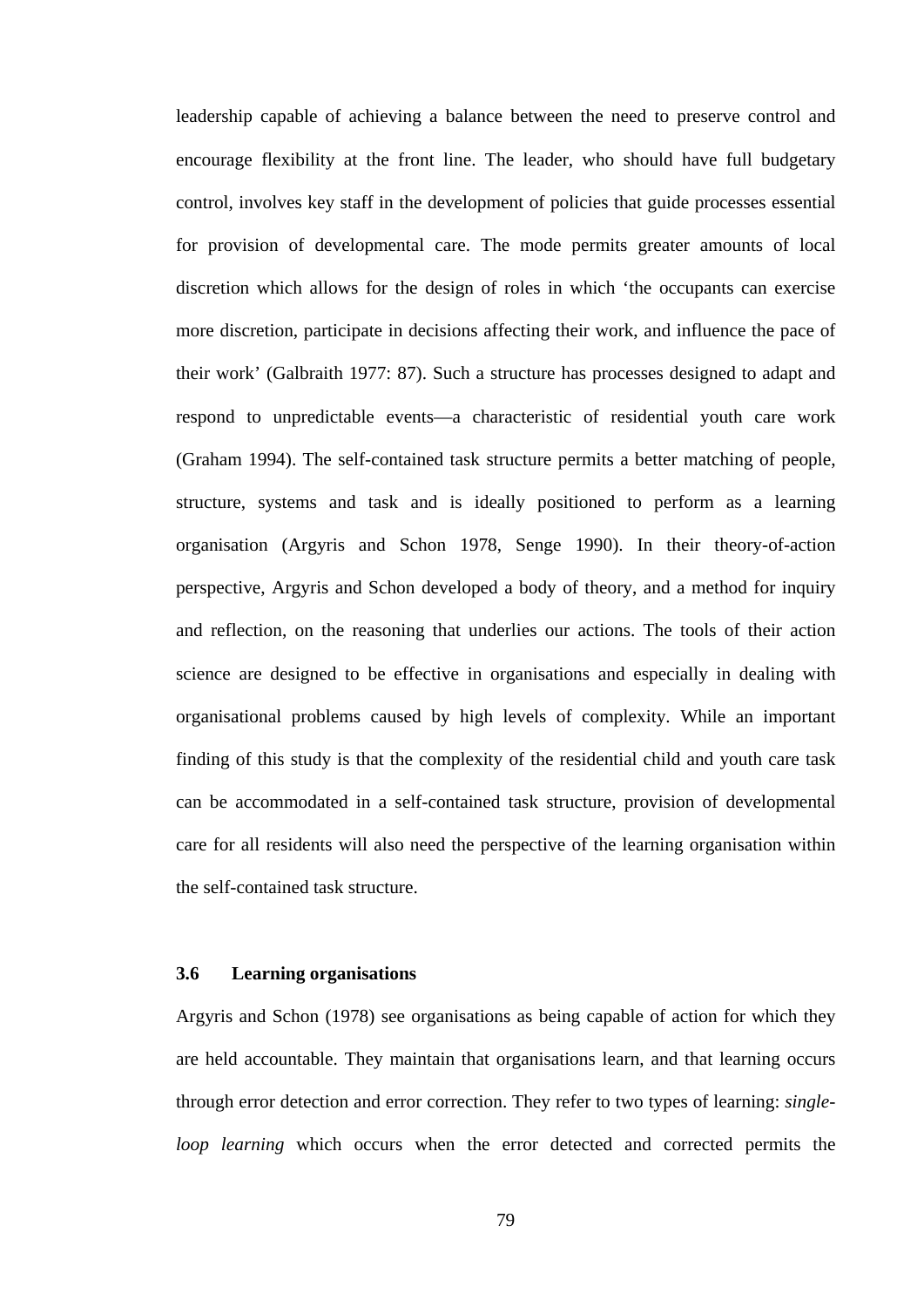organisation to carry on its present policies or achieve its present objectives, and *double-loop learning* which occurs when the error is detected and corrected in ways that involve the modification of an organisation's underlying norms, policies and objectives. They suggest the use of maps for detection of errors/problems with clients or customers which could be used in residential youth care services to ensure a maintained focus on developmental care of residents. An underlying purpose of a map is to illustrate to workers the degree to which their organisation is capable of discovering and correcting errors and to illustrate an organisation's capacity to learn how to learn. A map is used firstly to develop a description of any immediate problems troubling particular staff. This should include various views about the problem, the clarity of those views, the accessibility and availability of information needed to understand the problem fully and why it might be considered unsolvable. Another map is used to describe theories-in-use or actual practice in the service. This can be informed by direct observation of actual practice or exercises with staff to gain insight into actual practices in use. Actual practice is then considered in the light of espoused practice (provision of developmental care) as reflected in agency policies. Both practices are then connected to the system of the service. These steps are designed in the Argyris and Schon model to provide the basis for learning experiences that identify for staff factors that inhibit organisational learning. A third purpose of the map(s) is to facilitate clients' internalisation of factors that make sense to them and point a way forward. Fourthly, maps can be used to utilise learning generated by reflecting on the discussion in order to plan the next steps in the learning process. The aim is to break down assumptions and to help practitioners to be more purposeful in their actions/decisions and more focused on desired outcomes for clients.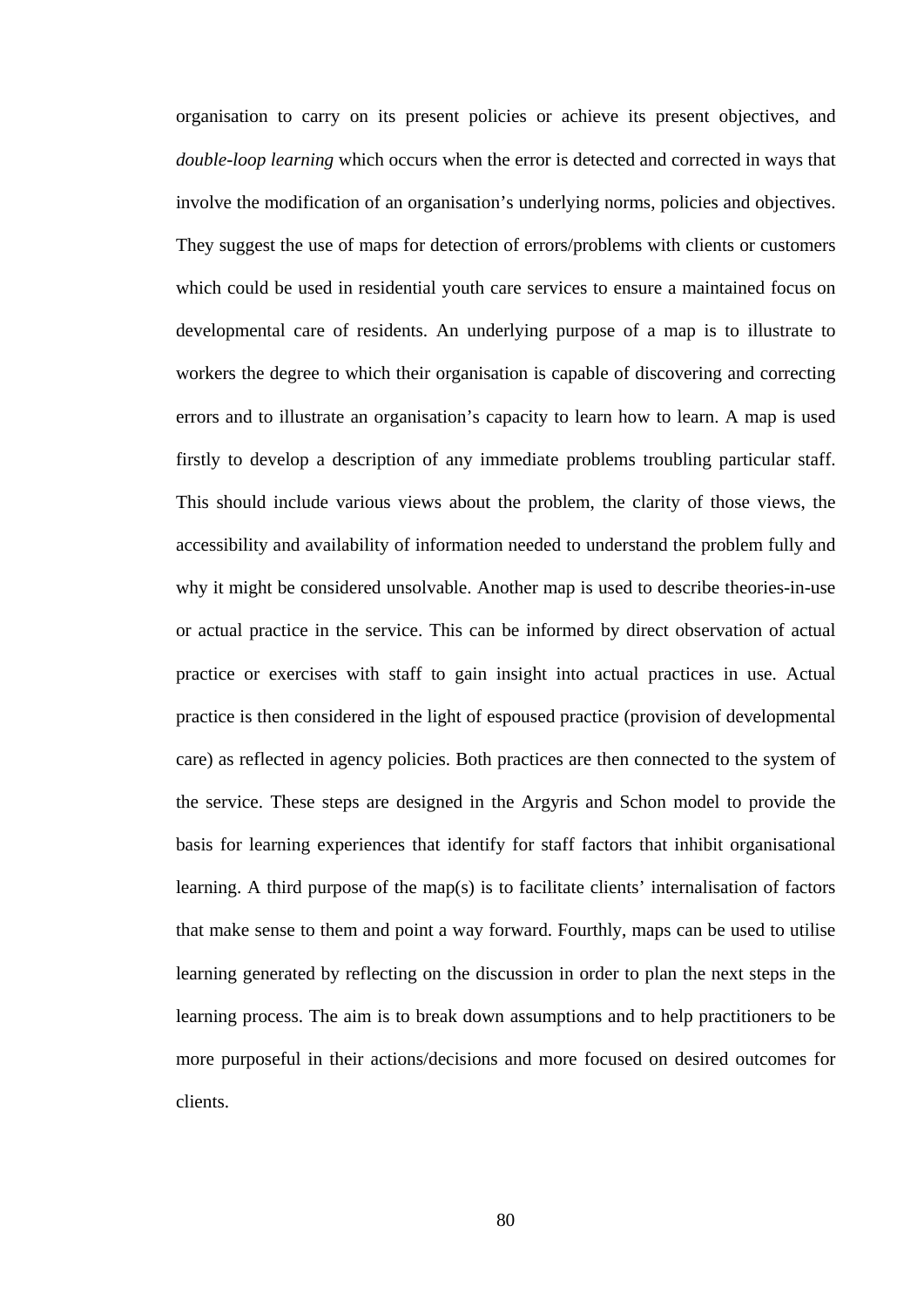Such a process could be used in bureaucratically run child and youth care services where layers of camouflage can lead to games of deception, in which everyone knows that realities are being hidden but this is not open for discussion. Correction of such errors would require double-loop learning (Argyris and Schon 1978). Organisational learning occurs when theories-in-use are transformed due to the experience of error, anomaly or inconsistency. This model suggested by Argyris and Schon could have farreaching results with the potential for enhancing the connection between residential youth centres and their exosystems (Bronfenbrenner 1979), even in bureaucratically structured organisations such as the HSE, where events or practices at the exo level of an organisation will impact the lived experiences of residents and staff in the residential centres (micro level). The public sector, represented by the HSE, is the body responsible for the provision of residential child and youth care in Ireland, and, as already discussed, is part of the child's exosystem. We have noted that a combination of the bureaucratic mode and neo-Taylorist managerialism prevails in the organisational structure of the public sector, part of which is the HSE. We have also noted that rigidity of the bureaucratic mode leads to formalism, legalism and informal structures (similar to Argyris and Schon's inside view of theories-in-use). Bronfenbrenner tells us that exosystem phenomena cross ecological borders, so senior administrative management decisions taken in the interest of efficiency in the HSE can influence the lives of young residents through the effects of these decisions on staff and their interactions with their residents.

An example of such an occurrence is where senior managers, who retain decision making authority in the bureaucratic mode and remain distant from frontline practice, may not understand the rich complexity of the residential task, and may, in the interests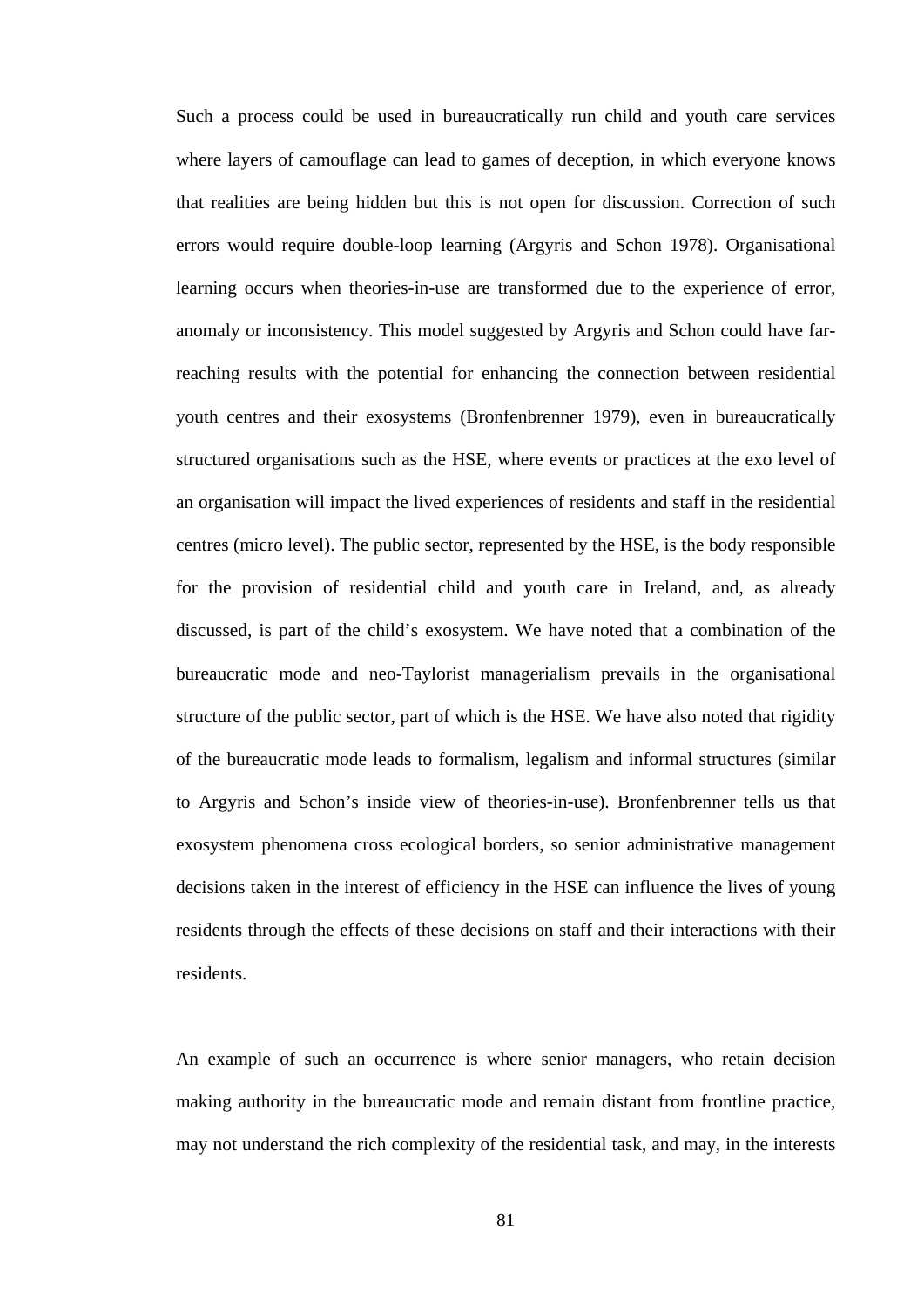of control and consistency, insist on the use of specified policies by all residential staff with all clients, in particular situations. Such practice is typical of the bureaucratic mode. However, the personalised nature of residential child and youth care work means that the use of policies in such a general manner might not be in the best interest of a particular child at a given time. Adherence to policies in this way robs staff of discretion based on professional judgement. The consequent frustration experienced by staff has been known to result in formalism (a form of displacement already discussed and regularly found in bureaucratic structures). We have seen that formalism results in adherence to rules, originally conceived as a means, as an end in itself. Such practice results in incompatible requirements in organisational theory-in-use in the residential unit. These requirements are usually expressed through a conflict among members and groups in the organisation. Intra-group conflict in a residential setting will militate against developmental work with troubled clients and so it needs to be recognised and urgently addressed. The use of maps, as described by Argyris and Schon (1978), is a method for addressing such conflict and for recognising the complexity of residential child and youth care work. While it is considered that this model would be useful in large bureaucratic organisations, it is recognised that conflict between staff team members could also arise in a self-contained task structure; but it is more likely to be detected in this structure before the levels of camouflage, more typical of large bureaucratic organisations, arise. If such tensions arise in self-contained task structures, it is essential that they are addressed urgently in the interest of developmental care of residents. The Argyris and Schon model could also prove useful in such circumstances. Senge (1990), influenced by the work of Argyris and Schon, proposes that systems thinking is essential for effective organisation learning in those organisations with high levels of complexity, such as residential youth care organisations.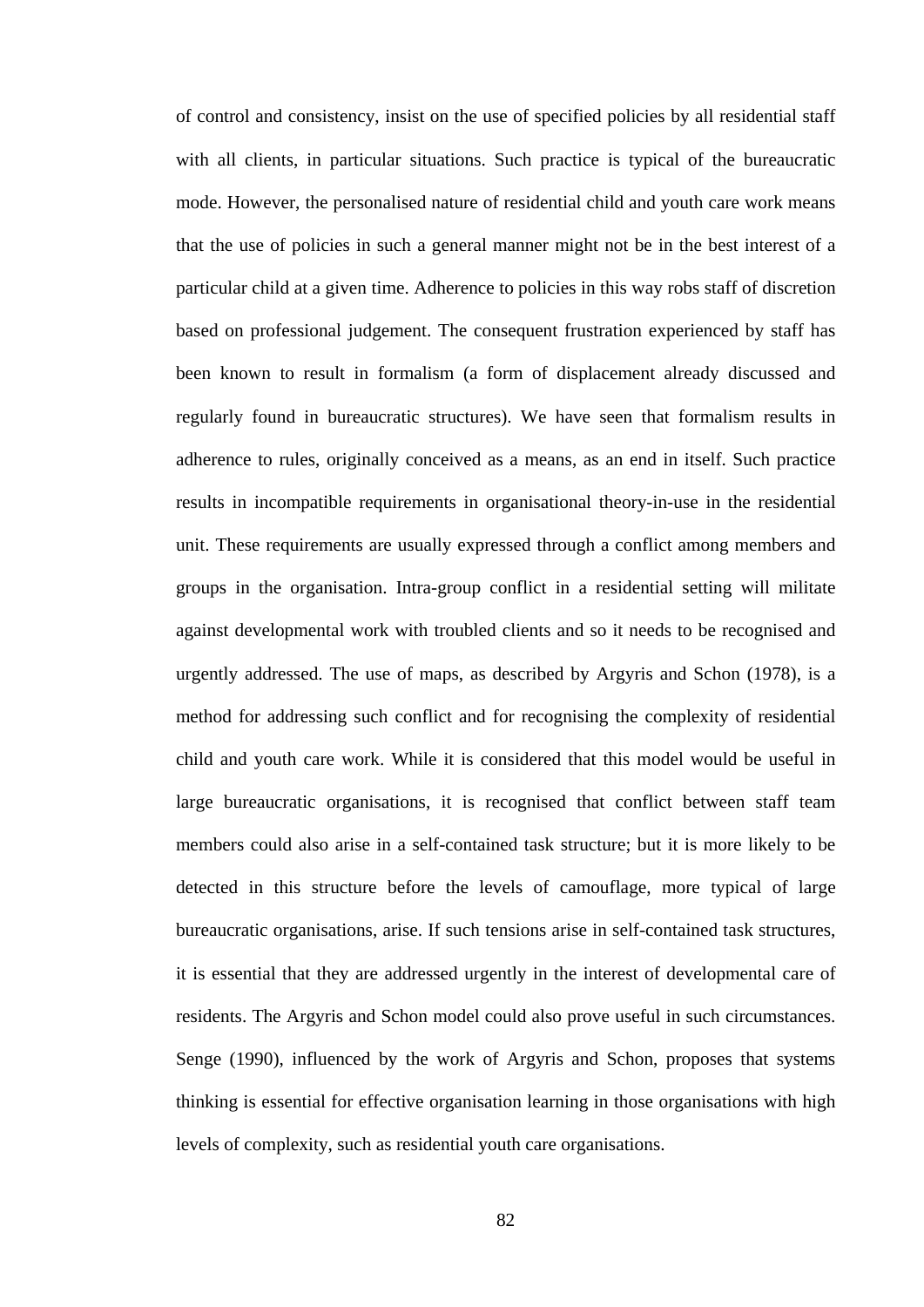#### **3.7 Systems thinking**

Senge shows us how today's problems are often caused by yesterday's solutions. Many so-called solutions merely shift problems from one part of a system to another and can go undetected for years because those who shifted the first problem are different to those who inherit the new one. To minimise such 'solutions', Senge (1990) encourages us to look at underlying structures rather than events, and to think in terms of processes rather than snapshots. All living systems have integrity; their character depends on the whole. This also applies to organisations; to understand the most complex managerial issues requires seeing the whole system that generates the issues. Understanding of issues that impact residential child and youth care requires seeing the whole Health Service Executive system that generates the issues. There are issues where critical systemic forces arise within a given functional area and their solution does not require a broad overview of other functional areas; but there are other issues whose solutions require a consideration of the dynamics of an entire industry (in the private sector) or an entire government department (in the public sector). A key principle of the systems perspective is the 'principle of the system boundary' (Senge 1990: 66). This is that the interactions that must be examined are those that are most important to the issue at hand, regardless of parochial organisational boundaries. This has important implications for effective residential child and youth care work in organisational settings.

Where systemic thinking is not in evidence, there is a tendency to blame outside circumstances for our problems. Systemic thinking shows us that we and the cause of our own problems are part of the one system and that the solution lies in our relationship with our problems. This is particularly important for residential child and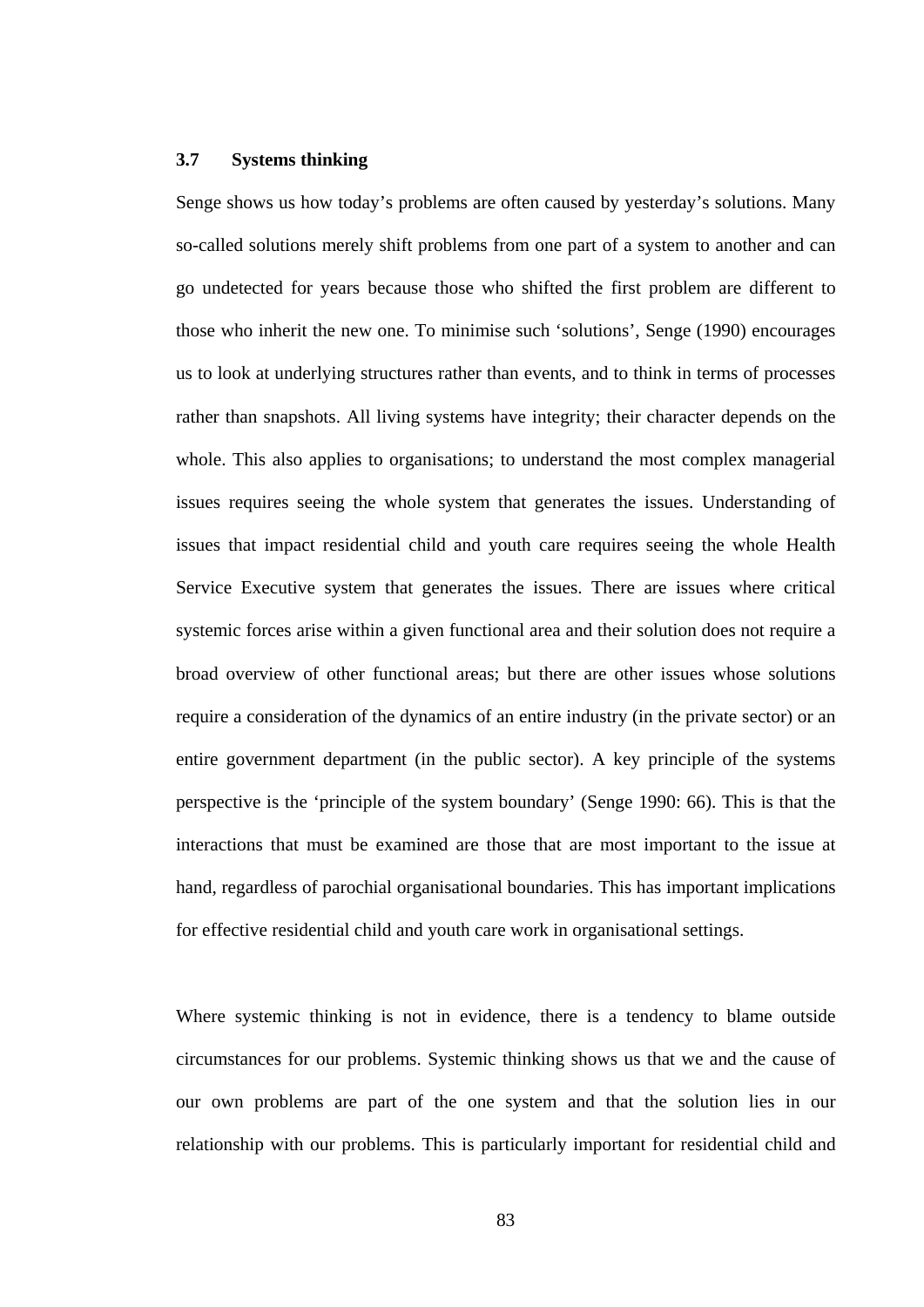youth care practice where there is strong evidence of the presence of a blame culture which can curtail frontline practitioners and cause them to ignore issues rather than encourage them to solve issues in the interests of their residents.

Systemic thinking is a discipline for seeing wholes. It provides a framework for seeing interrelationships rather than events, for seeing patterns of change rather than incidents. It is reflected in Bronfenbrenner's ecological model where the developing person's environment is viewed as a set of nested structures, all of which are interconnected (interrelated) and so impact the person's development. As a set of general principles, systemic thinking has evolved during the twentieth century and relates to many diverse fields such as the physical sciences, social sciences and management. It helps us to respond to the increasingly complex environment of the  $21<sup>st</sup>$  century. It is the antidote to the 'sense of helplessness that many people feel as we enter the age of interdependence' (Senge 1990: 69). It facilitates the management of dynamic complexity where cause and effect are not immediately apparent. Dynamic complexity is a feature of residential child and youth care, where outcomes are not readily apparent and often rely on numerous interrelated factors. Features of dynamic complexity are:

- 1 Effects of interventions over time are not obvious. (It is sometimes only in adult life that a person recognises the positive value of interventions experienced in youth while in residential care.)
- 2 The same action has dramatically different effects in the short and long term. (Rigid regimes in residential settings achieve control in the short term, but often fail to achieve development of internal control, known to be essential for development of children and youth that leads to them achieving happiness in their lives.)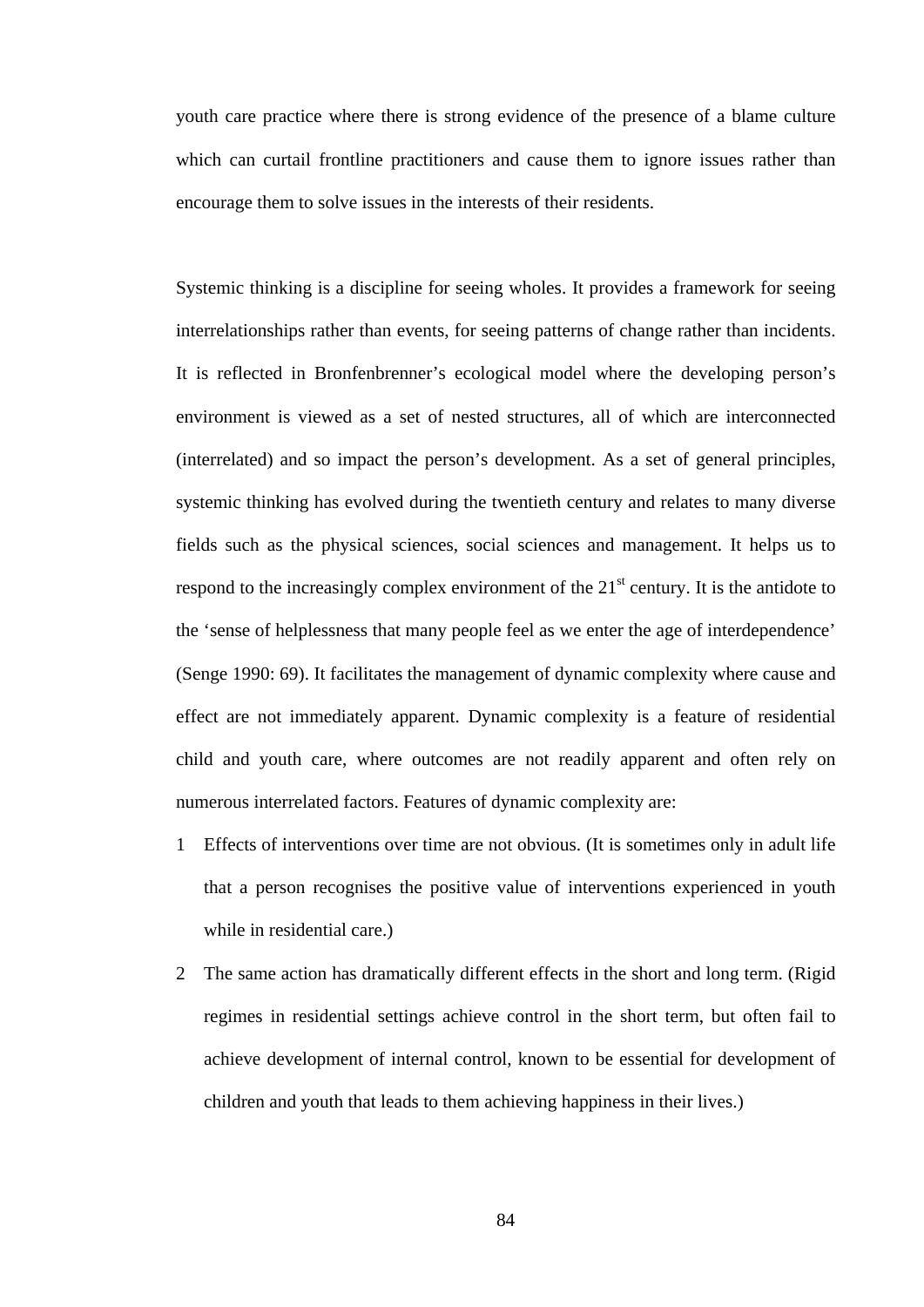- 3 An action may have different consequences in different parts of the system. (Rulesbased control can facilitate efficient administration at a level in the system while it can militate against individualised care, so central to development for children and youth in residential centres.)
- 4 Obvious interventions can have non-obvious consequences. (Interventions based on achievement of compliance can cause serious anger and frustration for troubled youth resulting in a serious deterioration of their circumstances.)

Systemic thinking facilitates the development of a 'rich language for describing a vast array of interrelationships and patterns of change' (Senge 1990: 73). As a way of thinking, it helps to simplify things by throwing light on the deeper patterns lying behind events and details, and as a language it shapes perception—to see system-wide interrelationships requires a language of interrelationships. 'Such a language is important in facing dynamically complex issues and strategic choices, especially when individuals, teams, and organisations need to see beyond events and into the forces that shape change' (Senge 1990: 74). The discourse of managerialism played a significant role in its widespread acceptance as an ideology that could cure both economic and social ills. The discourse of systems thinking highlights the importance of interconnections and the need to understand the whole in order to understand its parts and can guide achievement of environments, within bigger systems or organisations, (such as self-contained task structures) which are suited to development of young people.

The mission statement of managerialism is 'sustainable economic progress' (Newman and Clarke 1994). Residential child and youth care aims to achieve sustainable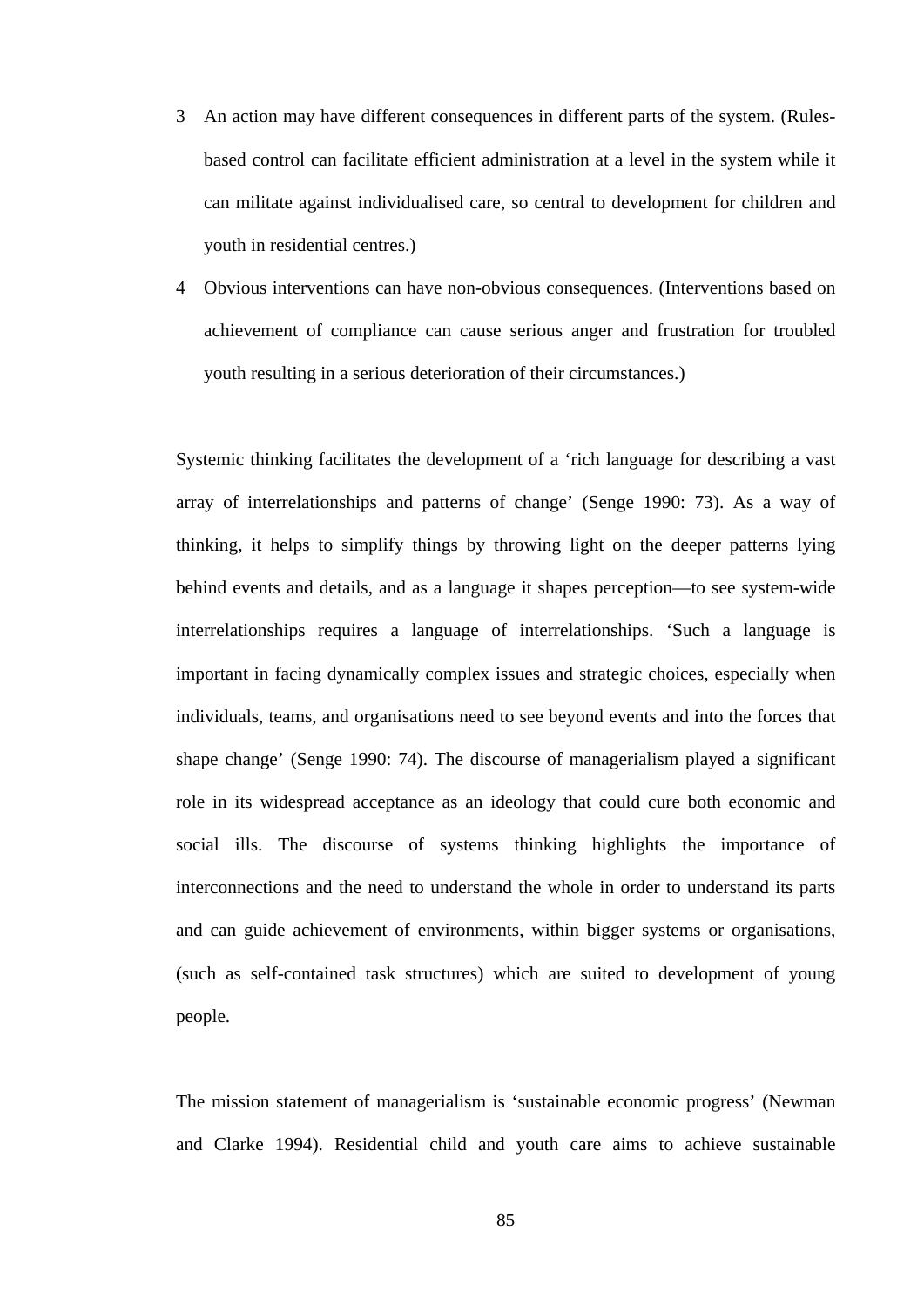development for its young residents. 'Sustainable' suggests commitment to long term goals, a central feature of Senge's systemic model. *New Managerialism* also offers a model of organisation which is people-centred and views bureaucratic control systems as unwieldy, counterproductive and repressive of the enterprising spirit of employees. It favours the loosening of control systems and stresses the value of motivating people to strive for excellence. In this perspective managers become leaders rather than controllers, providing vision and inspiration which generate commitment to 'being the best' (Newman and Clarke 1994). Effective leadership is recognised by both the Learning organisation and new managerialism models.

### **3.8 Leadership**

Senge's model for the learning organisation stresses the importance of effective leadership, a factor now recognised and strongly supported by new managerialism as it seeks to achieve fundamental change in the public sector (Milner and Joyce 2005). We have also seen that leadership is necessary for effective use of the critical success factor framework where there is emphasis on the importance of leaders having a clear strategic vision to act as a target for the involvement of service managers in selection of critical success factors and achievement of strategic change. Studies by Alimo-Metcalfe and Alban-Metcalfe (2001, 2003, cited in Milner and Joyce 2005) stress the importance of leaders being able to articulate and share a strategic vision.

Senge (1990) sees a shared vision as one of the core disciplines of the learning organisation. He describes in detail how a leader must develop the vision collaboratively, and proactively work at embedding the vision across the entire organisation, issues that will enhance the required positive interconnections between the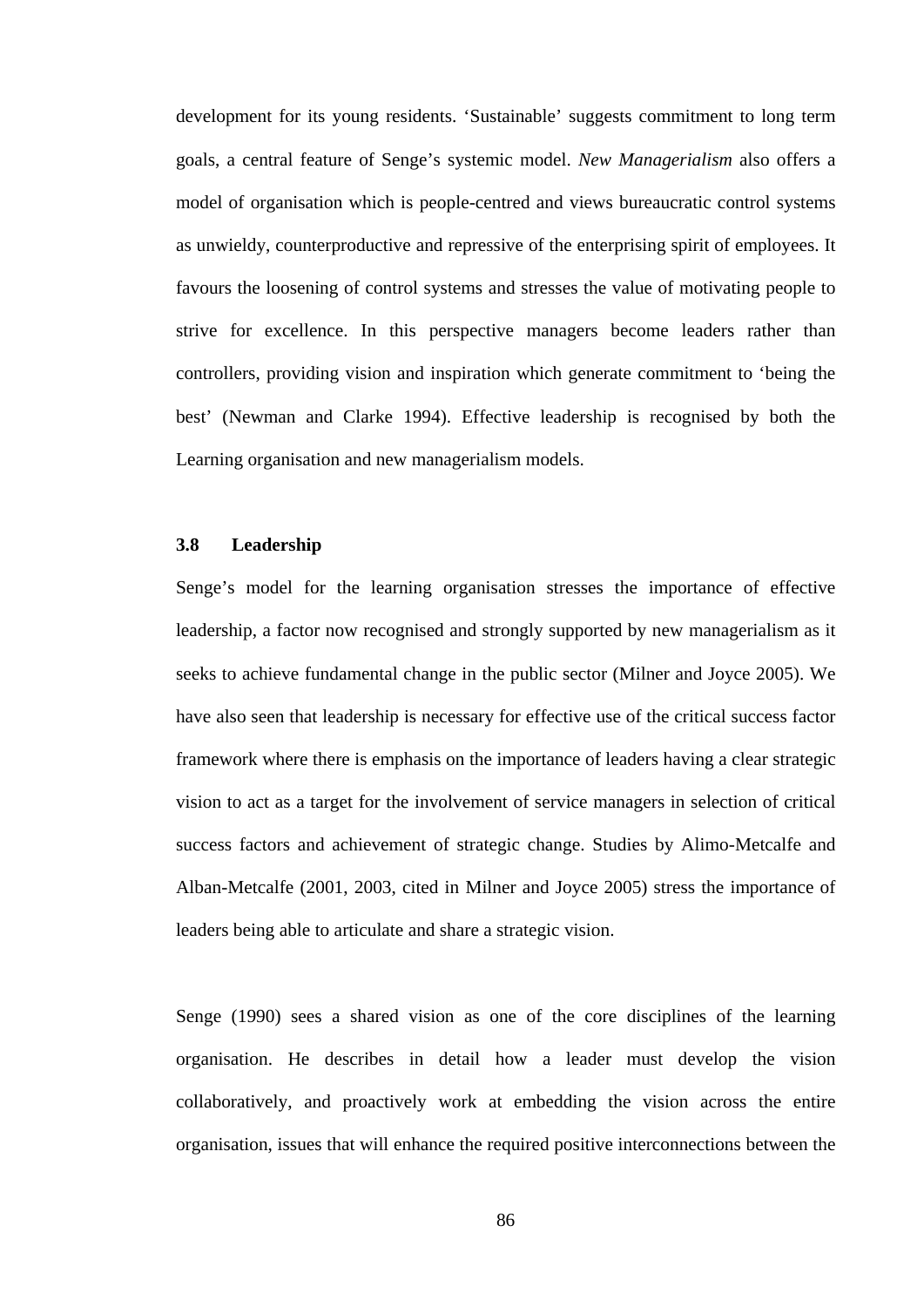systems in the ecological environment of the young person in residential care. He talks about the importance of the designer role for learning organisation leaders as they undertake necessary changes. Senge (1990) says the first task of the organisation designer concerns the development of vision, values and purpose or mission. He says the leader, as designer, focuses on making change work in practice. This is essential for growth-promoting practice in residential child and youth care services. The leader designs the organisation's policies, strategies, systems. Policies and strategies reflect underlying assumptions and prevailing norms. We have seen that present structures of residential child and youth care services in the Health Service Executive reflect norms of the bureaucratic mode in its exosystem, where rigidity and control feature strongly. These factors militate against individualised care which is why this study suggests a change of design structure for statutory residential youth care services.

Senge (1990) views leaders as being concerned with integrating the five learning disciplines: vision; values; purpose; systems thinking; and mental models (our internal pictures of how the world works). Senge maintains that the synergy of these disciplines can propel an organisation to major breakthroughs in learning, and believes that all disciplines are critical and must be developed. The first three disciplines regularly appear in studies of leadership in public sector management and are seen as the essential early tasks of the leader. Milner and Joyce refer to a major study by Charlesworth, Cook and Crozier (2003, cited in Milner and Joyce 2005) which found the five top attributes of successful leaders to be: clarity of vision; integrity; sound judgement; commitment to people development; and being strategic. Their study surveyed 1,890 managers for their views on leadership; it listed the following skills as being important for public sector leaders: communicating; engaging employees with the vision; creating an enabling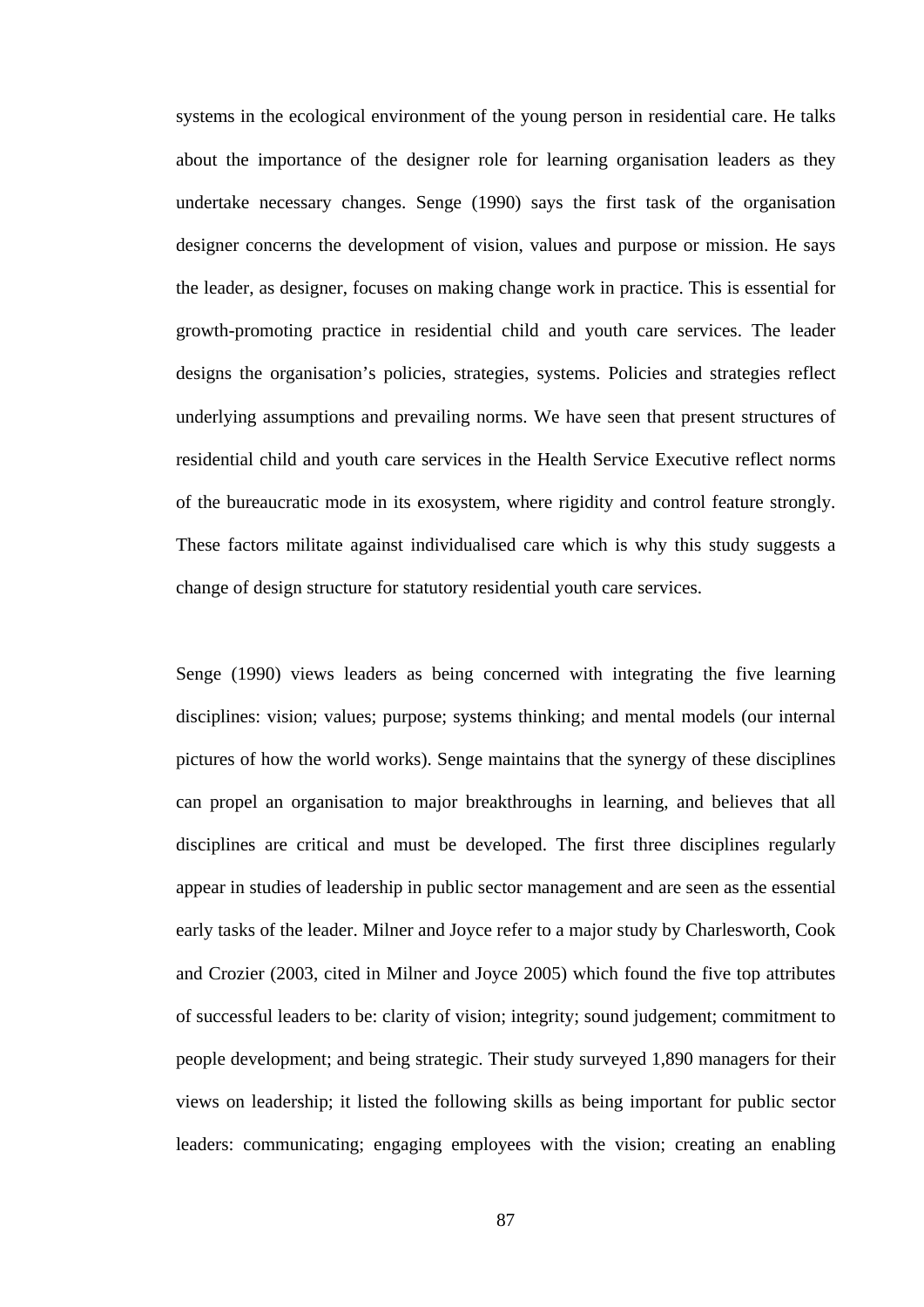culture; formulating and implementing strategy; and working effectively with the (local) community. These qualities and skills are very similar to those seen as essential for leaders in learning organisations where leaders must, primarily, help people understand the forces that shape change. The effective leader fosters learning for all employees aimed at helping all people in the organisation to develop systemic understandings. Good leadership is the sharing of one's own personal vision and demonstrating a commitment to the truth. The leader's task is to create a learning environment which requires skills in mentoring, coaching and helping others to learn in a spirit of openness.

The purpose or the 'why' of the organisation plays a key role in leadership, the learning process and in the selection of critical success factors. It is important to know where the organisation has come from and where it hopes to get to. The purpose or mission provides a single integrating set of ideas that give meaning to all aspects of the leader's work. To get the most out of people the leader aims to build a value-based, visiondriven environment. The learning organisation fosters learning how to accept, embrace and seek change, factors essential for survival in the complex world of the 21<sup>st</sup> century.

Adaptive leadership is required to be effective in this type of context (Milner and Joyce 2005). Bennis (1989), an influential commentator on leadership, provides insight on the roles that effective leaders must adopt and the characteristics they must exemplify. These give us a sense of how adaptive leadership should present in practice:

- The first ingredient of leadership is a *guiding vision.* The leader has a clear idea of what he wants to do-professionally and personally-and the strength to persist in the face of setbacks, even failures. Unless you know where you are going, and why, you cannot possibly get there.
- The second basic ingredient of leadership is *passion*  the underlying passion for the promises of life, combined with a very particular passion for a vocation, a profession, a course of action.
- The next basic ingredient of leadership is *integrity.* There are three essential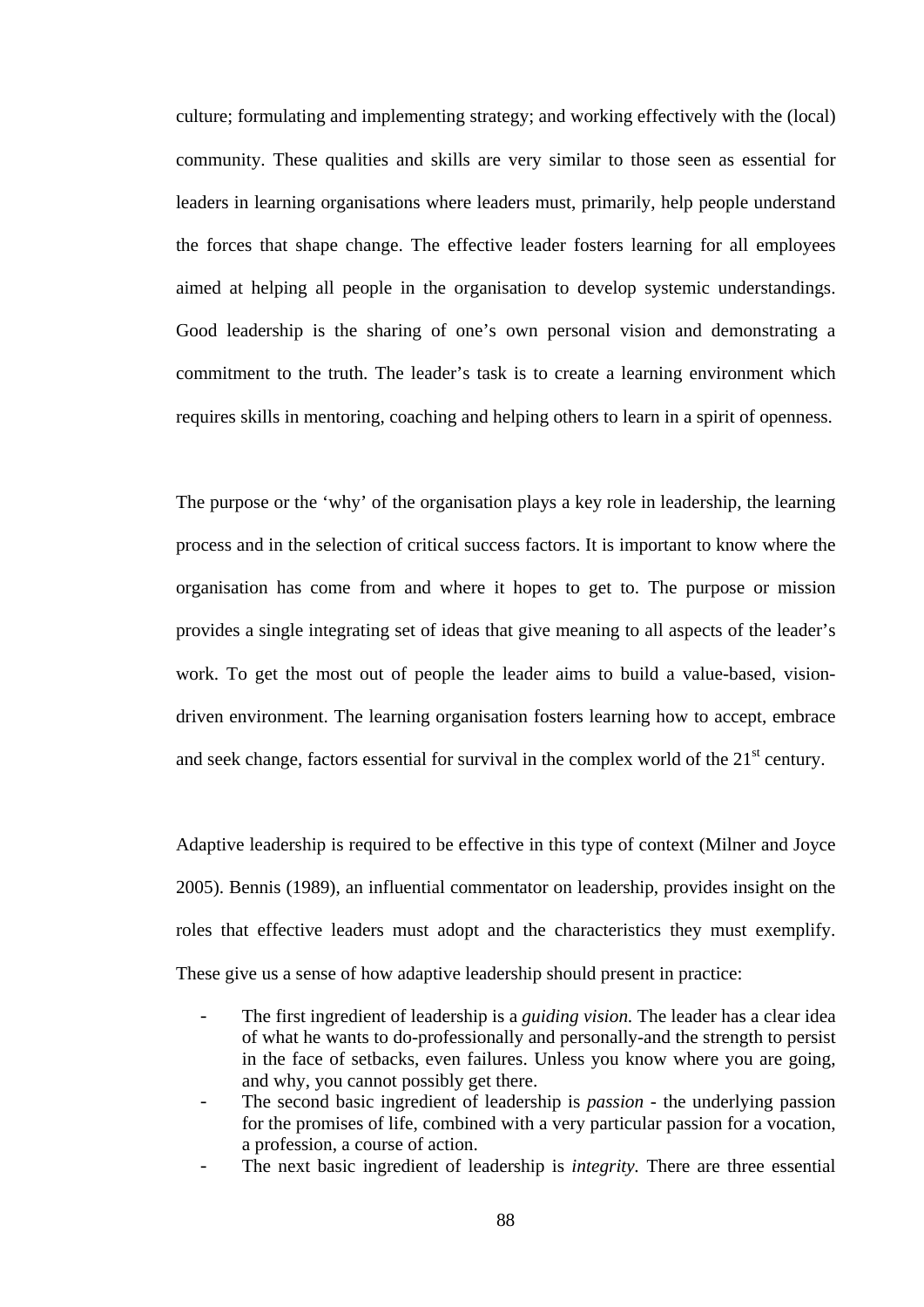parts of integrity: self knowledge, candour, and maturity.

- 'Know thyself' was the inscription over the oracle at Delphi. And it is still the most difficult task any of us faces. But until you truly know yourself, strengths and weaknesses, know what you want to do and why you want to do it, you cannot succeed in any but the most superficial sense of the word…
- Candour is the key to self knowledge. Candour is based in honesty of thought and action, a steadfast devotion to principle and a fundamental soundness and wholeness….
- Maturity is important to a leader because leading is not simply showing the way or issuing orders. Every leader needs to have experienced and grown through following - learning to be dedicated, observant, capable of working with and learning from others… Having located these in himself, he can encourage them in others.
- Integrity is the basis of *trust*, which is not as much an ingredient of leadership as it is a product. It is one quality that cannot be acquired, but must be earned. It is given by co-workers and followers, and without it the leader can't function.
- Two more basic ingredients of leadership are *curiosity* and *daring.* The leader wonders about everything, wants to learn as much as he can, is willing to take risks, experiment, try new things. He does not worry about failure but embraces errors, knowing he will learn from them (Bennis 1989: 39-41).

The challenge of the learning organisation is to lead all in the organisation to master the cycle of thinking, doing, evaluating and reflecting without which there can be no valid learning. This cycle is fuelled by the feedback of a credible leader who reports on reality relative to the widely held vision of the organisation. This process causes a creative tension. Mastering creative tension throughout an organisation leads to a profoundly different view of reality which people see as something they can influence. All aspects of current reality (events, patterns of change, systemic structures) are subject to being influenced by creative tension. Characteristics of persuasive leaders—such as clarity and persuasiveness of their ideas, depth of commitment, openness to continually learning more—instil confidence in those around them that, together, they can learn whatever they need to learn to achieve the results (vision) they truly desire.

Senge says that what matters most is the 'visible behaviour of people in leadership positions in sharing their own personal visions and demonstrating their commitment to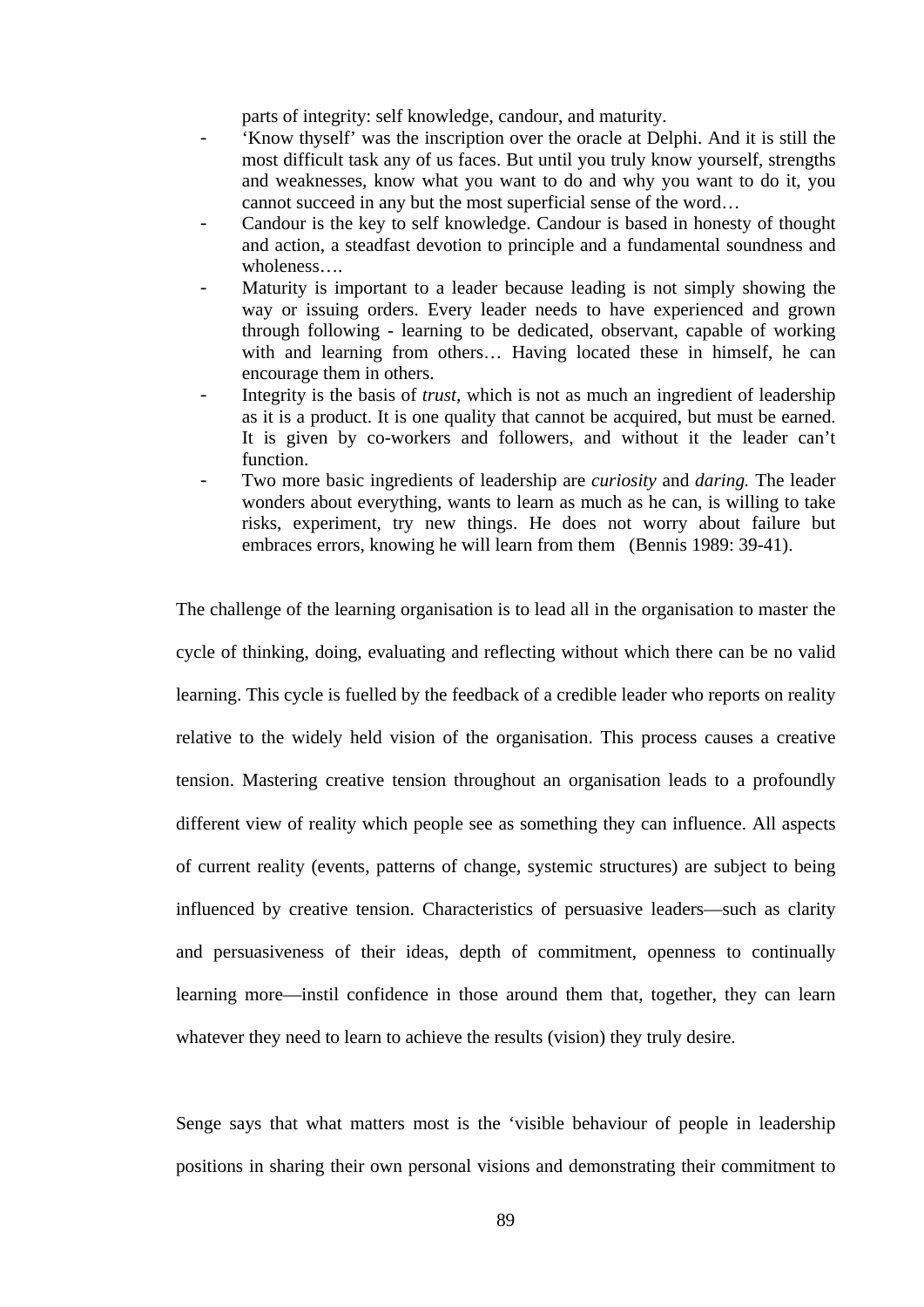the truth' (1990: 344). Kotter (1990, cited in Milner and Joyce 2005), stresses the importance of leaders aligning people through communication, emphasising the power of a shared vision and underlining the importance of leadership credibility. To be vision-led means that our reference points are internal; only vision-led organisations can embrace change. Traditional organisations (bureaucratic organisations) change by reacting to events, they subscribe to 'short-termism'. Residential child and youth care requires organisations committed to long-term goals which achieve sustainable development for young residents. Service strategies need to conceptualise such goals so that these can become public knowledge in the organisation, open to challenge and further improvement. A key function of leadership is formulating and implementing strategy.

#### **3.9 Strategic planning and implementation**

Residential youth care is provided in organisational settings. To be effective an organisation needs to achieve coherence among strategy, organising mode and integration of individuals (Galbraith 1977). Without the guidance of a clear strategy an organisation cannot be sure that it is allocating resources appropriately, managing critical processes and rewarding positive job performance—factors that are critically important for provision of developmental care in residential settings.

Organisation strategy is made up of strategy planning and strategy implementation. The four elements of strategy planning are: *what* service will we offer; *whom* will we offer it to; *why* will clients come to us; *where* will we place our emphasis. 'The core of strategy implementation is the *how* of the strategy planning, or the systems and structures necessary to achieve the *what, who, why* and *where*' (Rummler and Brache 1995: 81).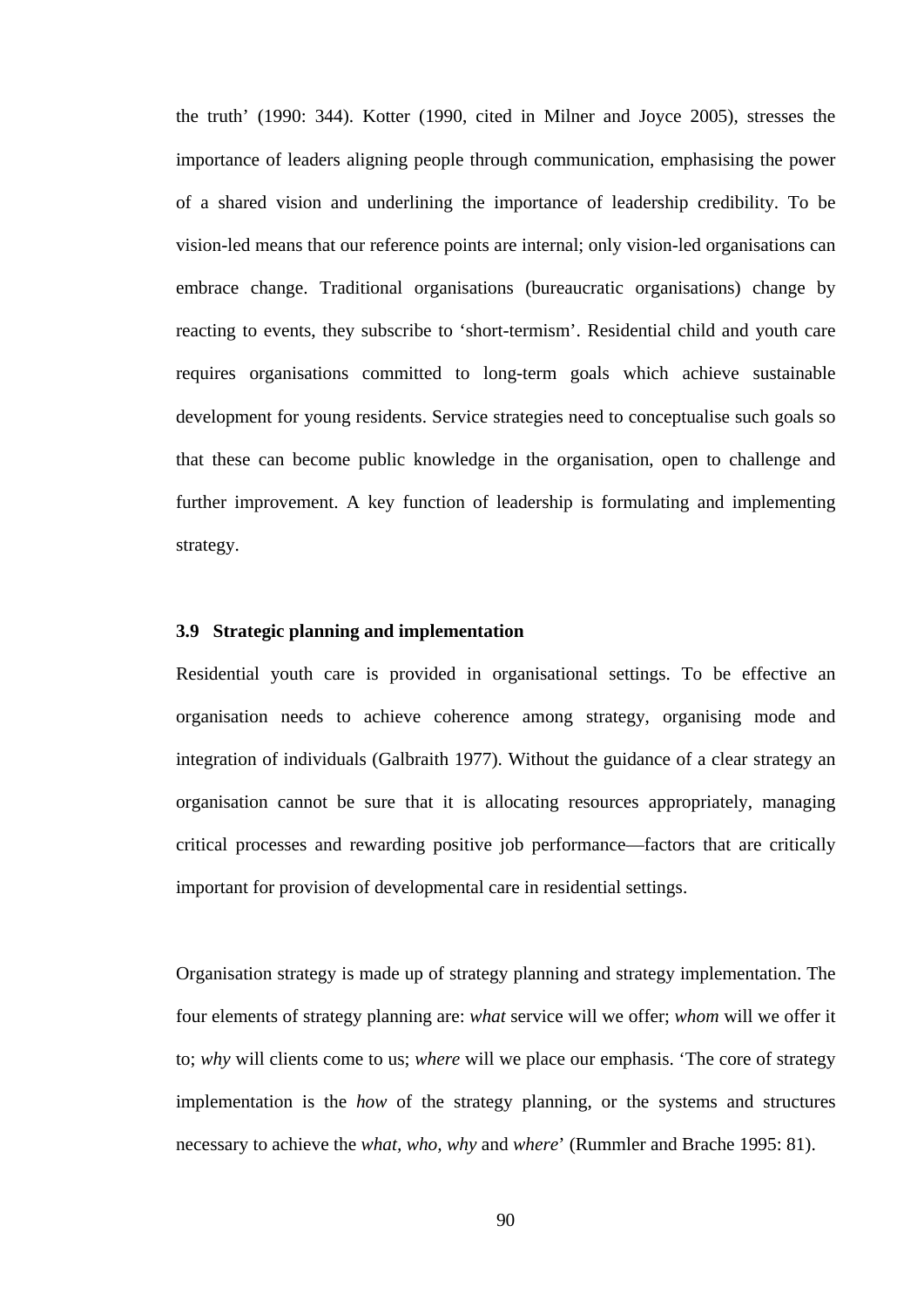Certain questions precede strategy decision making such as:

- 1. What values are going to guide our service?
- 2. What do we know or need to know about our target client group?
- 3. What assumptions about the external environment (legislation, regulation, resource availability) underpin our strategy?

Following clarification of the above lead issues, questions in relation to each of the four elements of strategy planning need to be listed and answered. 'Without strategic definition and goals, which position an organisation in its environment, performance management is a guessing game' (Rummler and Brache 1995: 83). Since the focus of this study is the delivery of developmental care for youth in need of residential care, it emphasises the importance of focused strategic implementation.

### **3.9.1** *Three levels of strategy implementation*

## *Organisational level*

- Goals: What specific goals and values will underpin our service?
- Design: What internal structure do we need to achieve our goals?
- Management: What resources need to be allocated to the various functions?

## *Process level*

- Goals: What are the goals for the processes that are critical for effective outcomes?
- Design: What are we going to do to ensure that our strategically critical processes are working efficiently and effectively?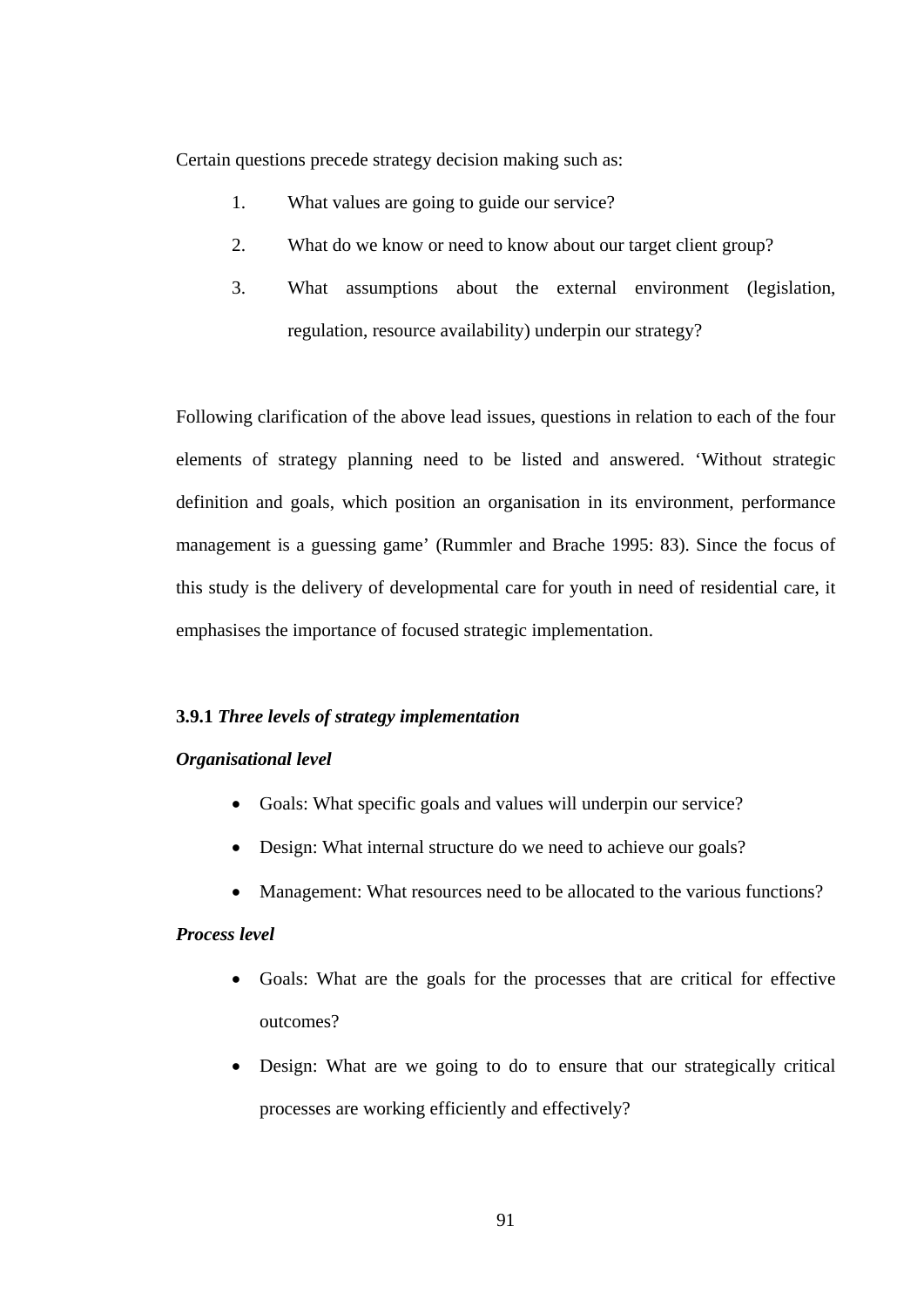• Management: How are we making sure that our critical processes are being managed on an ongoing basis?

## *Job/performer level*

- Goals: What are the goals for the jobs that are most critical for process and strategic success?
- Design: What are we doing to design each key job so that it best contributes to successful outcomes?
- Management: What are we doing (feedback, training and incentives) to create an environment that supports each job's strategic contribution? (Rummler and Brache 1995: 85).

Effective leaders of residential youth care services need to think strategically, to get commitment from all levels of the service to agreed strategies, so that they are common knowledge in the organisation and their implementation is regularly reviewed and evaluated as to their support of all staff in provision of developmental care for young residents.

### **3.10 Conclusion**

This chapter explored the organisational factors that impact provision of care for young people in residential care. It acknowledged that the HSE, currently the major provider of residential child and youth care in Ireland, is part of the Irish public sector and is structured as a traditional bureaucracy. Bureaucratic structures were seen to be rigidly configured and to rely on strict adherence to regulations to achieve control at frontline level. There is a gap in bureaucratic structures between senior administrative management and first-line managers and their frontline staff. The study sought to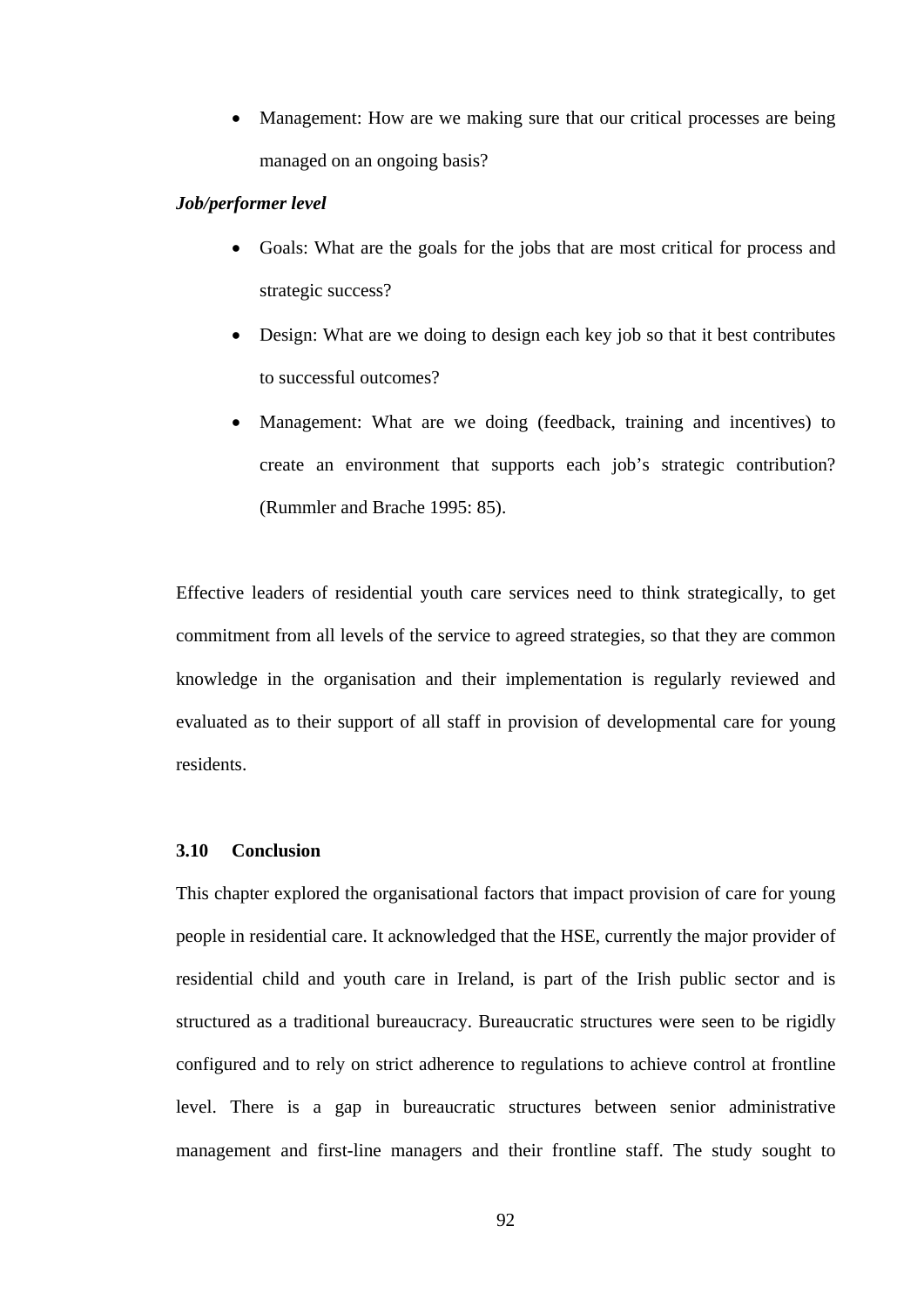narrow this gap and so achieve a more interconnected organisational structure designed to meet the HSE's mandate to provide developmental care for young people in frontline residential care services. Traditional bureaucratic structures subscribed to a neo-Taylor managerialist ideology which is driven by the need for efficiency and achievement of 'more for less' (Pollitt 1990). However, 'new managerialism' (also driven by the need to get 'best value for money') recognised the need for frontline staff to commit to achievement of primary goals that are guided by an agreed mission statement of a given organisation/service (Milner and Clarke 1994).'New managerialism' had more in common with the learning organisation (Argyris and Schon 1978; Senge 1990). This led to the selection of a 'new managerialist' construct, *critical success factors* as a framework for presentation of the research findings. It was thought that use of a *critical success factors* framework would facilitate a 'buy in' from senior administrative management of bureaucratic organisations to organisational factors deemed necessary for provision of developmental care for young people in residential care. A particular critical success factors framework (Leidecker and Bruno 1984) which selects CSFs across three levels of organisations was selected for presentation of the research data. It is hoped that the critical success factors that emerge from the research will facilitate both better understanding of residential youth care work and more relevant measures for constructive evaluation of this practice.

Bronfenbrenner's ecological systems perspective is presented as a paradigm for valid understanding of the interrelated systems that impact the developing person. Factors far beyond the developing person's immediate environment impact his/her development. The organising mode of the service organisation providing residential care is viewed as an exosystem of the developing young person in residential care. Consequently, the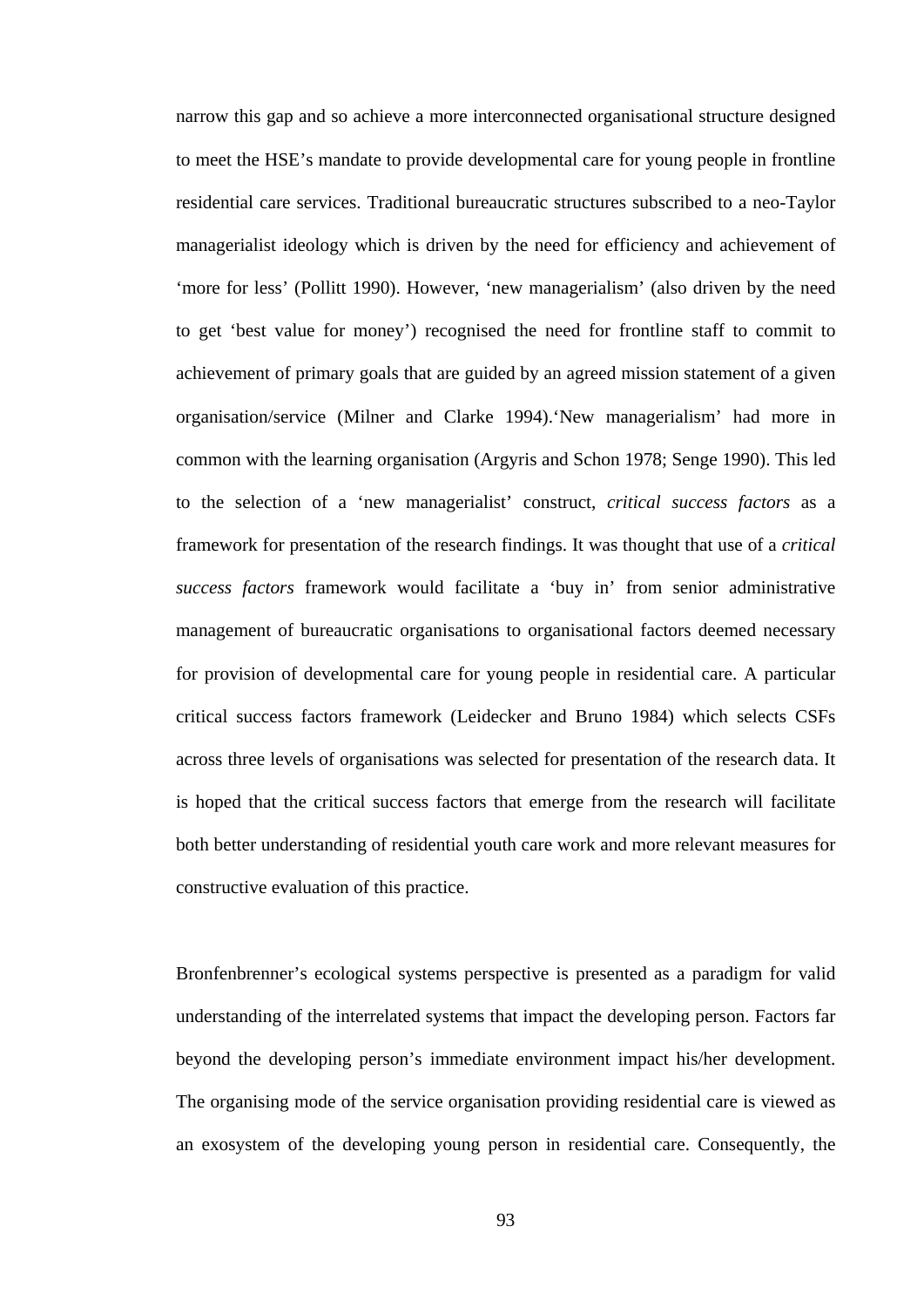organising mode of the service provider is a significant determining factor in the quality of the caring environment provided for children and youth in residential settings. This view resulted in the prevailing organising mode (bureaucratic mode) of residential child and youth care services being described in some detail.

The bureaucratic mode is explored, listing its characteristics, its preoccupation with efficiency and control and referring to how rigidity, which typifies this organising mode (Mintzberg 1988), can result in displacement of goals through formalism, legalism (Blau 1963) and informal structures (Selznick 1943; Argyris and Schon 1978). Recognition of the need to change the organising mode of residential child and youth care guided a review of the ongoing influence of managerialism in the restructuring of public sectors in Western economies. The ideology of managerialism is discussed with reference to evolving *new managerialism* which acknowledges the need for organisations to manage change in the  $21<sup>st</sup>$  century. Organisational change also prompted the work of Argyris and Schon (1978), whose theory-of-action model introduces the use of maps in the clarification of issues that cause errors, conflict and anomalies in formal (bureaucratic) organisations, as they seek to facilitate the emergence of learning organisations. Senge (1990) sees learning organisations as the only ones that can embrace change in our increasingly complex world.

Senge claims that effective leadership is centrally important for all learning organisations. Such leadership must reflect an ability to conceptualise strategic insights so that they guide all levels of a given service in the implementation of selected strategies. Strategy planning and implementation are discussed as necessary aids to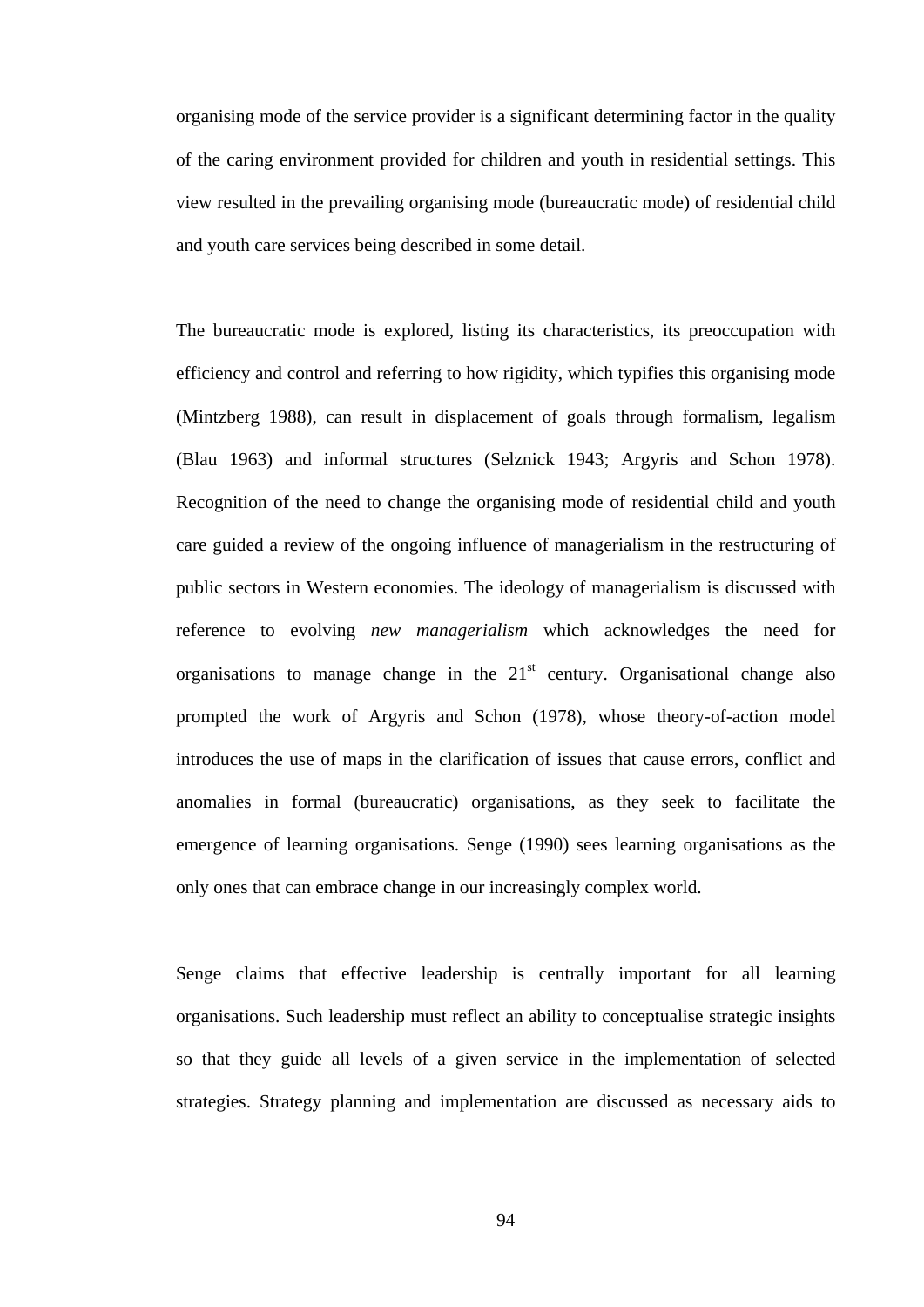residential youth care services committed to provision of developmental care for all young residents.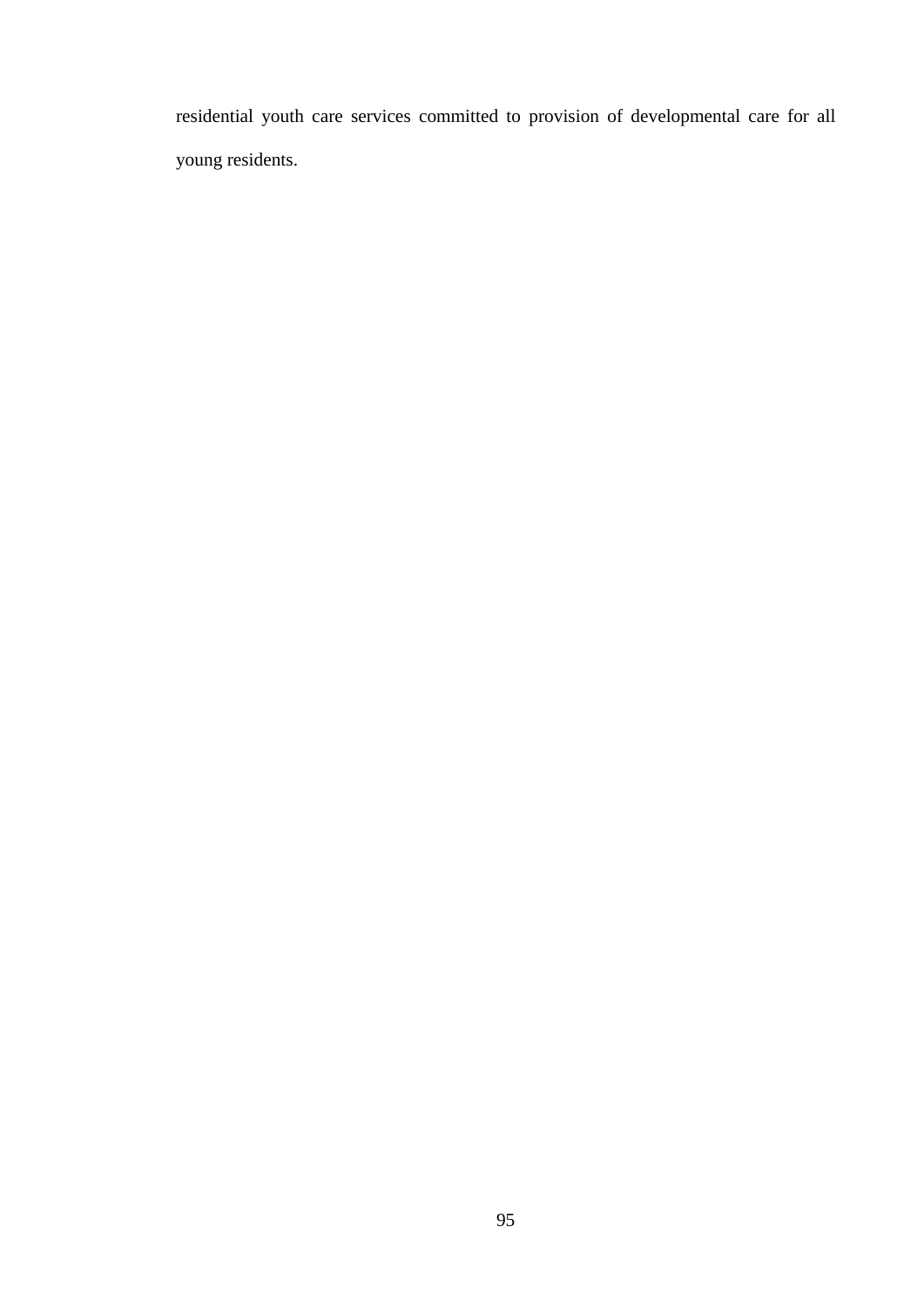## **CHAPTER FOUR:**

## **SEARCHING FOR KNOWLEDGE AND MEANING FOR RESIDENTIAL CHILD AND YOUTH CARE**

### **4.1 Introduction**

The purpose of this study is to gain further understanding of the [organisational] forces shaping the care of children and youth in Irish residential child and youth care settings (Bronfenbrenner 1979), in the hope of providing more positive developmental experiences for these young people. There is too little evidence of the residential child and youth care sector being able to satisfactorily meet the many needs of the challenging young people in its care. I believe that these troubled children must be proactively helped to address the issues that led to their admission to residential care and, prepare for engagement with life in a manner that facilitates their becoming productive and happy members of society. This belief prompted my research question and the search for understanding has brought me on a journey through the literature of the philosophy of science.

The literature of the philosophy of science explores, *inter alia*, the considerable debate between rival schools of thought in the field of inquiry in the social sciences. Hermeneutics, and in particular the centrality of the hermeneutic circle, feature prominently in this literature. The hermeneutic circle has been widely accepted by many philosophers as being appropriate not only for understanding science 'but for understanding any form of life' (Bernstein 1983: 130). Hermeneutics is the methodology of the constructivist paradigm which is the selected paradigm for the study.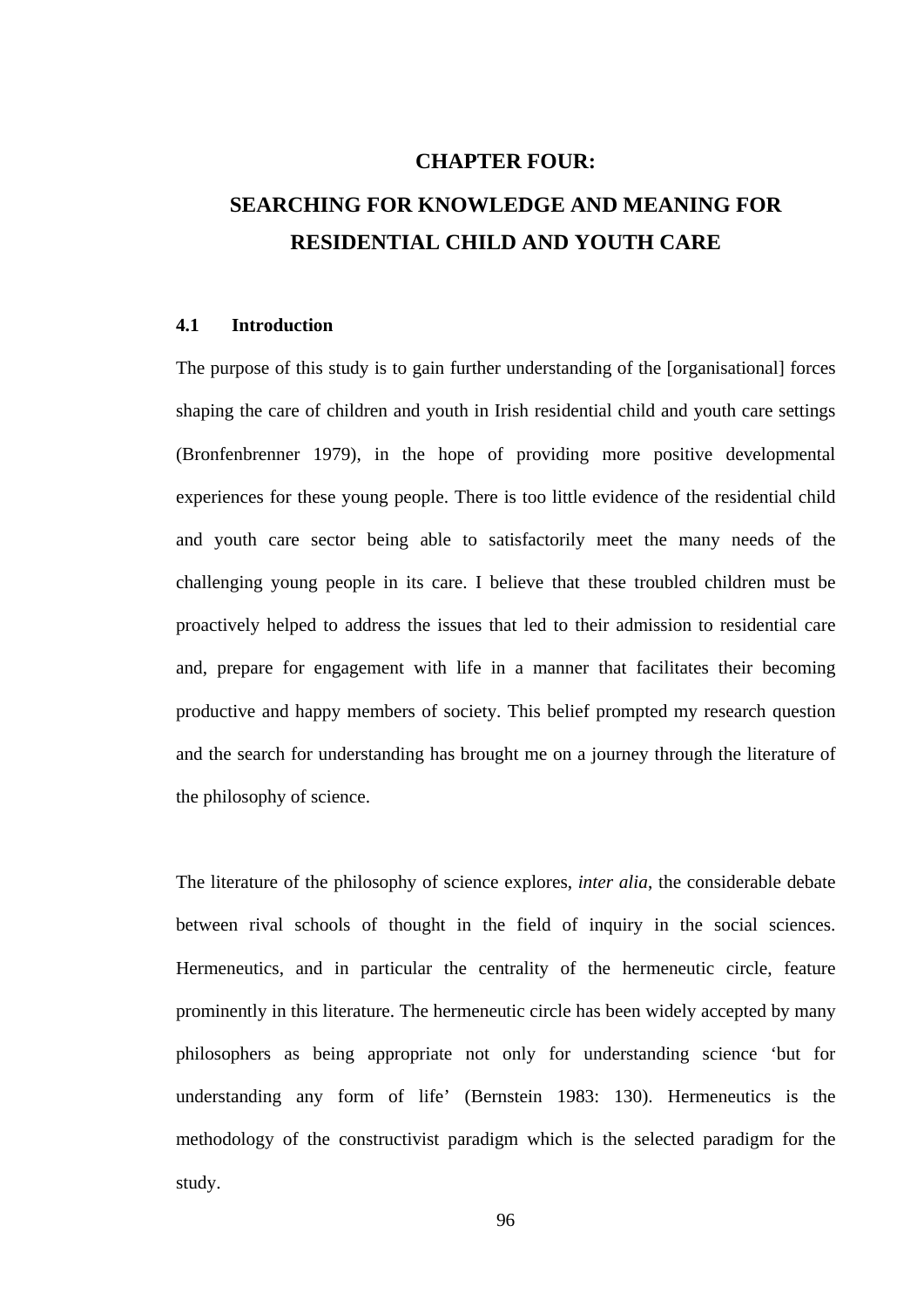This chapter will review the theoretical perspectives, or paradigms, of positivism/postpositivism, critical theory and constructivism and indicate the factors that led to the selection of constructivism as the paradigm of choice for this study. A perspective or paradigm is characterised by its ontology, epistemology and methodology, these concepts will shape the discussion of the three paradigms.

## **4.2 Paradigm**

A paradigm can be seen as a perspective that determines how one views the world. 'A paradigm is a set of beliefs, values and techniques which is shared by members of a scientific community and acts as a guide or map, dictating the kinds of problems scientists should address and the types of explanations that are acceptable to them' (Kuhn 1970: 175). Kuhn is credited with bringing the concept of paradigm into our collective awareness. Paradigms put order into an untidy universe, but to demand that all inquiry decisions be in line with the world view embodied in a paradigm is problematic (Lather 1990). Such demands have resulted in much vigorous debate, a considerable amount of which focuses on the acceptance of either objectivism or relativism.

Objectivists are guided by the realist or positivist paradigm, while the relativists are guided by a fundamentally different paradigm, constructivism. Positivists, aided by Descartes, the father of modern philosophers, believe in an epistemological distinction between the subject (researcher) and the object (research question). What constitutes reality (objective) is presumed to be independent of us (subjects). Knowledge is achieved when a subject correctly represents objective reality. Objectivists view science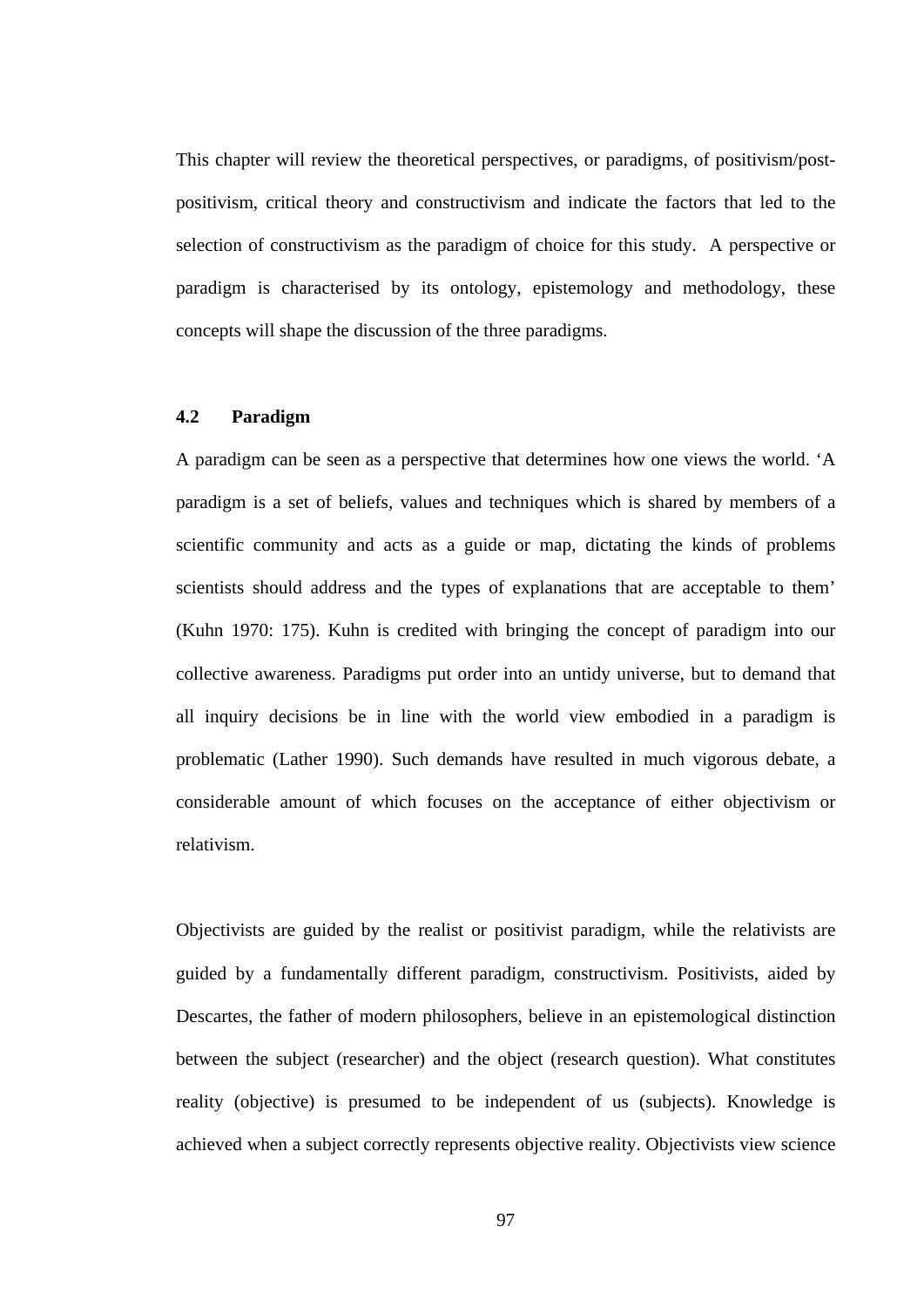as an activity which is: based on strict rules and procedures, deductive, nomothetic, reliant on knowledge derived from the senses, and totally value free. They claim there is 'an a priori universal and necessary structure of human knowledge' (Bernstein 1983: 10).

Relativists view science differently. They see knowledge, truth, and reality as being relative to a particular conceptual scheme. They seek understanding rather than explanation. Knowledge is seen as situation- and time-determined; it is not easily generalised, it is inductive, ideographic, derived through dialogical, dialectical, interpretation and is not value-neutral. The relativist accuses the objectivist of mistaking what is, at best, historically or culturally stable, for the eternal and permanent (Bernstein 1983).

Many of the debates of objectivism and relativism have been influenced by the Cartesian Anxiety, where Descartes leads us to a grand either/or position: *Either* there is some support for there being a fixed foundation for our knowledge, *Or* we cannot escape the forces of darkness that envelop us with madness, with intellectual and moral chaos. Objectivists believe that there must be some form of fixed, permanent constraints to which one can appeal and which are stable. Relativists believe there are no such basic constraints, except those one invents or temporally accepts. To get beyond the constraints of this dichotomy, Bernstein suggests we look beyond objectivism and relativism by accepting how the discussions converge and illuminate each other from the perspective of hermeneutics.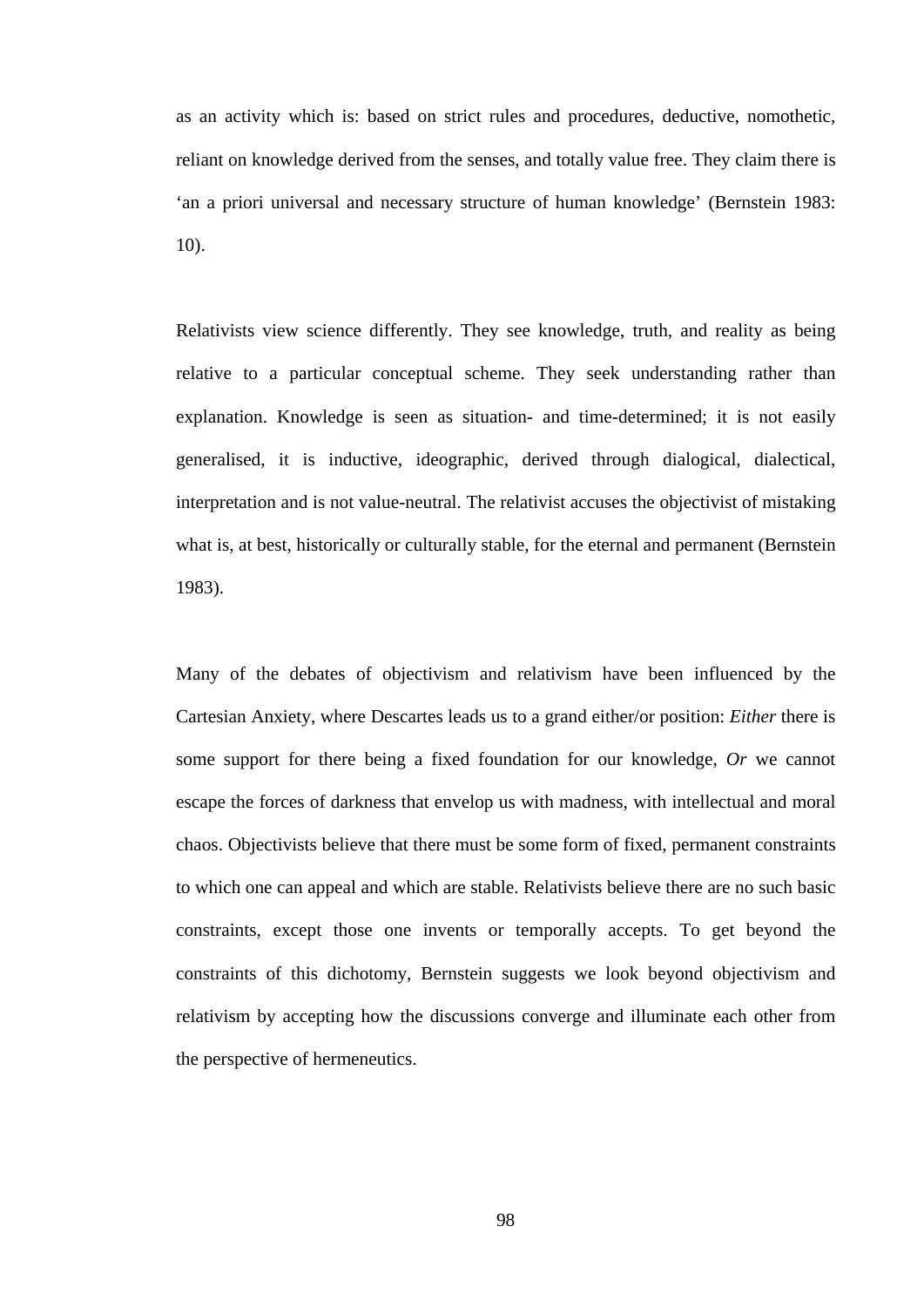Hermeneutics was part of the general discussion of the nineteenth century concerning the relation between the natural sciences and the human sciences. The tradition of hermeneutics has been revised in the post-modern re-examination of the social disciplines. It emphasises understanding and interpretation. It is also evident in the postempiricist philosophy and history of science (Bernstein 1983: 30). Hermeneutics is the perspective underpinning two of the paradigms to be discussed: critical theory and constructivism. Positivism/post-positivism is presented to demonstrate its difference and to illustrate why I believe it would not yield the understanding sought in this study.

The beliefs that define inquiry paradigms can be reflected in the responses given by proponents to three fundamental questions: those of ontology, epistemology and methodology. These questions will be presented and explored from the perspective of the three selected paradigms.

### **4.3 Ontology**

Ontology is a branch of philosophy that is concerned with issues of existence or being. Ontological assumptions concern the very essence of the phenomena under investigation. Ontology seeks to answer the question: What is the nature of reality? Social scientists are faced with the question: is the reality to be investigated external to the individual, thereby imposing itself on the individual's consciousness from without, or is the reality under study the product of individual consciousness? Is reality of an objective nature, a given 'out there' or of a subjective nature, a product of one's mind? The three paradigms presented view differently the question of the essence of reality.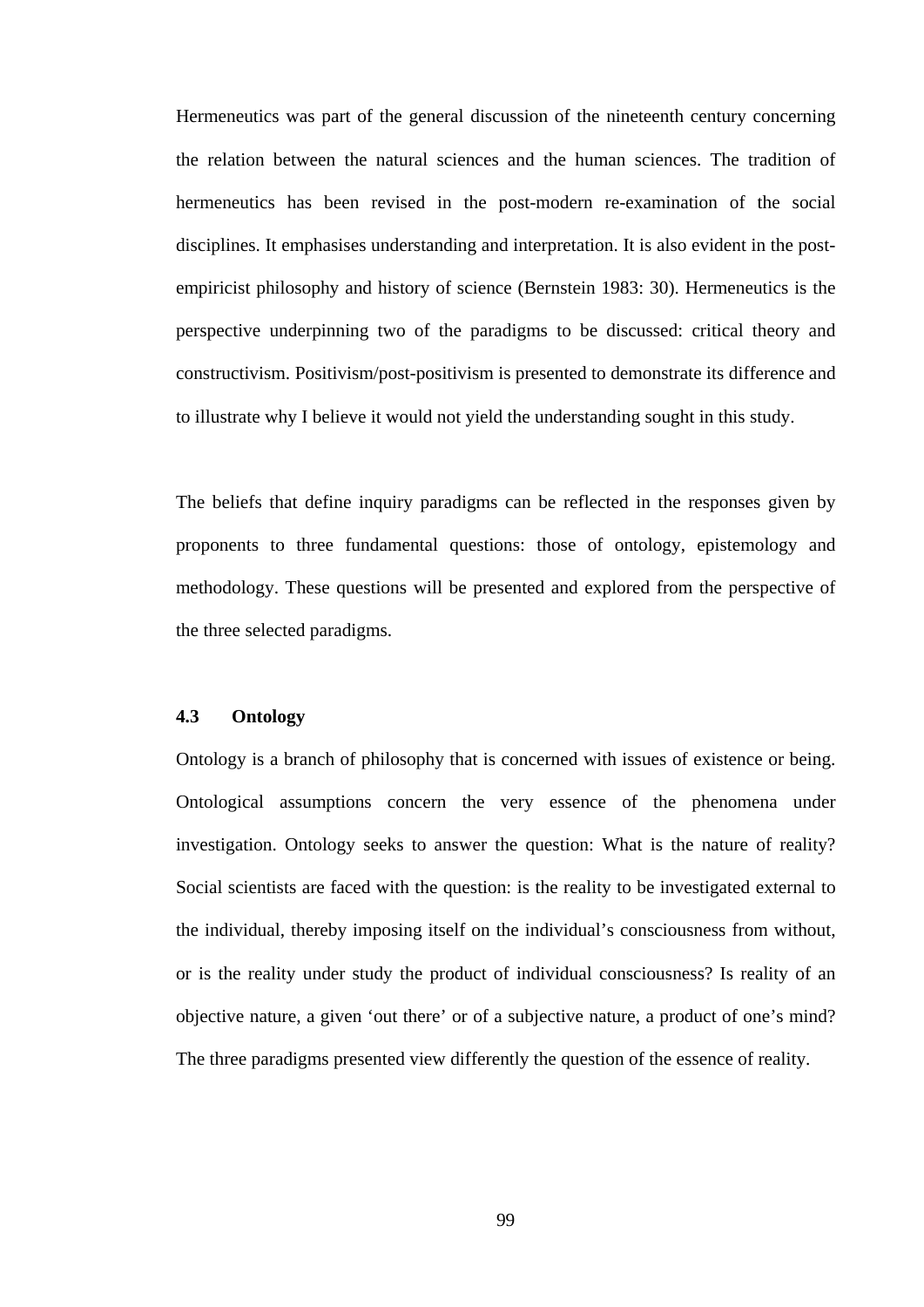#### **4.3.1** *Positivism/Post-positivism*

The positivist/post-positivist paradigm asserts that there is a world out there which exists independently and that the task of science is to discover nature 'as it really is', 'as it really works'. Particular importance is attached to cause-effect relationships. This is referred to as the realist ontology. It holds that since reality exists independently, our task as scientists is to know and understand it in order to explain and predict it (Greene 1990). Truth is the regulatory ideal of positivism. Things that occur in the real world are determined by certain natural laws. The existence of these laws leads to science's prime directive: to predict and control. If there is no order in nature, mankind will not be able to exploit it in its own interest. Natural laws take the form of cause-effect relationships. Prediction can be accomplished on a statistical basis. Control requires that natural phenomena be managed, be made to act in desired ways. For this to be possible, nature itself must be arranged in cause-effect relationships. The discovery of causal laws becomes the bottom line for scientists who hold realist ontology.

Cause-effect relationships could contribute to a better understanding of residential child and youth care through the use of structured observation of the work which would likely involve control of selected variables, or the use of structured interviews which again would require the use of selected variables/topics. The selection of particular variables will directly influence the data collected. While these methods can yield rich data, the present study seeks to gain an understanding of something that is not fully understood and so the selection of control variables could distort the situation as it really is. It is suggested that the use of unstructured interviews with key players, where they are asked to discuss issues of relevance to them about their work, is more likely to yield data that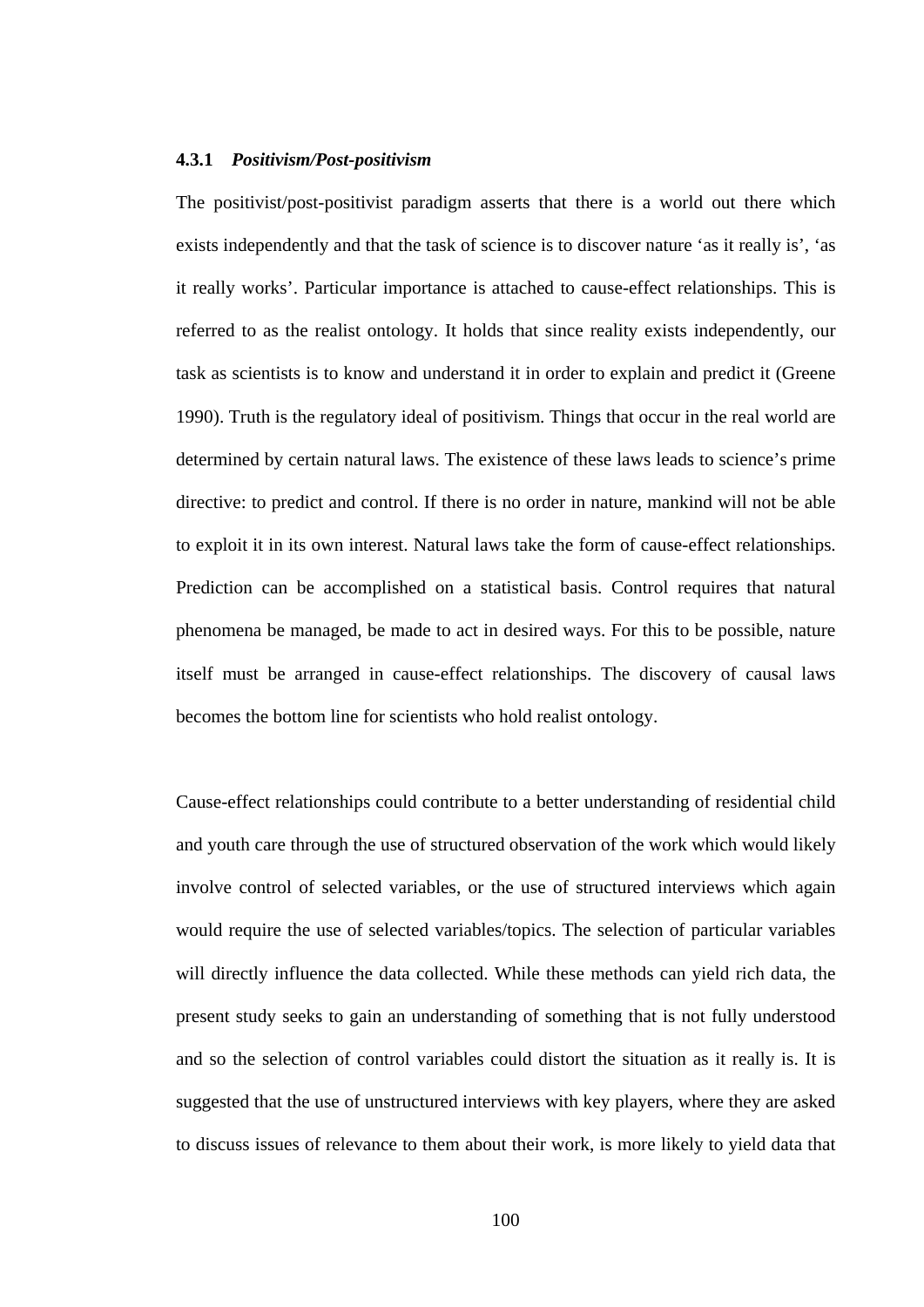will enable the development of constructions which directly reflect critical success factors of residential child and youth care. Such constructions will be both time- and location-specific, not generalisable, so the realist ontology will not guide this enquiry.

#### **4.3.2** *Critical theory*

The critical theory perspective sees the nature of reality as being historically real. It is asserted that reality can be apprehended, that it was once plastic but has been shaped over time by political, cultural, economic, ethnic and gender values and then materialised into a series of structures that are now taken as real. These structures are real insofar as they are a virtual or historical reality. Critical theorists focus on the structures of political and other systems with a view to exposing the forces that shaped them and so help develop recognition that they need not be immutable. They subscribe to a reality that exists objectively and so ontologically are closer to the positivist perspective. However, they focus on meaning as primary and so construe the nature of social reality differently to positivists. They see the empiricist's view of social reality as omitting inter-subjective, common meanings (Taylor 1989). Critical theorists accept the hermeneutical character of existence which assumes that 'the defining characteristic of an ontological hermeneutics is that linguisticality and historicality are constitutive of being human' (Schwandt 1994: 120). There are two schools of hermeneutic interpretation. Firstly, there is philosophical hermeneutics which is concerned with ontology. It holds that the hermeneutic condition is a fact of human experience and philosophical hermeneutics is concerned with a phenomenological explication of condition of existence in the world. It proceeds from a commonality that binds us to tradition in general and to the object of interpretation in particular; it provides the link between finality and universality, between theory and praxis. This transcends the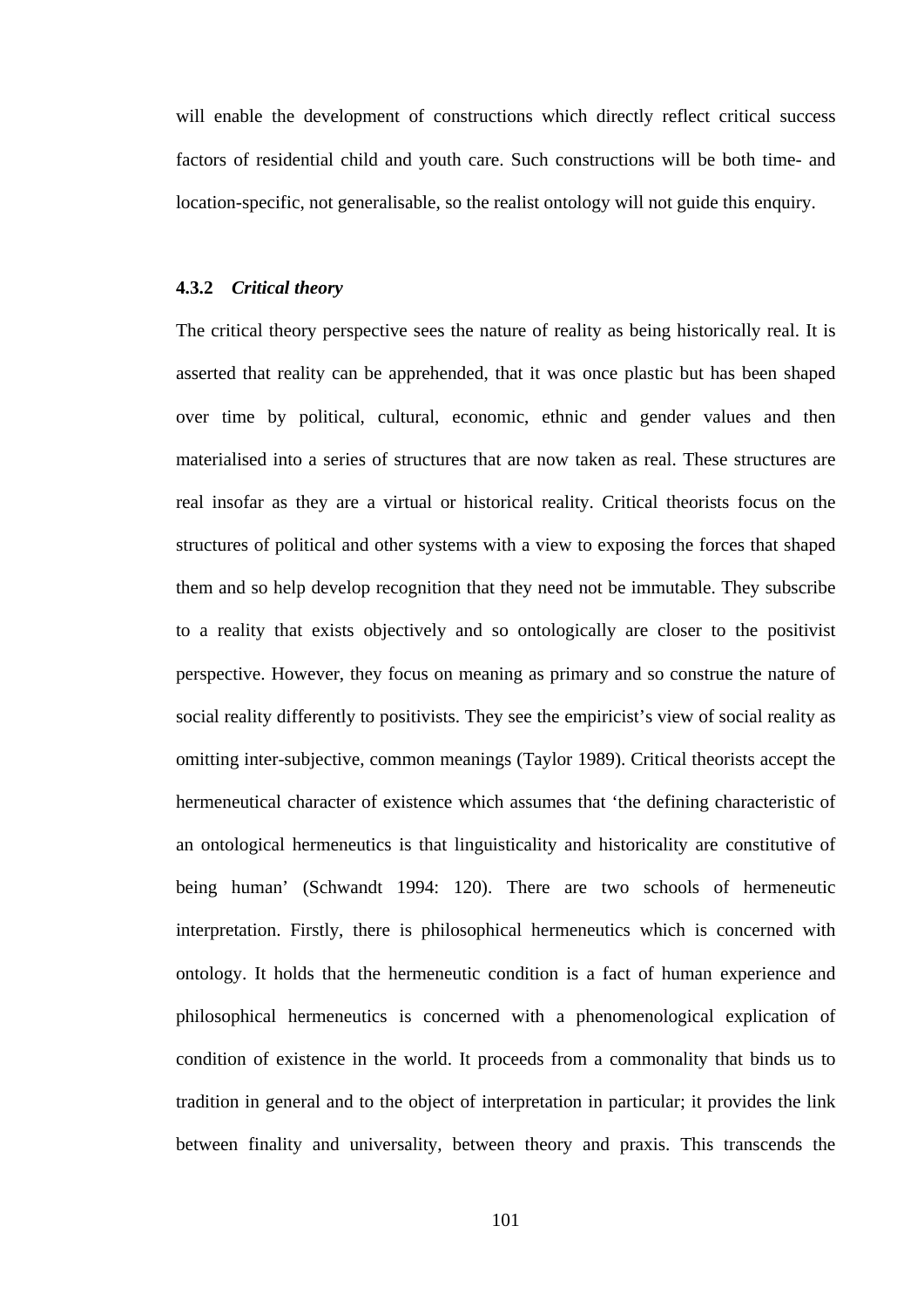phenomenologist concern with capturing the actor's point of view, with verification, with discriminating between the *emic* and *etic* perspectives. Secondly there is the objective validation hermeneutics of Dilthey (1961), Betti (1981) and Hirsch (1967) which is an epistemology or methodology with realist pretensions for understanding the objectifications of the human mind. This assumes that meaning is a determinate, objectlike entity, waiting to be discovered in a text, a culture, or the mind of the social actor. 'Hermeneutics is a way of interpreting texts to identify objective meanings' (Schwandt 1994: 121). In this way the critical theory paradigm falls into the positivist, objective ontology and the constructivist, relativist, subjective ontology (Schwandt 1994).

The critical theory paradigm could have guided the search for understanding of critical success factors of residential child and youth care through a phenomenological analysis of key players from the selected field of practice. While this study will explore the structures that shape residential child and youth care and will suggest models to facilitate changes to these structures, it seeks only to present constructions based on the interpretation of respondents, with a view to suggesting ways of enhancing existing structures and systems in the provision of effective residential child and youth care. The aim is more to improve practice in residential child and youth care, not the achievement of fundamental societal change to enhance the life experience of selected marginalised or disadvantaged groups.

#### **4.3.3** *Constructivist paradigm*

This paradigm sees the nature of reality as multiple, socially constructed, realities ungoverned by natural laws, causal or otherwise (Guba and Lincoln 1989). It is a relativist ontology. Constructions are dependent for their form and content on the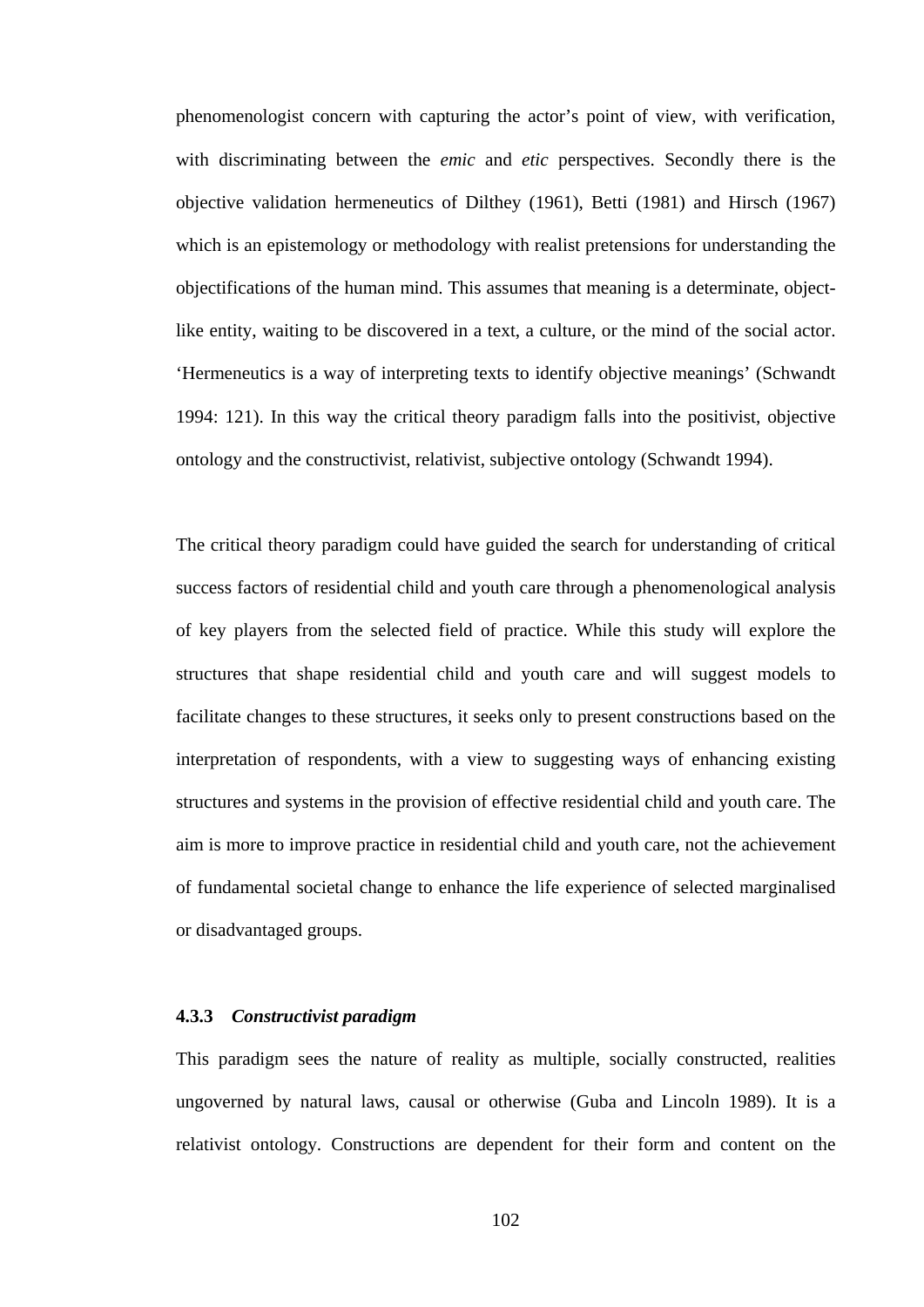individual person holding them. Constructions are devised by individuals as they attempt to make sense of their experiences. Experiences are interactive in nature. 'Observed events are defined depending on the kind and amount of prior knowledge and the level of sophistication that the individual brings to the task' (Guba and Lincoln 1989: 86). Constructions can be shared, but this does not make them any more real, merely more consensual. The fundamental difference between positivist ontology and constructivist ontology is that if (as constructivists assert) there is no objective reality, then there are no natural laws and cause-effect attributions are features, not absolute facts. The two ontological positions differ in their understanding of what is truth. For the positivist, truth is any assertion that is isomorphic to objective reality. Truth in the constructivist ontology is the most informed and sophisticated construction on which there is a consensus among individuals most competent to form such a construction. Multiple constructions can exist side by side, all constructions are open to alteration; however, they can be treated as truths at a particular time and in particular contexts. The development of more informed and sophisticated constructions does not mean they are truer, they are simply better informed and harder to challenge, but this can be overthrown should an unforeseen insight come to light. Constructivists resonate with the interpretivists' emphasis on the world of experience as it is lived, felt, undergone by social actors. This is thus the chosen paradigm for this study which seeks to discover critical success factors for residential child and youth care through an understanding of the lived experience of those involved in the provision of such care.

#### **4.4 Epistemology**

Epistemology seeks to address the questions: what can be known, what is the relationship between the investigator and what is being investigated? Epistemological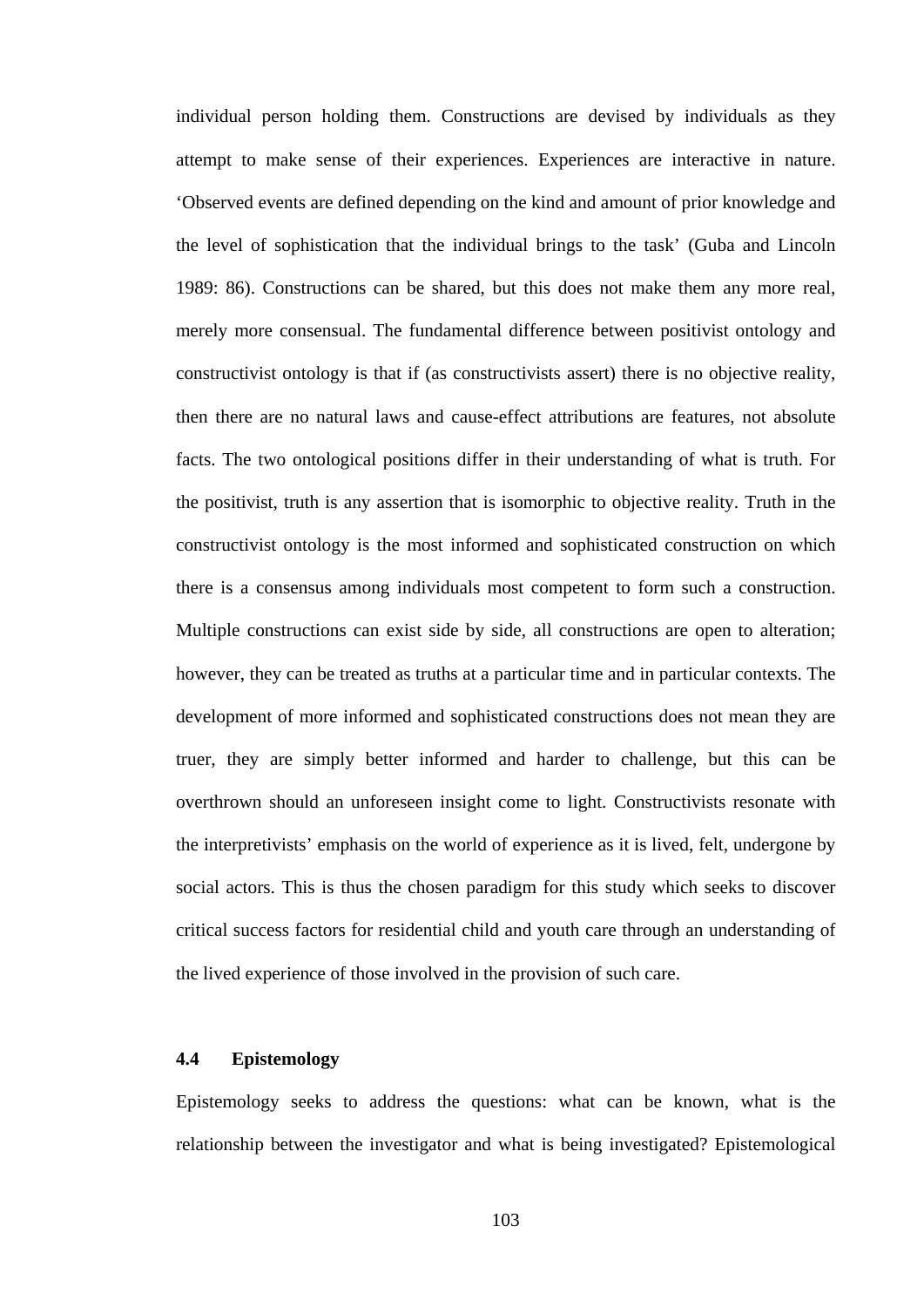assumptions are about the grounds of knowledge, about how one might begin to understand the world and communicate this understanding as knowledge to others. They entail ideas of what forms of knowledge can be obtained and how one can sort out what is to be regarded as true and what is to be regarded as false. The dichotomy of true and false itself presupposes a certain epistemological stance. It is determined by a view of the nature of knowledge itself, whether it is possible to communicate the nature of knowledge as objective or subjective. Epistemological assumptions determine extreme positions on the issue of whether knowledge is something that can be acquired, on the one hand, or something that has to be personally experienced, on the other (Burrell and Morgan 2001). The epistemological assumptions of the three selected paradigms will now be explored.

## **4.4.1** *Positivist paradigm*

This paradigm asserts that there exists an objective reality that functions despite any interest that an inquirer may have in it. It is therefore entirely appropriate to require the inquirer to maintain an objective distance while undertaking any research. Objectivity is the regulatory ideal of the epistemology of positivism. Special emphasis is placed on the rigour of the methodology and on the acceptance of one's findings by one's fellow scientists. An inquirer who transparently uses a rigorous methodology aims not to influence the phenomena or vice versa. Findings are discovered through objective observation of how things really are or of how they really work.

Epistemologically, 'realism privileges disengagement and control' (Taylor 1989: 164). Locke, a confirmed positivist, proposed radical disengagement. Taylor discusses how Locke differentiated between knowing and believing. Knowing requires being able to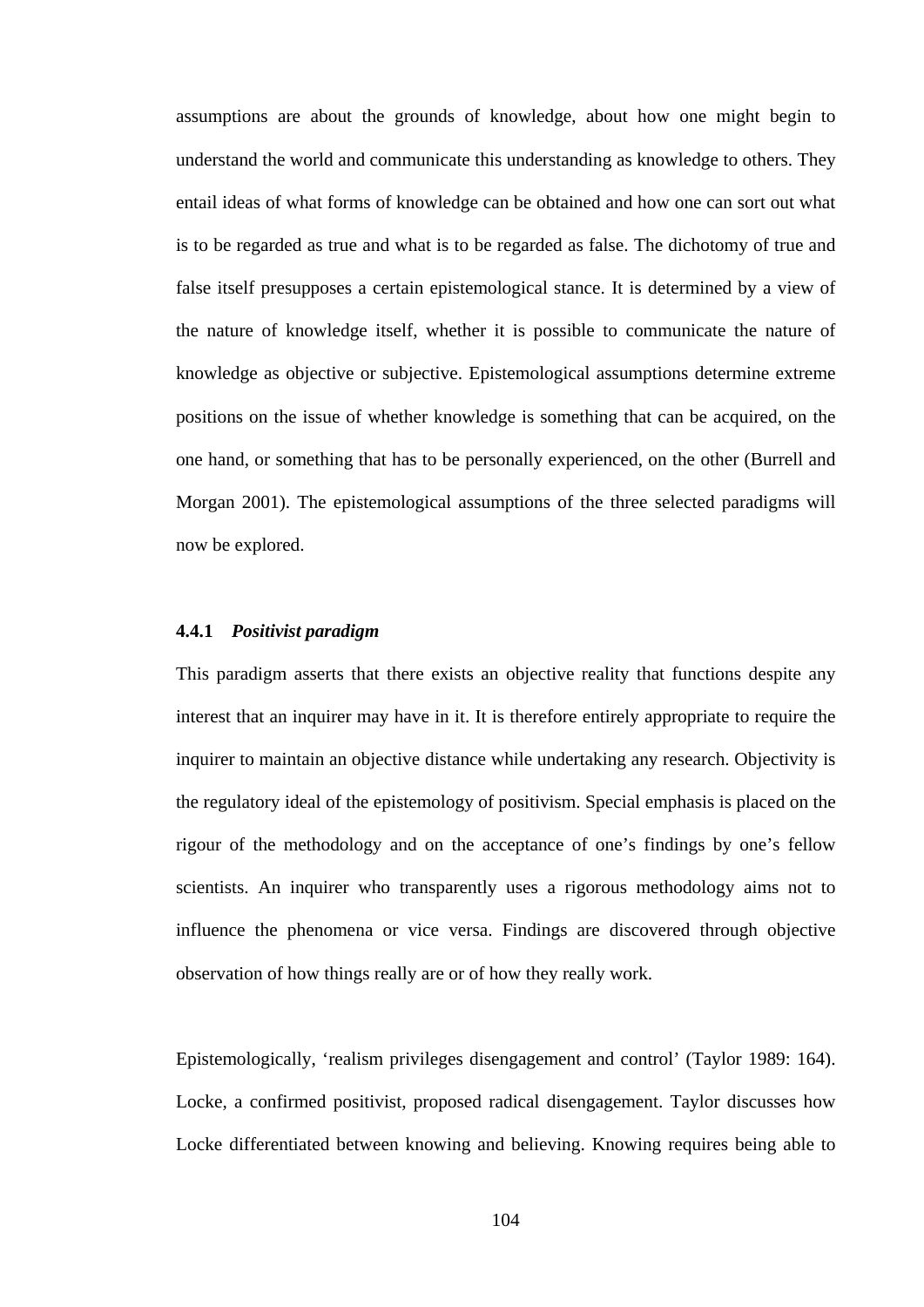give an account, to say why it is so; it involves breaking with accepted conventional beliefs of society (Taylor 1989). Positivists believe there is a requirement to work it out oneself and this reflects their notion of reason. Their conception of reason is procedural: the inquirer is called on to construct a picture of things following the canons of rational thinking. 'Rationality is a property of the process of thinking, not of the substantive content of thought' (Taylor 1989: 168). Positivists assert that we are not just independent once we have achieved science; our whole path there must be radically independent, if the result is to be science. This model of reason is radically exclusive of authority. It became established in modernity as the only acceptable means of arriving at the truth. It is central to inquiry in the natural sciences, a product of the enlightened era.

Positivism requires the researcher to disengage from that which is being researched, the path to discovery must be shown to be radically independent, the researcher must remain totally objective. While this method has led to important discoveries in the natural sciences it can be argued that in the social sciences the very presence of a researcher impacts on what is being researched. Rather than aiming to prove through deductive reasoning that particular critical success factors of residential child and youth care exist objectively, this research suggests that a more real and relevant understanding of such critical success factors is likely to be achieved through an informed researcher using prior understanding of the work to explore and interpret the views of key players in the area of child and youth care work. This will yield rich data which are subjective, but which can be shown to emerge inductively from the constructions of those involved in residential child and youth care work. This explains why a realist epistemology could not guide this inquiry.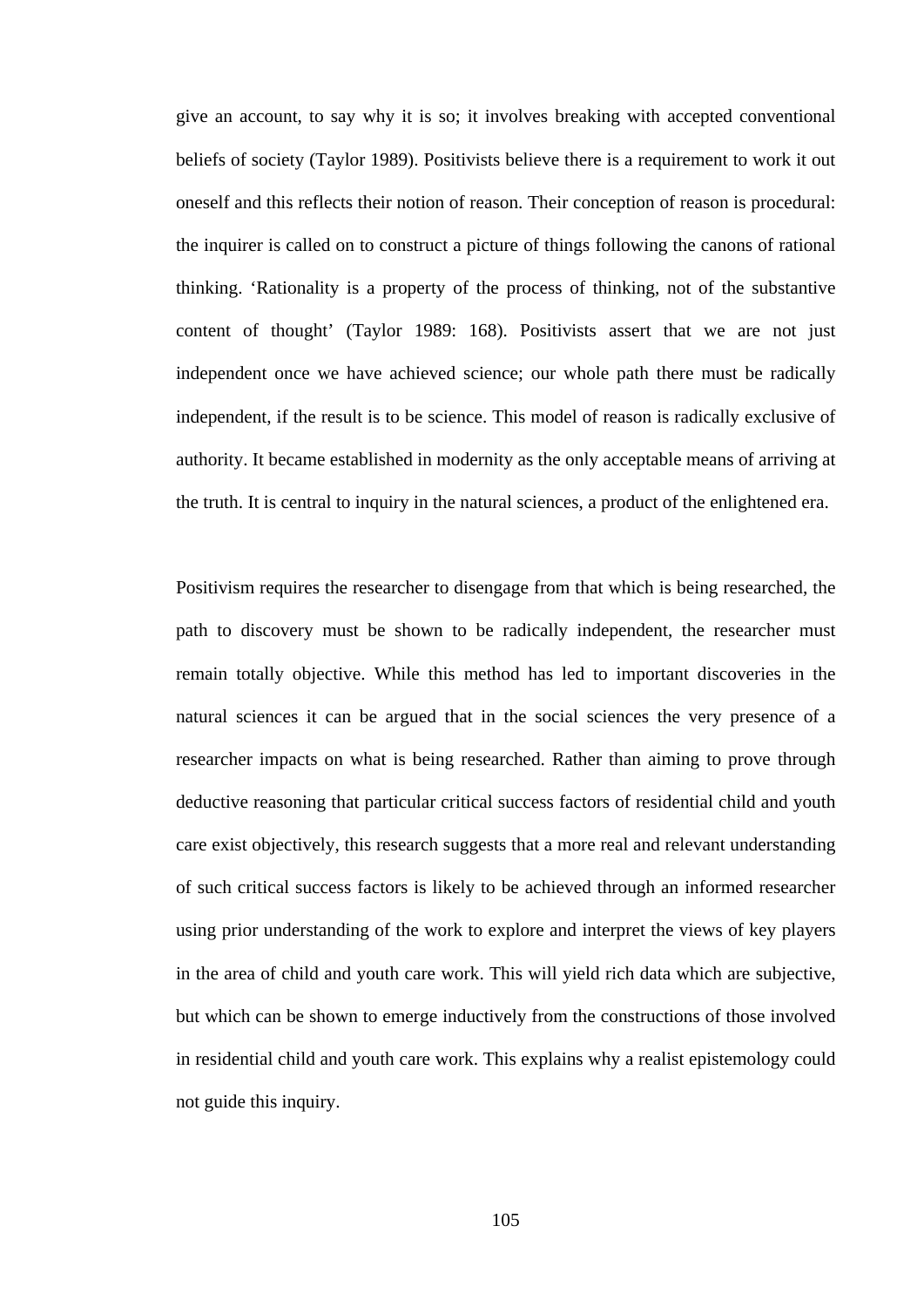## **4.4.2** *Critical theorists*

Epistemologically, critical theorists fall into both domains of objectivity and subjectivity, reflecting their ontological stance. The relationship between inquirer and that inquired into is interactive. The values of both the inquirer and the subjects of the research influence the inquiry which is a subjectivist stance. Findings are valuemediated. This challenges the traditional distinction between ontology and epistemology: what can be known is inextricably intertwined with the interaction between a particular inquirer and a particular research subject (Guba and Lincoln 1994). Critical theory can be characterised by critical consciousness (Schwandt 1990). Researchers in this paradigm systematically investigate the manner in which lived experience may be distorted by false consciousness and ideology. They aim to reduce the illusions of human experience. This theory is grounded in a critique of the dominant ideology of science and technology. The ideology of science produces a technical rationality that distorts the communicative capacity of human beings. Critical theorists claim that under the influence of the predominant ideology the process of inquiry, knowledge, human relations, have undergone a process of reification such that we no longer recognise the distortions of communicative action and language. Epistemologically, this understanding is achieved through a critique of ideology. Within critical theory the researcher and researched engage in a process of dialogue or depth hermeneutics through which the participants achieve self-knowledge which effects a cognitive transformation involving a movement toward autonomy and responsibility. Critical theorists are interpretivists and so celebrate the permanence of the real world of first person, subjective experience, yet in Cartesian style, they seek to disengage from that experience and objectify it. The paradox arises 'of how to develop an objective interpretive science of subjective human experience' (Schwandt 1994: 119). Critical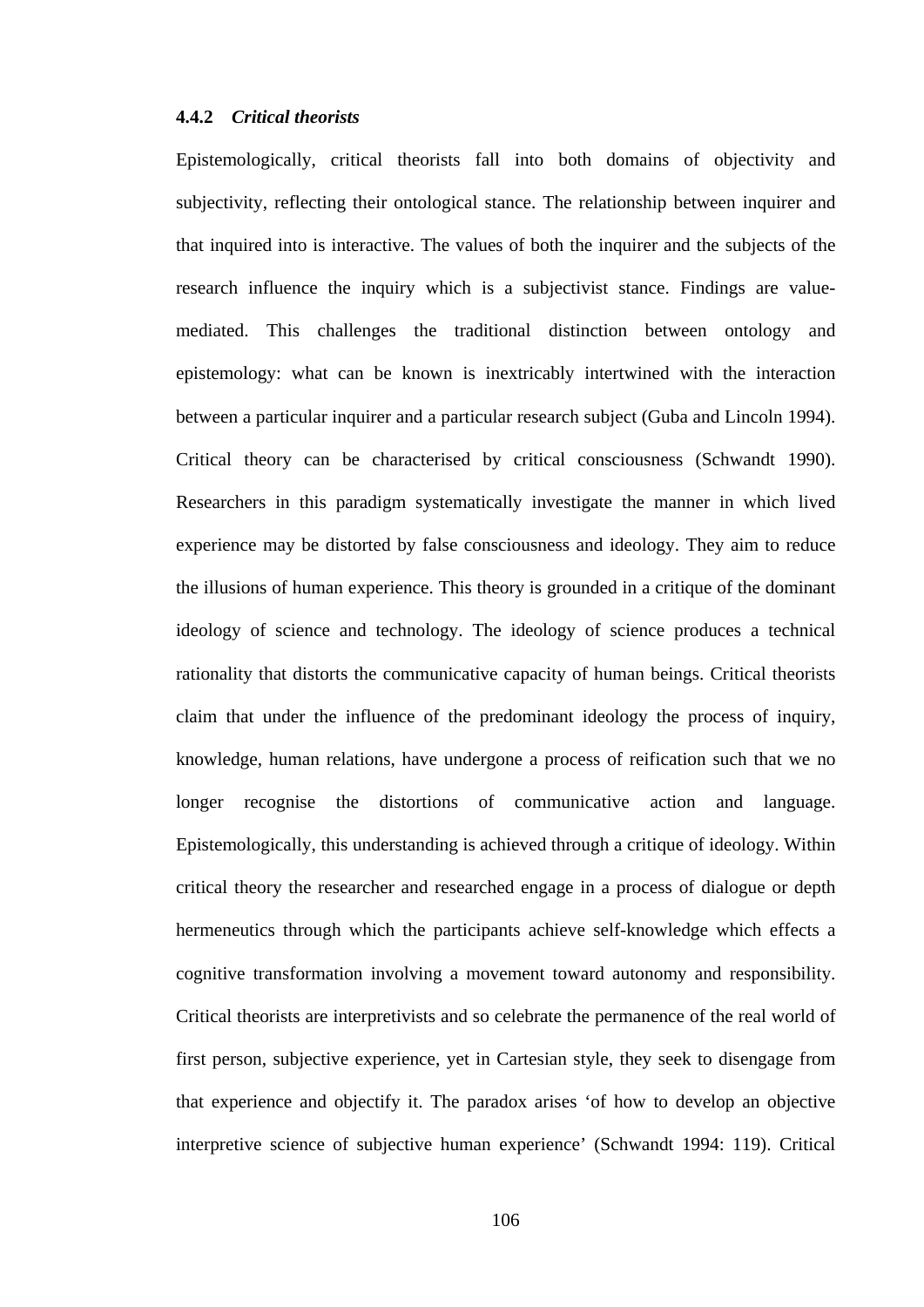theorists view reality as created not by nature, but by people. It is a state of conflict, not of order. They distinguish between appearance and reality; what appears to be is not reality for it often does not reflect the conflicts that are eminent in society. They believe that subjective meanings are relevant and important, but objective relations cannot be denied. Their interest is to uncover the myths of reality, to expose structures and present reality as it is (Sarantakos 1997). Critical theorists view people as the creators of their own destiny. Critical science employs values and works with values. It uses hermeneutic methodology to gain understanding of the reality as it really is (objectivist), and then gets involved in activism aimed at improving reality. They not only study reality, they act on it. They view in social science the goals of removing false beliefs about society and social reality, they view human beings as creative and compassionate and are critical of the power systems and inequality structures that dominate and oppress people in societies (Sarantakos 1997).

Critical theorists accept subjectivity in that they recognise that the values of the inquirer and the research subject influence the inquiry; they also acknowledge the central importance of hermeneutics and so do not differ fundamentally from constructivists. However, they view understanding as being achieved through a critique of prevailing ideologies, and view reality, which is created by people, as a state of conflict. This research seeks to gain understanding of critical success factors of child and youth care through interpretations of the stated constructions of key actors in the field. This will be achieved through the use of the hermeneutic circle with its forward arc of projection and the return arc of validation in the search for salient success factors. It seeks to understand the reality of critical success factors of residential child and youth care, not to uncover the myths of this reality.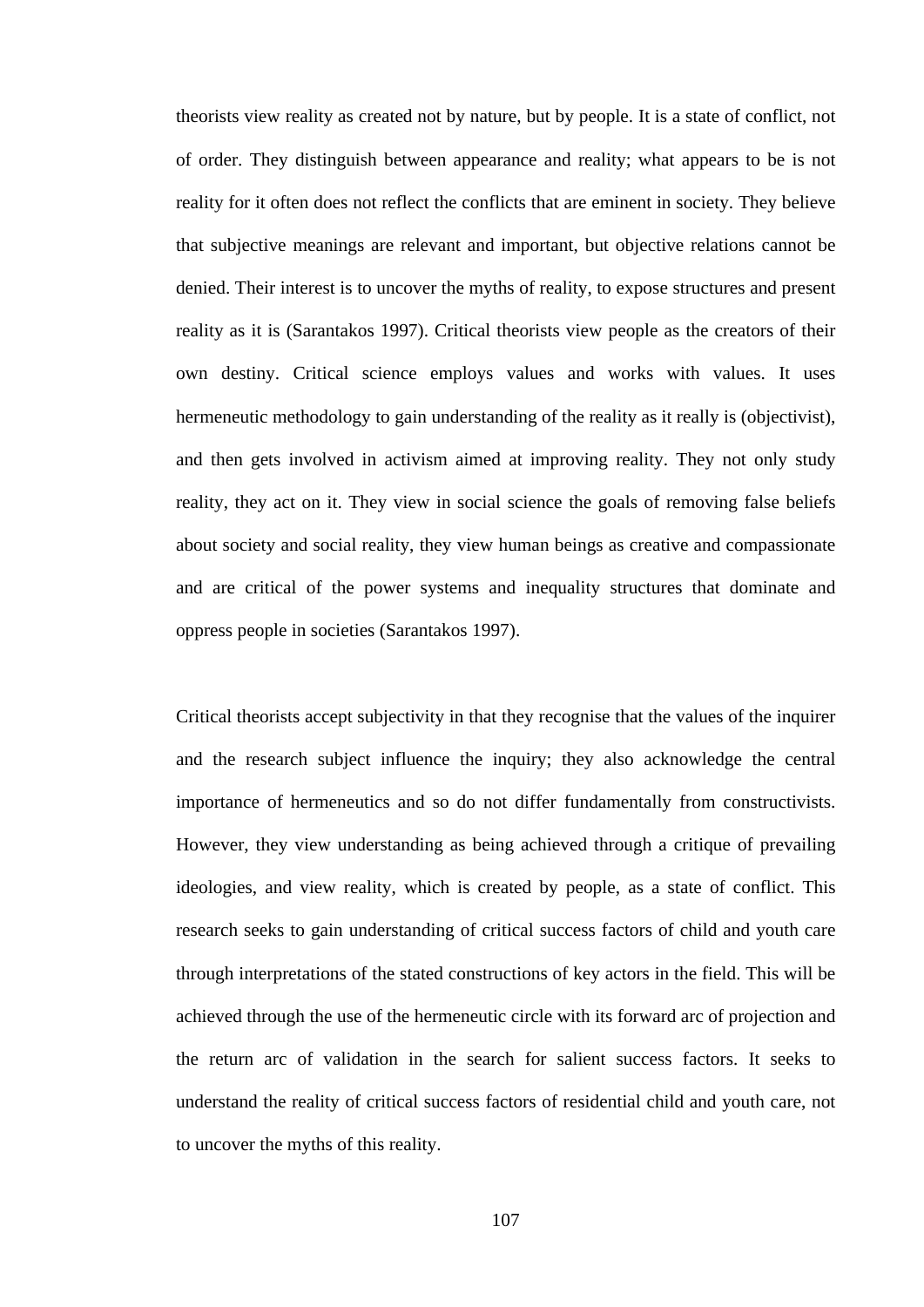#### **4.4.3** *Constructivism*

The epistemology of critical theorists and constructivists is similar to each other and radically different from that of the positivists. In constructivism the relationship between the inquirer and the object of inquiry is interactive and inter-subjective. Constructions are created as the investigation proceeds, as the inquirer interacts with the phenomena being studied. In constructivism and critical theory the distinction between ontology and epistemology disappears (Guba and Lincoln 1994). In this paradigm it is impossible to separate the inquirer from the inquired into. The answer to the question: 'what is there that can be known?' cannot be considered independently of the question: 'what is the relationship between the knower and the known?' (Guba and Lincoln 1989: 88). Interpretivists, who include constructivists and critical theorists, argue that we understand human behaviour by interpretation. This is fundamentally different from the empiricists who argue that we understand human behaviour by causal explanation. Meaning interpretations themselves are causal for humans; different humans make different sense of, or sense differently and act on, their interpretations. This is not true in nature. Constructivists resonate with the interpretivists' emphasis on the world of experience as it is lived, felt, undergone, by social actors (Schwandt 1994). Knowledge and truth are created and not discovered by mind. The mind is active in the construction of knowledge. Constructivists emphasise the pluralistic, in the sense that reality is expressible in a variety of symbol and language systems; and the plastic, in the sense that reality is stretched and shaped to fit purposeful acts of intentional human agents. This is similar to the emphasis of the critical theorists. Constructivists underline the instrumental and practical function of theory construction and knowing. They accept epistemological fallibilism which states that knowledge is invented and error prone.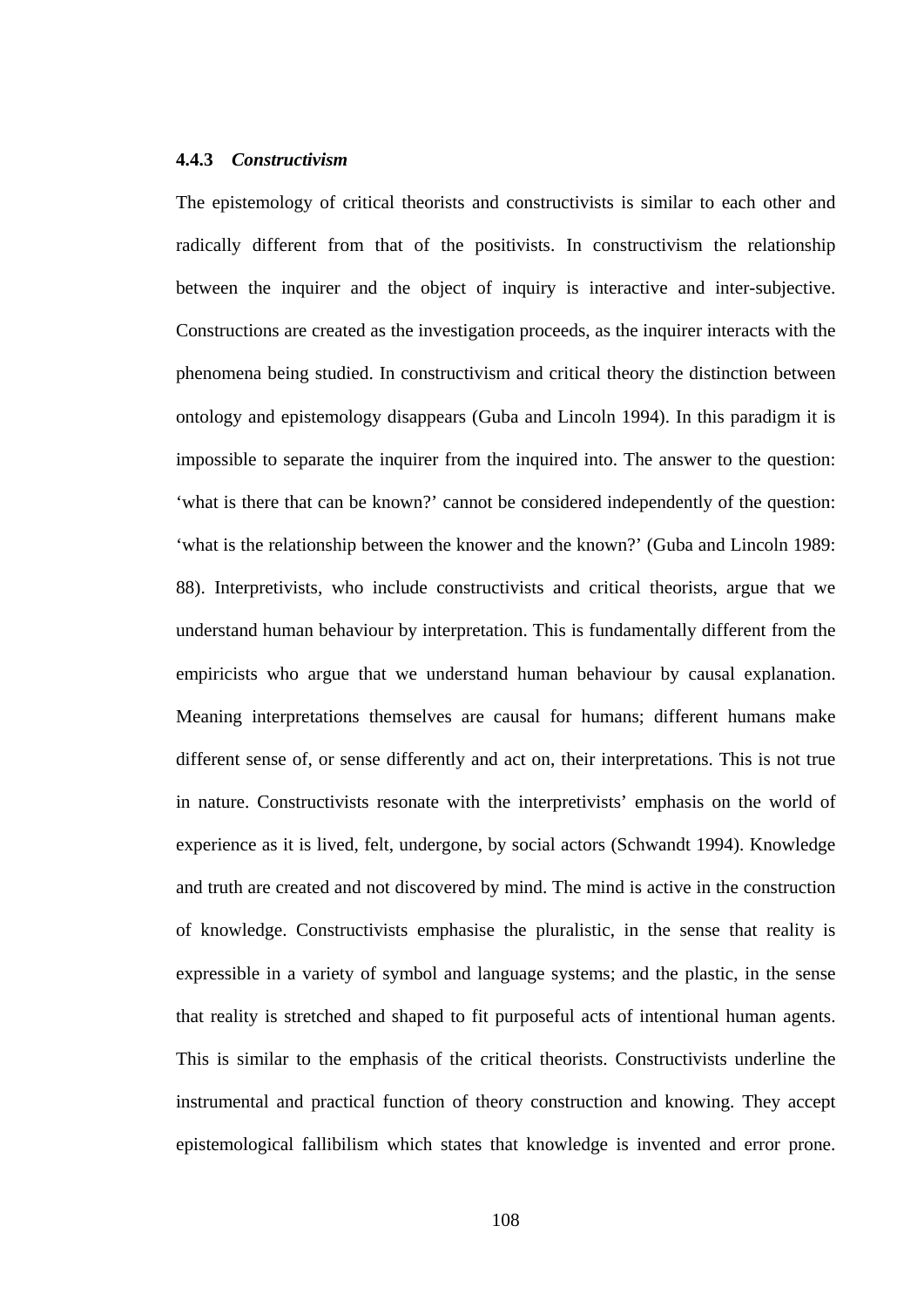Knowledge is not a particular kind of product that exists independent of the knower, but is an activity or process. The validity of a knowledge claim is not to be found in the relationship of reference or correspondence to an independently existing world, but rather 'the relationship between knowledge and reality is instrumental not verifiable' (Von Glassersfeld 1991: 16). To know is to possess ways and means of acting and thinking that allow one to attain the goals one happens to have chosen (Von Glassersfeld 1991). Truth is a matter of the best informed and most sophisticated construction on which there is consensus at a given time. Findings are a literal construction of the inquiry process. The constructions that issue can be evaluated for their 'fit' with the data and information they encompass; the extent to which they work or provide a credible level of understanding; and the extent to which they have relevance and are modifiable (Guba and Lincoln 1989). The Heisenberg Indeterminacy Principle states that questions asked set the stage for certain observations but they may prevent the pursuit of others. The use of an *a priori* theory may lead to interesting results, but they may not necessarily 'fit' or work in the particular situation. Outcomes are not only indeterminate; they are shaped during the course of the inquiry by the interaction of the investigator and the object of inquiry (Guba and Lincoln 1989). Guba and Lincoln acknowledge that constructivist, interpretive, naturalistic and hermeneutical are all similar notions.

Interpretivists, who include critical theorists and constructivists, accept that understanding of human behaviour is achieved by interpretation. Constructivists accept that understanding is to be found by exploration of the world of experience as it is lived, felt, undergone, by those involved in that world. Constructions, which are created realities, are arrived at through the interaction of a constructor with the already known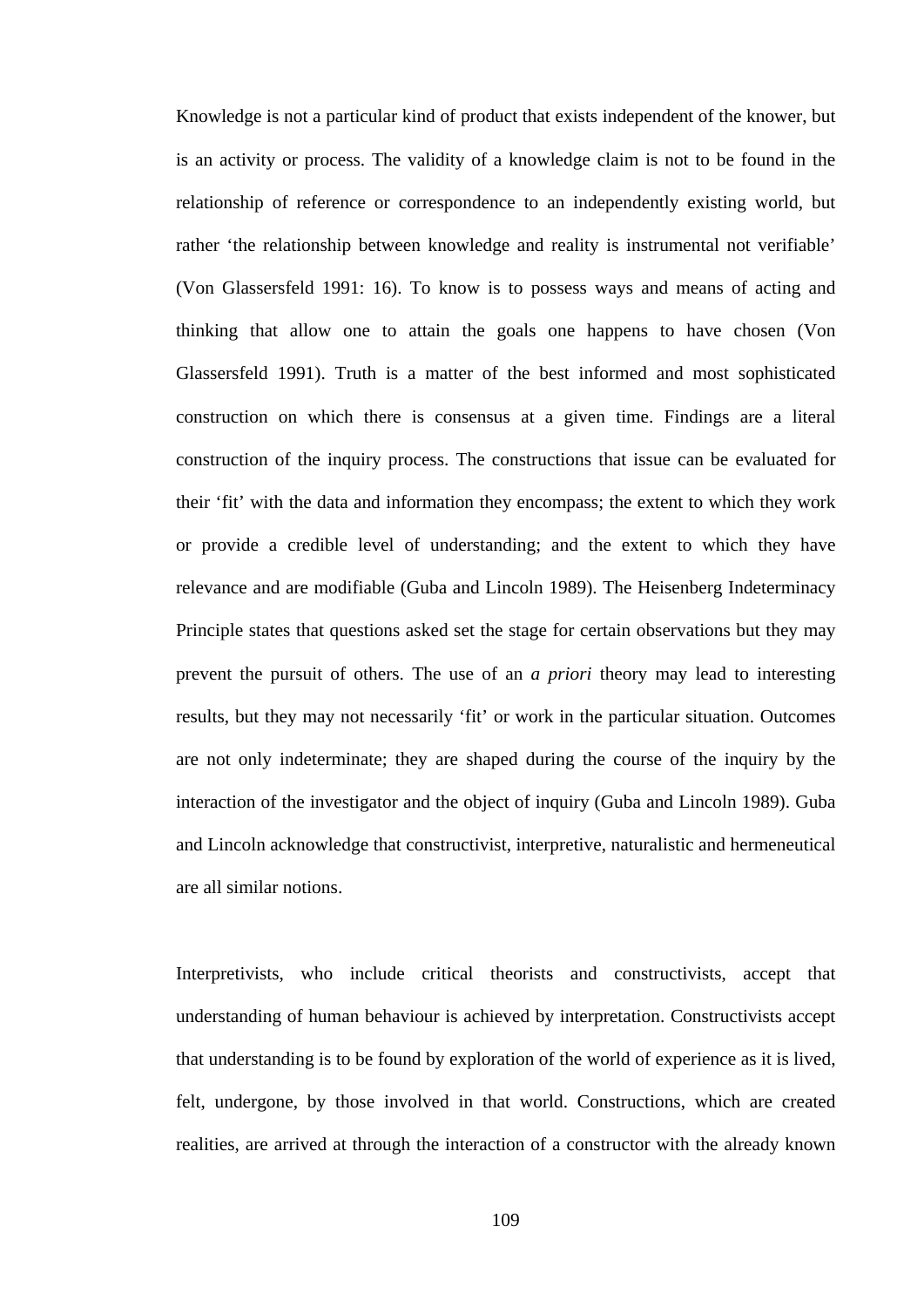and the still knowable or to be known (Guba and Lincoln 1989). The subjectivist epistemology of constructivism is presented as the one most likely to yield relevant and reliable critical success factors of residential child and youth care.

## **4.5 Methodology**

Methodology is the doing part of the paradigm. We have tended to derive our understanding of methodology from the conception of scientific method, the principles and procedures that govern investigations of the physical world, and not from the humanistic disciplines (Schwandt 1990). There has been a shift away from this perspective towards an interpretation perspective in the social sciences. It is now recognised that methodology is historically situated and that it evolves. The Aristotelian notion of scientific methodology as grounded in plausible opinion or persuasive speculation was supplanted in the seventeenth century by Renaissance notions of methodology as a combination of mathematical and experimental procedure, bestowing upon results thereby attained a final and assured certainty. This Cartesian notion has given way in the past few decades to 'acceptance of a hermeneutical element in scientific methodology' (Schwandt 1990: 261). It is accepted in the  $21<sup>st</sup>$  century that there is no such thing as *the* scientific method. Methodology is to study a way of knowing and is linked to epistemology. Our ways of knowing are guided by our assumptions concerning the nature of the phenomenon selected for study. A methodology is the overall strategy for resolving the complete set of choices or options available to the researcher in the undertaking of the research, it examines the principles and procedures by which we formulate inquiry questions, develop answers to these questions and evaluate the correctness and relevance of the answers. In this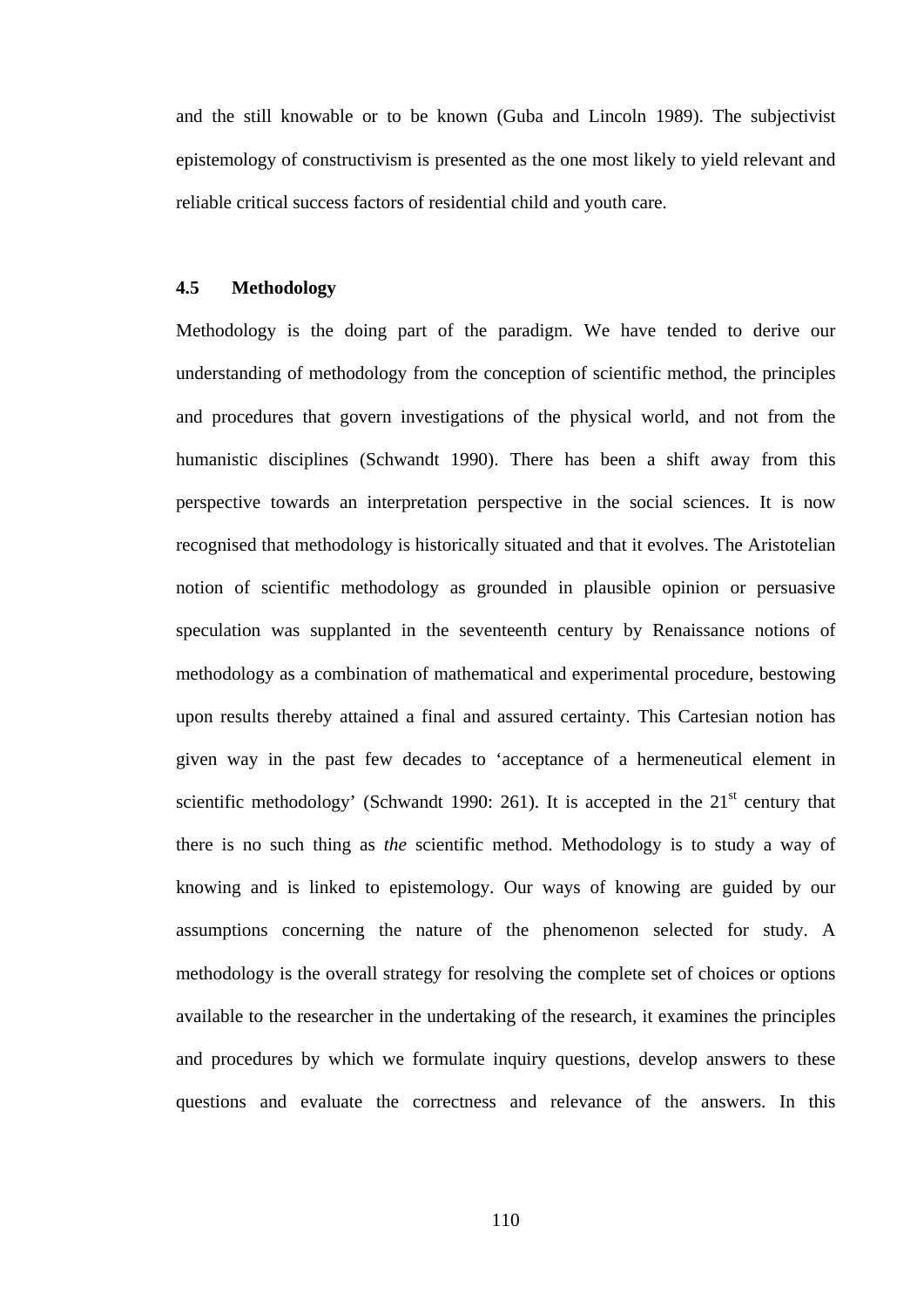understanding of methodology I will now explore how it applies to the three paradigms under discussion.

#### **4.5.1** *Positivism*

The methodology used in the positivist paradigm is experimental and manipulative. Hypotheses are stated and subjected to empirical tests to verify them. The most appropriate methodology is empirical experimentalism, or as close to it as can be managed. Certain conditions must be controlled to prevent the outcomes from being improperly influenced. Positivism overcomes the possibility of inquirer bias and nature's tendency to confound, by the use of a manipulative methodology that controls for both (Guba 1990). The aim is prediction and control. The empirical verification of generalisable laws, which clearly states cause/effect relationships, facilitates both prediction and control. The core tenet of logical positivism is the verifiability criterion of meaning according to which a statement is meaningful only if it is verifiable in terms of sense experience, excepting mathematical propositions. Many theoretical entities cannot be verified in terms of sense experience, subatomic particle physics being one. Recent developments in physics have contributed to the discrediting of logical positivism.

Post-positivists who ontologically subscribe to critical realism modify the methodology of positivism and emphasise critical multiplism or a form of triangulation as a way of falsifying hypotheses. They recognise the problems of positivism and its need to rigidly control conditions, and subscribe to doing research in more natural settings and to collecting more situational information. They re-introduce discovery as an element of inquiry, rather than a heuristic, for properly scientific research. In the social sciences,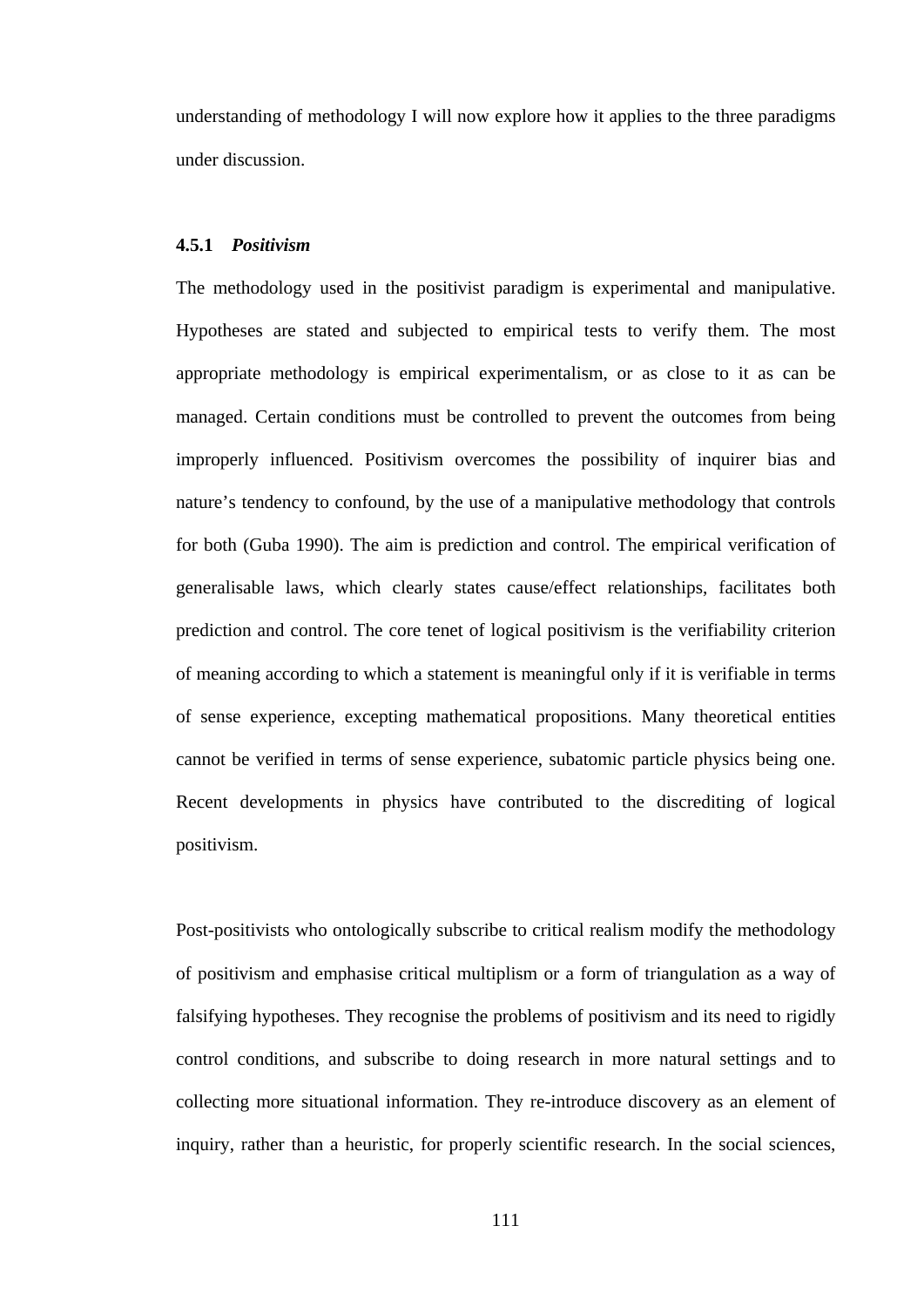post-positivists accept the relevance of *emic* viewpoints to assist in determining the meanings and purposes that people ascribe to their actions, as well as contributing to grounded theory. Post-positivists acknowledge a number of imbalances that have emerged in the search for realism, objectivity. They recognise the imbalance between rigour and relevance. The greater the control required establishing internal validity; the less generalisable are the findings. There is also an imbalance between precision and richness. Precision is critical to prediction and control. Precision emphasises quantitative methods. To redress the imbalance qualitative methods are suggested. There is an imbalance between elegance and applicability. Prediction and control emphasise formal theories, usually reductionist theories which assist generalisability but often do not 'fit' in the real world. 'Locality and specificity are incommensurable with generalisability' (Guba 1990: 22). This is redressed by the use of grounded theory which accepts that theory is the product, rather than the precursor, of the inquiry. The imbalance between discovery and verification, a major tenet of positivism, is redressed by defining a continuum of inquiry which ranges from pure discovery to pure verification. Discovery in positivism is the process by which *a priori* theories and their implied questions and hypotheses emerge. It is not a formal part of the positivist paradigm where the scientific process has as its primary purpose verification. Yet many important advances of science have been made via the creative discovery route, rather than by verification. Both processes are necessary which is why the continuum of inquiry was extended to incorporate both.

A study that seeks understanding of something, heretofore unknown, is unlikely to use a methodology which rigorously seeks verification. How can one verify what is yet unknown? Clearly, positivism, with its emphasis on verification, is not likely to provide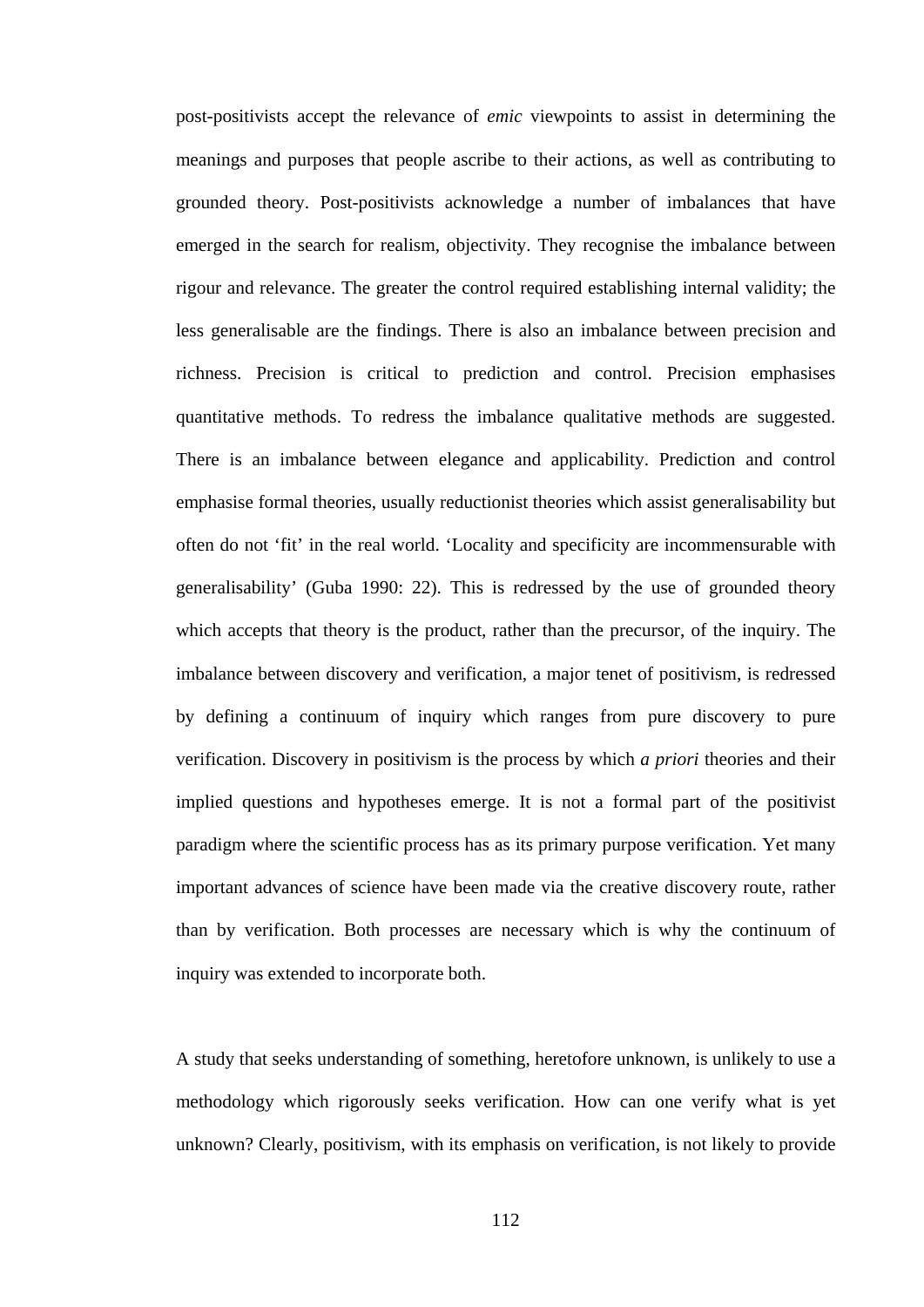a methodology to gain an understanding of critical success factors of residential child and youth care. Post-positivism, in its acceptance of the limitations of positivism, subscribes to the use of more eclectic methodologies. This emerging paradigm sees the value of triangulation which supports the use of both deductive and inductive methods. This study also recognises the value of triangulation, but proposes to use interpretations based on data from various sources rather than data arrived at through fundamentally differing methods. It does not presume sufficient knowledge of the topic to pursue a respondent's *emic* construction through the use of a set of predetermined questions based solely on the inquirer's *etic* construction. While positivists approach a study confidently knowing what they don't know, constructivists face the possibility of not knowing what they don't know. This requires the use of a highly adaptable research instrument that can enter a context without prior programming, but that can discern what is salient as it emerges, and select to pursue salient factors (Guba and Lincoln 1989).

## **4.5.2** *Critical theory*

The guiding strategy of the critical theorists is to gain understanding of historical reality as shaped by social, political, cultural, economic, ethnic or gender values, crystallised over time. The transactional nature of inquiry requires a dialogue between the inquirer and the subjects of the inquiry. In this paradigm the dialogue must be dialectical in nature to transform misperception or ignorance into more informed consciousness. The aim is to understand reality in the awareness of the values, perspectives, structures that shaped it—and then to work toward changing these perspectives and structures through selected actions in order to bring about a better reality. Critical theorists link the notion of historical understanding to elements of critique and hope. They see social practices as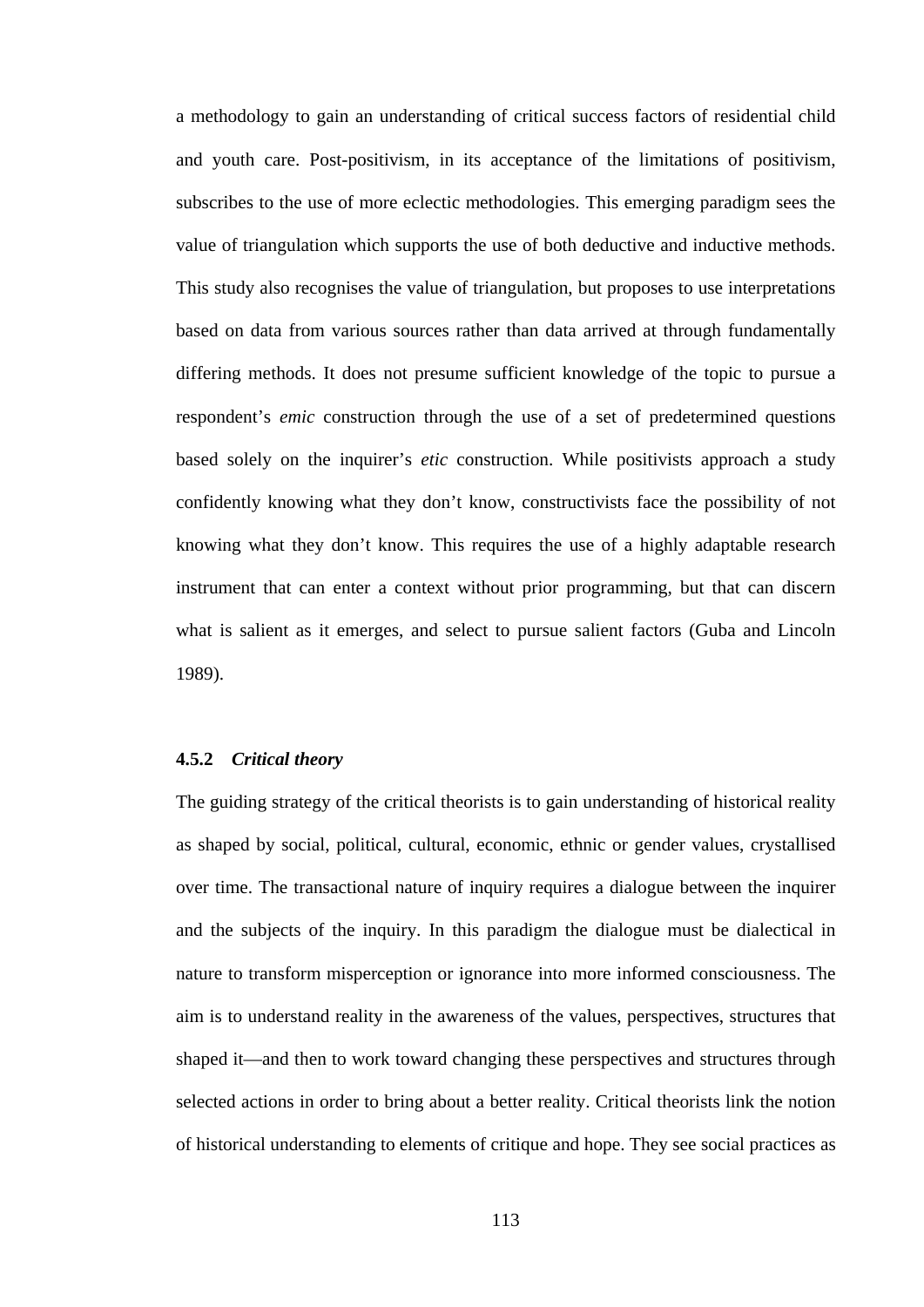containing contradictions in which there are always issues of power domination. Debates on conceptions of power are important to critical theorists. Social values, struggles and interest influence the questions, concepts and strategies of social inquiry. They hold that science needs to be reconstructed with a strong sense of its social epistemology or the interrelation of science with historical conditions in which it works (Popkewitz 1990). History becomes part of the analysis and logic of a science as the researched, research and researchers are interrelated. The critic describes, interprets, appraises the phenomenon and thereby aids in the re-education of the reader's perception. The safeguarding of the subjective point of view ensures 'that the world of social reality will not be replaced by a fictional world constructed by the scientific observer' (Holstein and Gubrium 1994: 164). Subjectivity is not seen as a methodological taboo. The methodological orientation of the critical theorist is hermeneutic. Critical hermeneutics attempts to 'mediate the objectivity of historical processes with the motives of those acting within it' (Bleicher 1980: 152). Hermeneutics merges into a social science in the form of a critique of ideology when traditional meaning is interpreted in reference to given levels of societal labour such as economic development and existing forms of domination (Habermas 1971, cited in Bleicher 1980). On the basis of a theory of societal evolution, especially in terms of emergence of class societies, it should be possible to systematically account for fundamental distortions operative in man's self-understanding. Habermas says that everyday experience of the existence of a false consensus about important issues should sensitise us to the influence of dominant interests active behind the engineering of public opinion (Habermas 1971, cited in Bleicher 1980). The critical theorist uses hermeneutic methodology to understand the false consensus and then acts on this understanding to motivate the holders to action to arrive at a more tolerable position. It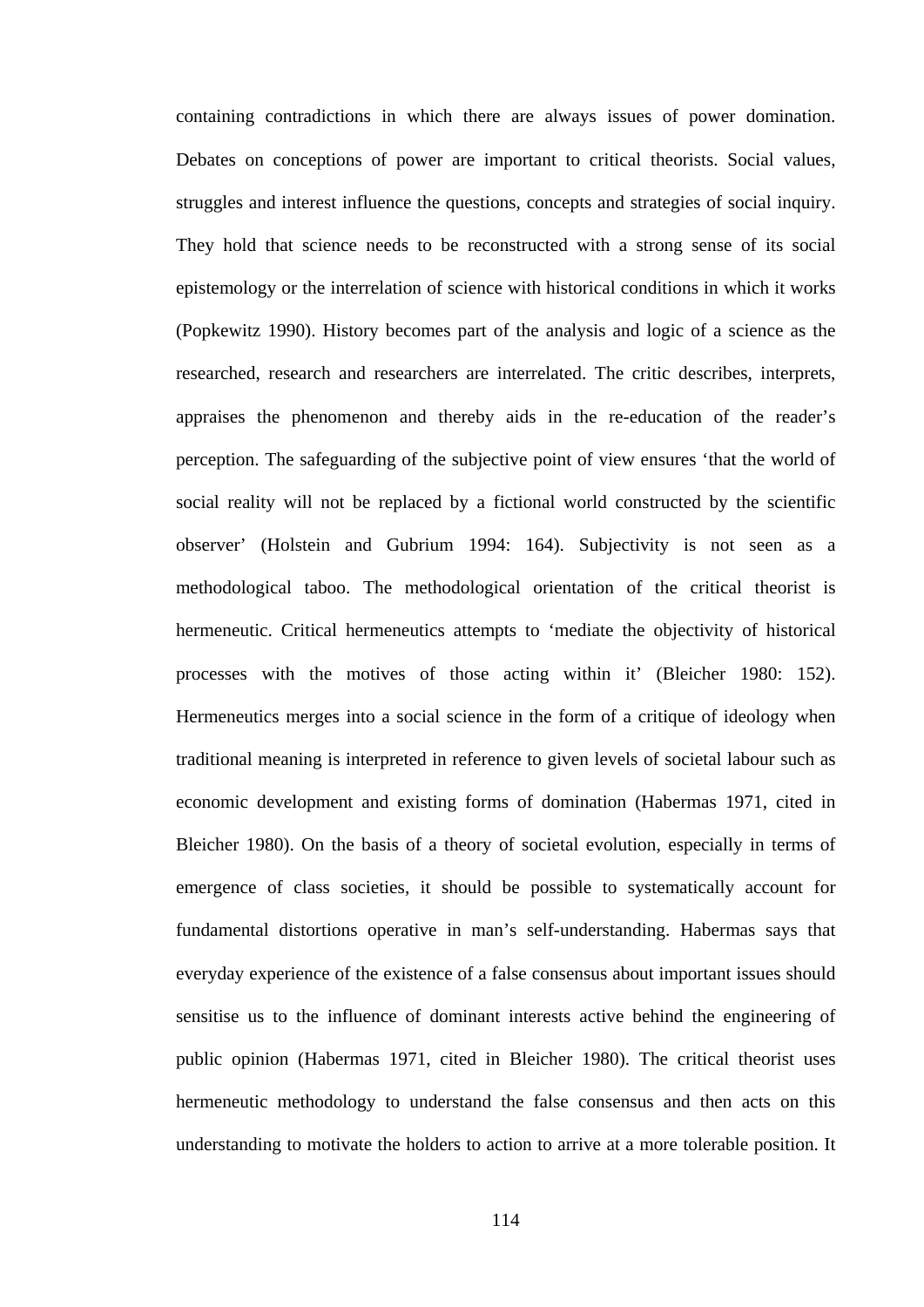is an interpretative methodology that aims to initiate processes of reflection and to dissolve barriers to communication to deduce explanatory hypotheses. Habermas uses the model of psychoanalysis to show how a critique of distorted self-understanding is combined with knowledge of personality development and individual life histories to bring the individual to more accurate self-understanding. He says that similarly an ideology can prevent certain groups from recognising or pursuing their common interests. This is done through the erection of barriers to communication which block communicative processes directed at the formulation of socio-politically relevant aims and directives. The critical theorist aims to break down or remove distorted understanding to make the life of marginalised groups more acceptable. This methodology is widely used by Marxists and feminists. It aims to study reality from the inside, to capture the meaning of regularities of social action, to understand people. In critical inquiry the process of reality construction and the construction of patterns of meanings and actions are identified. The methodology is 'interpretative (hermeneutic), naturalistic, communicative, reflective and qualitative' (Sarantakos 1997: 52). The purpose of research for the critical theorist is emancipation, empowerment, liberation. The researcher goes below the surface, exposes real relations, discloses myths and illusions, removes false beliefs and ideas and shows how the world should be, how to achieve goals and how to change the world (Sarantakos 1997). The principles and procedures employed by critical theorists resemble positivists and interpretivists, while their epistemology is subjectivist, similar to interpretivists but opposite of positivists. Methods used are directed toward breaking down taken-for-granted concepts and rebuilding them into new entities. 'Central to this methodology is the dialectic method, the essence of which lies in a process of constantly moving between concepts and data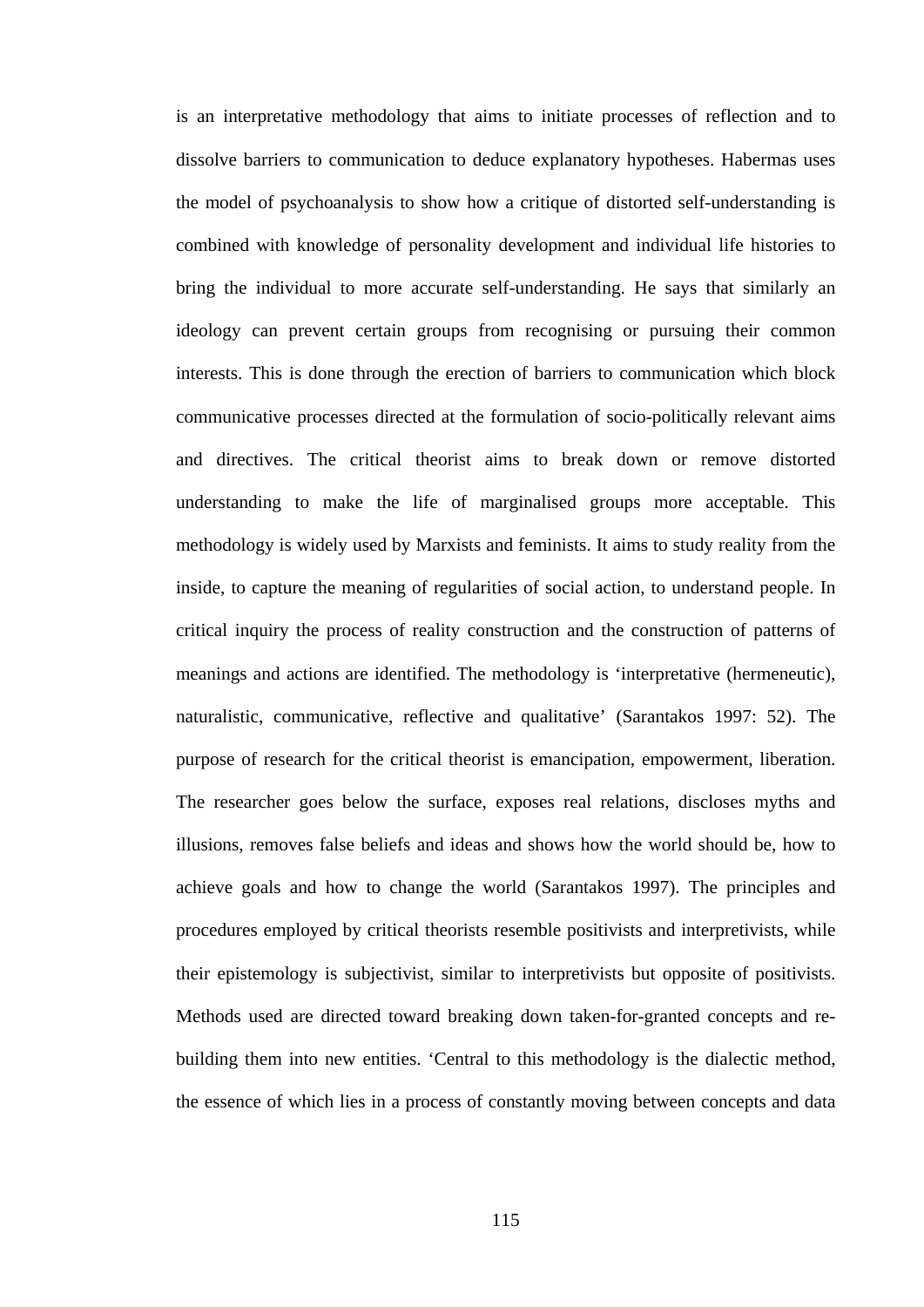as well as between society and concrete phenomena, past and present issues, appearance and essence' (Sarantakos 1997: 66).

Critical theorists have much in common with constructivists. They share a subjectivist epistemology and the use of hermeneutic enquiry. Both aim to study reality from the inside, to capture the meaning of human behaviour, to understand people. Both use dialogue and the dialectic method. The purpose of research is different in both perspectives, a factor contributing to the selection of constructivism in this study. Critical theorists are concerned with issues of power domination, so that social values, struggles and ideology influence the questions, concepts and strategies of social inquiry. Critical theorists prioritise emancipation, while constructivists seek knowledge and understanding through the building of constructions by use of the hermeneutic circle. Constructivists seek to contribute to knowledge by achieving new levels of understanding. They bring prior understanding to the inquiry, but focus on uncovering a respondent's *emic* construction through the use of open questions that are not necessarily influenced by issues of power or ideology. Constructivists use unstructured research methods to explore issues and only refine research instruments as salient factors emerge, to facilitate the pursuit of those particular issues. They explore present realities in search of understanding, not merely historical realities, as is more typical of critical theorists.

## **4.5.3** *Constructivism*

The methodology of constructivism aims to identify the variety of constructions that exist and to bring them into as much consensus as possible. There are two aspects to the methodology: hermeneutics and dialectics. The methodology is hermeneutic in that it is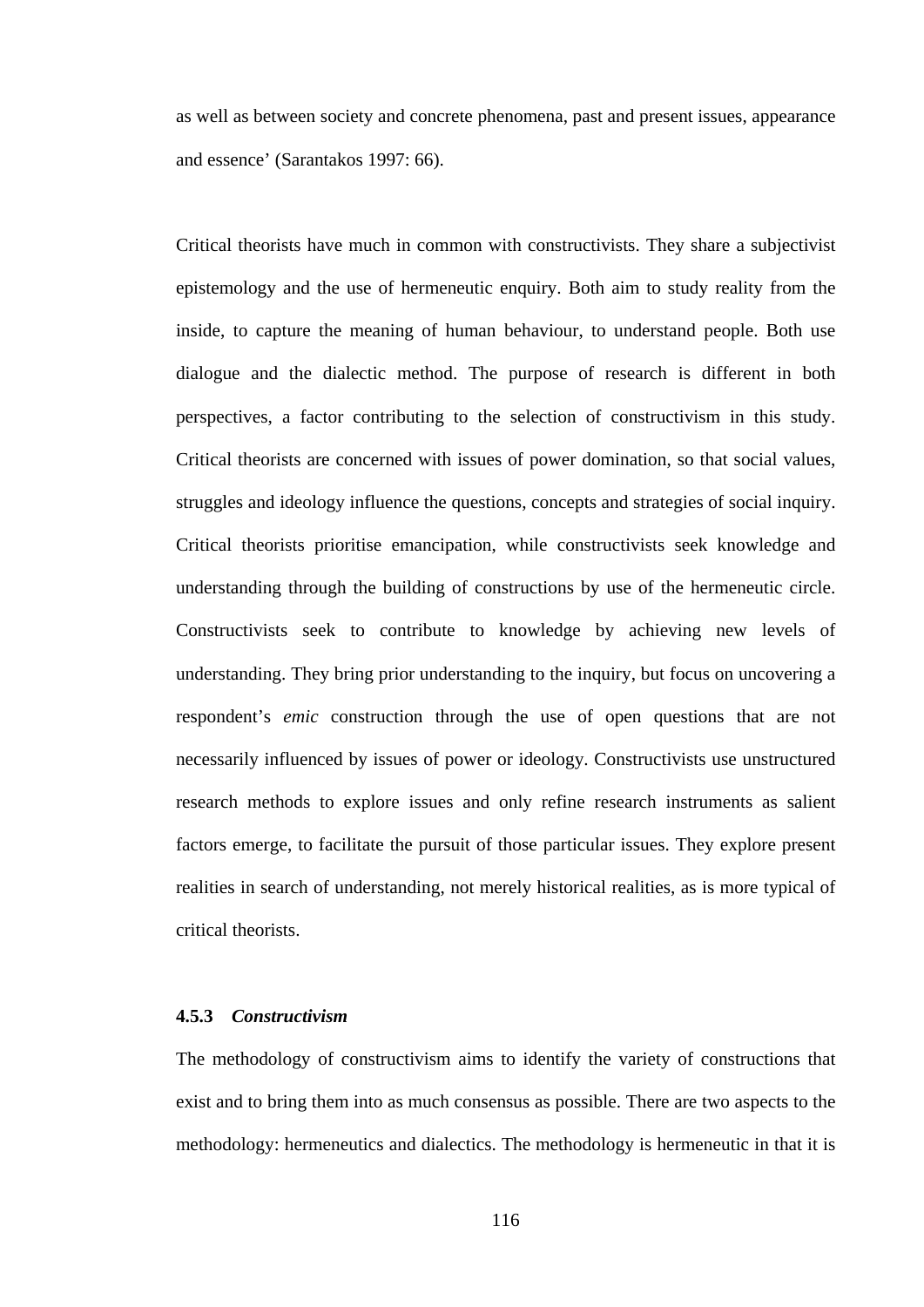aimed toward developing improved constructions through interpretation. It is dialectic in that it involves the juxtaposition of conflicting ideas forcing reconsideration of previous positions (Guba and Lincoln 1989). The methodology of constructivism is to aim to expose the constructions of the variety of concerned parties, open each to critique in the terms of other constructions and provide the opportunity for revised or entirely new constructions to emerge. It requires a process that first iterates the variety of constructions that already exist, then analyses those constructions to make their elements plain and communicable to others; solicits critiques for each construction from the holders and others; reiterates the constructions in light of new information or new levels of sophistication that may have been introduced, and finally re-analyses to achieve a consensus. The emphasis is on the world of experience as it is lived, felt, undergone by social actors. 'The process of inquiry is not a matter of somehow getting in touch with the 'ready made' world but rather 'world making' (In child and youth care, Garfat (1998) has called this 'meaning making'), as we know it always starts from worlds already on hand, the making is a remaking' (Goodman 1978: 6). The inquirer as connoisseur turned critic reconstructs or transforms his perceptions into some representational form that illuminates, interprets and appraises the qualities that have been experienced. The representational form is most typically a form of narrative that is presentational rather than representational. The narrative is not an iconic image or mirror of reality but a poetic, expressive form that is a reconstruction of the experience from which it originated. The constructivist describes, interprets, appraises the phenomenon and thereby aids in the re-education of the educator's perception. The narrative accounts can be evaluated for their 'rightness' through the judgement of their coherence, referential adequacy and instrumental utility (Schwandt 1994).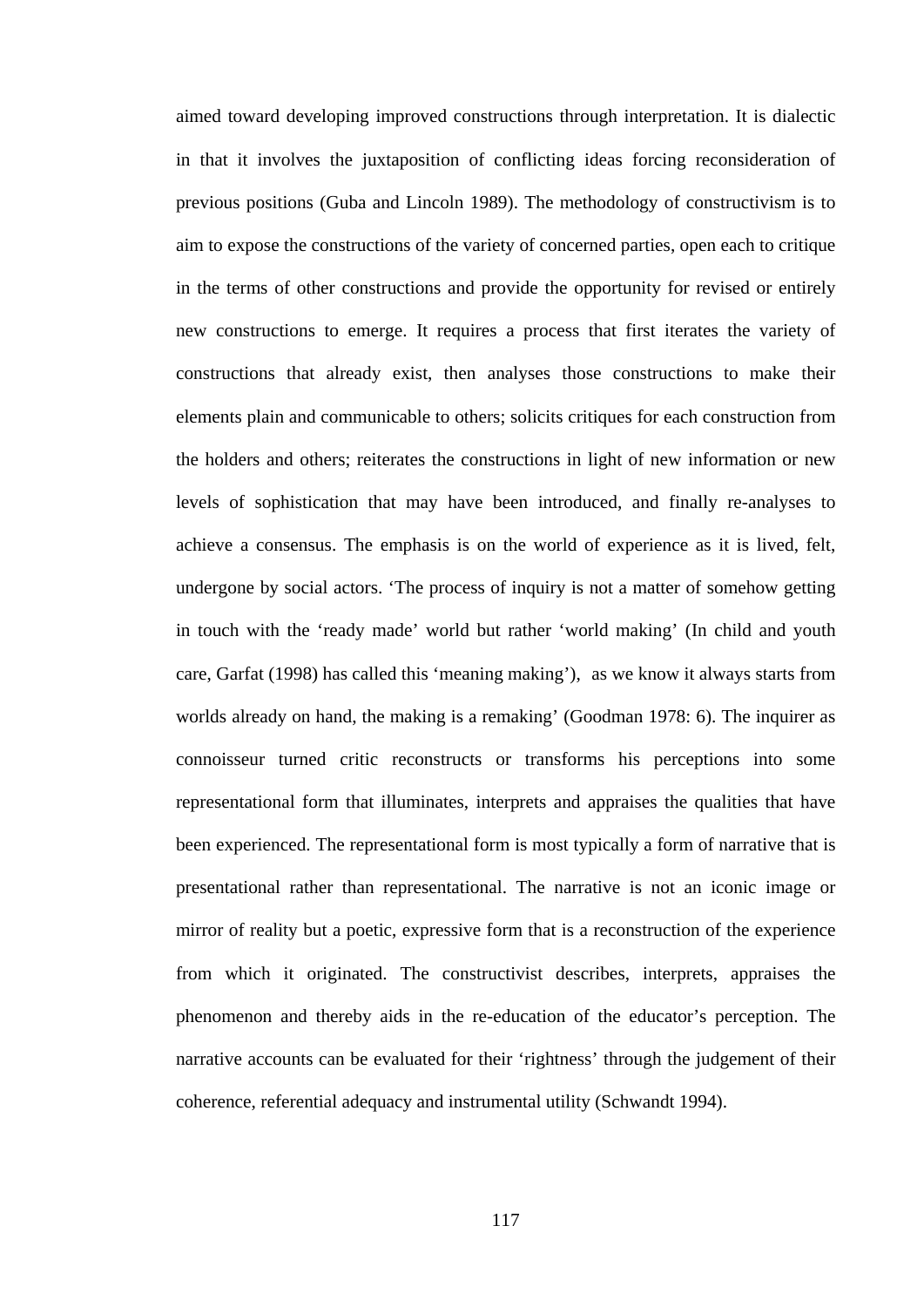Sampling in the constructivist paradigm is referred to as purposive sampling. Respondents are purposely selected. The aim is not to get a representative sample to which findings are to be generalised. Nor is the sample random. There are six types of purposive sampling: extreme or deviant cases, typical cases, maximum variation sampling, sampling critical cases, sampling politically important or sensitive cases, and convenience sampling. The method of choice should be the maximum variation sampling as it provides the broadest scope of information. The two characteristics of this method of sampling are that the sample is selected serially and that the sample is selected contingently. The issue of sampling and the methodology of constructivism are discussed in further detail in the next chapter which will focus on the methodology used to develop constructions of critical success factors of residential child and youth care.

## **4.6 Conclusion**

This discussion of the nature of social scientific inquiry in positivism/post-positivism, critical theory and constructivism has been minimally comparative and largely descriptive. The aim was to present the arguments of each paradigm with some measure of internal integrity, rather than in reference to selected criteria, and to demonstrate the factors that led to the selection of constructivism as the paradigm for this study. The next chapter will discuss and defend the methodology of constructivism as that most likely to achieve better understanding of critical success factors of child and youth care.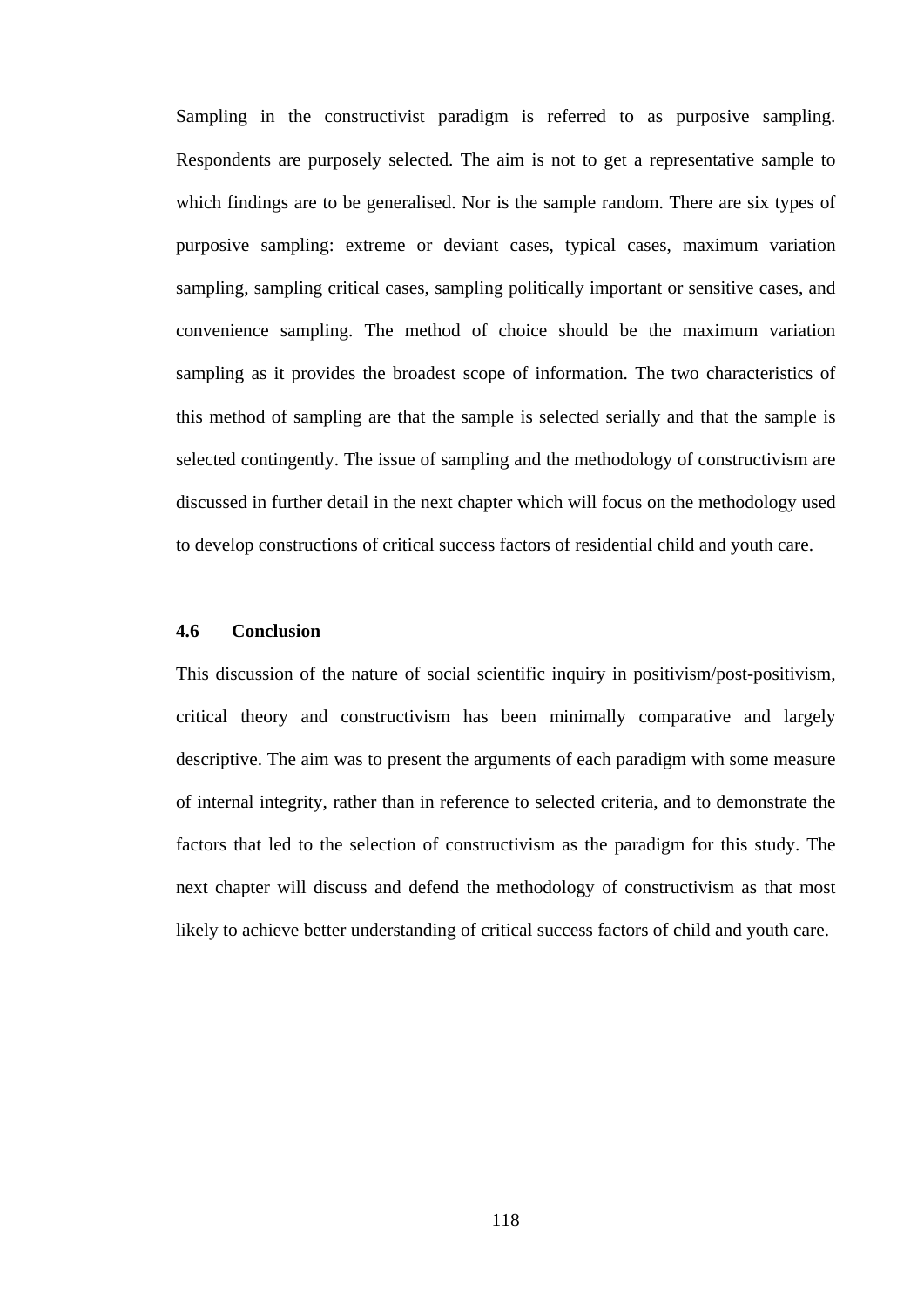## **CHAPTER FIVE:**

# **A METHODOLOGY FOR THE STUDY OF RESIDENTIAL YOUTH CARE IN SEARCH OF CRITICAL SUCCESS FACTORS OF IRISH RESIDENTIAL YOUTH CARE**

#### **5.1 Introduction**

For the past three decades discussions of methodology in both the natural and the social sciences have been dominated by criticisms of positivism and by formulations of alternative views on what constitutes scientific inquiry. Current conceptions of inquiry in the natural and social sciences acknowledge that there is no such thing as a certain foundation for knowledge. Knowledge is recognised in principle to be uncertain, contingent and to have some form of interpretive turn. Social thought is being refigured. As noted in the previous chapter, there is a recognition that methodology is historically situated and that it evolves or changes over time. There is an increasing willingness to accept that there is no such thing as *the* scientific method that is forever fixed and unchanging. However, there still remains a tendency to regard scientific methodology as the one true way of rational argument. Phillips expresses the view that scientific reasoning is epistemologically similar to all forms of human reasoning and that all effective thinkers employ a method of inquiry similar to that of the scientific method (Phillips 1990). Habermas claimed that we have collapsed epistemology into scientific method (Habermas 1971).

'Methodology is the exploration of a framework for understanding the exercise of method, for examining the principles and procedures by which we formulate inquiry problems, develop answers to those problems and evaluate the correctness and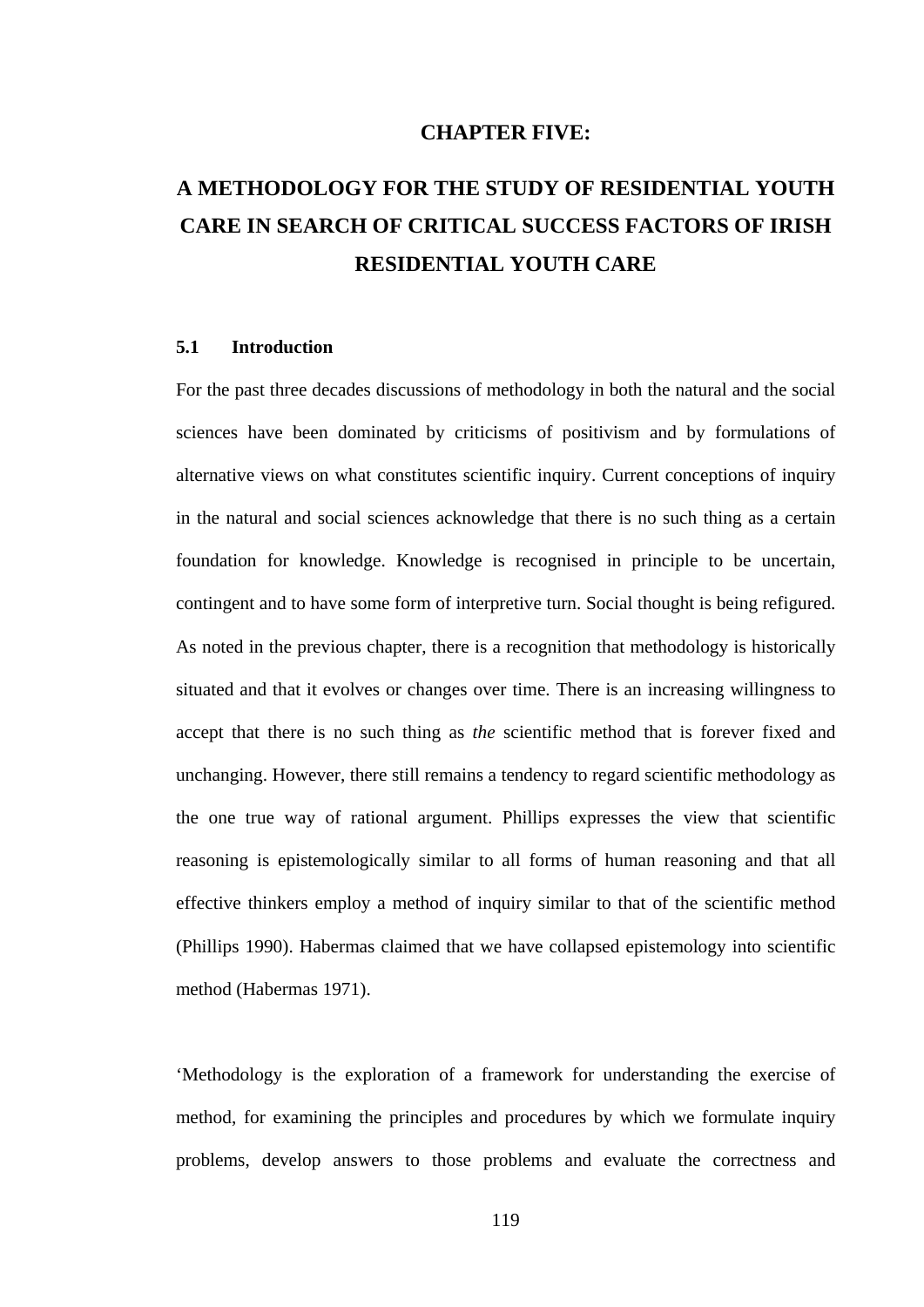relevance of those answers' (Schwandt 1990: 262). The previous chapter discussed the selection of constructivism as the paradigm of choice for this inquiry. This chapter will present a detailed discussion of the methodology of constructivism which is both hermeneutic and dialectic.

Residential child and youth care has not been the focus of much research in Ireland. Rather than try to verify the existence or absence of particular variables, this study aims to gain an understanding of residential child and youth care practice from the perspective of key players in the sector. It is hoped this understanding will facilitate development of the sector in a way that benefits both the young residents in the care of the sector and the social care workers whose job it is to meet the total needs of their young residents.

The constructivist paradigm, with its ontological view of relativism which is locally constructed, its epistemology which is transactional subjectivist and its methodological approach of hermeneutics and dialectics, is selected as the paradigm which will facilitate the development of constructions, reflecting the emic views<sup>2</sup> of the research respondents, in an effort to better understand this complex sector. Ethical issues including the presentation of the self of the researcher are included and the chapter concludes with a brief mention of the use of HyperResearch as an aid to data analysis.

## **5.2 Constructivist methodology**

 $\overline{a}$ 

'The paths to inquiry in constructivism share a general rejection of the naturalistic interpretation of the social sciences and seek to inquire into, portray and interpret the

 $2^2$  A view that describes a behaviour or a belief in terms meaningful (consciously or unconsciously) to the actor(s) in a context that is culture-specific.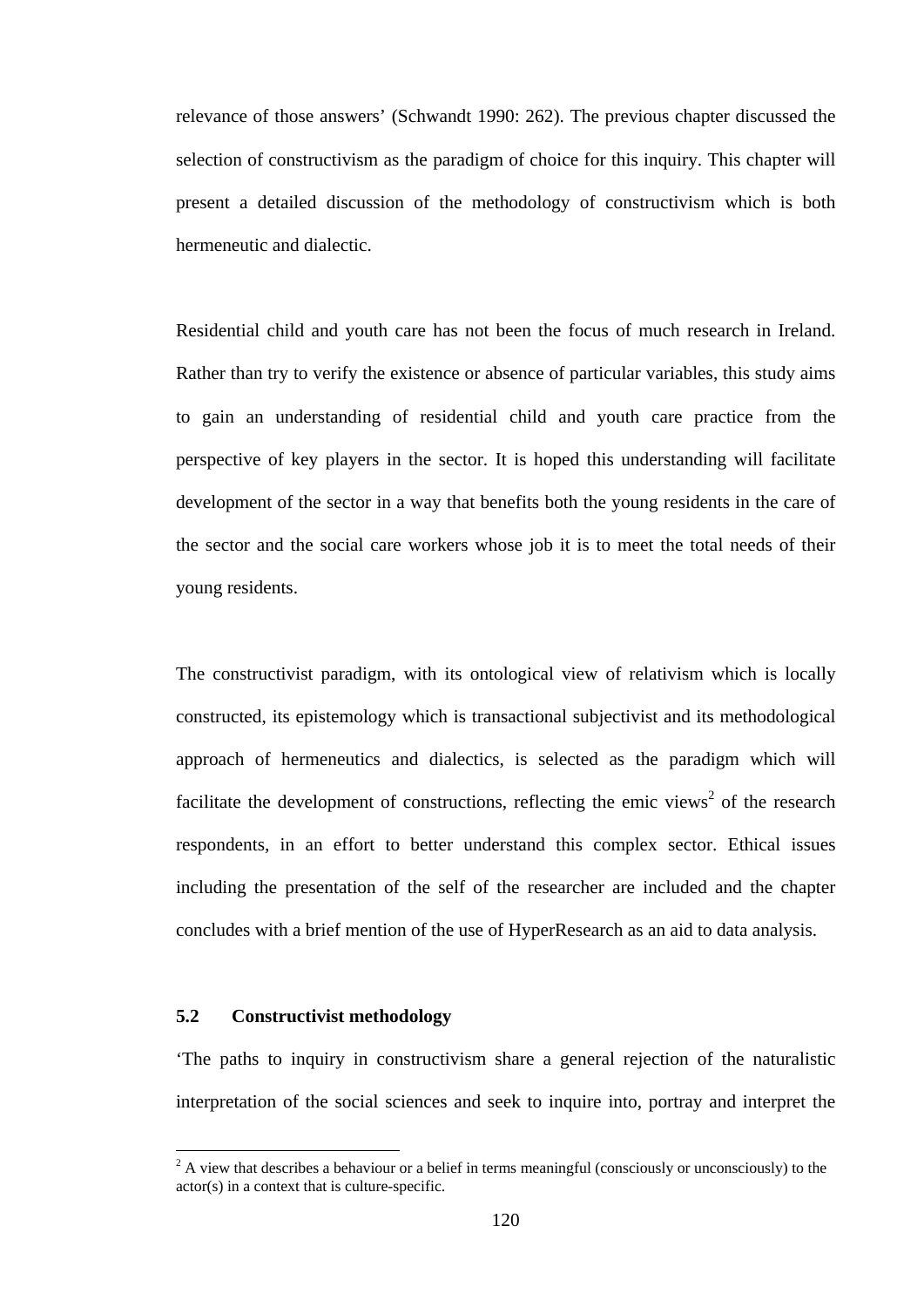realm of intersubjective meanings as constituted in culture, language, practice' (Schwandt 1990: 264). Two major strands are evident in constructivist inquiry: the ethnographic and the ontological. The methodologies reflect the hermeneutic interpretation of the social sciences and defend their findings as objective—a concept not to be confused with objectivism. Bernstein offers the following explanation of the ethnographic strand:

*Nineteenth century hermeneutics developed as a reaction against the intellectual imperialism of the growth of positivism, inductivism and the type of scientism that claimed that the natural sciences alone provide the model and the standards for what is to count as genuine knowledge. The character of hermeneutics was shaped by the assault on the integrity and autonomy of the human sciences. The primary task was seen, especially by Dilthey, as that of determining what is distinctive about humanistic and historical knowledge and of revealing its characteristic subject matter, aims, and methods in a manner that would meet and challenge the belief that only the natural sciences can provide us with objective knowledge.* (Bernstein 1983: 112/113).

In the ontological strand, Gadamer contends that interpretation or understanding is not a methodological problem, but an ontological one. He claims that hermeneutics is ontological and universal. Hermeneutics pertains to questions concerning what human beings are; it is a way of being-in-the-world. If we are to understand what it is to be human beings we must seek to understand understanding itself, in its rich, full and complex dimensions. Gadamer maintains that understanding is not an activity of a subject but an event, a happening. Understanding is universal and may properly be said to underlie and pervade all activities (Gadamer 1975). Bernstein goes on to discuss how Gadamer's philosophic hermeneutics involves a fusion of hermeneutics and praxis and claims that understanding itself is a form of practical reasoning and practical knowledge, a form of phronesis or value know-how. Phronesis is introduced by Gadamer to 'clarify the moment of application that is involved in all understanding' (Bernstein 1983: 174). Gadamer contributes to an understanding of our being-in-the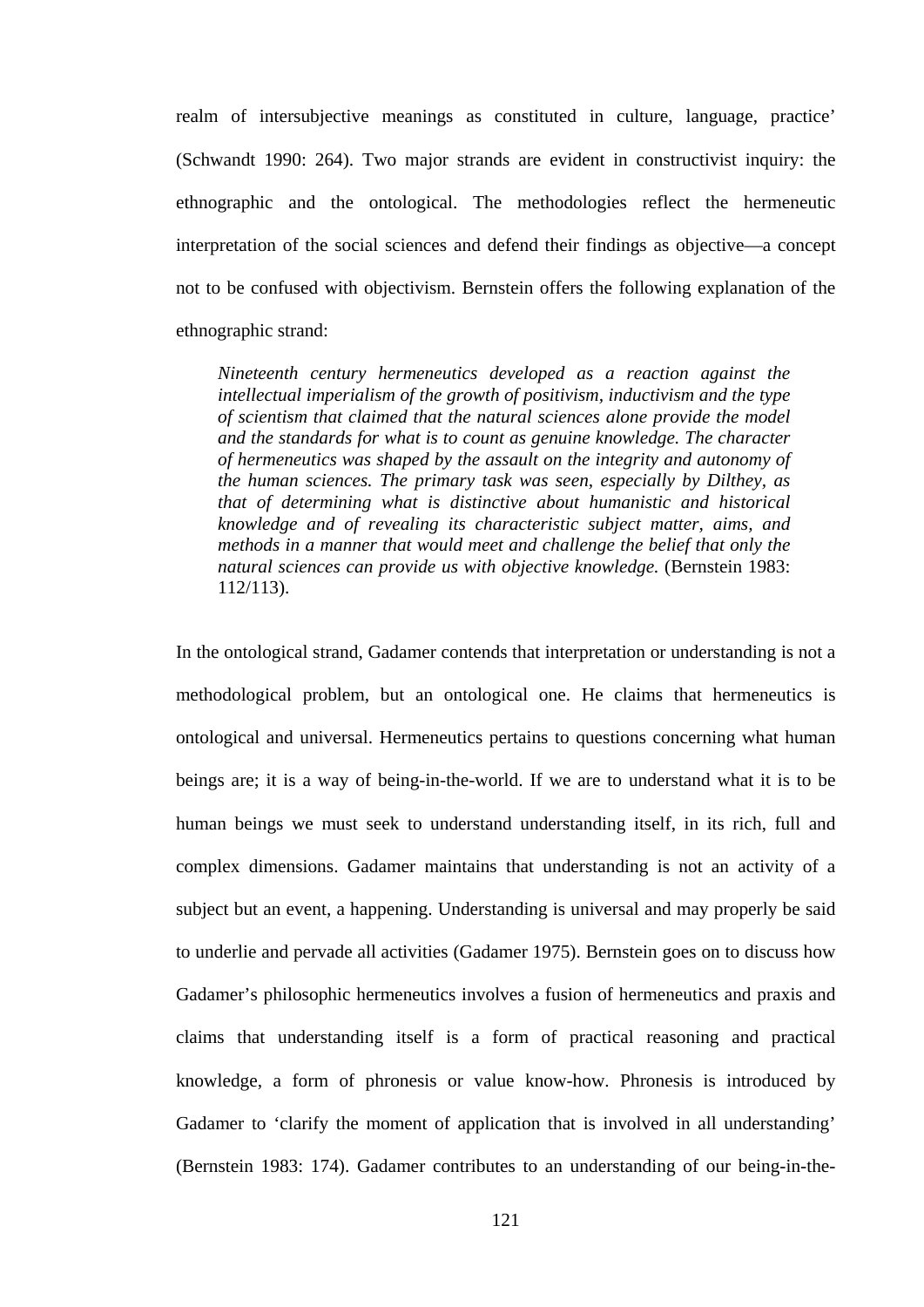world as dialogical. He asserts that authentic understanding grounded in tradition and rightful authority yields a distinctive type of practical knowledge and practical truth (Gadamer 1975). Habermas states that there is an essential hermeneutic dimension in all social knowledge (Habermas 1971). Bernstein maintains that hermeneutics is particularly important in the social sciences which are concerned with human beings who are always engaged in the social construction and deconstruction of their world. The task of inquiry is to find the resources within our own horizon, linguistic practices, and experience that can enable us to understand what confronts us as alien. 'Such understanding requires the use of hermeneutics in a dialectical play between our own pre-understandings and the forms of life that we are seeking to understand' (Bernstein 1983: 173). This supports the use of tacit knowledge in data collection and analysis (which is further discussed below) as a necessary specification of the constructivist paradigm.

### **5.2.1** *Specifications of constructivist methodology*

For a methodology to be meaningful in the constructivist paradigm, the following specifications must be in evidence:

 The methodologies are directly concerned with understanding as nearly as possible some aspect of human experience, activity, as it is lived or felt or undergone by the participants in that experience. To achieve that aim of capturing the qualities of an experience, the methodologies encompass procedures 'for bounding the inquiry within a particular context as it is only within this context that the experience has meaning' (Schwandt 1990: 266). The inquiry must be undertaken in a natural setting. This is demanded due to the relativist ontology of constructivism. The multiple relations that are assumed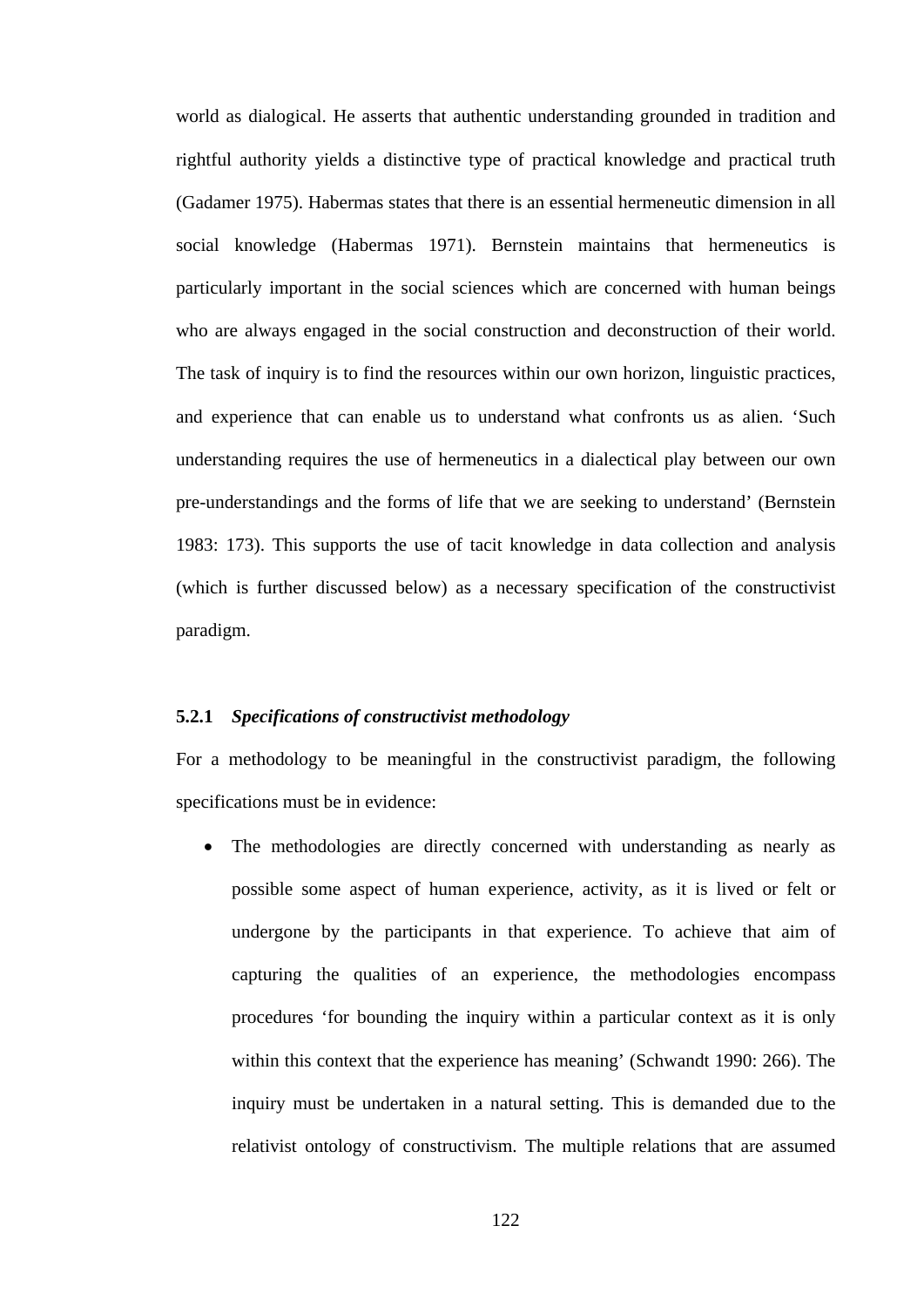ontologically are dependent on the time and context of the constructors who hold them. The inquiry must be undertaken in the same time/context frame that the inquirer seeks to understand (Guba and Lincoln 1989: 175).

- The inquiry is conducted using the investigator as instrument who employs ordinary fieldwork methods. Constructivists do not assume that they know enough about the time/context frame in advance to know what questions to ask. It is unlikely to discover a person's *emic* construction with a set of pre-selected questions based on the inquirer's *etic* understanding. Constructivists enter the field as learners. Lack of prior programming requires that the researcher be highly adaptable so that after a short while in the field s/he begins to discern what is relevant (in the view of the respondent) and to focus on that. The human being has all the adaptable qualities essential to constructivist inquiry (Guba and Lincoln 1989).
- The inquirer disavows a hypothetical/deductive paradigm in favour of forms of inductive analysis. Qualitative methods are essential. Data is collected through the use of human senses: talking to people, observing activities/behaviours, noting the reactions of others, noting non-verbal communication, the use of semi-structured interviews. The constructivist may use quantitative methods once the need for such information is established through the *emic* views of selected respondents.
- Constructivists use tacit knowledge. The fact that they select to investigate a particular topic implies an amount of knowledge by the investigator. These constructions can be clarified at the initial stages. In the case of this inquiry the investigator's prior knowledge of the field (Graham 1994) facilitated the flow of the narrative interview and affected the choice of topics selected for the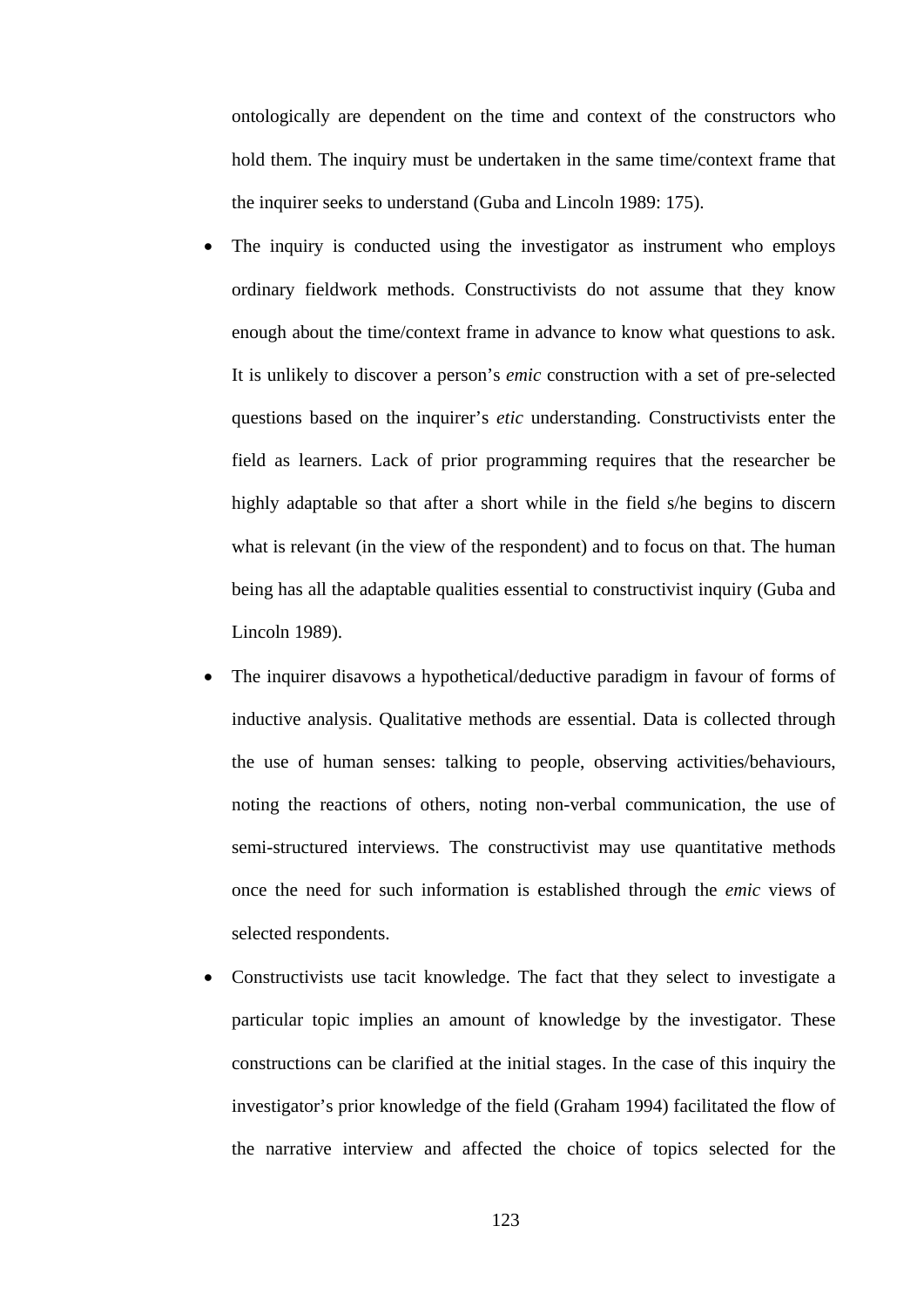interview guide (Appendix 1). The investigator's constructions are further clarified in the investigator's presentation of self, at the end of this chapter. The *emic* material of the research object remains unclear to the inquirer's constructions. The inquirer uses tacit knowledge to explore the *emic* views of the object but the aim is the discovery of the object's *emic* constructions, not verification of the subject's constructions. Tacit information facilitates adaptation and an emergent research design.

#### **5.2.2** *The hermeneutic circle*

The method used in a constructivist inquiry is hermeneutic dialectic. This process is also referred to as the hermeneutic circle. Bernstein's defence of the hermeneutic circle shows how several thinkers working in different contexts discovered for themselves its centrality. He talks of Taylor's references to the criticisms of empiricists who have referred to the hermeneutical circle as a vicious circle by saying that there are good grounds both in epistemological arguments and in their greater fruitfulness for opting for hermeneutical sciences of man (Bernstein 1983). Taylor speaks of the hermeneutical sciences as being moral sciences and that their successful prosecution requires a high degree of self-knowledge, a freedom from illusion in the sense of error which is rooted in our own self-definitions, hence in what we are (Taylor 1979). In the hermeneutical circle the circle of understanding is 'object oriented'. It directs us to the practice, institutions, texts, we are seeking to understand and to the sensitive dialectical play between part and whole in the circle of understanding. The interpreter must have the insight, imagination, openness and patience to acquire this art. There is no determinate method for acquiring this art, some rules, which will be mentioned below, 'are more like heuristic guides that gain their concrete meaning by appealing to exemplars of such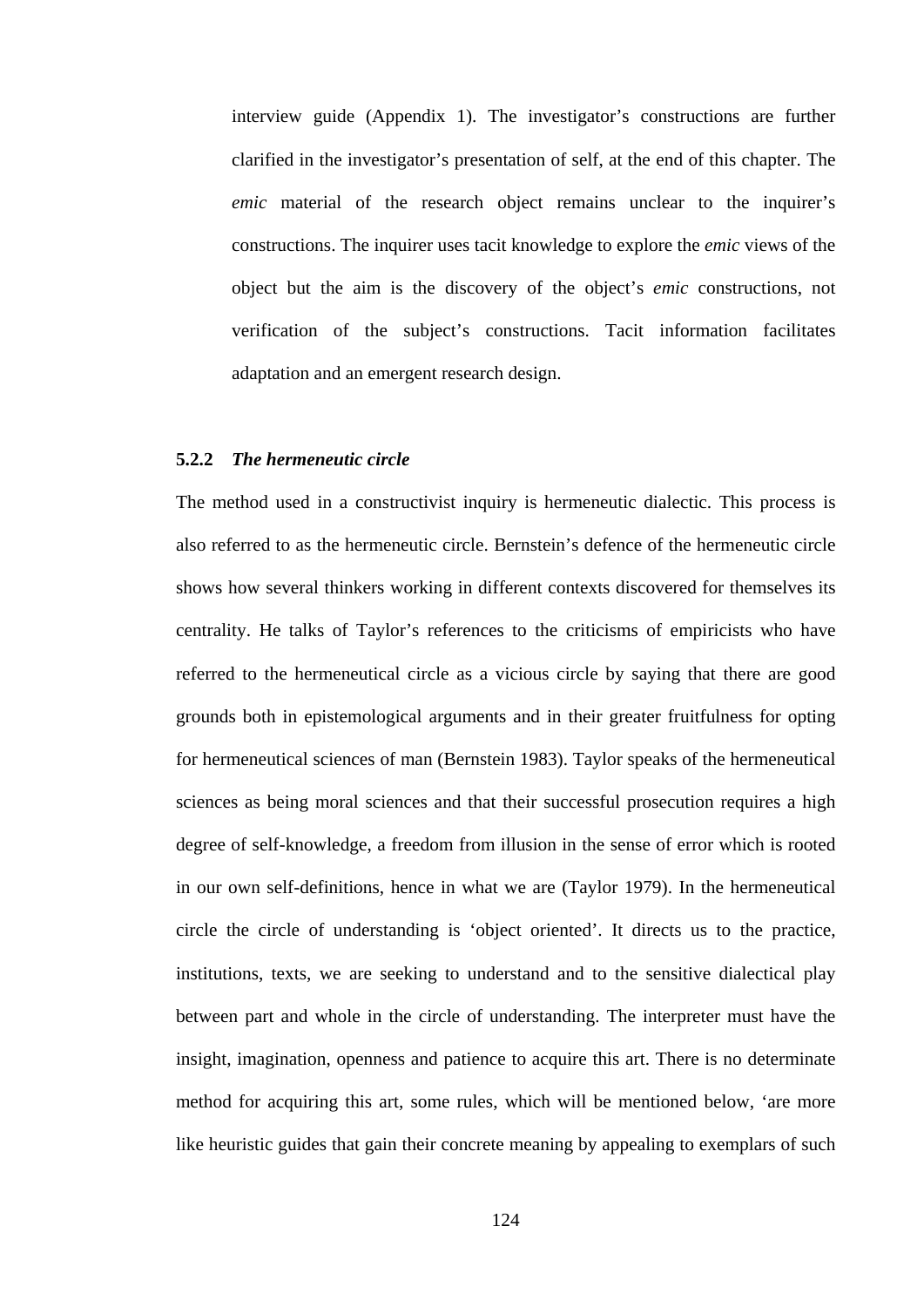hermeneutical interpretation' (Bernstein 1983: 135). Gadamer's understanding of the hermeneutical circle clarifies the relation between the interpreter and what s/he seeks to understand. He says that interpreters must learn the art of being responsive to their objects of study, they must participate or share in them, listen to them, open themselves to what is being said and to the claims to truth they make (Gadamer 1975). The effort and perceptiveness that is required for understanding is directed to the activity of opening ourselves to what we seek to understand. Gadamer says that the required receptiveness is possible only by virtue of those 'justified prejudices' that open us to experience. The hermeneutical attitude supposes that we purposefully designate our opinions and prejudices and qualify them as such and by doing this we 'grant the object of study the opportunity to appear as an authentically different being and to manifest its own truth, over and above our own preconceived notions' (Bernstein 1983: 138). Beliefs and experience of the researcher are stated at the end of this chapter.

### **5.2.2.1 Elements of the hermeneutic circle**

The hermeneutical circle involves four continuously interacting elements iterating and re-iterating until a consensus emerges:

1. Sampling: Respondents are selected but a representative sample is not selected, as the findings will not be generalised. The sample is selected to serve a different purpose and is referred to as purposive sampling (Patton 1990). Patton describes six types of purposive sampling: sampling extreme or deviant cases, sampling typical cases, maximum variation sampling, sampling critical cases, sampling politically important or sensitive cases and convenience sampling. Constructivists select maximum variation sampling to provide the broadest scope of information. Such samples have two characteristics: they are selected *serially* and *contingently.* Serial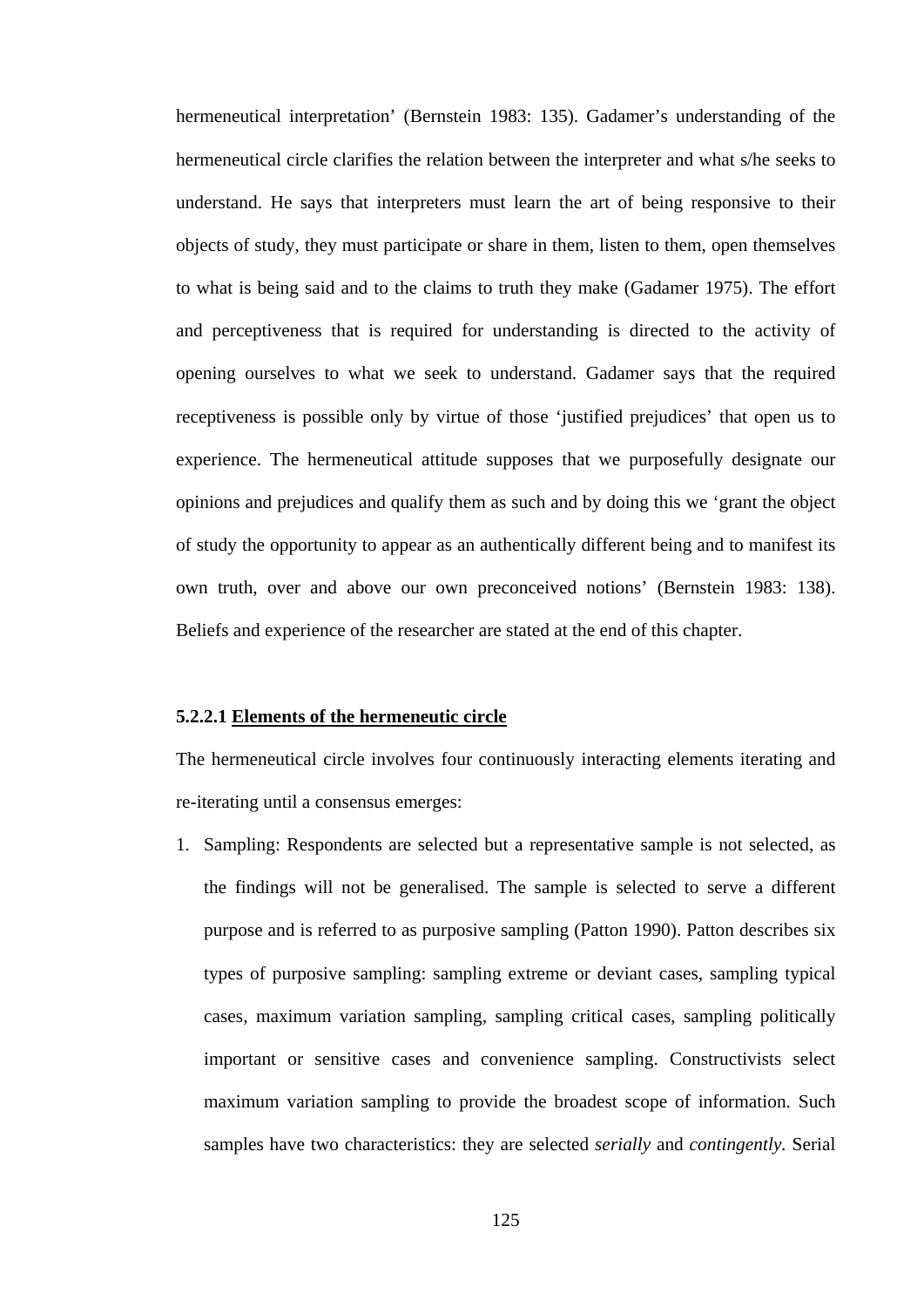selection: no element is selected until after data collection from the preceding element has been accomplished. Contingent selection: each succeeding element is chosen to be as different as possible from proceeding elements and elements are chosen in ways that best serve the particular needs of the inquiry at that time. Respondents with differing constructions may be needed at the early stages of the research, whereas as issues become identified from the data as being relevant it may be desirable to select respondents who can be particularly informative and articulate about those issues. In this inquiry both maximum variation sampling and convenience sampling were used, as will be discussed in the next chapter which looks at the method used.

- 2. Interplay of Data Collection and Analysis: Another important element in the hermeneutical circle has to do with the continuous interplay of data collection and analysis that occurs as the study proceeds. A constructivist who interviews a first respondent or makes an observation or reads a document endeavours to uncover items of information that appear to be relevant to the study's focus. The inquirer uses broad ranging questions so that respondents can give information on their own terms. An example could be: tell me the questions I ought to ask and then answer them for me. General responses to questions such as these are analysed as soon as they are obtained so they become part of the agenda in all subsequent data collection. This interplay of data collection and analysis in the present inquiry will be discussed in some detail in the next chapter.
- 3. Grounding of Findings: Findings that emerge are grounded in the constructions of the respondents themselves. Data collection and analysis proceed at the same pace, generating ever more complex and stable agendas to guide subsequent data collection. As respondents are asked to comment on and critique the constructions

126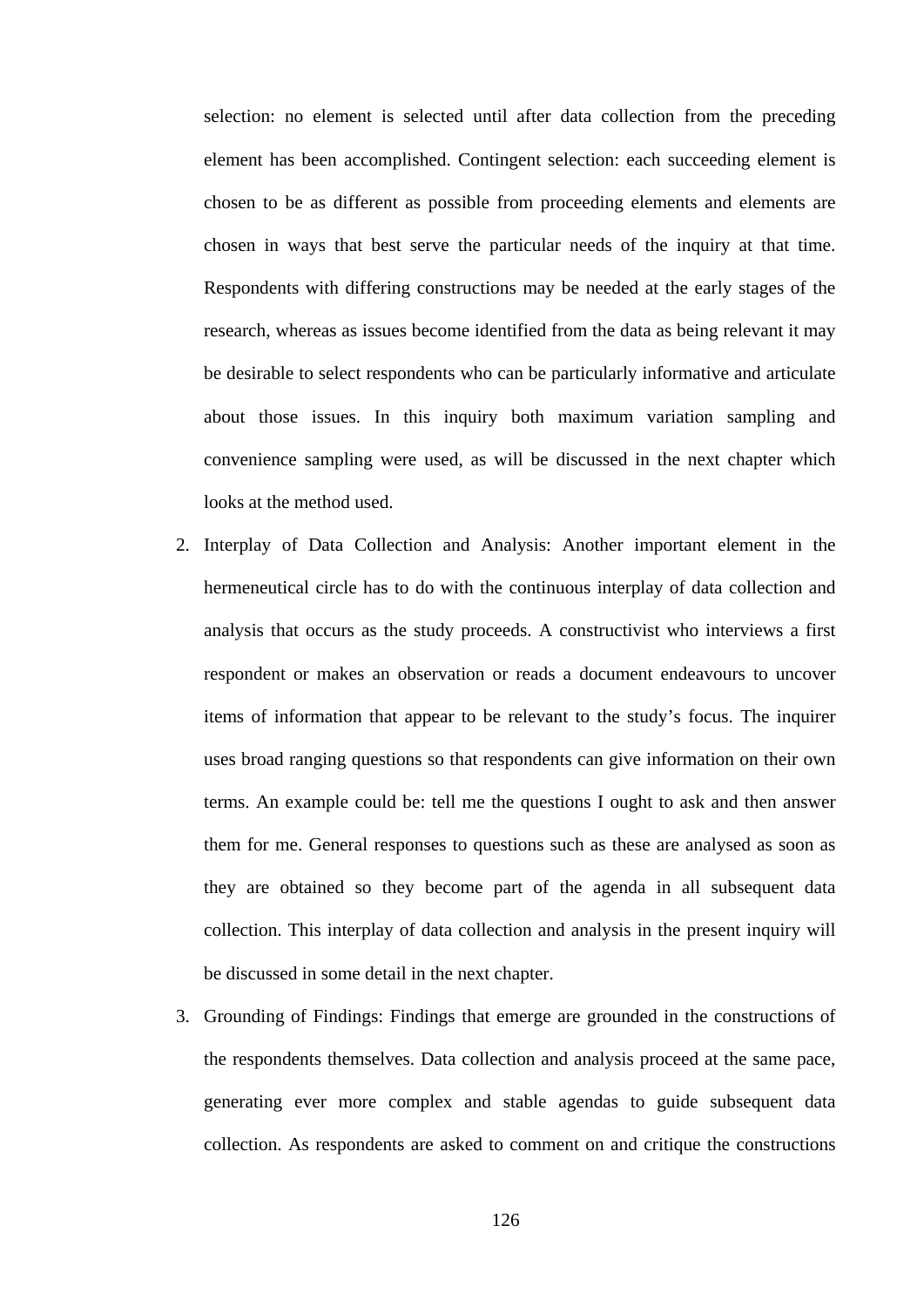already developed, a joint construction begins to emerge about which consensus can begin to form (or with which selected subgroups can agree or disagree, thus forming a consensus of their own). The joint construction differs from individual constructions originally offered by respondents. It is grounded in all those constructions derived from them via the hermeneutic dialectic process. It is the most informed and sophisticated construction that it is possible to develop in this context, at this time, with these respondents. This grounded construction must meet certain criteria: it is judged to 'fit' when the categories and terms of the construction account for data and information that the construction is based upon; it is judged to 'work' when it informs the understanding of the respondents from whom it emerged and the researcher who was actively involved in the development of the construction. Constructivism prioritises relevance over rigour, so constructions must have relevance, they must address the issues or processes of the situation. Constructivism also subscribes to multiple realities so constructions must have modifiability in that they must be open to continuous change to accommodate new information or new levels of sophistication that may emerge. The grounding of findings in the respondents' constructions will be illustrated in the next chapter and in the case report.

4. Emergence of the research design: The final element of the hermeneutic circle is that the research design emerges as the hermeneutic process progresses. Since the process is inductive, the researcher does not know what is not known but as the process develops and constructions emerge the researcher refines and extends the design.

*As each sample element is selected, each datum recorded and each element of the joint construction devised, the design itself can become more focused.* 

(Guba and Lincoln 1989: 180)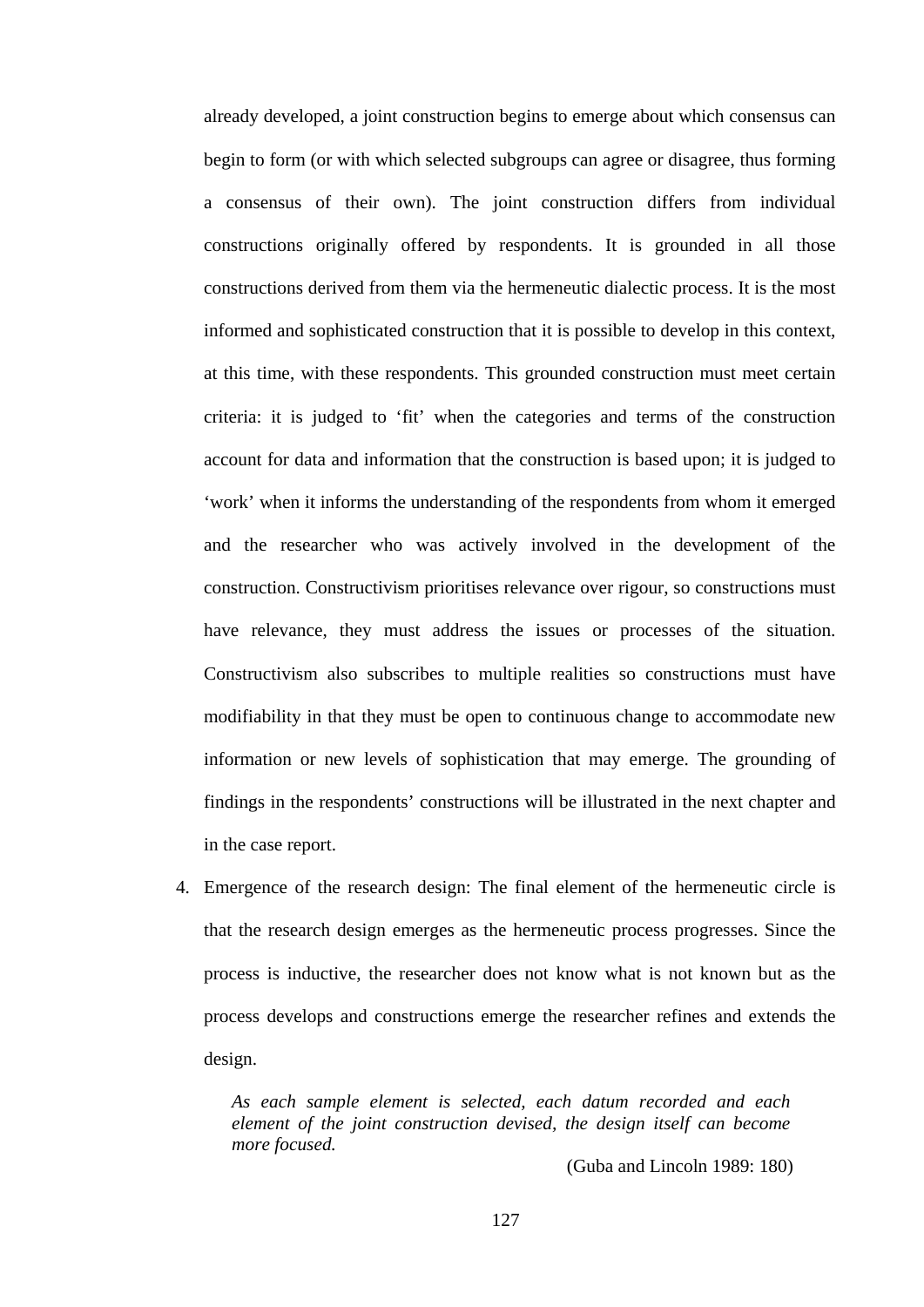The constructivist paradigm focuses on the criterion of consensus. Overall consensus may not be possible, but it is likely that a small number of constructions will be developed which will concur with the considered views of respondents and seem 'right' to them. If consensus cannot be achieved, the process will clarify the points of difference and signify the need for further negotiation. The emergent research design of this study is discussed in the next chapter.

### **5.2.3** *The case report*

The findings of a constructivist inquiry are presented as a case report. This report is a joint construction that emerges as a result of the hermeneutic dialectic process. Throughout this process the constructions of a variety of individuals (deliberately chosen so as to uncover widely variable viewpoints) are elicited, challenged, and exposed to new information and new more sophisticated ways of interpretation until some level of consensus is reached. The report helps the reader understand the motives, feelings, and rationales leading to the beliefs held. It provides a thick description that clarifies the context and enables the reader vicariously to experience it. Experience is a basic learning mechanism in humans. The vicarious experience differs from the lived experience, but provides many of the same opportunities to learn.

*'It is through this process (learning from the vicarious experience) that specific, ideographic knowledge can be applied in a different setting'* (Guba and Lincoln 1989: 189).

The case report must be accompanied by an appendix which describes in detail the methodology followed and facilitates judgement on the validity of the data and the sophistication of the analysis.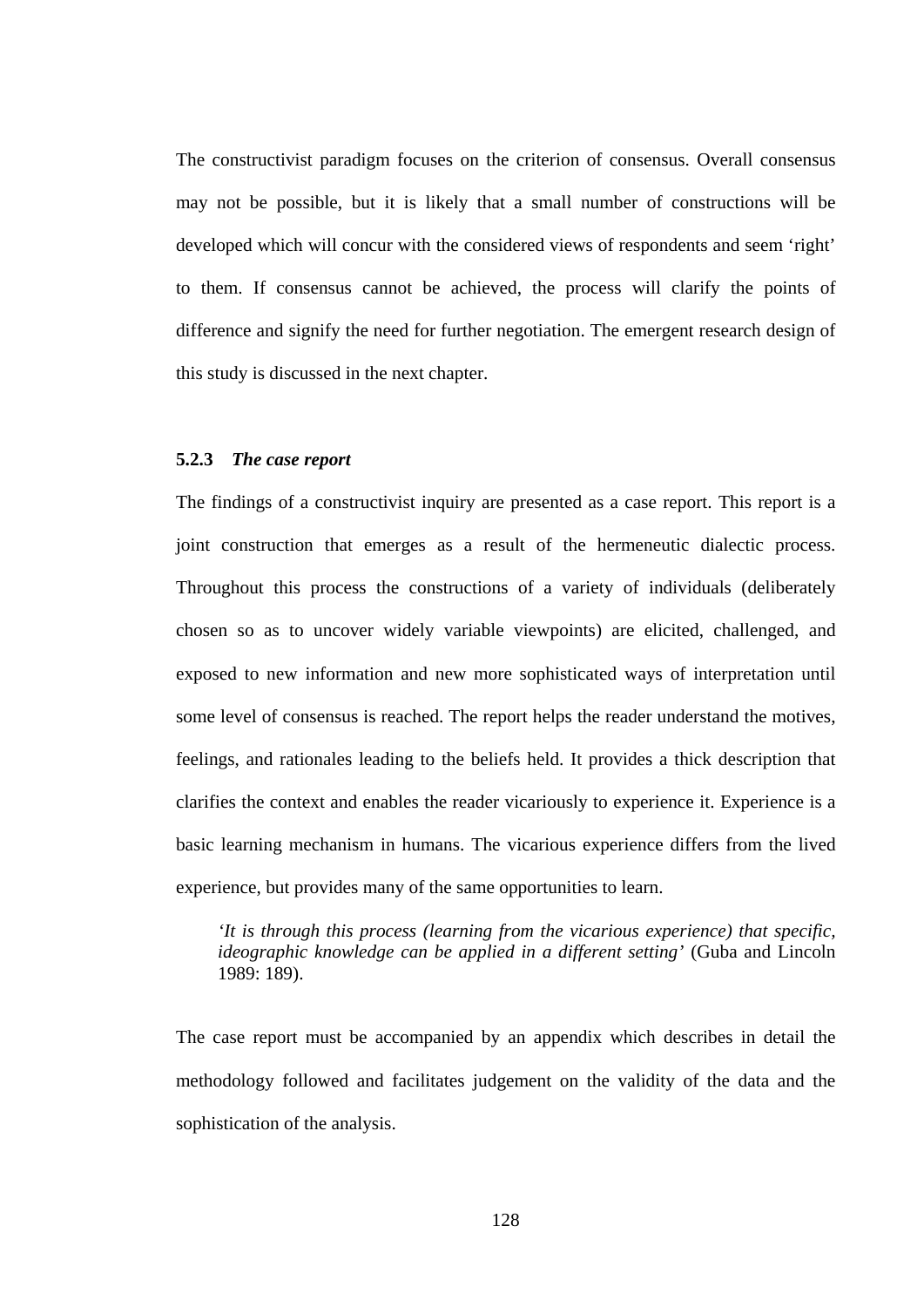The processes and outcomes of constructivist inquiry are continuously shaped and tested through negotiation between inquirer and respondents. The entry conditions must be agreed by each of them. The sampling is carried out with a heavy reliance on a nomination technique in which respondents nominate others who might provide either supportive or divergent constructions. Each new sample element is expected to react to information already gleaned from other sources dialectically. As data are analysed (a process that involves inputs from respondents) the resulting analysis is tested via other yet-to-be tapped sources. The joint construction that emerges must reflect the *emic* view and the *etic* perspective. Judgements of the joint construction's fit, work, relevance and modifiability must be made by the inquirer and respondents jointly. The design, emergent theory and findings will all represent a unique combination of inquirer and respondent values and judgements.

Discovery and verification are tightly interwoven and indistinguishable in the constructivist paradigm. They are both continuously interactive processes. Once an item of information is identified as salient in the local situation it becomes the subject of scrutiny in all subsequent interviews, as well as in connection with all other data sources such as documentary analysis or observations. Reconstruction begins as such scrutinising takes place; the design is aimed in its direction to facilitate additional discoveries.

## **5.3 Criteria for the defence of findings**

Findings of constructivist inquiry, in order to be deemed trustworthy, must satisfy requirements of credibility, transferability, dependability and confirmability. To defend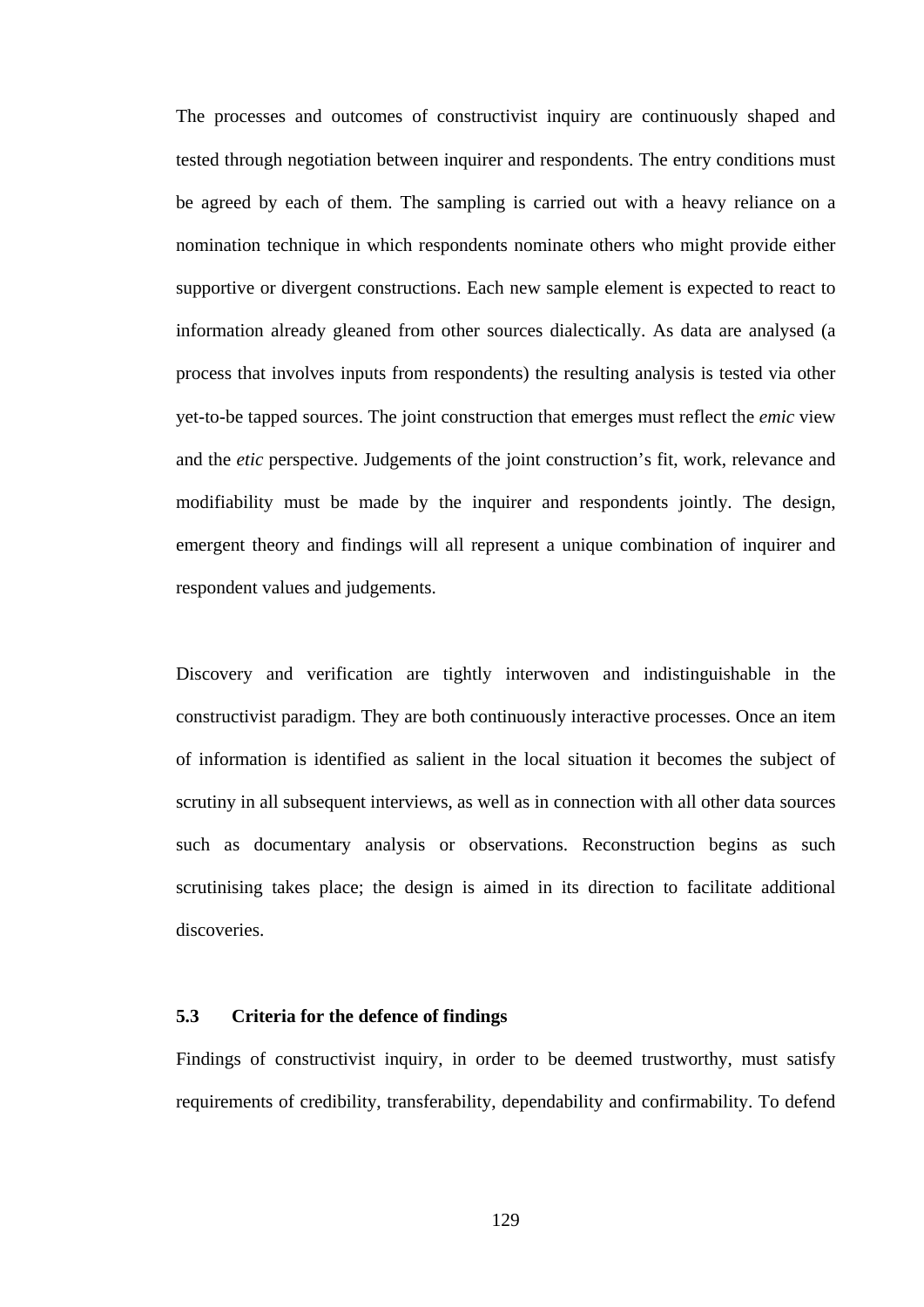one's findings certain steps are necessary, both during data collection and analysis (Guba 1981).

- To achieve credibility it is essential to guard against the possible effects of factor patterning which result in noninterpretability, by using, during the study, prolonged engagement, persistent observation and peer debriefing, and doing triangulation, collection of referential adequacy materials and member checks (whereby data and interpretations are continuously tested with the respondents and they are asked to highlight anything that they wish to have removed). The essential tasks at the end of the study are: to establish structural corroboration or coherence, to establish referential adequacy, and to do member checks. It is hoped that these actions will lead to credibility and produce findings that are plausible.
- To achieve transferability, the researcher will do theoretical/purposive/nominal sampling, collect thick descriptive data during the study and after the study the focus will be on the development of thick description.
- Dependability which requires concern with the stability of data can be achieved by establishing an audit trail during the study.
- Confirmability is achieved by triangulation, practising reflexivity and the provision of a confirmability audit which certifies that data exist in support of each interpretation presented (Guba 1981).

# **5.4 Ethical issues**

There is no such thing as value-free inquiry. Every act of science is also a political act as all sets of values cannot be suspended. Ethical issues embodied in the research task fall into moral, legal and social domains. In the moral domain certain criteria must be seen to be met. Important among these are: publicity, which implies that the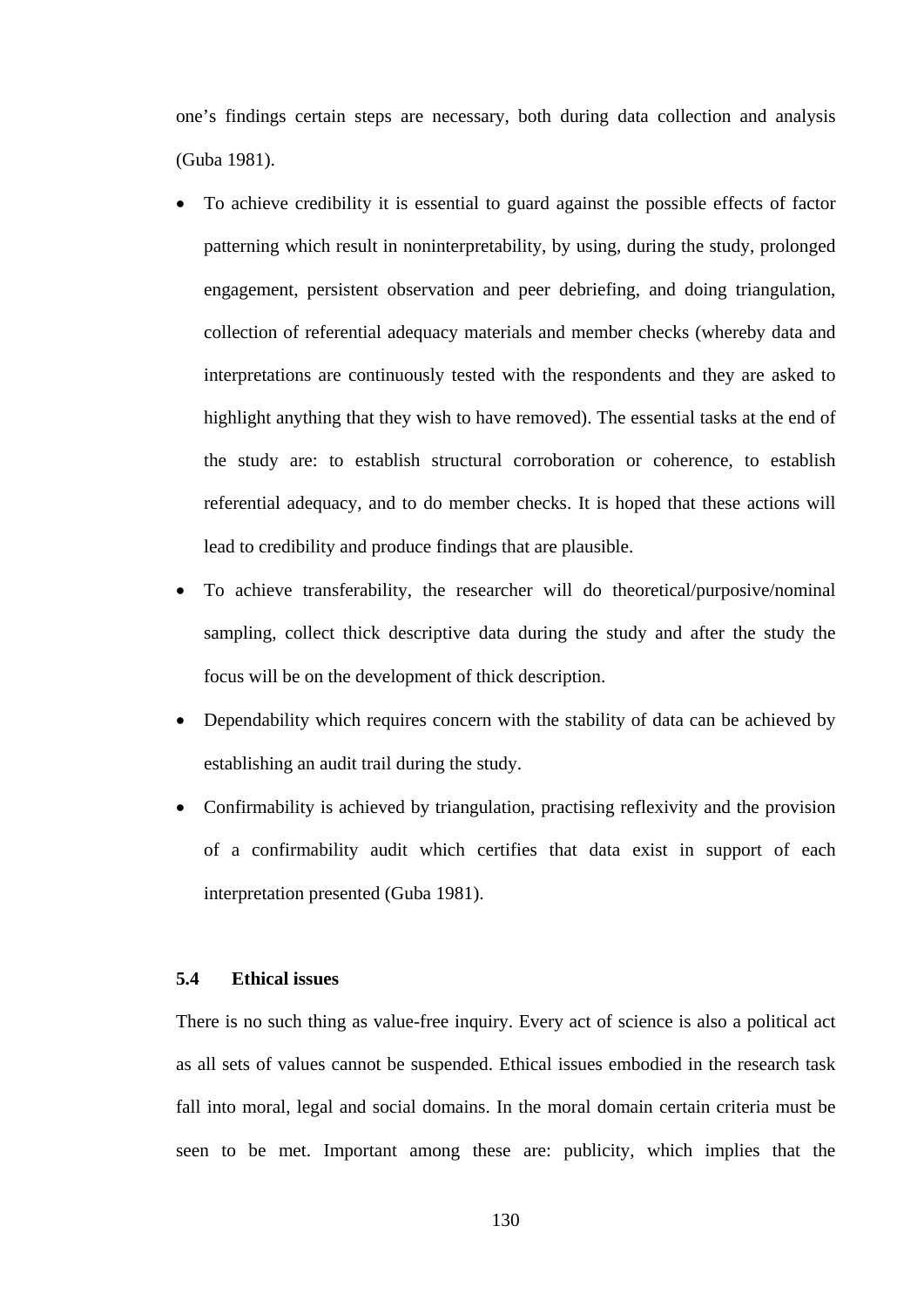methodology must be capable of public scrutiny and defence. Reasonable persons must participate in the public scrutiny and there must be evidence of the use of discretion in discerning what is/is not intrusive. The requirements of this inquiry have ensured the participation of reasonable persons in its public scrutiny. The description in the case report, the use of the member check and the assurance of confidentiality for all respondents are presented as evidence of the discretion used in this study.

In the legal domain, it is essential to show that respondents are not placed at any risk, their legal rights are never compromised, and that deception of any kind is never used. Fully informed consent must be seen to have been secured from all participating respondents. All respondents must be assured of confidentiality and privacy. A copy of the informed consent form used in this study is in Appendix 2.

In the social domain, it is essential that any research inquiry that is undertaken in no way adds to the disenchantment of a cynical public with the arrogance of deceptive researchers. The purpose of this inquiry has been clearly presented and has been undertaken with the hope that the understanding it seeks will benefit the lived experience of children and young people in residential care.

Adherence to a particular paradigm predisposes an inquirer to certain postures in relation to ethical and political questions. 'The mandate imposed on social scientists to search for a putative truth allows the traditional or conventional scientist to objectify research participants and to deceive respondents in the pursuit of truth' (Lincoln and Guba 1989: 229). The constructivist does not pursue a single truth or single explanation but seeks to uncover the various constructions held by individuals and often shared

131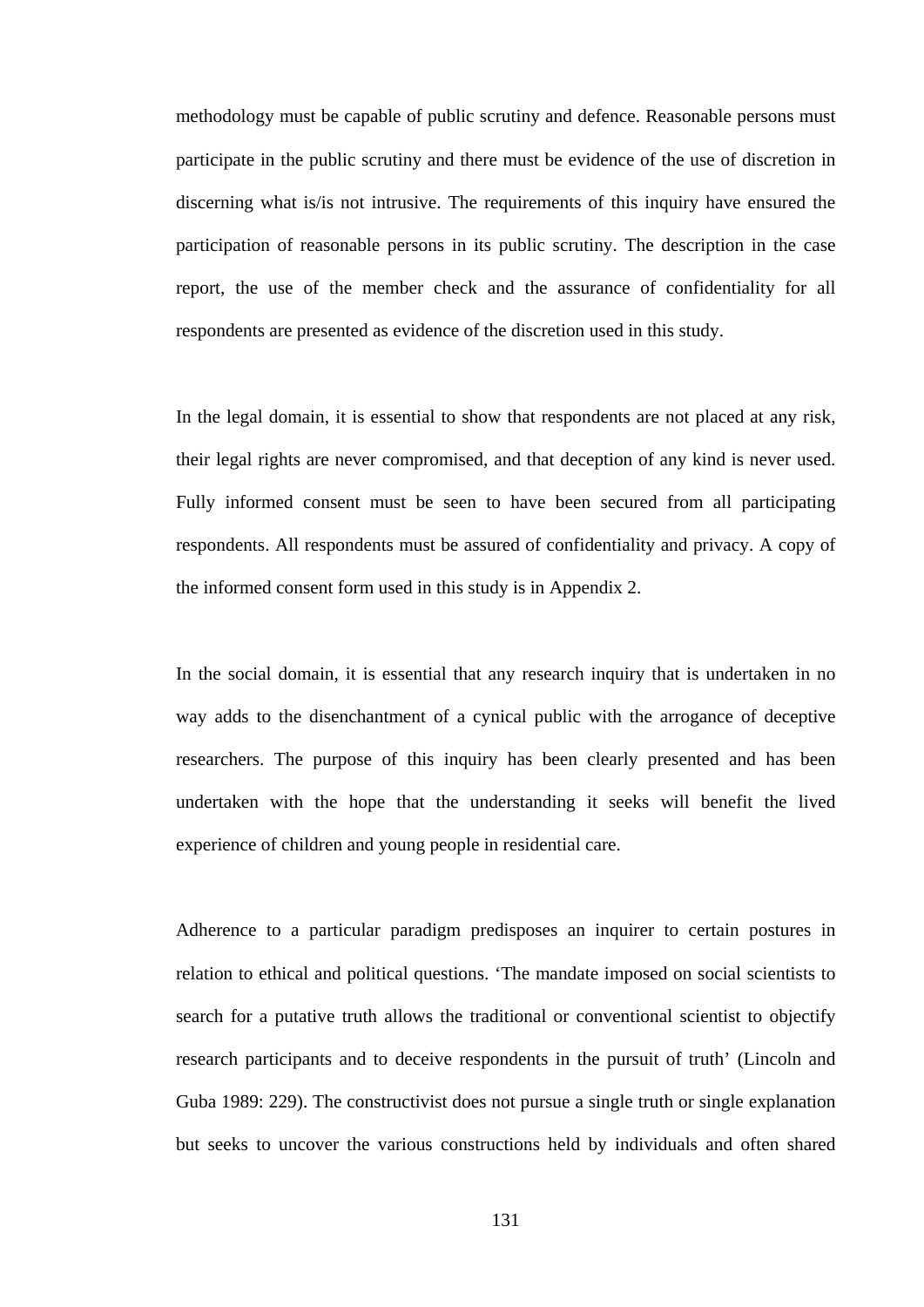among their professional peers. The constructions created represent the meanings that human beings attach to particular contexts, experiences, in their effort to impose meaning on social interaction. The aim of constructivist inquiry is to interpret *emic* constructions with a view to building re-constructions based on constructions held by a number of key participants of a particular profession/activity. Through the hermeneutic dialectic the inquirer seeks to gain understanding by interpreting the views of the research subjects. Reliability demands accuracy and accuracy demands total honesty on the part of the inquirer, 'deception on the part of the inquirer is absolutely counterproductive to the research purpose' (Lincoln and Guba 1989: 239).

The special, interactive relationship between researcher and respondent in naturalistic research is collaborative, based on mutual exchange, preservation of human dignity, respect and privacy. Respondents are collaboratively involved in data collection, interpretation, and formation of constructions—another factor that demands that no deception is employed in the interest of discovery. The use of narrative interviews in this study facilitated the interactive process in an open, honest way. This is illustrated in the following chapter which will focus on the method used in the inquiry.

The intensity of the researcher/respondent relationship can pose difficulties with maintaining confidentiality and anonymity. In constructivist inquiry the researcher is the instrument of inquiry. The inquiry process can place both the researcher and respondent in jeopardy. Personal relationships develop during the process as each partner gives, takes, shares and teaches the other. Vulnerability can be created as researcher and respondent exchange roles, barter trust and reconstruct identities. The relationship must be appropriately managed by the researcher. In order to prove reliability it may be

132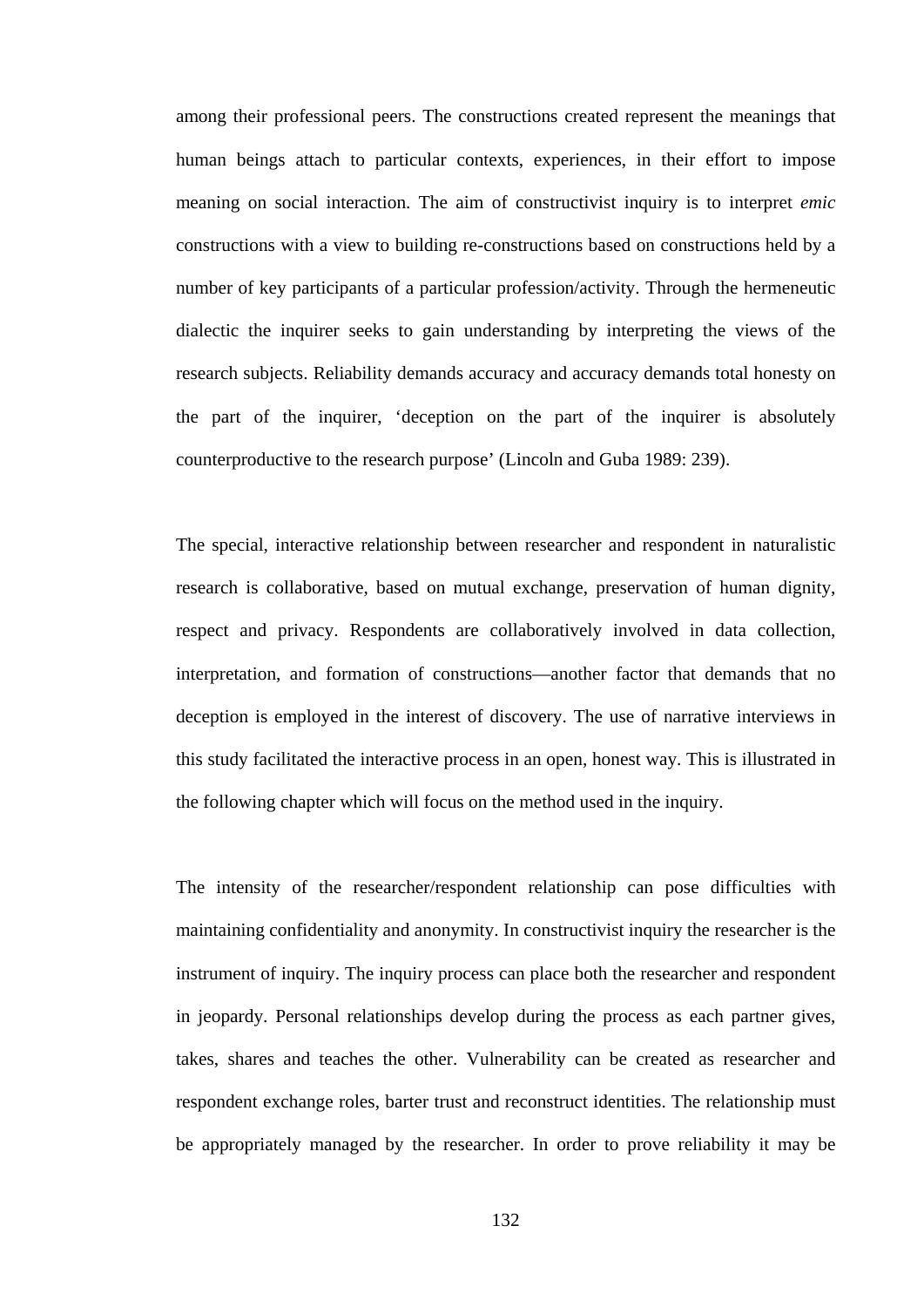useful to present anecdotal data which might also reveal the identity of the respondent to others. The respondents were made aware of these risks in advance and assured that their right to confidentiality would be respected.

The researcher undertook to send each respondent a typed transcript of their interview, and to give each a specified timeframe (two weeks) within which to request that any comments with which they did not want to be associated, be deleted from the transcript. No respondent asked for any deletions. To further protect respondents' confidentiality the male pronoun is used through all respondents' narratives referred to in the case report.

## **5.5 Reflexivity**

It is now accepted in qualitative research that the researcher is a central figure 'who actively constructs the collection, selection and interpretation of data' (Finlay 2003: 5). A reference has already been made to the fact that the researcher in this study has many years experience of lecturing, researching and writing about residential child and youth care and to how this raised her profile in the sector and greatly facilitated access to research respondents. It must also be recognised that such experiences can lead to a researcher having pre-conceived ideas about the topic under investigation. While my experience of teaching critical reflection to final year students would have alerted me to the inherent dangers of such possibilities, it is important here to explore how such issues as my prior knowledge of respondents, gender and power might have influenced both data collection and production of new understandings of residential child and youth care practice.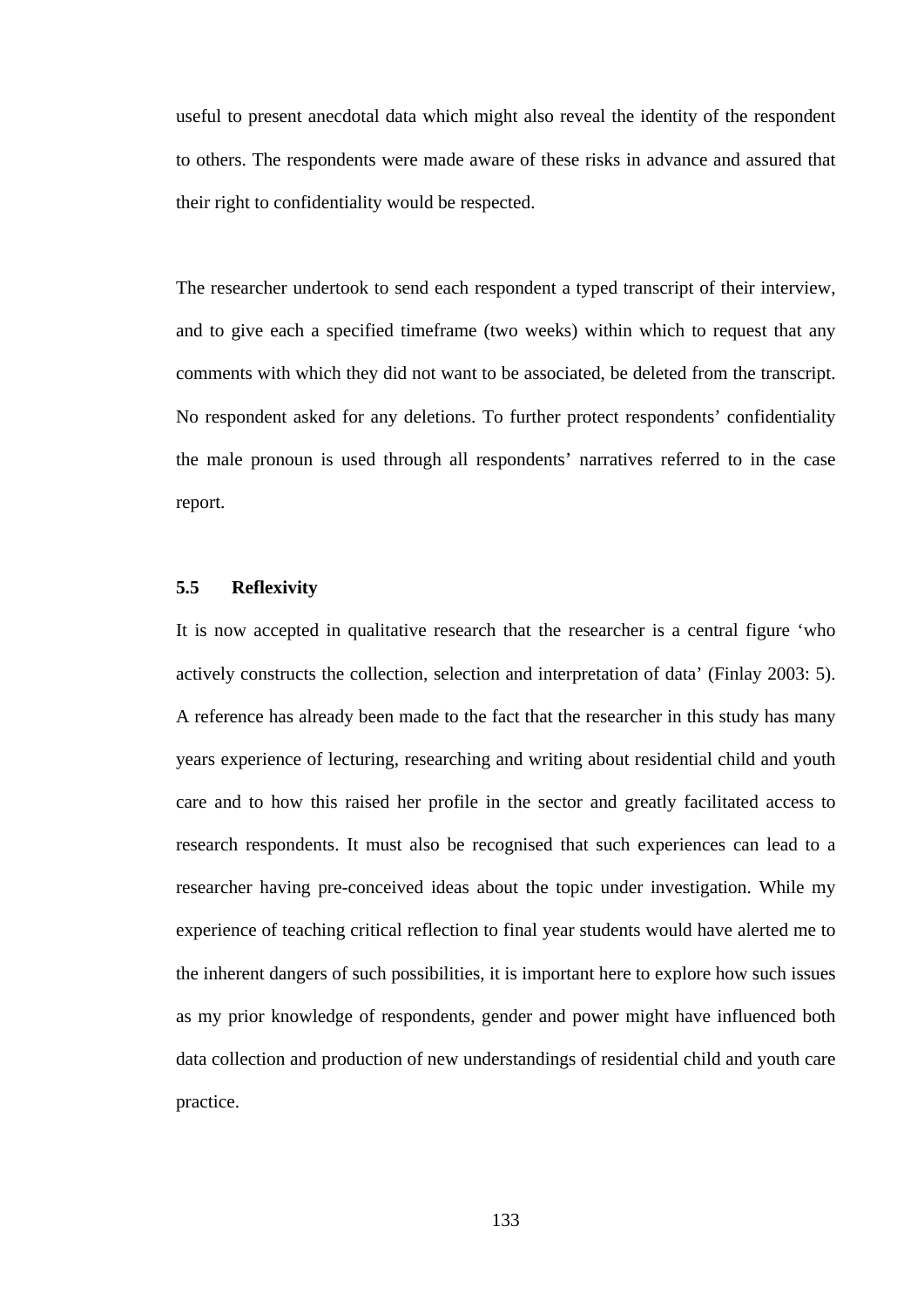# **5.5.1** *Selection of respondents*

17 respondents participated in this study. They comprised of 8 first-line resident managers; 7 directors of residential youth services, all of whom line-managed first-line managers; a senior administrative manager of the HSE who line-managed all directors of residential services in a particular region of the HSE; and a co-ordinator of residential care in a participating service. All interviews were arranged by making direct contact with the nominated respondent. Initial contact with interviewees was by telephone when I introduced myself and the research and mentioned who had nominated them as a potential respondent. When they agreed to participate I made an appointment to interview them in their places of work at a pre-arranged time. All interviews were tape recorded and were based on an initial list of topics which became more focused during the data collection phase, to reflect factors emerging from use of serial selection.

## **5.5.2** *Respondents known to researcher*

Three of the 17 respondents were known to me prior to this research project. I commenced data collection by asking a resident manager who was known to me as he had also been a tutor in the college where I am lecturing. He then commenced the nomination selection of respondents to achieve maximum variation sampling. Respondent 3, who was known to me, was nominated by a respondent not previously known to me. Nomination selection continued for a considerable period of the data collection phase without me encountering another respondent previously known to me. When transcribing and analysing the transcript of respondent 8, I received a telephone call from a practice placement supervisor for third year students to say that he would be unable to take a student that year due to his residential unit experiencing a level of chaos that caused him to consider it an unsuitable placement for a student at that time. Using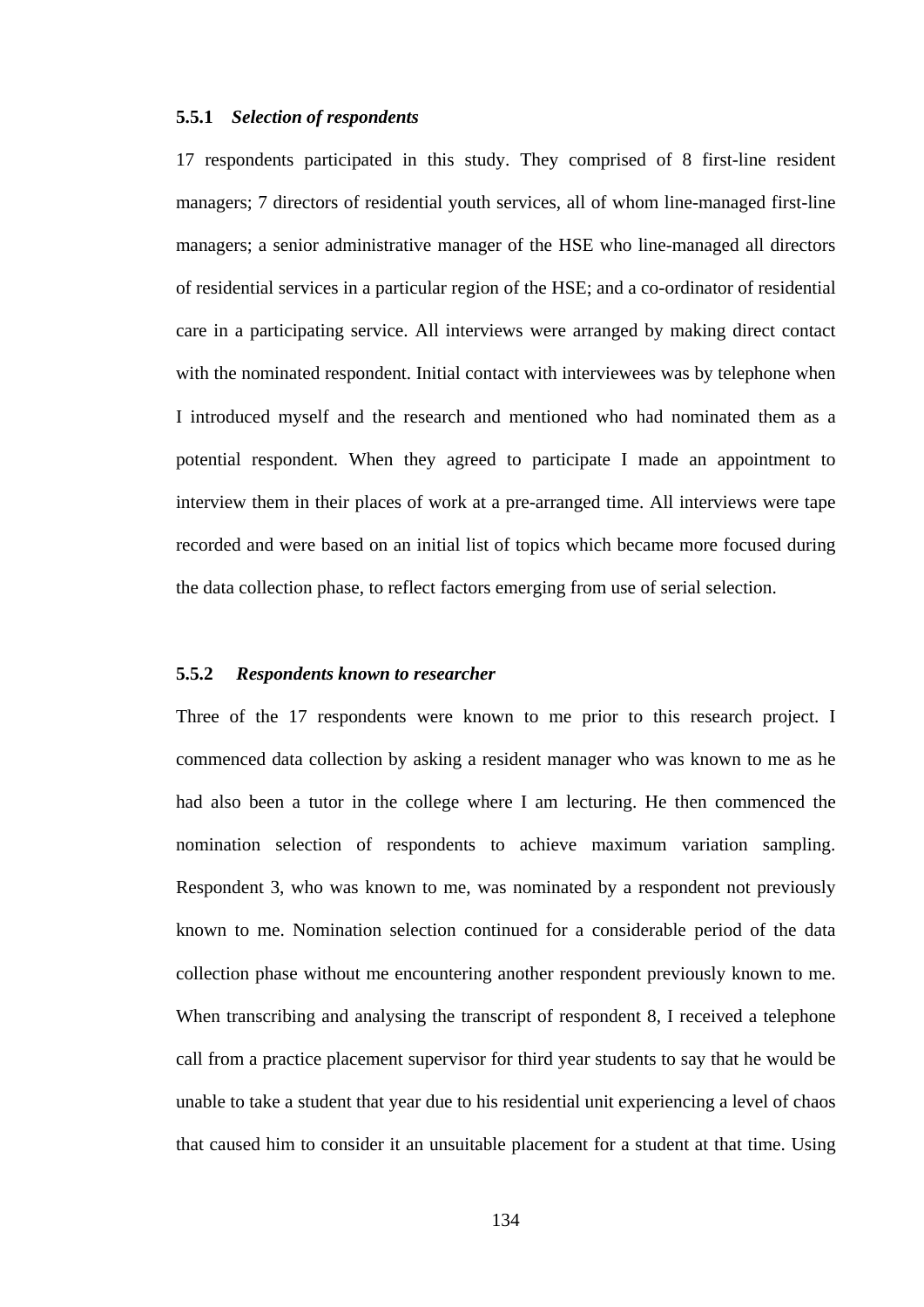contingent selection I invited this respondent to participate in the study, to which he agreed and he became respondent 9 and was the third respondent of the entire sample who was previously known to me. Nomination and contingent selection of respondents continued until it was considered that sufficient narratives had been collected to address the research question. I did not know any of the other 14 respondents prior to their interview. Knowing respondents prior to being interviewed did impact the researcher/interviewee relationship. While there was appreciable goodwill expressed by all respondents towards the research topic, this was particularly noticeable with those respondents previously known to me. They were strongly committed to sharing their lived experience of providing care for young people in residential care and readily expressed their views on 'what worked' and on barriers to needs-led practice with residents. For purposes of confidentiality these three respondents, in common with discussion of all other respondents, are referred to using the male pronoun, but one was female and two were male. One in particular stated that he found the interview helped him to understand issues more clearly and he vowed to tackle some practice issues in the unit he line-managed. Another one from this category had been having a particularly difficult time in his service, he had thought through the issues and discussing them in the interview confirmed for him how disempowered he had become as a first-line manager and he was reluctantly accepting that he needed to seek employment in a different residential care service. The third member of this category was a director of service and was very satisfied that his service was providing developmental care for its young residents. All three enthusiastically joined in negotiation of meanings in their particular social contexts which facilitated joint production of new understandings. When themes that emerged from these three transcripts were juxtaposed it clarified themes that signified provision of developmental care and those that signalled the

135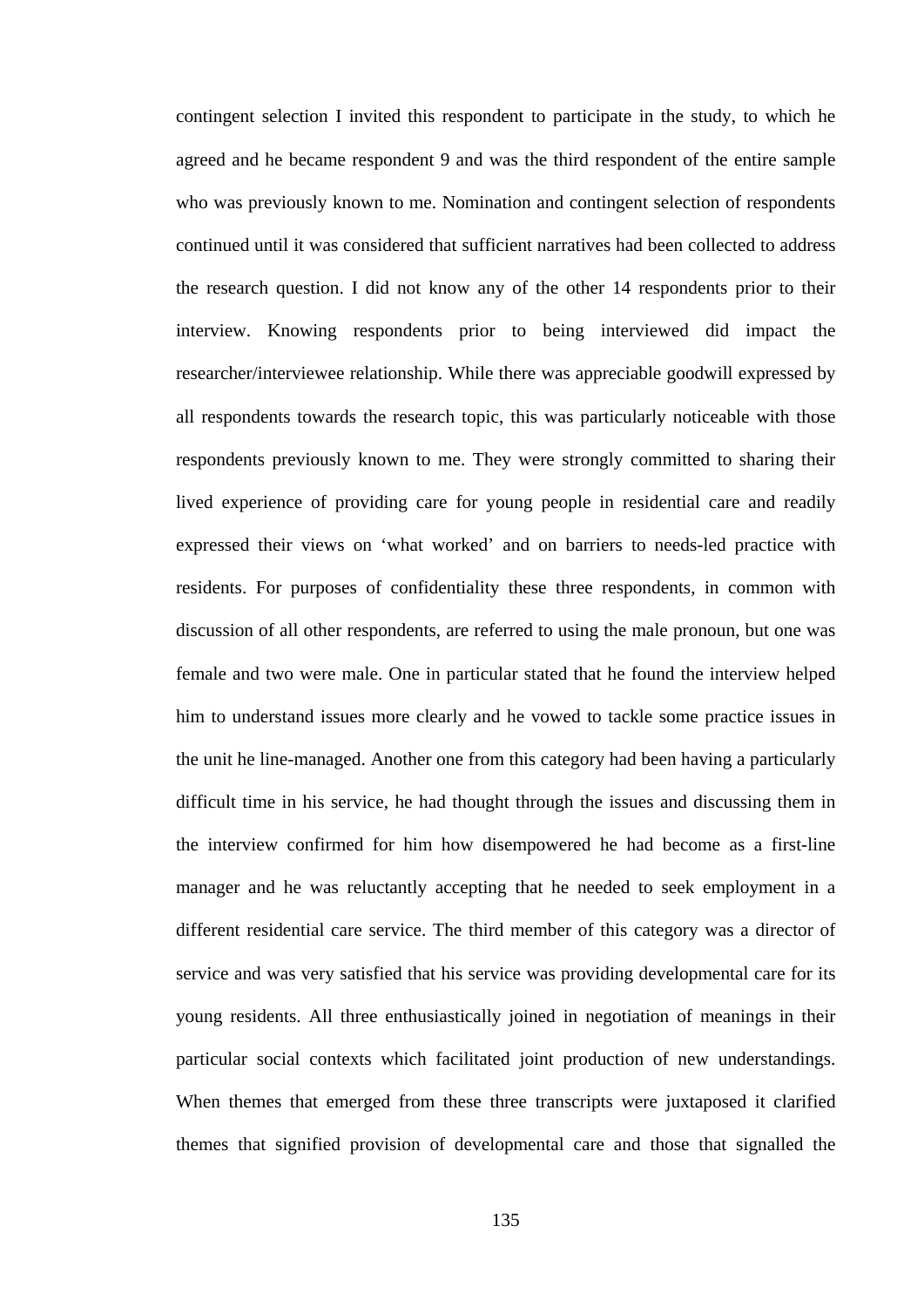presence of a social risk model of care. However, their openness and enthusiasm for the research topic, coupled with the fact they were already known to me, resulted in them placing significant trust in me which made me more acutely aware of what Finch  $(1984)^3$  refers to as the exploitative potential in the easily established trust between acquaintances and made me more determined to protect all respondents' identities.

# **5.5.3** *Gender*

 $\overline{a}$ 

While frontline carers are predominantly female workers 'who have traditionally been least valued [in the workplace]' (Munro et al 2004); this factor did not significantly impact the study as respondents were chosen from among first-line managers of residential units and the nomination technique used in the study resulted in an equal representation of both genders. From the total of 17 respondents, 9 were female and 8 were male. Because the focus of the research was on achieving a better understanding of Irish residential youth care practice, there was no exploration of respondents' personal lives or deeply held personal feelings, so there was no discernable difference in how male and female first-line managers engaged with the interview process. Perhaps female managers were even more intent on giving a wholehearted account of their understandings of residential youth care, but this was not noticeable at either data collection or data analysis stages. Both genders participated enthusiastically and use of my tacit understanding provided 'cultural frameworks of meaning in eliciting and interpreting responses', and in forming joint constructions of particular contexts of relevance through which a shared understanding of our discourse was achieved (Mishler 1991: 117). The nomination technique resulted in this even gender mix of respondents. If this method of sampling had yielded a strongly gendered group of respondents, it is

 $3$  Finch (1984) was referring to the trust that easily develops between female researchers and female interviewees, but I found this also emerged when interviewing acquaintances.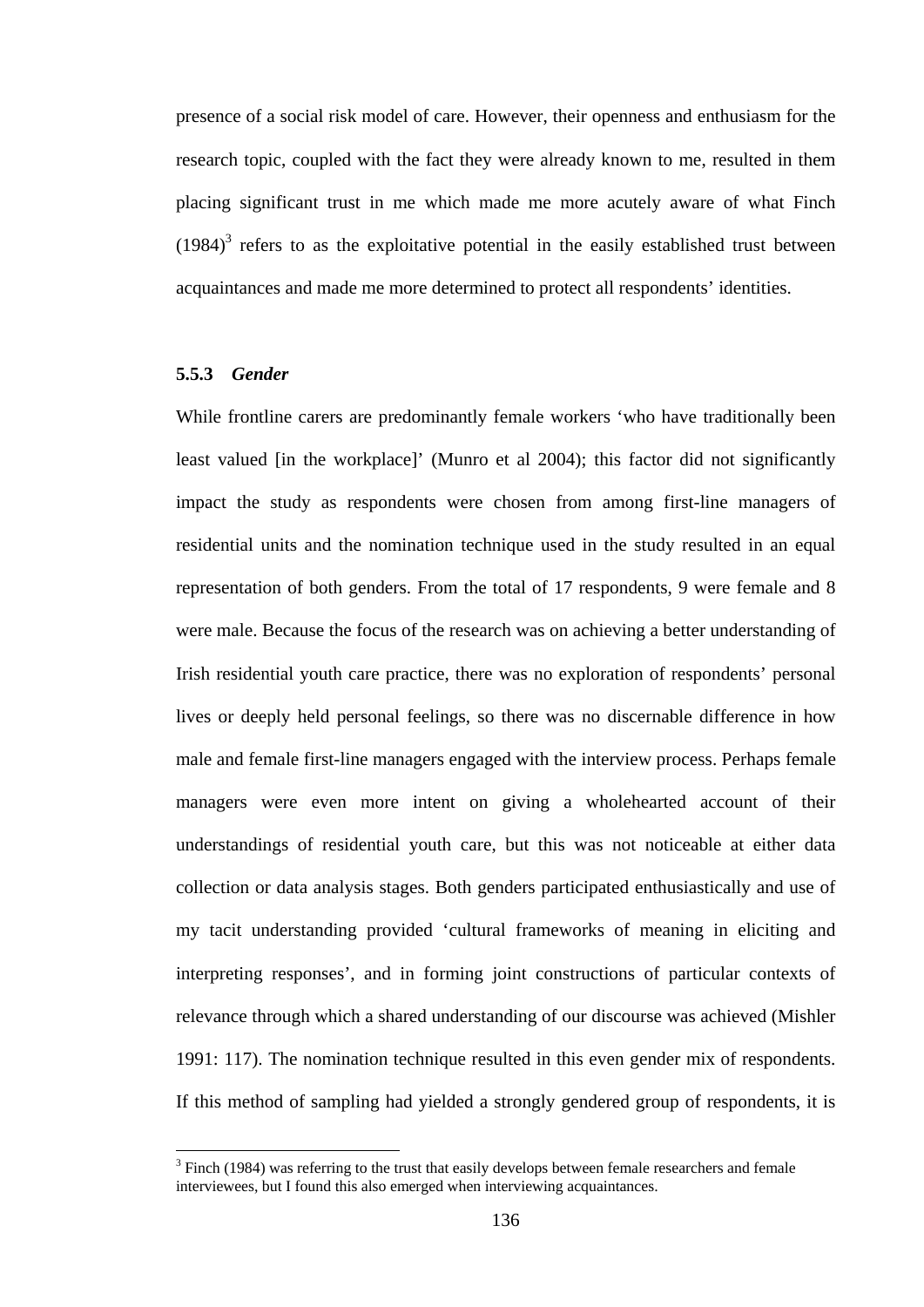possible that I might have used contingency sampling to check for gender bias—but this did not arise.

The 17 research respondents represented 8 residential services in the Irish residential youth care sector. First-line managers' line managers, referred to in the study as directors of service,<sup>4</sup> were interviewed in 7 of the 8 services in the study. The gender balance here was 3 female directors of service and four male directors of service and, again gender did not present as a factor of significance in these interviews. Because all respondents were managers all had high levels of autonomy over their work and were most willing to engage in exploration of the research topic. Each respondent took a keen interest in the research topic and, once a level of rapport was established, each engaged fully in sharing their accounts of provision of residential youth care in the services to which they belonged, and in clarification of meanings and construction of new understandings.

# **5.5.4** *Power*

 $\overline{a}$ 

Two factors experienced prior to commencement of this study alerted me to possible abuse of power in residential youth care settings.

1. Anecdotal evidence picked up from students of social care, indicated that they were sometimes encouraged by experienced frontline colleagues to forget their 'college ways' once they had joined the 'real world' of work. This sometimes led to newly qualified residential youth care workers being totally disempowered and being influenced by practitioners whose practice was more focused on control of the care unit to suit staffs' needs, not on meeting the needs of the young residents living in the unit.

<sup>&</sup>lt;sup>4</sup> Similar to the external line manager referred to by Whittaker, Archer and Hicks (1998).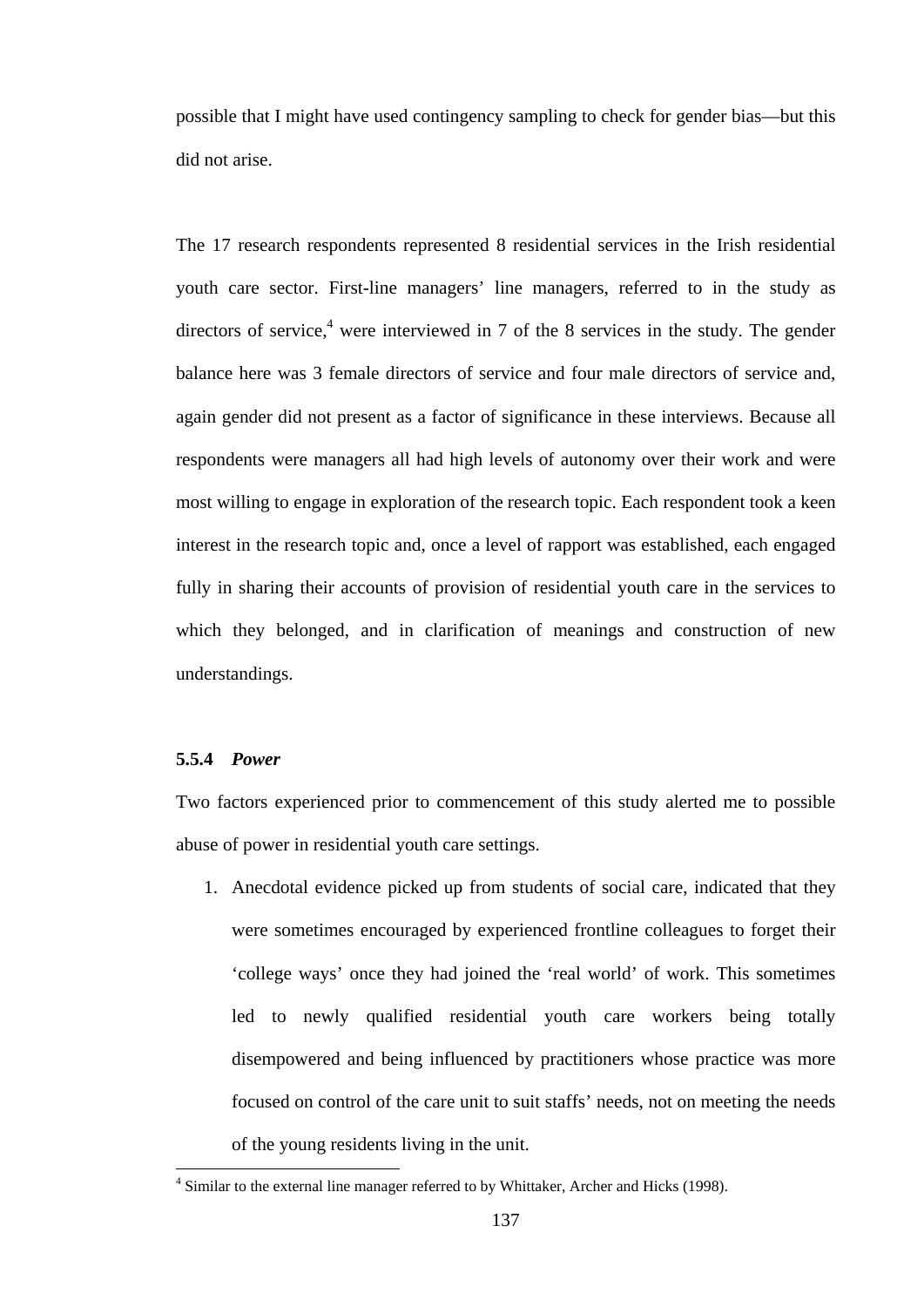2. My experience of five years of fostering an adolescent who, at age fourteen years had spent his entire young life in residential care, confirmed my belief that vitally important information is not always reliably shared with primary carers. Serious and unexpected issues arose with our young foster child, which were directly related to his earlier experiences while in residential care. These were known at the management level of the residential service but were not shared with us, his primary carers prior to his placement with our family. While the issues were eventually resolved, their unexpected emergence left us as a family totally unsupported and could have threatened the foster care placement. I saw this as an example of deliberate withholding of very relevant information from primary carers, which could be seen as a power issue.

Power can be exploited at different levels of a service. More experienced practitioners who are intent on maintaining a status quo in a given residential unit may use peer power to indoctrinate newly qualified workers seeking acceptance from established colleagues, by encouraging practice which prioritises staff needs over the needs of residents. Senior administrative managers can exert power by imposing policies at the frontline that prioritise 'best value for money,' not the developmental needs of residents. There is also the possibility of withholding relevant but confidential information from primary carers, who are sometimes regarded by administrative managers as being involved in 'childminding', not the developmental care of residents.

While I was aware of the possible abuse of power in frontline residential youth care services I decided not to specifically frame an introductory question around the issue of power. This was in the belief that issues of power, if perceived by respondents as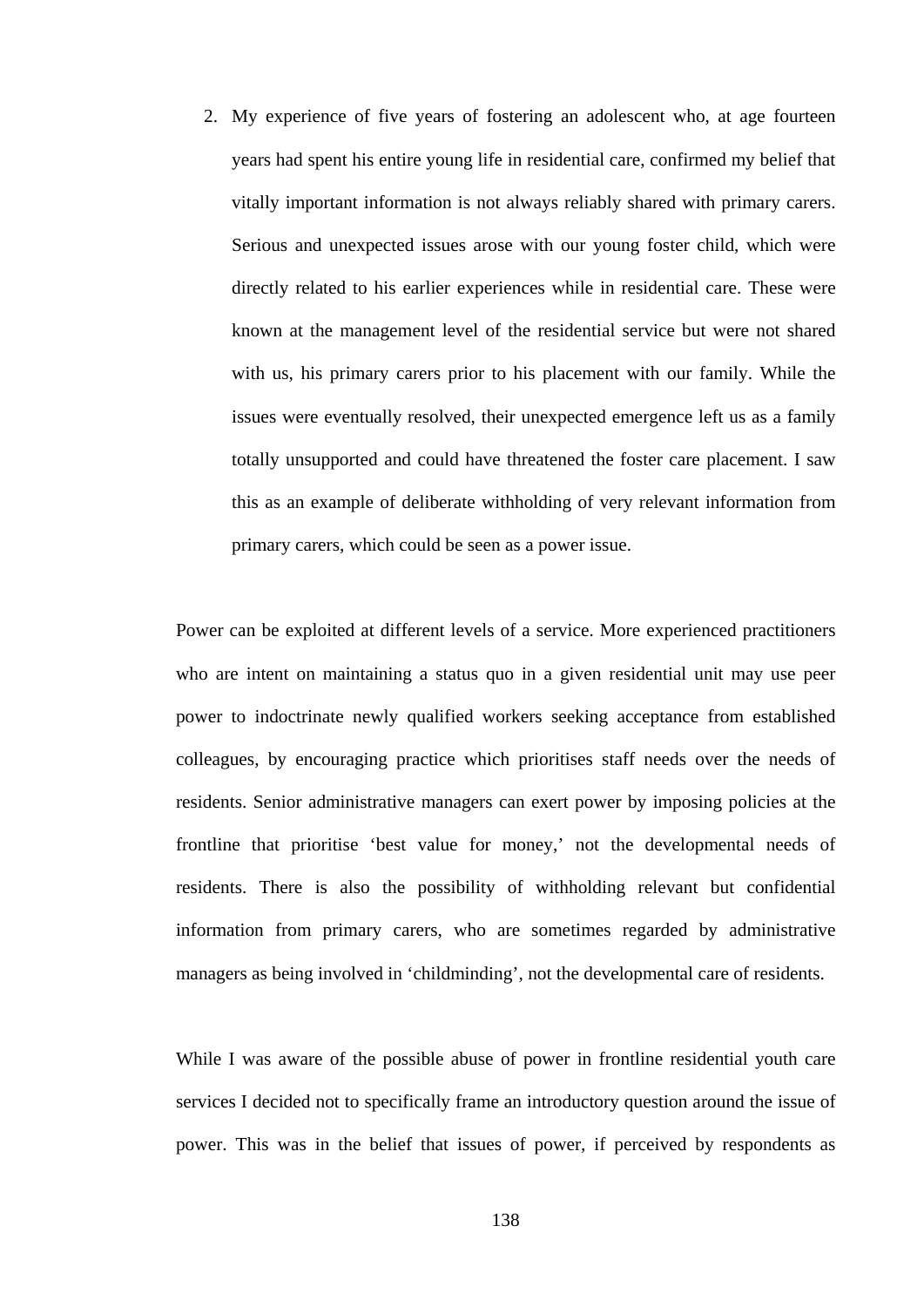relevant, would emerge through my use of broad ranging questions that facilitated respondents giving information on their own terms. This approach to data collection is in keeping with the constructivist methodology and proved effective in eliciting power as a significant factor in residential youth care provision. Since power is an issue commonly found in organisational settings it is reasonable to expect its emergence in the narratives of respondents. I acknowledge that my tacit knowledge resulted in me being particularly alert to power related issues. An example from the data of how a senior manager uses his power to micro manage frontline practice can be seen from the following quote of a director of service: *'The view of child care workers in terms of their status has long been child minders. There is a battle in terms of trying to move yourselves from that position, from not having authority attached to your decision in terms of your decision ... 'It's more that it* [residential youth care] *is driven by the ultimate goal of management, financial control rather than the care aspect of it'* (R12). This traditional view of residential youth care as being merely 'childminding' facilitates an abuse of power at a senior management level by disempowering first-line managers and frontline staff. In residential services where such disempowerment of frontline staff prevails, it results in them being tightly controlled by an array of procedures and standards based on the ideology of quality assurance. This was evidenced by another quote taken from the transcript R12's line manager. When he was asked about what he saw as being most important in frontline residential care practice he responded: '*It does mean that pre-requisites ... care plan, care plan review, all that stuff, your paper work, everything has to be done, it is Quality Assured*' (R16). This reflects a managerial model of accountability which has placed 'the lessening of risk, not the meeting of need' at the centre of social practice (Tilbury 2007). Discussion of such themes with subsequent respondents through use of serial selection clarified their presence in the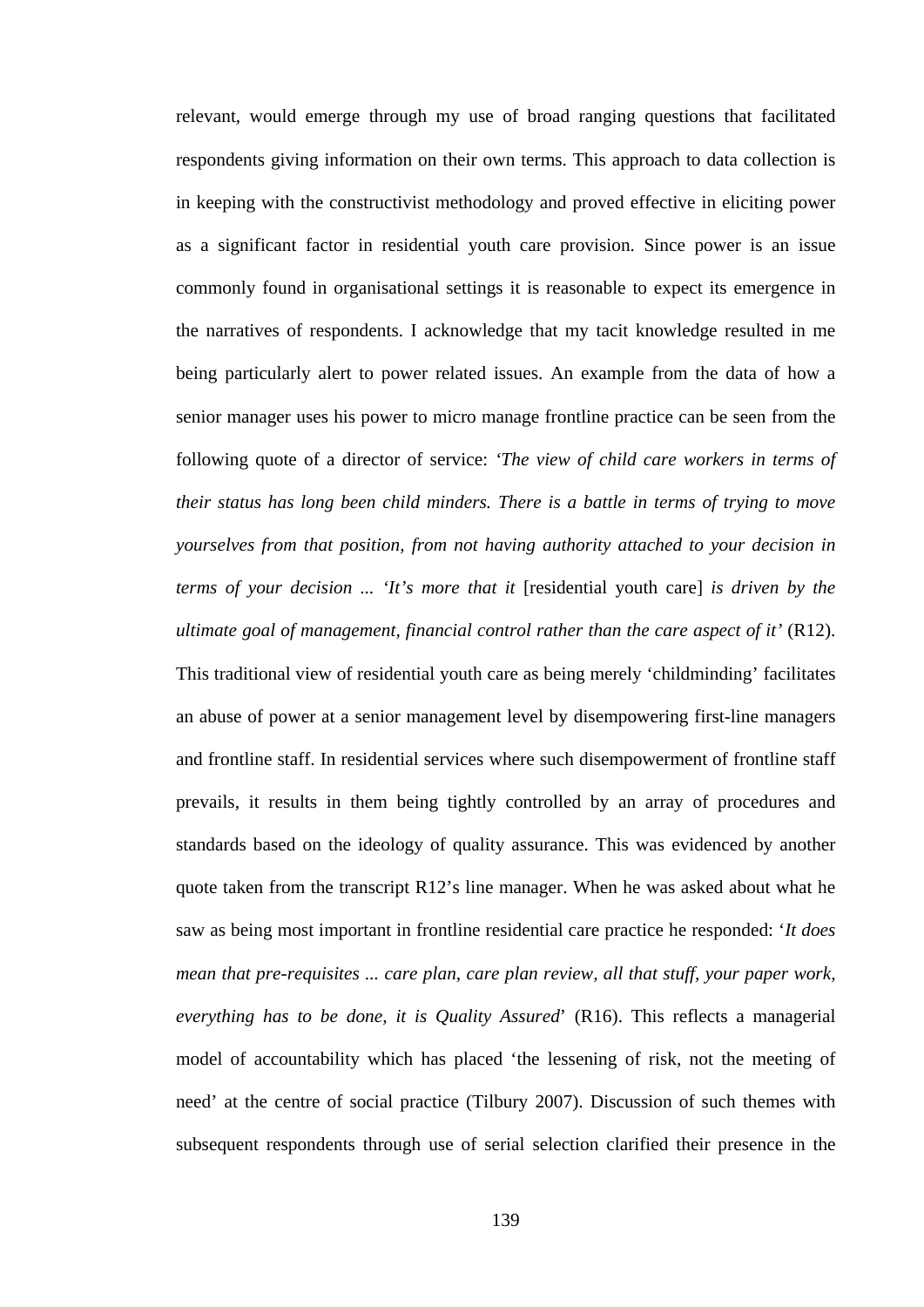Irish residential youth care sector, in that all respondents acknowledged the importance placed on regulation and quality assurance issues in the sector. However, an interesting factor that emerged was that a significant number of directors of service demonstrated an ability to separate an administratively determined accountability model from a child development or needs-focused accountability model. These directors took responsibility within the broader organisational context, for ensuring that all standards of care prescribed by government (Government of Ireland 2004) through established national policy (Government of Ireland 1999) were met within their services; but they also recognised their responsibility to provide developmental care for residents as mandated in Irish legislation (Government of Ireland 1991). They communicated clearly to the first-line managers whom they line-managed that needs-led care of residents must be prioritised at all times. The special leadership skills of these particular directors of service emerged as being central to provision of developmental care for young residents. The following quotes from two directors of service help to illustrate this: '*What we are trying to do is to create a culture, a child friendly culture, a family friendly culture ... Everybody subscribes to that ... this is our function here, this is what we want to create for the child ... they* [resident managers] *go beyond what might normally be expected and that shows commitment ... with some managers I trust them implicitly, I know that no matter what would happen they would always do what was right for the child'* (R12). '*For the HB* [now known as the HSE] *we are very successful, balance the books ... we operate to fairly high standards and occupancy rates ... I think that every manager needs to ensure that whatever happens in a unit that the child is at the centre of that. If the service isn't child centred and becomes the child fitting into the system rather than the system being built around the child you are on a highway to nowhere'* (R3).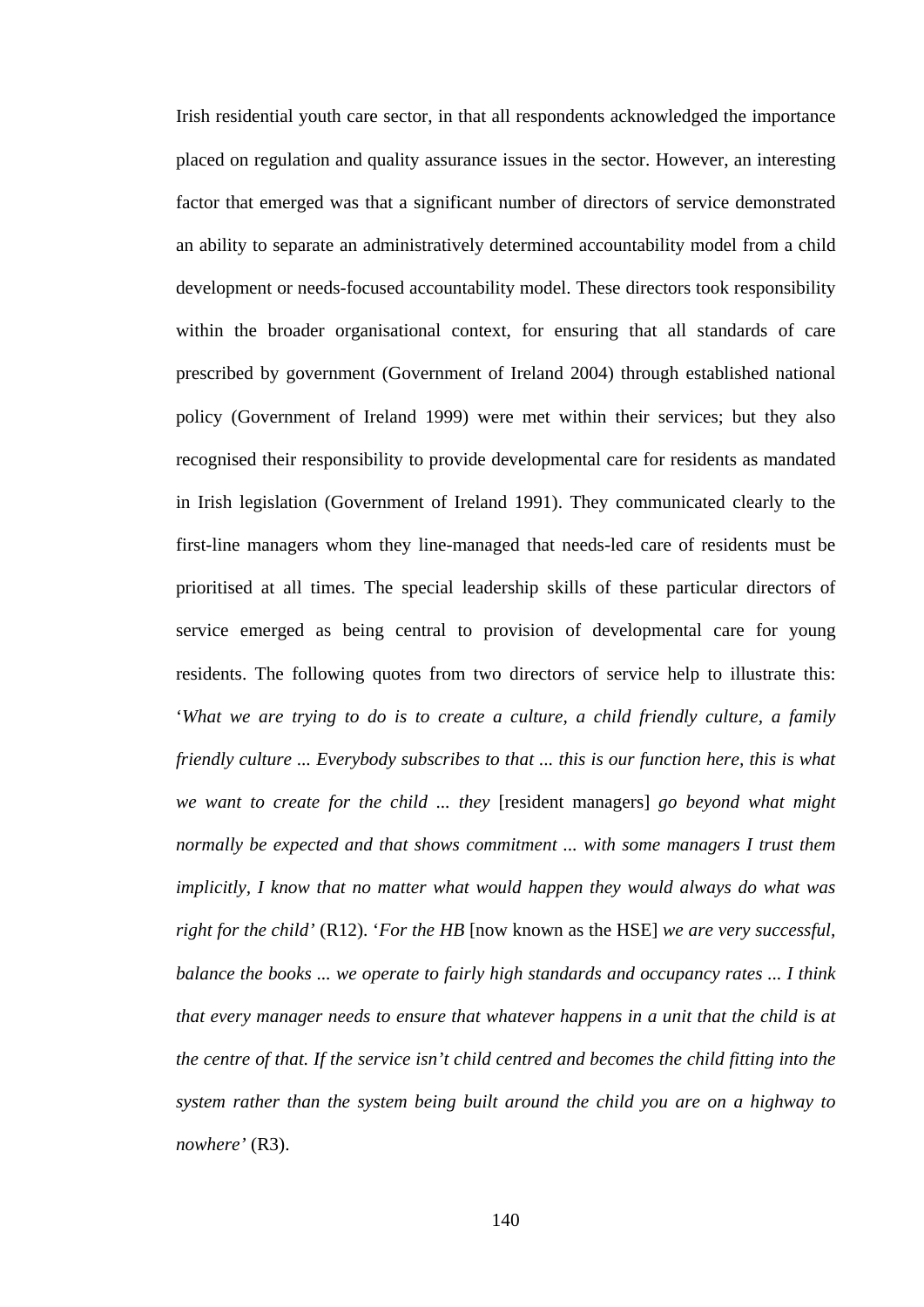These directors of service demonstrated how effective leadership was used to protect the residential services they directly line-managed from the more administrative decisions taken by senior managers in the broader HSE organisation. It is essential that the position of these directors of service is consolidated in order to ensure provision of developmental care in residential youth care services. These directors had some similarities in how they structured the frontline services they line-managed. They delegated responsibility to first-line managers and supported them in provision of developmental care in the units and first-line managers empowered frontline staff to provide value-driven needs-led care (Garfat and Ricks 1995) for each resident. The emergence of these new understandings of residential youth care provision, when considered in the context of the critical success factors framework shaped a number of critical success factors presented as findings of the study.

My focus during data collection and analysis stages remained on trying to determine respondents' emic constructions. Child and youth care practice requires practitioners to attempt to elucidate the re-occurring themes of a youth's living so that patterns that may be hindering his/her development/progress are recognised and available for change (Garfat 1998). This elucidation of themes requires practitioners to use both individual and group reflection in their practice. Through my teaching of critical reflection to students of child and youth care (Graham and Megarry 2005) I am familiar with the process of investigating meaning of students' experiences with clients. This skill helped me to actively remain focused on the emic views of respondents and to collaborate with respondents in the development of emic constructions.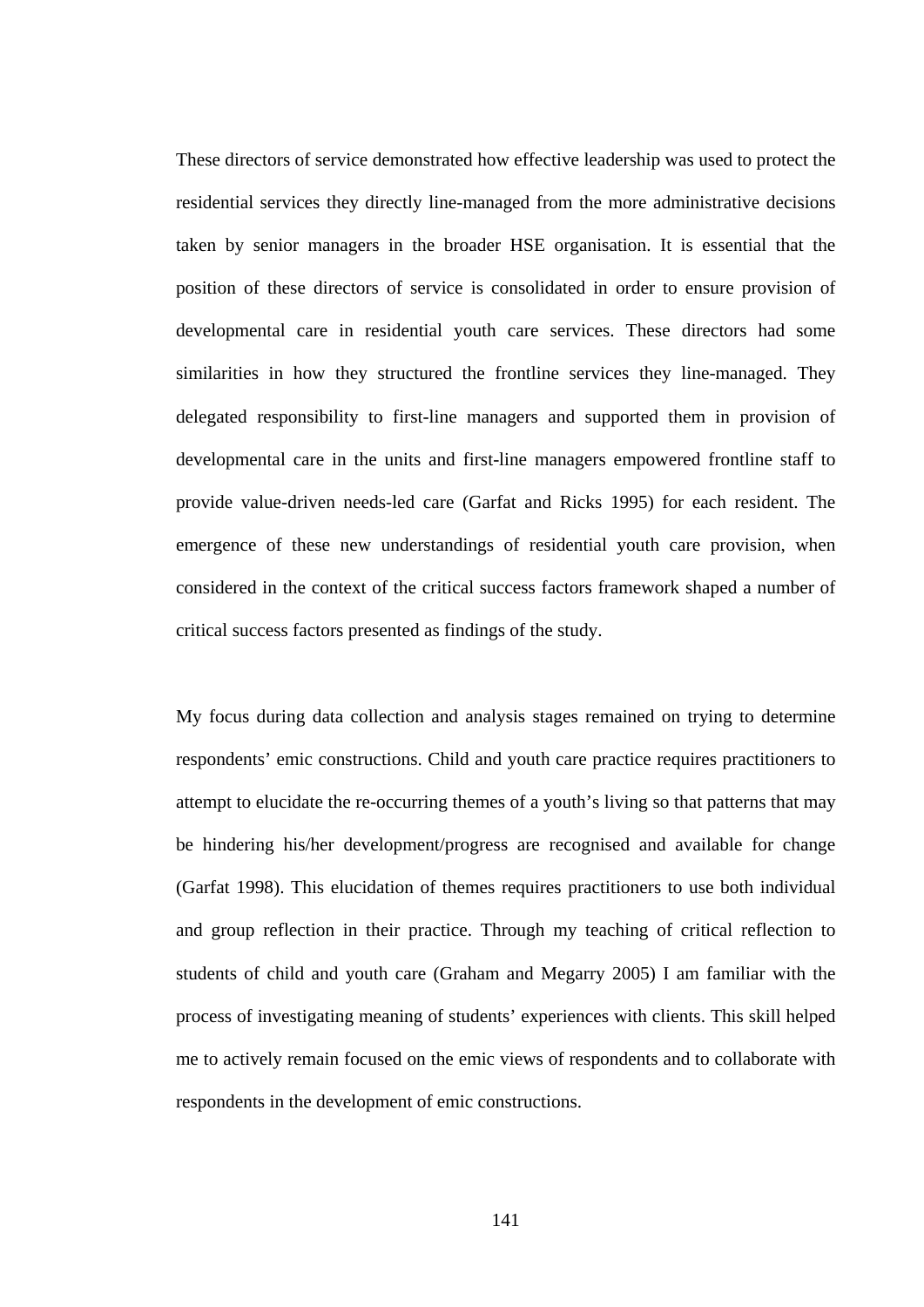Hermeneutic inquiry requires the balancing of the research context by considering parts and whole (Van Maanen 1988). This requires the researcher to constantly reflect upon the relationship between parts being investigated and the whole to which they contribute. My investigation of organisational issues that impact on child and youth care practice was influenced by the work of both Bronfenbrenner (1979) and Senge (1990), both of whom come from an ecological or systems perspective. The purpose of this research is to consider how managers' experiences of child and youth care practice are influenced by the organisational context or exosystem in which the experiencing occurs.

# **5.6 HyperResearch**

Due to the extent of the data collected in this inquiry and the large number of codes emerging, it was decided to use HyperResearch, a computer aided programme for qualitative data analysis, as a further aid to data analysis. This facilitated a detailed content analysis. It also provided a more effective way of looking at the data as a whole in relation to its salient themes. The programme facilitated detailed coding, through which the codes of each transcript could be analysed separately and each code had a hyperlink to the particular text from which it was generated, which greatly facilitated use of direct quotes from transcripts in defence of each critical success factor. This facilitated ongoing analysis and selection of salient issues for use in subsequent interviews. The *master code list* captured the codes of the entire data set, all seventeen transcripts, which facilitated analysis of the whole in relation to its parts. It was possible to look at consensus across the whole data set which facilitated the emergence of critical success factors of residential child and youth care.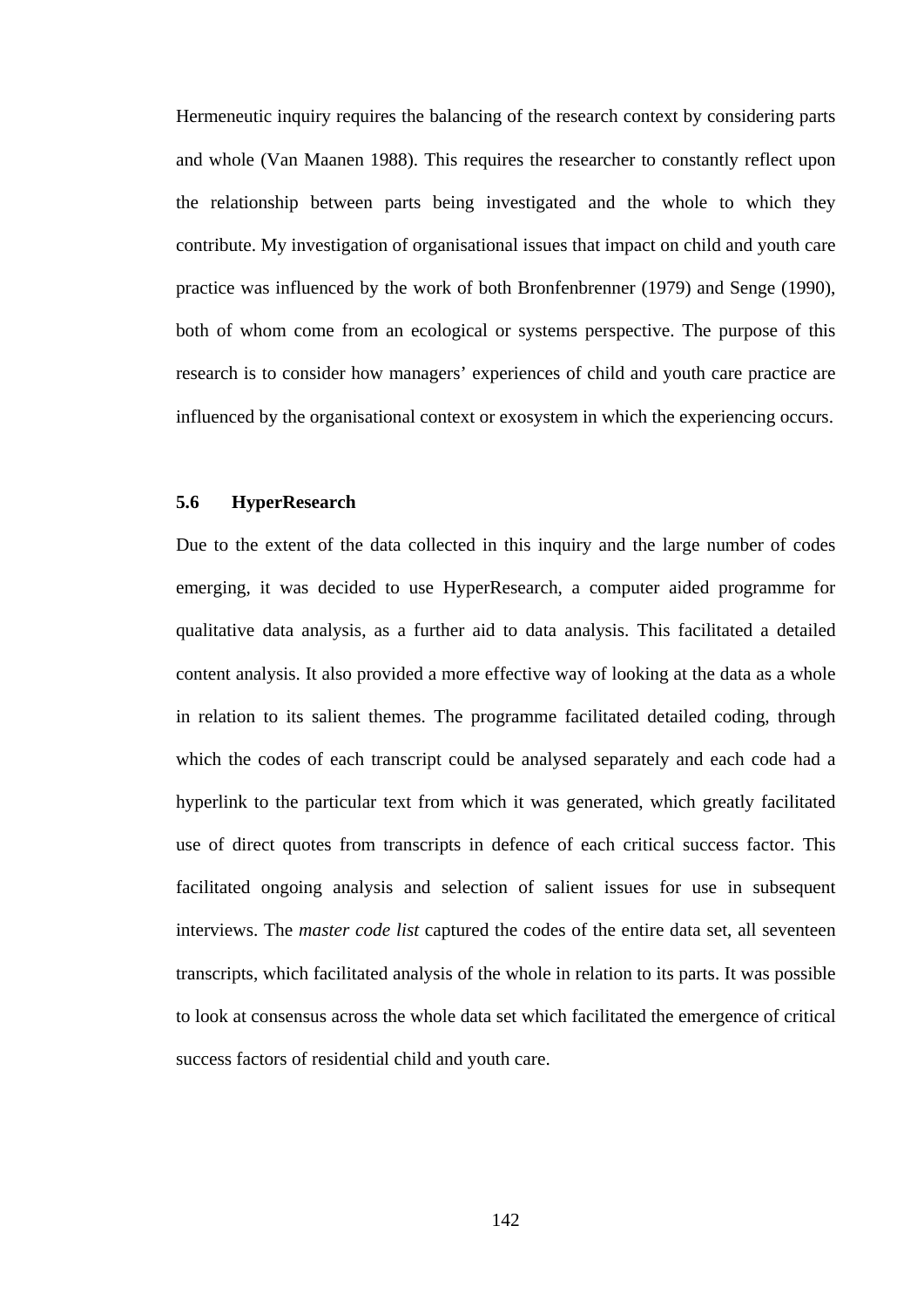# **5.7 Conclusion**

Constructivism is presented as the paradigm of choice with its methodology of hermeneutic dialectic which involves a continuing dialectic of iteration, analysis, critique, reiteration and re-analysis—leading to a joint construction among *emic* and *etic* views of a practice, case or issue. A defence of the hermeneutical circle as a methodology is given as this has been the principal orientation used in the inquiry. The regulative ideals that give shape to constructivism are examined and criteria for the defence of findings are discussed. The next chapter will focus on the method used in the inquiry and will describe the data collection, coding and analysis. It will present a case report of the overall research process.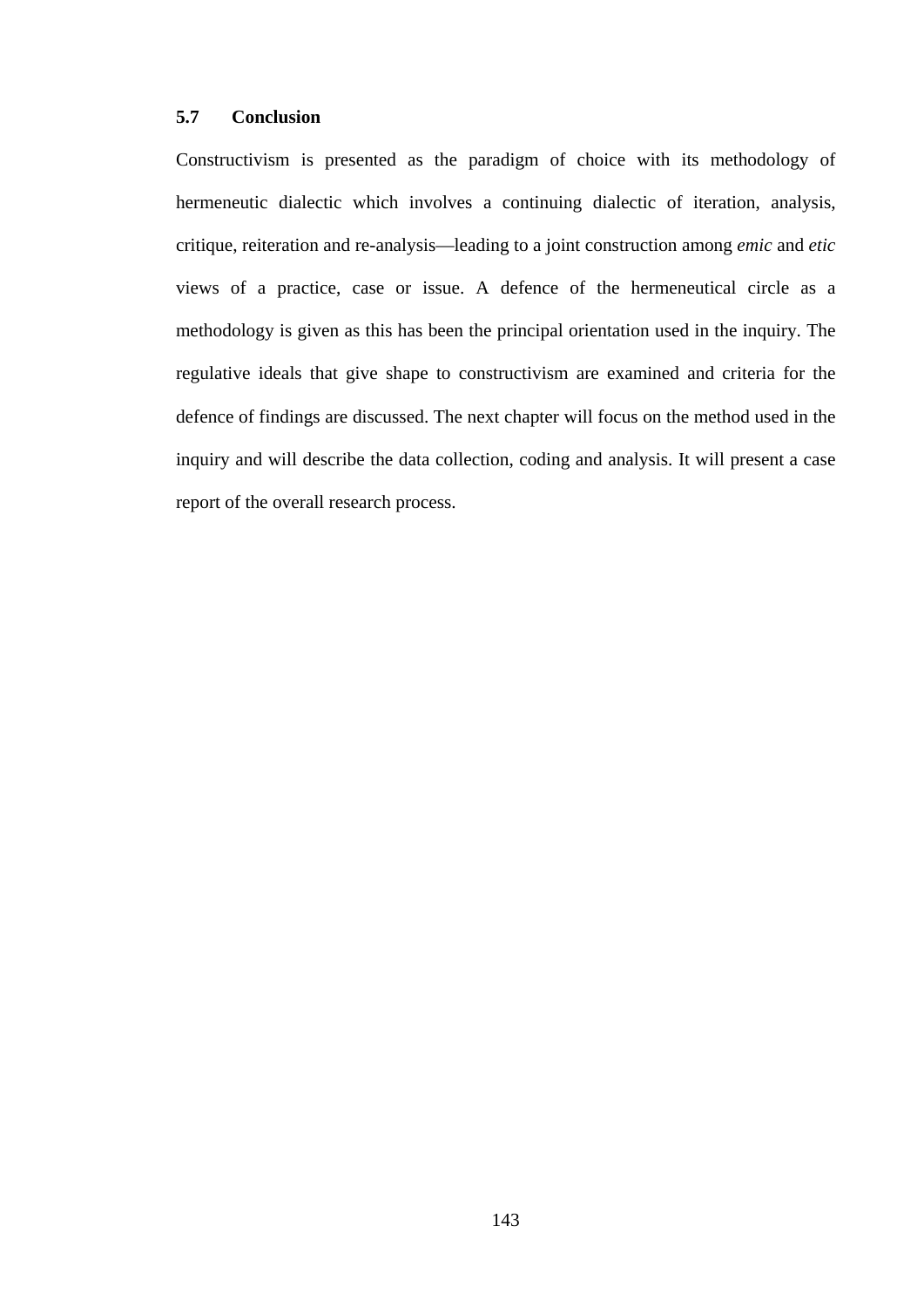# **CHAPTER SIX:**

# **METHOD OF INQUIRY**

### **6.1 Introduction**

'A qualitative approach seeks to capture what people have to say in their own words' (Patton 1990: 22). This chapter will focus on the method used in the search for an understanding of residential child and youth care through the words of key players from the sector, and use of a *critical success factor* model to organise and present the data as *critical success factors* necessary for provision of developmental care for young people in residential care. There will be a discussion of the approach to the research task and how this was guided by the constructivist perspective. Data collection, which was guided by a nomination technique and used open-ended narrative interviews, is discussed to illustrate how such interviews used in serial selection contributed in an ongoing way to the analysis process. Data analysis, through use of the hermeneutic circle, follows a circular, dialectical trail. This trail is presented through discussion of the approach to the research task; data analysis which was aided by use of HyperResearch, a computer aided programme for qualitative data analysis; and organisation of the emergent themes from the data through use of a *critical success factors* model (Leidecker and Bruno 1984), to present critical success factors deemed necessary for provision of developmental care in residential youth care settings. A preliminary list of seven critical success factors emerged from the research trail (Appendix 5). This preliminary list was presented to a group of carefully selected key informants from Irish child welfare services as a means of triangulation. Content and comparative analyses of the transcript of the key informants (Appendix 4) directly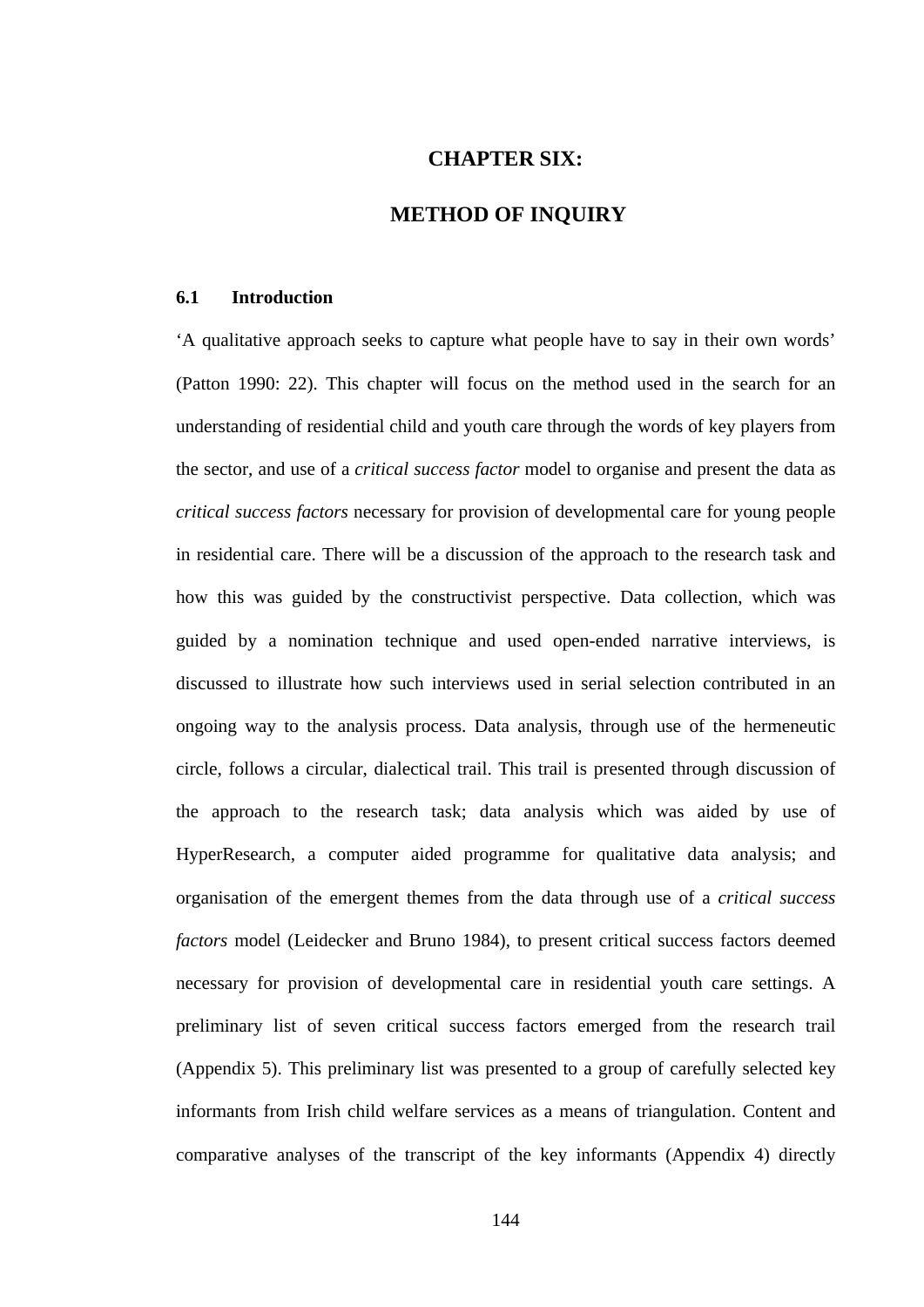shaped the final set of five critical success factors of Irish residential child and youth care which are presented.

### **6.2 Approach to the research task**

The study sought better understanding of how organisational factors impact frontline residential youth care practice. This focus suggested that the informants best placed to contribute to discovery of themes related to such organisational factors would be firstline managers operating in residential child and youth care units, their line managers and senior managers of the sector in the Health Service Executive (HSE).

At a preliminary stage, possible research respondents were first canvassed at their annual conference, where the president of the Resident Managers' Association (RMA) introduced the research. He asked any interested first-line managers to collect a general information leaflet on the research (Appendix 3) and, if they were willing to participate, they were asked to return the leaflet in the supplied envelope with their name and contact details. The positive endorsement of the RMA resulted in a strong interest among first-line managers in the research. However, selection of research respondents was by use of a nomination technique and only two nominated respondents were from those members of the RMA who expressed an interest in participation. Maximum variation sampling which used serial and contingent selection of respondents resulted in yielded a total of 17 respondents, whose analysed transcripts indicated sufficient data to address the research topic. While only two of the 17 research respondents were present at the RMA conference I believe the interest in the study that emanated from the RMA conference probably contributed to the fact that all nominated managers readily agreed to participate. Before actual participation in the research process all respondents were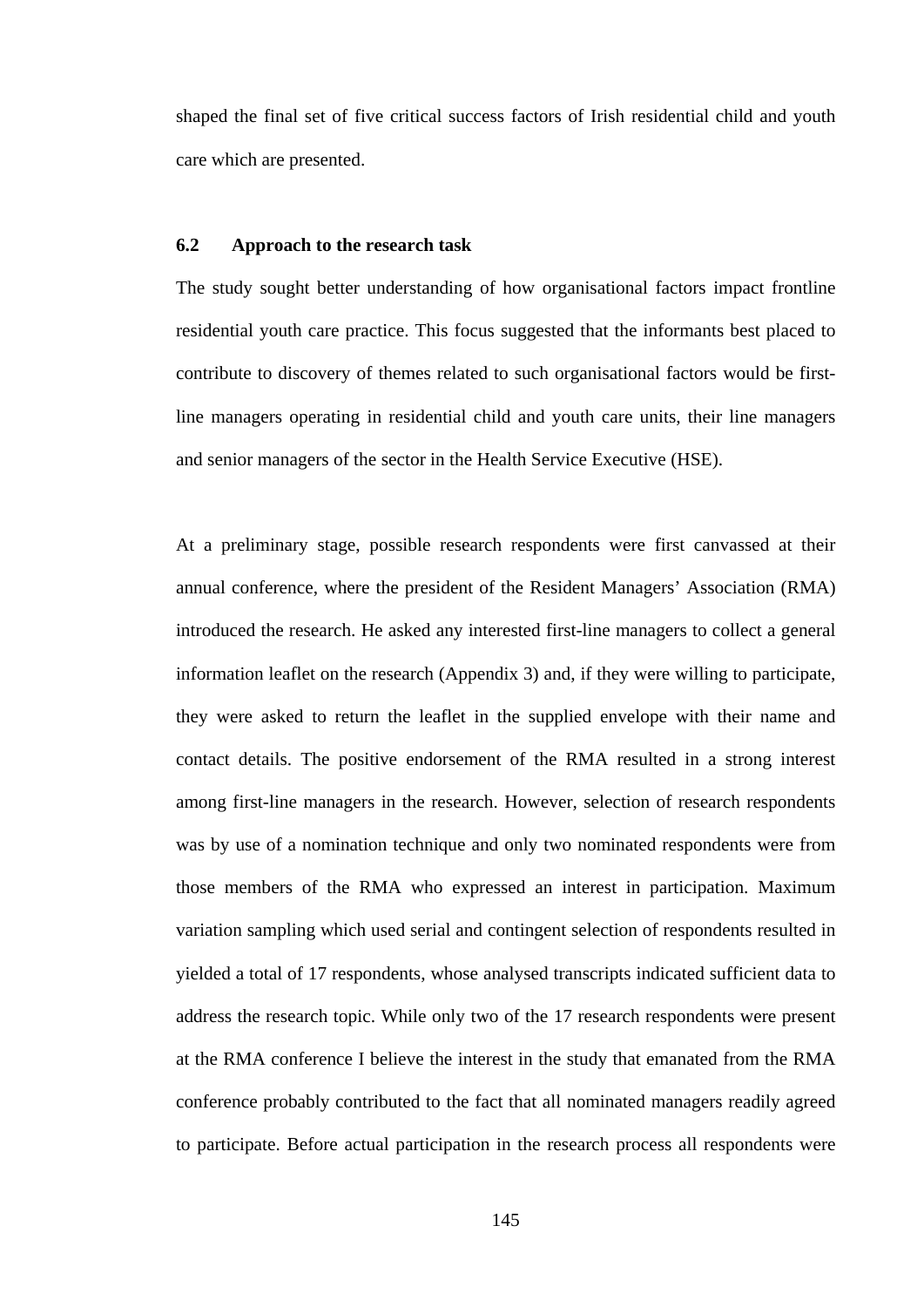given details of the purpose of the research, the intensity of the data collection and analysis processes which necessitated tape recording of all interviews, the member check process which involved follow-up contact with respondents, the collaborative nature of the relationship required for reliable constructivist inquiry, and an undertaking that confidentiality would be protected in all cases (Appendix 2).

Negotiation forms an essential part of constructivist inquiry. The recognition that respondents' constructions are the stuff of research requires that the researcher engage fully in a participative mode. Negotiation for data, for constructions, for interpretations and for respondents' co-operation is the only way to proceed as relationships are reformed at every stage of the inquiry process and by the need to have respondents be the ultimate arbiters of credibility and plausibility. All respondents were interviewed at their place of work or at a suitable alternative venue of their choice. All respondents received copies of transcriptions of their own interviews and were asked to respond within a given time frame (two weeks) if they noted any content that did not represent their views on the issues explored at the particular time. A number of them responded wishing me success with my study, but none of them queried any content of their transcript.

# **6.3 Data analysis**

The constructivist perspective guided this study in its search for a more detailed understanding of residential child and youth care in Ireland and the organisational factors that impact frontline practice. Semi-structured interviews were used to collect data from purposefully selected respondents. All interviews were tape-recorded, transcribed, coded and analysed by the researcher, which facilitated a high level of

146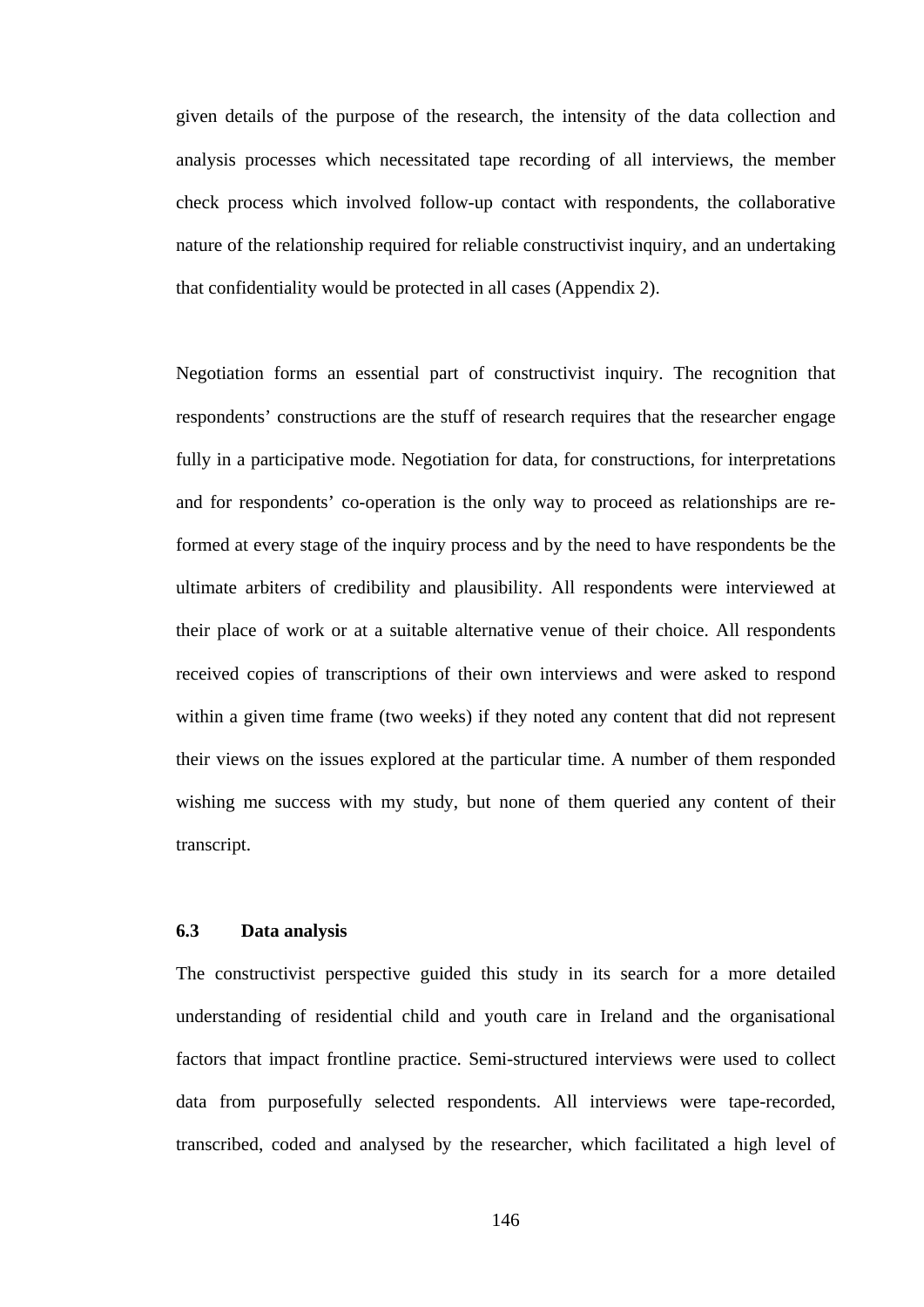consistency across these tasks. HyperResearch, a computer-aided programme for analysis of qualitative data, was used in the coding of all transcripts. It greatly helped with the management of a large number of codes (1315 codes) which emerged from initial content analysis of the data set, and in the reduction of these codes into salient categories which eventually formed the themes that emerged from the data. HyperResearch also aided serial selection by facilitating ongoing analysis of transcripts and selection of salient issues for use in subsequent interviews. It facilitated detailed coding, through which the codes of each transcript could be analysed separately. Since each code had a hyperlink to the particular text from which it was generated, it greatly facilitated use of direct quotes from transcripts in defence of categories and major themes as these emerged from the data. It also provided an effective way of looking at the data as a whole in relation to its salient themes. The master code list captured the codes of the entire data set, all 17 transcripts. This facilitated ongoing analysis of the whole in relation to its parts and so proved a valuable aid to overall data analysis.

Coding and analysis of early respondents' transcripts indicated that they had particular categories in common. Categories such as 'care related issues', 'staff related issues' and 'support for the first-line manager' began to shape subsequent interviews. Serial selection resulted in continuous comparative analysis of transcripts, and the discussion of issues arising with subsequent respondents, to confirm or dismiss their importance as themes of particular services and emerging constructions or new understandings of residential youth care. Transcripts of respondents from particular services were considered together to further confirm or reject the relevance of particular emergent themes of these services. Findings emerged through an ongoing interplay of data collection and analysis (an element of the hermeneutic circle), presentation of the

147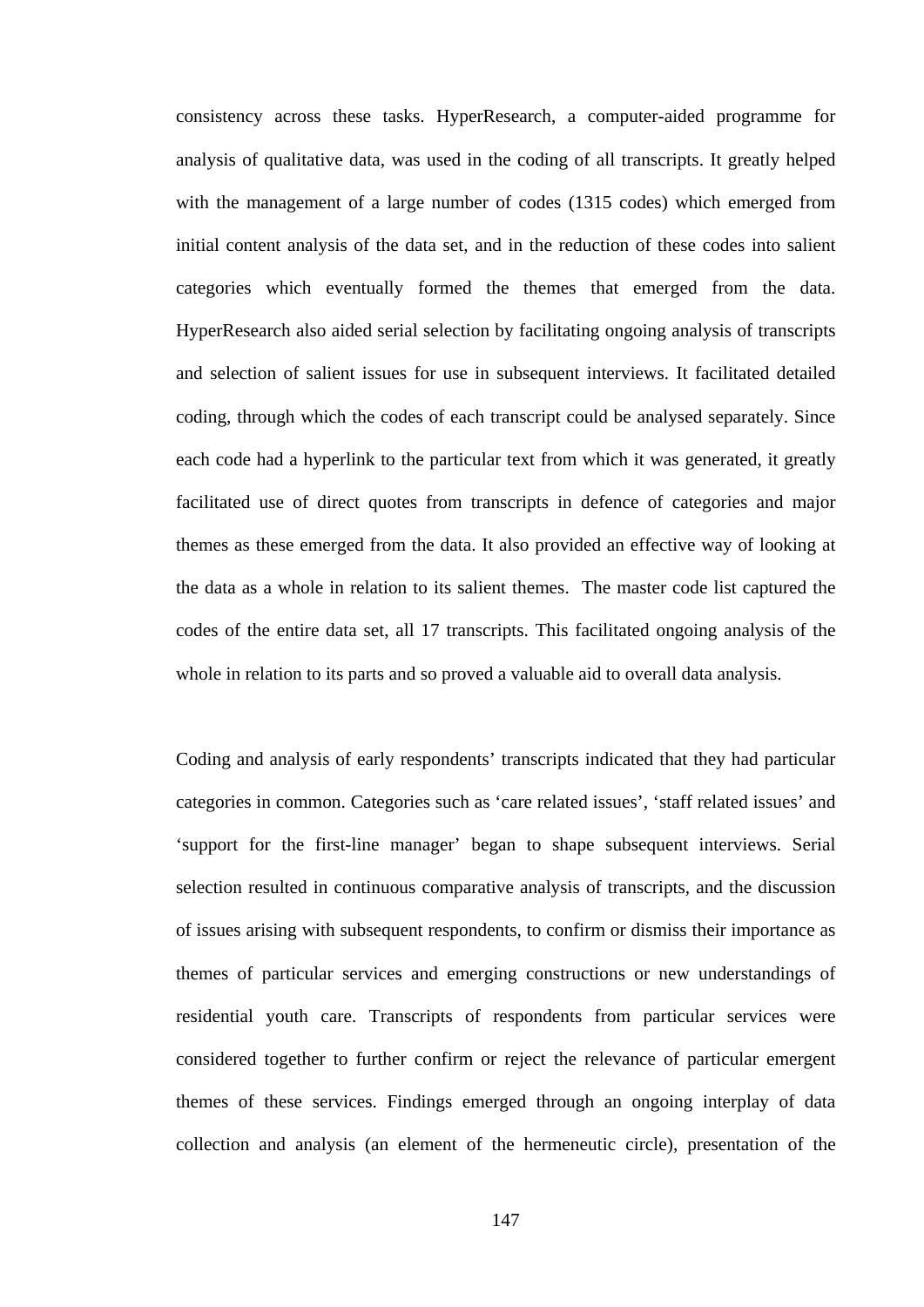content analysis of each respondent's transcript in the context of the particular service to which he belonged, followed by clarification of the themes of each particular service. This is the focus of Chapter Seven. Service themes were then considered in terms of two further factors. Firstly, these themes were considered to determine which model of care service respondents' narratives described (developmental model or social risk model, both discussed in Chapter Two). Secondly, in order to better understand the impact of organisational factors, themes from each service were considered from the perspective of a *critical success factors* model (Leidecker and Bruno 1984). This particular *critical success factor* model was used as a framework for organisation and presentation of the research findings. It shaped a preliminary list of seven critical success factors deemed necessary for provision of developmental care for young residents (Appendix 5). This list was then presented to a group of carefully selected key informants from Irish child welfare services. Content and comparative analyses of key informants' transcripts directly shaped a final list of five critical success factors for Irish residential child and youth care. These findings form the focus of Chapter Eight.

#### **6.4 Hermeneutic circle**

We saw in the previous chapter that the hermeneutic dialectic method of constructivism is also known as the hermeneutic circle. The four elements of this circle impacted the study in four ways.

### **6.4.1** *Sampling*

In preparation for data collection in this study some basic decisions regarding sampling were taken. Sample size in qualitative inquiry is not bound by rules but depends on what one wants to know, the purpose of the study, what will have credibility and what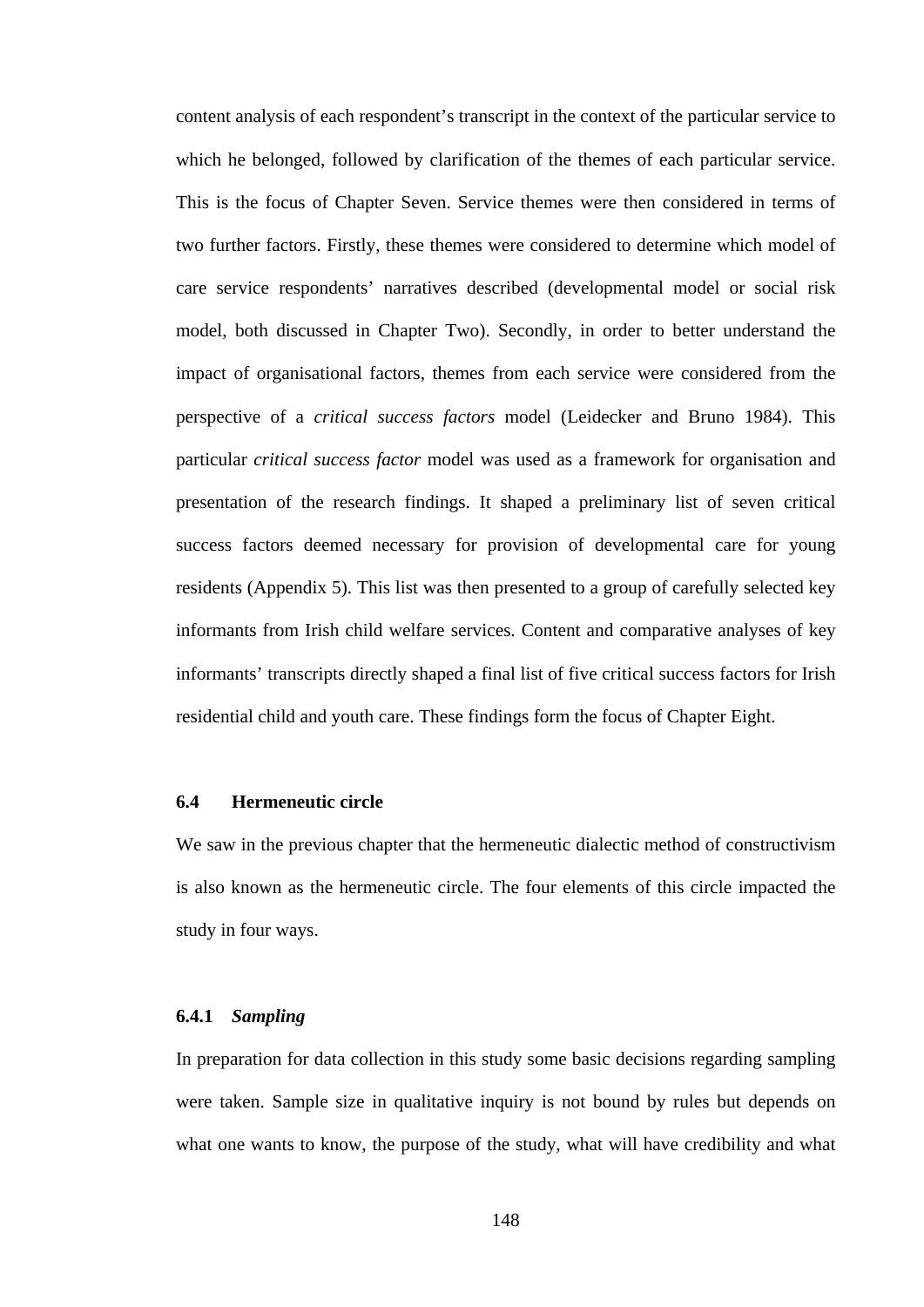can be achieved with available time and resources (Patton 1990). Purposive sampling was used. 'The logic and power of purposive sampling is in selecting information-rich cases for study in depth' (Patton 1990: 169). Informants were chosen from those whom it was expected to learn a great deal about organisational factors impacting residential child and youth care, namely first-line managers of residential child and youth care units and their line managers. Maximum variation sampling was used to achieve the broadest scope of information; it was coupled with some convenience and deviance sampling. Geographical variation was achieved by selecting respondents from different regional areas of Ireland. When the Health Service Executive (the public service body responsible for provision and delivery of all health and personal social services in Ireland) was established in 2005, during the data collection stage, it was decided to ensure that respondents were sought from all four of its administrative areas, thus getting a small but national sample.

The sample of respondents selected was neither representative nor random. Respondents were selected serially, which meant that no element was selected until after data collection from the preceding element was transcribed and analysed. Respondents were also selected contingently which meant that early respondents were asked to nominate as the next respondent a first-line manager whom they knew to have views which differed significantly from theirs and then, as salient issues emerged, respondents who were expected to be particularly informative and articulate about those salient issues were sought and nominated. (For a general outline of issues explored in the interviews see Appendix 1).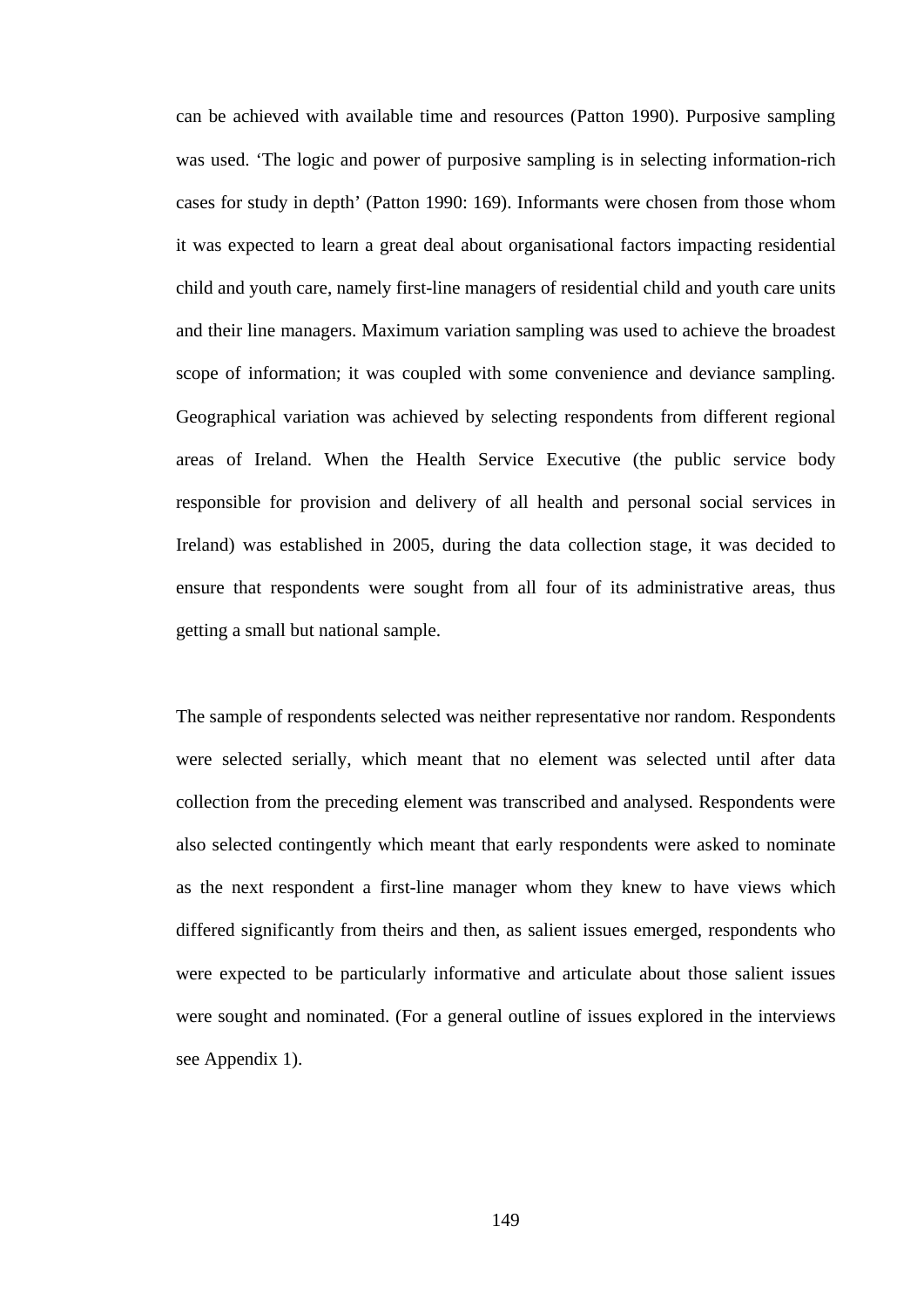All respondents in the study are given sequential numbers reflecting the order of interview. Respondent 1 (R1) was working as a part-time tutor in the same college as the researcher, as well as being a first-line manager, and was asked to participate as the first respondent, to which he agreed. R1 was then asked to nominate as R2 a manager he knew to have quite different views to him. R1's transcript was analysed for emerging themes which were then raised with R2, together with the outline issues of the inquiry as listed in Appendix 1. R2 nominated R3. I then used convenience sampling and decided to interview the director of R2 who was available at this time, but who was in poor health so might not be able to participate at a later stage. He became R4. R3 was asked to nominate a first-line manager in his service (R5). I then sought a manager from a different geographic area of the Health Service Executive (HSE). R6 satisfied this requirement and was selected from the list of managers who had indicated their willingness to participate in the research at the Resident Managers' Association meeting the previous year. R6 nominated R7, and so on up to R10. R10 presented an opportunity to use deviant or extreme sampling (Patton 1990) as he was experiencing particular difficulties in his residential unit which caused him to contact me regarding his withdrawal from a commitment to take a social care student on practice placement. His difficulty was due to a crisis situation created by an emergency admission to his unit. He agreed to participate in the study, which brought the enquiry into another geographic region of the HSE. R10 nominated R11. At this stage salient issues were emerging (for example staff related issues and how these impacted quality of care: services of Rs1, 10 and 11 were negatively impacted by these issues while the opposite was noted in relation to staffing issues in the services to which Rs 3, 7 and 8 belonged. Another salient issue related to tightly regulated services which were found to disempower firstline managers, a factor which negatively impacted the quality of frontline care (Rs 1, 10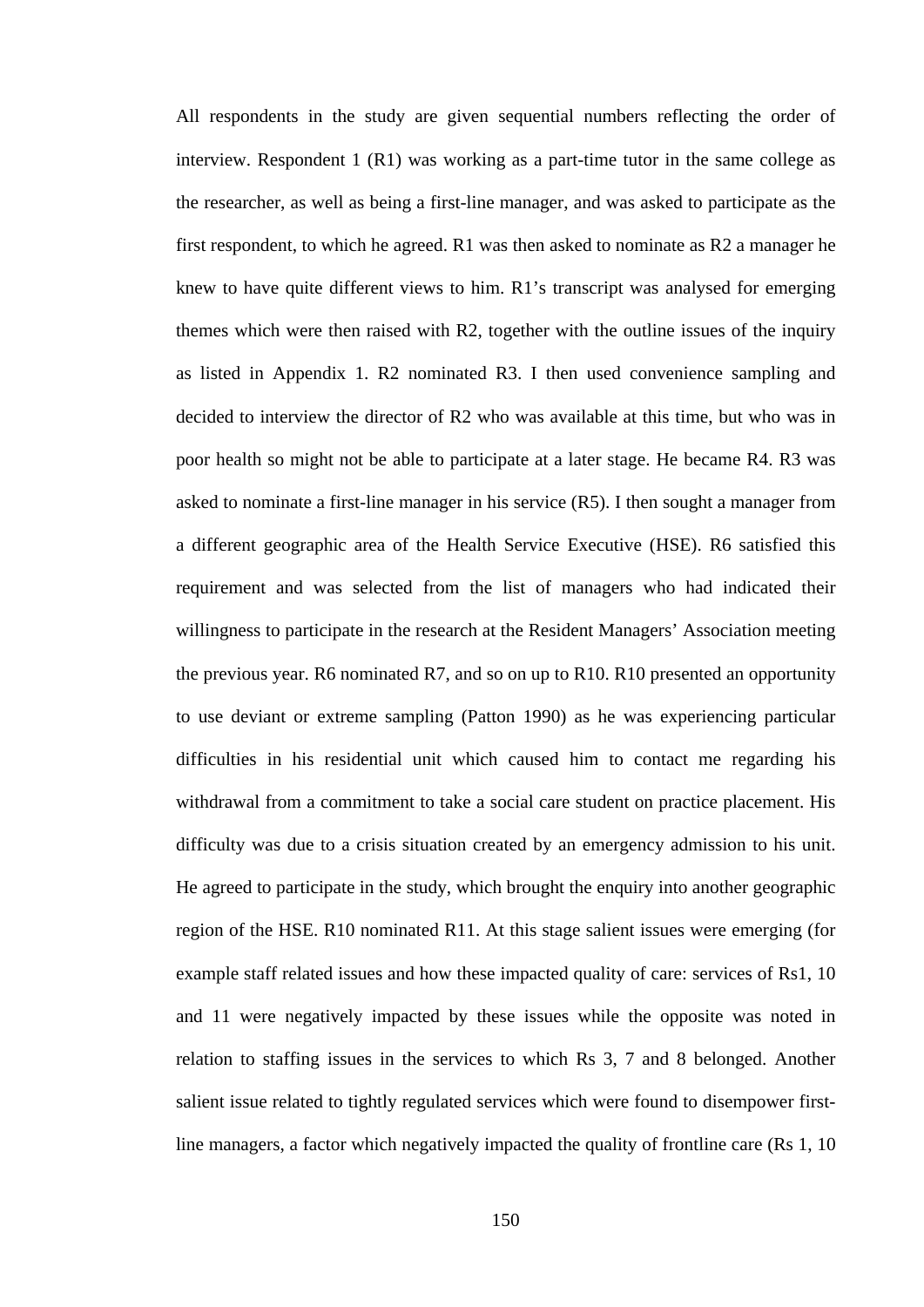and 11), while child-focused services which empowered first-line managers provided developmental care for residents (Rs 6, 8 and 9). These and related issues highlighted the central importance of organisational factors in residential youth care services; so subsequent respondents were sought from more senior management levels to get a better understanding of forces that shaped such issues. R12 was a director of service of respondents 1, 2 and 4. R13 was director of service of respondents 6 and 7. R14 was nominated by a director of service to whom respondents 8 and 9 belonged, but who thought R14 (also a director) would be more relevant to the study than himself. R14 was a director of large statutory residential and fieldwork services in the HSE area of respondents 8 and 9. R15 was a resident manager in R14's service, selected contingently to explore themes arising from R14's transcript. R16 was a Local Health Officer in the HSE and line manager of R12 (director of respondents 1, 2, and 4); and R17 was the residential coordinator in R14's service.

It was felt that the total of 17 respondents was sufficient to address the research topic in a way that captured sufficient constructions on which there was coalescence from various groups of adherents. It was also becoming apparent that further respondents were likely to add little new information.

#### **6.4.2** *Interplay of data collection and analysis*

An outline of issues was used to guide interviews with all respondents (Appendix 1). Transcription of interviews occurred as soon as possible following the interview and before undertaking the subsequent interview. Each transcript, on completion, was analysed for emergent categories and possible themes. If these related to particular issues in the interview outline they were noted and explored during discussion of this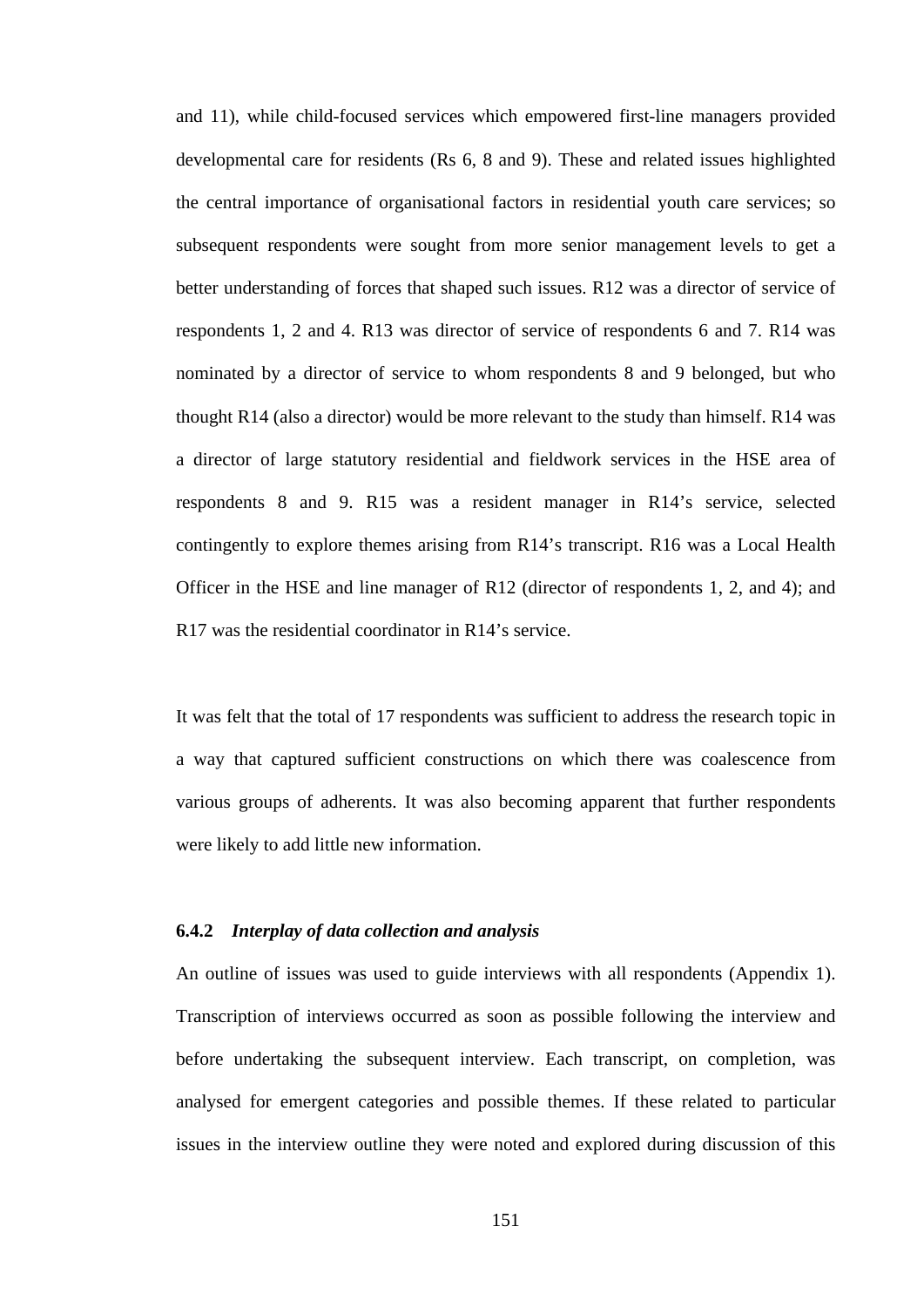issue in subsequent interviews. Examples of issues arising from this interplay include implications of selection of unqualified staff for time spent by first-line managers on matters related to staffs' formal training, and also for levels of conflict within staff teams. Discussion of these issues with subsequent respondents resulted in the emergence of an important theme which confirmed the critical importance of staffrelated issues for the provision of child centred or developmental care. When this theme was considered in the context of the *critical success factors* model, its importance was further confirmed. It consequently shaped a *critical success factor* of residential child and youth care (CSF 1) which was selected for presentation to the group of key informants. Another issue that emerged in the transcript of R1 and was discussed with subsequent respondents illustrated that provision of double cover in some services was an end in itself, more related to compliance than resident protection and is presented in the research as evidence of goal displacement (Blau 1963), commonly found in rigidly configured bureaucratic structures. Further consideration of this in the context of organisation design theory indicated how a prioritisation of bureaucratic goals in a residential youth care service blocked the provision of developmental care for residents. Other factors deemed to relate to bureaucratic rigidity and a prioritisation of the system over the needs of young residents emerged from various transcripts: R12 from the same service as R1 stated that: '*residential care is more driven by the ultimate goal of management, financial control rather the care aspect of it*' (R12). R10, from a different statutory service, felt totally unsupported by senior management and reported that he was not being listened to in relation to frontline care issues: '*I would have written to [line manager]... and I would have told him very forcibly in writing that I was not doing a satisfactory job in either unit ... the letter was received but wasn't commented on*' R10). R11 was also totally disempowered by the lack of response of senior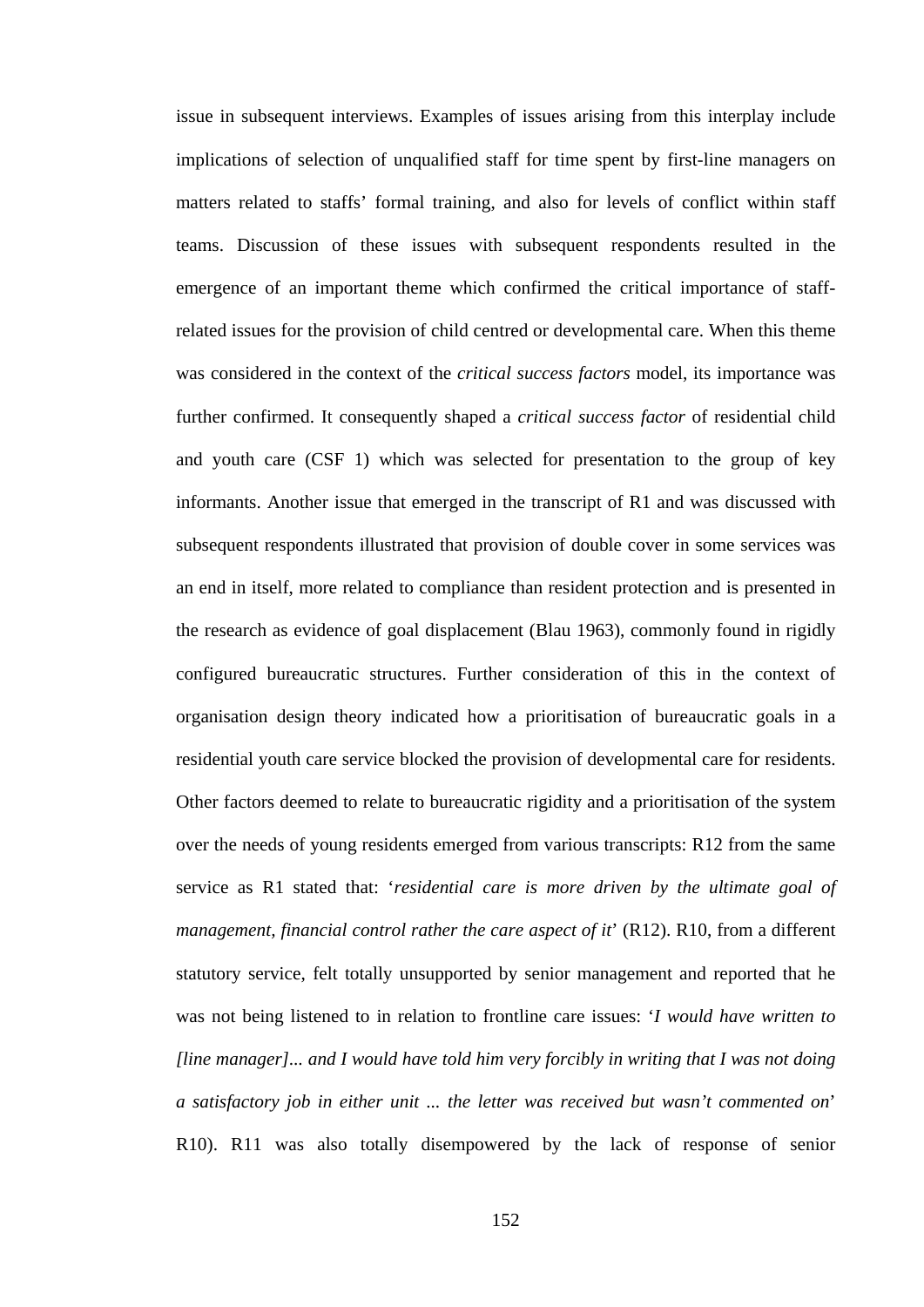management: '*it is just having the support, no I don't get support from them [senior management]'* (R11). These issues were considered to reflect bureaucratic rigidity and their emergence was considered to prohibit developmental care at the front line. They emerged as a major research theme and when considered in the context of the *critical success factors* model this theme eventually shaped CSF 5. Another feature of bureaucratic rigidity facilitated a distancing of senior managers from frontline care issues which seemed to contribute to policies that were more system-focused than resident-focused, which is suggestive of a social risk model of care, a model deemed to block provision of developmental care for residents. The interplay of data collection and analysis resulted in emergent themes being transparently grounded in the transcriptions that formed the data set.

## **6.4.3** *Grounding of findings*

All findings that emerged from the data are grounded in respondents' transcribed interviews. As respondents were asked to comment on and critique the constructions of former respondents, refinement of themes emerged leading to joint constructions based on a level of consensus. An example of this is the importance of first-line managers feeling supported in their role by their line manager (referred to in the study as a director of service). Where first-line managers felt supported they were more confident and flexible in their care of residents. Their responses to residents were more *child-* than *regulation-*focused. Examples from interviews are given here. When R2 was asked if he felt supported in his job, he referred to having fortnightly supervision (which he found supportive), and when describing practice in the unit he said: '*responsibility [for residents] is shared equally ... we [staff team] are all in tune with all the kids*' (R2). This contrasts with R1, who had supervision twice in the last year and in response to a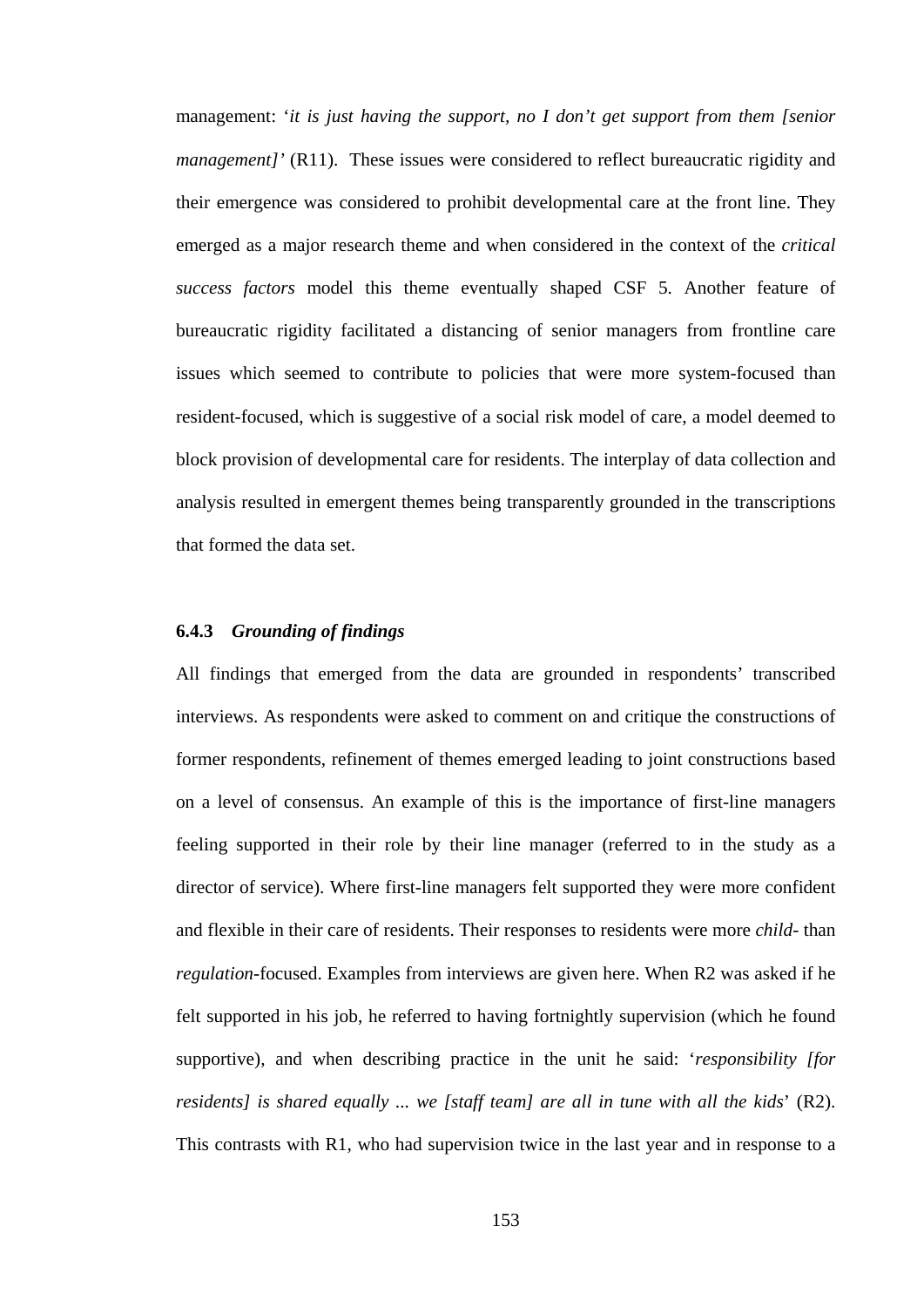question on whether he felt supported he replied: '*Not particularly, at the moment'*  (R1). He went on to say: '*It is very rare that I talk to my line manager anyway and that is a difficulty really because he would have very little idea really how I do my job because he hasn't seen me do it*' (R1). Again when this theme (support for first-line managers) was considered in the context of the entire data set, it emerged as a theme impacting the quality of residential child and youth care.

# **6.4.4** *Emergent design*

As already discussed, purposive sampling with a maximum variation focus resulted in an emerging design as the researcher sought to establish connections between positions. At the outset of making the hermeneutic circle the aim was to uncover as many different constructions as possible; scope was the focus of the research activity. This was achieved by asking R1 to nominate a manager who was known to think very differently about issues. R2's interview resulted in a very different account of practice in a unit in the same service as R1. R3 (who was nominated by R2) described a very different service to that in which the first two respondents worked. He was the director of a major voluntary service.

At this stage, with data analysis occurring between interviews, issues began to emerge that seemed to have particular importance to the topic. Examples of such issues were a tolerance for unqualified staff, especially if these were from the local area in which the residential unit was located, versus an insistence on recruitment of qualified staff only, even for relief panels; a readiness to focus on clients' future placement needs only, in one unit, while needs were individualised and addressed in the other units; rosters were primarily staff focused in one unit, while in the other two units, rosters were structured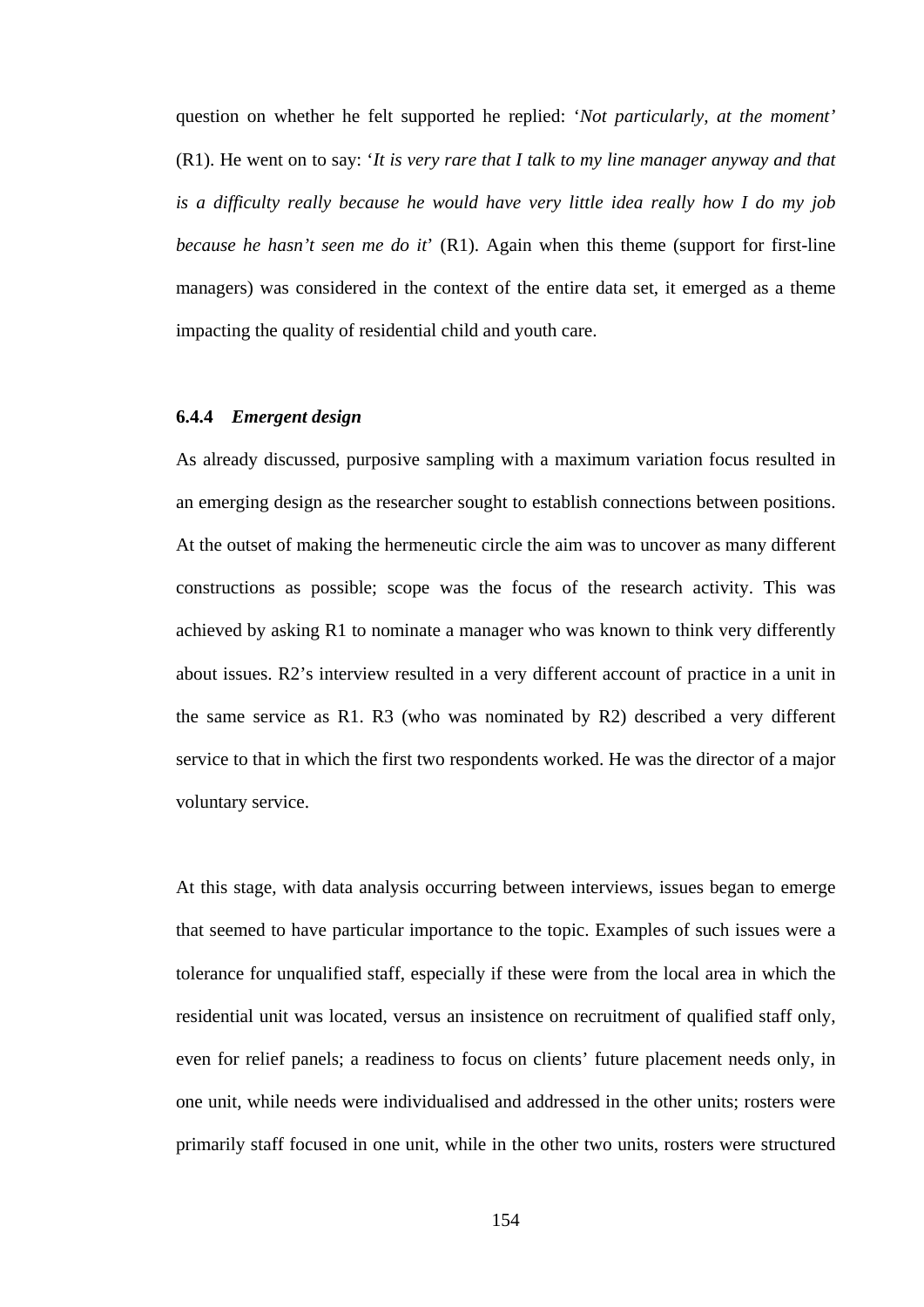to include particular levels of staff on shift at any given time, ensuring that less experienced staff were always on duty with senior and experienced staff. The emergence of these constructions caused the researcher to interview first-line managers' own line managers in a search for more understanding of emerging constructions and any level of consensus that might exist.

The research design emerged in this way. There was almost total reliance on a nomination method of sampling. Only two respondents were chosen through convenience sampling. The first one, as already mentioned, was the director of an earlier respondent and it was thought he could have a significant contribution to make to the research topic. He was available, but in poor health, and he was asked to participate at an early stage in case his health might further deteriorate. He became respondent 4. The second respondent chosen through convenience or deviant sampling was R 10. It was decided to seek constructions from managers across voluntary and statutory services and across the four geographic regions of the Health Service Executive (HSE). At the outset of the data collection phase, the researcher did not know who the respondents were going to be or in what sequence they would be interviewed. The constructions that emerged were based on the lived experiences of the respondents as interpreted by the researcher through the use of narrative interviews and ongoing consideration of reflexivity factors.

## **6.5 Narrative interviews**

This study used an interview outline (Appendix 1) as a prompt for the researcher but, as the transcripts indicate, the flow of interviews was as much determined by the interviewee as by the interviewer. A traditional method of interviewing was deemed to

155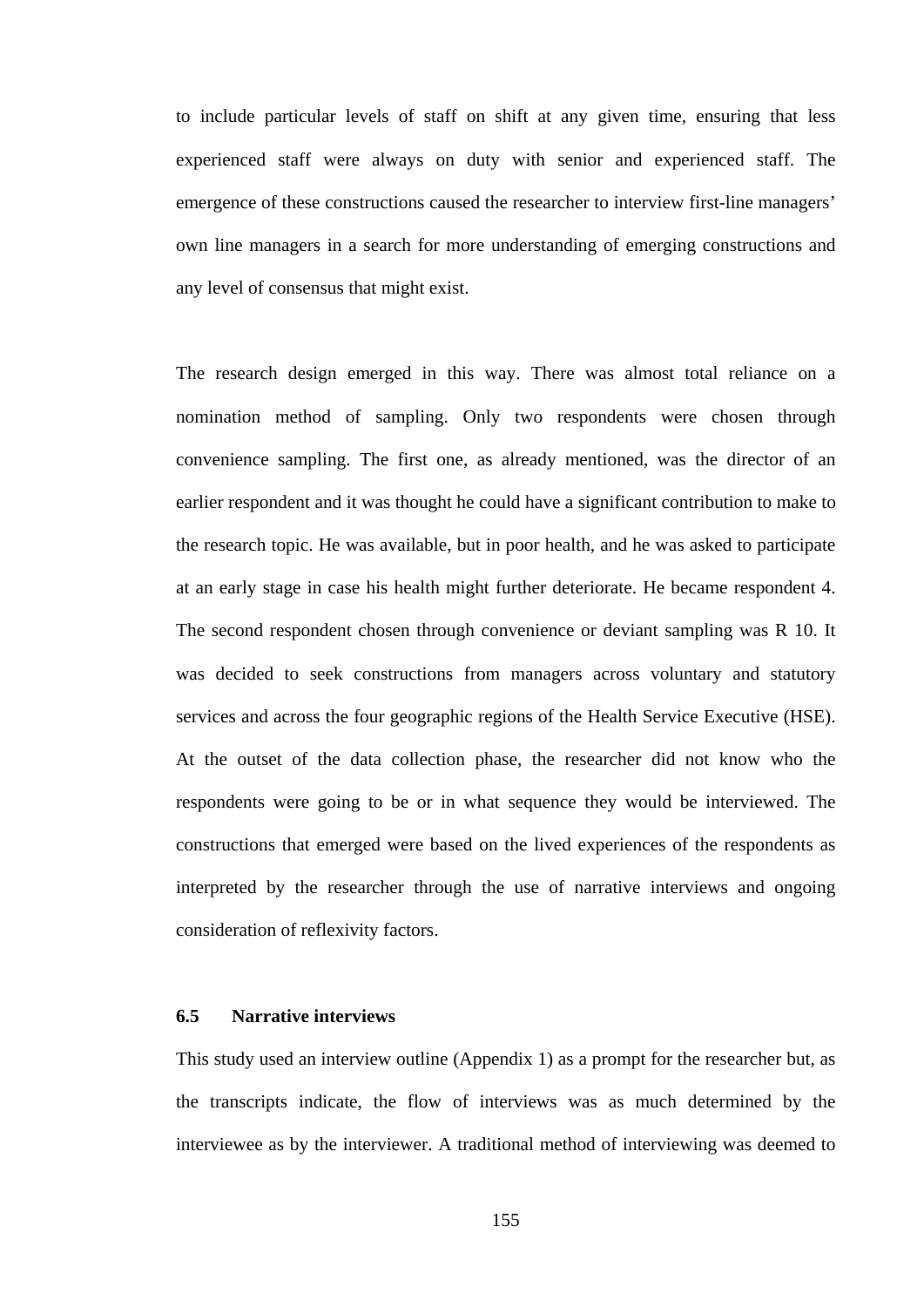be inadequate to the study of how individuals 'perceive, organise, give meaning to, and express their understandings of their experiences and their [work] worlds' (Mishler 1991: ix).

My prior understanding of residential child and youth care work made it clear to me that new, salient understanding could only emerge from this inquiry by empowering my respondents to respond to me as someone with personal qualities and views similar to others in their worlds. I tried to be constantly attentive to the fit between my interpretations and my respondents' understanding or constructions. I accepted my interviewees as collaborators or 'participants in the development of the study and in the analysis and interpretation of the data' (Mishler 1991: 126). As respondents engaged in the process of trying to answer questions in a 'coherent, relevant, and meaningful way' (Mishler 1991: 138), their accounts resembled narratives or stories.

#### **6.6 Key Informants**

As a further member check, confirmability was sought through presentation of a preliminary list of seven critical success factors (Appendix 5) to a carefully selected group of Key Informants from the Irish child welfare sector. This decision was taken following the first completion of the hermeneutic circle, when all transcripts were analysed individually and then considered as a whole data set. The dialectic process of looking at parts in terms of the whole helped to pull out the particular themes of the research data. When these themes were considered in the context of the *critical success factors* model (discussed in Chapter Three), they shaped a preliminary list of seven critical success factors (Appendix 5), considered necessary for the provision of developmental care for young residents. These critical success factors were prepared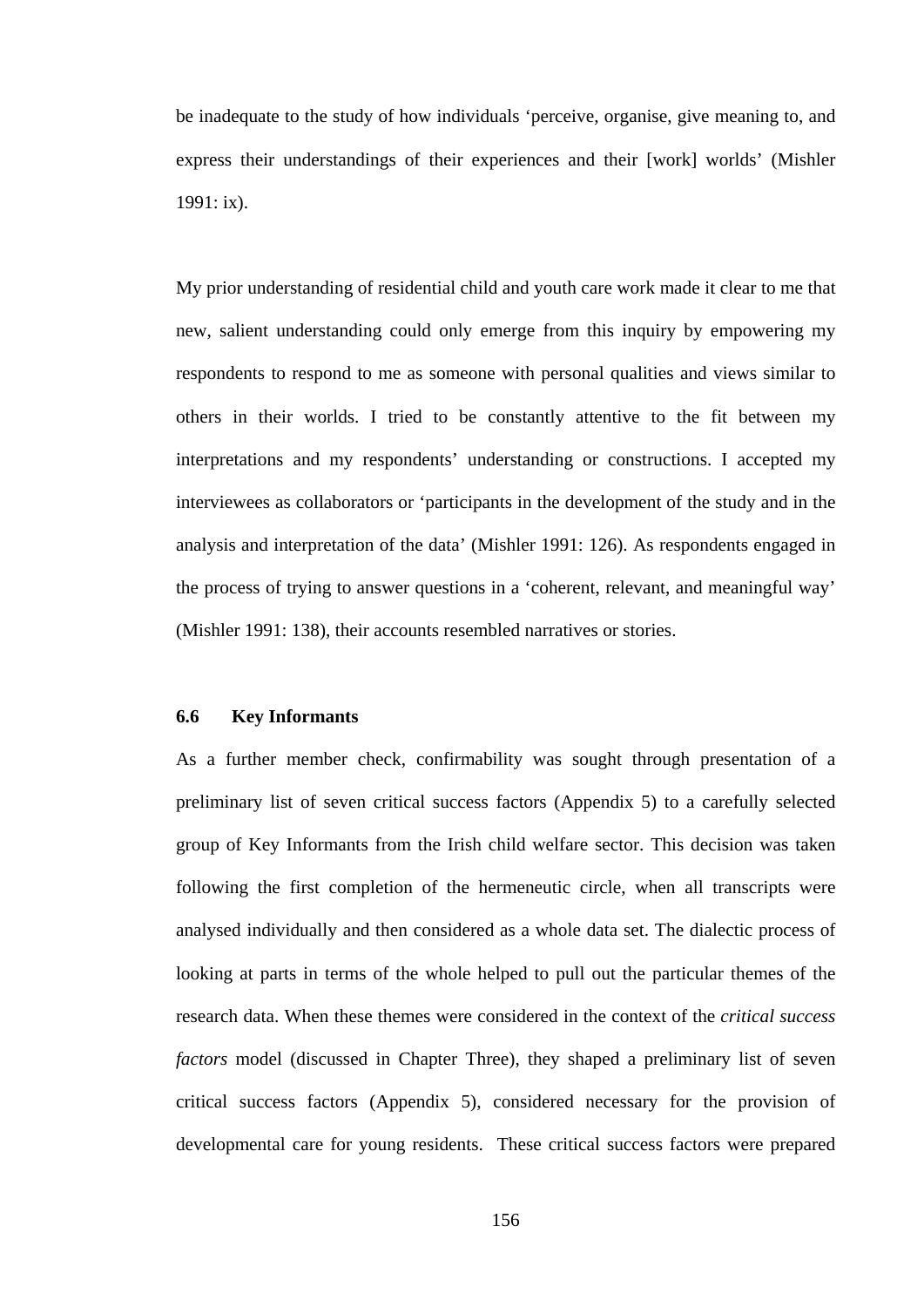for presentation to a group of carefully selected key informants. Eight key informants were invited to participate and consisted of five senior, experienced practitioners and managers from the Irish child welfare sector, including a senior inspector from the social service inspectorate (SSI); another was a colleague engaged in related research at the University of Edinburgh, and both supervisors who were guiding the research project also attended, with one supervisor taking responsibility for chairing the session.

The list of seven critical success factors directly reflecting the research themes and relating to three levels of service (Leidecker and Bruno 1984) was circulated to the Key Informants (Appendix 5). They were asked to comment on each critical success factor as to its relevance to provision of developmental care in Irish residential youth care. The discussion that ensued was tape recorded, transcribed, coded and analysed, again aided by the use of HyperResearch. This resulted in a second data set. No success factor was dismissed by the group of key informants, but analysis of their comments (Appendix 4), when considered in the context of the original data set further clarified the significance of particular success factors. Consideration of these factors in the context of the literature presented in Chapters One and Two resulted in further distillation of the initial factors, and selection of a final list of five *critical success factors* which are presented in Chapter Eight and are considered necessary for provision of developmental care for young residents in the Irish care system.

## **6.7 Conclusion**

This chapter presents the decision trail of the research process (Whitehead 2004). It describes systematic qualitative analysis which was guided by a constructivist perspective and a hermeneutic methodology and aided by computer analysis through the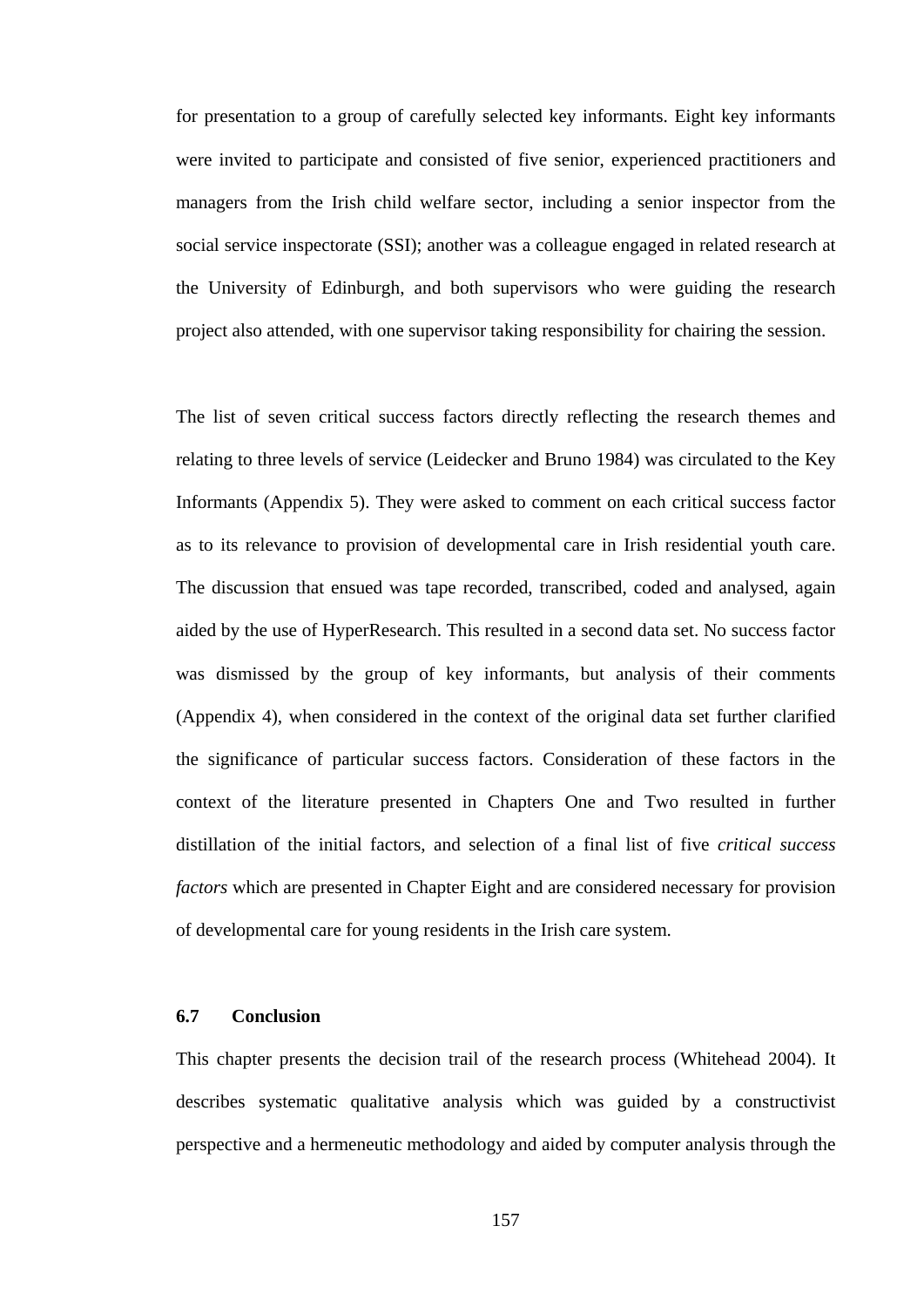use of HyperResearch. Understanding emerged in a circular, dialectical fashion through the use of projection and validation, elements of the hermeneutic circle. The final list of *critical success factors* emerged from the themes of content analysis of the transcripts of research respondents; consideration of these through the lens of a selected *critical success factor* model (Leidecker and Bruno 1984) to elicit a preliminary set of *critical success factors*; presentation of these *success factors* to a group of key informants; and further refinement of the *critical success factors* through content analysis of the transcript of the group of key informants which yielded the final list of *critical success factors* presented in Chapter Eight. The next chapter presents the findings that emerged from all 17 respondents of the study, who represented eight residential youth care services.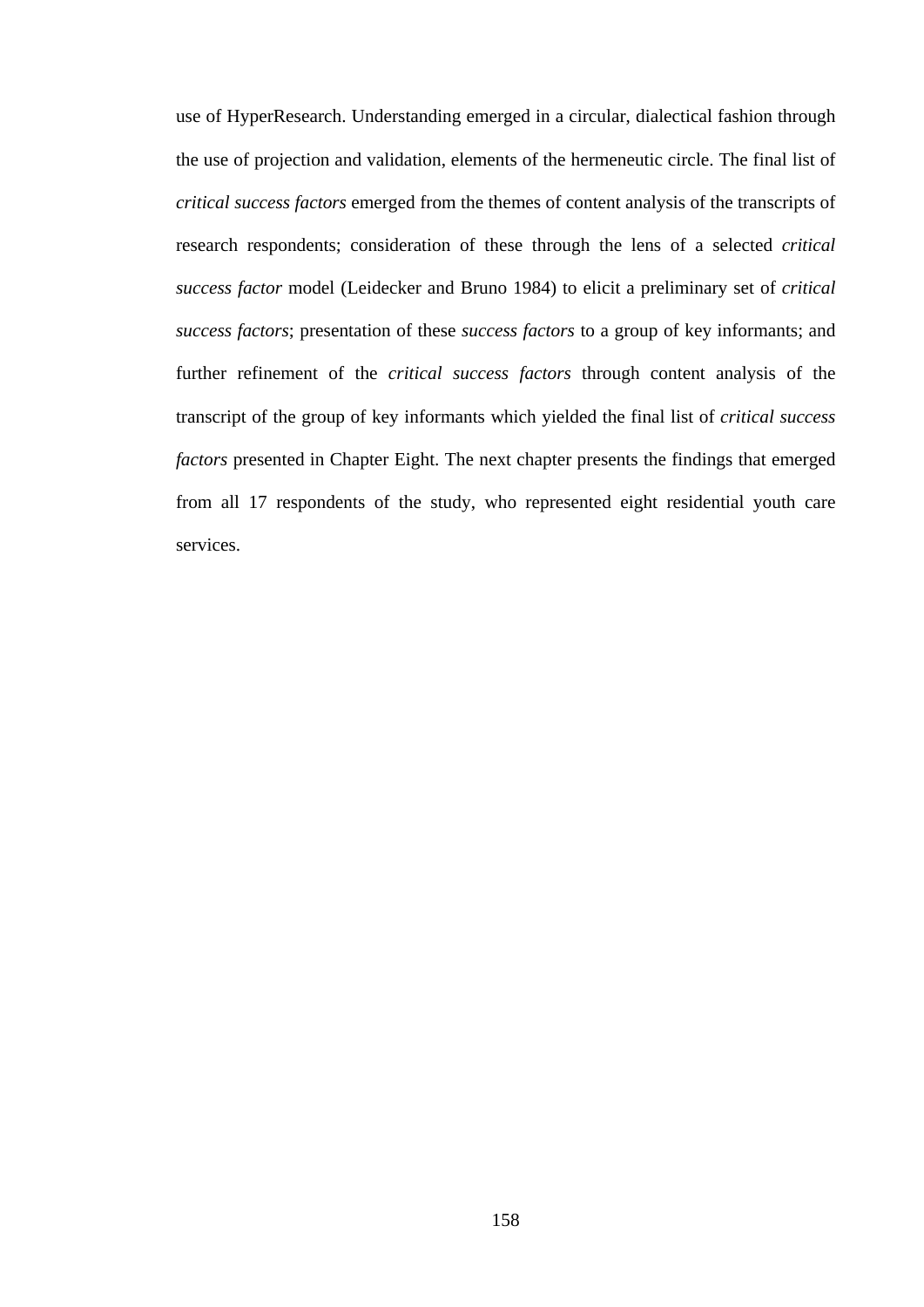# **CHAPTER SEVEN:**

# **FINDINGS FROM RESEARCH RESPONDENTS' TRANSCRIPTS**

#### **7.1 Introduction**

The purposive sampling used in this research yielded 17 respondents whose interview transcripts comprise the research data set. The 17 respondents worked in eight discrete residential care services across Ireland. These included five statutory services, directly managed by the Health Service Executive (HSE) and three voluntary services, funded by the HSE but managed by voluntary organisations.

This chapter will describe each respondent's transcribed interview and will group together respondents who belong to particular residential care services. Contingent and serial selection of respondents facilitated the analysis process which was ongoing during the entire data collection phase, continuously moving from discovery to selection of topics from transcriptions for verification by subsequent respondents (Guba 1981). Maximum variation sampling of early respondents quickly led to the emergence of significant categories which were used in the content analysis of all transcripts. Examples of such categories are: 'care-related issues', 'staff-related issues', 'line management support for first-line managers'. All respondents' transcripts are discussed under these headings, with minor adjustment in the final category for transcripts of senior managers whose line managers varied depending on the structure of the service.

The themes that emerged from each service are listed. Each service is summarised and categorised as operating from a developmental model of care (evidenced by a focus on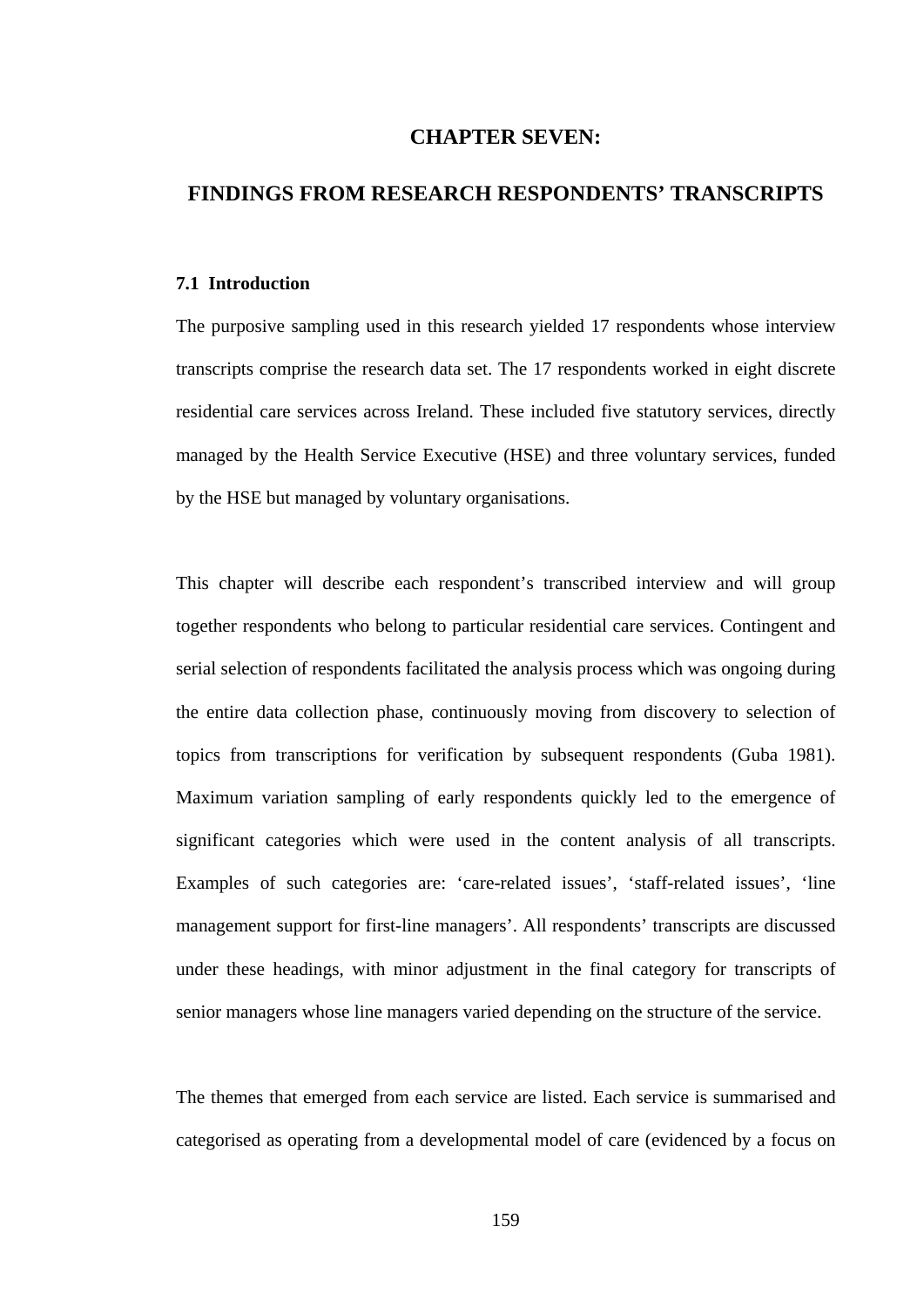needs-led care for residents) or a social risk model (evidenced by a prioritisation of the service over the needs of residents).

#### **7.2 Service 1**

Respondents 1, 12 and 16 belong to this statutory service, their transcripts are discussed separately and in numerical order. The categories listed above, which emerged from serial selection, are used in the content analysis presentation. Discussion of categories across all three respondents' transcripts illuminated Service 1 themes. All categories and issues are supported by direct quotes from research transcripts. For purposes of confidentiality the male gender is used when discussing all research respondents.

## **7.2.1** *Respondent 1 (R1)*

R1 managed a short-term statutory residential unit which was part of a large homeless service. He had eight years management experience at time of interview. The unit provided care for 15-17 year old, mixed gender, homeless young people.

### **7.2.1.1 Care-related issues**

R1 stated that the residents of the homeless service were not given access to support services available to young people in mainstream residential care in the same region of the HSE (senior managed by the same Local Health Officer who is R16). This had implications for quality of care for residents: '*the children here mightn't have those services* [which offer one-to-one interventions] *... because they are not high profile enough or* [considered] *troubled enough*' (R1).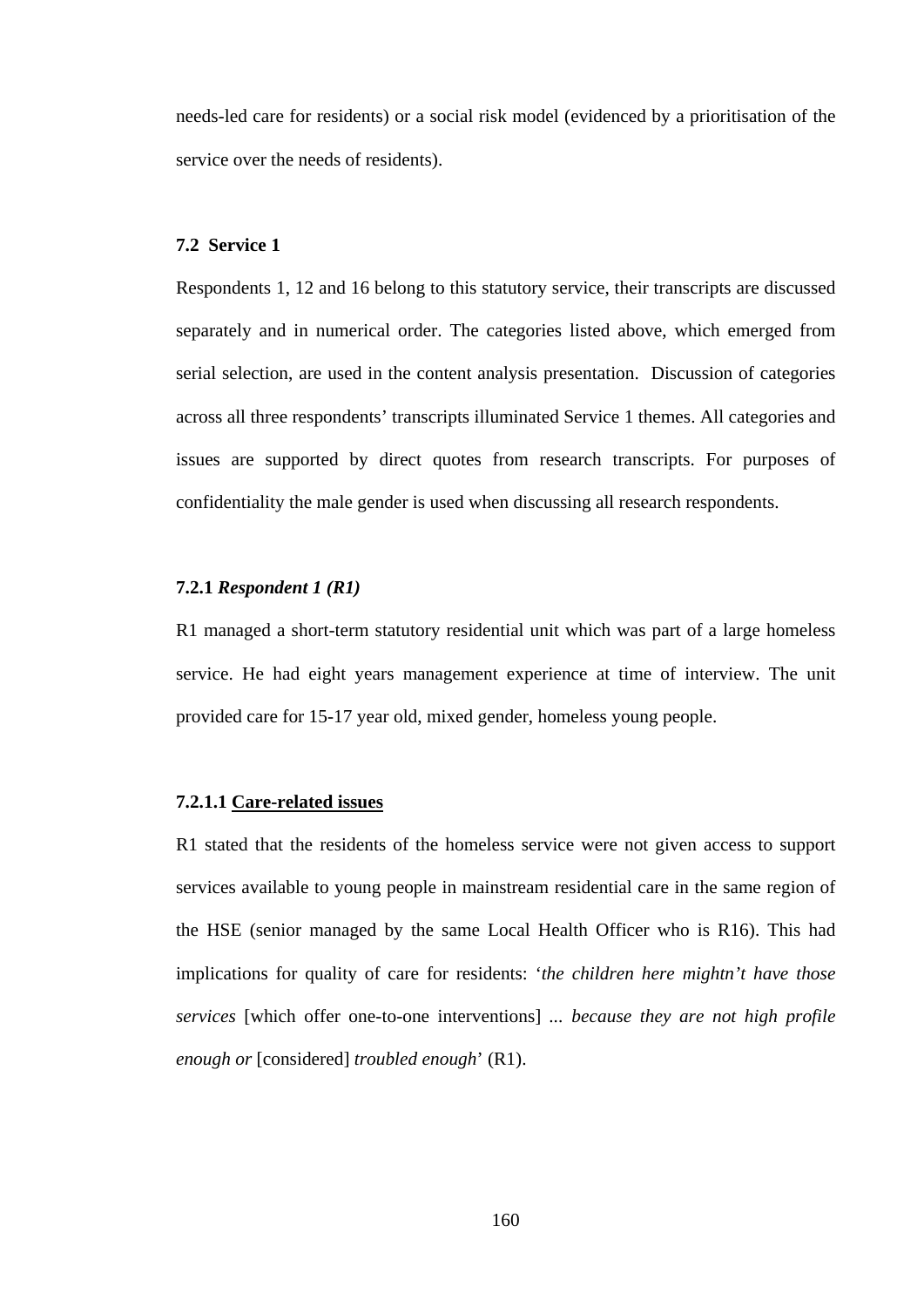R1 had recently undertaken a major review of unit policies. He operated a democratic style of management and involved the staff team in this policy review. The staff team had an even balance of male and female staff. The unit was located in a large, old building that was formerly two houses, located near the centre of town. The kitchen was isolated '*in a separate house so you could be accused of anything really or you could do anything either'* (R1). R1 felt both the mixed gendered staff team and the isolated kitchen influenced the staff team's insistence on having a double-cover policy which is rigidly adhered to at all times despite the presenting issues. Best practice in Irish residential youth care (Government of Ireland 2004) promotes double cover<sup>5</sup> as a means of protecting children from any possible abuse from staff. Members of R1's staff team were acutely concerned about any possible allegations of abuse being made against them.

While R1 had done his utmost to address daytime staffing numbers to ensure double cover at all times, it had happened that one staff member might call in sick, another might have to make an urgent visit to a school where a resident was facing suspension—factors which could leave only one staff member in the unit for a limited time period. Should a resident arrive back to the unit unexpectedly while there was only one staff present, the policy was that the staff could not let that resident into the unit until another staff arrived. This had resulted in children, who may have returned due to illness, having to wait outside the front door until a second member of staff arrived. The manager found the rigid application of this double cover policy very difficult: '*it is something I have struggled with here because I remember* [the staff] *who pushed and pushed until we rigidly said yes we would rigidly stick to this at all costs ... if it is raining outside and it is winter time and you could have a kid with asthma sitting on the*   $\overline{a}$ 

 $<sup>5</sup>$  Requires having a minimum of two staff present at all times when in the company of residents.</sup>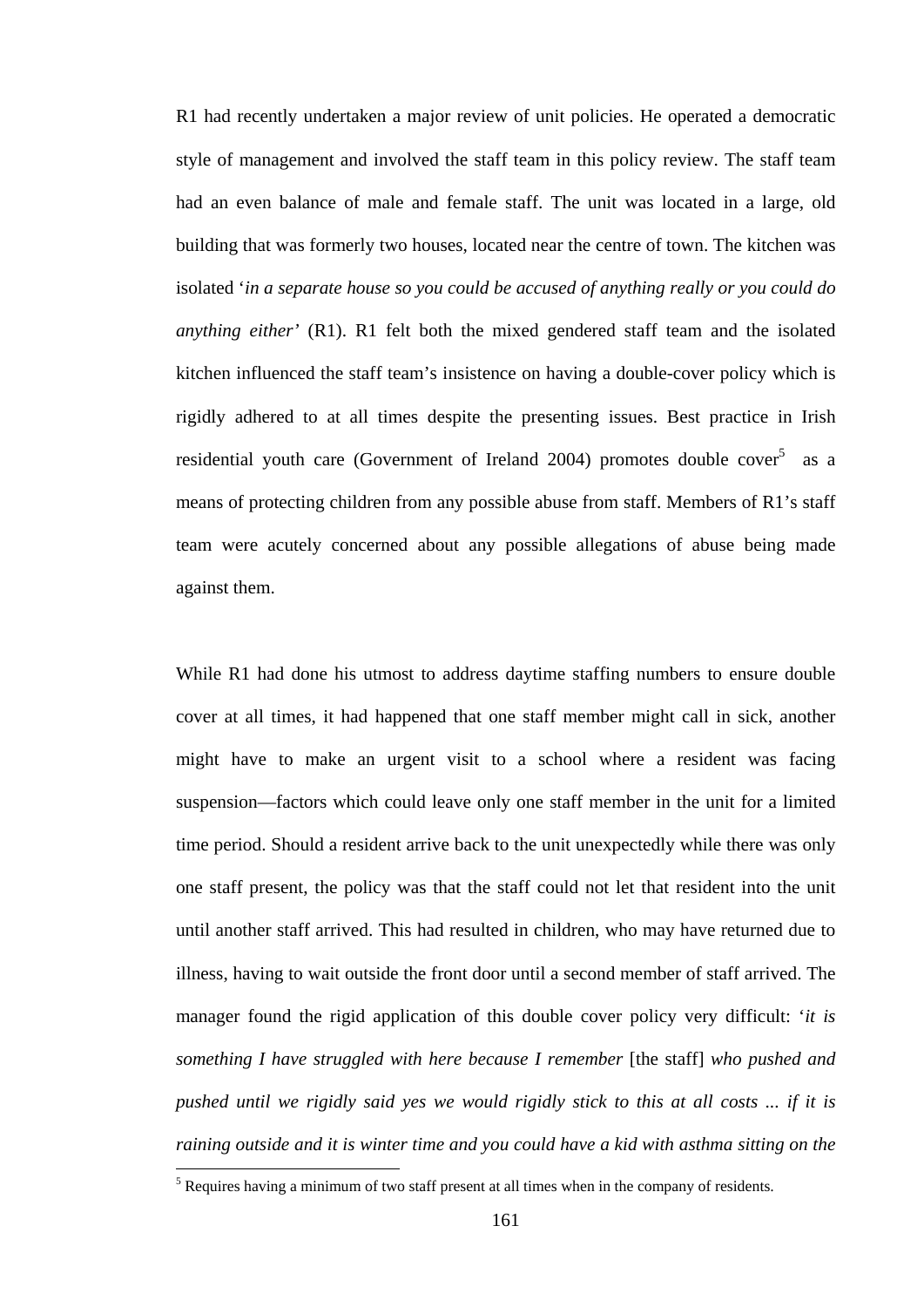*steps'* (R1). Such rigid application of this policy could be deemed more abusive in the keeping than in the breaking!

### **7.2.1.1.1** Lack of practice-led strategic planning at service level

A change of function was introduced in R1's unit two years prior to the interview (2002). This followed the recommendation of an independent review group set up to look at the homeless service in the particular region (still part of the former health board structure at the time). It was promised that the different function would be evaluated within 12 months but this hadn't happened more than two years after what R1 described as '*a complete change'*. The unit closed one morning and opened as a new service catering for 15-17 year old homeless young people that evening and '*nobody ever asked at a senior* [management] *level, there was no discussion* [of] *how do you think you are going to manage the transition, what do you think the issues are ... at a senior level it was never anticipated*' (R1). This manager viewed this as an example of what happens when service strategy is service-led, not practice-led. It results in decisions being taken at a senior management (or exosystem) level that may not enhance the quality of care being provided at the frontline (or microsystem) level.

Such decisions are not rectified in this service as they are neither monitored nor evaluated. '*The lack of strategic management is very common* [in this service] *and if you have the tendency to get on with it you could get away with murder really'* (R1). Units are isolated in this service, there is no development by senior management of a service mentality, of a common ethos or approach to practice: '*that's where it goes back to strategy and somebody driving it* ... *you need someone at a higher level driving everything forward*' (R1). This highlights implications for frontline practice and relates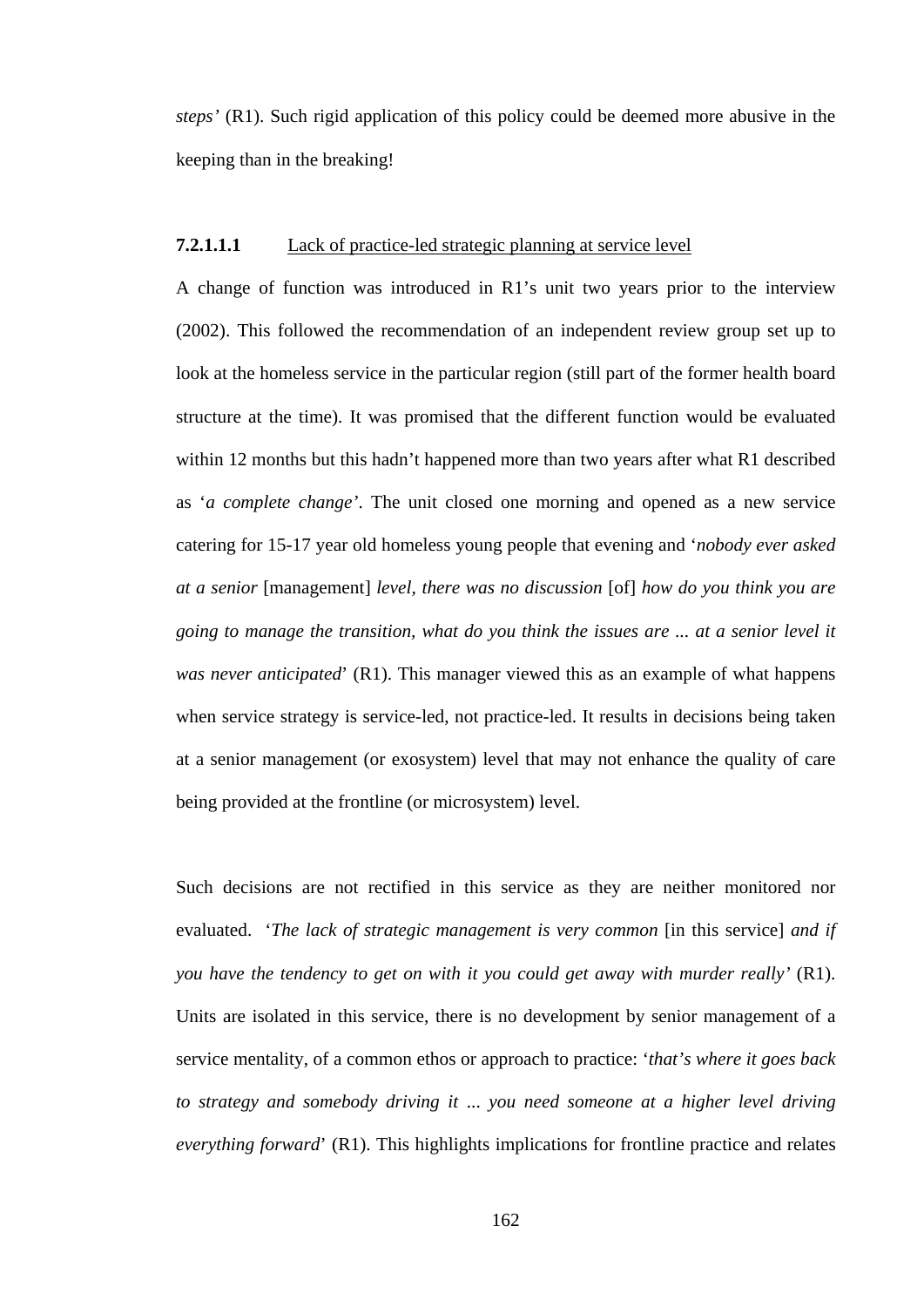to organisational issues in the service which will be discussed when summarising themes that emerged from the three transcripts collected from this service. Here, the focus moves to staff-related issues.

# **7.2.1.2 Staff-related issues**

Initial analysis of R1's transcript had nine codes relating to staffing and recruitment issues in the unit including:

- selection of unqualified candidates, in particular unqualified staff from the local community;
- a probation period that is only used systematically with permanent staff, not with relief staff who may, and often do, become full time employed;
- a major portion of R1's overall time is spent on staff related issues;
- there is a practice in the service whereby staff who have permanent status but are deemed by first-line managers to be unsuited to work with vulnerable children in the residential service, are transferred around various units in the service because human resources (HR) has no procedure for getting rid of permanent staff who are deemed unsuitable.

These issues are discussed in some greater detail below.

# **7.2.1.2.1** Unqualified staff

'*We have still several untrained staff'* (R1). In common with most of the statutory services in the research sample, this Service had been recruiting temporary, relief staff at a local level. Such staff were recruited typically through word of mouth or through notices placed in other units in the service advertising the need for temporary staff. Those who responded were shortlisted and interviewed by two first-line managers and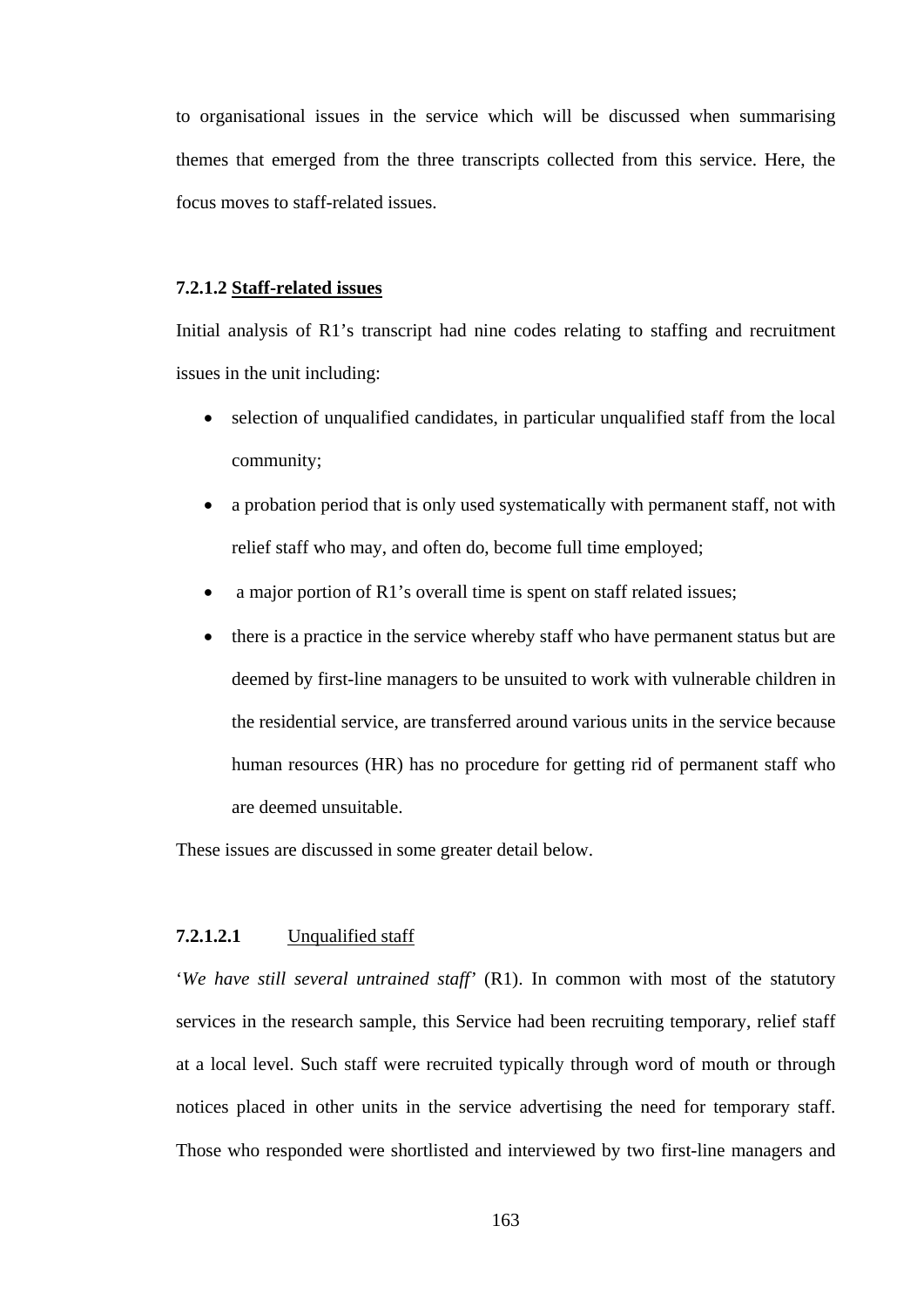occasionally, but not always, by a principal social worker who line-managed first-line residential managers. Candidates selected for relief work in this service were not required to have a professional qualification or equivalent, but were required to submit three references and be garda vetted before being appointed. Satisfactory candidates were then placed on a relief panel and could be called on to work particular shifts, so they worked on quite a casual basis initially. However, '*if a line* [position] *becomes available on the rota, someone resigns or takes a career break then you can slot them*  [relief staff] *in and that is how* [unqualified] *people get in*' (R1).

Irish law now gives permanency status to workers who are temporarily employed for a continuous period of three years (Government of Ireland 2003). Most of the services represented in the data set only interviewed qualified staff for temporary positions. Others sometimes selected unqualified staff but used the probationary period to ensure that only those deemed suited to the residential youth care task had their part-time contracts renewed, and ongoing progression to permanency status was conditional on unqualified staff contracting to undertake professional training. In a minority of services in the data set there was no systematic use of the probationary period to ensure suitability for the care task or to gain an undertaking from staff of their commitment to pursue professional training as a condition of appointment to permanent status. R1's service was one of those services, which could also relate to other staff related factors which will be further discussed.

# **7.2.1.2.2** Staff from the local community

R1 had three staff who came from the community in which the unit was located. All of them were untrained, but R1 considered them a valuable addition to his staff team: *'they*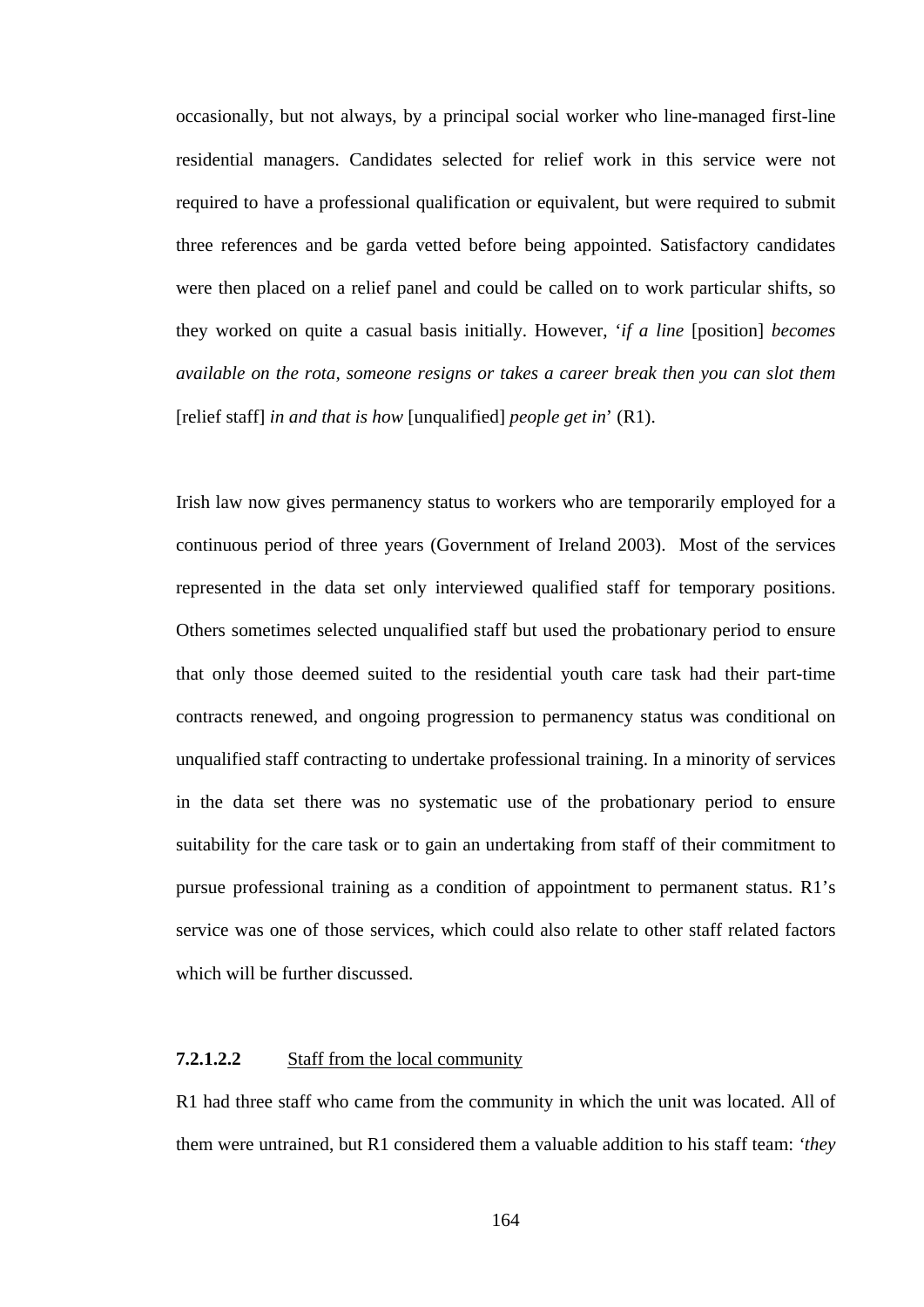*are natural youth workers as they are, but they can* [also] *work in a residential setting ... we did try to target that* [recruitment of local staff]' (R1). Their presence on the team sometimes caused tension*...* '*because the value of work can be very different ... they can think we are being very soft in our approach ... but their objectivity can be a bit skewed at times ... issues* [of the residents] *may be very personal to their own experience ... kids taking drugs ... people from a marginalised community are exposed to a lot of that within their own family and social circle... because they have real experience of addiction within the family or friends* ... *so that is a big struggle on our team'* ... (R1). These issues take an inordinate amount of R1's total time in the unit. '*Team dynamics would be something, a huge amount of time trying to empower people to address issues with other people ... every day ... a lot of time ... supervision is a great way of doing that*' (R1).

But R1 saw these staff as positive role models for the residents; they were able to say to residents: "*look at me, I don't have a Leaving Certificate but I've got a good job, I'm a child care worker ... because of the choices I made I've got ... a good standard of living*" (R1). R1 acknowledged that they would need formal professional training if they hoped to advance in their chosen career of social care. R1 spent a lot of his working time on training-related tasks. Because of the local staffs' lack of formal education R1sought out training courses more suited to their level of education. He released some of these staff to pursue literacy studies in preparation for third level training *'it is very hard to match some people's training needs*' *it's about building up skills really ... if we are encouraging people to go back to college ... unless they have done those pieces*  [literacy and computer classes] *they are not going to get through the first year in*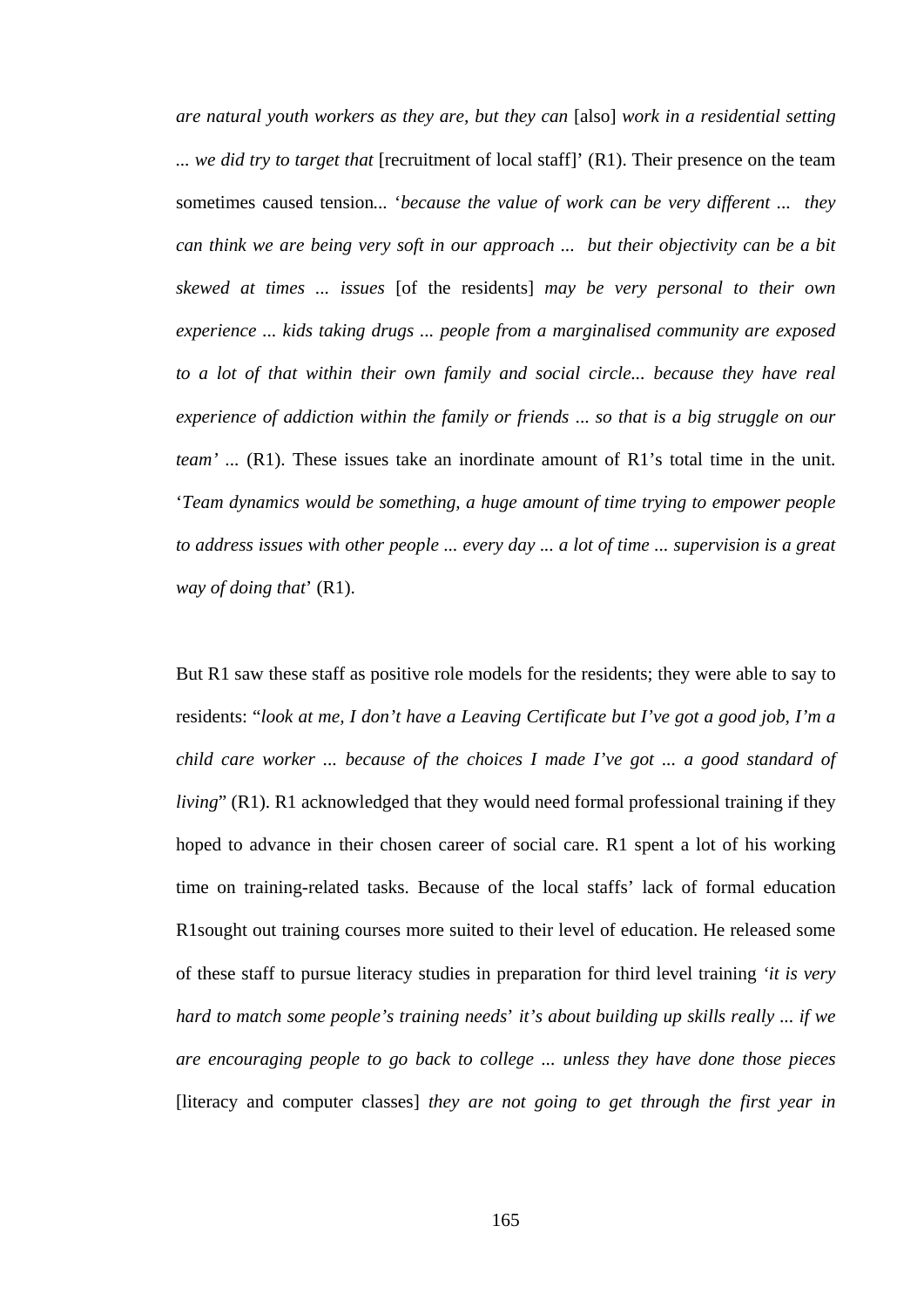*college*' (R1). He continued: *'they have great gifts and* [training] *can only enhance their gifts'* (R1).

R1 had responsibility for formal supervision of the entire staff team which also made large demands of his time. He had a team facilitator which helped with the discussion and (sometimes) resolution of practice-related issues, but the major tensions in this staff team had resulted in R1 accepting, in the interests of staff cohesion, a policy whose purpose was more staff protection than child protection—as was discussed above in terms of the double cover policy. '*Most of the* [staff] *issues can be resolved or kept a lid on might be a more appropriate answer to that*' (R1). Another issue in the team related to appropriate physical touch as a means of expressing affection for residents: '*this team would be very torn about ... you know some people would not hug a child ... and other people would be comfortable ...* [some people] *have such issues with* [touch] *... they are not huggy people, if you put your hand on their shoulder they would nearly flinch so it's maybe their own personal issues as well ... that sort of person may have difficulty discussing issues with young people around sexual health or sexuality ... they are very closed they might be a little judgemental and with teenagers obviously you don't want to condone or promote any particular lifestyle but we have to be open to* [where the residents are at]' (R1).

These are all serious issues that impact the quality of frontline care. They point to the need for development of an ethos and value system that respect residents, and facilitate engagement in work with residents that prepares them for future happy lives. This service was also impacted by another serious staff related issue, that of failure to deal appropriately with unsuitable staff.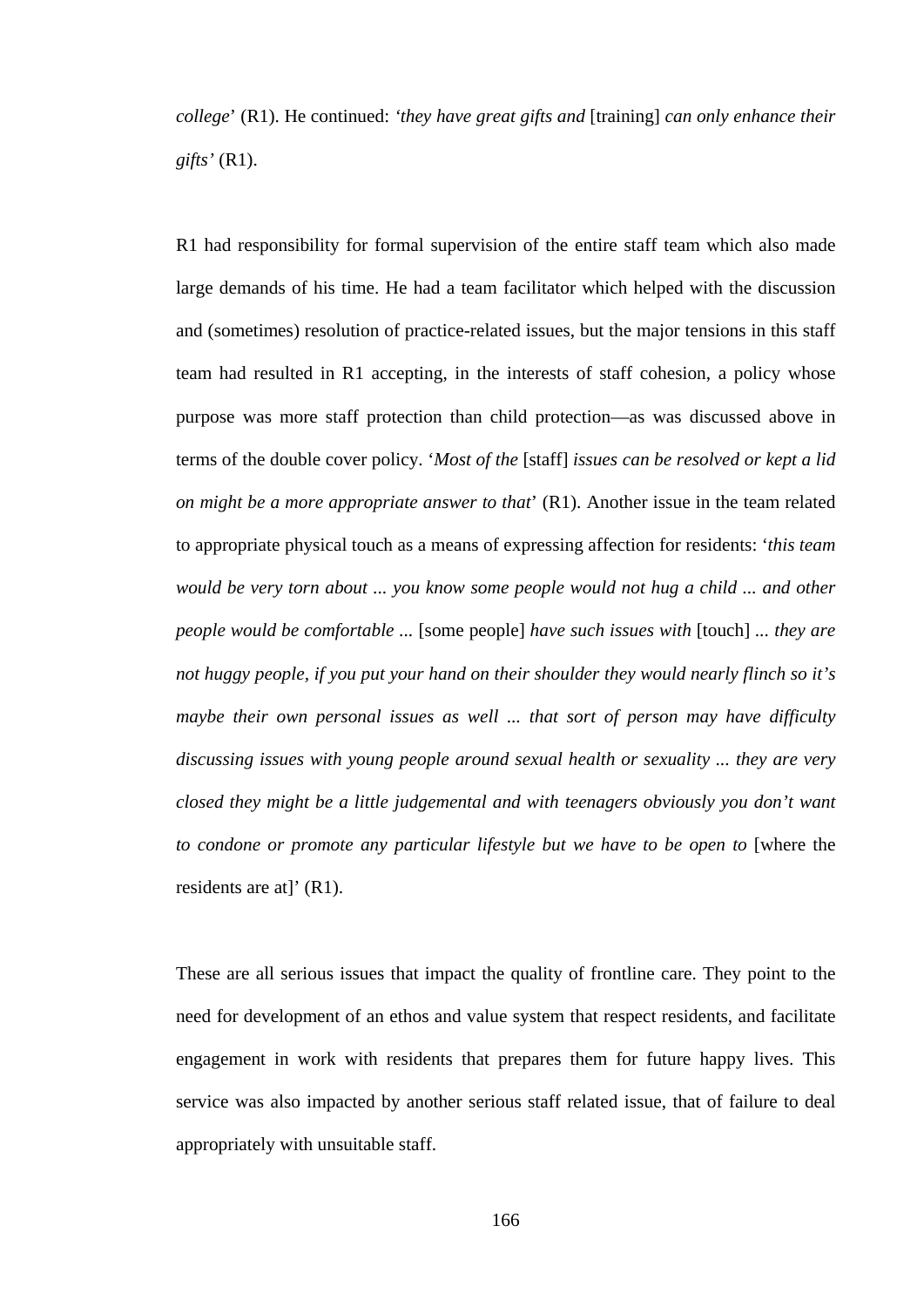### **7.2.1.2.3** Unsuitable staff

Recruitment of part-time temporary staff in R1's service has already been discussed. All temporary staff were appointed on probation, but how probation was used with temporary staff was not monitored by senior management in R1's Service. R1 was himself focused on the purposive use of probationary periods of newly appointed temporary staff and ensured that any staff who proved unsuited to the care task would have their temporary contracts discontinued '*if there are any difficulties during the probationary period it shouldn't be a shock to anyone at the end of the twelve months that they are not passing their probation*' (R1). However, due to lack of monitoring of the use of probationary periods across this service, other units did not use probationary periods to terminate the temporary contracts of staff not suited to the residential care task. This resulted in some temporary staff getting through the probationary period to permanent status despite being unsuited to the social care task and having made no commitment to pursue professional training.

Once staff achieved permanent status in statutory services they were protected by human resources (HR) policies which supported the rights of permanent staff. Staff that were not suited to residential youth care work often created difficulties within frontline staff teams. When these difficulties proved uncomfortable for such staff they requested a transfer from HR to a different unit and HR: '*say that these people have to go somewhere, they contact our* [senior manager] *and ask if they have any vacancies and then if you do* [these unsuitable staff can be imposed on you] *... we have inherited* [such staff] *with issues ... that can cause difficulties … there would be people whose practice you would really question and whose style you'd really question and to move them to*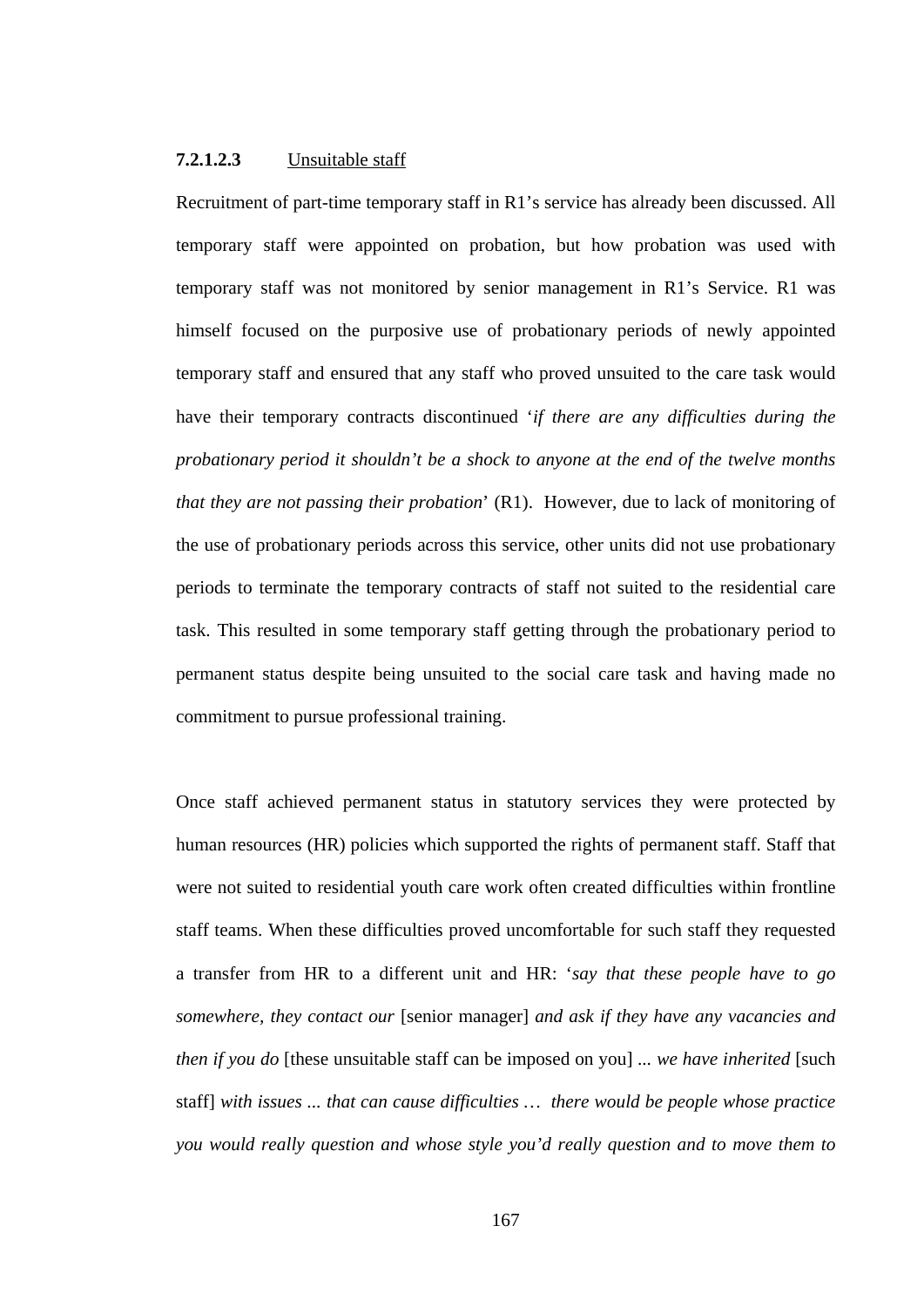*another unit is very damaging to the children and also to the team. It's bad enough to have one team messed up, but to go then and mess up another team and another group of kids'* (R1).

#### **7.2.1.3 Absence of line management support for first-line manager**

R1 acknowledged that a shortage of staff at his line manager level contributed to his lack of line management support. He saw other units in the service being prioritised by the present line manager. He related this to himself not making demands of the line manager: '*I wouldn't be demanding, I sometimes feel the staff team suffer because of that ... because we don't shout and roar* [like other unit teams] *... because* [he doesn't shout] *I worry that maybe I don't get as much* [support] *for the team*' He saw his line manager as being mostly focused on beds being full in the unit: '*once the place is running effectively, that he is not hearing much about it, that beds are full and there are no major dramas or crises.*' He referred to residential care as being generalised: '*in residential* [care] *we are inclined to work more with kids, as I say here the herd mentality ... "we can't do that* [with a particular resident] *because the other kids might*  not like it<sup>"</sup><sup>6</sup> (R 1). Residents in the homeless service had no care plans: '*there are no care plans, statutory reviews are not happening either'* (R1), which contravenes prevailing standards (Government of Ireland 2004), and residents of the service often had no allocated social worker: '*the kids don't have allocated social workers and if you are a sixteen or seventeen year old kid who is homeless you are not going to get a social worker*' (R1).

The homeless service was primarily focused on discharge arrangements (R1's unit was meant to be strictly short-term). The manager was powerless to impact discharge

<sup>&</sup>lt;sup>6</sup> This refers to comments from the staff team as quoted by R1, and indicates generalised care.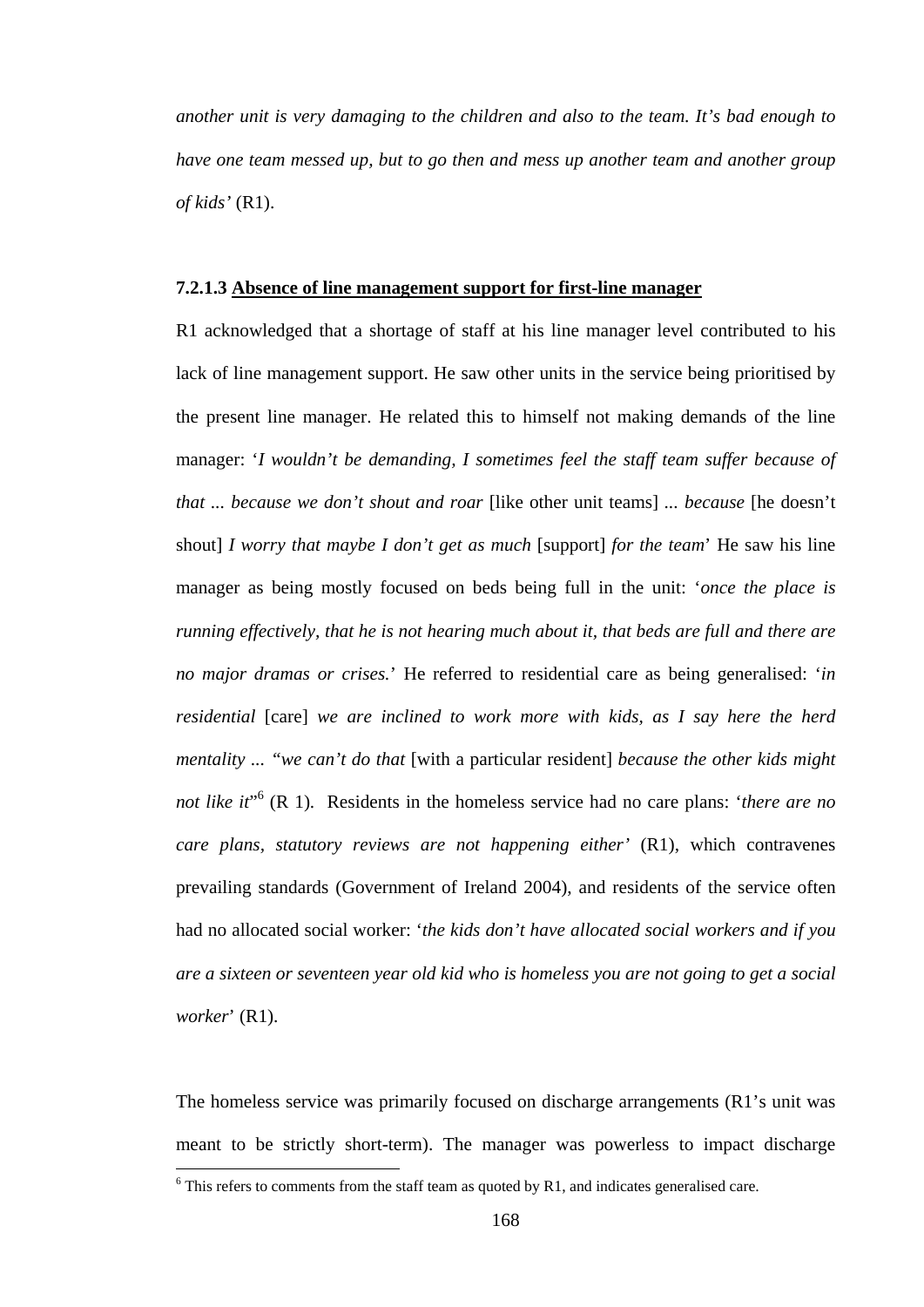arrangements: '*I mightn't think it is appropriate where they* [residents] *are going to end up but because there is nowhere else ... they are going to have to go into another short term unit which is not in their best interest*'(R1). The quality of care offered at frontline was not monitored by senior management: '*we are not asked about the quality of care really ... the care piece; there wouldn't be major concerns at a senior* [management] *level'* (R1). Communication between units in the service (which could be a source of support for the manager and staff) was not good: '*Communication is a big issue, if there was a proper* [service] *structure ... the units do not have internet which would be an easy way of flashing things around* [between units]'. R1's line manager had no idea how he worked: '*he wouldn't know* [how I work] *because he is never here, he has never been here'* (R1)*.* When asked how often he saw his line manager he replied: '*I have had supervision twice in the last year*' He felt unsupported in decisions he took in relation to the residents '*decisions aren't made easily ... the lack of understanding is difficult, it is not that you would want them* [senior management] *here every day of the week ... it* [the service] *is about efficiency*' (R1). R1 was experiencing very little support from senior line management of the service as he tried to offer effective care to his homeless residents.

#### **7.2.1.4 Discussion**

There was a sense of R1 wishing to provide needs-led care, but service-led issues took priority. This assessment was based on his acceptance of issues such as rigid application of a double cover policy that did not protect children in particular situations. Rigid use of double cover on this staff team suggested that the staff felt vulnerable and fearful that they would not be supported by the service in the case of an inaccurate or ungrounded allegation of abuse by a resident. Such a fear could dominate in a service where a blame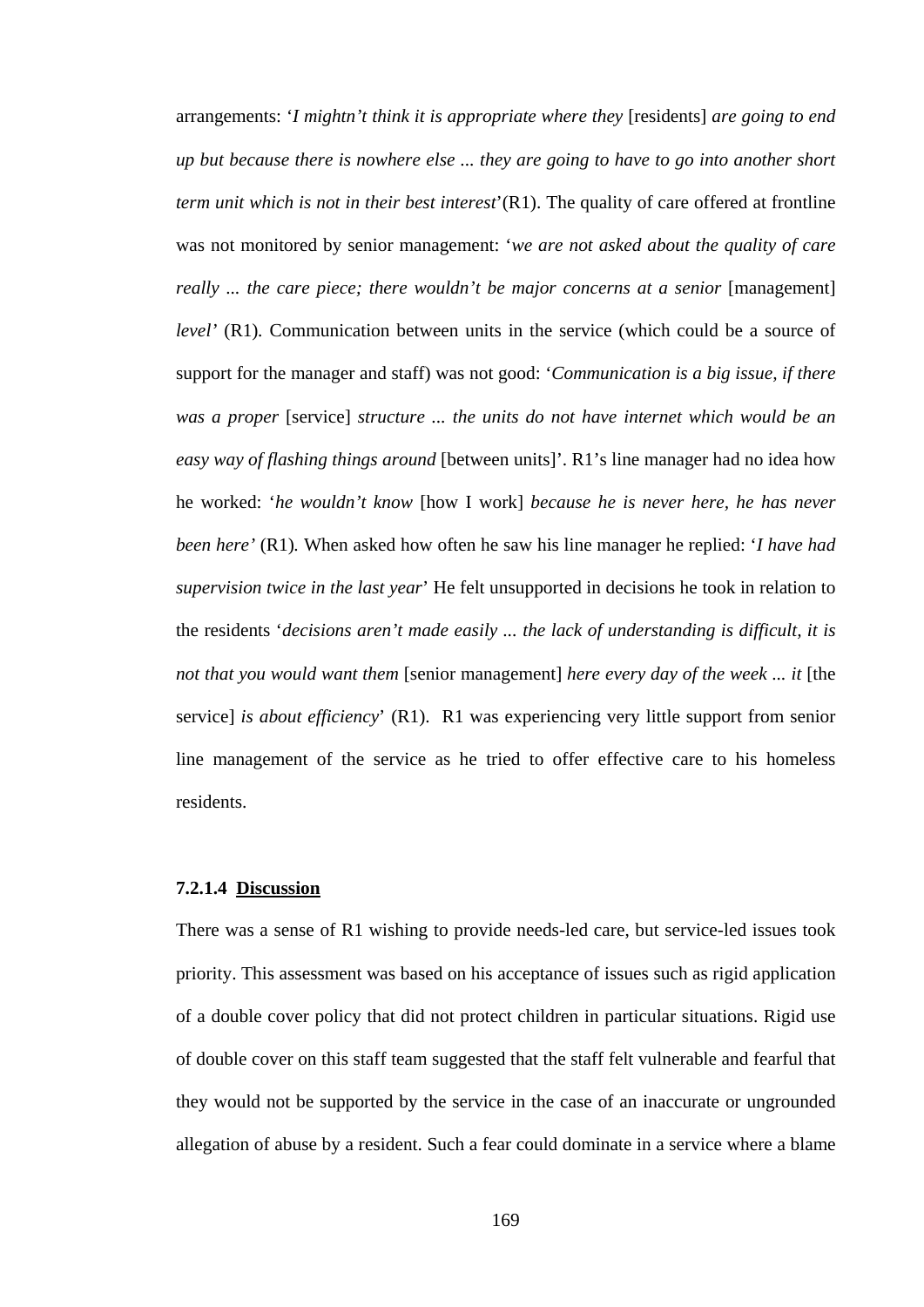culture prevailed. It could cause staff to prioritise their own protection over that of residents.

Other issues that emerged from R1's narrative suggested the presence of a social risk model of care: the absence of a commonly held value system among the staff team to guide needs-led practice; reference to the absence of a practice-led strategy driving child-centred policies in the service; no monitoring of critical processes like the probation period of temporary staff. Many of these issues highlighted that senior management in the statutory service were more focused on value-for-money issues than on the development and support of service processes that ensured delivery of developmental care for residents as mandated by the Child Care Act 1991.

To further confirm the issues that emerged from R1's transcript his line manager was invited to participate in the study. This line manager became R12, whose transcript will now be explored for its key issues.

# **7.2.2** *Respondent 12 (R12)*

He was acting director of the homeless service, with line management responsibility for an out-of-hours fieldwork service, and for three statutory residential units in the homeless service (referred to as units A, B and C), one of which (unit A) was first linemanaged by R1. R12 had responsibility for co-ordination of the entire homeless service across a large geographic area of the HSE which comprised six residential units in all, three statutory and three voluntary. He did not line-manage the voluntary units (one of these voluntary units, Unit D, is represented as Service 2, in the data set and is yet to be discussed).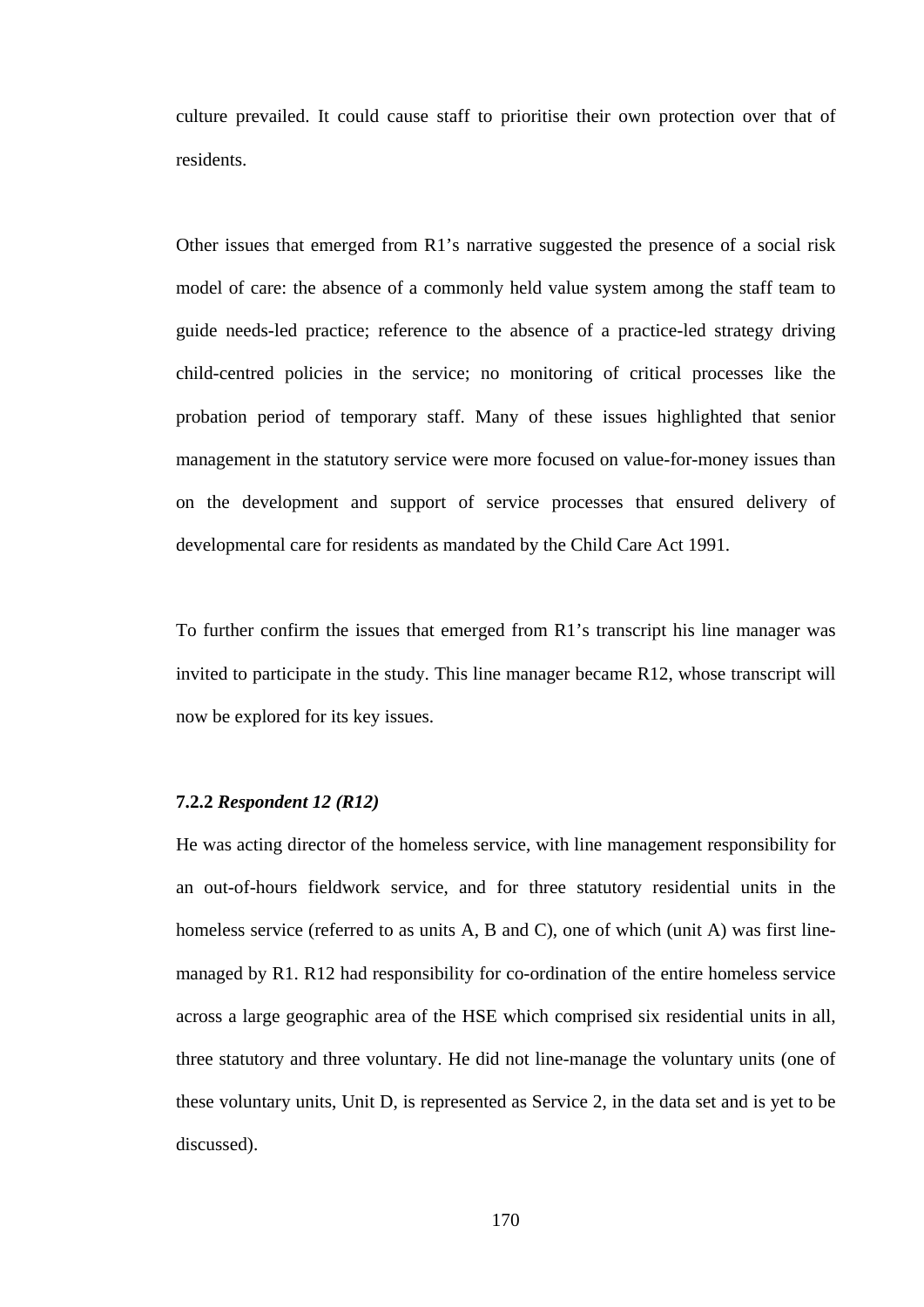# **7.2.2.1 Care-related issues**

 $\overline{a}$ 

Since R1 had many difficulties with frontline practice issues in his unit, R12 was asked about his view of such issues in the service. While a tiering model<sup>7</sup> was imposed on the residential units of the homeless service following a review by outside consultants in 2002, R12 believed that the system did not work, but no steps have been taken to adjust the system. '*Part of the tiering is long term* [care] *and we don't do long term, this means the model should be spread across other agencies ... the model itself doesn't really work*' (R12). He went on to say that '*maybe through-put is a measure of success*  [of frontline care]' (R12). This suggested system-led rather than needs-led care. Use of this tiering model of care across the homeless service resulted in a well functioning voluntary service which was providing medium term care for young homeless women (Service 2 of the data set) being asked to change its function and become associated with the statutory homeless service which was directed by R12 and senior managed by R16. The change of function for Service 2 is discussed later, but it is mentioned here to show that while R12 accepted that Service 2 was a successful service prior to its change of function ('*they certainly were doing a wonderful job, they were very, very successful in my view'* (R12)); he was caught in the middle between recognising the success of a particular service in provision of needs-led care for residents and acknowledging '*the need to rationalise the use of residential care which is a very expensive resource'* (R12). This suggested the prioritisation of the service over the needs of residents (confirmation of a social risk model of care). R12 referred to the importance of

 $<sup>7</sup>$  A model that accepted newly homeless youth into short term, inner city units, so that they could be fully</sup> assessed and moved on within six months to a placement more suited to their needs, which could be to return home, medium term residential care placement, supported lodgings, or specialised foster care placement.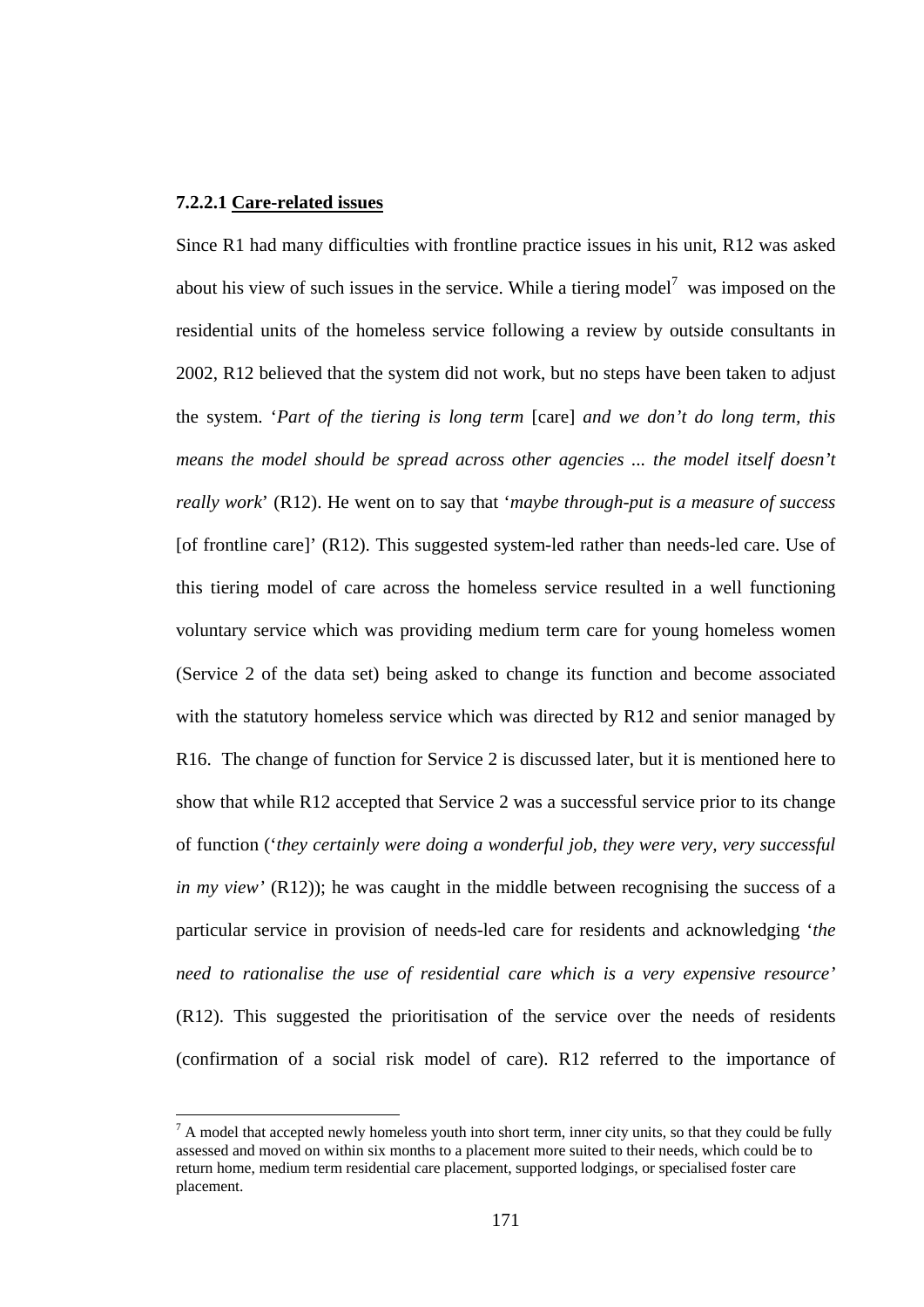providing a homely welcoming unit for children, but while he acknowledged that some first-line managers did not achieve this for residents in the homeless service, he did not see it as his responsibility to ensure that the first-line managers who reported to him provided child-centred care for residents. '*My role is to try to get managers operating ... where we have a situation where children are welcomed, treated like human beings ... it is not going to happen in one day*' (R12). Provision of child-centred care was everybody's responsibility but no-one ensured it happened in this service. There was a sense that this senior manager felt it was impossible to provide needs-led care for the young people in the homeless service whose behaviour was most challenging. He did not empower his first-line managers to provide developmental care but this could be related to his own sense of powerlessness in this service.

# **7.2.2.2 Staff-related issues**

It was already noted that R12 line-managed three statutory residential units which were part of the homeless service, and an out-of-hours social work service also attached to the homeless service. There was a notable difference between how he line-managed the field social work and residential services. In the fieldwork service he delegated responsibility to his team leader (similar level to the first-line manager in the residential service) '*make your decision and we can come to look at it but I will support your best clinical judgement ... they* [team leaders] *get the authority*' (R12). This showed that R12 was comfortable with his authority in the context of the fieldwork service (reflecting his own social work background), but he felt undermined by his line manager (LHO) when it came to practice issues in the residential homeless service. This related to an acceptance of an historical view of residential care: '*the view of* [residential] *child care workers in terms of their status has long been child minders ...* [you have] *a battle to*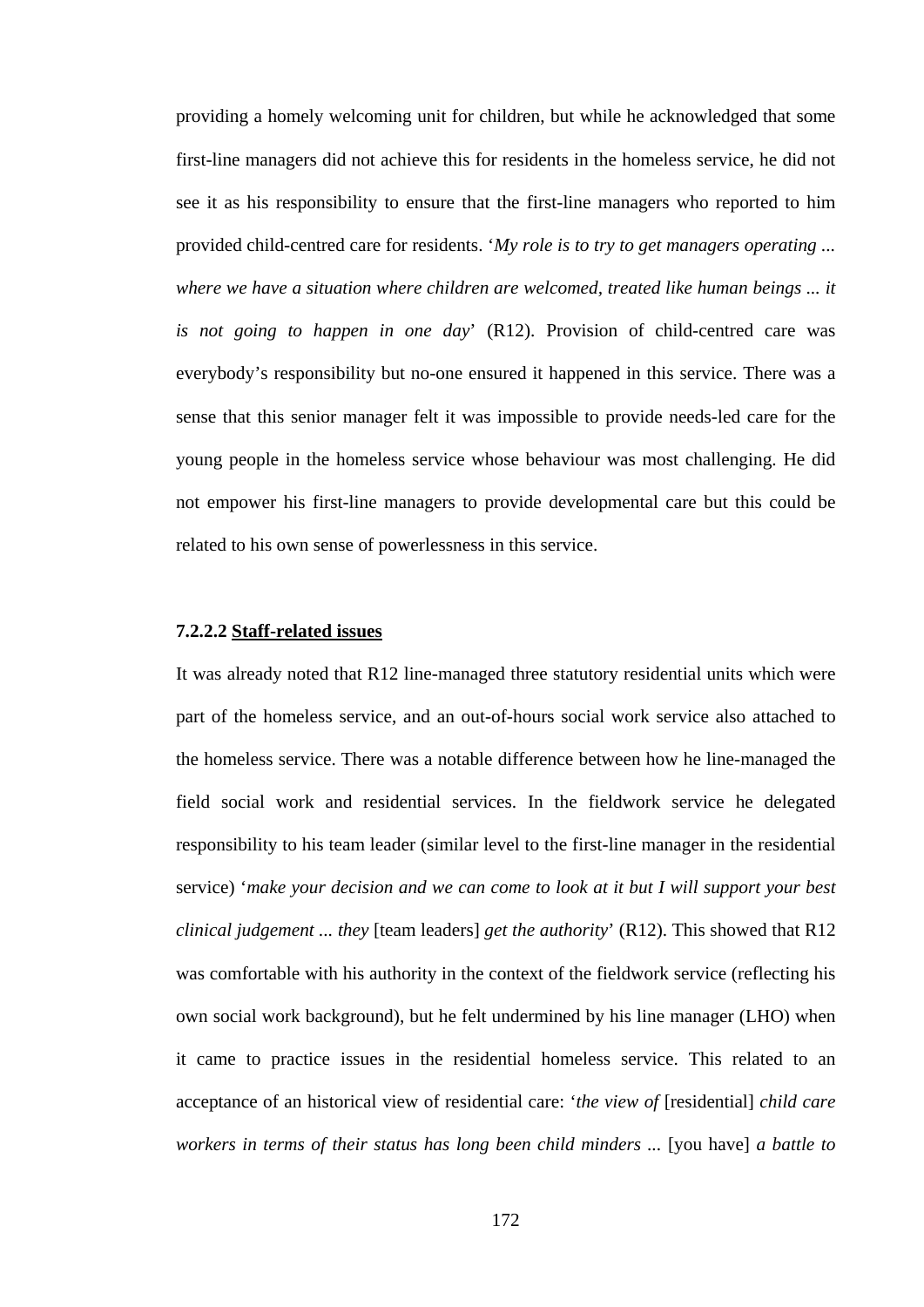*move yourselves from that position, from not having authority attached to your decision'* (R12). When this comment was considered in the light of other comments "*from a pure management point of view and the implementation of policy ... it has been proven that this is the best way to move forward ... I want you to go and implement that"*(this was how a directive was issued to R12 by R16, his line manager) *... 'I can see it from both sides ... you have individual kids with individual needs, we have a much broader agenda in relation to resource allocation, we spend forty million on residential care ... it is brought down to a numbers issue ... it is a political issue as well ... they*  [senior management] *are very closely in touch with what is happening with kids in residential care, with what is being spent and that'* (R12).

These extracts helped us to understand the pressures being experienced by R12 in relation to his line management of the residential homeless service. They showed that he lacked a clear vision of what residential care was about, and that as director of the residential service he felt obliged to be guided by the 'broader agenda' or the management agenda.

### **7.2.2.3 Disempowerment of director of service**

R12 had on occasions tried to support first-line managers on particular issues but he found that his own line manager, the local health officer (LHO) for the geographic area of the HSE and most senior manager in charge of residential services, did not support him. He said the LHO's office co-ordinates the residential service. When R12, guided by his professional judgement, tried to support an alternative care manager who reported to him on an issue of care, he was told by the LHO to abandon his supportive stance and to carry out the directive of his line manager (the LHO). R12 said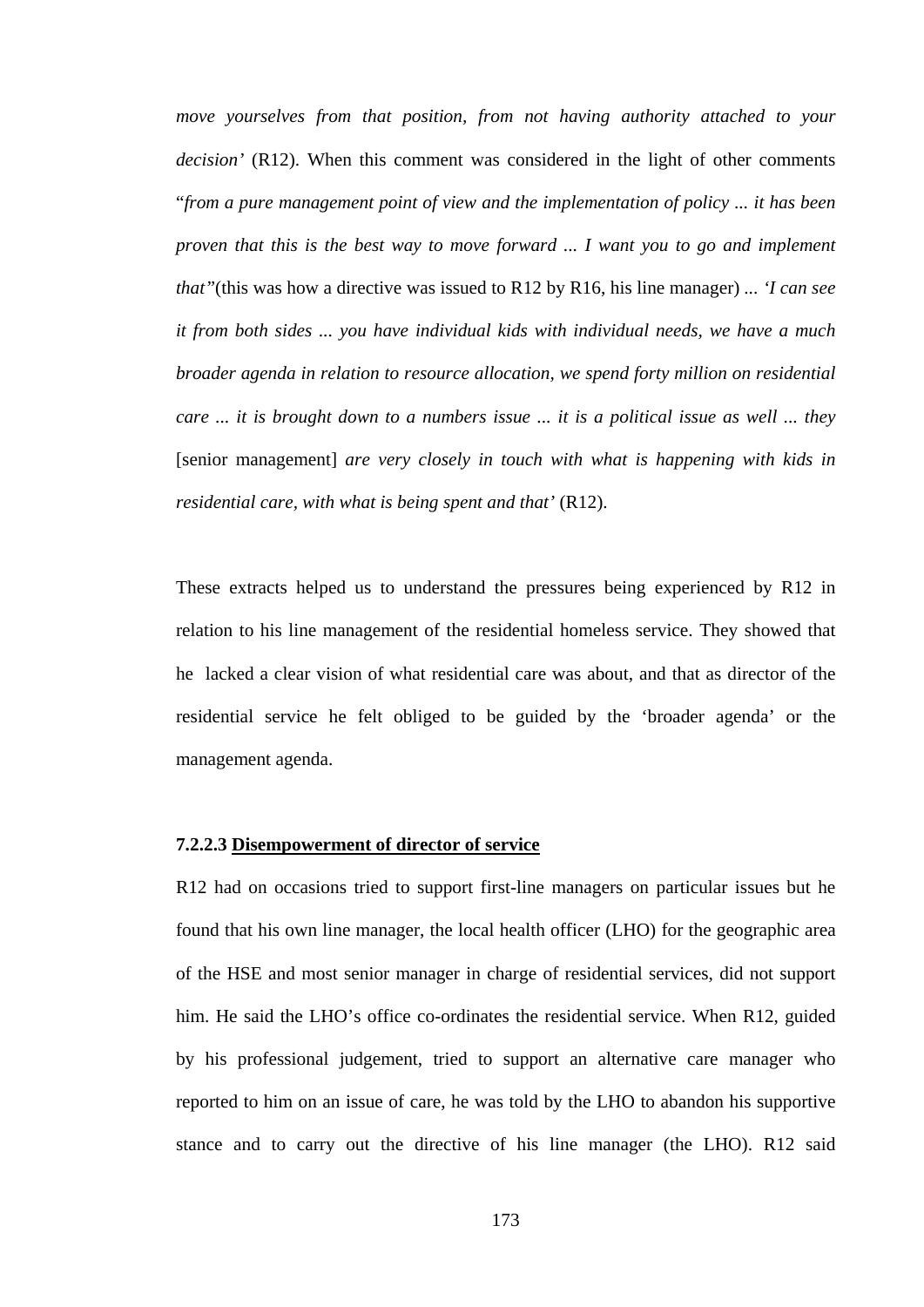professional judgement was not respected in social services in the HSE '*it doesn't work that way in the* [HSE], *it never did'* ... and he had '*questions of suspension raised, so it is a power issue*' (R12). Such treatment totally disempowered a director of service and went some way to explain, though not to justify, how R12 was unable to influence frontline practice in the residential units for which he had line management responsibility. Disempowerment has led R12 to look up the line for his guidance and to be blind to serious practice issues on the front line. This explained R12's inability to support or guide R1 in the provision of needs-led care, since he was guided by his line manager's view which is primarily focused on efficient use of resources. Further evidence of this was reflected in his comments about this service: '*I look at kids and see the continuity is gone, all the focus is the new management approach to it and we follow on ... what is actually missing is the relationship ... nobody is looking at the inner world of the child*' (R12).

# **7.2.2.4 Discussion**

Three important factors that emerged from R12's transcript that negatively impacted provision of developmental care for young residents in his service were recognised as themes that suggested the presence of a social risk model of care:

- 1. Very senior managers in the HSE (at LHO level) micro managed residential care in this service '[senior management] *are very closely in touch with what is happening with kids in residential care, with what is being spent'* (R12). This is related to its big budget ( $\epsilon 40$  million as stated by R12) and the desire of senior management to achieve an efficient use of resources.
- 2. R12 referred specifically to an historical view of residential care in Ireland which was seen as purely childminding. This view dismissed residential youth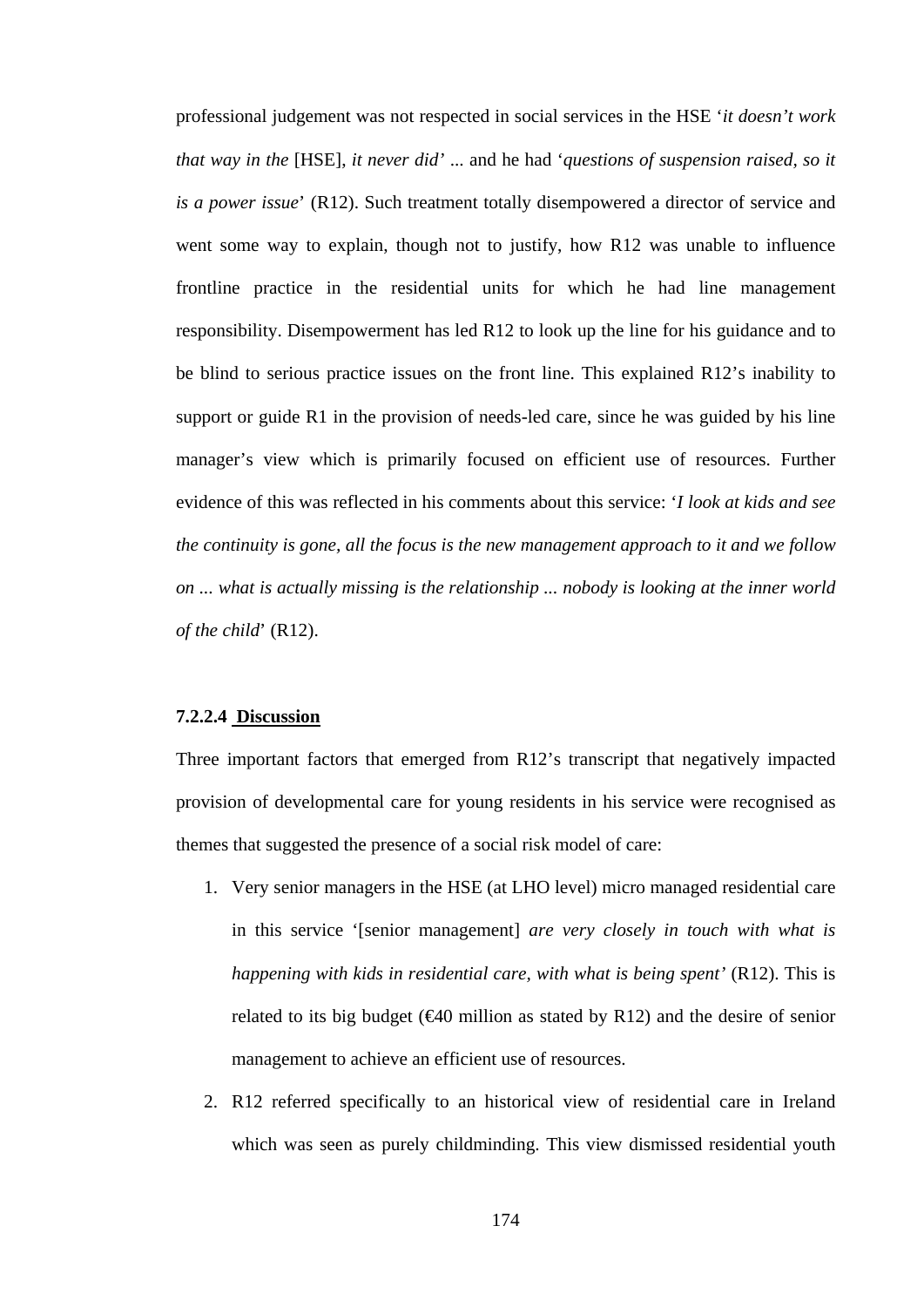care as a discrete area of professional practice and so made it easier for senior managers from administrative backgrounds to undermine the professional judgement of frontline residential care practitioners and first-line management levels. This created a gap between senior and first-line management levels in a residential service,

3. Confusion in relation to the purpose of residential care at director of service level contributed to a prioritisation of the needs of the service over the needs of the residents (social risk model of care).

All three factors have implications for the organisation design of residential youth care services within the HSE. Their emergence in the transcript of R12 led to a decision to interview the LHO of this service who became R16.

# **7.2.3** *Respondent 16 (R16)*

This respondent was appointed as assistant chief executive (ACE) in the former health board structure and held the position of local health officer (LHO) in the recently established HSE structure. He had full operational responsibility for all social services in a particular geographic region of the HSE. The HSE followed '*an existing level of service'* [approach] (R16) so its establishment in 2005 did not result in any major changes to established services at that time.

# **7.2.3.1 Care-related issues**

When R16 originally took up office as ACE he inherited a major residential service in disarray '*it wasn't very efficient, it certainly wasn't very effective ... like everything else it has to be managed'* (R16). He worked quickly to improve levels of compliance in the service: '*issues around lack of care plans ... basic guidelines that must be adhered to ...*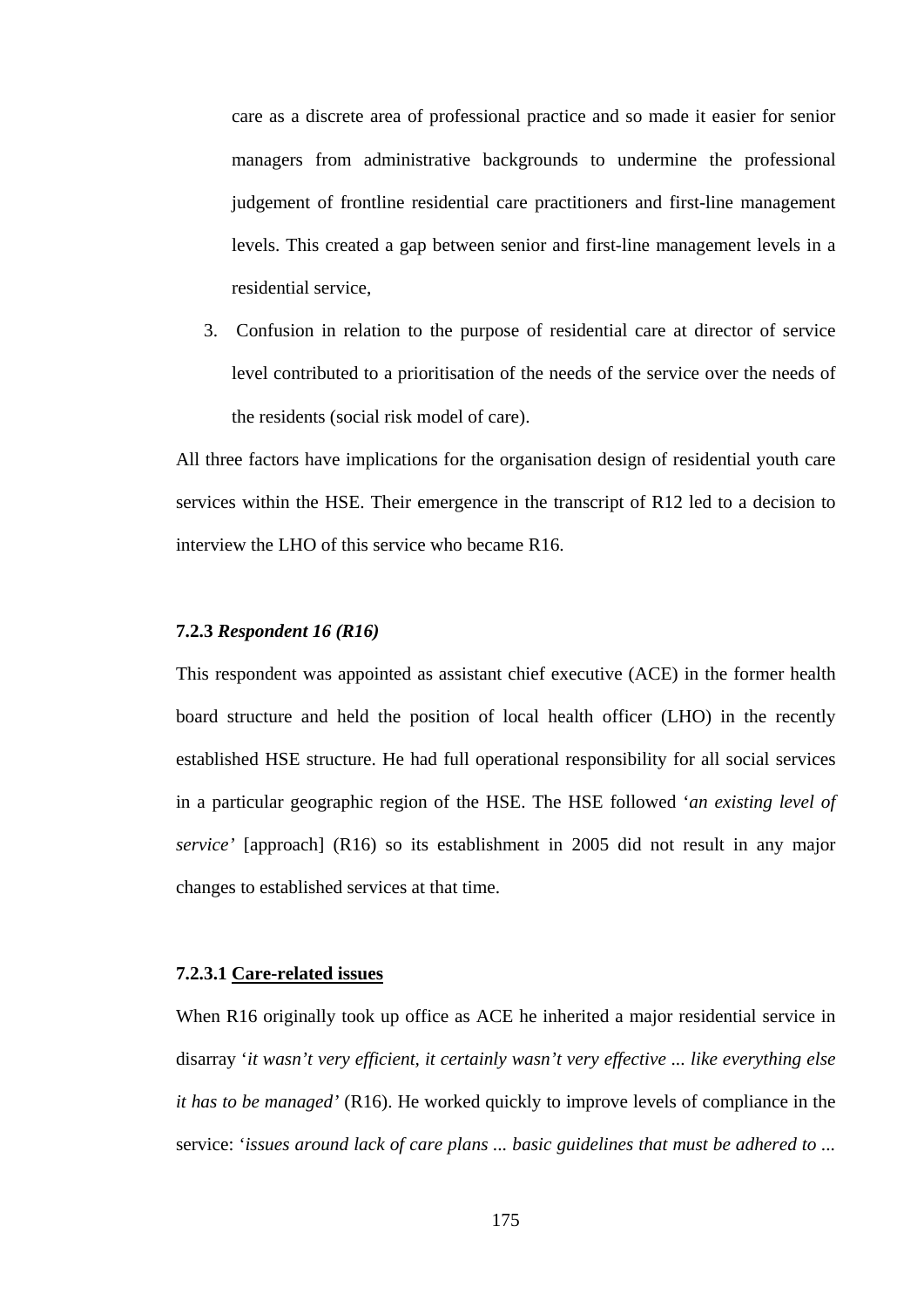*that quality assurance piece*' (R16). He set up a residential placement committee to oversee all admissions to and discharges from the residential service. This committee which was comprised of senior professionals from both field and residential services was chaired by a senior administrator who reported directly to R16. This consolidated authority at senior administrative management level. The residential placement committee: '*is rocky but as I said it does bring order to* [the residential service]*, it does mean the prerequisites, the care plan, reviews, all that stuff, your paper work, everything has to be done, it is quality assured ... we can't be all things to all people, kids coming into care, a few basics, the regulations*' (R16).

When asked for his view on the critical success factors necessary for provision of effective care for young residents, R16 had many interesting views. He mentioned the need for a '*policy around residential child and youth work, having some plan ... you need a workforce ... people who are skilled and we continue to up-skill them to do the job that is required of them ... to be flexible ... it is not just one size fits all ... having a continuum where you can move someone in and out ... managers to manage that ... a whole range of behaviour management supports, other experts that might be needed to help* [staff] *do that ... they are the few key things ... it is as you would want yourself for your own kids, that's the approach that I would be seeking*' (R16). When asked about success indicators he went on to say '*there is the general governance issues, the Standards ... that piece has to be done ... if you are up to the mark on them you are doing fairly well ... you want good outcomes, kids who are happy ... to achieve whatever their potential might be ... staff happy enough and comfortable that they can do the job that is asked of them ... if kids could be happy in themselves, just as normal as can be and that we support them on that'* (R16).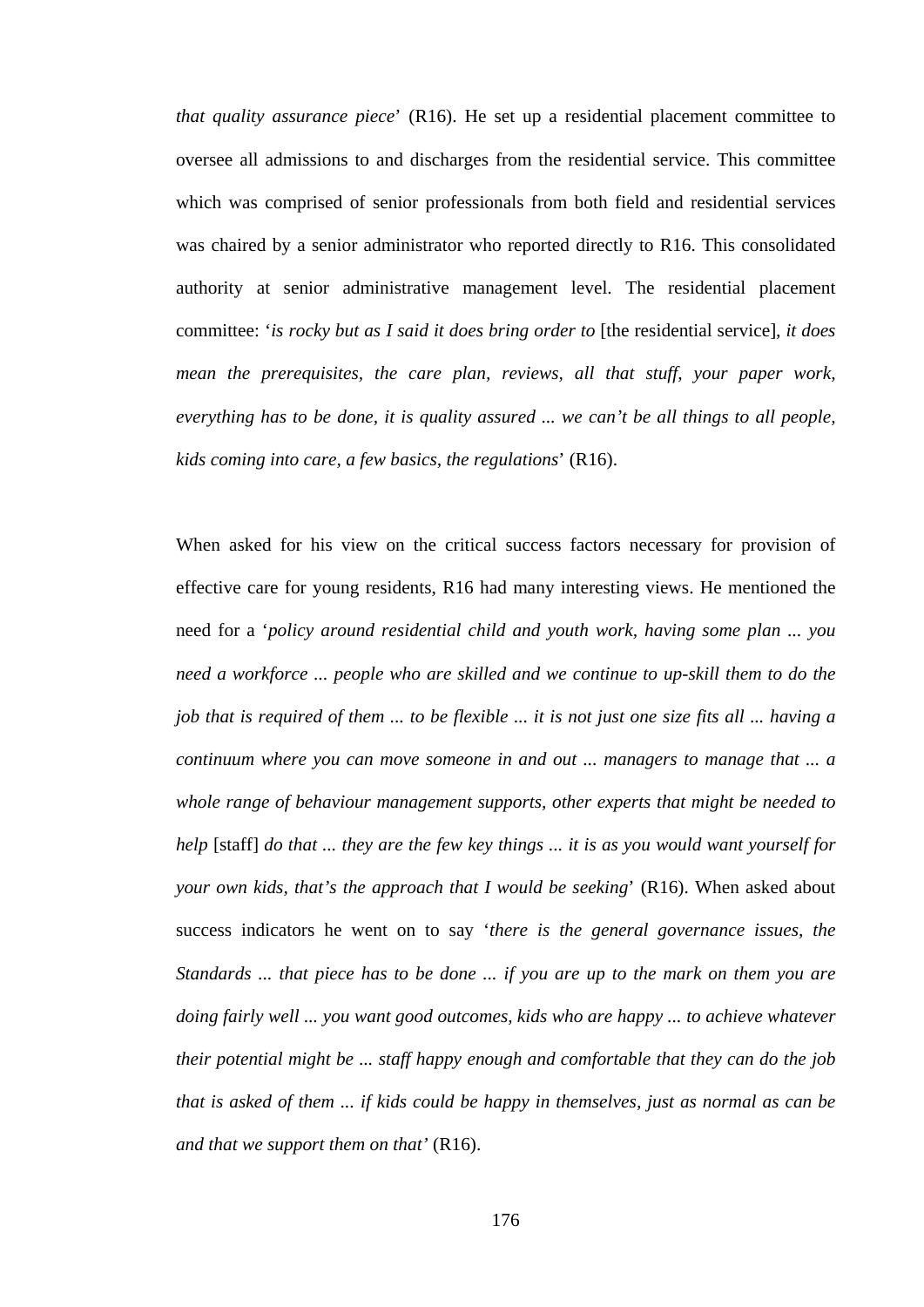When further asked about the processes necessary to meet the indicators, he expressed some concern about measurement of outcomes: '*we are not great on outcomes and measuring them ... we don't systematically collect data, measure data ... the care plan that we have at the moment could be changed, maybe there is another piece that is needed to do some assessment as to what we are achieving ... we need to adapt our approach depending on how the kid might be presenting. It is an area we are not great on I feel* ... *but we* [must consider] *what is possible to achieve ... it mightn't be a lot when measured against what we want for our own kids but it might be as much as can possibly be achieved ... we have to do what we have to do and the Standards are great, if we comply with them we are doing well*' (R16).

#### **7.2.3.2 Staff-related issues**

R16 was primarily focused on the system and made some significant changes: '*we looked at how we might manage the residential care sector ... it was so big ... there were hundreds of issues ... we weren't meeting any sort of standard with it ... it was all over the place in the extreme ... we decided to take that piece* [residential care] *away from the principal social workers and bring in a manager* [an alternative care manager] *who would support the system'* (R16). The alternative care manager was at the same level as a principal social worker. This decision separated residential care from the fieldwork service and was also seen as providing a better career path for first-line residential managers '*now you have someone in residential care who can actually support unit managers, support the practice in what we are trying to do*' (R16). There was no doubt that R16 improved the shape of the large residential care service that he senior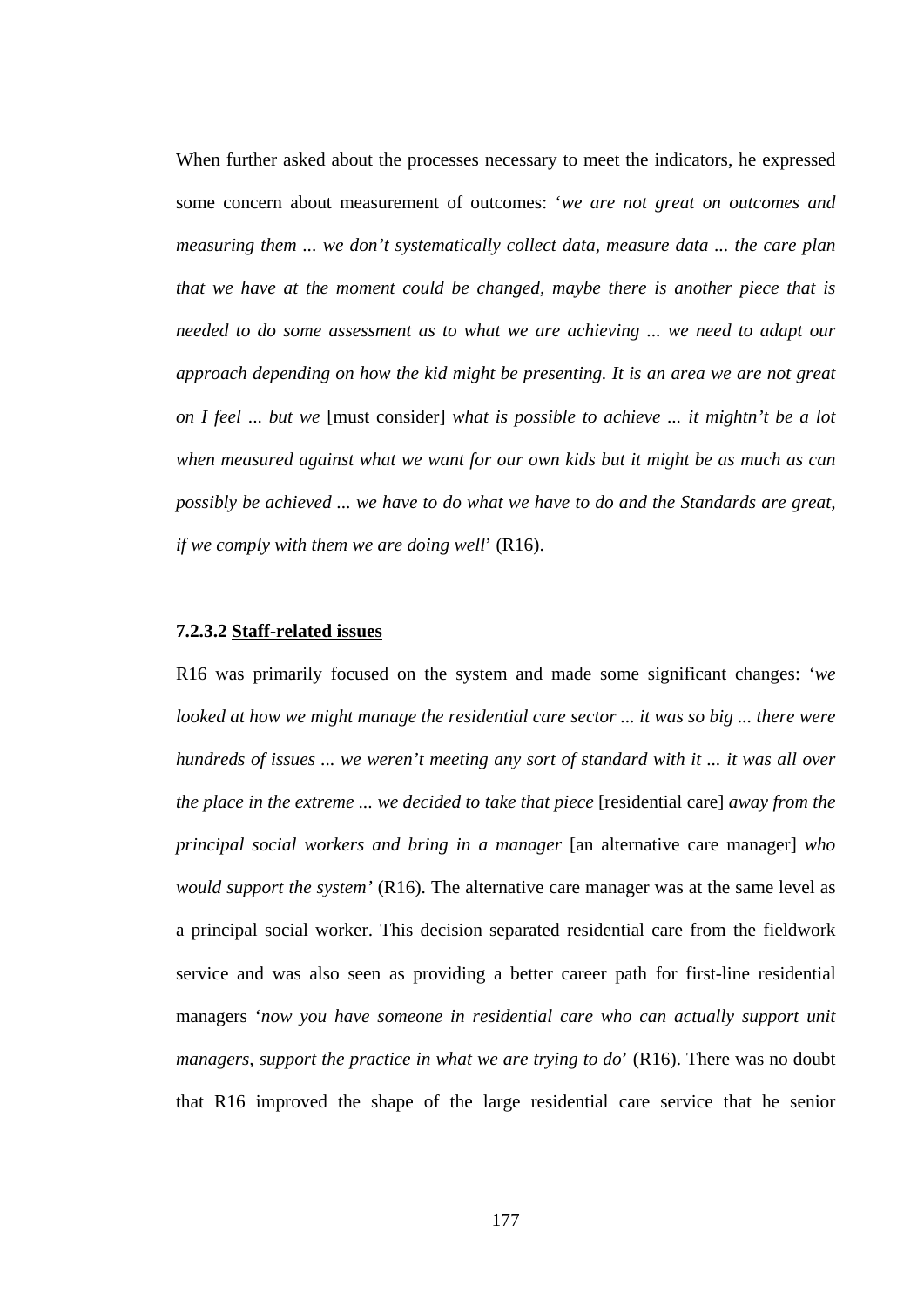managed, there was a sense of him wanting to do things right but to achieve this in a complex residential service it is essential to do the right things right (Galbraith 1977).

# **7.2.3.2.1** Emergence of the above factors suggested:

- 1. R16 was focused on developing a system that provided care that complied with the Standards (Government of Ireland 2004) but not one that was sufficiently flexible to provide personalised, needs-led care for young residents.
- 2. There was confirmation that the traditional view of residential care mentioned by R12 prevailed in this service, and created a gap between first-line and senior management levels.
- 3. R16 micro managed the residential service, so his prioritisation of the system was most likely to filter down through the levels of management in this service and it was one explanation for why frontline practitioners were focused on compliant care, on sticking rigidly to a double cover policy which was more about their own protection in a strongly compliant service than protection of vulnerable residents.

# **7.2.3.3 The homeless service**

R16 had full operational responsibility for the homeless service to which Rs 1 and 12 belonged. *'*[Homelessness] *is still a huge issue ... there are a huge lot of interests in that service, it is a hugely political type of service'* (R16). He was not fully convinced that the recommendations of the review body to establish a tiering model with short term residential units in the city centre, was the best way to go but he agreed to give it a try. He was then: '*working up a piece based on the experience of what has happened how we might provide a service and it is certainly within a view that it will be more localised*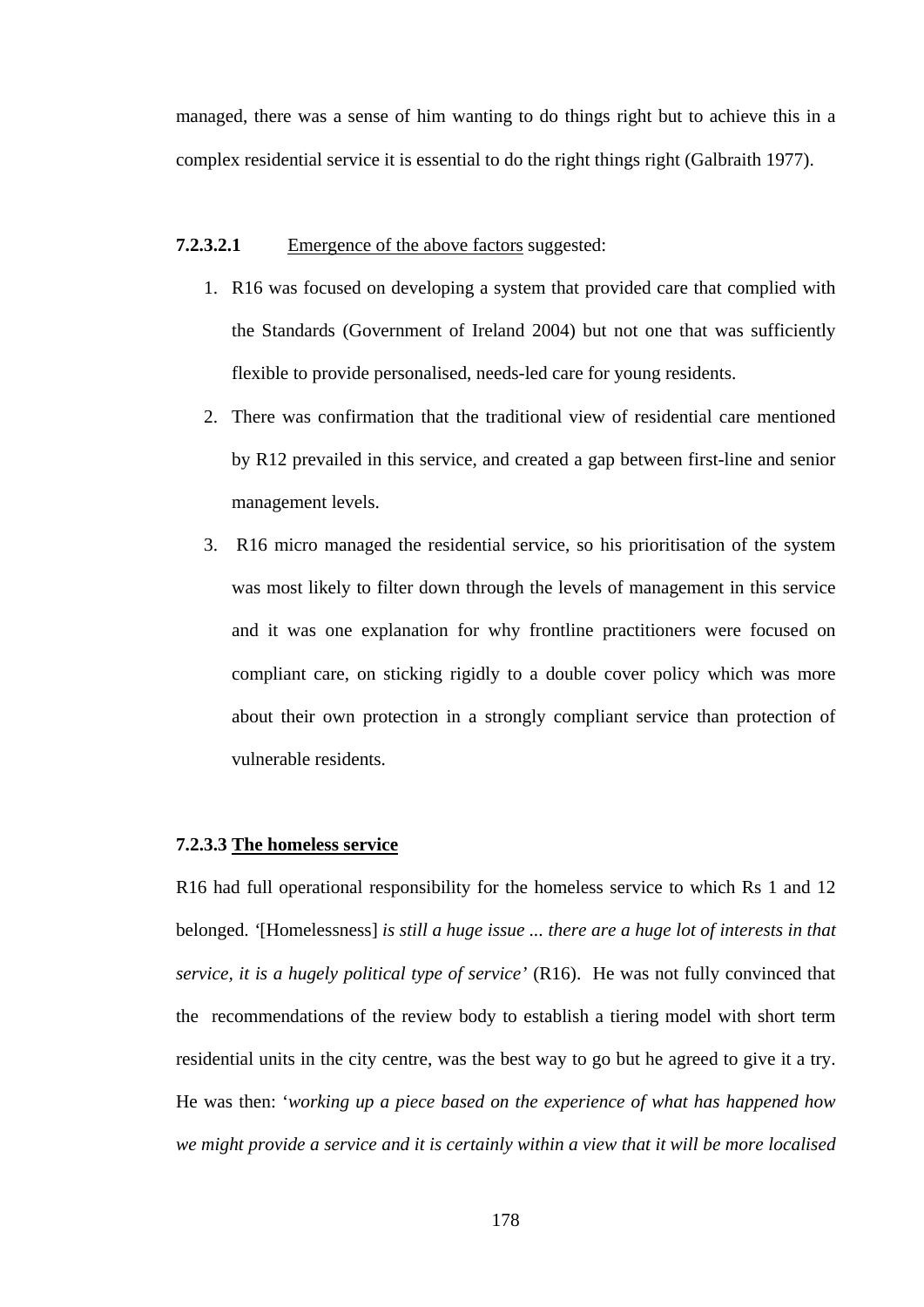*... when kids get into the homeless service, the emergency central service ... there can be huge difficulties in getting them back to their local areas ... so if we have to set something up out in the areas, in the periphery let's do that'* (R16). He said managers at his level [of the HSE] '*are on a like mind in relation to this ... what we are doing cannot be supported* [the new model] *will be under local management as opposed to a separate management in the centre ... there were huge IR issues and I think now over time they sort of go away and there might be more interest now in addressing the issue'* (R16). There was no sense here of R16 involving existing first-line managers of the homeless service in this planning process, which suggested a top/down management style (typical of bureaucratic structures) with little consideration for issues being encountered at the front line. It was as if R16 believed the *system* could solve all frontline issues provided the staff complied with its directives. This did not suggest a system that prioritised staffs' commitment to needs-led care.

When asked about responsibility for ensuring the quality of care in the existing short term units of the residential homeless service, especially in units where the first-line manager might be struggling, R16 replied that this was the responsibility of the alternative care manager. When asked who monitored the alternative care manager (ACM) he replied that the ACM reports to the general manager and the general manager reports to R16, but: '*as regards detail in relation to that it needs to be a bit more systematic, a bit more formalised ... now you are the ACM and this is what you are responsible for, I don't ask you is this what you actually did ... the answer to your question is I'd say we are weak on that, it is missing, you expect people to do what they are supposed to do ... the practice end should be* [measured]*... we are woefully poor around measuring managers'* (R16). This explained how frontline practice was more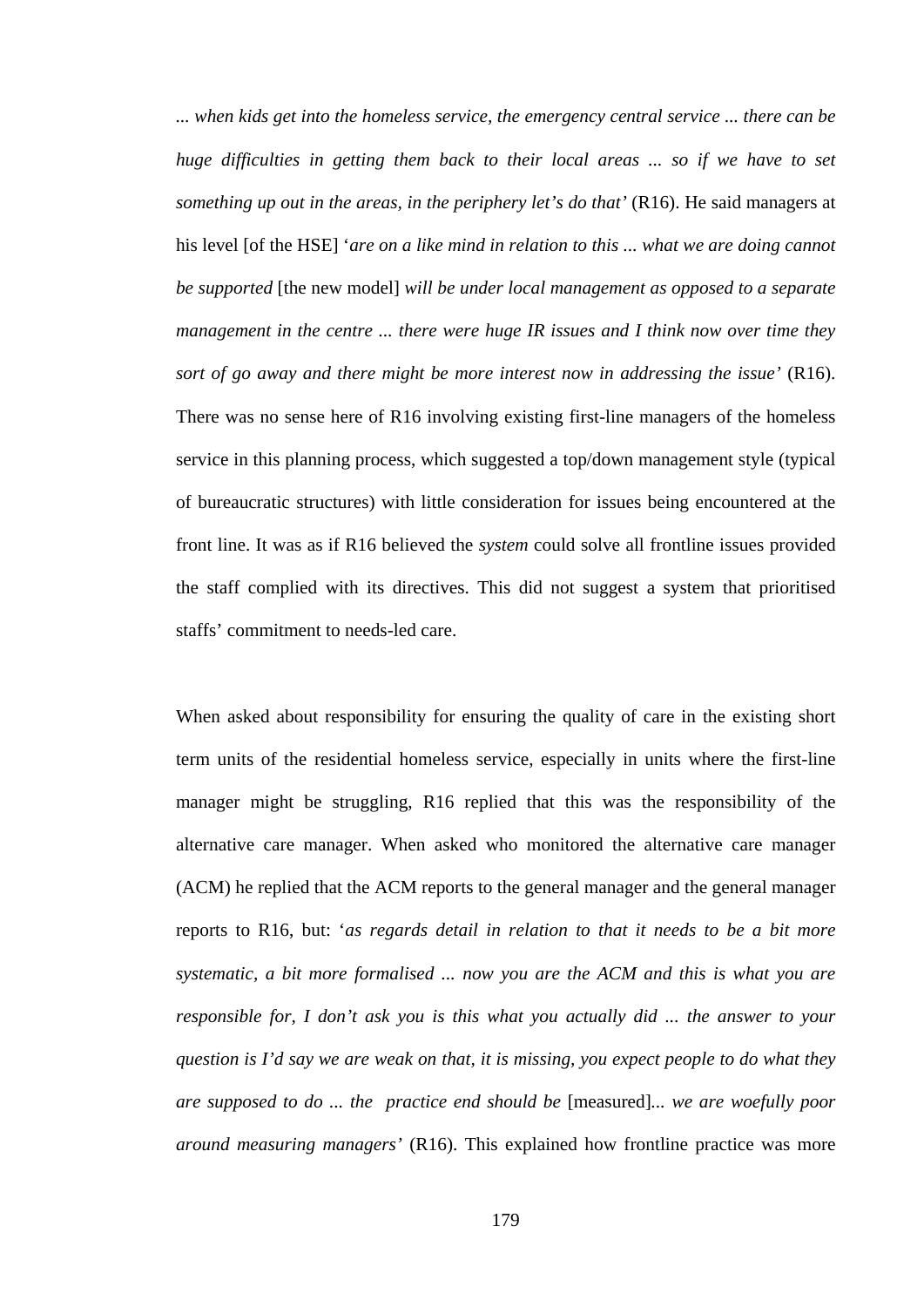system-focused that resident-focused in this homeless service. If ACMs were appointed to keep the *system* moving, to ensure the placement of new admissions and timely discharges of residents in keeping with the aims of the *system*; it was not likely that they would prioritise needs-led practice issues of residents with unit managers. As the old maxim attributed to Drucker (1968) goes 'what gets measured gets done;' if direct needs-led care issues were not being measured at first-line, middle or senior management levels in this service, it is reasonable to assume that needs-led care was not prioritised at the front line in any reliable, predictable way. There was evidence of this service being rigidly monitored at the front line, particularly around discharge issues '*it's mad having to say* [to residents] *at admission where are you going to from here'* (R1); while monitoring of senior management in the system was non-existent. This confirmed the presence of a gap between first-line and senior management with all authority vested at senior management level. This feature is commonly found in rigidly structured bureaucratic structures (Mintzberg 1988) and was seen here to inhibit practice-led policy development in the service.

#### **7.2.4** *Summary of issues emerging from Service 1*

Issues that emerged from first-line manager R1's transcript, including: (a) manager feeling unsupported; (b) unit policies focused on compliance; (c) no practice-led strategic planning at service level; and (d) major staff-related issues, were more clearly understood following analysis of the transcripts of Rs 12 (director of homeless service) and 16 (LHO).

The categories highlighted in R1's transcript captured an informed account of practice in his unit, highlighting factors that impeded him in provision of developmental care for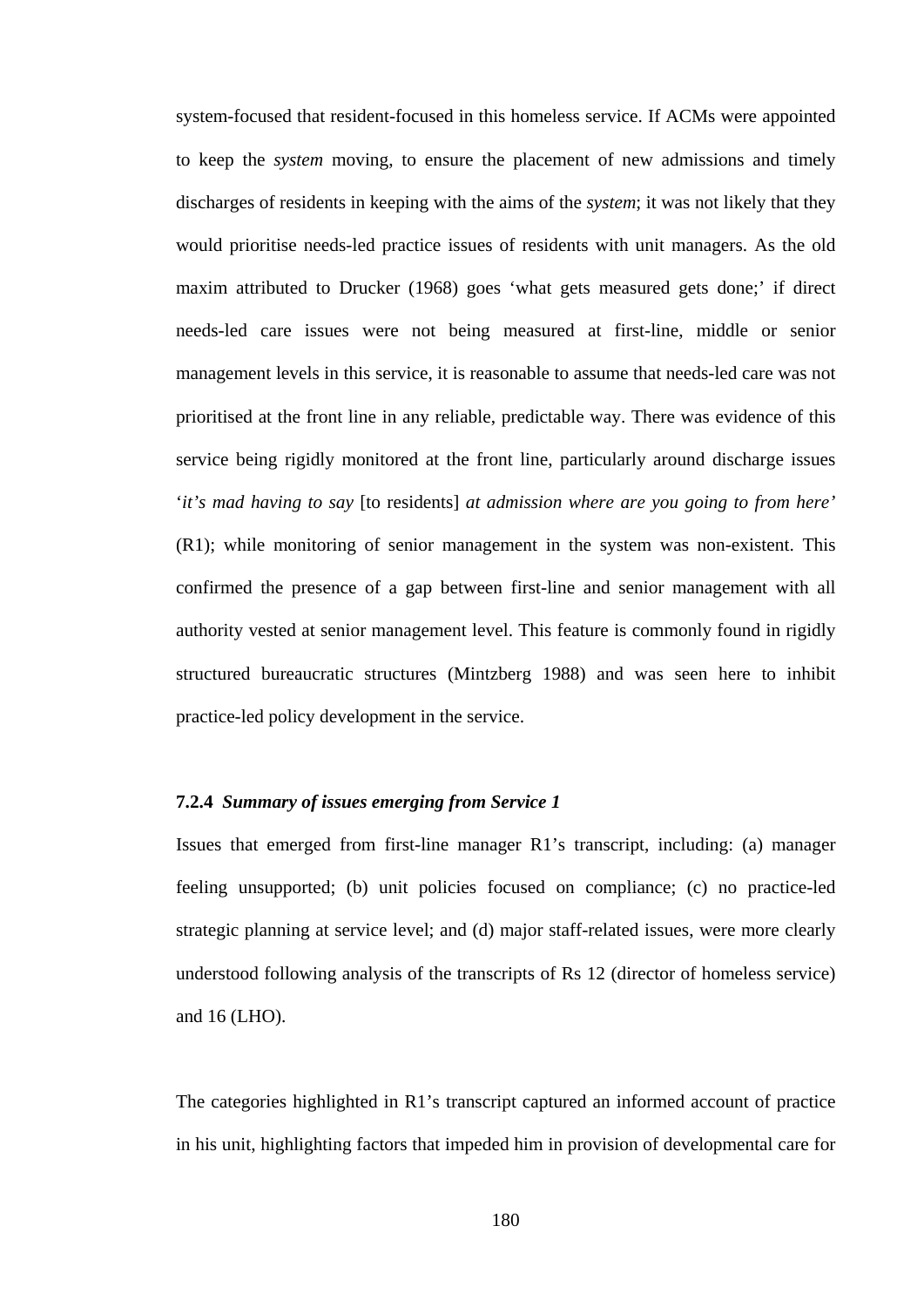residents. Failure of the HR department to develop a strategy to get rid of frontline residential staff found to be unsuited to the work was seriously disrupting practice in some residential youth care units of the service. These factors inhibited provision of developmental care and certainly blocked any generative learning (Senge 1990) necessary for managing the complexity of needs-led residential youth care work.

It became clear from the analysis of R12's transcript that he was not focused on his responsibility to support the first-line managers reporting to him, in the provision of developmental care for residents. He was disempowered in his middle management position by his own line manager (R16) and so focused on making the *system* work; on the broader agenda of efficient use of resources.

R16 confirmed that middle and senior managers were not supervised in this service and that 'quality of care' issues were not monitored. R16 (with administrative expertise) took his guidance from other LHOs in the health service executive (HSE) and micro managed the residential service in an effort to achieve best value for money. The evidence that emerged across the levels of this service indicated a rigidly bureaucratic structure with a gap between senior and first-line managers, with all authority located at senior management level. There was no sense of this service being shaped by practiceled issues. By prioritising the system over the developmental care of residents this service was categorised as belonging to a social risk model of care.

#### **7.3 Service 2**

This voluntary service was represented by Respondents 2 and 4. Due to its voluntary status, R2, a first-line manager reported to R4 who was the founder-director of the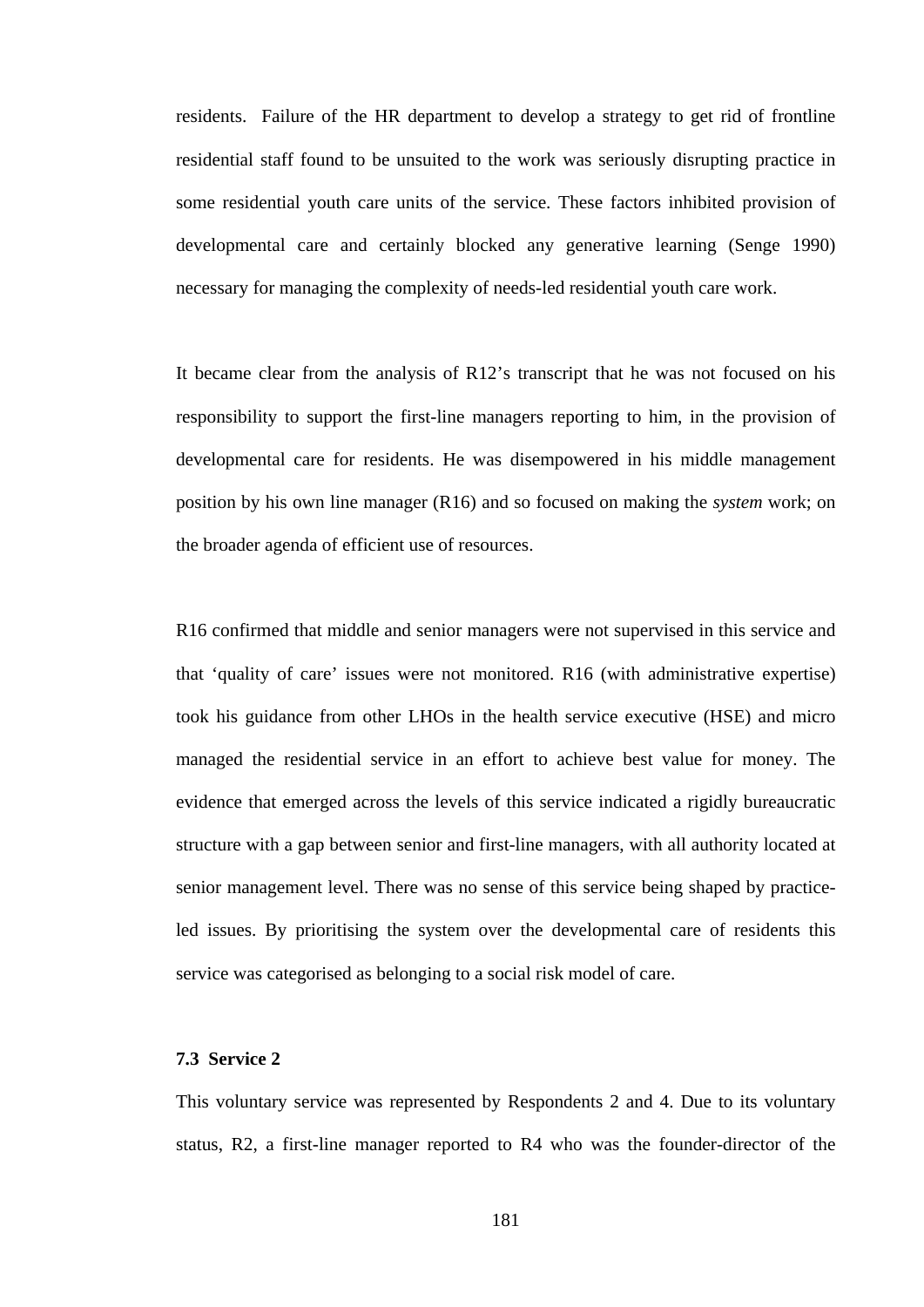service. The service was established over thirty years ago to care for homeless young women and evolved into a highly regarded residential service providing medium term placements for troubled girls in the 12-18 year age group. It was located in the same geographic region of the HSE as Service 1. R16, as LHO had responsibility for a major part of Service 2's funding and imposed a change of function on Service 2 to comply with the tiering model of the homeless service which was discussed in the context of Service 1. Rs 2 and 4 from Service 2 were strongly opposed to the tiering model but felt obliged to implement it for a trial period: '*we were told we were slotting in so we said we would try it ... we were told it was a scientific experiment, it was scientifically proven it* [new model] *would work ... it was meant to be reviewed after a year but it hasn't happened yet* [eighteen months later]*'* (R2).

The imposed change of function had a major impact on the service '*the whole ethos of the house changed, the mindset of the kids changed and the staff ... our staff stay a long time ... you can lose* [stability] *very quickly ... our twelve beds ... have become six month beds at the request of the clearing system of the homeless service ... but we are still striving to do the work we were doing* ... *we are saying to social workers that it is a 6 month placement but we are also saying that we are not putting* [residents] *out after 6 months*' (R2). Given that R12 was quoted in the context of Service 1 as saying of Service 2 *'they were very, very successful in my view'* (R12), imposition of the change of function suggested that R16 did not recognise the important work being done with residents in Service 2.

However, the voluntary status which gave this service a level of independence, enabled Rs 2 and 4 to ensure that Service 2 remained focused on the needs-led care of residents.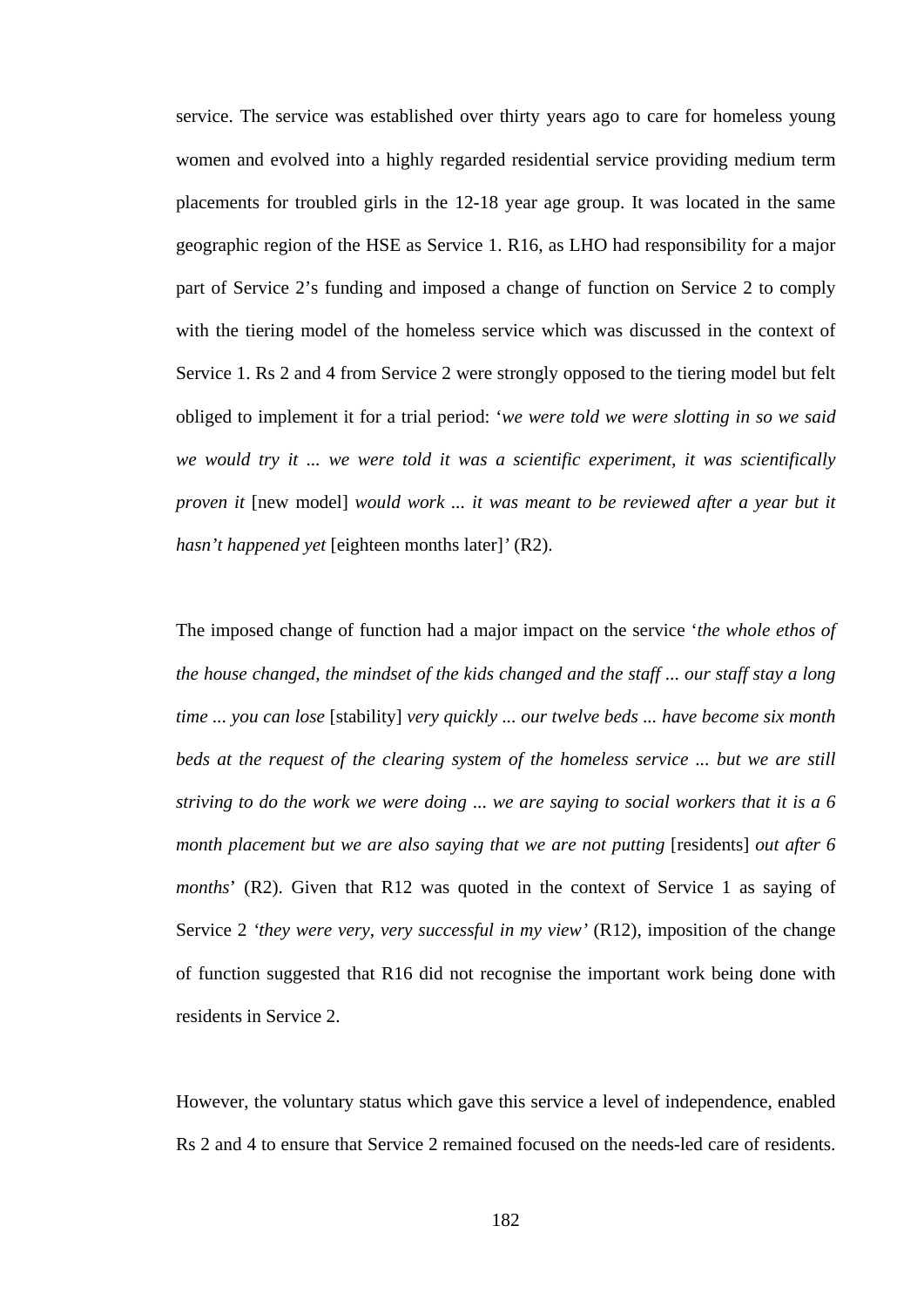R2's transcript will be presented under the same headings used for presentation of the transcript of R1.

### **7.3.1** *Respondent 2 (R2)*

R2 was nominated by R1and was the first-line manager of Service 2.

### **7.3.1.1 Care-related issues**

R2 said that respect must prevail in residential child and youth care practice: '*You have to have respect in the house to make it work and that means we respect the kids and they respect us ... we base ourselves on what a good parent would do ... a good parent wants to know where their kids are all the time ... they would demand respect and show them respect*' (R2). This reflected a whole-child approach and there were signs that it worked '*the staff are not assaulted here ... very, very rarely anybody lays a hand on us ... kids do not assault each other either and yet they come from places where it is going on, where kids are restrained ... we had one child who came to us and she was restrained every day of the week* [prior to admission] *... our policy is not to restrain children here ... we took a chance* [with that child] *and she settled*' (R2). When asked if past residents keep in touch, the response was: '*they come and sleep over and come back for meals and to raid the fridge and that kind of thing*' (R2).

R2 was clear about the residential care task and saw it as his responsibility to lead and support his staff team in delivery of this task. '*We do a lot of work on safe care, on*  [residents] *keeping themselves safe ...on relationship building and drugs issues ... and we do a lot of work on bullying*' (R2). All children in this service had a social worker and all had care plans, which was different to R1's unit in the same service. R2 ensured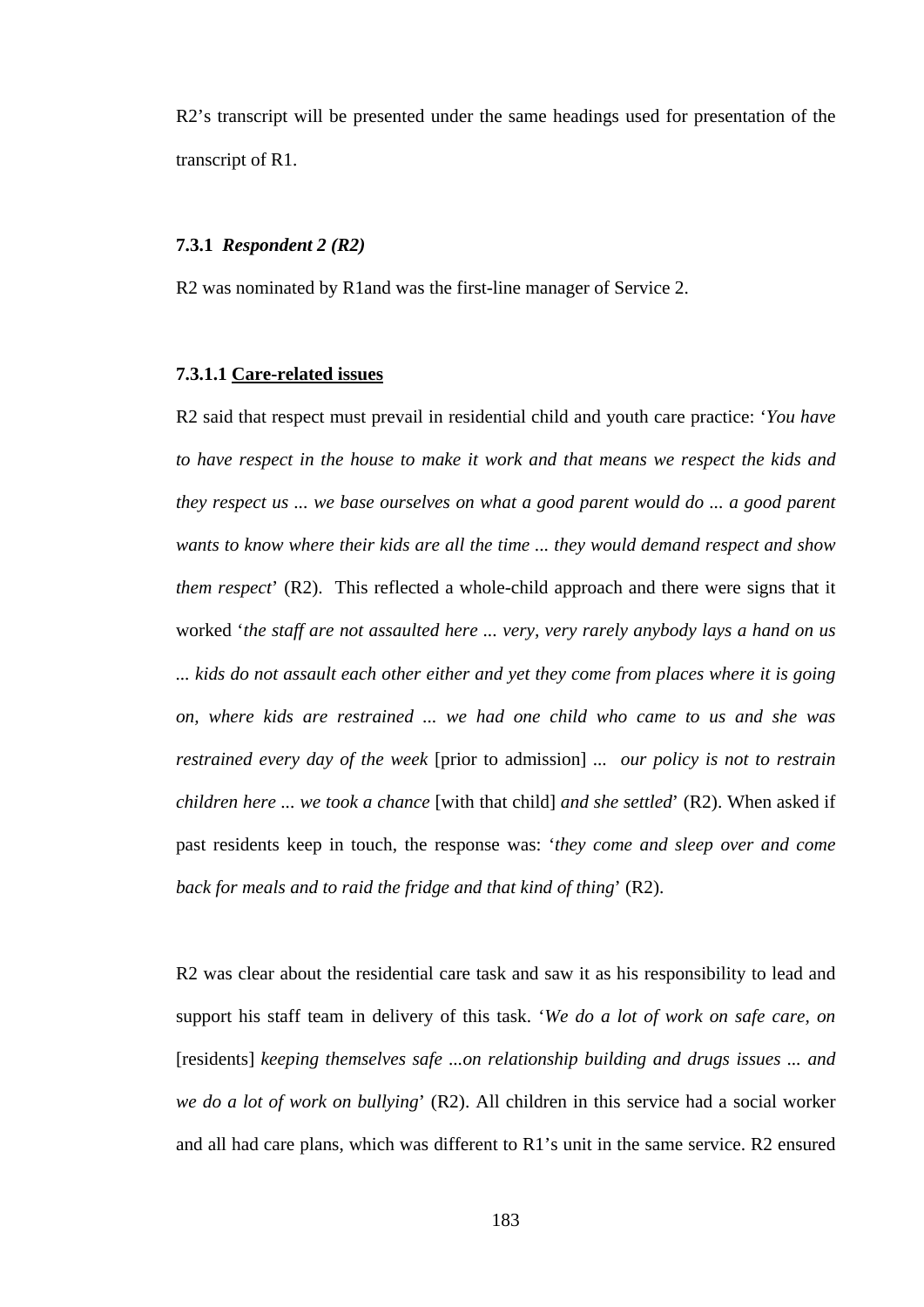that he spent time with residents every day he was on duty: '*it depends on what kind of manager you want to be ...* [time] *with the kids or ... doing administrative work ... and I prefer to be with the kids*' (R2).

The director (R4) has taught the staff to share everything: [responsibility for a child] *'is shared equally ... we are all in tune with all the kids*' (R2). There was open communication between all staff '*you're constantly discussing here, it's constant, ongoing* ... *staff can ring* [R2] *at home at any time ... I always say to people that this is what I'd do if I was there but ... you have to decide now what is going to happen*' (R2). This indicated how staff were supported in their care of residents and they were also empowered to take informed decisions in their provision of child-centred care.

# **7.3.1.1.1** Double-cover policy

There was a strong commitment to having double cover in this service; it was a factor that shaped the staff roster, so every effort was taken to ensure that it was provided in a reliable, dependable way. In the case of an emergency where a staff had to go to an urgent, unexpected meeting then [as staff]: '*you do what a mother would do, you just take part, take the chance*' (R2). This suggested child-centred care driven by informed decision making, not care that was totally compliance-led.

# **7.3.1.2 Staff-related issues**

R2 spoke most positively about the entire staff team: '*we have lovely staff really ... all decisions* [regarding residents] *are made as a group and* [residents] *are constantly told that* [staff team] *decide together'* (R2). All staff at time of interview had been in post for a minimum of three years so it was a stable staff team.

184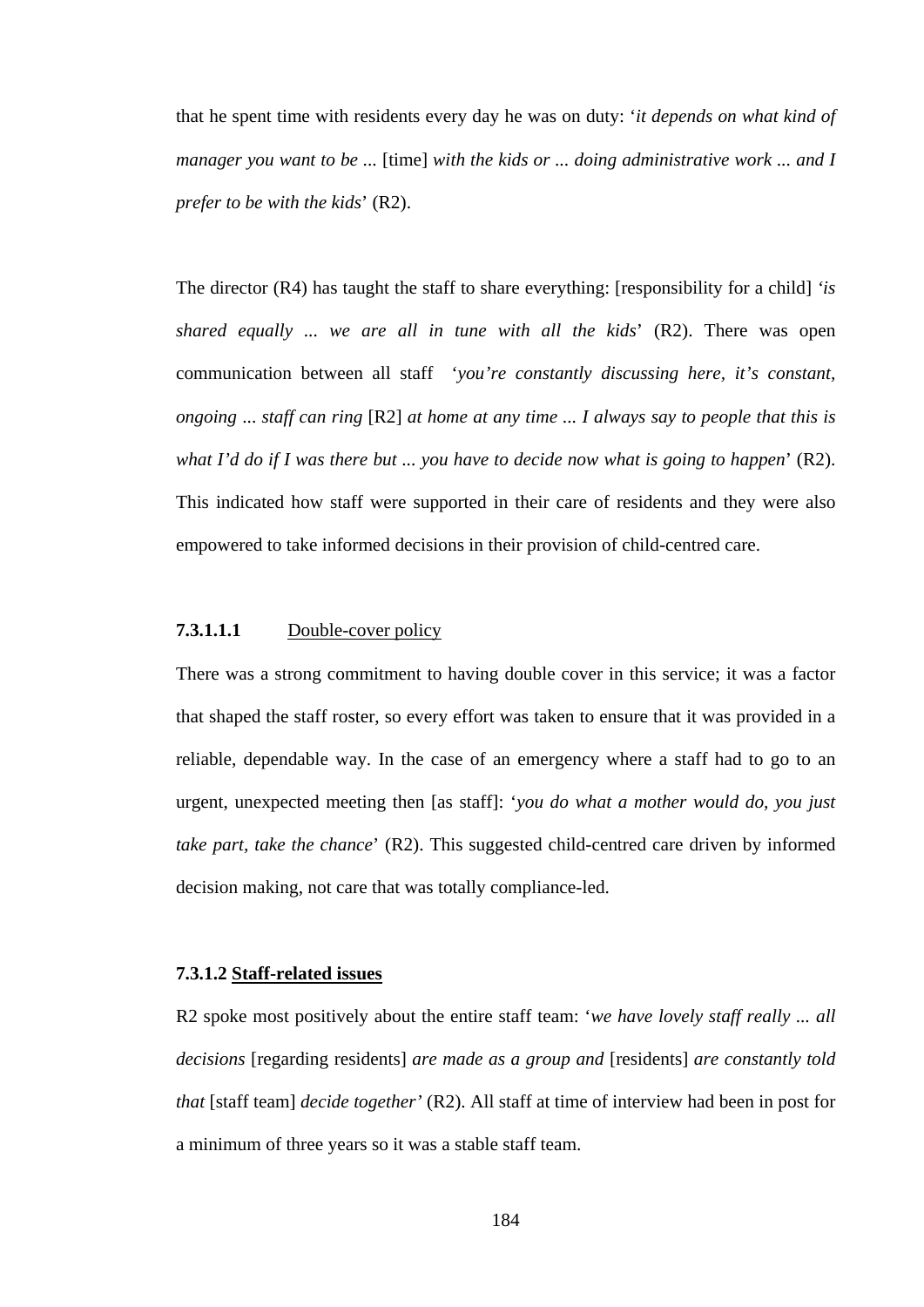### **7.3.1.2.1** Staff supervision

Staff supervision was prioritised in this service '*we might do* [supervision] *formally once a month but we do a lot ... of informal supervision ... lots of discussion ... making sure someone feels ok ... we very much support each other ... especially with new people coming in*' (R2). This service strongly supported new staff when first appointed and ensured that the roster was shaped by having a senior staff on duty at all times. There was a staff team of 11 caring for 12 residents. There were four senior staff on this team: the manager (R2), a deputy manager and two team leaders. This senior team shared staff supervision and met formally every fortnight to '*discuss how supervision is going, anything new we can bring to supervision, if we have a worry about* [a staff] *who mightn't be coping or if somebody needs extra support*' (R2).

# **7.3.1.2.2** Staff recruitment

All staff appointed to this service were professionally qualified either in child and youth care or in social work; this also applied to all relief staff: '*it just happens that they all have them* [qualifications]' (R2). Selected staff were Garda vetted and obliged to submit three references; they joined as probationary members of the staff team only following satisfactory completion of an induction period, where '*they shadow* [an experienced] *staff for two weeks ... we go through files and policies ... getting to know the place ... they wouldn't have access to kids' files ... they'd have access to daily records but not to social work reports ... they are then rostered always with experienced staff*'' (R2). The staff team, therefore, did not have to facilitate colleagues pursuing their professional training and R2's time with staff was focused on their support in their challenging work, not on matching training to staff with various educational backgrounds, as was the case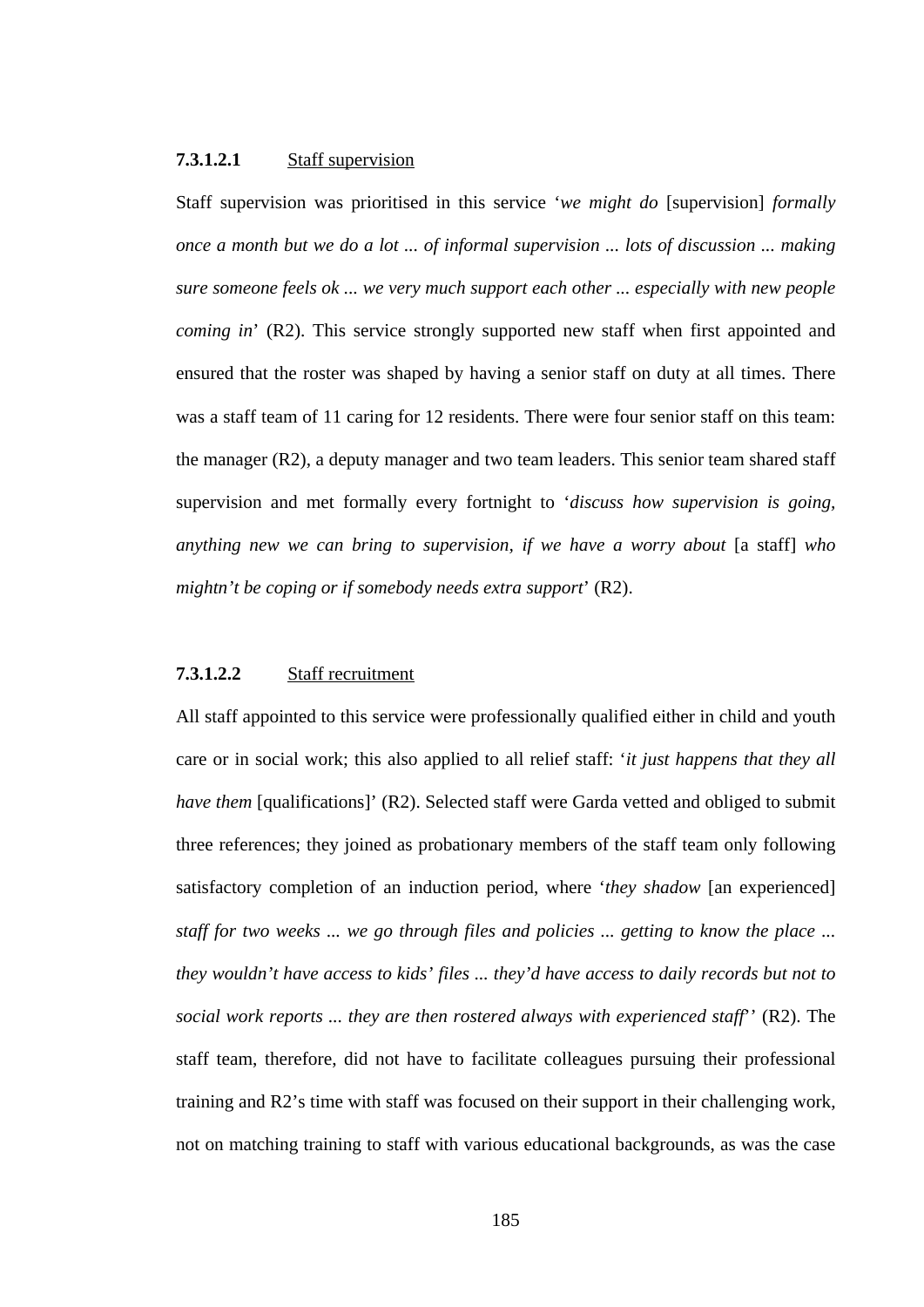with R1. Recruitment related issues in the service will be further discussed in the presentation of R4's transcript (R2's line manager).

### **7.3.1.3 Line management support for first-line manager**

R2 was supervised by his line manager, R4. Formal supervision occurred every fortnight but, informal supervision happened '*every day, twice a day*' (R2). R4 was in frail health at time of this interview but he still managed to keep in daily telephone contact with R2. The director (R4) was a constant support to R2 and to the management team of the unit. He took a keen interest in the placement plans of all residents and helped maintain a focus on child-centred care in the unit.

There was a strong sense from this transcript that needs-led care was being provided to residents of the service. This was very different to R1's transcript. While use of maximum variation sampling was expected to throw up differences between units, the difference between the first two transcripts of the data set was striking. Since R2 was line-managed by a different senior manager to R1, I decided to interview R2's line manager to gain better understanding of the factors which shaped this notable difference between two units in the same homeless service. R2's line manager became R4, whose transcript will now be explored.

#### **7.3.2** *Respondent 4 (R4)*

R4 was the founder director of the service in which R2 was unit manager. The aim of the service was reflected in the following statement: '*you cannot put any other criteria before the concrete needs of an individual here and now, if you can meet it*' (R4).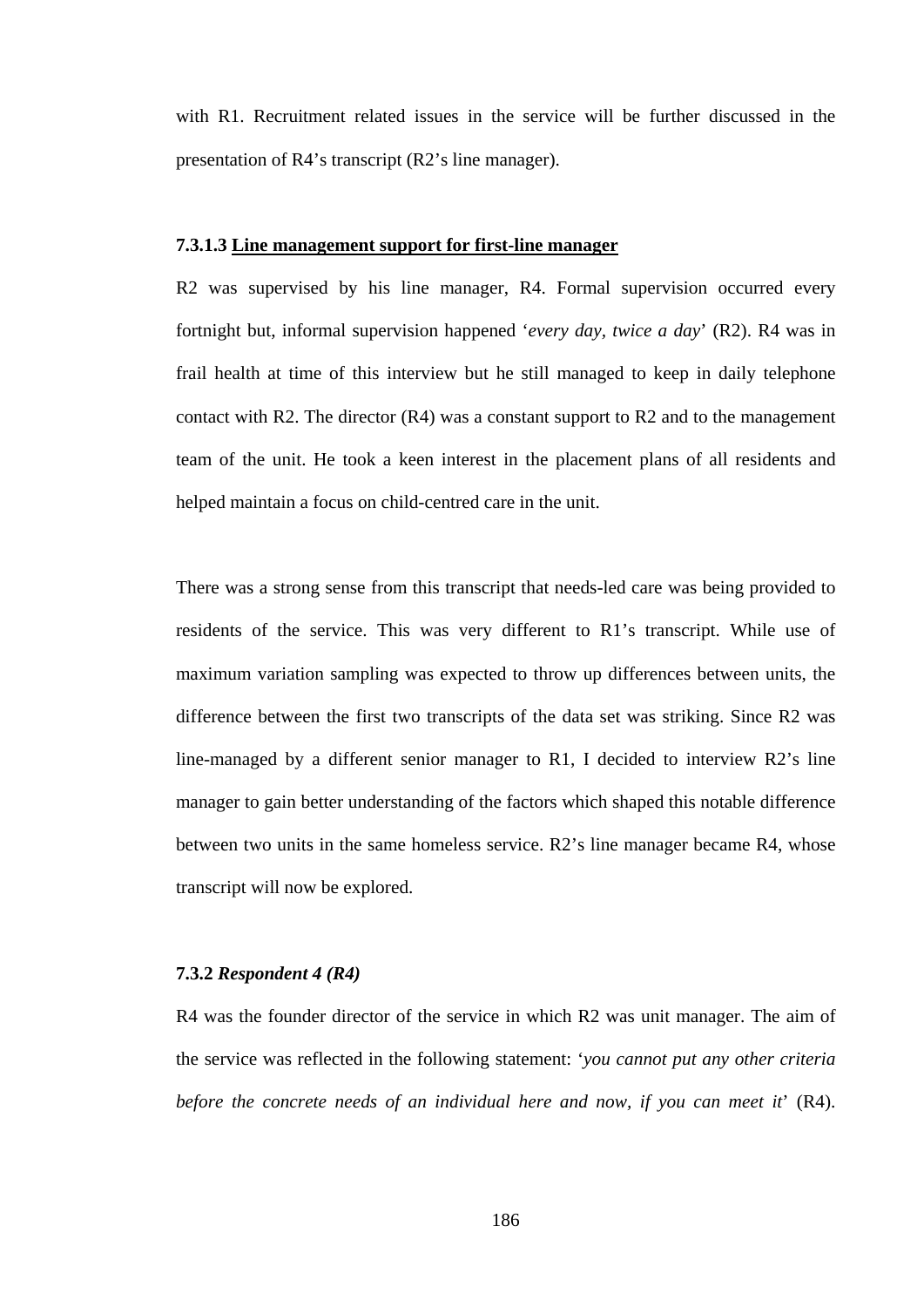Discussion of R4's transcript is discussed using the same headings as those used with previous respondents.

### **7.3.2.1 Care-related issues**

R4 said that residential care in the particular region of the HSE had become more bureaucratic. He said the bureaucrat's reality was regulations '*if it is not written down it doesn't happen*' (R4). When asked about the key tasks of residential child and youth care, he saw the task as moral formation of residents: '*we are beings who have emotions, feelings, reason, desires, capacity for love ... and these are totally uncharted by nature ... we must all put a shape on them ... if we want* [residents] *to be kind they have to learn kindness, if we want them* [residents] *to care they have to learn care and it has all to be individual*' (R4). This reflected a whole-child approach to care. He went on to say the task was '*to persuade A or B or C to move towards being good in her own way, and in her own way, cope with her specific difficulties; she has a bad temper, we'll say, show her how to integrate that into a creative pattern of life*' (R4). He said '*the tendency is for all* [residential child and youth care staff] *to follow processes, procedures, practices ... which are little more than general rules ... I want staff to make moral judgements; ... rules, regulations are just stop signs but they don't tell you what is the good thing to do here ... the answer to that is partly what is good for the child,*  what is good for the hostel, and what is good for yourself ... if you ignore those [three dimensions] *and just apply abstract procedures you are dumping the child into a moral vacuum'* (R4). He continued with further statements that captured his understanding of the residential child and youth care task: '[it] *is to enable* [the child] *to grow, develop and thereby become a happy child because it will be fulfilling its essential needs and will not be chasing phoney needs*' (R4). He said that '*your vision determines your* 

187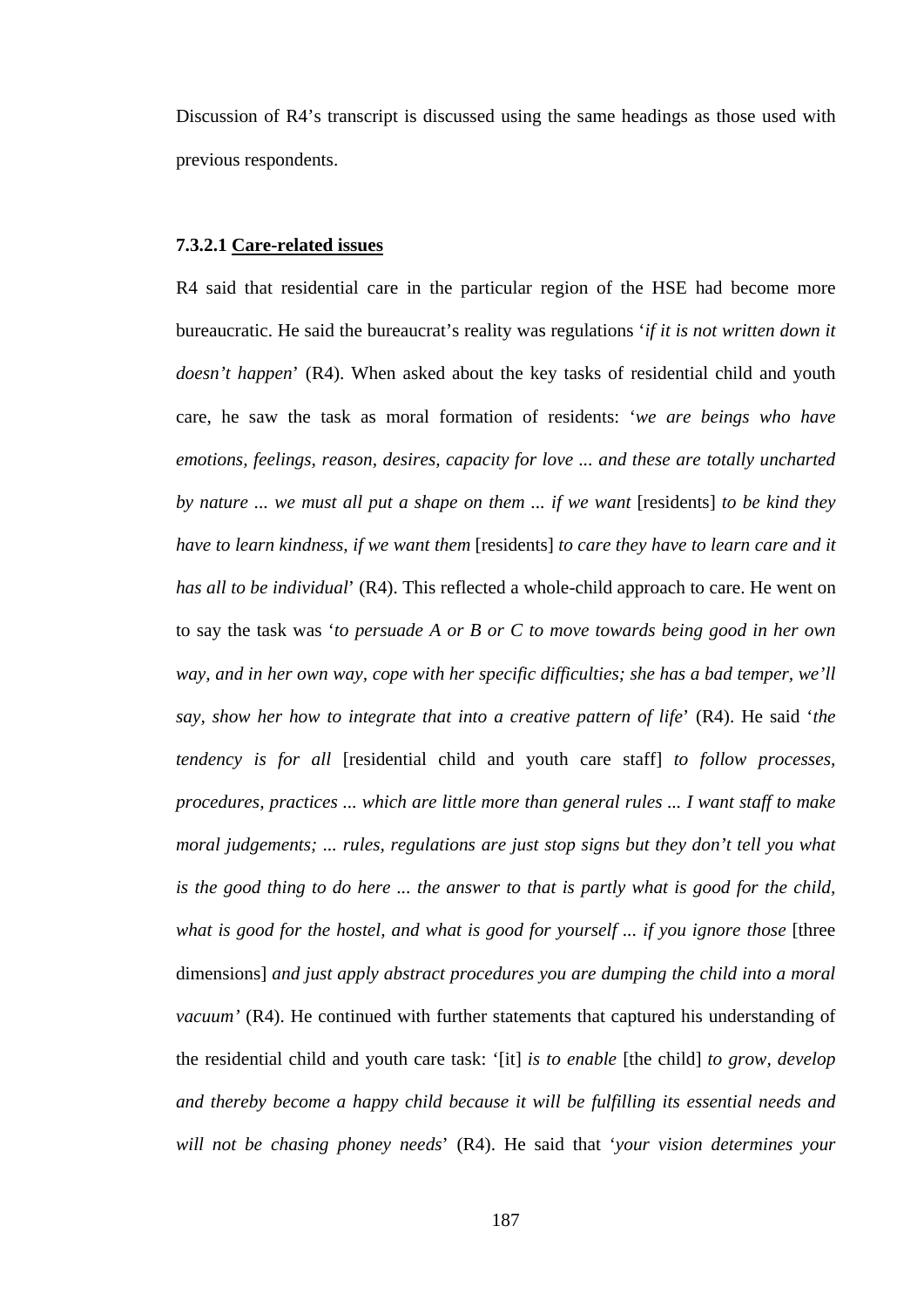*behaviour ... if you keep clearly that you are trying to get this child to be a happy child, start off with that and work back from that'* (R4). Here we saw reference to how a vision of care facilitated clarity of purpose. These extracts were quite the opposite to those statements about the residential care task quoted from the transcript of R12 above. The difference between the two units was more sharply reflected in the differences between the two senior managers or directors of service. It had to be acknowledged that R4 did not have to formally report to a more senior manager as was the case with R12 (who reported to R16), but R4's clarity of purpose contrasted strongly with R12's apparent confusion in relation to the residential child and youth care task. We saw in discussion of Service 1 that R12's confusion and disempowerment seemed to result in him aligning himself with his own line manager (R16, from an administrative management background), and in him prioritising bureaucratic goals for the residential care service. This was reflected in his lack of support for first-line managers who reported to him and his lack of engagement with frontline practice issues. We will now explore staff related issues in R4's service.

#### **7.3.2.2 Staff-related issues**

R4 used to attend all staff meetings for years. When health difficulties prohibited this the staff team visited his house weekly as part of their staff meetings. There was no compulsion on staff to attend the meetings in R4's house but all staff chose to attend. He availed of such opportunities to have a serious, care focused discussion with staff to explore their knowledge base: '*what knowledge claims can you make for working with those kids*' (R4). He saw his role with the staff as being primarily educational: '*you are in fact educating people to think, to judge, to act ... giving them enough understanding of the nature of the knowledge they have ... its limitations ... its total difference from*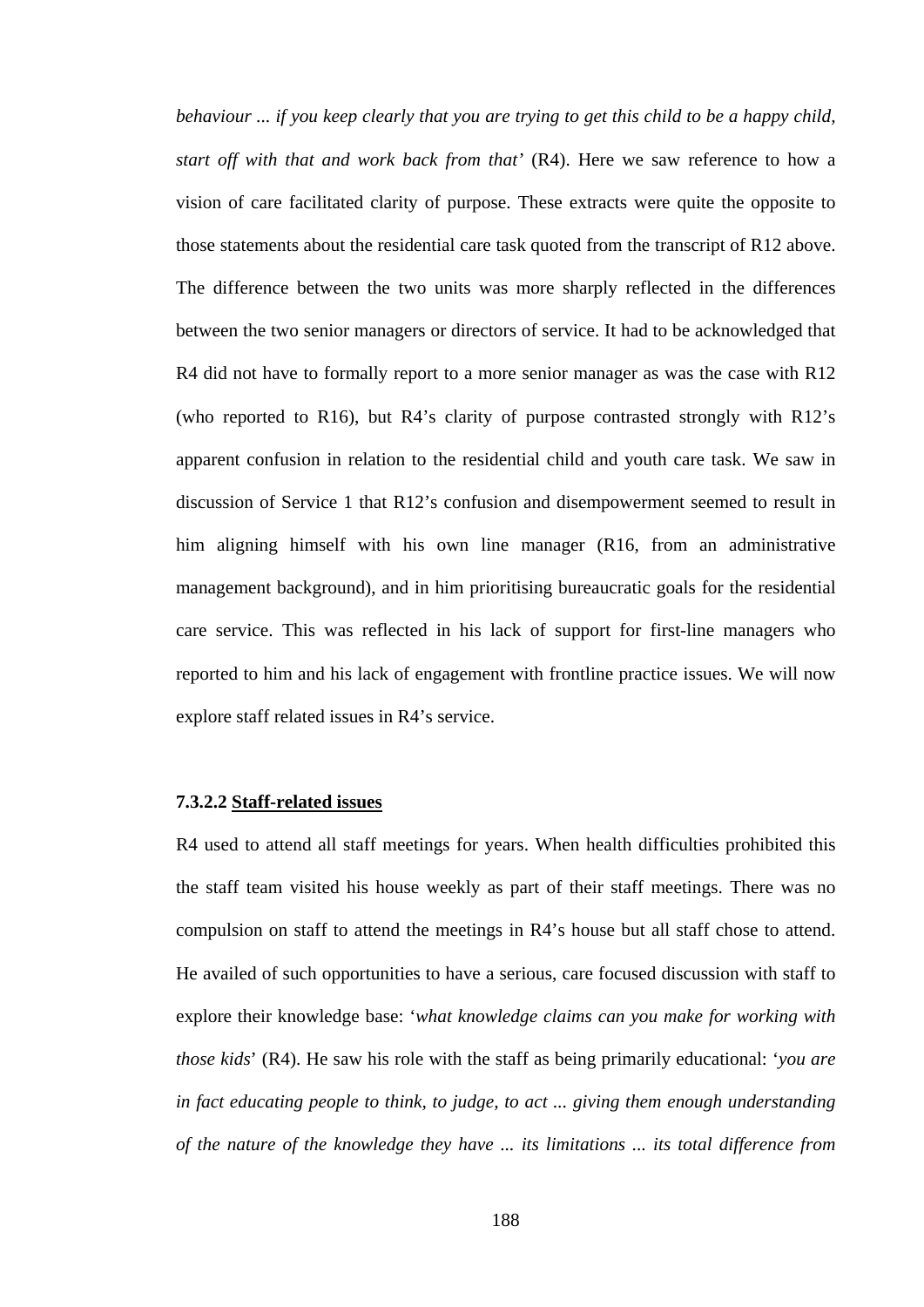*rules and regulations, its insight into human nature ... the imaginative capacity to express that yourself and then to others ... your emotions are as important in your cognitive growth as your intellect is ... if we could just remember that we are agents who have capacities but we have to develop those capacities and if we don't we wont have them ... we can be assisted* [in these tasks] *by dialogue, by discussion, by argument by reading ... any source of thought*' (R4). R4 used this educational approach with staff to build their confidence and to help them to be needs-focused in their work with residents. He emphasised the '*the diagnostic side of the work. This is the continual, recurring, judgement ... making judgements is a terribly important part* [of the work] ... *knowledge grows only through judgement ... I tell the staff you must pass judgement on those kids every day, you have to have a framework for judgement ...* [staff] *have to be making assessments all the time without allowing* [assessments] *to interfere in any way with* [their] *relationship with* [the resident] *... then* [staff] *share that* [judgement] *with colleagues at the general meeting when that* [resident] *comes up* [for discussion]. These extracts showed how R4, as director of this service, worked to keep all professional staff focused on child-centred care.

# **7.3.2.2.1** Ethos of the service

R4 emphasised the importance of ethos: '*it is a community-based activity ... where there is knowledge that has to be acquired from the experienced to the inexperienced ... it is something ... like a set of beliefs that are formed and shaped by a particular community*  to which that community gives allegiance in a very strong sense and the younger *generation are inducted into it in a spontaneous sort of way and it becomes a living, vital, embedded system of beliefs out of which they act'* (R4). Such an understanding of ethos was a strong guiding force in a system. It indicated how important it was that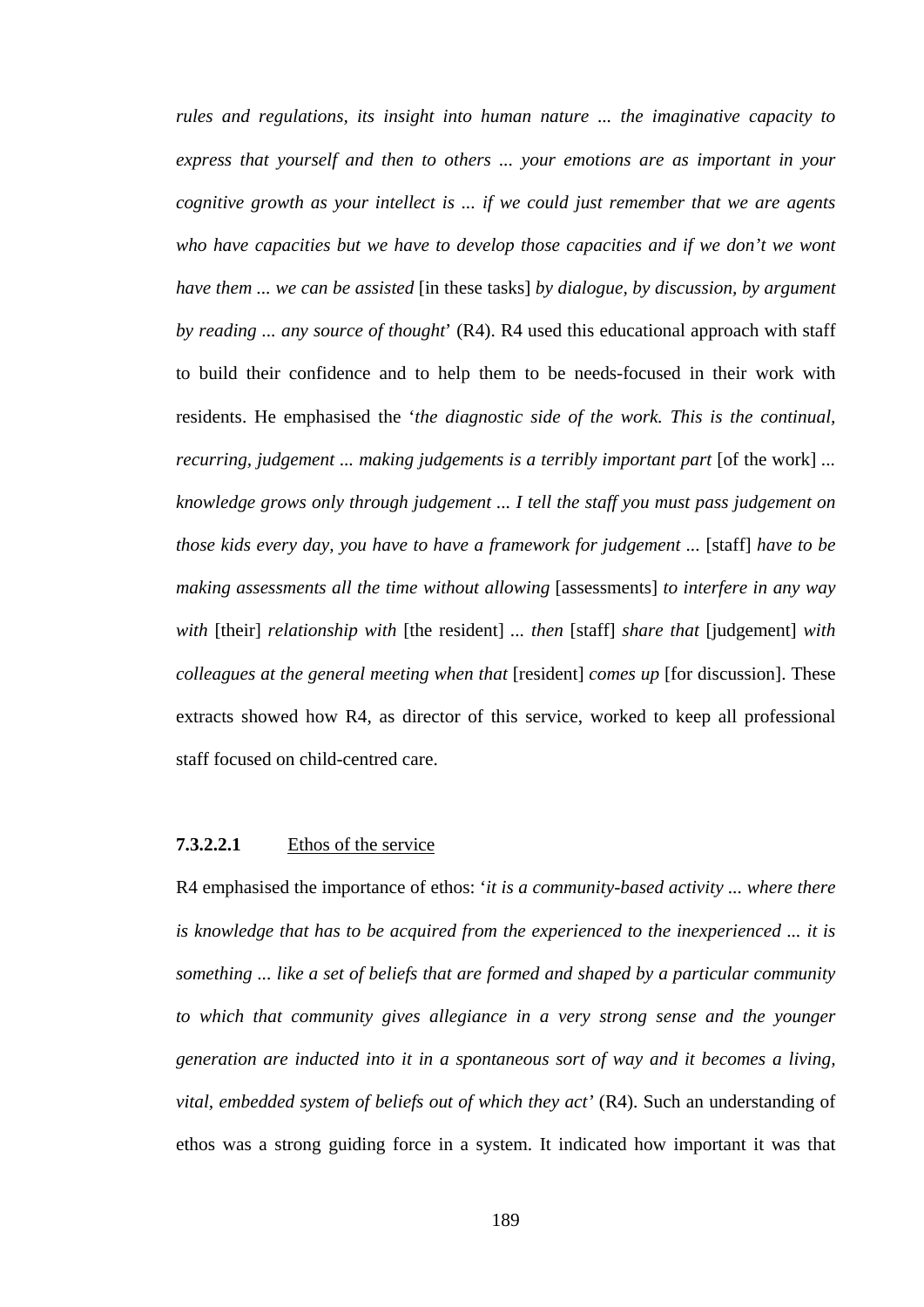senior management of a residential child and youth care service aimed to develop and embed an ethos that reflected the mandate of care stated in Irish legislation which is the provision of developmental care for all residents.

# **7.3.2.2.2** Staff recruitment and selection

Only qualified staff were called for interview '*we are bound to that now*' (R4). He left responsibility for all the statutory requirements to the management team. The interview panel would always consist of the director (R4), the first-line manager (R2) and the director of the statutory homeless service (R12). R4 looked for personal qualities in candidates '*child care demands personal qualities far more than arid intellectual ones ...* [I look for] *a person who is a happy spirit, brings joy into the house ... staff have to have that sensitivity to ideas* [about caring] *whereby they become realities for them ...* [I look for] staff that have a very clear focus of what they are aiming to do with or about *the* [resident]*'* (R4).

# **7.3.3** *Summary of issues emerging from Service 2*

Content analysis of the transcripts of the two respondents from Service 2 indicated a service operating from a developmental model of care. This was evidenced by the service ethos which had been embedded by R4 and prioritised respect for residents and for staff. Themes that emerged from the transcripts showed a united, stable staff team fully committed to provision of needs-led care of residents. Recruitment and staff selection practices were directly managed by R4 who had domain expertise and was committed to appointment of qualified staff only. Strong supervision policies supported staff in their challenging work; R4 as service director took an educational role with staff which challenged them to think and empowered them to take informed decisions in the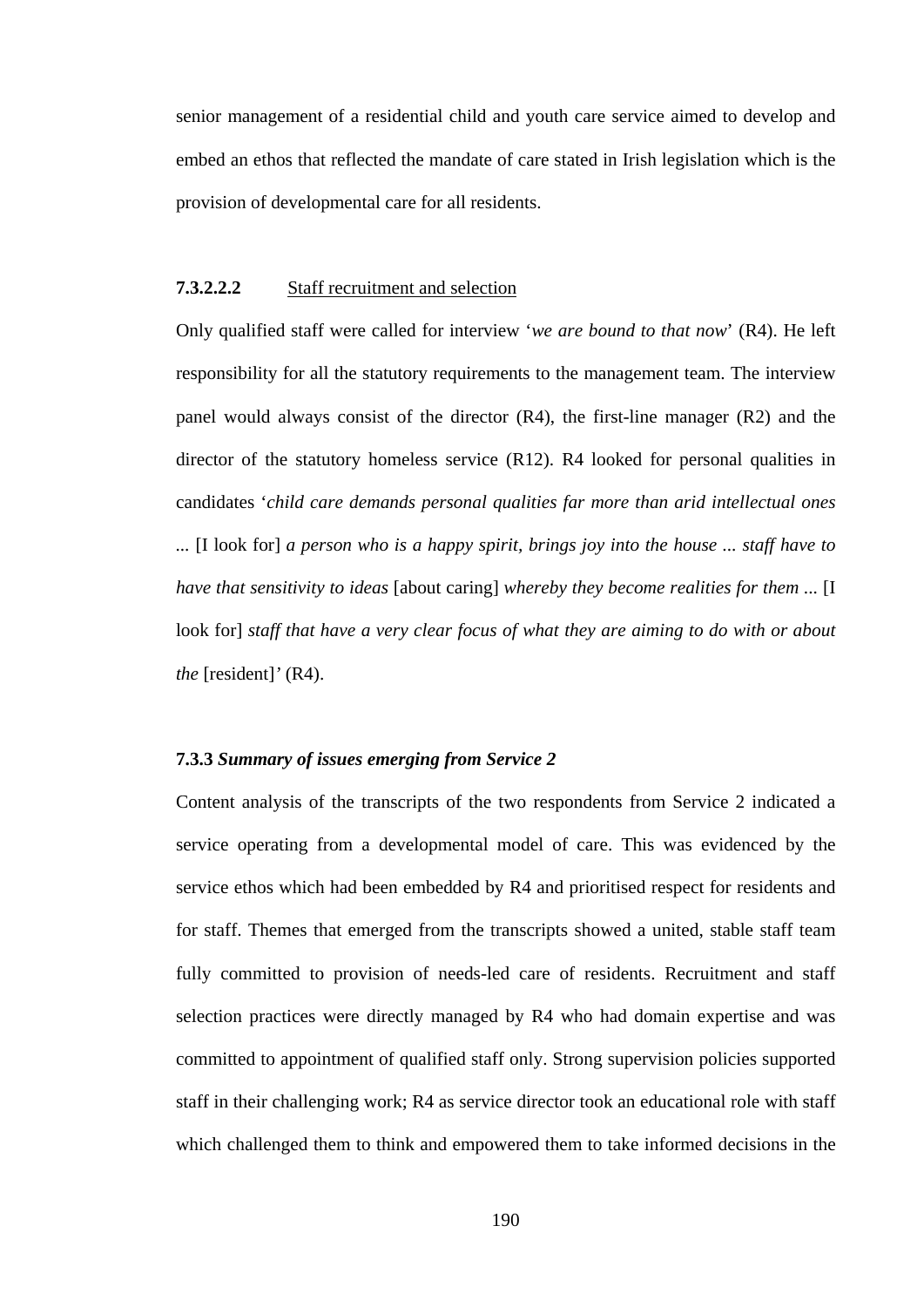interests of needs-led care. R4's clarity of the purpose of residential youth care as being the provision of developmental care and his support for staff that used informed decision making resulted in a staff team with no sense of fear or presence of a blame culture.

# **7.3.4 Factors that differentiated Services 1 and 2**:

- R16's satisfaction with a service that complied with existing regulations and standards and his total lack of direct contact with frontline practice in his service versus the clear commitment of R4 to needs-led care and his commitment to embedding this in the service ethos through his regular contact with frontline staff.
- The first-line manager in Service 1 expressed a total lack of support, while the first-line manager in Service 2 reported positive, ongoing support.
- Recruitment of permanent staff was removed from the first-line manager in Service 1 and there was widespread use of taking unqualified relief workers onto the staff rota in preference to having permanent but unsuitable staff imposed from the HR staff panel, whereas in Service 2 there was commitment to the appointment of qualified staff only.
- A disempowered director of service (R12) in Service 1 reported to a senior line manager (R16) who micro managed the residential service due to its major budget and his prioritisation of value-for-money policies. This contrasted with Service 2 which empowered the first-line manager and frontline staff to make informed decisions in relation to residents that prioritised needs-led care.
- The disconnect between senior management and first-line management in Service 1 fed a climate of fear which saw a staff team using compliance with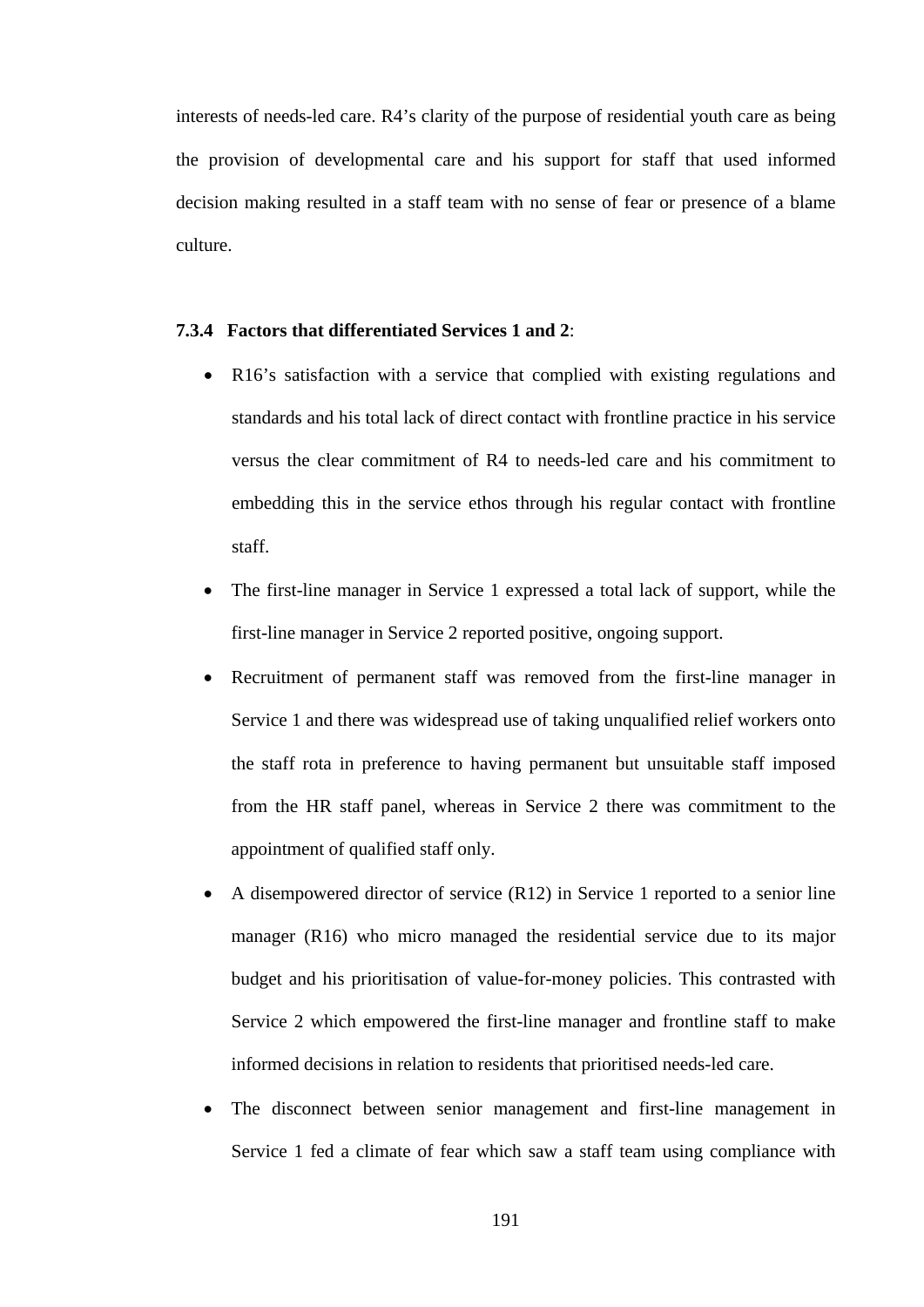Standards (Government of Ireland 2004) as a means of prioritising its own protection over that of residents. This compared with an integrated approach in Service 2 where a clearly stated service ethos fostered a commitment at frontline level to needs-led care of residents.

# **7.4 Service 3**

Service 3 was represented by Respondents 3 and 5. It was a voluntary service which belonged to a religious order and was funded by the HSE: '*the responsibility for the centre ultimately rests with the trustees who are four elected sisters of the [religious] order ... they appoint a board of management with representatives from the HSE, the local community, the local school, a member of staff ... I am there as secretary ... I also have responsibility to share a vision, dream, expectation of where the organisation is going, how it is to be developed, that as well*' (R3).

#### **7.4.1** *Respondent 3 (R3)*

R3 who was nominated by R2, was the director of this voluntary service which was situated on a campus comprising four residential youth care units. The service was organised as a therapeutic community with commitment to needs-led care of residents.

#### **7.4.1.1 Structure of service**

R2 described an integrated service structure: '*The trustees meet with the board of management three times a year, the board of management meets with the director of service* (R3) *a minimum of ten times a year, the managers of the four residential units*  [of the service] meet with the deputy director and myself ... weekly, the child care *leaders with responsibility meet the management team on a monthly basis and meet with*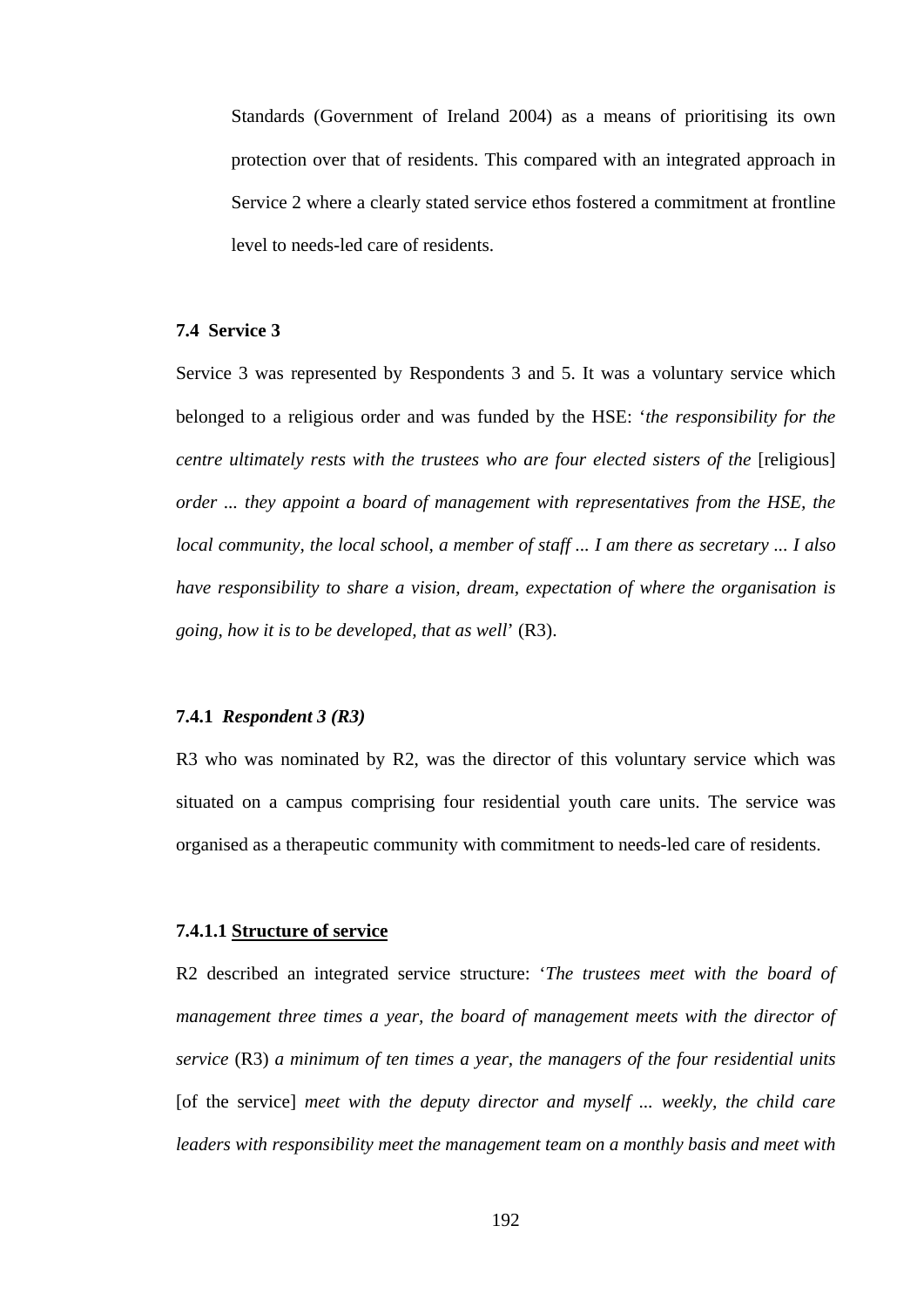*me separately also on a monthly basis and they meet themselves so they get three meetings a month to feed into the management system. Each [residential unit] ... has a weekly staff team meeting; the high support unit*<sup>8</sup> [of the service] *meets to look at their practice with the child care consultant on a weekly basis and some of the management team sit in on that and we explore how staff practice, good, bad, or indifferent is impacting on what is going on in the unit and that* [now] *happens in all units, they have a session with the child care consultant on a weekly basis* ... [first-line managers] *need to ensure that there is a real relationship, an appropriate relationship between child and staff, between staff and management, between management and the HSE or here with the office*' (R3). This was taken as a description of an integrated service structure. R3 saw his role as '*trying to manage the resources around meeting* [residents'] *needs*' (R3), which was taken as a commitment to needs-led or developmental care of residents.

# **7.4.1.2 Care-related issues**

 $\overline{a}$ 

Every first-line manager in this service was expected '*to ensure that whatever happens in a unit that the child is at the centre of that; if the service isn't child-centred and becomes the child fitting into the system rather that the system being built around the child you are on a highway to nowhere ...* In this service, '*we aim to force the kids into relationships so that they can process them, learn safe models and move on safely into an adult world with the experience of a positive adult/child relationship*' (R3). He went on to say '*the relationship and safety* [of residents] *are the two* [most important] *things for me*' (R3).

 $8$  High Support is a residential placement which provides an opportunity for additional support via higher staff ratios and higher levels of therapeutic input.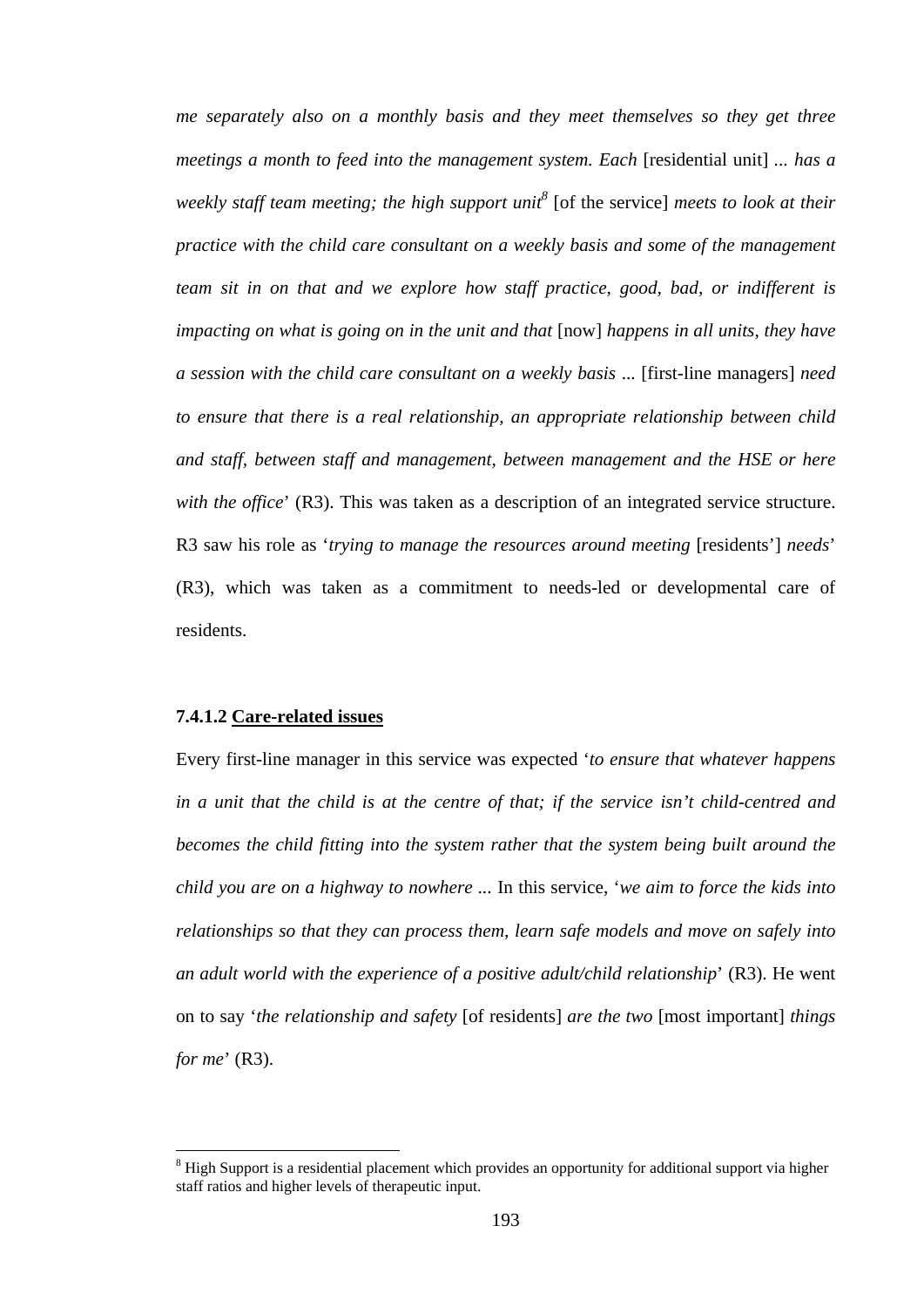Every resident in this service had a social worker, a care plan and an essential placement plan. '*Every social worker signs up to a contract on* [a resident's] *admission that they will visit on a fortnightly basis, that they* [or a colleague] *will return a phone call* [from the residential service] *within a working day*'. (R3). He said: '*If you want a service which is very expensive, it is no good us doing the work here and you not doing your bit and the child not benefiting because we believe there should be continuity, the social worker should follow the child from high support to state run fostering and should have brought* [the resident] *in ... the child should have some view that social work support is consistent*' (R3).

When it came to frontline staff he encouraged them '*to be looking out for the kids ninety percent of* [their] *time. I would hope* [residents] *are at the centre of absolutely everything that is going on* [in the service]' (R3). This director believed in partnership care to achieve best outcomes for young people '*partnership is around equals ... we can't do the social worker task, we can't do the psychology task, no more than we can expect them to do our task but if we put all the pieces together then there is less chance of failure* [for residents]'. (R3)

#### **7.4.1.2.1** Double cover

There was a minimum of three staff on duty at a given time. Occasionally an emergency could result in one staff only being in the unit; if such a situation arose a staff from one of the other units on campus came over to ensure double cover at all times '*it is about planning that rather than wringing your hands and* [wondering what to do]*'* (R3).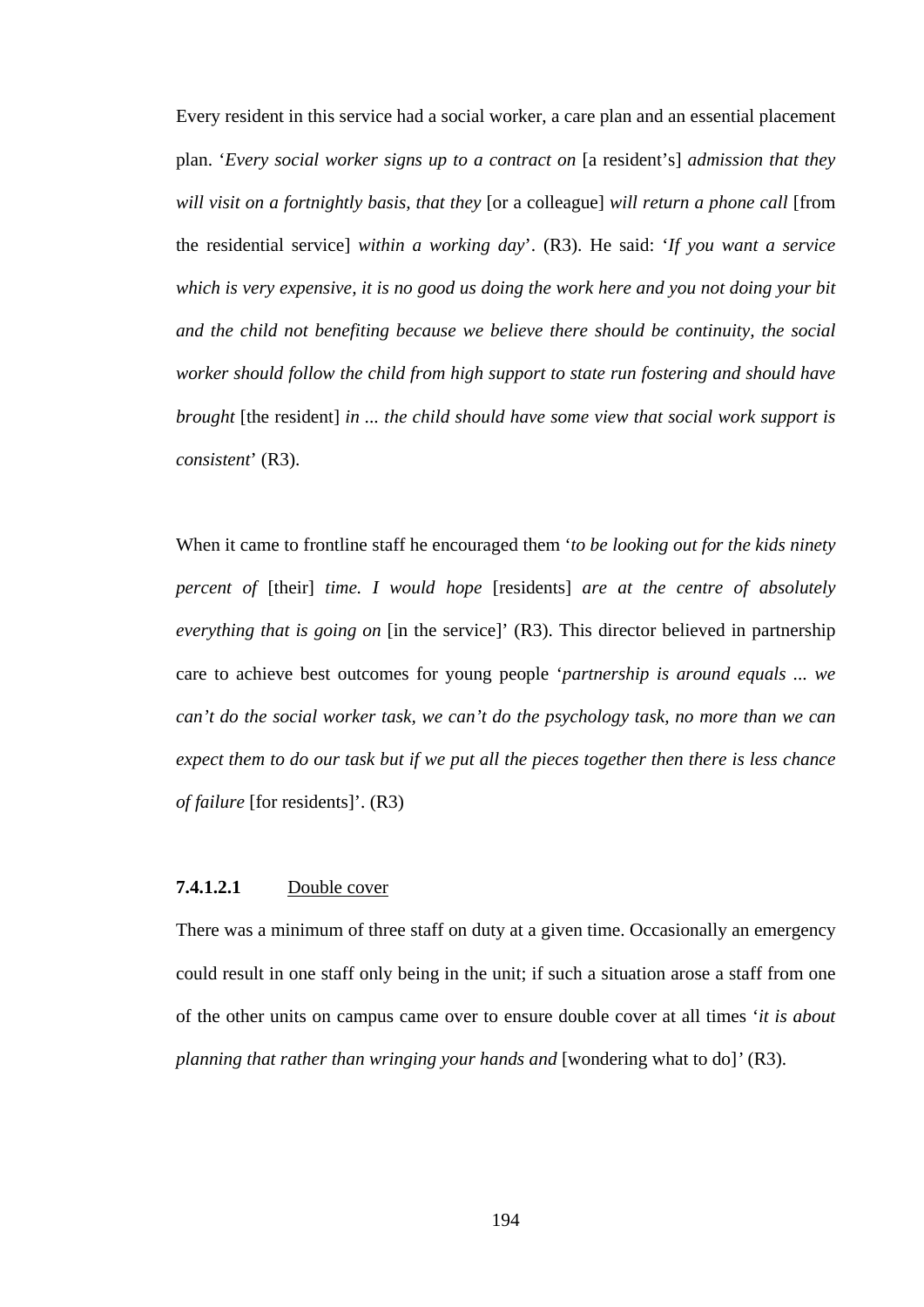# **7.4.1.3 Staff-related issues**

The service had no difficulty attracting suitable staff. It had a full staff quota at time of interview '*since 1996 you cannot apply here for a job without the degree or diploma*' (R3) so only qualified staff were appointed to this service.

# **7.4.1.3.1** Staff recruitment

The service had an annual recruitment drive which involved advertising in the national press, advertising on the FÁS (government re-training and job creation agency) website and R3 did a tour of numerous institutes of technology to place advertisements on college notice boards. They interviewed approximately 60 candidates in all. In the year of interview they selected 20 suitable candidates.

# **7.4.1.3.2** Selection

Eligible candidates were put through a robust interview process. '*We invite [candidates] to a pre interview day to explain the interview process, what we are looking for, how the service operates. The interview is a three part process: there is a group exercise ... around some aspect of care work ... that they are asked to* [discuss]; *that is followed by writing a reflective piece on the contributions of others in the group* [and] *your own perception of your contribution and how that impacted the group and that is written up immediately afterwards ... so* [those three parts] *and the 300 words you have to write on your application form, form the basis of your interview* ... *we have agreed five competencies that we want to explore ... we have a therapist or psychologist ... and a four person panel interprets your account'* (R3). The panel took as given the professional qualifications of all candidates and looked specifically for '*a sense of self awareness, openness to personal development and an openness to change'* (R3).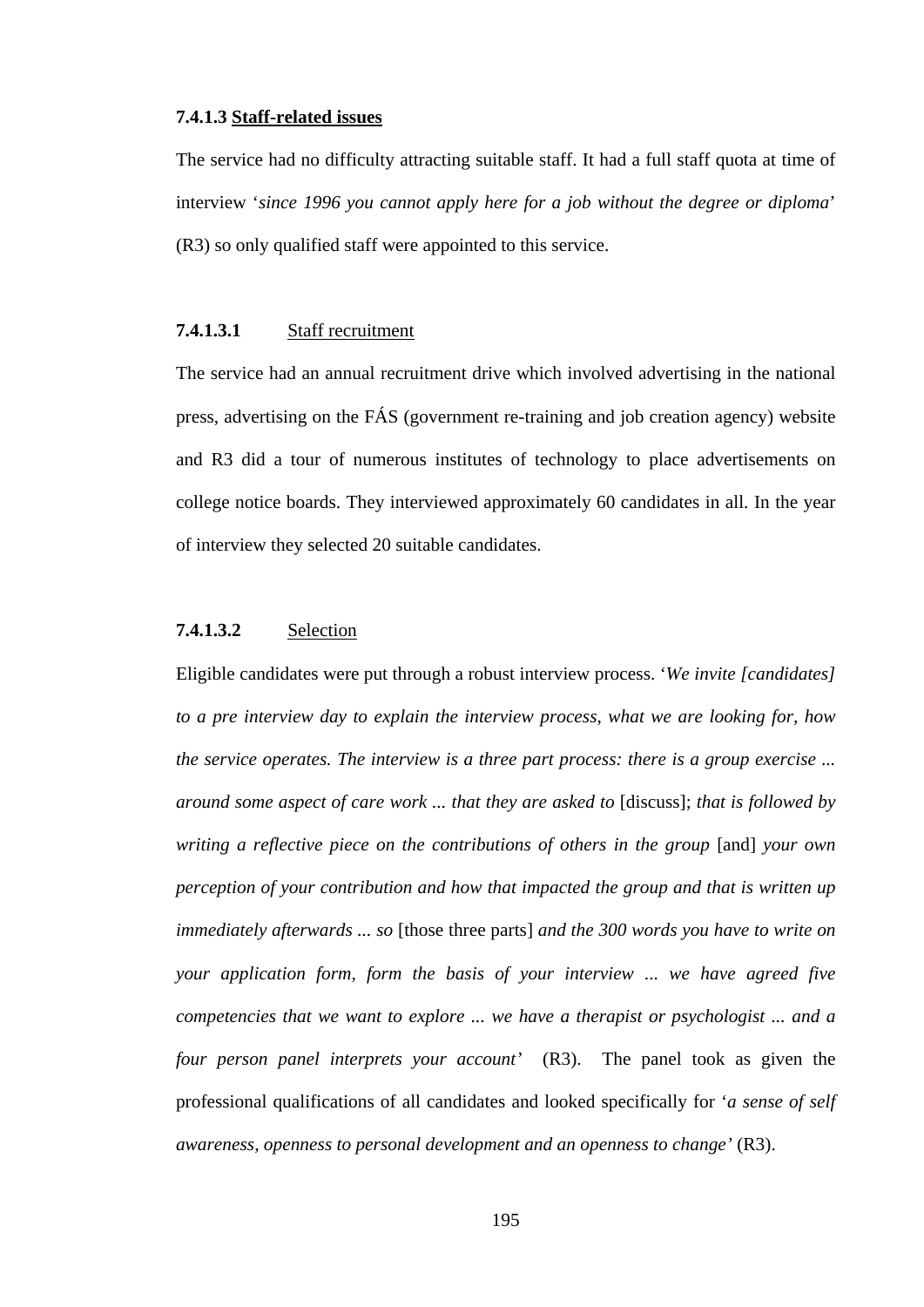# **7.4.1.3.3** Induction

Before new staff came on site they had an induction week. This week was the responsibility of a designated senior staff person. The focus of the first two days included an introduction to all service policies, the pay system in use, and the remainder of the induction week involved visiting all the residential units of the service, attendance at a community meeting and observation of practice in the units. When they eventually came on duty, the staff responsible for induction ensured that a particular member of the staff team receiving a new member of staff was designated as the new recruit's ongoing support person in the unit. New staff were appointed to particular units, but it was clearly stated that '*they are employed by the centre not by a particular*  [residential unit]' (R3) so they could be moved to different units as staffing levels required.

# **7.4.1.3.4** Probation period

All staff had a six month probation '*we do the six months probation which we can extend for another six months ... they* [staff] *can fail probation ... one of the biggest issues is resistance to our model* [of care] *... therapeutic care is the goal* [of the Service] *... it is psychodynamically based ... if someone comes in and sees the therapeutic model as being soft, that it doesn't make sense, people are undermined or colluding with kids or trying to avoid work, that is not acceptable*' (R3).

# **7.4.1.3.5** Staff supervision

The service had a supervision hierarchy. '*The deputy director supervises the four unit managers and the therapeutic care manager; the therapeutic care manager also*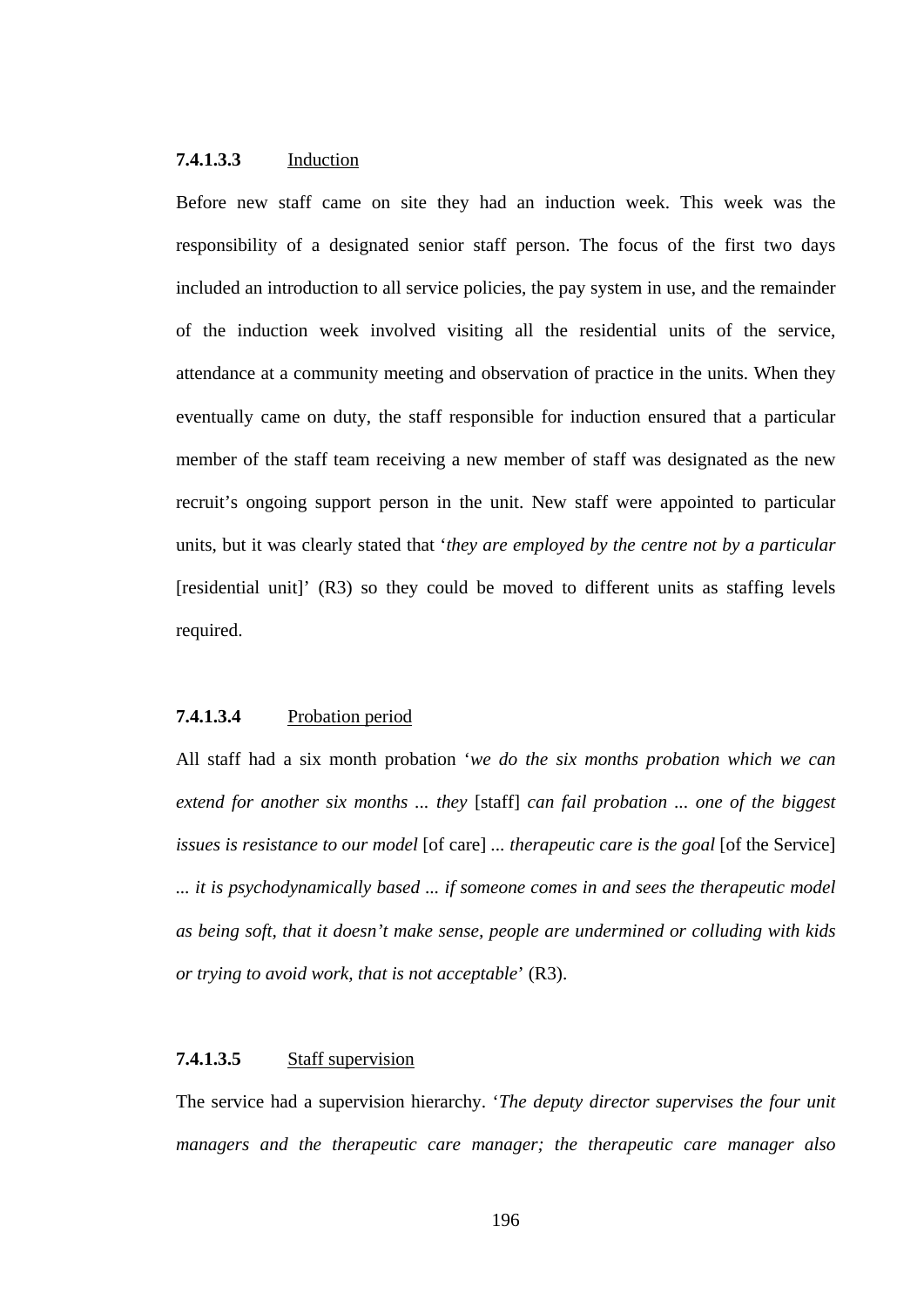*receives clinical supervision from the child care consultant ... there is a piece of work done there on supervision as well; the four unit managers supervise their child care leaders ... and the two weakest members of the team; the child care leaders supervise their child care staff*' (R3). Supervision '*is not an option'* (R3) it was expected to happen every three weeks, it occasionally slipped to four weeks but '*it is a disciplinary issue if you miss three supervision sessions*' (R3). An outside consultant took a three hour session weekly with every staff team in the service, two hours of which focused on therapeutic work with the residents and the remaining hour focused on staff related issues.

# **7.4.1.3.6** Rosters

Rosters were structured to facilitate the weekly team sessions with the child care consultant, as well as weekly staff meetings with their first-line managers. These meetings were not optional. Another factor taken into account in rosters was '*that you have a senior staff, experienced staff on* [duty] *with someone learning their trade, you don't end up with three junior staff or three senior staff, one is dangerous and the other is a waste of resources*' (R3).

#### **7.4.1.3.7** Staff supports

Staff were offered individual sessions with an outside counsellor following critical incidents or if they had difficulty understanding what the child care consultant was asking of them in their practice. The service also paid for any medical attention required by staff following a critical incident with a resident; doctor and physiotherapist fees were covered in such rare occasions. '*If you don't look after staff you are on a highway to nowhere*' (R3). All staff were trained in the use of therapeutic crisis intervention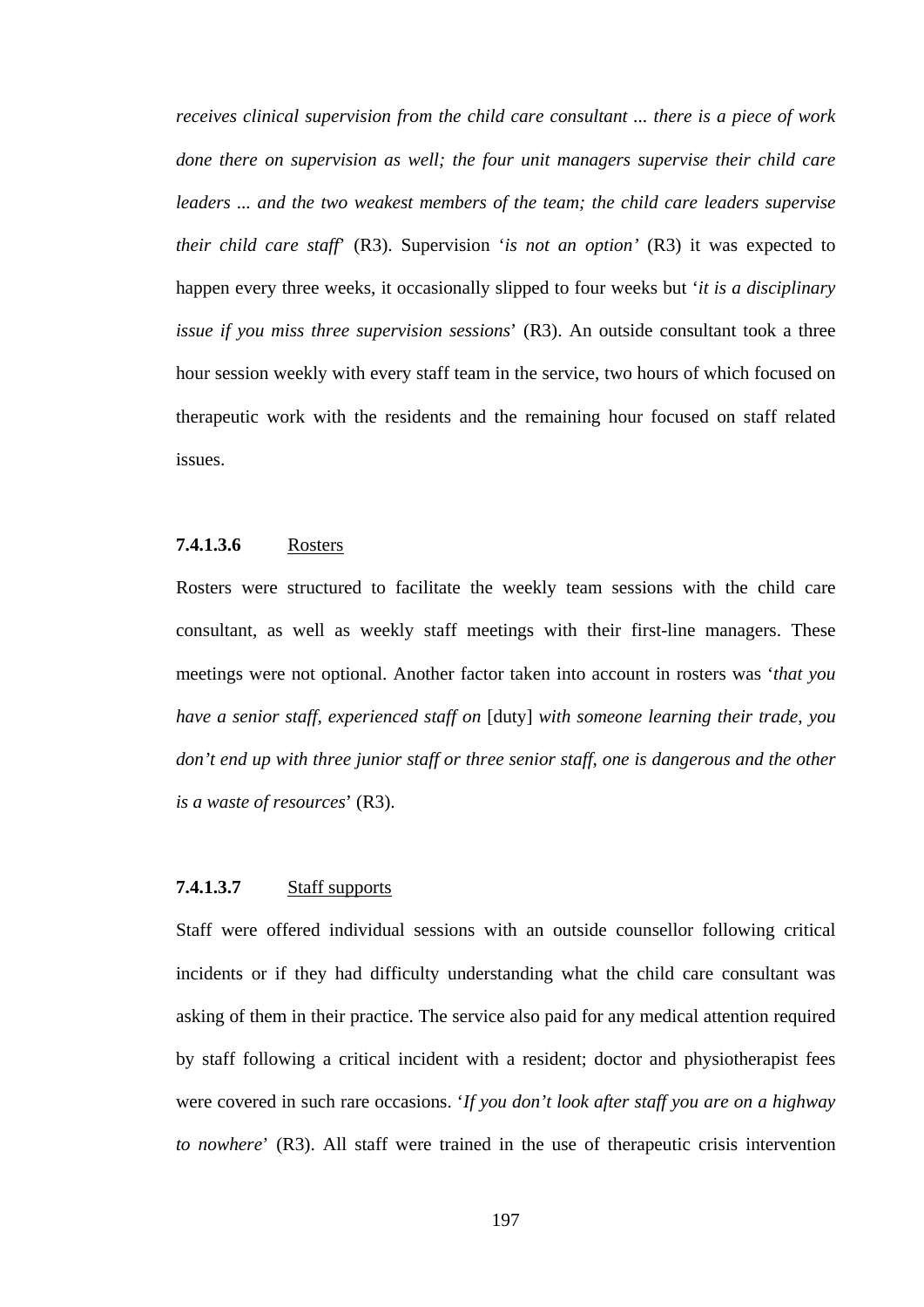(TCI). Restraints were used with residents when deemed necessary: '*you can't let*  [residents] *cut their wrists*' (R3). He saw his job as containing all the anxiety of the centre: '*the ripple effect, the child in the middle; their* [anxieties] *have to be contained by the* [frontline] *staff who need to be contained by the child care leaders, who need to be contained by the* [first-line] *managers who need to be contained by the office here ... I am fairly comfortable with that'* (R3).

## **7.4.1.3.8** Structural factors

This service was configured as a self contained task structure (Galbraith 1977). R3 was given total autonomy by the trustees and board of management of a voluntary service to co-ordinate the four residential units of the service and to ensure provision of childcentred care for young residents in accordance with the duty of care mandate in the legislation that regulates Irish residential child and youth care. The service was guided by a therapeutic model of care based on a psychodynamic approach which was totally child-centred. R3 had domain expertise and a vision of residential care that enabled him to direct the service with commitment and clarity of purpose. He recognised the importance of committed, skilled and well supported staff teams. He demanded commitment to child-centred care and provided supports that kept staff focused on their young residents' needs.

He protected the service from interference from senior management of the HSE who provided funding for the service. He assured the HSE senior management that he was running a first class, child-centred service. '*For the HSE we are very successful, balance the books ... we rarely have an empty bed ... we operate to fairly high standards and occupancy rates ... we are never in court ... or on the front page of a newspaper ...*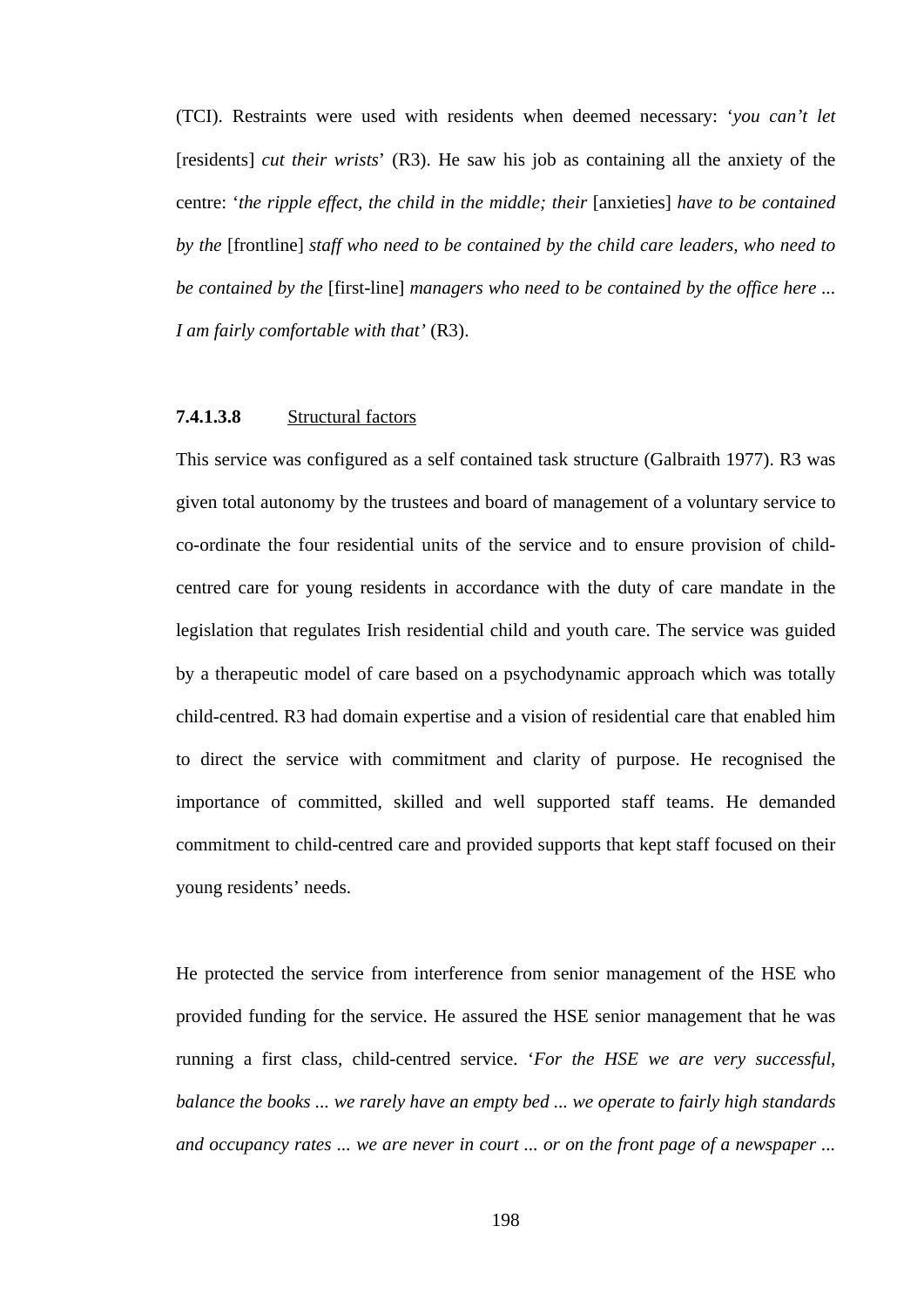*there are never issues going up to the [LHO] for assaulting each other, we get to manage what is here fairly adequately*' (R3). He protected the service from a directive from the HSE aimed at cost cutting '*The HSE would like us to close down units when the kids are in school because it would be a saving, but we are not going there*' (R3). It seemed that R3's credibility as a respected director of service helped him to avoid implementation of this decision that could have had a major negative impact on the quality of care being offered in the service.

R3 was critical of the role of the Social Services Inspectorate (SSI), in that he felt the inspectorate has not addressed issues in Ireland that negatively impact the residential child and youth care sector. He said the inspectorate was not using its powers to improve practice in residential care. He saw it as being satisfied with shabby practice, continuing '*I think it hasn't looked at the measurability of* [outcomes], *it has gone for the easy bits* [administrative bits]*, it is not good for practice, it is not good for models of care ... they are still letting unqualified staff into the system*' (R3).

There was strong evidence in this transcript of a director of service who knew the right thing to do and had the leadership qualities necessary to ensure provision of developmental care in the service for which he had senior management responsibility. To confirm reliability of R3's account of practice in the service a first-line manager from the service was also interviewed; he was nominated by R3 and became R5.

#### **7.4.2** *Respondent 5 (R5)*

R5 was the first-line manager of the high support unit in R3's service. This unit cared for children in the 6 to 12 year age group who presented with severe attachment related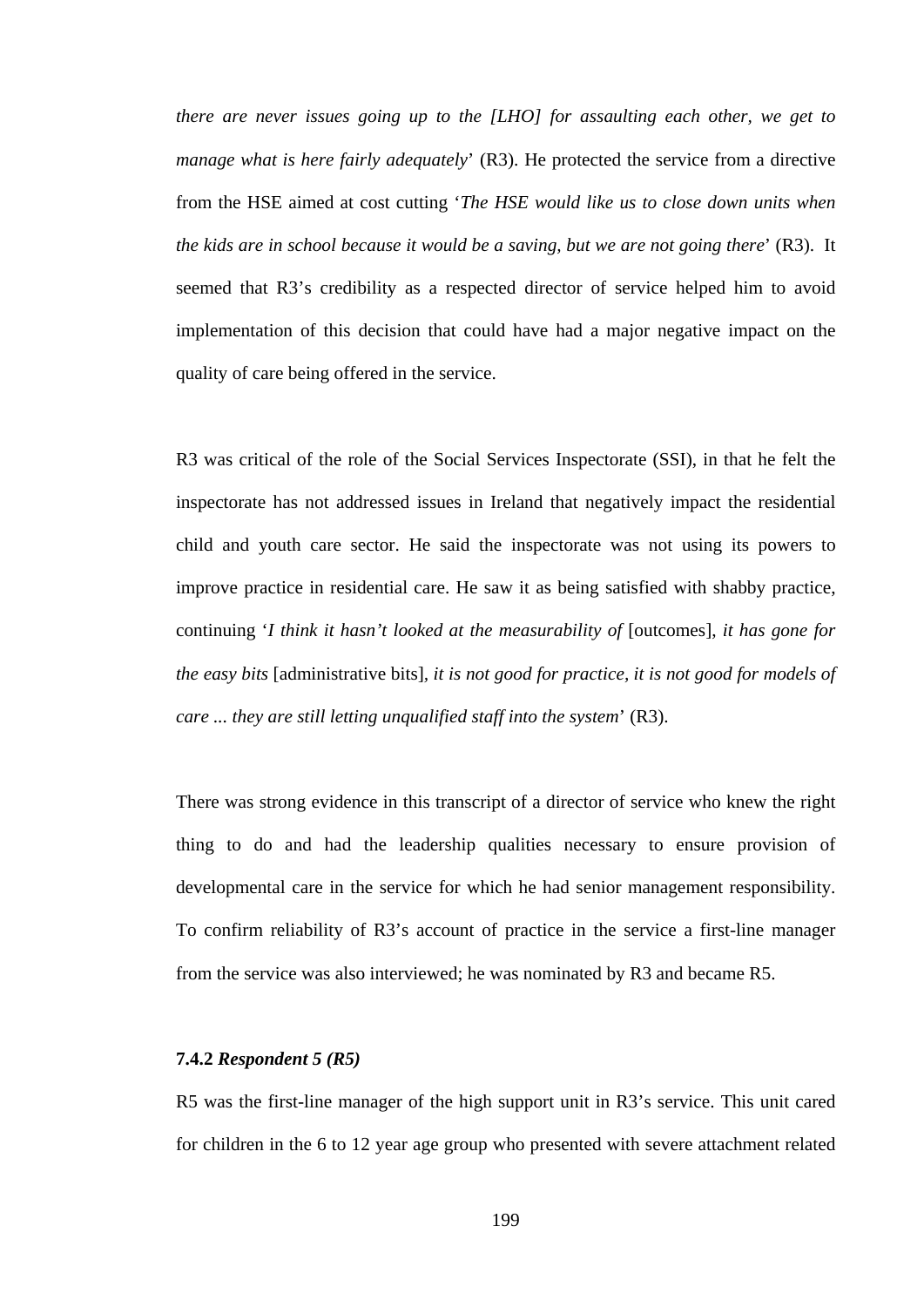issues which had caused their parents to feel incapable of providing effective parental care for them. R5 referred to the residents being classified as un-integrated so they clearly needed much focused, therapeutic care. The staff team was strongly supported in the care of these residents by a specialised consultant who helped the staff use Winnicott's model of intervention with these young residents. R5's transcript is presented under the same headings used for other first-line managers.

#### **7.4.2.1 Care-related issues**

Every child in the unit had a key worker and '*because the work we do* [with residents] *is within the relationship ... the aim as part of the healing process is that they make a relationship ... with one person and begin to trust that one person and through that relationship we can meet* [residents'] *primary needs*' (R5). He went on to say '*I see that we* [staff of the entire service] *are all on this therapeutic journey ... we use a psychodynamic approach rather than mainly behaviour modification*' (R5) This manager saw his working time broken down roughly as him spending '*20%* [of time] *with children, 10-20%* [of time on] *admin stuff and the rest* [60-70% of time] *would be with staff' (R5).* Residents' needs were prioritised *'the child, always the child* [takes priority]; R5 saw himself *'as* [being] *the middle of the wheel and the communication ... if anything happens and* [staff] *are not there ... I can say this is the way so-and-so is working with the child ... so a lot of my time* [with staff] *is listening'* (R5). The care model in use in this unit (similar to the overall service) was yielding positive outcomes '*we had one child ... she was the third child into the unit, she stayed for five years ... she went to foster parents and she phoned me* [recently] *to say she had had a review and she was going home for good so I think we are doing something right*' (R5). Content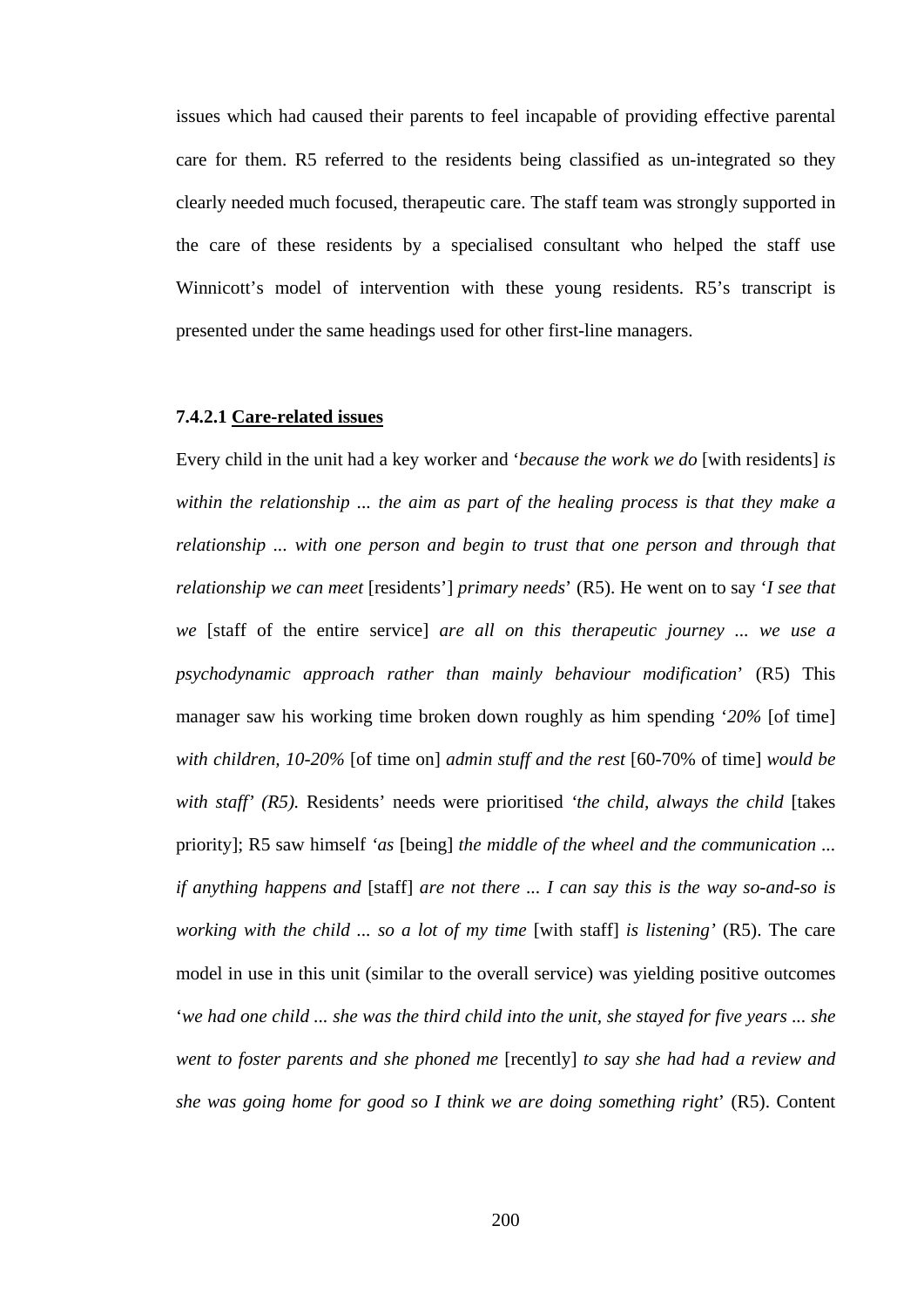analysis of R5's transcript confirms that the service directed by R3 provides childcentred care for young residents.

## **7.4.2.2 Staff-related issues**

These were discussed in some detail in the analysis of R3's transcript above, from the same service.

#### **7.4.2.3 Line management support for first-line manager**

When asked about his supports as a manager in this service R5 expressed feeling very supported. He reported to the therapeutic care manager (who is in charge of clinical supervision in the service), and he also got support from the deputy director and the director (R3); '*I tend to go into the* [director's] *office ... the three desks are in the one office so when I go in I'm supported by the three of them ... I see it as an open door policy ... I feel the relationship that I have* [with all three staff in the head office] I *would see as being very supportive*' (R5).

#### **7.4.3** *Discussion*

Content analysis of the transcripts of respondents 3 and 5 confirms an emerging theme from this study that the organisation design of a residential child and youth care service has major implications for its ability to provide developmental or child-centred care for residents. This service is structured differently to both previous services, where Service 1 was configured as a bureaucratic structure with a LHO who tightly controlled the residential service in his region of the HSE, but was guided by bureaucratic aims which sought regulation-led care of residents and best value for money; Service 2 was configured as a simple structure (Mintzberg 1988) with a director who prioritised needs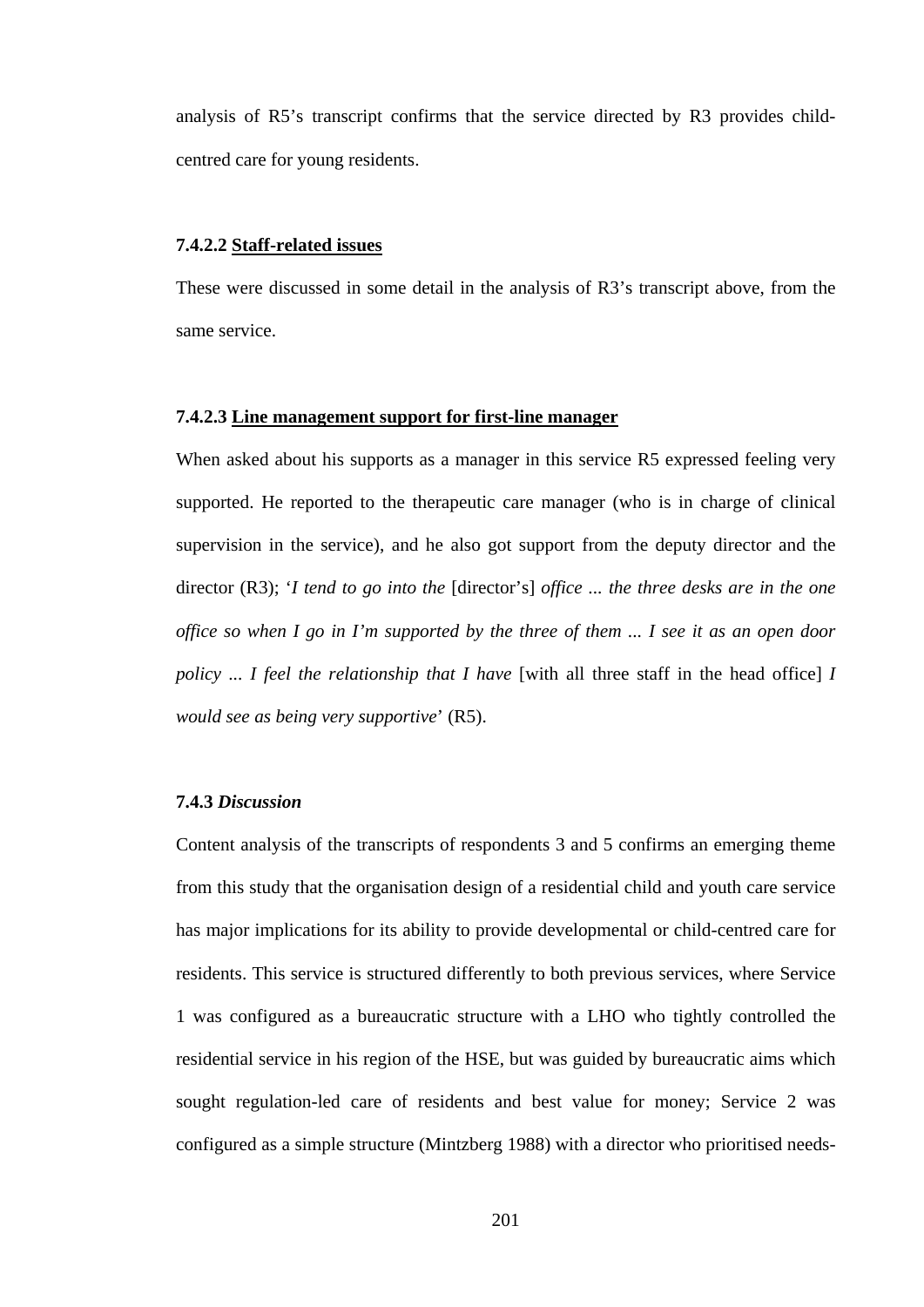led care and succeeded in embedding this ethos in the service and protecting his voluntary service from some of the bureaucratic goals of the LHO which directly impacted Service 1; and Service 3 which is now seen as configured as a self-contained task structure (Galbraith 1977) with a director who has both domain expertise and authority and whose vision of residential care is one based on partnership to achieve needs-led care for young residents. The simple structure and the self-contained task structure have characteristics in common; one is more commonly found in a smaller service, while the other is suited to larger more complex organisations. Both authorise a selected senior manager (at director of service level) to take responsibility for all operational decisions of the service. Clearly the success of the service depends on the calibre of that senior manager. Provision of developmental care in a service configured as either a simple structure (Mintzberg 1988) or a self-contained task structure (Galbraith 1977) requires a senior manager with authority and domain expertise (Drucker 1968). He must be a competent manager/director who has a vision for the service and leadership skills to motivate, support and lead staff teams in the provision of developmental care. The data suggest that either structure of organisation design can ensure the provision of developmental care, but the self-contained task structure is one that could ensure the provision of developmental care in statutory services provided by the HSE, which is a large organisation. Respondents 3 and 4, who had full authority, have shown evidence of domain expertise which gave them a clear understanding of developmental care and an ability to lead residential services in provision of developmental care in the two services they line-managed.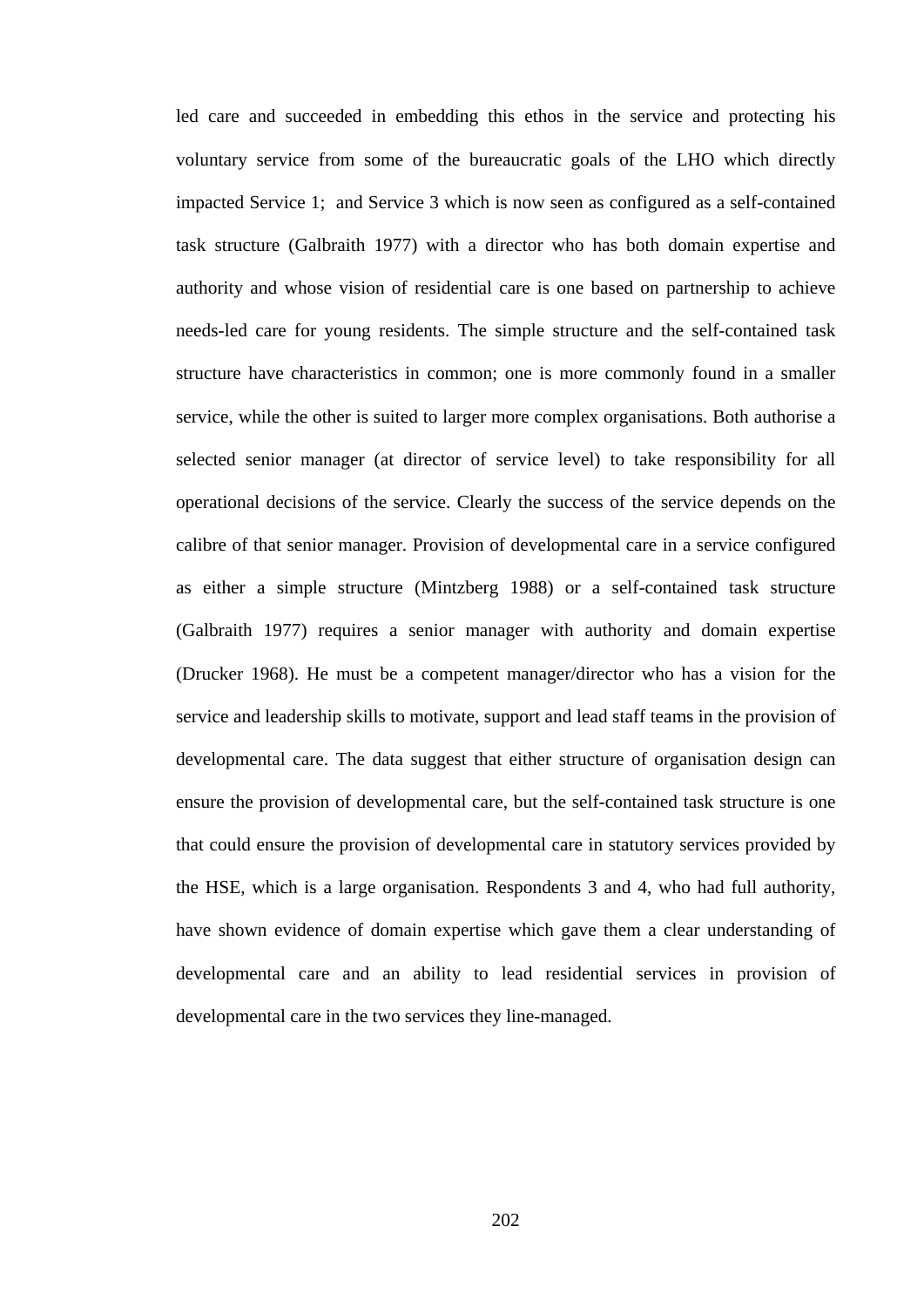# **7.4.4** *Summary of issues emerging from Service 3*

Content analysis of the transcripts of Rs 3 and 5 from this service locates the service in a developmental model of care. R3 leads a service about which he states '*I would hope*  [residents] are at the centre of absolutely everything that is going on [in the service]' (R3). His transcript refers to factors that are now emerging as being essential for provision of developmental care such as:

- 1. strong recognition of the mandate of care enshrined in Irish legislation and leadership ability which provided protection of the service from bureaucratic decisions taken at senior management level of the HSE;
- 2. a strongly supported, respected and integrated staff team from frontline to firstline and senior management levels;
- 3. robust staff recruitment, selection, induction and probation processes managed by staff with domain expertise and authority;
- 4. mandatory supervision for staff,
- 5. ongoing support of staff in their focused use of a child-centred model of care.

# **7.5 Service 4**

This service was represented by respondents 6, 7 and 13. All three respondents were attached to a statutory residential service directly managed by the HSE. Rs 6 and 7 were first-line managers of high support units in the service but R7's unit had only recently been re-designated a short-term high support unit and was the only short term high support unit in the data set. R13 was a director of service who line-managed both Rs 6 and 7. All three respondents worked together as managers when the same service had a voluntary status under the management of a religious order. The religious order decided to discontinue involvement in residential youth care provision and R13 was appointed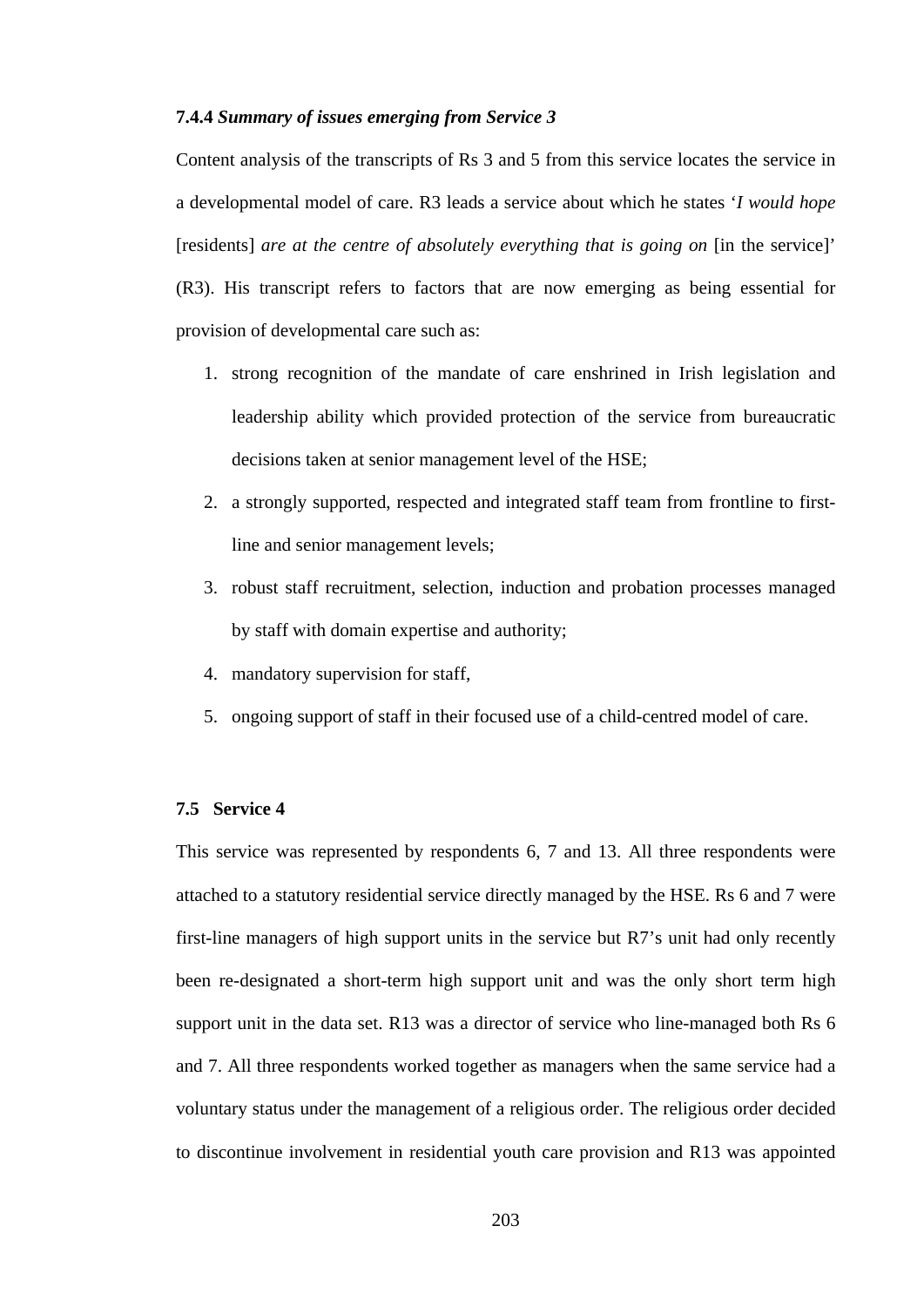to oversee the transition of the service into the statutory sector and was then given responsibility in the statutory sector as director of the residential service in the particular region of the HSE. Both Rs 6 and 7 maintained their management positions in the newly established statutory service. There was evidence in all three transcripts that, while the transition went smoothly, they were still consolidating their new situation and striving to continue the best practice and systems that were considered to work when in the voluntary sector. Content analyses of the transcriptions of Rs 6 and 7 will be presented together and R13 will be presented separately.

# **7.5.1** *Respondents 6 and 7 (R6 and (R7)*

R6 was invited to participate in the study to ensure a geographic spread of respondents. When he was asked to nominate a first-line manager whose role differed from his, he selected R7 as the manager of the only short-term high-support unit in this region of the HSE.

# **7.5.1.1 Care-related issues**

R6 described care in his unit through the following extracts taken directly from the data '*We are using the model* [of care] *"Relating and Caring" there is a lot of focus on the relationship with the young person and then the development of caring obviously comes from the effective relationship that is formed ... one of the significant changes ... has*  been the development of the complexity of need that you find with a particular child [in high support care] *... we always try to put in place the plans that will best meet the needs of the young people at that given time ... we don't accept a young person unless s/he has a care plan ... every* [resident] *has a social worker and is reviewed fortnightly ... care is repeatedly assessed ... the care plan is statutory ... from that we develop our*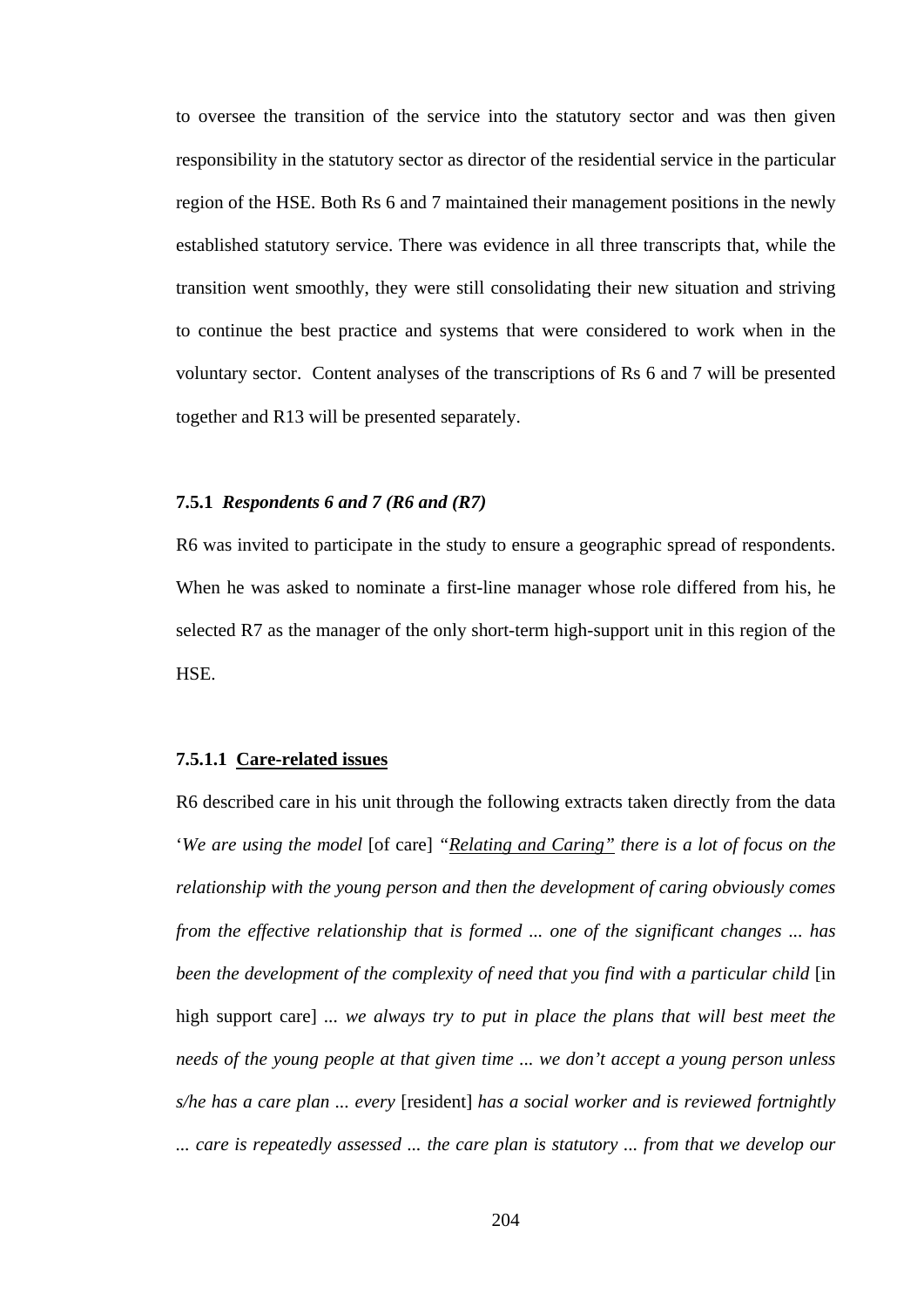*individual placement plan for the young person ... we also develop what we call significant pieces of work ... it could be a piece on emotional development ... it could be a simple thing around* [a child's] *routine ... we set a time limit for achievable goals ... for the time the child is with us ...* (R6). He went on to say: '*my main task is to ensure that* [residents] *get the best quality care that is available to them ...* [I] *have to ensure that the resources are there to allow that to happen ... that the staff are there, the best staff that are available ... staff that are able and empowered to look after the* [residents] *... it is ensuring that they know what their task is ... I very much invoke getting people to take responsibility, giving people the opportunity to make decisions, empowering people to do that'* (R6). These extracts were taken as indicating provision of childcentred care in R6's unit.

R7's transcript also indicated the provision of needs-led or developmental care in his short-term high-support unit. When asked about his main responsibilities as first-line manager he said: '*it is about safe care of the young people and the safe care and support of staff within the work because* [residents] *can be so challenging ... that we are working under the regulations that are there'* (R7)*.* He went on to say: '*it is working with the models* [of care] *... working with the psychologist to see what we can use of the models in the other houses* [of the service] *... which would best suit particular children ... he* [psychologist] *is flexible if we identify needs he aims to meet them ... a lot of the needs* [of residents] *we can meet ourselves, I prefer to do it as it is much more challenging for the staff team to tackle difficulties themselves ... I think that once young people feel they are being heard and that there is respect for them ... that is the big thing ...* [residents] *may feel "he wont give what I want but I know he will listen to me" ... for me every day coming to work I always need to spend ten minutes with the kids ...*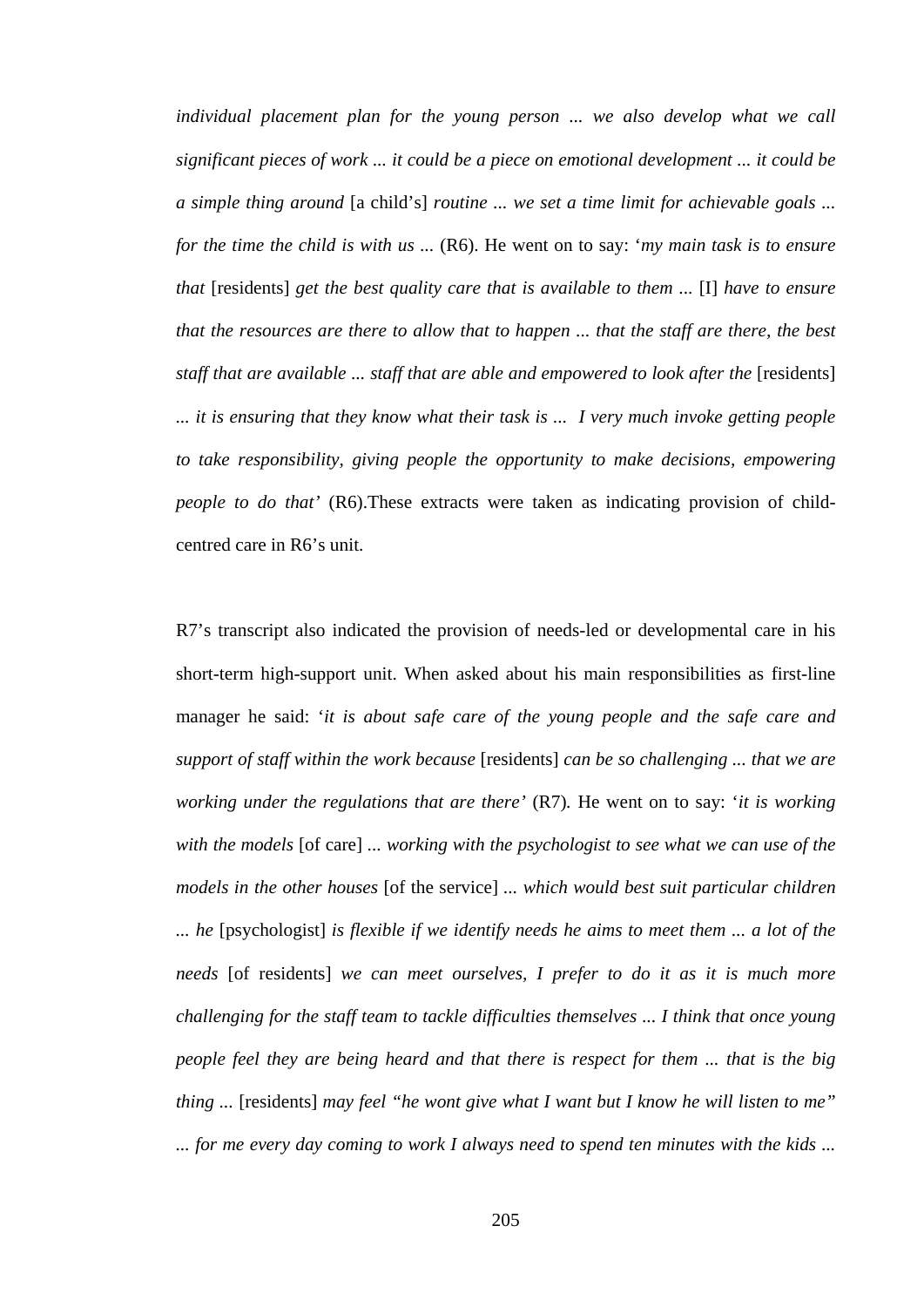*it is giving them that time if they want a chat or are hurt ... I have 3 or 4 teenage girls that will ring me even though they are gone, for a chat, that says a lot ... they* [residents] *wouldn't be here if they didn't have problems, sometimes people forget that*' (R7).

## **7.5.1.2 Staff-related issues**

Staff were supported through regular staff meetings, '*we have staff meetings once a fortnight and everybody attends, it is built into the schedule; child care workers have a group meeting outside of the centre ... facilitated by an outside facilitator ... to discuss practice issues and their own development; the child care leaders are part of a regional group which has its own regular meetings'* (R6)*. 'Every* [staff member] *receives*  [monthly] *supervision, it is compulsory, it is operational and developmental ... there is a communication book within the centre ... to allow people to communicate issues, concerns, points for development or whatever*' (R6). He went on to say: '*the present roster is working very effectively ... and meets the needs of the centre, the staff are well aware that if the needs of the centre change then the* [roster] *could change*' (R6).

R7 also had clarity around his role and the importance of collaboration with social workers in the interest of residents '*we have a very good working relationship with*  [social workers] *... people know* [my] *expectations here as a manager and it works'*  (R7). When asked about his most important tasks as first-line manager, he replied: '*my development of myself and the staff team together as a group ... getting the staff team on board and buying into the care we are offering for the* [residents] *... being available as well ... I try ... to see each staff member for supervision every 3/4 weeks ... the staff here are very protective of the unit and of the young people and getting involved and wanting to be involved so we give them the responsibility ...* '*we review* [the roster] *every couple*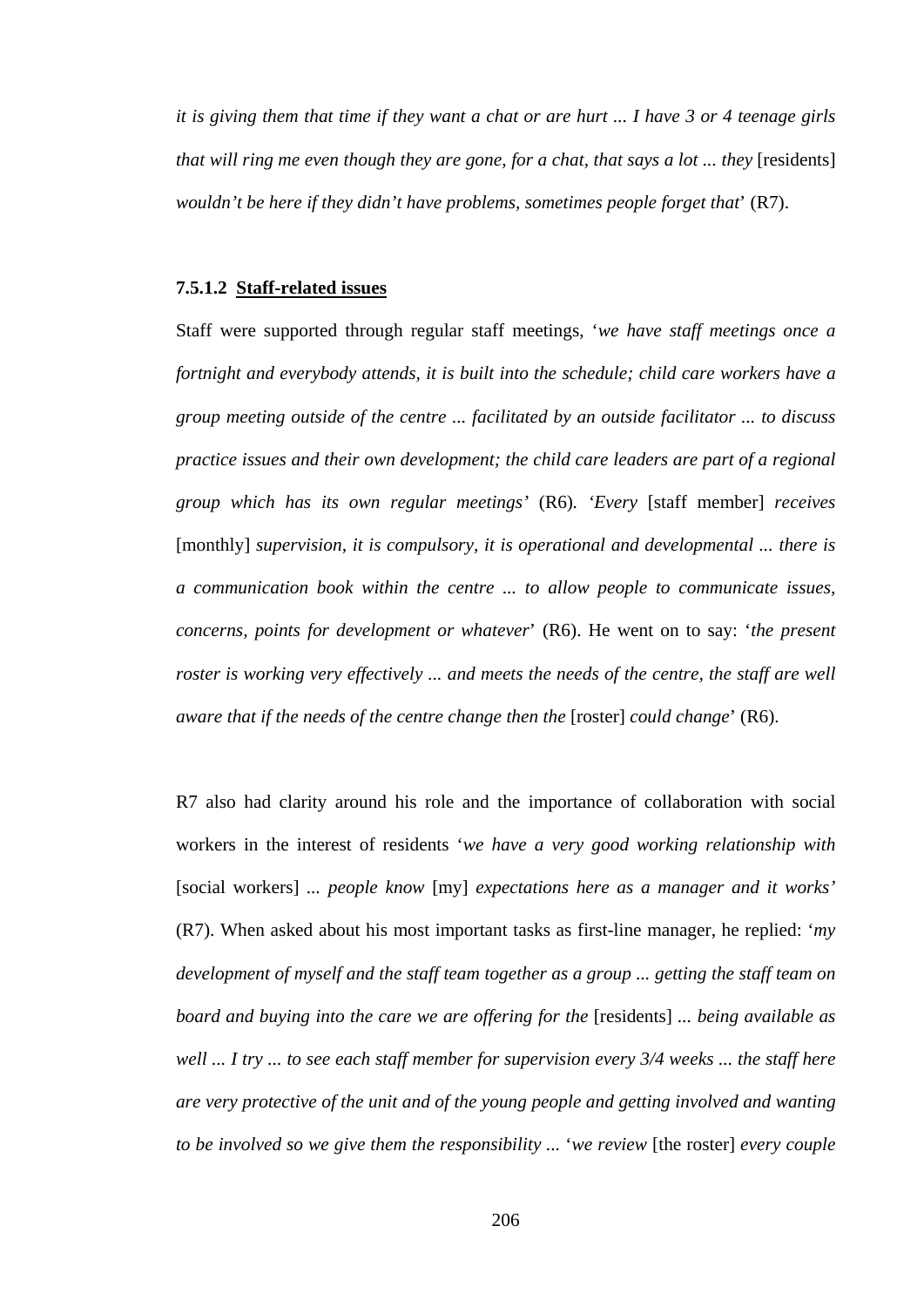*of months and see* [if] *it is working, is it meeting the needs of the young people ... I am fairly flexible and I love being on the floor with the young people ... I think it is important as a manager to be on the floor*' (R7).

Both managers also referred to monthly meetings with all first-line managers in the service which were chaired by their line manager, R13. Service strategy '*is discussed within my line supervision ... [and] in a bigger forum like management meetings ... I would localise it as well through my own local management within the centre ... which would be the initial opening for discussing strategies ... and what is not working*' (R6). (This indicated use of practice-led strategic planning and development in the service.) R7 also referred to these meetings '[first-line managers] *of the 8 units we have in residential services ... meet with* [R13] *... once a month ... we look at the issues coming up and discus them ... it is using peer support ... we find that good* ... *we do an on-call system as well ... 24 hour cover ... so* [all first-line managers] *are tuned into* [all units] *... staff would move to other centres and cover shifts and support each other*' (R7). (This reflected a service mentality among first-line managers which was also emerging as a feature of those services providing developmental care for residents).

#### **7.5.1.2.1** Staff recruitment

R6 referred to the corporate function of recruiting which prevailed in the HSE. He had more direct involvement in recruitment when the service was part of the voluntary sector: '*we had more of a close hand with recruitment ... now we are with the HSE it is a lot different ... there is a personnel and HR department who look after all of that ... we are finding there is a time gap that is a problem ... and there is serious confusion in regards to what* [qualification] *is recognised and what is not recognised ... my* 

207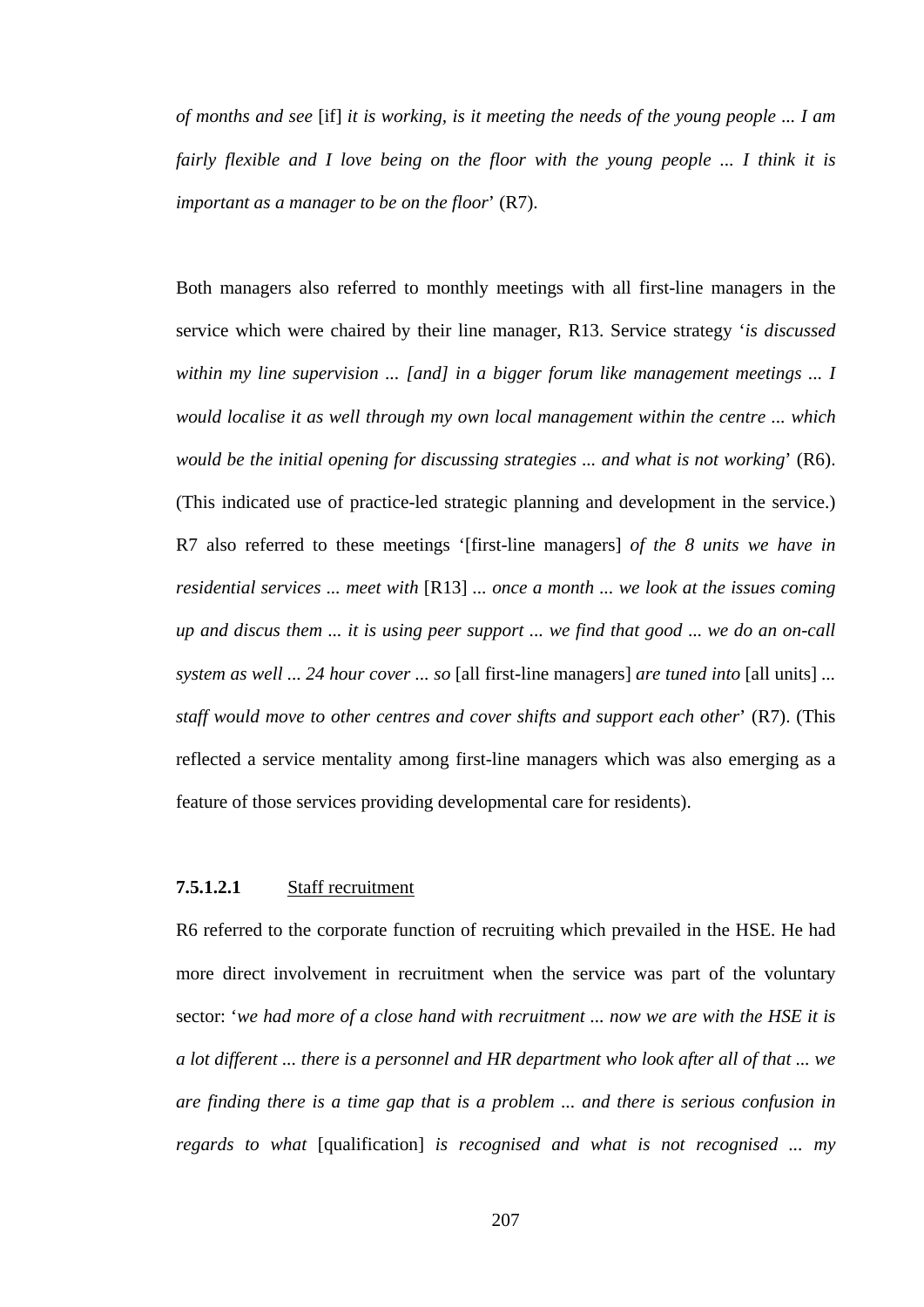*responsibilities* [in the statutory service] *are more tied to where I work ... in some ways we have lost a bit of personal touch in our work ... the process of interviewing is ... focused on practice, legislation ... it has become so rigid in relation to who is actually being called for interview ... there is an initial probation period of twelve months in the*  [HSE] ... what should happen is that an assessment [occur] at the end of the twelve *months where you would review the person's progress ... there is no system for doing it*  [in the HSE] *... I've come from a system* [in the voluntary sector] *where we would weed*  [staff] out and we would have assessed them ... in saying that ... because everyone [in my unit] *receives supervision monthly* [unsuitability] *would be well notified ... I am very comfortable with that*' (R6).

R7 also referred to changes in recruitment since joining the HSE: '*we have* [now] *fallen in under their HR and their recruitment methods ... we had much more say in the voluntary sector ... a recruitment drive has just happened in* [the statutory service] ... *the interviewers were identified by the HSE* ...[but] *the director* [R13] *has said he needs to have* [particular people] *on the panel because they are the people who know what we are looking for ... the panel hasn't been reconvened yet ... I suppose it is being dealt with through HR ... I interviewed last week for relief staff ... we got 8 CVs and interviewed 8 people ... they are being processed ... Garda clearance has gone out, reference checks ... HSE regulations require that all* staff [including relief staff] *have a qualification ...* [relief staff] *are nearly all working full time at this stage because of vacancies within the service ... temporary contracts can be offered to a relief person if they have the required qualification ... if there is a panel* [for permanent staff] *a person from that panel would join my staff* [if I had a vacancy]' (R7). Both respondents felt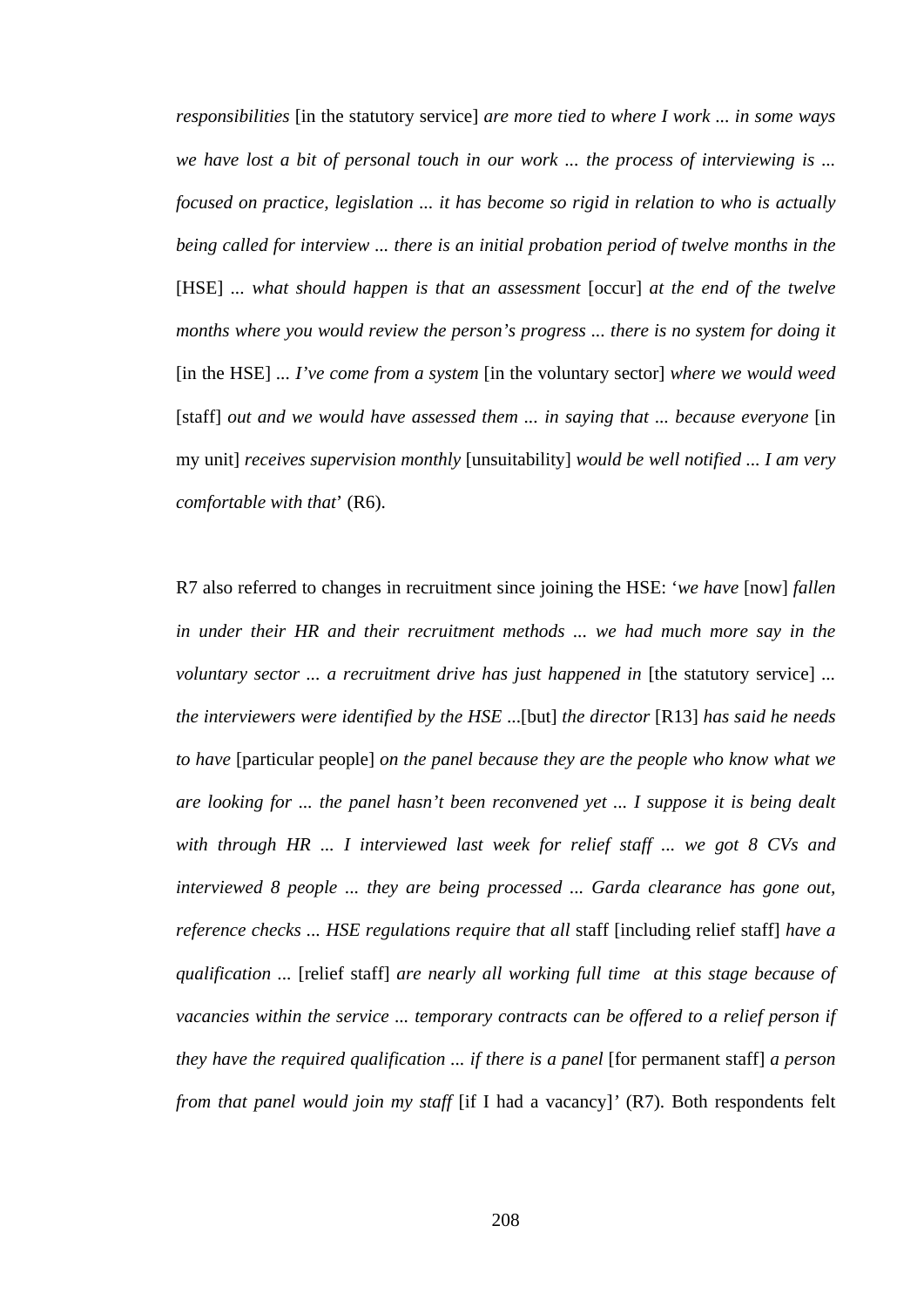able to express their preferences in relation to replacements on their staff teams: '*I definitely feel heard*' (R7).

### **7.5.1.3 Line management support for first-line managers**

Both managers had regular supervision: '*I have supervision which is fortnightly ... it is*  [mostly] *operational ... we review what we are doing well* [with residents] *and what we are not doing well and looking at the areas of development* ... *I am very happy with that ... good systems, accountable systems with good feedback when needed*' (R6).

R7 feels equally supported: '*I would have supervision every 3 or 4 weeks ...I find it more operational ... the young people, the placements, the staff, the unit itself, the HSE, the paperwork side of it ... I've been having* [developmental] *supervision myself for the*  last 10 years, I find it good and useful ... I'd be very conscious that I need to be getting *feedback ... unless* [my line manager, (R13)] *comes out here he is not going to get the sense that I am doing my job'* (R7).

R13 as director of service supervised all first-line managers and expected them to monitor and ensure that the quality of care being given to young residents was to the standard or above standard; that frontline staff were supported and '*that they are constantly looking at and reviewing how we are working with the kids*' (R13). This indicated that this integrated service was focused on the developmental care of residents.

Open communication between levels of staff was in evidence. First-line managers were also involved in monthly mapping meetings: '*with the child care manager and the*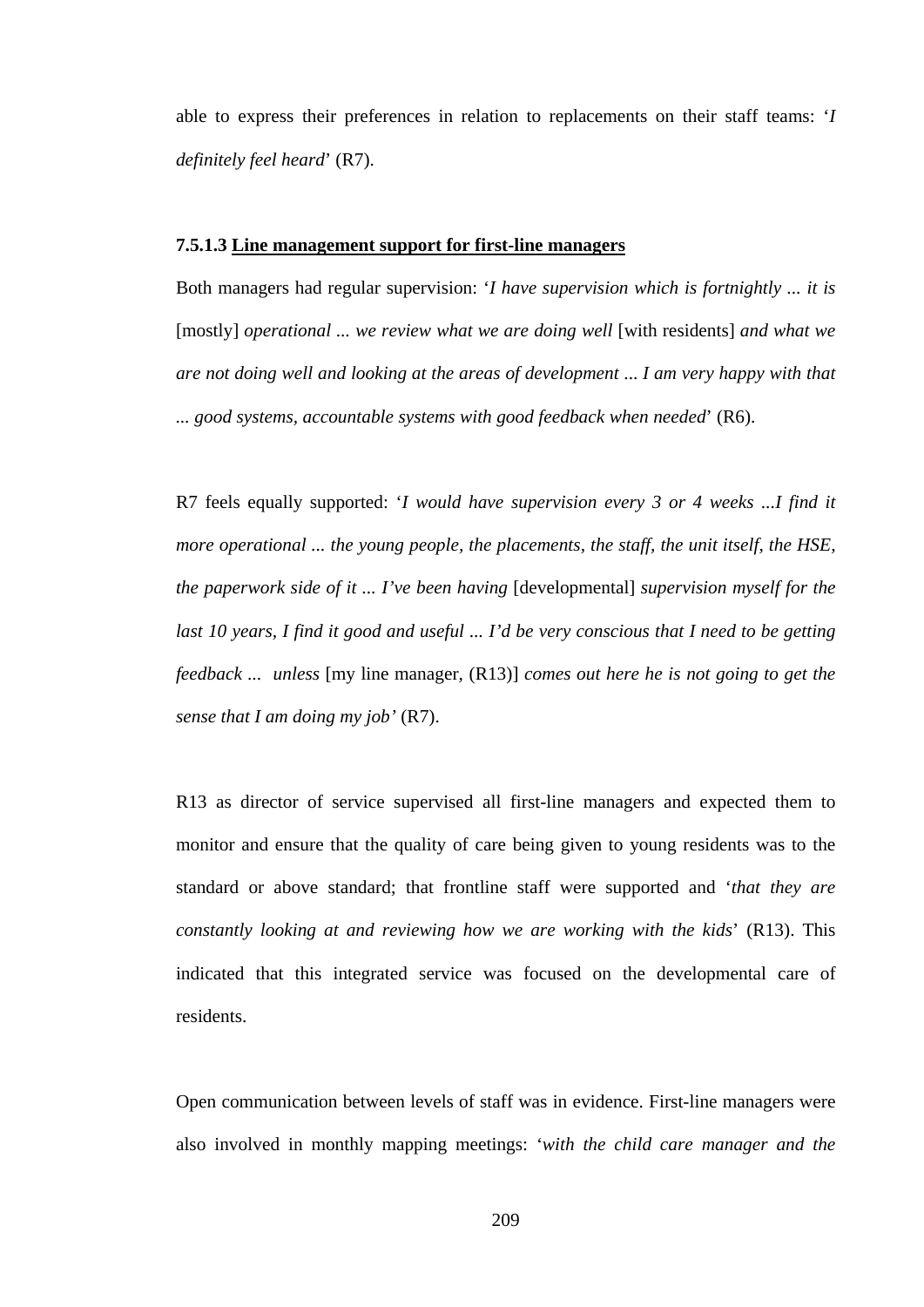*principal social workers of the different areas* [of the HSE region] *... we go through all young people in the centres, are they due to move on or not ... we look at the referrals for the month, can we take them or not and the reasons why*' (R7). There was a major review of residential care provision underway in the region of the HSE at the time of both interviews: '*frontline people* [are involved in the review], *managers* [first-line], *principal social workers, child care manager, psychologist ... we* [looked at] *services we are providing and what we should be providing ...* [we recognised] *we need a short term emergency unit*' (R7). This short term unit has been set up and was being managed by R7. Since frontline people had an input into this decision, there was full support for it from staff across the service and R7 was committed to making the unit a success. This was a good example of practice-led service development (the opposite of what occurred in Service 2 when a change of function was imposed against the first-line manager and directors' judgement).

## **7.5.2** *Respondent 13 (R13)*

R13 was the regional manager for the statutory residential child and youth care service in a particular region of the HSE. He previously directed the same service when it was in the voluntary sector.

#### **7.5.2.1 Previous responsibilities**

While in charge of the voluntary service R13 had clarity around his role: '*I provided the professional supervision to the [first-line] managers, I looked at policies and procedures, the strategy around how we were going to develop the service that was, I dealt with human resource* (HR) *issues*' (R13). While employed by the voluntary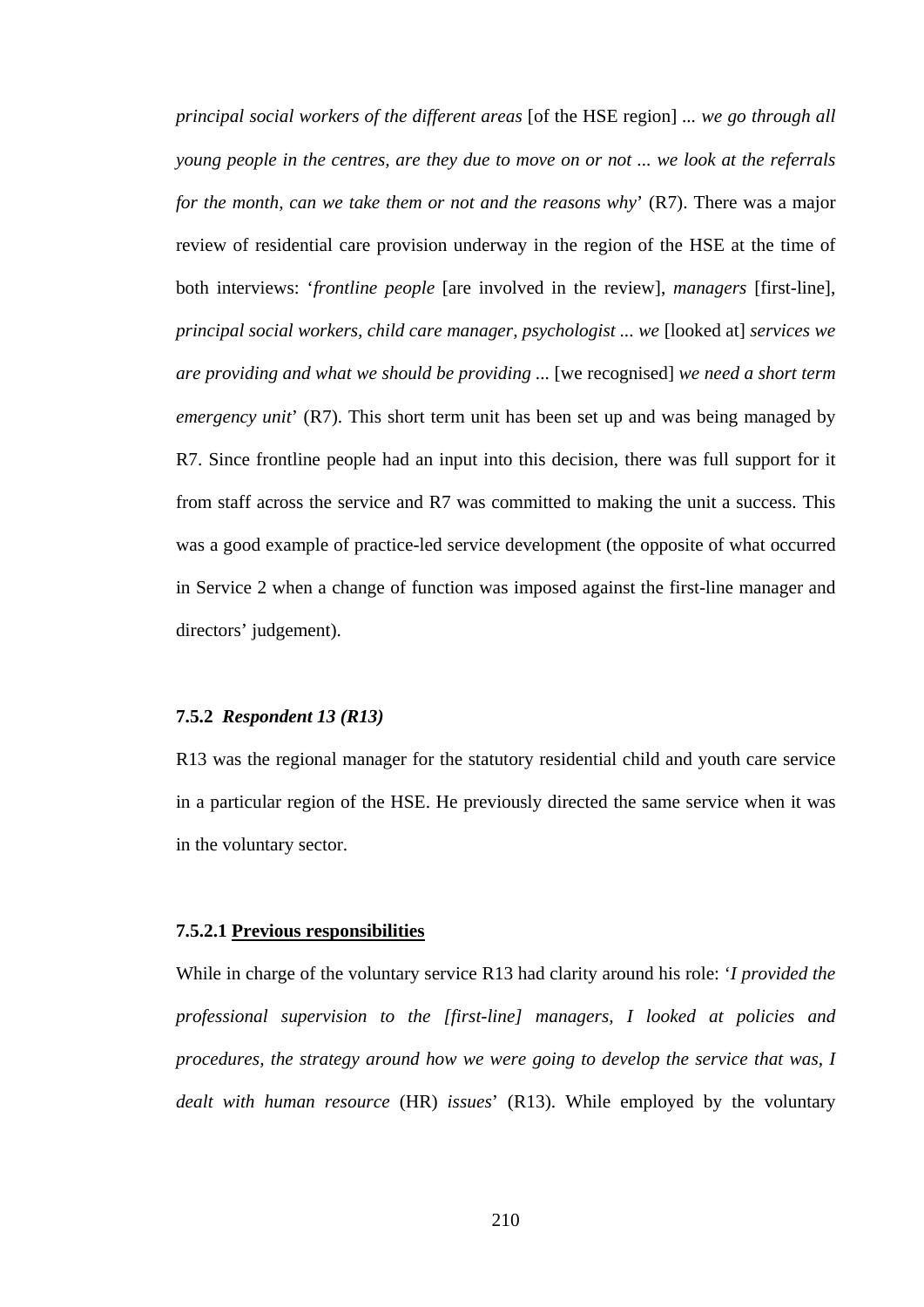service, R13 was involved in setting up one of the first high-support units<sup>9</sup> in the country. '*There was no model to follow ... one of the biggest difficulties about high support was that they had to be so rushed, there was so much pressure to open ... there wasn't enough thought put into the profile of the type of staff we needed in terms of their qualifications, their experience ... one of the high support units we opened ... most of the staff were unqualified or had Montessori training which wasn't adequate to the work ... they became very overwhelmed by the task and things quite rapidly broke down ... a theme for us throughout the development of high support units to date is that we have never been able to maintain enough staff to manage existing services ... we haven't been able to attract the numbers we need or the type of expertise we need in the staff as well*' (R13).

#### **7.5.2.2 Present role in the statutory service**

'[The move] *changed my role enormously* (R13)*'. 'There were five services I was responsible for* [in the voluntary service] *... I came into the HSE to be informed that I was taking on* [in addition] *a special care<sup>10</sup> service and two youth homeless services ... there is not the infrastructure in place* [in the HSE] *to support my role in order to be able to do that*' (R13).

## **7.5.2.3 Alternative care review**

 $\overline{a}$ 

This review which was underway at time of interview covered residential child and youth care, foster care, child psychiatry, disability services, after care. The review group highlighted '*that the different areas that have responsibilities for children's services don't work together*' (R13). A report has been submitted to the LHO recommending '*an* 

 $9$ High support units provide an opportunity for additional support to young people in residential care through use of higher staff ratios and higher therapeutic input.

<sup>&</sup>lt;sup>10</sup> 'Where children can be detained or retained for the purposes of treatment' (Durcan 1997: 9)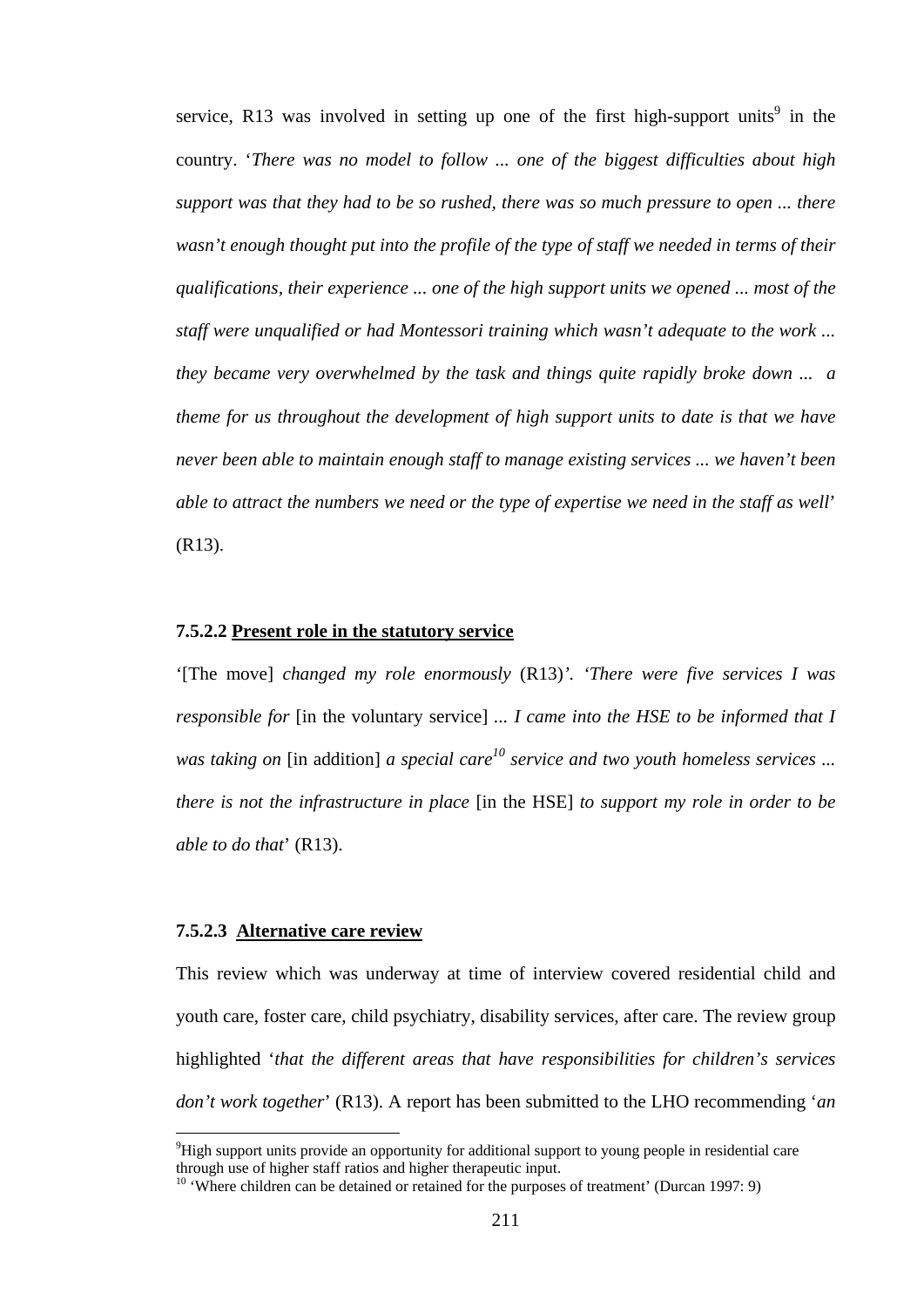*alternative care service under one line management structure*' (R13) but there had been no response to this at the time of interview.

## **7.5.2.4 Staff-related issues**

## **7.5.2.4.1** Recruitment process

R13 had experience of recruiting frontline staff across both the voluntary and statutory sectors. He recognised the importance of the quality of the staff who directly worked with young people in residential care. Both Rs 6 and 7 referred in their transcripts to them having difficulties with delays caused by HR in recruitment of staff. R13 had seen the need to oversee the recruitment of staff for the residential service more closely: '*the recruitment dept of the HSE doesn't meet the needs of what residential services need ...*  [HR department] *just cannot meet the demand ... we have tried that route several times, in one campaign they had fifty applicants, twenty five were eligible, we interviewed seventeen who turned up for interview and three were appointed ... over the years we have brought in a lot of staff who were not suitable so I am not bringing anyone in now unless I am absolutely confident that they can do the most difficult job in our services ... we have changed the whole way we interview ... we are now looking for emotional intelligence in staff ... interviews are not so much task oriented but more getting*  [applicants] *to reflect on their experiences ... we have spent a lot of time around the specific questions, around how the panel is formed, around panels working together ... we have now interviewed 120 candidates ... we have also introduced a written exercise*  [which] gives another dimension to quality of staff; it is something I want to pursue *more ... the feedback we have from people coming on board through the new process is that we have set the bar higher ... they certainly seem more reflective, more energetic,*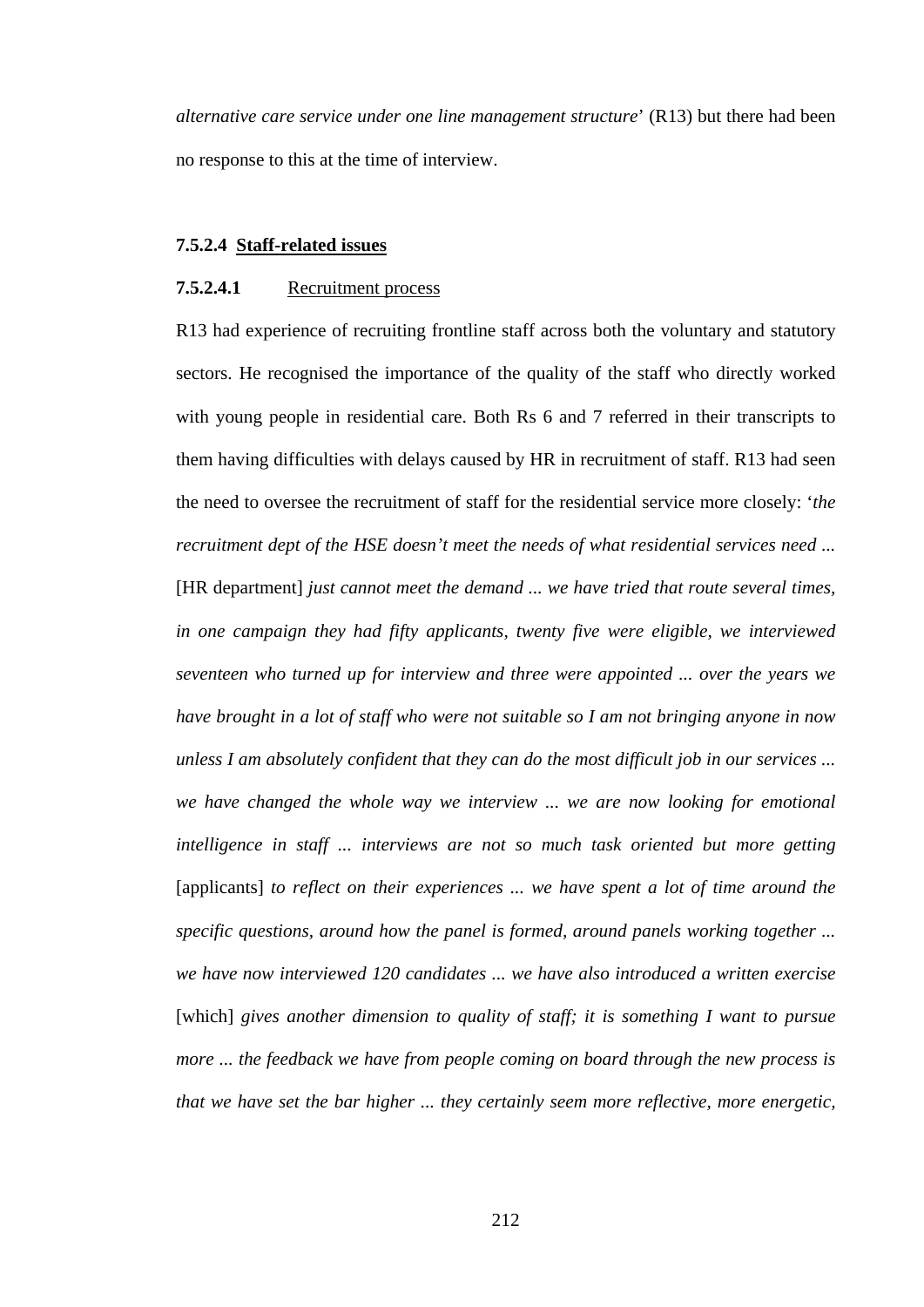*much clearer about what they are coming into ... we expect them to come in and to work with difficult kids ... so we are raising the bar that way*' (R13).

#### **7.5.2.5 Structural issues of the HSE**

R 13 reported: '*There are three child care managers* [in the HSE structure in this area], *I report to one. Each of the three roles has a regional responsibility for a particular*  [service] *... one has regional responsibility for child protection ... another for foster care ... another for residential care, which is enormous ...* [my boss] *reports to the local health officer* [LHO]*,* [my boss] *should be reporting to the general manager but the general manager* [in this HSE area] *hasn't taken on the residential service. There is some dispute around that so we have been brought in under the LHO ... some of the key decisions have to go through my boss to put to the LHO'* (R13). This reporting system had not given R13 any clarity as to how his job was viewed within the HSE structure: '*I am not terribly sure how anybody above me sees my job ... I make it up as I go along ... I haven't come with a clear brief ... the understanding of residential care is not* [in the HSE], *nor the expertise ... how I see my job is to develop some sort of vision as to what the post should be about ... special care is quite new to the HSE ... residential care is very new to the HSE ... a lot of my role is at the moment providing information and looking at what systems and structures we need in place ... to look at what the needs are in the region for young people in residential care'* (R13).

Developments of service that R13 had been involved in since becoming part of this statutory service had '*come in an ad hoc way ... there is no-one to tell us we have to*  [develop services]*, there is no structure* [within the HSE] *that supports that ... if I didn't want to work with anyone else and wanted to mind my own patch I could do that and it*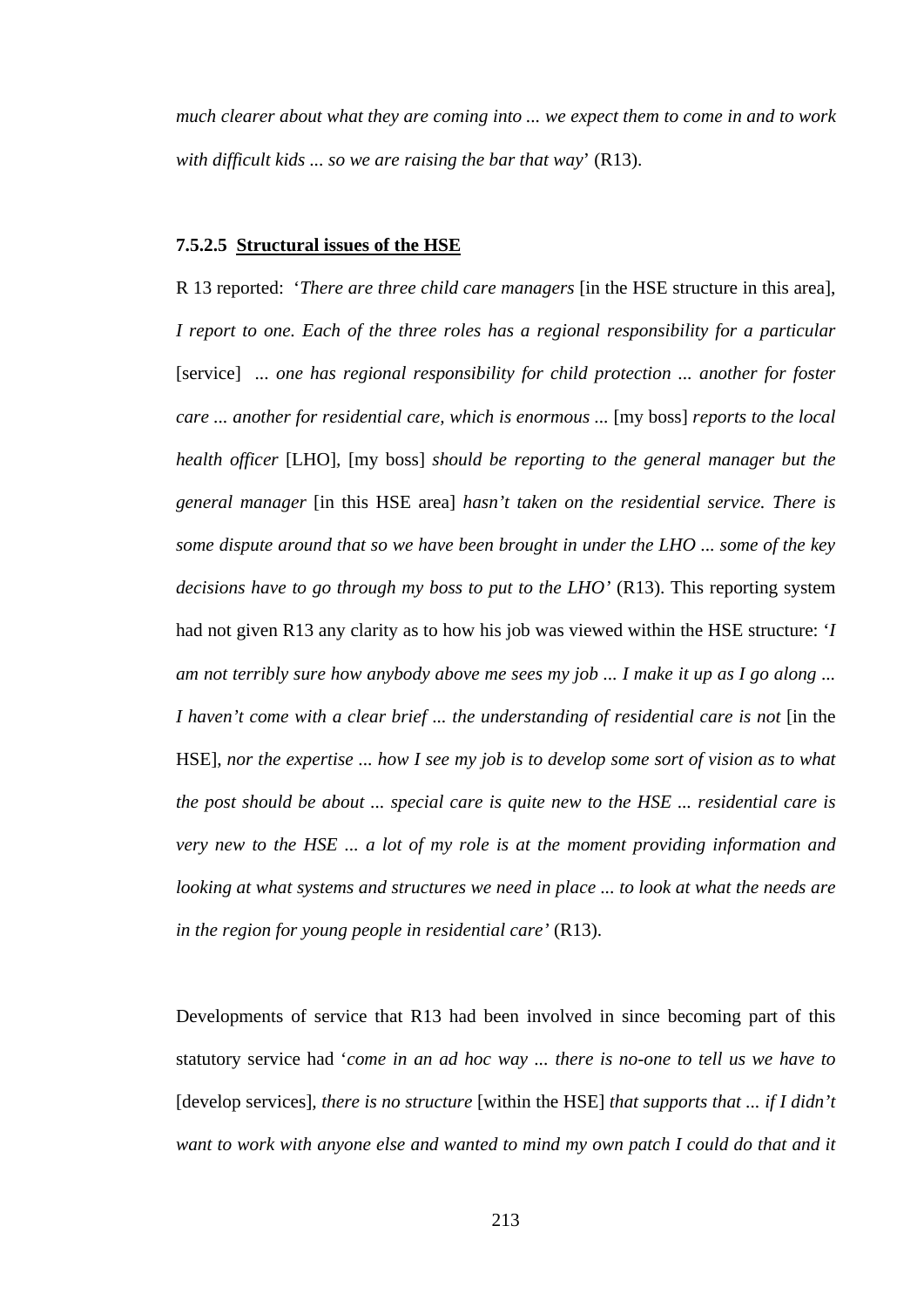*wouldn't help with the development of services ... professional supervision is something I don't receive ... I have regular operational meetings with my manager ... but he doesn't have authority to make decisions ... he sees me as the expert in the residential area and would go with the decisions I make ... this is not the safest way* ... *I need to be able to report to someone who can make key and critical decisions that effect residential care ... the residential care budget is something like €12.5-13million ... I can't even get clarity on how much money I am allowed to sign off on ... I am not sure if I can sign off on €500 or €5000 ... I need to report to someone who has the authority'* (R13).

### **7.5.2.6 Discussion**

This situation, as described by R13, suggests a disconnect between the frontline residential service and senior HSE management in this region of the HSE. No-one in the senior management structure ensures that R13 monitors that the quality of care being provided for young residents is adequate, not to mention developmental, as mandated in Irish legislation. R13 himself, because of his domain expertise, sees this task as a centrally important responsibility of his role as regional manager of residential care.

There is no reference to senior HSE management interfering with the developments that R13 has proposed, so there is no evidence of this statutory residential service being micro managed by senior HSE management (as was the case with Service 1). However a change of person at either R13's level or at LHO level of the structure could totally alter the present fragile situation. It is clear that consolidation of provision of developmental care for troubled residents in statutory HSE services requires a more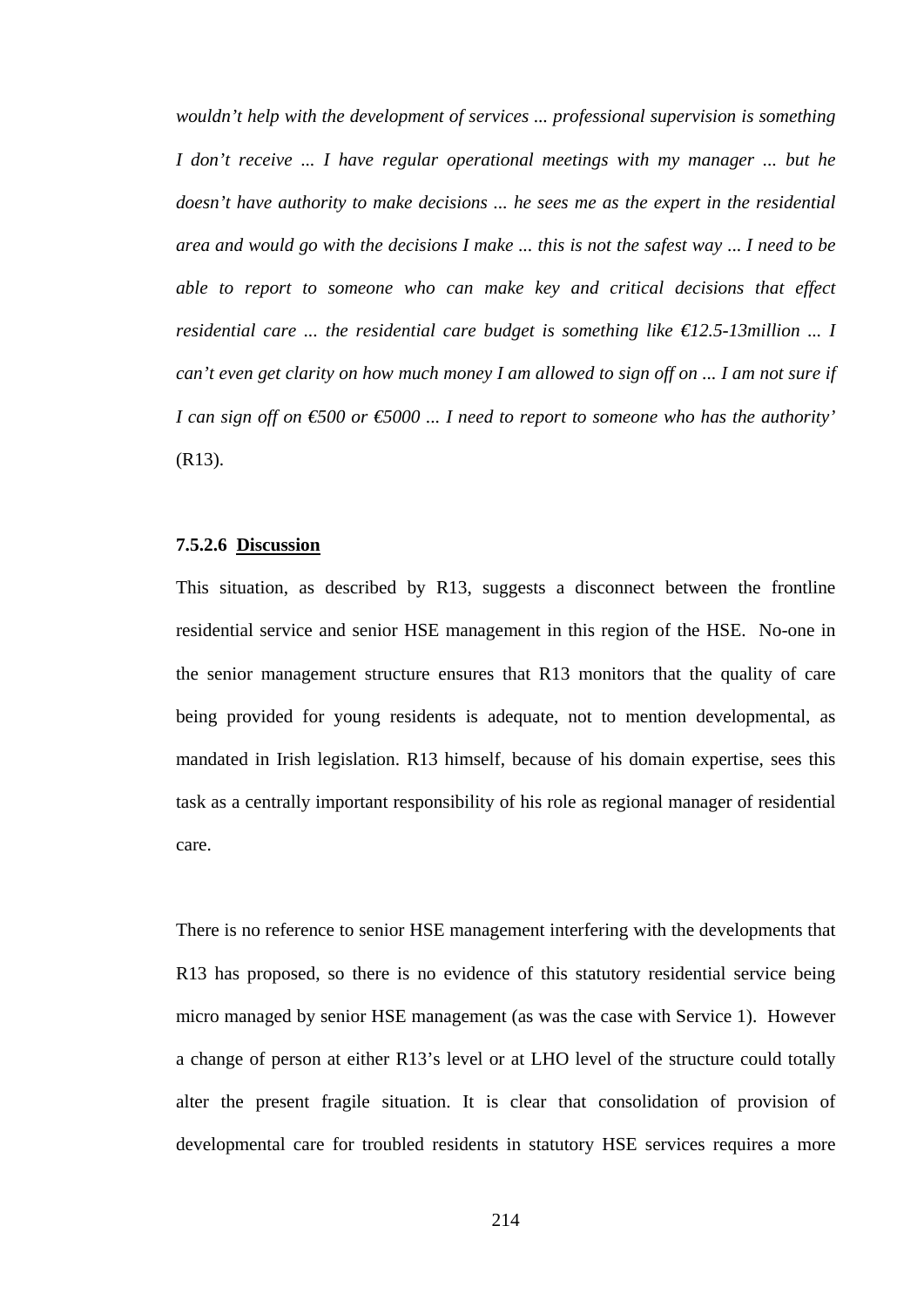robust organisational design structure within the HSE structure, which provides for a manager at director of service level with both domain expertise and authority, who is held accountable for provision of needs-led care as mandated in Irish legislation.

#### **7.5.3** *Summary of issues emerging from Service 4*

Service 4, which was represented by three respondents, presented evidence of operating from a developmental model of care. There was a robust staff recruitment process, staff were supported through focused, mandatory supervision; open communication across the levels of the frontline service indicated an integrated frontline service. While the director of service (R13) was focused on providing the necessary support for first-line managers to ensure their empowerment to provide developmental care for residents and their involvement in practice-led service development, there was also evidence in R13's transcript of him not getting the necessary authority in the existing HSE organisational structure to ensure protection of the frontline service, or its consolidation within the existing HSE structure.

## **7.6 Service 5**

The service was represented by one respondent: R8. This was a statutory homeless service for young adolescent males in the 15-17 year age group. It was open for only 3.5 years at time of interview. It was the residential part of an overall homeless service in a different region of the HSE to Service 1. It was linked to a social work team which worked exclusively with homeless youth in the region. This comprised 8/9 social workers, 2 team leaders, 2 public health nurses, 1 sexual health person and 2 community social care workers. Both the residential and fieldwork services were directed by a child care manager with domain expertise. Since opening, the residential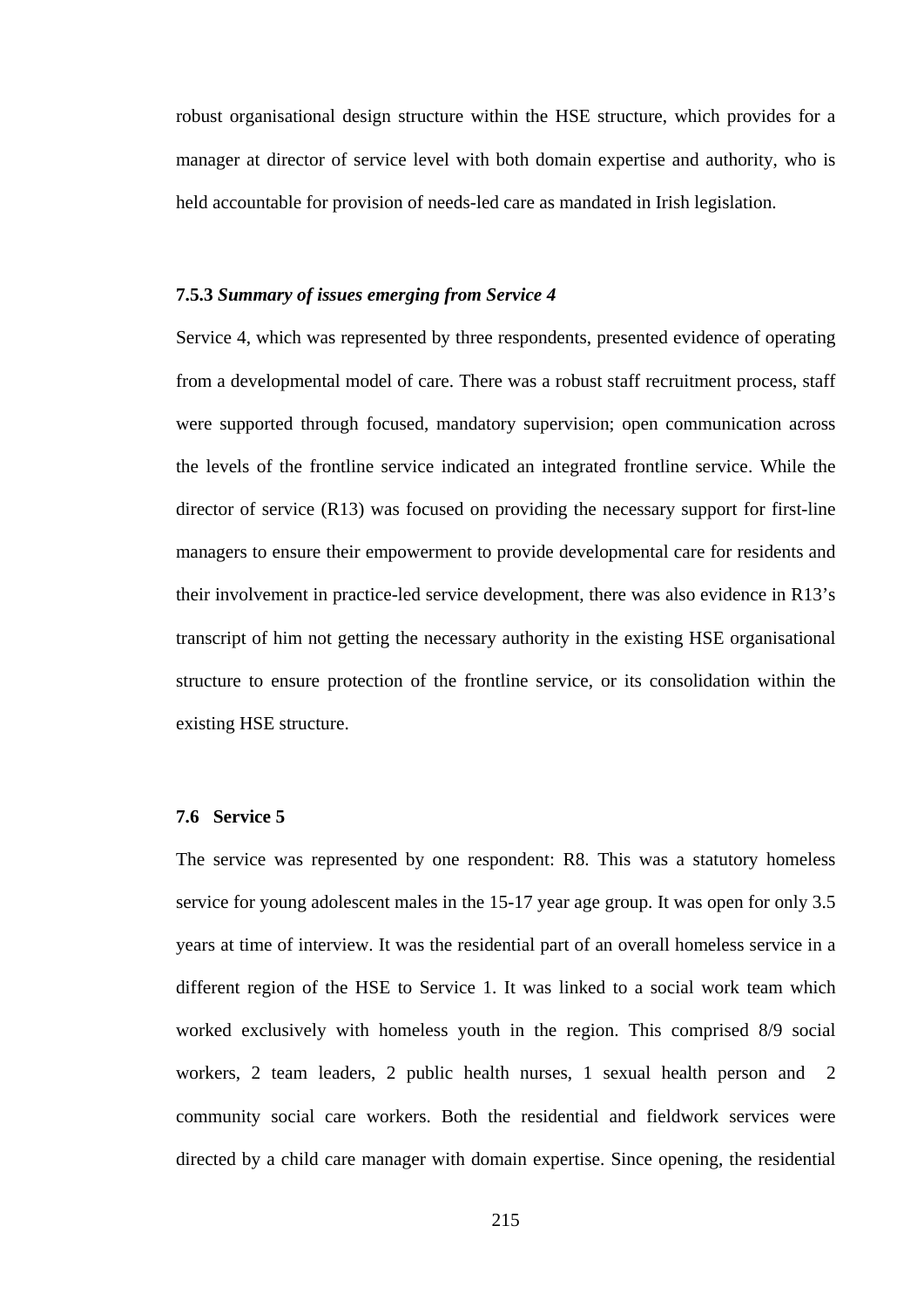service had accommodated approximately 100 young people in the service residential unit for periods varying from a few nights to six months. The service as developed by R8 also offered accommodation to its homeless youth in selected supported lodgings and two small hostels which had a skeleton staff to support those young people who were not ready for full independent living following a six month placement in the residential unit. The service also catered for unaccompanied minors who comprised 20% of total residents over the three year period and who were offered the same service as Irish homeless youth in this region.

### **7.6.1** *Respondent 8 (R8)*

R8 was nominated by R7 from a different region of the HSE. He was the first-line manager of this residential service for homeless youth.

#### **7.6.1.1 Care-related issues**

R 8 described care in the residential service through the following comments: '*for the first week or two we have ... an intake interview, very detailed, it looks at [residents'] family history, history of alcohol/drug abuse, family history of employment, supports, educational history ... young people are more responsive at giving information in the first week or two ... in the next phase we do a general assessment ... the purpose of the place is preparation for independent living or* [return] *home ...* [assessment] *is based on a child perspective, based on emotional, social, family ... then you are able to shape a care plan ... the provisional care plan* [is] *to be accommodated ... after the assessment we have an independent living programme where each young person has a folder ... we could be looking at self esteem, education, family, budgeting, cooking, hygiene, whatever area they need ... the folder becomes their resource pack ... every resident gets*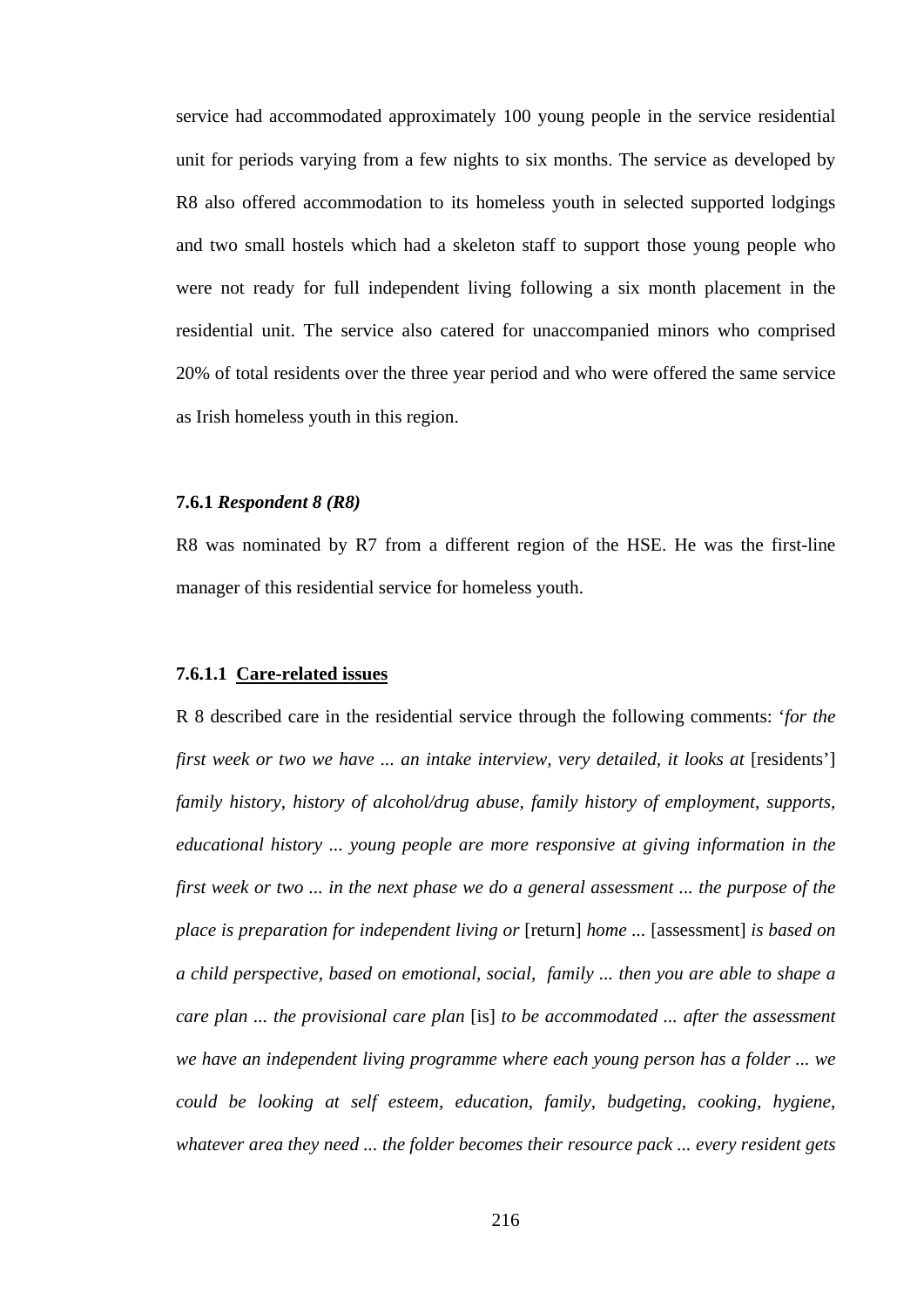*a social worker from the* [homeless] *service*' (R8). The service had also developed 8/9 supported lodgings '*people who have been trained, who are willing to take a young person in supported lodgings ... where lads can go to their training and come back to a meal in the evening time ... we also have two centres with one staff on from 9pm until 9am where youth who are able to live a modicum of independent living* [can go] ... they *move* [from there] *into flats or houses*' (R8). This integrated service offered ongoing help to homeless youth '*that support is there, they* [residents] *know that*' (R8). There was also clarity of purpose '*the function here is that it is a homeless hostel to help them move on to independent living*' (R8).

### **7.6.1.2 Staff-related issues**

R8 was given a lot of responsibility for the development of the residential part of the homeless service. He had clarity about his role '*to manage the staff complement but also to manage the reason you are opened up for ... I am the emergency unit response ... I do not get a chance to cherry pick who comes to the service ... I teach the* [staff] *team collective responsibility, my role is actually facilitating, enabling staff to do this here ... the culture of the place is very important, I want to have a welcoming culture and one that reflects that I am available to staff ...the culture where staff feel empowered to make decisions ... you* [manager] *are a role model, if your staff do not feel empowered it cant work ... I have three highly emphasised principles: the basic principle of the best interest of the child, the principle of consultation and the [principle of] general welfare of the local community ... we might review* [decisions taken by staff] *afterwards but I will defend* [a staff's] *right to* [make that decision] *and that is important ... if you have made the consultations and then make the decision it will be a stronger decision rather than blindly following policy or procedure*' (R8).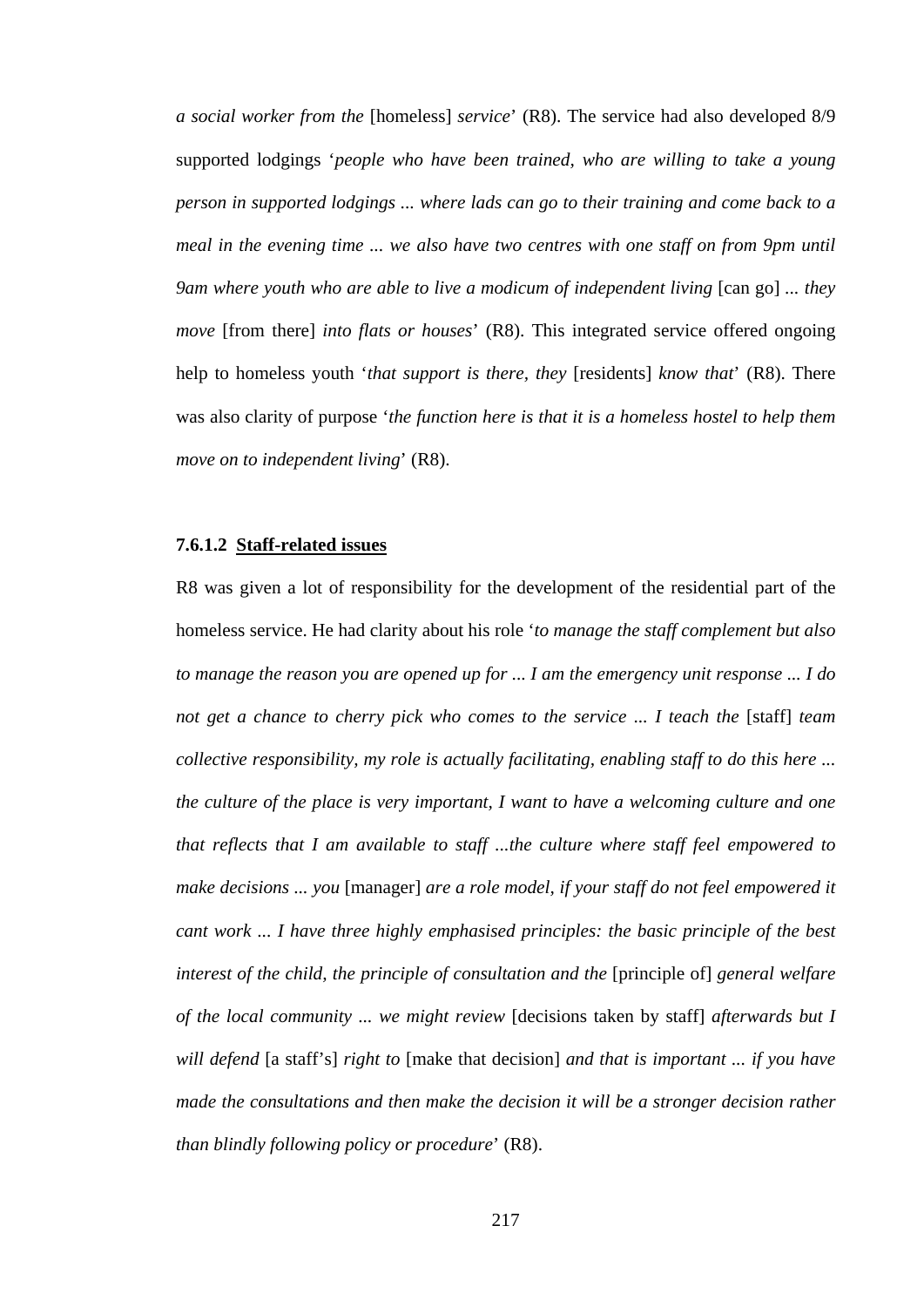### **7.6.1.2.1** Recruitment of staff

R8 was centrally involved in staff recruitment, selection, induction and probation processes for the residential staff team. The number of staff deemed necessary by the HSE for the homeless residential unit was 8. The jobs were advertised in national newspapers, which ultimately resulted in the selection of 22 candidates for interview. Interviews yielded 8 suitable candidates who were placed on a panel and offered jobs; all 8 accepted the job offers and commenced work at the residential unit. All 8 staff remained in post at the time of interview (3.5 years later).

#### **7.6.1.2.2** Staff selection, induction, probation and development

R8 had clarity about the staff he wanted for this service: '*You want people with some experience of homelessness, you want people with an educational background that would be open to social care, that would be aware of some of the issues ... preferably third level, second level with good experience ... a number of years experience in the area was also acceptable ... we went through the normal criteria or general job specification ... working rosters, working unsocial hours, that it would be a homeless hostel ... expected to work days and nights, then the sorts of duties that might be expected, working with young people one-to-one, group work, working on a team, small household general duties ... I had the total say ... when I was processing applications I sent my decisions down to the child care manager, this is what I am looking for ... of the 8 successful applicants I ended up with 2 child care leaders and 6 child care workers ... my approach is not a hierarchical approach ... to me it is more about collective leadership and shared responsibility according to ability ... once my line manager and HR knew that I was happy they agreed it*' (R8). All successful applicants had a two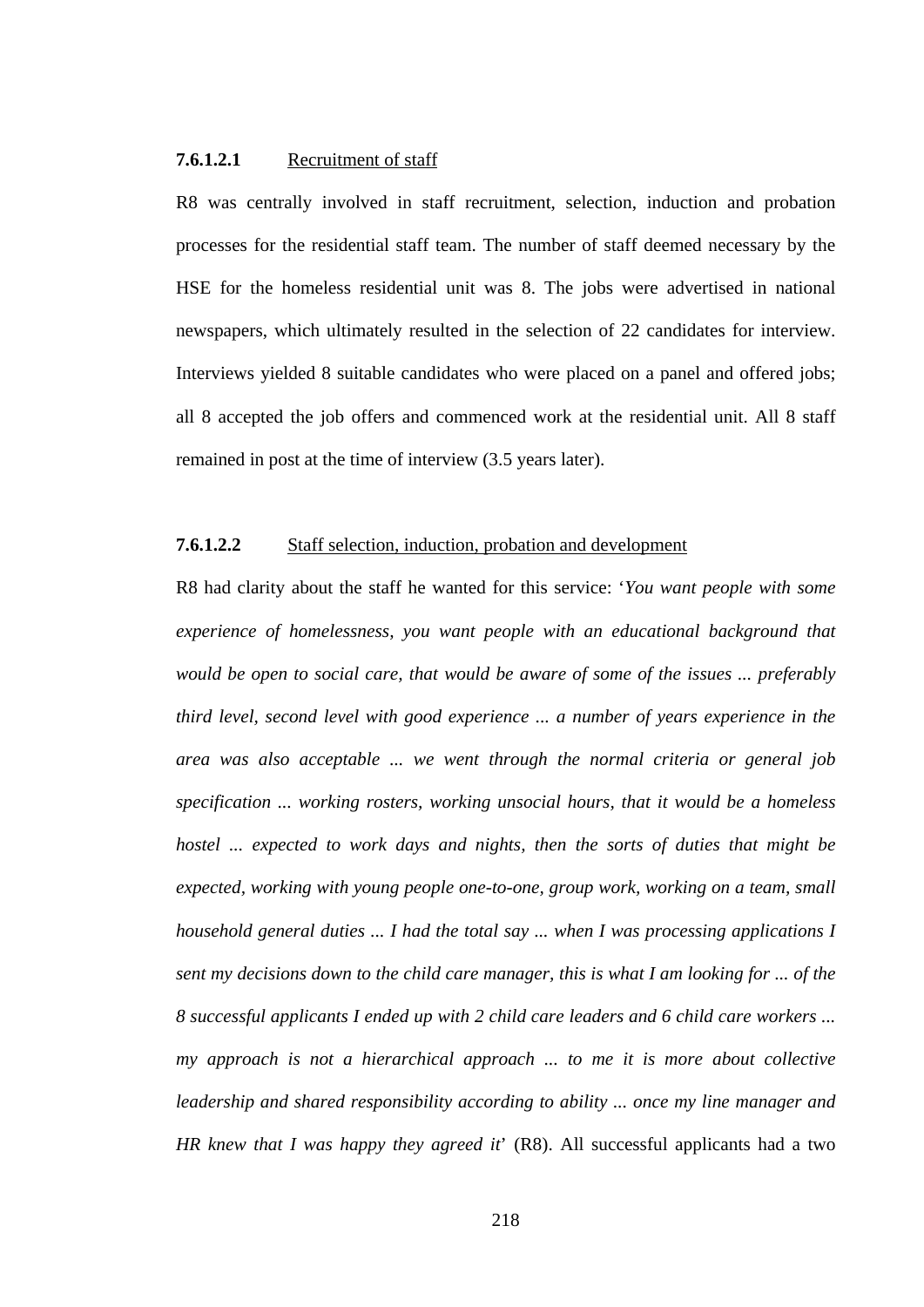week induction programme which would have been '*a look at their own experience, looking at the type of culture/approach we have, look at policies, training in therapeutic crisis intervention (TCI), have things like child protection ... I set the programme but invited people to take particular parts of it*' (R8). All staff were put on a year's probation. '*I have done a performance appraisal* [for all staff] *... based on understanding across six different areas ... for example attachment theory, issues regarding homelessness, the Child Care Act (1991), working as part of a team, using ecological models, family support systems ... I supervise all staff at the beginning*' (R8).

R8 was also clear about what he expected from staff: '*I have dealt with issues of practice that have resulted in verbal warnings to staff ... behaviour that was not acceptable and if it continued then there was going to be serious consequences ... there would have been one staff who ... would have had a tendency to shout ... it was brought to her attention ... it got so serious that I had to put it in writing to her and to tell my line manager that this is what I was doing ... it is not acceptable for staff* [to shout] ... *it took a few sessions to help her realise how important an issue this was* ... [she was told] *if this continues the next step for me is to initiate dismissal proceedings ... she is now an acting child care leader so it worked but it was a very tense time for both of us*' (R8). He also put an emphasis on whistle-blowing and safeguarding in the staff appraisal form '*Loyalty to colleagues is not greater than needs of clients*' (R8).

# **7.6.1.3 Line management support for first-line manager**

R8 felt *'very much supported by'* [his line manager]. '*My line manager has changed*  [recently], *she meets with me regularly, maybe once a month formally but usually 2/3 times a month either in her office or up here ... she has come to staff meetings, she has*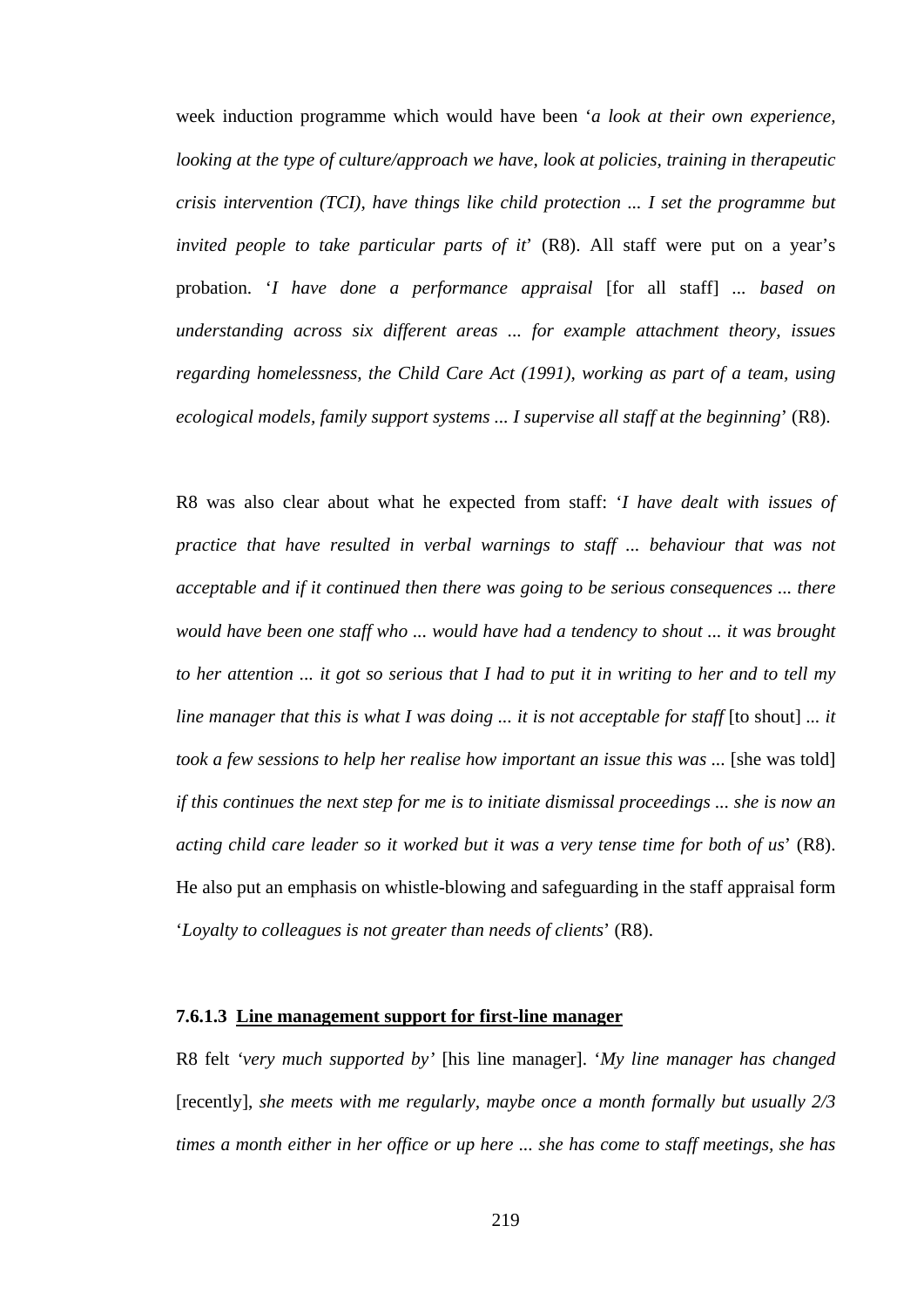*come on outings with us ... she has a good sense of what is going on ... she is not really interested in the detail ... she would have a bigger role in the difficulties we might be experiencing* [with] *social workers, other professionals* [or with] *difficult behaviour* [of residents] *...*. R8's line manager was a child care manager and director of the homeless service in this region of the HSE (similar position to R12 in Service 1 but she was totally focused on frontline practice issues and on provision of needs-led care for the homeless residents).

#### **7.6.2** *Main themes emerging from Service 5*

- 1. Frontline care is child-focused and needs-led.
- 2. Respect for staff includes their empowerment to undertake the care task and to make informed decisions in their needs-led care of residents.
- 3. R8 has full responsibility for staff recruitment, selection, induction, probation and development (indicating the importance of domain expertise and authority for the manager with responsibility for workforce issues in residential youth care services).
- 4. R8 as first-line manager is supported and empowered by a line manager with domain expertise.
- 5. Leadership with clarity of vision, responsibility, accountability and commitment of staff to a welcoming culture in the service.
- 6. Strategic development of service is practice-led.

#### **7.6.3** *Summary*

Service 5 operated from a developmental model of care. When compared to Service 1 it was clear that homelessness was not such a political issue in this region of the HSE.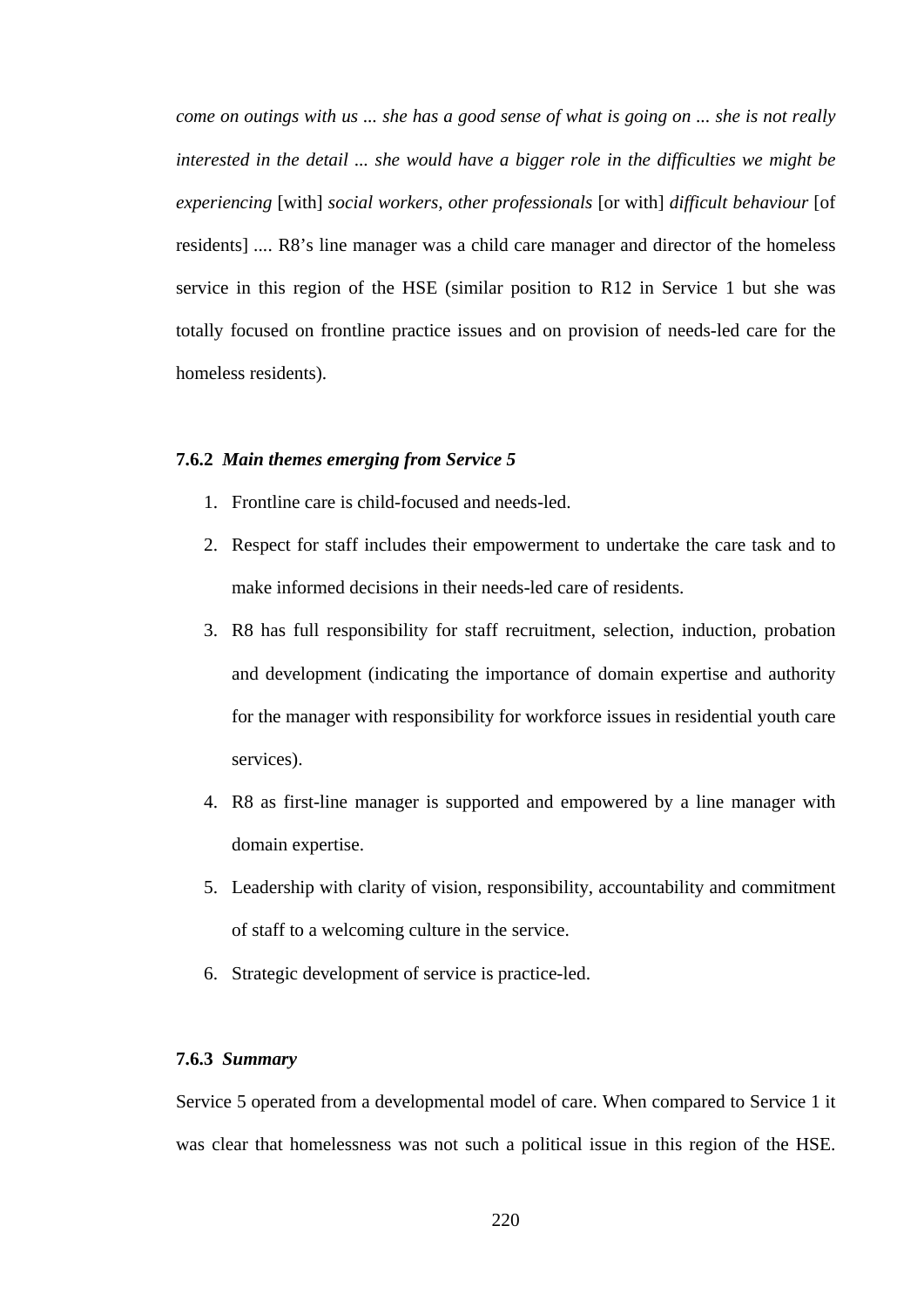Despite being a statutory service, Service 5 was not micro managed by senior HSE management, as was the case with Service 1. The short-term length of residential placement in this homeless service was similar to that which prevailed in Service 1. There was no mention of discharge arrangements being such a major focus in Service 5, where the focus was firmly on individualised, needs-led care of residents. This showed that short term placements which are focused on needs-led care can be effective.

## **7.7 Service 6**

This was a voluntary service which provided aftercare for girls in the same regional area of the HSE as R8's service. It catered for young women in the 16-23 age group, had eight residential aftercare places and supported a further 60 clients through its outreach service. Its structure resembled that of Service 3, where the centre was owned by a religious order, the trustees of the order appointed a board of directors which delegated responsibility for management of the service to a first-line manager.

## **7.7.1** *Respondent 9 (R9)*

R9 was nominated by R8. He had been first-line manager of Service 6 for five years at time of interview. He had twelve years of social care management experience prior to this appointment. He had a strong commitment to use of a therapeutic approach underpinned by a psychodynamic model similar to that used in Service 3. He appointed the same child care consultant as Service 3, who supported frontline staff with care related issues.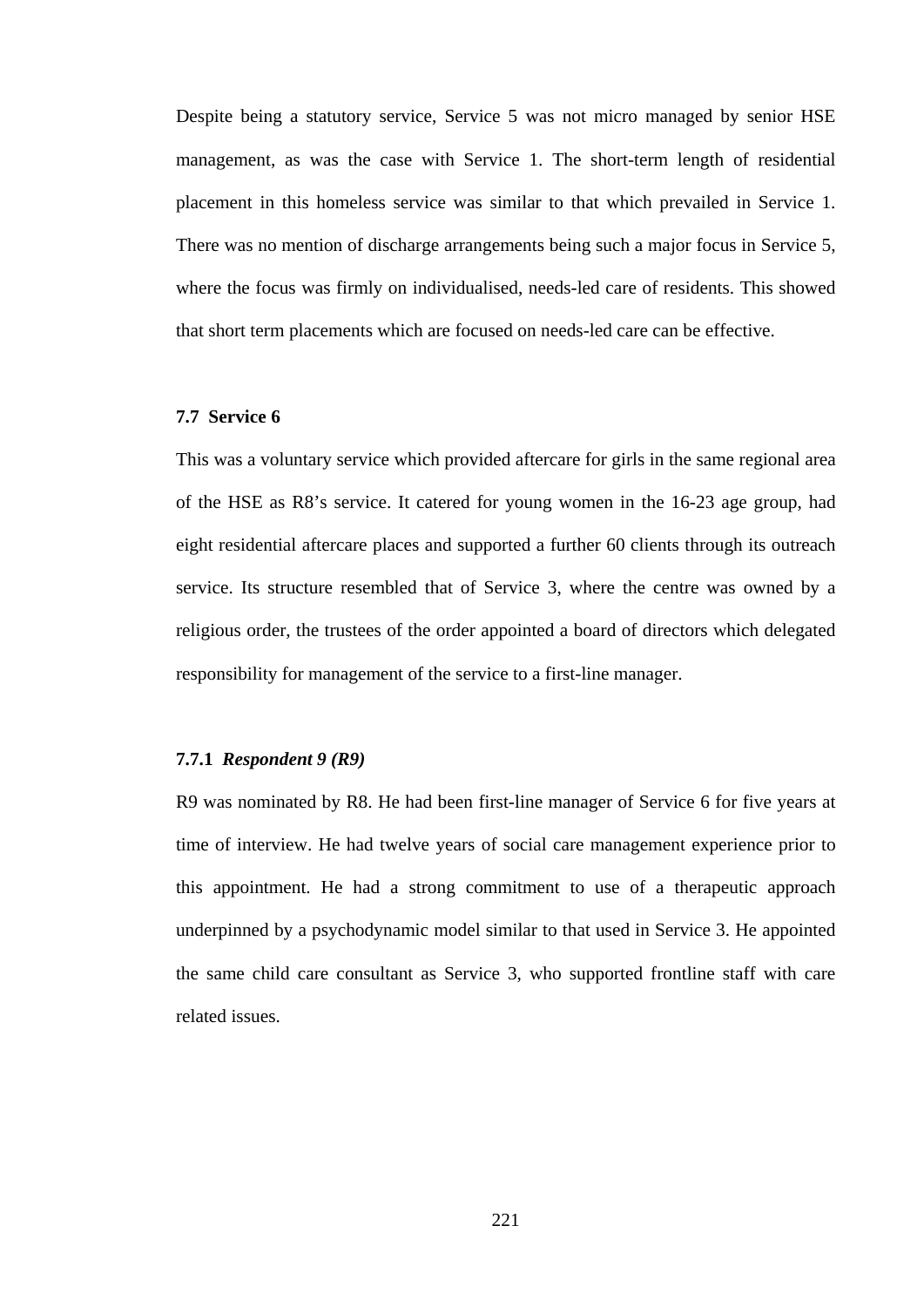#### **7.7.1.1 Care-related issues**

#### **7.7.1.1.1** Individualised programmes

'*When a girl comes in here we aim to design an individual programme around her ... a condition of admission is that a person is willing to undertake a structured programme as part of their every day ...* [we look] *at the girl while living here as a member of a group and all that that means; we train for independence and adulthood ... each girl has a key worker and we have a checklist in terms of independent living skills and the girl would work with the key worker on that ... we have monthly reviews on each girl ... all girls under 18 have a social worker ... there is a plan around each girl and there is a whole language around that plan ... that is my vision ... I think being creative and having an individualised approach to each girl is very important in terms of success; the relationship* [with each resident] *is critical*'(R9).

## **7.7.1.1.2** Client-focused policies guide collaborative practice

*'We have a 'no sanctions' policy ... we sit down with the girl and ask why is [coming in* late] *happening ... coming in late is hampering* [getting her life back on track] *... some of those discussions would typically happen with me ...* [but] *any staff member could intervene ... the whole staff team would be united around the goals of the girls, that is the type of thing we discuss at staff meetings; it is around the girl taking control .... I would try to hold all the pieces in my head in terms of each girl, I am here every day while the care workers may be off* [duty]. These extracts were taken to indicate provision of developmental care.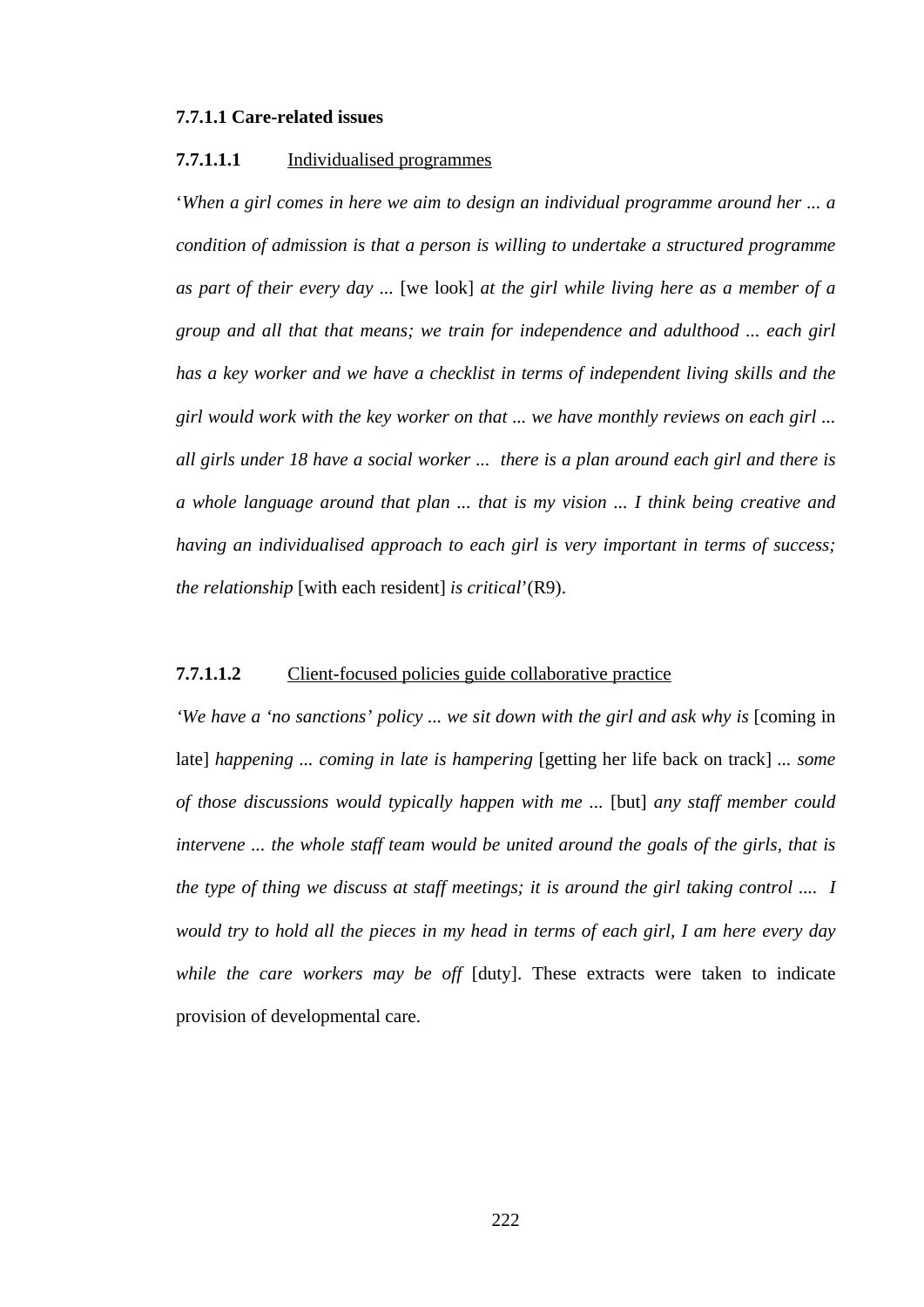# **7.7.1.2 Staff-related issues**

#### **7.7.1.2.1** Staff supervision

R9 and the deputy manager divided the staff team for supervision. They aimed to have supervision for staff every month. Supervision '*can be supportive, there is the accountability aspect and there is the developmental aspect ... it depends where the individual is at ... I expect staff to work as part of a team ... to use supervision and staff meetings in a way that progresses the work in an open way* ... [I want staff] *to be able to say "I am really having difficulty here" ... to have openness and honesty about themselves'*(R9). This approach was aimed at empowering staff to facilitate focused collaborative work with residents.

# **7.7.1.2.2** Support for staff

*'I carry a phone with me all the time and I am available for consultation with all the staff, I have no difficulty with that because they are a good staff team, they don't ring unless they have to'* (R9). There is an outside consultant who does staff development three times a year *'he looks at the clients and the work around them and advises on that*' (R9).

## **7.7.1.2.3** Recruitment, selection and staff probation

R9 was totally involved in all recruitment related issues. They recruited annually through use of advertisements in national newspapers. Only qualified staff were selected for interview '*that is now the expectation from the HSE but it is also what we would wish ourselves'* (R9). This also applied to relief staff in this service *... 'we have two relief staff ... they are qualified social workers who are doing their Masters'* (R9).The interview panel used was similar each year: *'we have an interview panel of four ...* 

223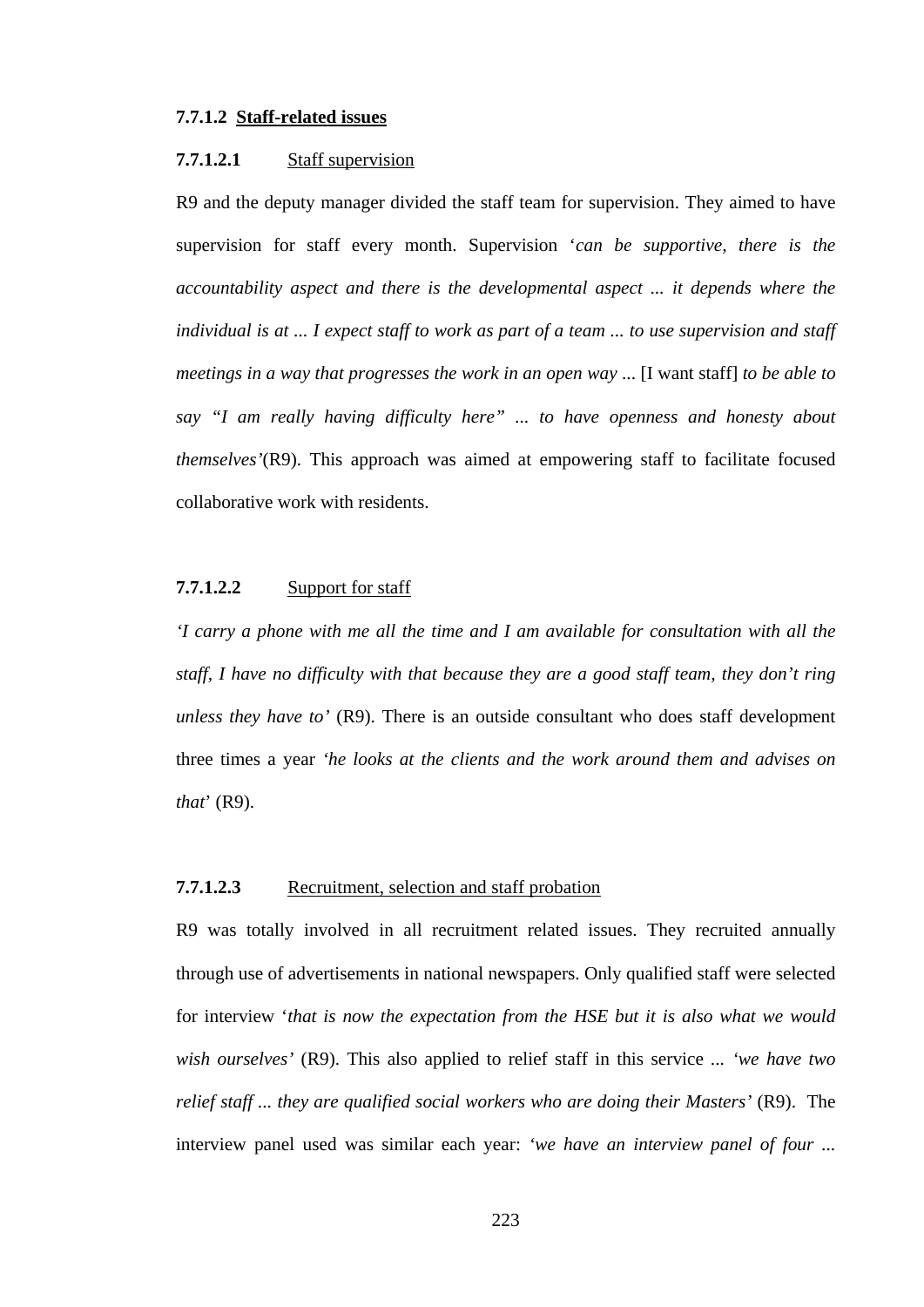*myself and the deputy manager, a member of the board of directors and a manager from an outside organisation ... our staff turnover is not high .. the only problem* [with recruitment] *is with Garda clearance which can take a long time to get and can catch you for a few weeks ... all staff* [are on probation] *for eleven months ... I would work with people through a probation process and* [use] *an evaluation sheet* (R9). This suggested a recruitment process that was fit for purpose. R9 had clarity around the type of staff the service needed and was prepared to use the probationary period to weed out staff that might not have been suited to work in the particular service. There was no problem attracting staff to work in this service which was a positive indicator.

### **7.7.2** *Line management support for first-line manager*

R9 had outside professional supervision which was paid for by Service 6, and which he found satisfactory. He was also supported by the board of management '*I manage the service, I report to* [the board of management]*... they are there as a support ... there are two inspectors in the HSE who inspect the voluntary agencies and monitor all residential units as well ... within the last five months I have seen* [the monitor] *three times ... she would look at a few different Standards each time ... I filled out* [a form] *in terms of notifying the monitor of any* [critical] *incidents that took place ... I find* [the service supportive] *it is a good way of maintaining a focus on these issues ... there are so many things happening it is a good way of keeping up to speed ...* [the monitor] *sends me a report after each visit and a copy is sent to the child care manager* [representing the statutory service] *... I would* [meet the child care manager] *through other things ... she is quite involved ... we communicate regularly, mostly by email ... in terms of funding I would have contact with her*' (R9). This manager was supported and empowered to manage the service in a client-centred manner. As a voluntary service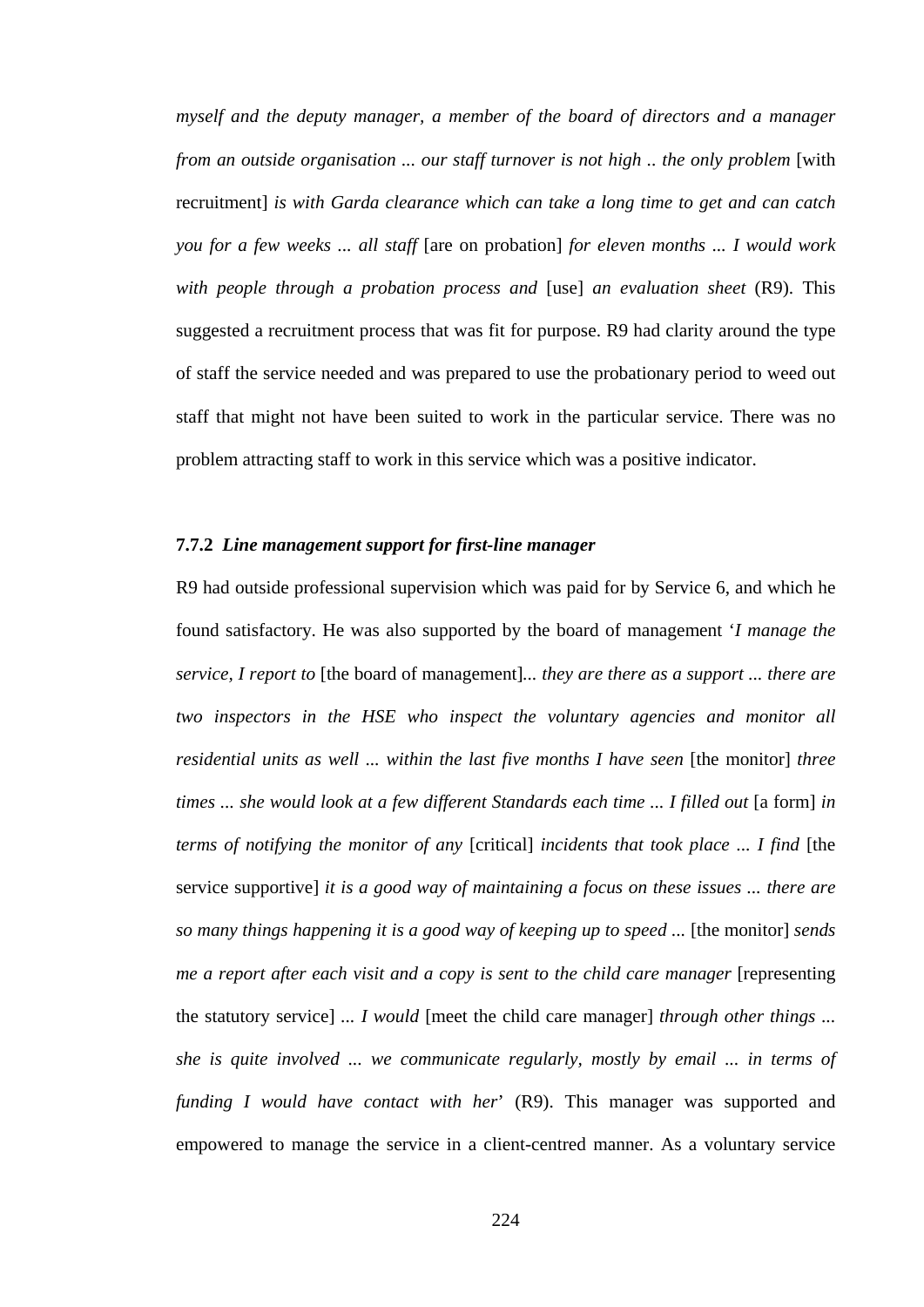there were positive connections with the statutory monitoring service and with the area child care manager; this interconnectedness provided positive support for the service.

## **7.7.3** *Main themes emerging from Service 6*

- R9 ensures a service focus on needs-led, individualised care of residents.
- There is satisfactory management of workforce factors by a leader with domain expertise and authority.
- Staff team are supported through regular supervision, outside consultation on practice-related issues and open communication systems in the service.
- Manager prefers '*very expert and well-qualified team who deliver very effective interventions*' (R9). Only qualified staff are selected for interview for both permanent and relief positions.
- R9 is supported and empowered by: (1) the management committee, (2) outside professional supervision paid for by the service, (3) support from statutory monitor who sends copies of reports to the statutory child care manager.
- Integrated service is focused on the preparation of very troubled young women for independent living; strategic development of the service is shaped by practice-led issues.

## **7.7.4** *Summary*

Service 6 showed evidence of providing developmental care for residents. The service had many self referrals from clients over eighteen years of age which suggested that the clients found the service helpful as they prepared for more independent living.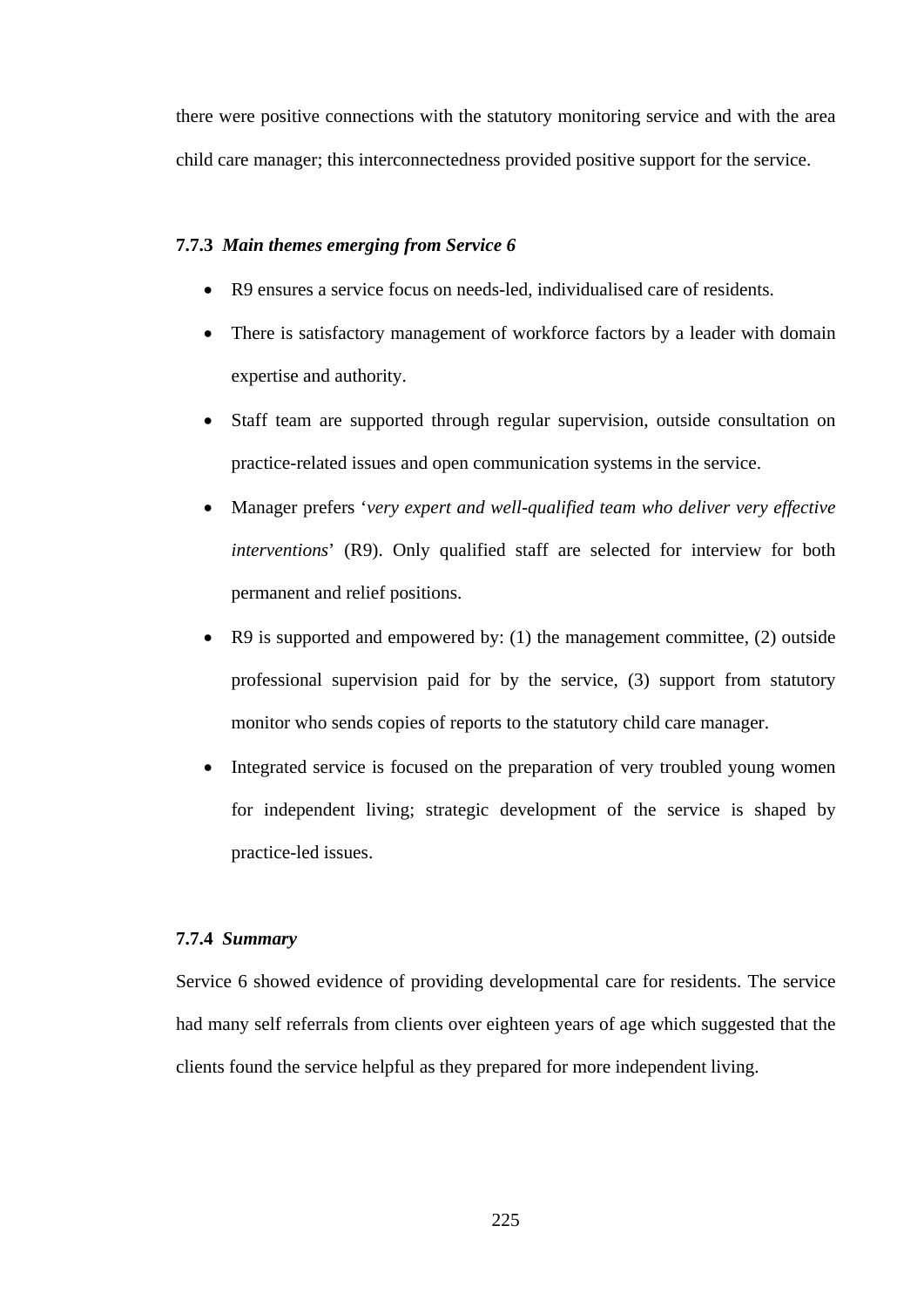#### **7.8 Service 7**

This was a mainstream statutory service and was represented by respondents 10 and 11, both first-line managers from two separate units of the same service. R10 was selected through contingent sampling. He had been a supervisor of third year social care students pursuing their professional training but was obliged to contact me to withdraw from a commitment to take a student on practice placement because of major difficulties in the residential unit he line-managed. While discussing these difficulties with R10 I referred to my research topic and invited him to participate in the study, to which he agreed and became R10. The service was experiencing major changes at the time which will be discussed under 'Restructuring Issues'. R10 nominated R11 (first-line manager of another mainstream unit in the same service). Issues in relation to this service were discussed from both transcriptions together as both were first-line managers in the service and were being impacted by similar factors at the times of their interviews.

## **7.8.1** *Respondents 10 and 11 (R10 and R11)*

## **7.8.1.1 Care-related issues**

R10 had major concerns about the care of residents during this period of change. '*The answer to you question* [who is overseeing the welfare of the children] *is no-one*' (R10). When R10 discussed with senior HSE management, his concerns about the quality of care being provided for residents in the units he line-managed the answer [he] got back was: '*we hear your problems, there is no money, you have to manage ... you are paid to manage, manage*' (R10). This response disempowered R10. He was particularly concerned about staffing issues in his service which will be discussed in the section addressing that topic. In R11's transcript there was evidence of a first-line manager being overwhelmed by care related issues. There was *'chaos in the house, just complete*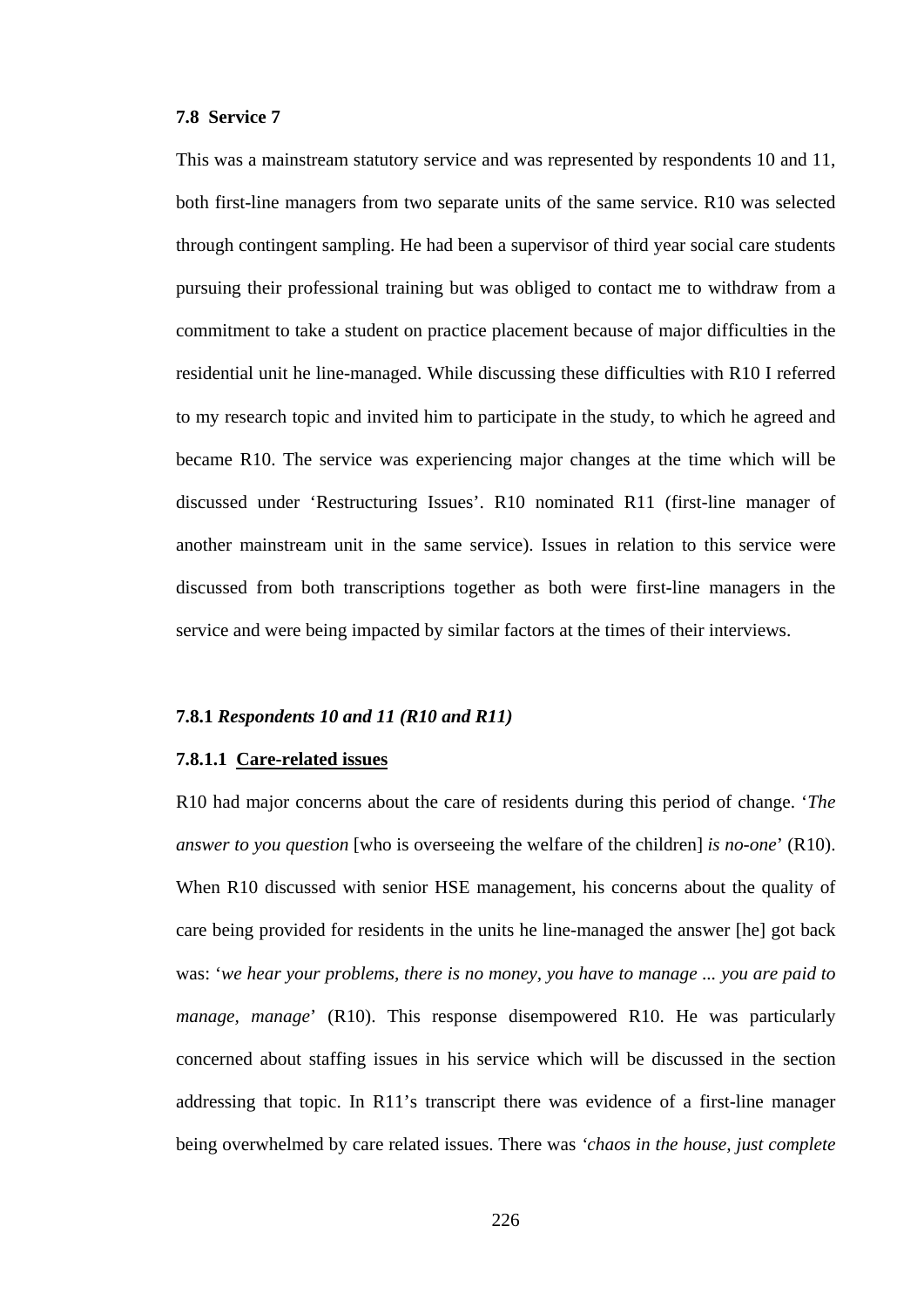*chaos, the 13 year old was quite physical, he kicked in the office door ... he would be highly aggressive; then you would have the other 14 year old ... who needed constant supervision, because* [of his sexualised behaviour and] *there was another 9 year old and a 11 year old in the house ... you can't divide yourself in two*' (R11). When asked about being able to discuss such issues with his line manager (a principal social worker (PSW), the response was: '*we talked and talked and talked, it is crisis management in the HSE ... there was no action; nobody goes out looking for that kid* [who was staying] out overnight] *... we dot the 'i's and cross the't's, write our letters but who actually goes out to look for that child?*' (R11). The chaos in this unit caused it to close for three weeks due to large numbers of staff taking sick leave. The four residents were moved to other residential units and to an emergency foster care placement. The fourteen year old with the sexualised behaviour settled in his new placement and opted to stay in that unit. This was a great relief to R11 't*hat was a huge piece, it allows me to deal with the 13 year old because his behaviour still hasn't come back to an even keel; he is still in a lot of difficulties even though he is sleeping in the unit every night which is a huge thing for him ... we have* [a behaviour assessment report for him] *... it recommends a different type of residential unit ... so it is up to the social worker now to follow through on that*' (R11). There was no mention of needs-led care in R11's transcript. R11 says he gets no support with residents' care: '*there is nothing out there for children* [in residential care] *who need urgent help, it takes months to get a child assessed in any sense of the word ... it is only after a child has been in horrendous difficulties with the guards, with themselves, with the community, it is only then that something might get done ... it took me three years to get* [a resident] *moved on ... I don't know* [what residents need] *... we seem to be always going down the road of high support, secure care, they seem to be the only answer*' (R11). R11 gave his line manager, the PSW, monthly feedback on the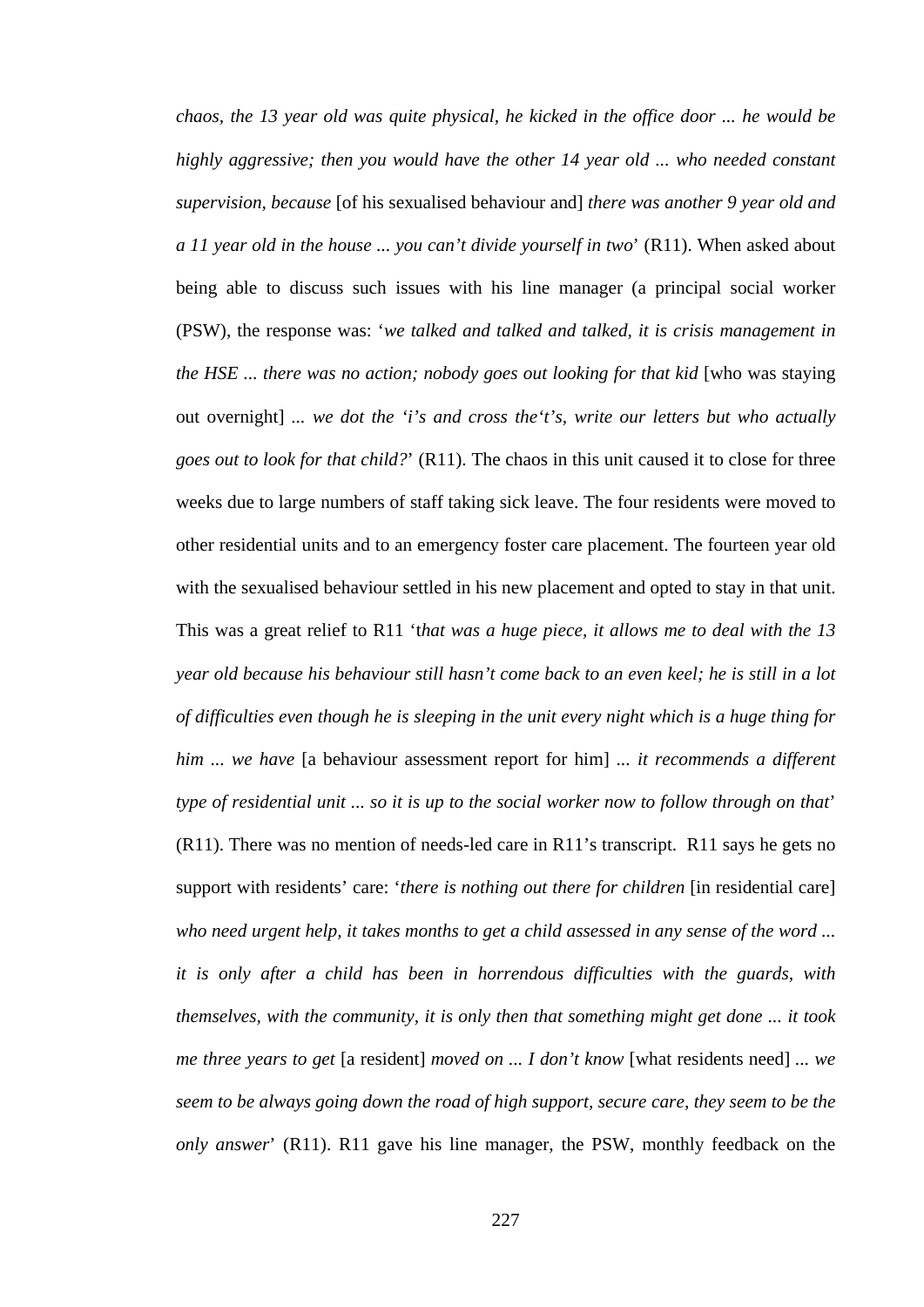residents, but the PSW never asked about care programmes in use with the individual residents. Residents' social workers (who also reported to the same PSW) called to the unit to visit the young people on their case loads; they did not do any work with the children '*they would be a visitor*' (R11). They did not discuss children's day-to-day care issues, '*not that specific, they do not get into that detail ... may-be they should be*' (R11). There was no evidence in R11's transcript of concern at any level of this service with meeting the prevailing mandate of care.

## **7.8.1.2 Staff-related issues**

Both respondents discussed serious staff-related issues in this service. R10 said '*the most urgent issue for the service is recruitment of full-time staff and to decrease dependency on agency staff*'' (R10). R10 was attending college to get his professional social care qualification during the year of the interview. This required his attendance in college for two days weekly during the academic year, leaving him with only three days to manage his residential unit. Following the resignation of another first-line manager from the service, R10 was asked by senior HSE management to take first-line management responsibility for a second residential unit in Service 7. He initially refused on the basis that he was attending college and if he had responsibility for two units he would only have 1.5 days weekly in each unit. Pressure was brought to bear and R10 felt obliged to agree to take the added responsibility, to help the HSE during an emergency period for three months only. That period had just elapsed at the time of interview and R10 had written to his line manager the PSW, asking to be removed from his dual first-line manager roles. He received no response and within two weeks he sent a second letter stating: '*I will only manage one house and I have stated a particular preference as to which house I manage ... there will be a meeting very shortly ... I am in*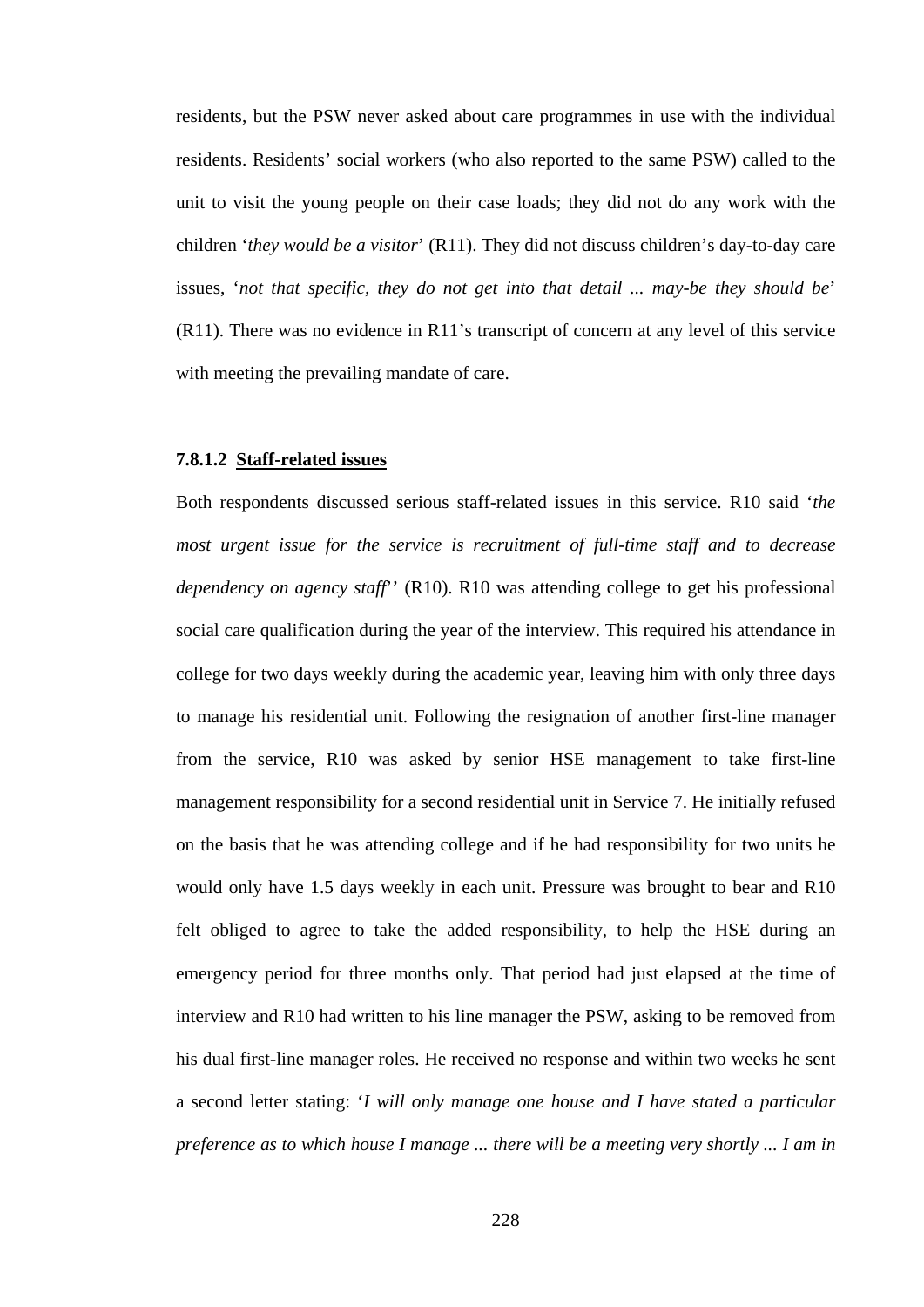*a very, very awkward situation*' (R10). This was complicated by the fact that R10's original unit had to take an emergency admission following the closure of another residential unit in Service 7. This put additional pressure on a previously well functioning staff team. R10 believed the unit's closure was caused by an over reliance of that unit on agency staff. He mentioned his understanding of first principles in child care: *'the first principle has to be building up a relationship* [with residents], *the second one probably has to be some degree of consistency ... and you have to have staff who are fairly comfortable and at ease in themselves and their work. When you are using agency staff you may be missing all those components'* (R10). The HSE had an embargo on the recruitment of staff at the time of interviews with both respondents 10 and 11. *'I am in the position where the second house I am managing as of a weeks time will be minus three staff ... despite the fact that I flagged this a number of weeks ago when people told me they were resigning ... I spend an awful lot of my time, even when I am in college, on to the agency looking for staff; huge amounts of time ... as I speak to you I have no-one at the moment doing an overnight on Monday or next Friday, I have only mid-shift staff up to Sunday ... I have no mid shift staff to-day, Thursday, for next Monday, Wednesday Thursday, Friday, Saturday, Sunday, yet ... I have no overnight staff and they are my critical staff, they are the backbone of it, I have no-one either for next Monday or Friday due to a bereavement* [of a member of staff] *... it is a worry, concern and anxiety to me personally'* (R10). He had also repeatedly told the PSW and the general manager of the HSE that he could not do any staff supervision due to his severe time constraints caused by him having management responsibility for two units and attending college for his professional qualification, but no action was taken.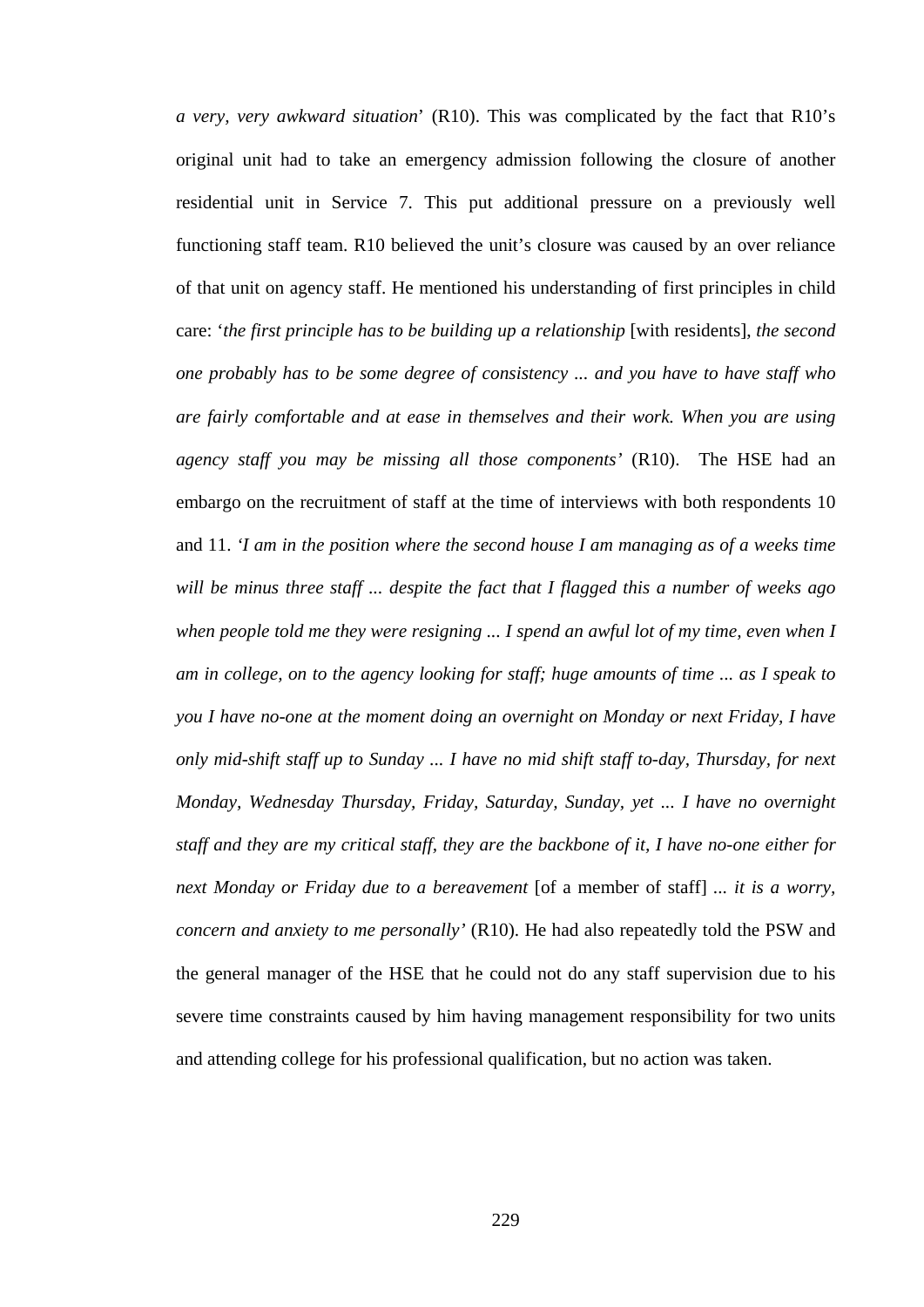R11 also reported major issues around staffing, largely caused by a rigid enforcement of an employment embargo in the Department of Health. '*The reality now is you have* [the staff] *who you have and you work with what you have*' (R11). This manager was prepared to overlook staffing issues (such as non-commitment of staff or refusal of temporary staff to pursue professional training prior to achieving permanent status) as '*if I challenge that person they might leave and I am left with agency staff working with the children and that creates more problems ... I can have any amount of agency staff here where I cannot recruit ... it is just them* [unsatisfactory members of the staff team] *or agency staff and agency staff are just, you know* [very disruptive] *...* [staffing] *is a huge issue ... sick leave and all sorts happening*' (R11). He described the main challenges of his job as relationships with staff and supervision of staff for which he had sole responsibility.

## **7.8.1.2.1** Staff recruitment, selection, induction and probation

R10 described how staff recruitment operated prior to head office in the particular region of the HSE taking a more direct interest in the residential service: '*there was recruitment at local level ... a* [first-line] *manager would* [report a staff vacancy] *to the principal social worker ... the residential units of the area would be contacted* [to enquire about any staff vacancies] *... we would all come together and recruit for* [the required number] *of relief staff ... at a local level ... we were recruiting temporary staff'*  (R10). He then discussed recruitment of permanent full time staff in the service. ' *Formal advertisements were placed in national newspapers ... these would be formal interviews for outsiders but there would also be formal interviews when it was agreed that temporary staff* [from existing residential units] *should be upgraded to permanent*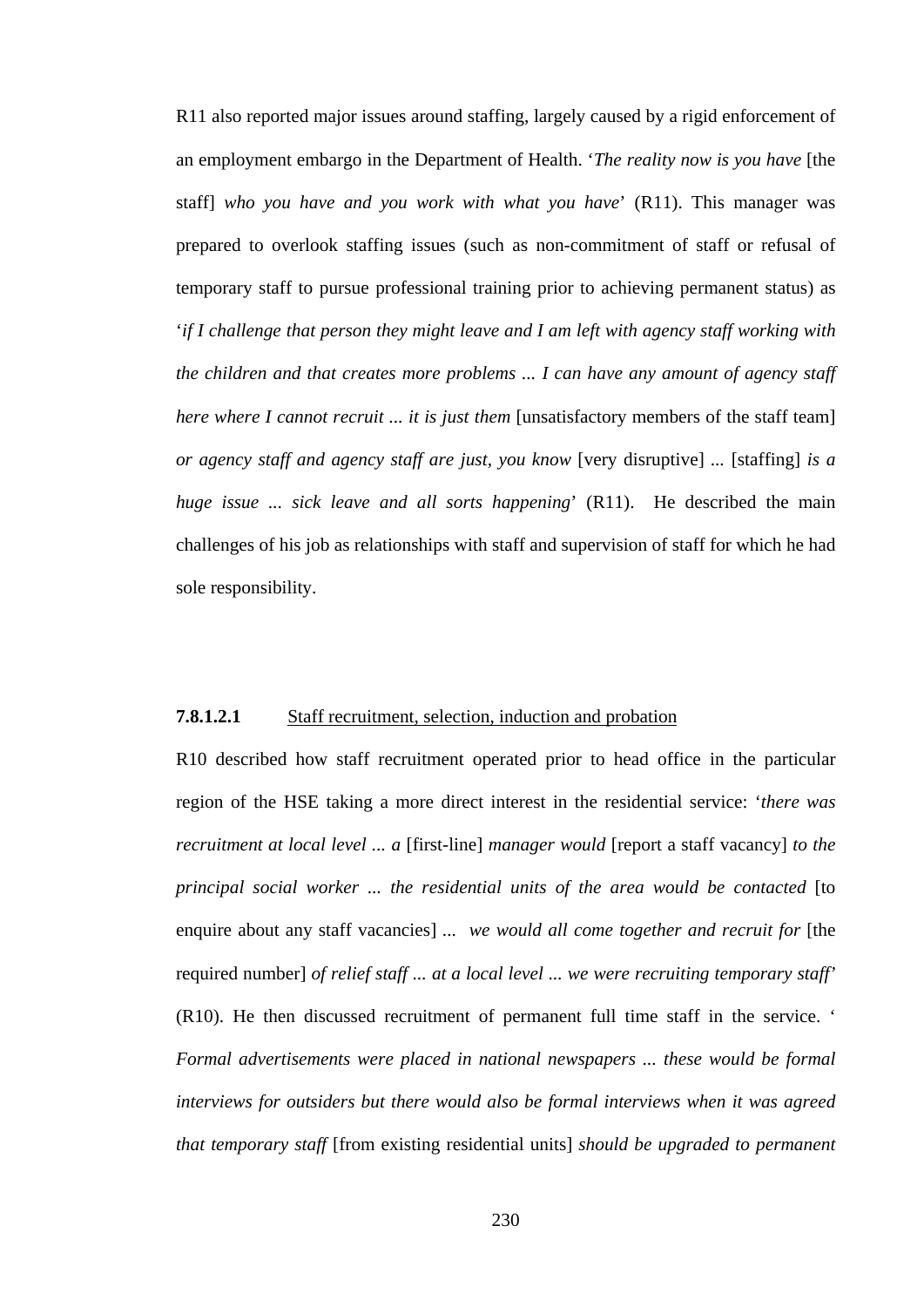*status ... there was a big move on from the unions and the social services inspectorate (SSI) that there were too many temporary staff* [in the system] *and they should be made permanent ... I would have sat on those panels, they would be quite formal ...* [they had] *panels of three ... always a first-line manager, a retired person as an independent auditor and there might be a social worker*' (R10). The local interviews had ceased and first-line managers had less input into the formal interviews which had also ceased at the time of both interviews*.*

R11 had been involved in the same local recruitment drives described by R10. He confirmed that unqualified staff were selected through this method. Temporary staff were recruited by placement of '*a very loose type of advertisement that is put up around the* [local residential units] *... it is word-of-mouth really ... two first-line managers would go through the application forms, CVs, and select candidates for interview ... the procedure is ... there are other people involved in the selection, we all make a decision and we are accountable for that ... it works fairly well ... there are three different grades of staff, there is a trainee worker ... they do not have* [a professional qualification]. Relief or temporary staff were appointed on a probationary basis for six months. There was no formal monitoring of these probationary periods. '*Training would be discussed with* [trainee staff] *in supervision but it is difficult to keep after that one ... very often you're coping with other crises in residential care and training is the least of your concerns* ... [their six month contract] *is renewed for another six months.* When asked whose decision it was to renew the probationary contract R11 confirmed this responsibility was left with the first-line manager in this service, *'it would really be me at this stage unless there is an industrial relations issue'* (R11). R11 thought it was very rare to use the probationary period in this service to get rid of unsuitable probationary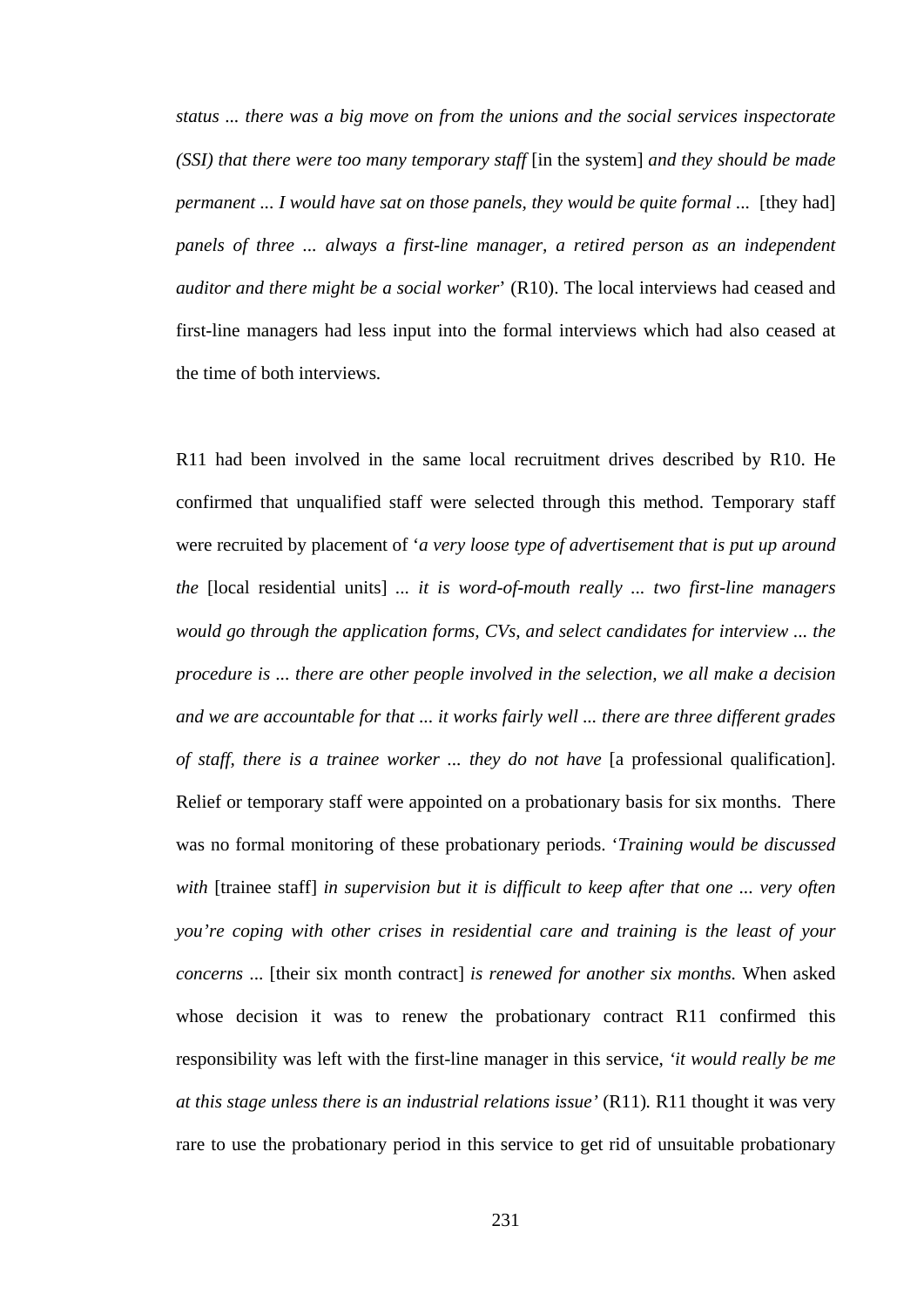staff and he felt reluctant to take such action as he suspected he would not be supported by his line manager. '*No I don't get support from them* [principal social worker or senior management] *on issues like that ... very often you are fire fighting on issues around children and other issues like staff issues get left'* (R11). Both respondents expressed total dissatisfaction with recruitment of staff in this service, the recruitment embargo was creating difficulties, but recruitment practices prior to the embargo were not satisfactory either, with no proper use of the probation period and a willingness to let untrained temporary staff progress to permanency without any undertaking on their part to pursue professional training.

## **7.8.1.2.2** Staff being imposed on units

Two residential units of this service had been selected for closure as part of a restructuring process recently initiated by senior HSE management. Closure of these units would necessitate re-deployment of existing permanent frontline staff. This is a major concern for R10. '*I would be very strong on the view that I don't want staff thrown on to my shift, I want flexible staff*'' (R10) R11 also found his present staff team difficult to manage, he only selected three out of the eleven staff on his team, '*I inherited them, when I took over the management of this unit some of them would have been in post; some* [others] *were allocated* [by HR] *to my unit'* (R11). Imposing staff (who were sometimes deemed unsuited to residential youth care work) on first-line managers was found to be disruptive for residential units in Service 1. R10 clearly believed there were unsuitable staff in this service and he was concerned about them being imposed on him. This issue of imposing unsuitable staff on frontline residential youth teams did not emerge in any of the other services in the data set.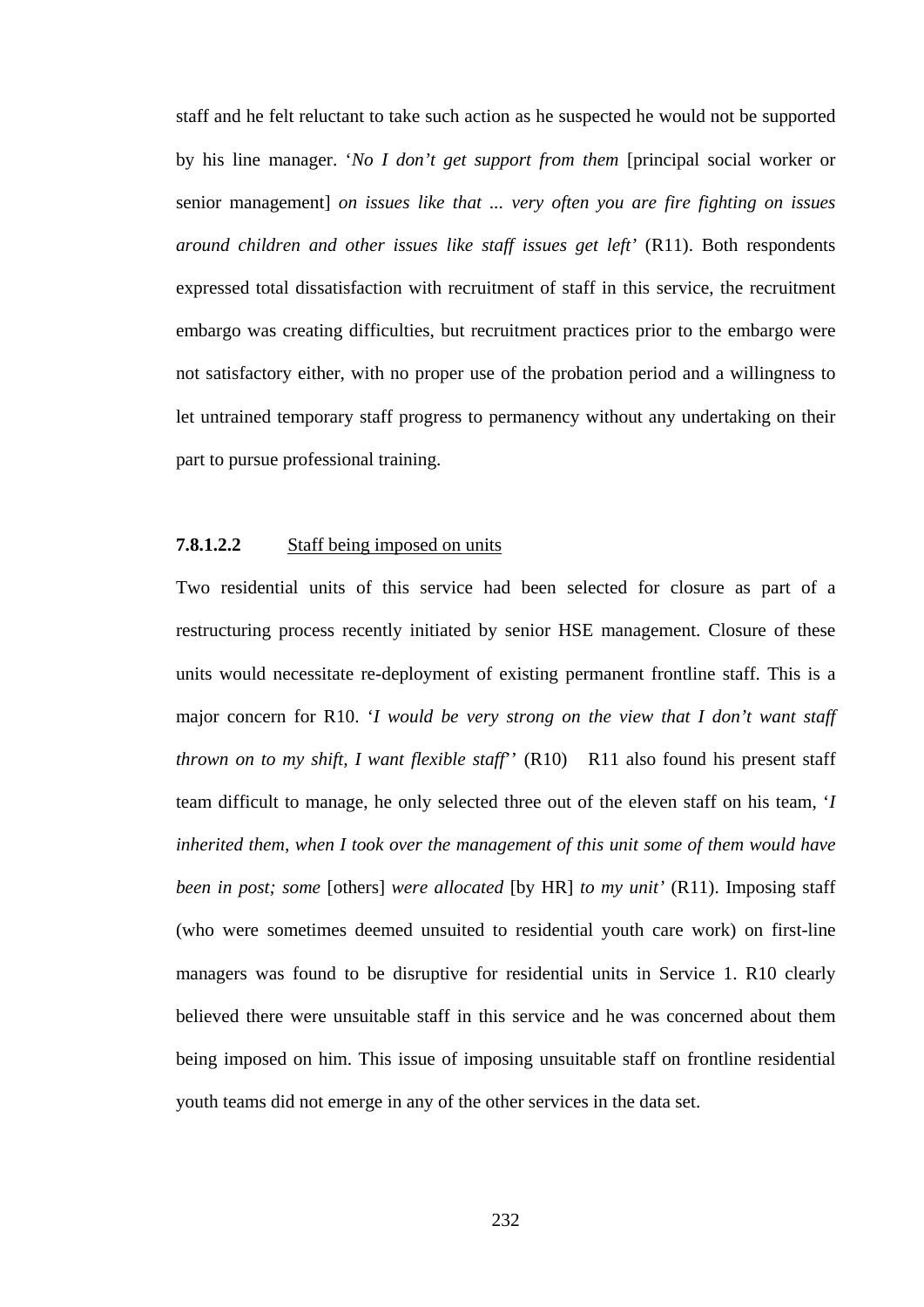# **7.8.2** *Absence of line management support for first-line managers*

Both respondents have the same line manager who is a principal social worker (PSW). The PSW post was recently vacant for six months during which time neither respondent had formal supervision. Prior to the PSW position being vacant the previous principal '*might have come out to my* [unit] *two/three times at my request because staff would not be happy over something ... you would go for supervision, which ... was not supervision, because ... you discuss the kids, now that is not professional supervision*' (R10). When asked if he felt supported in his job R10 replied: '*in recent times totally unsupported, no I don't feel supported*' (R10). R11 reported feeling supported in the job sometimes, but not at other times. When asked to elaborate, he stated: '*when things are going well you always feel a lot less stressed, you are fine, you are coping ... but when things get out of control ... if chaos prevails ... or if I am involved in an incident with a kid, that's when I feel I am not getting support ...* [the lack of decisions] *leaves me in a very vulnerable situation, getting phone calls at home, a child sleeping out rough and I am thinking what if he is the next kid involved in a joy riding incident on the dual carriageway*' (R11). R11 paid for his own external supervision as he did not receive professional supervision in the service and he had been refused financial support for external supervision. Neither first-line manager in this service felt supported at a particularly difficult time in their HSE region.

## **7.8.3** *Re-structuring issues*

There had been '*massive changes'* (R10) in this service in the last year. '*The residential homes are run by the local community care area* [in our region] *... I am responsible directly to the principal social worker (PSW) who is my line manager and has overall responsibility for five residential units in this area*'. This worked satisfactorily before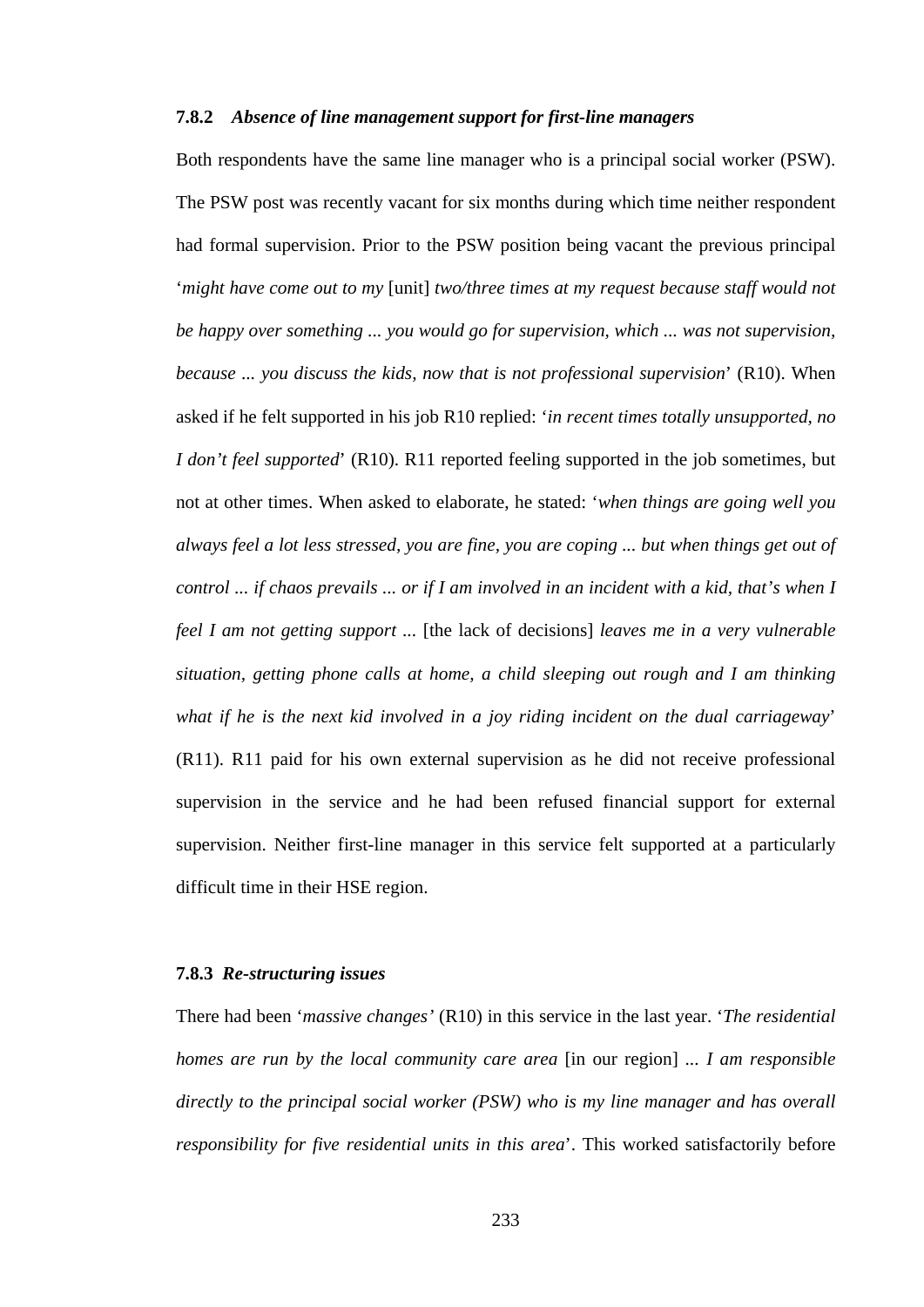head office took a direct interest in the residential service. *'At a local level we had our policies and procedures, our meetings with our PSW ... we didn't have a PSW for a huge period of time ...* [this happened when] *the purpose and functions of residential units were being re-designated in our service ... we would have been going to* [head office] *to meetings with our assistant chief executive (ACE) who took a huge interest in residential units and visited every unit ... over a summer period*' (R10). Previous to these developments, local residential units had no direct contact with head office. When head office got involved they set existing policies and procedures off to one side. A decision was taken at head office to carry out a major review of the residential service in the region in preparation for the setting up of the HSE the following year. During that period '*we have gone through four ACEs in a twelve month period*' (R10). A residential change committee was set up and R10 was a member of that committee. This change committee was asked to look at the needs of the area and consider how existing residential services could best meet current needs and to consider these issues in the context of best value for money. The cost of the service was recognised as an issue and the low number of residents in some units became apparent, but the brief of the change committee was to report on the type of units required to meet present need, not to consider the viability or otherwise of existing units. There was a series of 4/5 meetings at head office to which first-line managers were directed to attend. The meetings were chaired by the ACE and at one meeting the group was given a report which included many of the recommendations of the residential change committee, but also recommended that two particular units in the service be closed. This decision had not been mentioned prior to the particular meeting and the first-line managers present felt the decisions had been taken without any consultation with them. This caused a lot of bad will in the service. First-line managers recognised that bed occupancy levels had to

234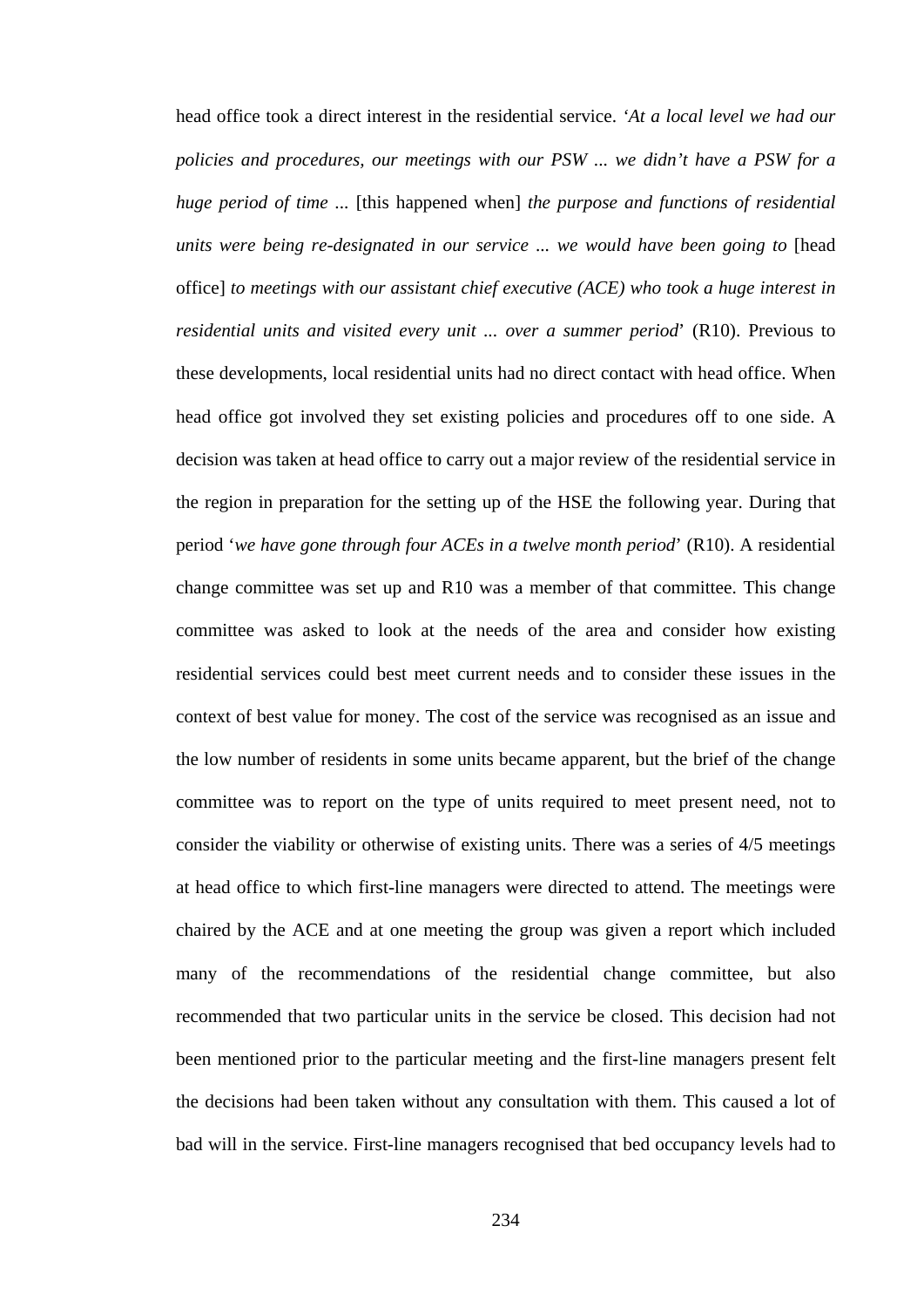improve across the service and that this would involve changes in the purpose and function of exiting units. They recognised the need for this, but found the suggestion to close units without any consultation was not appropriate and alienated those staff at the frontline. These issues reflected a disconnected service which could be one explanation for the chaos that prevailed in some of its frontline residential units.

# **7.8.4** *Themes emerging from Service 7*

- There is no mention of needs-led care in the transcripts of Rs 10 or 11 and there is no sense of such care being provided for the residents of their units at the time of interviews.
- Both respondents feel totally unsupported by their line manager and more senior HSE management.
- Workforce difficulties comprise the single biggest issue for both managers.
- Staff are imposed on first-line managers in this service against their wishes.
- The chaos that R11 described in his unit suggested that the unit is not meeting residents' basic right to safe care which is in total breech of the existing duty-ofcare mandate.
- This is a disconnected service with little meaningful communication between first-line and senior management levels.

## **7.8.5** *Summary*

This was a statutory residential service represented by two first-line managers, Rs 10 and 11. The factors that emerged indicated a model of care that prioritised the system over the needs of residents, which is taken as evidence that it operated from a social risk model of care.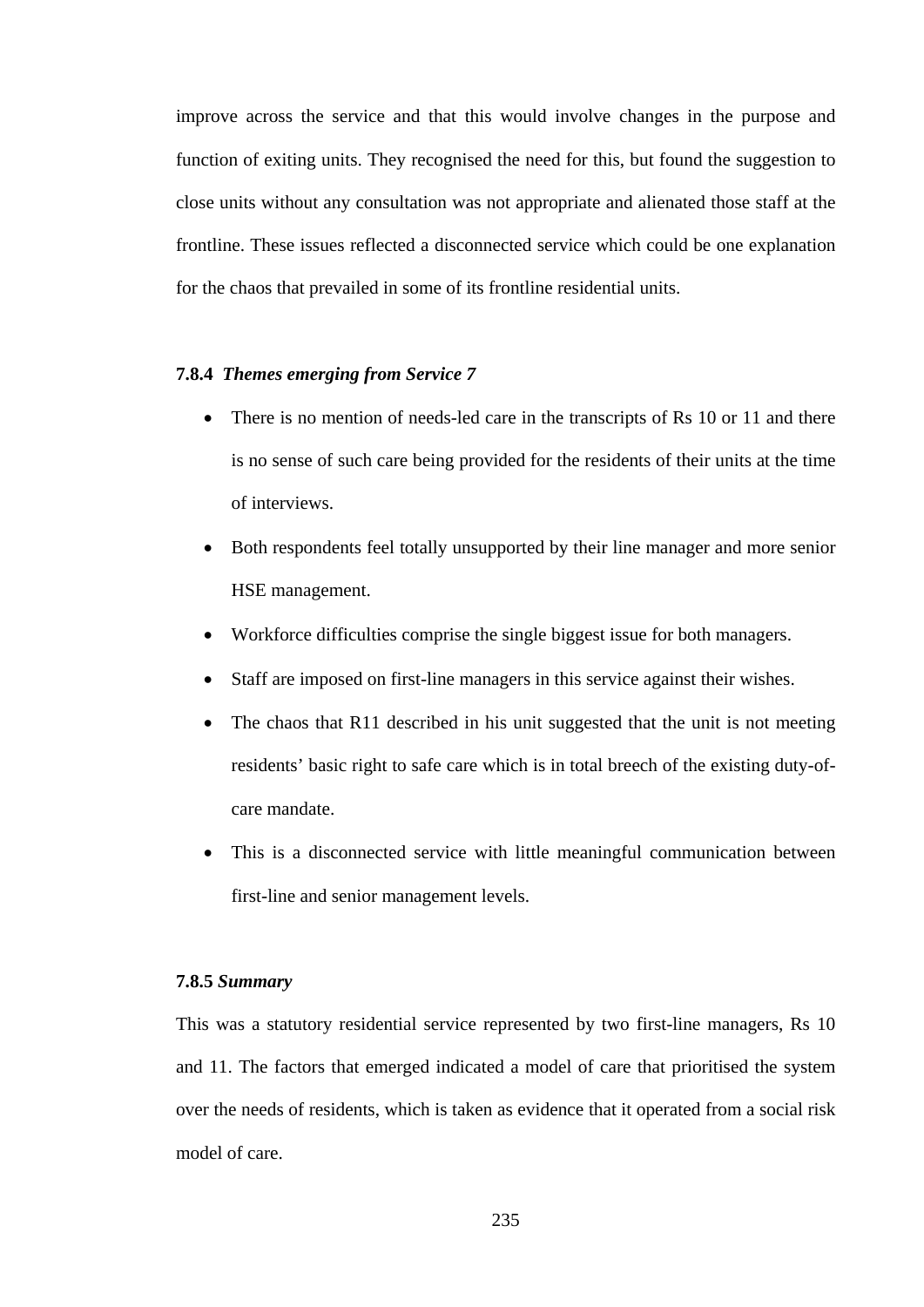#### **7.9 Service 8**

 $\overline{a}$ 

This was a large statutory service. It was represented by three respondents: R14, R15 and R17. While R14 line-managed both Rs 15 and 17, each transcript was discussed separately as the respondents were from different levels within the residential service.

# **7.9.1** *Respondent 14 (R14)*

R14 was a child care manager (CCM) who was appointed to director of services level and line-managed both the residential and fieldwork services in a particular region of the HSE. He differed from other service directors by virtue of being the budget holder for the two frontline services he senior managed. He had responsibility for '*all the HSE's residential children's services of which there are 11 units, which includes two high support* [units], *one special care* [unit] *and the rest are mainstream units. I also have responsibility for one of the largest social work teams in the country and responsibility for Springboard*<sup>11</sup> projects,  $NYP<sup>12</sup>$  projects and a variety of other national *and local projects in the area ... we* [CCMs] *each have a strategic responsibility, a regional responsibility and our community care service area responsibility ... and direct line management responsibility'* (R14). He was nominated by another CCM from the same HSE region who I invited to participate as the line manager of respondents 8 and 9. That CCM, when hearing the focus of my study, thought it would be more appropriate for me to interview R14 since he line-managed the major statutory residential service in the region. He discussed this with R14 who agreed to participate in the study.

 $11$  Springboard is a programme of family support for vulnerable families initiated by the Department of Health and Children and targeting early intervention to children and families at risk.

<sup>&</sup>lt;sup>12</sup> NYP is a community based youth development and family support service which is a joint venture between Foroige and the HSE and run on a joint management basis. It works with young people aged 10- 18 and their families.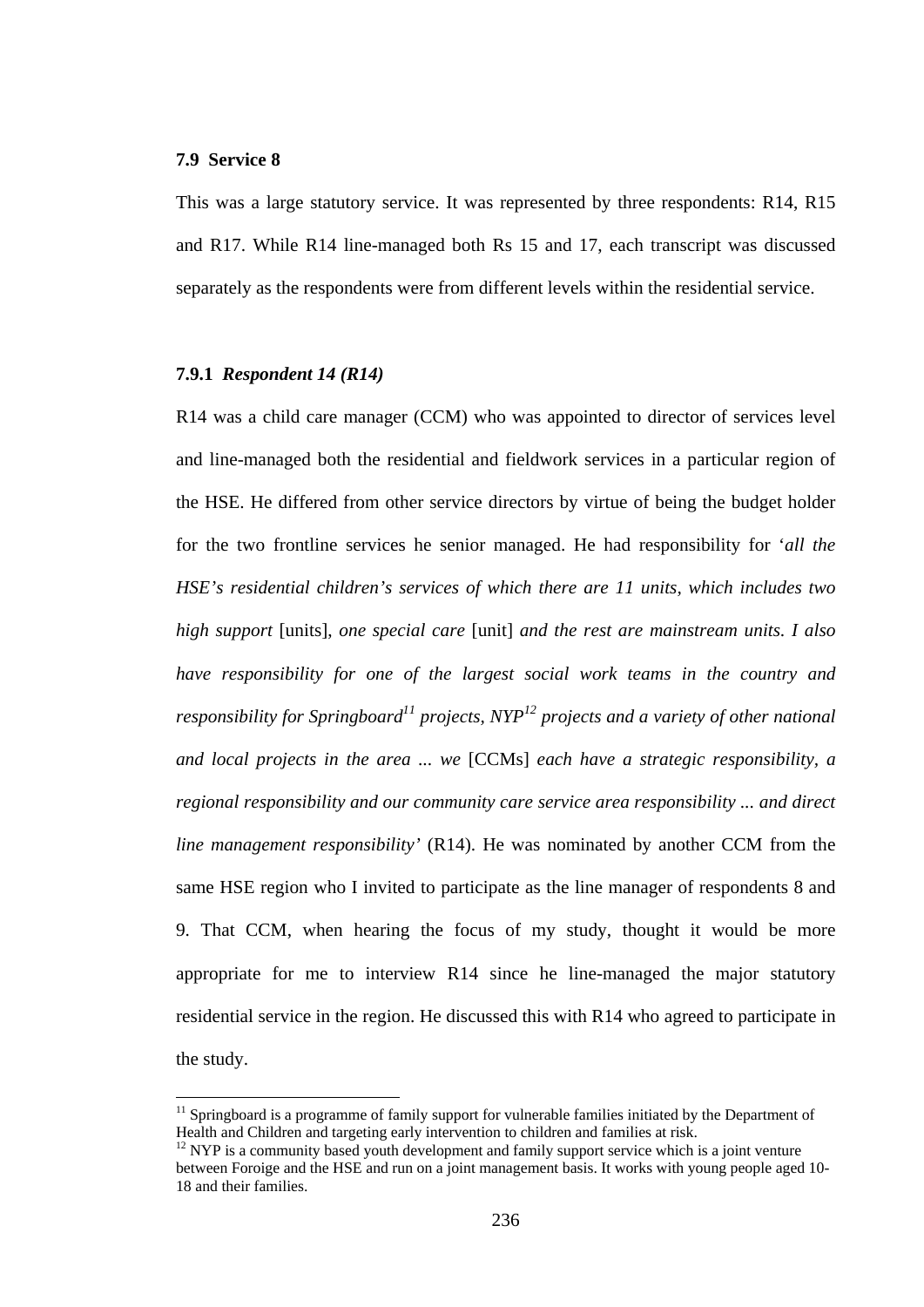#### **7.9.1.2 Care-related issues**

The focus of this discussion was on the residential service senior managed by R14, but it was interesting to note that when asked about possible conflict of interest arising from management of both residential and fieldwork services, R14's response was: '[services] *dovetail as* [a lot of the time] *the issues are about children ... having responsibility I can get both to come to an arrangement and that is how it usually functions*' (R14). R14 aimed to run a child-focused service: '*if a child comes into care the last thing a child needs is further uncertainty and adults at odds with each other; they need to know ... that adults are taking responsibility to ensure that their stay will be a consistent experience ... so* [the service ensures] *there is no drift* ... *what we re trying to do is to create a ... child-friendly culture, a family-friendly culture*' (R14). He had clarity of purpose for the service. They used a therapeutic crisis intervention care model (TCI) and R14 wanted to be able to say to any referral agency: '*this is the model, this is the milieu, this is the ethos of our service, this is what a child can expect*' (R14). He recognised the HSE's mandate of care, that this involved a corporate responsibility to care for children in need of residential care: '*we have a child, we have the capacity, we need to pool our resources* [within the service] *as best we can, we need to support each other and we need to make the necessary provision to take this child in ... part of the ethos is getting* [frontline] *workers to see it that way, they are working to a service as opposed to a specific unit'* (R14). He emphasised the importance of a safe environment for a resident particularly at the time of admission to a residential placement, and saw that this was related to support for staff: '*if a child comes into a unit and the staff ... have the confidence to set the necessary boundaries and enforce them in an appropriate way ... the child settles very quickly ... they feel the adults really are in charge ... if the*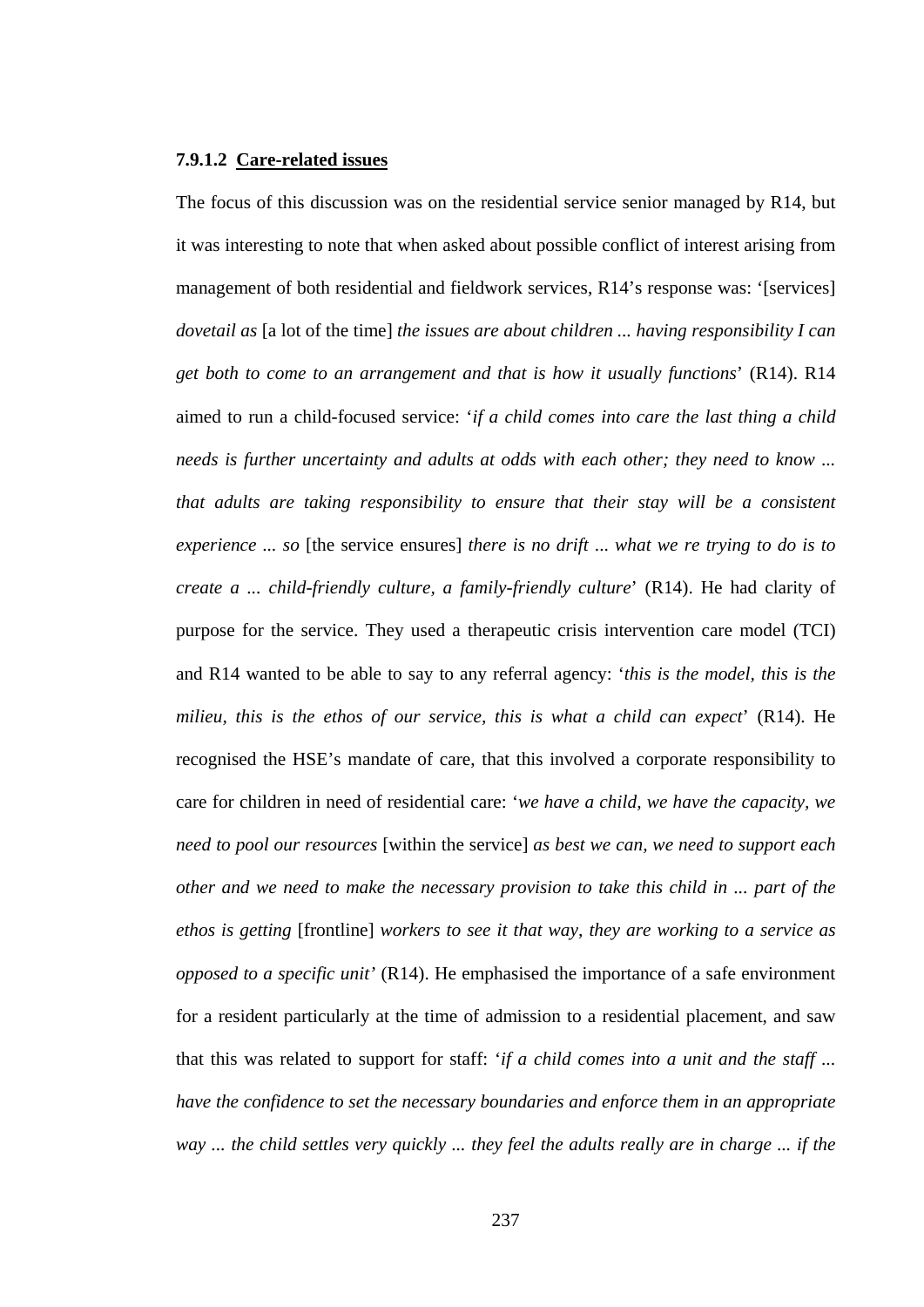*adults cannot sustain* [boundaries] *and* [boundaries] *keep getting pushed out ...*  [residents] *quickly feel out of control, frightened ... you need to be able to do that in an appropriate and caring manner ... if a staff is subject to assaults the child easily picks up on feelings of rejection, of dislike, which actually exacerbate the situation; if staff feel ... they will have support, that gives them confidence to say they will not be abandoned with a difficult child, the supports are there ... I have two principal psychologist posts dedicated to residential care only ... they work not only with the children within the service but also work very closely with the staff, supporting and exploring issues and assisting staff in their dealing with the kinds of behaviour that present*' (R14). This service was prepared to make very special arrangements for particular children: '*we had a particular child who went for assessment and the collective view was that the child needed to be on his own for a period of two months in a specialised unit as it wouldn't work to put him in with other children ... much needed to be done with the child to prepare him for being with others ... we did up an old house ... because of our ethos I spoke with the unit managers and we put together a very good team of workers ... the child is going into that unit to-day and will be there for two months ... we will* [then] *transfer the child to a nearby unit so hopefully the staff from that unit will also be involved and will know the child when he moves on to them*' (R14). The child-centred focus of this service was further seen in their refusal to summarily discharge residents: '*we have a policy in the service that no child will be summarily discharged ... no child leaves our service in that way ... if there is a problem we try to work on it, if there is time needed we will do whatever it takes to try to secure a child's placement so whatever transition takes place is a smooth one ... the vast bulk of the managers I have I would be happy that they do things in a child friendly way ... our service will offer a quality service to the best of our ability'* (R14).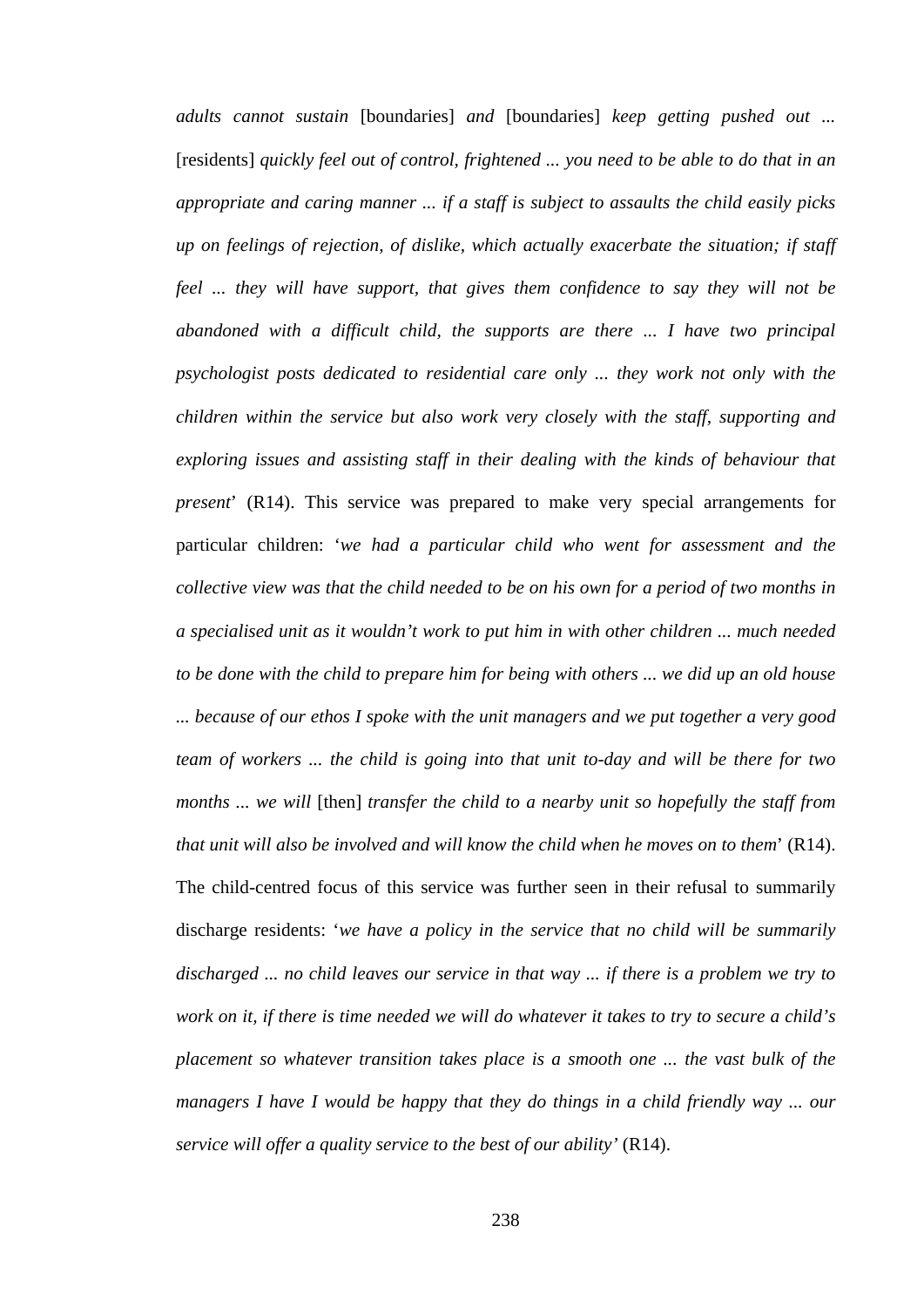#### **7.9.1.3 Staff-related issues**

There was strong evidence of R14 recognising the fundamental importance of quality staff to an effective residential youth care service and he saw provision and support of such staff as a major part of his responsibility as senior manager of the service. He said that '*training of staff is pivotal ... relationship building is key ... key working is that place where the work is done because that is where the relationship is built and if you don't get a staff group that understand that and can work on building a relationship you can forget it*' (R14). R14 had appointed a co-ordinator (R17), to ensure agreement on a service value system underpinned by a child-friendly culture that guided needs-led practice across the service.

#### **7.9.1.3.1** Recruitment of relief staff

'*We advertise, a lot of the time we bring in staff on a temporary basis, on a relief basis so we are constantly interviewing staff on that basis ... when we are notified that staff are needed we talk to unit managers and we make sure* [relief staff] *are Garda cleared and all the requisite details* [are addressed] *...* [relief] *staff are interviewed by the manager ... once we get the profile of somebody ... then we get a sense of the person ...*  [that happens] *just for covering certain shifts ... each unit has its own relief panel ...* [staff] *have built up their own relationship with* [relief staff] *and observed their work in practice ... part of our ethos says we need to pool that ... it is building up the recognition that we are working within a service, not within a unit*.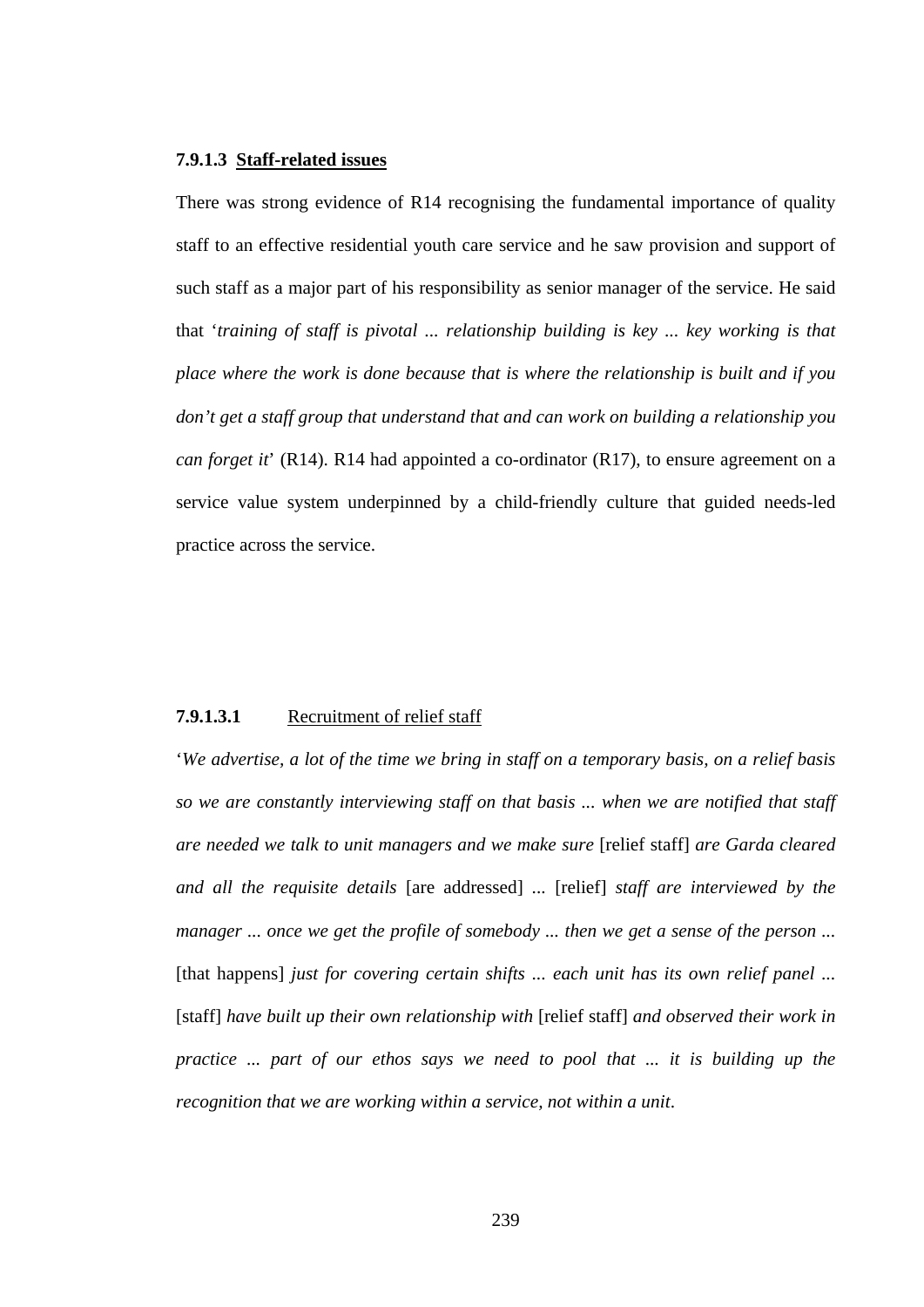# **7.9.1.3.2** Recruitment of mainstream staff

'*We advertise through the HSE and we interview ... we have open days in a hotel, we invite people in and give them all the information, show pictures of the units, we have managers and children from the units there so they can talk to them ... if* [they remain] *interested they can apply, then people have a sense of what they are applying for. Staff levels are satisfactory at the minute ... I have got over* [the recruitment embargo] *by use of* [creative accounting]*'* (R14).

# **7.9.1.2.2** Staff qualifications

'*The basic requirement is the diploma but the advertisement says diploma or equivalent ... we named* [the equivalent] *youth and community degree, social work, psychology, nursing degree, teaching ... with* [social work] *we look for a placement in a residential setting ... people from equivalent backgrounds provide a good mix and they bring a different perspective which I think is helpful ... we do* [not have] *a plethora of social workers or teachers scattered about the units ... we have people with psychology degrees, our unit manager for our special care unit has a teaching background ... we are saying to people who are in service, however you came in in the past, you need this*  [social care] *qualification and we will support you in doing that ... we have spoken to unit managers about how many staff they can release* [for training] *and we will cover and pay for the cost of the courses ... we need as many as possible to get into that and to come the other end with a* [social care] *qualification ... we are in negotiation with* [local IT] *... we have the first group finishing in September ... we say to our staff on study relief that they are on contract to us and we ask them to sign an undertaking that they will stay with us for two years following qualification*' (R14).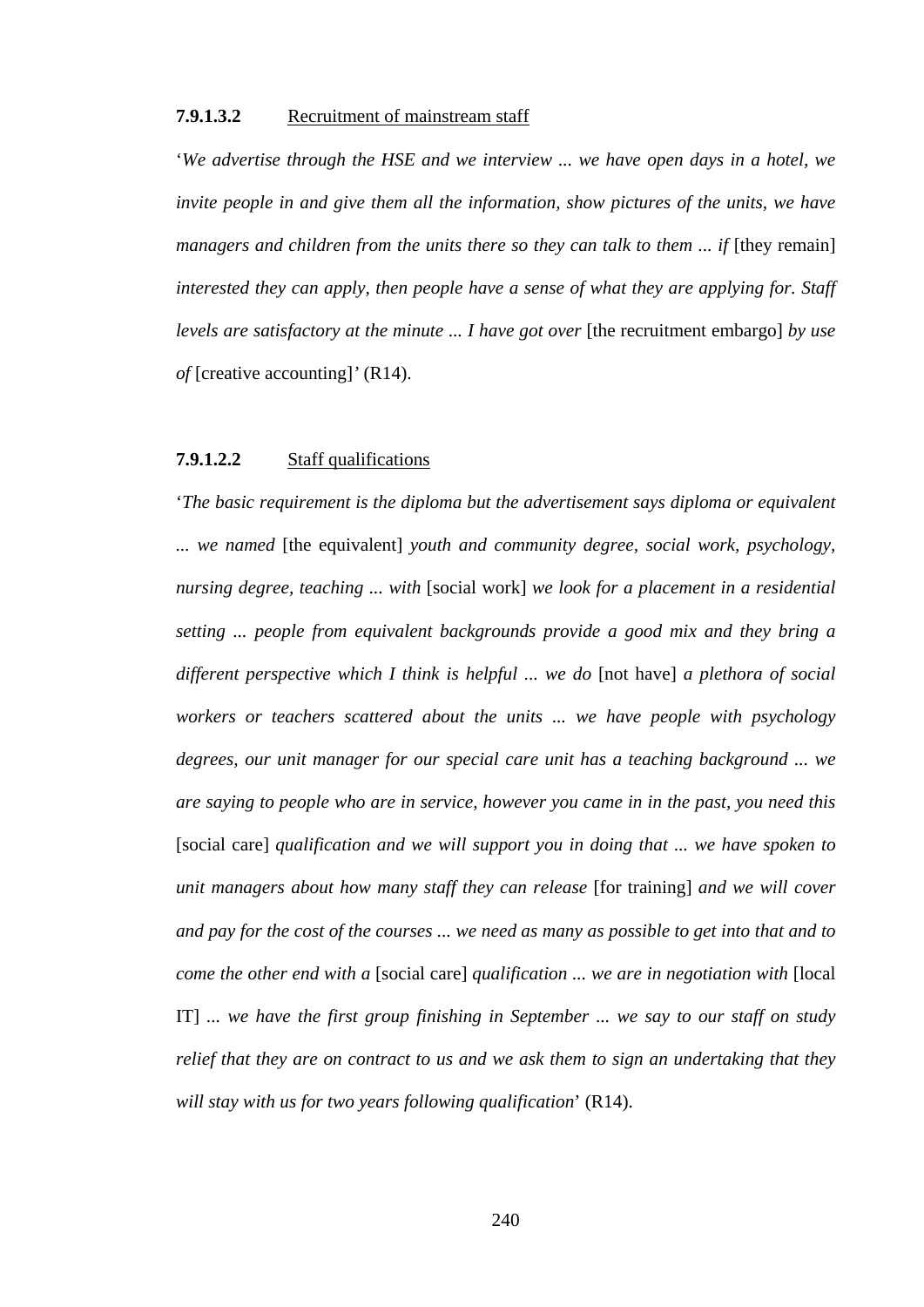# **7.9.2** *Line management support for first-line managers*

R14 line-manages all first-line managers in this service. (Supervision of frontline staff will be discussed in the context of R17's transcript.) '*I give direct supervision to all principal social workers, project leaders and unit managers ... I do my supervision in the units ...when I go out on supervision I get a complete run down on each child in the unit* ... I know all the children in the units, I have personally met them, I get all their *details, I know all their names ... I'd know how their reviews are going ... I am very conscious of each child ... we are here to look after these children if I don't know their names ... that doesn't reflect well on leadership in terms of promoting an ethos that focuses on individual child needs; then I go through all staff related issues, resource related issues and any strategic issues around how the unit is developing, health and safety ... there is a format to the supervision ... I then meet with the residential coordinator* (R17 whose transcript has yet to be discussed), *there might be an issue around lack of staff confidence around a certain issue ... so I would ask him to go down and work closely with them for a few weeks ... when I return for supervision, progress has been made in relation to that issue ... we have found in areas where we have met certain difficulties we turn the spotlight on that, we concentrate all our efforts, we go in, roll up our sleeves and get stuck in for a couple of months or in one case for nine months; that has worked to turn things around; it has made a huge difference in one unit'* (R14).

R14's clarity of purpose was reflected in how he assessed his first-line managers: *'(1) in their openness, that I am aware of everything I need to be aware of, (2) their confidence in the sense that the difficulties that arise in talking to them ... in terms of how they set about problem solving the situation rather than problem focusing ... most*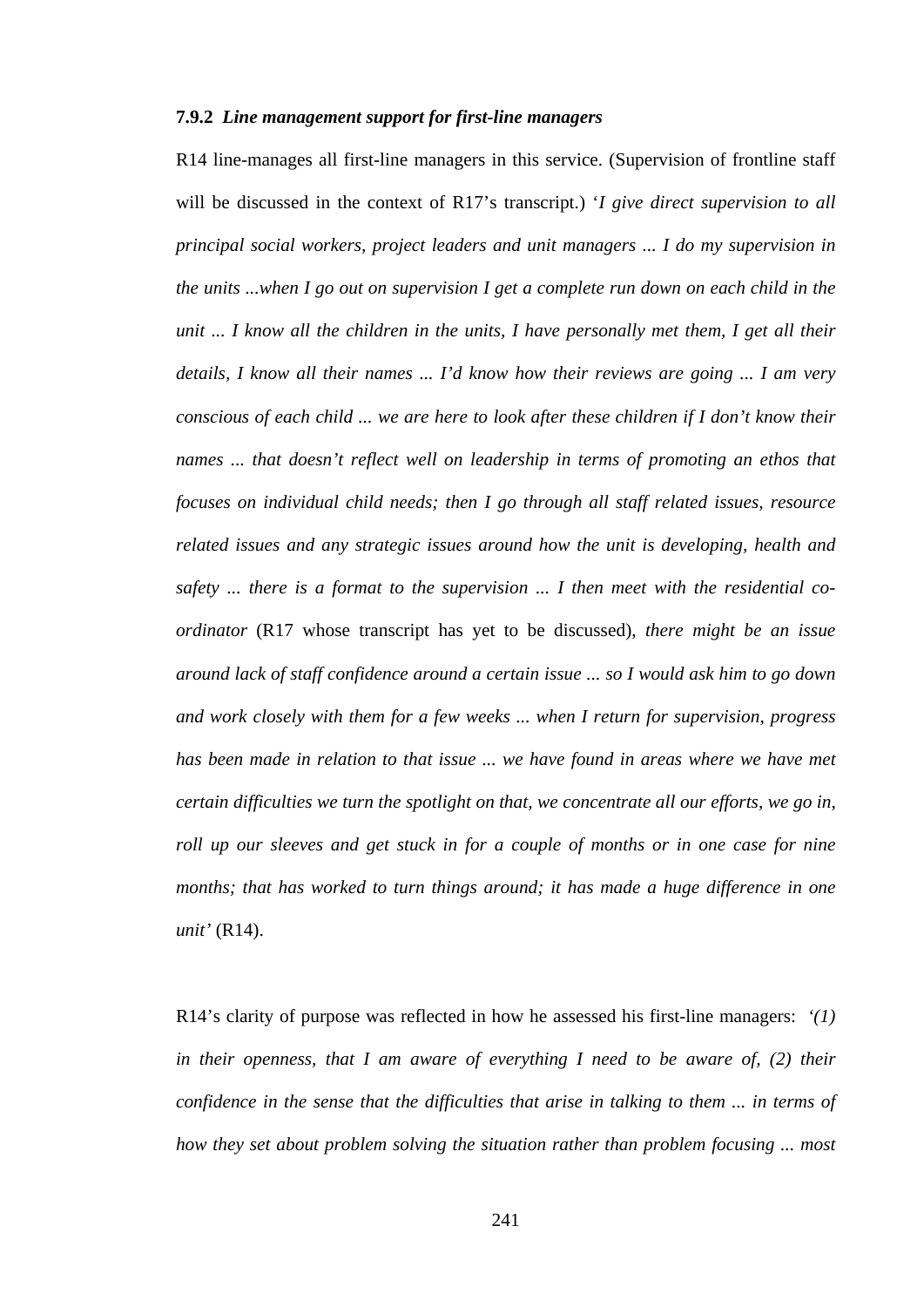*of the* [managers] *I have in place show great initiative and commitment and innovation in trying to resolve issues ... they go beyond what might normally be expected and that shows commitment ... so their commitment, their competence, their maturity ... some of the managers I trust them implicitly ... no matter what would happen they would always do what was right for the child ... so* [I judge managers] *in terms of how they give affect to the child-friendly/family-friendly ethos that I am trying to engender within the service*' (R14).

#### **7.9.2.1 Team mentality and empowerment of first-line managers**

'*It depends on how good your* [first-line] *managers and principal social workers are and we have put an awful lot of time into building up a team mentality ... I hope a lot of the team building we do with unit managers is to say that if they buy into the vision or ethos they should actually be able to make the necessary decisions among themselves because the resources are there ... I know* [first-line] *managers will ring me if there is a difficulty but also that they have autonomy to deal with issues themselves ... I have monthly meetings with the group of unit managers ... the thing was to create this notion that we are one service and that we should all be facing in the same direction ... the aim was to get a much more flexible movement within the service ... leadership in the units is*  [very important] *... we trained people from the ground staff* [in TCI] *where it didn't work, we were trying it for ages so we came back and said the only way this can happen is if the unit managers and their deputies are trained as trainers* [in TCI] *and lead out by example in the units, we did that and it made a huge difference ... everybody does their refreshers ... there is no slippage, this is a minimum requirement that has to be done during the year ... we are concentrating on the whole de-escalatory issue ... we are finding* [that] *where you can find the staff to buy into that, their confidence levels go up*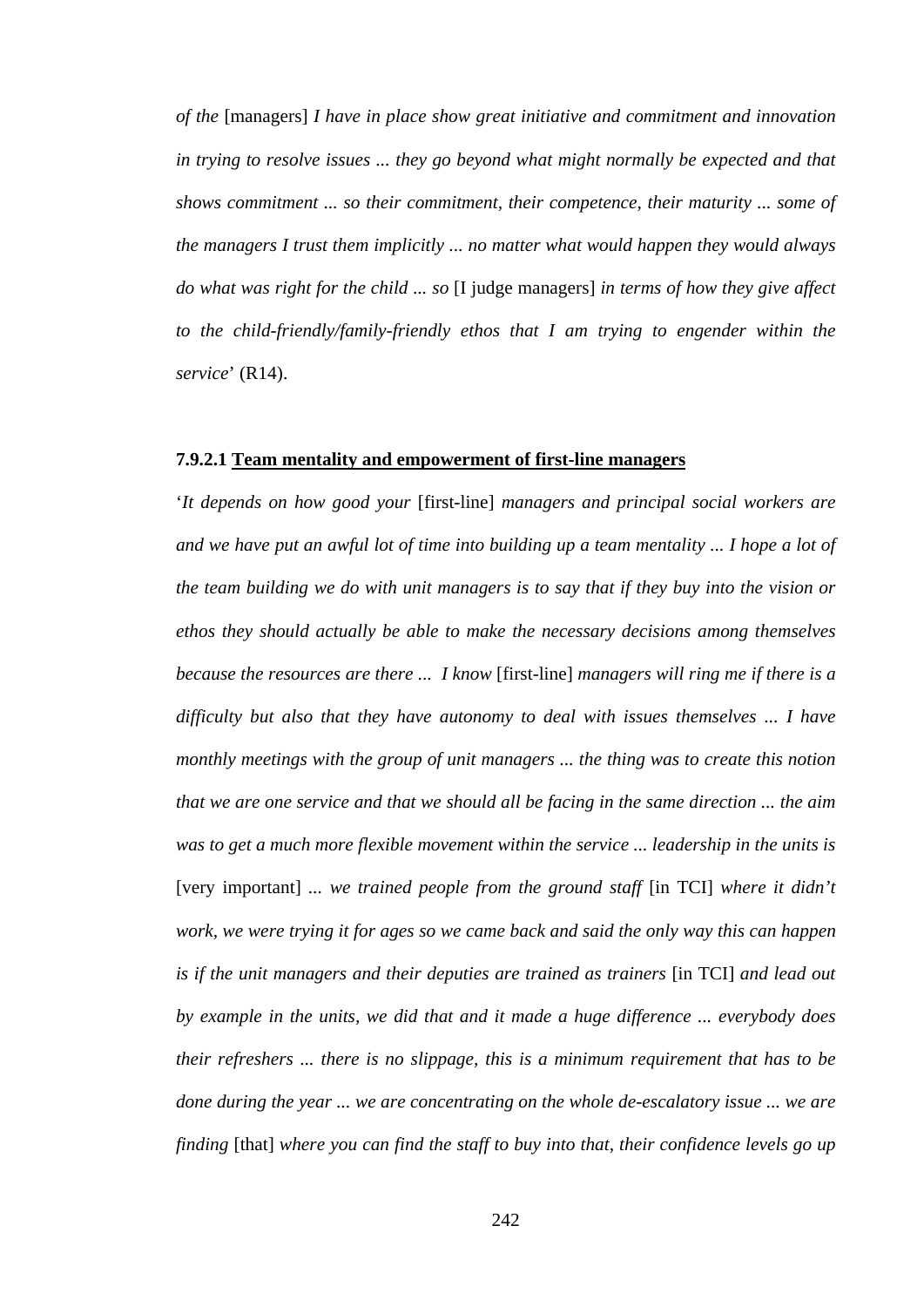*and the children sense that and their fear levels go down ... it is when the children sense fear that the whole thing goes out of control'* (R14).

#### **7.9.3** *Organisation design issues*

 $\overline{a}$ 

R14 was originally given additional responsibility for a small statutory, mainstream residential service in his region of the HSE with particular responsibility for development of two high support units and one special care unit. On completion of these new units he senior managed four residential units and his fieldwork service. When a major voluntary residential service transferred to the statutory sector in his region, R14 was eventually given senior management responsibility for the now enlarged residential service together with the fieldwork service. He set about amalgamating the two residential services. '*One of the big things that I had to overcome was the 'them' and 'us' mentality*' (R14). He had monthly meetings with his group of first-line managers. His focus with this group was to agree a mission statement: '*getting people to buy into it and then to work on the relationships between the resident managers ... to get a much more flexible movement within the service*' (R14). He focused on core processes in the residential service: he set up an admissions committee co-ordinated by an admissions officer; he set up of an assessment process involving a multidisciplinary team, which has a seven-week cycle broken into three phases<sup>13</sup>. He appointed co-ordinators: a residential services co-ordinator (R17) whose responsibility was to '*develop the ethos, the culture of the units and looking at the oil that makes the machine work'* (R14), a therapeutic crisis intervention (TCI) co-ordinator to ensure that '*all staff were trained in TCI and that all refreshers were adhered to'* (R14), a critical

<sup>&</sup>lt;sup>13</sup> This assessment process is for children referred to the residential service by community social workers. Phase 1 involves a residential care worker working with the child in his own home for two weeks; phase 2 is a three week residential placement; phase 3 is writing reports, doing follow-up work with child and family, culminating in a final report for the referring social worker.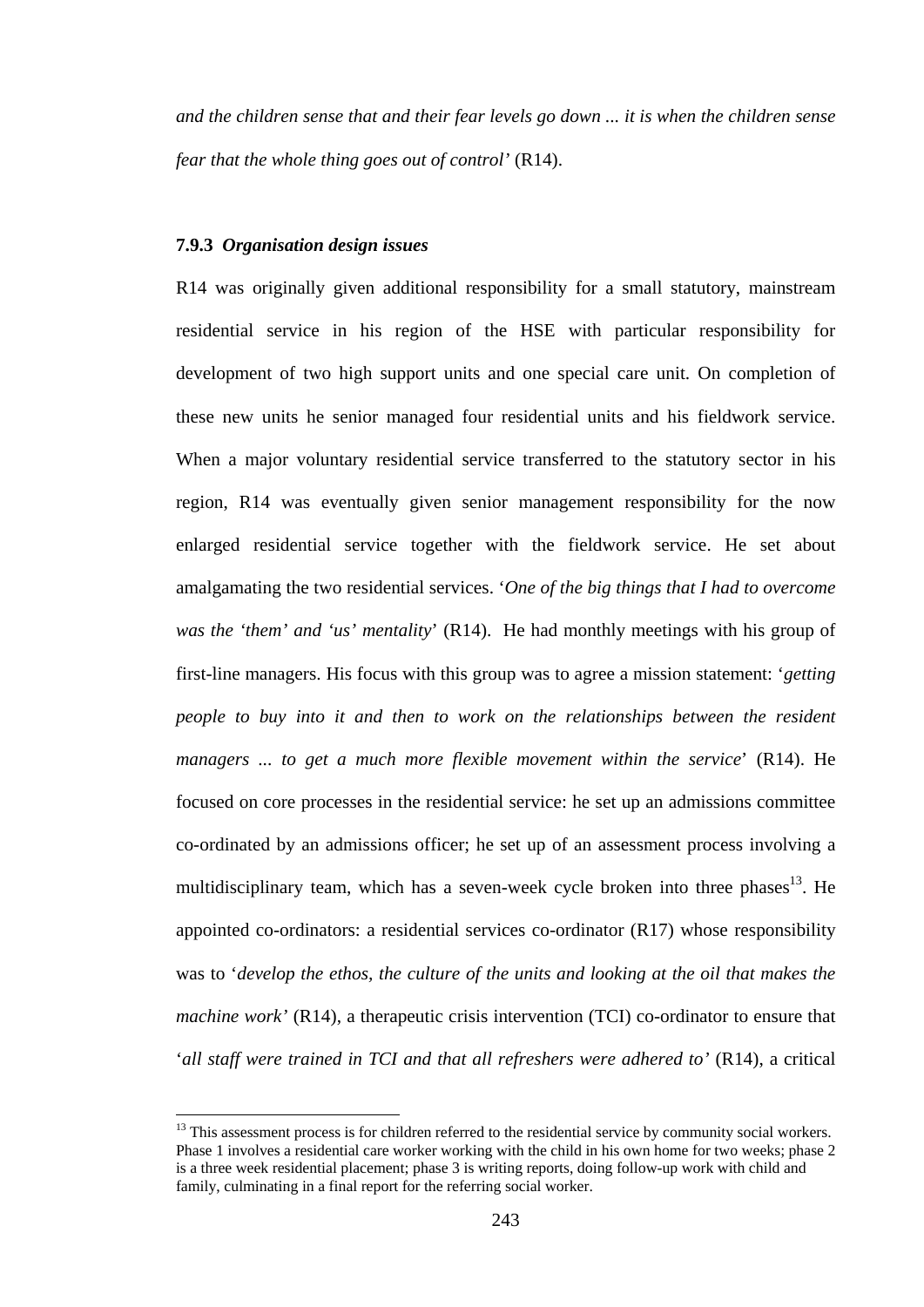incident review group chaired by R17 '*to revisit the* [serious] *incident with the staff and see what learning can come out of that*' (R14). R14 line-managed all co-ordinators, principal social workers, project leaders, child care monitors and first-line managers. This kept him in touch with all major processes of the service. His domain expertise came from his fieldwork experience as a social worker and from his residential experience as a first-line manager and his direct involvement in setting up and managing both high support and special care units. His authority came from being the budget holder for the two frontline services he line-managed.

He managed a budget of €12 million. He reported to the general manager '*who would also have an eye on the budget book*' (R14). He negotiated assurance of support from the general manager that any budget surplus that might accumulate remained ring fenced for his service. '*I have the discretion in relation to that ... the admissions officer post is one I came up with and one that I am instigating but I have total control over that*' (R14). He negotiated these terms when he was asked to take up his present post '*in fairness I have had a free hand in large measure*' (R14). R14 had full authority over both the residential and field services that he senior-managed. The organisation design structure of R14's service resembled that of a self-contained task structure (Galbraith 1977). He had the confidence of senior HSE management and they gave him full responsibility for the two major services he senior managed. This structure enabled R14 to protect his services from any direct interference from senior HSE management, he was held accountable for delivery of services as mandated by the Child Care Act 1991. His domain expertise enabled him to develop a child-friendly, family-friendly service which was focused on provision of developmental care for young residents.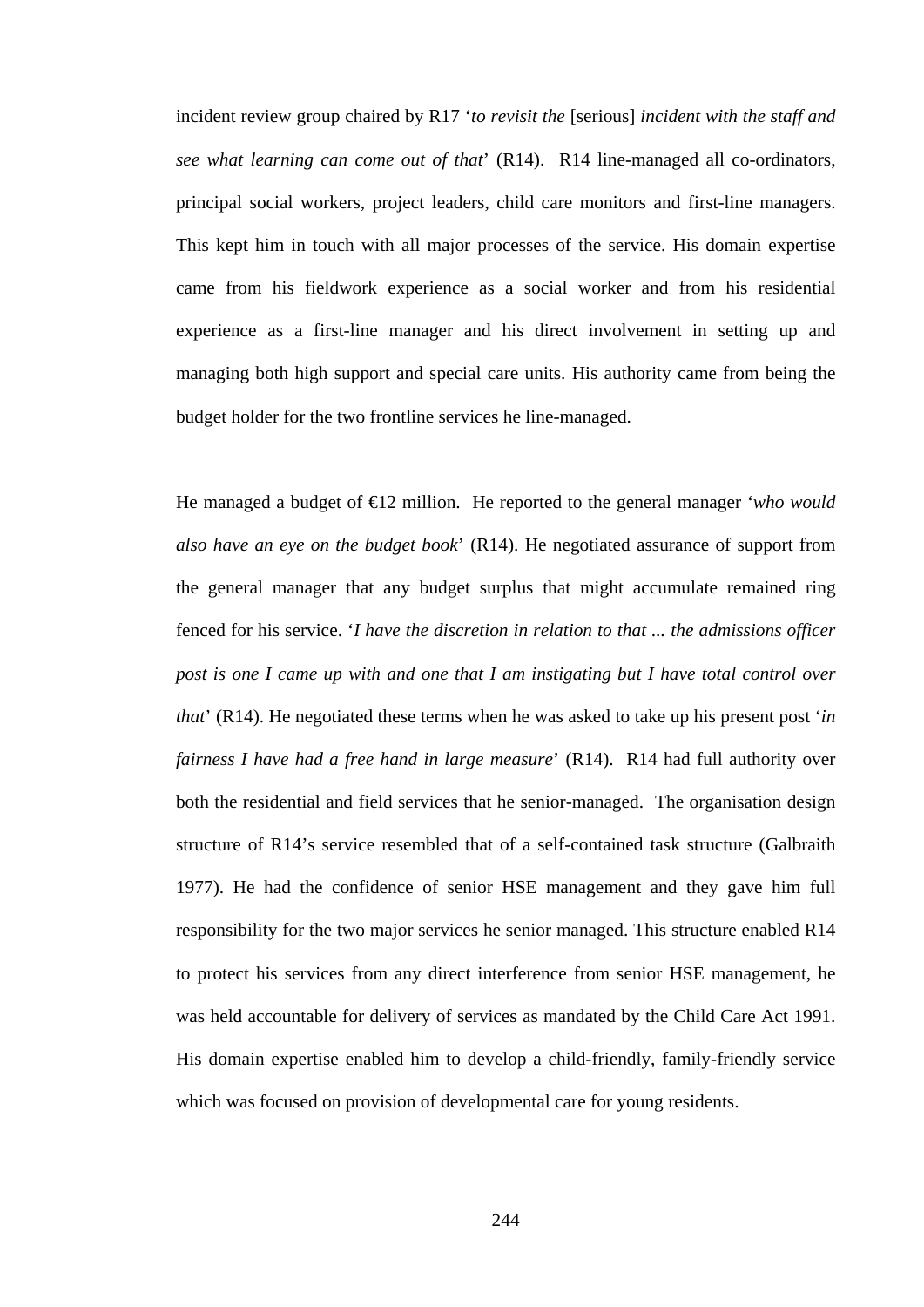R14 also showed evidence of leadership reflected in his ability to get commitment from first-line managers, principal social workers and project co-ordinators to a service mentality where they were all focused on provision of developmental care for residents. He involved his first-line managers in the formation of a mission statement for the residential service and through a shared vision got their commitment to this statement. This shared vision and clarity of purpose (Senge 1990) informed strategic development of this service, all of which was practice-led. Examples of strategic development were the development of the assessment programme, the admissions committee, the critical incident review group, development of an aftercare service; the appointment of coordinators. This service was committed to needs-led care of residents and was sufficiently flexible and empowered to achieve its mission which was provision of a child-friendly/family-friendly service. This service could be a blueprint for statutory residential youth care services elsewhere in Ireland.

### **7.9.4** *Respondent 15 (R15)*

R15 was a deputy manager in R14's service and was invited to participate to explore how he finds first-line management in R14's service. He was nominated by R14 and managed a mixed gender mainstream unit. His transcript was briefly discussed to confirm the effectiveness of R14's service model.

# **7.9.4.1 Care-related issues**

Staff meetings occurred weekly and were attended by all staff and by the unit psychologist. The psychologist was focused mostly on care-related issues for the residents: '*we review an individual child at each meeting using the individual crisis management plan*' (R15). The deputy manager takes responsibility for '*staff training,*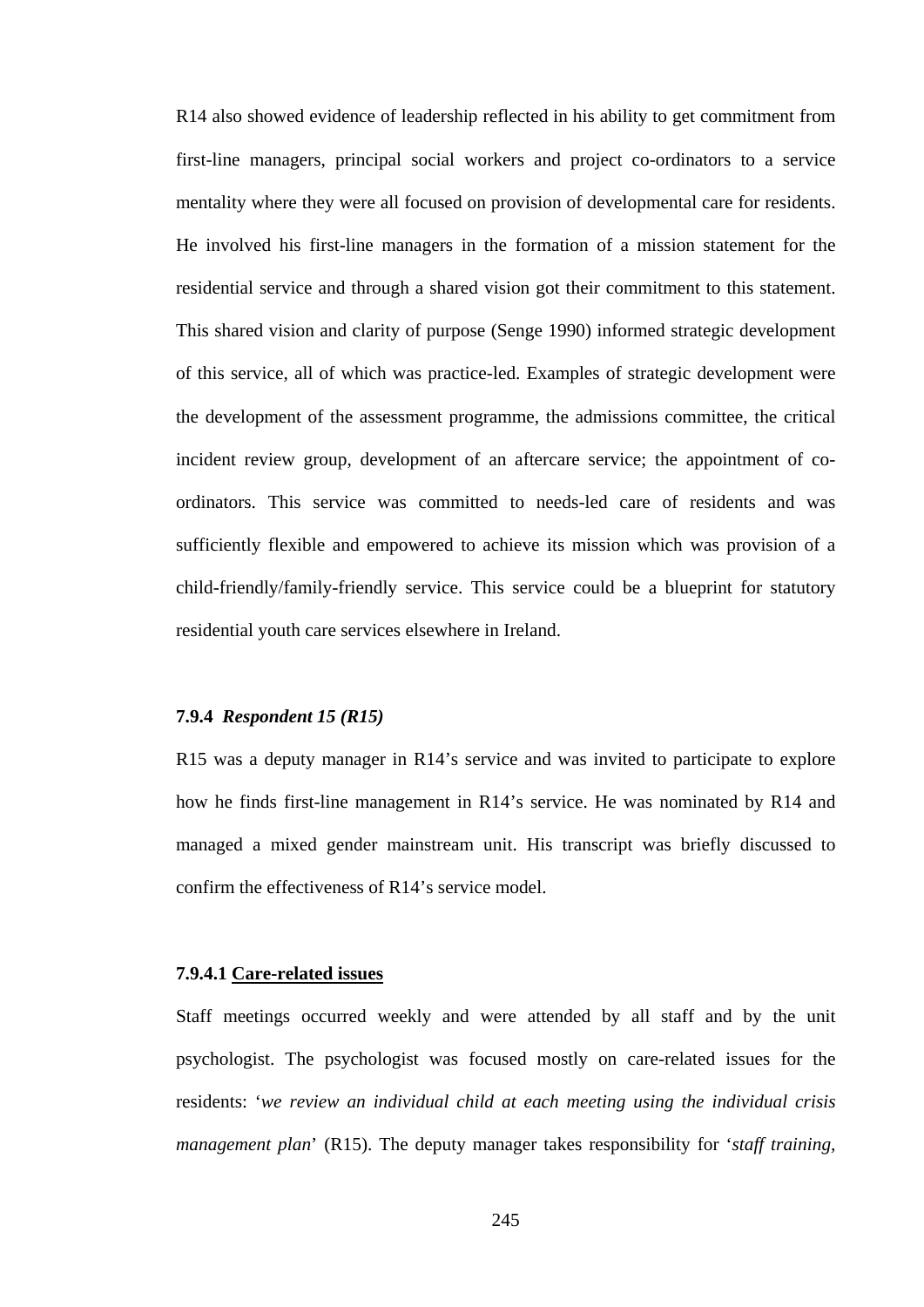*staff supervision, staff support, staff debriefing, very much working with the staff in supporting them in direct work with the children ... highlighting any gaps in the rota or in the team either in communication or consistency ... looking at issues and exploring who we need to bring in to help with particular issues ... any issues that I need to address they are discussed with the manager and if they needed to go up to the child care manager they would have ... the support is very much there*' (R15).

#### **7.9.4.2 Staff-related issues**

R15 had responsibility for the relief panel for his unit. He described the recruitment of relief staff exactly as described by R14. When asked about qualifications of relief staff, the reply was interesting: '*that is a hard one in the sense that in a crisis it is not that you would take anybody but someone who may not have the full child care qualifications is not excluded, we would look at them all and interview to see their suitability and look at the various criteria then ... we wouldn't exclude somebody if they only had a psychology or teaching background* [they would all have some qualification] *... the majority have a social studies qualification ... we would have full say in the appointment of temporary staff and relief staff ... but permanent staff ... we are not involved in the interview ...*  [that panel consists of] *people from personnel, the child care manager and someone from administration side*' (R15).

### **7.9.4.2.1** Probation

Probation is used with all newly appointed staff and only those found to be suitable are offered permanency: '*we have regular weekly supervision with staff who are temporary and we would have progress reports on them ... they would be aware of issues and would be expected to address them ... issues have to be highlighted because staff are*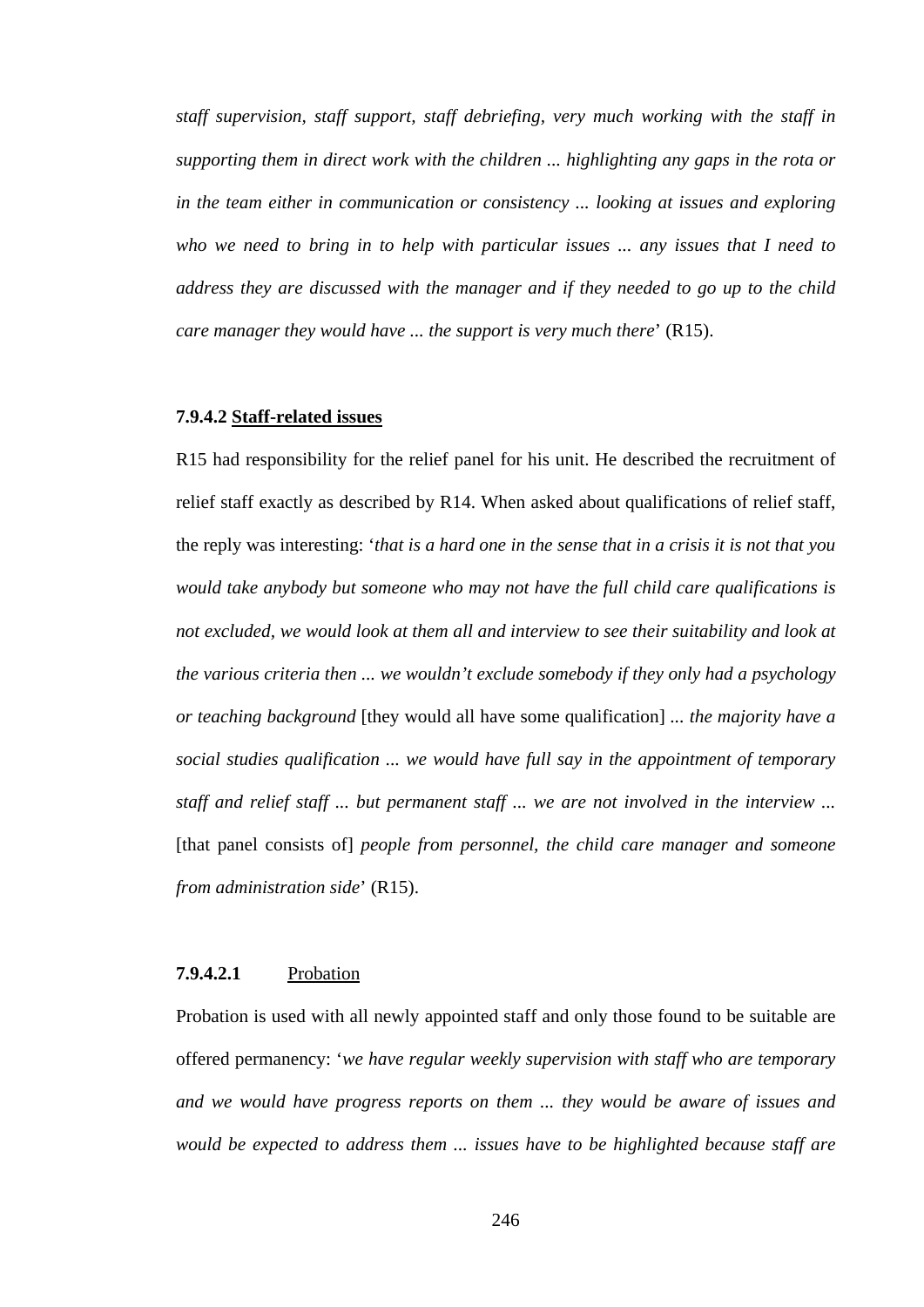*told about their entitlement to permanency ... if they refuse to address issues or cannot improve in designated areas they will not be offered permanency'* 

### **7.9.4.2.2** Staff supervision

(R15). R15 said the service had '*what I would consider a superb supervision policy ... all staff have supervision, the child care leaders supervise some of the child care workers, myself and the manager supervise the child care leaders between us and whatever child care workers are remaining, my supervisor is the unit manager and her line manager in the child care manager*' (R15). These factors indicated the supports derived from a positively interconnected system. R15's transcript confirmed that Service 8 was focused on provision of developmental care for residents.

# **7.9.5** *Line management support for first-line managers*

R15 reported that there was support within this service for first-line managers. Social workers, a principal social worker, and the unit psychologist regularly attended staff meetings to participate in discussion of particular residents (this suggested a integrated structure). '*In some cases we feel very supported because it would be very obvious that the young person is wrongly placed and needs to move to alternative accommodation ... we feel listened to and we would be supported in getting extra resources ... the child care manager would assess the situation and say we need extra staffing ... it is up to us to find* [those staff]' (R15). Line management support for first-line managers in this Service is further discussed in the context of R17 below.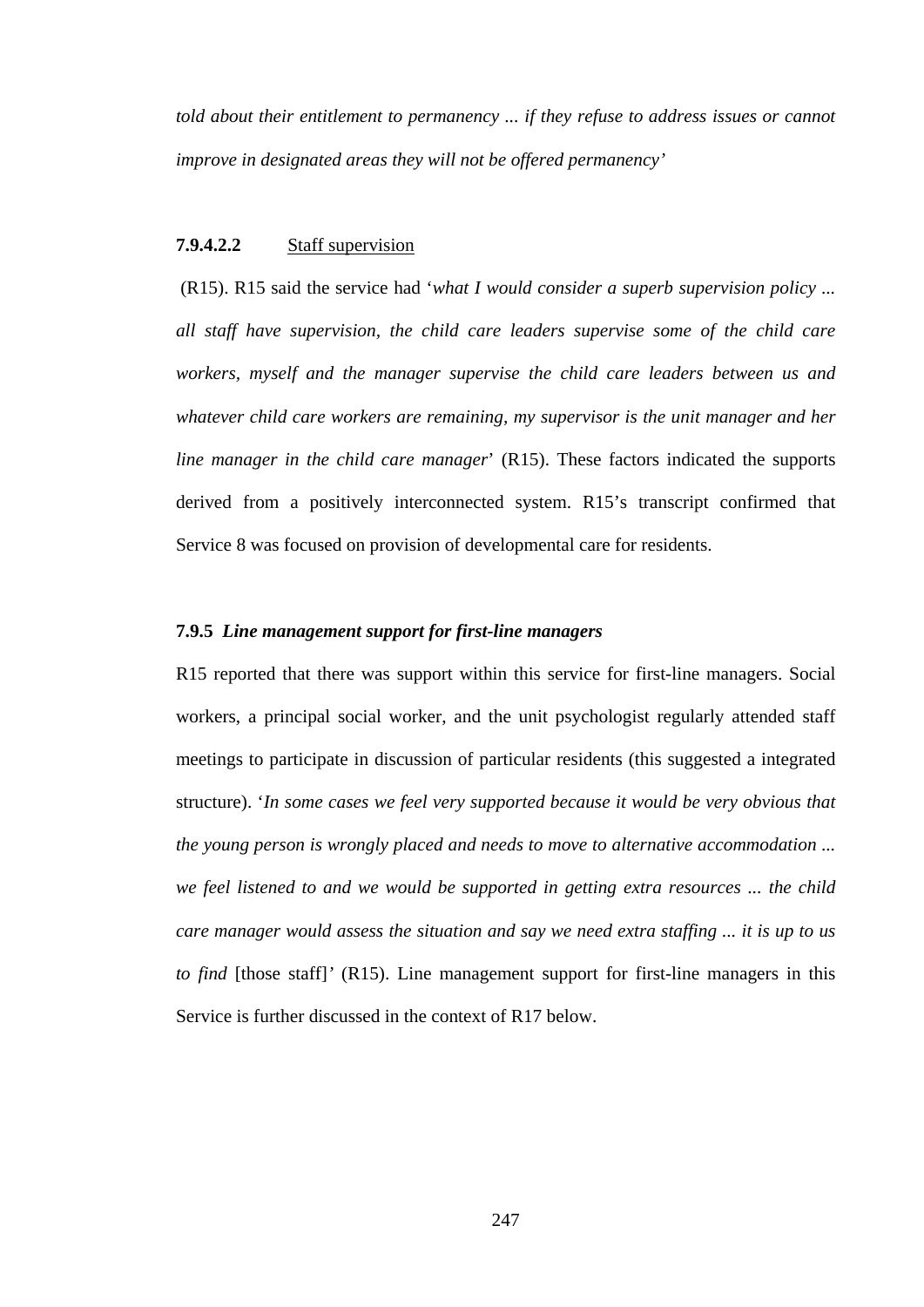# *7.9.6 Respondent 17 (R17)*

R17 was the residential co-ordinator in R14's service. His primary role was to develop the child-friendly/family-friendly culture of the residential service. He reported to R14 but had no line management responsibilities. He was a qualified social worker who previously worked in frontline residential care and in first-line residential management across mainstream, special care and high support units; he also worked for a year as an inspector/monitor, so had strong domain expertise in residential care work.

#### **7.9.6.1 Care-related issues**

He saw his present role as largely developmental. '*What we want is a service that bends around the children as opposed to having children bend around a service ... that will be our core ... what we are striving for is that everything we do would be looked at through that lens ... how we do our meetings, how we do the work with the children, supervision, everything'* (R17).He developed policies that facilitated a child-friendly culture across the service. An example was a sexual health policy: '*I wanted to influence more directly how* [frontline staff] *interact with the children in relation to* [sexual health issues] ... *I feel that ... as an organisation we need to have a value system ... we shouldn't be afraid of that ... the research says that children leaving residential care get pregnant very quickly after leaving care ... we are working with very troubled children ... if there is something we can do to stabilise their lives then we need to do it ... it is the people who are with the children 24/7 who can have the most influence on their lives because they can use everyday experiences to work on issues ... children are watching lots of television programmes ... who is balancing issues? ... who takes the opportunity to introduce discussion around everyday sexual issues? ... staff don't know how to take a stance ... what I mean by a policy is one that clearly sets out our value system ... I have*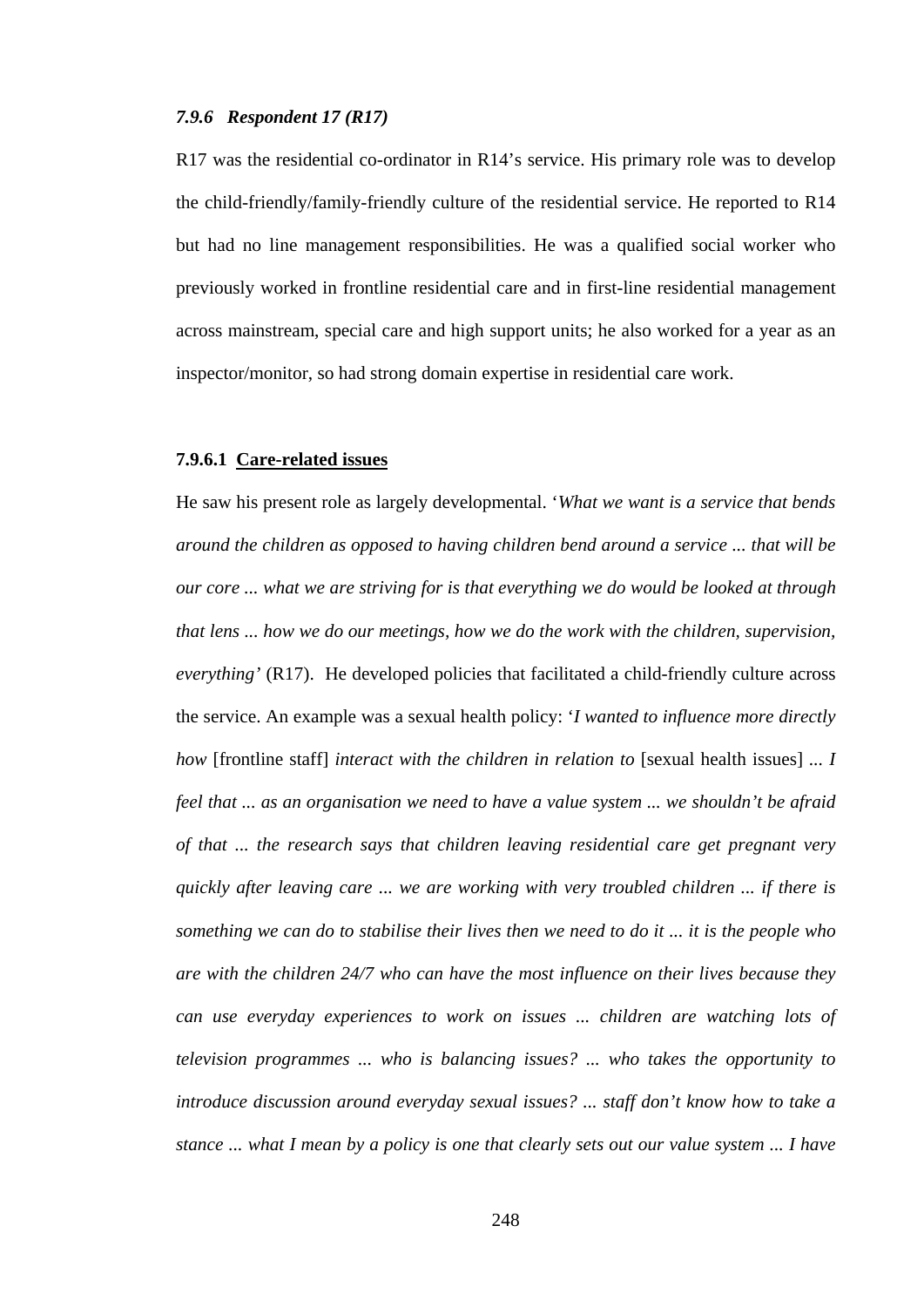*seen policies that avoid the issue really ... I envisage the situation that this will be seen as the service value system in relation to these important issues and it may require staff to put their own personal values aside and to acknowledge that this is our position*' (R17).

Another example of such policy development was around clarity in relation to violent behaviour: '*it is about the* [first-line] *manager being clear about violence. If you are not clear about that, if you can't create a secure base for the children all the rest is useless ... if the children aren't held safely, and* [if] *their strong feelings aren't contained, it becomes unsafe for everybody and then the whole thing begins to fall apart ... I expect staff to be clear with the children and say "you are not going to hit me, we are not having that here and if you do* [hit me] *we will safely hold you" ... I don't really expect sanctions, I expect* [staff] *to talk to the children afterwards, to help them understand what is going on, to help them develop the skills necessary to express their feelings appropriately ... there is this little 12 year old boy who has had the experience of being totally in control for 51 hours when he took charge, did whatever he wanted to basically ... he feels so scared and so powerful... his life experience has been that the adults around him are frightened of him so I find myself repeating* [to him] *"don't worry about that we'll keep you safe here, we'll manage that, it will be ok" ... he is only 12 and he is feeling so unsafe ... you are doing nothing if there is no containment there, how can you do anything if there is no secure base'*(R17). He went on to discuss the support offered: *'following critical incidents ... we set up a group of people together, myself, a couple of psychologists, TCI co-ordinator, to look at how we support people during those*  [critical] *periods ... it is supporting the* [care] *team and* [meeting] *Quality Assurance ... if a staff has been assaulted or there is serious damage to property the first-line*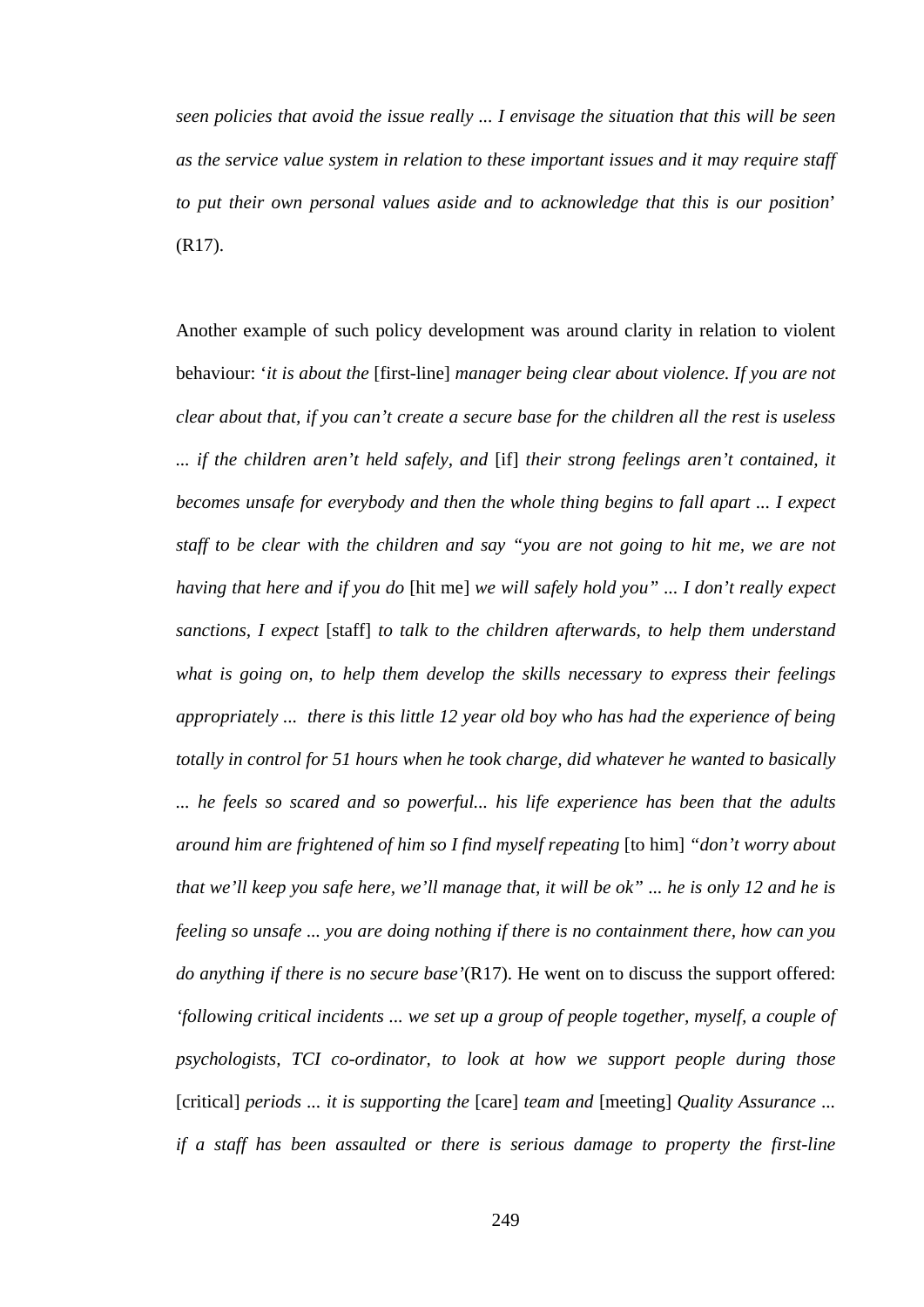*manager is expected to send a written report to the TCI co-ordinator who reviews it to see if there is a pattern to it* [that is the quality assurance piece] *the other part is that the group is available to the manager and staff to meet following an incident ... our focus is support and learning ... I think it is good for people ... I think it is empowering because sometimes in this work people can feel very dis-empowered ... we are saying "lets take charge of this again, what can we learn, how can we do it differently" ... it turns something very hard into something positive ... they feel in charge again ... it is about having a vision for the service, about saying we are trying to create a learning organisation*' (R17). He referred to the culture of the service as meaning that children are treated as individuals '*we are involved in a therapeutic process with the children ... bringing about change and helping children develop skills that they need to live happy, more meaningful lives ... it is about working with children's families as well ... we need to believe in what we are doing, just take the risk sometimes ... I can think of a number of incidents where the Standard (Government of Ireland 2004) was met but it hasn't enhanced the care of the children ... it is about the containment of children's anxieties ... if this is done it can be a good system*' (R17).

#### **7.9.6.2 Staff-related issues**

# **7.9.6.2.1** Supervision

R15 referred to the service having a superb supervision policy. R17 developed this policy. '*We have developed a generic supervision policy ... we have common standards throughout the units, everybody will have a supervision contract, will have regular supervision ...* [it is] *part of developing a common standard ... one way to ensure quality is that someone along the line is in a position to ensure that quality supervision is happening and that we are sure about what we mean by supervision as well'* (R17)*.*

250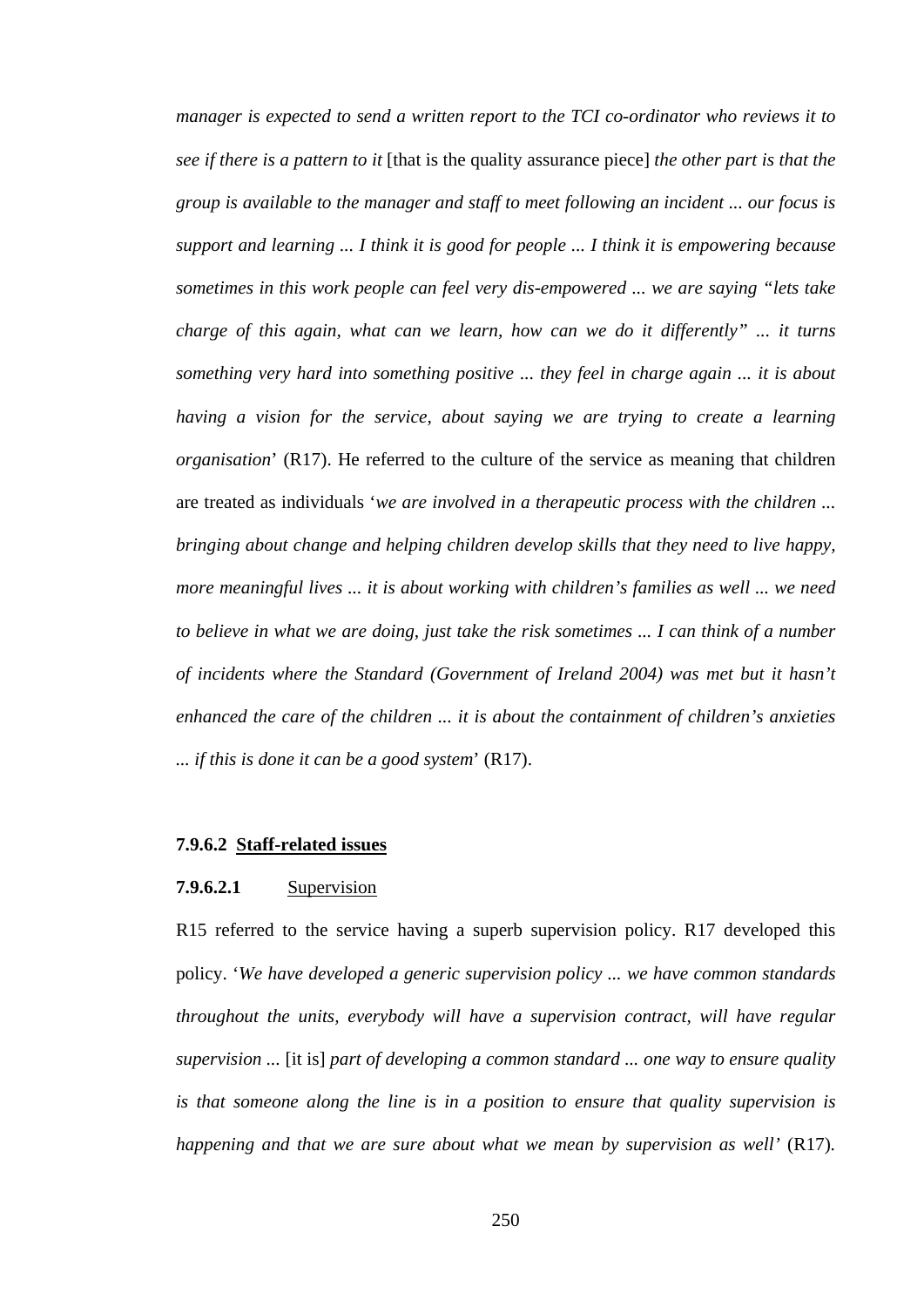There was further evidence of an interconnected front line service: *'the monitors see the supervision records ... not the intimate details* ...[but] *how the agenda was drawn up, care plans, was the care of the children considered or was it just all supportive supervision ... in view of the standard it will reassure us anyway*' (R17). R17 worked closely with the child care monitors and they reported to R14 which illustrated how an interconnected structure facilitated frontline practice that was child-centred.

# **7.9.6.2.2** Recruitment

We saw that R14 took charge of recruitment and selection of permanent staff, but that relief staff were recruited and selected by unit staff. R17 had been on interview panels for permanent frontline staff and for first-line managers. He had recently been reviewing recruitment procedures for relief staff. '*With the new rules in relation to parttime staff and their rights of tenure after a certain number of years service (Government of Ireland 2003), we needed the same procedures as were in place for permanent staff ... we have* [decided] *that all applications for relief staff go to the same person and we have developed an interview process for all relief staff ... it is the same as if they were going for permanent posts really ...* [if unqualified] *to get permanency under the Act*  [staff] *are required to enter into a contract to undertake that they will commence formal training within two years ... we will stick to that and it will be enforced*' (R17).

# **7.9.6.2.3** Training

There were 40 staff (out of 250 in the service) who did not have professional qualifications in social care. R17 had been liaising with a local Institute of Technology and had some input into a degree programme for unqualified frontline staff. 20 unqualified staff were currently pursuing their professional training. R17 considered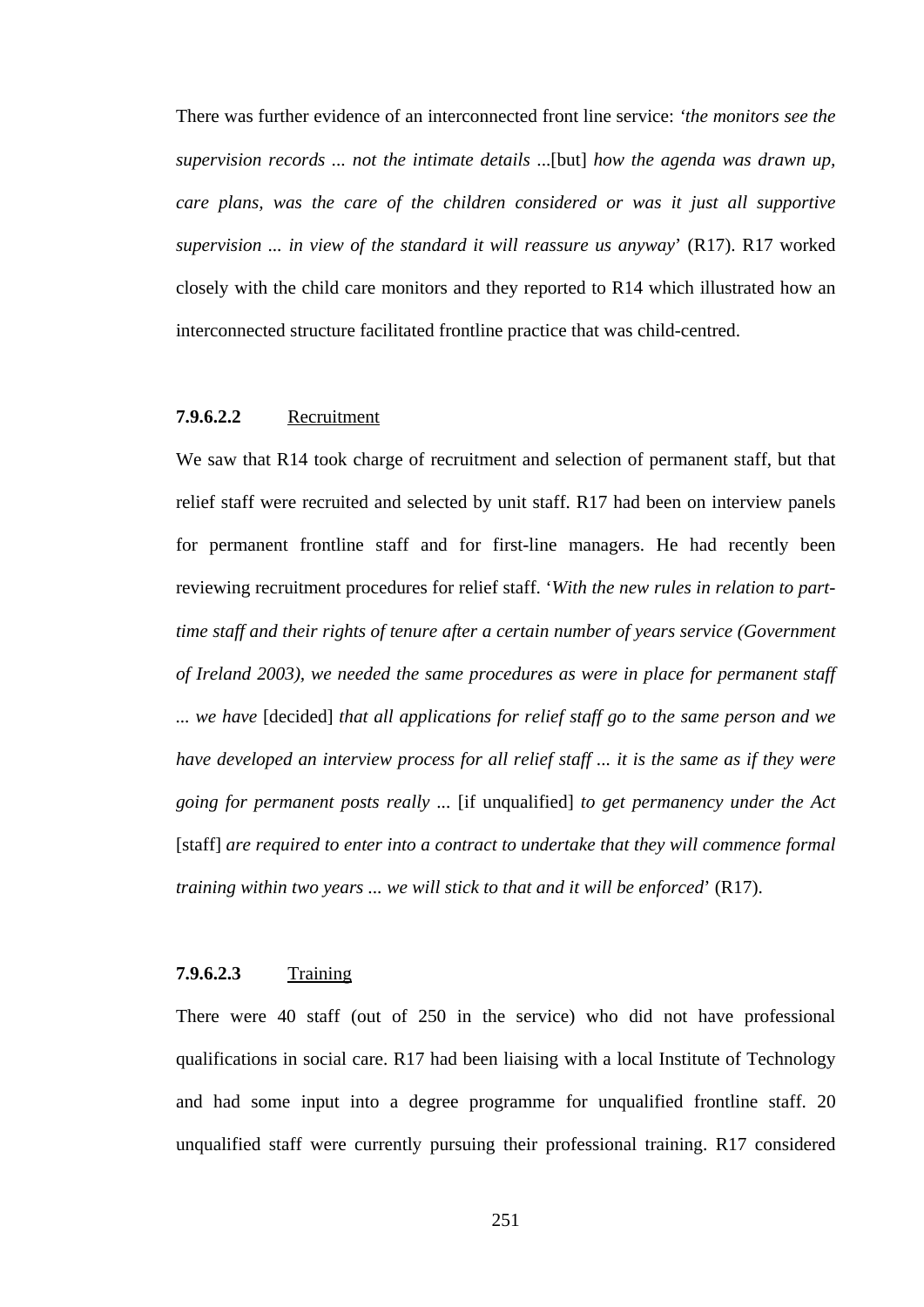that this was working well: '[training] *impacts discussions and conversations within units ... they are influencing practice*' (R17). R17 was making staff aware of the Act (Government of Ireland 2005) '*and the fact that people will be expected to register in the future and that the qualification will be a condition of registration ... if* [they] *don't have* [qualifications], *regardless of* [their] *professional competence, they will not be able to progress in the care profession ... I encourage them to consider training ... but the permanent staff that don't have qualifications we can only put it out there and hope they will take it up ... we only want people who are committed to take up training as it is demanding to work and train at the same time*' (R17).

#### **7.9.6.3** *Line management support for first-line managers*

'*For me residential units need* [managers] *who are leaders, people who are enthusiastic about their work, who have a vision of what they want their residential unit to be about, who are child-centred, keen to learn ... they* [first-line managers] *are key to effective care*' (R17). He went on to discuss the regular meetings that R17 and R14 had with all first-line managers to involve them in the strategic development of the service. '*We have regular meetings with the managers ... unit managers meet as a group every three months for a day ... that includes high support, special care and mainstream managers; the high support and special care managers meet together every three months as well, and the mainstream managers also have their own meeting every three months; so all managers are meeting twice as a group every three months ... they get an opportunity to set the agenda, to get support around the areas they see the need for support ... they are networking'* (R17). Respondents 14 and 17 *have been trying to develop a vision for the service ... it is really important to explore where we see ourselves going ... we are getting every manager to consider [the vision] and to carry out selected exercises with*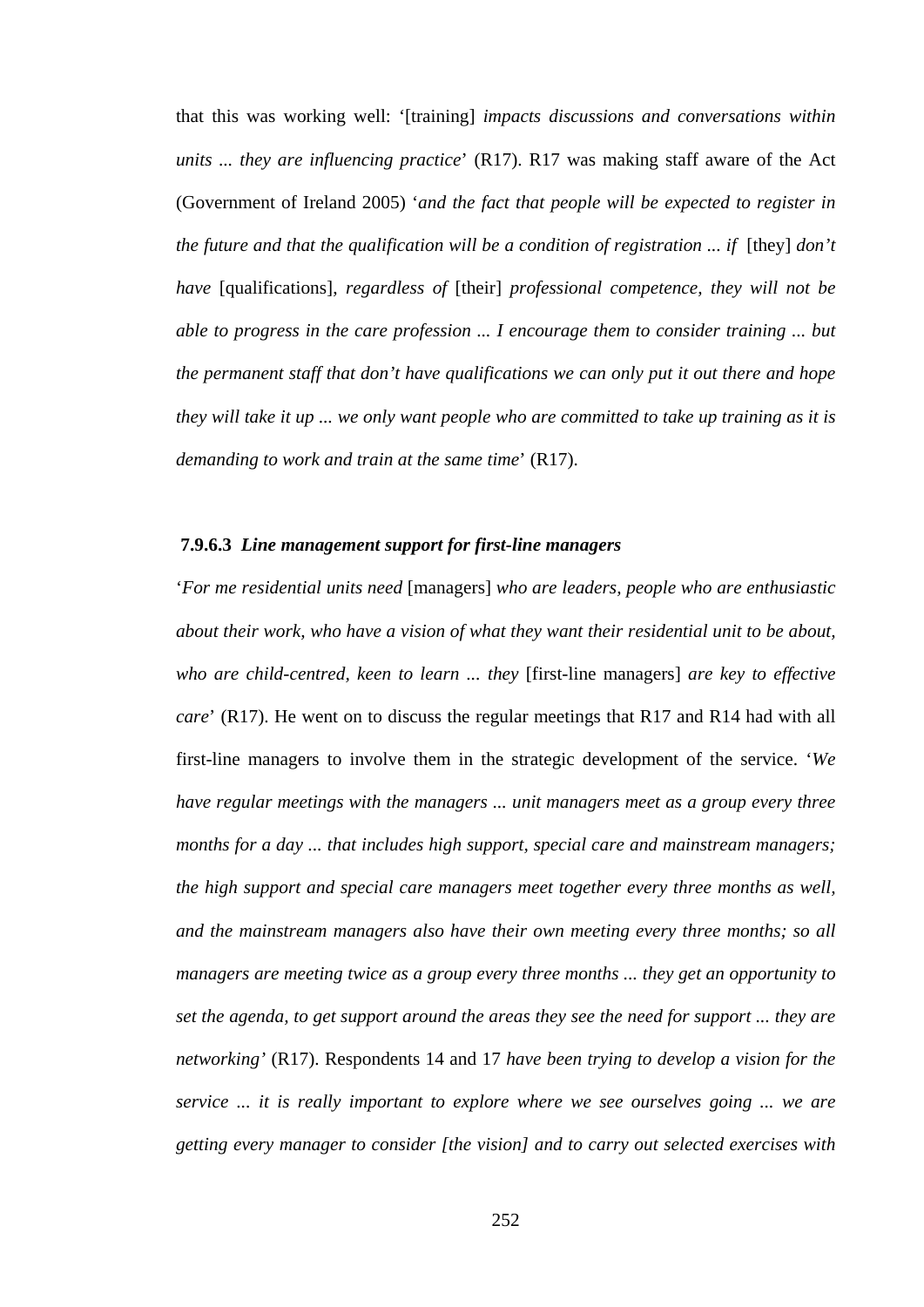*their staff teams so that everybody has an input into the vision because it must be shared by everybody in the service to be effective ... I believe if a first-line manager doesn't know what their vision of care is ... no matter how good or experienced the care team are that doesn't really matter ... I have seen this, it doesn't matter how good each individual care worker is if there is no one person* [manager] *uniting them ... we are all here to support one another*' (R17). The role of the first-line manager was highly valued in this service.

# **7.9.7** *Themes emerging from Service 8*

- References to 'needs-led', 'child-centred', 'child-friendly' culture in all three transcripts from this service indicate a firm focus on the provision of developmental care for residents.
- There is recognition of the importance of mandated child and youth residential care services having a clearly stated value system to guide frontline practice in needs-led care.
- This is a positively interconnected service with evidence of open communication between the levels of service and clarity around people's responsibilities for provision of developmental care.
- Engagement across all levels of the frontline service with the formation of a mission statement led to a shared vision and stated clarity of purpose.
- The shared vision also facilitates generative learning in the meeting of children's needs in the service as evidenced by development of a sexual health policy and by supporting staff teams following critical incidents with residents.
- First-line managers are highly respected, supported and empowered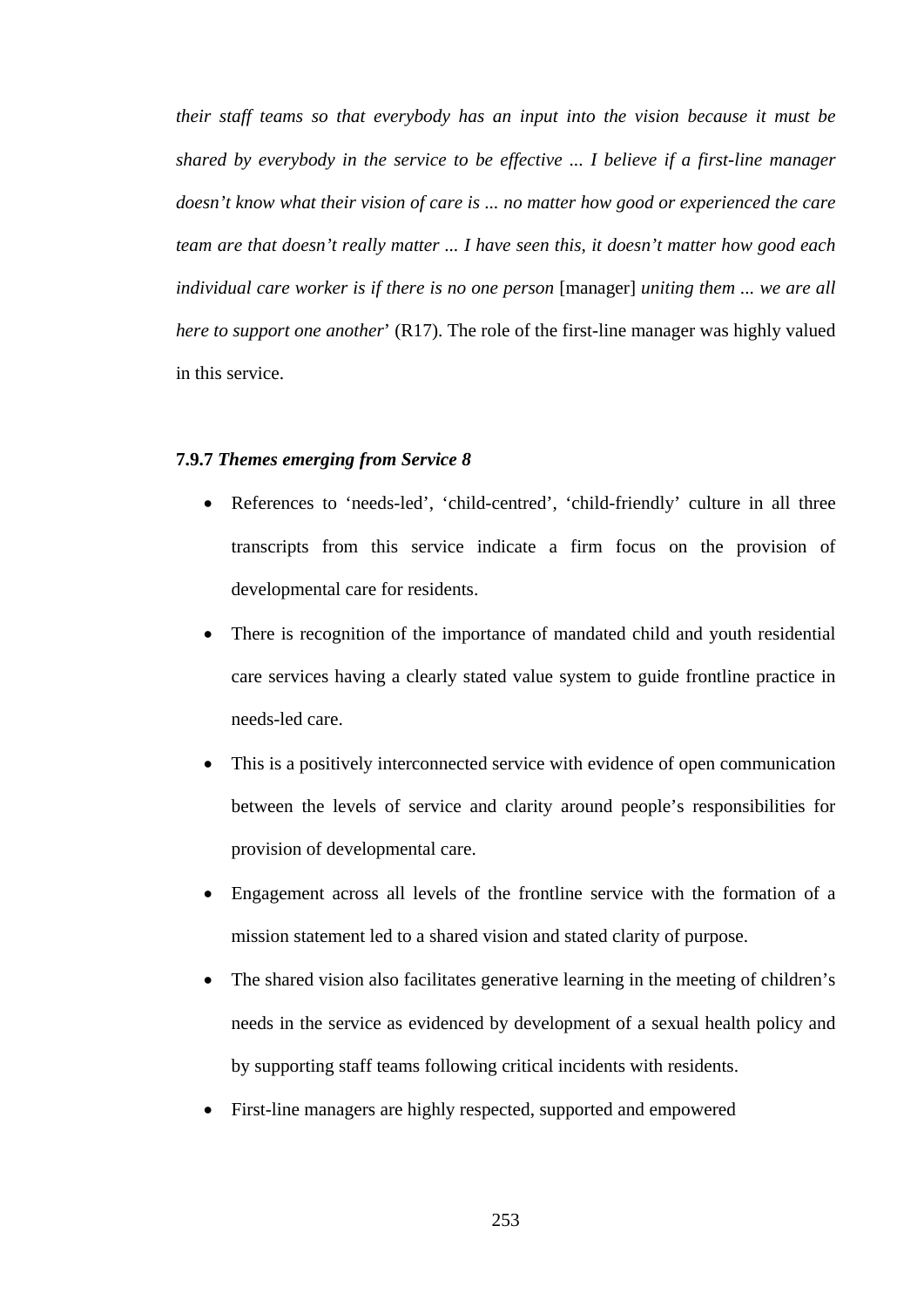- Commitment from first-line managers indicates a prioritisation of needs-led care over regulation-led care.
- Strategic development is practice-led.
- Senior manager with authority and domain expertise has responsibility for staff workforce factors.
- A service designed as a self-contained task structure facilitates and supports provision of developmental care in statutory residential services.

## **7.9.8** *Summary*

There is strong evidence of this service operating from a developmental model of care. R14's vision of a cohesive, interconnected residential service with clear aims, a stated ethos which strives for a child-friendly/family friendly culture; and his strong leadership ability have resulted in the development of a service, structured as a self-contained task, which shows that developmental care can be reliably provided for residents in a statutory residential care service.

# **7.10 Conclusion**

This concludes discussion of the findings of the study that emerged from the content analysis of the transcripts of the 17 research respondents. The respondents represented eight residential child and youth care services across the geographic regions of the health service executive (HSE) and transcripts were discussed in the context of the particular service to which respondents belonged. Each frontline residential youth care service was summarised as belonging to either a developmental care model or a social risk model of care.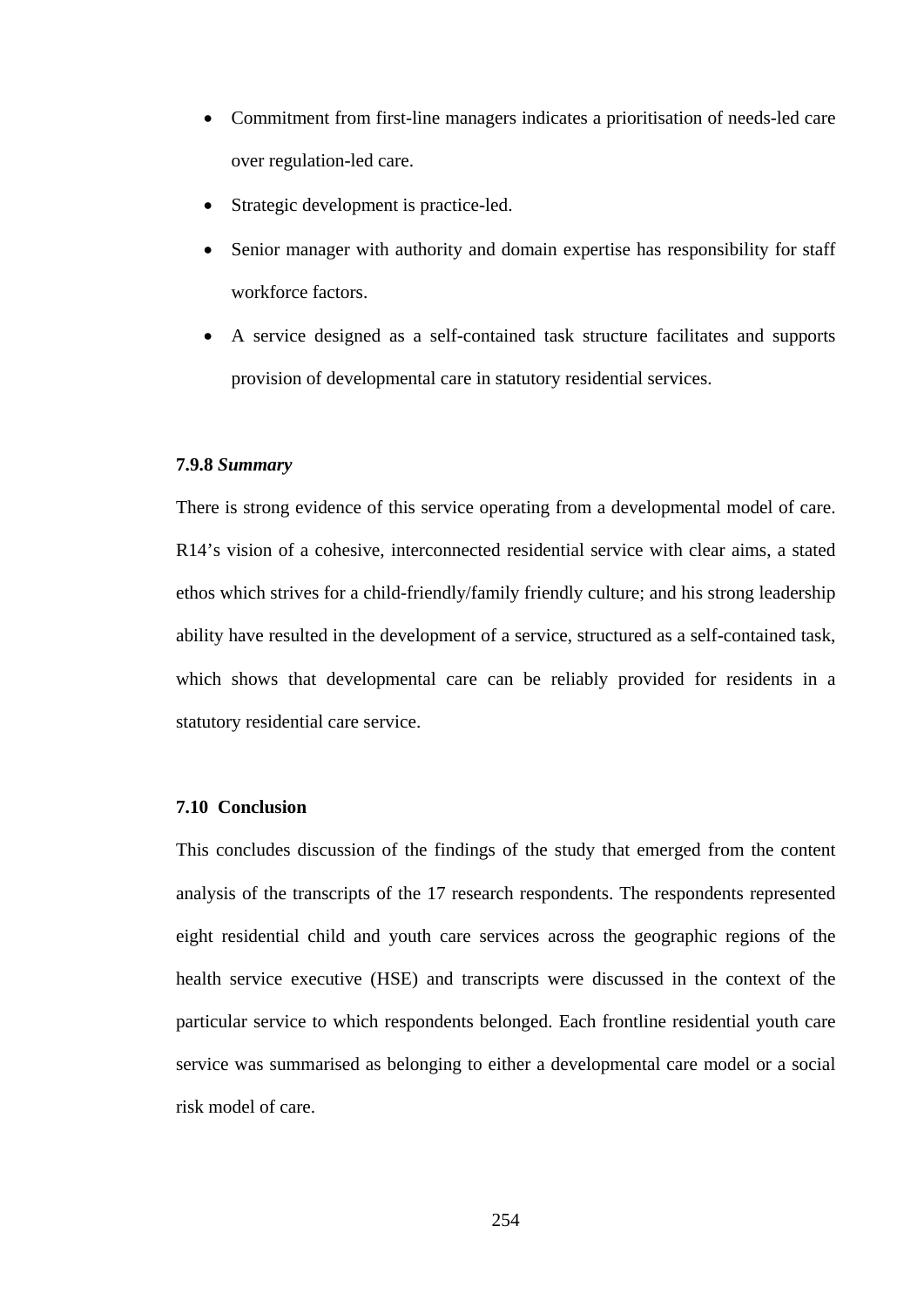The categories which shaped discussion of the respondents' transcripts resulted in the emergence of core themes of their particular residential child and youth care services. Chapter Eight will discuss the presentation of these themes through the perspective of a critical success factor model.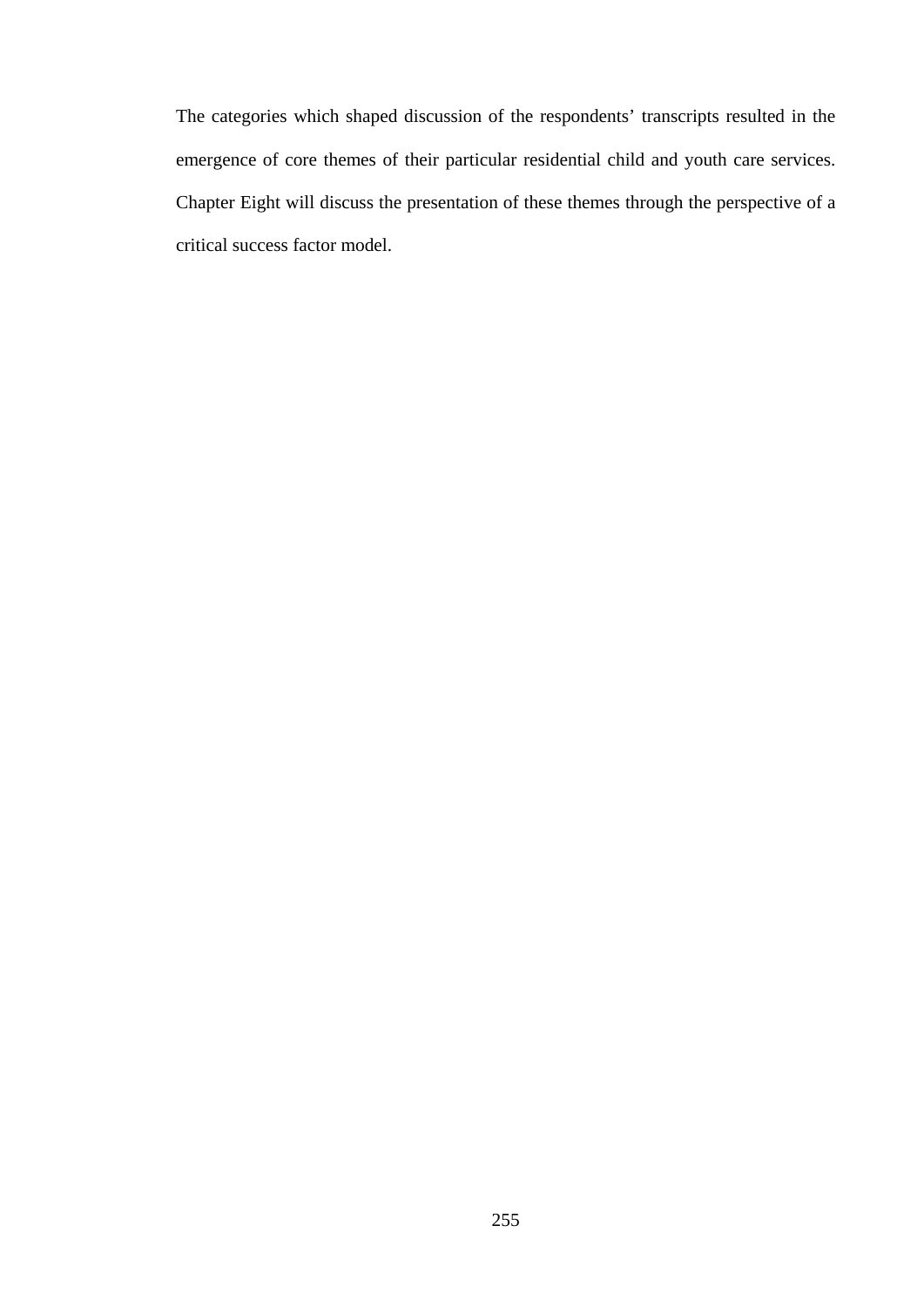# **CHAPTER EIGHT:**

# **EMERGENCE OF CRITICAL SUCCESS FACTORS OF IRISH RESIDENTIAL CHILD AND YOUTH CARE**

# **8.1 Introduction**

 $\overline{a}$ 

The aim of the study is to discover how organisational factors impact provision of care for young people in residential care. It sought better understanding of organisational factors of residential youth care from the narratives of first-line managers and their line managers. Particular attention was paid to how decisions taken at the Exo level of service organisations impacted the lived experience of residents at the Micro level. The study selected a 'new managerialist' construct *critical success factors* as a framework for presentation of the themes of respondents' narratives in the context of prevailing organisation factors. It was felt that this construct would be familiar to senior administrative managers of the HSE, the main provider of Irish residential youth care, and that location of frontline care factors in an organisational context could help to narrow the gap between frontline factors and those organisational factors with which senior managers were primarily concerned. This chapter will clarify how the themes that emerged in Chapter Seven are organised for presentation through use of a particular critical success factor model (Leidecker and Bruno 1984). This particular model addresses critical success factors across three levels of a service, and so sits comfortably with Bronfenbrenner's ecological systems model  $(1979)$ .<sup>14</sup>

<sup>&</sup>lt;sup>14</sup> Initial use of the critical success factor model yielded seven factors which were presented to a group of key informants. It is discussed in Chapter 6 how analysis of the key informants' transcript resulted in a refinement of the seven factors to shape five final critical success factors.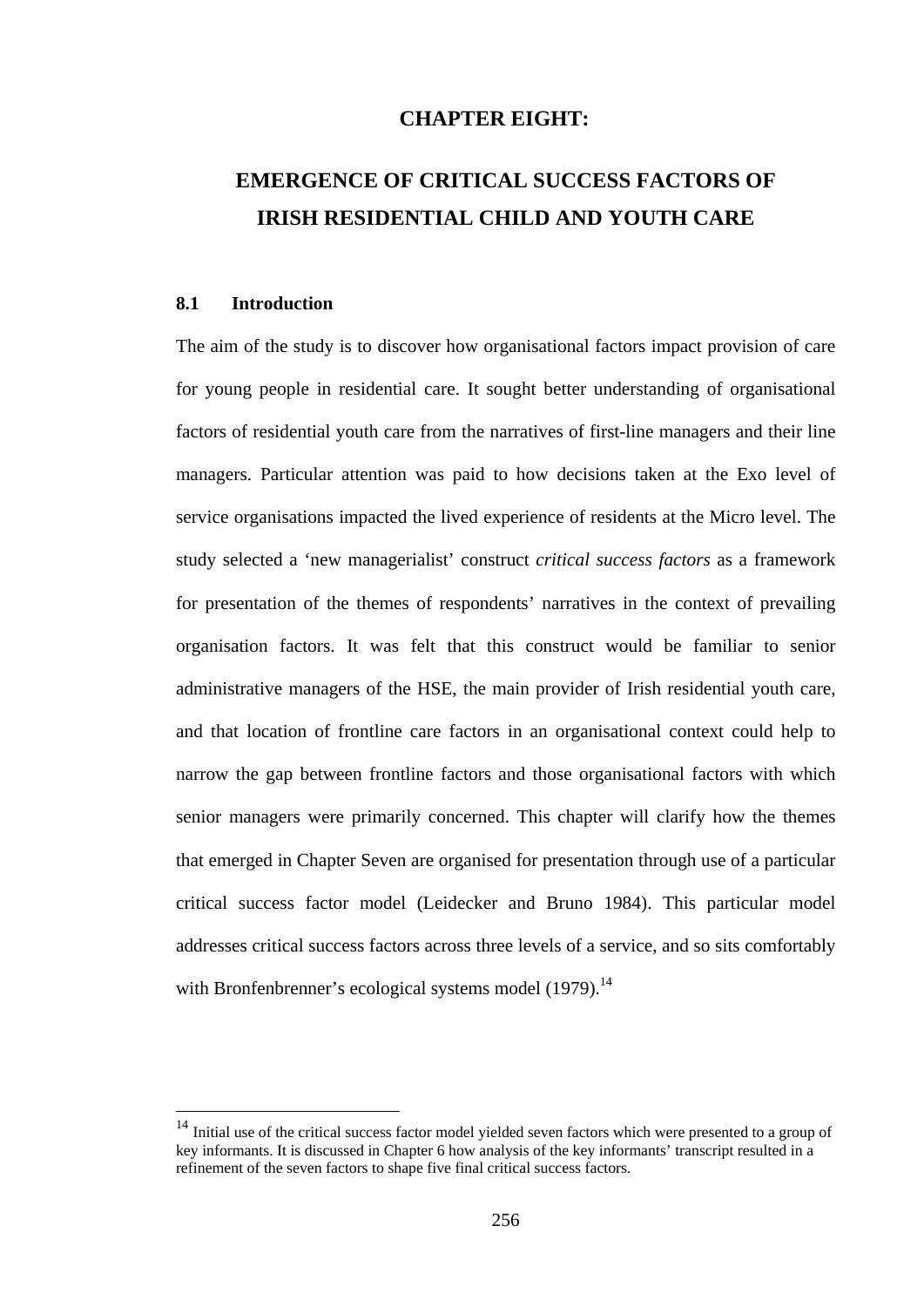# **8.2 Themes found to differentiate residential youth care services**

Table 1 is presented in this chapter to illustrate how a simple comparison of all services of the study across common variables illustrates how certain core themes of the data emerged as significant factors in determining whether services operated from a developmental or a social risk model of care. Since the study seeks clarification of critical success factors of residential care necessary for provision of developmental care those themes associated with developmental care shape selected critical success factors which were then finalised following consideration of the contribution of key informants from the Irish child welfare sector.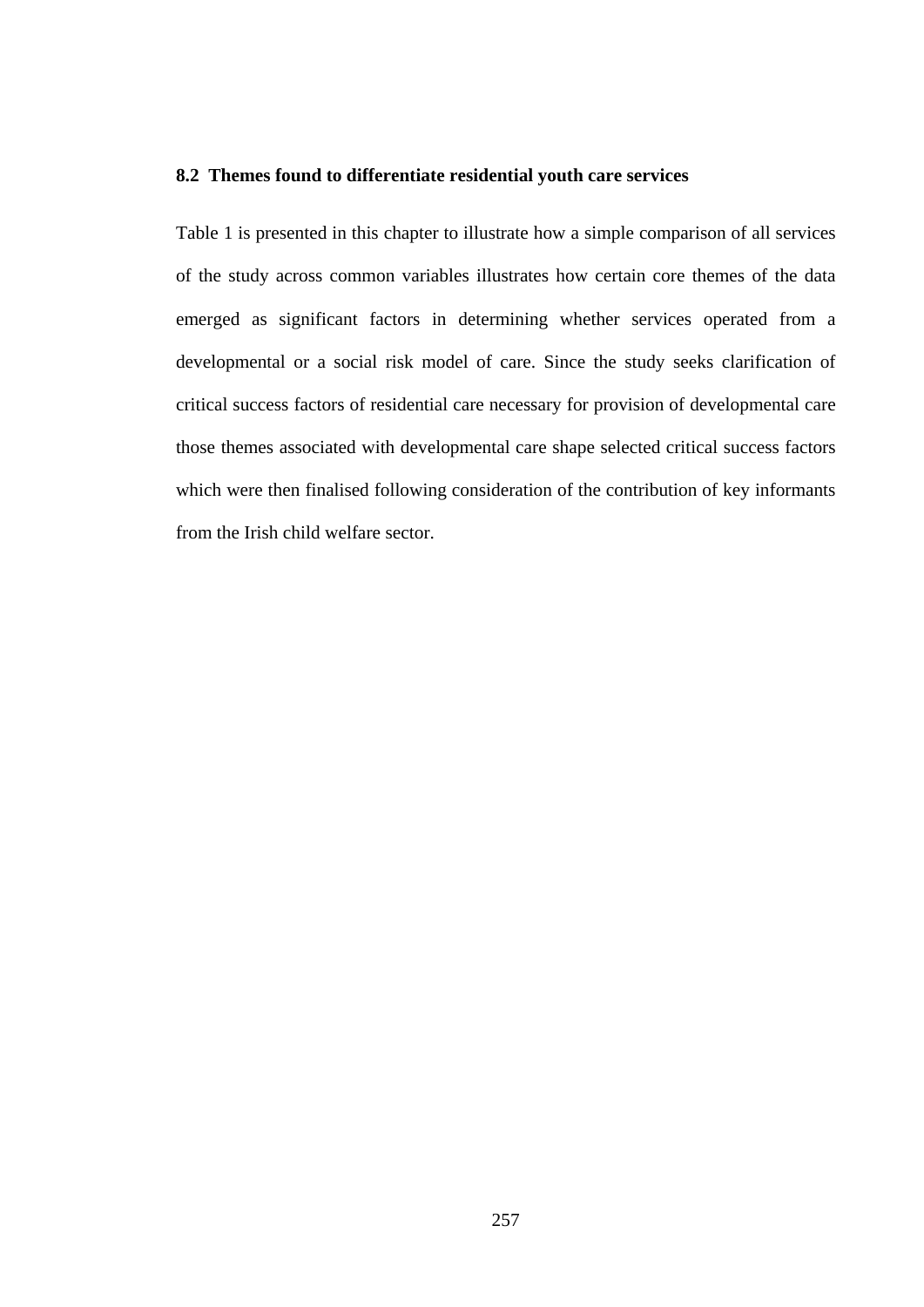| TABLE |  |
|-------|--|
|-------|--|

| <b>Service</b>          | <b>Homeless</b> | <b>Short</b><br>term | <b>Mainstream</b> | <b>Ages</b><br>$(12-17)$ | $1st$ line<br>manager<br>supported | <b>Domain</b><br><b>Expertise</b><br>$(1st$ line<br>manager) | <b>Empowered</b><br><b>Director</b><br>level | <b>Domain</b><br>expertise<br>(Director<br>level) | <b>Micro</b><br>managed<br>senior<br>management |
|-------------------------|-----------------|----------------------|-------------------|--------------------------|------------------------------------|--------------------------------------------------------------|----------------------------------------------|---------------------------------------------------|-------------------------------------------------|
| 1                       | $\checkmark$    | $\checkmark$         | X                 | $\checkmark$             | X                                  |                                                              | X                                            | ✓                                                 | ✓                                               |
| $\overline{2}$          | $\checkmark$    | $\checkmark$         | X                 | $\checkmark$             |                                    |                                                              | $\checkmark$                                 | $\checkmark$                                      | $n/a**$                                         |
| $\overline{\mathbf{3}}$ | X               | X                    |                   | $\checkmark$             | $\checkmark$                       |                                                              |                                              |                                                   | $n/a**$                                         |
| $\overline{\mathbf{4}}$ | X               | $\checkmark$         | $\checkmark$      | $\checkmark$             | $\checkmark$                       | $\checkmark$                                                 | ✓                                            | ✓                                                 | X                                               |
| 5                       | $\checkmark$    | $\checkmark$         | X                 | $\checkmark$             | $\checkmark$                       | $\checkmark$                                                 | $\checkmark$                                 | $\checkmark$                                      | X                                               |
| 6                       | $\checkmark$    | X                    | X                 | X                        | $\checkmark$                       | $\checkmark$                                                 | $\checkmark$                                 | $\checkmark$                                      | $n/a**$                                         |
| 7                       | X               | X                    |                   | $\checkmark$             | X                                  | ✓                                                            | X                                            | ✓                                                 | ✓                                               |
| 8                       | X               | X                    |                   | $\checkmark$             |                                    |                                                              |                                              | ✓                                                 | $\mathbf X$                                     |

\* A short-term high-support unit

\*\* Voluntary services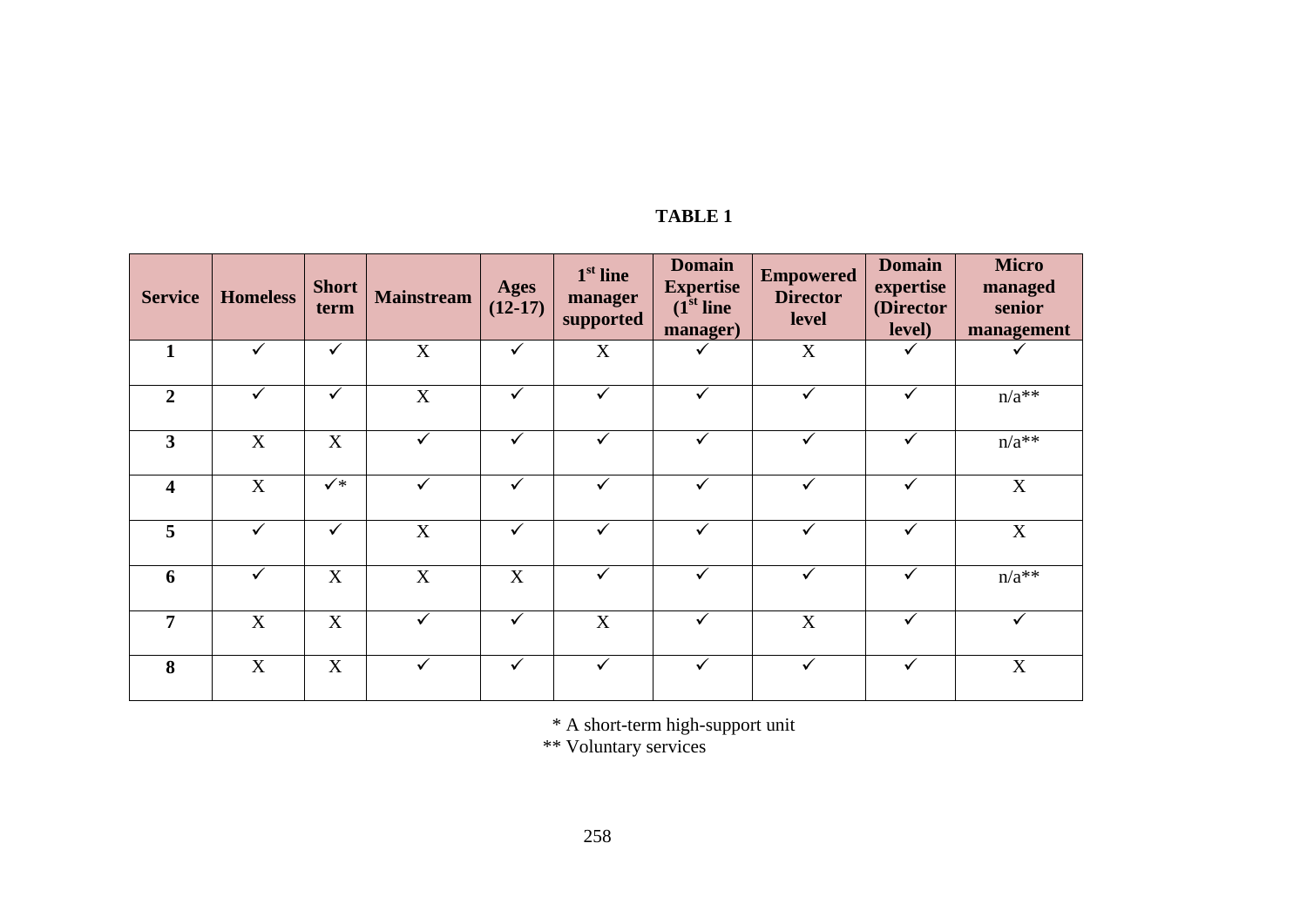Table 1 Illustrates that all 8 services had many variables in common indicating that all provided needs-led care for residents some of the time, however all six services that were categorised in Chapter 7 as operating purposefully from a developmental model of care had directors of service with domain expertise who were empowered by their line managers to provide developmental care. The two services categorised in Chapter 7 as operating from a social risk model had one variable that was not present in the other services: front-line care was micro managed by senior administrative management. These senior administrative managers had full authority, but no domain expertise and prioritised service needs of efficiency over the developmental needs of young residents. Decisions of senior administrative managers in these services reflected use of a Neo-Taylor managerialism (Pollitt 1990), as they prioritised efficiency and value-for-money without an understanding of how their decisions, taken at an exo level of the service, might affect the lives of young residents at the micro level of the residential services they line-managed. There was evidence of a disconnect in both these services where senior administrative managers had no direct contact with first-line managers and sought to disempower managers at director of frontline service level. Isolation of these factors helped to clarify those factors needed for prioritisation of developmental care in residential youth care settings.

#### **8.3 Themes of services operating from a developmental care model**

The six services of the data set deemed to be delivering developmental care varied across variables such as type of service, length of placements, age group of residents; but all had a supported first-line manager with domain expertise, and a senior manager at director of service level with authority and domain expertise. The presence of these two factors protected services from being micro managed by senior administrative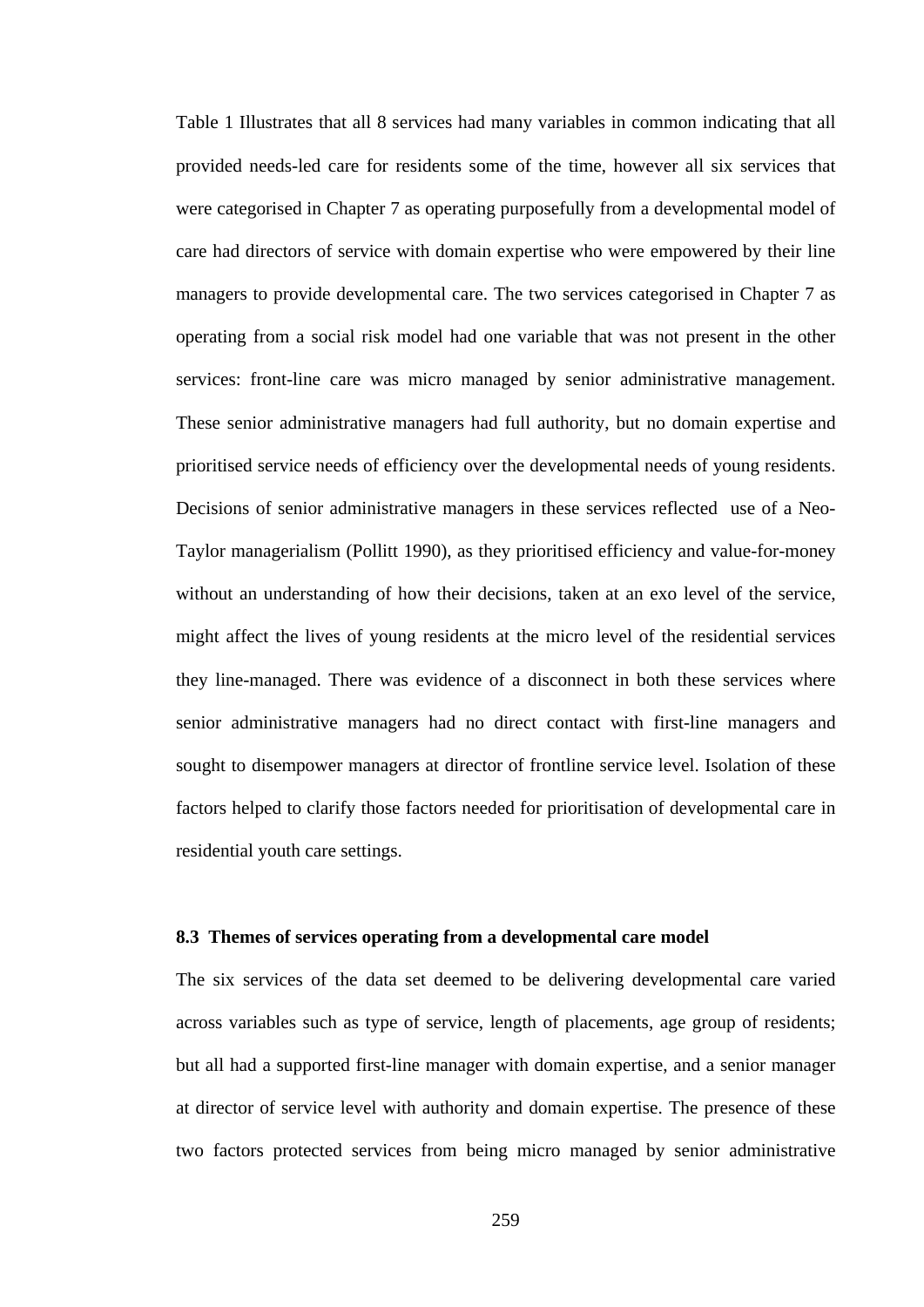managers. This was particularly important for large statutory services, which was where the only evidence of micro management of frontline residential services was evidenced in the data. Empowerment of both levels of manager in frontline services ensured positive interconnectedness across levels of frontline services, a factor which facilitated prioritisation of the caring relationship at the micro level in these services, essential for the provision of developmental care for residents. These services which were deemed to be providing developmental care also had developed value systems which guided needsled care of residents. All six services providing developmental care had the following themes in common:

- First-line managers with domain expertise who were supported by managers at director of service level who had both domain expertise and authority—factors which also created an interconnected service
- Regulated by the mandate-of-care in Irish legislation which prioritises developmental care for residents
- Clearly stated value systems which guided informed decision making in the provision of needs-led care
- Workforce factors managed by directors of the frontline service
- Directors of service with leadership skills that ensured commitment by all frontline staff to provision of needs-led care by clarifying the purpose of residential youth care as provision of developmental care for residents
- Strategic planning and development of the frontline service that was practiceled.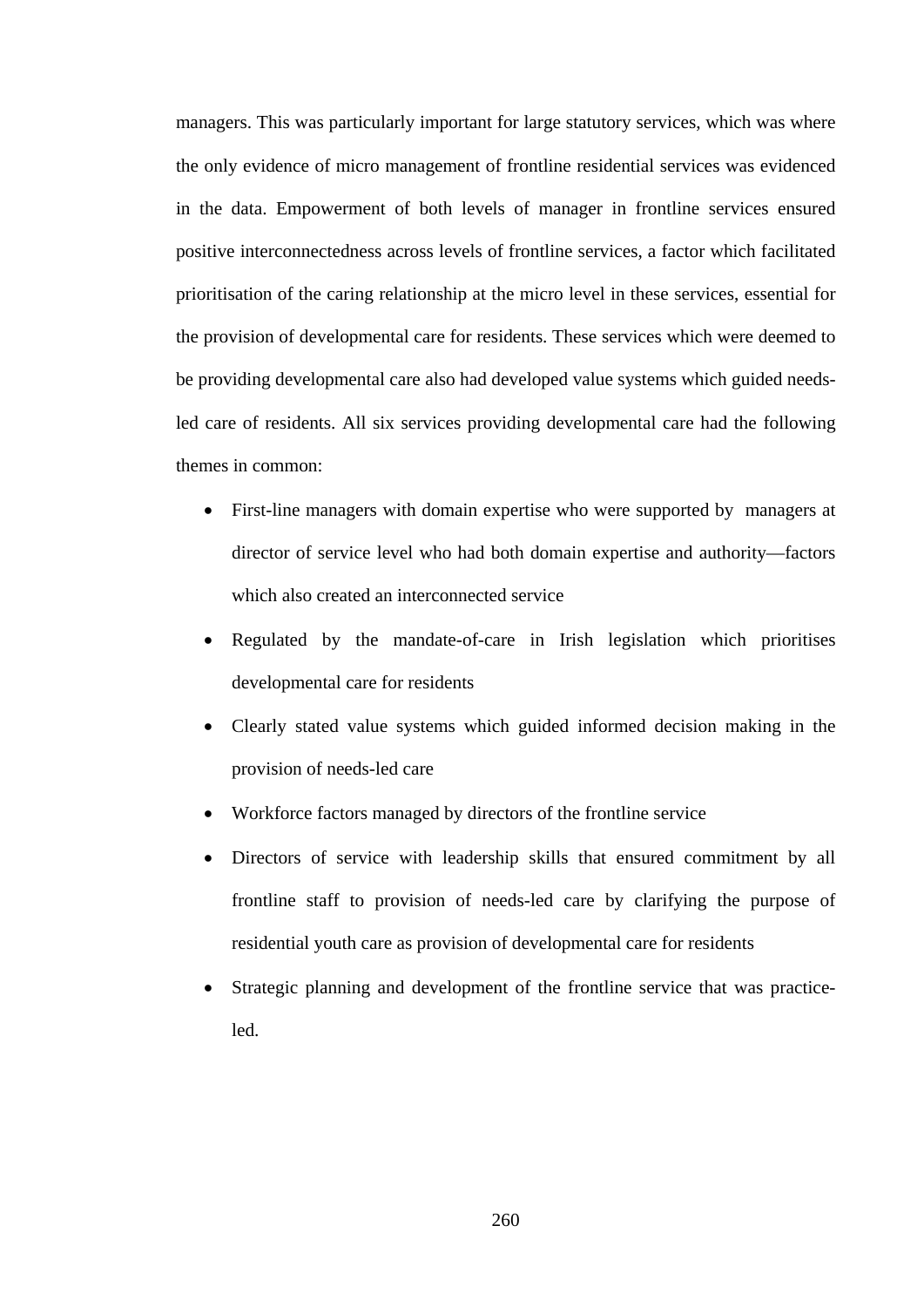#### **8.4 Themes of services operating from a social risk model**

- Disconnected services with no ongoing direct communication between senior and frontline managers where senior managers prioritised value-for-money over provision of developmental care
- No delegated authority at director of service level which led to micro management by senior managers of the frontline service
- Prioritisation of compliance in frontline practice, not needs-led care as mandated in Irish legislation
- Presence of a traditional view of residential care as being merely childminding
- Strategic planning and development of frontline services seen as the exclusive responsibility of senior management
- Workforce factors exclusively managed by human resources departments.

# **8.5 Themes and critical success factors**

Discovery of critical success factors necessary for provision of developmental care in Irish residential youth care is a stated aim of the study. The themes that emerged from the data were organised through use of the Leidecker and Bruno (1984) model of critical success factors. This model selects critical success factors across three levels of a given organisation or service and so sits comfortably with Bronfenbrenner's ecological systems model (1979). Seven critical success factors emerged from use of the Leidecker and Bruno model (Appendix 5). These were presented to a group of Key Informants.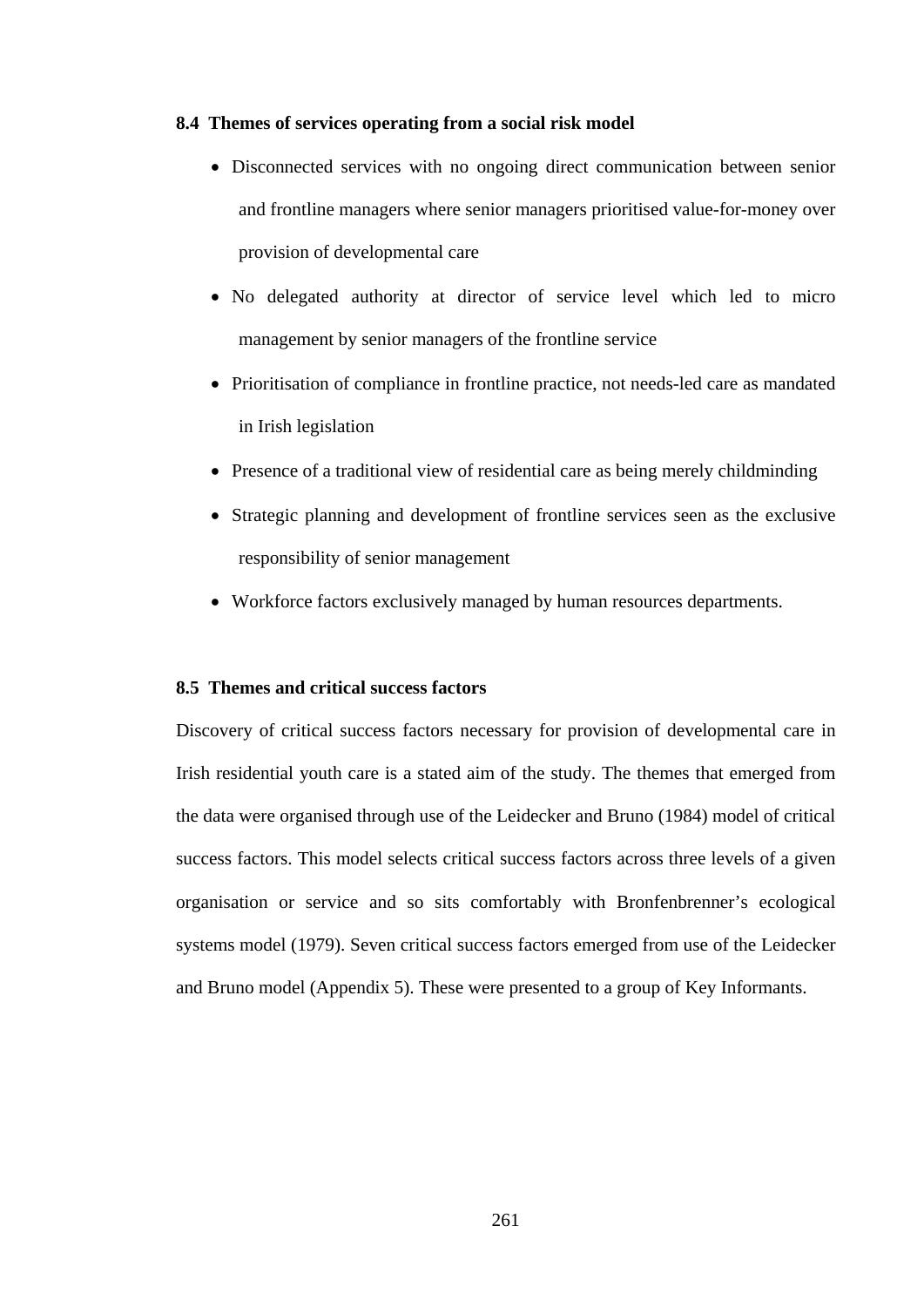#### **8.6 Critical success factors relating to three levels of service**

# **8.6.1** *Level 1*

Level 1 equates with Bronfenbrenner's micro level (1979). Since the lived experience of young residents is directly impacted by the ability of frontline staff to care for them in an individualised and needs-led manner, workforce issues must impact critical success factors at that micro level. Staff need evidence of domain expertise and so require a basic level of training in order to undertake this challenging work. The data also showed that a residential service needs to have a stated value system that guides practice. This value system should shape service policies and directly impact practice by providing guidance on how to make informed judgements necessary for needs-led care of young residents. In order to provide a sense of safety for residents, staff must feel respected, supported and safe. Creative responses to troubled youth require a working environment which facilitates generative learning, and so the absence of a blame culture in a residential service is essential.

Factors relating to Level 1 that were presented to Key Informants included:

- Robust workforce policies
- Need for support from manager at director of service level with authority and domain expertise for core care activities (development of ethos reflecting core importance of the caring relationship).

#### **8.6.2** *Level 2*

This level equates with Bronfenbrenner's exo level (1979). The focus is on factors at the organisational level that significantly impact any service's performance. Themes that emerged from data relating to this level of analysis were the importance of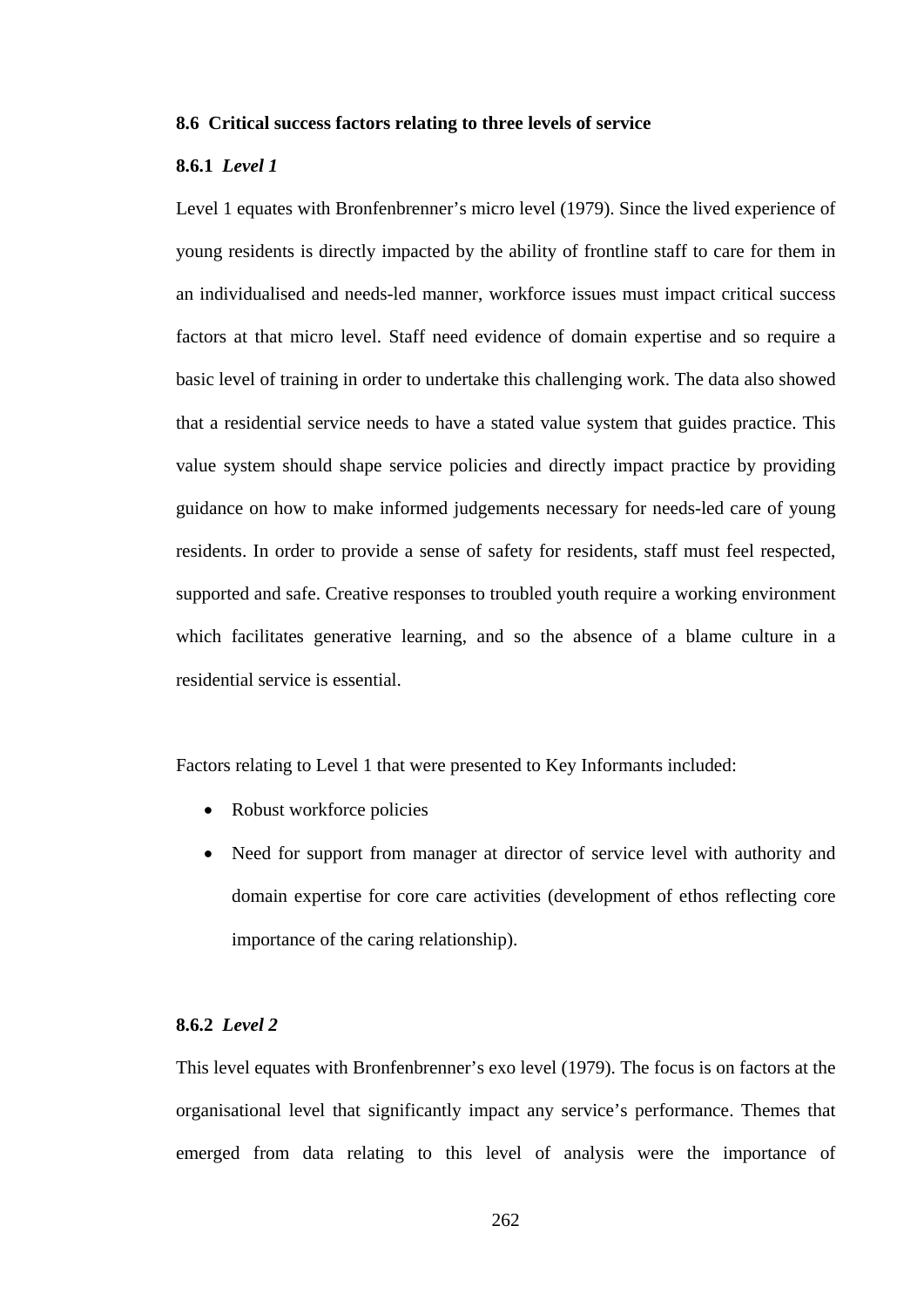interconnected systems with open communication and accountability at all levels for provision of developmental care. It was found that managers at director-of-service level need to have both domain expertise and authority to manage, in order to ensure provision of developmental care. Directors of service need leadership skills that use a clear understanding of the purpose of residential youth care in order to get commitment from staff to a service value system that continuously strives to provide developmental care. Directors of service must also empower both first-line managers and frontline staff in provision of developmental care for residents. Factors reflecting these research themes that were presented to the Key Informant group included:

- The residential child and youth care sector needs an expressed clarity of purpose underpinned by core values to which all residential services subscribe and are measured against
- Strategic planning and service development require as much attention as frontline care
- Service development, responsiveness to presenting issues, monitoring and control at all levels of service.

### **8.6.3** *Level 3*

This is similar to Bronfenbrenner's macro level. At this macro level of analysis the Leidecker and Bruno (1984) model focuses on legislation and national policies that regulate and guide practice in a given sector. The macro level factors related to this study are Irish legislation, Child Care Act 1991, and its mandate to provide developmental care for young people in need of residential care. The major provider of residential youth care in Ireland is the Health Service Executive (HSE). Historically most Irish residential youth care services were provided by religious orders, but the last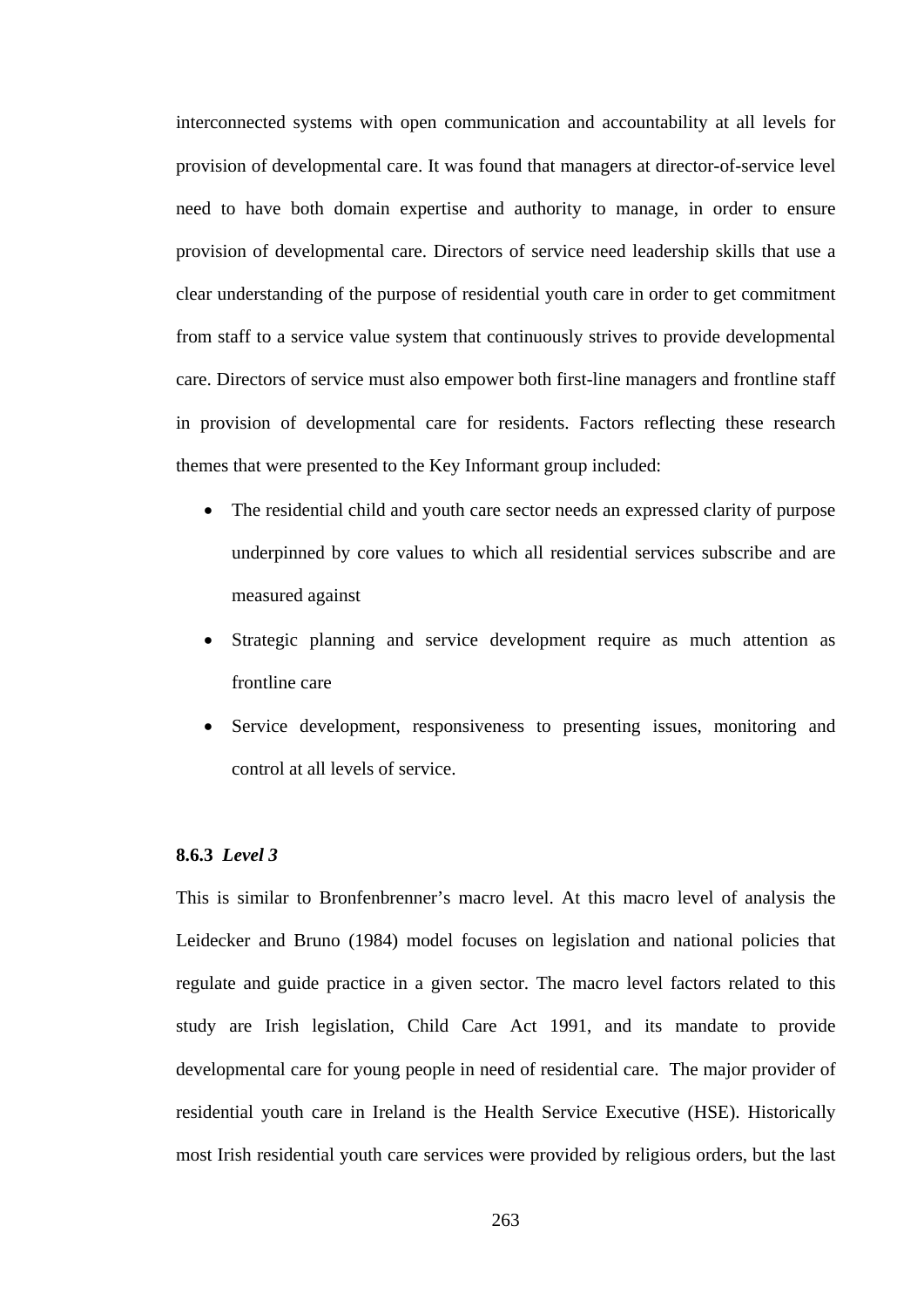decade saw the majority of these religious orders moving away from provision of residential care and the transfer of their services to the HSE. Two services of the data set (Services 4 and 8) referred to their recent move from the voluntary to the statutory sector. R13, director of Service 4 highlighted the lack of understanding of residential youth care in the HSE. This lack of understanding could have been instrumental in senior HSE managers' tendency to micro manage residential services which had large budgets, in their effort to achieve 'best value for money'. The presence of an historical understanding among senior HSE management of residential care as being merely 'childminding' (referred to by Respondent 12 from Service 1) could also be related to their failure to fully understand their mandated responsibility under Irish legislation to provide developmental care for troubled young people in state run residential youth care services. The factors reflecting Level 3 issues presented to the Key Informants included:

- Need to prioritise responsibilities of corporate parenthood and to ensure that bureaucratic inputs are transparently instrumental in supporting a client centred culture
- Ability to meet government standards.

Content analysis of the recorded discussion of the Key Informants confirmed the trustworthiness of the research themes and contributed to the final refinement of critical success factors across three levels of residential youth care services.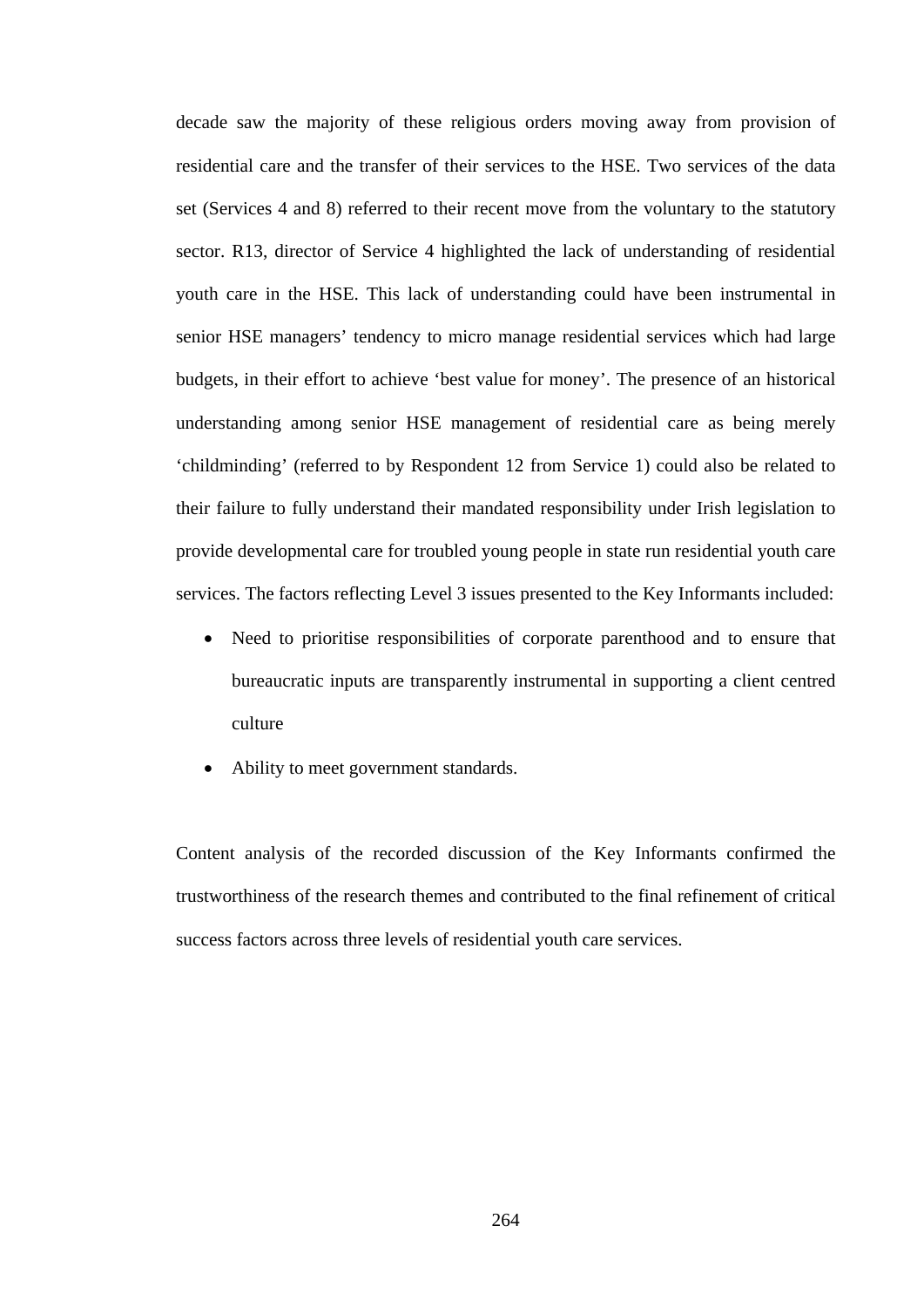#### **8.7 Emergence of five critical success factors**

#### **8.7.1** *Critical Success Factor 1*:

*The senior manager tasked with responsibility for the workforce in the residential youth care sector must have authority and proven domain expertise*. 15

The importance of a manager with domain expertise having responsibility for workforce issues in the residential youth care sector emerged from the research data and was totally supported by the group of Key Informants from the Irish child welfare sector. The research data found that there were examples of robust workforce processes in the six services that provided developmental care and there were major problems with workforce processes in the two services deemed to be operating from a social risk model of care, where workforce issues were managed exclusively by human resource (HR) departments in the HSE. HR departments were reported by research respondents as lacking in understanding of the purpose and function of residential youth care services. Respondents 3, 13 and 14 described their role in the development of robust recruitment and staff probation processes in their services. These managers all had domain expertise and their robust processes resulted in their services having less difficulty attracting and retaining suitable, professionally qualified staff. Key Informants saw HR control of workforce processes for the residential youth service as reflecting the bureaucratic disconnect that prevails in residential services that are directly senior managed by bureaucratic managers. They stated that HR departments did not prioritise frontline needs, did not have clarification of the residential care task, of required qualifications, of the particular relevance of probation, or of the training and support needs of frontline staff. Key Informants reported that the time lags between selection

 $\overline{a}$ 

<sup>&</sup>lt;sup>15</sup> This relates to point 1 of Level 1 issues as presented to the group of Key Informants.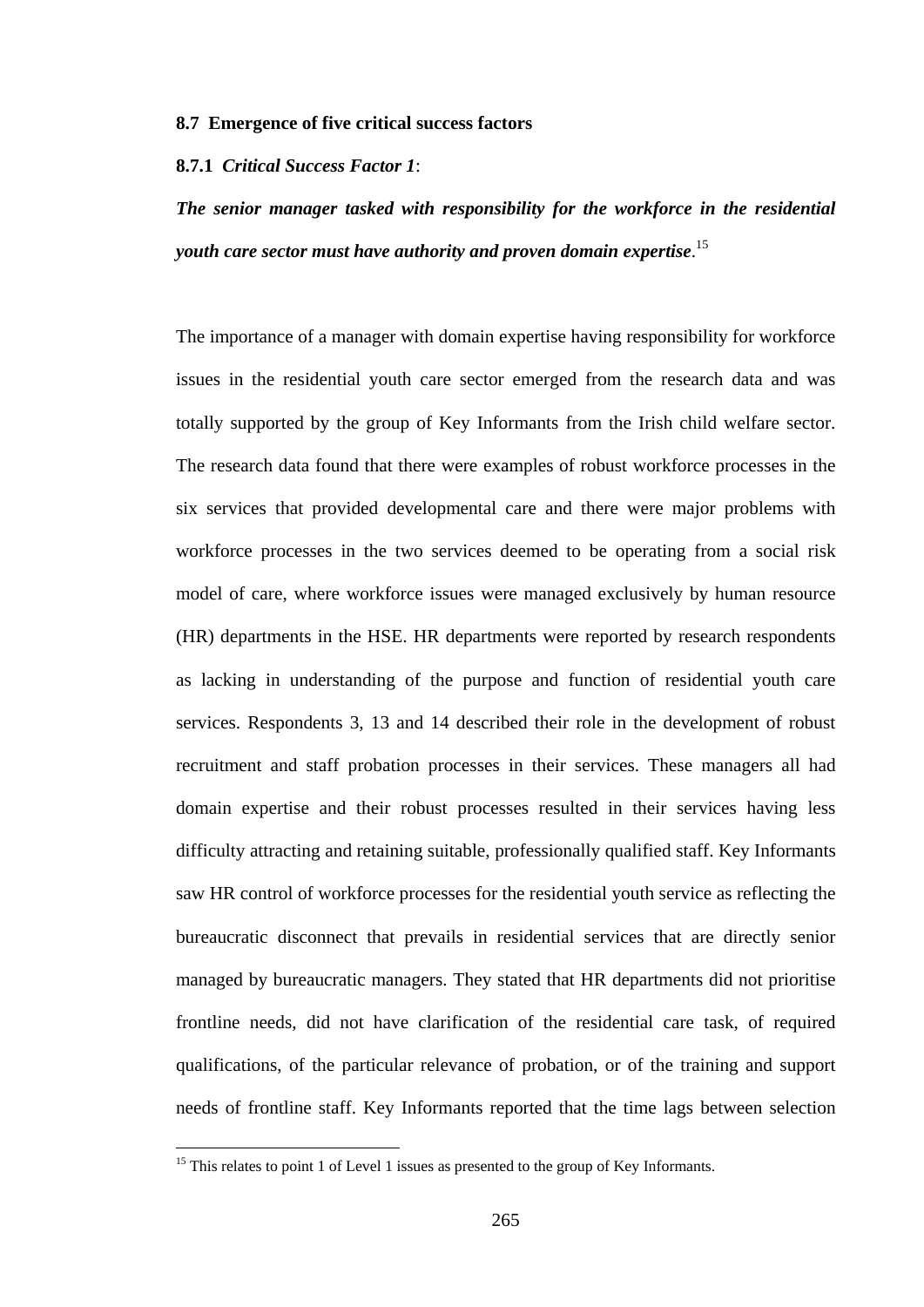and appointment of staff (which can result in very good candidates taking up alternative employment) were regularly caused by bureaucratic factors such as annual budgeting. These factors influenced the shape of the final critical success factor concerned with workforce issues.

## **8.7.2 Critical Success Factor 2**:

 $\overline{a}$ 

# *Provision of developmental care in Irish residential child and youth care practice requires reciprocal relationships which are needs-led, not regulation-led.<sup>16</sup>*

The Key Informants mentioned the presence of confusion in the sector about the substance of the caring relationship, which resulted in the formation of a CSF at the micro-level, more directly related to frontline practice as being needs-led, not regulation-led. This also more accurately reflected a theme that emerged from narratives of research respondents that needs-led care is essential for provision of developmental care. Key Informants referred to some senior managers of residential youth services wanting to reduce the caring relationship to a series of instrumental tasks and to deny the emotional content of such relationships. Caring expertise (Maier 2006; Fulcher and Ainsworth 2006; Garfat 1998; Fish, Munro and Bairstow 2008) recognises that caring relationships must be reciprocal; caring relationships represent the positive risk of social care work and must be supported in the interests of needs-led practice. These issues contributed to the final shape of CSF 2.

<sup>&</sup>lt;sup>16</sup> This CSF combines comments of Key Informants in relation to discussion of point 2 of Level 1 issues and point 2 of Level 3 issues which were incorporated in the shape of this Level 1 critical success factor.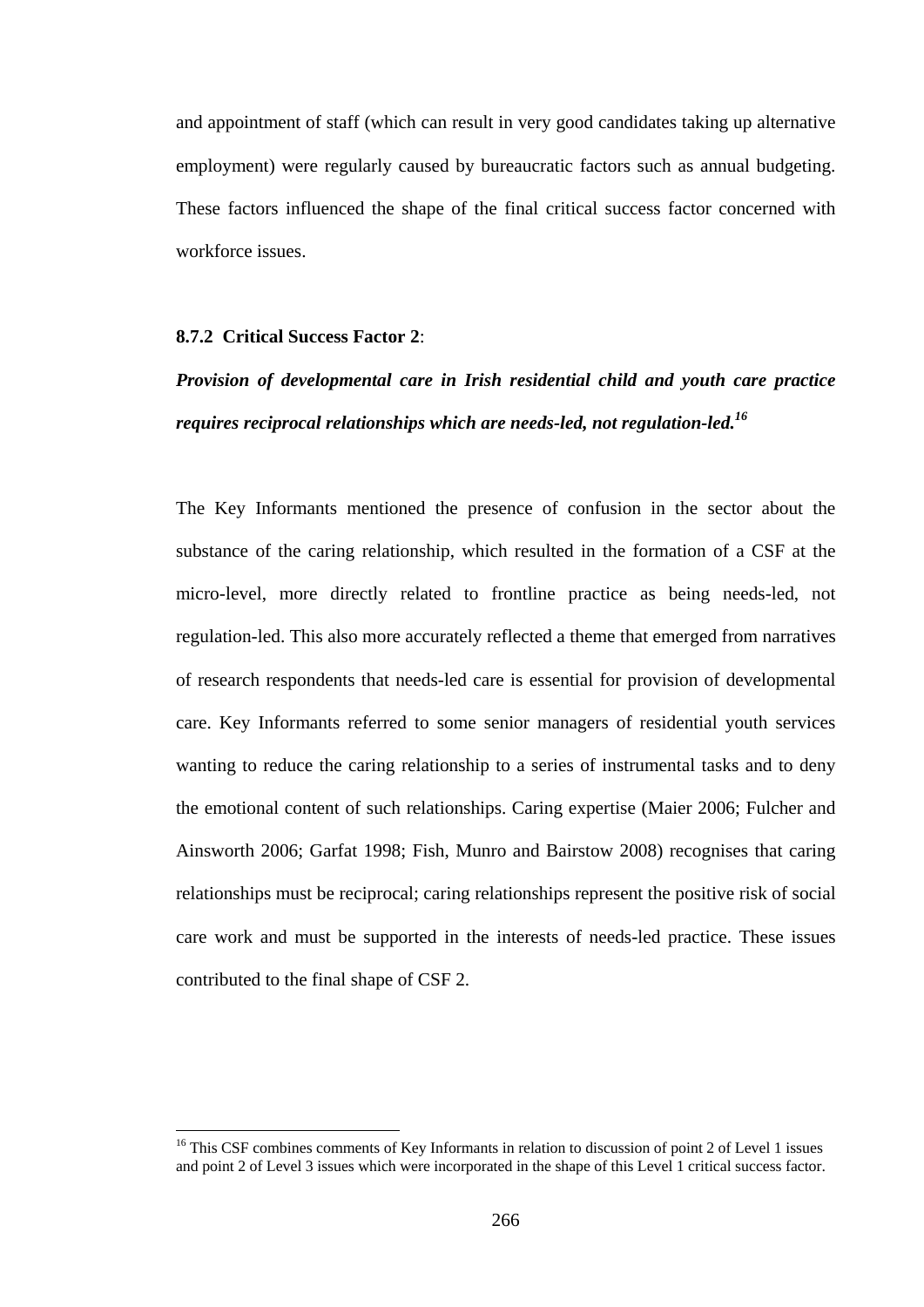#### **8.7.3** *Critical Success Factor 3*:

*It is necessary to have accountable leadership with authority and developmental care expertise which is committed to a shared vision about the purpose of residential youth care and the provision of developmental care*. 17

The Key Informants repeatedly referred to the importance of leadership at first-line level for the provision of developmental care for young people in residential care. However, they also referred to the fact that social service inspection (SSI) reports regularly reported that the views of first-line managers are not being heard by senior HSE management. Leadership in residential services must be at a sufficiently senior level (director of service level) to give a voice to the first-line manager and to protect the frontline residential service from bureaucratic directives. Leadership is also mentioned by respondents 14 and 17 from Service 8 as essential for provision of developmental care for residents. The person occupying the important post of director of service must have authority and domain expertise, and have the ability to get commitment across the frontline service to a shared vision which clarifies the purpose of residential youth care as provision of developmental care for residents. Within a major bureaucratic structure such as the HSE, a manager at the level of director of the residential service can report to senior HSE management and be held accountable for the provision of developmental care. While this has significance for the calibre of person in the director of service position, it would not require a major reorganisation of existing HSE regional management structures. These factors shaped CSF 3.

 $\overline{a}$ 

 $17$  This CSF relates to issue 1 of Level 2 presented to Key Informants, placing more emphasis on the importance of accountable leadership to provision of developmental care in residential settings.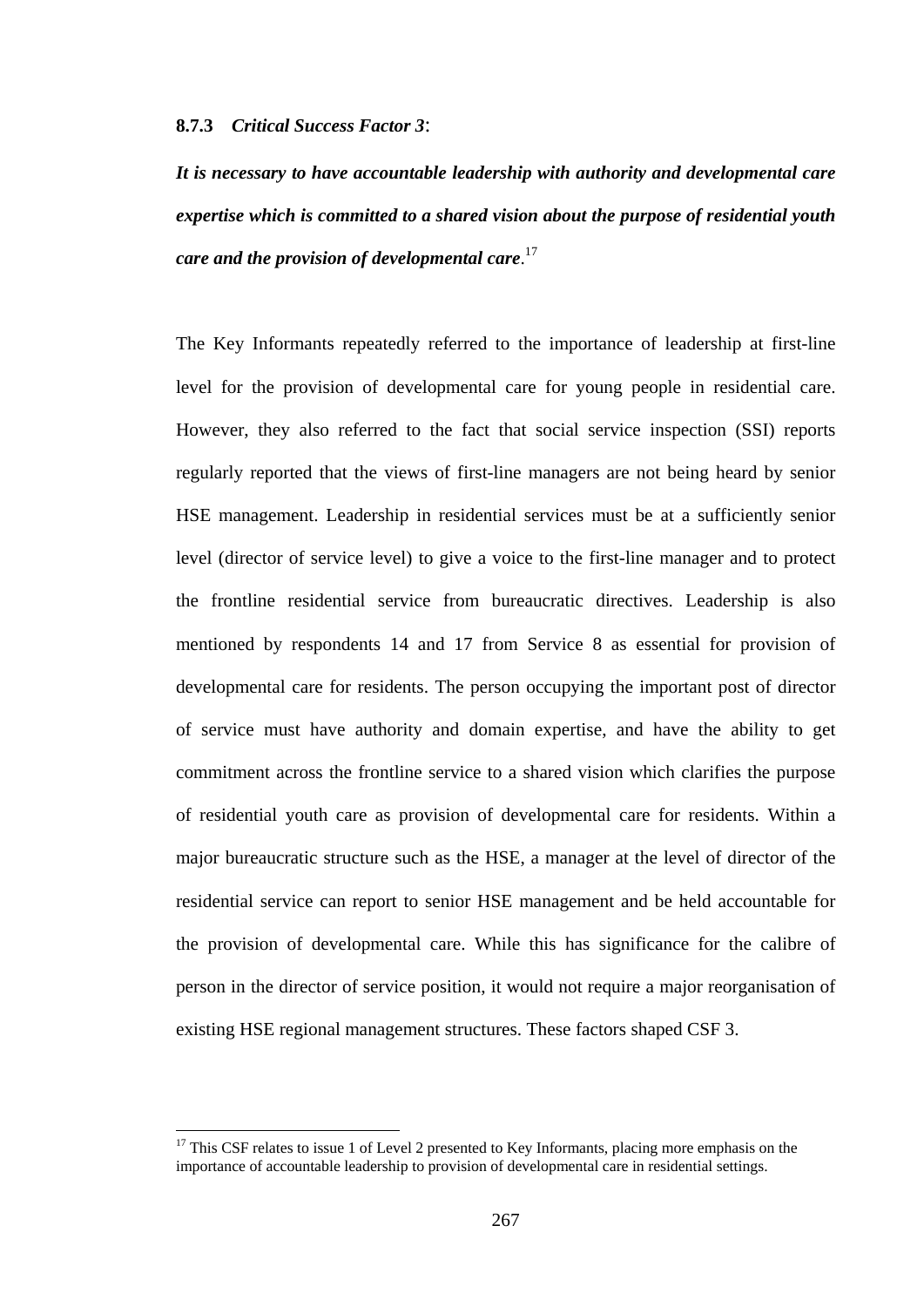#### **8.7.4** *Critical Success Factor 4***:**

*Strategic planning and service development in residential youth care need to be practice-led, guided by a shared vision of developmental care and ongoing evaluation.18* 

There is an obvious link between strategic planning and service development which is reflected in one critical success factor in the final list. Key Informants referred to strategic planning in the residential sector being negatively impacted by prioritisation of child protection policies in Irish child welfare services. They also referred to senior HSE management seeing strategic planning as their sole responsibility (which resulted in strategic planning of residential youth care services being service-led, not practice-led in the Irish context). Key Informants agreed that service development in the Irish residential youth care sector should be practice-led. They saw that accountability for practice-led service development needs to be linked to vision and ongoing evaluation. These issues contributed to the final distillation of CSF 4.

# **8.7.5** *Critical Success Factor 5***:**

 $\overline{a}$ 

*Responsibilities of a duty of care mandated by the Child Care Act (1991) must be prioritised to ensure that bureaucratic inputs do not undermine developmental care in Irish residential youth care services.<sup>19</sup>*

Provision of needs-led, developmental care for young residents in organisational settings is a complex task (Maier 2006). Irish legislation (Government of Ireland 1991)

<sup>&</sup>lt;sup>18</sup> This CSF combines issues 2 and 3 of Level 2 presented to Key Informants.

<sup>&</sup>lt;sup>19</sup> This CSF relates to issue 6 at Level 3 as discussed with Key Informants.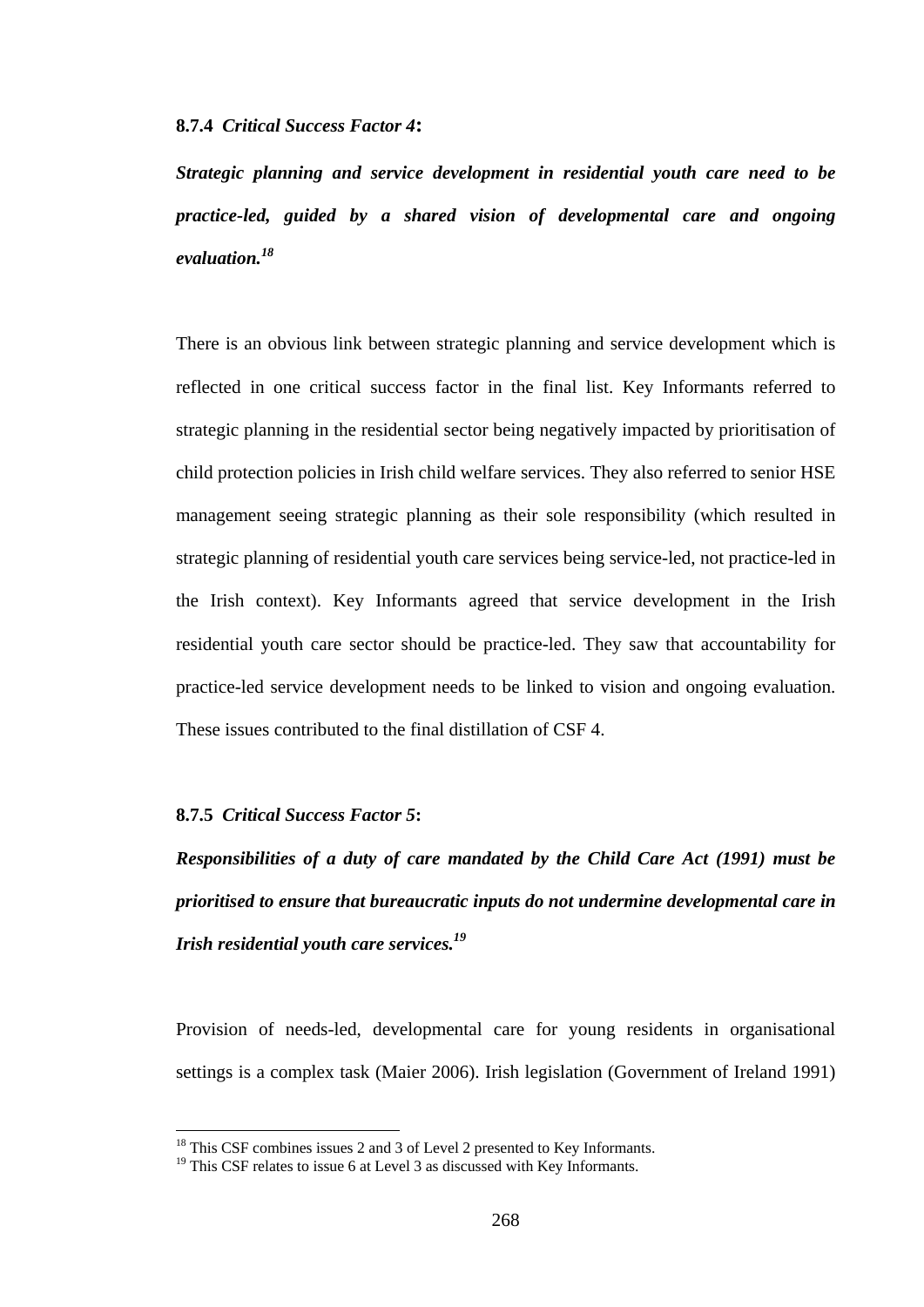clearly mandates the Irish public service in the name of the HSE to provide developmental care for those young people whose parents are unable or unwilling to provide such care. The challenge is to prevent the government's mandate from becoming bureaucratised. Bureaucratic care is generalised care, care that can be reduced to a series of instrumental tasks, care that can be controlled through insistence on rigid compliance. These factors are the direct opposite to care that is developmental, individualised and needs-led. Clarification and provision of developmental care require accountability at senior management level and the delegation of authority to a manager at service director level with expertise in developmental care, for development of an interconnected service focused on provision of developmental care. Recognition of these issues shaped CSF 5.

# **8.8 Conclusion**

This presentation of research results emerged from the content analysis of 17 respondents representing eight residential child and youth care services in Ireland as presented in Chapter Seven, and the presentation of the emergent themes through a selected critical success factor model (Leidecker and Bruno 1984). Six of the eight residential services were categorised as providing developmental care and had the following themes in common: an interconnected service focused on provision of developmental care; a senior manager at director of service level, with domain expertise and authority to senior manage the service; support for first-line managers and frontline staff in the provision of developmental care; robust recruitment processes, commitment to a shared vision of care that clarified the task as provision of developmental or needsled care. The two services categorised as operating from a social risk model of care had a major theme in common which seriously impeded provision of developmental care for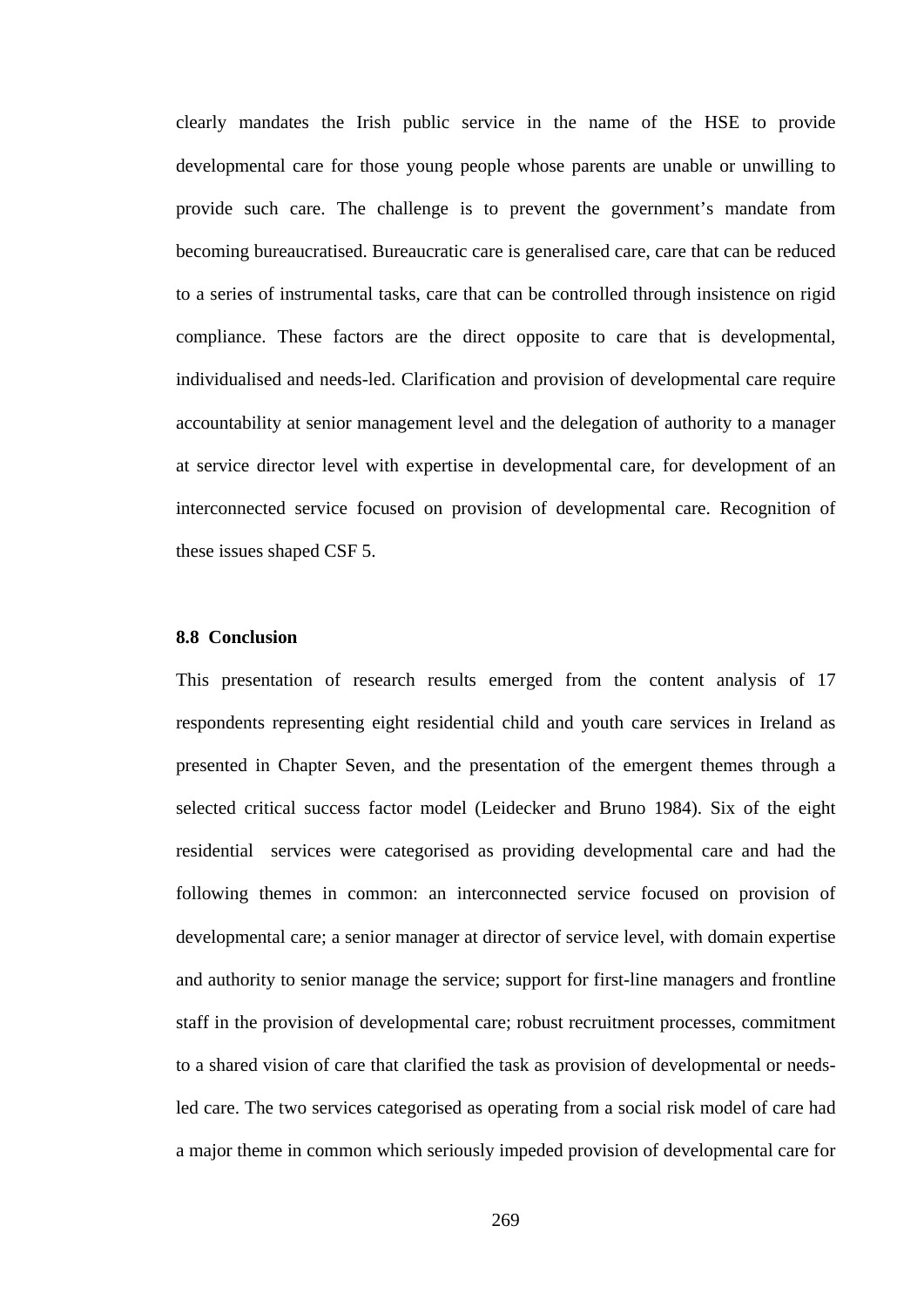residents. They were both micro managed by senior bureaucratic managers. While both these services had directors of service in post with domain expertise, in neither case were these directors of service empowered by their line managers or held accountable for provision of developmental care for young residents at the frontline. Both directors of service in these services were principal social workers, one was seriously disempowered by his line manager and the other paid very little attention to the residential service he line-managed which may be because of a prioritisation of child protection issues in the fieldwork services for which he also had line management responsibility (a factor mentioned by the group of Key Informants as negatively impacting strategic planning and development of Irish residential youth services). These factors indicate the importance of residential youth care services being senior managed by directors of service with authority and domain expertise. These directors of service should be tasked with development of interconnected frontline services with accountability across all levels of service for provision of developmental care. The services deemed to be operating from a social risk model of care were structured as bureaucratic organisations where there was a disconnect between senior and first-line management, there was no supervision or accountability of senior managers, HR departments took charge of workforce issues and the stated goal for frontline services was full compliance with government standards (Government of Ireland 2004). One of these services in the data (Service 1) might have been achieving compliance with government standards, but lack of evidence of safe care in the second service (Service 7) raised serious questions of it even meeting existing standards of care. Neither of these two services provided developmental care for their young residents.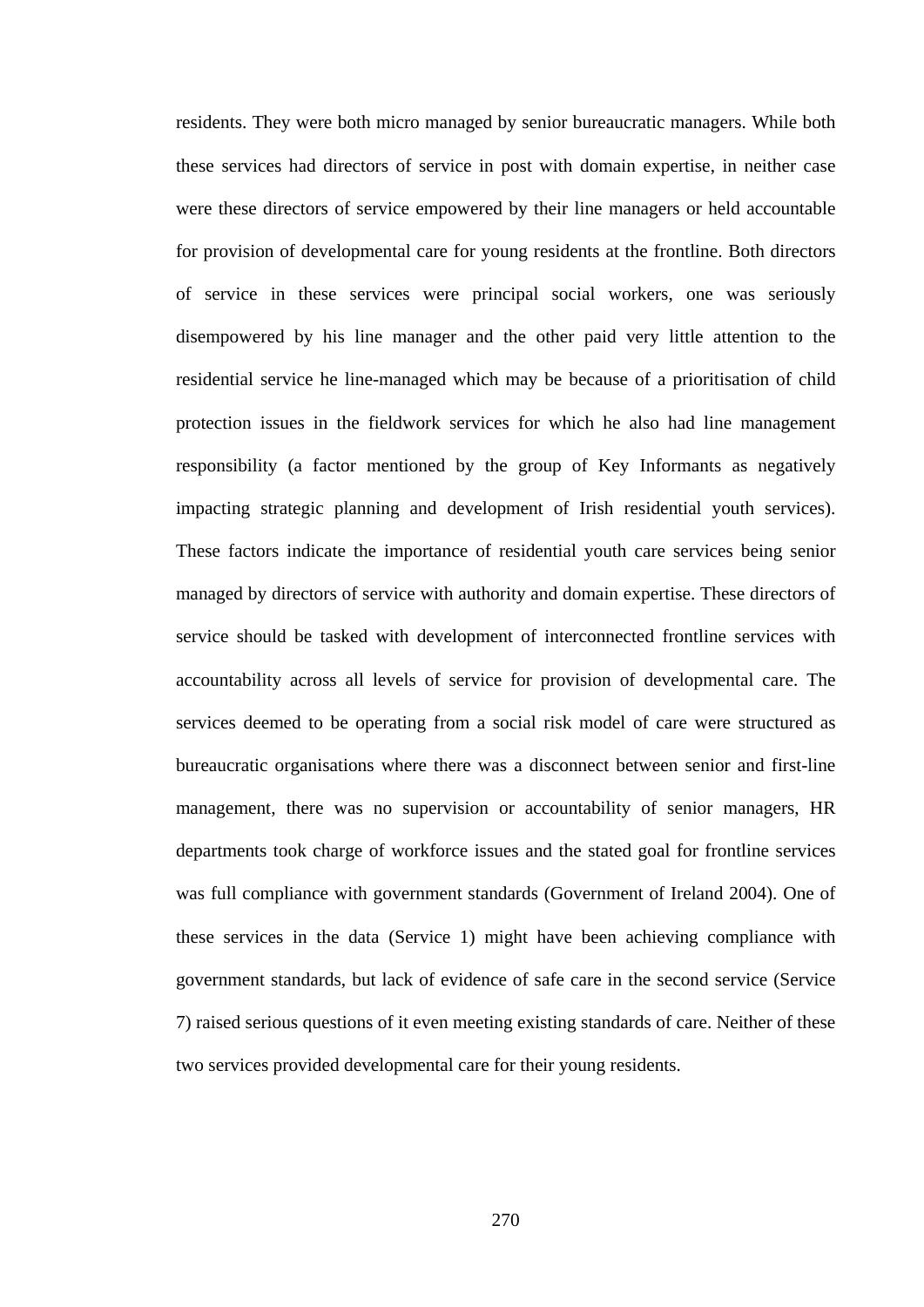Use of the Leidecker and Bruno model of critical success factors for the organisation of the research themes yielded seven critical success factors across three levels of frontline residential care services. To test the trustworthiness of these results (Guba 1981), these critical success factors were presented to a group of Key Informants from the Irish child welfare sector as being necessary for provision of developmental care for young people in residential care. This confirmed the trustworthiness of the research findings as all factors were considered by the Key Informants to be relevant and necessary for provision of developmental care for residents**.** Content analysis of the transcript of the discussion of the group of key informants in relation of the seven success factors guided the shape of a final list of five critical success factors (CSFs) which are presented as the results of this study. These five CSFs are interrelated, each one is necessary to achievement of developmental care and together they are sufficient to achieve the provision of developmental care in Irish residential child and youth care.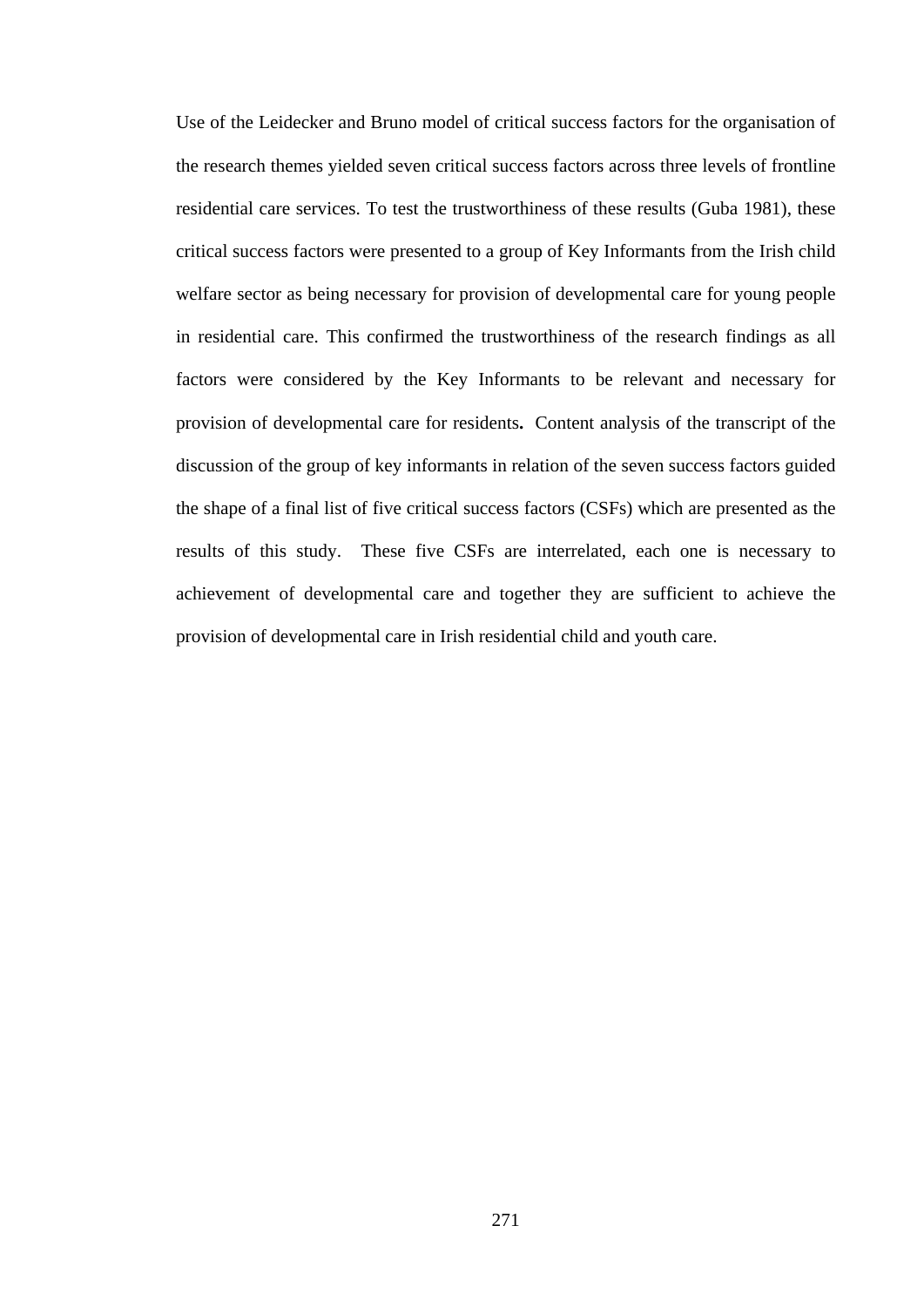## **CHAPTER NINE:**

# **DISCUSSION OF CRITICAL SUCCESS FACTORS NECESSARY FOR PROVISION OF DEVELOPMENTAL CARE IN IRISH RESIDENTIAL CHILD AND YOUTH CARE**

## **9.1 Introduction**

This chapter discusses each of the critical success factors that emerged from application of the Leidecker and Bruno (1984) model, in the context of related research and theory. It illustrates each factor's importance to the provision of developmental care for young people in residential care. The research themes that yielded the five critical success factors indicate that, taken together, all are important in the provision of developmental care. These critical success factors (CSFs) relate to the mission of Irish residential child and youth care as identified in the 1991 Act (Government of Ireland 1991) and reinforced in the National Children's Strategy (Government of Ireland 2000). This set of factors identifies what has to prevail in the Irish residential youth care sector in order to facilitate reliable provision of developmental care for young residents. The Leidecker and Bruno model of critical success factors was selected for presentation of the research findings because it facilitated clarification of critical factors across three levels of Irish residential child and youth care services and so sits comfortably with Bronfenbrenner's ecological systems model (1979) which developed a model of levels of factors necessary for the developmental care of all children and young people. Critical Success Factors 1 and 2 refer more directly to Level 1, or Bronfenbrenner's micro level, and so relate more directly to frontline care. Critical Success Factors 3 and 4 refer to Level 2 or Bronfenbrenner's exo level, and so relate to those organisational issues that must prevail to facilitate developmental care for young residents. The final factor, Critical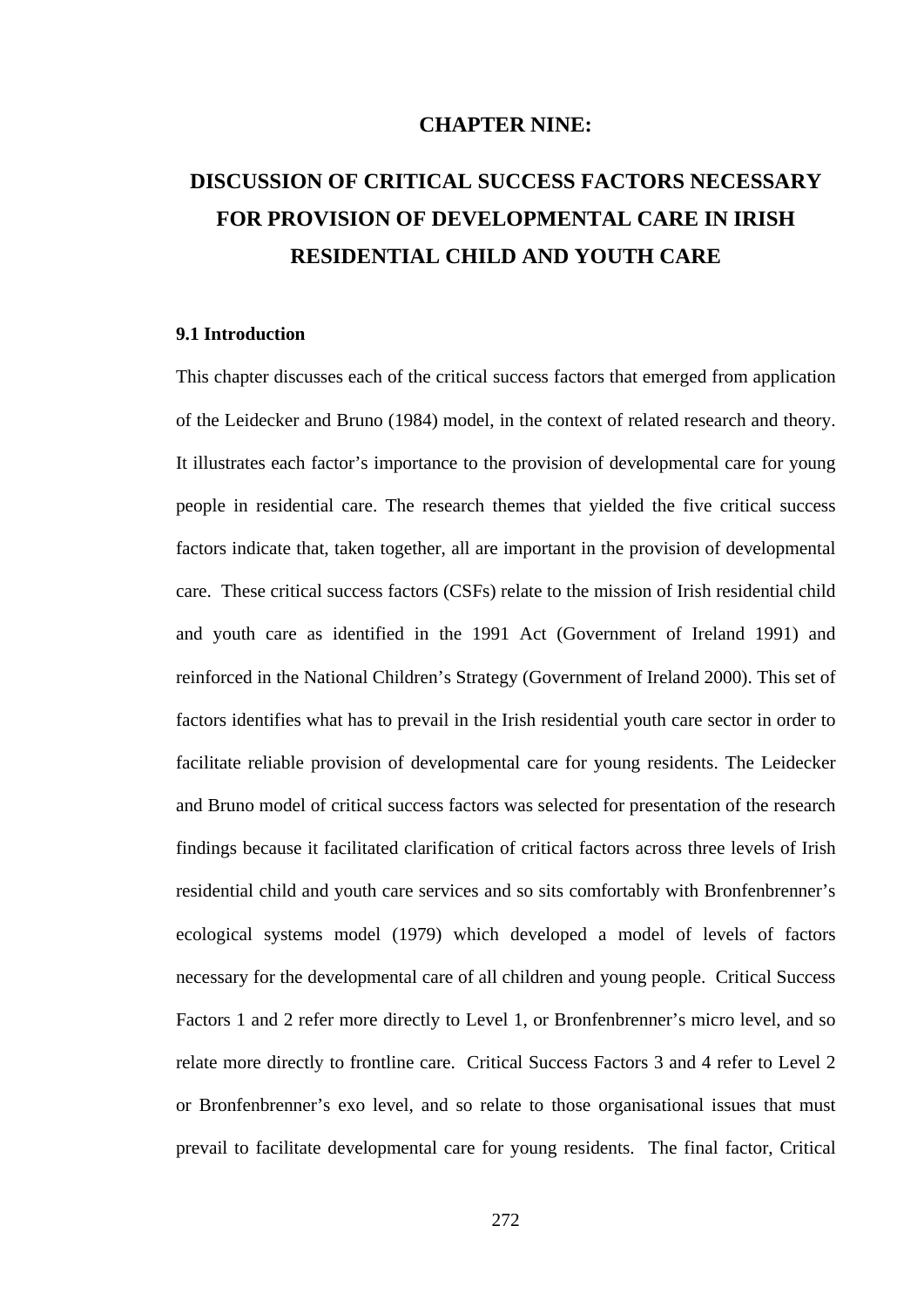Success Factor 5, refers to Level 3 or the macro level and refers to the mandate-of-care established in Irish legislation. This interrelated set of critical success factors highlights the need for a whole system approach to facilitate provision of developmental care for young residents and acknowledges that organisational factors are likely to impact frontline care even more than the quality of frontline staff, reflecting Bronfenbrenner's comments in relation to the importance of exo level factors in the emotional development of children and young people (Bronfenbrenner 1970). There is much reference in this chapter to the contribution of Key Informants from the Irish child welfare sector, to whom a preliminary list of critical success factors was presented and who had comments to the refinement of all five factors based on their long experience of working at senior levels across the child welfare sector in Ireland.

## **9.2 Critical Success Factor 1 (CSF 1):**

# *The senior manager tasked with responsibility for the workforce in the residential child and youth care sector must have authority and proven domain expertise*.

Workforce issues such as staff recruitment, probation, development, retention and support form a core process in the provision of developmental care in all child welfare services, including residential care for troubled young people. No sector can seriously aspire to improve outcomes for children and young people without a respected, valued, and professional workforce. The core importance of a robust workforce is reflected in the Children's and Young People's Workforce Strategy (Department for Children, Schools and Families (DCSF) 2008) which outlines Britain's strategy for workforce development for 2020 as part of the *Every Child Matters* initiative (Department for Education and Skills 2004). Retention of competent frontline staff in residential youth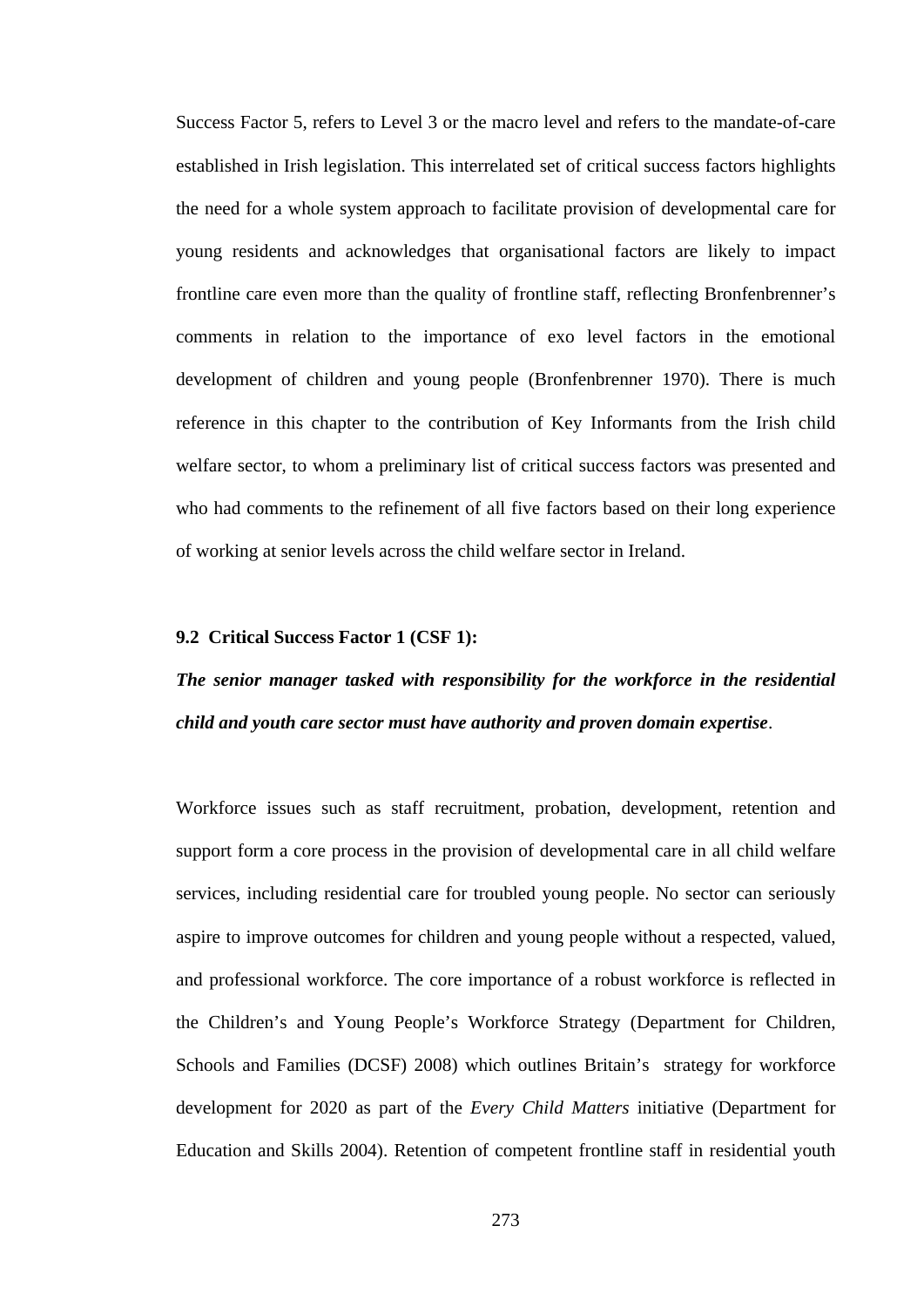care services has been a problem in Britain. There is some evidence there to suggest that residential youth care workers believe that their work is not valued at an organisational level. There are references to them experiencing lack of support with provision of developmental care for residents and to the residential youth care service being impacted by the presence of a blaming culture (Colton and Roberts 2007). It is hoped that the Children and Young People's Workforce Strategy (DCSF 2008) will succeed in addressing these issues.

Child welfare services on the other side of the Atlantic have also been blighted by high levels of staff turnover. This has prompted nationwide concern in North America where the Government Accountability Office (GAO) reported that a federal Child and Family Service Review (CFSR) found that problems with staff retention negatively impacted outcomes for children and families (Government Accountability Office 2003). Staff turnover was found by the GAO to be most detrimental in residential care, where staff changes intensify residents' feelings of neglect and can lead to their resistance to therapeutic interventions. These factors have led to a growing recognition in North America that a competent, committed workforce is critical to effective child welfare services which include residential youth services. This calibre of workforce requires residential youth care services to have robust staff recruitment and retention processes.

Similar factors to those mentioned in England and North America impact workforce issues in Irish child welfare services. Key Informants from the sector who participated in this study referred to the presence of a blame culture in the residential youth care sector which is similar to that reported by Colton and Roberts (2007). A blanket ban on recruitment in the sector reflects a lack of understanding at the broader organisational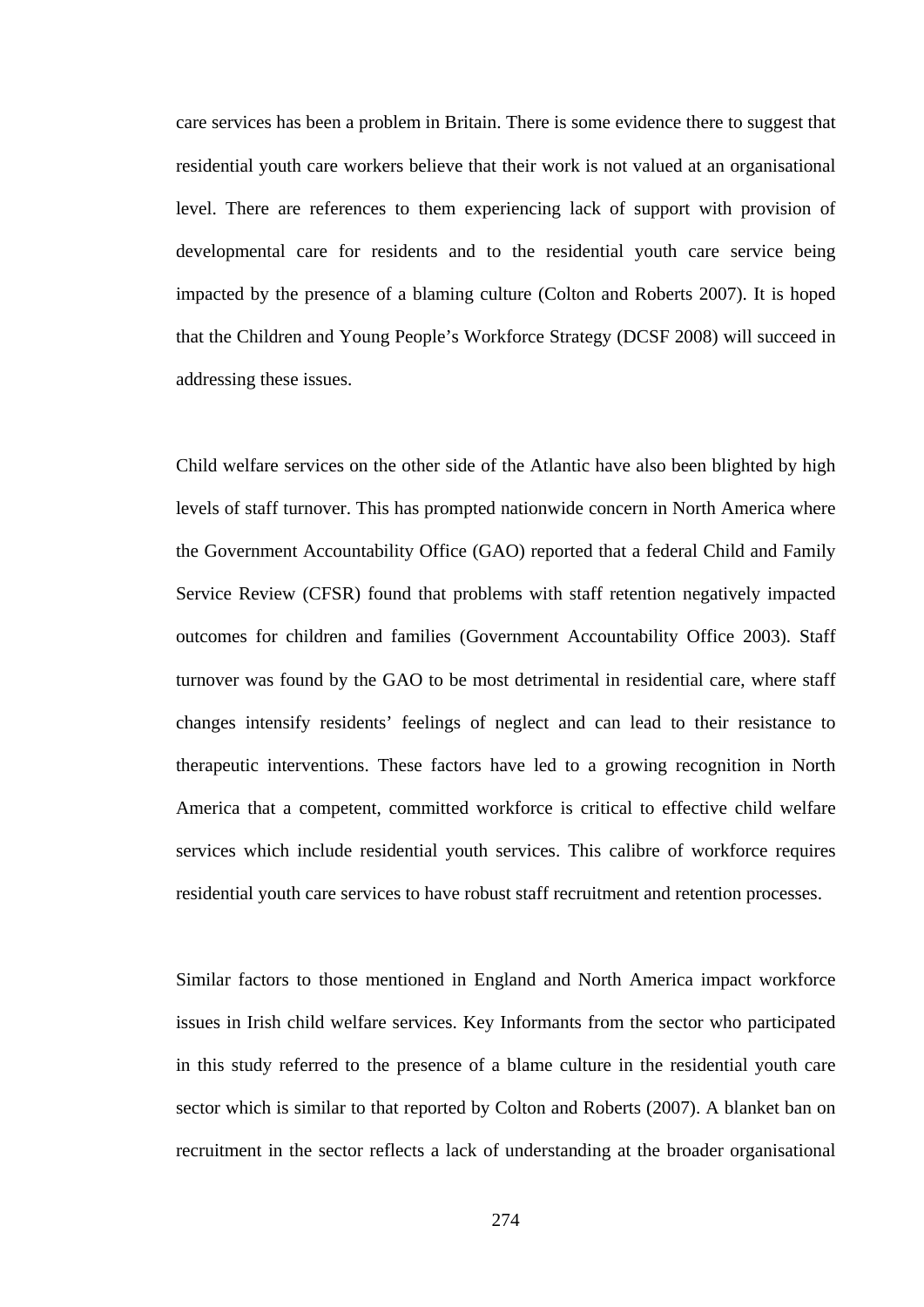level of how central a competent, committed, professional workforce is to the provision of developmental care for young people in residential care.

Staff recruitment, selection, probation, development and support issues were explored with each respondent in the research sample. Voluntary residential services of the sample (Services 2, 3, 6) expressed satisfaction with their recruitment procedures and all had total confidence in their frontline staff teams, reporting no problems with retention of committed professionally qualified staff. The remaining five services—all statutory—reported varying levels of satisfaction with their recruitment procedures. Services 4, 5, and 8 acknowledged the central importance of recruitment and had managers (Rs 13, 8, and 14) with sufficient leadership ability to ensure the development of robust recruitment processes. These yielded competent, qualified staff, with induction and probation processes which ensured that only staff suited to the care task advanced to permanent posts. The remaining statutory services (1 and 7) continued to rely on the human resource (HR) departments in their regions of the HSE for the management of workforce issues in their frontline services.

Both Services 1 and 7 reported staff-related issues which negatively impacted frontline care of residents. The senior HR managers who controlled workforce factors had administrative expertise and little or no understanding of the residential care task. This seemed to feed a negative culture in these frontline services. A practice which prevailed in both residential services and negatively impacted frontline practice was that of moving some members of permanent staff (who were mostly unqualified and deemed by first-line managers to be unsuited to caring for troubled young residents), around residential units and imposing them on any first-line manager who had a staff vacancy.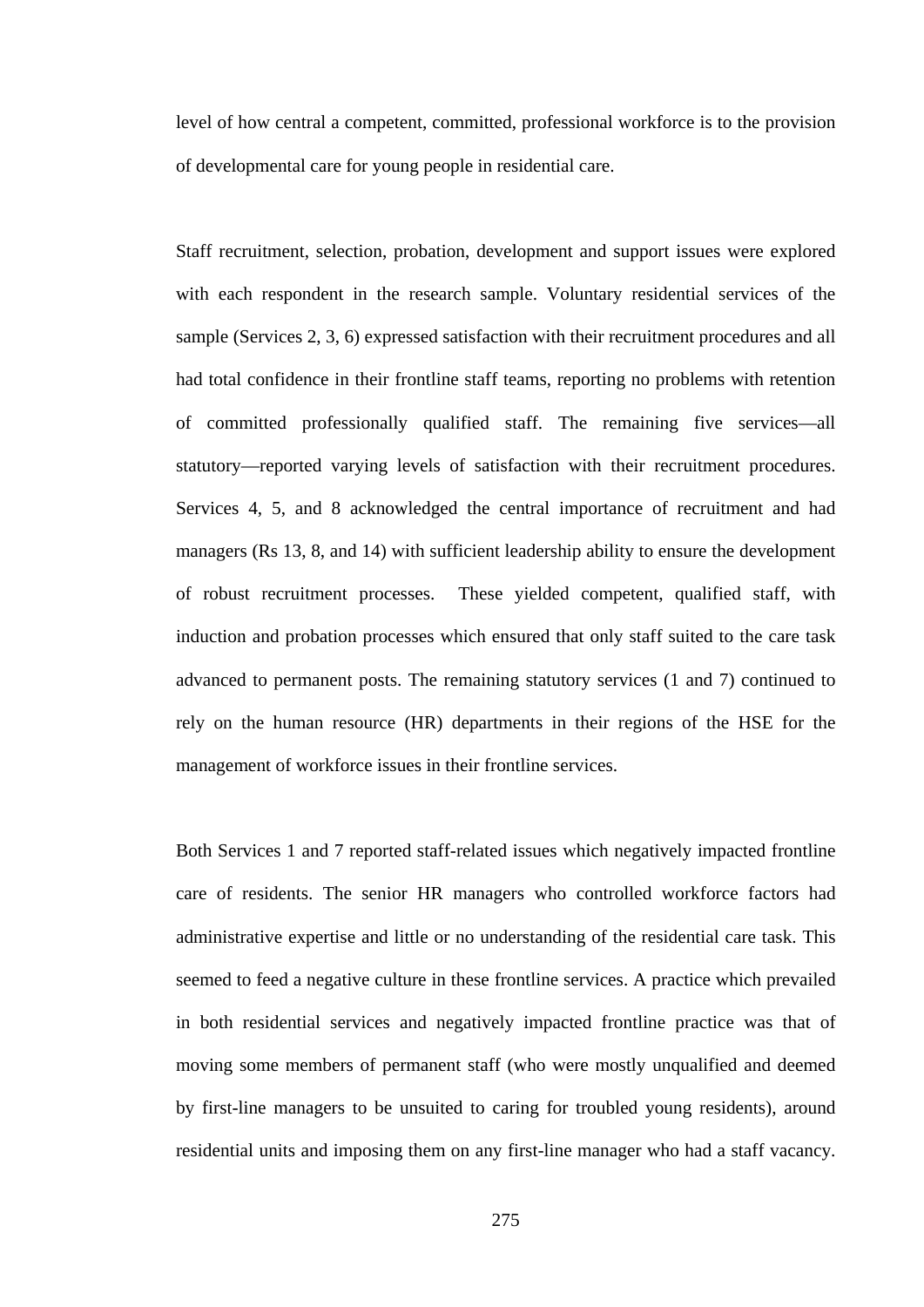Respondents stated that these staff had been found to be disruptive of both staff teams and resident groups. Respondents reported that, as first-line managers, they were prepared to put up with unsatisfactory practice from temporary staff on their teams rather than loose them and be exposed to the imposition by HR of one of these less suitable staff with permanency status who were almost impossible to get rid of. There were no policies in the HSE for removing unsuitable permanent staff from frontline practice. This issue was mentioned by respondents from both Services 1 and 7 only and not by any respondents from the other services that participated in the study. This is a safeguarding issue and needs to be urgently addressed by the HSE, as it directly impedes provision of developmental care for residents.

Other workforce factors which prevailed in Services 1 and 7 that negatively impacted care of residents were found to include:

- no proper use of a probation period for newly appointed staff to ensure that only those suited to residential care work progressed to permanent positions;
- widespread use of agency staff;
- inadequate staff supervision policies; and
- first-line managers were not being empowered to lead their staff teams.

Negative workforce practices were also seen to exacerbate difficulties with the retention of good, well performing staff who most probably found such practices intolerable. High staff turnover in frontline practice directly feeds into a negative culture, which in turn negatively impacts the care of troubled residents.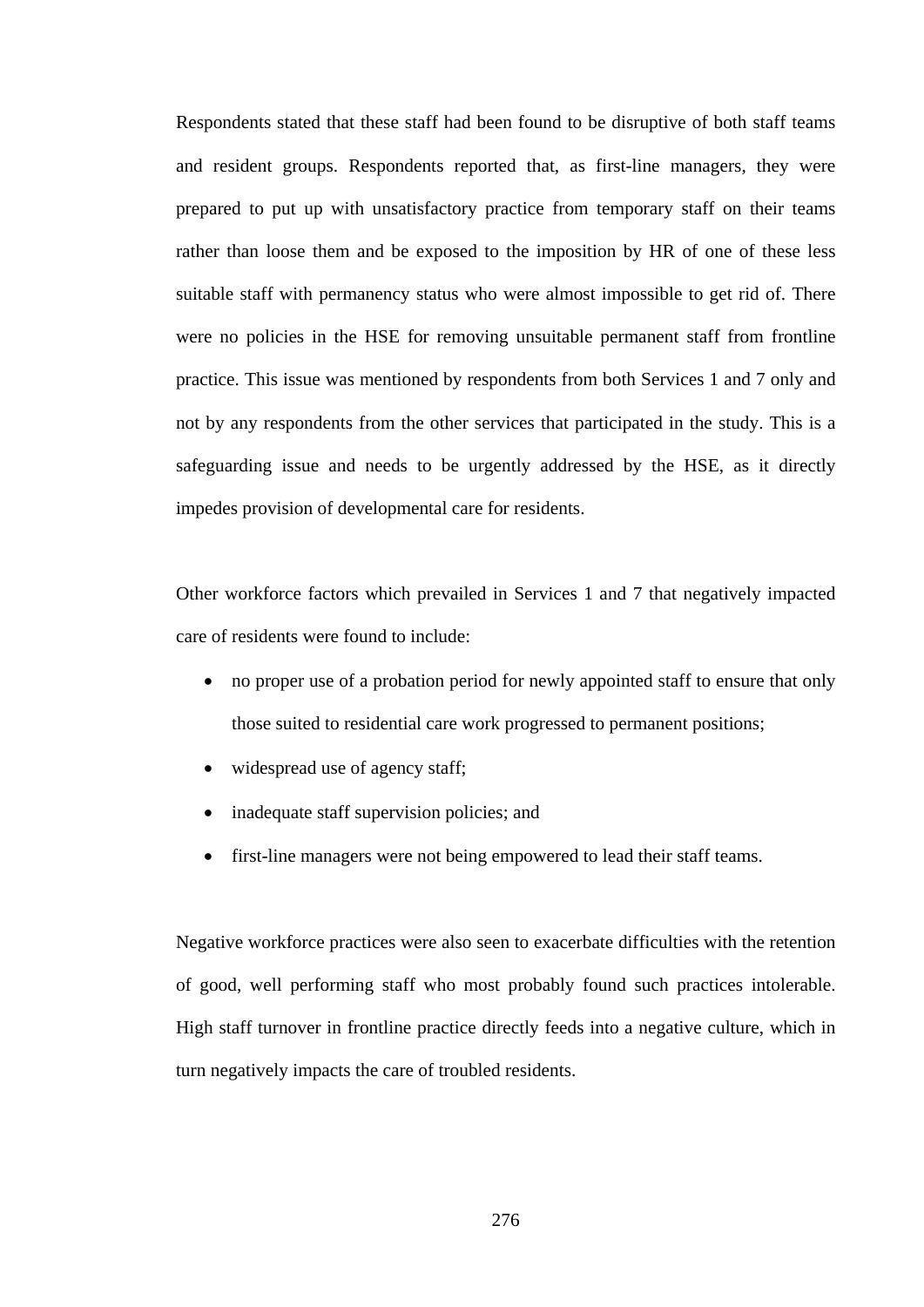Studies aimed at understanding factors contributing to recruitment and retention of child welfare staff have highlighted some factors impacting staff retention. Important among these are job clarity, intrinsic job value, work-life balance and perceived organisational support (Smith 2005). Low co-worker support was also found to be linked to staff turnover (De Panfilis and Zlotnik 2008). When these factors are considered in the context of how workplace social interactions shape employees' notions of what to expect from a job and how to respond to job conditions (Pfeffer 1982; Argyris 1982), one finds support for Smith's findings that organisational level characteristics substantially affected the likelihood of staff retention in child welfare services (Smith 2005).

Services 1 and 7 had negative workforce factors and both had human resource (HR) departments of the HSE which directly managed all workforce processes. The managers of these HR departments, although with administrative expertise, had no understanding of frontline residential care work, and so were not suited to directly managing workforce processes for frontline residential care services.

The presence of negative workforce factors in these residential services could cause the HSE to be found in breach of its mandate-of-care in current Irish legislation (Government of Ireland 1991). Fulcher (2002) refers to a judgement of the Law Lords in England which found that the principle of vicarious liability imposes legal responsibility for the actions of others which have been shown to cause injury. Vicarious liability, often applied in the employer/employee relationship, commonly occurs when there is a superior (a senior HR manager) who is legally responsible for the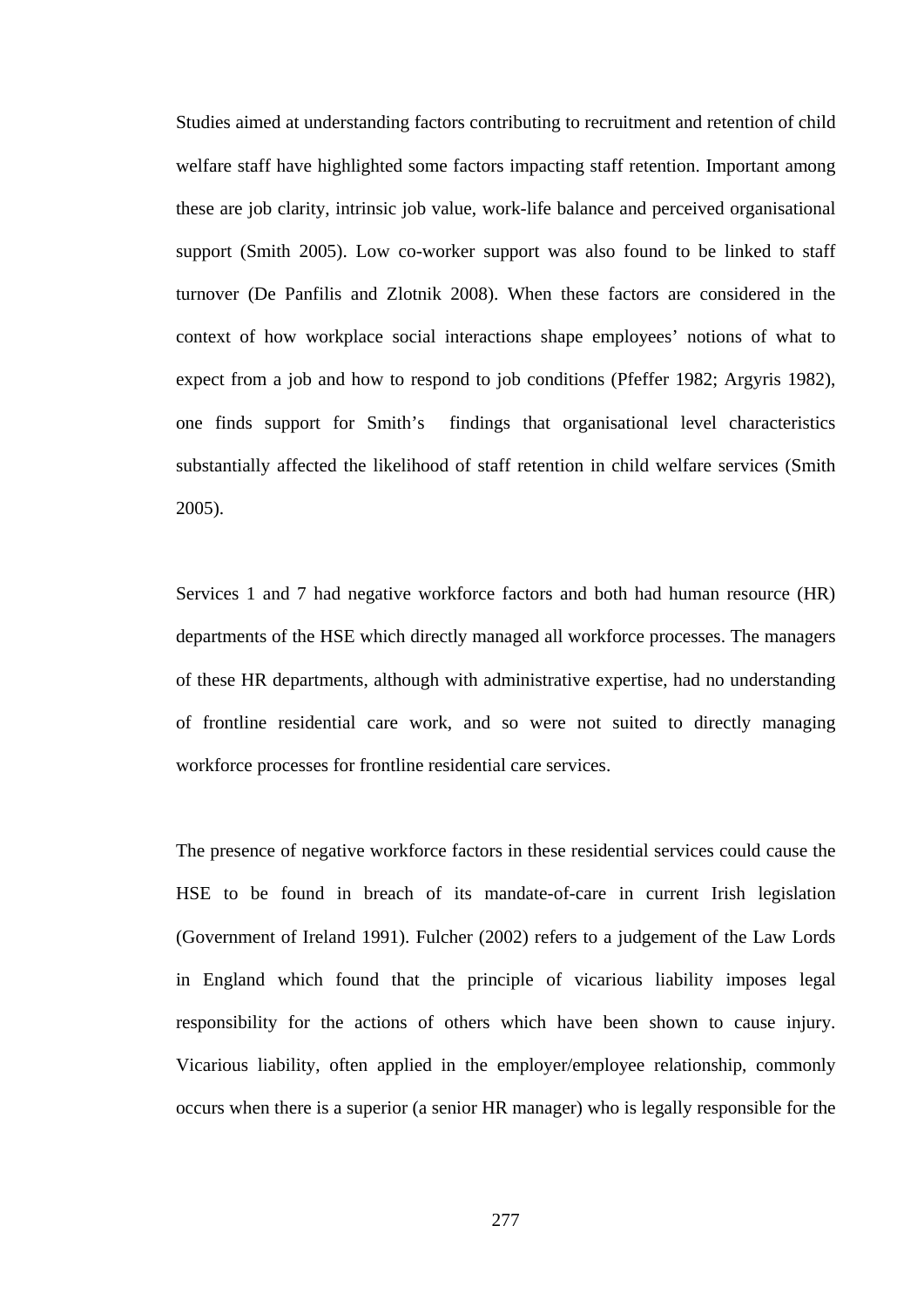acts of his/her subordinate staff.<sup>20</sup> If an employee is negligent on the job (by failing to provide developmental care for residents) the employer is legally responsible for any neglect or damage the employee might cause. The principle of vicarious liability needs to be seriously considered by HR departments of the HSE which exercise full control of workforce processes for frontline residential care services where negative factors impede provision of developmental care for residents.

These factors shaped Critical Success Factor 1. This CSF emphasises the importance of the manager with responsibility for workforce issues having domain expertise and authority to ensure continuous availability of a workforce capable of providing developmental care—168 hours per week—for young residents.

## **9.3 Critical Success Factor 2 (CSF 2):**

 $\overline{a}$ 

# *Provision of developmental care in Irish residential child and youth care practice requires reciprocal relationships committed to needs-led, not regulation-led care*

Those services included in the sample population deemed to be providing developmental care for their young residents recognised the central importance of the caring relationship between frontline practitioners and residents. These services designed care processes to maximise the effective use of such relationships in the needsled care of residents. The services were sufficiently interconnected and led by managers with both the authority and expertise in therapeutic care to ensure the provision of an environment in which reciprocal relationships emerged. The services deemed to be

<sup>&</sup>lt;sup>20</sup> Recorded in a unanimous judgement by British Law Lords in 2001: Lister and others v. Hesley Hall Ltd (2001) 2 All ER 769.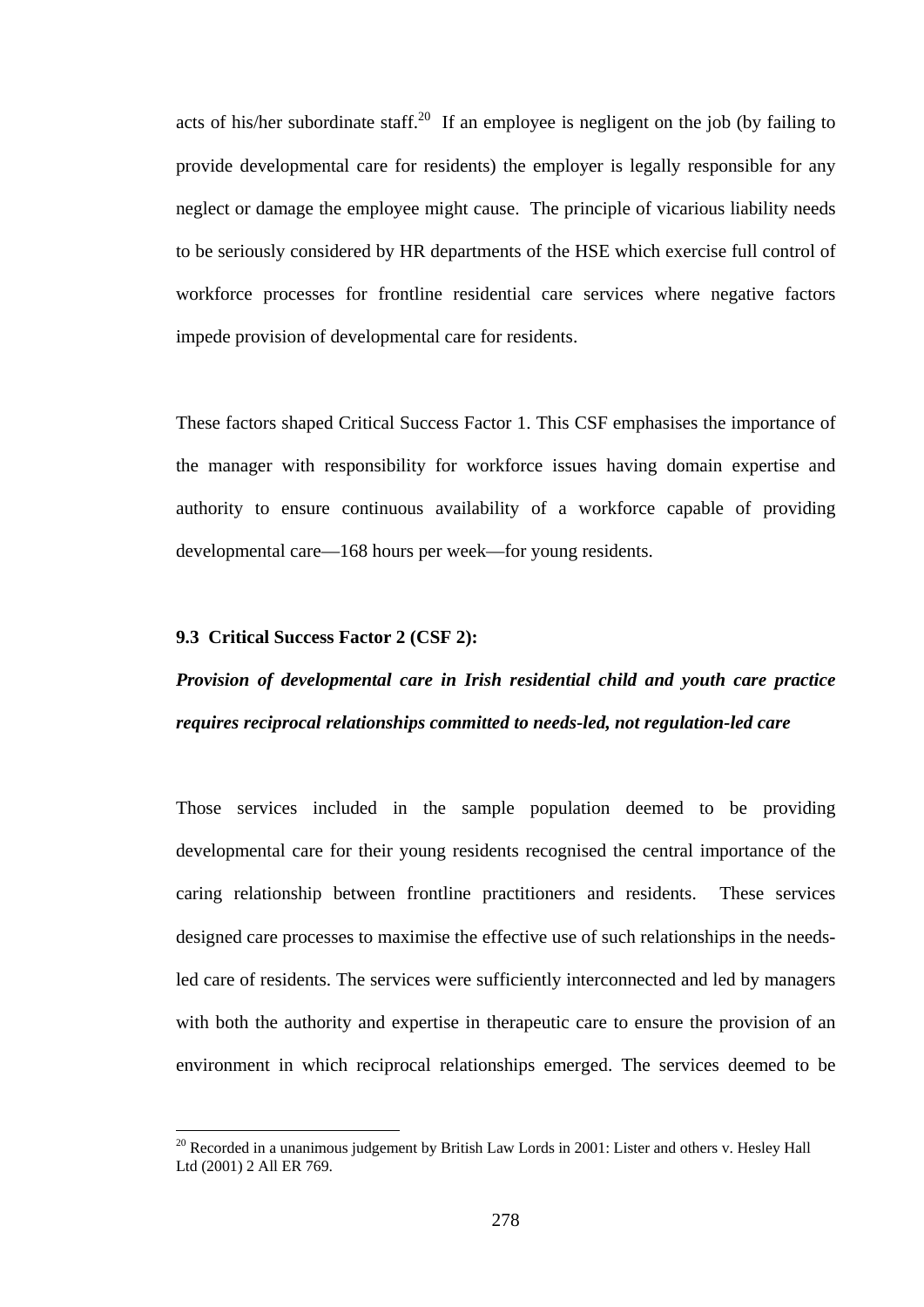operating from a *social risk model* were seen to have a disconnect between frontline and senior management levels. They were micro managed by senior managers with full authority but no expertise in the provision of developmental care. The outcome that guided social risk services was compliance with national standards (Government of Ireland 2004), not commitment to needs-led care of residents.

Reciprocal relationships are essential to needs-led practice with troubled children and young people (Garfat 1998; Graham 1994; Graham 2006; Maier 2006; Smith 2009). Such relationships represent the context in which people-changing activity takes place, and as such, demand professional understanding and skill. Positive exploitation of reciprocal relationships between frontline practitioners and troubled residents requires an environment within which carers are encouraged and supported to engage with intentional, needs-led work with residents. Such work requires that carers are capable of making informed judgements in relation to presenting issues with residents (Garfat and Ricks 1995), and that they are empowered to take whatever action is considered to be in the resident's best interest at a given time. While all actions with residents must be guided by prevailing standards of practice, intentional actions are determined by informed ethical decisions at a given moment in time and must always reflect needs-led care (Fish, Munro and Bairstow 2008).

It is argued that compliance with regulations alone, without evidence of commitment to needs-led care, will not achieve developmental care for young people in Ireland. Needsled care requires practitioners capable of self-driven ethical decision-making (Garfat and Ricks 1995). Such decision-making presumes a problem-solving approach to practice and not merely an approach reliant solely on external guidelines or codes of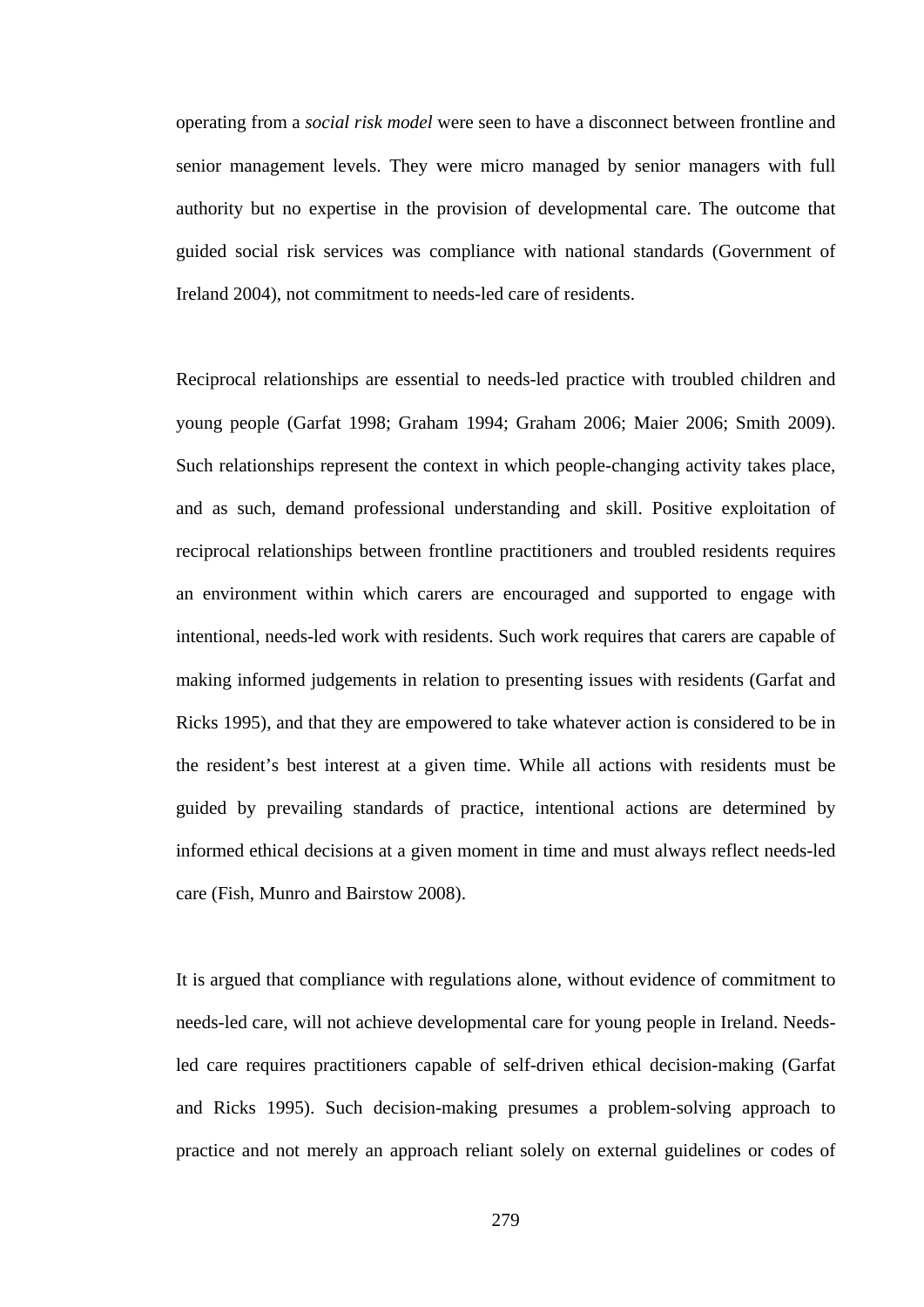practice. At its worst, compliance can result in the prioritisation of an agency interpretation of practice guidelines where the staff focus involves 'dotting i's and crossing t's', instead of responding respectfully to an individual child or young person's needs. At best, it results in a commitment to regulation-led care, not needs-led care.

Provision of residential child and youth care that is developmental requires skilled practice. It is work which is characterised by dynamic complexity, particularly in organisational settings (Graham 1994). An ecological systems perspective (Bronfenbrenner 1979) holds that effective work in dynamically complex domains requires that we change from seeing people as 'helpless reactors to seeing them as active participants in shaping their reality, from reacting to the present to creating the future' (Senge 1990: 69). This challenges us to change how we view our work with young people in residential care. A systems approach to multi-agency safeguarding and child protection work has recently been presented in Britain by Fish, Munro and Bairstow (2008). Such adaptation of the systemic approach offers the potential to radically change residential youth care work.

Safeguarding has become a major preoccupation in child welfare services. The sector has been damaged by the plethora of enquiries into the abuse of children, culminating in numerous enquiries in the 1990s into the abuse of young people in residential care, in Britain and Ireland (Levy and Kahan 1991; Kirkwood 1993; Kent 1997; Warner 1997; Department of Health 1996; Government of Ireland 2002). Everyone committed to effective outcomes in child welfare services recognises the importance of protecting children and youth. However, reviews of reports of enquiries in Britain show that, while these have had a major influence on how services have been developed and regulated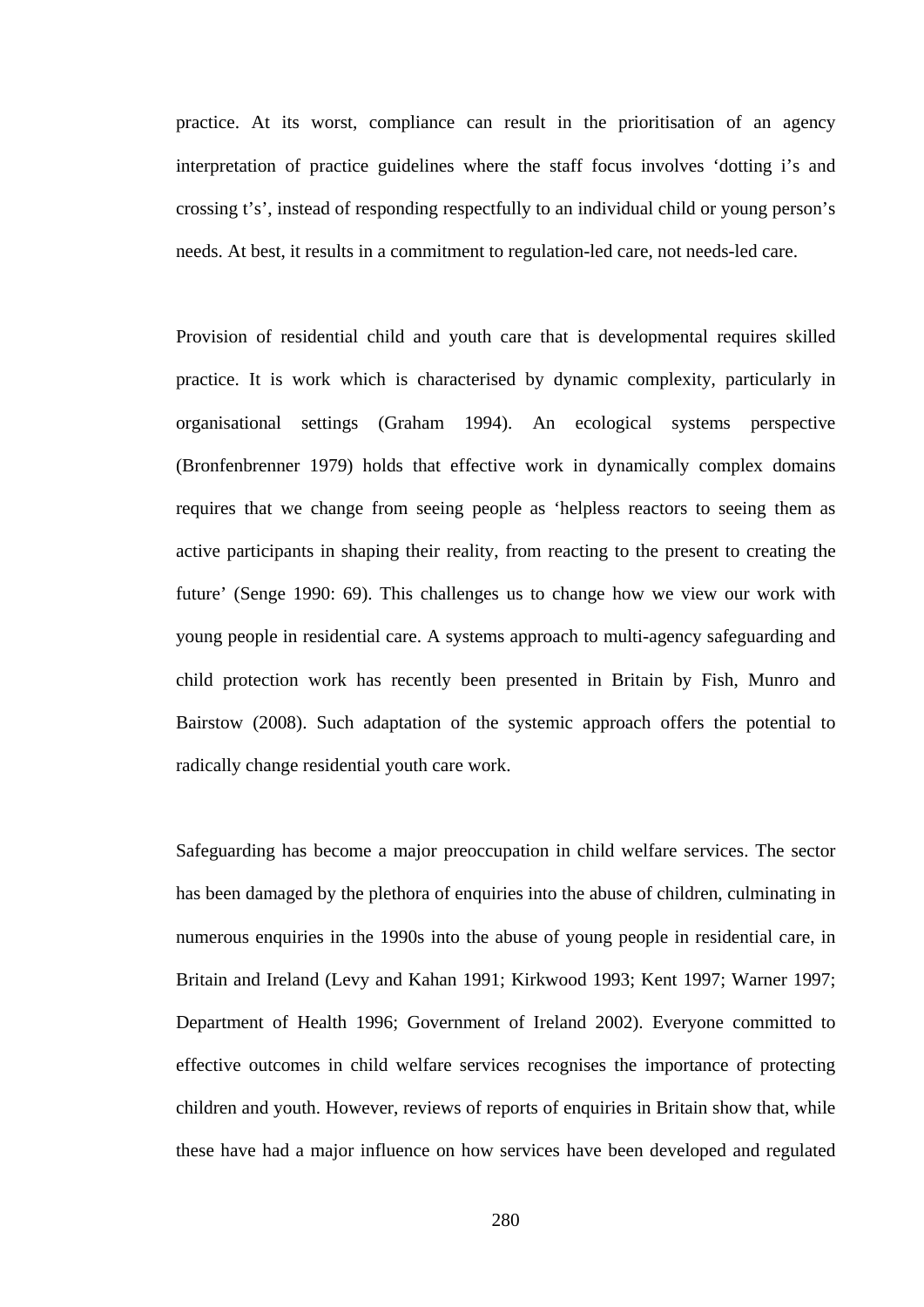(Parton 2004; Stanley and Manthorpe 2004), their value is now being questioned, as they regularly identify similar problems in frontline practice and make similar recommendations with little evidence of fundamental improvement of outcomes for young people (Rose and Barnes 2008, cited in Fish, Munro and Bairstow 2008).

It is also generally accepted in the child welfare sector—the residential youth care sector in particular—that the introduction of clearly stated standards of practice and regulations that require compliance have led to improvement of overall practice. What is being said here is that compliance to established standards is an important guide to informed decision making. However, compliance is not sufficient on its own to achieve developmental care for all young people in residential care. Developmental care requires a fundamental change to practice which could be achieved through wider use of a systemic approach.

A systemic approach focuses on patterns and is constantly guided by the feedback loop which recognises interconnectedness within a system. Such an approach recognises the need for informed decisions at the frontline, not simply compliance, focusing attention on the presenting need in a particular context. Reliance solely on compliance in social care practice assumes that precise application of selected standards or regulations to complex issues of practice will lead to best outcomes for all residents in all circumstances. Such an assumption has led to preoccupations in the sector with getting structures and policies in place to ensure that national standards of care (Government of Ireland 2004) are implemented at all times.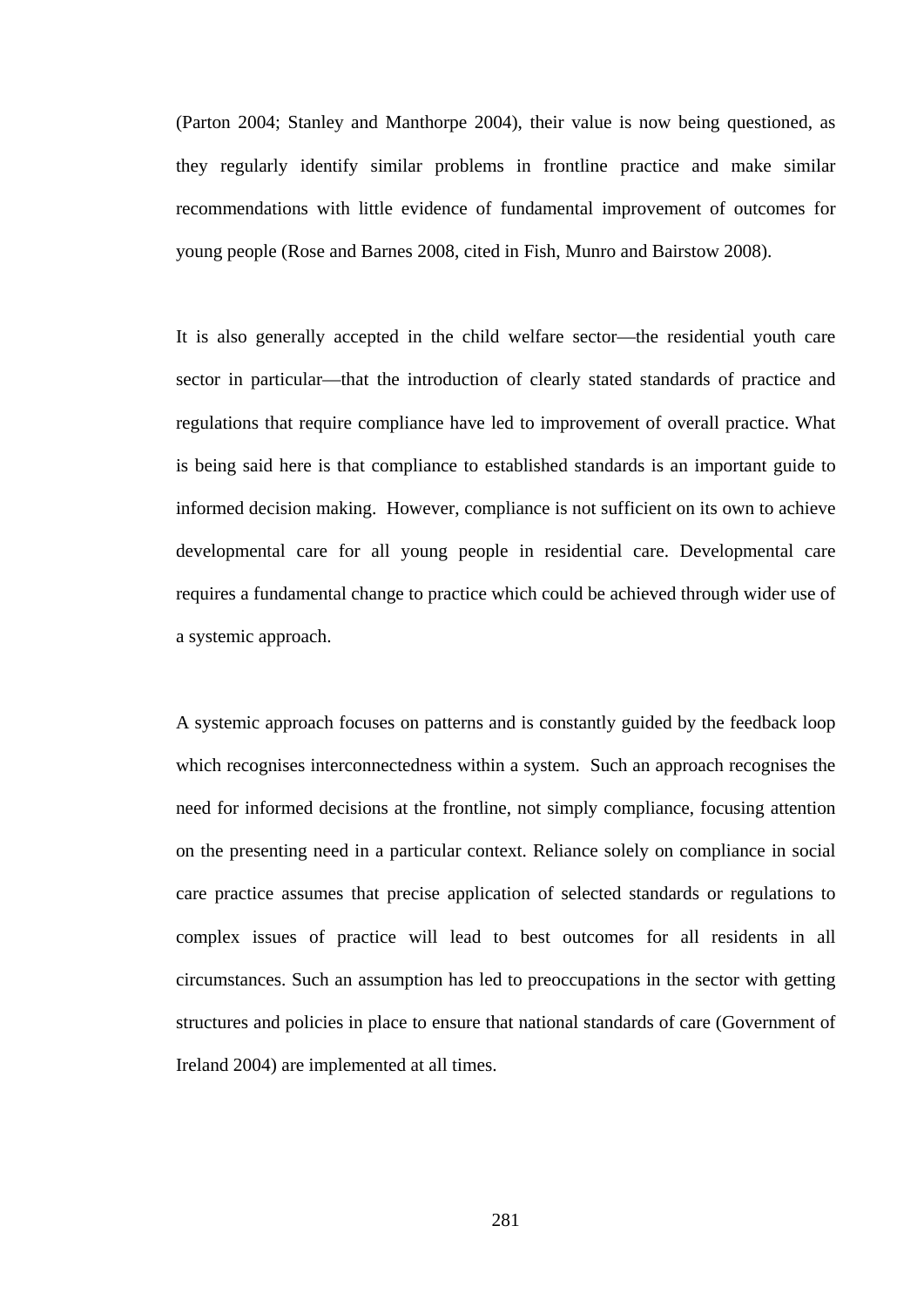A standard of care has been accepted legally as the degree of prudence and caution required of an individual who is under a duty to care (Stanton and Dugdale 1996). The duty of care mandated by Irish legislation (Government of Ireland 1991) clearly subscribes to provision of developmental care for young residents. This mandate-of-care is discussed more specifically in the context of CSF 5, but it is mentioned here to highlight the responsibilities of child welfare agents of the state to whom the duty of care mandate is handed over in the case of young people admitted into state care (Fulcher 2002). This mandate in Irish law is to provide developmental care for each young resident in state care. Provision of developmental care requires genuine support from employers for needs-led practice at the frontline level. Such practice can only occur when frontline practitioners are empowered to make informed decisions based on their best understanding of a client's needs at a particular time. Regulation-led practice, on the other hand, focuses on control of practitioners at the frontline and a distancing of senior managers from frontline practice issues. A major emphasis on regulations disempowers frontline practitioners and tends to feed a 'blame' culture. This can cause practitioners to be defensive, to prioritise their own safety—not the needs of a particular young person at a given time. A systems approach, on the other hand, sees blame as not contributing to problem solution or service enhancement.

Instead of focusing on regulations, the systems approach proposed by Fish, Munro and Bairstow (2008) emphasises the importance of learning from practice. It uses a case or incident as a window on the system and focuses on what is working well and also learning about possible flaws. It recognises that a frontline practitioner is not totally free to choose between good and problematic practice, but is influenced by the tasks s/he performs, what supports are available, and the environment within which s/he operates.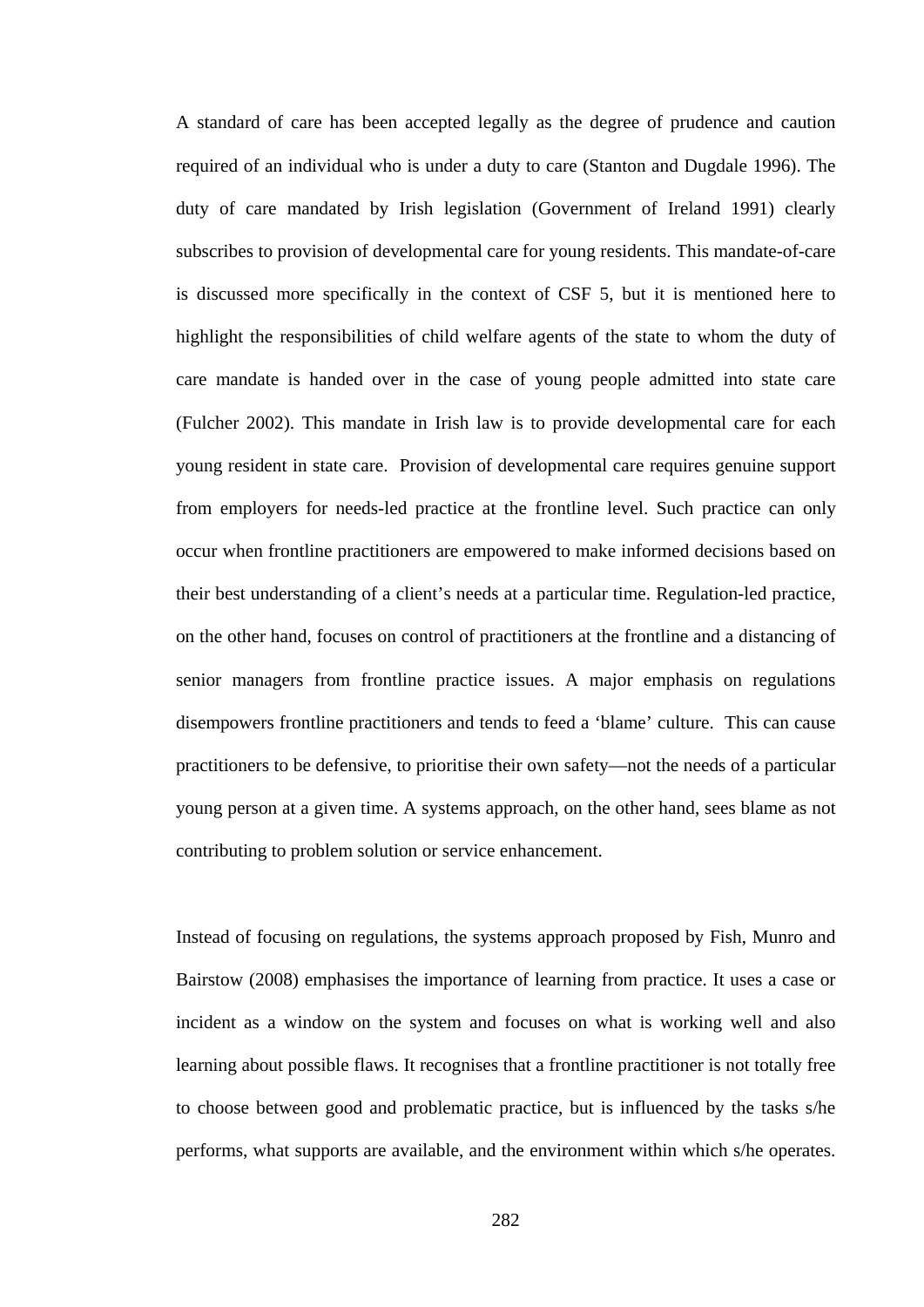The systems approach places the focus of any enquiry or evaluation on the system itself—not the individual frontline practitioner. Such an approach seeks to promote a culture of learning, not of blame.

The systemic perspective acknowledges that child welfare work is marked by significant uncertainty. A 'one size fits all' approach cannot work in the dynamically complex world of residential child and youth care practice. If safeguarding is everybody's business, learning must be too, and this includes people at all levels in the system, from top-level management to frontline practitioners. A systems approach recognises that senior managers at local and regional levels, as well as national policy makers, need opportunities to learn from frontline workers and first-line managers. A practice-led view is necessary for senior managers to understand how policies, guidance and operational decisions impact direct work with youth and their families.

The systems approach is underpinned by an assumption that human behaviour is fundamentally understandable (Fish, Munro and Bairstow 2008). Decisions that turned out to be mistaken seemed sensible at the time they were taken. It suggests that hindsight needs to be avoided when evaluating professional practice. Instead, the aim should be to reconstruct how the situation looked to those involved at a particular time and then consider all factors influencing decisions taken at a given time. Such a perspective is not about apportioning blame, but about learning from practice in order to be better able to provide developmental care for residents.

Regulation-led care in its most extreme can be seen to remove judgement or discretionary decision-making from frontline child welfare practitioners. Needs-led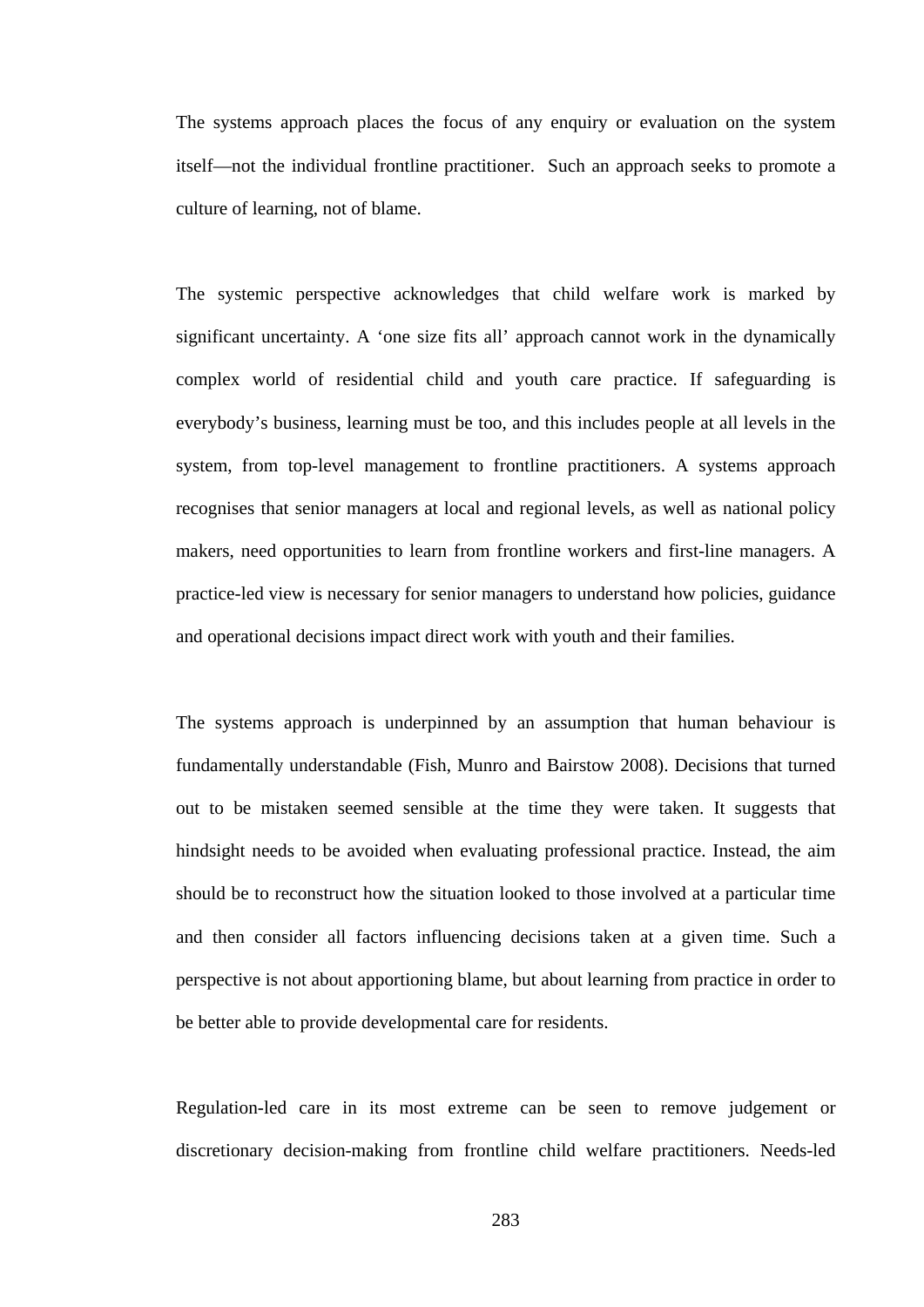developmental care of young people cannot be provided by frontline practitioners who are not given authority to make informed decisions based on their understanding of presenting factors at a given time. The findings from this research on Irish residential child and youth care clearly indicate that services which encouraged informed decision making at frontline level, reinforced by a strong commitment to needs-led care from staff, achieved developmental care. Services micro-managed by senior administrators, who focused on compliance and removed all authority from frontline practitioners and first-line managers, were deemed to have failed to deliver developmental care and could be seen as being in breach of the duty of care mandated in Irish legislation.

#### **9.4 Critical Success Factor 3 (CSF 3):**

*It is necessary to have accountable leadership with authority and developmental care expertise which is committed to a shared vision about the purpose of residential youth care and the provision of developmental care*.

Leadership with domain expertise emerged from the research data as being critically important to the provision of developmental care for young residents. This was confirmed by the Key Informants who viewed leadership as being essential at first-line management level. The understanding of organisational factors necessary for developmental care that emerged from this study shows that effective leadership can only prevail at first-line level when it is facilitated and supported by the first-line manager's line manager. This occurred in the narratives of all three voluntary services in the data set and three of the five narratives collected from statutory services, all of which were deemed to be providing developmental care for residents.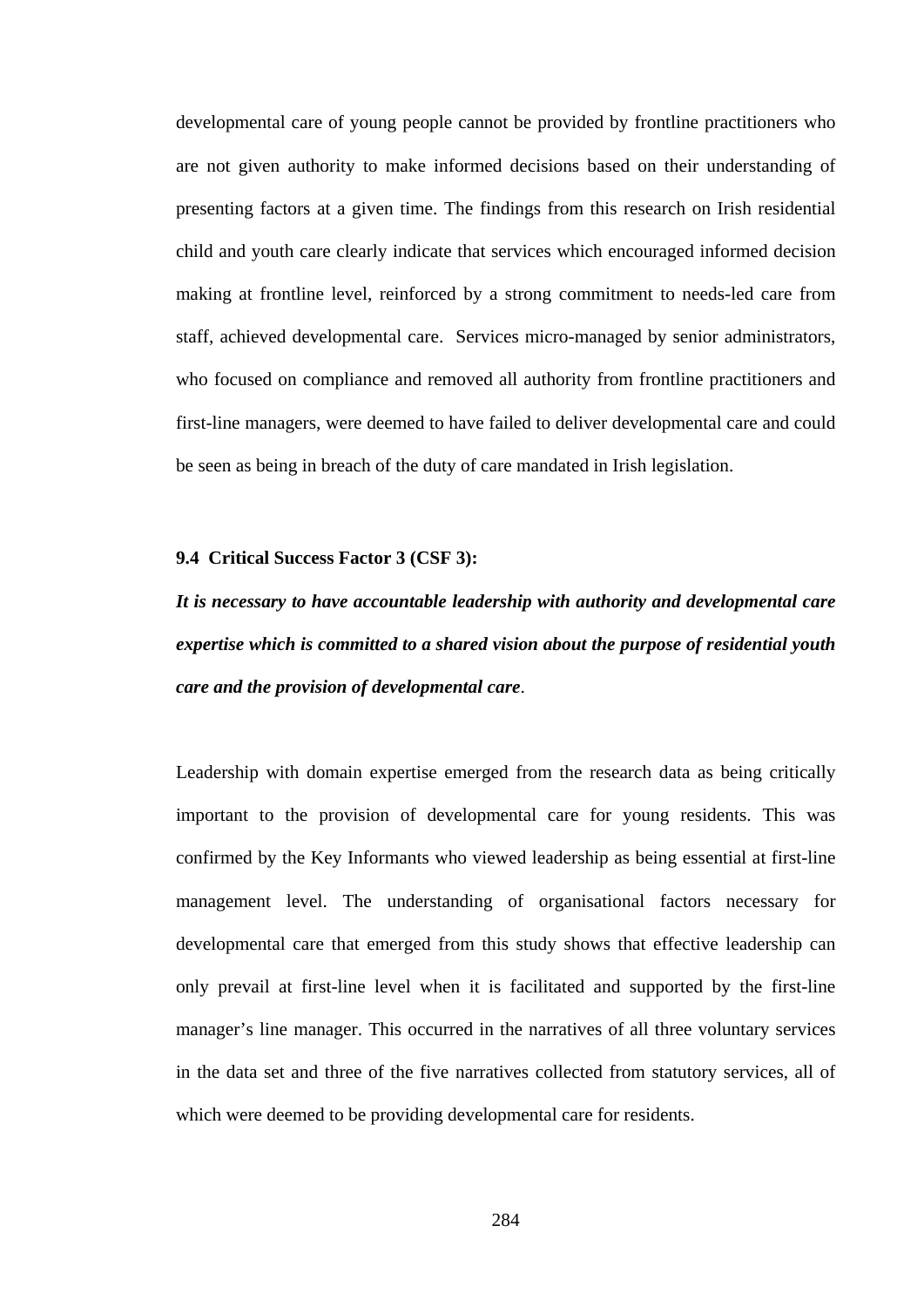Milner and Joyce (2005) argued that effective leadership is essential for successful outcomes in contexts that are characterised by high levels of complexity. Needs-led residential care is a highly complex undertaking (Graham 1994) and effective leadership (Bennis 1989) is essential for provision of developmental care in residential youth care settings. Leadership in residential youth care services needs to have sufficient authority to develop a shared vision and to get commitment from all frontline staff to needs-led care. Leaders' authority also enables them to protect the residential service from bureaucratic decisions taken at a senior management level of the HSE. It was seen that the two services categorised as operating from a social risk model of care had managers at director of service level who might have been expected to have domain expertise (both were principal social workers with line management responsibility for field social work and residential youth care services), but neither had the delegated authority to ensure provision of developmental care for the young people in the residential services they line-managed. It emerged from Service 1 that there was acceptance of an historical view of residential care as being merely childminding, not provision of developmental care for troubled young people. This view seemed to be reflected in the ability of both directors of service to manage their field social work teams—apparently more satisfactorily—where child protection regulations guided fieldwork practice. However, lack of delegated authority left them seemingly helpless to confront practice challenges in the residential youth care services that were failing to provide needs-led care for residents.

Leaders at director of service level need expertise in the provision of developmental care, authority to ensure that it is provided, and accountability for its quality. A selfcontained task structure (Galbraith 1977) might better ensure the provision of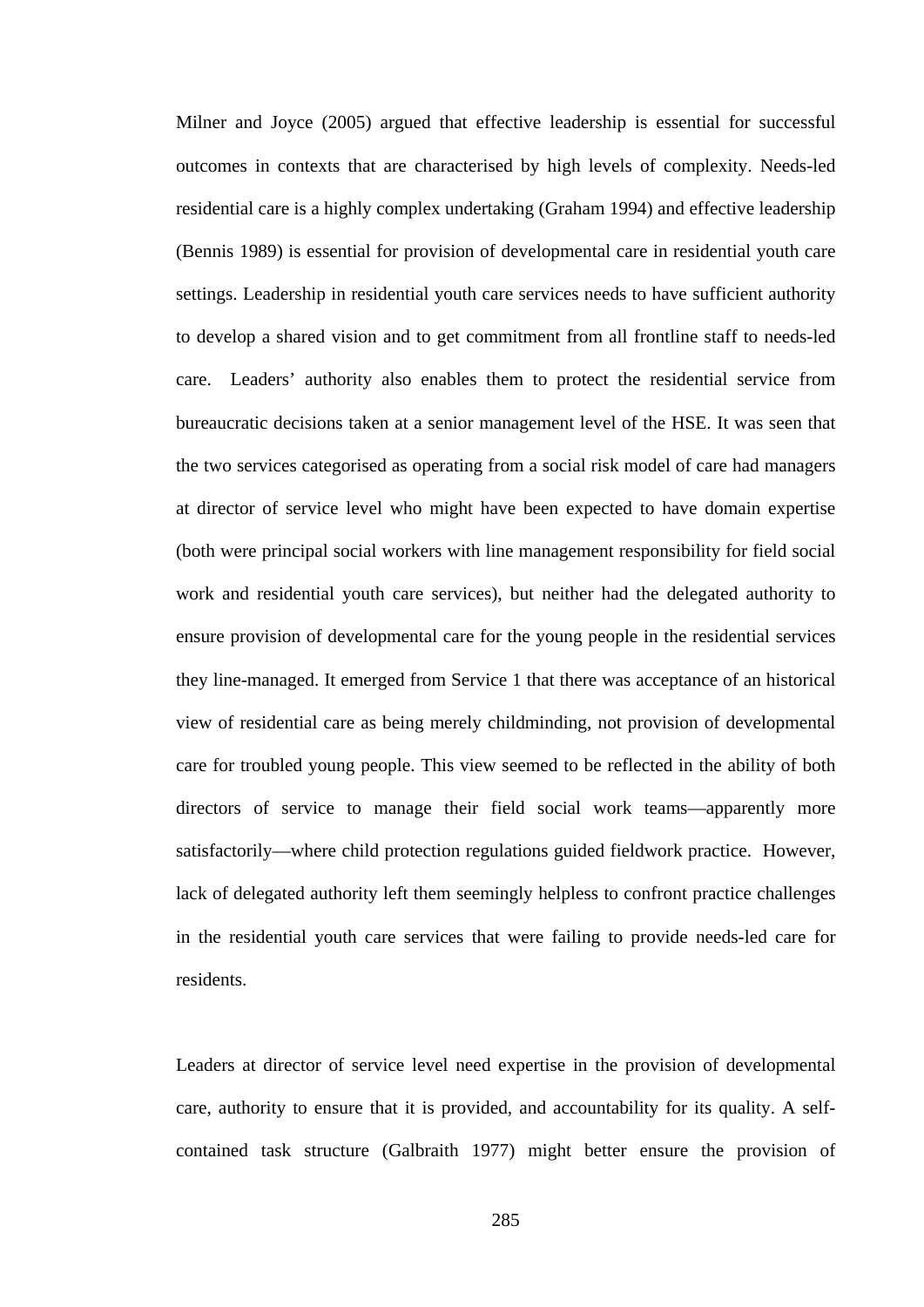developmental care in statutory residential services that form part of the HSE. Thus, accountability for developmental care should be a guiding principle for all who practise in HSE structures, with the director of service being accountable to senior management of the HSE—in keeping with the HSE's duty-of-care mandate—for provision of developmental care for children and young people placed in residential care.

The leader's task is to create a value-based, vision-led environment (Senge 1990). The challenge for a leader of a residential service committed to developmental care is to lead a workforce of carers to master a cycle of thinking, doing, evaluating and reflecting. In this way, leaders facilitate the generative learning often required to meet the complex needs of young residents. Persuasive leaders instil confidence and empower carers to provide effective, needs-led frontline care.

The Health Service Executive (HSE), the principal provider of residential child and youth care services in Ireland, is part of the Irish public service. Present day public services find themselves in 'an environment where in many instances new rules of engagement are evolving all the time' (Milner and Joyce 2005: 84). In organisations where personnel are experiencing ongoing, changing demands, there is a tendency for staff to resort to what they do best. Such is the bureaucratic structure of the Irish public service that controls become ever more regulated, predictable and allegedly efficient. Due to the unpredictable nature of residential child and youth care work (Graham 1994) a more controlling environment cannot be relied upon to achieve policy agendas advocating developmental outcomes for children and young people in residential care.

The findings from this study show that services which satisfactorily provided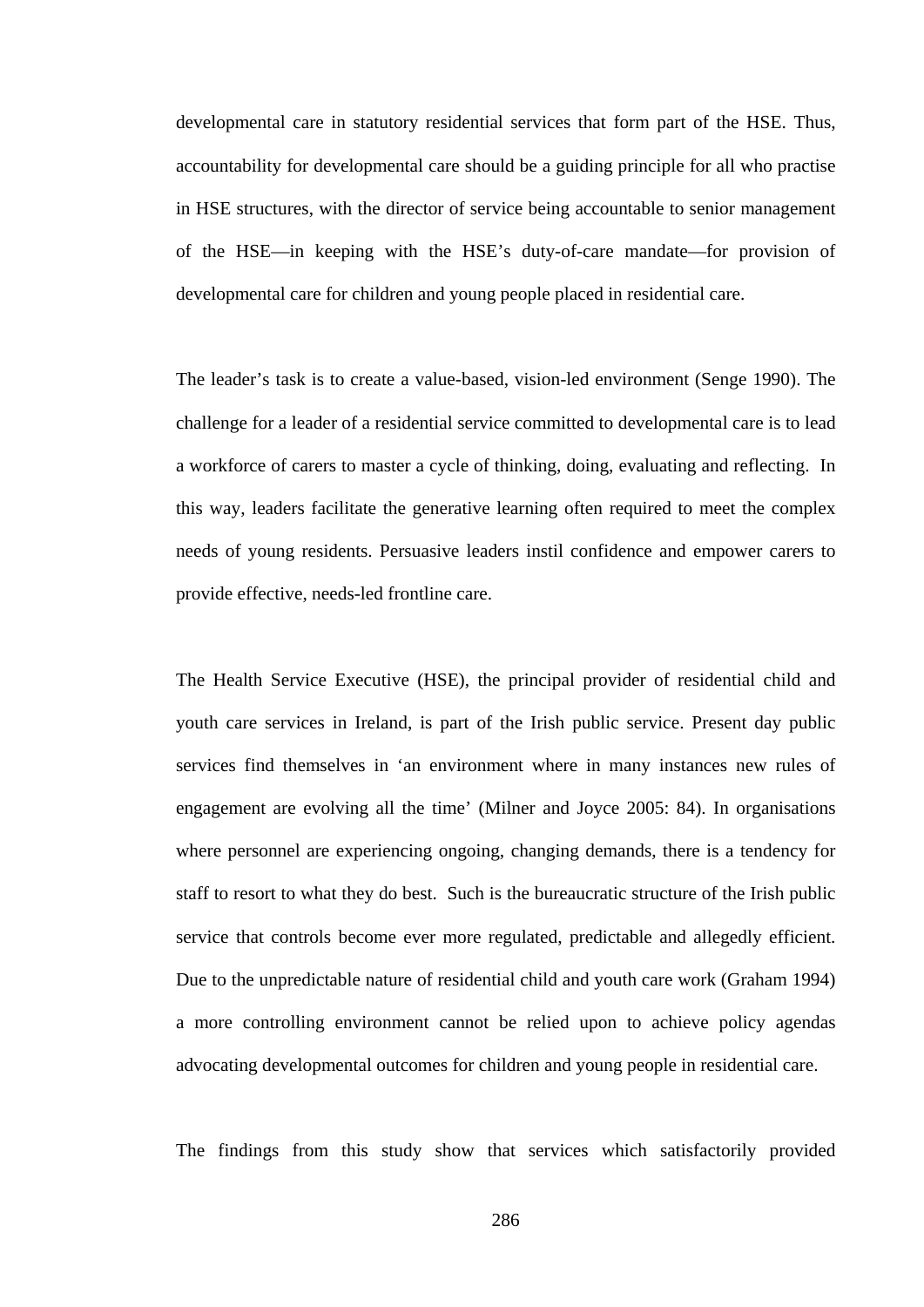developmental care for their residents had leaders at director of service level in the system who shielded first-line managers and frontline practitioners from the possible negative effects of bureaucratic decisions taken at the exo or organisational level. These service managers often had to lead in environments where reporting lines and accountability structures had been blurred or were sometimes non-existent (as reported by R13 from Service 4) and so they needed very particular skills to ensure provision of developmental care at the frontline.

In those two services which did not provide developmental care the following extract from R16 highlights blurred reporting lines: '*What do we do to prepare you for this [senior management position] and on an ongoing basis to support you with this? We are weak in that area, very weak in that area'* (R16). This weakness, described by the most senior manager from a residential youth service operating from a social risk model, confirmed how the leadership/management that prevailed in traditional or bureaucratic structures was centralised at a very senior level and was more focused on control aimed at getting best value for money, not on ensuring environments capable of providing developmental care for each young resident.

It was argued in Chapter Three that the skilled leadership necessary for the provision of developmental care for all young people in residential care is *adaptive leadership*. The roles of effective leaders as developed by Bennis (1989), and presented in Chapter Three, clarify how adaptive leadership can be recognised in practice. There is evidence of many of the characteristics of adaptive leadership in the transcripts of the Irish respondents who directed services delivering developmental care for the young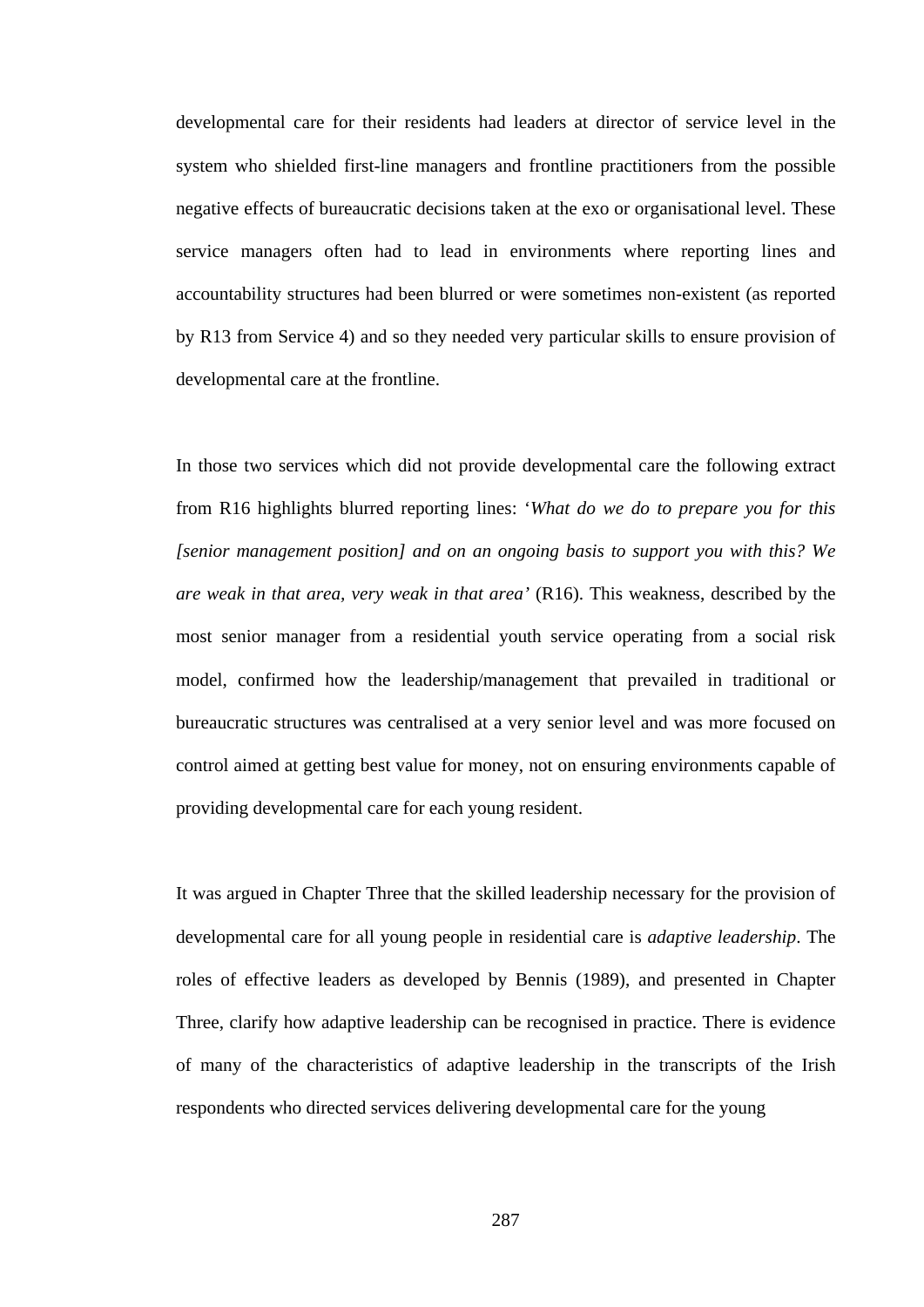residents in their units. A fundamental requirement for adaptive leadership is the generation of a shared vision—a concept that was prominent in a number of transcripts.

## **9.4.1** *Shared vision*

'[Shared vision] is a familiar concept in corporate leadership but on close examination visions tend to be one person's or a small group's which are imposed on organisations. Such a vision, at best, commands compliance, while a genuinely shared vision is one that many people in an organisation are truly committed to because it reflects their own personal vision. It is not what the vision is it is what it does' (Senge 1990: 207).

A shared vision helps build a common identity. An organisation's shared sense of vision, purpose, and operating values establish the most basic level of commonality. Vision establishes an overarching goal and clarity of purpose. A shared vision fosters intelligent risk-taking and experimentation. In residential child and youth care work it is known what has to be provided (developmental care), but how to provide this for particular residents can be a challenging task. Achievement of developmental care requires commitment to a shared vision of needs-led care. Residential child and youth care work is about trying to lay a foundation of values and attitudes that will help a young person ten years hence. It requires a vision that can be realised only in the longer term. Traditional, hierarchical organisations demand compliance which can be effective in the short-term, but developmental care of young residents requires commitment to the longer term and acceptance of a shared vision (Senge 1990).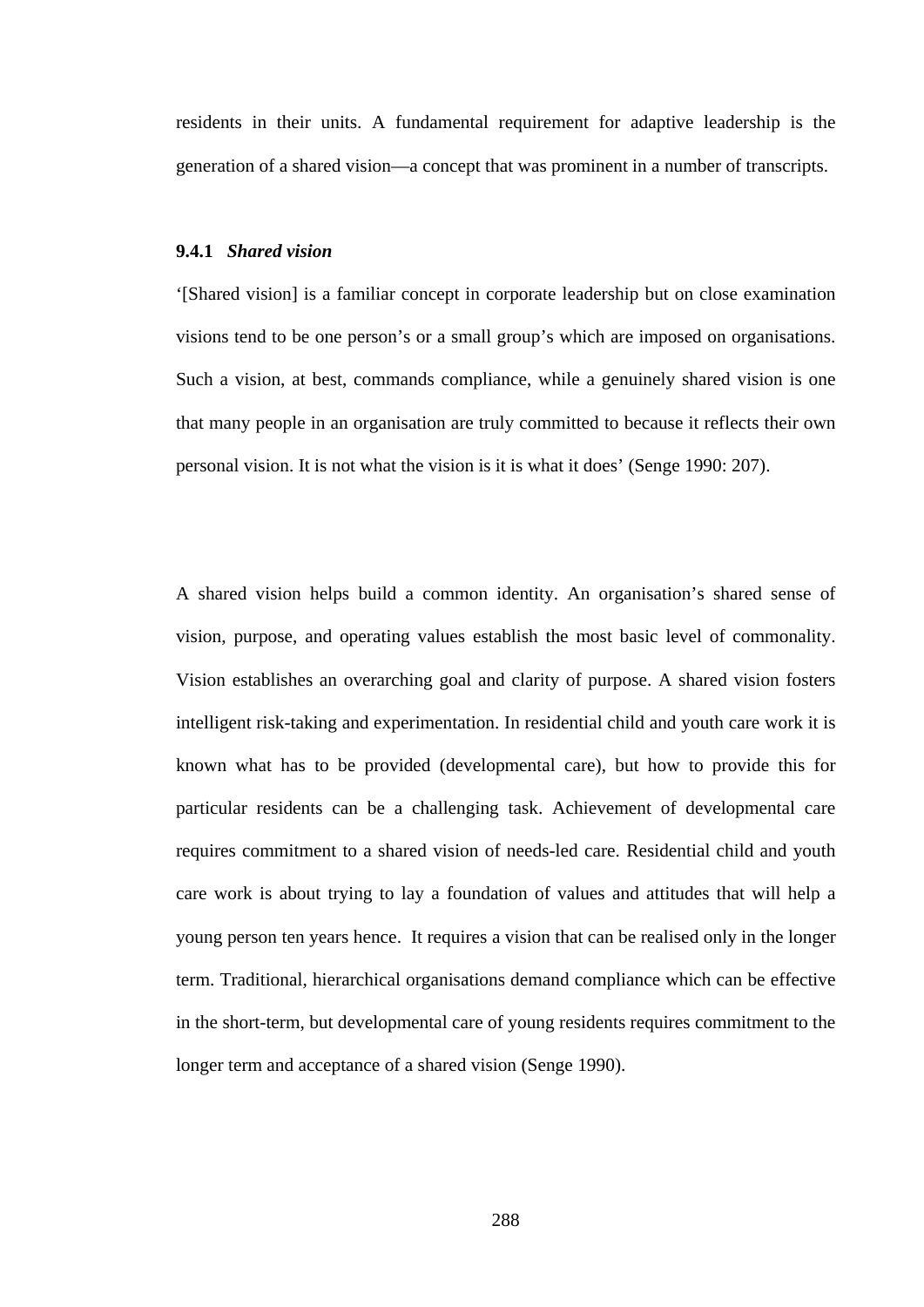## **9.4.2** *Clarity of purpose*

A vision facilitates clarity of purpose—as reported by R14 who required commitment from all frontline staff to '*a child-friendly/family-friendly culture*' (R14). R4 required commitment to needs-led care: '*We never refuse anybody in need*' (R4). Content analysis of the narratives showed clarity of purpose in the transcripts of all respondents from those services providing developmental care (Rs 2, 3, 4, 5, 6, 7, 8, 9, 13, 14, 15 and 17). The transcripts of respondents from services categorised as operating from a social risk model (Rs 1, 10, 11, 12 and 16) highlighted confusion with respect to their stated purpose. Clarity of purpose emerged through the leadership of senior staff whose direct line responsibility was for frontline services. These leaders were committed to the development of a shared vision or 'the art of visionary leadership' (Senge 1990: 212). They had the integrity that gained the trust of their first-line managers and frontline staff, factors which clarified the purpose of their services around the provision of developmental care. A group of carers truly committed to a common vision and clarity of purpose can accomplish the seemingly impossible. A shared vision and clarity of purpose help generate energy and focus for both adaptive and generative learning. Generative learning can only occur when people have clarity of purpose and are striving to achieve something that matters deeply to them. Generative learning involves the expansion of people's ability to create (Senge 1990); it is considered necessary for effective engagement in residential youth care work which is characterised by unpredictability and the need to respond to complex social and emotional needs of residents (Graham 1994).

Frontline developmental care needs to be protected by a senior manager (service director/manager) who is committed to the provision of developmental care. The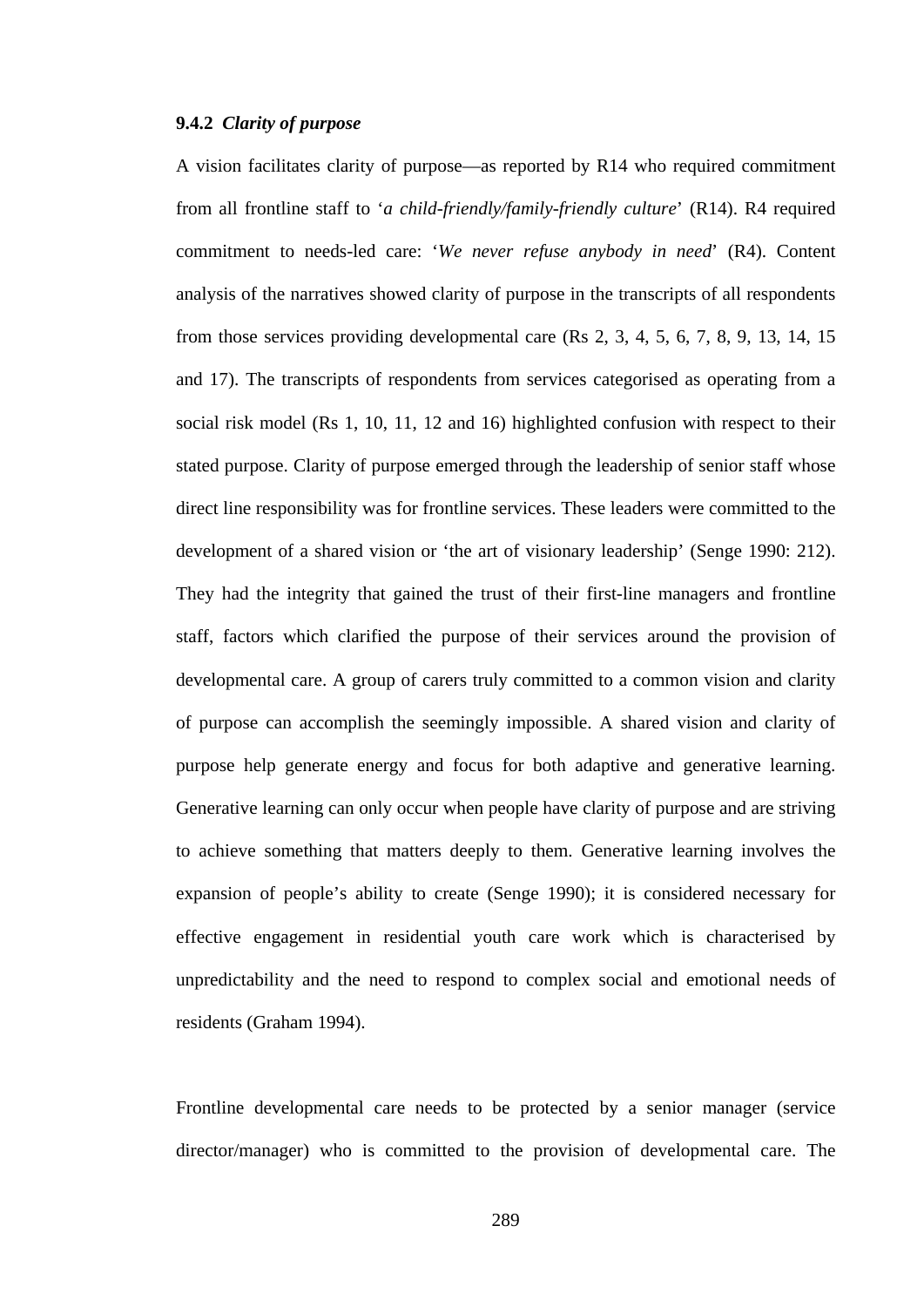findings from this study show that managers whose leadership facilitated the development of a shared vision and a commitment to needs-led care were indeed providing developmental care for residents. While leadership is also a necessary quality for unit managers, the findings from this study suggested unit managers are not at sufficiently senior a level in the system to protect frontline care from bureaucratic decisions that can undermine the provision of developmental care. These factors influenced final refinements to Critical Success Factor 3.

## **9.5 Critical Success Factor 4 (CSF 4):**

## *Strategic planning and service development in residential youth care need to be practice-led, guided by a shared vision of developmental care and ongoing evaluation.*

CSF 4 is a combination of preliminary Critical Success Factors 4 and 5 as presented to Key Informants. Following analysis of key informant feedback, both strategic planning and service development were combined into a single critical success factor. The Key Informants viewed strategic planning and service development as key elements that are centrally important to residential youth services, but they stated that these elements were not happening in any reliable way in current Irish residential services. Key Informants referred to a tolerance by senior management of the HSE for lack of resources at frontline level of residential youth services. Key Informants considered that first-line managers were pulled in so many directions that there was no time to plan strategically. Principal social workers at director level of statutory residential services were said by Key Informants to be so busy with child protection work and court appearances that little attention was paid to the residential services they line-managed. Key Informants found that child protection issues thwarted strategic planning in the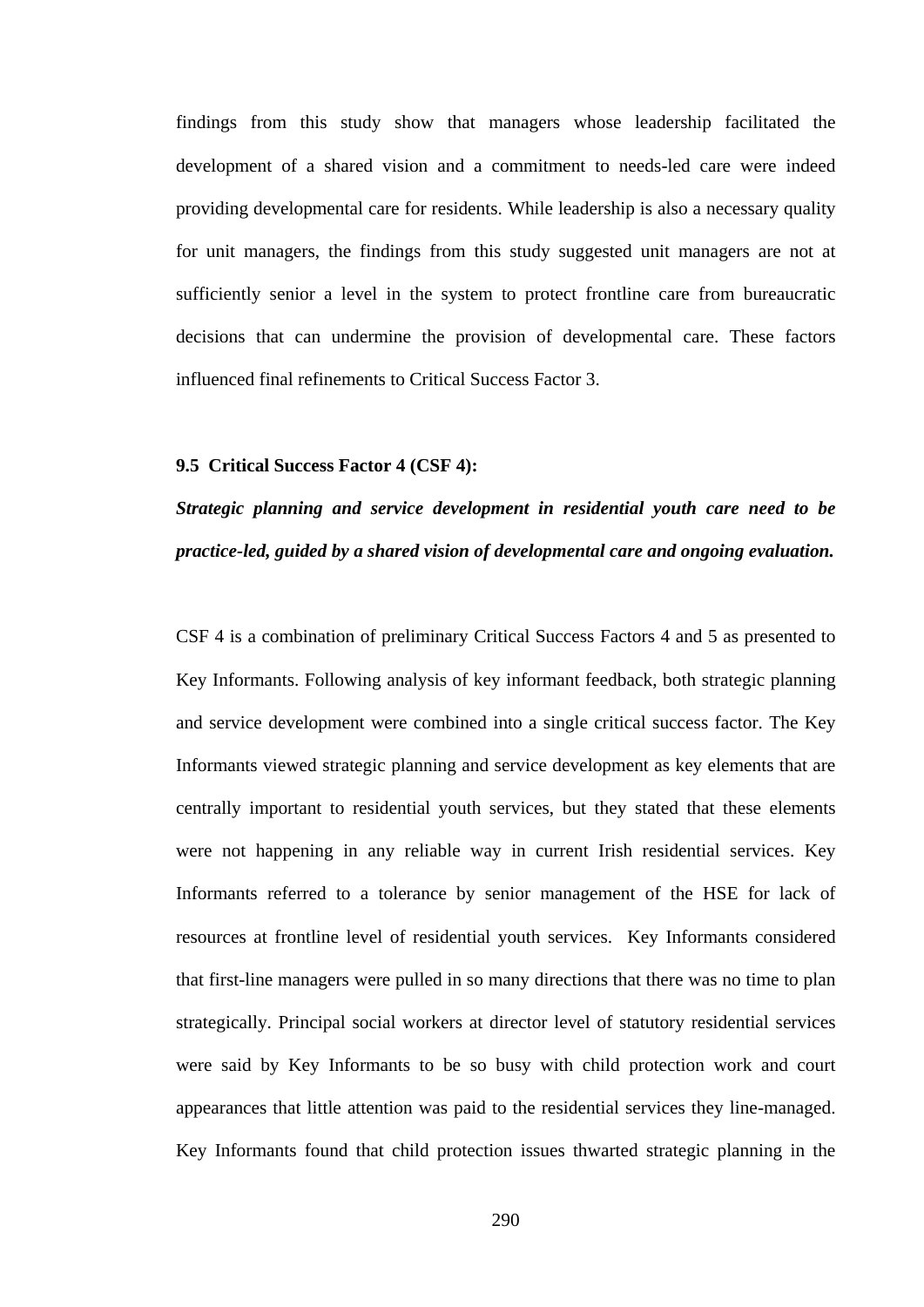residential youth care sector as these issues forced the sector into knee-jerk responses and legitimised micro-management responses in some residential youth services. The result was a focus on doing things right, not necessarily on doing the right things right for young residents. Key Informants also said that strategic management in the statutory residential sector had been captured by senior HSE management, many of whom did not recognise the central importance of practice-led strategic development. It was unanimously agreed by the Key Informants that service development was essential in the residential sector which was caring for young people with multiple interconnected needs that demanded that service providers be flexible and creative in their responses. It is essential that practice-led issues inform strategic planning and service development in the residential youth sector, a factor in tune with the aspirations of the *Agenda for Children's Services* which serves '*as a broad statement of principles for all services concerned with children*' (Office of the Minister for Children (OMC) 2007: v). At the heart of this agenda is a whole child/whole system approach and it refers to the need for policy makers and service providers to work strategically together to enable all involved in children's services to take personal responsibility for advancing the national goal of needs-led, evidence-based services that promote good outcomes for children. The agenda emphasises an interconnected approach to achieving desirable outcomes for children and young people, stating that better outcomes should drive formulation of policy and the expression of policy in services, ensuring that desired outcomes are achieved.

Understanding 'the whole person' must be embedded in every stage of service delivery. If the system cannot help children, we need to change the system (Langford 2008); this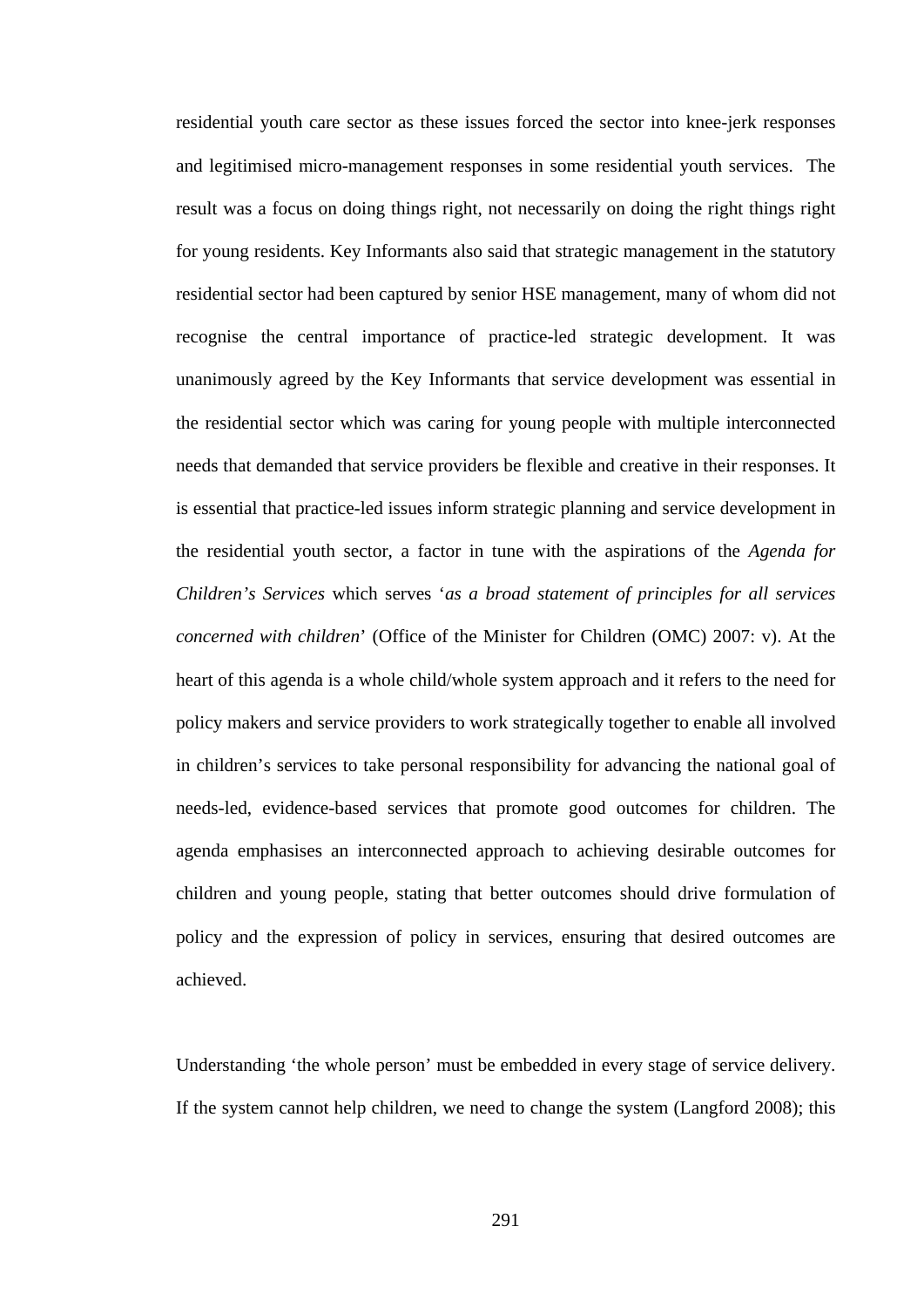requires a shift from service-led to practice-led residential youth services, and policies that take cognisance of practice issues with young residents.

The research data presented a model for practice-led residential youth care focused on provision of developmental care for residents. This model was satisfactorily developed by R14 from Service 8. The organisation design of Service 8 resembled a self-contained task structure (Galbraith 1977). This structure allowed R14 to take a leadership role in collaboratively developing a vision for the service and in getting commitment to provision of developmental (or needs-led) care across levels of the service, by the establishment of a child-friendly/family-friendly culture. This structure, which gave R14 full budgetary control for the residential service he line-managed, facilitated R14, at the process level, to appoint co-ordinators to oversee core care processes in that service. These processes were being continuously evaluated by practice-led issues and their ongoing support of frontline practice aimed at the provision of developmental care for residents. Management of strategy implementation in Service 8 facilitated the interconnectivity essential for generative learning in the service, which in turn shaped strategic planning and guided creative responses to presenting problems of the young residents. All strategy in Service 8 is guided by its commitment to its shared vision which is provision of a child-friendly/family-friendly culture. This service, through its robust supervision policy, is constantly evaluating outcomes of strategy implementation in the service. The service's commitment to provision of needs-led care is evident from the transcripts or respondents 14, 15 and 17. This service illustrates the importance of CSF 4 for provision of developmental care for young residents across the residential youth care sector.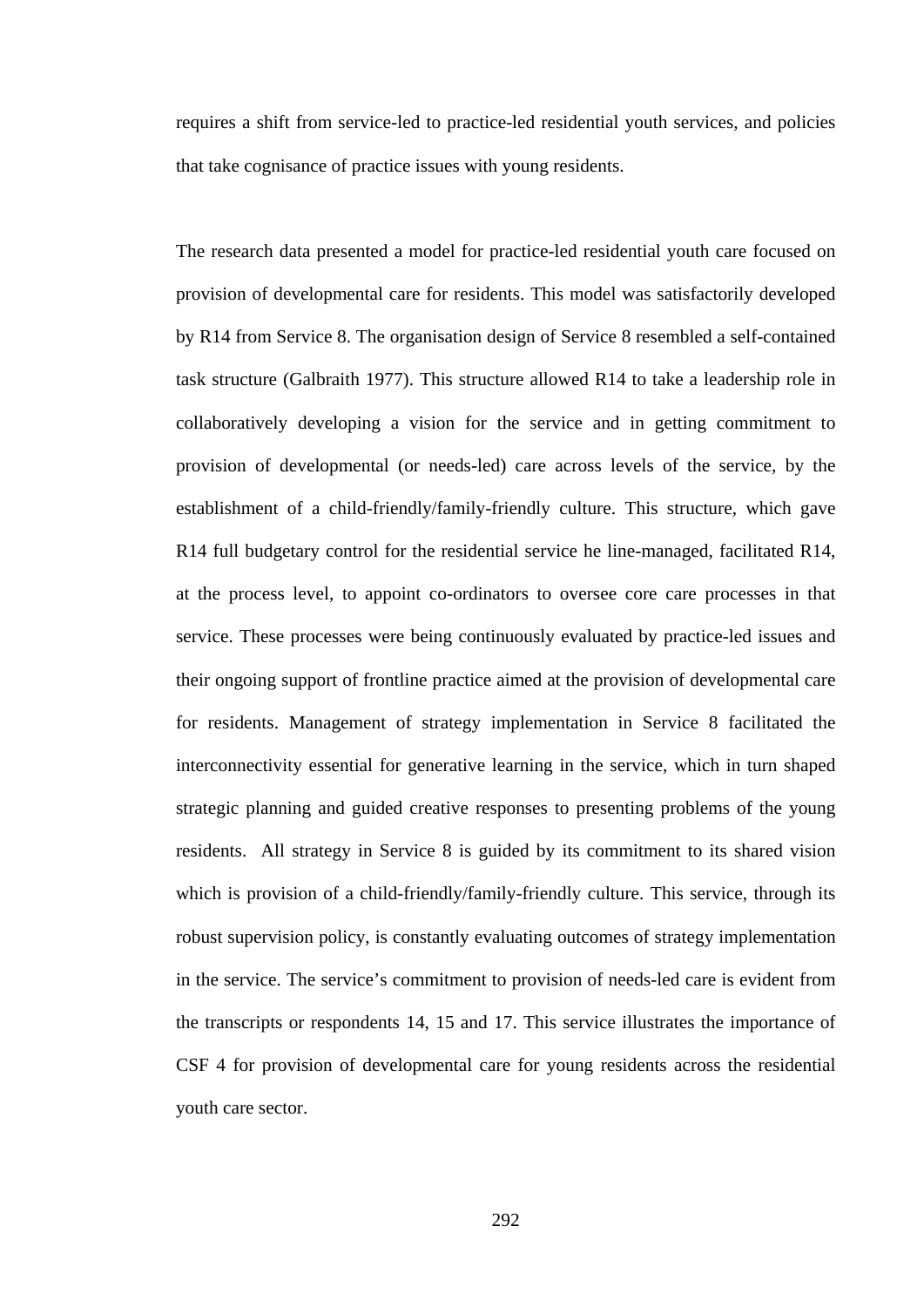#### **9.6 Critical Success Factor 5 (CSF 5):**

*Responsibilities associated with a duty of care mandated by the Child Care Act (1991) must be prioritised to ensure that bureaucratic inputs do not undermine developmental care in Irish residential youth care services.* 

*An Ireland where children are respected as young citizens with a valued contribution to make and a voice of their own; where all children are cherished and supported by family and the wider society; where they enjoy a fulfilling childhood and realise their potential.* 

 *(Government of Ireland 2000: 4)* 

This vision of the National Children's Strategy reflects a commitment to ensuring that the young people of Ireland will experience an environment which respects their particular needs and promotes their welfare as they journey through the developmental stages of childhood and adolescence towards a responsible adulthood. To turn this vision into a reality for young people who need state residential care will require a broad acceptance of this mission for residential child and youth care in Ireland. Any such mission would have to include a stated intention to ensure the provision of *developmental care* for every child in receipt of residential care. Provision of developmental care in organisation settings requires that organisational structures and cultures prioritise developmental or individualised care. Residential youth care organisations must demonstrate a culture which guides priority setting that demonstrates a respectful attitude toward practice and acknowledges its inherent uncertainty as it seeks to provide developmental care for young residents.

This study sought to achieve a more detailed understanding of Irish residential child and youth care, in particular the organisational factors impacting residential youth care. The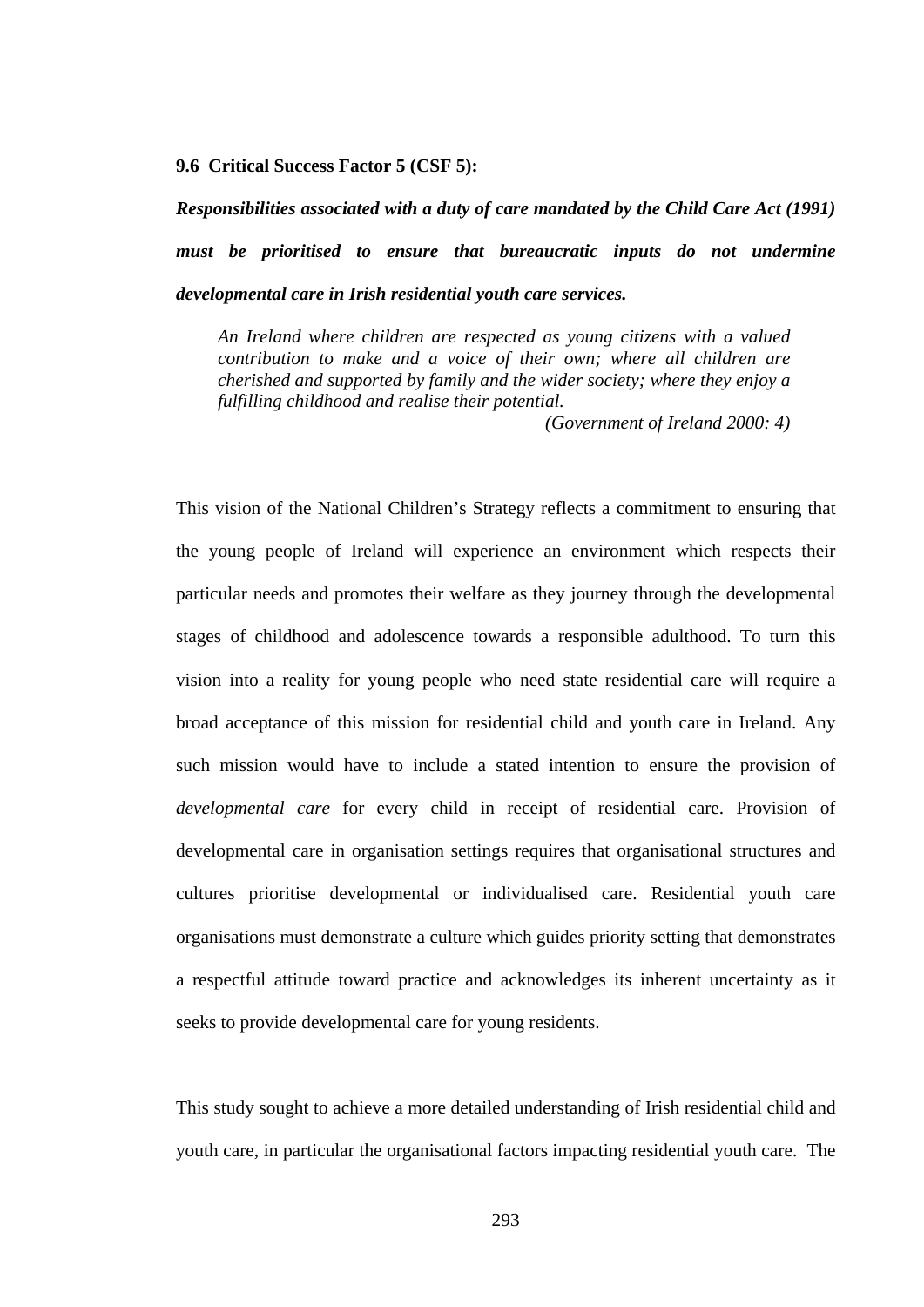study was guided by the existing vision in Ireland of a developmental model for residential care (Chapter Two). It was found that certain critical factors must be in evidence at the organisational level to ensure that organisational structures<sup>21</sup> do not impede the delivery of developmental care in residential units. It is hoped that better understanding of each critical success factor will enhance the capacity of services delivering residential care for children and young people to function more effectively to meet personalised developmental needs for each young resident.

### **9.7 Duty-of-care mandate**

 $\overline{a}$ 

The duty-of-care mandate comes directly from legislation, which in the case of mainstream and high support residential child and youth care in Ireland is contained in the Child Care Act 1991. The 1991 Act gives the Health Service Executive (HSE) clear responsibilities in relation to

- the protection of children at risk of homelessness, abuse and neglect;
- the support of families where children are at risk; and
- the regulation of provision for young people in State care (Gilligan 1992).

The focus of this study is young people in state care for welfare reasons, which is regulated by the 1991 Act. Under section 3.1 of the 1991 Act, each administrative area of the HSE is required to '*promote the welfare of children in its area who are not receiving adequate care and protection*'. Provisions of the Act show how legislators intended this duty to be discharged. For children deemed to require alternative care such as residential care under a care order—the Act gives the HSE '*like control over the* 

 $^{21}$  An organisational structure embodies a particular distribution of control, power and rights within the organisation. (Galbraith 1977)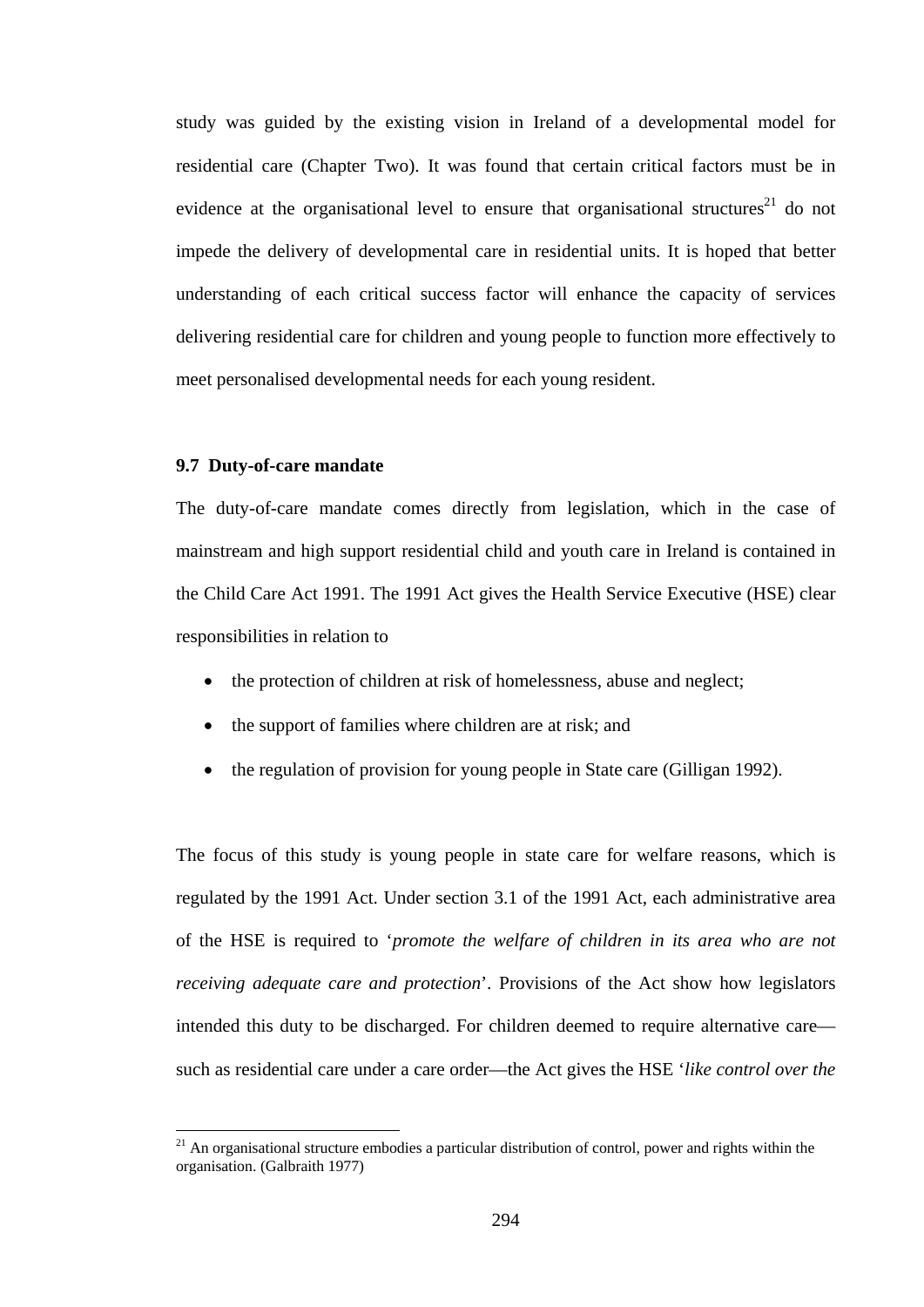*child as if it were his parent*' and the '*obligation to do what is reasonable… for the purpose of safeguarding or promoting the child's health, development or welfare*' (s18.3). This section is taken by the study to reflect an obligation on the HSE to ensure that all young people in its care experience developmental care. Developmental care thus features as a core element in the duty-of-care mandate. We have seen (Chapter Two) how a succession of Irish governments throughout the  $20<sup>th</sup>$  century failed in their duty to monitor children's residential services (Keogh 1996). It is thus important to ensure that the Irish Government now fully delivers on these responsibilities in the present, and provides developmental care for each young person in residential care. The central importance of this duty-of-care mandate was endorsed and supported by the Key Informants who helped shape the wording of this critical success factor.

## **9.7.1** *Duty-of-care mandate and Key Informants*

Key Informants had much to say about both the central role of the duty of care mandate and bureaucratic inputs in the Irish residential youth care system (Appendix 4). They acknowledged that the mandate goes through all levels of the system and requires that all levels work together to support activities at the micro or frontline level. The duty-ofcare mandate was seen to go back to Common Law, to a case in England in 1530 which referred to not taking sufficient care (Fulcher 2002). This suggests that the organisation level is governed by Common Law and that a duty of care can be seen as the standard below which a determination is made about not caring enough.

Key Informants also discussed how responsibility for care can be interpreted as resting only with frontline practitioners. They stated that it was most important that the sector and all service levels be open to investigation as to how they are exercising this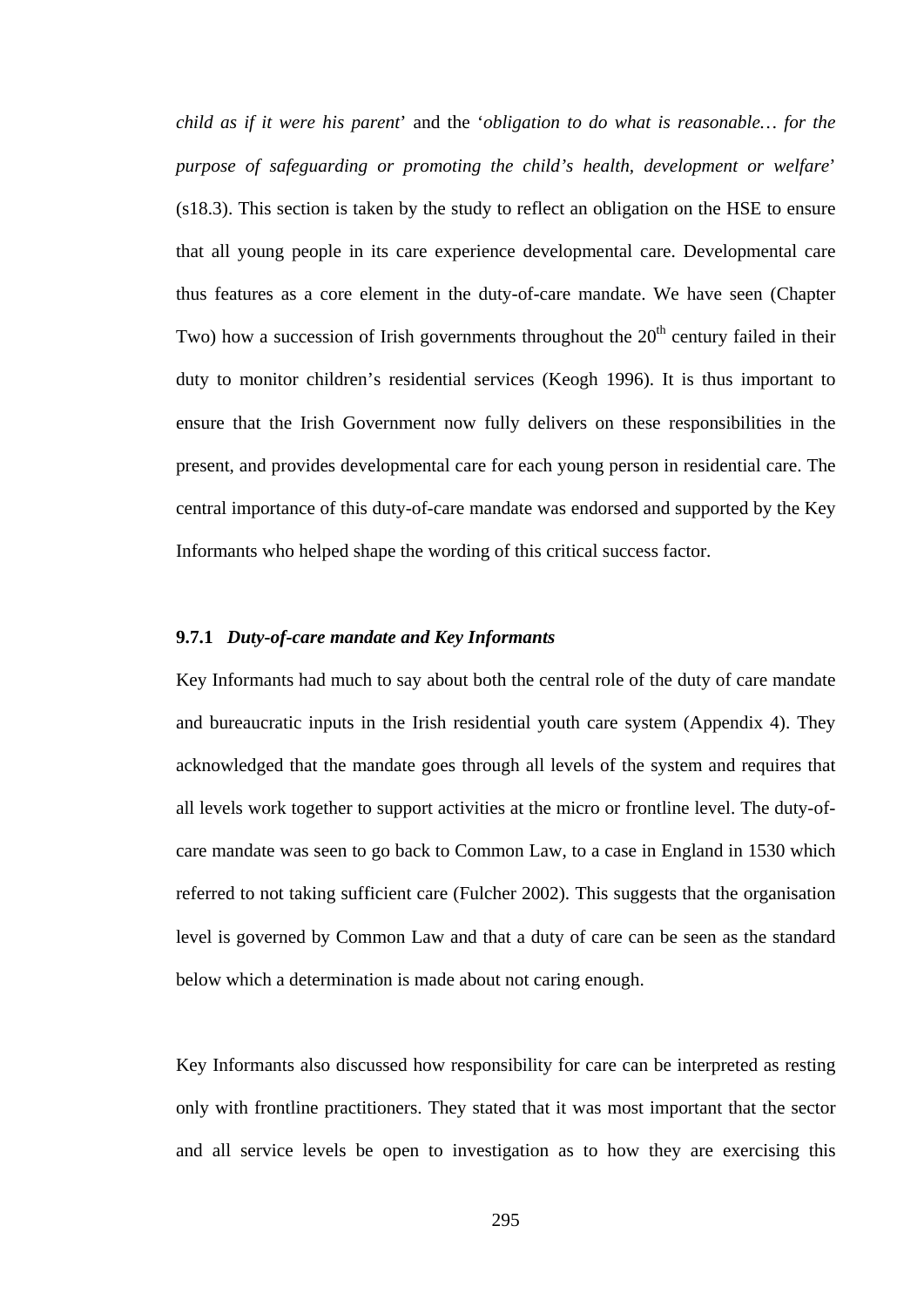responsibility. It was stated that this requirement is often missing (a factor also noted by Fish *et al.* (2008) to relate to British child welfare services). Key Informants saw the organisation level as being focused on the political agenda, reactive to the political flavour of the month. There was a suggestion that the level of fear experienced at the organisation level influenced its tendency to be more focused on control factors than on their duty of care mandate. This tension between a frontline level seeking to be client focused and the organisation level that is more focused on '*structures, strictures and available resources*' (Appendix 4: 2), causes ongoing tension at frontline level, and inhibits support for frontline issues by dragging first-line managers into corporate risk management. This reinforces a major finding from this study that provision of developmental care in organisational settings prevailed only in frontline services that resembled either self-contained task structures<sup>22</sup> (Galbraith 1977) or simple structures<sup>23</sup> (Mintzberg 1983) with a senior manager who led an interconnected service focused across all levels on provision of developmental care. Both of these structures were also seen to provide protection for the frontline residential youth care service from bureaucratic decisions and corporate risk management factors.

## **9.7.2** *Duty-of-care mandate and the Social Service Inspectorate (SSI)*

There was acknowledgement amongst Key Informants of the positive contribution made by the Social Service Inspectorate (SSI) to practice in statutory residential units for youth, since its establishment in 1999. The SSI focus to date has been largely at the micro-level, where it has positively impacted policies and practice. However, it is known that competing values, organisational ideologies, cultural variations and

 $\overline{a}$ 

 $22$  Structures that require the creation of self-sufficient resource groups, within large diversified organisations, focused on a particular task with full authority and responsibility for that task.

 $^{23}$  Single unit with a strongly committed leader co-ordinating all processes necessary for achievement of a clearly stated task.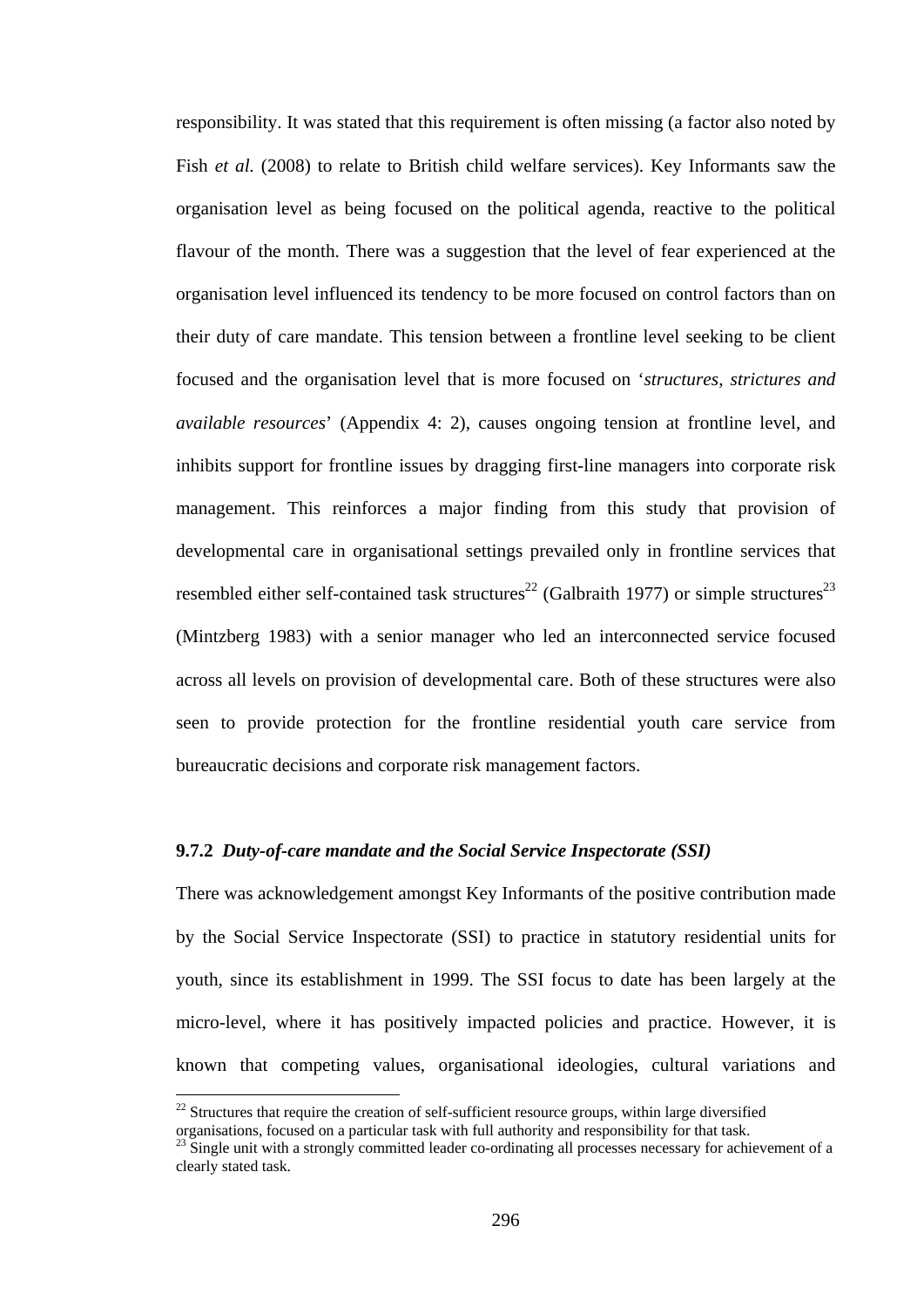economic constraints can influence the daily lives of young people in residential units at least as much as frontline care policies and practices (Bronfenbrenner 1979). This research is concerned with scrutiny of residential services across all levels of the child welfare system as to how they meet their duty of care mandate.

### **9.8 Bureaucratic factors in residential youth care services**

The findings show that bureaucratic factors played a significant role in differentiating residential services providing developmental care from those failing to deliver developmental care. Key Informants mentioned evidence that bureaucratic aims did not support agency best practice—that what was considered best practice by the first-line manager was not always considered best practice by bureaucratic human resources (HR) systems. It was considered important for managers to be strong enough to withstand such anomalies, an issue found only in those services where first-line managers were supported in their role by line managers (at director of service level) with both domain expertise and authority. There was an acknowledgement by Key Informants of the presence of fear in frontline practice.<sup>24</sup> This was compounded by staffs' perceptions that any mistakes made by them were noticed much more than any good, effective work they were known to do with clients.<sup>25</sup> Bureaucratic systems can be antithetical to clientcentred practice, a point made by Menzies in 1979, which suggests their influence in child welfare services over a protracted period of time. Key Informants mentioned experiencing at first hand the disconnect between frontline staff and more senior managers at the organisation level. They referred to the fact that supervision exists only at frontline level, that senior managers have no supervision—a factor which also

 $\overline{a}$ 

<sup>&</sup>lt;sup>24</sup> Anecdotal evidence of this factor was instrumental is shaping the research question of the study.<br><sup>25</sup> Mistakes draw attention from the organisational level while good practice goes unnoticed by this level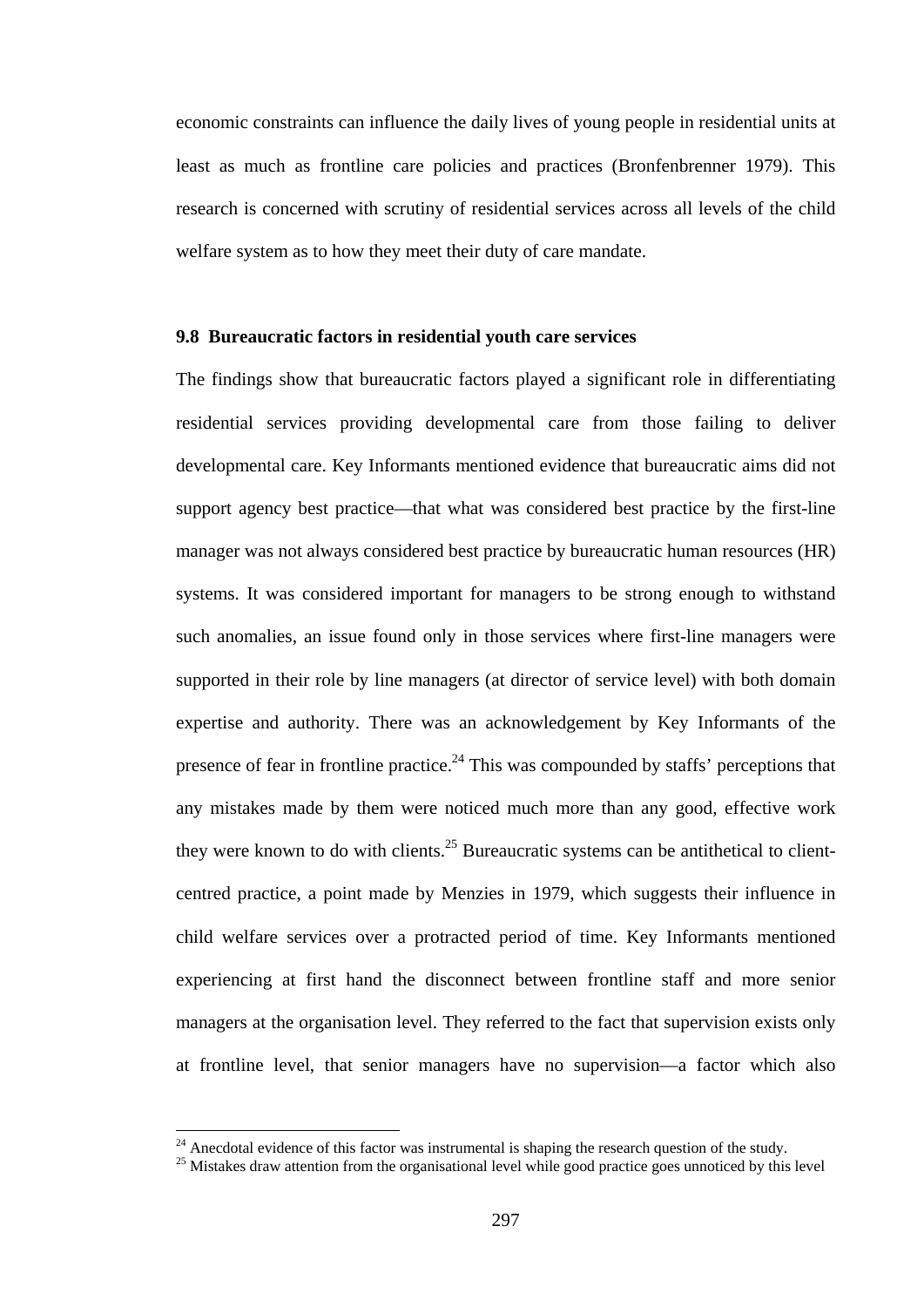emerged from the research respondents and one that is characteristic of bureaucratic structures (Mintzberg 1983). Key Informants saw this as a key factor in explaining why senior managers of the HSE were not in touch with frontline practice issues and so did not consider how policies imposed by them could impact provision of developmental care for residents. The disconnect was also seen by Key Informants to be related to conflicting expectations of frontline staff, where they were expected to act from a rights and justice perspective with clients, but they themselves were often treated badly by the organisation level.

There was strong conformity between respondents' views reported in this research and the views of the Key Informants, five of whom had domain expertise and held senior management positions in the Irish child welfare system. Both groups referred to how organisational factors impacted residential youth care. Provision of developmental care in organisational settings has been shown to be highly complex (Maier 2006). As stated in the *Agenda for Children's Services* (OMC 2007), provision of developmental care requires a '*whole system approach*' (Barrett 2006), an approach which can only prevail in particular organisation structures.

### **9.9 Organisational factors**

Organisational factors that Key Informants saw impeding the provision of developmental care for young residents were already discussed in Chapter Three in the context of bureaucratic structures. The concept of the *Learning Organisation* (Argyris and Schon 1978) was also explored in Chapter Three for its significant contribution to our understanding of how organisations function and to the fact that organisations need to be held accountable for their actions. Building on the work of Argyris and Schon,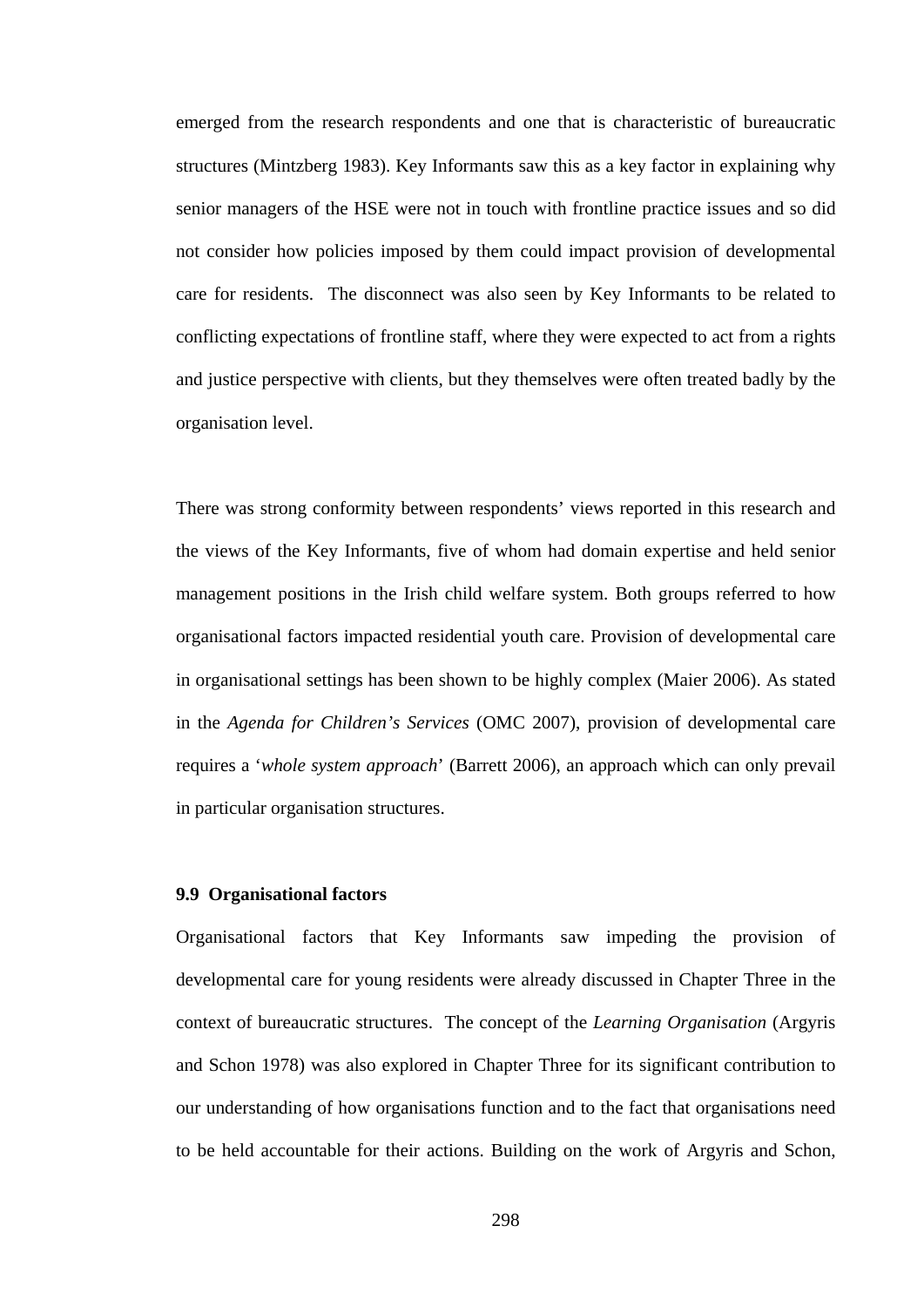Senge (1990) established the idea that solutions for organisational problems require a systems perspective which guides exploration of underlying structures rather than events, and to think in terms of processes rather than snapshots. As public sectors grapple with ever expanding costs there is increasing evidence of them adopting a whole system approach to problem-solving and improvement of services (Milner and Joyce 2005; NHS Executive 1996; OMC 2007). Senge indicated that issues can arise in a given sector whose solutions require a reappraisal of dynamics across an entire public service. The findings of this study signal a need to look at the dynamics of the whole Health Service Executive in order to facilitate its capacity to reliably meet its mandate to provide developmental care for young people in residential care. This is what is meant by a whole system approach. If the residential youth care sector remains under the direct control of senior HSE management, provision of developmental care will require a review of the sector to ensure an alignment of the vision, mission and values across all levels of the sector. Irish legislation has established the vision for residential youth care (provision of developmental care for each young resident), the HSE now needs to implement its mission statement to focus on what the organisation needs to do in order to realise this vision. The vision and mission can galvanise workers in an organisation around the same purpose (Senge 1990; Barrett 2006). This requires that leaders and managers have a clear line of sight between their sense of personal mission and the overall mission of the organisation. Every employee in the organisation needs to know how s/he makes a difference to the ability to deliver the primary service. This alignment of purpose creates the necessary commitment across all levels of the organisation to shared outcomes. The emphasis that the whole system approach places on the values of the organisation is important. Values should direct decision making which, in child welfare organisations, is often moral and contestable. Values should also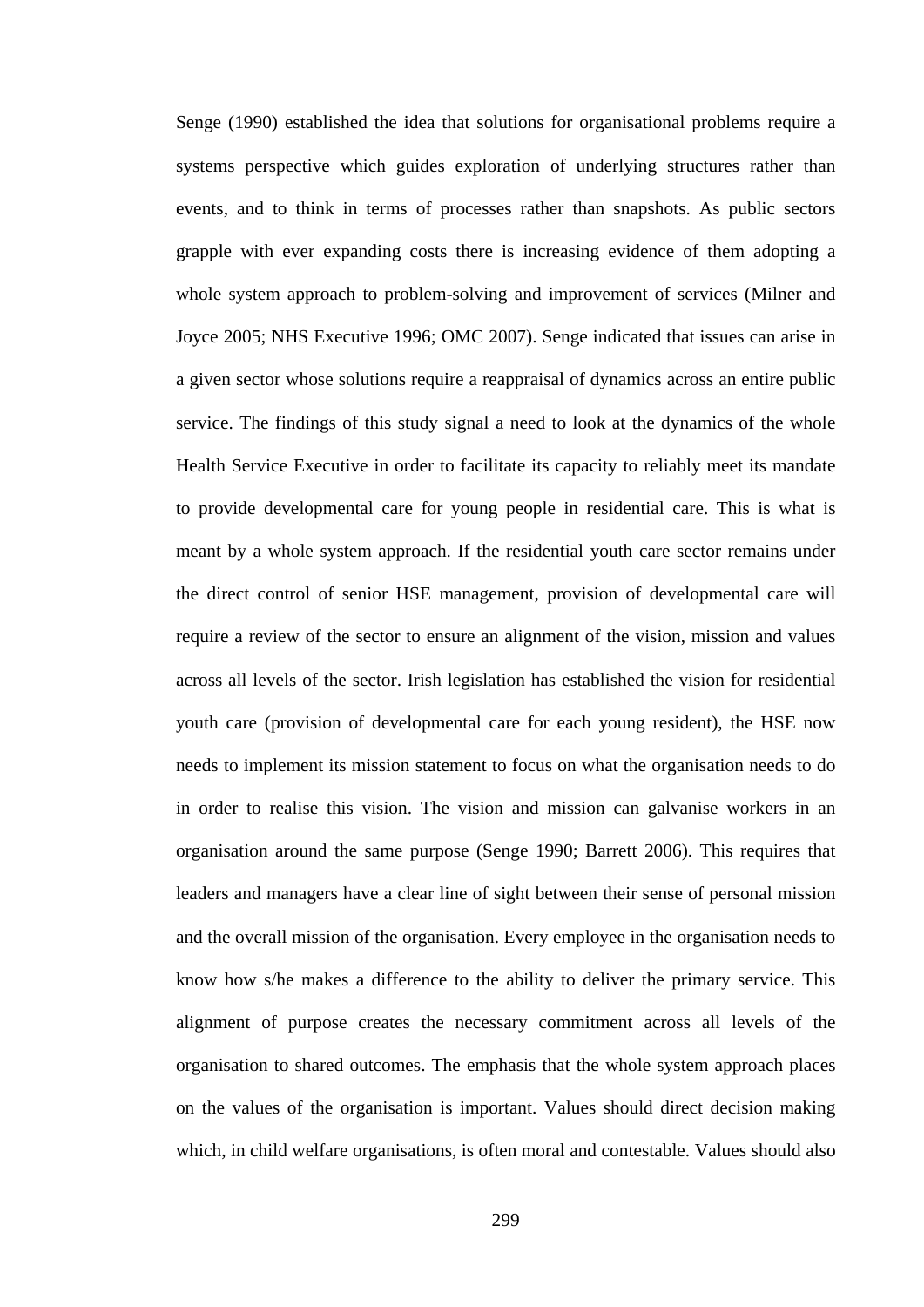support frontline practice that is uncertain and requires informed decisions by professional practitioners. The values of the residential youth care sector need to reflect provision of developmental care as its primary purpose.

To achieve whole system change and achieve cultural transformation, the most senior leaders and management must have compelling reasons for making changes in the first place (Barrett 2006). In the strongly bureaucratised Irish public service system such change may be difficult to achieve. An alternative solution may be re-organisation of all statutory residential youth care services into self-contained task structures within the HSE. Such structures (an example of which is functioning successfully in Service 8) need to be mandated to establish the required alignment of vision, mission and values aimed at achieving developmental care for each young resident.

## **9.10 Conclusion**

Provision of developmental care for young residents requires the creation of environments which facilitate *needs-led care*. Such environments require a whole system approach where there is alignment between the vision, mission and values of a service committed to provision of developmental care. Such alignments can only occur in a positively interconnected system. The five critical success factors that emerged from this study draw attention to factors essential to the achievement of a service mission aimed at providing developmental care for young residents. These five critical success factors span the three levels identified in that conceptual framework (Leidecker and Bruno 1984) used to organise and present findings from 17 respondents' narratives collected in this study. The critical success factors are interrelated but each addresses particular processes. Each is considered essential, and together they are presented as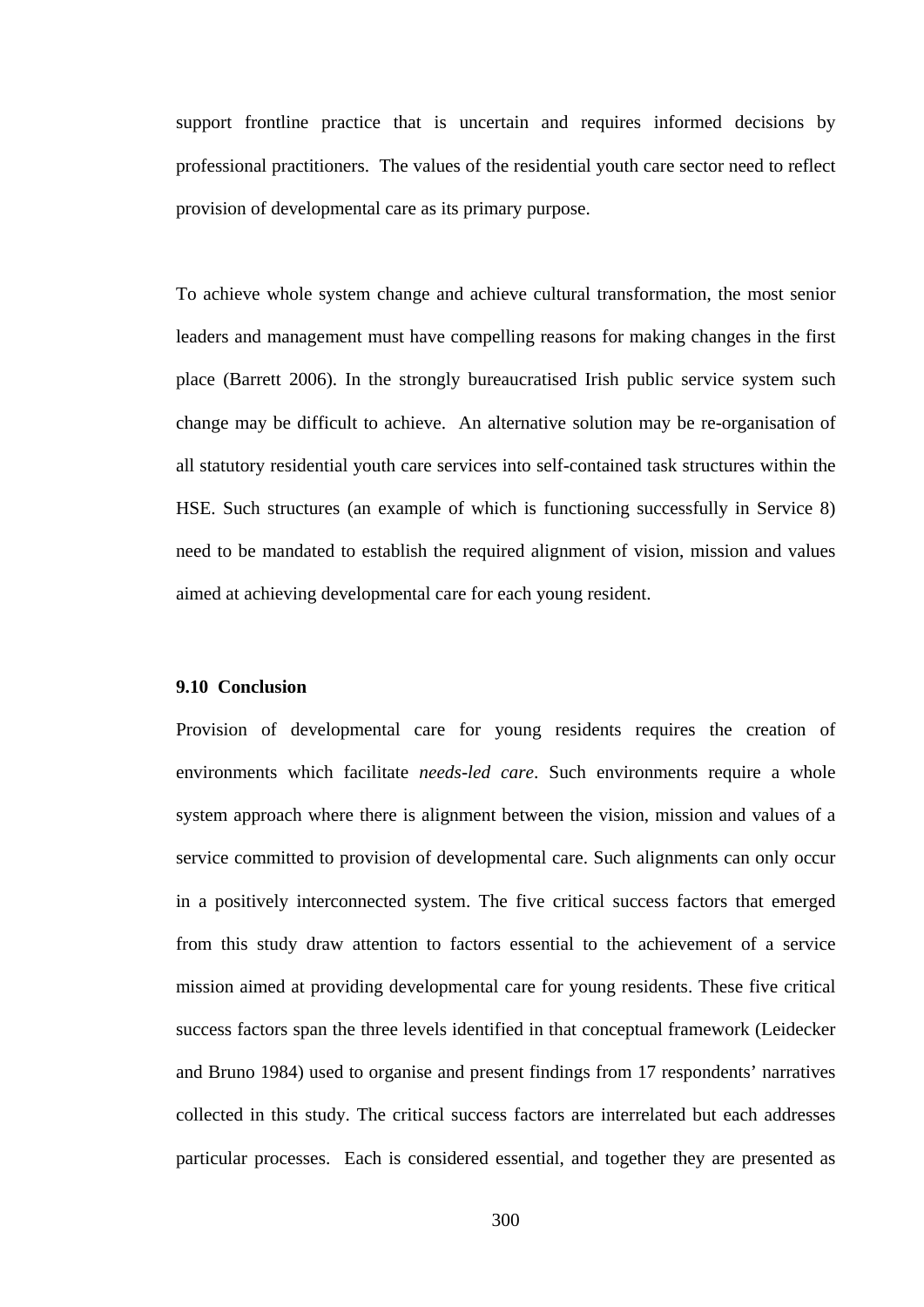sufficient to guide the provision of developmental care in Irish residential child and youth care services.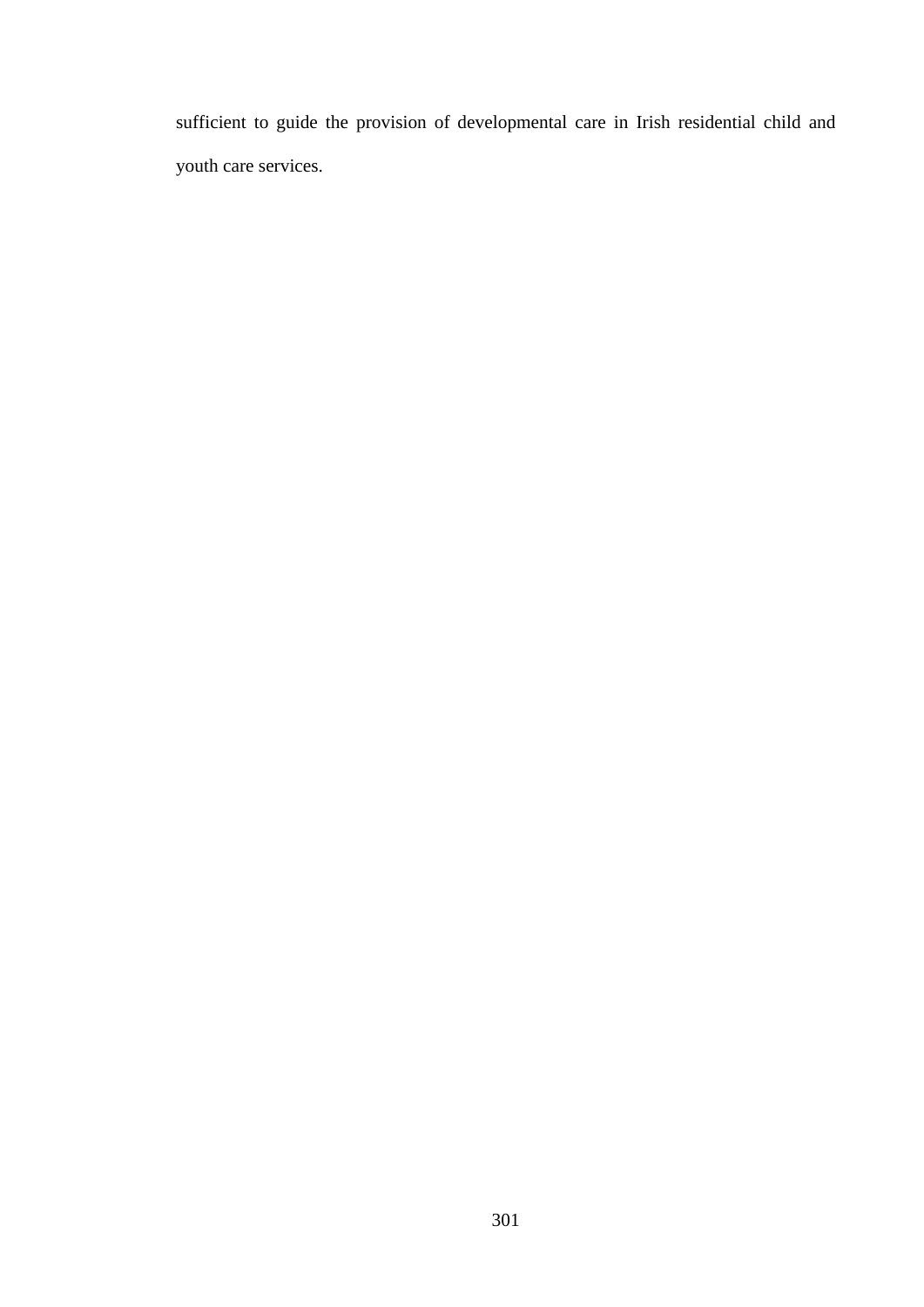## **CHAPTER 10:**

## **CONCLUSION AND RECOMMENDATIONS**

#### **10.1 Introduction**

The study set out to identify critical success factors essential for the provision of developmental care for residents within Irish residential child and youth care services. It sought to build on a previous study which clarified the purpose and content of residential youth care work in Ireland (Graham 1994). The research data confirmed that a majority of the services which participated in the study provided developmental care. A minority of services demonstrated remnants of a social risk model that was prevalent during the industrial schools era—a model of practice which prioritised the system over the needs of the child (O'Sullivan 1979) and failed to provide developmental care. Five critical success factors were highlighted which differentiated the two categories of services. In six services all five Critical Success Factors were evidenced, indicating provision of developmental care, whilst all factors were absent in the remaining two services judged as failing to provide developmental care for their young residents.

Use of a constructivist paradigm which employed purposive sampling achieved dialogue through serial selection and discussion through contingent selection of respondents from first-line managers through to their line managers in the residential youth care sector. Senge (1990) argued that discussion and dialogue are essential for clarification of a shared vision or mission. The mission of Irish residential child and youth care is mandated in the Child Care Act 1991 as involving the provision of developmental care. This mission presents a practice agenda for Irish residential child and youth care. The study sought clarification of the practice agenda to guide provision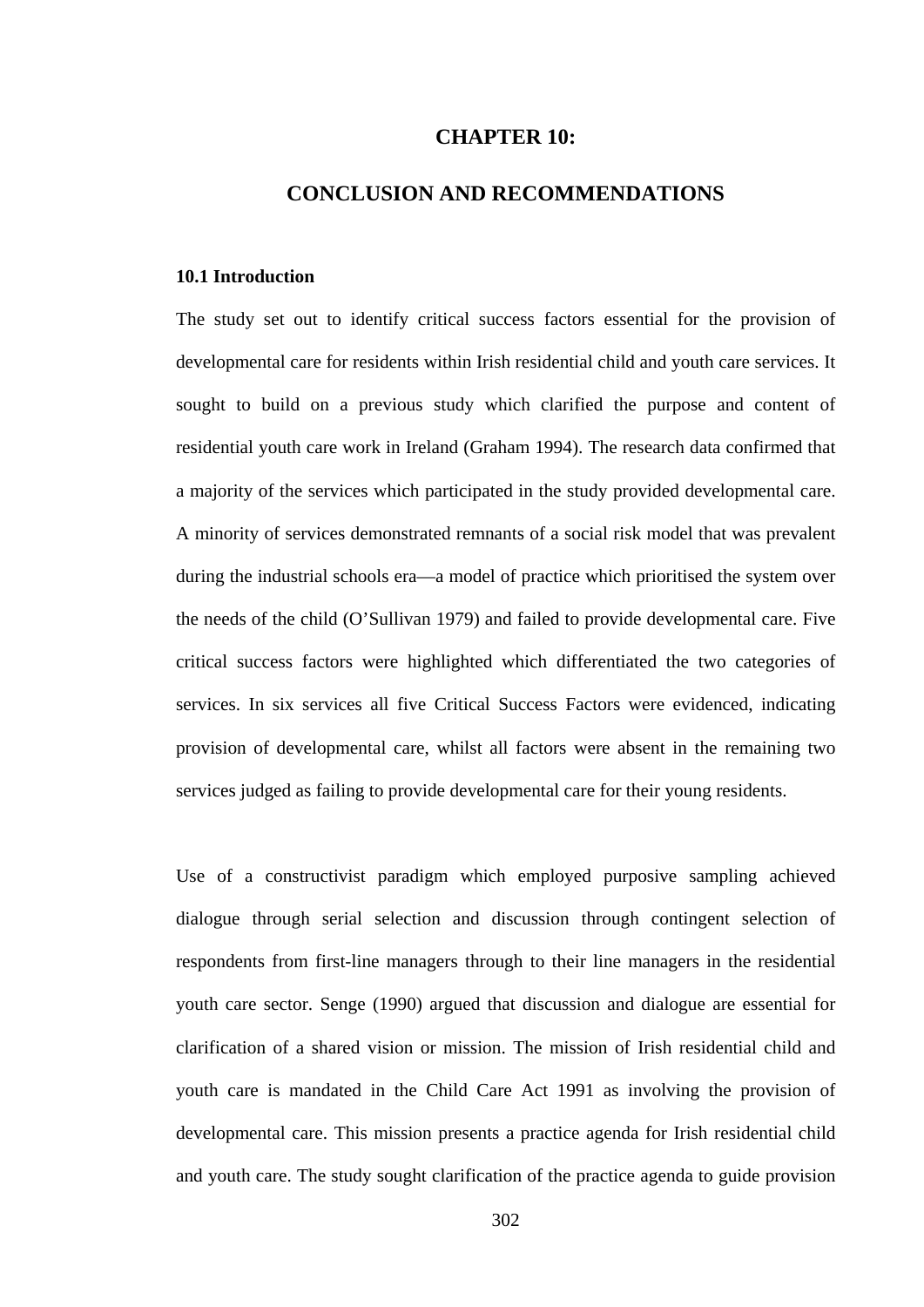of developmental care in the Irish residential child and youth care sector. An enhanced understanding of the sector gained from narrative accounts of the lived experience of first-line managers and their line managers was reconstructed to generate the five critical success factors deemed essential for the provision of developmental care for children and youth in residential care. Critical success factors are not the 'how to' of service delivery; they are the agenda. Each involves a combination of tactical and strategic factors that when taken together are sufficient to achieve the mission of developmental care within the Irish residential youth care sector. Each critical success factor is discussed below as a product of the research journey. While each success factor is considered necessary for provision of developmental care, taken together they contribute towards the active achievement of developmental care for all young residents in care.

## **10.2 Critical Success Factor 1:**

# *The senior manager tasked with responsibility for the workforce in the residential child and youth care sector must have authority and proven domain expertise*.

An Audit Commission Report in Britain (2002) recognised a major difficulty with public sector workforce factors, in particular staff recruitment and retention. This report mentioned the importance of maintaining a working environment that engages, enables and supports staff, and that people delivering public services should feel valued, respected and rewarded. However, a study in 2007 stated that retention of staff in residential care in Britain remains an issue. This study noted that [residential care] workers may still believe their work is not valued at an organisational level and refers to them experiencing lack of support to provide an effective service (Colton and Roberts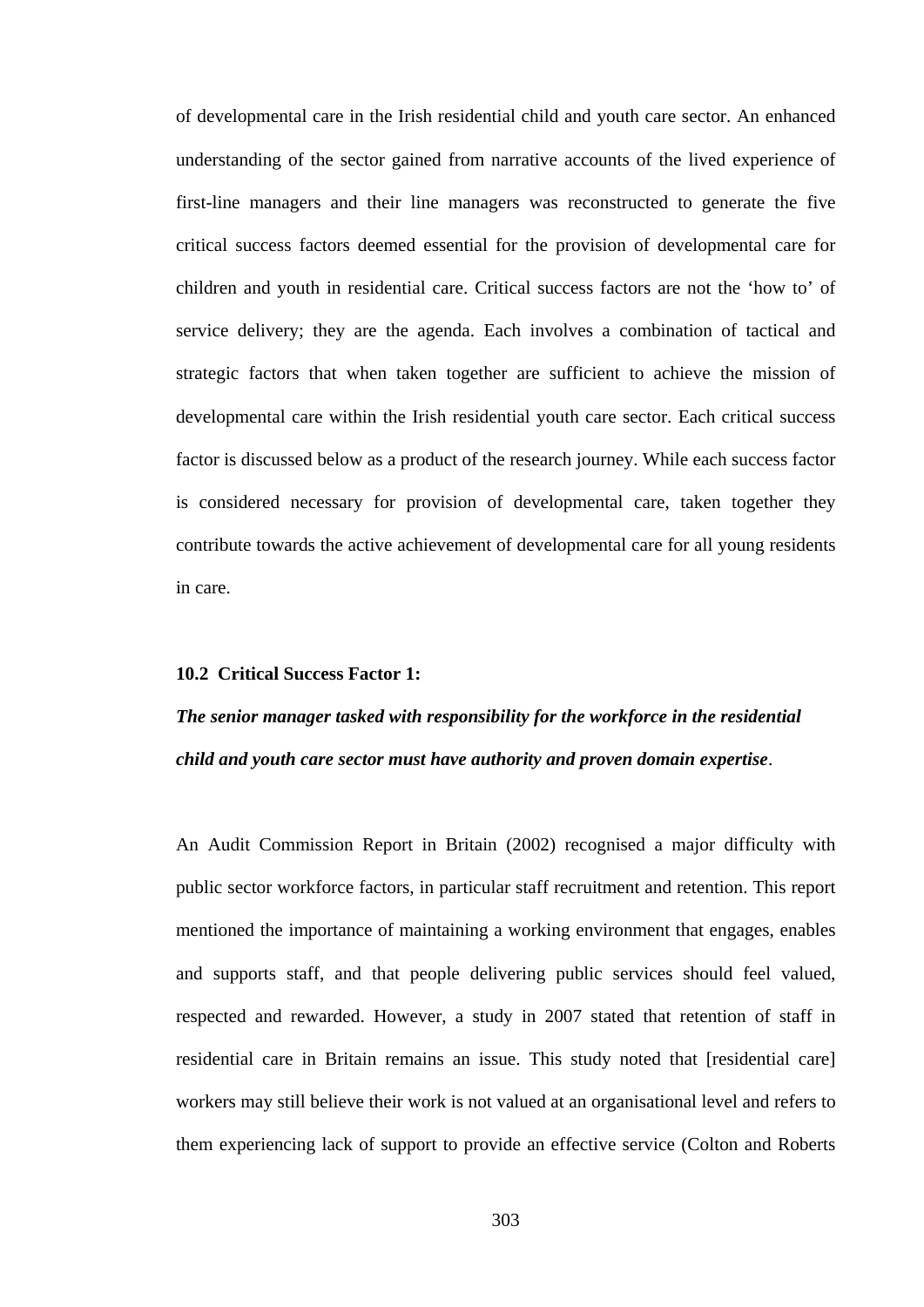2007). There is no recent research on recruitment or other workforce factors for Irish residential youth care, but the data from this study confirm the central importance of workforce issues in a residential youth care sector mandated to provide developmental care for residents.

Research that could lead to residential youth care staff feeling more valued in the Irish context could focus on the clarification of the core care processes essential for the achievement of the critical success factor model presented in this study. Such research could shape the development of a model for evaluation of residential youth services charged with provision of developmental care for all residents. It is suggested that such developments could enhance the perceived value of residential child and youth care work across both statutory and voluntary services.

In the three voluntary residential youth services featured in the study, control of workforce factors rested with senior management who had authority and domain expertise. They directly managed first-line managers and also had involvement with frontline care issues. These services, represented by Respondents 2 and 4; 3 and 5; and Respondent 9, had robust recruitment policies and no problems with staff recruitment, development or retention. All three voluntary services valued, respected and rewarded their staff. Importantly in each of these services, there was no reference in any interview transcript to first-line managers being seriously engaged in resolving staff-related conflicts. Staff-related conflict featured in the transcripts of first-line managers in those services where the recruitment of permanent frontline residential staff was directly managed by administrative managers who had limited or no understanding of frontline residential youth care services.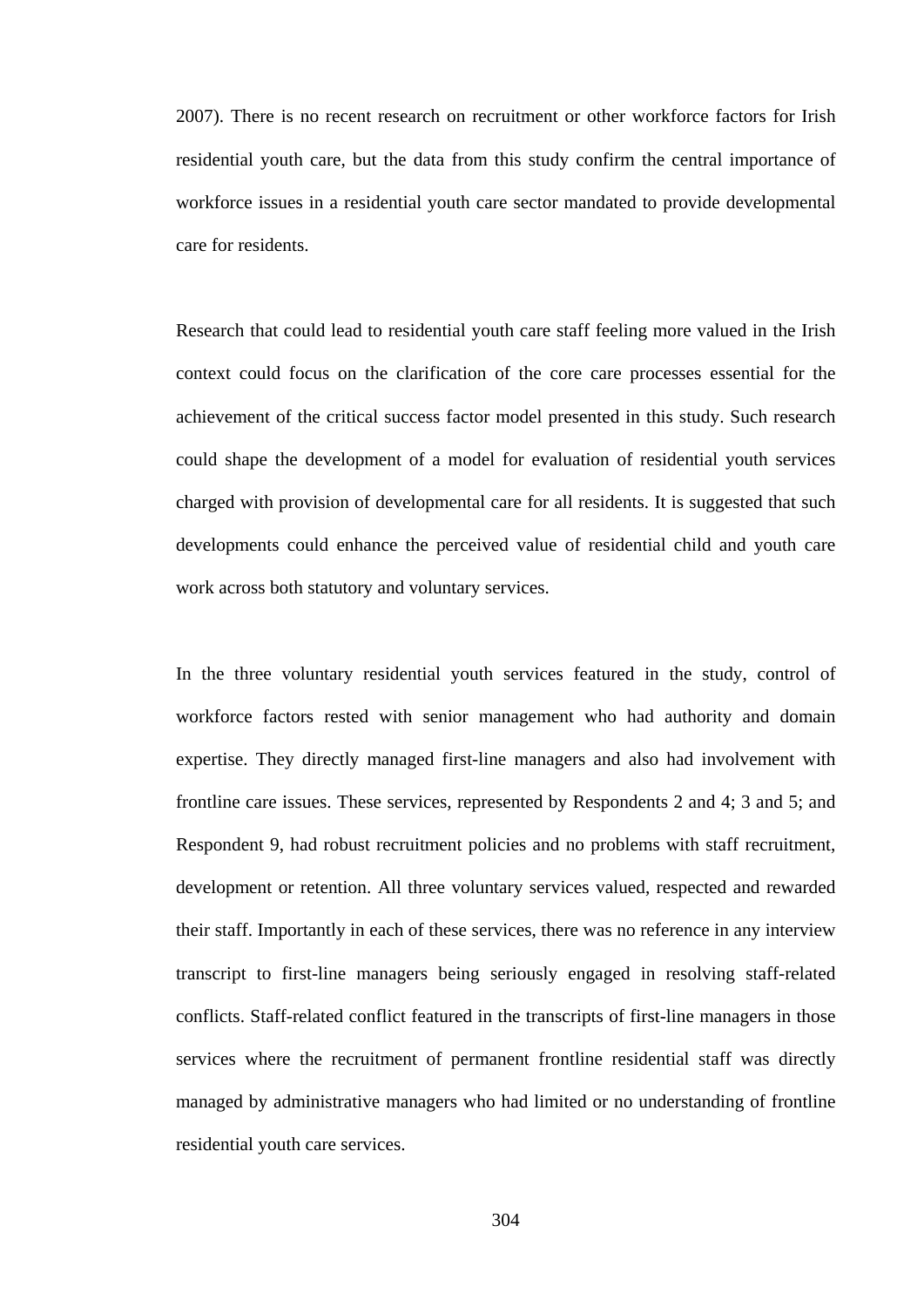In all statutory services contained in the data set, responsibility for workforce factors, including recruitment of permanent residential youth care staff, rested with human resources (HR) departments. In some statutory services, recruitment was directly shaped by senior managers responsible for delivery of frontline care, while in the remaining statutory residential youth care services, HR departments took direction on recruitment from senior administrative managers who were distant from delivery of frontline care. This proved to be an important factor in relation to recruitment of frontline staff. Firstline managers of services who reported to senior managers who lacked authority, had less input into recruitment procedures for permanent staff and spent more time on staffrelated problems (R1 is a good example of this.), than those in services where recruitment procedures were shaped by senior managers from professional care backgrounds and authority over frontline practice. Respondents 13 and 14 both directed large statutory residential services; both were from social care backgrounds and both took an active role in strategically developing staff recruitment and retention processes in their respective services. They were both focused on provision of needs-led care and their narrative accounts of the recruitment process reflected ways in which staff recruitment and retention are central to the provision of developmental care for residents. Those statutory services which succeeded in providing developmental care for residents had senior managers at director-of-service level with both domain expertise and authority. These directors of service line-managed first-line managers and had an input into frontline recruitment and retention policies. The two statutory services where managers at director-of-service level had limited authority had first-line managers who had no input into recruitment policies. These two services also highlighted other practices which seriously undermined provision of developmental care for young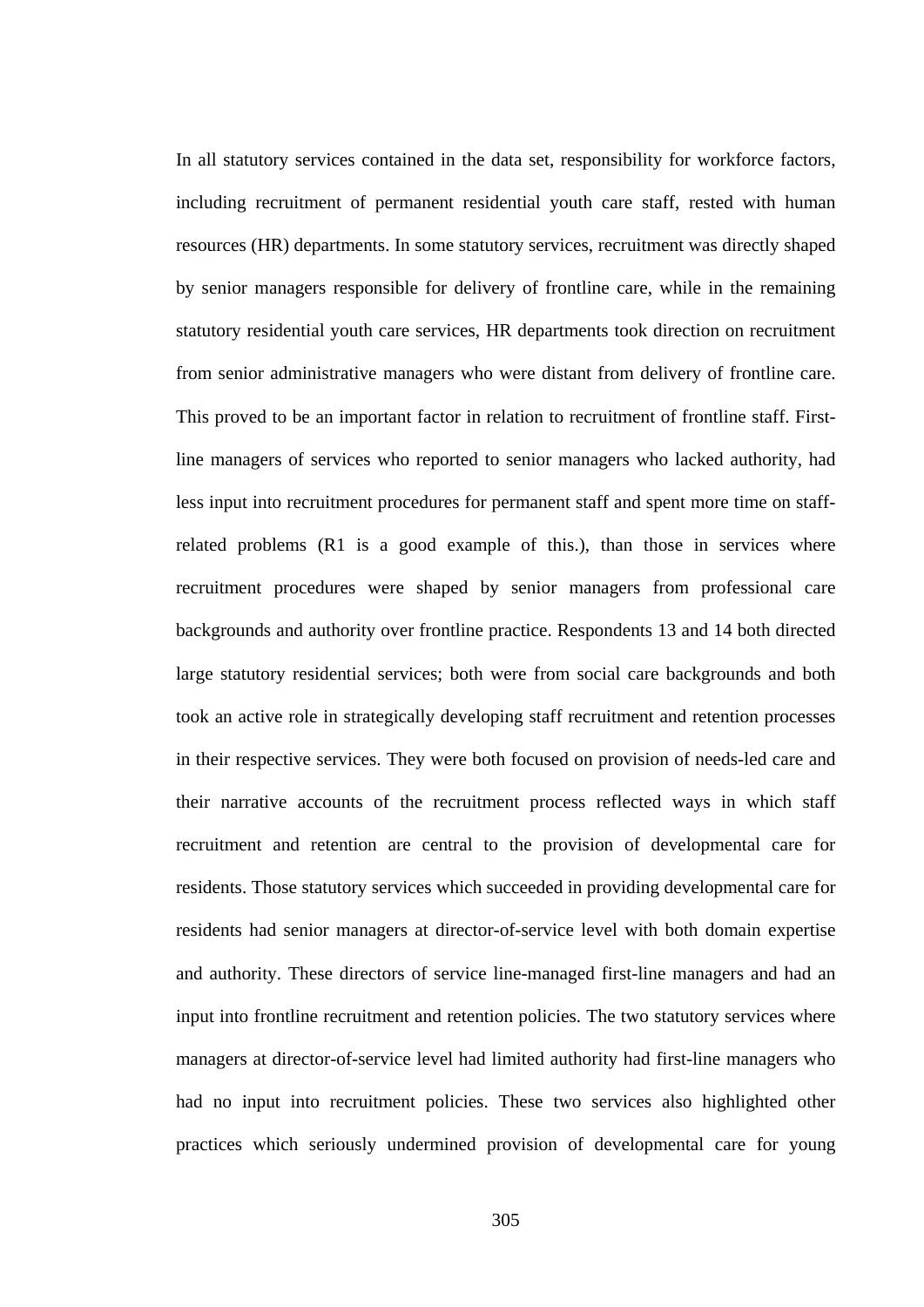residents. Such practices involved a failure in those statutory services to address the issue of some permanent staff in the residential youth service who proved to be unsuited to direct work with vulnerable young people. Such staff remained in the residential care system where they tended to be moved around various residential units, often disrupting staff teams and resident groups and sometimes becoming surplus to need. This resulted in them being placed on panels from which they were imposed on residential managers as vacancies occurred in units across the service. There was no system for getting rid of these permanent staff as the industrial relations (IR) departments of the HSE were most reluctant to take the necessary legal action to remove such permanent staff from the residential youth care service. This is a safeguarding issue that needs to be urgently addressed by the HSE. Discovery of these realities shaped Critical Success Factor 1.

Closely related to staff retention policies in a frontline residential youth care service is provision of meaningful supervision for frontline staff and first-line managers. There was considerable variation across services when it came to staff supervision. In two services supervision was stated by directors (R3 and R14) to be mandatory. Both these services had robust supervision practices and both were focused on provision of highquality developmental care for residents. There were occasions in R13's service (another large statutory service), when supervision might have been postponed, but there was also strong evidence in the transcripts of respondents from this service (Rs 6 and 7) which recognised the central importance of supervision. Supervision of first-line managers was recognised as an important part of R13's responsibilities. Supervision was prioritised in all three voluntary services included in the data set. The major exception when it came to supervision was, again, noted in the two services that were deemed to have failed to deliver developmental care for residents. R1, from one of these

306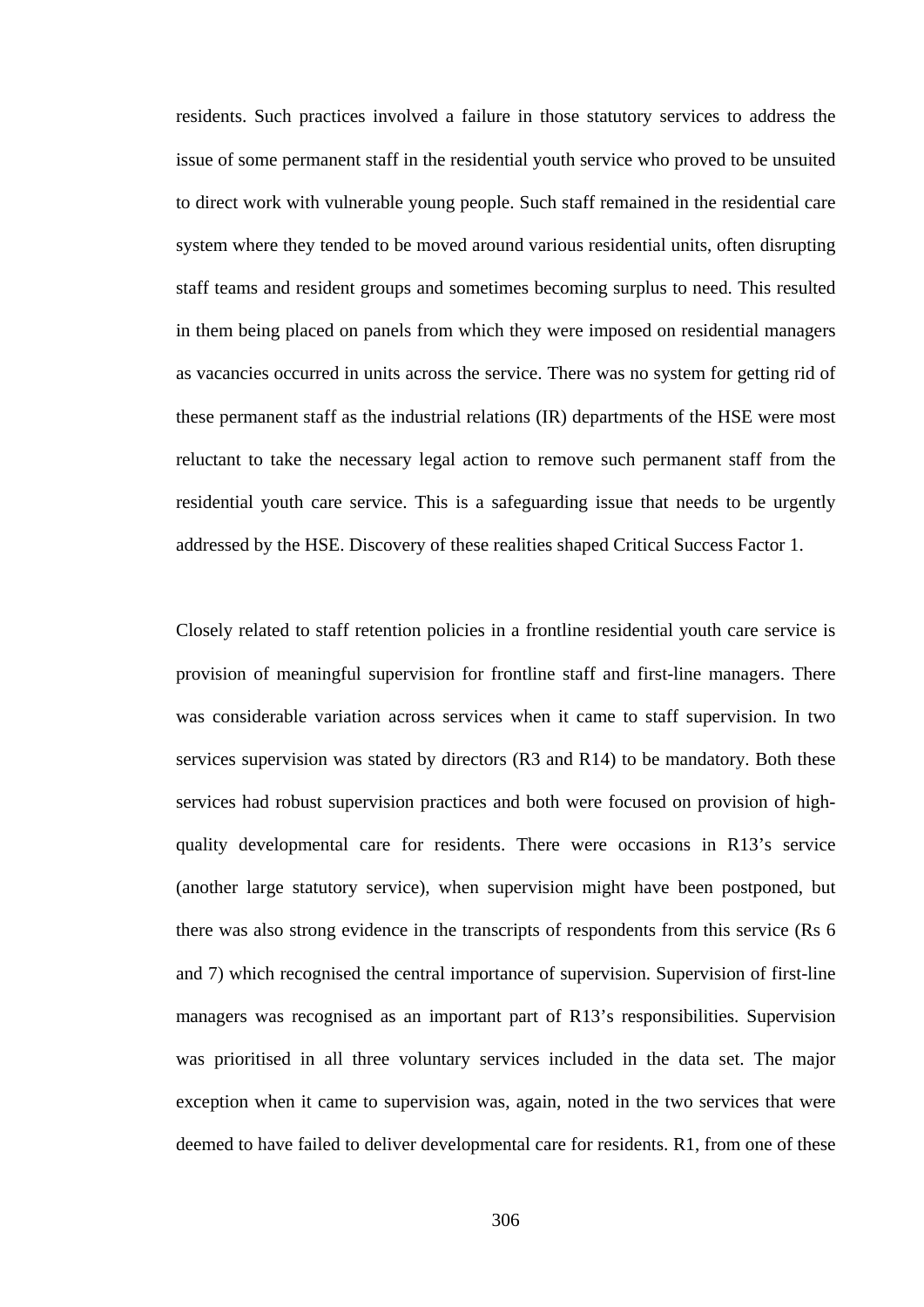services, was focused on supervising frontline staff, but he only received supervision from his line manager once in the 12 months prior to the interview. R1's supervision never took place in this manager's own unit, which left him believing that senior management of the service had no knowledge of the quality of care being provided for residents in that unit. In the remaining service, that to which Respondents 10 and 11 belonged, both managers had major difficulties with their own supervision and both also had difficulty providing supervision for their frontline staff—particularly R10 who failed to supervise any staff due to impossible pressures of work imposed by senior administrative management in that service.

The data suggest that the quality of frontline supervision is a good indicator of the quality of frontline care being offered. But an important factor that also emerged was that only those services where first-line managers felt supported in their role were judged to provide developmental care for residents. Many factors contribute to feeling supported, but important among these is the empowerment of the first-line manager to make decisions in relation to frontline issues that are primarily child-centred and needsled, not just based on compliance. This factor is presented as having major implications for practice, and it shapes Critical Success Factor 2.

#### **10.2.1** *Recommendation 1***:**

*Ensure the development of systems in HSE industrial relations departments capable of speedily responding to carefully documented reports from resident managers of a permanent staff member's unsuitability for provision of developmental care in residential units.*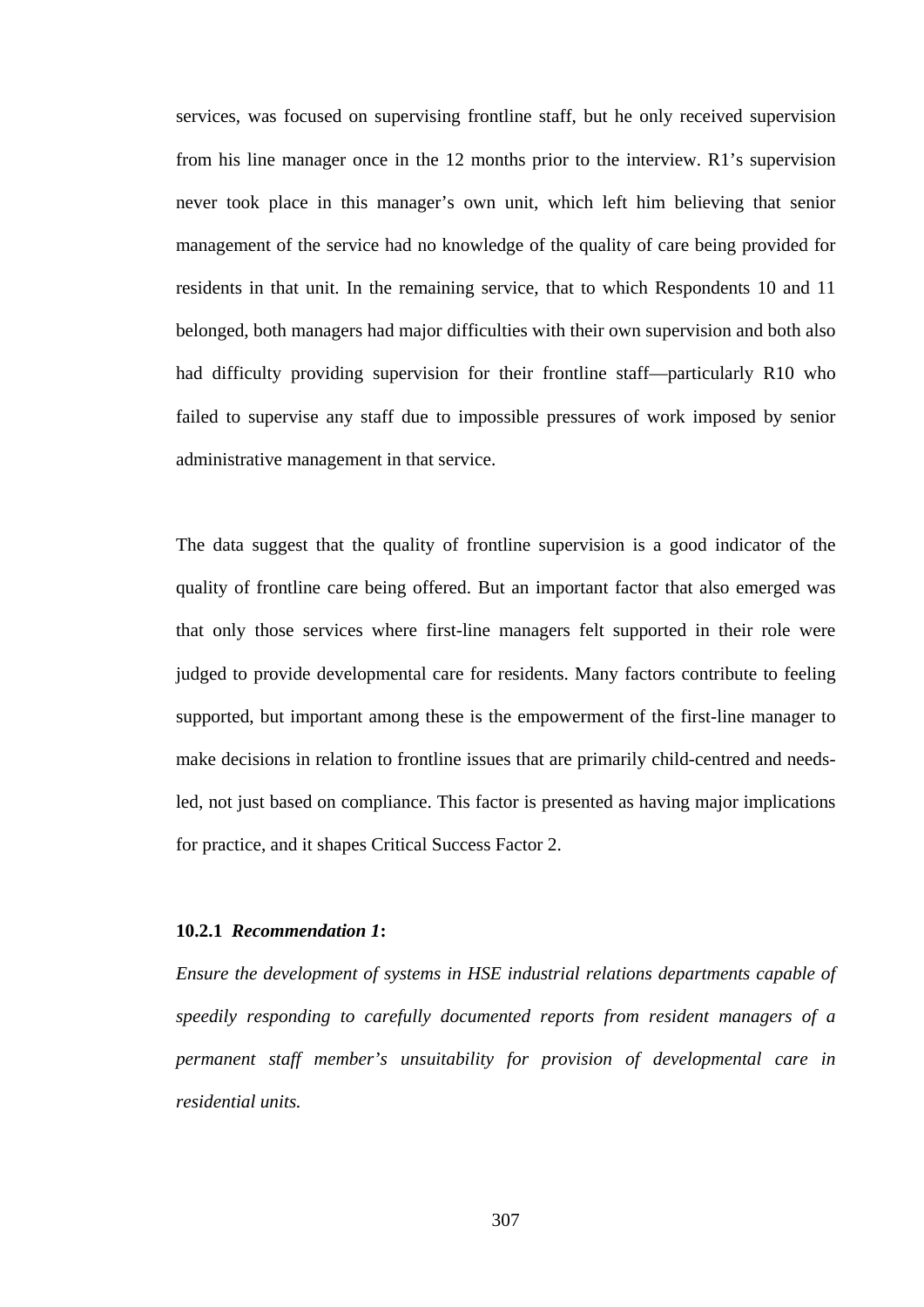#### **10.2.2** *Recommendation 2:*

*Explore ways in which partnerships between social care training colleges and statutory residential child and youth care services might provide better support for practice teachers with their on-the-job training of new staff.* 

#### **10.2.3** *Recommendation 3:*

*First-line managers of residential youth care services need to be better supported by line managers who have both domain expertise and authority to ensure robust workforce policies necessary for provision of developmental care in frontline services.* 

#### **10.3 Critical Success Factor 2 (CSF 2):**

# *Provision of developmental care in Irish residential child and youth care practice requires reciprocal relationships committed to needs-led, not regulation-led care.*

A factor mentioned above as being important for developmental residential youth care practice was empowerment of first-line managers. Empowerment was related to decision-making in relation to presenting frontline issues. The services committed to needs-led care empowered first-line managers to take practice decisions based on the best interests of the resident, the staff and the unit at a given time, and not just on routine application of prevailing regulations. While these services acknowledged the importance of standards, they saw them as 'stop' signs, not necessarily as providing guidance on the most informed decision to take at a specific time and in particular circumstances. Such practice requires an ability amongst first-line managers and frontline staff to make self-driven ethical decisions as described by Garfat and Ricks (1995). Developmental care of residents requires skilled practitioners capable of such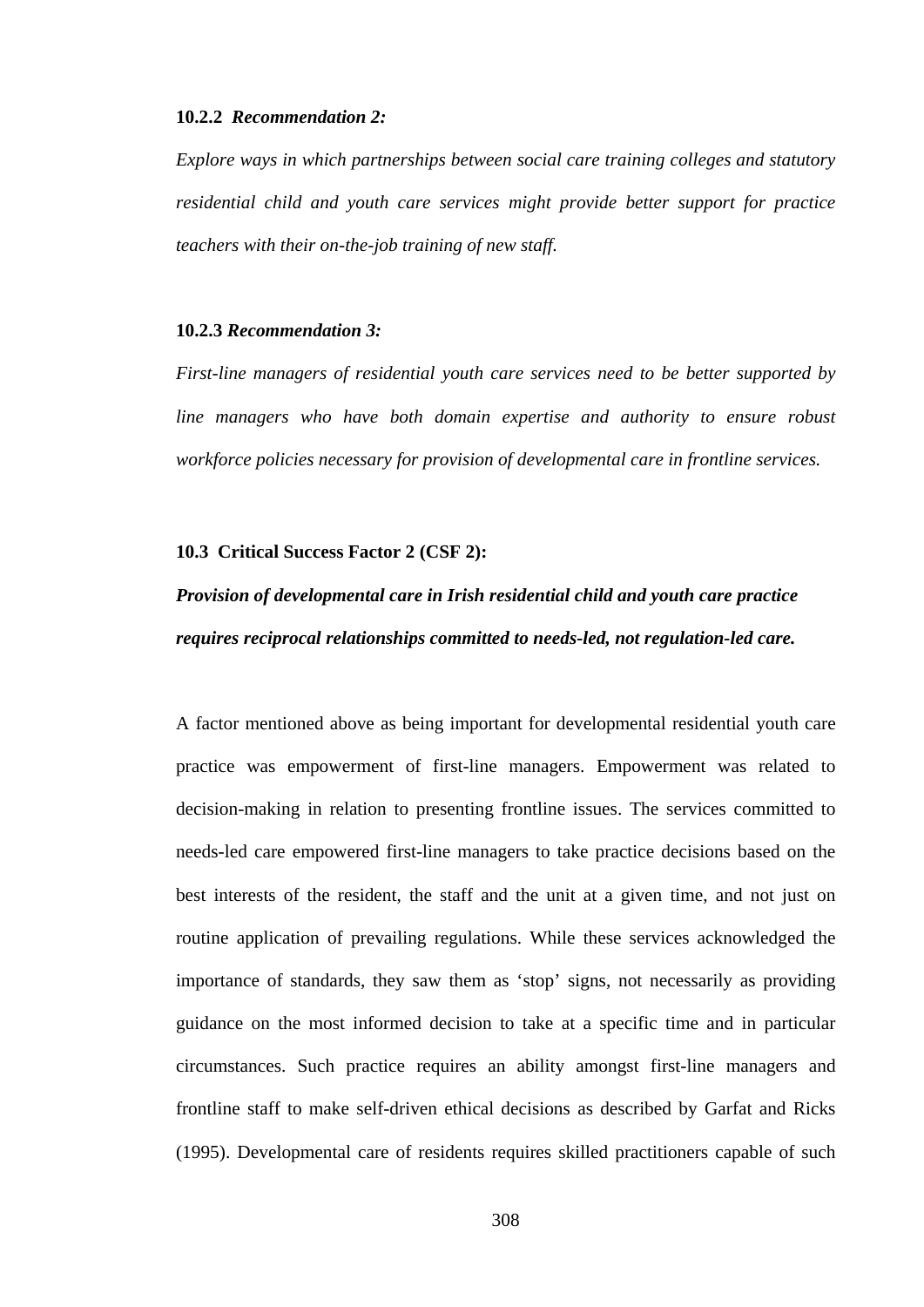decision-making. Practice that merely rewards compliance to standards of care at all times results in generalised care, not individualised care; it is totally prescriptive, not needs-led; it is standardised, not personalised; and it will not guarantee developmental care for children and young people in residential care.

Two statutory services in the data set which subscribed to compliance with existing regulations as an acceptable level of practice did not succeed in providing developmental care. While it has to be acknowledged that R16, a senior HSE manager, had managed to achieve a more co-ordinated structure in that large residential service, there was no evidence of this service providing developmental care for residents. This manager is committed to the development of a good residential youth care service, but developmental care requires more than a senior administrative manager who seeks to do things right. It requires that the *right things* are done right! There was no manager at director-of-service level in R16's service with responsibility for ensuring provision of needs-led care for residents. R16, the most senior manager in that particular region of the HSE, was intent on meeting existing standards (Government of Ireland, 2004) and was concerned to know that the service was quality assured.

The second statutory service deemed to fail in provision of developmental care was not even achieving compliance with existing government standards at the times of interviews with Respondents 10 and 11. This particular service was in some chaos at the time of data collection, with management decisions coming from head office which totally disempowered first-line managers. R11 referred to ensuring that all 'i's were dotted and t's crossed', which suggested compliance at a micro level and resulted in feelings of disempowerment. When protesting about not being able to manage two

309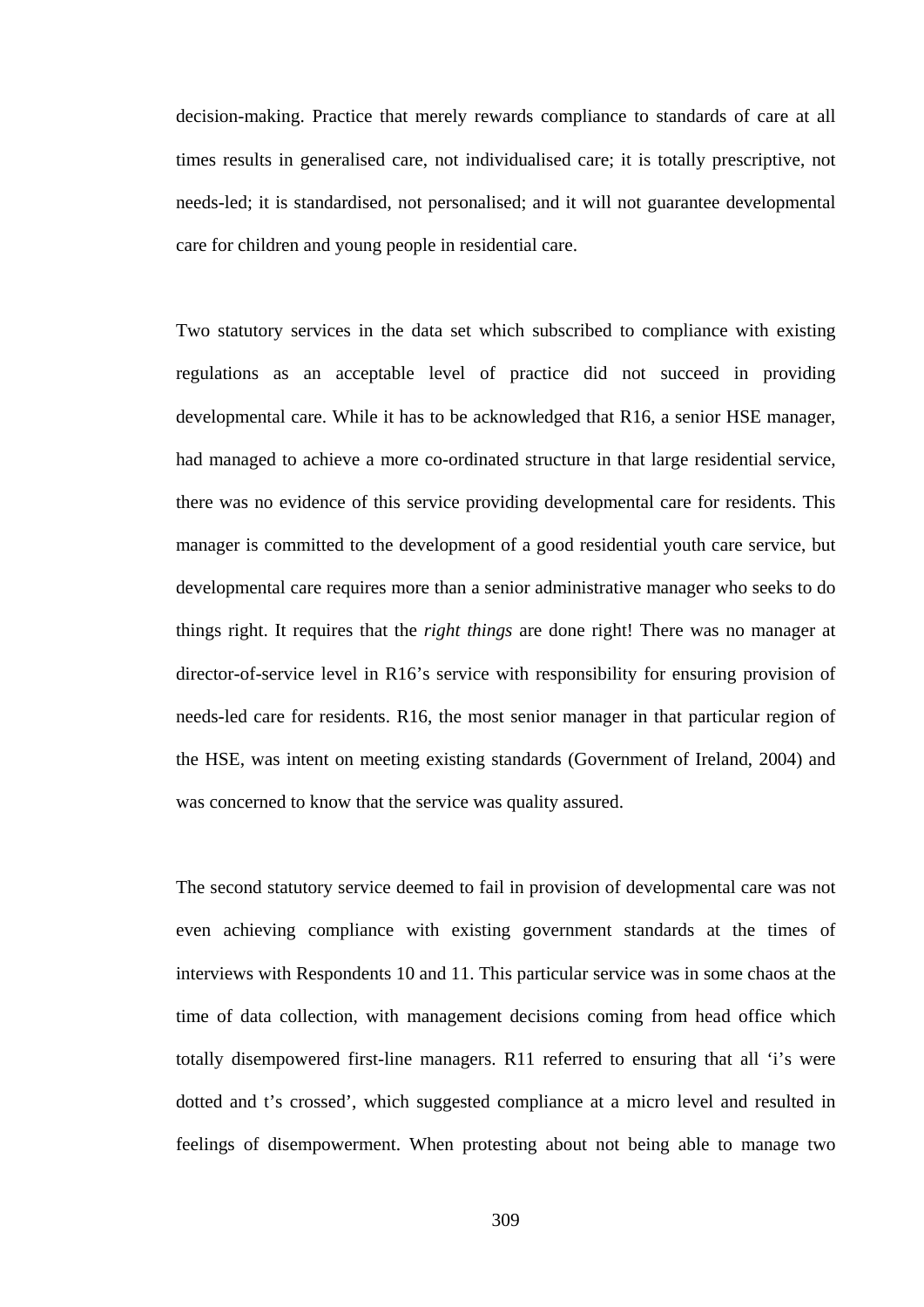residential units at a time (while attending college two days a week), R10 from the same service as R11 was told by senior management that he was paid to manage and to get on with it. It was as though senior administrative management of this service felt they were meeting standards by ensuring that residential units had a nominated manager.

The remaining six services in the data set prioritised needs-led care over regulation-led care. R17 spoke of being confident of meeting the standards of care in the service but this co-ordinator recognised that this in itself was not sufficient; and spoke about the need for staff to be prepared to take a chance for residents: '*I can think of a number of incidents where the standard was met but it hasn't enhanced the care of the children'* (R17). Needs-led care requires use of reciprocal relationships within which frontline staff enhance residents' sense of well-being by making them feel valued, respected and cared for.

Residential youth care practice has been described by Garfat (1998) as 'hanging out' and 'hanging in' with youth in residence. While such work might confuse a bureaucratic manager bent on measurement of performance, it is also challenging for the recently qualified child and youth care worker. This type of practice requires an ethic of care concerned with responsibilities and relationships, rather than regulations and standards (Sevenhuijsen 1998 cited in Smith 2009). 'Hanging out' in a clinical sense, demands skill at being 'fully present' to both residents and situational factors at the point in time, and using presenting opportunities to enhance residents' sense of well being. 'Hanging in' requires the residential child and youth care worker to respond sensitively to a given resident's presenting problem(s). To achieve this within an ethic of care requires use of self-driven ethical decision-making (Garfat and Ricks 1995). Such decision-making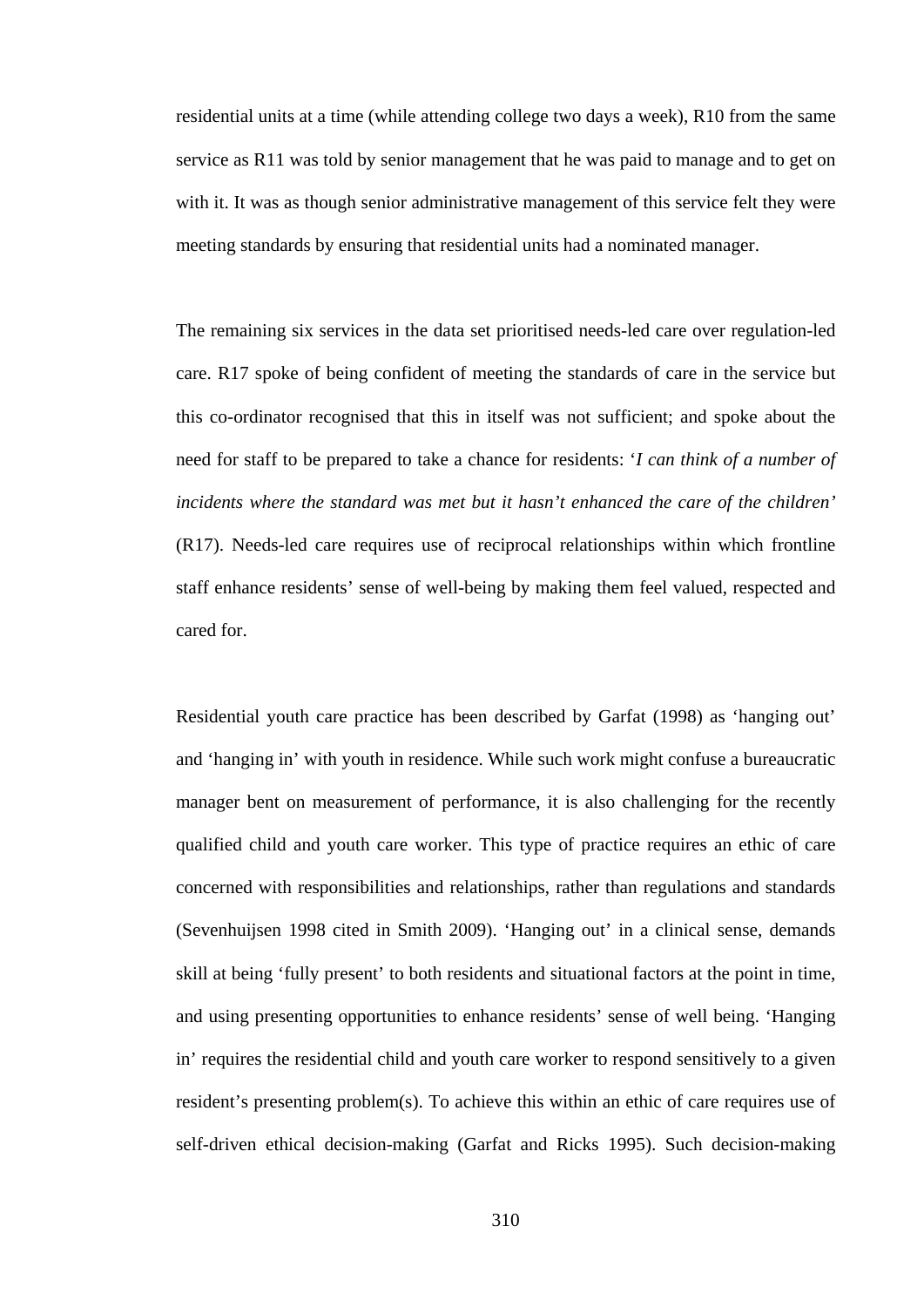requires a child and youth care worker to be capable of filtering an issue through her/his personal framework, codes of ethics and standards of practice and to apply these to the presenting situation and to the process of problem-solving. Actions resulting from such decisions must be 'evaluated to provide feedback to the problem-solving process as necessary and to the worker's framework which is validated or modified to respond to future situations' (Garfat and Ricks 1995: 395). Such decision-making in residential child and youth care practice can enhance developmental care, but it needs a welldeveloped and carefully-protected child-centred culture to flourish. It will not flourish in an environment where compliance is prioritised over the needs of residents, an issue which shapes Critical Success Factor 2 (CSF 2). Use of a self-centred rather, than rulecentred, problem-solving approach in residential youth care could be enhanced by research that is guided by practice knowledge. Practice knowledge needs to shape policies that guide developmental care of young residents. First-line managers in Services 2, 3, 4, 5, 6 and 8 were all empowered by their line managers to prioritise residents' needs in the residential units they managed. In Aervices 1 and 7 first-line managers were not empowered to prioritise residents' needs, but felt obliged to prioritise the system in keeping with expectations of senior administrative managers who micro-managed both these frontline services.

#### **10.3.1** *Recommendation 4:*

*It is recommended that mentoring programmes be established to train supervisors/practice teachers in how to work with team members on relational support, life space and ethical decision-making skills.*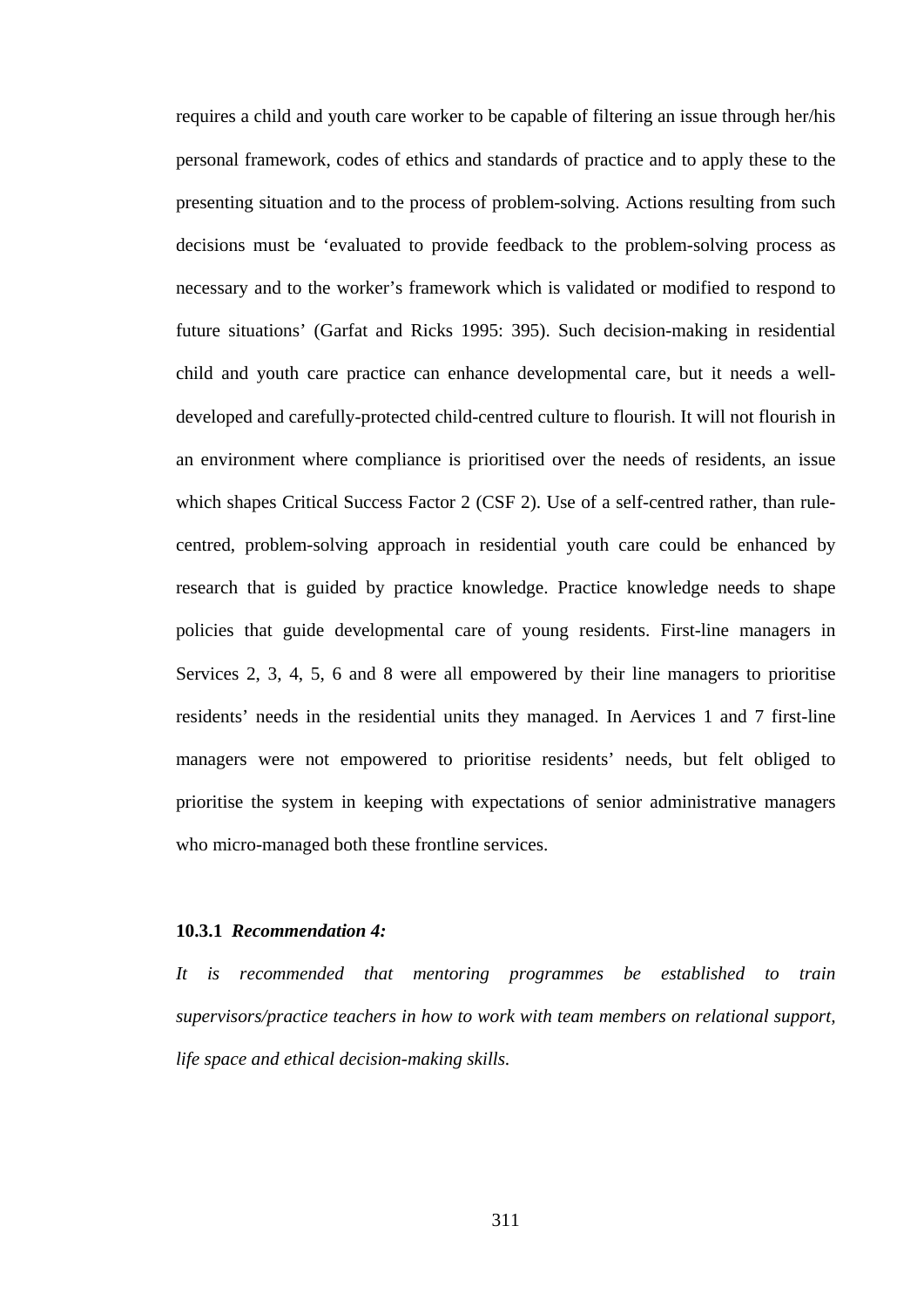#### **10.3.2** *Recommendation 5*

*It is suggested that regulation in child welfare services be required to accommodate self-driven ethical decision-making by informed practitioners aimed at achieving developmental care of children and youth, particularly those in residential care.* 

### **10.3.3** *Recommendation 6*

*It is recommended that practice knowledge should inform research in residential child and youth care.*

#### **10.4 Critical Success Factor 3 (CSF 3):**

*It is necessary to have accountable leadership with authority and developmental care expertise which is committed to a shared vision about the purpose of residential youth care and the provision of developmental care*.

The importance of leadership emerged early in the data collection stage. Analysis of the first interview (R1) confirmed the persistent prioritisation of bureaucratic goals in a statutory residential service. R1 nominated R2 who was a manager in a nearby voluntary service which had had a change of function imposed on it by senior management of the statutory service to which R1 belonged. At the time of interview, R2 was required to take all referrals from the homeless service to which R1 was also attached. While both respondents managed units which formed part of the same service for homeless young people, the care being provided for residents, as described by both respondents, was strikingly different. R2's unit was firmly committed to the developmental care of residents. There were recurring references in R2's transcript to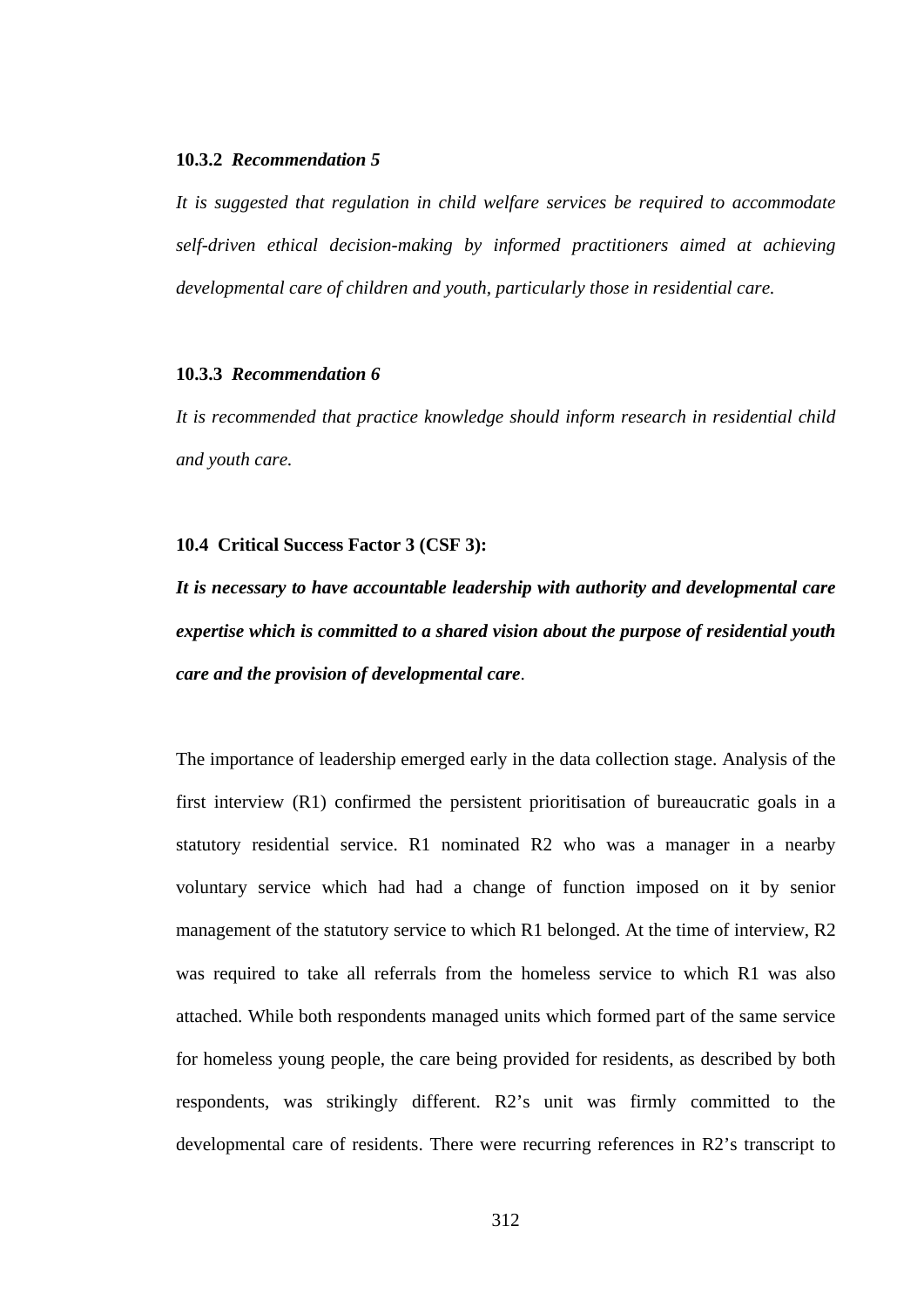the importance of the director's role in this service. He was described as a hands-on director who inspired the entire staff team and kept them focused on needs-led care of residents. R2's director was selected for interview through use of contingent selection. He became R4 and presented as an inspired leader who was centrally involved in the provision of developmental care for residents in the service. Serial sampling yielded this discovery at an early stage in the data collection process. Leadership thus became a focus of subsequent interviews and was found to be a critical factor in all services that provided developmental care.

Senge's model for the learning organisation (1990) stresses the importance of effective leadership. This factor is now recognised and strongly supported by *New Managerialism* as it seeks to achieve fundamental change in the public sector (Milner and Joyce 2005). We also saw (in Chapter Three) how leadership is necessary in facilitating the selection of *critical success factors*. Senge (1990) sees a shared vision as one of the core disciplines of the learning organisation and describes in detail how a leader must develop that vision collaboratively and proactively work at embedding such a vision across the whole organisation/service.

It is contended in this study that such leadership will enhance the positive interconnections required between systems in the ecological environment of the young person in residential care. The study suggests that future research of residential youth care should be cognisant of nested environmental factors. Research in this area must aim to gain understanding of underlying factors across ecological levels that facilitate developmental care, and of those factors that militate against provision of developmental care.

313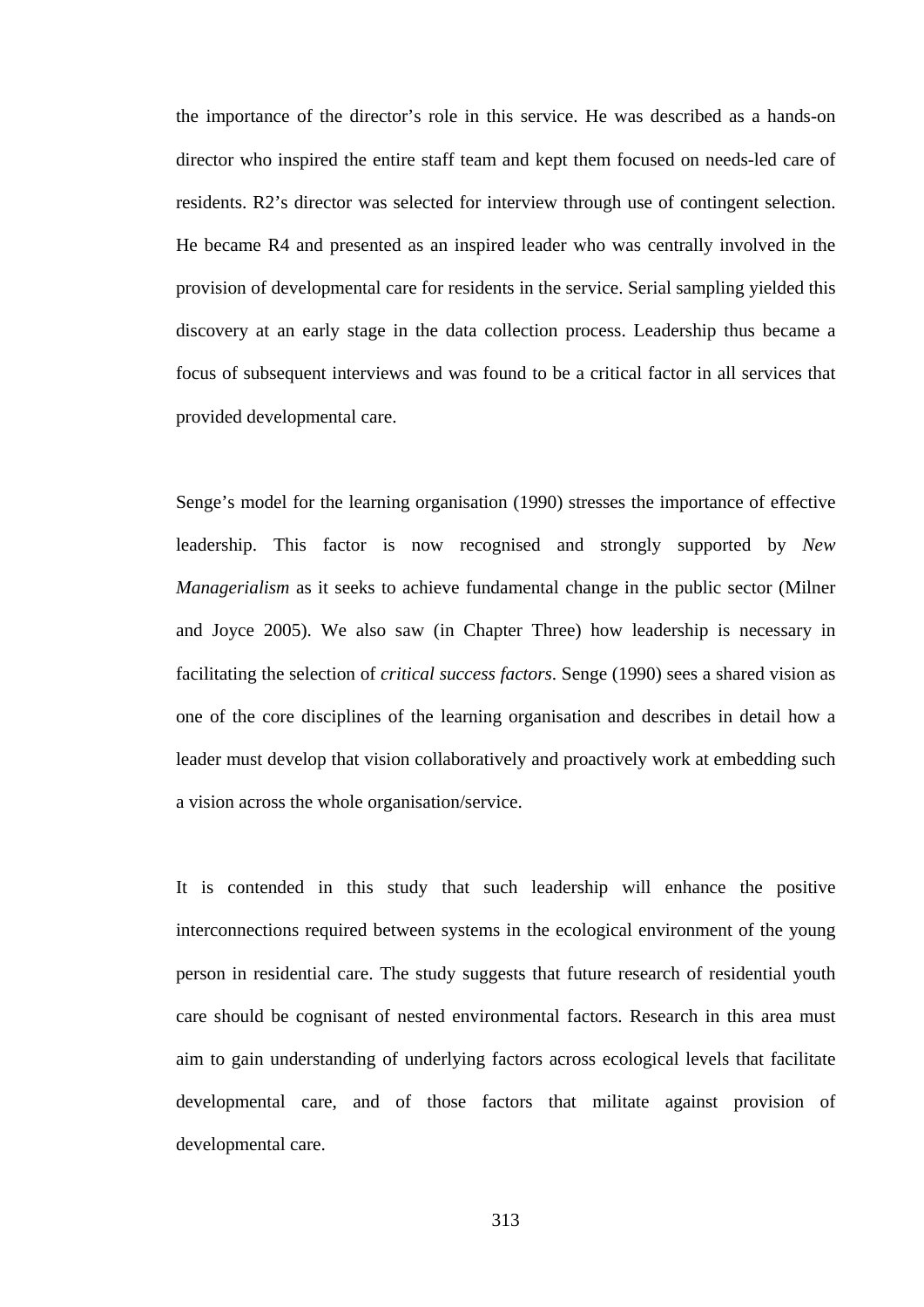The prevailing mandate of care enshrined in the Child Care Act 1991 places responsibility on the HSE to provide developmental care for the young person in residential care (s. 18.3). Provision of developmental care is the mandate and the research data showed that this only prevailed in residential services managed by leaders (at director-of-service level) who got commitment from all staff to a shared vision, a common service identity and a central ethos which clarified the function of a service as being the provision of developmental care for its residents. The data set confirmed that all services which had such leadership provided developmental care, while those services which failed to provide developmental care had leadership focused on bureaucratic goals (in the case of one service) and a lack of leadership (in the other, where there was evidence of chaos). Both realities blocked all possibility for the provision of developmental care. This confirmed the selection of a particular type of leadership being central to provision of developmental care and shaped Critical Success Factor 3. Leaders of frontline residential services also have responsibility for strategic development and implementation, factors which shape Critical Success Factor 4.

### **10.4.1** *Recommendation 7***:**

*It is recommended that a systems model of organisation learning be considered as the model most likely to ensure provision of developmental care for young people in residential care.* 

### **10.4.2** *Recommendations 8:*

*It is recommended that all research in residential youth care be cognisant of nested environmental factors.*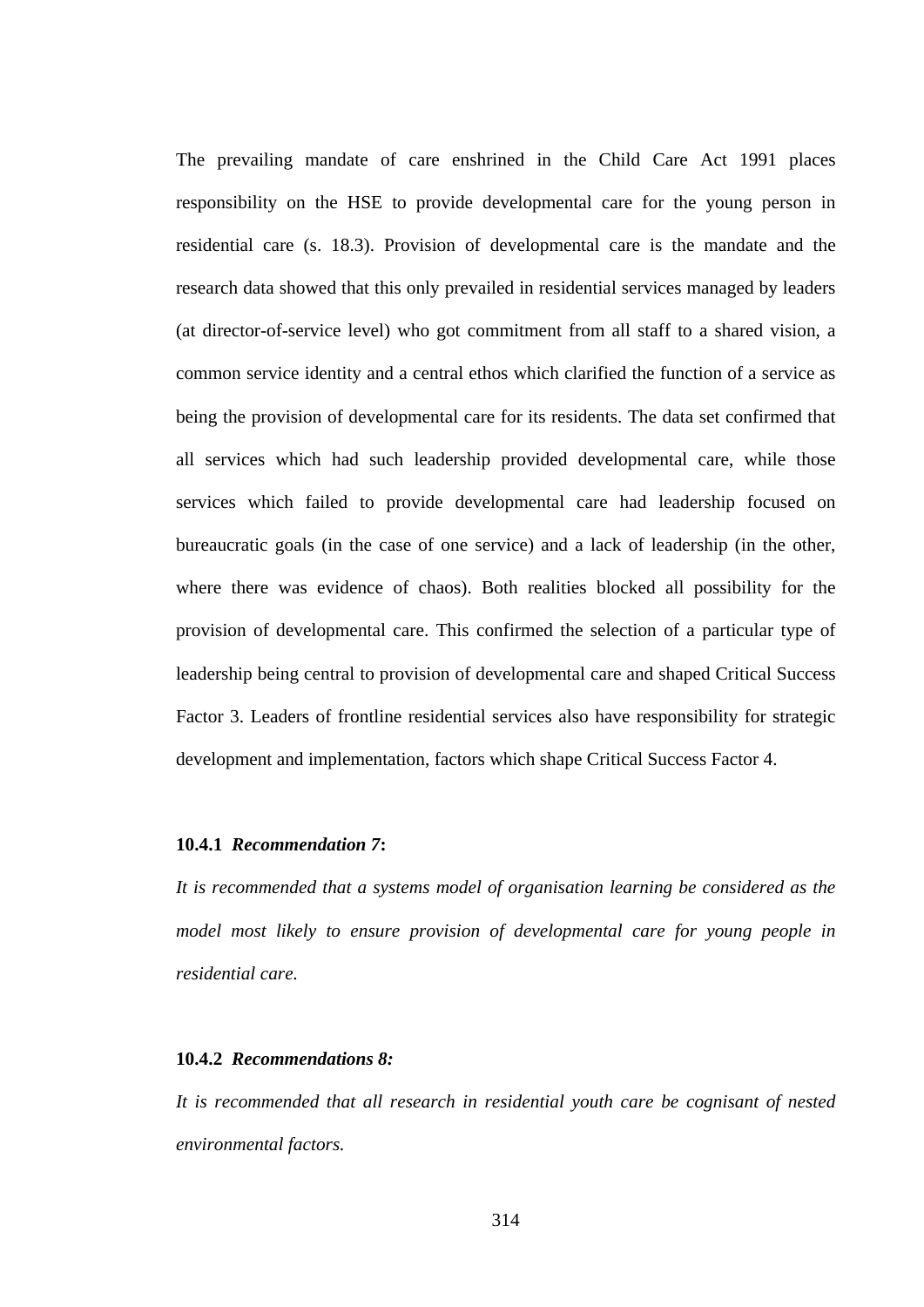#### **10.5 Critical Success Factor 4 (CSF 4):**

# *Strategic planning and service development in residential youth care need to be practice-led, guided by a shared vision of developmental care and ongoing evaluation.*

It was shown in Chapter Two that the newly independent Irish state delegated total responsibility for the care of disadvantaged children and young people to the Catholic Church. This resulted in many residential youth services remaining part of the voluntary sector until after the commencement of the new millennium, when the public sector took over responsibility for direct provision of these services. This reality left some regions of the Irish public sector with virtually no experience of direct provision of residential youth services. An added difficulty was that the senior managers from religious orders involved in direct provision did not move across to the public sector, thus stripping residential services in these regions of experienced senior managers. This, coupled with a prevailing belief in the public sector that residential care simply involved childminding and so was not a discrete area of professional practice (as it is throughout Scandinavia for example), left the sector in some regions exposed to the traditional, neo-Taylor managerialist model of management structures that prevailed in the Irish public sector at the time. Managerialism in the public sector has not resolved issues surrounding the traditional bureaucratic regimes. It has merely re-shaped them. Managerial power now sits in the middle of a dislocated old regime where there is a new-found determination to exercise 'the right to manage' (Pollitt and Harrison 1992). These factors, combined with the high cost of residential youth care, resulted in senior administrative management in some regions of the HSE taking over direct authority for the micro-management of residential youth services. This disempowered both directors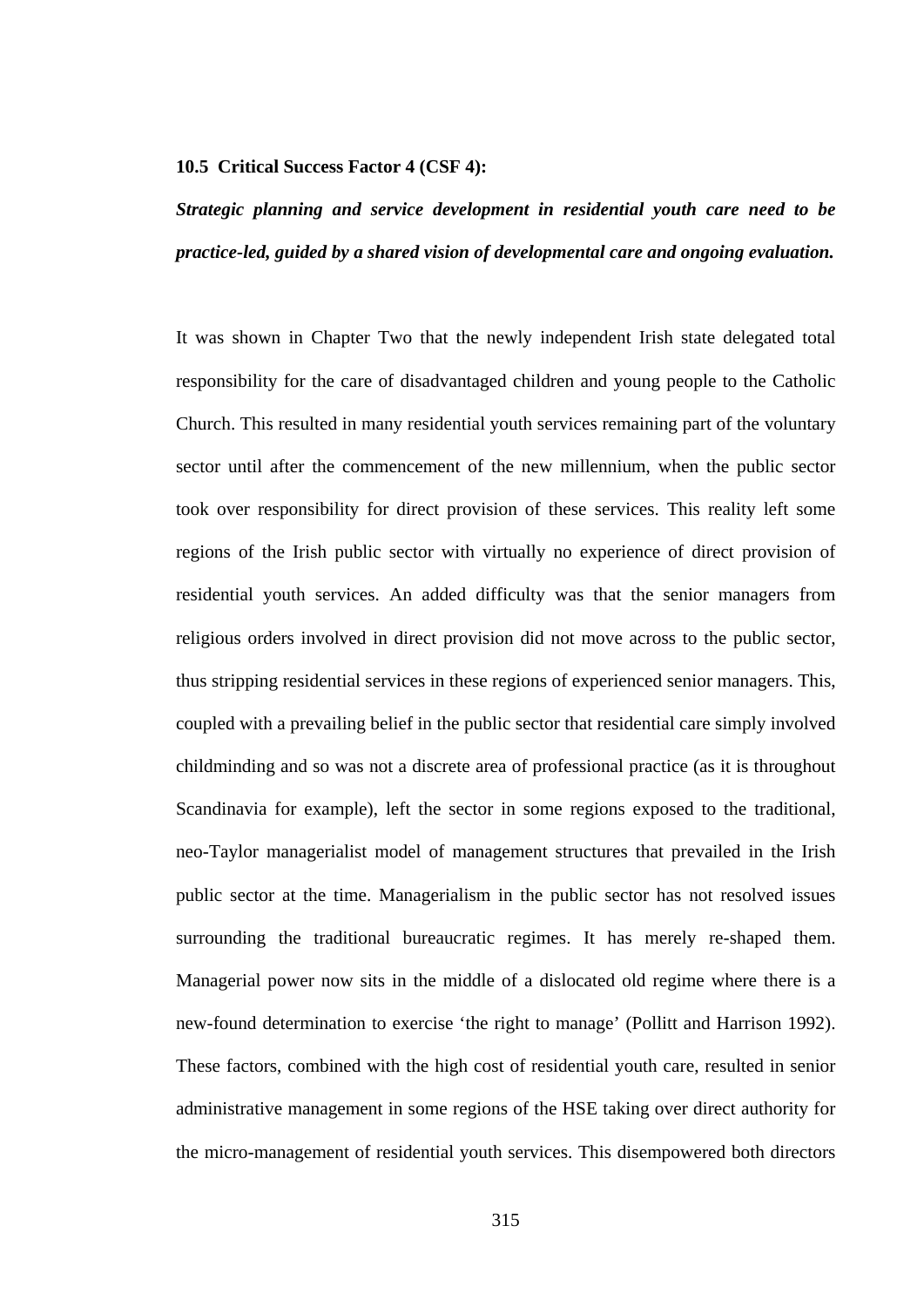of service and first-line managers, a factor emergent from the data as being strongly associated with failure to deliver developmental care for residents. The focus of Irish statutory residential services directly controlled by administrative managers set the agenda to comply with care standards and to achieve apparent value for money. There was no evidence of strategic development of residential youth care in these services at the time of data collection.

In other regions of the public sector, however, there was some reluctance among administrative managers to take direct responsibility for a sector about which they had little understanding and where negative public attention followed on from a plethora of abuse scandals. Senior managers were appointed in some of these regions from social work or social care backgrounds and were given authority and responsibility for directing frontline residential youth care services. Since these managers at director-ofservice level were able to satisfy senior HSE management in their areas that they could stick to agreed budgets and run services efficiently, they were given space to consolidate and develop services to meet presenting needs of residents. In one HSE region a senior manager (R14) was given full budgetary responsibility and authority to develop a robust residential youth service. As a child care manager, R14 already had managerial responsibility for a large community care social work service and proceeded to absorb the residential service into an existing *self-contained task* structure. This enabled that manager to ring fence both services within the bureaucratic structure of the HSE. R14 had direct experience of setting up both high support and special care residential units prior to his appointment as overall service manager. He was an inspirational leader determined to develop a child-friendly service with a familyfriendly culture. An embedded vision shaped strategies aimed at empowering first-line

316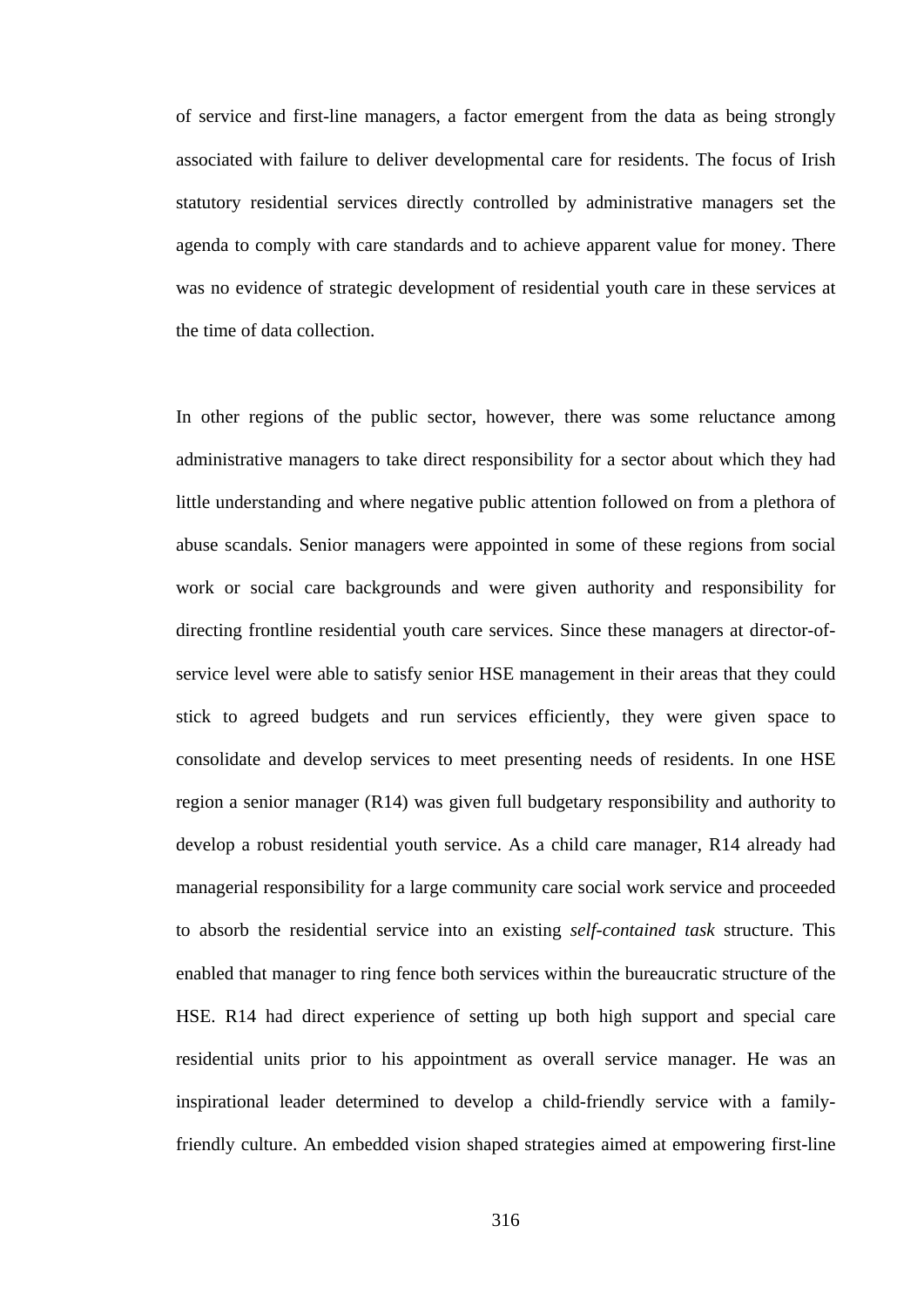managers and gaining commitment to a developmental care ethos across the service. These strategies were implemented through appointment of coordinators who were given responsibility for the development and support of core care processes.

There were other statutory residential services that also developed under senior managers (at director-of-service level) who strategically developed services aimed at delivery of needs-led care. At the time of interview, a number of such services were thriving and providing developmental care, but some were not structured as selfcontained tasks and were therefore vulnerable to senior administrative decisions that could alter their existing situation. R13 is such a director of service who had been actively involved in strategic development of the residential youth service in that region of the HSE to ensure provision of developmental care and was hopeful and capable of consolidating the structure, even though this had not been fully achieved at the time of interview.

In services with leaders who gained commitment of staff to a shared vision of developmental care, there was also evidence of strategic development and policy implementation linked to needs-led care and developmental outcomes for residents. Services which lacked leadership, or where leadership prioritised bureaucratic goals, there was no evidence of strategic development linked to developmental outcomes for residents. This was considered a critically important factor for ongoing provision of developmental care which shaped Critical Success Factor 4.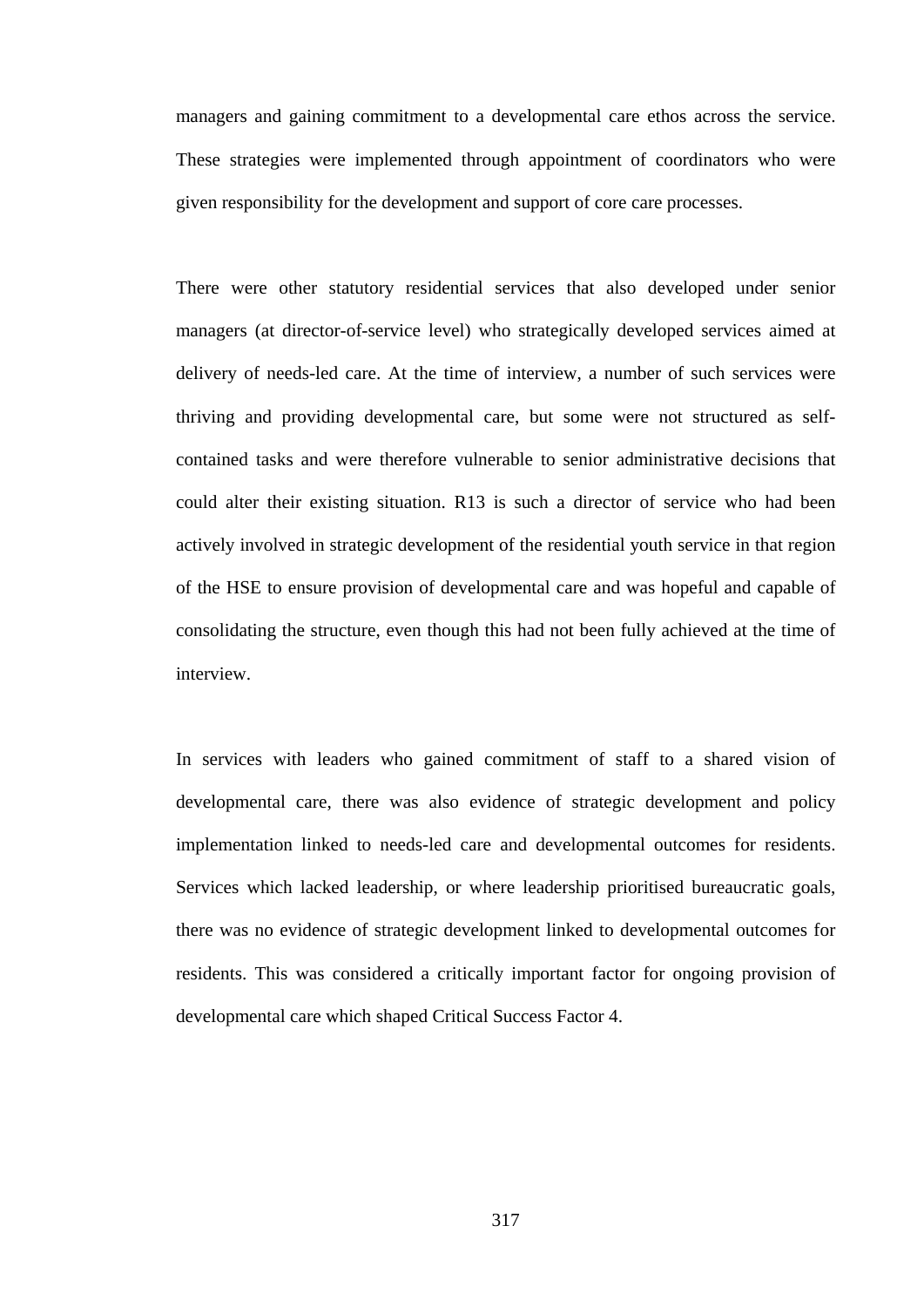#### *10.5.1. Recommendation 9***:**

*It is recommended that frontline residential youth care services not be micro-managed by senior administrative managers of the HSE.* 

#### **10.5.2** *Recommendation 10:*

*It is recommended that responsibility for strategic development and implementation in residential youth care services be the sole responsibility of directors of frontline residential services who have both domain expertise and authority.* 

### **10.5.3** *Recommendation 11:*

*It is recommended that strategic development in residential youth care service be practice-led.* 

#### **10.6 Critical Success Factor 5 (CSF 5):**

*Responsibilities associated with a duty of care mandated by the Child Care Act (1991) must be prioritised to ensure that bureaucratic inputs do not undermine developmental care in Irish residential youth care services.* 

In common with all five critical success factors, Critical Success Factor 5 was informed through an historical overview of Irish residential child and youth care and the review of organisational issues the impact provision of primary care in organisational settings. However, it emerged from the emic constructions (a description of behaviour or a belief in terms meaningful—consciously or unconsciously—to the actor(s) in a context that is culture-specific) of key players from the sector on which there was a level of consensus. An historical overview highlighted how British proselytising activities in early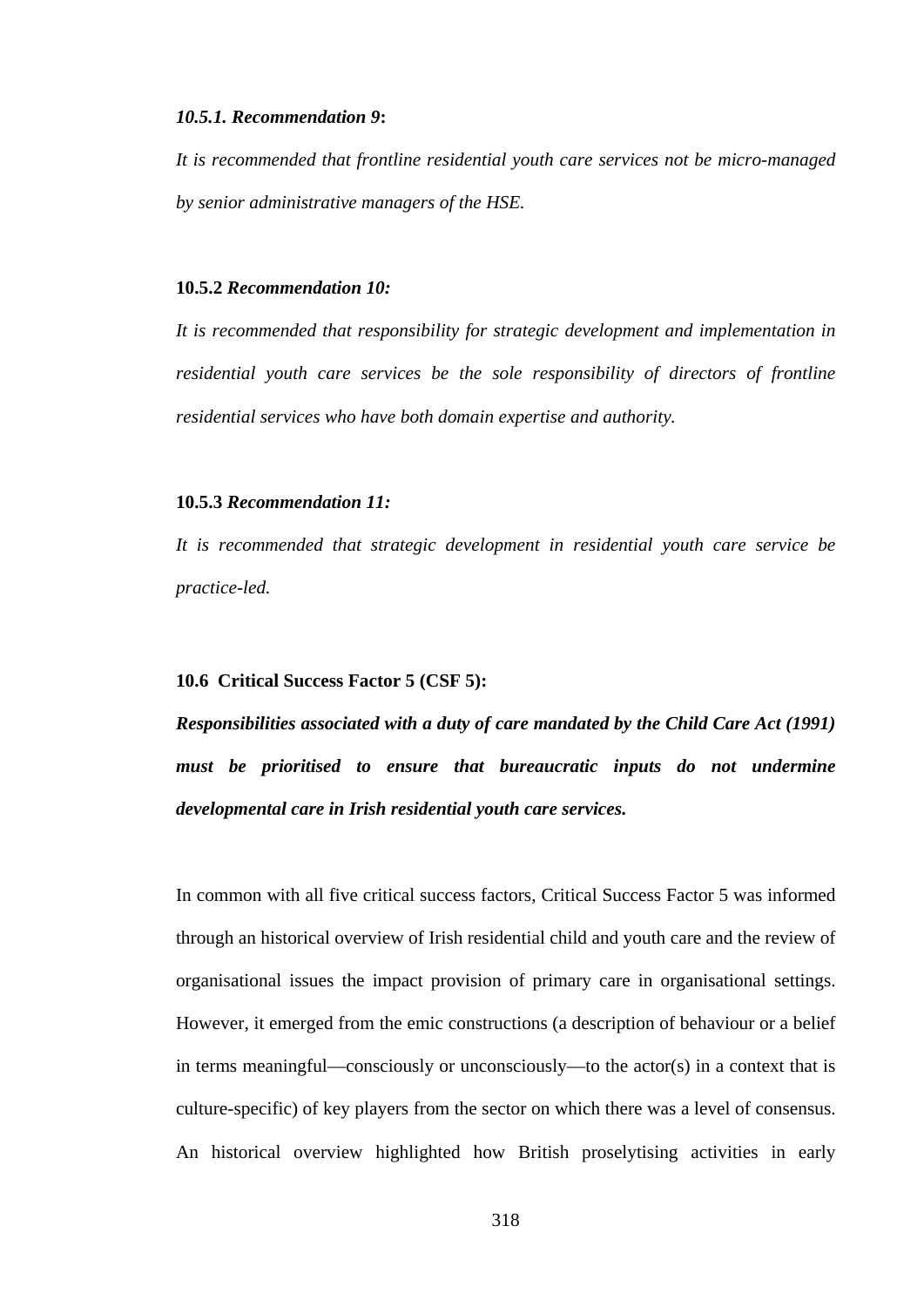nineteenth century Ireland set the stage for the consolidation of power within the Catholic Church following Irish independence. The closeness of church/state relationships in the newly independent Ireland resulted in the newly established state being ready to delegate full responsibility for the care of the country's disadvantaged children to the Catholic Church. This resulted in the state failing to monitor the church's practice in the residential child care sector and in so doing, the Irish government failed to implement its duty of care under the child care legislation of the day (Keogh 1996). Widespread use of industrial schools in Ireland (105,000 children were admitted between the years 1868 and 1969.) set precedents for administrative practices and the harshness of care regimes for children which influenced residential child care provision in Ireland until the latter half of the  $20<sup>th</sup>$  century (Barnes 1989). A social risk model of child care prevailed in these schools (O'Sullivan 1979)—a model which perceived children as a social risk or threat to society. It gave priority to a system perspective as compared with the perspective of the child. While Ireland now subscribes explicitly to a developmental model of child care, this research acknowledges O'Sullivan's statement (1979) that aspects of former models frequently outlive the model itself.

Delegated responsibility for the care of children to the Catholic Church also highlighted organisational issues with serious implications for the residential care of Irish young people. It is only since 2005, with the establishment of the Health Service Executive (HSE), that the state has become the major provider of residential youth care in Ireland. In the research data (collected between 2004 and 2006) there was reference in two separate regions of the HSE to recent administrative changes resulting in the HSE taking full responsibility for provision of two major residential services previously operated by a Catholic religious order. Non-involvement of the statutory sector in the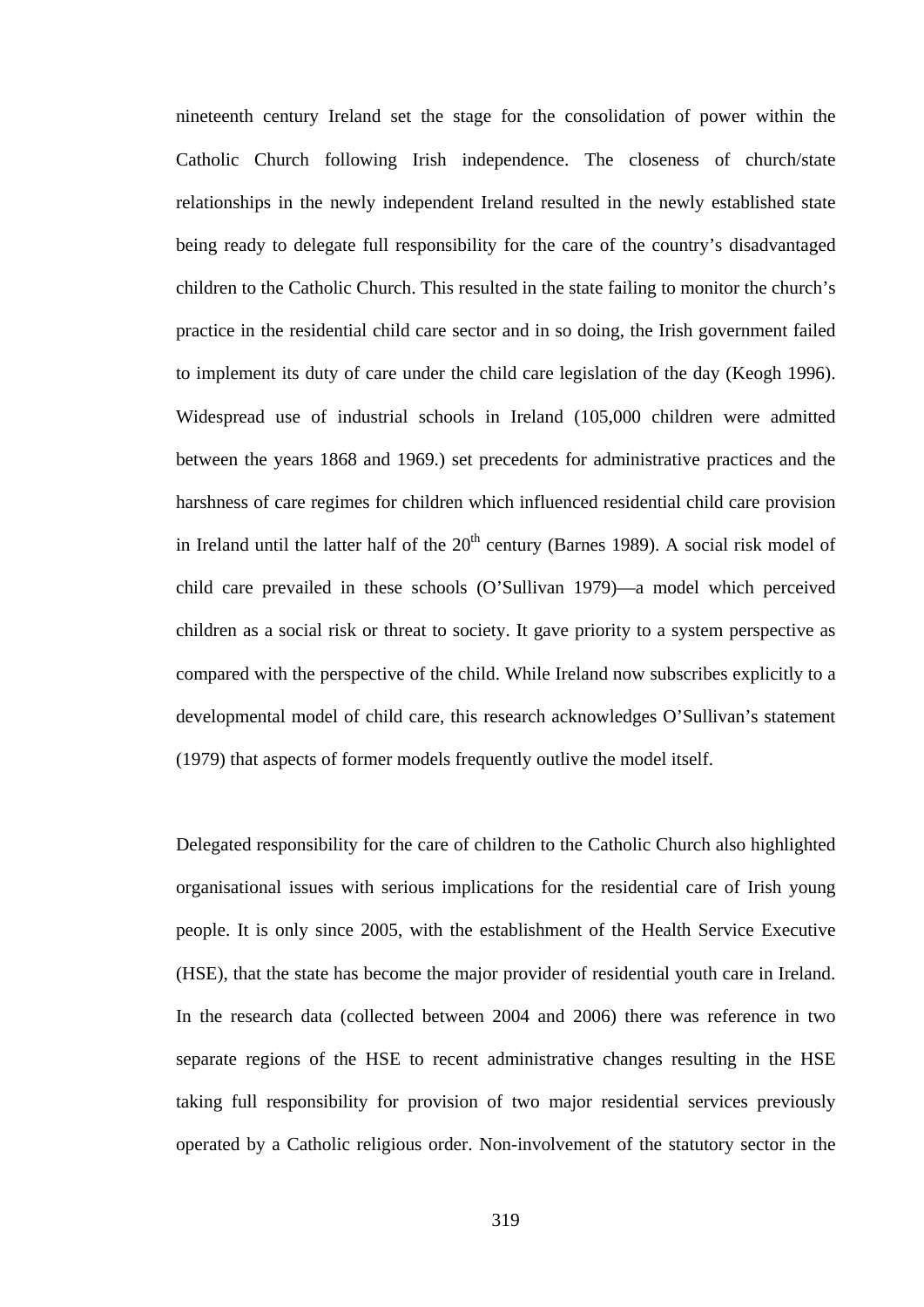direct provision of residential child and youth care resulted in a lack of experience in or understanding of direct residential youth care provision in the statutory sector. The timing of recent changes in direct statutory provision of residential youth services coincided with a general acceptance of the ideology of managerialism by public services seeking to achieve increased efficiency in the use of resources. Managerialism gave management new-found confidence in their right to manage. Public sector managerialism adapted to factors that differentiated it from that operating in private sector enterprises (Pollitt and Harrison 1992). Milner and Joyce argued that 'reporting lines and accountability structures have been blurred or even obliterated' in the public sector (2005: 85). There was also a lack of clearly defined objectives in the public sector which is said to create problems for managers. However, this also gave managers the freedom to pursue objectives for a given service that differed substantially from those contained in an existing service mandate.

Residential youth care services became particularly vulnerable to two underlying principles of managerialism: 'value for money' and 'more for less' (Pollitt 1990). Within a managerialist model, a manager can be driven by the search for efficiency rather than by abstract professional standards. There is evidence of this perspective in a quote from the transcript of a research respondent R16, a senior manager in the HSE, as he spoke of his appointment as Assistant Chief Executive in 2000: '*There were three of us [Assistant Chief Executives] recruited in 2000 ... We looked at how we might best manage the residential care sector'* (R16). Administrative managers are expected to prioritise efficiency and, where they take a direct role in the provision of residential youth services, their tendency to regulate and control often took priority over the developmental needs of young people. This is an example of how system priorities can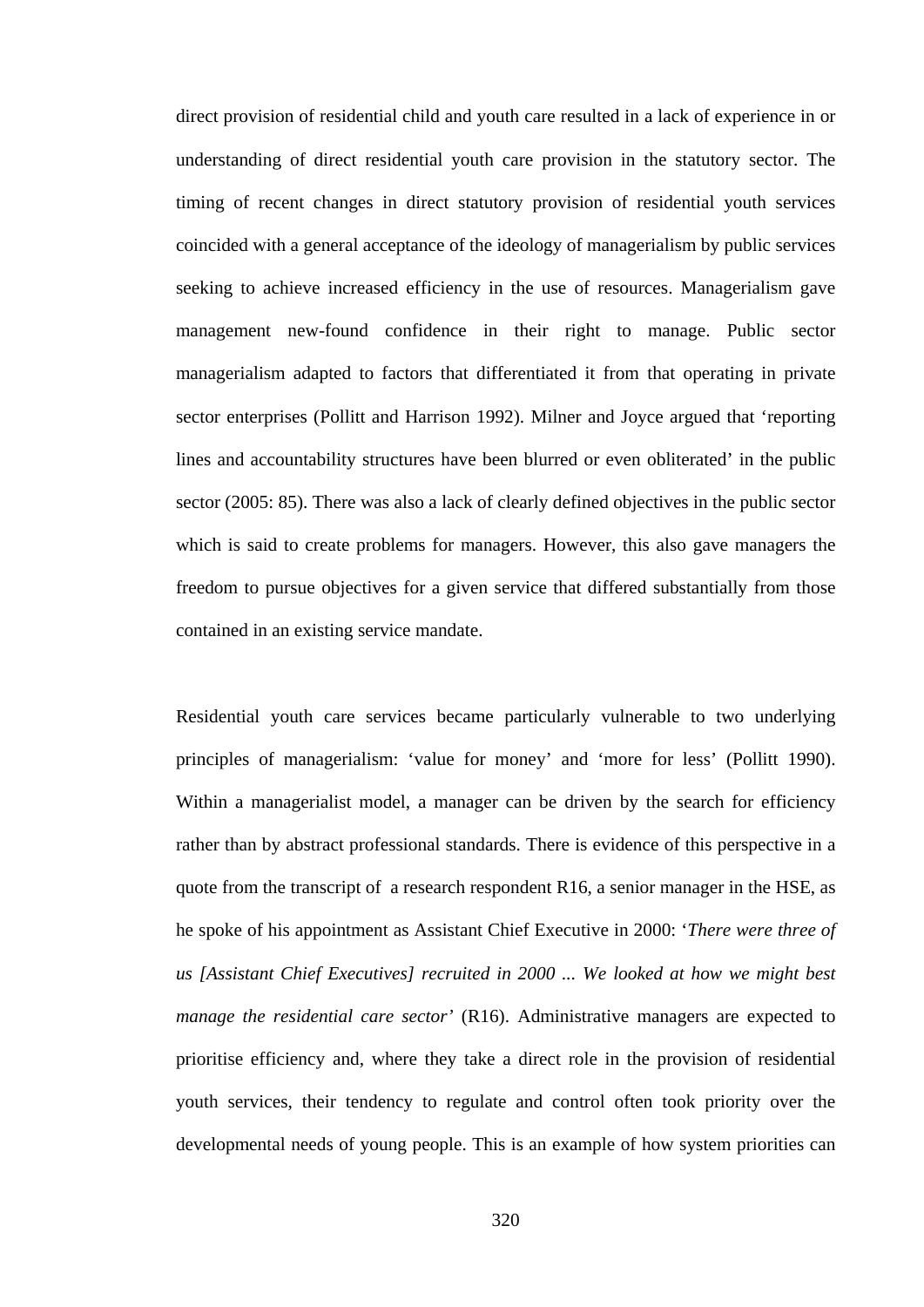take precedence over the needs of individual children. It offers but one reason why this study recommends that all residential youth care services should be managed by managers at director-of-service level whose professional backgrounds require an understanding of developmental care, and that they are given authority and responsibility for ensuring delivery of developmental care for residents. The challenge is to ensure that the former close church/state relationship which prevailed following Irish independence—and was instrumental in the failure of the Irish government of that time to ensure implementation of existing child care legislation in relation to children in residential care (Keogh 1996)—is not replaced by a present-day government's acceptance of a managerialist ideology which prioritises bureaucratic goals over the needs of children in residential care. A prioritisation of bureaucratic goals in frontline residential youth care services will never ensure the provision of developmental care as mandated in current Irish legislation.

Dialectical data analysis in this study showed that developmental care for residents was not evidenced in those services which prioritised bureaucratic goals over residents' needs-led goals. This became a differentiating factor between services providing developmental care and those failing to do so. It underpinned the delineation of Critical Success Factor 5. The care mandate identified in the Child Care Act 1991 explicitly embraces a duty to provide developmental care. Developmental care is personalised care, an organic activity which does not sit comfortably in bureaucratic structures which seek prescriptive activity based on control and predictability. Discussion of the findings of this study (Chapter Nine) refers to how services which provided developmental care prioritised child-centred, personalised care of residents, while services that failed to provide developmental care prioritised bureaucratic goals at the frontline. As the major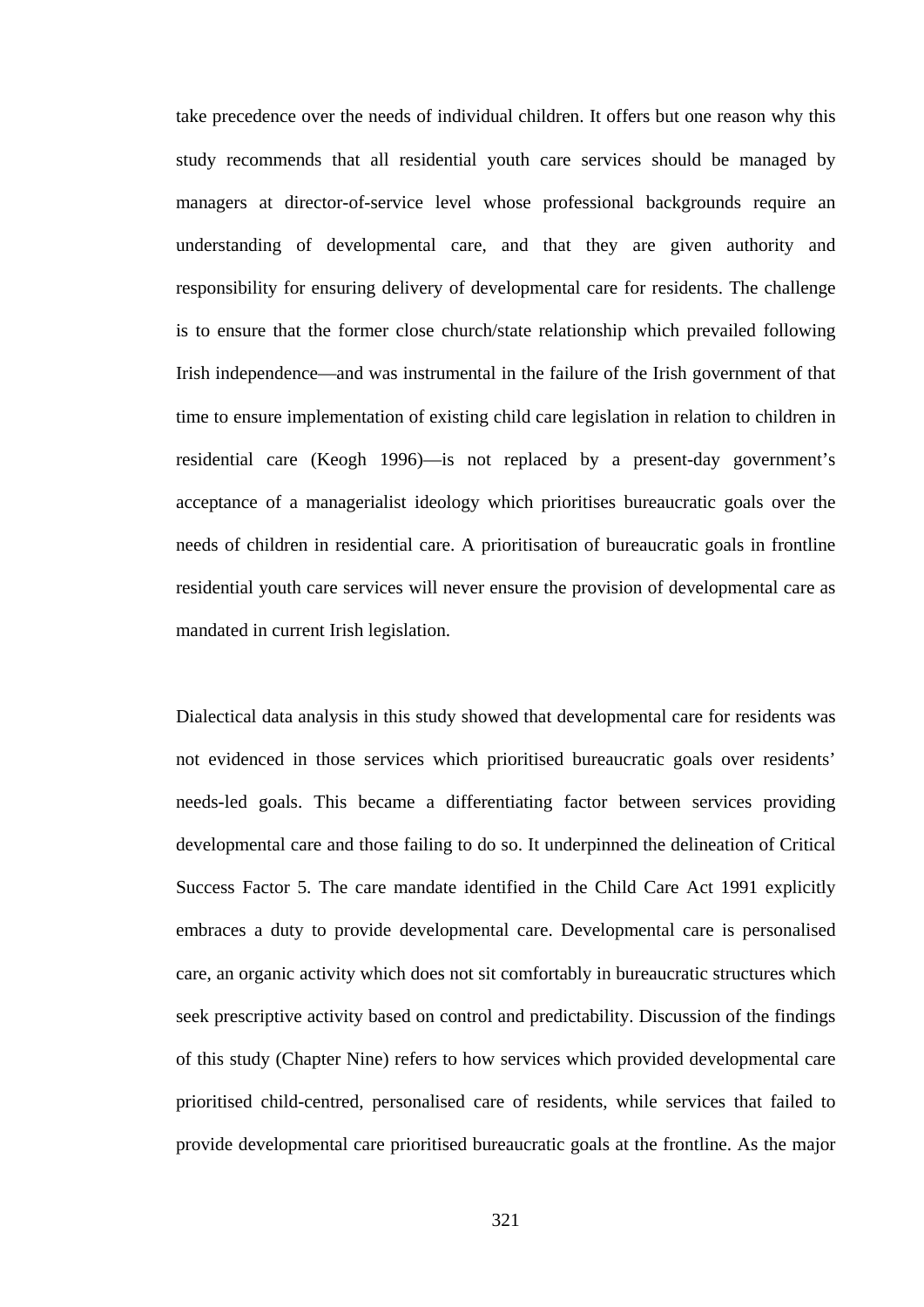provider of residential youth care in Ireland, the HSE is mandated by Irish legislation (Government of Ireland 1991) to provide developmental care for young residents. It is thus essential that no bureaucratic inputs deter the provision of developmental care for children and young people in Irish residential care. Developmental care was achieved in a HSE region which placed the residential service within what resembled a *selfcontained task* structure (Galbraith 1977) in the wider bureaucratic HSE structure. This ring-fenced the residential service and provided it with protection from bureaucratic decisions that did not prioritise developmental needs of young residents. The manager of this *self-contained task* structure was given both the authority and responsibility necessary to ensure provision of developmental care for residents. He reported to a general manager in the HSE on operational issues and was held accountable for efficient use of the residential service budget and for delivery of developmental care for all residents. It is a major finding of this study that such an organisational structure facilitated delivery of developmental residential care within the broader bureaucratic structure of the HSE. Effective management of such *self-contained task* structures requires a manager at director-of-service level with domain expertise and full authority to ensure provision of developmental care.

#### **10.6.1** *Recommendation 12***:**

*It is recommended that statutory bodies responsible for direct provision of residential child and youth care services structure frontline residential services as self-contained tasks (Galbraith 1977) under the direction of a senior manager (at director-of-service level), who has domain expertise together with authority and responsibility for delivery of developmental care for all residents.*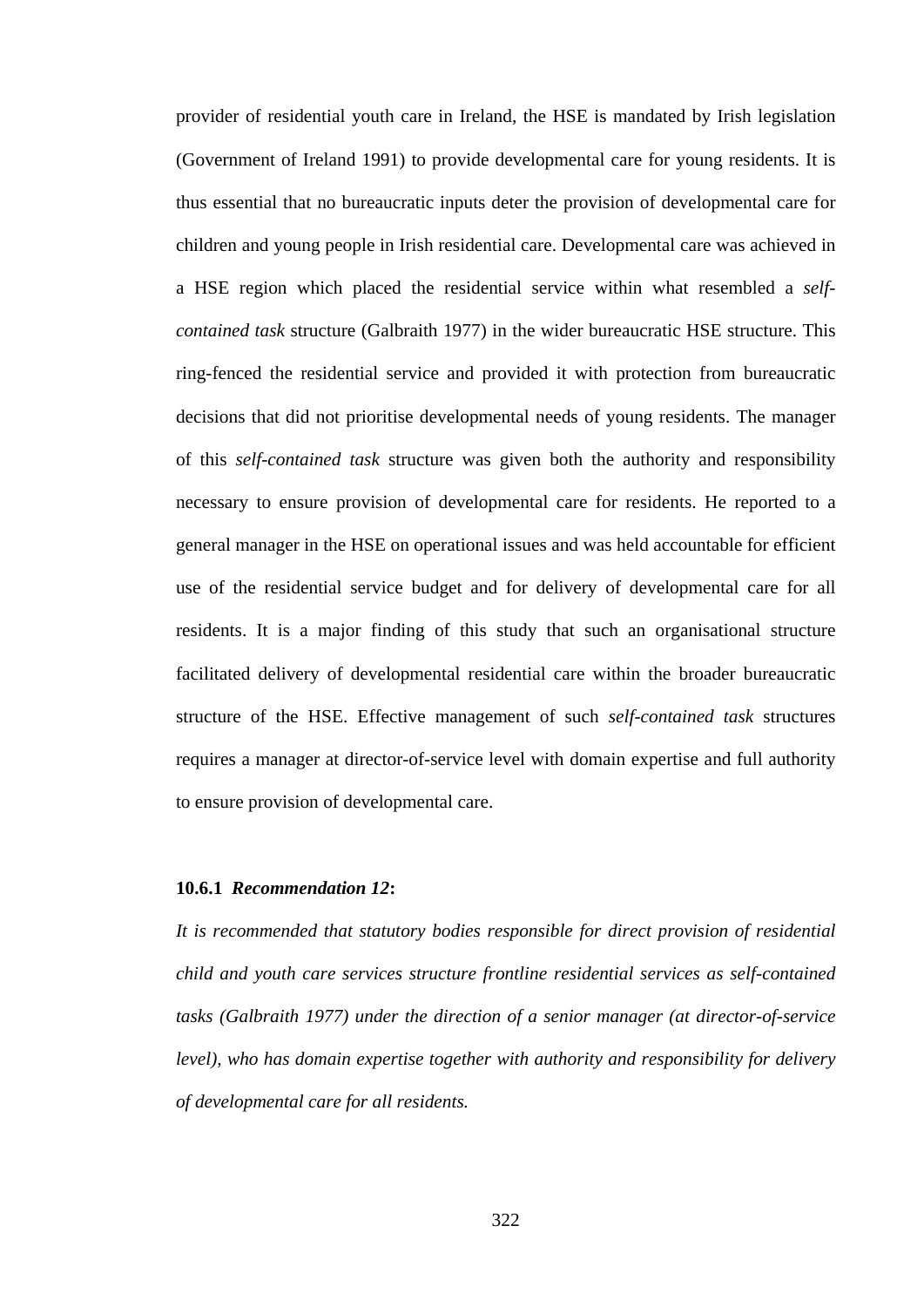### **10.7 Summary**

Thus concludes a long journey, one that has been both challenging and exciting. Rigour is always challenging but can also be rewarding when it yields results that were partially unexpected, even when all the more welcome. This study shows that a majority of the participating Irish residential youth services were providing needs-led, developmental care for their residents. It establishes beyond doubt that residential care can be a positive choice for challenged and challenging young people. It also clearly shows that certain factors in the organising mode of residential services will undermine the provision of developmental care.

The bureaucratic structure is designed to induce an impersonal and rational orientation towards tasks which is conducive to efficient administration (Weber 1947). Residential youth care practice is fundamentally relational, and reciprocal relationships must acknowledge and express feelings. The bureaucracy develops standardised work processes and has 'routine operating tasks, very formalised procedures in the operating core, a proliferation of rules, regulations and formalised communication throughout the organisation' (Mintzberg 1988: 547). Developmental residential care requires an individualised, needs-led response to young residents which seldom flourishes in a formalised, tightly-regulated environment or operating core. Senior administrative management in bureaucratic structures hold authority and control and are sharply differentiated from the operating core of frontline practice. This disempowers managers of the frontline service at both director-of-service and first-line levels. The research data showed this to be directly implicated in the failure to deliver developmental care. The bureaucratic organising mode suits environments which are simple, stable and predictable, while residential child and youth care has been shown to be unpredictable

323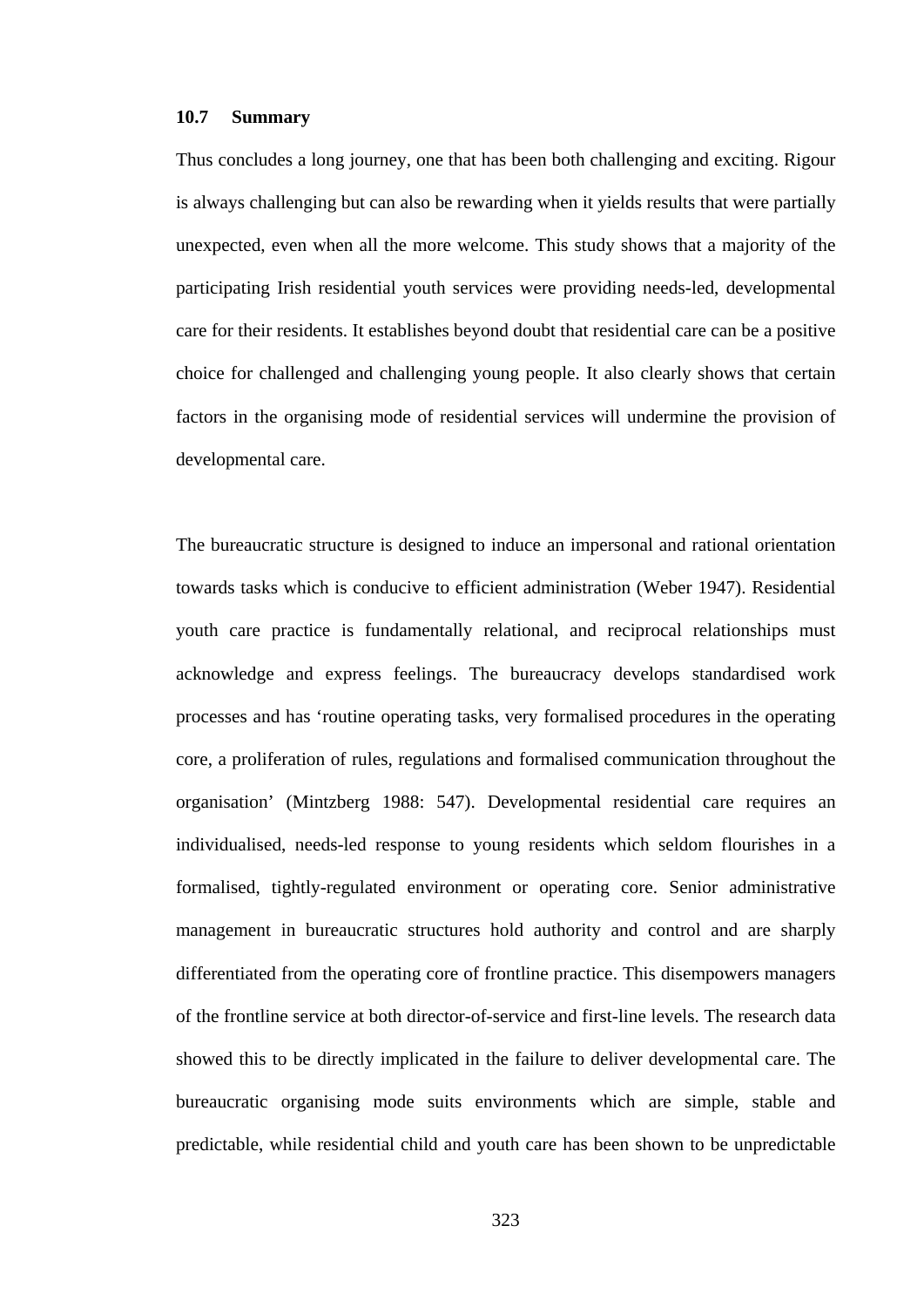and to be shaped by factors of dynamic complexity (Graham 1994). Provision of developmental care in Irish statutory residential child and youth care services will require development of *self-contained task* structures within the HSE. These need to be co-ordinated by senior managers with an understanding of developmental care who are given full authority and responsibility for delivery of needs-led care for residents. The senior managers of *self-contained task* structures such as these require strong leadership skills. The research data show that throughout the country, there are people in post with the necessary skills for the task. It is my hope that the Critical success factors that emerged from this study will provide them with reassurance as well as helpful guidance as they undertake their important work.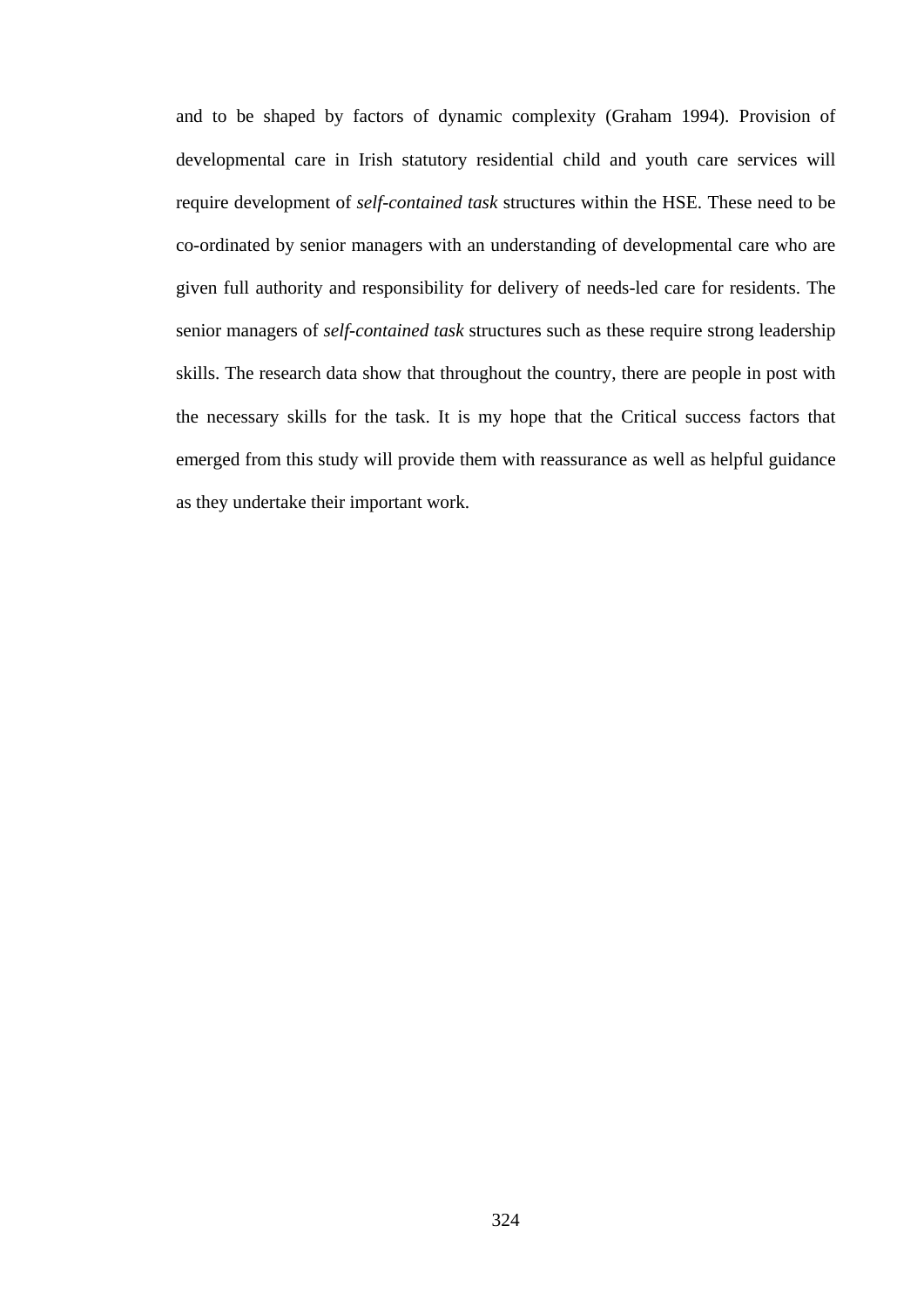## **BIBLIOGRAPHY**

- Adams, R (1998) Social Work Processes. In Adams, R, Dominelli, L and Payne, M (Eds) *Social Work: Themes, Issues and Critical Debates*, Macmillan, London.
- Agar, M and Hobbs, J (1982) Interpreting Discourse: Coherence and the Analysis of Ethnographic Interviews. *Discourse Processes*, 5, 1-32.
- Alimo-Metcalfe, B and Alban-Metcalfe, R J (2001) The Development of a New Transformational Leadership Questionnaire. *Journal of Occupational and Organisational Psychology*, 74, 1-27.
- Alimo-Metcalfe, B and Alban-Metcalfe, R J (2003) Under the Influence. *People Management*, 32-5.
- Allen, A and Morton, A (1961) *This Is Your Child: The Story of the National Society for the Prevention of Cruelty to Children*, Routledge and Kegan Paul, London.
- Argyris, C and Schon, D (1978) *Organisational Learning: A Theory of Action Perspective*, Addison-Wesley, Reading MA.
- Argyris, C (1982) *Reasoning, Learning and Action: Individual and Organisational*, Jossey-Bass, San Francisco CA.
- Arnold, M and Laskey, H (1985) *Children of the Poor Clares: The Story of an Irish Orphanage*, Appletree Press, Belfast.
- Audit Commission (2002) *Recruitment and Retention: A Public Service Workforce for the Twenty-first Century*, HMSO, London.
- Barnes, J (1989) *Irish Industrial Schools 1868-1908 Origins and Development*, Irish Academic Press, Dublin.
- Barrett, R (2006) *Building a Values-Driven Organisation: A Whole System Approach to Cultural Transformation*, Butterfield-Heinemann, London.
- Bennis, W (1989) *On Becoming a Leader*, Addison-Wesley, Reading MA.
- Bernstein, R J (1983) *Beyond Objectivism and Relativism: Science, Hermeneutics and Praxis*, University of Pennsylvania Press, Philadelphia.
- Betti, E (1981) Hermeneutics As the General Methodology of the Geistes Wissenschaften. In Bleicher J (Ed.), *Hermeneutics: Hermeneutics As Philosophy, Method and Critique*, Routledge and Kegan Paul, London.
- Blau, P M (1963) *The Dynamics of Bureaucracy: A Study of Interpersonal Relationships in Two Government Agencies*, University of Chicago Press, Chicago.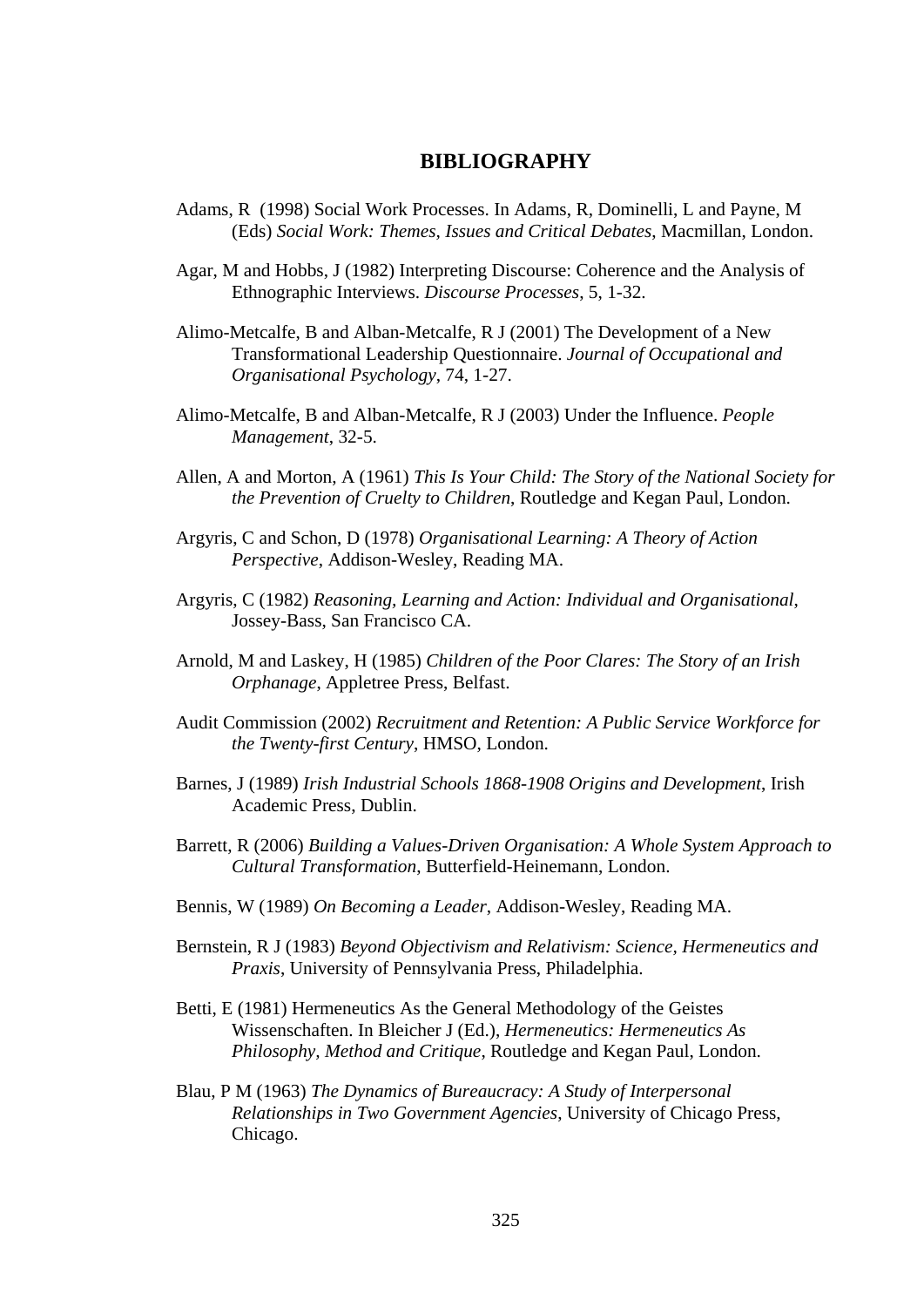- Bleicher, J (1980) *Contemporary Hermeneutics: Hermeneutics as Method, Philosophy and Critique*, Routledge and Kegan Paul, London.
- Breen, R, Hannan, D, Rottman, D and Whelan, C (1990) *Understanding Contemporary Ireland: State, Class and Development in the Republic of Ireland*, Gill and Macmillan, Dublin.
- Bronfenbrenner, U (1979) *The Ecology of Human Development*, Harvard University Press, Cambridge MA.
- Buckley, C (1996) Dear Daughter, Radio Telefis Éireann Documentary, Dublin.
- Buckley, H, Skehill, C and O'Sullivan, E (1997) *Child Protection Practices in Ireland: A Case Study*, Oak Tree Press, Dublin.
- Burke, H (1987) *The People and the Poor Law in Nineteenth Century Ireland*, Women's Education Bureau, Littlehampton, West Sussex.
- Burrell, G and Morgan, G (2001) *Sociological Paradigms and Organisational Analysis,*  Ashgate Publishing, Aldershot.
- Charlesworth, K, Cook, P and Crozier, G (2003) *Leading Change in the Public Sector: Making the Difference*, Chartered Management Institute, London.
- Child, J (1984) *Organisation: A Guide to Problems and Practice*, Harper and Row, London.
- Colton, M and Roberts, S (2007) Factors That Contribute to High Turnover among Residential Child Care Staff. *Child and Family Social Work* 12, 133-42.
- Colwell Commission of Inquiry (1974) *Report of the Commission of Inquiry into the Care and Supervision Provided in Relation to Maria Colwell*, HMSO, London
- Corish, B (1984) *The Irish Catholic Experience: A Historical Survey*, Gill and Macmillan, Dublin.
- Daniel, R H (1961) Management Data Crisis. *Harvard Business Review* (Sept-Oct), 111-12.
- Department for Children, Schools and Families (DCSF) (2008) *Children and Young Peoples Workforce Strategy*, DCSF Publications, Nottingham.
- Denzin, N and Lincoln, Y (1994) *Handbook of Qualitative Research*, Sage Publications, London.
- Department of Health (1996) *Report on the Inquiry into the Operation of Madonna House*, Stationery Office, Dublin.
- De Panfilis, D and Zlotnick, J L (2008) Retention of Frontline Staff in Child Welfare: A Systematic Review of Research. *Children and Youth Services Review* 30 (9), 995-1008.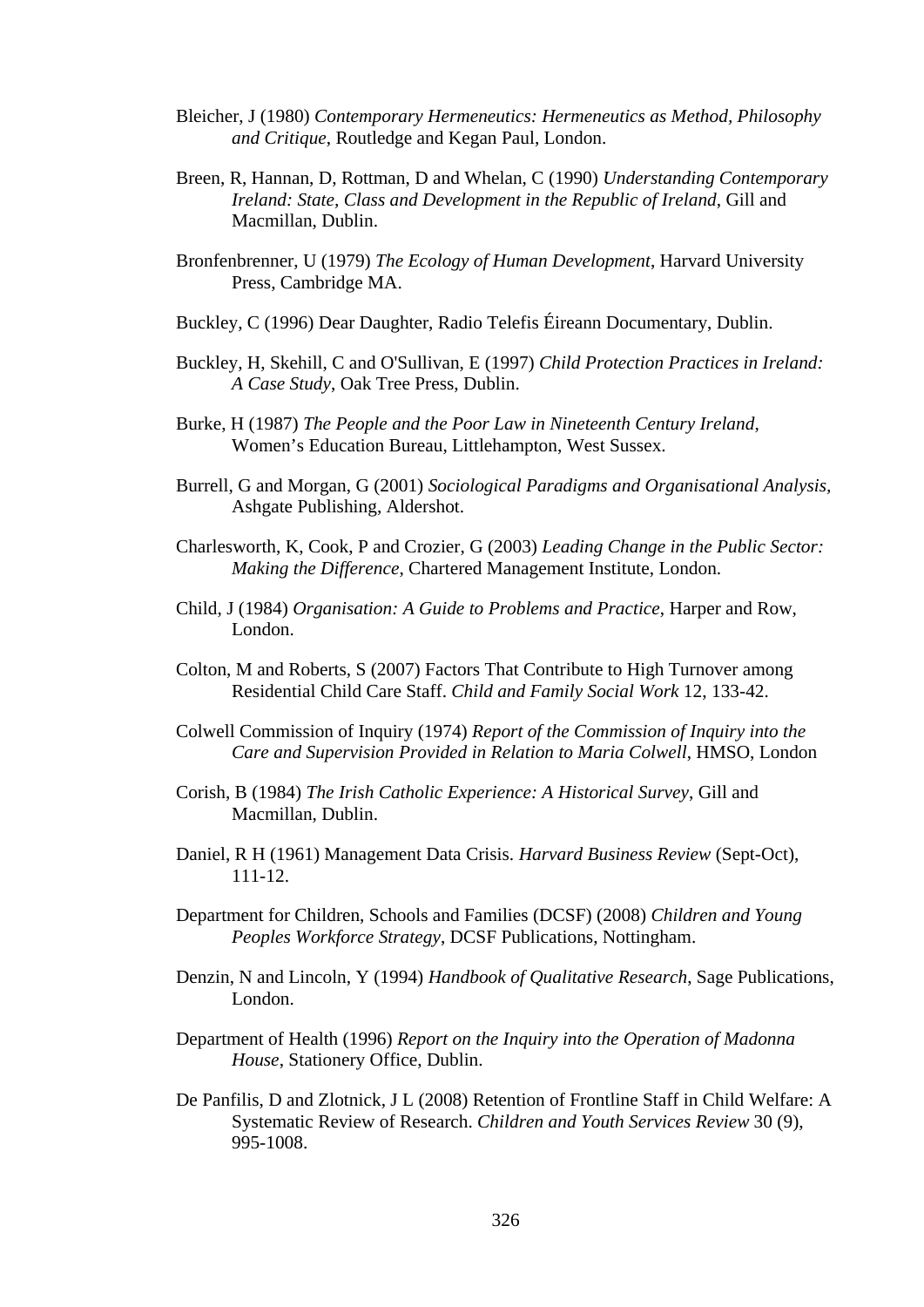- Department for Education and Skills (DfES) (2004) *Every Child Matters: Change for Children*, DfES, London.
- Dilthey, W (1961) Thoughts on History and Society. In Rickman, H P (Ed.), *Meaning in History: W. Dilthey's Thoughts on History and Society*, George Allen and Unwin, London.
- Doyle, P (1988) *The God Squad*, Raven Arts, Dublin.
- Drucker, P (1968) *The Practice of Management*, Pan Books, London.
- Durcan, G (1997) Secure Accommodation in the Child Care System: The Legal Background. In *Secure Accommodation in Child Care—Papers from a Seminar organised by The Children's Legal Centre*
- Fahey, T (1992) State, Family and Contemporary Schooling in Ireland. *Economic and Social Review* 23 (4), 369-95.
- Ferguson, H and Kenny, P (1995) *On Behalf of the Child: Child Welfare, Child Protection and the Child Care Act 1991*, A and A Farmar, Dublin.
- Ferguson, H (1996) The Protection of Children in Time: Child Protection and the Lives and Death of Children in Child Abuse Cases in Socio-Historical Perspective. *Child and Family Social Work* 1, 205-17.
- Ferguson, H and McNamara, T (1996) Protecting Irish Children: Investigation, Protection and Welfare. *Administration* 40 (2).
- Ferguson, H and O'Reilly, M (2001) *Keeping Children Safe: Child Abuse, Child Protection and the Promotion of Welfare*, A and A Farmar, Dublin
- Finlay, L (2003) 'The Reflexive Journey: mapping multiple routes'. In Finlay, L and Gough, B (Eds) *Reflexivity. A Practical Guide for Researchers in Health and Social Sciences,* Blackwell, Oxford, 3-20.
- Finch, J (1984) "'It's great to have someone to talk to": Ethics and politics of interviewing women'. In Bell, C and Roberts, H (Eds) *Social Researching: Politics, Problems and Practice,* London, Routledge, 70-85.
- Fish, S, Munro, E and Bairstow, S (2008) *Learning Together to Safeguard Children: Developing an Inter-agency Systems Approach for Case Reviews*, SCIE, London.
- Fox Harding, L (1991) *Perspectives in Child Care Policy*, Longman, London.
- Fulcher, L C (2002) The Duty of Care in Child and Youth Care Practice. *Journal of Child and Youth Care Work*, 17, 73-84.
- Fulcher, L C and Ainsworth, F (2006) *Group Care Practice with Children and Young People Revisited,* Haworth Press, New York.
- Gadamer, H G (1975) *Truth and Method,* Seabury Press, New York.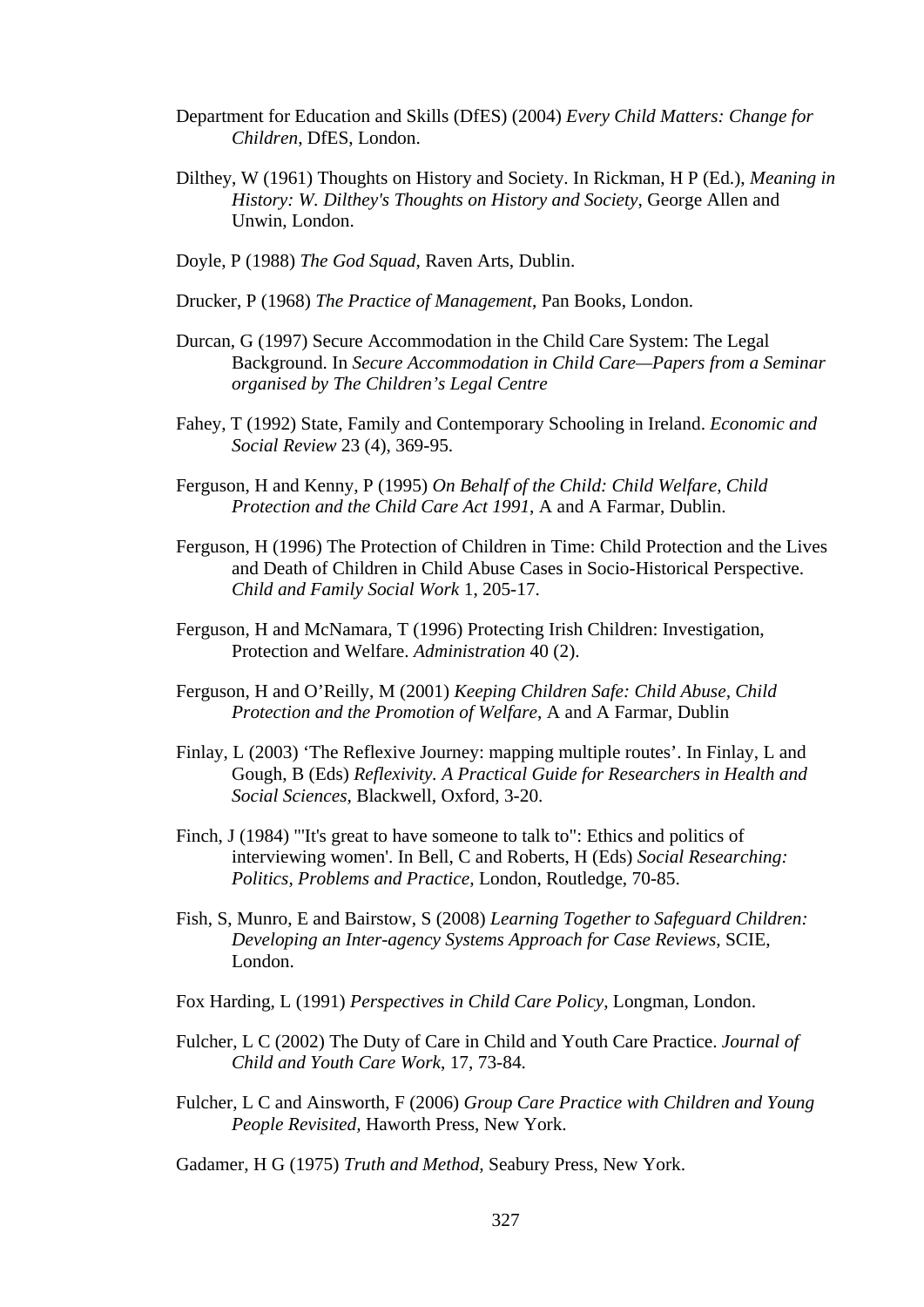Galbraith, J R (1977) *Organisation Design*, Addison-Wesley, Reading MA.

- Garfat, T and Ricks, F (1995) Self-Driven Ethical Decision Making: A Model for Child and Youth Care. *Child and Youth Care Forum* 24 (46), 393-403.
- Garfat, T (1998) Effective Child and Youth Care Intervention. *Journal of Child and Youth Care* 12 (1-2).
- George, V and Wilding, P (1994) *Welfare and Ideology*, Harvester Wheatsheaf, Hemel Hempstead, Herts.
- Gilligan, R (1992) The Child Care Act 1991: An Examination of Its Scope and Resource Implications. *Administration* 40 (4), 347-70.

Goffman, I (1961) *Asylums*, Pelican Books, New York.

- Goodman, N (1978) *Ways of World Making*, Hackett Publishing, Indianapolis IN.
- Government Accountability Office (2003) *Child Welfare: Department of Health and Human Services Could Play a Greater Role in Helping Child Welfare Agencies Recruit and Retain Staff*, United States General Accounting Office, Washington DC.
- Government of Ireland (1991) *The Child Care Act 1991*, Stationery Office, Dublin.
- Government of Ireland (1999) *Children First: National Guidelines for the Protection and Welfare of Children*, Stationery Office, Dublin.
- Government of Ireland (2000) *The National Children's Strategy*, Stationery Office, Dublin.
- Government of Ireland (2002) *Residential Institutions Redress Act*, Stationery Office, Dublin.
- Government of Ireland (2003) *Protection of Employees (Fixed Term Work) Act*. Dublin: Stationery Office.
- Government of Ireland (2004) Child Care (Standards in Children's Residential Centres) Regulations. Dublin: Stationery Office.
- Government of Ireland (2005) *Health and Social Care Professionals Act*, Stationery Office, Dublin.
- Graham, G (1994) *Residential Childcare: An Analysis of Activities and Tasks and Their Implications for the Organisational Design of Residential Child Care Units*, Unpublished M.Litt Thesis*.* Trinity College Dublin, Dublin.
- Graham, G (1995) The Roles of the Residential Care Worker. *Journal of the European Association of Training Centres for Socio-Educational Care Work* 1, 127-53.
- Graham, G (1996) Accountability: Where Does It Rest in Residential Child Care. *The Irish Social Worker* (Special Edition on Residential Child Care).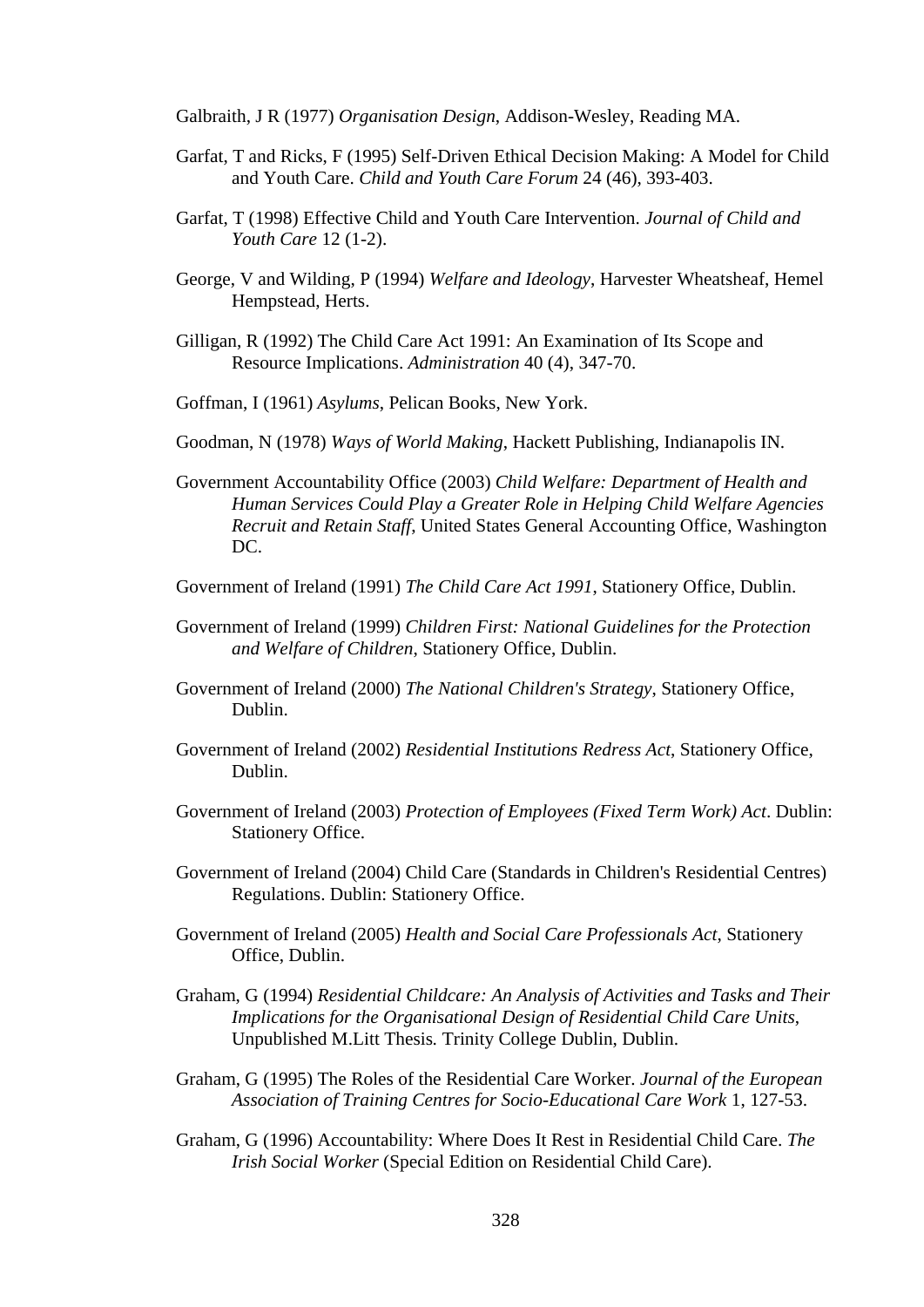- Graham, G (1998) The Characteristics of Residential Care Work. In Herwig, D and Diekmann, W (Eds) *Professional Theory for Educational Care Work*, Hogeschool van Amsterdam, Amsterdam.
- Graham, G (2003) The Use of Life Space Intervention in Residential Youth Care. *European Journal of Social Education* 5, 33-5.
- Graham, G and Megarry, B (2005) The Social Care Portfolio: An Aid to Integrated Learning and Reflection. *Social Work Education* 24(7), 769-80.
- Graham, G (2006) Attachment Theory and Wellbeing for the Young Person in Residential Care: The Provision of a Second Chance Secure Base for the Child in Crisis. *Relational Child and Youth Care Practice* 19(1), 23-34.
- Greene, J (1990) Knowledge Accumulation: Three Views on the Nature and Role of Knowledge in Social Science. In Guba, E (Ed.) *The Paradigm* Dialogue, Sage Publications, London.
- Guba, E (1981) Criteria for Assessing the Trustworthiness of Naturalistic Inquiries. *Educational Communications and Technology Journal* 29, 75-91.
- Guba, E and Lincoln, Y (1989) *Fourth Generation Evaluation*. Sage Publications, Newbury Park CA.
- Guba, E. (1990) *The Paradigm Dialogue*. London: Sage Publications
- Guba, E and Lincoln, Y (1994) Competing Paradigms in Qualitative Research. In Denzin, N and Lincoln, Y (Eds) *Handbook of Qualitative Research*, Sage Publications, London.
- Habermas, J (1971) *Knowledge and Human Interests*, Beacon, Boston.
- Hardaker, M and Ward, B (1987) Getting Things Done: How to Make a Team Work. *Harvard Business Review* (November-December), 112-19.
- Health Service Executive (HSE) (2009) *Section 8 Report: Review of Adequacy of Services for Children and Families 2006*, Stationery Office, Dublin.
- Hirsch, E D (1967) *Validity in Interpretation*, Yale University Press, New Haven CT.
- Holstein, J and Gubrium, J (1994) Phenomenology, Ethmomethodology and Interpretive Practice. In Denzin, N and Lincoln, Y (Eds) *Handbook of Qualitative Research*, Sage Publications, London.
- Kennedy Report (1970) *Reformatory and Industrial Schools Systems* Report, Government Publications, Dublin.
- Kent Report (1997) *Children's Safeguards Review*, The Social Services Inspectorate for Scotland, Edinburgh.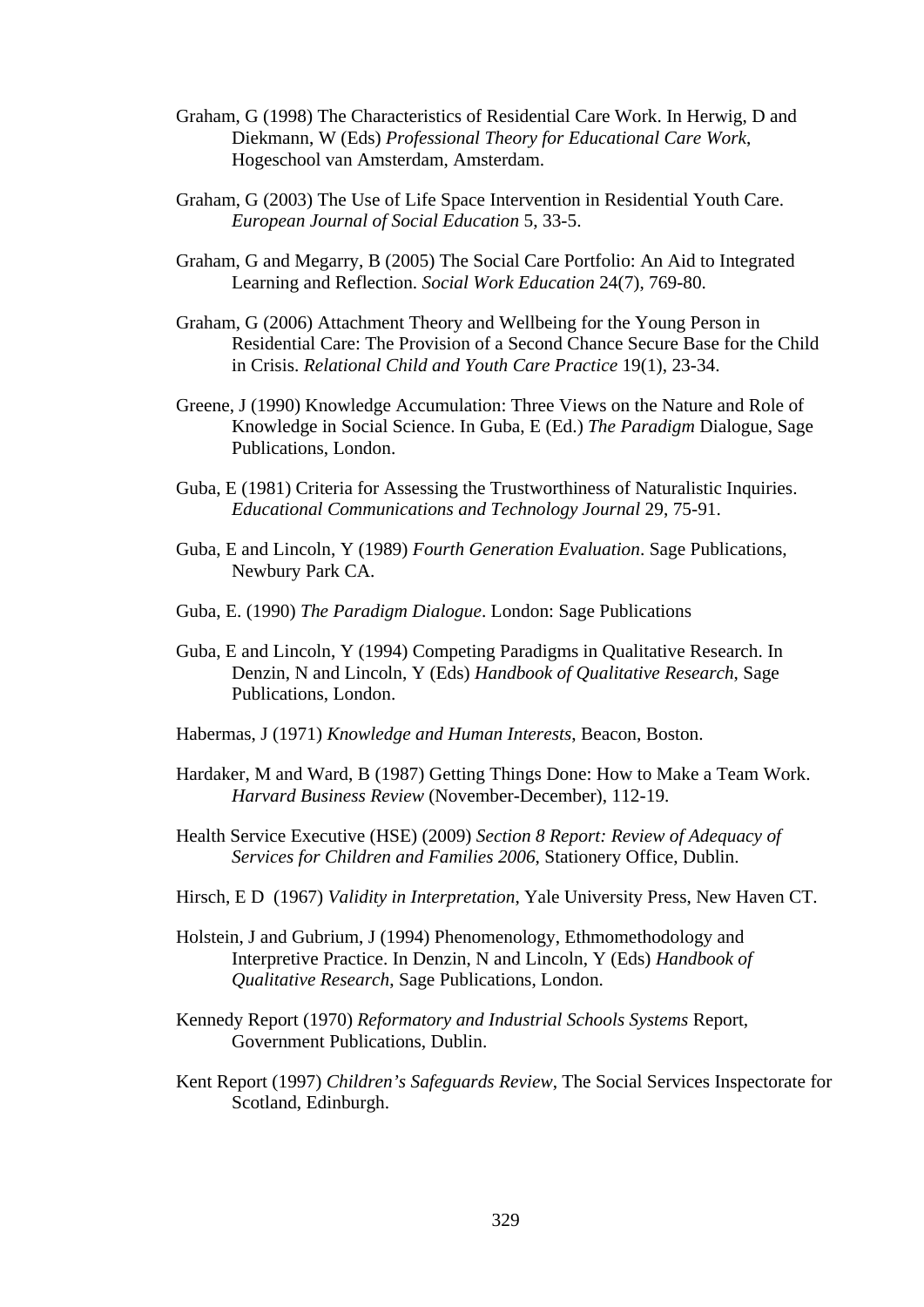- Keogh, D (1996) The Role of the Catholic Church in the Republic of Ireland 1922- 1995, *Building Trust in Ireland, Studies Commissioned for the Forum for Peace and Reconciliation*, Blackstaff Press, Belfast.
- Kirkwood, A (1993) *The Leicestershire Inquiry into Aspects of the Management of Children's Homes between 1973-1986,* Leicestershire County Council, Leicester.
- Kotter, J (1990) What Leaders Do. *Harvard Business Review* 68 (3), 103-11.
- Kuhn, T J (1970) *The Structure of Scientific Revolutions*, University of Chicago, Chicago.
- Langford, S (2008) Integration of Children's Policies. *Irish Youth Justice Services Biennial Conference*, OMC*,* Dublin.
- Lather, P (1990) Reinscribing Otherwise: The Play of Values in the Practices of the Human Sciences. In Guba, E (Ed.) *The Paradigm Dialogue*, Sage, London.
- Leidecker, J and Bruno A. (1984) Identifying and Using Critical Success Factors. *Long Range Planning* 17(1), 23-32.
- Levy, A and Kahan, B (1991) *The Pindown Experience and the Protection of Children: The Report of the Staffordshire Child Care Inquiry 1990*, Staffordshire County Council, Stafford.
- McGuinness, C (1993) *Report of the Kilkenny Incest Investigation*, Stationery Office, Dublin.
- Maier, H (2006) Primary Care in Secondary Settings: Inherent Strains. In Fulcher, L C and Ainsworth, F (Eds), *Group Care Practice with Children and Young People Revisited*, Haworth Press, New York, 87-116.
- Menzies, L (1979) Staff Support Systems: Task and Anti-task in Adolescent Institutions. In Hinshelwood, R and Manning, M (Eds), *Therapeutic Communities: Reflections and Progress*, Routledge and Kegan Paul, London.
- Milner, E and Joyce, P (2005) *Lessons in Leadership: Meeting the Challenges of Public Services Management*, Routledge, London.
- Mintzberg, H (1983) *Structure in Fives: Designing Effective Organisations*, Prentice-Hall, Englewood Cliffs NJ.
- Mintzberg, H (1988) The Machine Bureaucracy. In Quinn, J, Mintzberg, H and James, R (Eds) *The Strategy Process: Concepts, Contexts and Cases*, Prentice Hall, Englewood Cliffs NJ.
- Mishler, EG (1991) *Research Interviewing: Context and Narrative*, Harvard University Press, Cambridge MA.
- Moore, C (1995) *Betrayal of Trust: the Father Brendan Smyth Affair and the Catholic Church*, Marino, Dublin.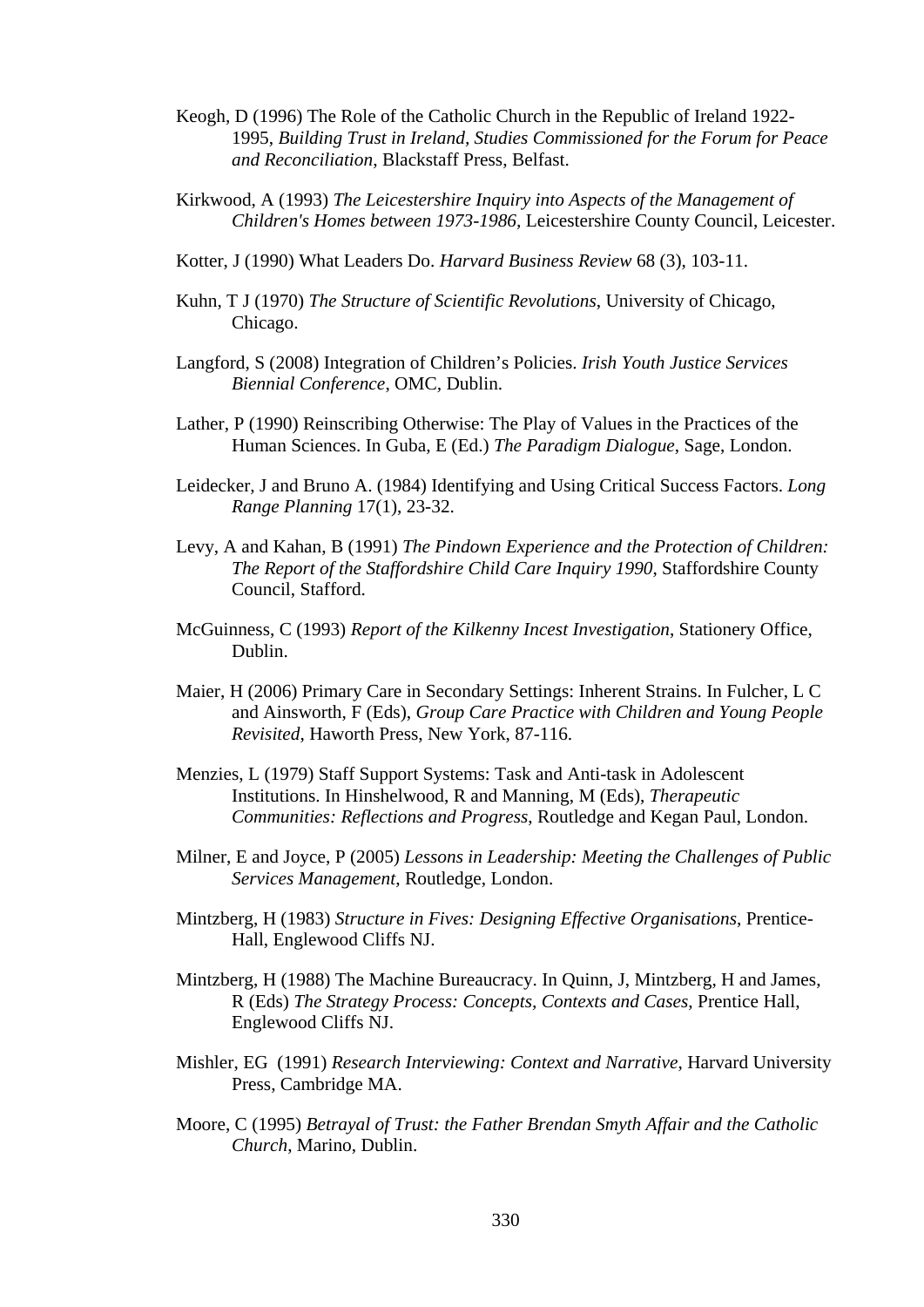- Munro, A, Holly, L, Rainbird, H and Leisten, R (2004) 'Power at Work: Reflections on the Research Process', *International Journal of Social Research Methodology* 7, 289-304.
- National Economic and Social Council (NESC) (1987) *Community Care Services: An Overview*, National Economic and Social Council, Dublin.
- NHS Executive (1996) *Managing Pressures on Emergency Care: a whole system approach*, South Thames NHS Executive, London.
- Newman, J and Clarke, J (1994) Going about Our Business? The Managerialisation of Public Services. In Clarke, J, Cochrane A and McLaughlin, E (Eds) *Managing Social Policy*, Sage Publications, London.
- O'Connor, J (1963) The Juvenile Offender. *Studies* 52, 69-96.
- O'Doherty, C (1996) The Functioning of Child Care Advisory Committees: Is Partnership Possible? *Irish Social Worker* 14(1), 11-13.
- Office of the Minister for Children (OMC) (2007) *Agenda for Children's Services*, Stationery Office, Dublin.
- O'Sullivan, D (1979) Social Definition in Child Care in the Irish Republic: Models of the Child and Child Care Intervention. *Social and Economic Review* 10(3), 209- 29.
- Parker, R (1988) The Research Reviewed: Independent Review of Residential Care. In Wagner, G (Ed.), HMSO, London.
- Parton, N (2004) From Maria Colwell to Victoria Climbie: Reflections on a Generation of Public Inquiries into Child Abuse. *Child Abuse Review* 13, 80-94.
- Patton, M (1990) *Qualitative Evaluation and Research Methods*, Sage, Newbury Park CA.
- Pfeffer, J (1982) *Organisations and Organisation Theory*, Pitman Publishing, Marsfield MA.
- Phillips, D (1990) Postpositivist Science: Myths and Realities. In Guba. E (Ed.) *The Paradigm Dialogue*, Sage Publications, London.
- Pollitt, C (1986) Beyond the Managerial Model: The Case for Broadening Performance Assessment in Government and the Public Services. *Financial Accountability and Management* 2(3), 155-70.
- Pollitt, C (1990) *Managerialism and the Public Services*, Basil Blackwell, Oxford.
- Pollitt, C and Harrison, S (1992) *Handbook of Public Services Management*, Blackwell, Oxford.
- Popkewitz, T (1990) Whose Future and Whose Past: Notes on Critical Theory and Methodology. In Guba, E (Ed.) *The Paradigm Dialogue*, Sage, London.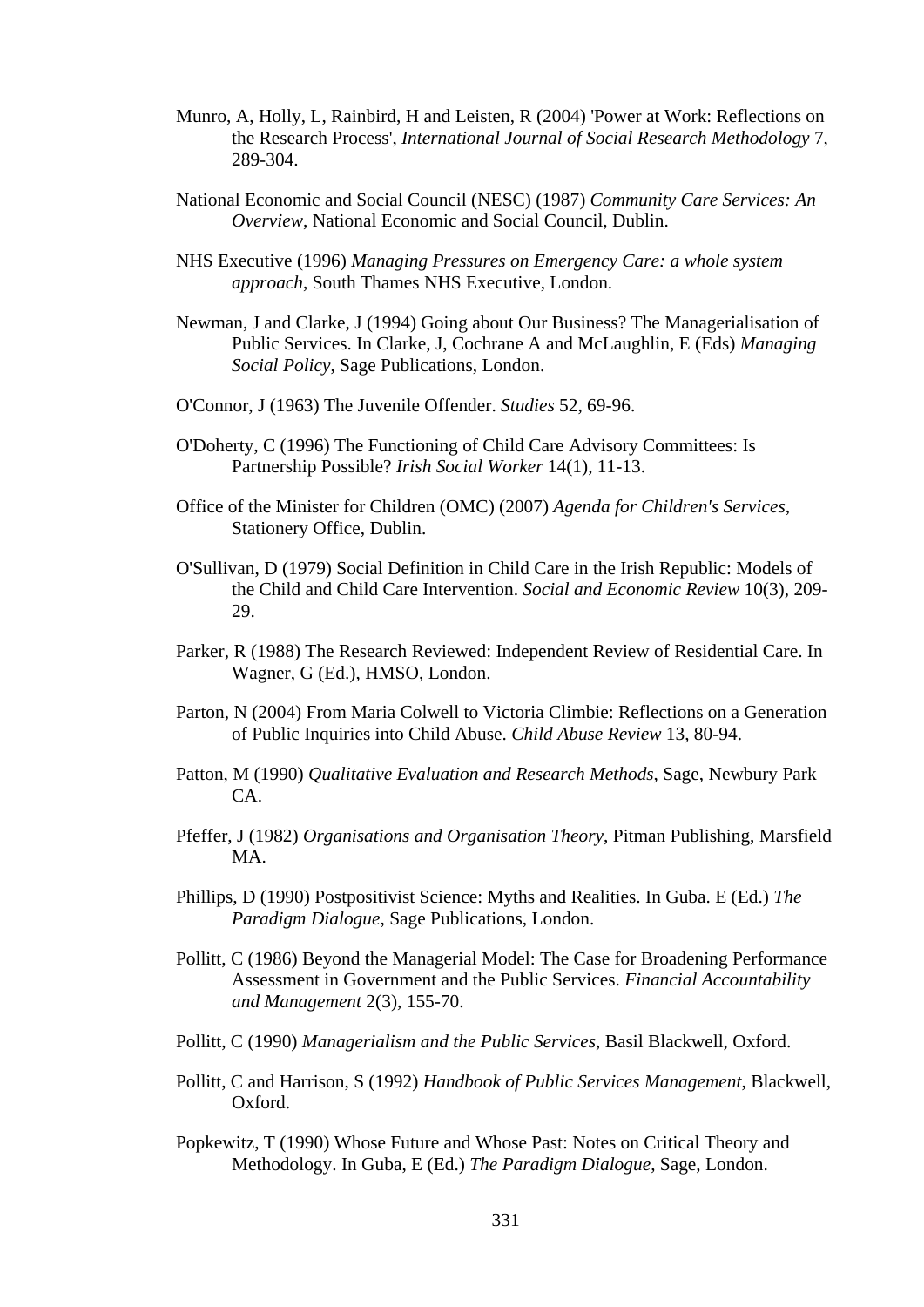- Powell, F (1992) *The Politics of Irish Social Policy*, Edwin Meller Press, Lampeter, Wales.
- Raftery, M and O'Sullivan, E (1999) *Suffer the Little Children: The Inside Story of Ireland's Industrial Schools*, New Island Books, Dublin.
- Reformatories and Industrial Schools Commission Great Britain (1970). *Report from the Commissioners on Reformatories and Industrial Schools [1884]*, Irish University Press, Shannon.
- Robins, J (1980) *The Lost Children: A Study of Charity Children in Ireland 1700-1900*, Institute of Public Administration, Dublin.
- Rockart, J F (1979) Chief Executives Define Their Own Data Needs. *Harvard Business Review* (March-April), 81-92.
- Rose, W and Barnes, J (2008) *Improving Safeguarding Practice: Study of Serious Case Reviews 2001-2003*. Department for Children, Schools and Families. HMSO, London.
- Rummler, G and Brache, A (1995) *Improving Performance: How to Manage the White Space on the Organisation Chart*, Jossey-Bass, San Francisco CA.
- Sarantakos, S (1997) *Social Research*, Palgrave, New York.
- Schwandt, T (1990) Paths to Inquiry in the Social Disciplines: Scientific, Constructivist and Critical Theory Methodologies. In Guba, E (Ed.) *The Paradigm Dialogue*, Sage Publications, London.
- Schwandt, T (1994) Constructivist, Interpretivist, Approaches to Human Inquiry. In Denzin, N and Lincoln, Y (Eds), *Handbook of Qualitative Research*, Sage Publications, London.
- Selznick, P (1943) An Approach to a Theory of Bureaucracy. *American Sociological Review*, VIII, 47-54.
- Senge, P (1990) *The Fifth Discipline: The Art and Practice of the Learning Organisation*, Random House Business Books, London.
- Sevenhuijsen, S (1998) *Citzenship and the Ethics of Care: Feminist Considerations on Justice, Morality and Politics*, Routledge, Abingdon.
- Shank, M and Boynton, A (1985) Critical Success Factor Analysis as a Methodology for MIS Planning. *MIS Quarterly* (June), 121-29.
- Skehill, C (1999) *The Nature of Social Work in Ireland*, Edwin Mellon Press, Lampeter Wales.
- Smith, B D (2005) Job Retention in Child Welfare: Effects of Perceived Organisational Support, Supervisor Support, and Intrinsic Job Value. *Children and Youth Services Review* 27(2), 153-69.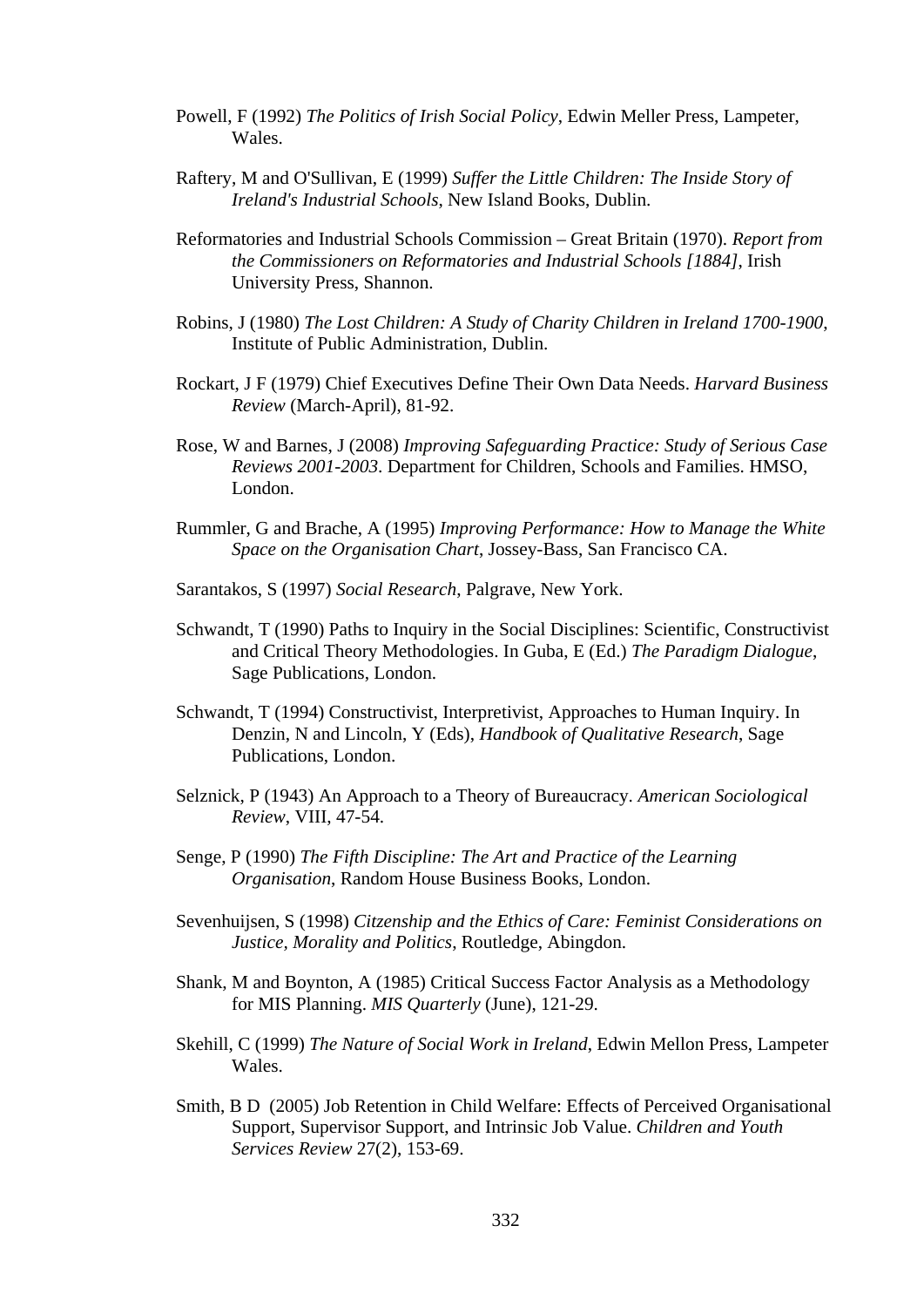- Smith, M (2009) *Rethinking Residential Child Care: Positive Perspectives*, Policy Press, Bristol.
- Smith, R (1995) *Values and Practice in Child Care*, University of Leicester, Leicester.
- Stanley, N and Manthorpe, J (Eds) (2004) *The Age of Inquiry: Learning and Blaming in Health and Social Care*, Routledge, London.
- Stanton, K and Dugdale, A (1996). *Professional Negligence*, Butterworths, London.
- Stewart, J W (1988) *Children and Social Policy in Great Britain 1871-1909*, University of London.
- Stewart, J W (1995) Children, Parents and the State: The Children Act 1908. *Children and Society* 9 (1), 90-9.
- Task Force on Child Care Services (1980) *Final Report*, The Stationery Office, Dublin.
- Taylor, C. (1979) Interpretation and the Sciences of Man. In S. Williams (Ed.) *Interpretative Social Sciences: A Reader.* Berkeley: University of California Press.
- Taylor, C. (1989) *Sources of the Self: The Making of Modern Identity*. Cambridge: University of Cambridge Press.
- Taylor, F W (1911) *The Principles of Scientific Management*, Harper and Row, New York.
- Thompson, J D (1967) *Organisations in Action*, McGraw-Hill, New York.
- Tilbury, C (2007) The Regulation of Out-of-Home Care. *British Journal of Social Work*  37, 209-24.
- Tuairim (1966) *Some of Our Children: A Report on the Residential Care of Deprived Children*, Tuairim, London.
- Van Maanen, J (1988) *Tales of the Field: On Writing Ethnography*, University of Chicago Press, Chicago.
- Von Glassersfeld, E (1991) *Knowing without Metaphysics: Aspects of the Radical Constructivist Position in Research and Reflexivity*, Sage, Newbury Park CA.
- Warner, N (1997) Preventing Child Abuse in Children's Homes. In Haymen, S (Ed.) *Child Sexual Abuse: Myth and Reality*, ISTD, London.
- Weber, M (1947) *The Theory of Social and Economic Organisation*, Oxford University Press, New York.
- Whitaker, D, Archer, L and Hicks, L (1998). *Working in Children's Homes: Challenges and Complexities*, John Wiley and Sons, Chichester.
- Whitehead, L (2004) Enhancing the Quality of Hermeneutic Research: Decision Trail. *Journal of Advanced Nursing* 45 (5), 518.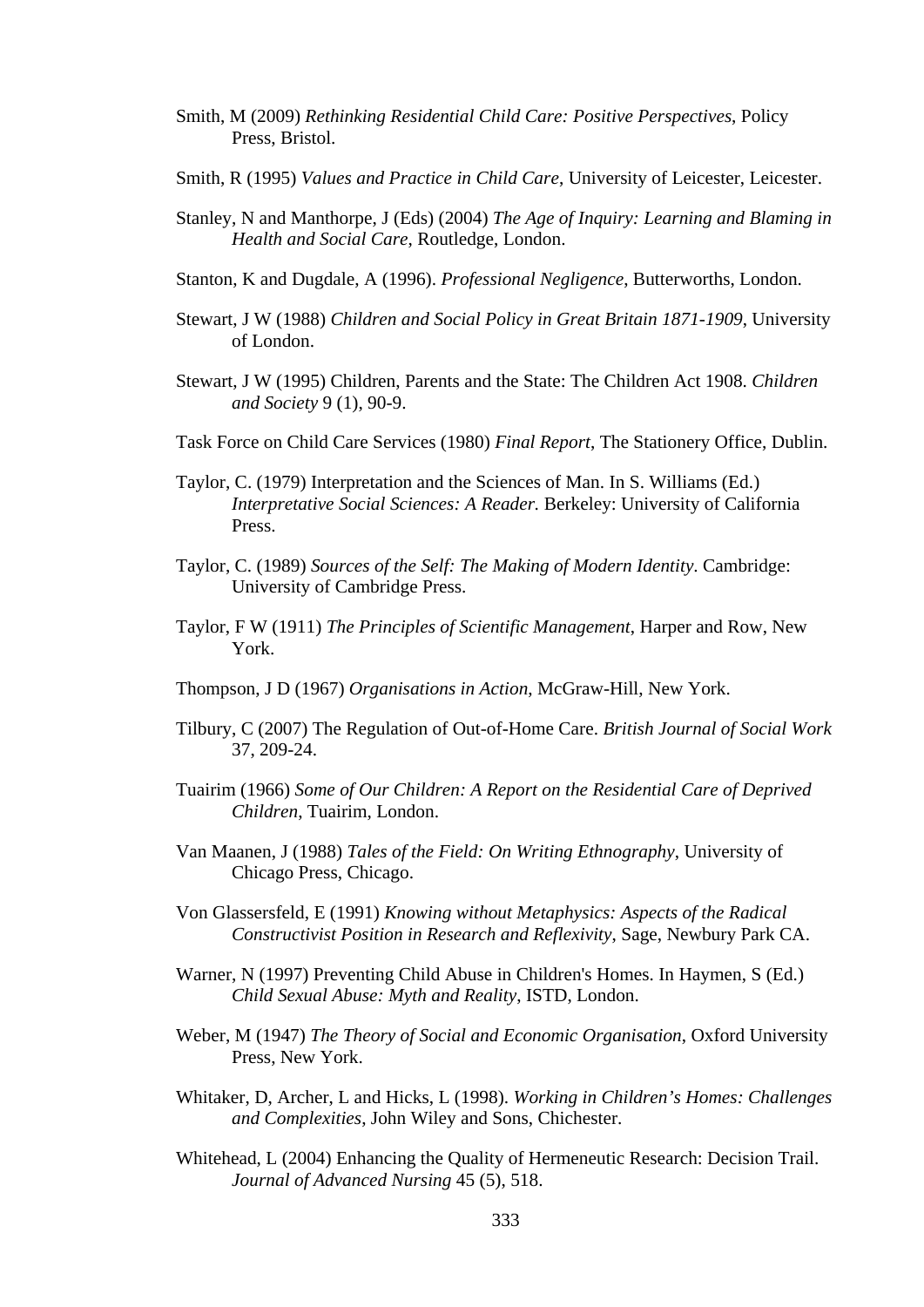## **LIST OF RELEVANT PUBLICATIONS BY THE AUTHOR**

- Graham, G. (1994) Residential Childcare: An Analysis of Activities and Tasks and Their Implications for the Organisational Design of Residential Child Care Units, Unpublished M.Litt Thesis. Dublin: Trinity College Dublin.
- Graham, G. (1995) The Roles of the Residential Care Worker. *Journal of the European Association of Training Centres for Socio-Educational Care Work*, 1, 127-153.
- Graham, G. (1996) Accountability: Where Does It Rest in Residential Child Care. *The Irish Social Worker* (Special Edition on Residential Child Care).
- Graham, G. (1998) The Characteristics of Residential Care Work. In D. Herwig and W. Diekmann (Eds.) *Professional Theory for Educational Care Work.* Amsterdam: Hogeschool van Amsterdam.
- Graham, G. (2003) The Use of Life Space Intervention in Residential Youth Care. *European Journal of Social Education*, 5, 33-35.
- Graham, G. and Megarry, B. (2005) The Social Care Portfolio: An Aid to Integrated Learning and Reflection. *Social Work Education*, 24 (7), 769-780.
- Graham, G. (2006) Attachment Theory and Wellbeing for the Young Person in Residential Care: The Provision of a Second Chance Secure Base for the Child in Crisis. *Relational Child and Youth Care Practice*, 19, 1, 23-34.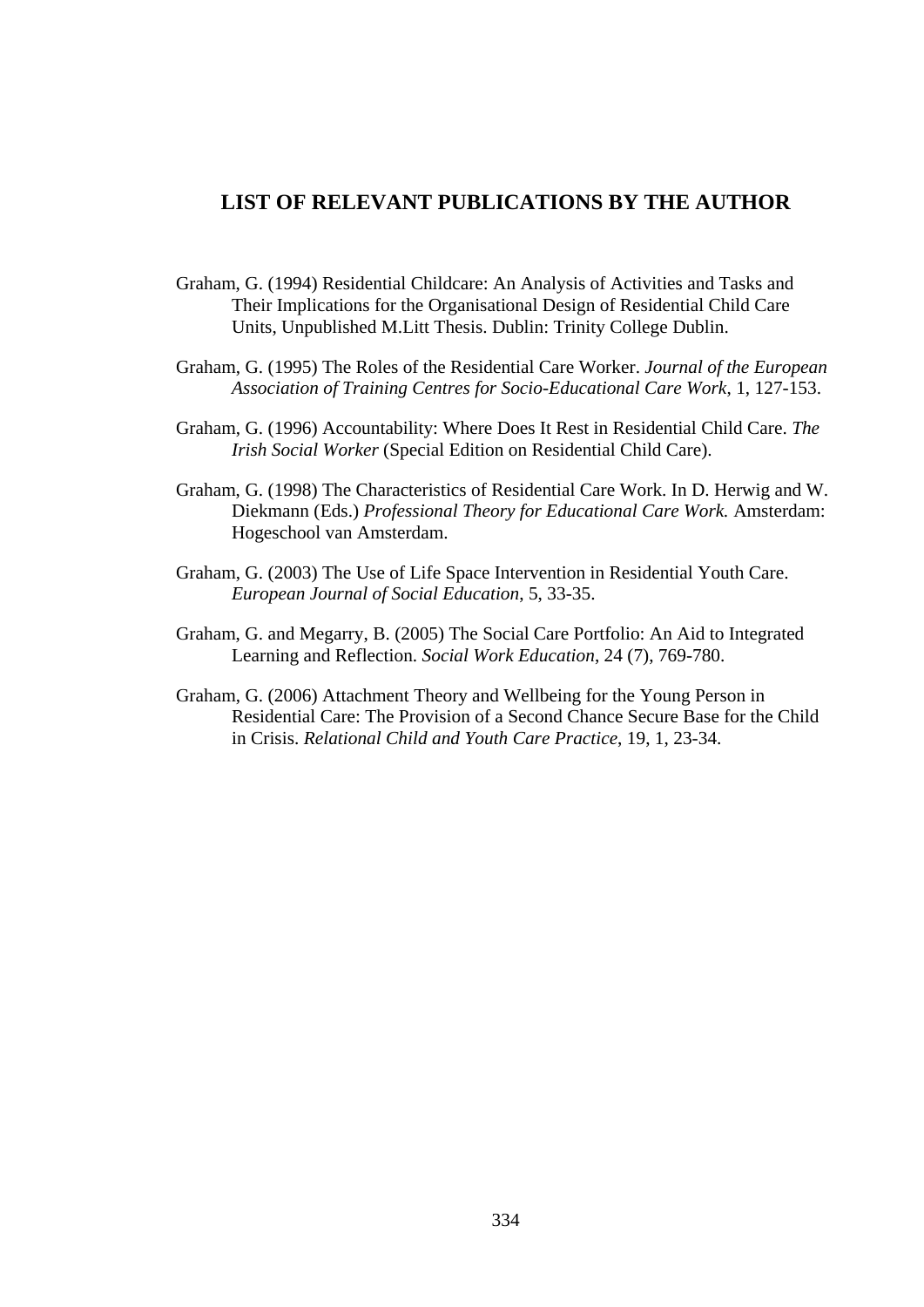# **Appendix 1:**

# **Introductory Questions**

Description of Unit, Numbers of Staff, Children

How did you first get into residential youth care work? Training?

When did you become a manager?

How have things changed during your time as a manager?

How might you describe a normal working day?

What might you describe as the most important tasks for you as a resident manager?

What takes up most of your time? What Works?

Whose views impact most on the children?

What communication systems do you use? In House? With other agencies?

How were you trained for the tasks of management in residential youth care work?

What supports do you have available to you? Who do you report to?

What do you consider to be the most important issues or challenges for young people in residential care?

What would you like to be asked about the work you do?

How would you like to answer those questions?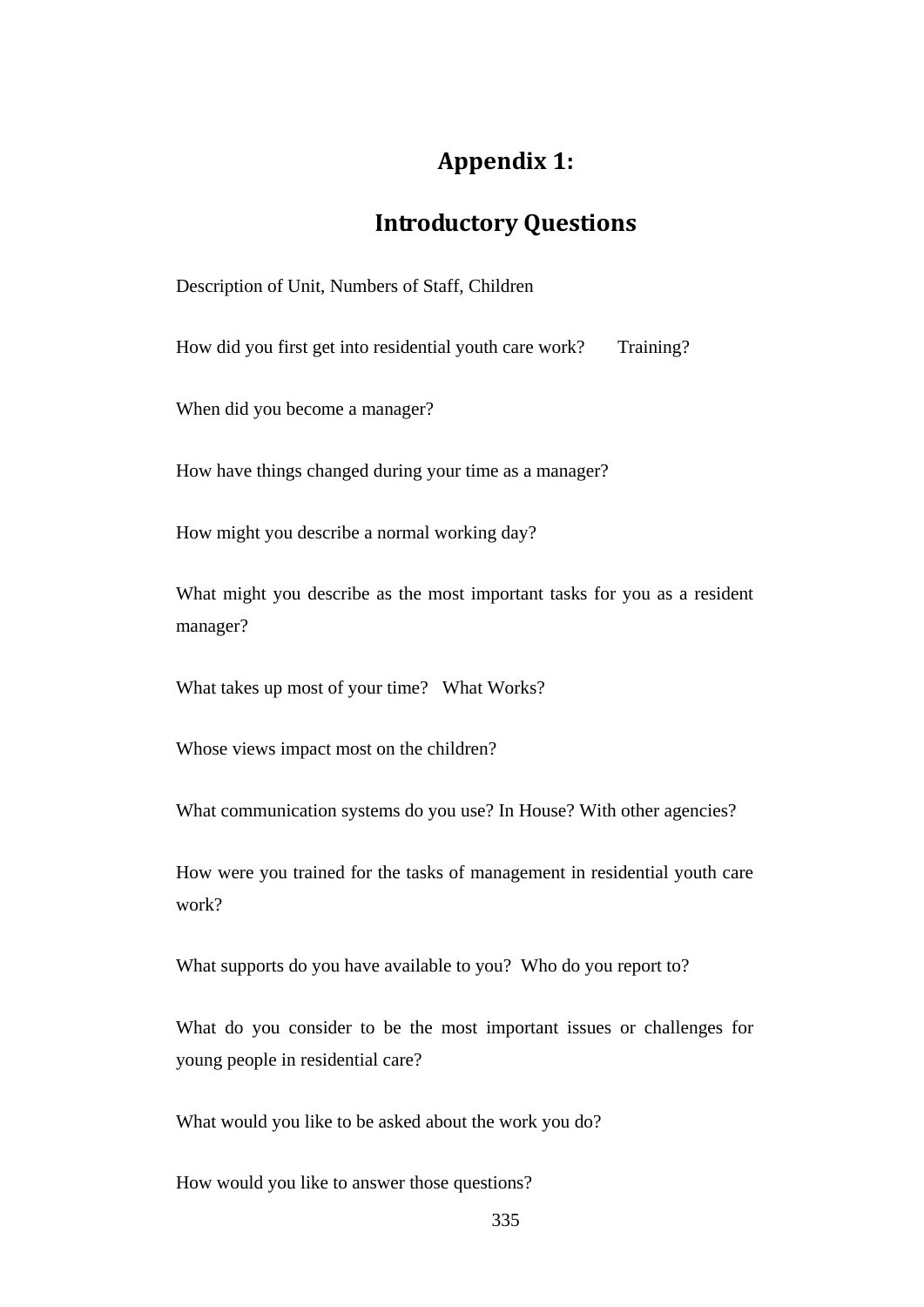Suggested themes:

Clinical V Bureaucratic tasks Facilitation of primary care tasks Child Protection and day to day supervision of residents Ecological perspective, whose decisions impact mostly on residents? Teamwork, staff selection, support and development Employment policy/stability. Efficiency V Effectiveness

Prompts (Tolich and Davidson 1999)

Can you give me another example of that? Does that happen all the time? How does this compare with your experience elsewhere? Really? Please tell me more I never knew that Could you elaborate or be more specific?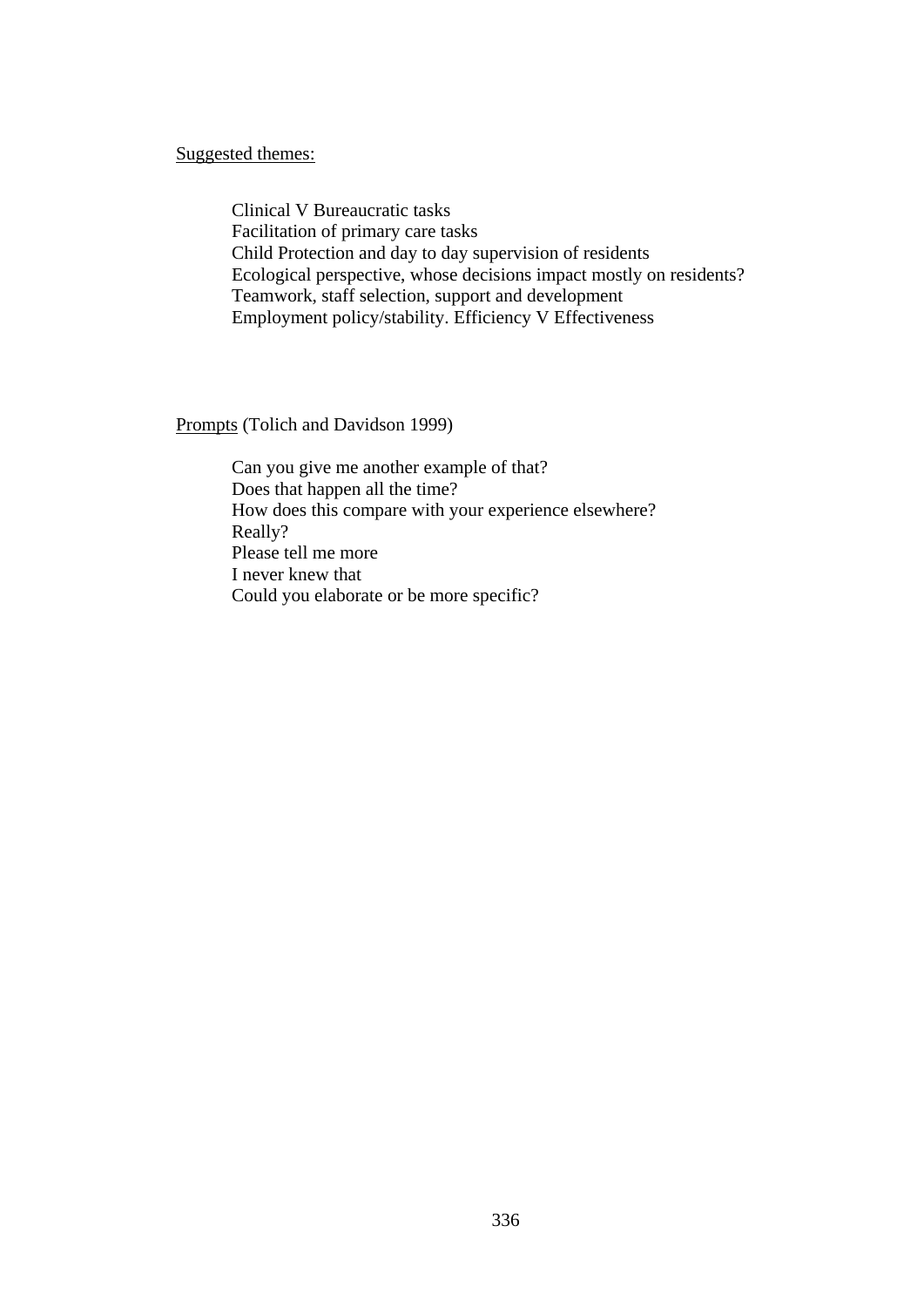# **Appendix 2:**

## **Informed Consent Form**

Title of Study:

*What Critical Success Factors are necessary and sufficient for provision of developmental care for each young person in Irish residential child and youth care?* 

### Statement:

This PhD study is being undertaken at Dublin Institute of Technology (DIT) under the supervision of Dr. Kevin Lalor, Head of Dept. of Social Sciences, DIT and Professor Leon Fulcher, Professor of Family Science, Zayed University, Abu Dhabi, UAE.

I have been a lecturer in the School of Social and Legal Studies at DIT for twenty years, where my discipline is Professional Practice in Social Care and my area of particular interest is residential youth care.

For this study I am building on a Masters thesis completed at Trinity College, Dublin (1994), which looked at the *nature* and *content* of residential youth care work. I am using a different methodology on this occasion where I am seeking to gain a deeper understanding of the critical success factors of residential youth care from the perspective of key players in the field. I hope to interview a number of *residential managers*, *alternative care managers* and *assistant chief executive officers in health boards* who manage resources for the residential youth care sector. The results of the research will be submitted for assessment as a doctoral thesis and it is hoped the publications that ensue will inform developing policies in the residential youth care sector.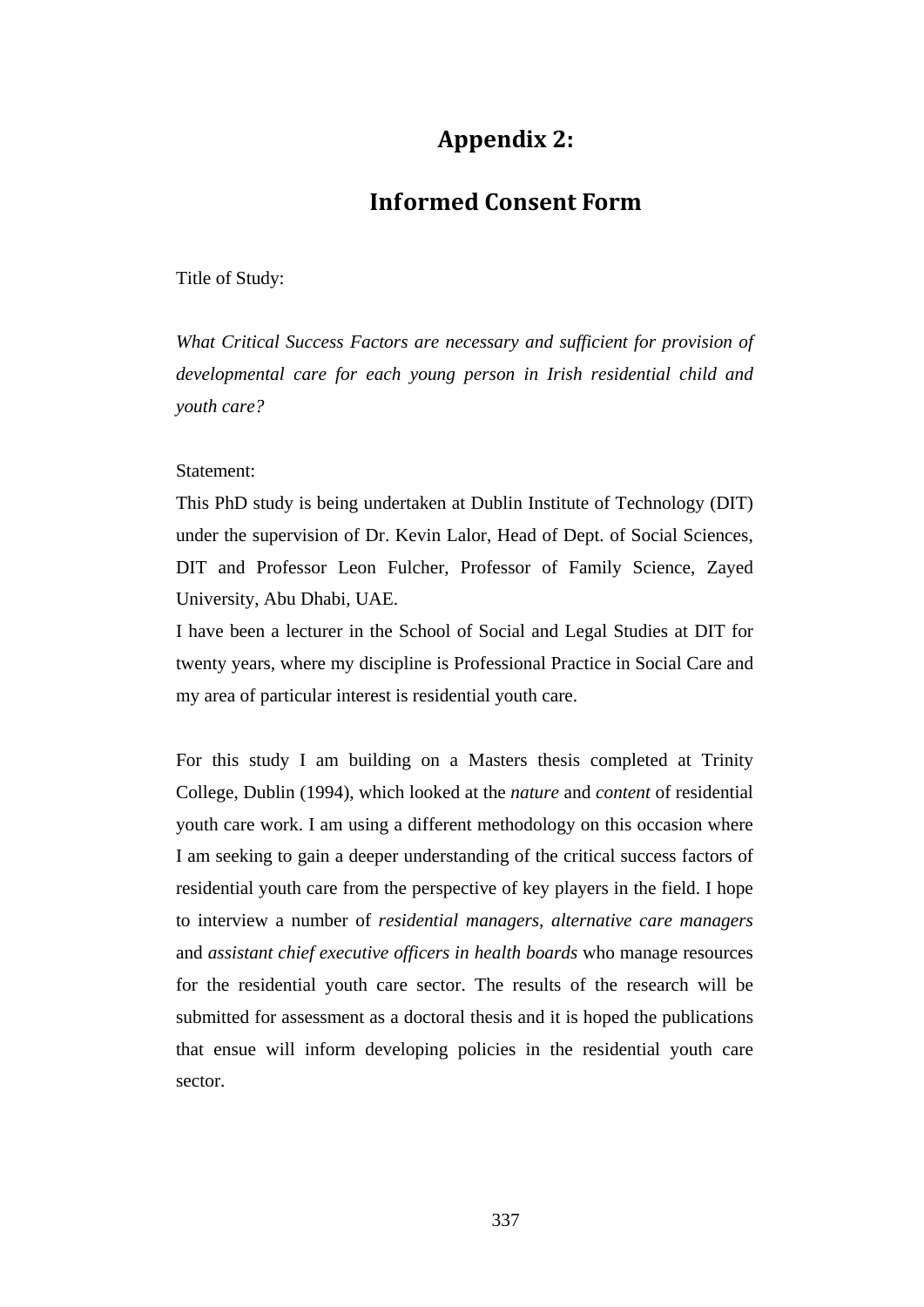Ethical Undertaking:

I undertake to protect the identity of all research respondents. Should there be a particular contribution that I wish to use in the final report I will first check with the respondent concerned for specific permission about how that contribution might be presented. For the purposes of confidentiality the names of respondents and agencies will not be disclosed. All interviews will be tape recorded, transcribed, coded and analysed by me under the guidance of my two supervisors.

Thank you for agreeing to participate in this research.

\_\_\_\_\_\_\_\_\_\_\_\_\_\_\_\_\_\_\_\_\_\_\_\_\_\_\_\_\_\_\_\_\_\_\_\_\_\_\_\_\_\_\_\_

\_\_\_\_\_\_\_\_\_\_\_\_\_\_\_\_\_\_\_\_\_\_\_\_\_\_\_\_\_\_\_\_\_\_\_\_\_\_\_\_\_\_\_\_

Signature of Participant:

Date: \_\_\_\_\_\_\_\_\_\_\_\_\_\_\_\_\_\_\_\_\_\_\_\_\_\_\_\_\_\_\_\_\_\_\_\_\_\_\_\_\_\_\_\_\_\_\_\_\_\_

Signature of Researcher:

Date: \_\_\_\_\_\_\_\_\_\_\_\_\_\_\_\_\_\_\_\_\_\_\_\_\_\_\_\_\_\_\_\_\_\_\_\_\_\_\_\_\_\_\_\_\_\_\_\_\_\_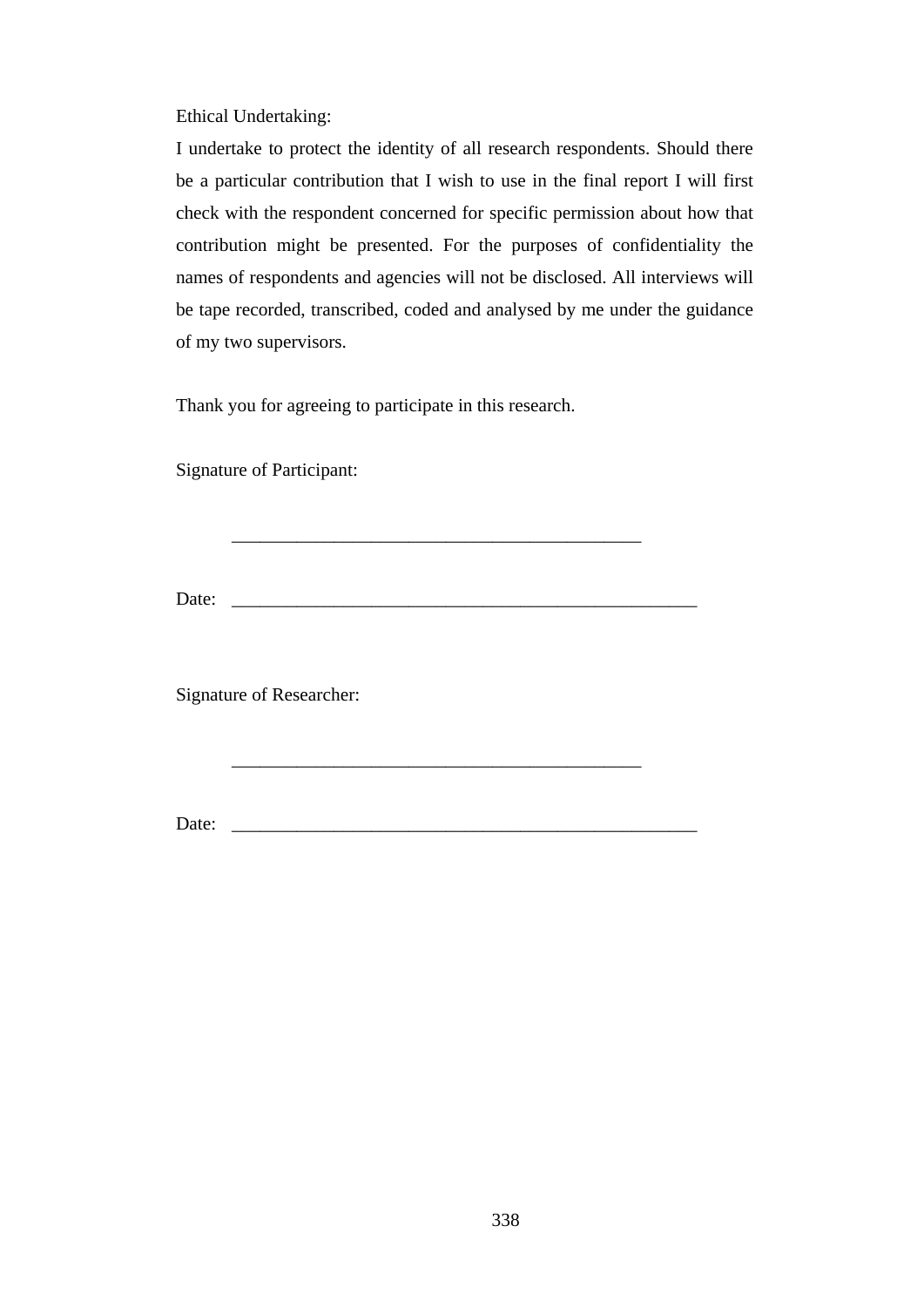# **Appendix 3:**

# **Information Leaflet**



# Would you be interested in contributing to a major Irish study into Residential Child and Youth Care?

Title of the Study:

## *What Critical Success Factors are necessary and sufficient for provision of developmental care for each young person in Irish residential child and youth care?*

This PhD study is being undertaken by Gay Graham, lecturer, DIT. Supervisors to the study are: Dr. Kevin Lalor, Head, Dept of Social Sciences, DIT, and Professor Leon Fulcher, MSW, PhD, Asst Dean, College of Family Sciences, Zayed University, Abu Dhabi,United Arab Emirates.

The study seeks to identify what resident managers consider to be the key success factors of Residential Child and Youth Care practice in Ireland. Responses obtained from resident managers will be examined with a view to identifying what factors they see as being critical to successful work with young people and how these might shape caring processes in their centres. The study will then explore ways in which service delivery and responsive practices might be enhanced through a focus on core work processes and evaluation practices.

Central to the satisfactory outcome of this study is a nationally representative sample of the views of resident managers, who are recognised as pivotal in the delivery of residential Child and Youth Care services. The views of middle managers and senior health board personnel will also be sought and analysed.

If you are willing to participate in this study please complete the detachable section below, place it in the envelope provided and drop envelope into the box located at the DIT stall.

Thank You

Gay Graham, M.Litt CQSW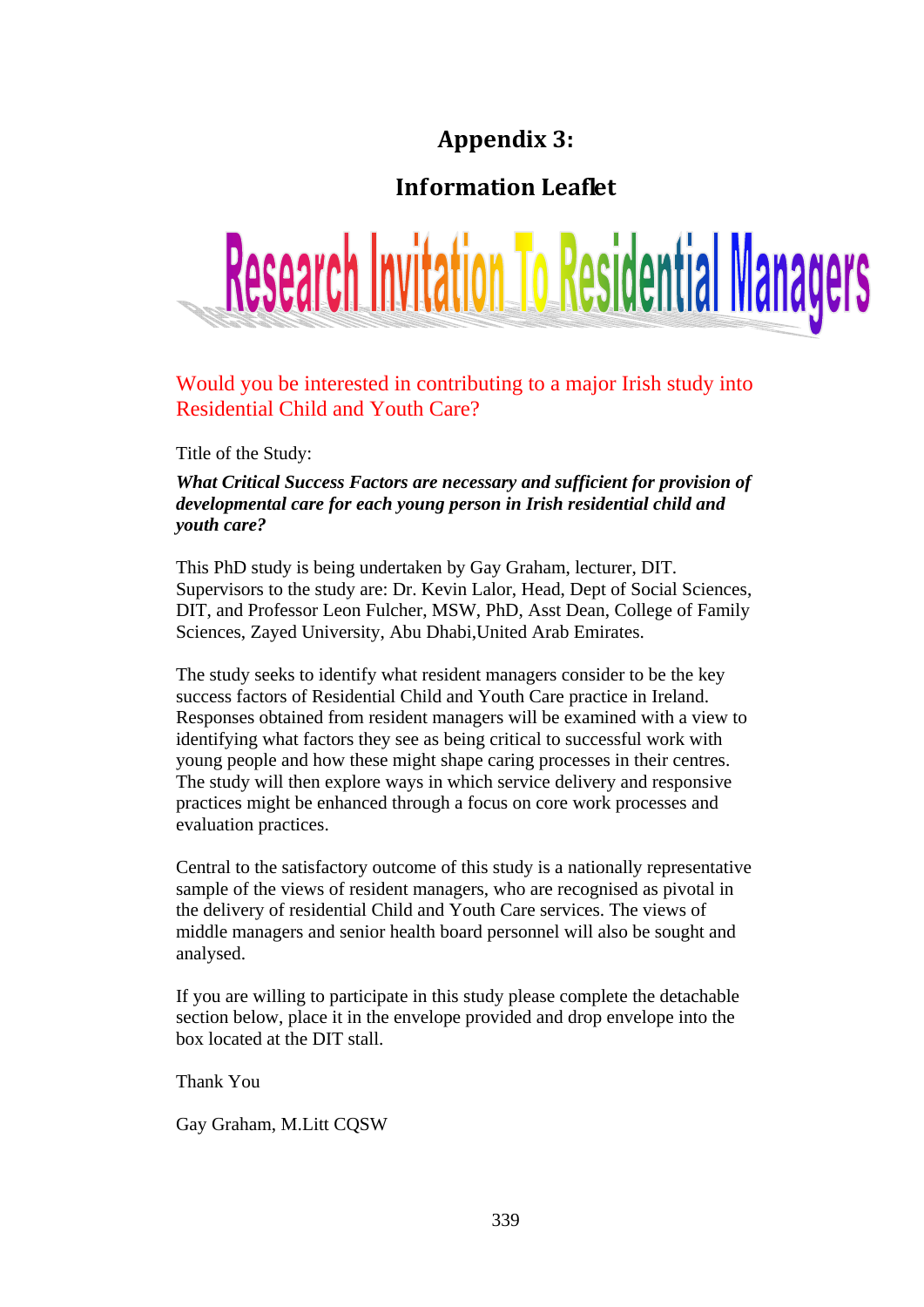| Name:             |  |
|-------------------|--|
| <b>Address:</b>   |  |
| <b>Telephone:</b> |  |
| <b>Email:</b>     |  |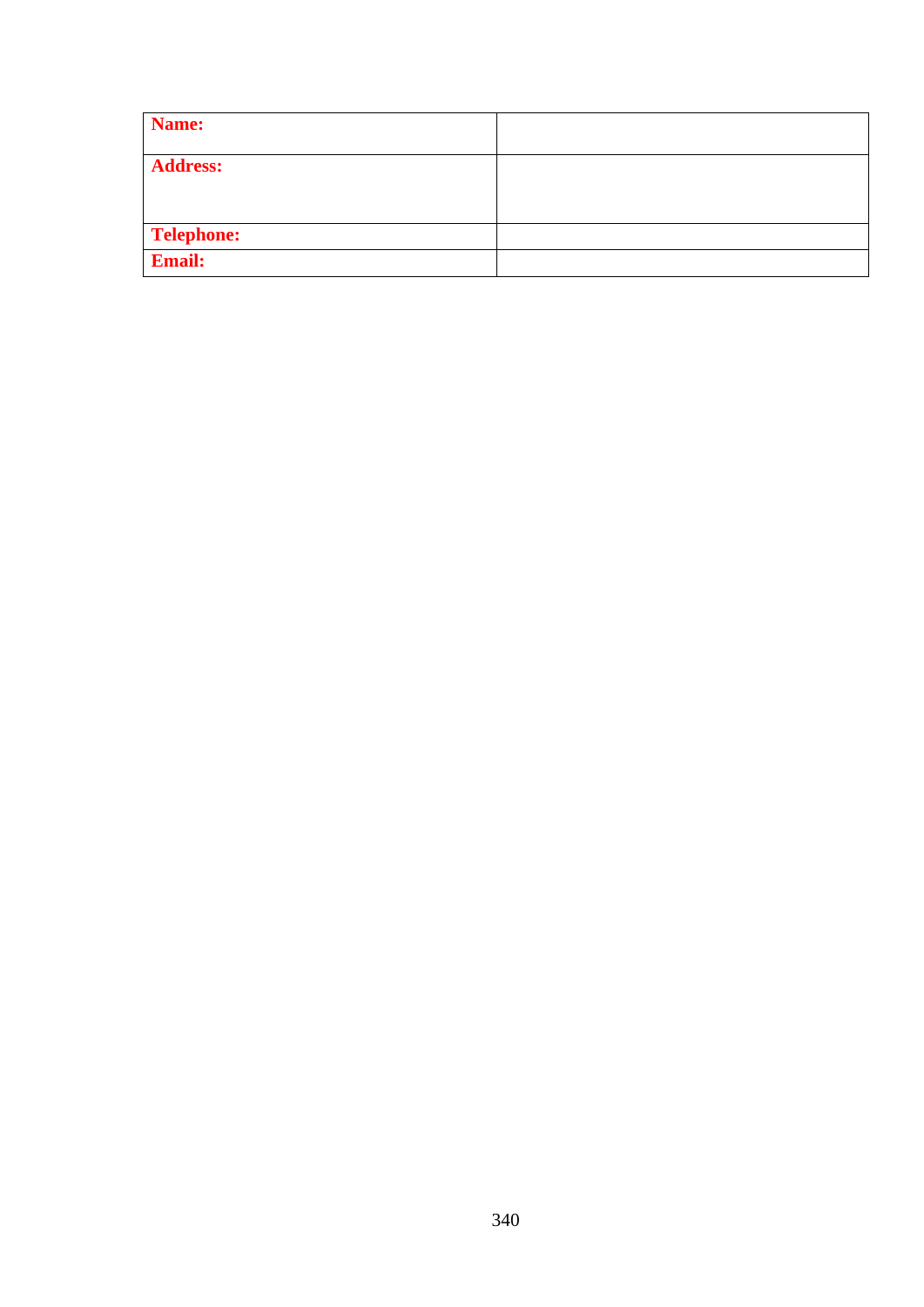# **Appendix 4:**

# **Content Analysis of Key Informants' Transcript**

## **Analysis of Critical Success Factor A**

*Need to prioritise responsibilities of corporate parenthood and ensure that bureaucratic inputs are transparently instrumental in supporting a client centred culture* 

## **Code Analyses**

Code: 'Corporate Parenting': referred to twice in case.

- 1. Reference to a website of a care agency in England where it was considered important to have corporate parenting because it helped clients to know that some-one 'out there' cared.
- 2. Referred to C P suggesting that the organisation cares. The critical success factor is broader than that. It is about everyone who encounters a child in a care capacity needing to recognise the child's right to care.

Code: 'Duty of Care Mandate': 8 references

- 1. It is the law that decides the duty of care and hands it over to designated personnel, the law is quite precise.
- 2. The duty is handed from someone who has authority to someone who takes it
- 3. Every person who encounters the child would have to have a caring culture and own responsibility for the care of the child, in style/spirit and not just in function
- 4. The duty of care goes right through the system from front-line practice right up through the organisation, throughout the sector. Everything is working together to support what is happening at the front line.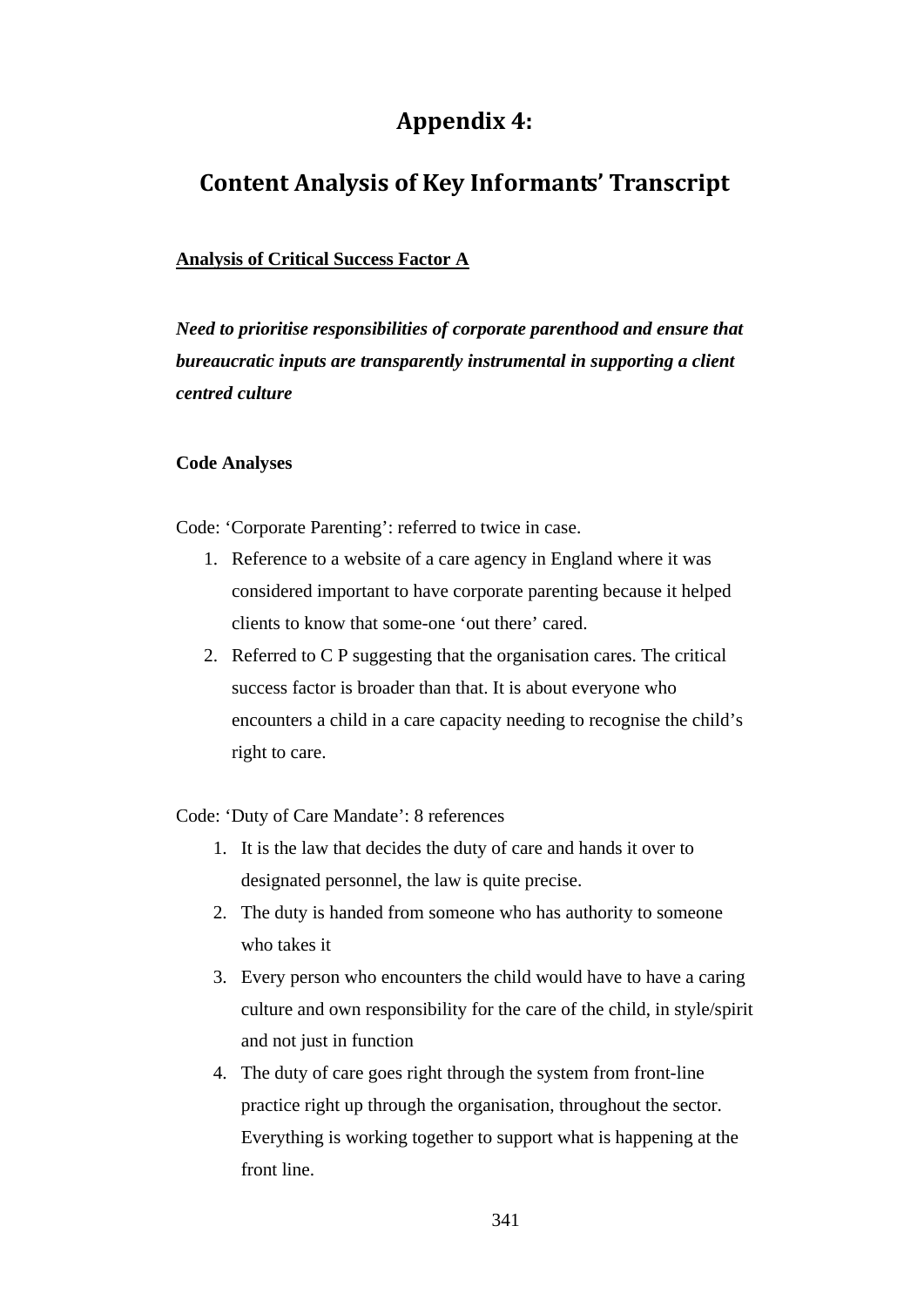- 5. Duty of Care has a slightly medical feel to it.
- 6. Term could be problematic as it conceptualises care as a duty, it is legalistic, reductionist, minimalist whereas care should be seen as part of the human condition, it is about nurturing, the human call to care which connects in with 'Vision' and takes 'care' beyond dotting 'I's and crossing 'T's
- 7. Term goes back to common law, to a case in England in 1530 about the breaking of a beer bottle. It refers to not taking sufficient care. It also refers to vicarious liability where the House of Lords found that an organisation breached its duty of care by not supervising a manager sufficiently. This suggests that the organisation piece is governed by common law as well. It could be taken in a legalistic way or it could be taken as the standard below which a determination is made about not caring enough. There is concern about getting too tied up in the lawyer piece.
- 8. Duty of Care can become bureaucratised where the system gets complicated and looses sight of why it was set up in the first place. The example given is the use of an invoice system for the purchase of clothes for children in care. The system takes so long that the child may no longer need the item of clothing when it eventually comes through. Staff involved in this work are often under great stress. The Duty of Care mandate can only work if it extends to the support of all those involved in the child's care

Code: 'Responsibility for Care' Two references:

- 1. This can be an issue as to whether or not this is taken individually by the people who provide care
- 2. The agency or the sector must also take ownership of this responsibility. They must also be open to investigation as to how they are exercising this responsibility. This is the piece that is often missing.

Code: 'Child-Centred Culture': One reference This describes a culture that we are trying to create.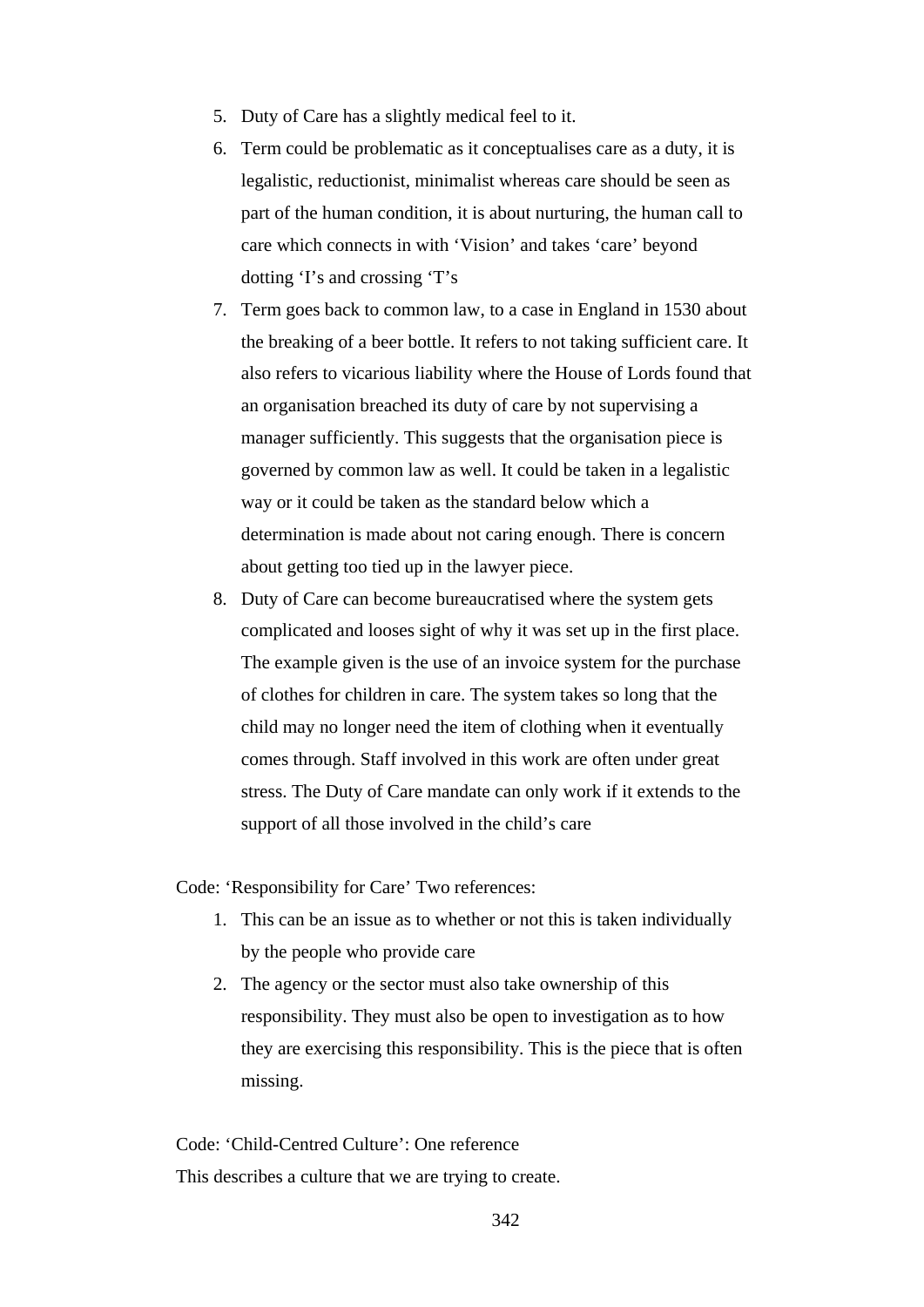Code: 'Need for common understanding of key terms': One reference Terms are regularly used but there is no evidence of them being commonly understand, terms such as 'child-centred' or 'children's rights'

Code: 'Need for debate for compelling vision for kids': One reference A reference to the need for this debate as vision has not been unanimously agreed

Code: 'Need to operationalise existing national policy': One reference The national children's strategy strongly emphasises the voice of the child so the challenge to the sector is to operationalise this policy.

Code: ' Need to address the children's rights agenda': One reference. This agenda is still new to the sector.

Code: 'Lip service to existing policies': One reference.

There is evidence that policies are stated but there is no real commitment to implement them.

Code: 'Agenda of the Organisation': Three references.

- 1. The organisation is focused on covering its back and on anticipating what is coming down the tracks in the media. It is focused on the political piece.
- 2. There was agreement that there is a huge element of that, there is evidence of political re-activeness to the political flavour of the month.
- 3. Further agreement by referring to the present focus on services for the elderly, on the nursing home issue. Organisations seem to be weary from such events and they cause them to not be totally childfocused.

Code: 'Tension between duty of care and organisational goals': One reference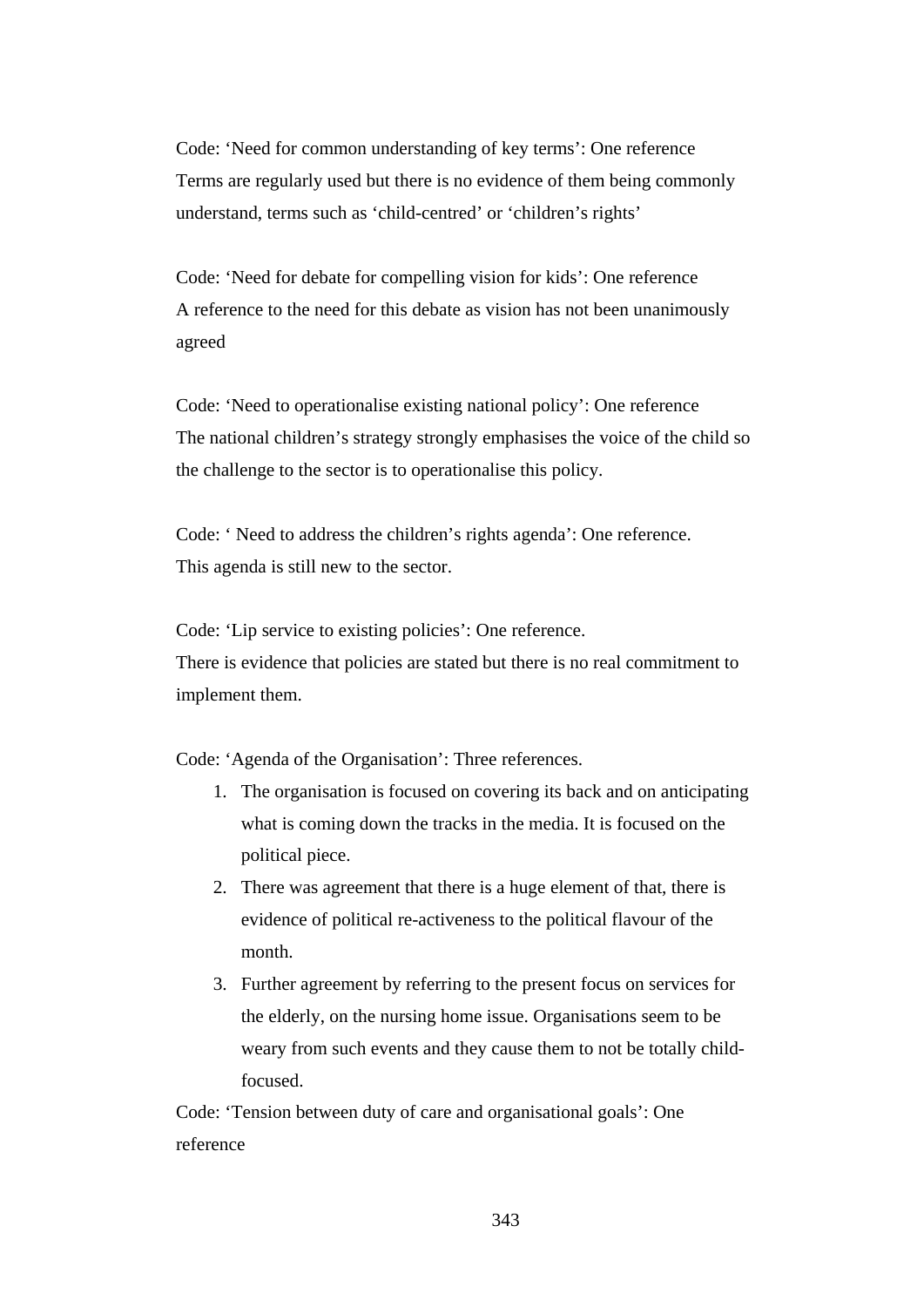This tension is present on a daily basis. Front line practice is focused on children's rights and child-centred practice while the organisation is focused on structures, strictures and available resources.

Code: 'Navigation of tension between differing goals': One reference The tension between front-line practice and the organisation's goals is being navigated on a continuous basis, particularly by more senior front-line managers. The focus should be on circles of support for front-line practice and on being able to avoid being dragged into corporate risk management.

Code: 'Duty of care and need for supervision at all levels in the organisation': One reference.

Frontline staff get supervision but this ceases at the level of the resident manager with more senior managers not getting any supervision. This is still the situation despite the fact that there is lip service to the idea of supervision and supervision is mentioned in SSI reports but senior managers are exempted.

Code: 'Lack of supervision and Bureaucratisation': One reference. This is seen as a key factor in management/admin staff not being in touch with what is happening at the front line, they are not connected to the key function.

Code: 'Default power in bureaucracy positions': One reference Refers to situation encountered when managers in senior operational positions in organisations can be beholden to clerks in the finance dept. or the HR dept. The service is not driven by the manager but there is evidence of the bureaucracy taking over.

Code: 'Conflicting expectations of front line staff': One reference Staff on the front line are expected to operate from a rights and justice model and yet they can be treated very badly by the organisation where their own rights are not respected.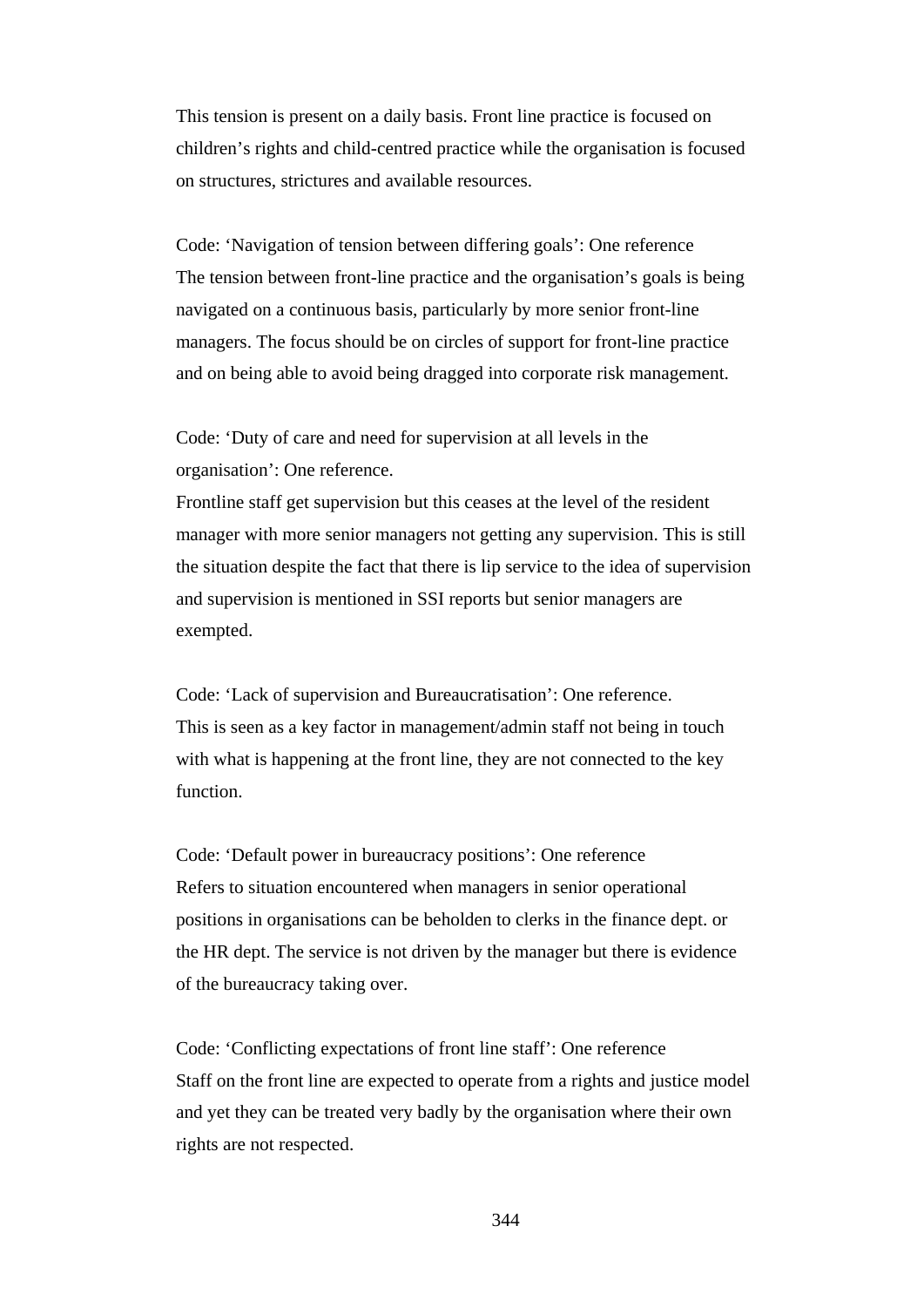Code: 'Contradictory expectations of front line staff' paired with: 'Schizoid personality of bureaucracies': One reference

Refers to situations where staff can be expected to carry out contradictory roles such as a social worker going to court to get custody of children and then the same social worker follows up with the family to advise them on the aftermath. This can present great difficulties for the practitioner.

Code: 'Recruitment and Permanency' (related to factor F): One reference Relates to the widespread use of temporary appointments in the residential care sector and refers to its implications for standards.

Code: 'Disconnect between bureaucratic level and front line': One reference Key informant is confirming the presence of this disconnect.

Code: 'Example of Bureaucratic rigidity': One reference. DIT is used to illustrate how bureaucratic systems dictate how processes occur often at major time cost to people concerned.

Code: 'Similarity of bureaucratic behaviour': One reference A member states how her move from one organisation to DIT was easy because of the bureaucratic similarities.

Code: 'How resident managers spend their time' (duplicated with preceding code); One reference.

Refers to reality that resident managers spend considerable time addressing bureaucratic procedures, time that could be more gainfully spent interacting with the clients.

Code: 'Need for Bureaucrats to prioritise main function of the organisation': One reference.

Bureaucratic systems should not become ends in themselves but means to ends. While administrative systems aid efficiency they should always be linked to the main function of the organisation and only used when they further this function.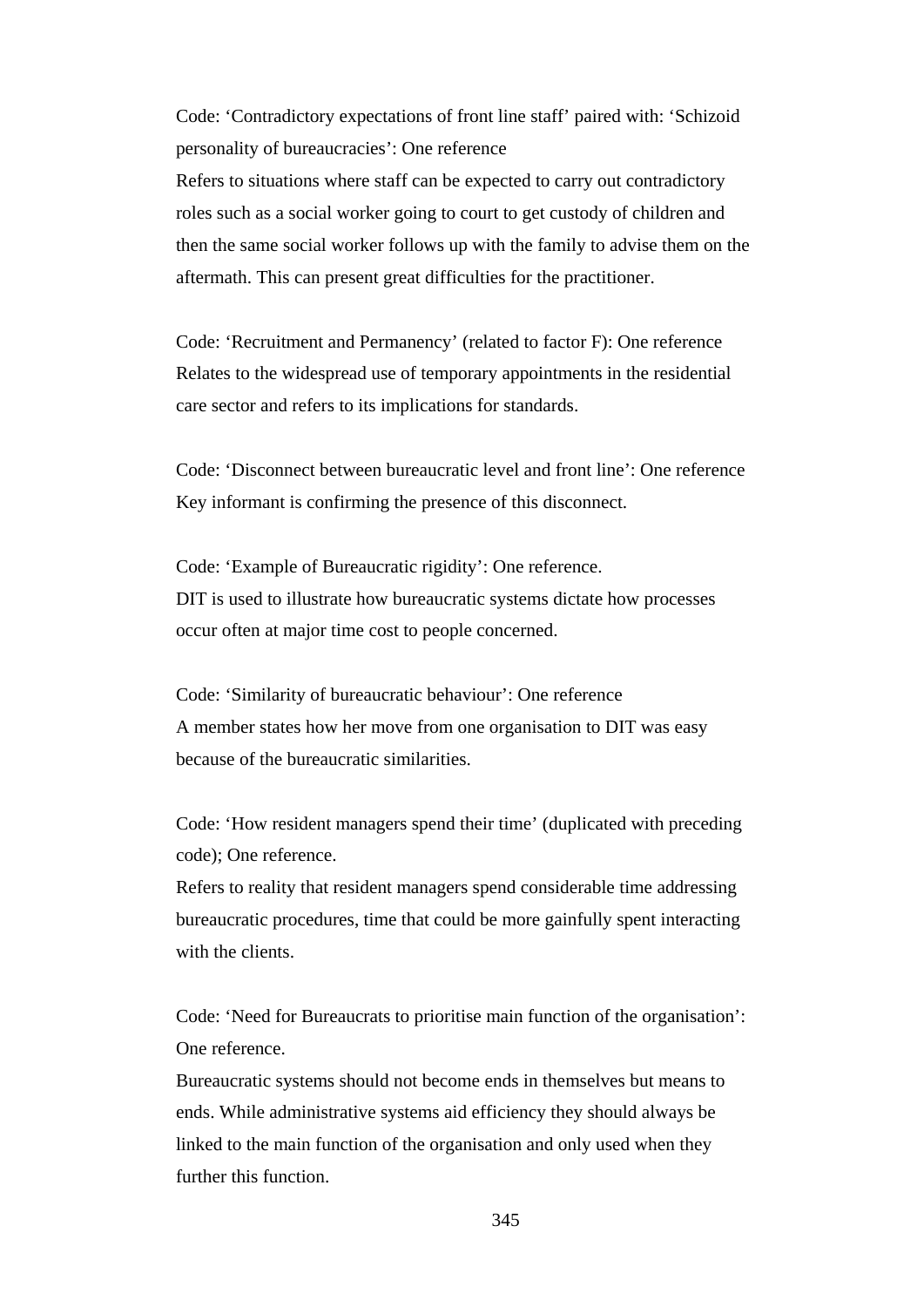Code: Bureaucracy arms are not supportive of agency best practice': One reference

Arms of bureaucracy see themselves as service supports while the opposite is often the case. The example given was the HR dept which berated a manager for not following established procedures while all he did was to bypass them in order to ensure he had sufficient staff on the next shift. What was best practice for the manager was not considered best practice by HR. Managers need to be confident enough to bypass systems in the interests of clients.

Code: 'Source of front line fear': Two references.

- 1. Practice seems to be that even if your best works for 99% of incidents and fails on the 1% occasion, it is the 1% that is remembered, that the practitioner gets berated for.
- 2. Recent developments in the sector seem to have compounded this fear. There are also some services where there is a culture of fear and distrust and blame that compounds the negative dynamic and suggests that the trenches of bureaucracy pervert best practice.

Code: 'Recommended reading': Two references

- 1. Work of Isobel Menges who referred to social systems being a defence against anxiety. She also referred to 'task' and 'antitask' Bureaucratic systems can be antithetical to child centred practice. This reference shows that this type of thinking has been around for a long time but has not been addressed.
- 2. Tony Morrison also talks about anxiety but says that the organisation tends to deny the presence of anxiety and to pretend it does not exist.

#### Code: 'Example of anti-task' One reference

Refers to Isobel Menges again when she found that staff in residential contexts were more likely to identify with the helplessness of the client than with the power of the management system so staff tended to get more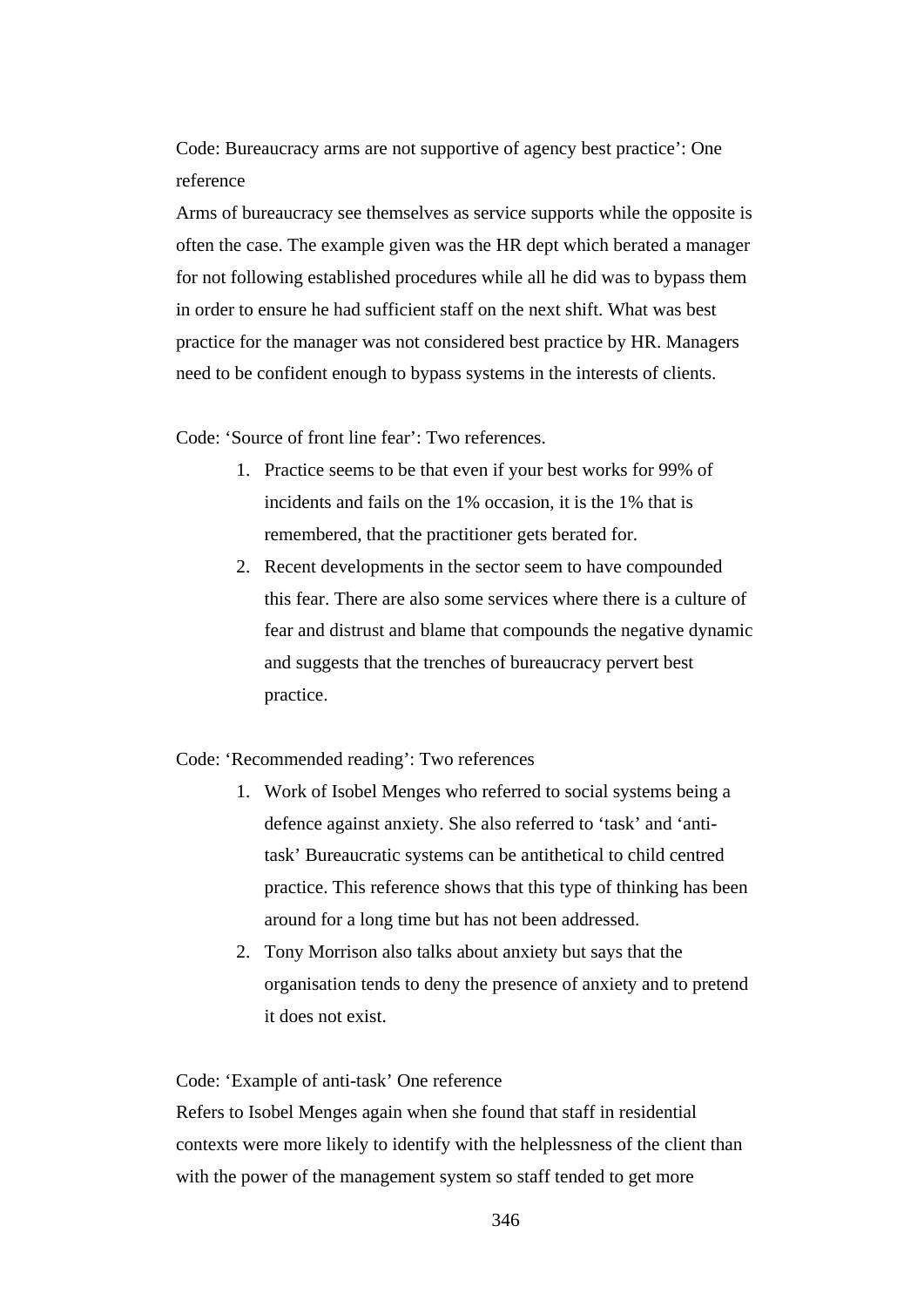delinquent and not feeling empowered to carry out the care task, another example of anti-task

#### **Analysis of Critical Success Factors Factor B:**

*Residential Child and Youth Care Sector needs an Expressed Clarity of Purpose underpinned by Core Values to which All Residential Services Subscribe and Against Which They are Measured* 

Code : 'Need for common understanding of key terms' One reference Need to clarify what we mean and ensure that we don't have different constructions of what terms mean.

Code: 'Conflicting values between national policies and front line practice': One reference

In Scotland at the political level there are very non child centred policies emerging in a very punitive view of young people and yet front line staff are expected to adopt a child-centred approach with these kids. Unless we have congruence in the system we are going to have conflicting values.

Code: 'Problems arising from lack of clarity of purpose': One reference Services can develop organically but then if a difficulty arises senior management can insist on the service addressing the functions it was set up to address even though the service could have changed in the meantime and there can be conflicting expectations about what exactly a service is supposed to do. Such issues can impact on staff development and on opportunity to specialise in particular areas. A service can't be all things to all people all of the time, ten times a day. This seems to suggest that a service purpose should be re-established as changes emerge.

Code: 'Problems arising from over rigidity': One reference Over rigidity of purpose can be used as an excuse for not accepting a child. It can cause a service to expect a child to fit in with them rather than consider how the service can meet the individual child's needs.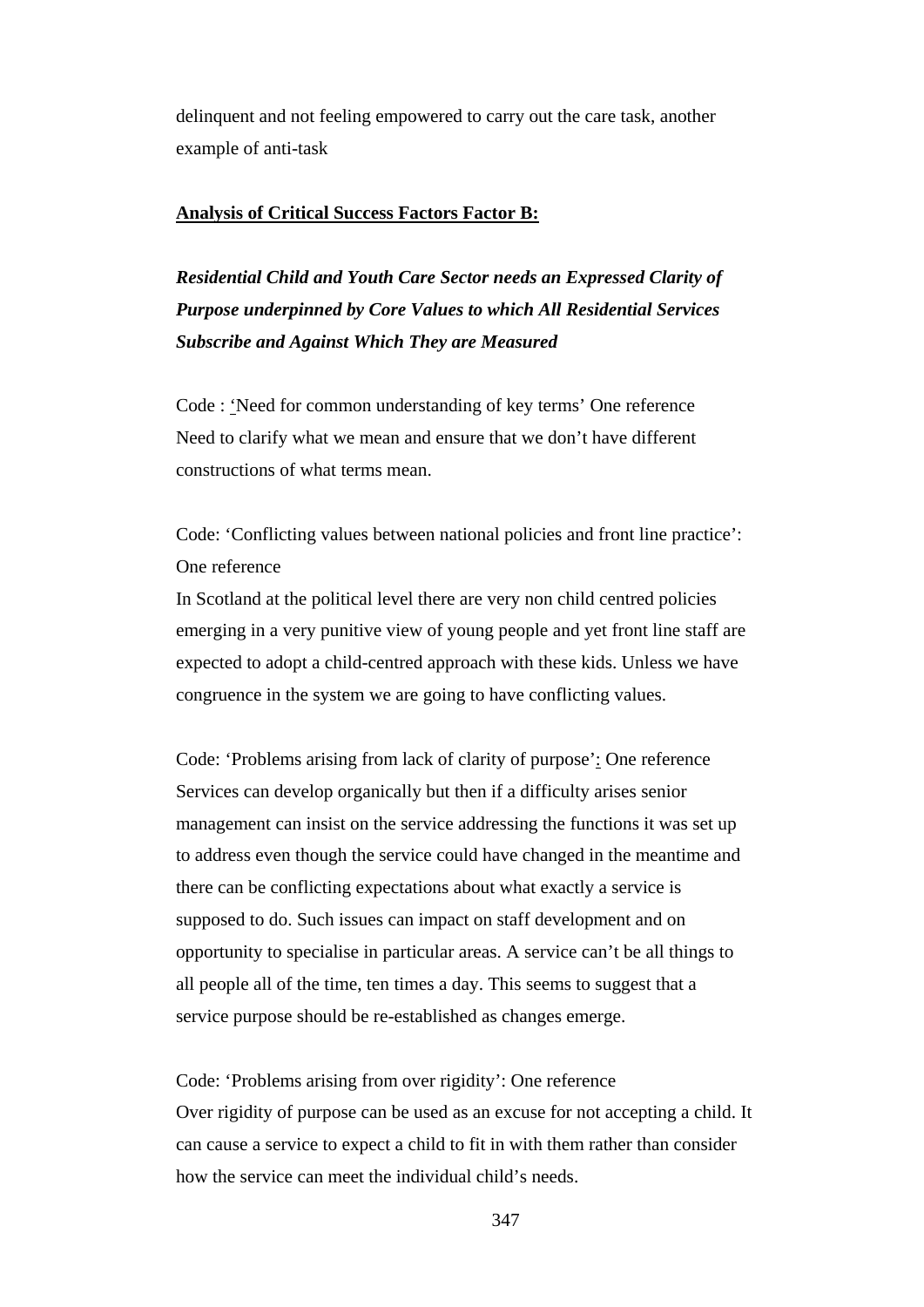Code: 'Positives of a service response': Three references

- 1. Refers to evidence in Study 1 of a service believing that they have a responsibility to address the needs of all children who present in their area. The challenge is to explore how the existing service can meet the needs of a particular child. Extra resources are put around particularly challenging children, possibly 3/4 senior staff at a given time focus on the child in a unit to address the presenting needs and to support the existing staff with the particular child.
- 2. Refers to a high support unit changing from a unit to a service and how this changed the view of the staff. They now look at the child in terms of his needs as a member of a family or member of a community. They now focus on helping the child and his family. The change brought the staff away from being much focused on their own care to being more focused on the kids and the manager sees the importance of caring for the staff in order to enable them to care for the challenging children. This change which came from the bottom had major effect on senior management as they appreciated that more positive work was being done and they were less inclined to want to interrupt the positive work.
- 3. In the sector at present what differentiates services is where front line staff are totally client focused, operate effectively and communicate this up to senior management who tend to be receptive if they recognise that service is actually more effective. There is no evidence to indicate that real client-focused work is being demanded by top management, they seem to be more committed to bureaucratic goals.

Code: 'Need for Alternative Care Perspective' : One reference In the new HSE structure new Local Health Officers (LHO) are competing for more responsibility for residential care while what the sector needs is a more joined up approach to children's services. Future planning for children will need an alternative care perspective, to be effective. We have made progress in our area where all residential services for children (voluntary and statutory) have been brought together in an effort to meet children's needs.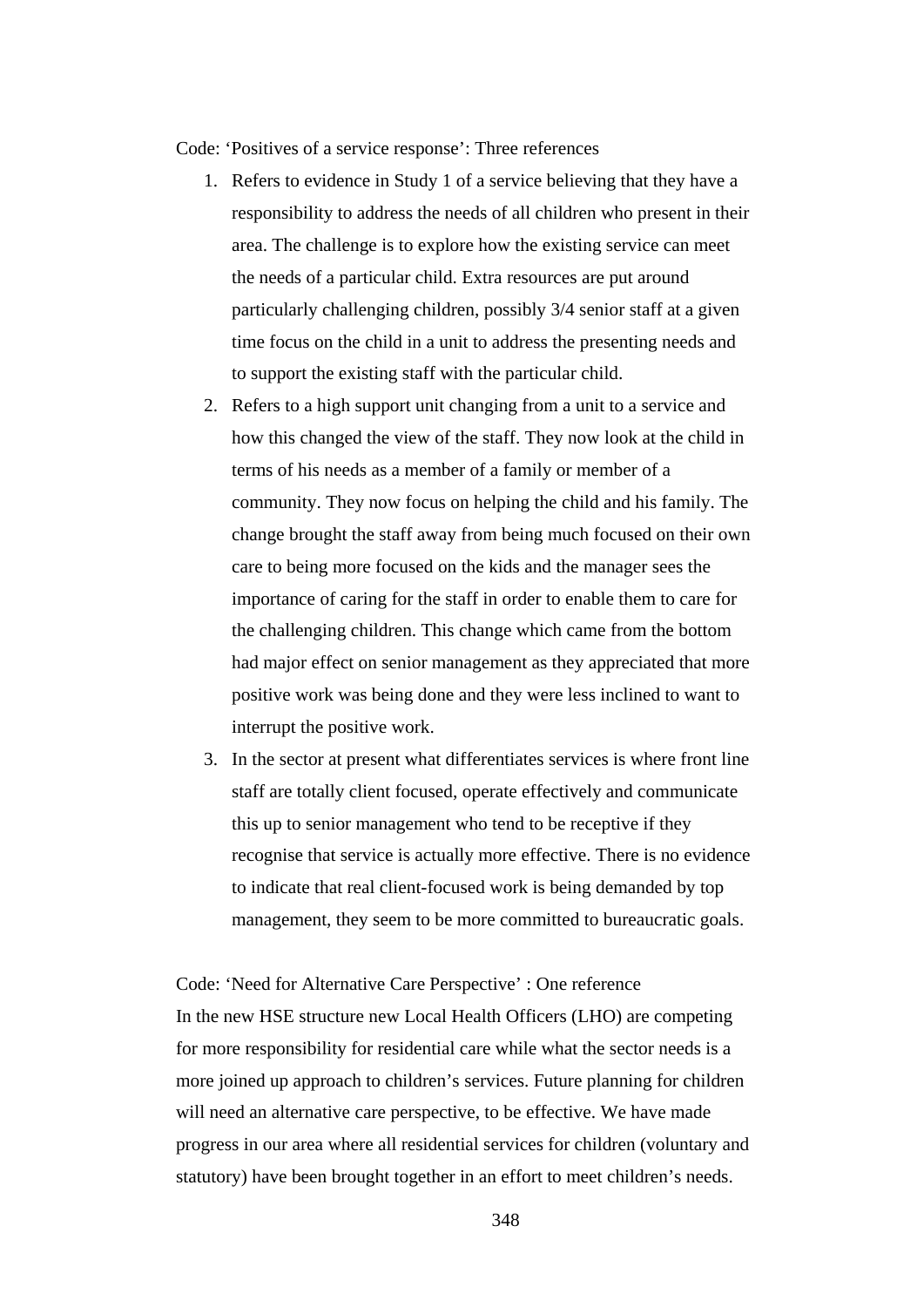All admissions come through the Placement Committee and the best placement is selected for the particular child. Resident managers are represented on this committee and are bound by the committee's decisions. However further progress will require that all children's services be amalgamated under 'Alternative Care'.

Code: 'New Structure Militating Against Alternative Care Perspective': One Reference

The new HSE structure is regionalised but the power is vested in the LHO so we are back to a situation where the power is still vested in an individual.

#### Code: 'Service Delivery Culture': One Reference

Refers to how Kibble in Scotland lost all its central funding in 1996 and were faced with the decision to close or become a social enterprise which involved re-inventing itself as a service that marketed good services and best practices to local authorities in northern England and all of Scotland. This changed people's view from 'this is what we do' to 'this is what we can offer'. Kibble adopted a service delivery culture which has transformed the place. This can be done in various ways, even at a regional level but it requires a lot of commitment from managers at a very senior level to the development of a strategy that embraces a service culture.

## Code: 'Bureaucratic Culture of Fear and the importance of Leadership': One reference

A service delivery culture requires senior managers with a vision and autonomy and this is something the sector does not offer to resident managers because of the bureaucratic culture. Because of the culture of fear we do not let resident managers manage. We need to let leadership flourish at resident manager level.

Code: 'Leadership from managers must be developed and supported': One Reference

The present sector depends too much on random forces. We have some exceptional managers like JN who has described a most interesting, effective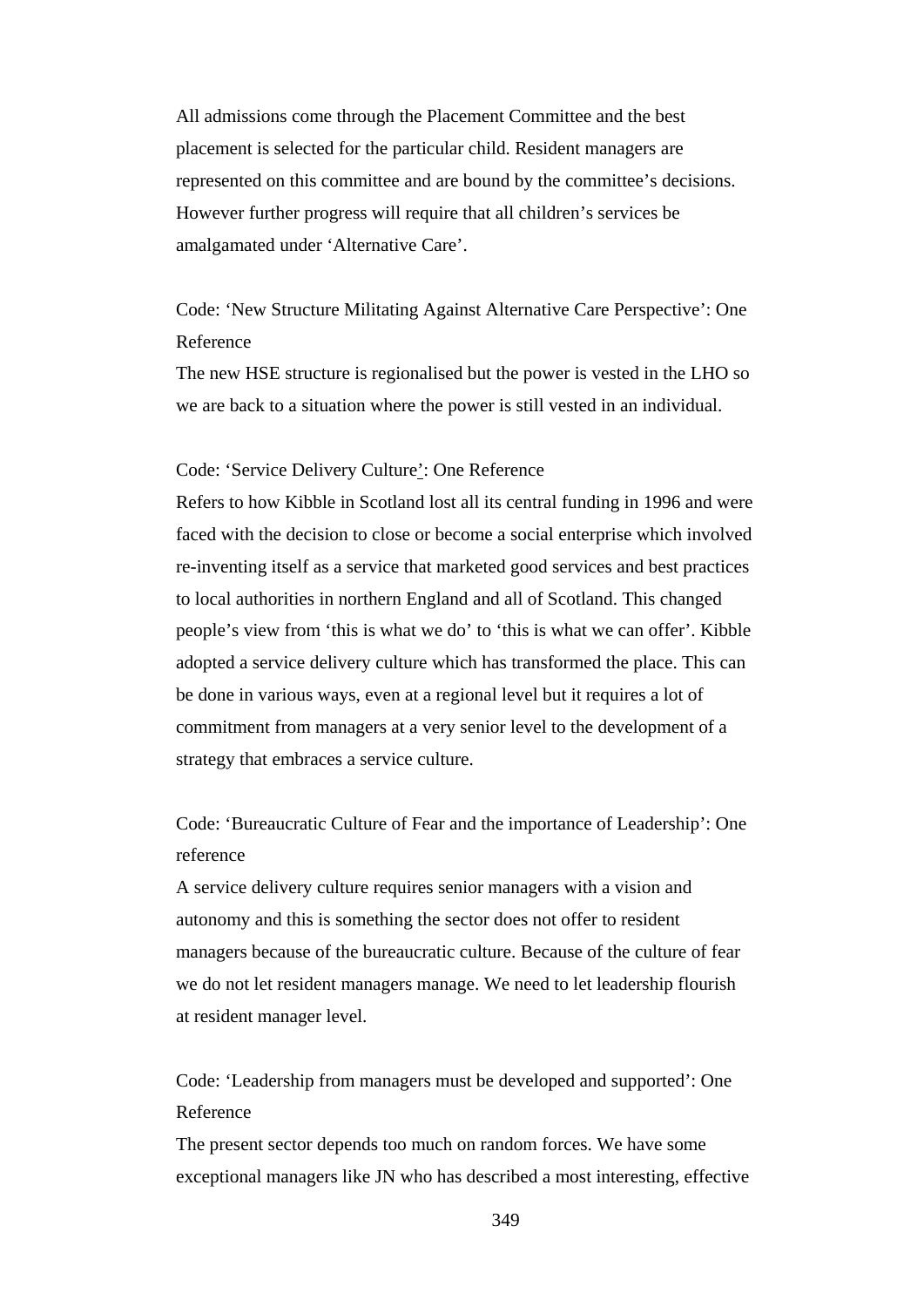service but the sector cannot depend on resident managers, who are not at a level to significantly impact the system, to ensure the necessary changes or introduce the necessary strategies. LHOs need to be monitored on how they support positive front line practice by developing leadership at resident manager level.

Code: 'Lack of Clarity facilitated use of trade union tactics': One reference The SSI explored a theme in a particular area and found that units were saying that they could not operate the new residential care plan until residential co-ordinators were in post. There was no sense of the units being primarily concerned about the needs of the children in their care [an example of goal displacement].

Code: 'Low status of residential care leads to managers not being heard': One reference

The present state of the sector could be suffering from a residue from the past when residential care was seen as a last resort. Only 500 children out of a total of 5000 children in care are in residential care, the remainder are in foster care. The residential sector suffers from the bureaucracy in the system. Another factor is that some resident managers do not have first hand experience of front line residential care practice. Another factor that the SSI encounters is that residential staff often feel that they are not heard, managers are included in this. Managers are not being heard. When this is mentioned in Reports senior management do not like it. Senior managers do not like to see this fact put in print.

Code: 'Lack of Accountability at senior level': One reference This was evident in the data from study 1 and was accepted by group of key informants.

#### **Analysis of Critical Success Factor C**

*Strategic Planning and Service Development Require as much Attention as Front Line Care*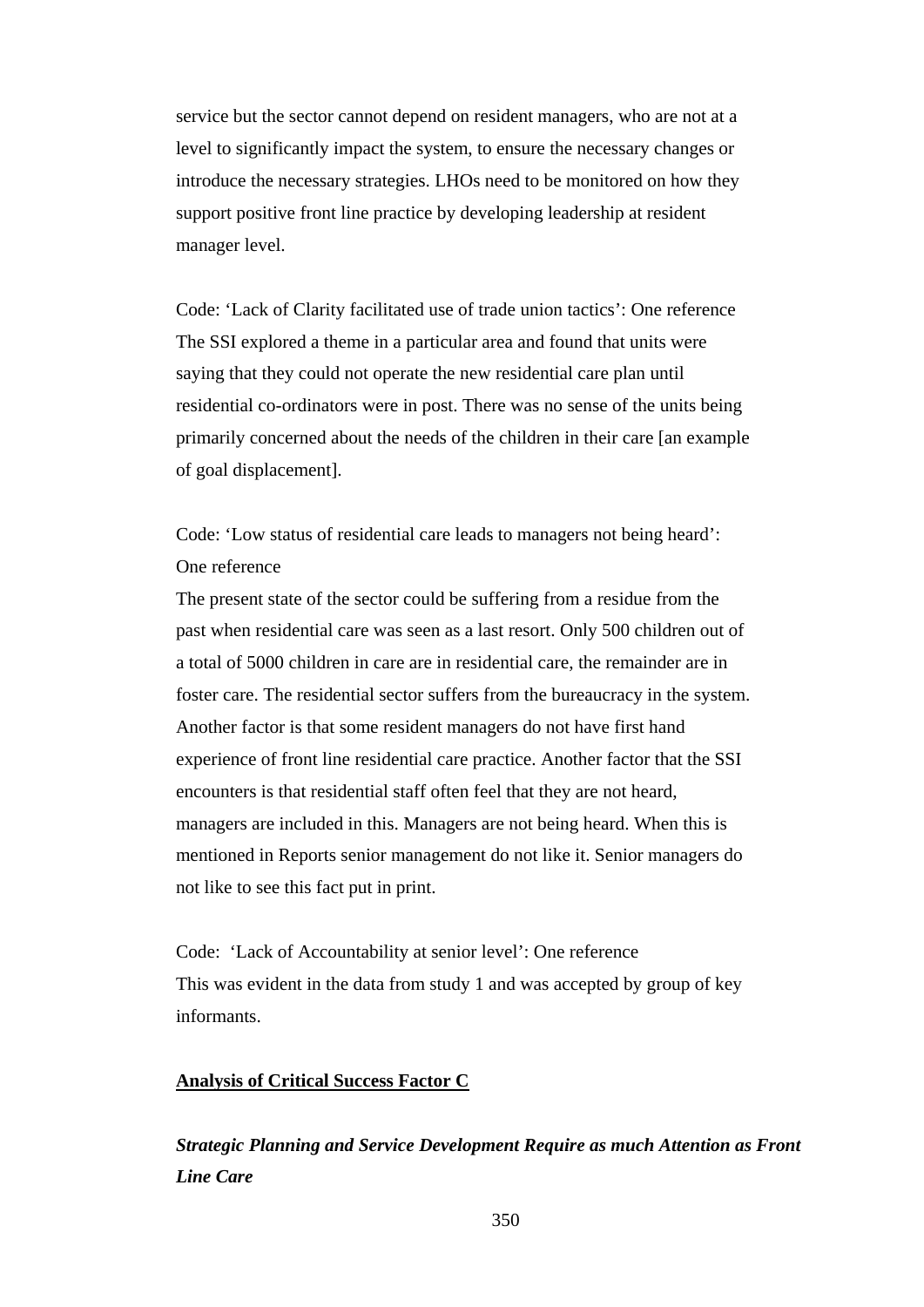Code: 'Strategic Planning is Negatively Impacted by Existing Culture': Two references

- 1. Many existing staff are committed and want to do a good job but often their responsibility is too great (lots of responsibility without corresponding authority). Lack of resources at the front line is tolerated. Overloaded managers can be pulled in so many different directions that while they may want to plan strategically they do not have the time.
- 2. This was supported by the SSI findings where principle social workers were so busy with child protection work and court appearances that they paid little attention to the residential units in their area. Clearly they were not able to manage all the responsibilities they had.

Code: 'Co-Ordination Role Essential for Strategic Management': One reference.

Management of both residential and field services is being satisfactorily done in an area where the budget holder appointed co-ordinators to take charge of each sector and he (budget holder) had both these people reporting to him and was able to keep both services sufficiently resourced and supported. This is a differently structured service, properly co-ordinated and more affective. It supports the need for proper structures, leadership, and independence with appropriate accountability.

Code: 'Strategic Development is Stymied by Child Protection': One reference.

Child protection forces the sector into a reactive, knee-jerk response and so stymies strategic development. The focus on child protection is isolated from the sector's hopes for children. Child protection legitimises the minute managerial response. At a strategic level we need to take the heat out of child protection to allow us to look at service development.

Code: 'Child Protection Service has a Long Waiting List': One reference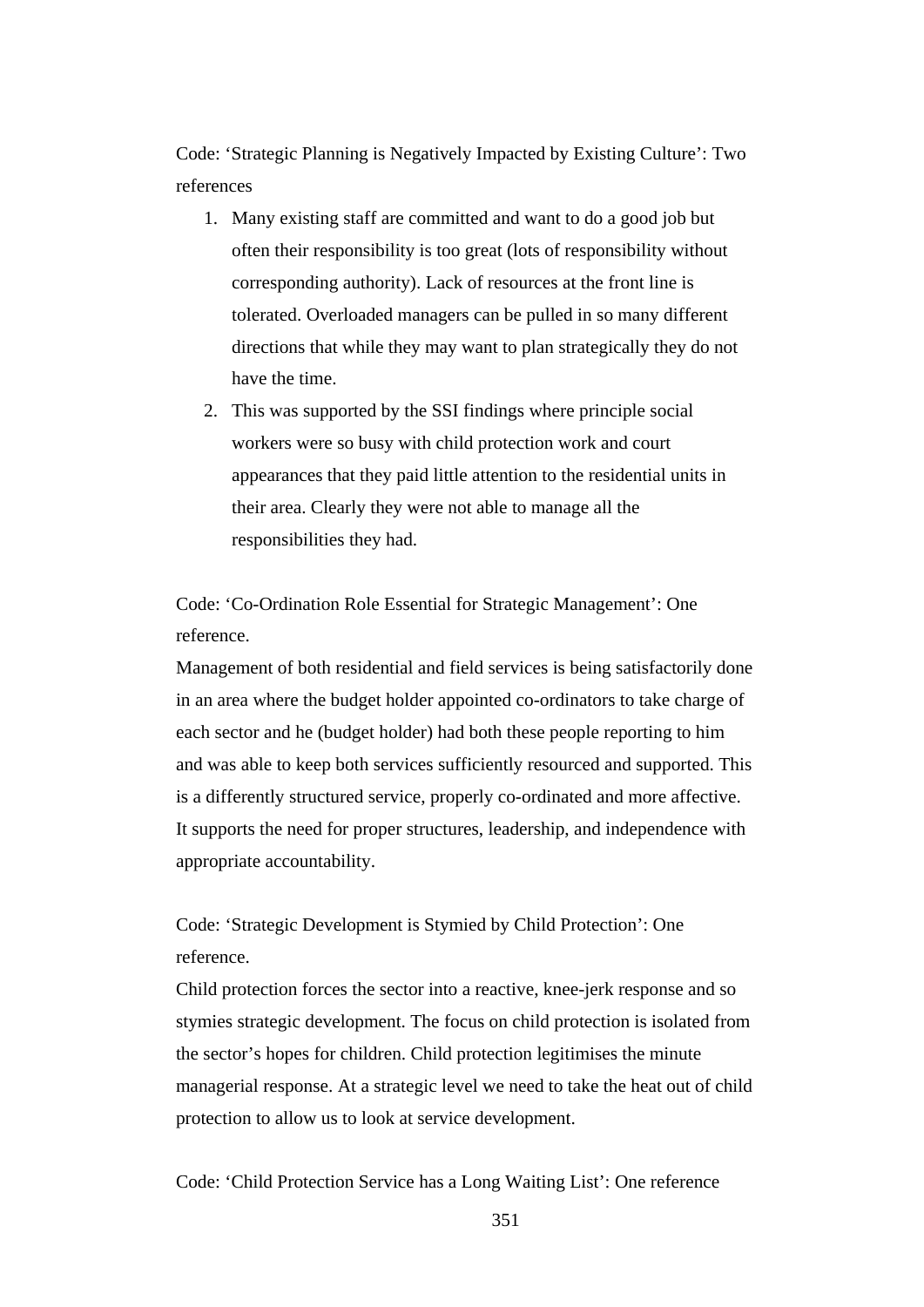There are 400 cases in the Dublin area waiting for evaluation.

Code: 'Child Protection Service has Many Problems: One reference There are children in the community who have been reported but where noone yet knows what is going on and there are children in care who have no social worker so the system is too stretched.

Code: 'Child Protection is Prescriptive': Two references

- 1. Child protection is all about doing things right it is not about doing the right thing. It is about following procedure and making sure you are not the next guy in the newspaper. It is not about doing the right thing for children.
- 2. There is evidence to support this in study 1 where a service realised that following procedures in a given case was not in the child's best interest. This service was exploring ways of taking certain risks in the interests of children.

Code: 'Child Protection Practice should not Excuse Poor Residential Practice' One Reference

While the system may not be able to assess all referred children it is essential that children already in care have their needs addressed, they are in the system and need to be prioritised. This may not be strategic but it should be happening.

Code: 'Strategic Management seen Solely as Senior Management Activity': One reference

Strategic management may have been captured by senior management while often very strategic decisions are taken at front line level. A change in mindset requires strategic thinking and while this happens in some of our best services it is not called strategic planning. This term seems to have been hijacked by senior management.

Code: 'Strategic Planning from Bottom Up needs Recognition': Two references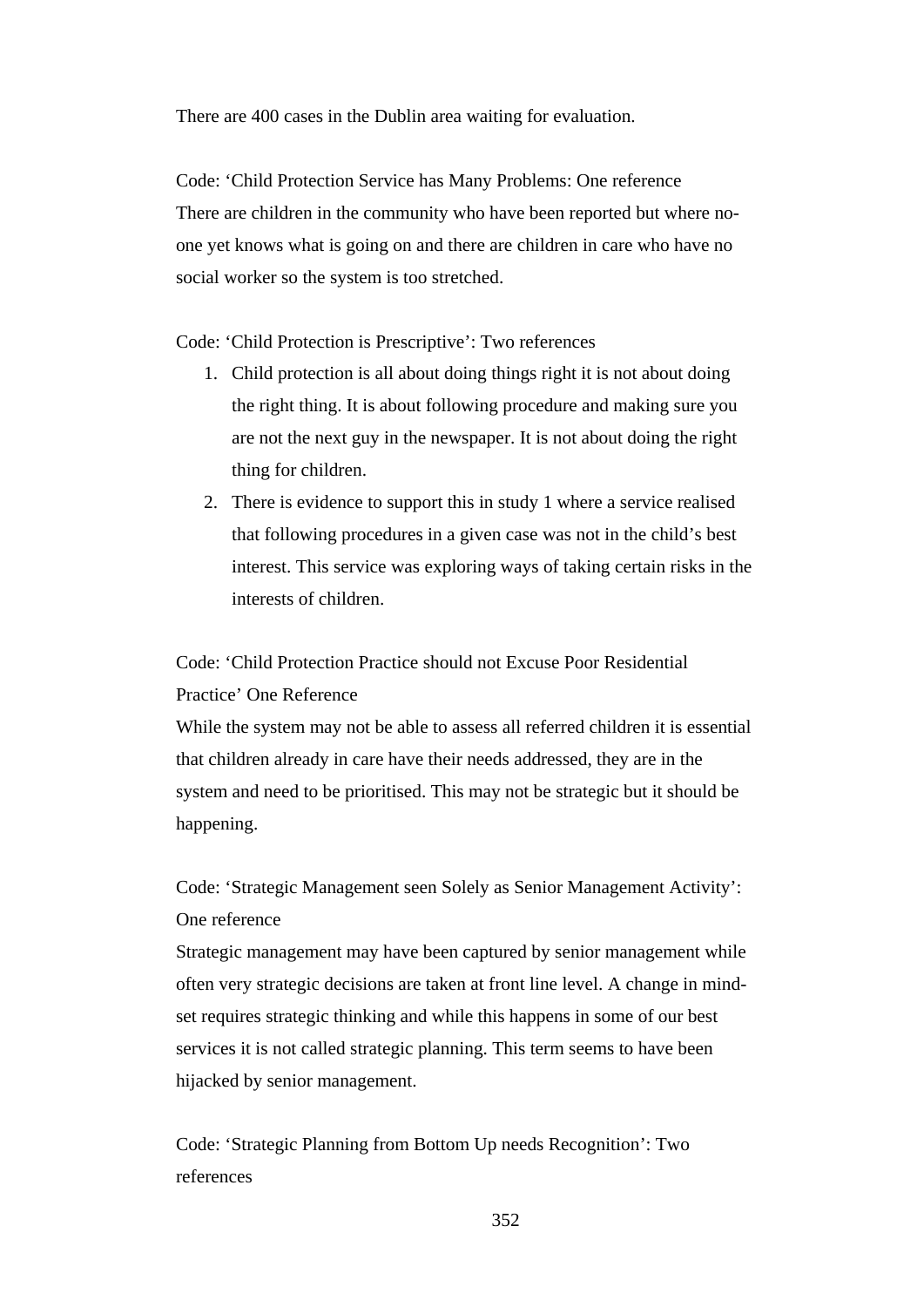- 1. It might be absent because we do not validate inductive strategic planning which comes from the bottom.
- 2. The quality in care practice should actually influence changes in care policy instead of it always being the other way around where policy influences change in practice.

Code: 'Strategic Planning Negatively Impacted by Cost Factor' Two references

- 1. Residential care is probably the most expensive service that a senior manager has. Residential care needs to recognise this and be seen to want to share out their slice of the cake more (e.g. get involved in shared care situations and take a more community perspective).
- 2. The cost of residential care is unsustainable especially when the cost of double cover at all times is strictly adhered to (refer to example from MR in study). Double cover taken to extremes can empower kids in a negative way while dis-empowering staff and making residential care more of a negative thing in the eyes of senior managers.

Code: 'Strategic Planning and Historical Context' One reference Historically the residential solution was the preferred one in Ireland and there is still evidence of social workers wanting full residential care in many instances. We now offer a high support service which may involve a shared care component but not full residential care. Social workers are beginning to see that this can have much more satisfactory outcomes, which has led to us being able to have much more productive meetings and being able to make more effective plans. This also enables us to offer a broader service with the same slice of the cake which is in everybody's best interest and is undoubtedly strategic.

Code: 'Strategic Planning not Impacting Practice': One reference When you are at the front line and feel unheard strategic planning does not impact your work. Also as a manager who is over stretched strategic planning is something you only pay lip service to. You put it in your annual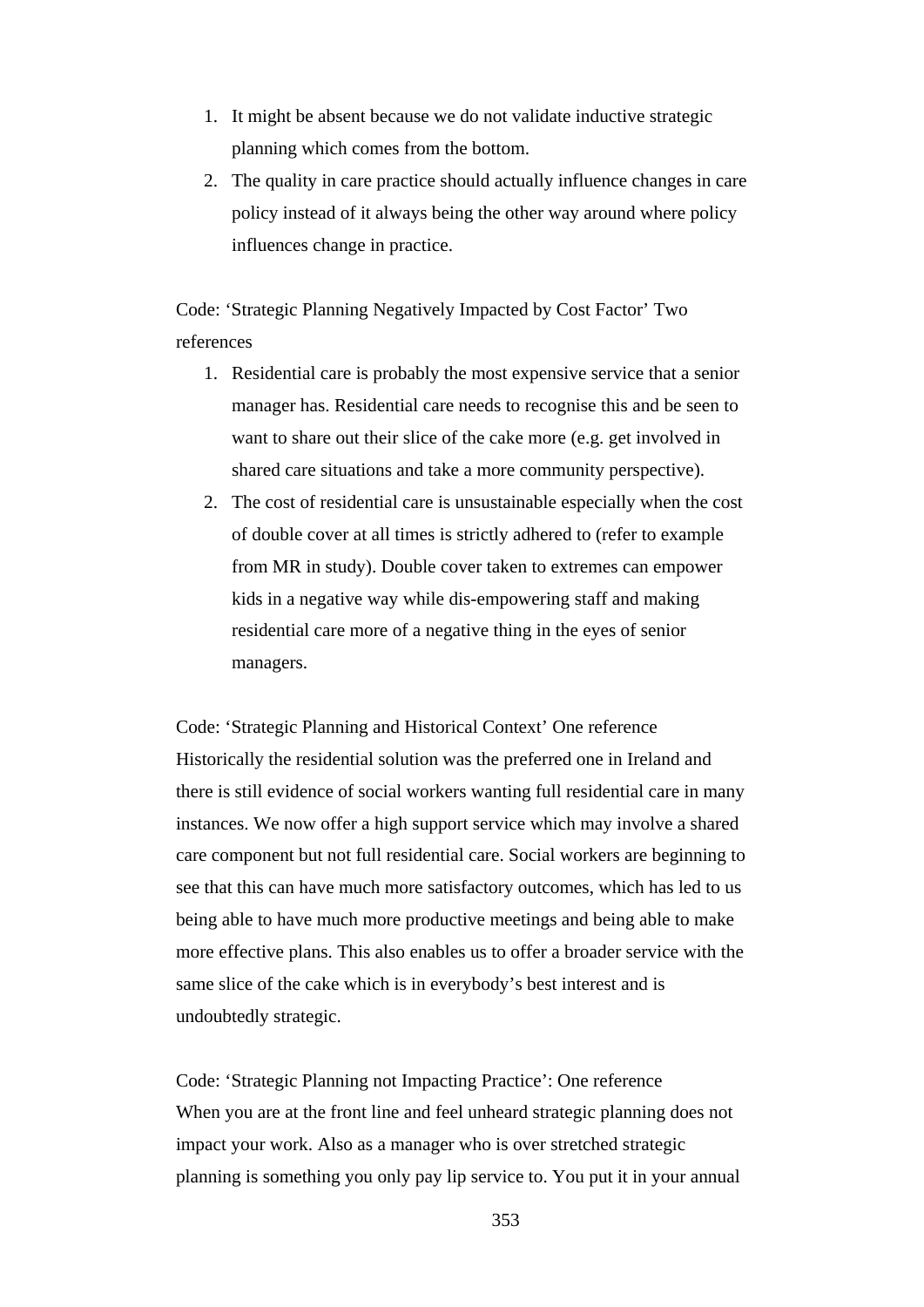report but you know it will never happen. The challenge is to create the virtual circle to minimise this happening.

Code: 'Strategic Planning and Networking Among Managers': One reference Managers of a certain level should be encouraged to network to focus on practice issues. Too much discussion about management results in less discussion about practice and practice development. In Scotland there has been a review of social work in the  $21<sup>st</sup>$  century and it refers to the important role of networks of practitioners and about the importance of a bottom up approach to practice development. This is now happening among high support managers in Ireland.

## **Analysis of Critical Success Factor D**

#### *Staff Recruitment, Development and Retention*

Code: Staff selection and recruitment are critically important: One reference It was generally agreed that without good staff a service is doomed to failure.

Code: Recruitment should involve Operational Managers: One reference. If we aim to have functional teams then we must give operations managers a role in staff recruitment and selection.

Code: Present system of Recruitment by HR seems to reflect bureaucratic disconnect: One reference

If one looks at the Sunday ads of the HSE it can be seen that a senior post in the residential sector got only five word description while other less senior posts in other sectors got substantially more words. Clearly HR has their own priorities and they do not include the needs of the child in care.

Code: 'Recruitment by HR does not prioritise practice team needs': One reference.

Posts can take a very long period to fill. There is no process for prioritising certain posts.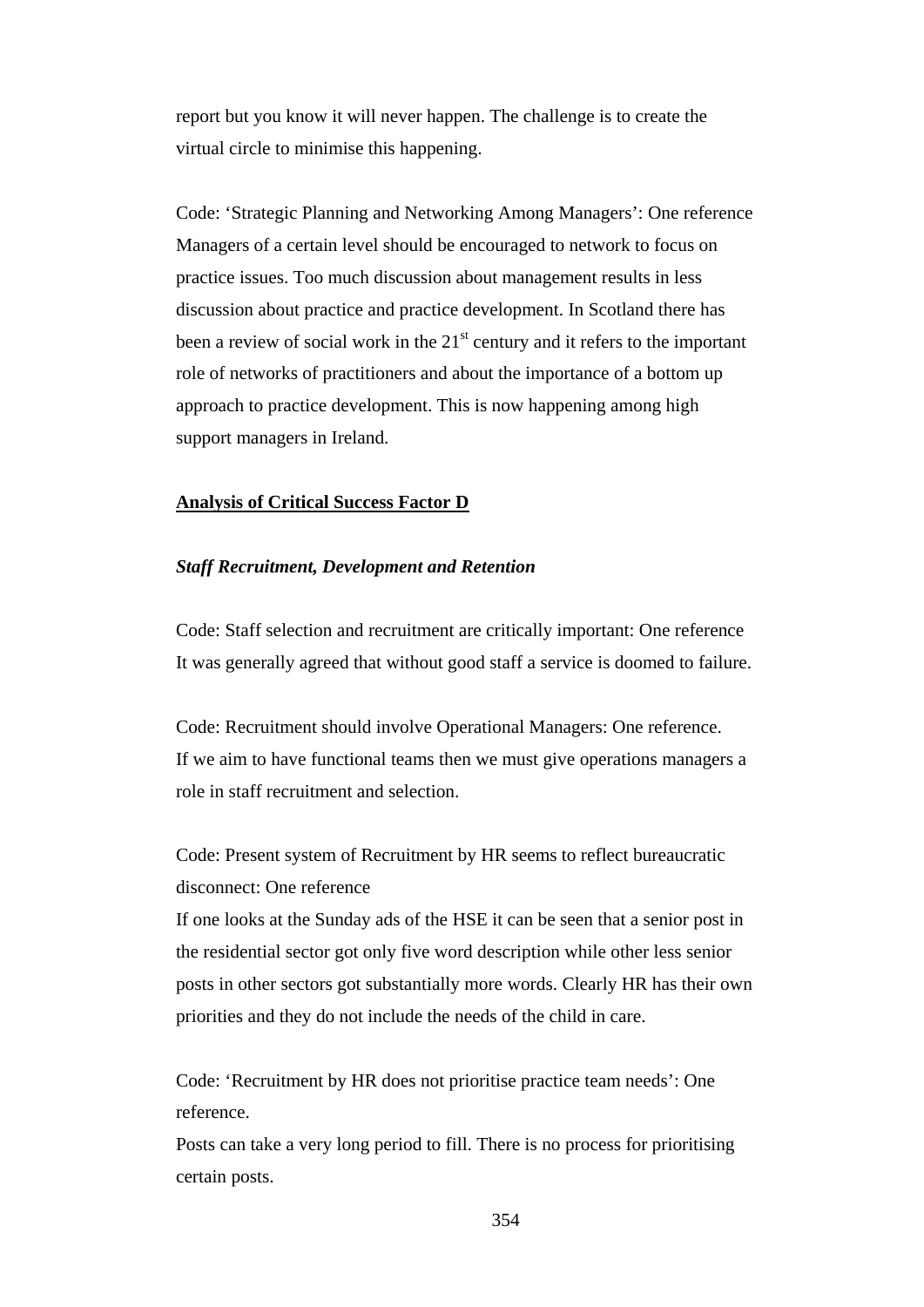Code: Recruitment should not be sole responsibility of HR: One reference. Recruitment should also involve managers from the particular sector.

Code: Recruitment is impacted by factors: One reference. Geographic factors influence recruitment as it depends on how many people are available in the area. The quality of the senior manager and his/her influence in the area and his/her priorities are other factors. The core issue is culture and there is not a culture of recruitment being easy or straightforward.

Code: Present Recruitment Practice seems to influence negative culture: One reference

Recruitment seems to be culturally anti-task. Even after posts are advertised the goal posts can change. HR decides who to shortlist but then at interview it can emerge that those called are not suitable because, while they have care experience it could be with the elderly or with mentally ill so much time can be wasted. This could be avoided by involving resident managers in the entire process.

Code: Recruitment and Policy of Temporary Posts: One reference All care staff are appointed temporarily which militates against commitment form newly appointed staff. Qualifications are no guarantee of permanency.

Code: 'Promotion of Temporary Staff to Acting Positions': One reference Qualified temporary staff can be quickly promoted to more senior positions in an acting capacity but they remain temporary. It is not unusual to have an acting manager and a number of acting staff in a unit at a given time.

Code: 'Recruitment delays have resource implications': One reference. The gap between advertising and appointment means that the best staff have moved elsewhere.

Code: 'Recruitment Policy and Staff Ceilings': One reference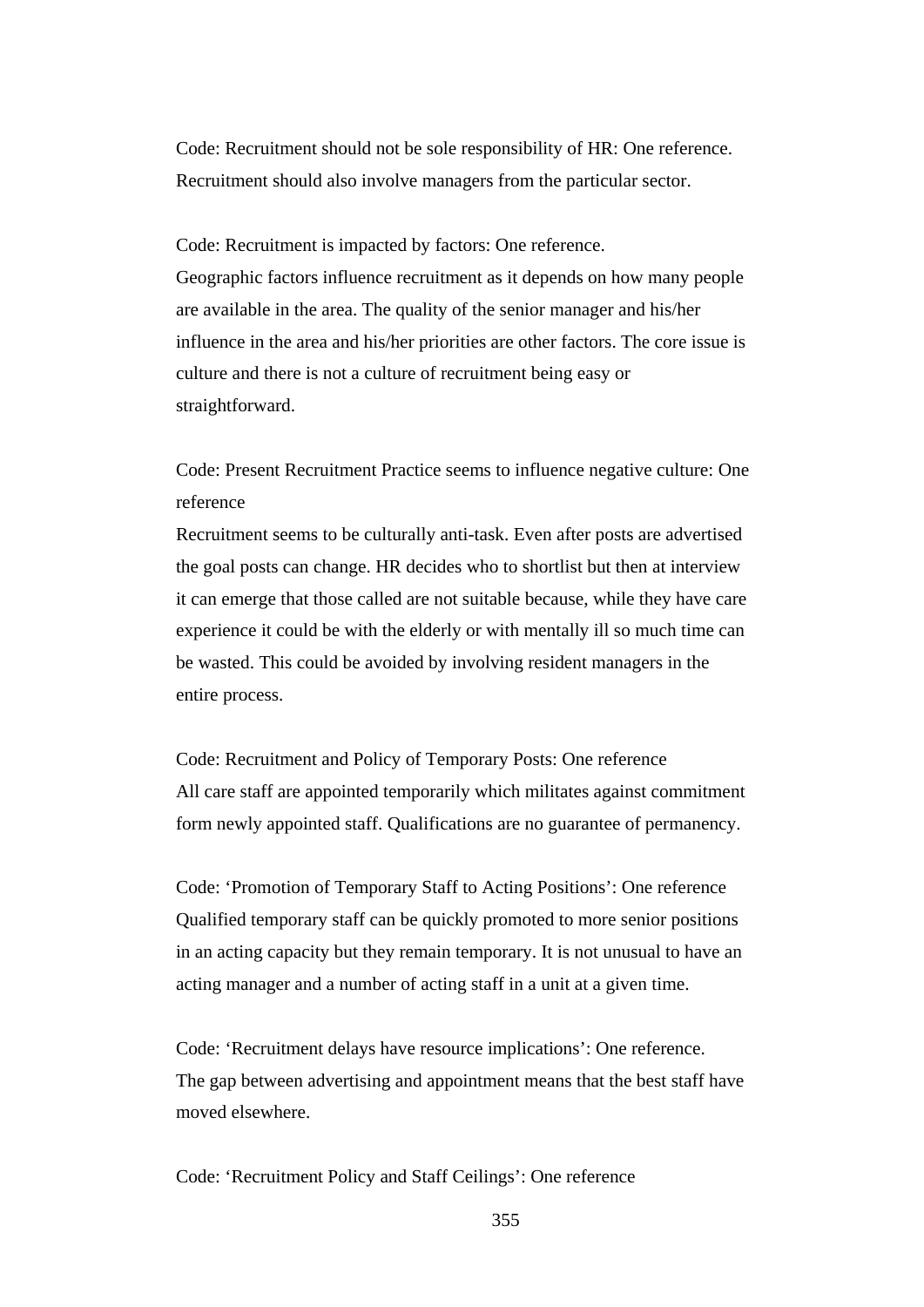Lots of posts have been bled out of the system because a line was drawn under them on the last day of December. There is a policy of 'what you have you hold', it is government policy but it bureaucracy at its worst.

Code: 'Staff Retention and Development': One reference Staff development is a necessary part of retention. While regulations have dragged standards up they need to be balanced by development to ensure staff continue to use their professional judgement because fear of being blamed has resulted in staff not using their judgement. Development should be aimed at giving staff back their professional judgement and so let common sense prevail.

Code: 'Staff Development Negated by Culture of Fear': Two references

- 1. No training or development can be effective if there is a culture of fear. There was total acceptance of this fact.
- 2. Staff must feel that they will be supported by their service even when they make a genuine mistake. Fear of being unsupported inhibits staff from using their professional judgement. The presence of fear can have a very negative influence. Fear can be based on a false perception.

Code: 'Staff Retention Requires Supportive Working Environment': One reference

A number of factors influence staff retention such as the location of the service, number of options staff have locally, but most importantly staff must feel supported and they need to experience that they are doing the job they applied to do, caring for children and not just minding themselves in case of assault or abuse. Care of the carers is important. The manager must focus on keeping the system safe for those working in it.

Code: 'Staff Development Requires Positive Feedback': One reference Many services now review negative incidents or incidents that required the use of physical restraint. This should be used as an opportunity to give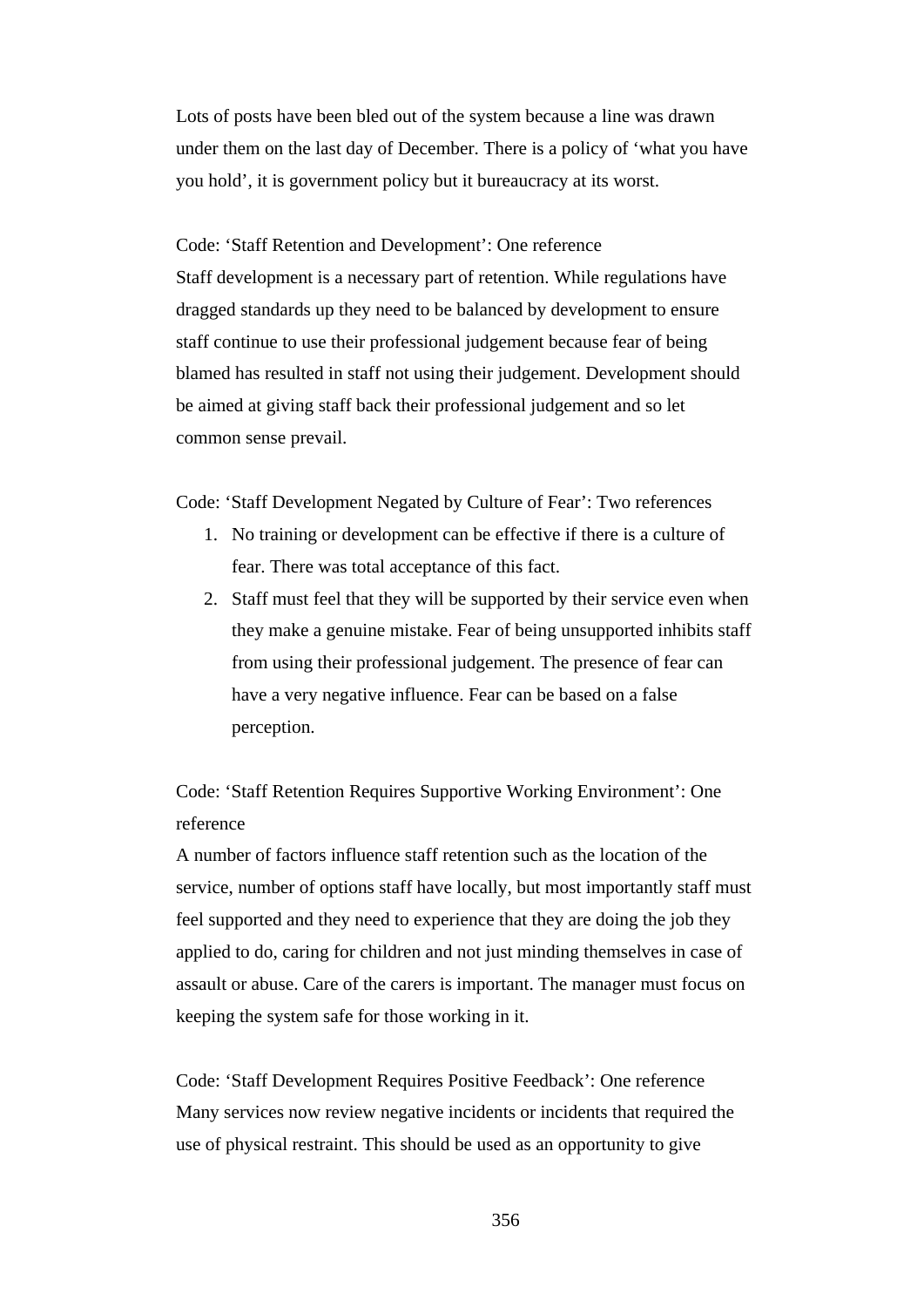positive feedback as well as negative as the aim is to empower staff to aid their development.

Code: 'Staff Retention Endorsed by Senior Management': One reference It is endorsed but there are no processes in place to enhance it, that is left to the individual manager.

Code: 'Staff Retention Related to Two Factors' : One reference. First factor is that ambitious staff tend to move on quickly if they feel they are not likely to progress much further in their present job. Secondly there is the staff who settle in the area, buy a house, set up a family, they want to stay and don't want too much hassle. It may not be development but the want to stay and don't want the system to hassle them or to ask too many questions.

Code: 'Staff Development Reflects Organisational Investment': One reference

Staff are released from work to pursue professional development which is a positive thing and reflects the organisation's investment in training. SSI are finding levels of qualified staff improving which is seen as a most positive development.

## **Analysis of Critical Success Factor E**

*'Support from top management for core care activities and development of ethos reflecting core importance of the caring relationship'* 

Code: 'Support from top management to take risks to maintain kids': one reference

Refers to the need for top management to recognise that front line staff must, occasionally, take risks with kids to work effectively with them. Recognition of this might help staff to be less defensive about their work with kids.

Code: 'Caring relationships viewed with suspicion': One reference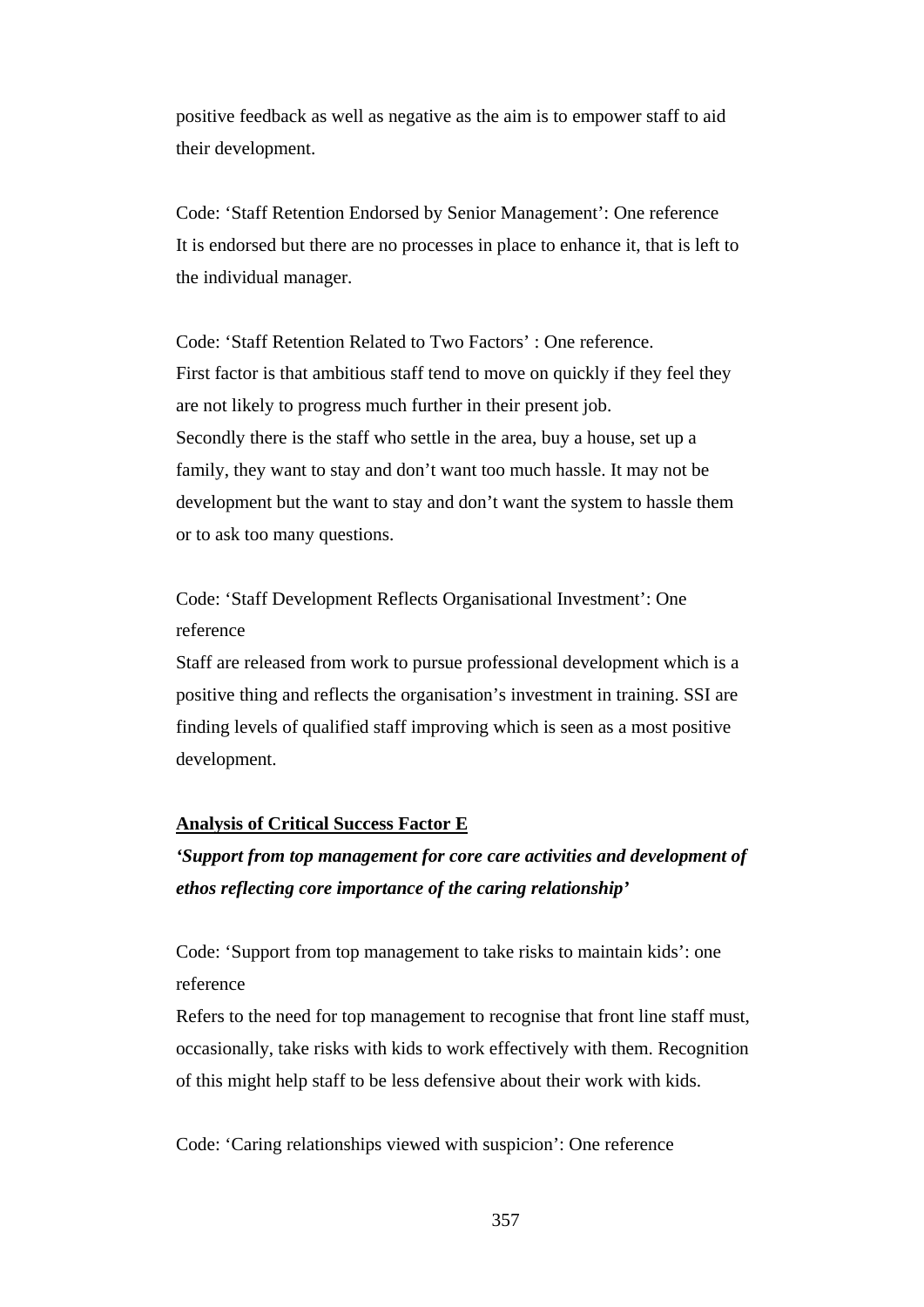This is a view widely held in practice. It possibly comes from an era when caring relationships were exploited negatively. Caring relationships are often reduced to a series of instrumental tasks and there is sometimes suspicion if such a relationship encompasses an emotional element and yet care by its nature is reciprocal, it involves an emotional give-and-take between carer and cared for. It was thought that this was part of the debate of the tension between the professionalisation of care work and the actual doing of it.

Code: 'Caring relationships are reciprocal': One reference There is a need to manage these boundaries satisfactorily. If we want young people to share their lives with us we must be prepared to share, appropriately, with them also. There was very strong support for the fact that the care relationship must be reciprocal, that this is a difficult thing to manage, it can be a bit dodgy but it must be managed for effective outcomes to be reached. This represents the positive risk of care work and must be supported but this support is certainly not always evident.

Code: 'Caring relationships require staff to feel safe': One reference The boundary of the caring relationship can only be appropriately managed when the practitioner feels safe and supported.

Code: 'Caring relationships and spiritual needs of kids': One reference The spiritual needs of children seem to be overlooked in the more sanitised, bureaucratic model of the modern day, this in contrast to how the system aims to meet the spiritual needs of non-national kids who are in our system.

Code: 'Caring relationships and being professional V professionalisation': One reference.

There is a danger that professional training can make people more inclined to intellectualise what they do rather than be more responsive to our clients, the emphasis can be wrong. By not differentiating these two concepts we can loose track of what it means to be truly professional which is doing the right things right and getting sufficiently close to kids to make the difference but then being able to manage the boundaries of that. That boundary can lie in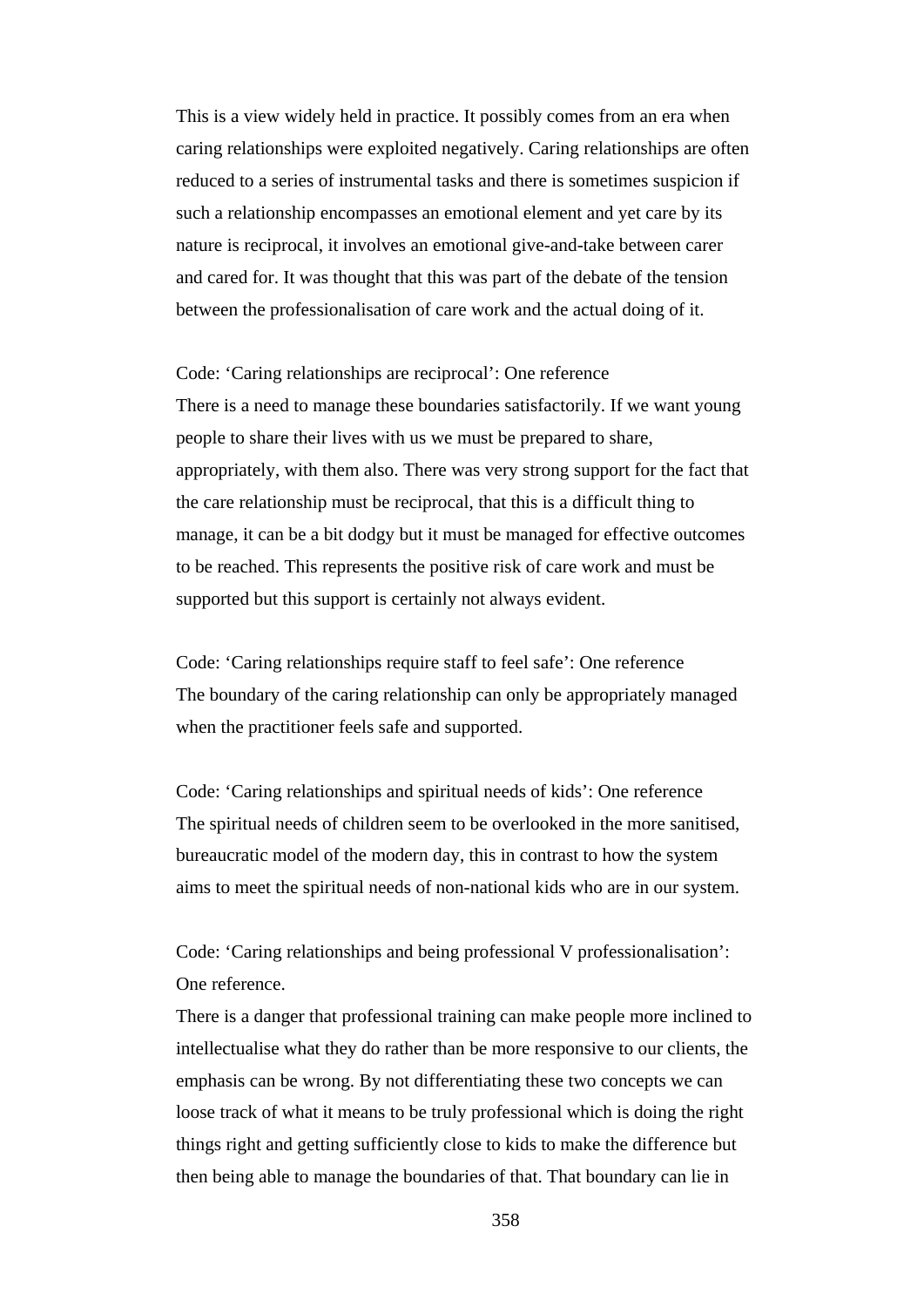different places with different relationships which is why bureaucracy has such difficulties with professional caring.

Code: 'Caring relationships have implications for the length of placement': One reference

This is a debate currently underway in the high support sector. There is a tendency to prescribe the length of placement but this should be impacted by the quality of relationship that must be formed to address the child's issues.

Code: 'Caring relationships require joined-up care': One reference There was general agreement with a statement sent in writing to the group by an invited participant who couldn't make it. His point was that all children should know the whole plan at the earliest possible time. They should know if high support is being offered where the step down care will be provided. The absence of the information can cause children to be preoccupied with fears about the future and so not be able to address the issues of the present.

Code: 'Importance of shared values across the organisation': One reference. It is important to involve top management in the practice of the unit directly if only on an annual basis. There should be a formal think-tank so that the managers encounter the values of the front line team. It is important that both levels meet in a formal way.

Code: 'Caring relationship is valued by clients': One reference The SSI has found that there is strong evidence to support that children really do value relationships with key staff, that real trust develops. Some children disclose abuse for the first time to care staff. However many children come into residential care following many placement breakdowns and have great difficulty with being able to trust. These children can be very challenging for staff but when they succeed with these children there is evidence that the children really appreciate the relationships formed.

Code: 'Caring relationship and attachment': One reference.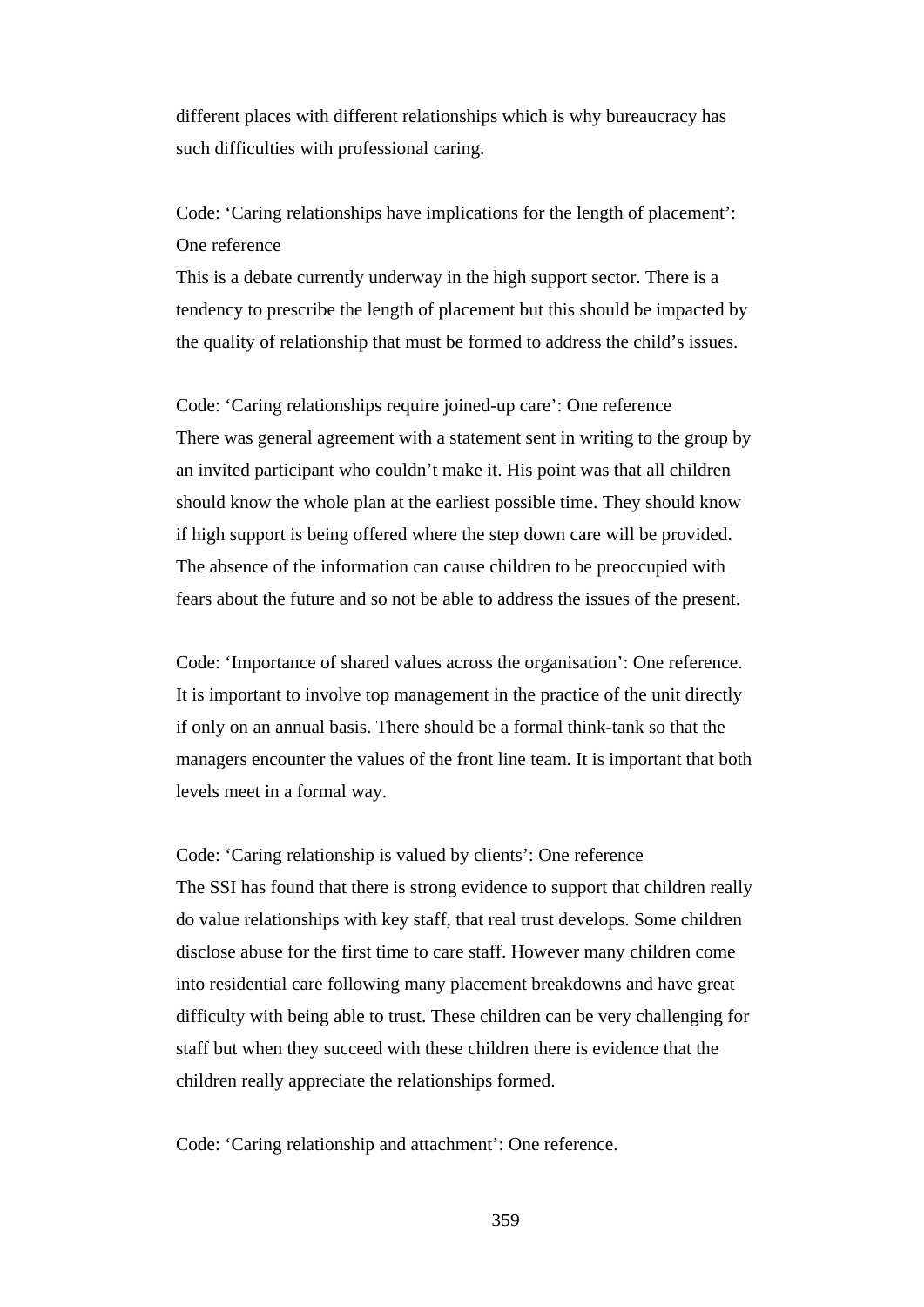Attachment theory must be kept centre stage when it comes to meaningful relationships with kids. Sadly we can see when we meet ex residents that the damage of not having normative attachments in childhood has lasting effects.

Code: 'Caring relationships and positive containment': One reference Containment can be both negative and positive in the care context. If all that happens for a kid is that he is contained in a holding fashion then this is totally negative. But if a child is contained in a holding fashion this can really facilitate relationship building. Then the effective resident manager aims to contain the team to provide the care through reciprocal relationships. Containment is a term that needs to be explored in the context of residential care.

#### **Analysis of Critical Success Factor F**

# *Service Development, Responsiveness to Presenting Issues, Accountability at All Levels of Service*

Code: 'Service Development and Responsiveness are Important': One reference

Significant changes in the client population in the last decade have highlighted the need to keep an eye on both these issues. Children coming into residential care are among the most challenging. They present with very challenging behaviour or they are continuously absconding. Both groups need much specialised responses and, to be effective, the service must be able to supply these. The other issue mentioned in terms of service development is the whole area of non Irish-national children and their needs. There is the issue of multi-cultural training which is emerging.

Code: 'Accountability is preferable to Control': One reference 'Monitoring' and 'Control' were the terms first used in this critical success factor but the unanimous view of the key informant group was that these terms suggest an 'audit' and monitory control. The term 'Accountability' was selected instead. While it is essential that a service knows where it is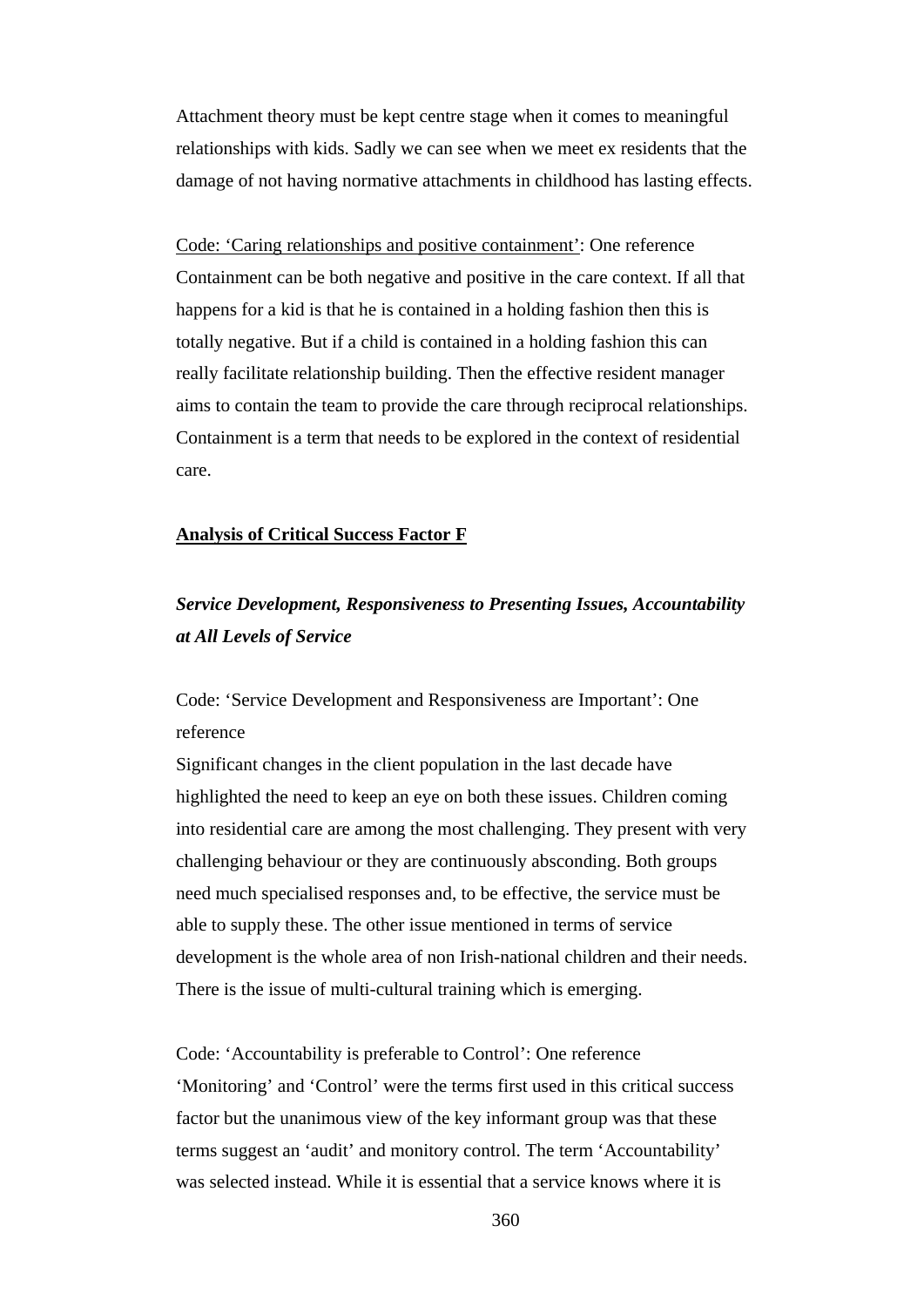going and how it hopes to get there the process cannot be monitored solely by ticking boxes, it requires vision and ongoing evaluation. Organisations probably feel we are good at monitoring and control because the systems are in place to do it but this type of monitoring often does not favour the client or the service aims. 'Control' was considered to be a term with a lot of extra baggage.

Code: 'PMDS' is being introduced at service delivery level only': One reference

This new system is only being introduced at team level in the statutory social care sector. While it is being introduced at the individual level in the university and IT sector it is going to be at team level in the HSE. The trade unions seem to have had an input into this decision in the different sectors. In the 'Sustaining Progress' programme there is some focus on personal development and there might be an occasional monitoring of practice but this is only happening at service delivery level, not at senior management level.

Code: 'Culture of self monitoring might be preferable': One reference The systems in place at the lower level could be counter development as development requires professional discourse and not abstract monitoring. It requires a culture which is self monitoring ('Single-loop learning' Argyris and Schon 1978 Pp 18).

Code: 'Team based performance management is self monitoring': One reference

The team based monitoring in the HSE is about the team setting its own goals and its own standards and monitoring them themselves.

## **Analysis of Key Success Factor G**

#### *'Ability to Meet Government Standards'*

Code: 'Standards belong to the people': Two references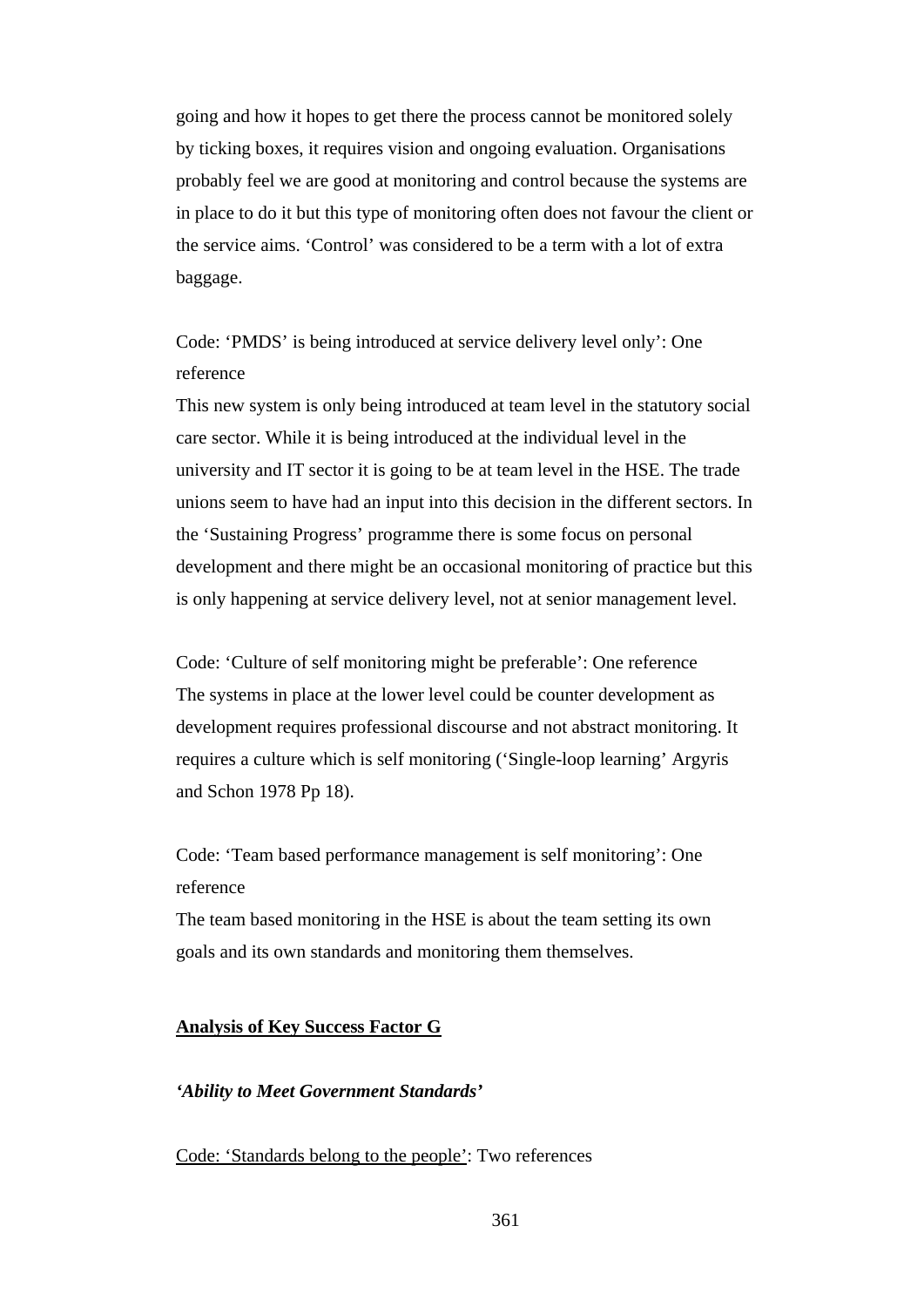- 1. Standards were selected following widespread consultation so they belong to the Irish people.
- 2. Everybody is consulted and ultimately subscribe to the standards. The SSI are the guardians of the standards

Code: 'Residential Standards limited to 10': One reference Good number of standards as it is most problematic inspecting more than 10

Code: 'Fostering standards number 25': One reference. There are too many fostering standards for thorough inspection, further work will have to be done to rationalise these standards but the residential standards are appropriate and workable.

Code: 'Standards help with Accountability': One reference The standards have dragged the sector into compliance and have facilitated accountability. Prior to having the standards in place it was possible to writing to senior management continuously regarding certain issues without any results but as soon as the SSI highlight an issues there is a response.

Code: 'Standards more readily applied at front line level': One reference It was felt, and managers actually experienced this, if there was a standard they were failing to meet there could be an urgent consequence while other standards were allowed to drift, these are the ones the SSI is helping to get movement on. This reflects the same issue that all regulation seems to be seen as a front line issue.

Code: 'Resources are important for best practice': One reference There needs to be greater emphasis on available resources. Responsiveness to presenting issues can sometimes call for extra resources and this needs to be recognised. It might be a positive thing in a particular service to refuse emergency admissions but some children may need an emergency admission and this can call on extra resources. How can a service meet needs indefinitely when there is an embargo on recruitment? These are serious issues that need to be mentioned.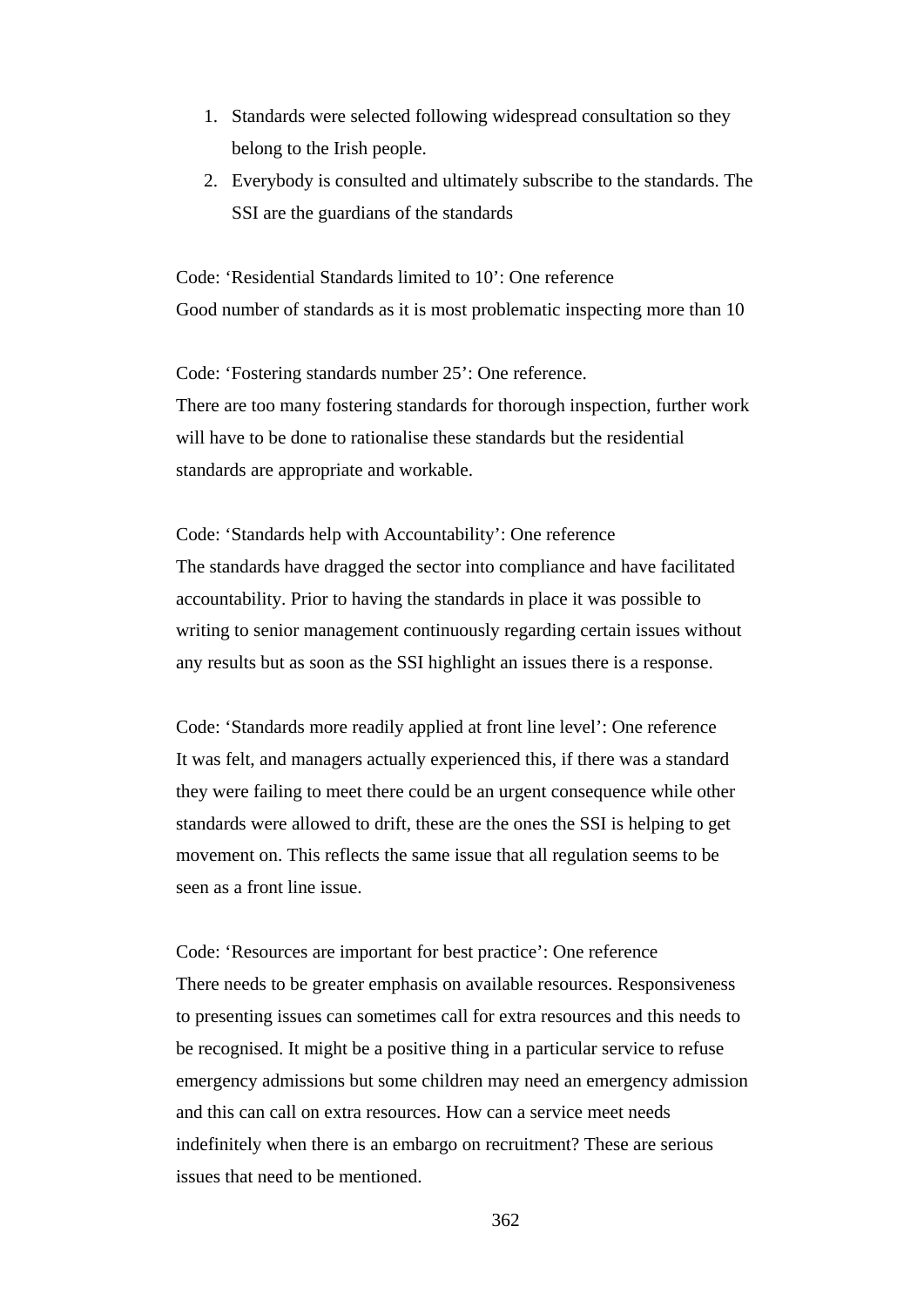Code: 'Recruitment delays have resource implications': One reference If HR departments are asked to delay appointments to keep the financial pot workable this is a resource issue. It may play out as a bureaucracy issue but it is a resource issue.

Code: 'Resources needed to meet needs of 'new Irish'': One reference. Unaccompanied minors need resources as do the children coming to the country with parents who are asylum seekers. Social care workers need extra training to work effectively with these children as do social workers and foster parents. These extras have to be bought in. resources are important.

Code: 'Critical success factor is involvement with families': One reference A factor being isolated as a key success factor for residential care by the SSI is collaborative involvement of residents' families in the work of the unit. The concept of shared care is seen as increasingly important. One unit recently inspected had shared care down to a fine tee, the parents couldn't speak too highly of the unit and the children were relaxed about their parents coming to the unit and sitting down to talk about issues. All these children were due to be discharged to their parents which is another important factor as we know that by far the majority of children return home on discharge from residential care. The good services visited in the research were all recognising the importance of the involvement of families they were looking outward and involved in responsive practice but there were other services where this was not happening at all.

Code: 'Family Group Conferences are not widely used': One reference FGC was not in use in the units involved in the shared care project. FGC is not in widespread use, it could be because of difficulty with the idea of sharing power rather than administering it.

Code: 'Family Group Conference used under different guise': One reference FGC might be being used more with children prior to placement in residential care. While sometimes in residential care FGC may not be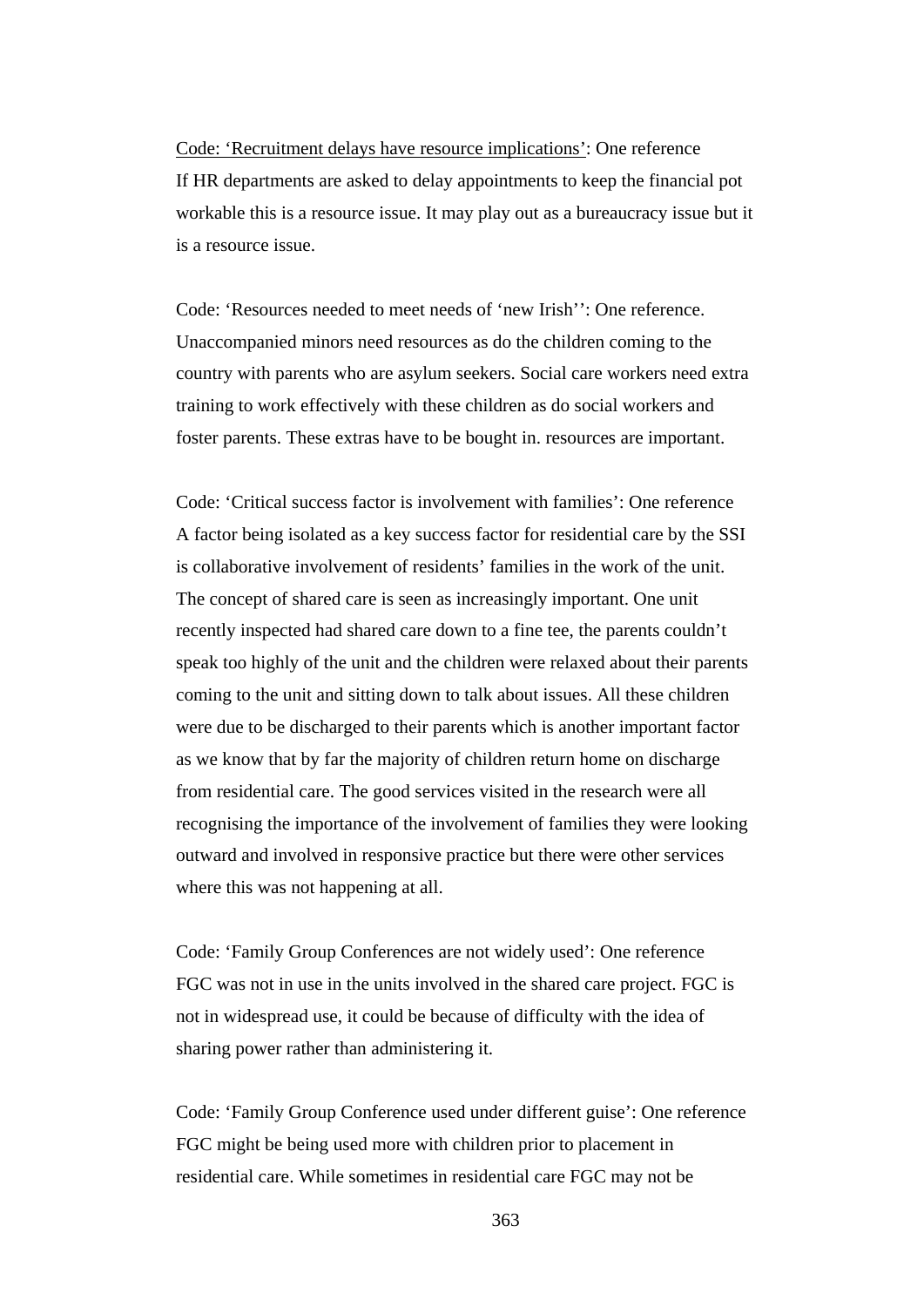referred to officially its principles are in use. An example was given of a support worker facilitating a meeting of all parties involved in a particular case that was causing great difficulties for a service. The outcome was that the child was moved into a shared care arrangement which worked really well for the particular child. The person offering this shared care was a member of the extended family. A recent research project showed that use of the FGC depended largely on the views of particular team leaders. It can be a good way of getting resources.

Code: 'Family Group Conference seen as needing extra resources': One reference

Recent research in the juvenile justice area showed the FGC as needing significant resources, anything from one hour to fifty per conference so it was scary in terms of resources, perhaps the process needs to be looked at again as this should not be the case.

Code: 'Critical Success Factor is having a continuum of care view': One reference

Residential care should be seen as part of a continuum from community based care through residential, high support, secure care. When it is viewed as part of a continuum it has better outcomes for kids.

Code: 'Critical Success Factor is a collaborative approach': One reference There is much evidence to indicate that professionals do not collaborate in the best interests of the child. There is often much infighting reflecting professionals' preoccupation with their own power and the child can get lost.

Code: 'Critical Success Factor is Care for the Carers' One reference This looks at parallel responsibility to self within the system. There is reference to times when in residential care, workers can resemble the injured partner in a domestic violence situation. Care workers can facilitate violence rather than calling halt. Some care workers consider assaults as part of the job. If front line workers call a halt to this tolerance of violence senior management will eventually listen and they will have to collaborate in the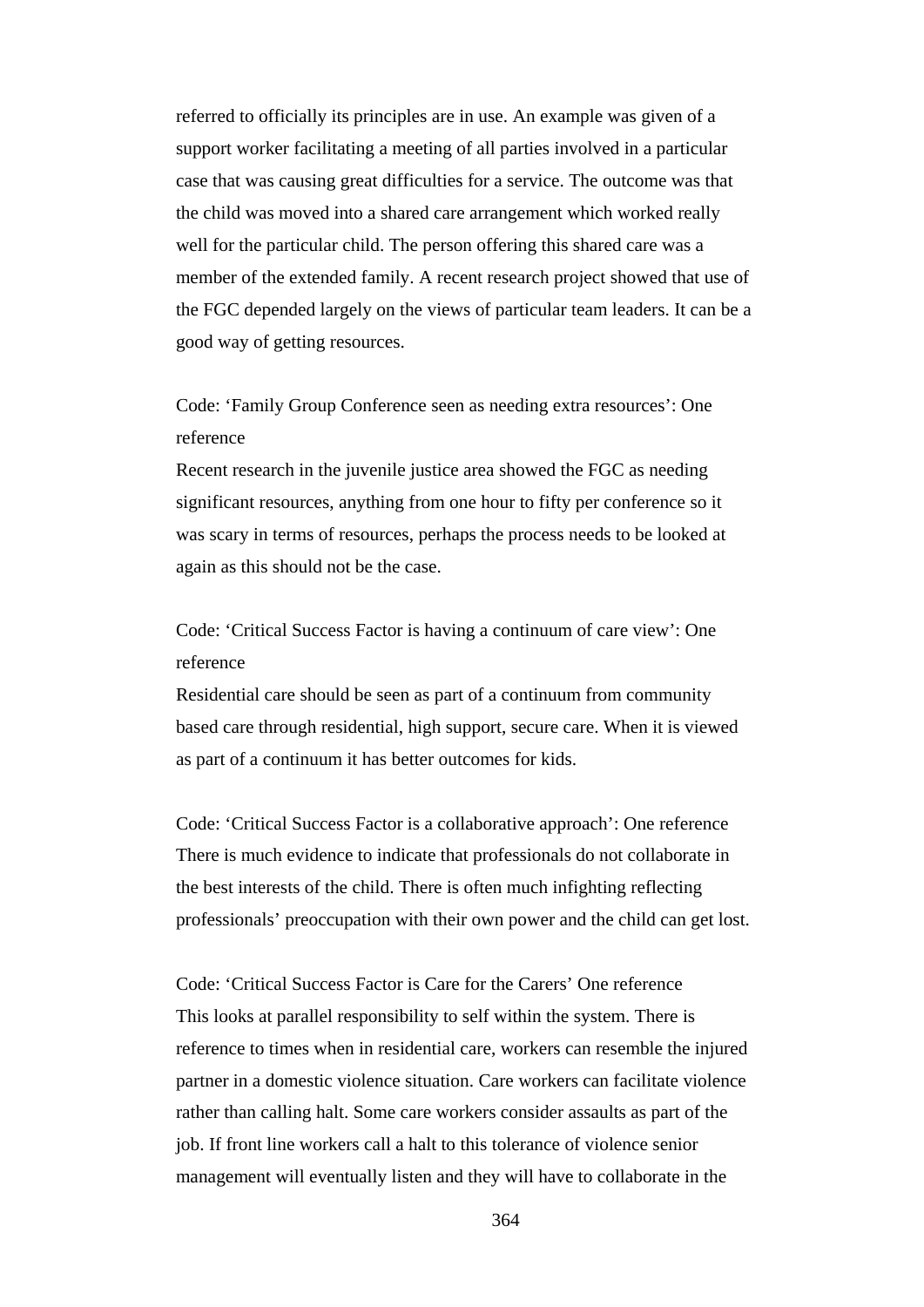development of a service that prioritises the child but expects safety for staff also. Care for the care givers is essential to effective care. There is some evidence that this has been lost sight of by organisations.